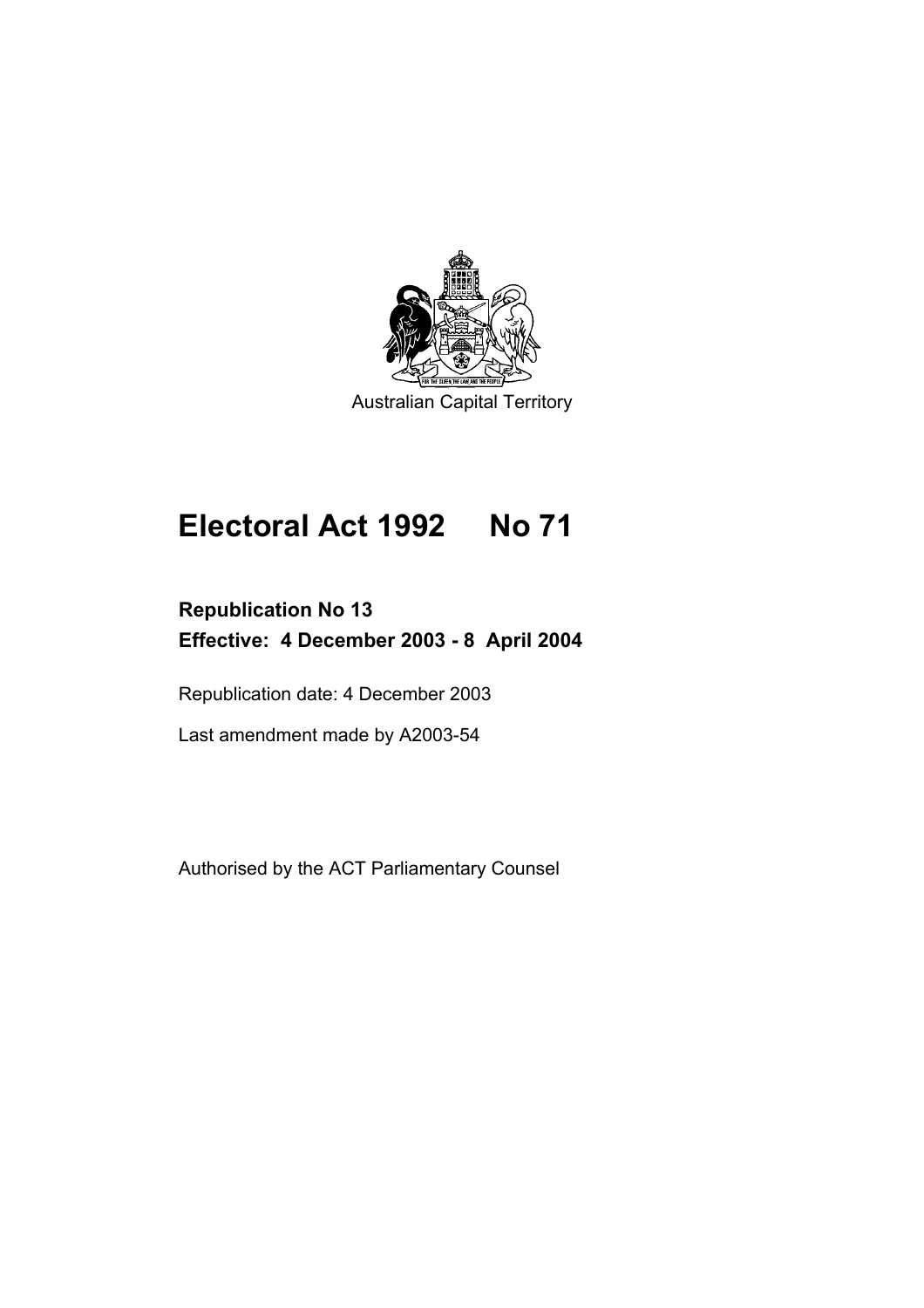#### **About this republication**

#### **The republished law**

This is a republication of the *Electoral Act 1992* (including any amendment made under the *Legislation Act 2001*, part 11.3 (Editorial changes)) as in force on 4 December 2003*.* It also includes any amendment, repeal or expiry affecting the republished law to 4 December 2003.

The legislation history and amendment history of the republished law are set out in endnotes 3 and 4.

#### **Kinds of republications**

The Parliamentary Counsel's Office prepares 2 kinds of republications of ACT laws (see the ACT legislation register at www.legislation.act.gov.au):

- authorised republications to which the *Legislation Act 2001* applies
- unauthorised republications.

The status of this republication appears on the bottom of each page.

#### **Editorial changes**

The *Legislation Act 2001*, part 11.3 authorises the Parliamentary Counsel to make editorial amendments and other changes of a formal nature when preparing a law for republication. Editorial changes do not change the effect of the law, but have effect as if they had been made by an Act commencing on the republication date (see *Legislation Act 2001*, s 115 and s 117). The changes are made if the Parliamentary Counsel considers they are desirable to bring the law into line, or more closely into line, with current legislative drafting practice.

This republication does not include amendments made under part 11.3 (see endnote 1).

#### **Uncommenced provisions and amendments**

If a provision of the republished law has not commenced or is affected by an uncommenced amendment, the symbol  $|\mathbf{U}|$  appears immediately before the provision heading. The text of the uncommenced provision or amendment appears only in the last endnote.

#### **Modifications**

If a provision of the republished law is affected by a current modification, the symbol  $\mathbf{M}$ appears immediately before the provision heading. The text of the modifying provision appears in the endnotes. For the legal status of modifications, see *Legislation Act 2001*, section 95.

#### **Penalties**

The value of a penalty unit for an offence against this republished law at the republication date is—

- (a) if the person charged is an individual—\$100; or
- (b) if the person charged is a corporation—\$500.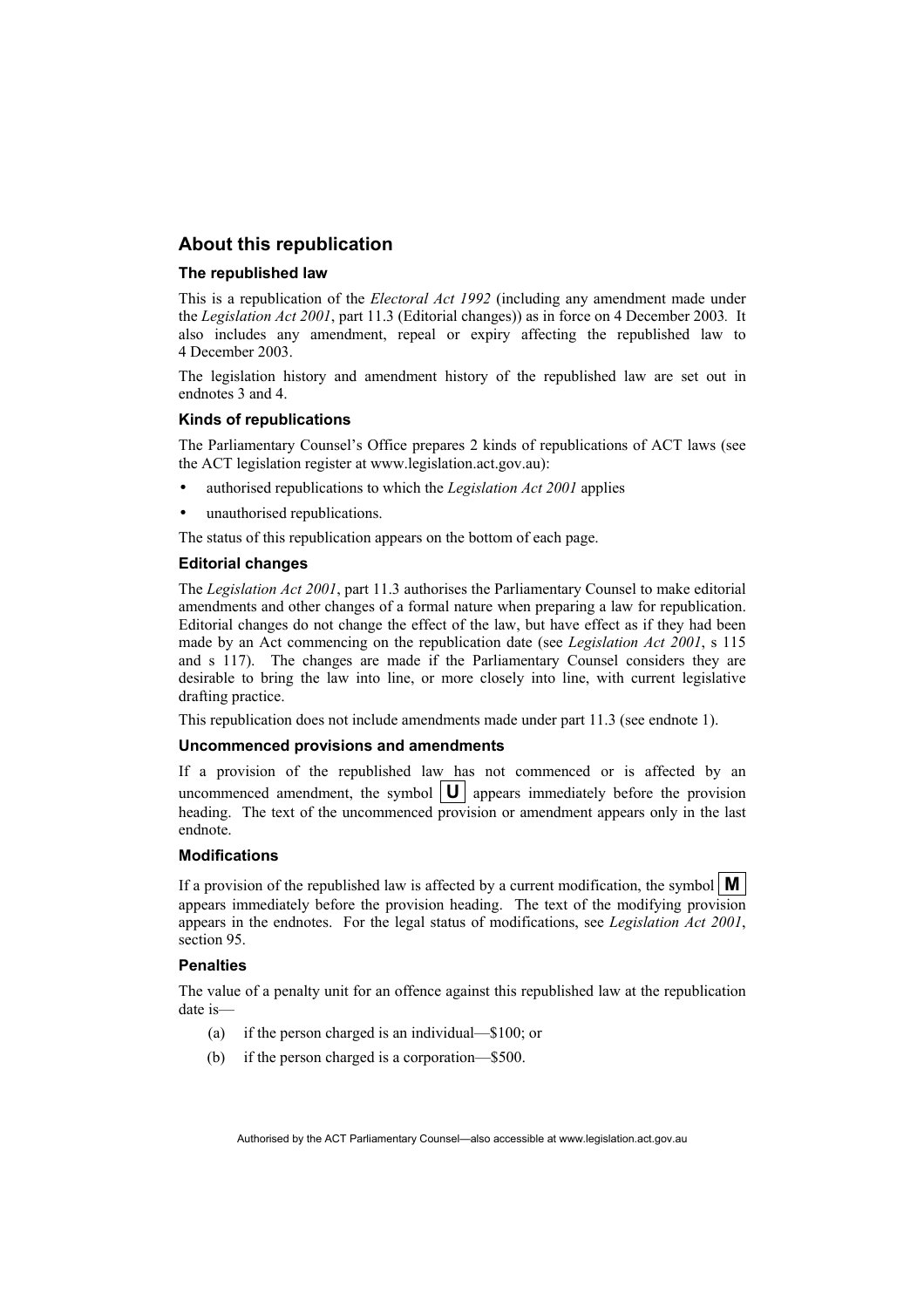

# **Electoral Act 1992**

# **Contents**

|                 |                                                                    | Page       |
|-----------------|--------------------------------------------------------------------|------------|
| Preamble        |                                                                    | 2          |
| Part 1          | <b>Preliminary</b>                                                 |            |
| 1               | Name of Act                                                        | 3          |
| 3               | Dictionary                                                         | 3          |
| 4               | Meaning of electoral matter                                        | 3          |
| 4A              | Meaning of available for public inspection                         | 4          |
| Part 2          | <b>Australian Capital Territory Electoral</b><br><b>Commission</b> |            |
| Division 2.1    | Establishment, functions and powers of electoral<br>commission     |            |
| 5               | Establishment                                                      | 5          |
| 6               | Constitution of commission                                         | 5          |
| R <sub>13</sub> | Electoral Act 1992                                                 | contents 1 |
| 04/12/03        | Effective: 04/12/03-08/04/04                                       |            |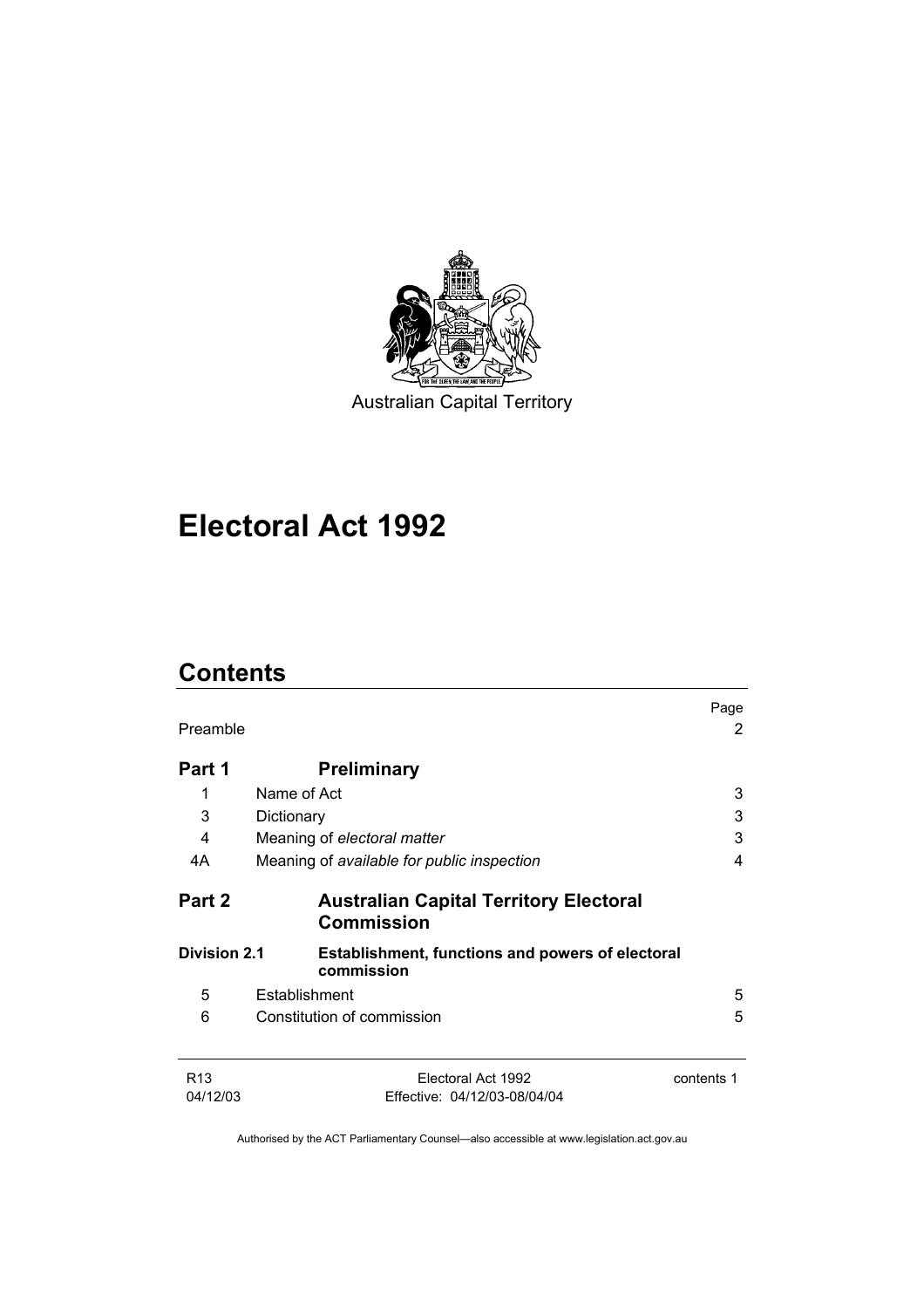| 7                   | Functions of electoral commission                                                                                        | Page            |
|---------------------|--------------------------------------------------------------------------------------------------------------------------|-----------------|
| 8                   | Determination of fees                                                                                                    | 5<br>6          |
| 10                  | Annual reports                                                                                                           | 7               |
| 10A                 | Special reports by electoral commission                                                                                  | $\overline{7}$  |
| <b>Division 2.2</b> | <b>Members of electoral commission</b>                                                                                   |                 |
| 11                  | Meaning of <i>member</i> for div 2.2                                                                                     | 7               |
| 12                  | Appointment                                                                                                              | 7               |
| 13                  | Term of appointment of members                                                                                           | 8               |
| 14                  | Conditions of appointment of members generally                                                                           | 8               |
| 15                  | Leave of absence                                                                                                         | 8               |
| 17                  | Suspension or ending of appointment of members                                                                           | 9               |
| <b>Division 2.3</b> | <b>Meetings</b>                                                                                                          |                 |
| 19                  | Procedure                                                                                                                | 10              |
| 20                  | Delegation by electoral commission                                                                                       | 11              |
| 21                  | Disclosure of interests                                                                                                  | 11              |
| Part 3              | Electoral commissioner and staff of<br>electoral commission                                                              |                 |
| <b>Division 3.1</b> | <b>Electoral commissioner</b>                                                                                            |                 |
| 22                  | Appointment                                                                                                              | 13              |
| 23                  | Functions of commissioner etc                                                                                            | 13              |
| 24                  | Delegation by commissioner<br>Term of appointment of commissioner<br>Conditions of appointment of commissioner generally | 14              |
| 25                  |                                                                                                                          | 14              |
| 26                  |                                                                                                                          | 14              |
| 27                  | Leave of absence                                                                                                         | 14              |
| 29                  | Suspension or ending of appointment of commissioner                                                                      | 15              |
| <b>Division 3.2</b> | <b>Staff of electoral commission</b>                                                                                     |                 |
| 31                  | Staff                                                                                                                    | 16              |
| 32                  | Temporary staff and consultants                                                                                          | 16              |
| 33                  | Officers                                                                                                                 | 16              |
| Part 4              | <b>Electorates</b>                                                                                                       |                 |
| 34                  | Multimember electorates                                                                                                  | 18              |
| contents 2          | Electoral Act 1992                                                                                                       | R <sub>13</sub> |
|                     | Effective: 04/12/03-08/04/04                                                                                             | 04/12/03        |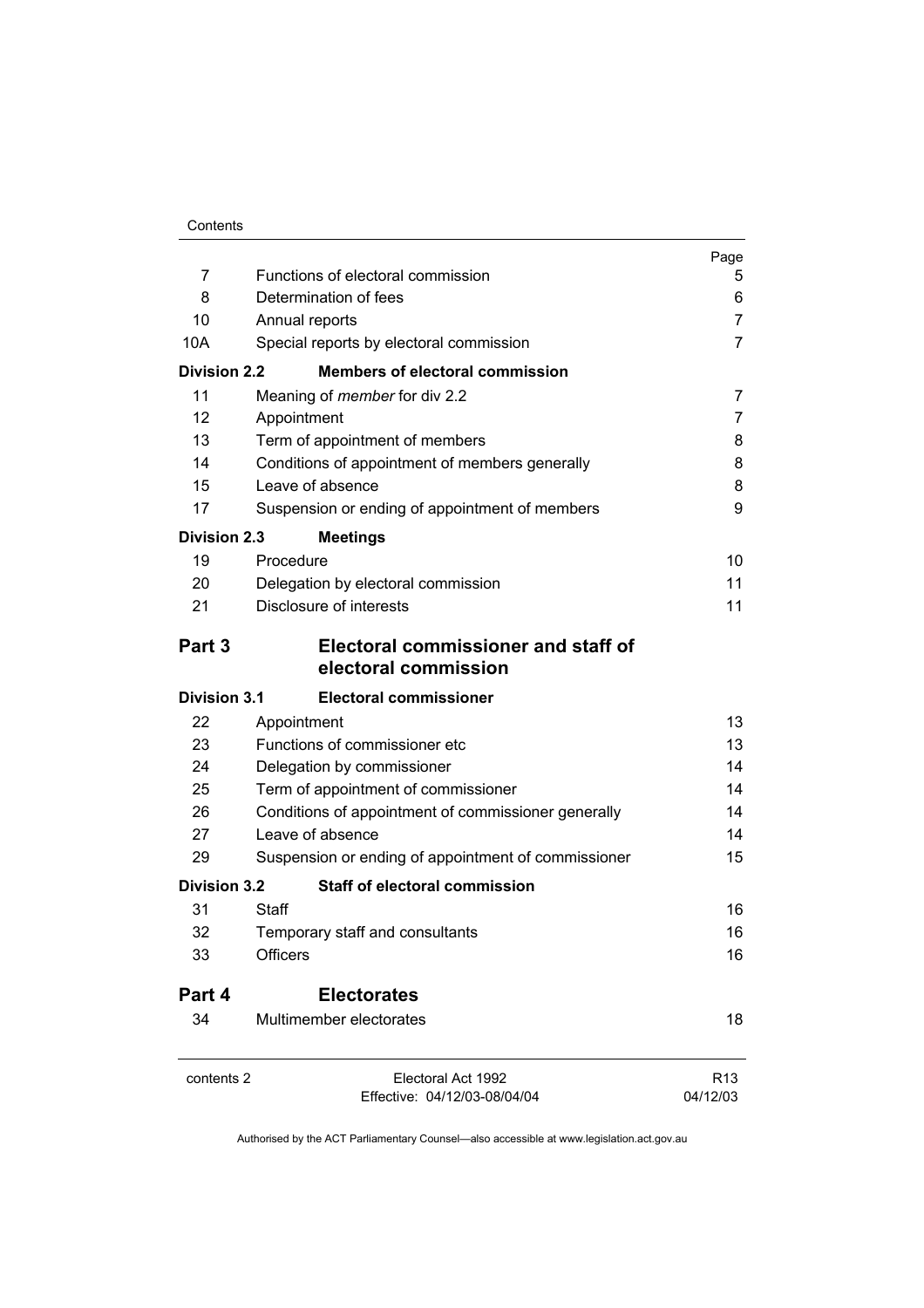| 35              | Redistribution of electorates                                                         | Page<br>18 |
|-----------------|---------------------------------------------------------------------------------------|------------|
| 36              | Factors relevant to redistribution                                                    | 18         |
| 37              |                                                                                       | 19         |
| 37A             | Timing of redistributions<br>Timing of redistribution after 2001 ordinary election    | 20         |
| 38              | Suspension of redistribution process-extraordinary elections                          | 20         |
| 39              | <b>Redistribution committees</b>                                                      | 21         |
| 40              |                                                                                       | 21         |
| 41              | Meetings of redistribution committee<br>Suggestions and comments about redistribution | 22         |
| 42              | Outline of proposal                                                                   | 23         |
| 43              | Proposed redistribution                                                               | 23         |
| 44              | Notification and publication of proposal                                              | 23         |
| 45              | Dissolution of redistribution committee                                               | 24         |
| 46              | Objections                                                                            | 25         |
| 47              | Augmented electoral commission                                                        | 25         |
| 48              | Meetings of augmented electoral commission                                            | 25         |
| 49              | Investigation of objections                                                           | 26         |
| 50              | Redistribution-proposal by augmented electoral commission                             | 28         |
| 51              | Publication of augmented electoral commission's proposal                              | 28         |
| 52              | Objections to augmented electoral commission's proposal                               | 29         |
| 53              | Report by augmented electoral commission and public                                   |            |
|                 | announcement                                                                          | 29         |
| 54              | Report to Legislative Assembly                                                        | 31         |
| 55              | Decisions are final                                                                   | 31         |
| 56              | Validity not affected                                                                 | 31         |
| Part 5          | <b>Electoral rolls</b>                                                                |            |
| 57              | Electorate and Territory rolls                                                        | 32         |
| 58              | Contents of roll                                                                      | 32         |
| 59              | Meaning of extract from roll                                                          | 33         |
| 60              | Inspection of printed roll extracts                                                   | 33         |
| 61              | Supply of printed roll extracts to MLAs etc                                           | 34         |
| 62              | Supply of roll extracts in electronic form to MLAs etc                                | 34         |
| 63              | Use of roll extracts                                                                  | 34         |
| 65              | Provision of roll information to prescribed authorities                               | 35         |
| 66              | Maintenance of rolls                                                                  | 36         |
| R <sub>13</sub> | Electoral Act 1992                                                                    | contents 3 |
| 04/12/03        | Effective: 04/12/03-08/04/04                                                          |            |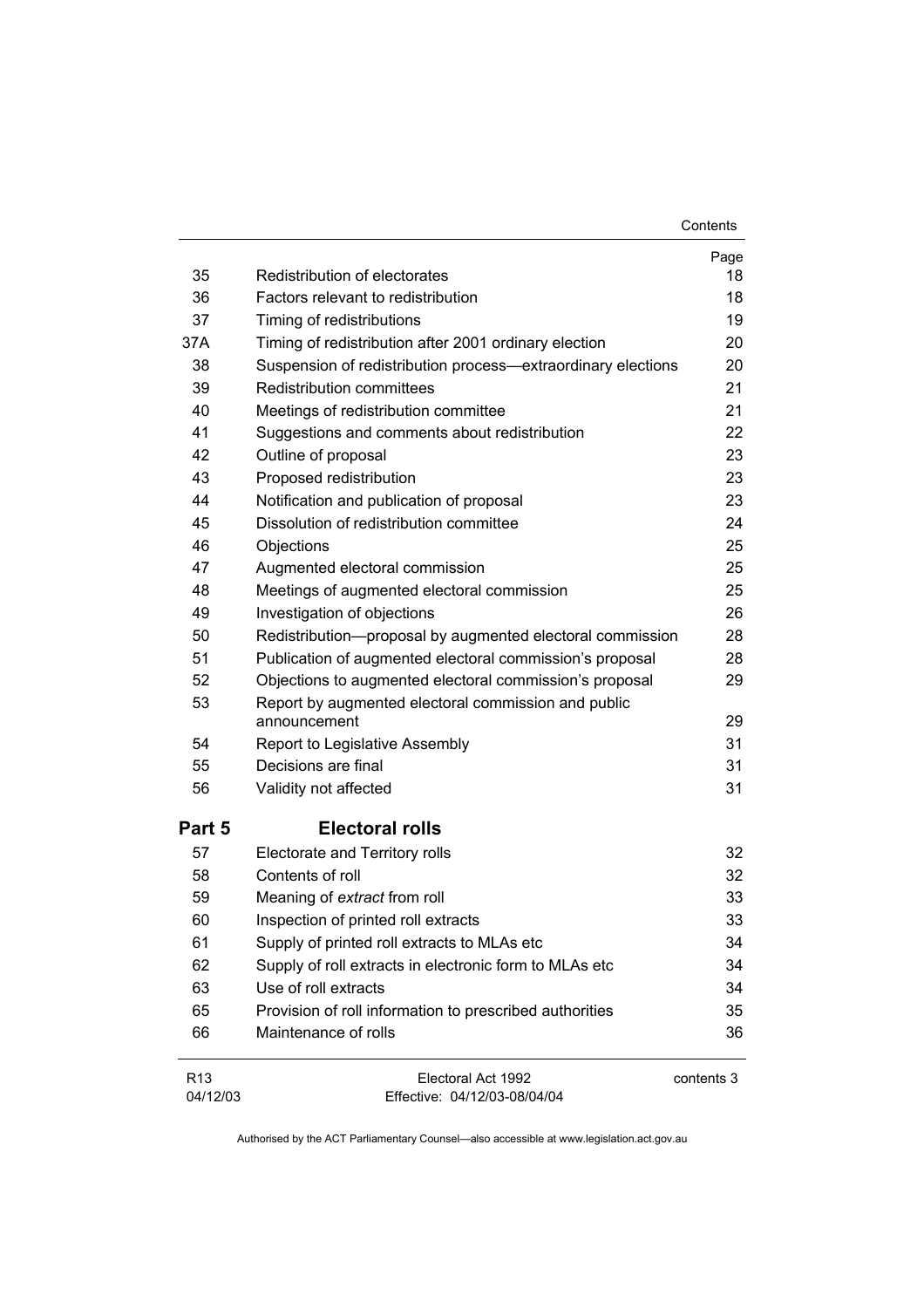| 67         | Power to require information                                              | Page<br>37                  |
|------------|---------------------------------------------------------------------------|-----------------------------|
| 68         | Notice of registered deaths                                               | 37                          |
| 69         | Disclosure of roll information                                            | 38                          |
| 70         | Joint roll arrangements with Commonwealth                                 | 38                          |
| Part 6     | <b>Enrolment</b>                                                          |                             |
| 71         | Persons taken not to be enrolled on Commonwealth roll                     | 40                          |
| 71A        | Address of person serving sentence of imprisonment                        | 40                          |
| 72         | Entitlement                                                               | 40                          |
| 73         | Compulsory enrolment etc-residents                                        | 41                          |
| 74         | Eligible overseas electors                                                | 42                          |
| 75         | Age 17 enrolment                                                          | 43                          |
| 76         | Enrolment etc                                                             | 44                          |
| 77         | Suppression of elector's address                                          | 45                          |
| 78         | Inclusion of particulars on roll following suppression                    | 46                          |
| 79         | Suppression of elector's address pending review                           | 46                          |
| 80         | Closed rolls                                                              | 47                          |
| 81         | Objections to enrolment                                                   | 49                          |
| 82         | Record of claims for enrolment                                            | 51                          |
| 83         | Processing enrolment claims                                               | 51                          |
| 84         | Transmission of enrolment claims                                          | 52                          |
| 85         | Production of claims for enrolment before a court                         | 52                          |
| 86         | Claims for enrolment not subject to warrants                              | 52                          |
| Part 7     | <b>Registration of political parties and ballot</b><br>groups             |                             |
| 87         | Meaning of related political parties                                      | 53                          |
| 88         | Registers of political parties and ballot groups                          | 53                          |
| 89         | Application for registration of political party                           | 53                          |
| 89A        | Application for registration of ballot group                              | 54                          |
| 90         | Further information about application for political party<br>registration | 55                          |
| 91         | Notification and publication of applications                              | 55                          |
| 91A        | Objections to applications and responses                                  | 56                          |
| 92         | Registration of political parties and ballot groups                       | 57                          |
| contents 4 | Electoral Act 1992<br>Effective: 04/12/03-08/04/04                        | R <sub>13</sub><br>04/12/03 |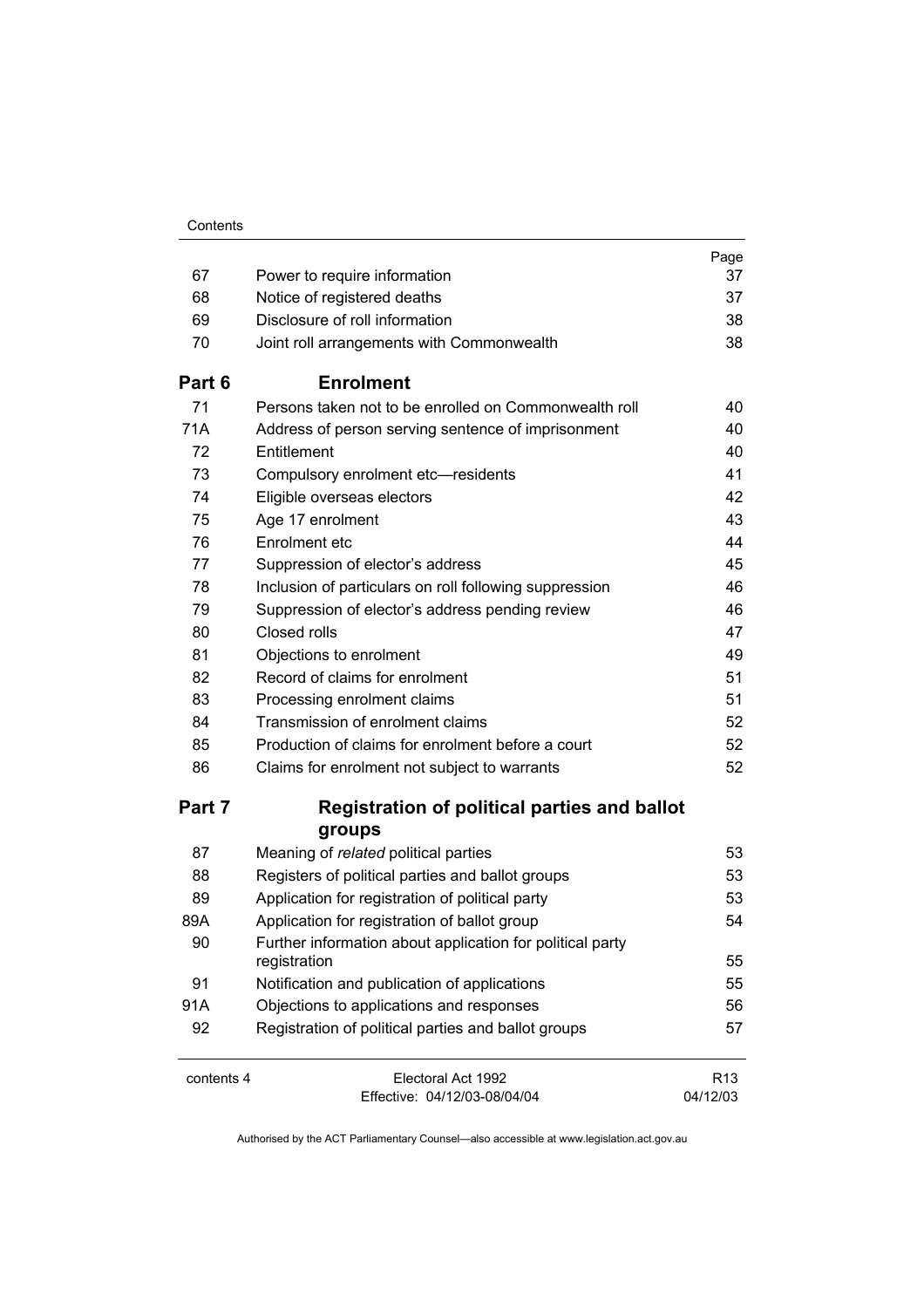|                     |                                                                                                         | Page       |
|---------------------|---------------------------------------------------------------------------------------------------------|------------|
| 93                  | Refusal of applications for registration                                                                | 58         |
| 94                  | Amendment of applications for registration                                                              | 60         |
| 95                  | Changes to particulars in register                                                                      | 61         |
| 95A                 | Objection to continued use of name                                                                      | 62         |
| 96                  | No action under pt 7 during pre-election period                                                         | 63         |
| 96A                 | Who can be a registered officer                                                                         | 63         |
| 97                  | Deputy registered officer                                                                               | 63         |
| 97A                 | Information about political parties                                                                     | 64         |
| 98                  | Cancellation of registration of political parties and ballot groups                                     | 64         |
| 99                  | Use of party or ballot group name after cancellation                                                    | 67         |
| 99A                 | General requirements about constitutions of registered parties                                          | 68         |
| Part 8              | <b>Timing of elections</b>                                                                              |            |
| 100                 | Ordinary elections                                                                                      | 69         |
| 101                 | <b>Extraordinary elections</b>                                                                          | 69         |
| 102                 | Polling day                                                                                             | 70         |
| Part 9              | <b>Arrangements for elections</b>                                                                       |            |
| <b>Division 9.1</b> | <b>Nominations</b>                                                                                      |            |
| 103                 | Eligibility-MLAs                                                                                        | 71         |
| 104                 | Qualifications for nomination                                                                           | 72         |
| 105                 | Candidates to be nominated                                                                              | 73         |
| 106                 | Multiple nominations invalid<br>Withdrawal etc of consent to nomination<br>Place and hour of nomination | 75         |
| 107                 |                                                                                                         | 75         |
| 108                 |                                                                                                         | 76         |
| 109                 | Declaration of candidates                                                                               | 76         |
| 110                 | Rejection of nominations                                                                                | 77         |
| 111                 | Need for a poll                                                                                         | 78         |
| 112                 | Death of candidate before polling day                                                                   | 78         |
| 113                 | Deposit-return or forfeiture                                                                            | 78         |
| <b>Division 9.2</b> | <b>Ballot papers</b>                                                                                    |            |
| 114                 | <b>Ballot papers</b>                                                                                    | 79         |
| 115                 | Grouping of candidates' names                                                                           | 80         |
| 116                 | Printing of ballot papers                                                                               | 80         |
| R <sub>13</sub>     | Electoral Act 1992                                                                                      | contents 5 |

04/12/03 Effective: 04/12/03-08/04/04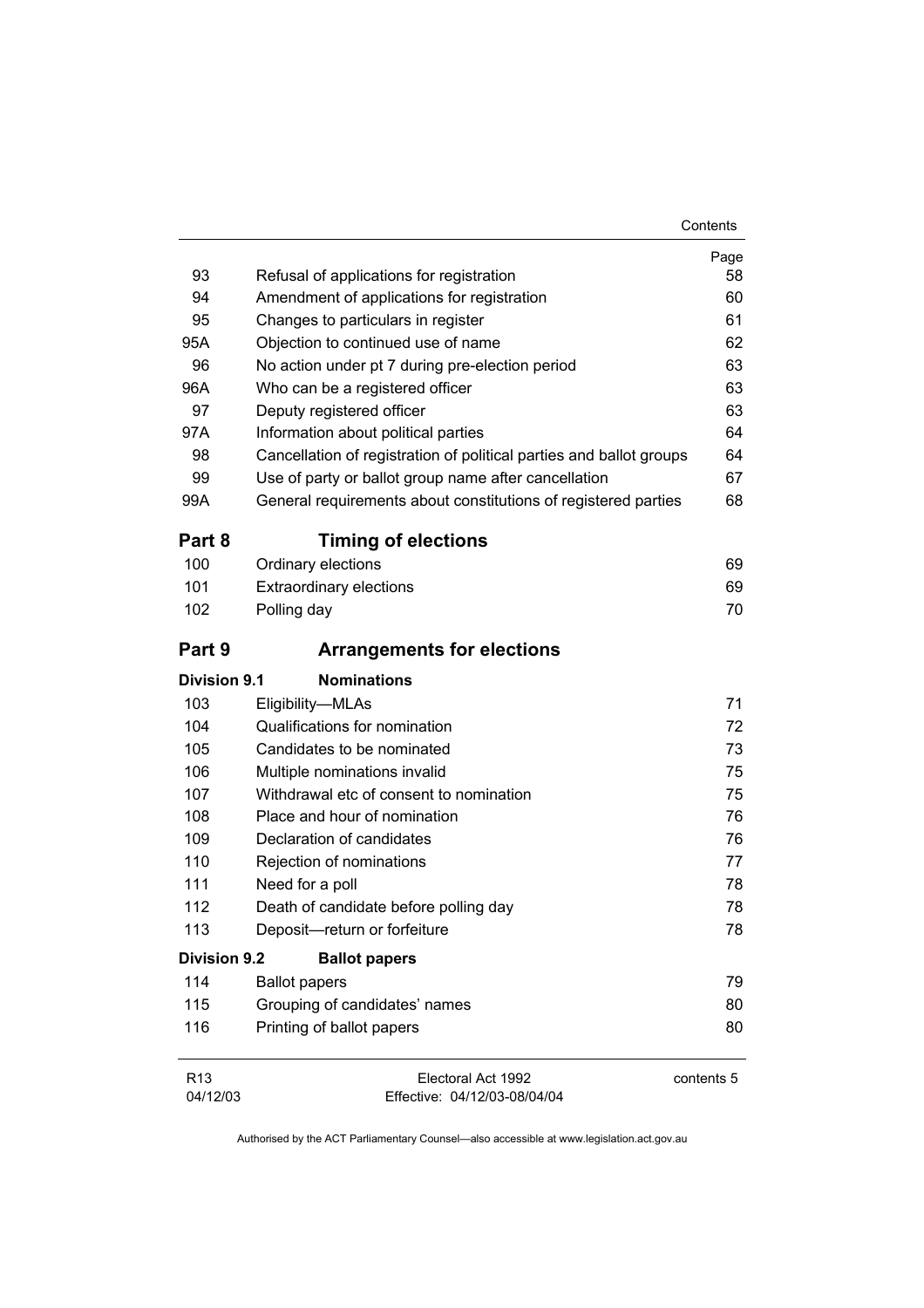| 117                  | Names on ballot papers                                                  | Page<br>82                  |
|----------------------|-------------------------------------------------------------------------|-----------------------------|
| 118                  | Draw for positions on ballot papers                                     | 83                          |
| Division 9.3         | Electronic voting devices and vote counting<br>programs                 |                             |
| 118A                 | Approval of computer program for electronic voting and vote<br>counting | 84                          |
| 118B                 | Security of electronic voting devices and related material              | 85                          |
| Division 9.4         | <b>Miscellaneous</b>                                                    |                             |
| 119                  | Polling places and scrutiny centres                                     | 85                          |
| 120                  | Administrative arrangements                                             | 86                          |
| 121                  | Certified lists of electors                                             | 87                          |
| 121A                 | Use of information from certified lists                                 | 87                          |
| 122                  | Scrutineers-appointment                                                 | 88                          |
| 123                  | Scrutineers-conduct                                                     | 88                          |
| 124                  | Participation by candidates in conduct of election                      | 89                          |
| 125                  | Determining matters by lot                                              | 89                          |
| 126                  | Supplementary elections                                                 | 90                          |
| Part 10              | Voting                                                                  |                             |
| Division 10.1        | General                                                                 |                             |
| 127                  | Meaning of authorised witness                                           | 91                          |
| 128                  | Entitlement to vote                                                     | 91                          |
| 129                  | Compulsory voting                                                       | 92                          |
| 130                  | Multiple votes prohibited                                               | 92                          |
| 131                  | Procedures for voting                                                   | 93                          |
| 132                  | Manner of recording vote                                                | 93                          |
| <b>Division 10.2</b> | Ordinary voting at a polling place                                      |                             |
| 133                  | Claims to vote                                                          | 94                          |
| 134                  | Voting in private                                                       | 94                          |
| <b>Division 10.3</b> | Declaration voting at a polling place                                   |                             |
| 135                  | Declaration voting at polling places                                    | 95                          |
| <b>Division 10.4</b> | Voting otherwise than at a polling place                                |                             |
| 136                  | Meaning of eligible elector for div 10.4                                | 96                          |
| contents 6           | Electoral Act 1992<br>Effective: 04/12/03-08/04/04                      | R <sub>13</sub><br>04/12/03 |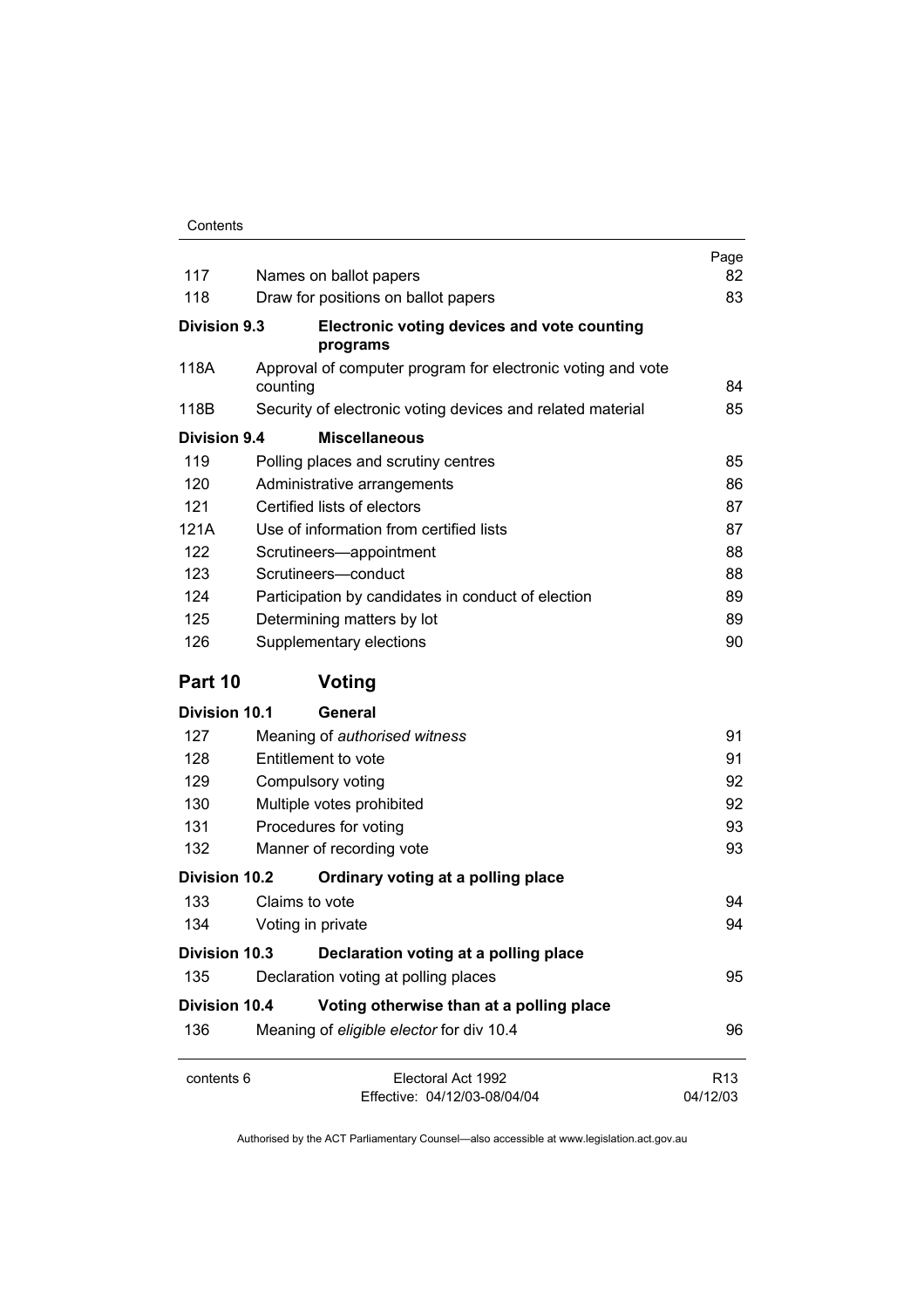|                             |                                                           | Contents   |
|-----------------------------|-----------------------------------------------------------|------------|
|                             |                                                           | Page       |
| 136A                        | Postal voting before polling day                          | 96         |
| 136B                        | Ordinary or declaration voting in ACT before polling day  | 98         |
| 136C                        | Declaration voting outside ACT on or before polling day   | 102        |
| 137                         | Record of issue of declaration voting papers              | 103        |
| 138                         | Inspection of records                                     | 103        |
| 139                         | Receipt of declaration voting papers                      | 103        |
| 140                         | Registered declaration voters                             | 104        |
| 141                         | Issue of voting papers to registered declaration voters   | 105        |
| 142                         | Correcting formal errors                                  | 105        |
| 143                         | Application forms for postal declaration votes            | 105        |
| 144                         | Transmission of applications for postal declaration votes | 105        |
| 145                         | Interference with declaration voting                      | 105        |
| 146                         | Soliciting completed declaration votes                    | 107        |
| 147                         | Transmission of completed declaration votes               | 107        |
| 148                         | Opening envelopes containing declaration votes            | 107        |
| <b>Division 10.5</b>        | <b>Mobile polling</b>                                     |            |
| 149                         | Definitions for div 10.5                                  | 107        |
| 149A                        | Declaration of special hospitals                          | 108        |
| 150                         | Mobile polling-institutions                               | 108        |
| 151                         | Functions of visiting officers                            | 108        |
| 152                         | Failure to visit institution                              | 109        |
| 153                         | Custody of ballot boxes and electoral papers              | 109        |
| <b>Division 10.6</b>        | <b>Miscellaneous</b>                                      |            |
| 154                         | Arrangements at polling places                            | 110        |
| 155                         | Particulars on ballot papers before issue                 | 110        |
| 156                         | Assistance to voters                                      | 110        |
| 156A                        | Assistance to voters unable to enter polling place        | 111        |
| 157                         | Spoilt ballot papers                                      | 112        |
| 158                         | Custody of ballot boxes and electoral papers              | 113        |
| 159                         | Extension of time for conducting elections                | 114        |
| 160                         | Suspension and adjournment of polling                     | 114        |
| <b>Division 10.7</b>        | <b>Failure to vote</b>                                    |            |
| 161                         | Default notice                                            | 115        |
| R <sub>13</sub><br>04/12/03 | Electoral Act 1992<br>Effective: 04/12/03-08/04/04        | contents 7 |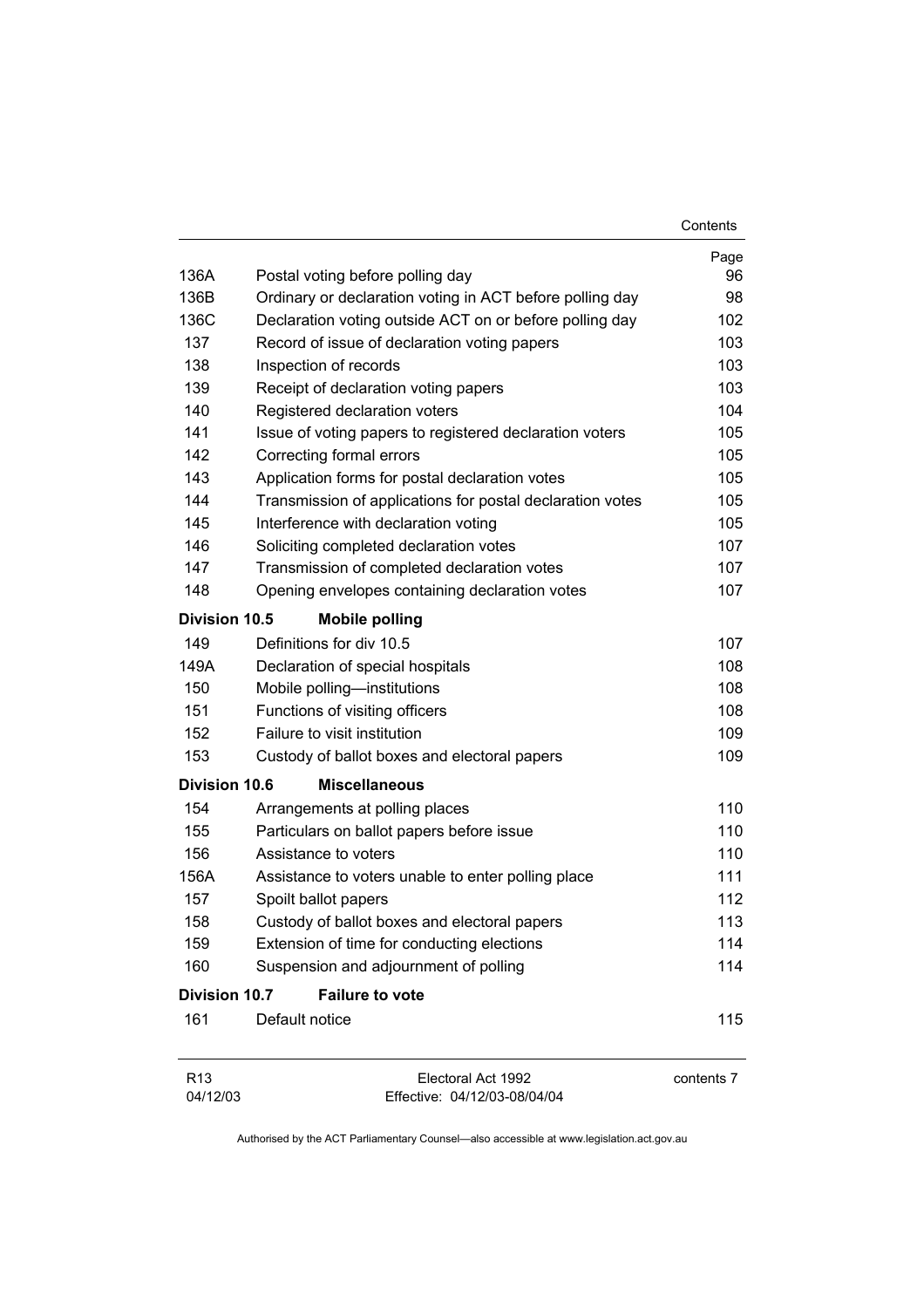| Contents |
|----------|
|----------|

|            |                                                          | Page            |
|------------|----------------------------------------------------------|-----------------|
| 162        | First notice                                             | 115             |
| 163        | Second notice                                            | 116             |
| 164        | <b>Final notice</b>                                      | 116             |
| 165        | Discharge of liability                                   | 117             |
| 166        | Response on behalf of elector                            | 117             |
| Part 11    | <b>Polling in Antarctica</b>                             |                 |
| 167        | Definitions for pt 11                                    | 118             |
| 167A       | Declaration of ship as a station                         | 119             |
| 167B       | Approval of ways of transmission                         | 119             |
| 168        | Returning officers and assistants for Antarctic stations | 119             |
| 170        | Application of Act to polling in Antarctica              | 119             |
| 171        | Antarctic electors                                       | 120             |
| 172        | Arrangements for the polling in Antarctica               | 120             |
| 173        | Conduct of the polling                                   | 121             |
| 174        | Claims to vote                                           | 121             |
| 175        | Proceedings at close of poll                             | 121             |
| 176        | Result of polling in Antarctica                          | 122             |
| 177        | Preservation of documents                                | 123             |
| Part 12    | The scrutiny                                             |                 |
| 178        | Scrutiny                                                 | 124             |
| 179        | Preliminary scrutiny of declaration voting papers etc    | 125             |
| 180        | Formality of ballot papers                               | 126             |
| 181        | Death of candidate                                       | 127             |
| 182        | First count-ordinary ballot papers                       | 127             |
| 183        | First count-declaration ballot papers                    | 129             |
| 183A       | First count-electronic ballot papers                     | 129             |
| 184        | Second count-first preferences                           | 129             |
| 185        | Ascertaining result of poll                              | 130             |
| 186        | Objections by scrutineers                                | 131             |
| 187        | Recount of ballot papers                                 | 131             |
| 187A       | Recount of electronic scrutiny of ballot papers          | 132             |
| 188        | Reservation of disputed ballot papers                    | 132             |
| 189        | Declaration of result of election                        | 133             |
| contents 8 | Electoral Act 1992                                       | R <sub>13</sub> |
|            | Effective: 04/12/03-08/04/04                             | 04/12/03        |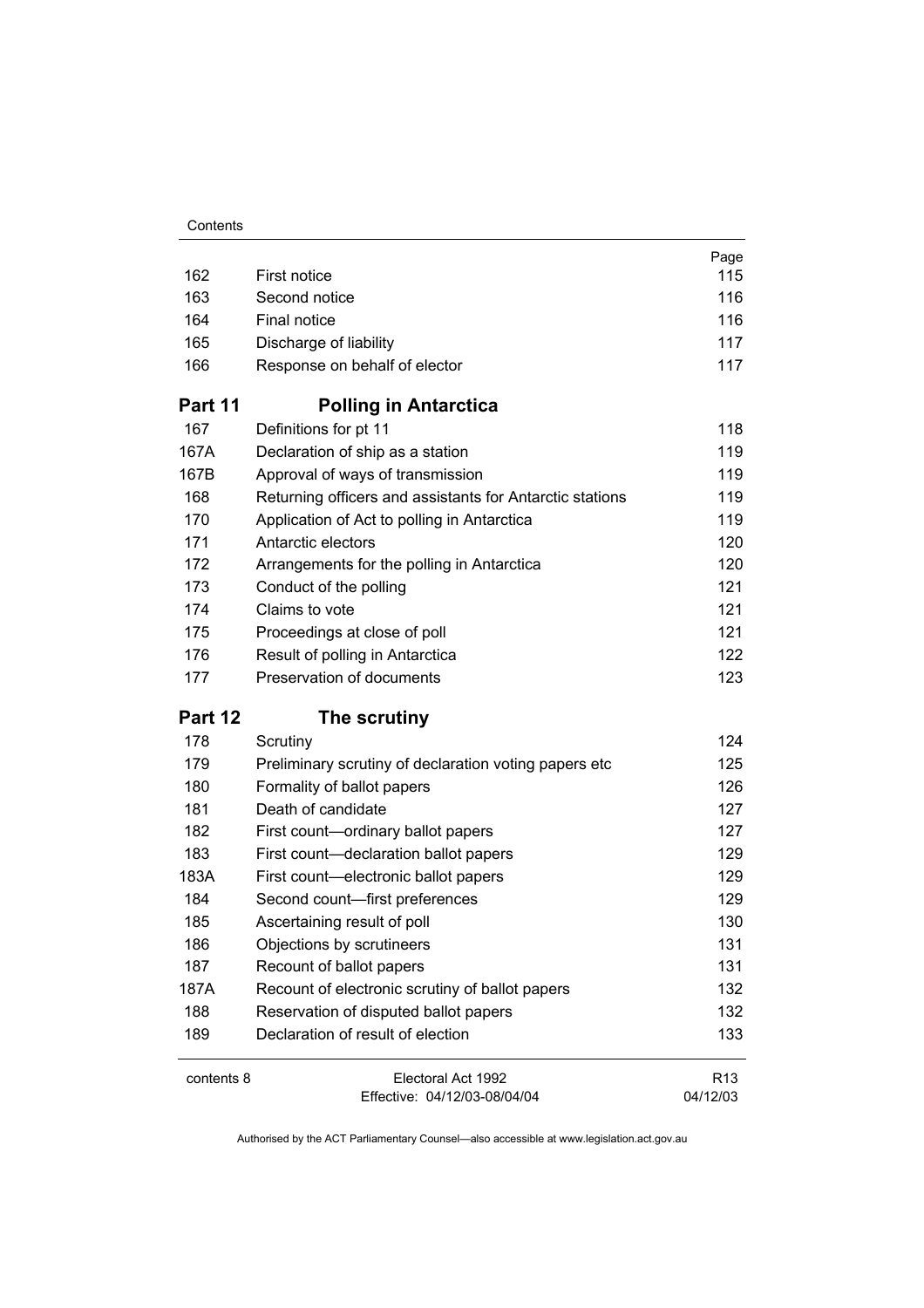|                             |                                                       | Contents   |
|-----------------------------|-------------------------------------------------------|------------|
|                             |                                                       | Page       |
| Part 13                     | <b>Casual vacancies</b>                               |            |
| 190                         | Definitions for pt 13                                 | 134        |
| 191                         | Notice of casual vacancy                              | 134        |
| 192                         | Candidates for casual vacancy                         | 135        |
| 193                         | Publication of candidates' details                    | 136        |
| 194                         | Determination of candidate to fill vacancy            | 137        |
| 195                         | Assembly nominees                                     | 137        |
| 196                         | Term of office of MLA declared elected under pt 13    | 138        |
| 197                         | Dissolution or pre-election period                    | 139        |
| Part 14                     | <b>Election funding and financial disclosure</b>      |            |
| <b>Division 14.1</b>        | Preliminary                                           |            |
| 198                         | Definitions for pt 14                                 | 140        |
| 198A                        | Reference to things done by party or ballot group etc | 142        |
| 198B                        | Candidate remains candidate after election            | 143        |
| 199                         | Related bodies corporate                              | 143        |
| 200                         | Activities of campaign committees                     | 143        |
| 201                         | Disclosure periods                                    | 144        |
| 202                         | Gifts-determination of amounts                        | 145        |
| <b>Division 14.2</b>        | <b>Reporting agents</b>                               |            |
| 203                         | Appointed agents                                      | 145        |
| 204                         | Non-appointed agents                                  | 146        |
| 205                         | Registers of reporting agents                         | 147        |
| <b>Division 14.3</b>        | <b>Election funding</b>                               |            |
| 206                         | Who eligible votes are cast for                       | 148        |
| 207                         | Entitlement to funds                                  | 148        |
| 208                         | Threshold                                             | 150        |
| 212                         | Making of payments                                    | 150        |
| 214                         | Death of candidate                                    | 151        |
| 215                         | Application voluntary                                 | 151        |
| <b>Division 14.4</b>        | <b>Disclosure of donations</b>                        |            |
| 216                         | Meaning of defined details for div 14.4               | 152        |
| 217                         | Disclosure of gifts                                   | 152        |
| R <sub>13</sub><br>04/12/03 | Electoral Act 1992<br>Effective: 04/12/03-08/04/04    | contents 9 |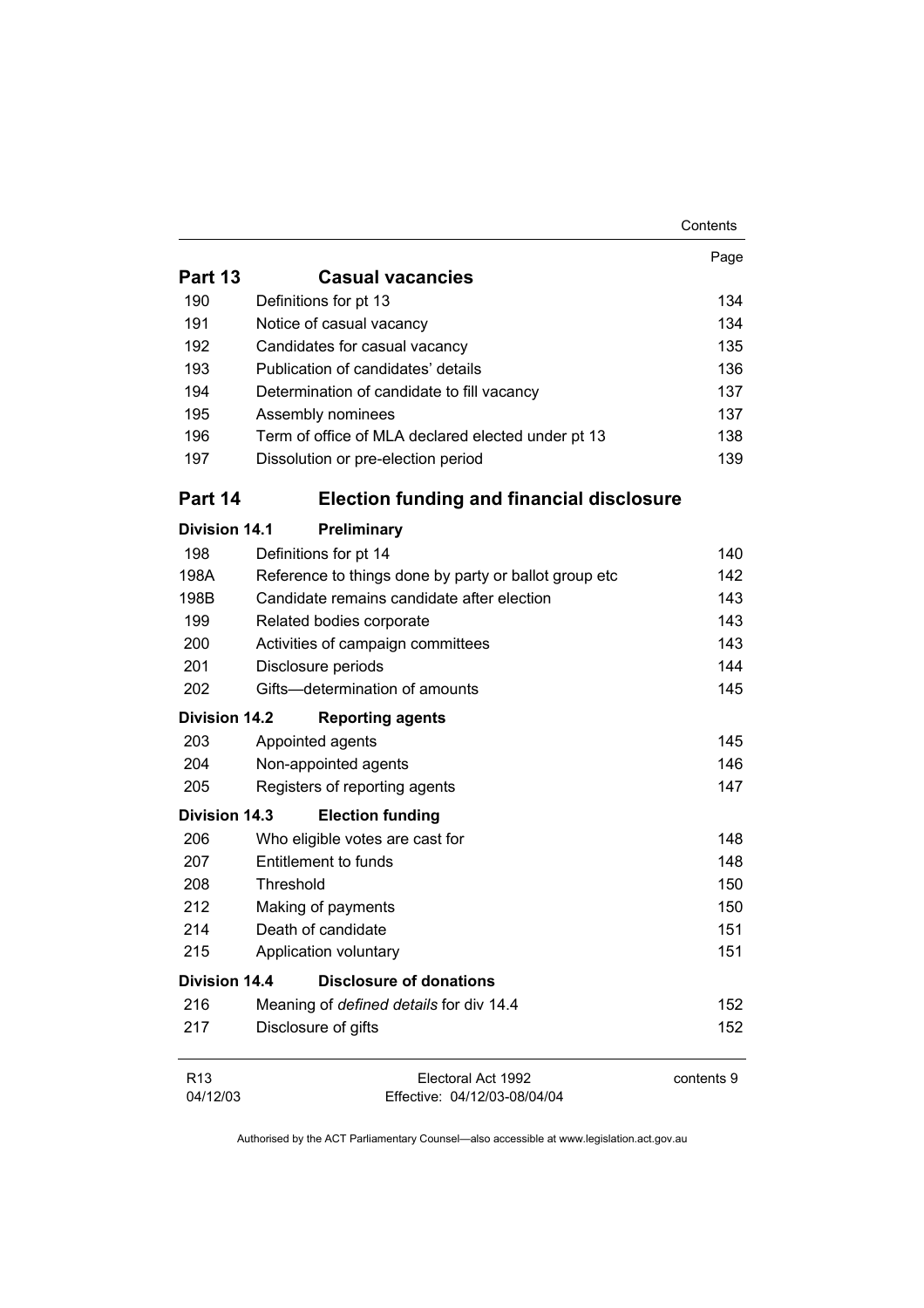| Contents |  |
|----------|--|
|          |  |

|               |                                                                    | Page |  |  |
|---------------|--------------------------------------------------------------------|------|--|--|
| 218           | Disclosure of gifts-non-party groups                               | 153  |  |  |
| 218A          | Certain loans not to be received                                   |      |  |  |
| 219           | Nil returns                                                        |      |  |  |
| 220           | Disclosure of gifts by persons incurring political expenditure     | 156  |  |  |
| 221           | Donations to non-party groups and candidates                       | 158  |  |  |
| 221A          | Annual returns of donations                                        | 159  |  |  |
| 221B          | Advice about obligations to make returns                           | 161  |  |  |
| 222           | Anonymous gifts                                                    | 161  |  |  |
| Division 14.5 | Disclosure of electoral expenditure                                |      |  |  |
| 223           | Definitions for div 14.5                                           | 163  |  |  |
| 224           | Returns of electoral expenditure                                   | 165  |  |  |
| 225           | Nil returns                                                        | 166  |  |  |
| 226           | Returns by broadcasters and publishers                             | 166  |  |  |
| 227           | Multiple elections on same day                                     | 168  |  |  |
| Division 14.6 | <b>Annual returns</b>                                              |      |  |  |
| 228           | Meaning of defined particulars for div 14.6                        | 169  |  |  |
| 230           | Annual returns by parties, ballot groups and MLAs                  | 169  |  |  |
| 231           | Periods of less than financial year                                | 171  |  |  |
| 231A          | Returns by parties under Commonwealth Electoral Act                | 172  |  |  |
| 231B          | Annual returns by associated entities                              | 173  |  |  |
| 231C          | Returns by associated entities under Commonwealth Electoral<br>Act |      |  |  |
| 232           | Amounts received                                                   | 175  |  |  |
| 234           | Outstanding amounts                                                | 175  |  |  |
| 234A          | Regulations                                                        | 176  |  |  |
| Division 14.7 | <b>Compliance</b>                                                  |      |  |  |
| 235           | Definitions for div 14.7                                           | 176  |  |  |
| 236           | Offences                                                           | 176  |  |  |
| 237           | Investigation notices generally                                    | 177  |  |  |
| 237A          | Investigation notices about associated entities                    | 180  |  |  |
| 237B          | Investigation notice offences                                      | 181  |  |  |
| 238           | Investigation-search warrants                                      | 181  |  |  |
| 239           | Records                                                            | 183  |  |  |
|               |                                                                    |      |  |  |

|--|

Electoral Act 1992 Effective: 04/12/03-08/04/04

R13 04/12/03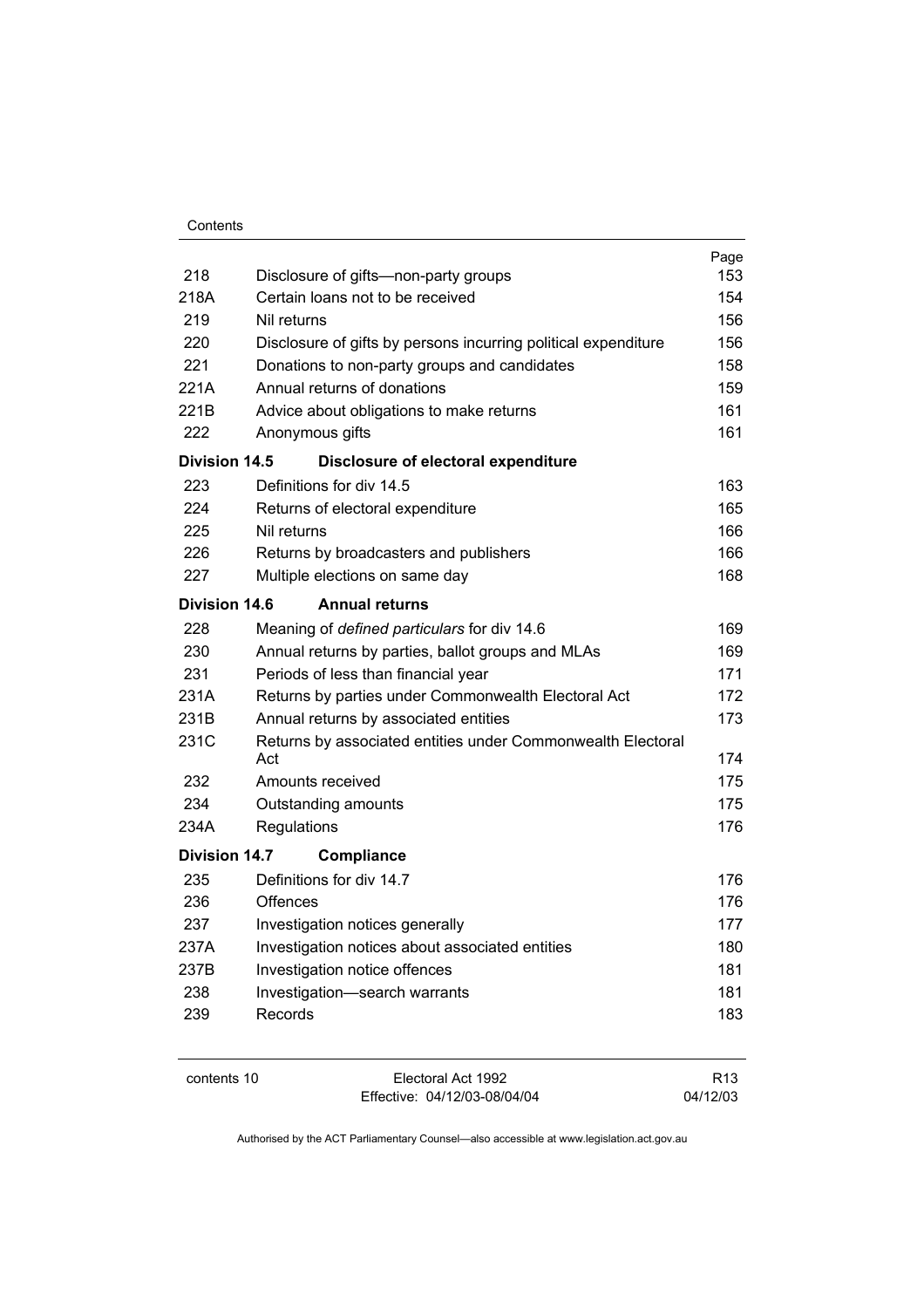|                      |                                                             | Contents |
|----------------------|-------------------------------------------------------------|----------|
|                      |                                                             | Page     |
| Division 14.8        | <b>Miscellaneous</b>                                        |          |
| 240                  | Inability to complete returns                               | 184      |
| 241                  | Noncompliance with pt 14                                    | 186      |
| 242                  | Amendment of returns                                        | 187      |
| 243                  | Copies of returns to be available for public inspection     | 188      |
| Part 15              | <b>Review of decisions</b>                                  |          |
| 244                  | Definitions for pt 15                                       | 189      |
| 245                  | Reviewable decisions                                        | 189      |
| 246                  | <b>Review statements</b>                                    | 190      |
| 247                  | Review by electoral commission                              | 191      |
| 248                  | Notice of decision of the electoral commission              | 192      |
| 249                  | Review by administrative appeals tribunal                   | 193      |
| Part 16              | Disputed elections, eligibility and<br>vacancies            |          |
| <b>Division 16.1</b> | Preliminary                                                 |          |
| 250                  | Definitions for pt 16                                       | 194      |
| 251                  | Meaning of Speaker for pt 16                                | 195      |
| <b>Division 16.2</b> | <b>Jurisdiction and powers of Supreme Court</b>             |          |
| 252                  | <b>Court of Disputed Elections</b>                          | 195      |
| 253                  | Powers of the court                                         | 196      |
| 255                  | Decisions are final                                         | 196      |
| <b>Division 16.3</b> | <b>Disputed elections</b>                                   |          |
| 256                  | Validity may be disputed after election                     | 196      |
| 257                  | Persons entitled to dispute elections                       | 197      |
| 258                  | Form of application                                         | 197      |
| 259                  | Time for filing application                                 | 197      |
| 260                  | Deposit as security for costs                               | 198      |
| 261                  | Registrar to serve copies of application on certain persons | 198      |
| 262                  | Parties to application under div 16.3                       | 198      |
| 263                  | Withdrawal and abatement of application                     | 199      |
| 264                  | Hearing of applications                                     | 201      |
|                      |                                                             |          |

| R13      | Electoral Act 1992           | contents 11 |
|----------|------------------------------|-------------|
| 04/12/03 | Effective: 04/12/03-08/04/04 |             |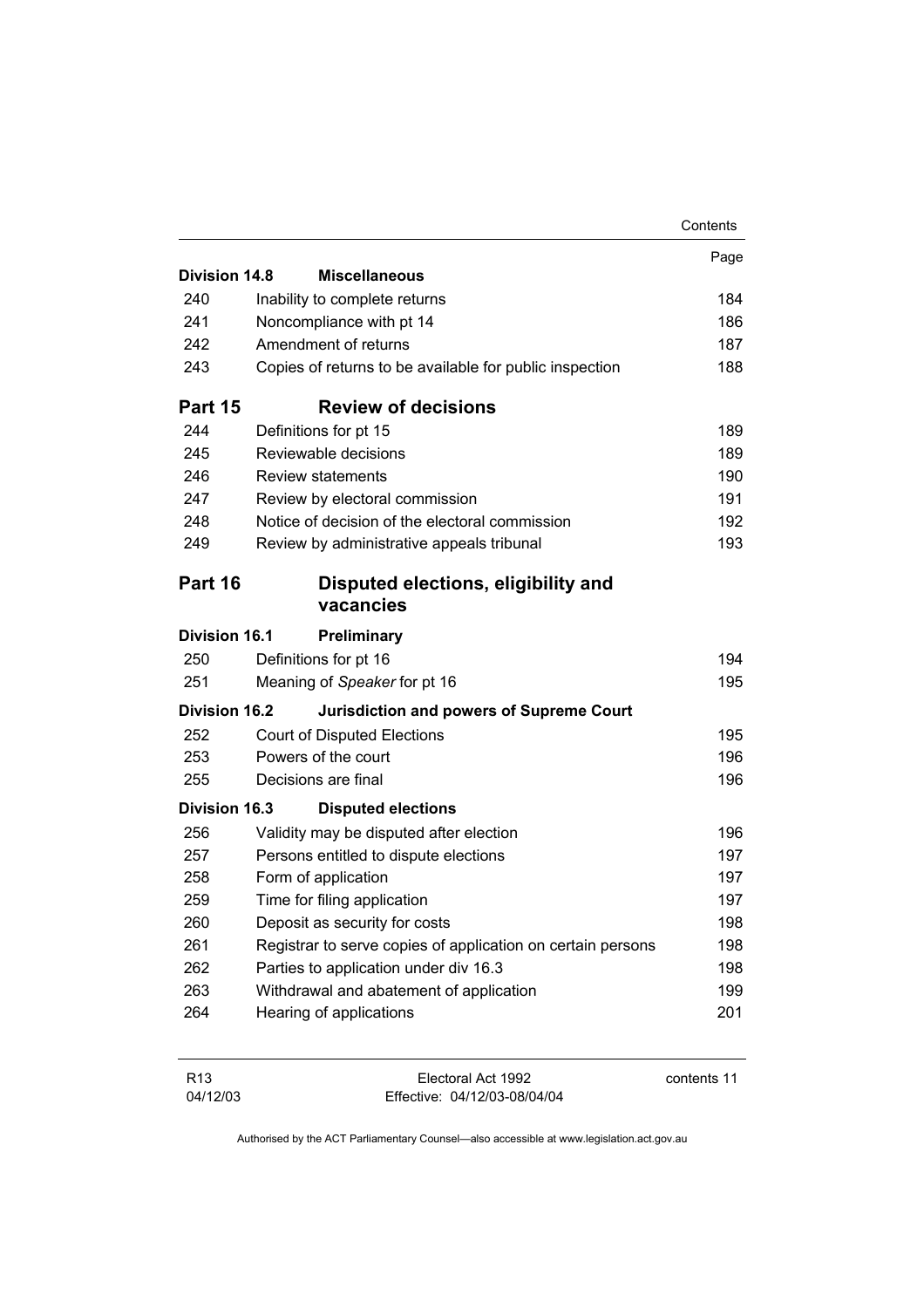| 265                  | Declarations and orders                                      | Page<br>201 |
|----------------------|--------------------------------------------------------------|-------------|
| 266                  | Illegal practices                                            | 202         |
| 267                  | Bribery or undue influence by person elected                 | 203         |
| 268                  | Immaterial delays and errors                                 | 203         |
| 269                  | Inquiries by court                                           | 204         |
| 270                  | Rejected ballot papers                                       | 204         |
| 271                  | Evidence that persons were not permitted to vote             | 204         |
| 272                  | Inspection of electoral papers                               | 205         |
| 273                  | Commissioner not prevented from accessing documents          | 205         |
| 274                  | Registrar to serve copies of declarations on certain persons | 205         |
| 275                  | <b>Effect of declarations</b>                                | 205         |
| <b>Division 16.4</b> | <b>Eligibility and vacancies</b>                             |             |
| 276                  | Speaker to state case                                        | 206         |
| 277                  | Parties to a referral                                        | 206         |
| 278                  | Declarations and orders                                      | 207         |
| 279                  | Registrar to serve copy of declarations on Speaker           | 207         |
| 280                  | <b>Effect of declarations</b>                                | 207         |
| <b>Division 16.5</b> | <b>Proceedings</b>                                           |             |
| 281                  | Procedure                                                    | 208         |
| 282                  | Legal representation limited                                 | 208         |
| 283                  | Admissibility of evidence                                    | 208         |
| 284                  | Costs may be ordered against Territory                       | 209         |
| Part 17              | <b>Electoral offences</b>                                    |             |
| <b>Division 17.1</b> | <b>Bribery and improper influence</b>                        |             |
| 285                  | <b>Bribery</b>                                               | 210         |
| 286                  | Influencing of votes by officers                             | 211         |
| 287                  | Influencing votes of hospital and nursing home patients      | 211         |
| Division 17.2        | <b>Protection of rights</b>                                  |             |
| 288                  | Violence and intimidation                                    | 211         |
| 289                  | Discrimination on grounds of political donations             | 211         |
| 290                  | Employees' right to leave of absence for voting              | 212         |
|                      |                                                              |             |

contents 12 Electoral Act 1992 Effective: 04/12/03-08/04/04

R13 04/12/03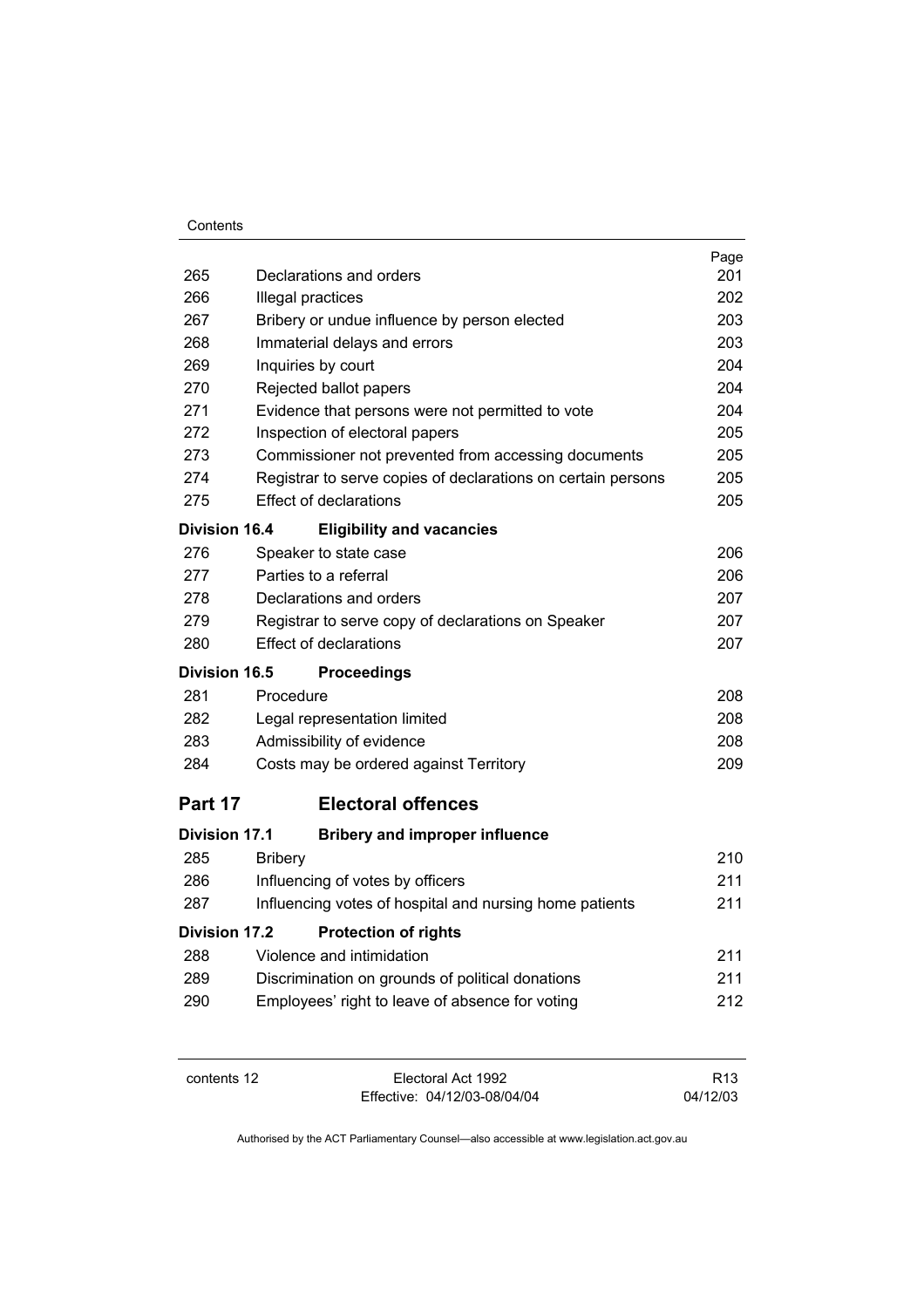|                      |                                                                                        | Contents |
|----------------------|----------------------------------------------------------------------------------------|----------|
|                      |                                                                                        | Page     |
| <b>Division 17.3</b> | <b>Campaigning offences</b>                                                            |          |
| 291                  | Definitions for div 17.3                                                               | 213      |
| 292                  | Dissemination of electoral matter—authorisers and authors                              | 214      |
| 293                  | Dissemination of electoral matter—letters to the editor                                | 214      |
| 294                  | Dissemination of electoral matter-newspaper and periodical<br>reportage and commentary | 215      |
| 295                  | Exemptions for dissemination of electoral matter on certain<br>items                   | 215      |
| 296                  | Advertorials                                                                           | 216      |
| 297                  | Misleading or deceptive electoral matter                                               | 217      |
| 298                  | Inducement to illegal voting—representations of ballot papers                          | 217      |
| 299                  | Graffiti                                                                               | 217      |
| 300                  | Defamation of candidates                                                               | 218      |
| 301                  | Publication of statements about candidates                                             |          |
| 302                  | Disruption of election meetings                                                        |          |
| 303                  | Canvassing within 100m of polling places                                               |          |
| 304                  | Badges and emblems in polling places                                                   |          |
| 305                  | How-to-vote material in polling places                                                 | 222      |
| 306                  | Evidence of authorisation of electoral matter                                          | 222      |
| Division 17.4        | <b>Electronic voting offences</b>                                                      |          |
| 306A                 | Interfering with electronic voting devices etc                                         | 224      |
| 306B                 | Interfering with electronic counting devices etc                                       | 224      |
| Division 17.5        | <b>Voting fraud</b>                                                                    |          |
| 307                  | Voting fraud                                                                           | 224      |
| Division 17.6        | <b>Electoral papers</b>                                                                |          |
| 309                  | Electoral papers-forgery                                                               | 226      |
| 310                  | Electoral papers-forfeiture                                                            | 227      |
| 311                  | Electoral papers-unauthorised possession                                               | 227      |
| 312                  | Electoral papers-false or misleading statements                                        | 227      |
| 313                  | Electoral papers-defacement etc                                                        | 228      |
| 314                  | Electoral papers-signatures                                                            | 228      |
| 315                  | Electoral papers-witnesses                                                             | 228      |

| R <sub>13</sub> | Electoral Act 1992           | contents 13 |
|-----------------|------------------------------|-------------|
| 04/12/03        | Effective: 04/12/03-08/04/04 |             |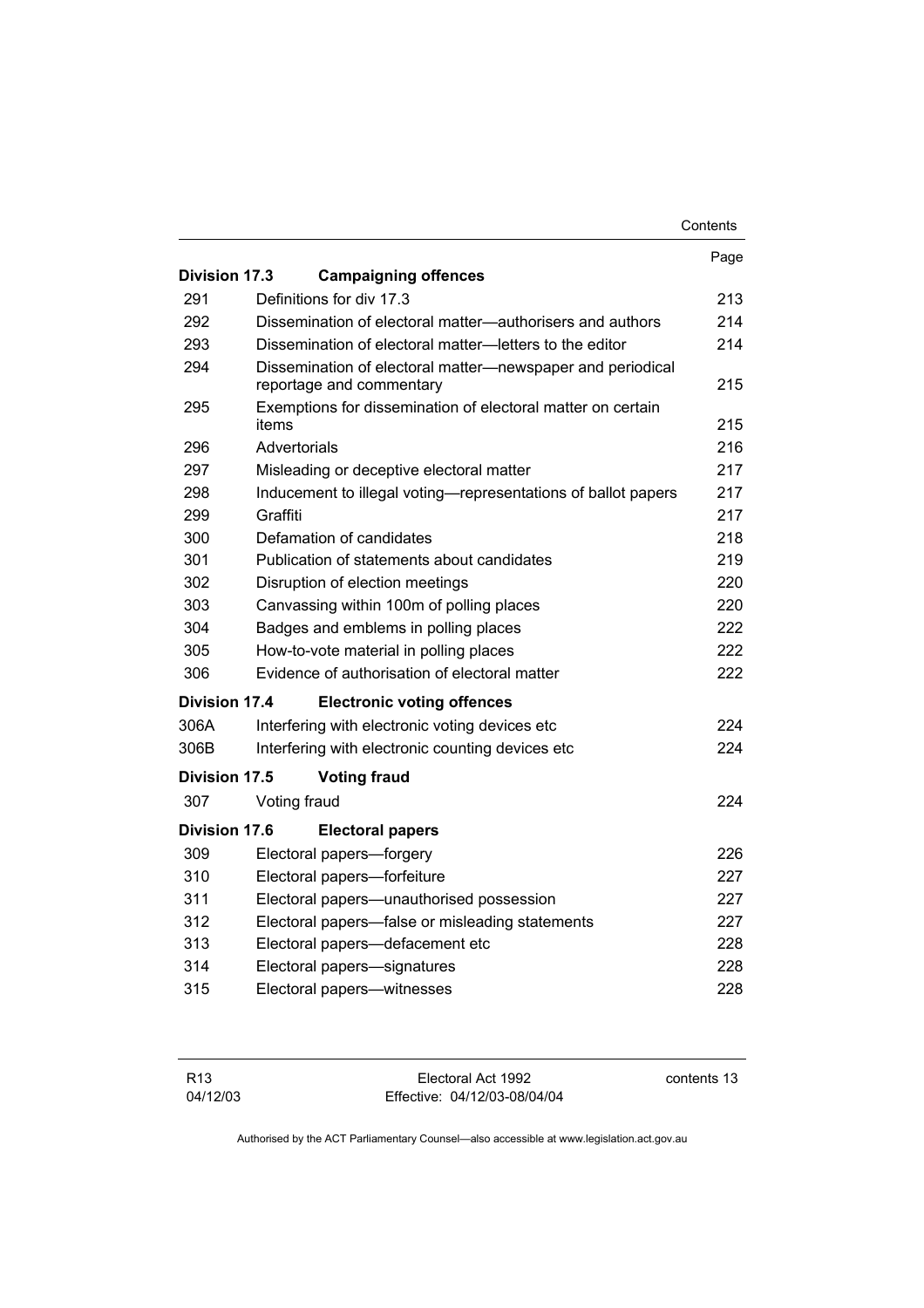| Contents |
|----------|
|----------|

| <b>Division 17.7</b> | <b>Official functions</b>                                            | Page |
|----------------------|----------------------------------------------------------------------|------|
| 316                  | Improper influence-members of electoral commission etc               | 229  |
| 317                  | Unauthorised actions by officers                                     | 229  |
| 318                  | Identification of voters and votes                                   |      |
| 319                  | Responses to official questions                                      |      |
| 320                  | Control of behaviour at voting centres                               | 231  |
| Part 18              | <b>Enforcement proceedings</b>                                       |      |
| <b>Division 18.1</b> | <b>Injunctions</b>                                                   |      |
| 321                  | Restraining conduct                                                  | 233  |
| 322                  | Requiring things to be done                                          | 234  |
| 323                  | Commissioner not required to give undertakings as to damages         | 234  |
| 324                  | Powers of the court                                                  | 234  |
| <b>Division 18.2</b> | <b>Prosecutions</b>                                                  |      |
| 325                  | Investigation of complaints                                          | 235  |
| 326                  | Commissioner may prosecute enrolment and voting offences             | 235  |
| 327                  | Service of certain process by mail                                   | 235  |
| Part 19              | <b>Miscellaneous</b>                                                 |      |
| 328                  | Extension of time for acts by officers                               | 236  |
| 329                  | Restrictions on sending completed ballot and voting papers by<br>fax | 236  |
| 330                  | Forms-provision and assistance                                       | 236  |
| 332                  | Correcting delays, errors and omissions                              | 237  |
| 333                  | Voting statistics to be published                                    | 237  |
| 334                  | Collecting further statistical information                           | 237  |
| 335                  | Storage and destruction of electoral papers                          | 238  |
| 336                  | Administrative arrangements with Commonwealth and States             | 238  |
| 337                  | Evidentiary certificates                                             | 239  |
| 338                  | Acts and omissions of representatives                                | 240  |
| 340                  | Chief executive to provide assistance etc                            | 241  |
| 340A                 | Approved forms                                                       | 241  |
| 341                  | Regulation-making power                                              | 241  |

| contents 14 |  |
|-------------|--|
|-------------|--|

Electoral Act 1992 Effective: 04/12/03-08/04/04

R13 04/12/03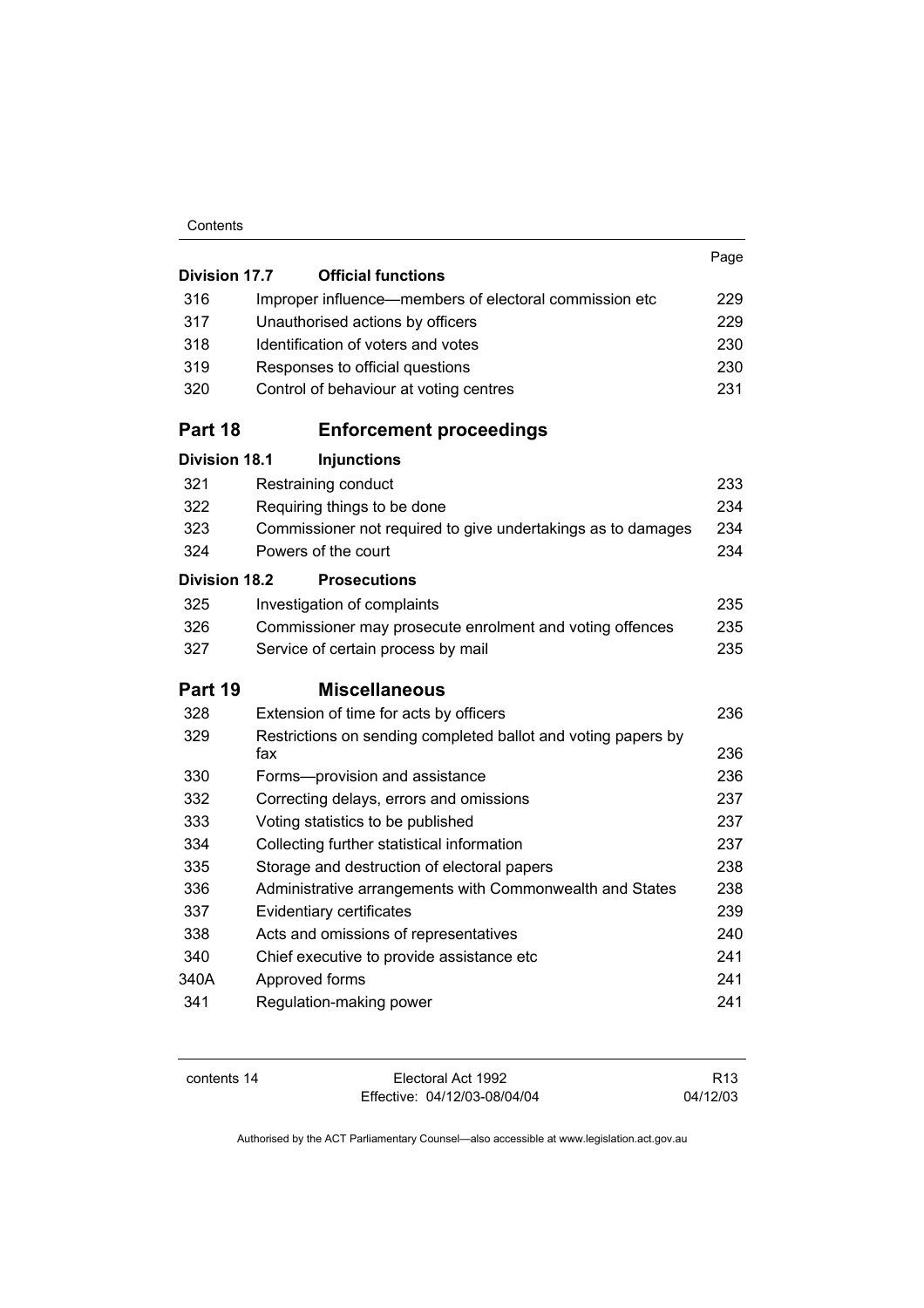|                           |                       |                                                             | Contents    |
|---------------------------|-----------------------|-------------------------------------------------------------|-------------|
| Part 20                   |                       | <b>Transitional</b>                                         | Page        |
| 342                       |                       | Application of amendments by Electoral Amendment Act 2003   | 242         |
| <b>Schedule 1</b>         |                       | Form of ballot paper                                        | 243         |
| <b>Schedule 2</b>         |                       | Ballot papers—printing of names and<br>collation            | 244         |
| <b>Schedule 3</b>         |                       | <b>Preliminary scrutiny of declaration voting</b><br>papers | 258         |
| <b>Schedule 4</b>         |                       | Ascertaining result of poll                                 | 262         |
| <b>Part 4.1</b>           |                       | Preliminary                                                 | 262         |
| 1                         |                       | Interpretation for sch 4                                    | 262         |
| 2                         |                       | Disregarding preferences                                    | 264         |
| <b>Part 4.2</b>           |                       | General                                                     | 265         |
| 3                         |                       | First preferences                                           | 265         |
| 4<br>Scrutiny to cease    |                       |                                                             | 265         |
| 5<br>Scrutiny to continue |                       |                                                             | 265         |
| 6<br>Surplus votes        |                       |                                                             | 266         |
| 7                         | More than 1 surplus   |                                                             | 266         |
| 8                         |                       | <b>Exclusion of candidates</b>                              | 268         |
| 9                         |                       | Votes of excluded candidates                                | 269         |
| 10                        |                       | Setting aside ballot papers                                 | 269         |
| <b>Part 4.3</b>           |                       | <b>Casual vacancies</b>                                     | 270         |
| 11                        | Application           |                                                             | 270         |
| 12                        | Quota                 |                                                             | 270         |
| 13                        | <b>Transfer value</b> |                                                             | 270         |
| 14                        |                       | Recount-first count                                         | 272         |
| 15                        |                       | Recount-continuation                                        | 272         |
| 16                        |                       | Successful candidate is dead                                | 273         |
| R13<br>04/12/03           |                       | Electoral Act 1992<br>Effective: 04/12/03-08/04/04          | contents 15 |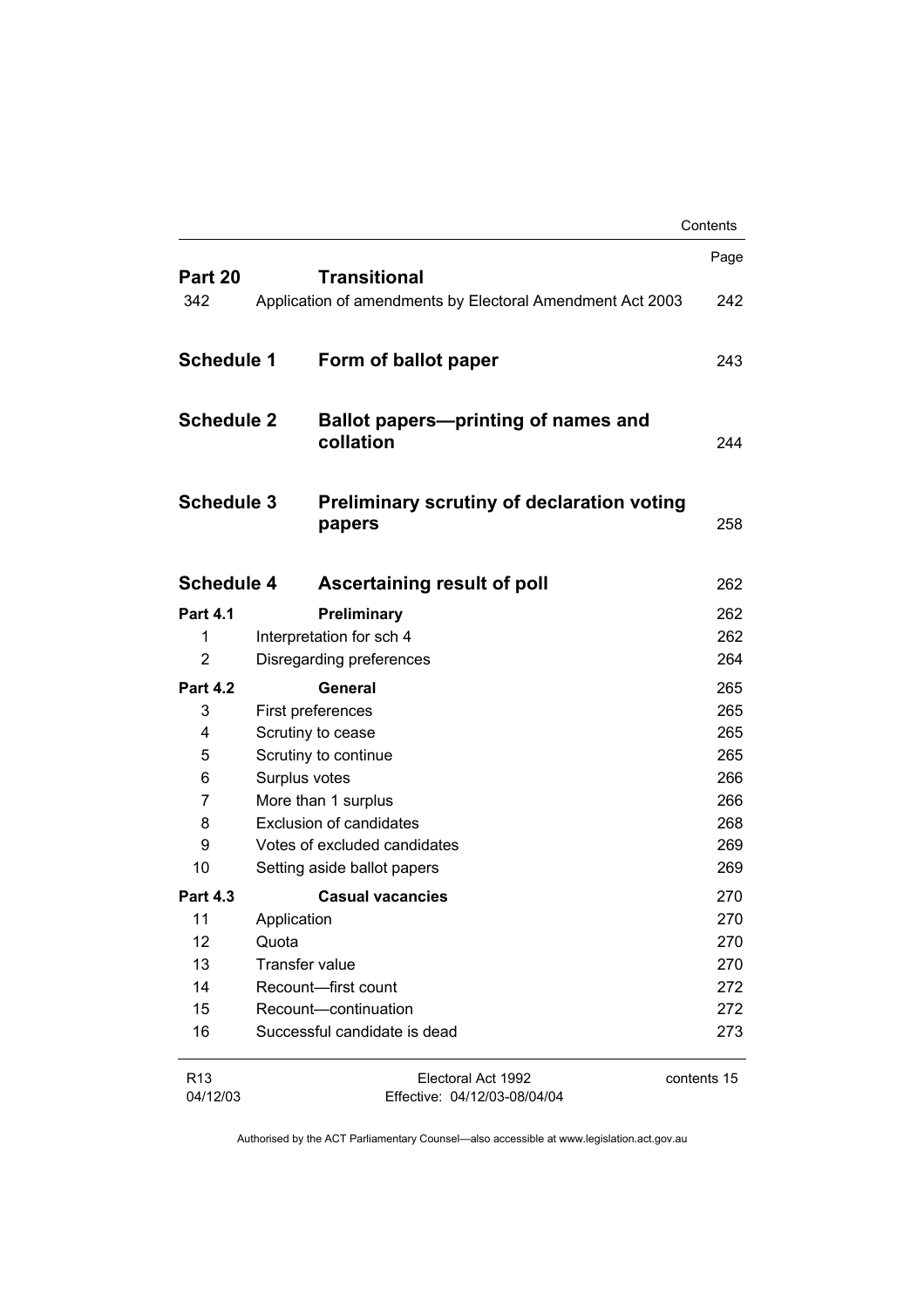#### Contents

| 17                | Multiple vacancies             | Page<br>273 |
|-------------------|--------------------------------|-------------|
| <b>Part 4.4</b>   | Deceased successful candidates | 274         |
| 18                | Application of pt 4.3          | 274         |
| 19                | Multiple deaths                | 274         |
| <b>Dictionary</b> |                                | 275         |
| Endnotes          |                                |             |
| 1                 | About the endnotes             | 287         |
| 2                 | Abbreviation key               | 287         |
| 3                 | Legislation history            | 288         |
| 4                 | Amendment history              | 292         |
| 5                 | Earlier republications         | 334         |
| 6                 | Renumbered provisions          | 334         |

contents 16 Electoral Act 1992 Effective: 04/12/03-08/04/04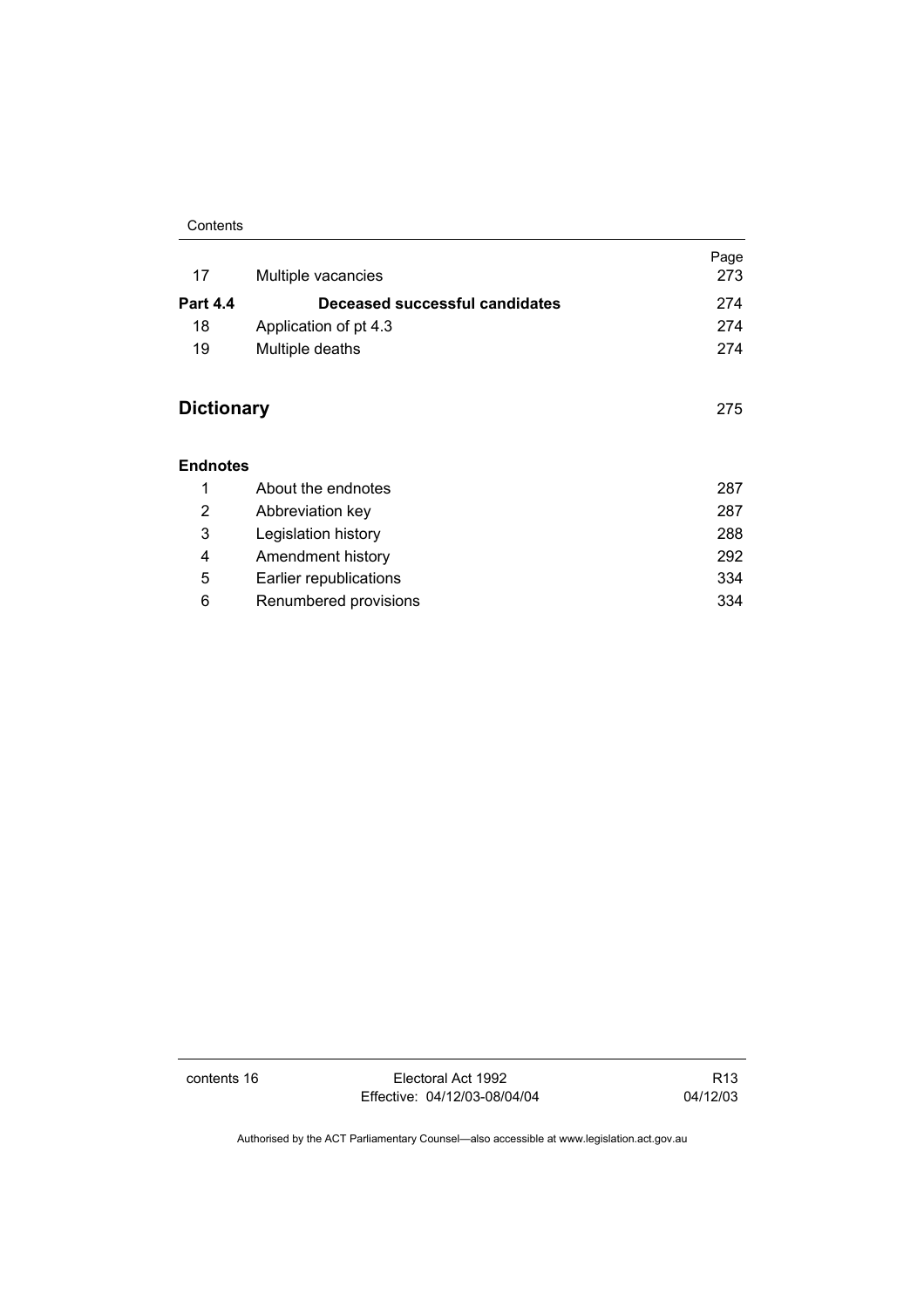

# **Electoral Act 1992**

An Act to provide for elections of members of the Legislative Assembly and related matters

R13 04/12/03

Electoral Act 1992 Effective: 04/12/03-08/04/04 page 1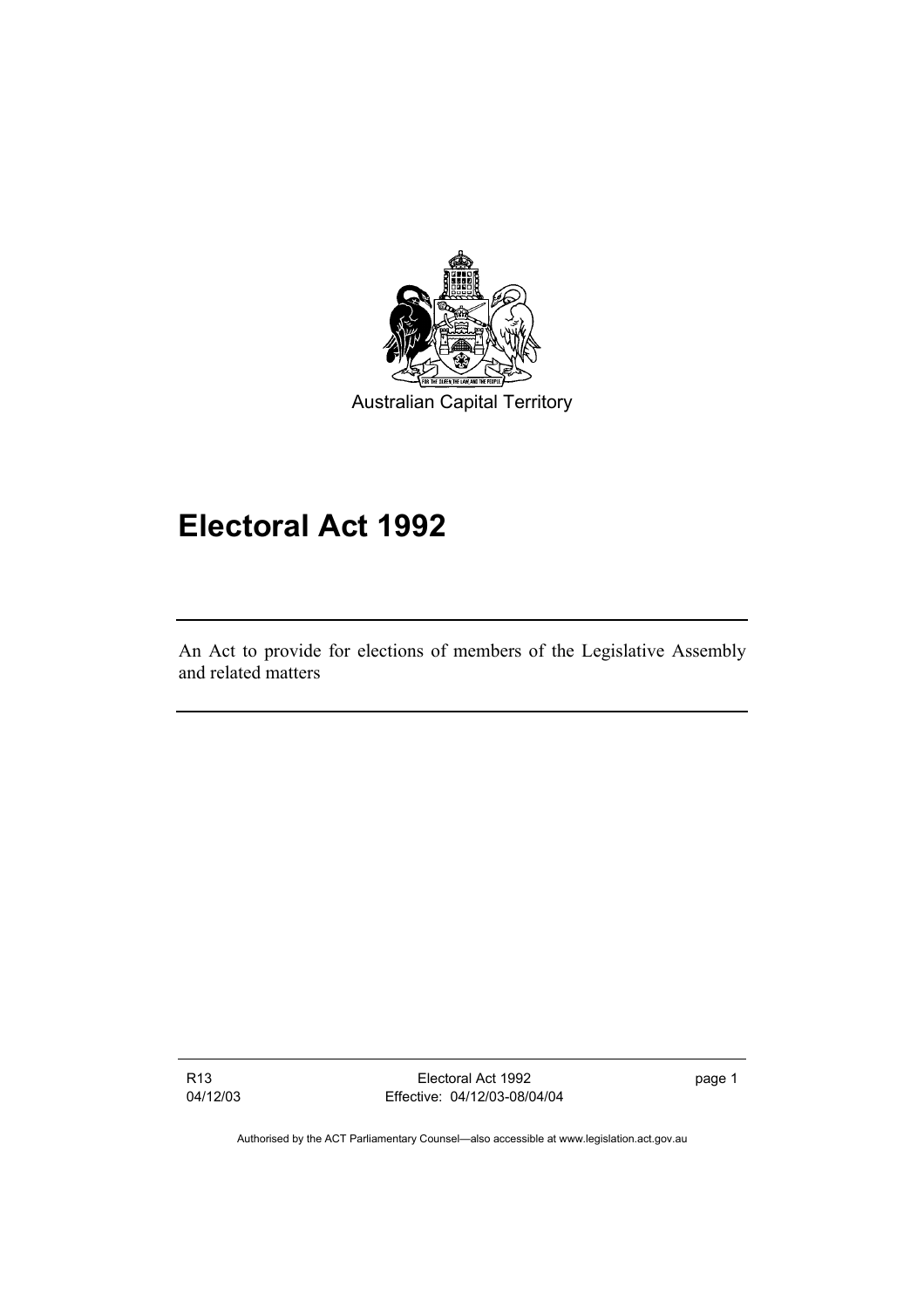#### **Preamble**

- 1 On 15 February 1992 a referendum was held to enable the electors of the Territory to choose which of 2 voting systems is to be used at future elections for the Legislative Assembly.
- 2 The electors chose the proportional representation (Hare-Clark) system as outlined in the Referendum Options Description Sheet set out in the *Australian Capital Territory (Electoral) Act 1988* (Cwlth), schedule 3.
- 3 The electoral system chosen by the electors includes the system of rotation of the positions of candidates' names on ballot papers known as the Robson Rotation.
- 4 The Legislative Assembly wishes to enact legislation to implement the electoral system chosen by the electors as soon as it is convenient to do so.

The Legislative Assembly for the Australian Capital Territory therefore enacts as follows:

page 2 Electoral Act 1992 Effective: 04/12/03-08/04/04

R13 04/12/03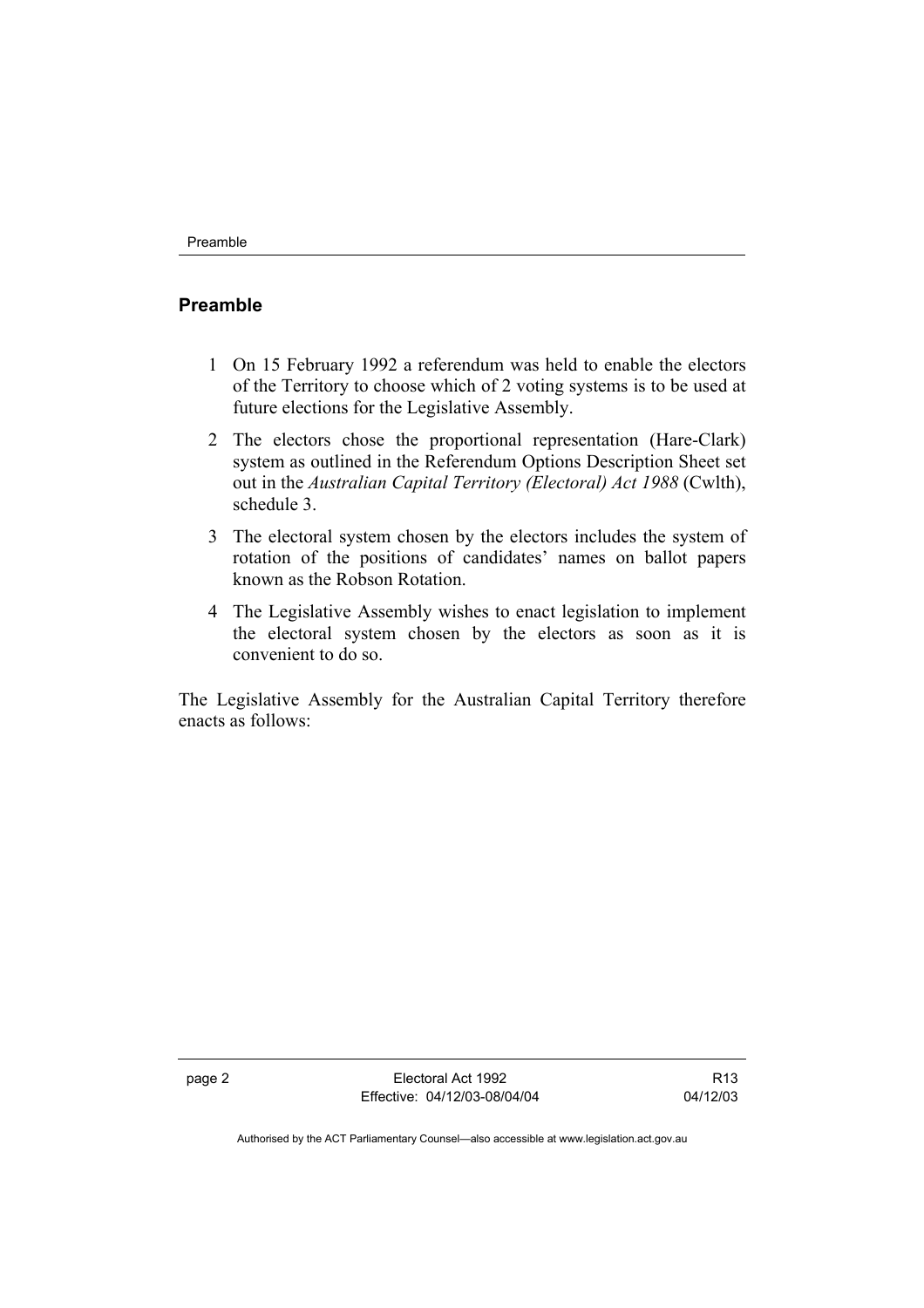# **Part 1** Preliminary

#### **1 Name of Act**

This Act is the *Electoral Act 1992*.

#### **3 Dictionary**

The dictionary at the end of this Act is part of this Act.

*Note 1* The dictionary at the end of this Act defines certain words and expressions used in this Act, and includes references (*signpost definitions*) to other words and expressions defined elsewhere in this Act or in other legislation.

> For example, the signpost definition '*electoral matter*—see section 4 (Meaning of *electoral matter*).' means that the expression 'electoral matter' is defined in that section and the definition applies to the entire Act.

*Note 2* A definition in the dictionary (including a signpost definition) applies to the entire Act unless the definition, or another provision of the Act, provides otherwise or the contrary intention otherwise appears (see *Legislation Act 2001*, s 155 and s 156 (1)).

#### **4 Meaning of** *electoral matter*

- (1) In this Act, *electoral matter* is matter, in printed or electronic form, that is intended or likely to affect voting at an election.
- (2) Without limiting subsection (1), matter is taken to be intended or likely to affect voting at an election if it contains an express or implicit reference to, or comment on—
	- (a) the election; or
	- (b) the performance of the Government or Opposition, or a previous Government or Opposition; or
	- (c) the performance of an MLA or former MLA; or

page 3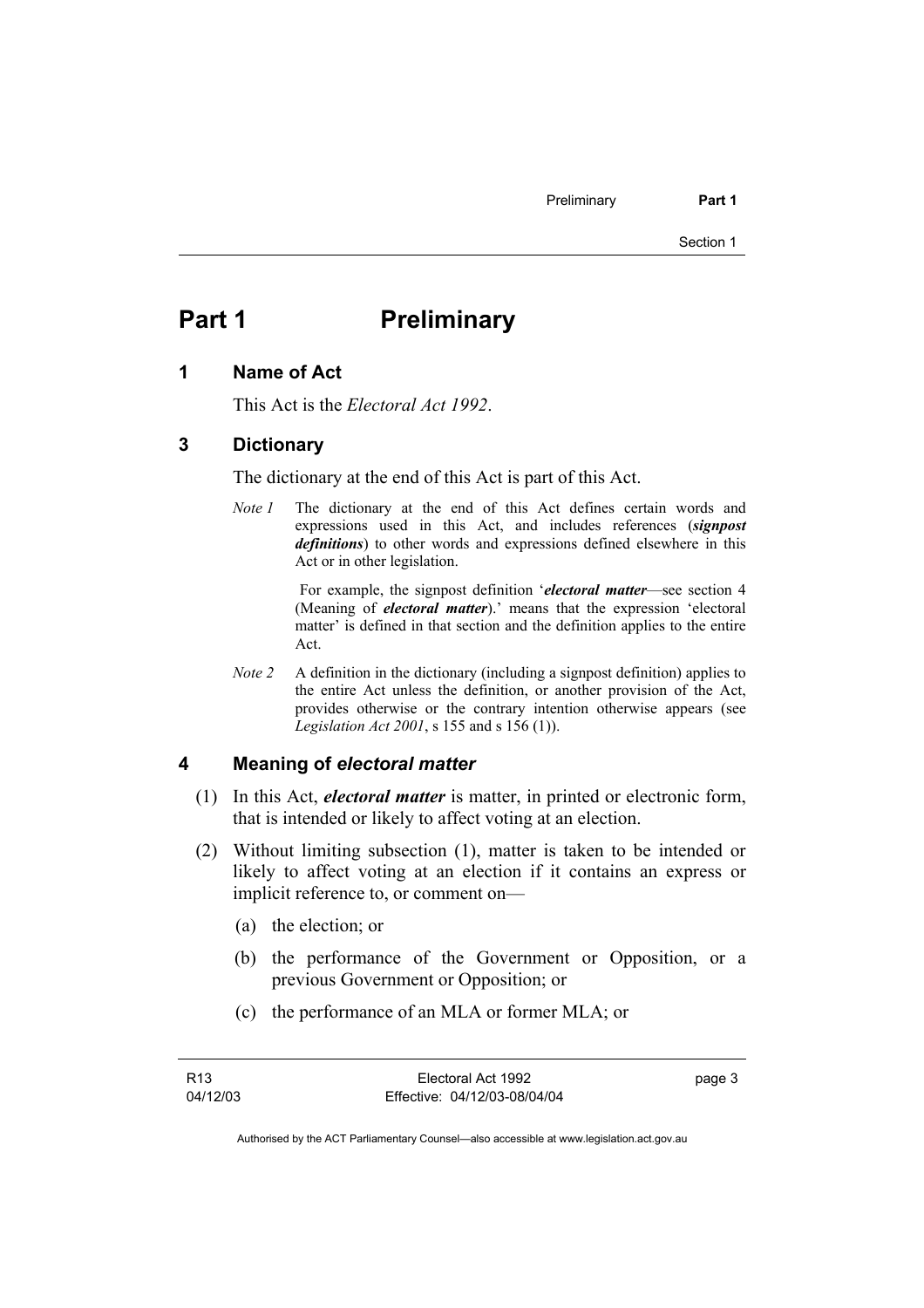#### **Part 1** Preliminary

#### Section 4A

- (d) the performance of a political party, ballot group, candidate or group of candidates in the election; or
- (e) an issue submitted to, or otherwise before, the electors in relation to the election.

### **4A Meaning of** *available for public inspection*

If a provision of this Act requires the commissioner to make a document, a copy of a document or a register available for public inspection, the commissioner must make the document, a copy or register available for inspection by members of the public at the commissioner's office during ordinary business hours.

page 4 Electoral Act 1992 Effective: 04/12/03-08/04/04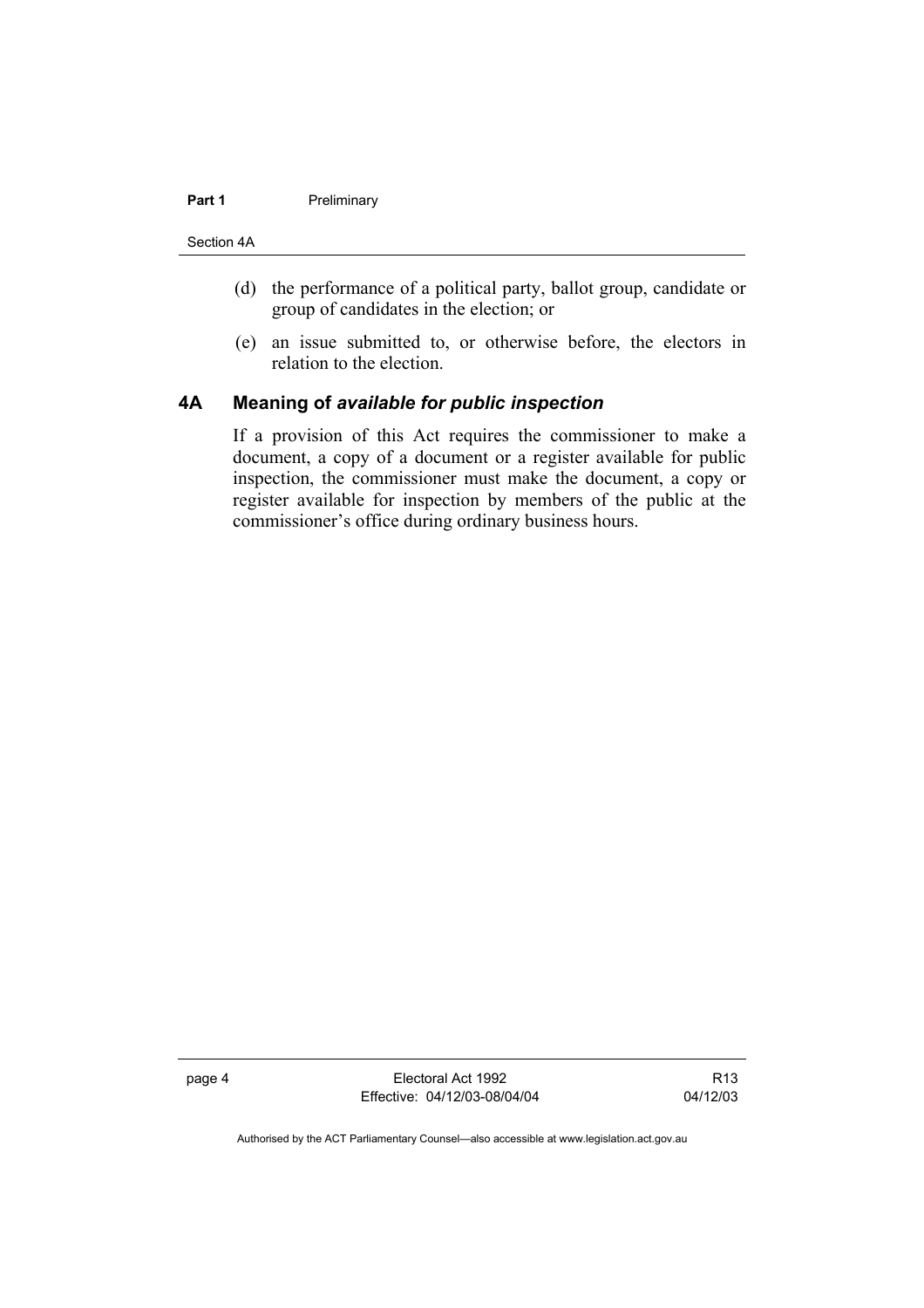# **Part 2 Australian Capital Territory Electoral Commission**

## **Division 2.1 Establishment, functions and powers of electoral commission**

### **5 Establishment**

The Australian Capital Territory Electoral Commission is established.

### **6 Constitution of commission**

The electoral commission consists of—

- (a) the chairperson; and
- (b) the commissioner; and
- (c) 1 other member.

## **7 Functions of electoral commission**

- (1) The electoral commission has the following functions:
	- (a) to advise the Minister on matters relating to elections;
	- (b) to consider, and report to the Minister on, matters relating to elections referred to it by the Minister;
	- (c) to promote public awareness of matters relating to elections and the Assembly by conducting education and information programs and by any other means it chooses;
	- (d) to provide information and advice on matters relating to elections to the Assembly, the Executive, the head of any administrative unit of the public service, Territory authorities, political parties, MLAs and candidates at elections;

page 5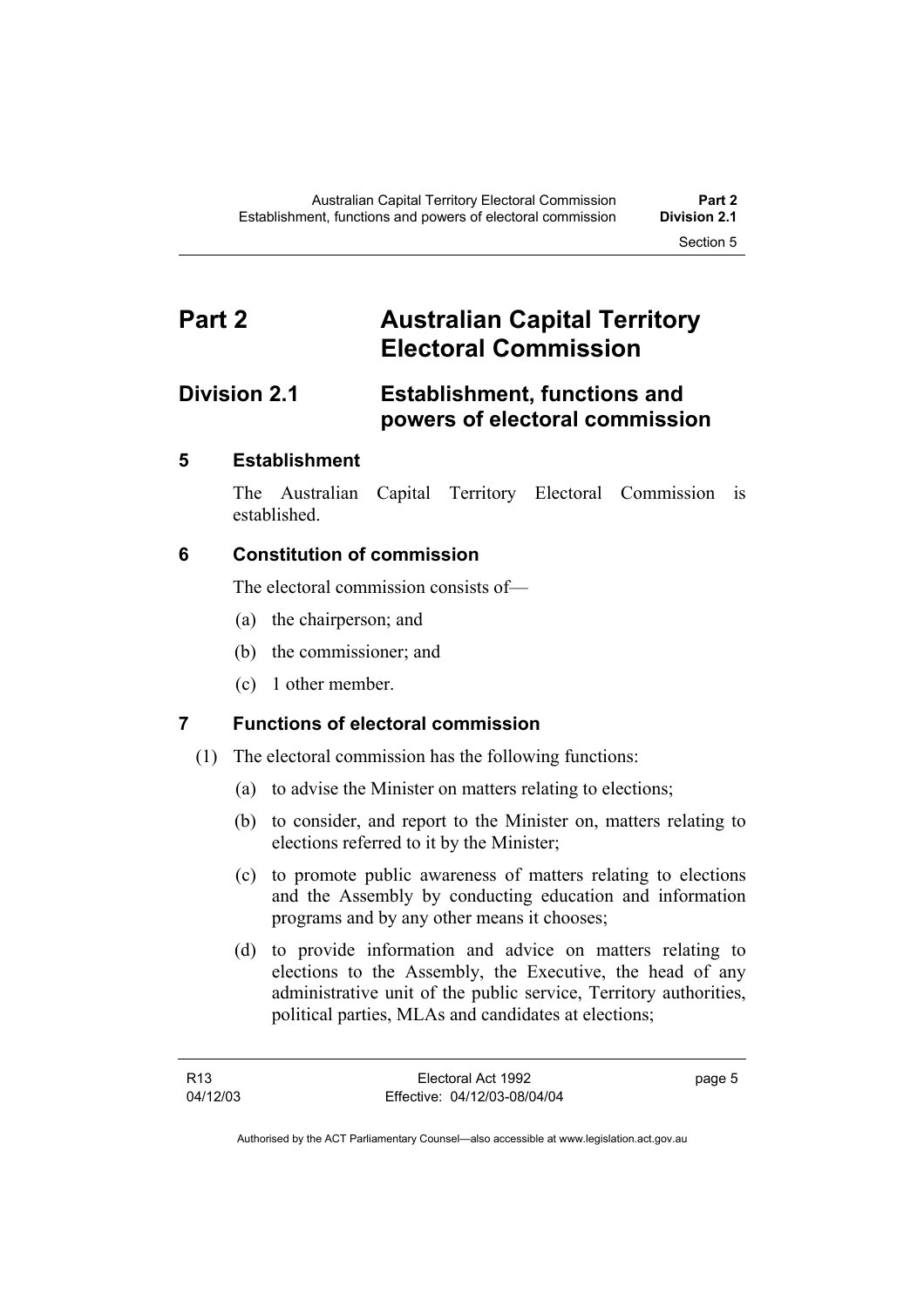- (e) to conduct and promote research into matters relating to elections or other matters relating to its functions;
- (f) to publish material on matters relating to its functions;
- (g) to provide, on payment of the determined fee (if any), goods and services to persons or organisations, to the extent that it is able to do so by using information or material in its possession or expertise acquired in the exercise of its functions;
- (h) to conduct ballots for prescribed persons and organisations;
- (i) to exercise any other function given to it under this Act or another Territory law.
- *Note* A provision of a law that gives an entity (including a person) a function also gives the entity powers necessary and convenient to exercise the function (see *Legislation Act 2001*, s 196 and dict, pt 1, def of *entity*).
- (2) The commission may exercise any of its functions under subsection (1) (a) to (f) in conjunction with the Australian Electoral **Commission**
- (3) In this section:

*election* includes a referendum and any other ballot.

#### **8 Determination of fees**

- (1) The electoral commission may, in writing, determine fees for this Act.
	- *Note* The *Legislation Act 2001* contains provisions about the making of determinations and regulations relating to fees (see pt 6.3).
- (2) A determination is a disallowable instrument.
	- *Note* A disallowable instrument must be notified, and presented to the Legislative Assembly, under the *Legislation Act 2001*.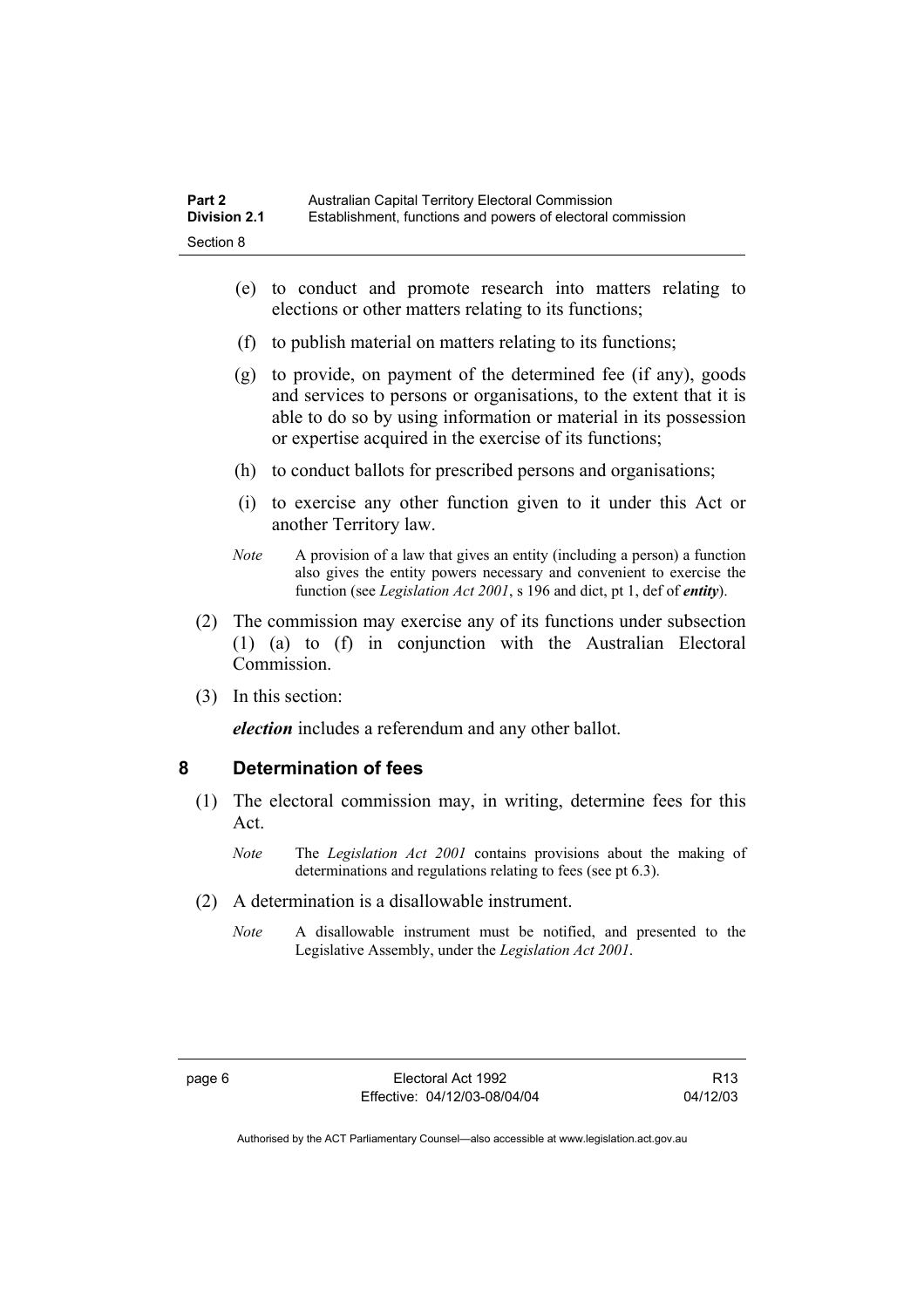#### **10 Annual reports**

The electoral commission shall be taken, for the *Annual Reports (Government Agencies) Act 1995*, to be a public authority that has been given a direction under that Act, section 8 (5) (a).

#### **10A Special reports by electoral commission**

- (1) The electoral commission may give to the Minister a report on anything relating to elections, referendums or other ballots.
- (2) If the Minister receives a report that is expressed to be given to the Minister under subsection (1), the Minister must present a copy of the report to the Legislative Assembly within 6 sitting days after the day the Minister receives it.

### **Division 2.2 Members of electoral commission**

#### **11 Meaning of** *member* **for div 2.2**

In this division:

*member* means a member of the electoral commission, other than the commissioner.

#### **12 Appointment**

- (1) The Executive may appoint a person to be a member.
	- *Note* For the making of appointments (including acting appointments), see *Legislation Act 2001*, pt 19.3.
- (2) A person shall not be appointed as the chairperson unless the person—
	- (a) is or has been a judge; or
	- (b) has been a justice of the High Court; or
	- (c) has been a chief executive; or

page 7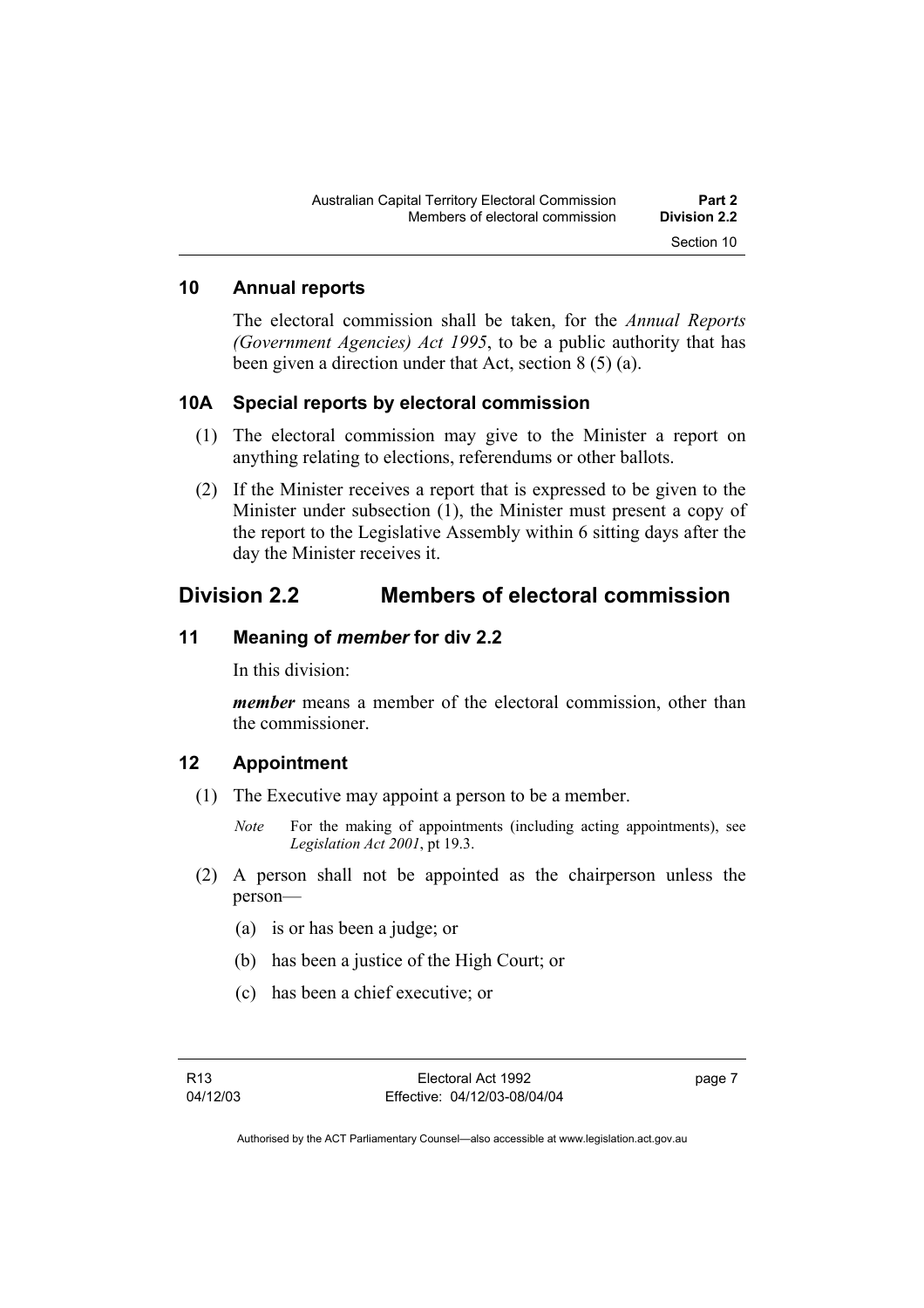- (d) has held an office of Secretary within the meaning of the *Public Service Act 1999* (Cwlth); or
- (e) has been a member of the electoral commission or of an authority of the Commonwealth, a State or another Territory equivalent to the electoral commission.
- (3) Before a person is appointed as a member, the Minister shall consult—
	- (a) the leader of each political party represented in the Legislative Assembly; and
	- (b) all members of the Legislative Assembly who are not also members of such a party;

about the proposed appointment.

- (4) An appointment under subsection (1) is a disallowable instrument.
	- *Note* A disallowable instrument must be notified, and presented to the Legislative Assembly, under the *Legislation Act 2001*.

### **13 Term of appointment of members**

A member must be appointed for a term of not longer than 5 years.

*Note* A person may be reappointed to a position if the person is eligible to be appointed to the position (see *Legislation Act 2001*, s 208 and dict, pt 1, def of *appoint*).

#### **14 Conditions of appointment of members generally**

A member holds the position on the conditions not provided by this Act or another Territory law that are decided by the Minister.

#### **15 Leave of absence**

The Minister may grant a member leave of absence on the terms and conditions about remuneration and otherwise that the Minister determines.

R13 04/12/03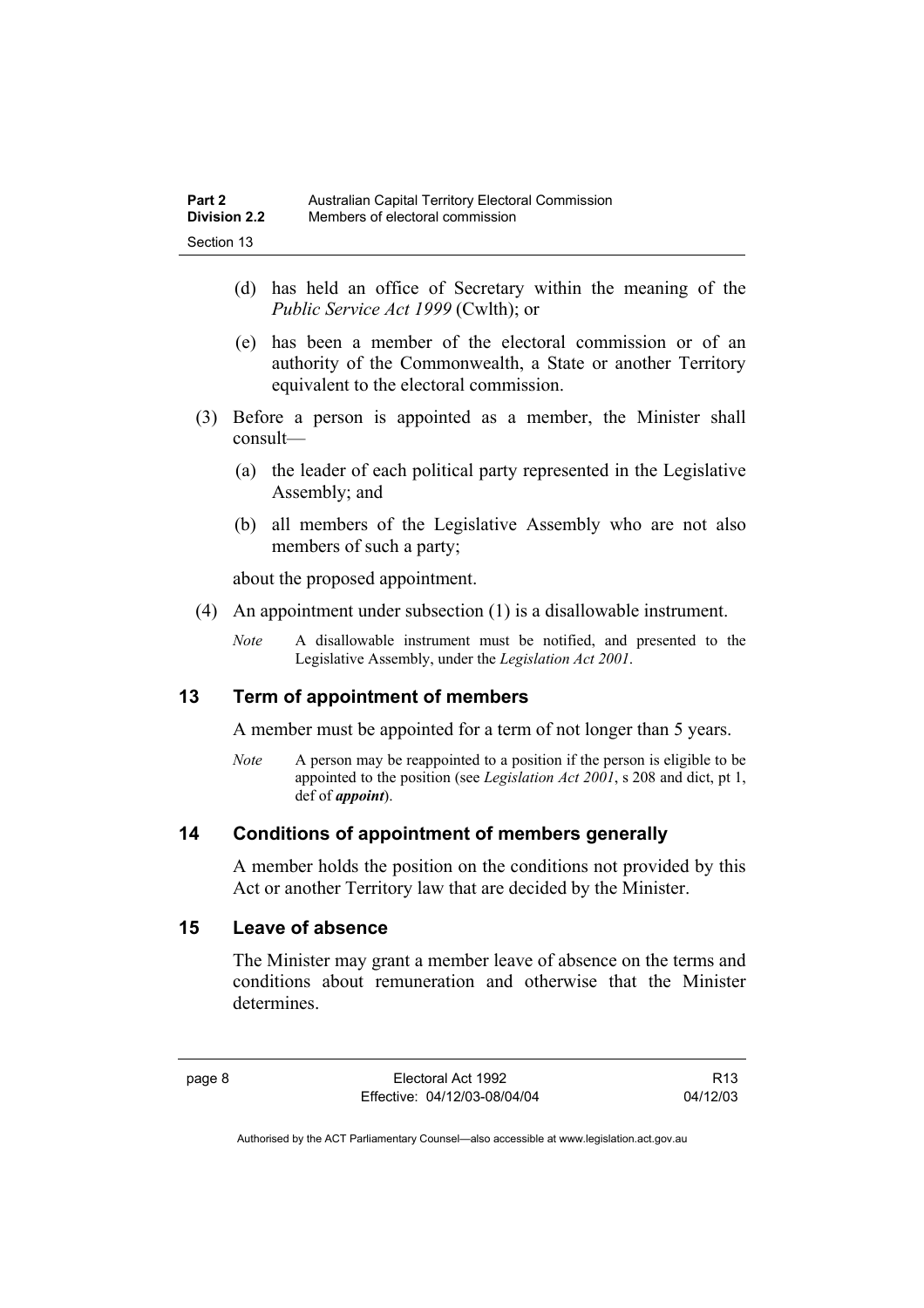#### **17 Suspension or ending of appointment of members**

- (1) The Executive may suspend a member from duty for misbehaviour or physical or mental incapacity.
- (2) On the first sitting day after the day when a member is suspended, the Minister shall present a statement of the reasons for the suspension to the Legislative Assembly.
- (3) If, within 7 sitting days after a statement is presented in accordance with subsection (2), the Legislative Assembly passes a resolution requiring the Executive to end the appointment of the member to whom the statement relates, the Executive shall end the appointment of that member.
- $(4)$  If—
	- (a) the Minister does not present a statement in accordance with subsection (2); or
	- (b) the Legislative Assembly does not pass a resolution in accordance with subsection (3);

the member who is suspended shall resume his or her duties.

- (5) A member who is suspended from duty is entitled to be paid remuneration and allowances as a member during the suspension.
- (6) The Executive shall end the appointment of a member if the member—
	- (a) is absent without leave granted under section 15 from 3 consecutive meetings of the electoral commission; or
	- (b) contravenes section 21 without reasonable excuse; or
	- (c) is convicted of an offence in Australia or elsewhere punishable by imprisonment for 12 months or longer.
	- *Note* A member's appointment also ends if the member resigns (see *Legislation Act 2001*, s 210).

page 9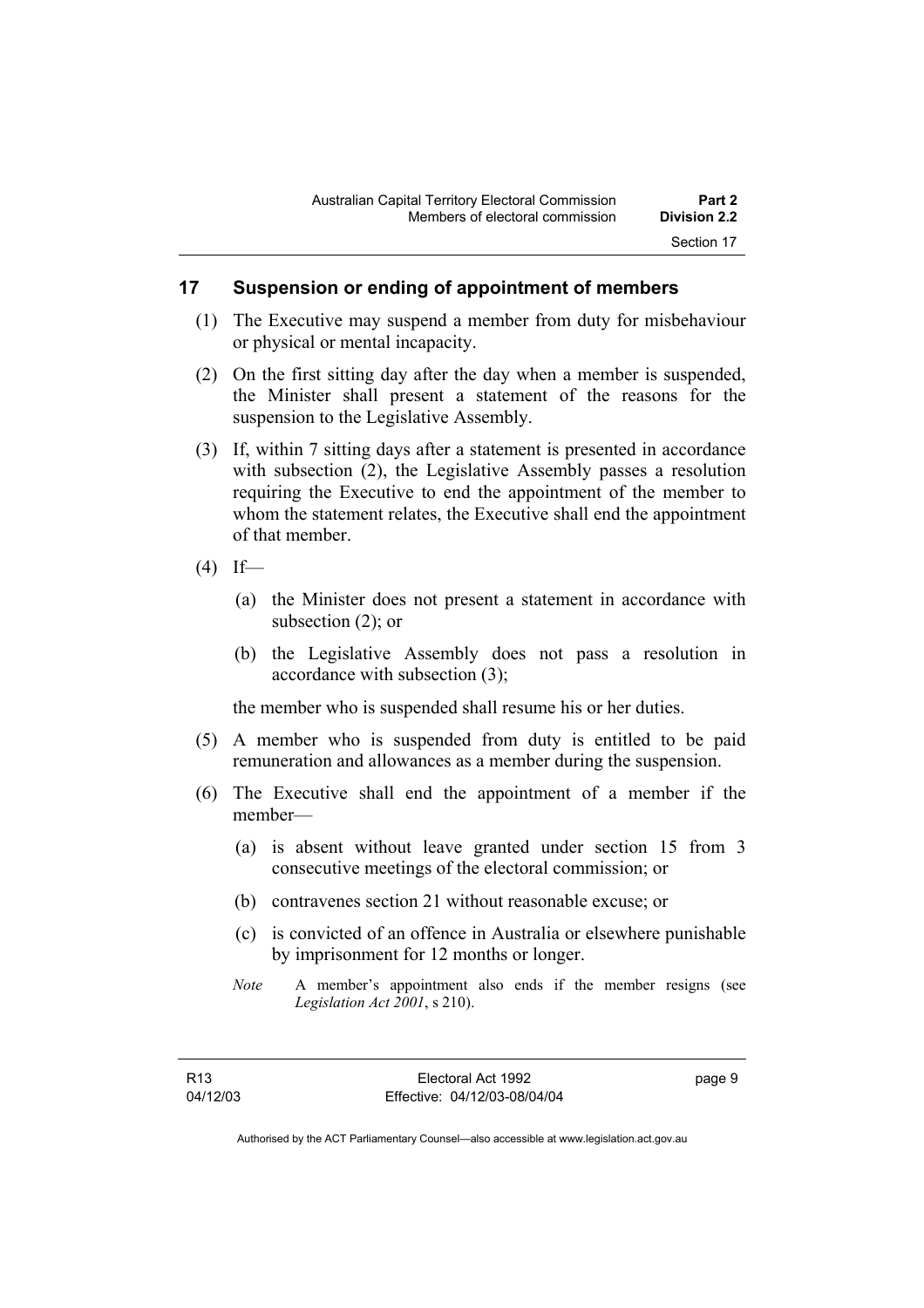# **Division 2.3 Meetings**

### **19 Procedure**

- (1) The chairperson may call a meeting of the electoral commission.
- (2) The chairperson shall call the meetings of the electoral commission necessary for the efficient conduct of its functions.
- (3) At a meeting, 2 members constitute a quorum.
- (4) The chairperson shall preside at all meetings at which he or she is present.
- (5) If the chairperson is not present at a meeting, the commissioner shall preside.
- (6) Questions arising at a meeting shall be determined by a majority of the votes of the members present and voting.
- (7) The member presiding at a meeting has a deliberative vote, and in the event of an equality of votes, has a casting vote.
- $(8)$  If—
	- (a) only 2 members are present at a meeting; and
	- (b) those members differ in opinion on a matter, other than a matter because of which the third member is absent because of section 21;

the determination of the matter shall be postponed until the next meeting.

- (9) The electoral commission may regulate the conduct of proceedings at its meetings as it considers appropriate.
- (10) The electoral commission may inform itself on any matter in the way it considers appropriate.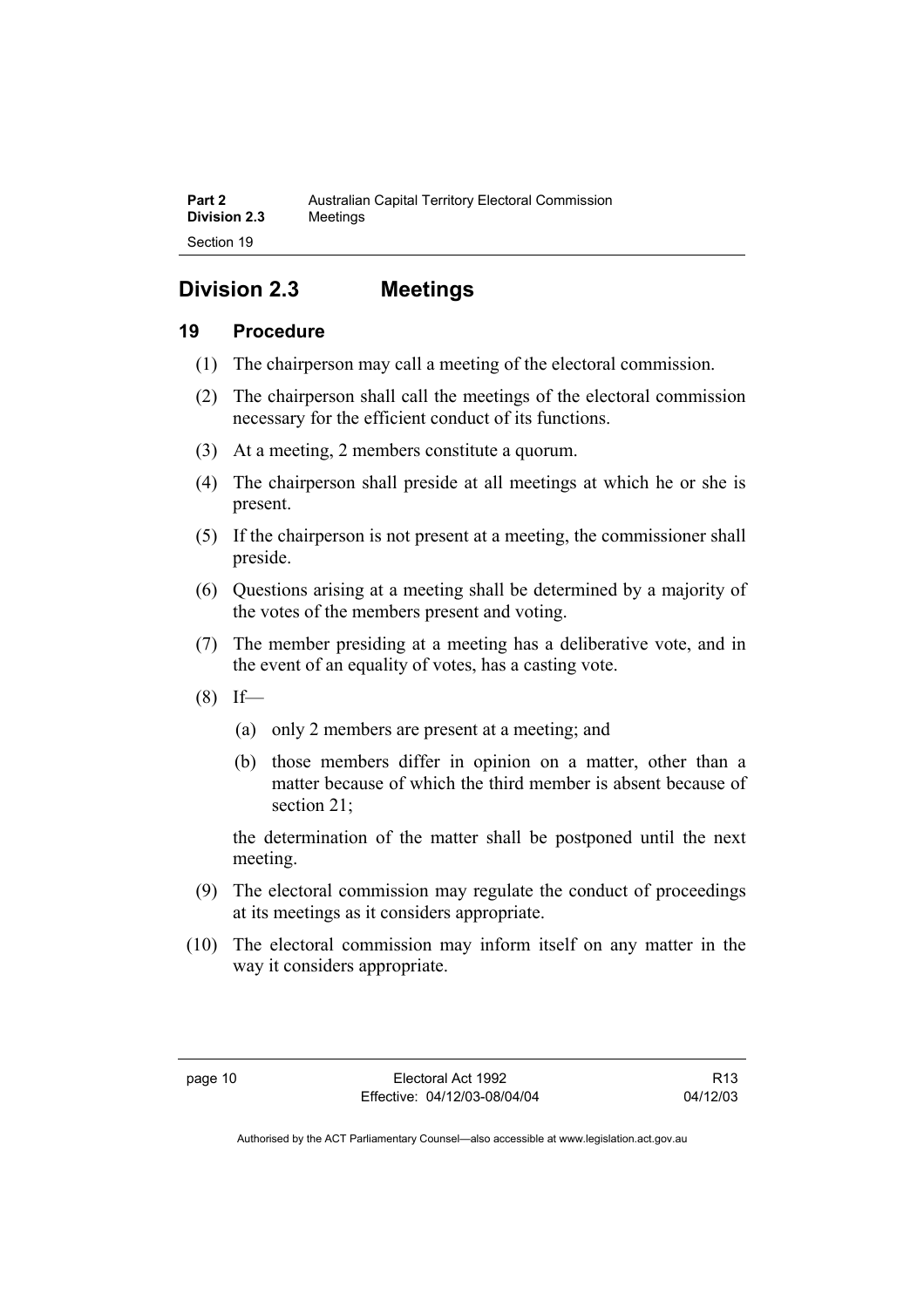#### **20 Delegation by electoral commission**

- (1) The electoral commission may delegate the commission's functions under this Act or another Territory law to—
	- (a) the commissioner; or
	- (b) an officer or a member of the commission's staff.
- (2) However, the electoral commission must not delegate its functions under part 4 (Electorates) or part 15 (Review of decisions).
	- *Note* For the making of delegations and the exercise of delegated functions, see *Legislation Act 2001*, pt 19.4.

#### **21 Disclosure of interests**

- (1) A member who has a direct or indirect pecuniary interest in a matter being considered or about to be considered by the electoral commission shall, as soon as possible after the relevant facts have come to the member's knowledge, disclose the nature of the interest at a meeting of the electoral commission.
- (2) The disclosure shall be recorded in the minutes of the meeting and, unless the electoral commission determines otherwise, the member shall not—
	- (a) be present during any deliberation of the electoral commission in relation to the matter; or
	- (b) take part in any decision of the electoral commission in relation to the matter.
- (3) The member shall not—
	- (a) be present during any deliberation of the electoral commission for the purpose of considering whether to make a determination under subsection (2) in relation to that member; or
	- (b) take part in the making by the electoral commission of such a determination.

| R13      | Electoral Act 1992           | page 11 |
|----------|------------------------------|---------|
| 04/12/03 | Effective: 04/12/03-08/04/04 |         |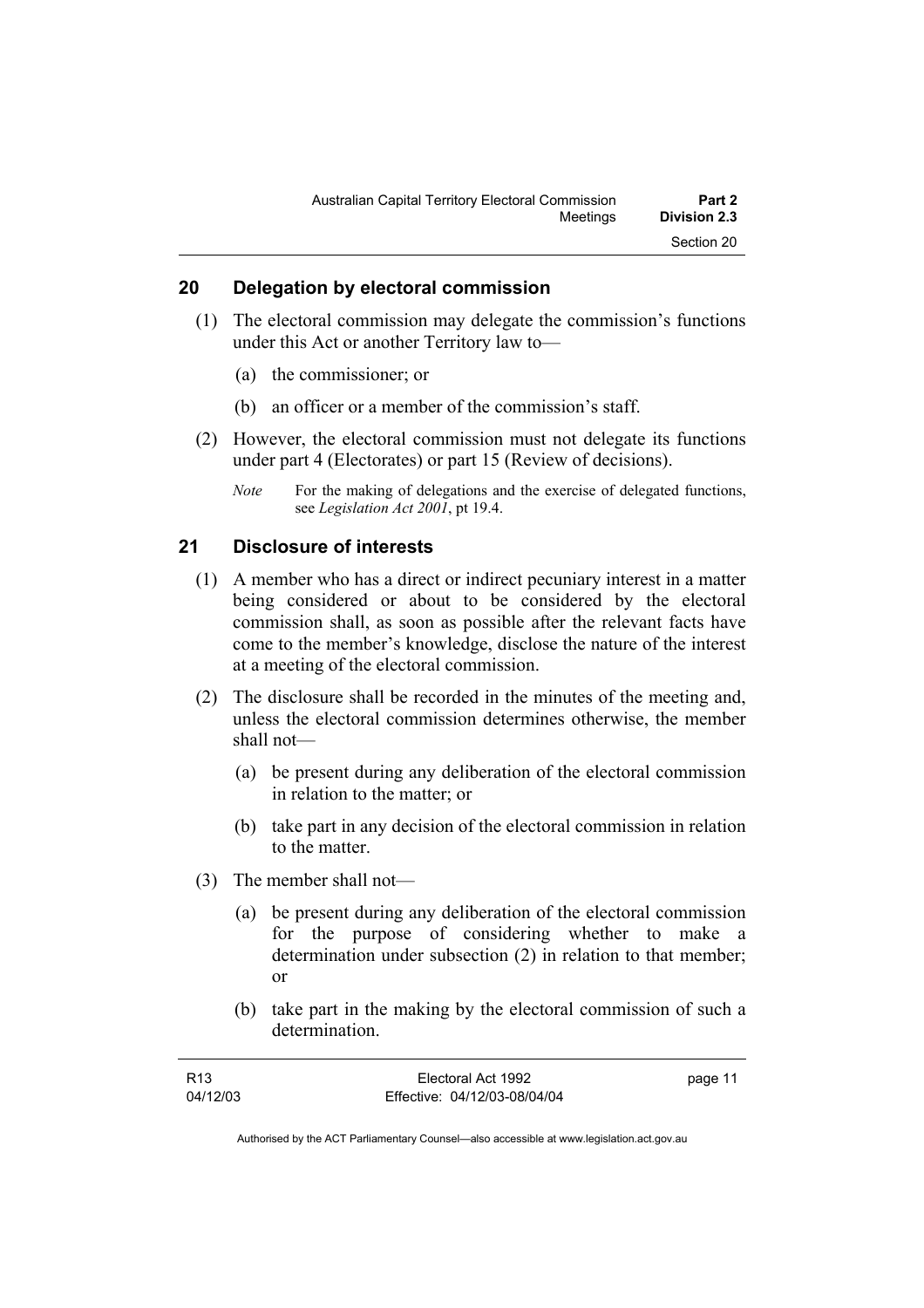| Part 2              | Australian Capital Territory Electoral Commission |
|---------------------|---------------------------------------------------|
| <b>Division 2.3</b> | Meetings                                          |
| Section 21          |                                                   |

 (4) A member is not to be taken to have an interest in a matter only because the member is entitled to vote in a general election of members of the Legislative Assembly.

page 12 **Electoral Act 1992** Effective: 04/12/03-08/04/04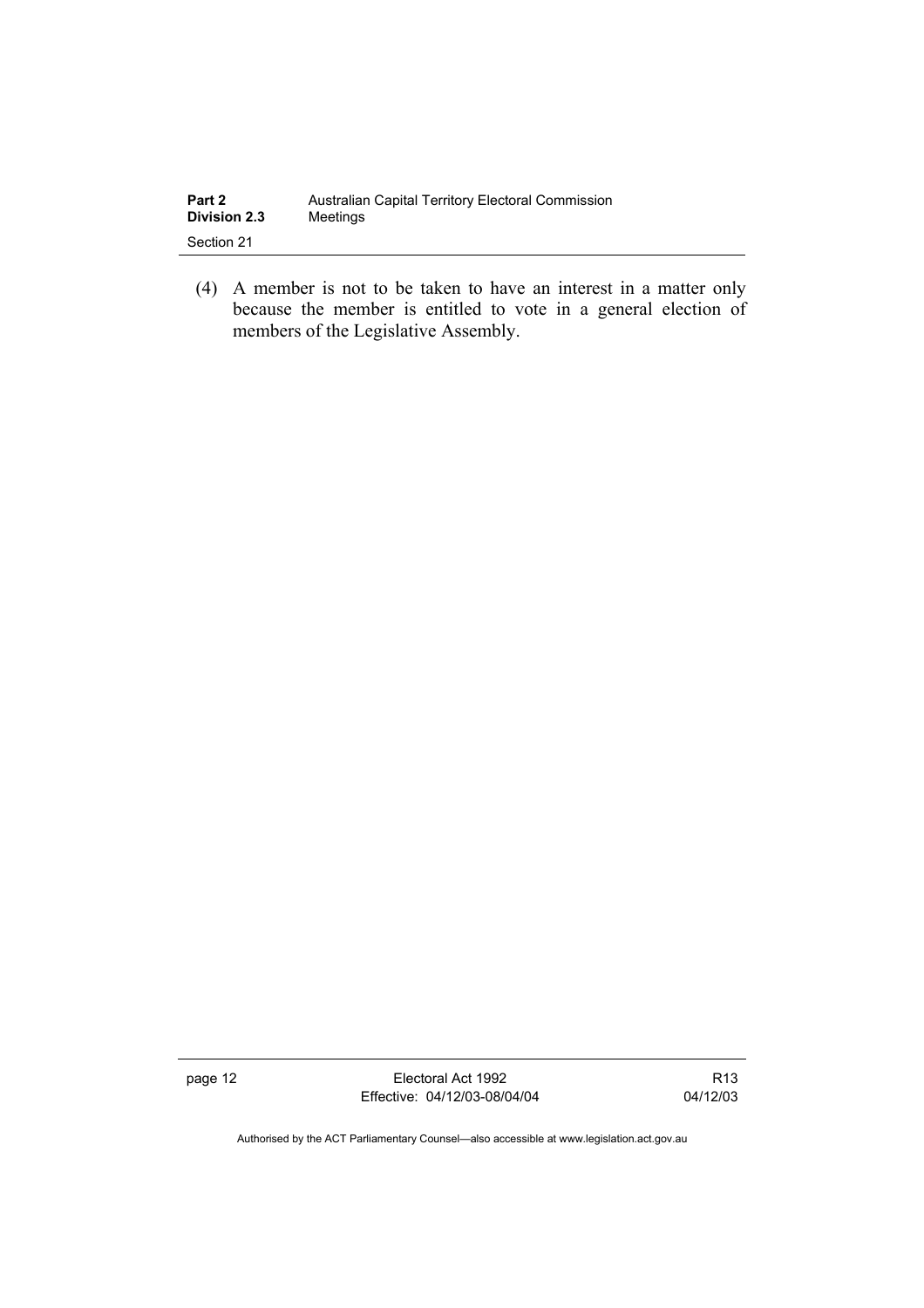# **Part 3 Electoral commissioner and staff of electoral commission**

### **Division 3.1 Electoral commissioner**

### **22 Appointment**

 (1) The Executive may appoint a person to be the Electoral **Commissioner** 

- (2) Before a person is appointed as the commissioner, the Minister shall consult—
	- (a) the leader of each political party represented in the Legislative Assembly; and
	- (b) all members of the Legislative Assembly who are not also members of such a party;

about the proposed appointment.

- (3) An appointment under subsection (1) is a disallowable instrument.
	- *Note* A disallowable instrument must be notified, and presented to the Legislative Assembly, under the *Legislation Act 2001*.

#### **23 Functions of commissioner etc**

- (1) The commissioner is the chief executive officer of the electoral commission.
- (2) The commissioner has the functions given to the commissioner under this Act or another Territory law.
	- *Note* A provision of a law that gives an entity (including a person) a function also gives the entity powers necessary and convenient to exercise the function (see *Legislation Act 2001*, s 196 and dict, pt 1, def of *entity*).

| R13      | Electoral Act 1992           | page 13 |
|----------|------------------------------|---------|
| 04/12/03 | Effective: 04/12/03-08/04/04 |         |

*Note* For the making of appointments (including acting appointments), see *Legislation Act 2001*, pt 19.3.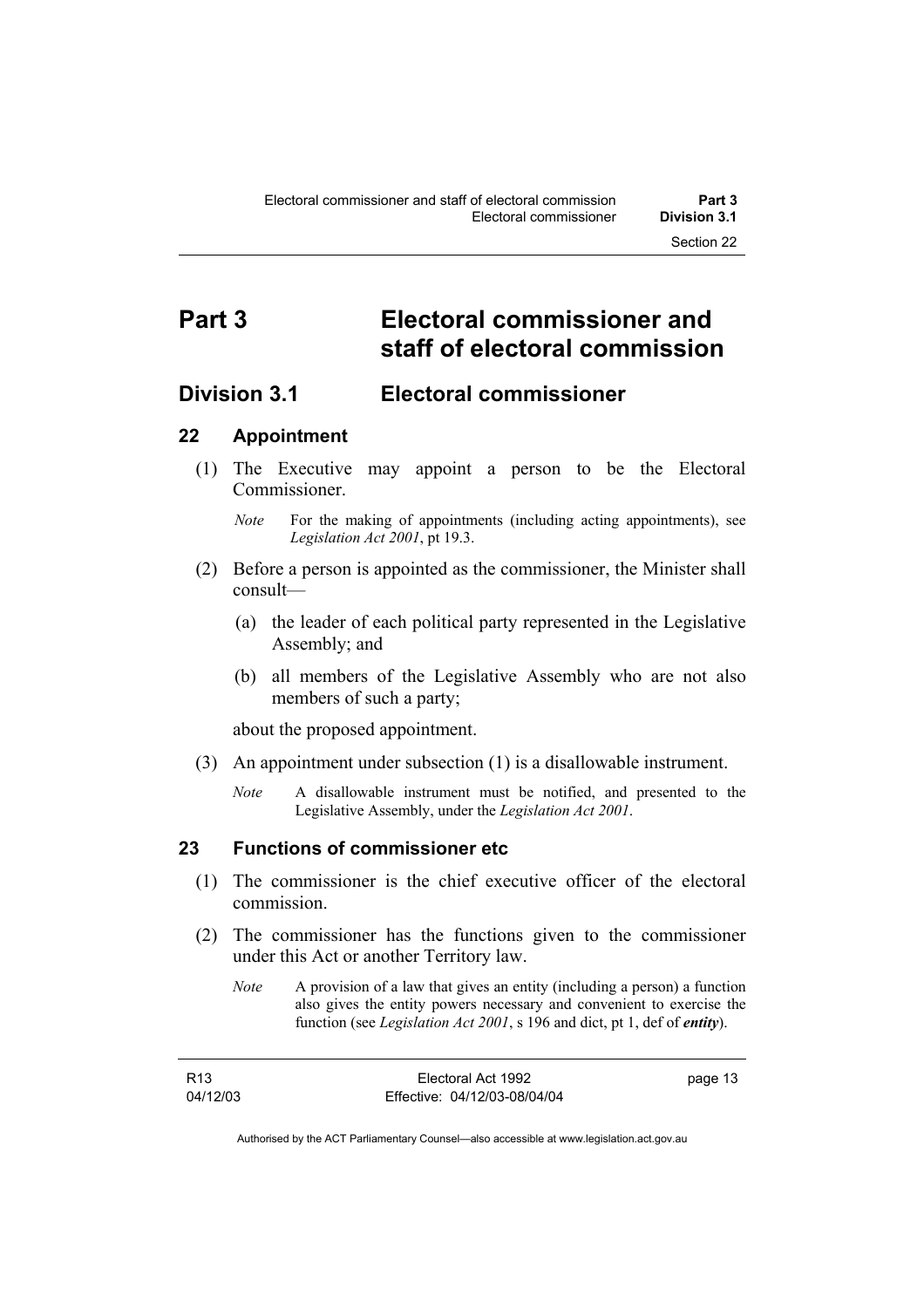| Part 3       | Electoral commissioner and staff of electoral commission |
|--------------|----------------------------------------------------------|
| Division 3.1 | Electoral commissioner                                   |
| Section 24   |                                                          |

 (3) The commissioner may give written directions to officers and members of the staff of the electoral commission in relation to the exercise of their functions under this Act or another Territory law.

### **24 Delegation by commissioner**

- (1) The commissioner may delegate the commissioner's functions under this Act or another Territory law to an officer or a member of the staff of the electoral commission.
	- *Note* For the making of delegations and the exercise of delegated functions, see *Legislation Act 2001*, pt 19.4.
- (2) However, the commissioner must not delegate the commissioner's functions under part 4 (Electorates).

#### **25 Term of appointment of commissioner**

The commissioner must be appointed for a term of not longer than 5 years.

*Note* A person may be reappointed to a position if the person is eligible to be appointed to the position (see *Legislation Act 2001*, s 208 and dict, pt 1, def of *appoint*).

#### **26 Conditions of appointment of commissioner generally**

- (1) The commissioner holds the position on the conditions not provided by this Act or another Territory law that are decided by the Minister.
- (2) The commissioner may hold any other position that is compatible with the exercise of his or her functions as commissioner.

#### **27 Leave of absence**

The Minister may grant the commissioner leave of absence on the terms and conditions about remuneration and otherwise that the Minister determines.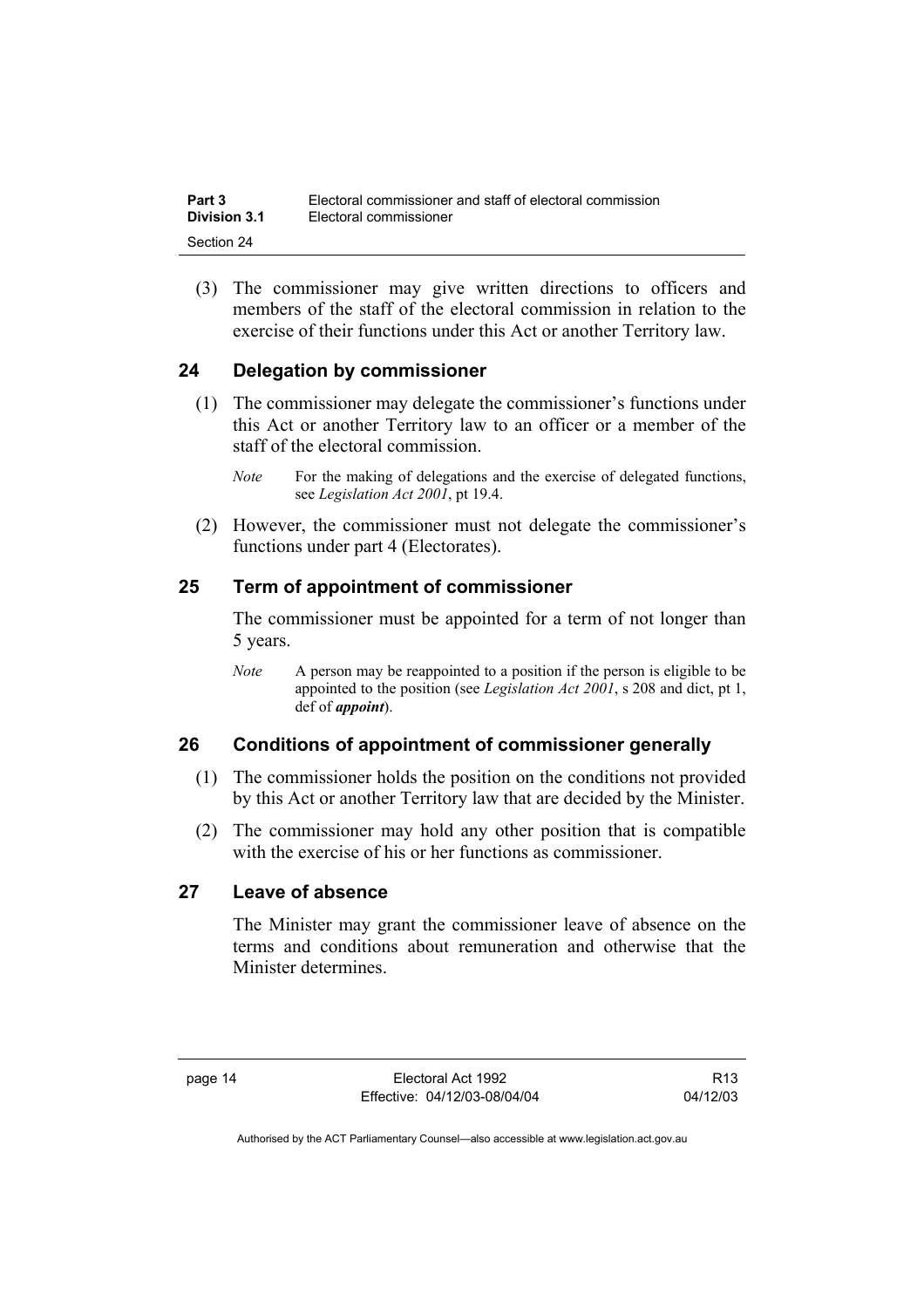#### **29 Suspension or ending of appointment of commissioner**

- (1) The Executive may suspend the commissioner from duty for misbehaviour or physical or mental incapacity.
- (2) On the first sitting day after the day when the commissioner is suspended, the Minister shall present a statement of the reasons for the suspension to the Legislative Assembly.
- (3) If, within 7 sitting days after a statement is presented in accordance with subsection (2), the Legislative Assembly passes a resolution requiring the Executive to end the appointment of the commissioner, the Executive shall end the appointment of the commissioner.
- $(4)$  If—
	- (a) the Minister does not present a statement in accordance with subsection (2); or
	- (b) the Legislative Assembly does not pass a resolution in accordance with subsection (3);

the commissioner shall resume his or her duties.

- (5) The commissioner is entitled to be paid remuneration and allowances during any suspension.
- (6) The Executive shall end the appointment of the commissioner if he or she—
	- (a) is absent without leave granted under section 27 from 3 consecutive meetings of the commission; or
	- (b) contravenes section 21 without reasonable excuse; or
	- (c) is convicted of an offence in Australia or elsewhere punishable by imprisonment for 12 months or longer.
	- *Note* A person's appointment also ends if the person resigns (see *Legislation Act 2001*, s 210).

page 15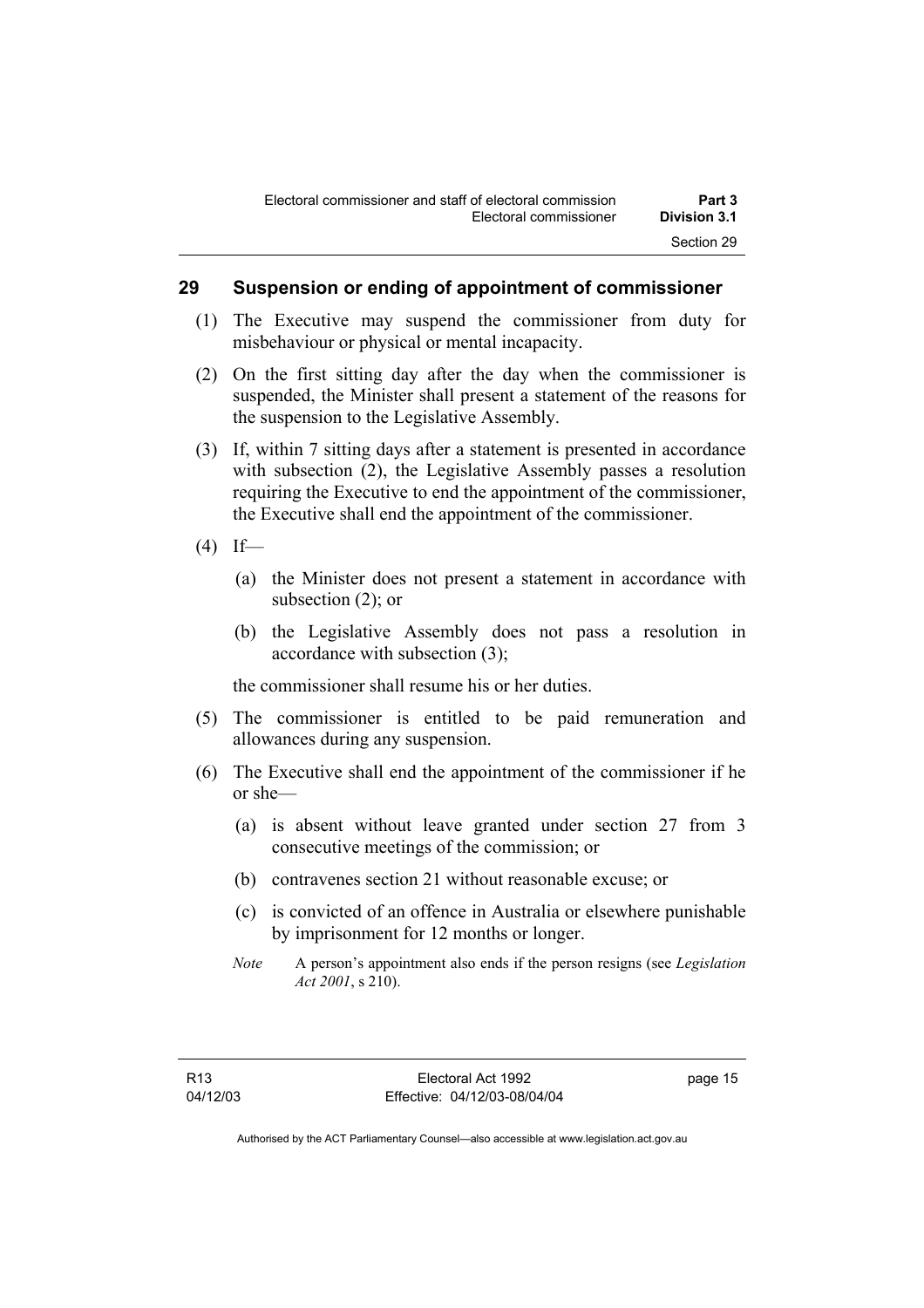## **Division 3.2 Staff of electoral commission**

### **31 Staff**

- (1) The staff assisting the commissioner shall be employed under the *Public Sector Management Act 1994*.
- (2) The *Public Sector Management Act 1994* applies in relation to the management of the staff assisting the commissioner.

### **32 Temporary staff and consultants**

- (1) The commissioner may, on behalf of the Territory—
	- (a) employ temporary staff; or
	- (b) engage consultants;

for this Act.

- (2) Temporary staff shall be employed on terms and conditions determined from time to time by the electoral commission after consultation with the Executive.
- (3) Consultants shall be engaged on terms and conditions determined from time to time by the electoral commission.
- (4) Nothing in this section in relation to the engagement of consultants is to be taken to give the commissioner or the commission a power to enter into a contract of employment.

### **33 Officers**

- (1) The commissioner may appoint an adult to be an officer for this Act.
	- *Note 1* For the making of appointments (including acting appointments), see *Legislation Act 2001*, pt 19.3.
	- *Note 2* In particular, a person may be appointed for a particular provision of a law (see *Legislation Act* 2001, s 7 (3)) and an appointment may be made by naming a person or nominating the occupant of a position (see s 207).

page 16 **Electoral Act 1992** Effective: 04/12/03-08/04/04

R13 04/12/03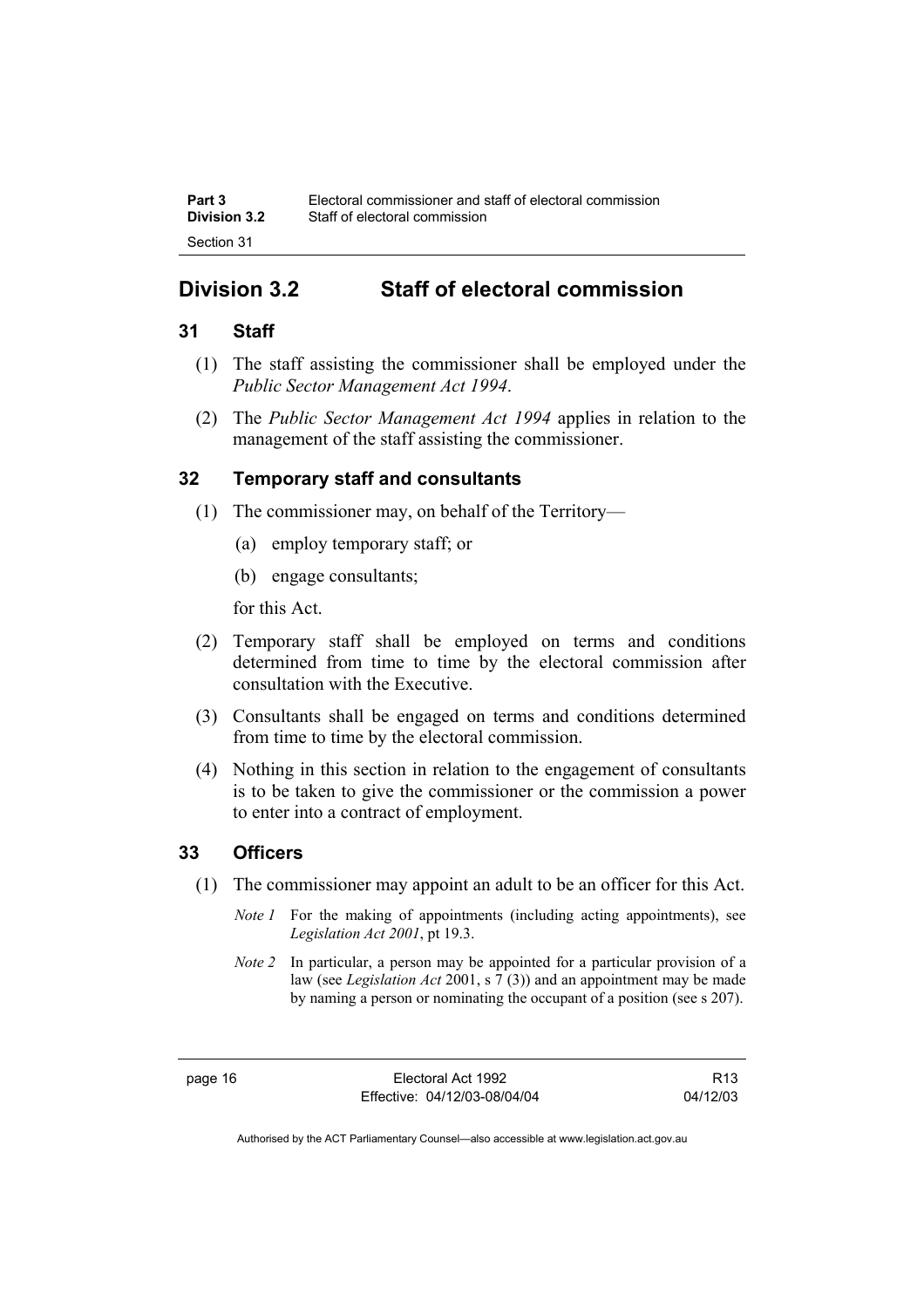- (2) The officers so appointed include, but are not limited to, the following officers:
	- (a) the officer in charge of a polling place;
	- (b) the officer in charge of a scrutiny centre;
	- (c) an officer for the purposes of a poll or the scrutiny at an election.
- (3) A candidate is not entitled to be appointed as an officer, and an officer vacates office if he or she becomes a candidate.
- (4) The commissioner has all the powers of an officer and, in the exercise of such a power, is subject to the same obligations as an officer and, for this Act, shall be taken to be an officer.
- (5) Subject to the directions of the OIC, an officer at a polling place or scrutiny centre may exercise any of the powers of the OIC and in so doing shall, for this Act, be taken to be the OIC.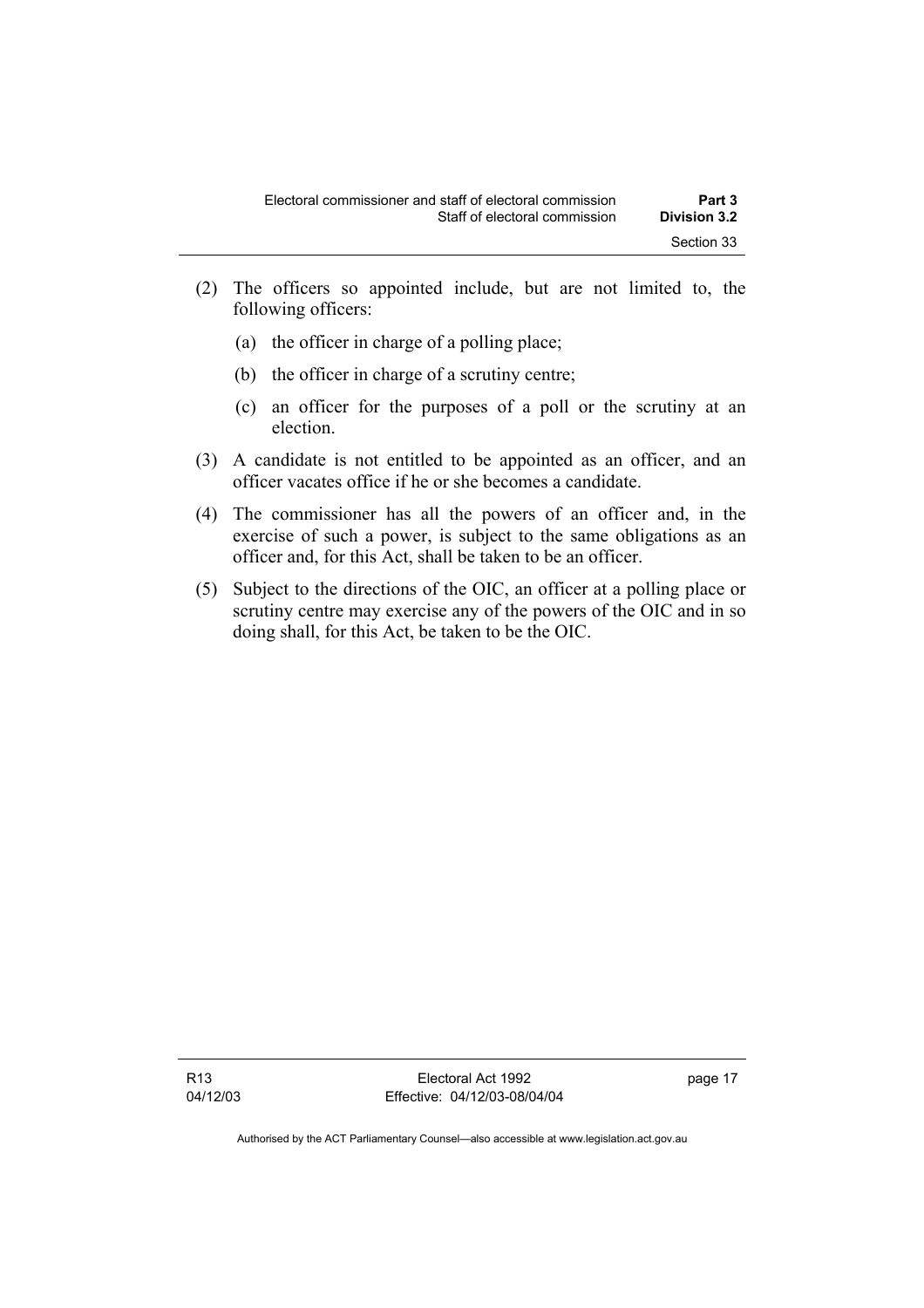#### **Part 4 Electorates**

Section 34

# **Part 4 Electorates**

#### **34 Multimember electorates**

- (1) The ACT shall be divided into 3 separate electorates.
- (2) Seven members of the Legislative Assembly shall be elected from 1 electorate.
- (3) Five members of the Legislative Assembly shall be elected from each of the other 2 electorates.

#### **35 Redistribution of electorates**

- (1) Subject to this part, the augmented commission shall redistribute electorates by determining—
	- (a) the name and boundaries of each electorate; and
	- (b) the number of members of the Legislative Assembly to be elected from each electorate.
- (2) A determination—
	- (a) must be in writing; and
	- (b) may be made only after any investigation under section 52 (Objections to augmented electoral commission's proposal) is finished.
- (3) A determination is a notifiable instrument.
	- *Note* A notifiable instrument must be notified under the *Legislation Act 2001*.

#### **36 Factors relevant to redistribution**

In making a redistribution of electorates, the augmented commission shall—

R13 04/12/03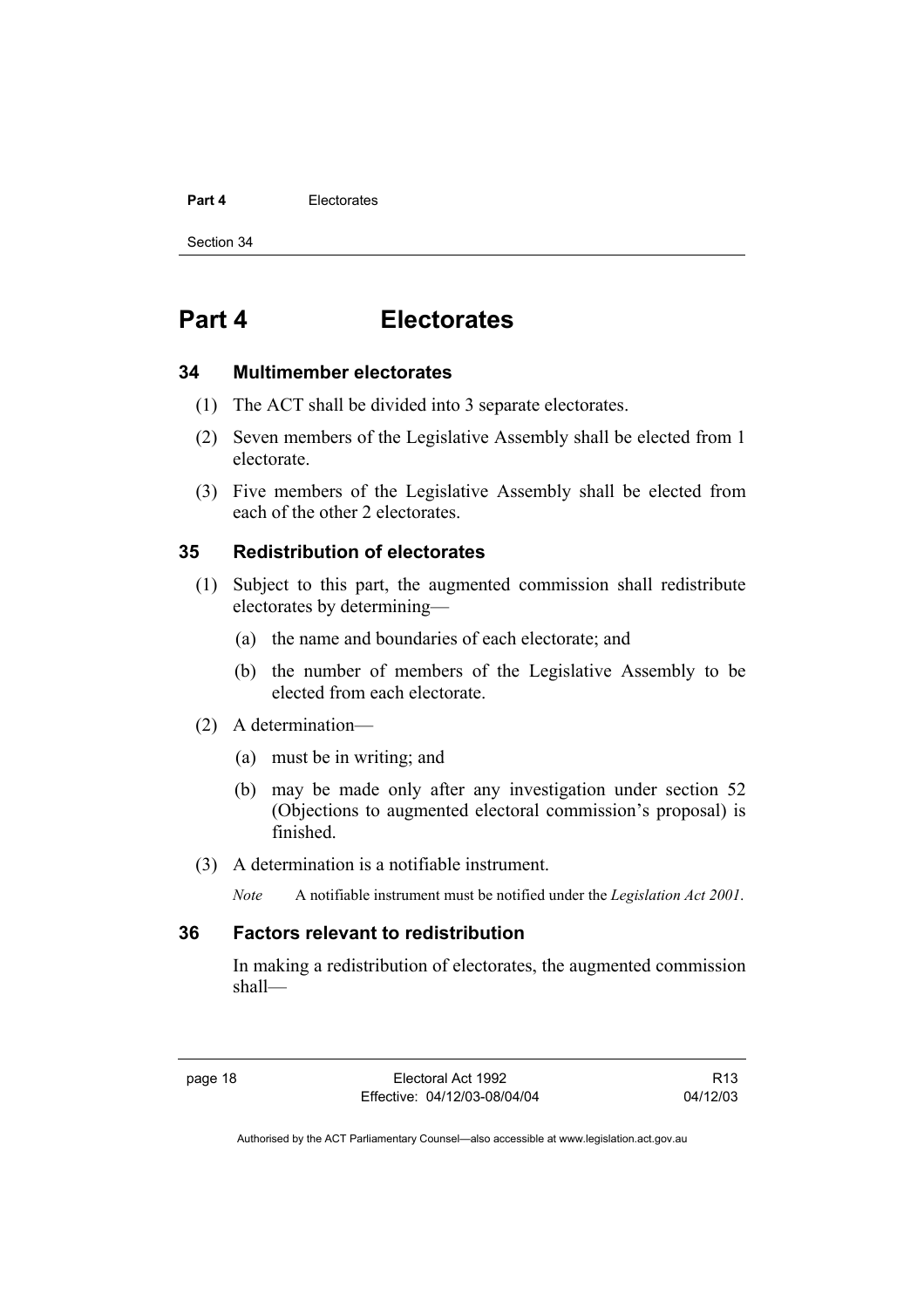- (a) ensure that the number of electors in an electorate immediately after the redistribution is within the range permitted by the *Australian Capital Territory (Self-Government) Act 1988*  (Cwlth), section 67D (2); and
- (b) endeavour to ensure, as far as practicable, that the number of electors in an electorate at the time of the next general election of members of the Legislative Assembly will not be greater than 105%, or less than 95%, of the expected quota for the electorate at that time ascertained in accordance with the formula set out in the *Australian Capital Territory (Self-Government) Act 1988* (Cwlth), section 67D (1); and
- (c) duly consider—
	- (i) the community of interests within each proposed electorate, including economic, social and regional interests; and
	- (ii) the means of communication and travel within each proposed electorate; and
	- (iii) the physical features and area of each proposed electorate; and
	- (iv) the boundaries of existing electorates; and
	- (v) the boundaries of divisions and sections fixed under the *Districts Act 2002*.

# **37 Timing of redistributions**

- (1) After each ordinary election, a redistribution process shall, subject to section 38—
	- (a) begin as soon as practicable after the beginning of the period of 2 years ending on the end of the 3rd Saturday in October in the year when the next ordinary election is due to be held; and
	- (b) be completed as soon as practicable.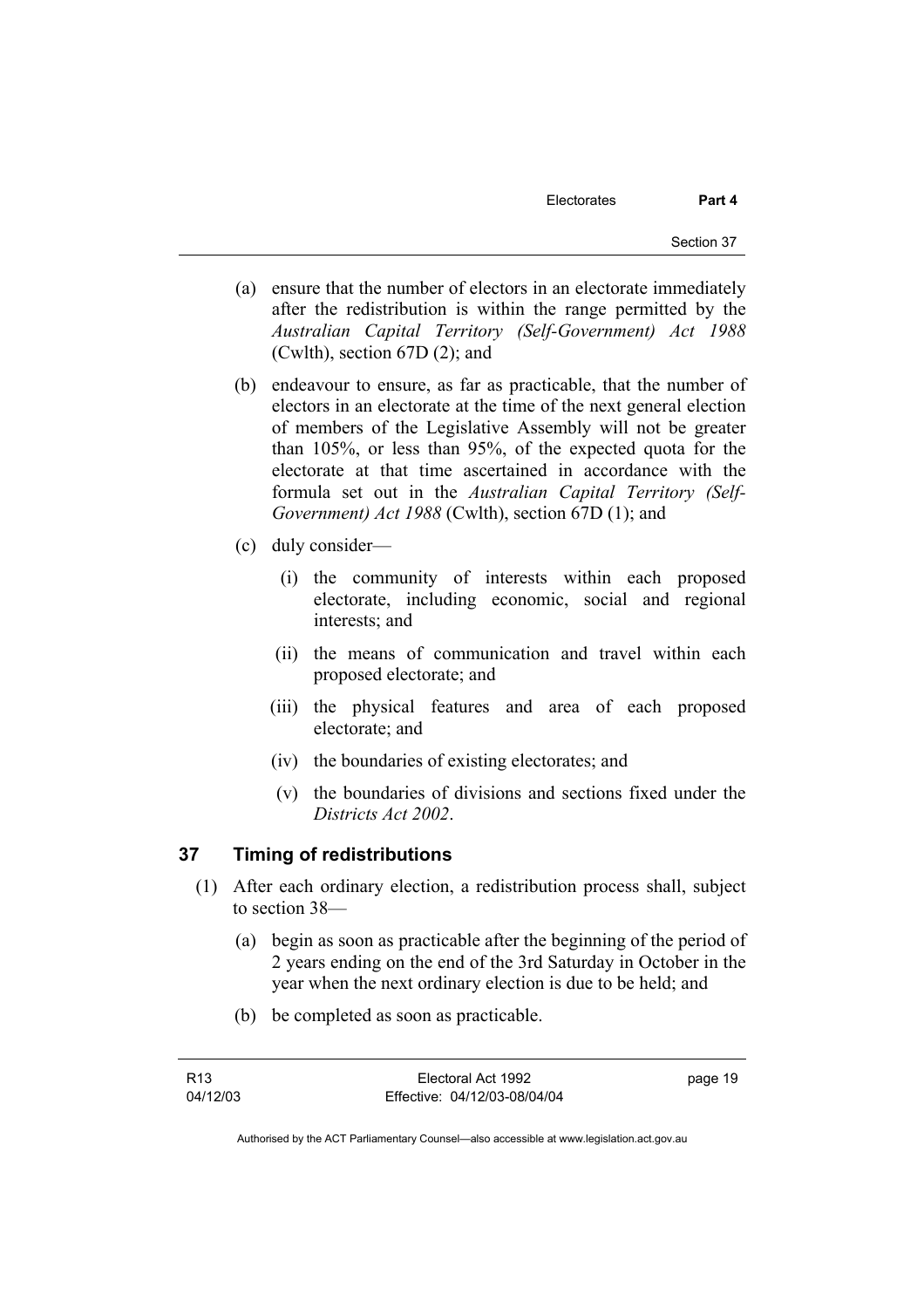#### **Part 4 Electorates**

Section 37A

- (2) For subsection (1), a redistribution process—
	- (a) begins when a redistribution committee is formed for the purposes of a redistribution; and
	- (b) ends when the redistribution of electorates is determined under section 35.

### **37A Timing of redistribution after 2001 ordinary election**

- (1) The redistribution process required under section 37 after the ordinary election held on 20 October 2001 must begin as soon as practicable after 30 April 2003.
- (2) Subsection (1) applies despite section 37 (1) (a) but subject to section 38.
- (3) This section expires 16 October 2004.

## **38 Suspension of redistribution process—extraordinary elections**

(1) In this section:

#### *redistribution process*—see section 37.

- (2) If the election period for an extraordinary election begins during a redistribution process, no further action shall be taken under this Act in relation to the redistribution until after the election period.
- (3) If, in relation to a proposed redistribution, a notice under this part invited a response (however described) to be made within a particular period and that period had not ended when the election period for an extraordinary election begins—
	- (a) a further such notice shall be given as soon as practicable after the election period; and
	- (b) this Act applies in relation to any response made in accordance with the firstmentioned notice as if it had been made in accordance with the further notice.

R13 04/12/03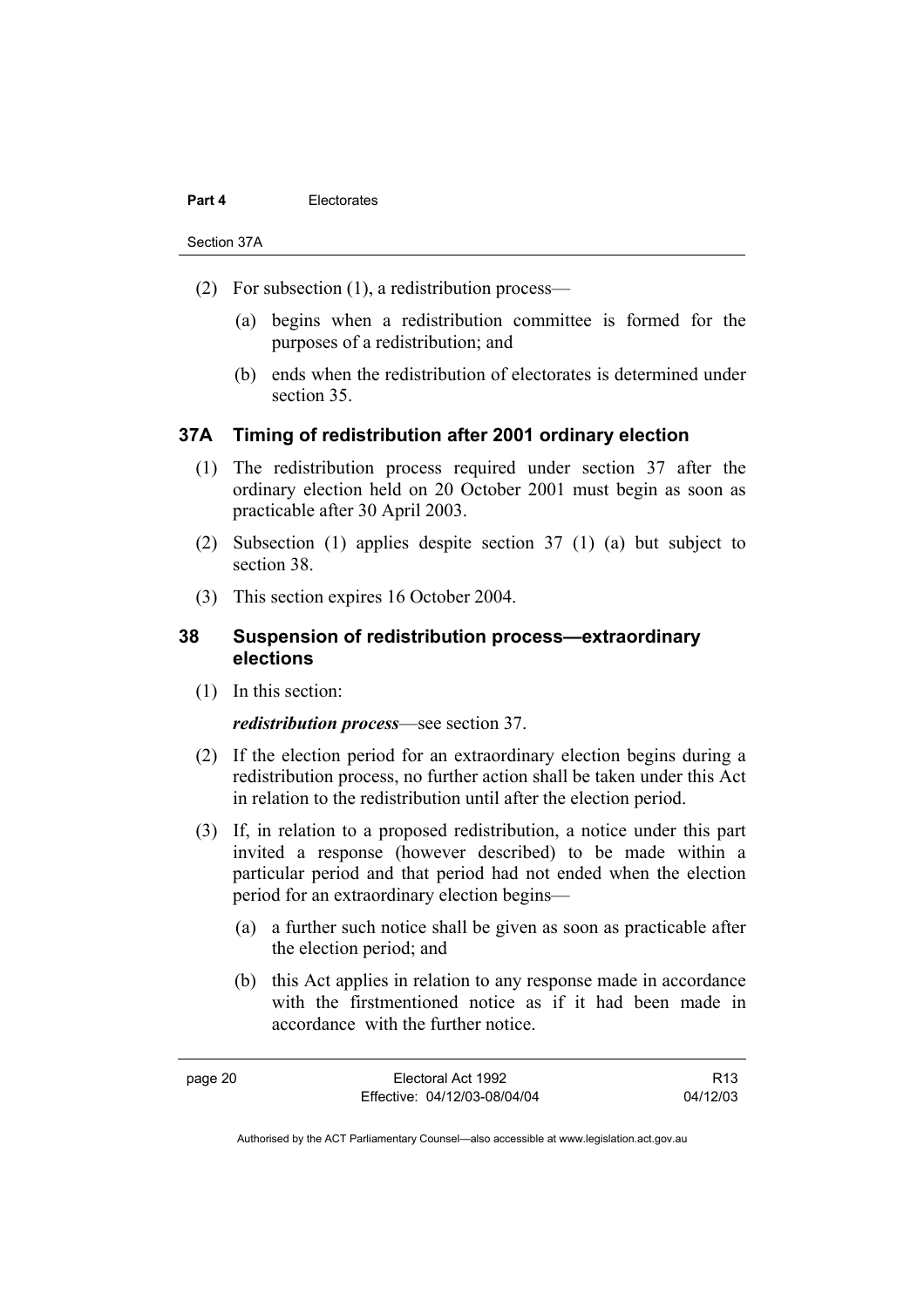#### **39 Redistribution committees**

- (1) The electoral commission must, in writing, establish redistribution committees for this part.
- (2) The establishment of a redistribution committee is a notifiable instrument.

*Note* A notifiable instrument must be notified under the *Legislation Act 2001*.

- (3) A redistribution committee shall consist of—
	- (a) the commissioner; and
	- (b) the planning and land authority; and
	- (c) the commissioner for surveys; and
	- (d) a person appointed by the electoral commission whose qualifications or experience would, in the opinion of the electoral commission, enable the person to assist the committee, particularly in relation to the factors set out in section 36.
	- *Note* For the making of appointments, see *Legislation Act 2001*, pt 19.3.
- (4) The member mentioned in subsection (3) (d) holds the position on the conditions that are decided by the electoral commission in consultation with the Minister and stated in the member's appointment.

#### **40 Meetings of redistribution committee**

- (1) The commissioner may call a meeting of a redistribution committee.
- (2) The commissioner shall preside at all meetings at which he or she is present.
- (3) If the commissioner is absent from a meeting, the members present shall elect 1 of their number to preside.
- (4) At a meeting, 3 members constitute a quorum.

| R <sub>13</sub> | Electoral Act 1992           | page 21 |
|-----------------|------------------------------|---------|
| 04/12/03        | Effective: 04/12/03-08/04/04 |         |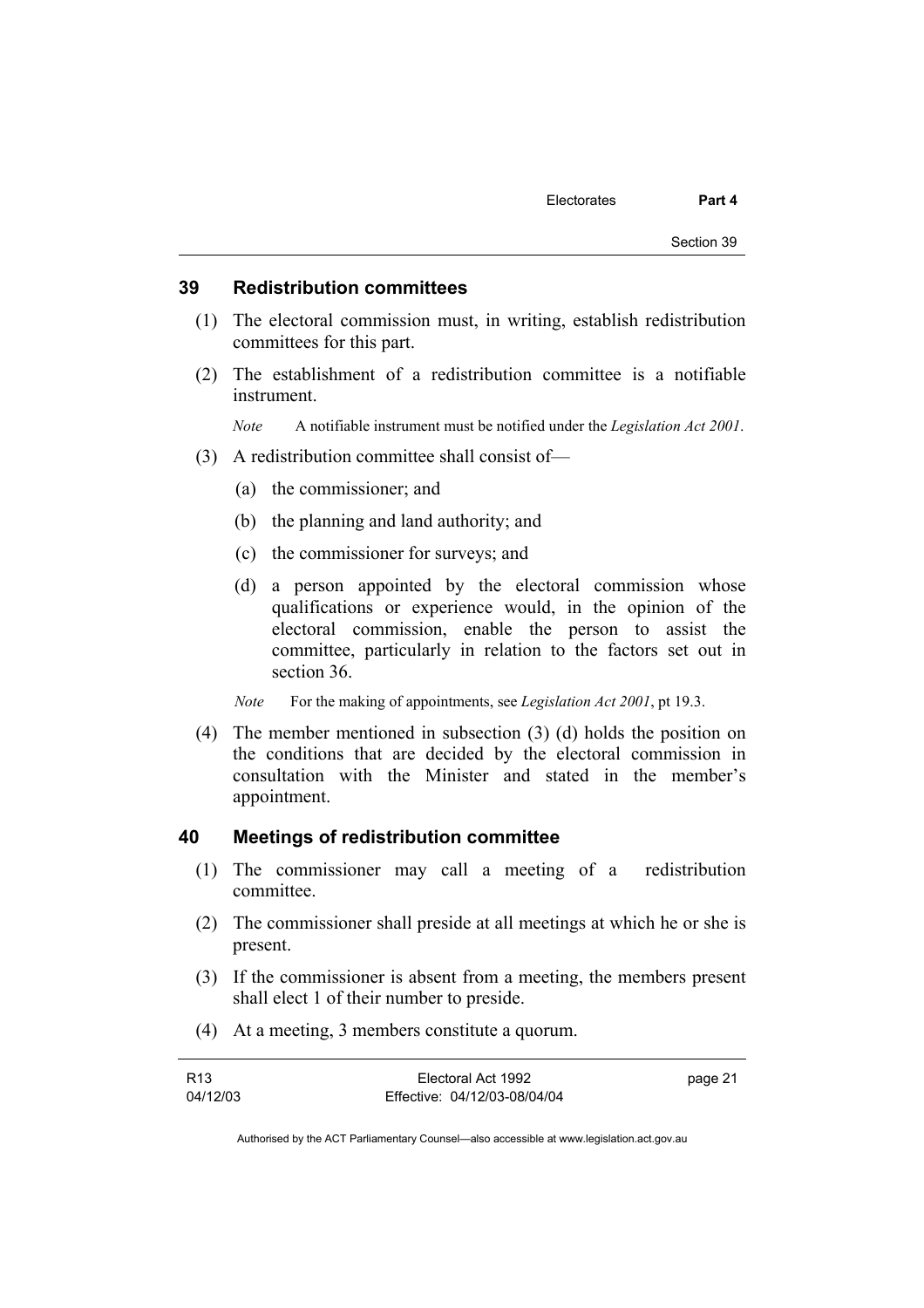#### **Part 4 Electorates**

Section 41

- (5) Questions shall be determined by a majority of the votes of the members present and voting.
- (6) The member presiding at a meeting has a deliberative vote and, in the event of an equality of votes, has a casting vote.
- (7) A redistribution committee may regulate the conduct of proceedings at its meetings as it considers appropriate.
- (8) A redistribution committee may inform itself in the way it considers appropriate, including the opening of its meetings to members of the public.
- (9) The electoral commission shall, on request by a redistribution committee, give the committee the information and assistance it requires for this part.

### **41 Suggestions and comments about redistribution**

- (1) A redistribution committee must prepare a written notice stating—
	- (a) that written suggestions about the redistribution of electorates may be given to it within 28 days after the day the notice is notified under the *Legislation Act 2001*; and
	- (b) that written comments about the suggestions may be given to it within 14 days after the last day suggestions may be given to it; and
	- (c) each place where suggestions may be inspected by members of the public.
- (2) The notice is a notifiable instrument.

*Note* A notifiable instrument must be notified under the *Legislation Act 2001*.

- (3) The redistribution committee must also publish the notice in a newspaper.
- (4) The redistribution committee must ensure that copies of any suggestions given to it in accordance with the notice are available

R13 04/12/03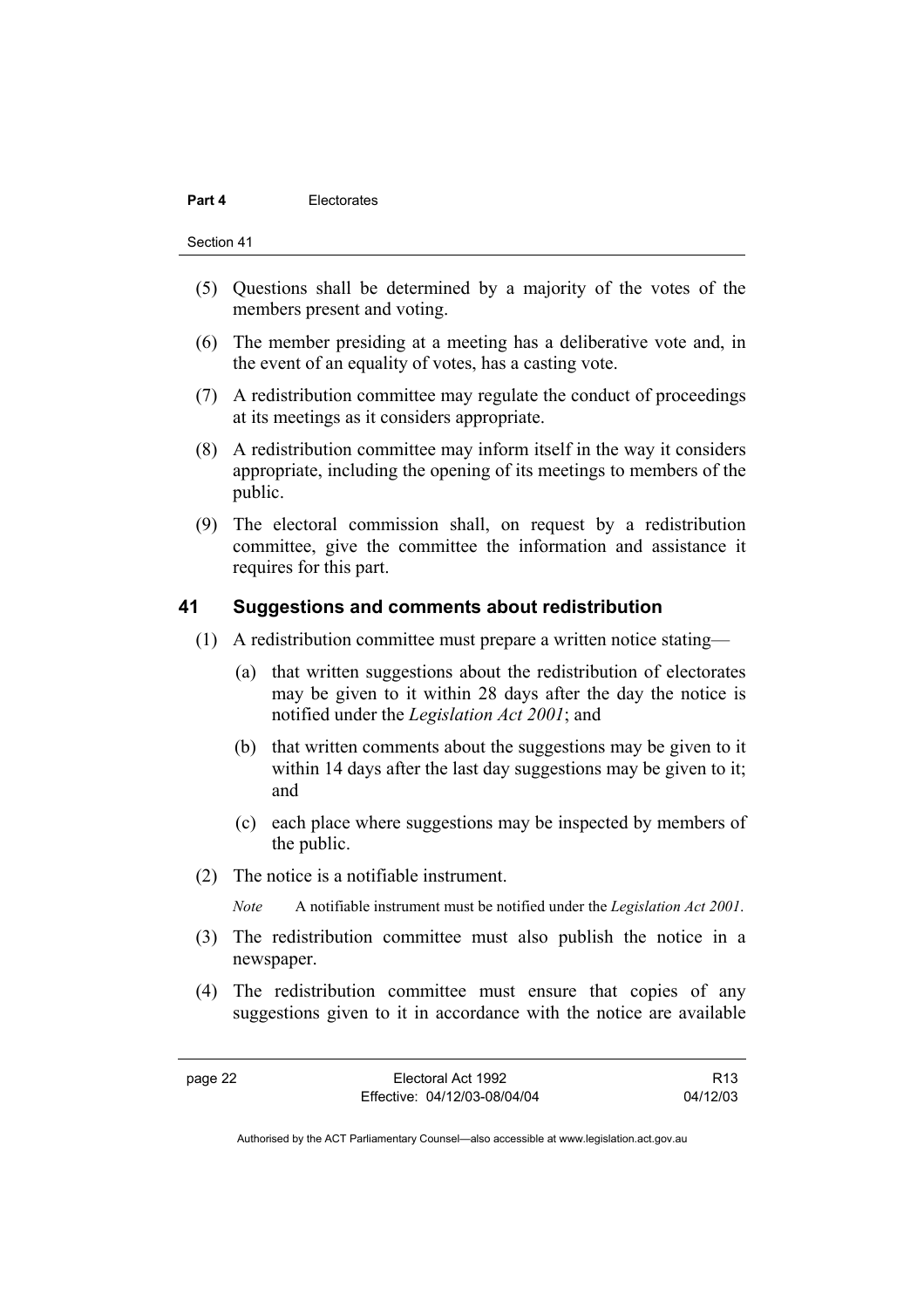for inspection by members of the public in accordance with the notice.

# **42 Outline of proposal**

Before making a proposed redistribution of electorates, a redistribution committee may cause an outline of its proposal to be made available to members of the public.

## **43 Proposed redistribution**

- (1) A redistribution committee must make a proposed redistribution of electorates after considering the suggestions and comments (if any) given to it in accordance with the notice under section 41 (Suggestions and comments about redistribution).
- (2) Section 36 applies in relation to the making of the proposed redistribution as if it were a redistribution by the augmented commission.
- (3) The committee shall state the reasons for its proposal in writing.
- (4) A member of the committee who disagrees with its proposal may state the reasons for the disagreement in writing.

## **44 Notification and publication of proposal**

- (1) A redistribution committee must—
	- (a) exhibit a map or maps showing the name and boundaries of each proposed electorate at the electoral commission's office; and
	- (b) make a copy of the following available for public inspection:
		- (i) the suggestions and comments given to the committee in accordance with the notice under section 41 (Suggestions and comments about redistribution); and

page 23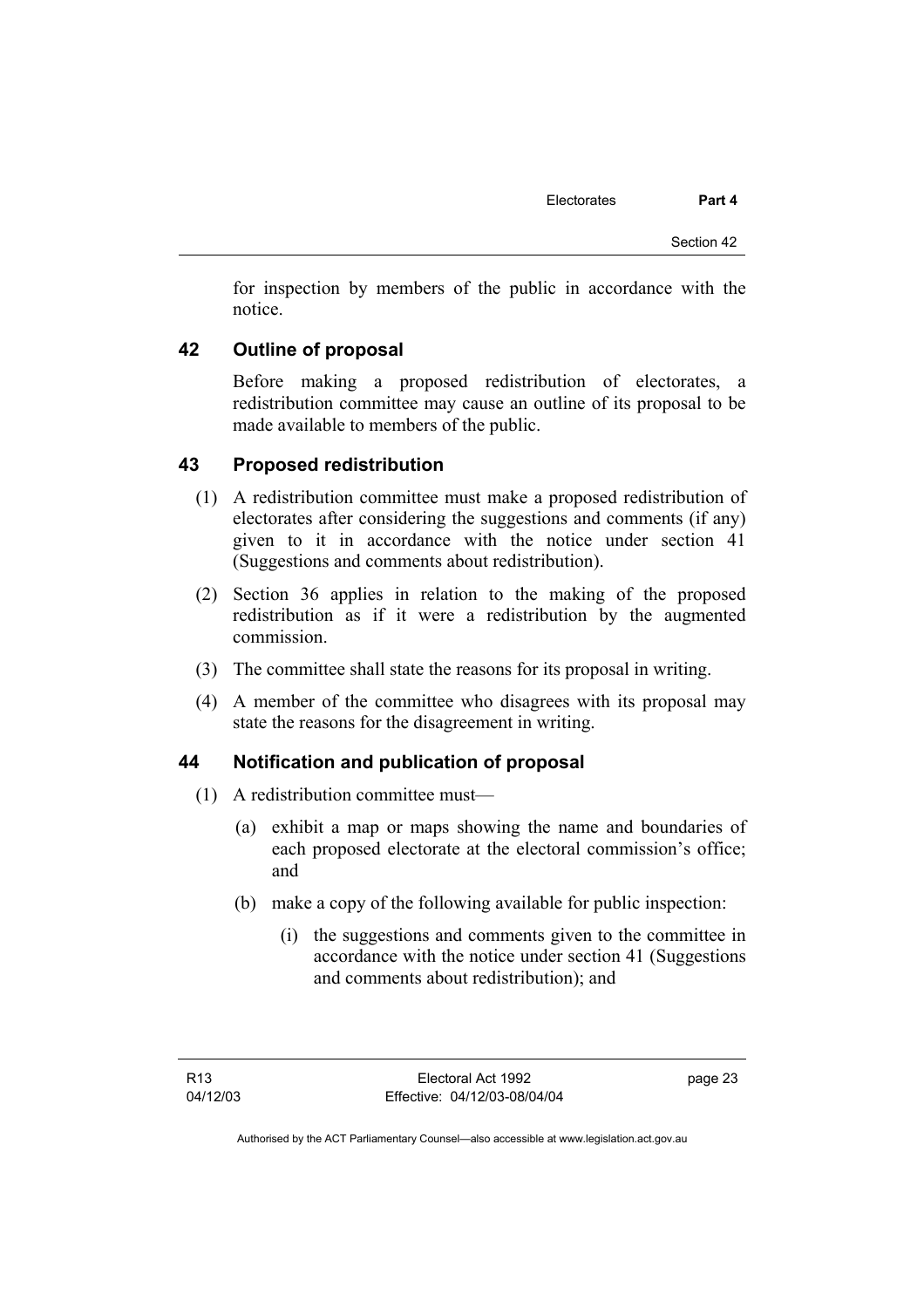#### **Part 4 Electorates**

#### Section 45

- (ii) a description (whether by reference to a map or plan or otherwise) of the boundaries of each proposed electorate; and
- (iii) a statement of the number of members of the Legislative Assembly that it proposes should be elected from each proposed electorate; and
- (iv) its statement of reasons for the proposed redistribution; and
- (v) if a member of the committee has provided a written statement or reasons for any disagreement with the proposal—that statement; and
- (c) prepare a written notice—
	- (i) telling the public about the exhibition mentioned in paragraph (a) and the availability for public inspection at the electoral commission's office of the copies of the documents mentioned in paragraph (b); and
	- (ii) stating that written objections against the proposal may be given to the electoral commission within 28 days after the day the notice is notified under the *Legislation Act 2001*.
- (2) The notice is a notifiable instrument.

*Note* A notifiable instrument must be notified under the *Legislation Act 2001*.

 (3) The redistribution committee must also publish the notice, and the map or maps of each proposed electorate, in a newspaper.

### **45 Dissolution of redistribution committee**

A redistribution committee is dissolved immediately after the notice and maps mentioned in section 44 (1) (Notification and publication of proposal) have been notified and published under section 44 in relation to the committee's proposal.

R13 04/12/03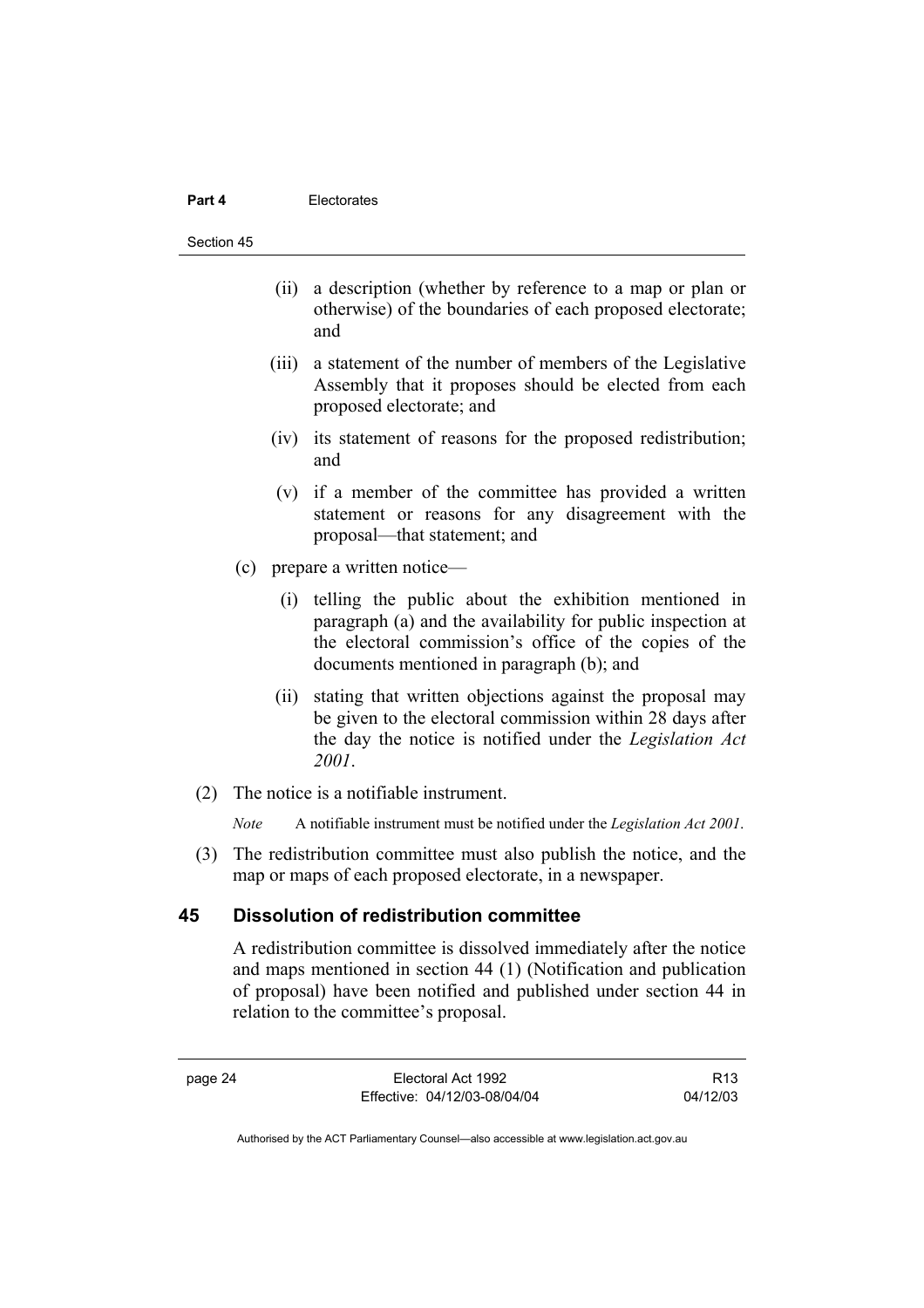## **46 Objections**

- (1) An objection against a proposal by a redistribution committee must be—
	- (a) in writing; and
	- (b) given to the electoral commission within 28 days after the day the notice mentioned in section 44 (1) (Notification and publication of proposal) is notified under the *Legislation Act 2001* in relation to the committee's proposal.
- (2) The commissioner must make a copy of each objection made under this section available for public inspection.

# **47 Augmented electoral commission**

- (1) For the purposes of each redistribution, an augmented electoral commission is established.
- (2) An augmented commission shall consist of—
	- (a) the members of the electoral commission; and
	- (b) the members (other than the commissioner) of the redistribution committee formed for the purposes of the redistribution.

#### **48 Meetings of augmented electoral commission**

- (1) The chairperson of the electoral commission may call a meeting of an augmented commission.
- (2) The chairperson of the electoral commission shall preside at all meetings of an augmented commission at which he or she is present.
- (3) If the chairperson of the electoral commission is absent from a meeting of an augmented commission—
	- (a) the commissioner shall preside; or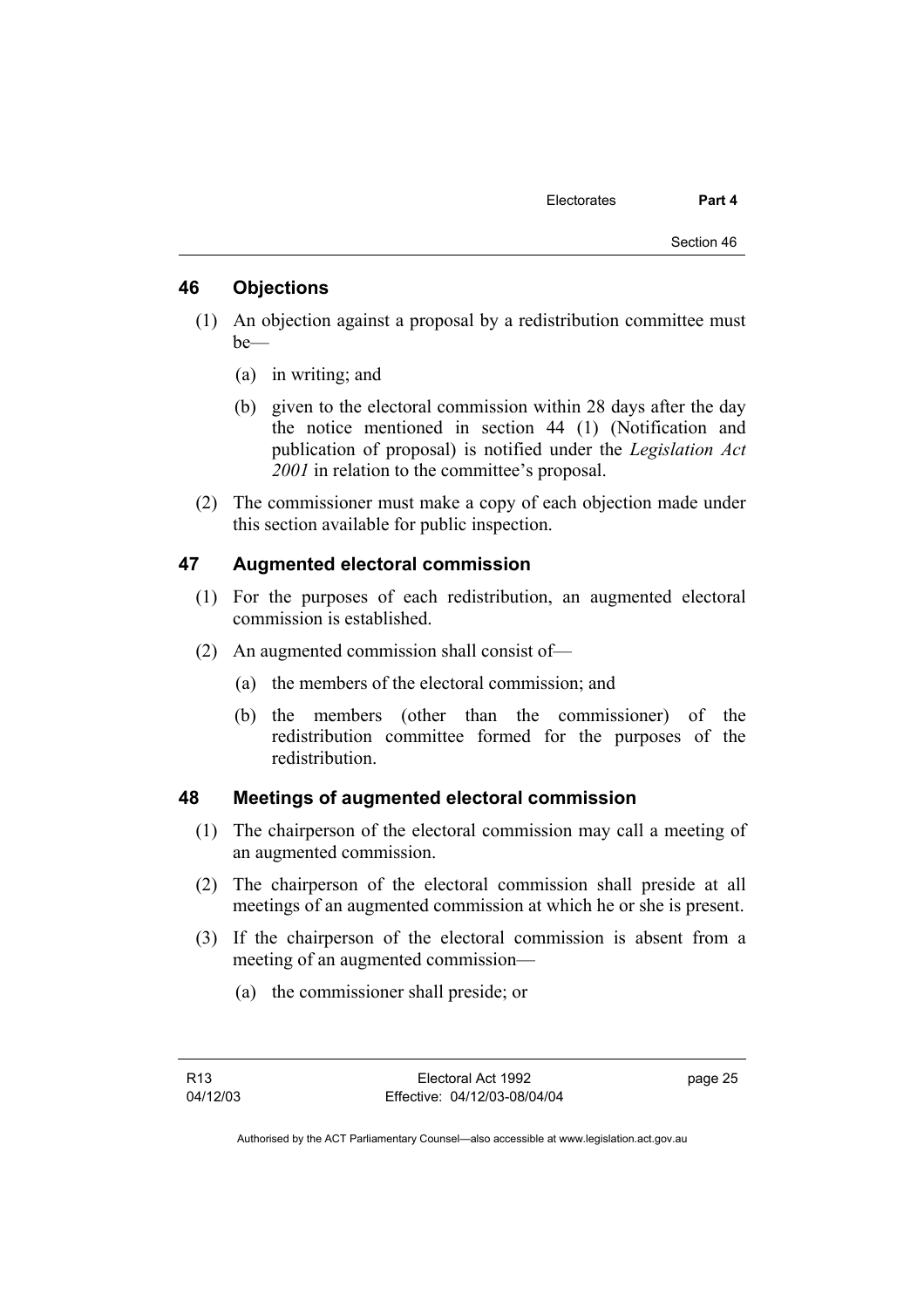#### **Part 4 Electorates**

#### Section 49

- (b) if the commissioner is absent from the meeting—the members present shall appoint 1 of their number to preside.
- (4) At a meeting, 4 members constitute a quorum.
- (5) Subject to subsection (6), questions shall be determined by a majority of the votes of the members present and voting.
- (6) An augmented commission shall not redistribute electorates under section 35 unless not less than 4 members of the augmented commission, of whom not less than 2 are members of the electoral commission, vote in favour of the redistribution.
- (7) Subject to subsection (8), the member presiding at a meeting has a deliberative vote and, in the event of an equality of votes, has a casting vote.
- (8) The casting vote of the member presiding at a meeting shall not be used to vote in favour of the making of a redistribution under section 35.
- (9) An augmented commission may regulate the conduct of proceedings at its meetings as it considers appropriate.
- (10) Subject to section 49, an augmented commission may inform itself in any way it considers appropriate.
- (11) The electoral commission shall, on request by an augmented commission, give the augmented commission the information and assistance it requires for this part.

## **49 Investigation of objections**

- (1) The augmented commission shall investigate each objection made in accordance with section 46.
- (2) For the purpose of investigating an objection, the augmented commission shall hold a public hearing, unless it is of the opinion that—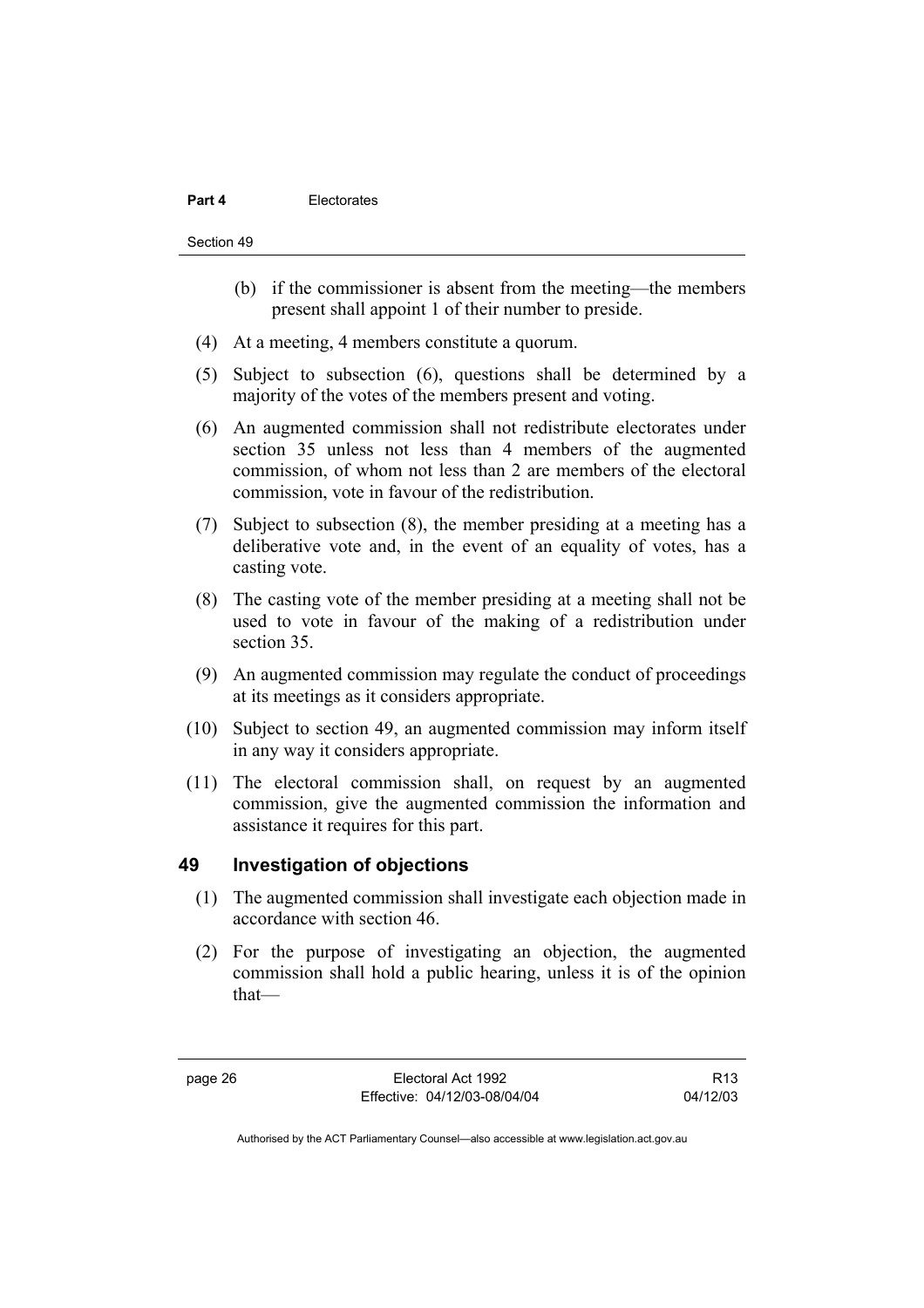- (a) the matters raised in the objection (or substantially the same matters) were raised in suggestions or comments given to the redistribution committee in accordance with the notice under section 41 (1) (Suggestions and comments about redistribution); and
- (b) the objection is frivolous or vexatious.
- (3) The augmented commission may hold 1 public hearing in relation to several objections.
- (4) At a public hearing, submissions to the augmented commission may only be made—
	- (a) by or on behalf of a person who made—
		- (i) an objection in accordance with section 46; or
		- (ii) a suggestion or comment about the proposed redistribution given to the redistribution committee in accordance with the notice under section 41 (1); or
	- (b) by a person making a submission in relation to an objection.
- (5) The augmented commission shall consider all such submissions.
- (6) At a public hearing, the augmented commission is not bound by the rules of evidence and, subject to this section, may regulate the conduct of proceedings as it considers appropriate.
- (7) Without limiting subsection (6), the following matters are within the discretion of the augmented commission:
	- (a) the manner in which, and the time within which, submissions may be made;
	- (b) the extent to which the augmented commission may be addressed, and the persons by whom it may be addressed.

page 27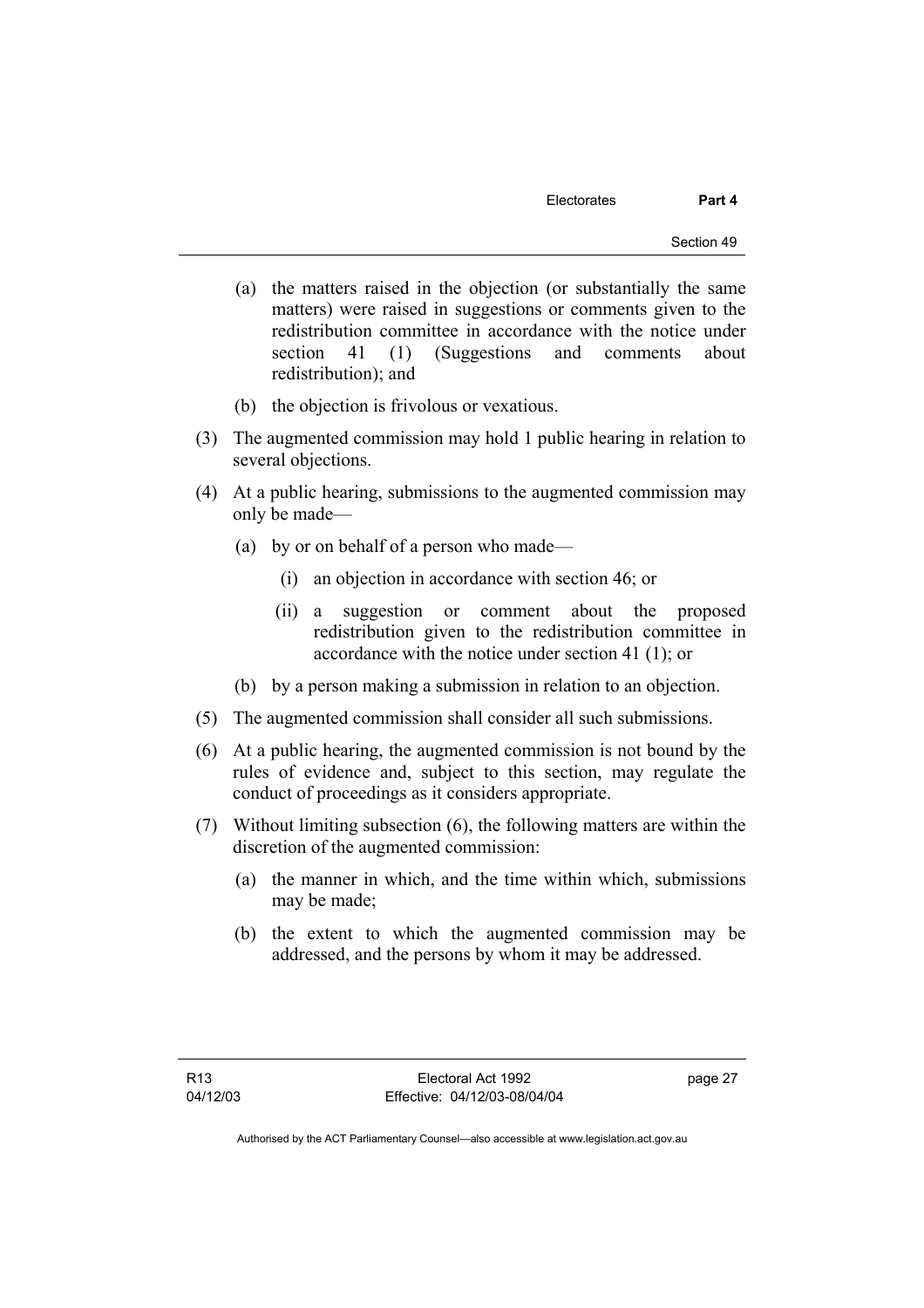#### **Part 4 Electorates**

Section 50

## **50 Redistribution—proposal by augmented electoral commission**

The augmented commission shall make a proposed redistribution of electorates after completing any investigation required by section 49.

# **51 Publication of augmented electoral commission's proposal**

- (1) After making a proposed redistribution of electorates, the augmented commission shall cause a public announcement to be made concerning the proposal.
- (2) The public announcement shall include a statement—
	- (a) setting out the substance of the augmented commission's findings or conclusions about the redistribution committee's proposal and any objection to it; and
	- (b) setting out particulars of the augmented commission's proposal; and
	- (c) whether, in the augmented commission's opinion, its proposal is significantly different from the redistribution committee's proposal and, if so, a further statement to the effect that written objections against the proposal may be given to the electoral commission in accordance with the notice prepared under subsection (3).
- (3) If the augmented commission is of the opinion that its proposal is significantly different from the redistribution committee's proposal, the augmented commission must prepare a written notice stating that written objections against the proposal may be given to the electoral commission within 28 days after the day the notice is notified under the *Legislation Act 2001*.
- (4) The notice is a notifiable instrument.
	- *Note* A notifiable instrument must be notified under the *Legislation Act 2001*.

| page 28 | Electoral Act 1992           | R <sub>13</sub> |
|---------|------------------------------|-----------------|
|         | Effective: 04/12/03-08/04/04 | 04/12/03        |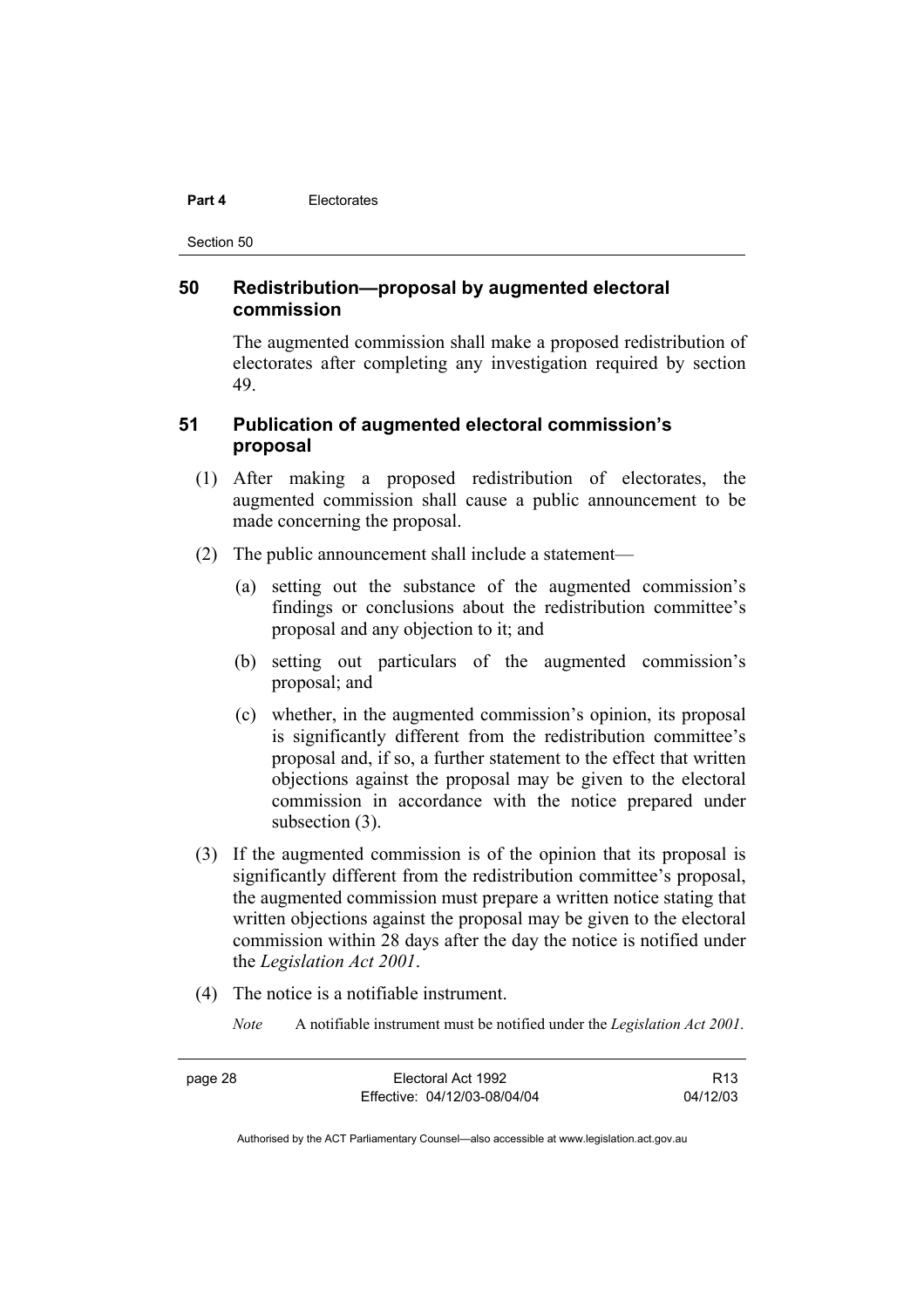# **52 Objections to augmented electoral commission's proposal**

- (1) An objection against a redistribution proposed by the augmented commission must be—
	- (a) in writing; and
	- (b) given to the electoral commission within 28 days after the day the notice under section 51 (3) (Publication of augmented electoral commission's proposal) is notified under the *Legislation Act 2001*.
	- *Note* For how documents may be given, see *Legislation Act 2001*, pt 19.5.
- (2) If an objection is given to the electoral commission in accordance with subsection  $(1)$ —
	- (a) the augmented commission must investigate the objection; and
	- (b) section 49 (Investigation of objections) applies as if the investigation were an objection under that section.
- (3) The commissioner must make a copy of each objection made under this section available for public inspection.

## **53 Report by augmented electoral commission and public announcement**

- (1) After redistributing electorates under section 35, the augmented commission shall cause—
	- (a) a report about the redistribution to be submitted to the Minister; and
	- (b) copies of the report to be made available for perusal by members of the public at the office of the electoral commission; and
	- (c) a public announcement to be made to the effect that the redistribution has been made and that copies of the report are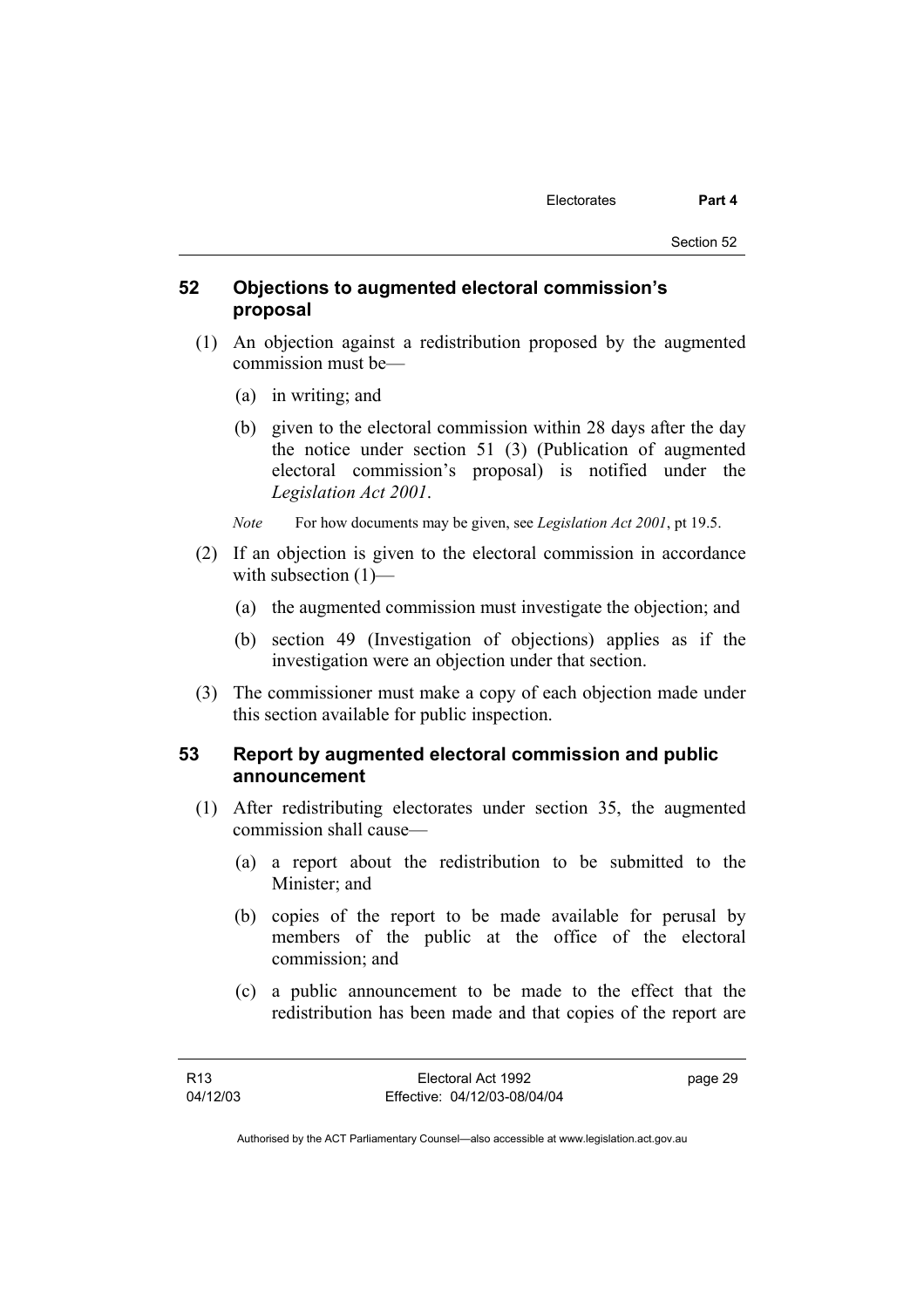#### **Part 4 Electorates**

Section 53

available for perusal by members of the public at the office of the electoral commission.

- (2) The report shall contain particulars of—
	- (a) any suggestions or comments lodged with the redistribution committee; and
	- (b) the redistribution proposed by the redistribution committee and its reasons for the proposal; and
	- (c) if a member of the redistribution committee has provided a written statement of reasons for any disagreement with the committee's proposal—that statement; and
	- (d) any objections lodged with the electoral commission against the redistribution committee's proposal; and
	- (e) the result of the investigation of any objections against the redistribution committee's proposal (including particulars of the proceedings at any public hearings in the course of an investigation); and
	- (f) the redistribution proposed by the augmented commission and its reasons for the proposal; and
	- (g) any objections lodged with the electoral commission against the augmented commission's proposal; and
	- (h) the result of the investigation of any objections against the augmented commission's proposal (including particulars of the proceedings at any public hearings in the course of an investigation); and
	- (i) the redistribution made by the augmented commission and its reasons for the redistribution; and
	- (j) if a member of the augmented commission has provided a written statement of reasons for any disagreement with the augmented commission's proposal—that statement.

R13 04/12/03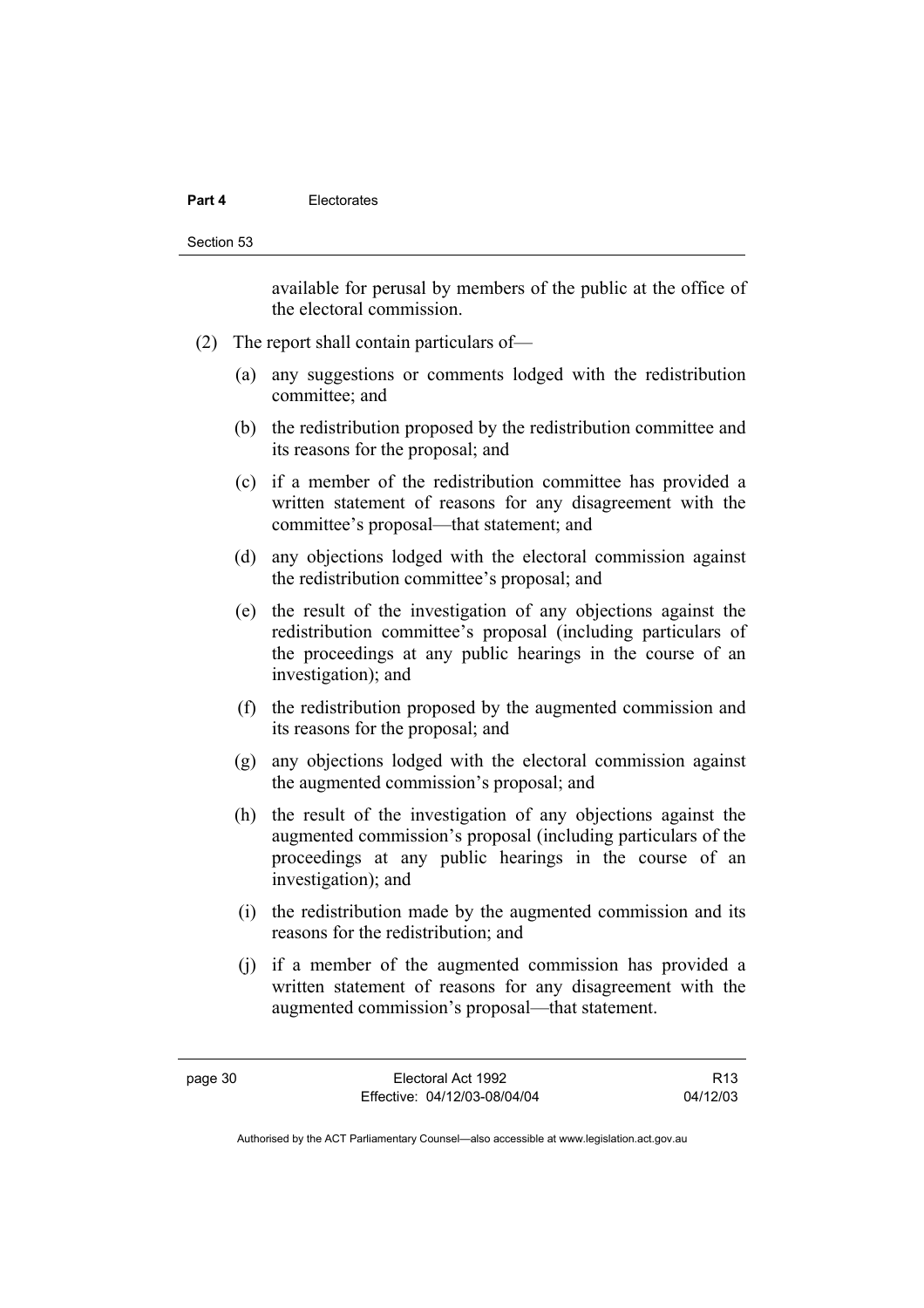## **54 Report to Legislative Assembly**

The Minister shall present a copy of the augmented commission's report to the Legislative Assembly on the first sitting day after the day when the Minister receives the report from the augmented commission.

### **55 Decisions are final**

- (1) A decision of an augmented commission or a redistribution committee made, or purporting to be made, under this part—
	- (a) is final and conclusive; and
	- (b) shall not be challenged, appealed against, reviewed, quashed, set aside or called into question in any court or tribunal on any ground; and
	- (c) is not subject to any proceedings for a writ of mandamus, prohibition or certiorari or for an injunction, declaration or other order in any court on any ground.
- (2) In subsection (1):

*decision* includes a failure to make a decision.

## **56 Validity not affected**

A failure to comply with the provisions of this part (except section 34, 35 or 36) is not to be taken to affect the validity of a decision of an augmented commission or a redistribution committee.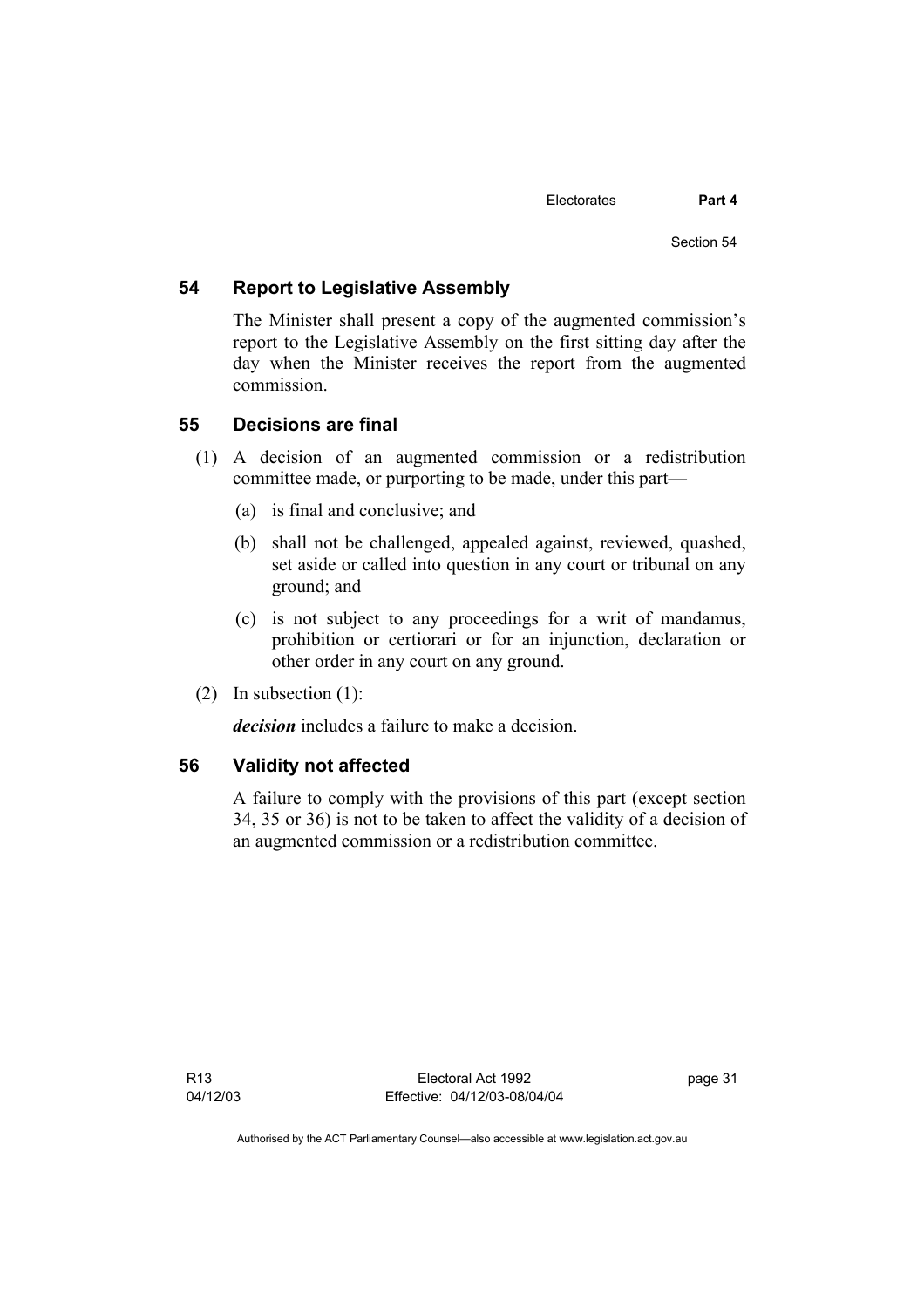#### **Part 5 Electoral rolls**

Section 57

# **Part 5 Electoral rolls**

### **57 Electorate and Territory rolls**

- (1) The commissioner shall keep a roll of the electors of the ACT consisting of separate rolls of the electors of each electorate.
- (2) A roll may be kept electronically.

## **58 Contents of roll**

- (1) A roll shall contain the following particulars in relation to each elector:
	- (a) surname or family name;
	- (b) each given name;
	- (c) address;
	- (d) sex;
	- (e) date of birth.
- (2) A roll may contain the following particulars in relation to each elector:
	- (a) occupation;
	- (b) any former surname;
	- (c) any previous address;
	- (d) postal address, if not the same as the address of the principal place of residence;
	- (e) the further particulars (if any) prescribed under the regulations.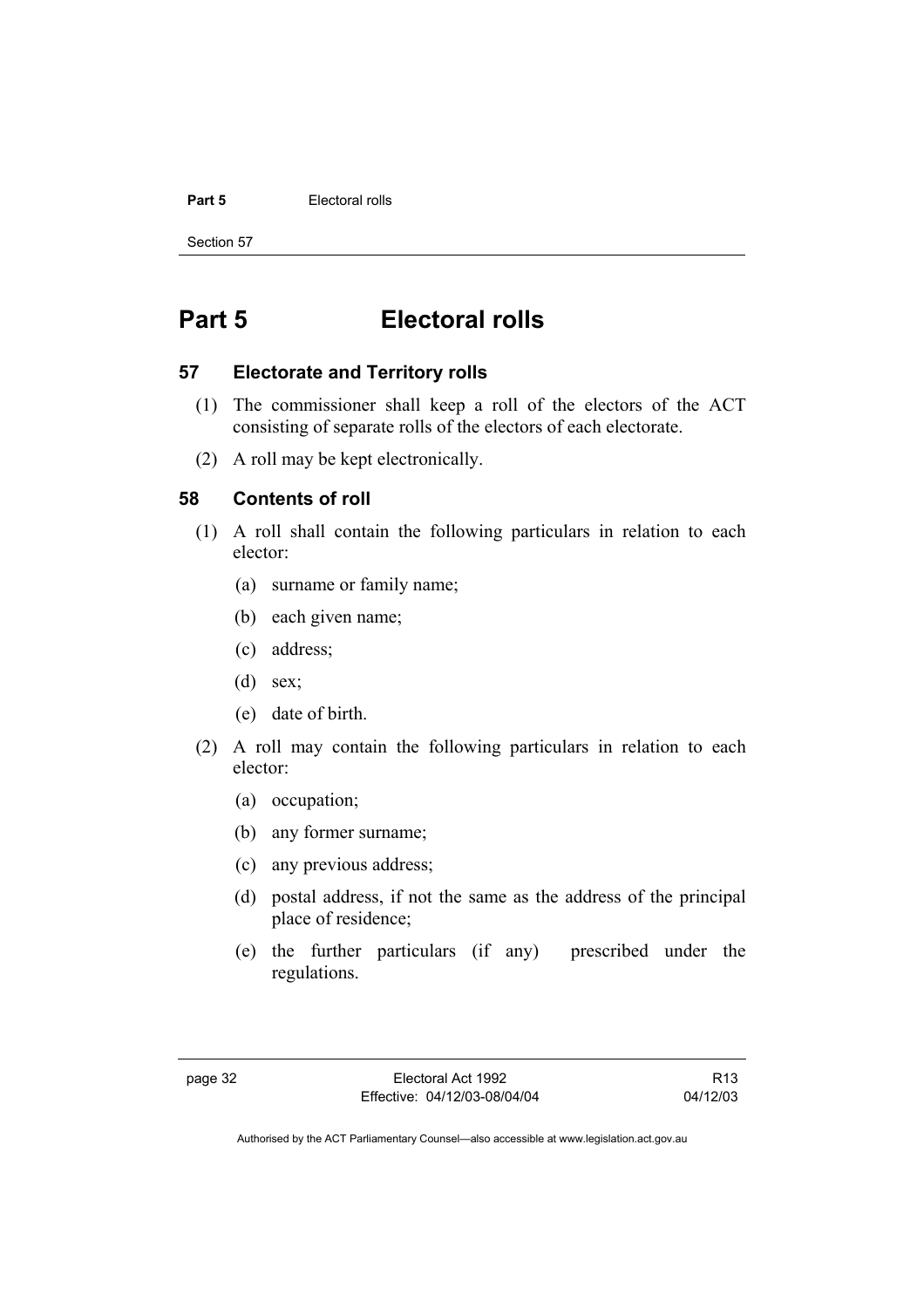## **59 Meaning of** *extract* **from roll**

In this Act:

*extract* from a roll means the part of the roll that contains, for each elector enrolled at the time the extract is prepared—

- (a) the elector's surname or family name; and
- (b) each given name of the elector; and
- (c) the elector's address, unless the elector is—
	- (i) an elector whose address is suppressed; or
	- (ii) an eligible overseas elector; or
	- (iii) an Antarctic elector; or
	- (iv) an elector who is enrolled because of the elector's enrolment on the Commonwealth roll as an itinerant elector.
- *Note* A roll extract in electronic form is a disk, tape or other device from which the information in the extract may be reproduced by mechanical, electronic or other means (see dict, def of *electronic form*).

## **60 Inspection of printed roll extracts**

- (1) The commissioner—
	- (a) shall, at the office of the commissioner; and
	- (b) may, at any other places the commissioner determines;

make a printed extract from each roll available for public inspection during ordinary office hours.

- (2) A right of inspection under subsection (1) shall not be taken to give any right to copy, take an extract from, or scan electronically, an extract from a roll.
- (3) For subsection (1), the commissioner shall prepare an extract of each roll at least once each calendar year.

| R13      | Electoral Act 1992           | page 33 |
|----------|------------------------------|---------|
| 04/12/03 | Effective: 04/12/03-08/04/04 |         |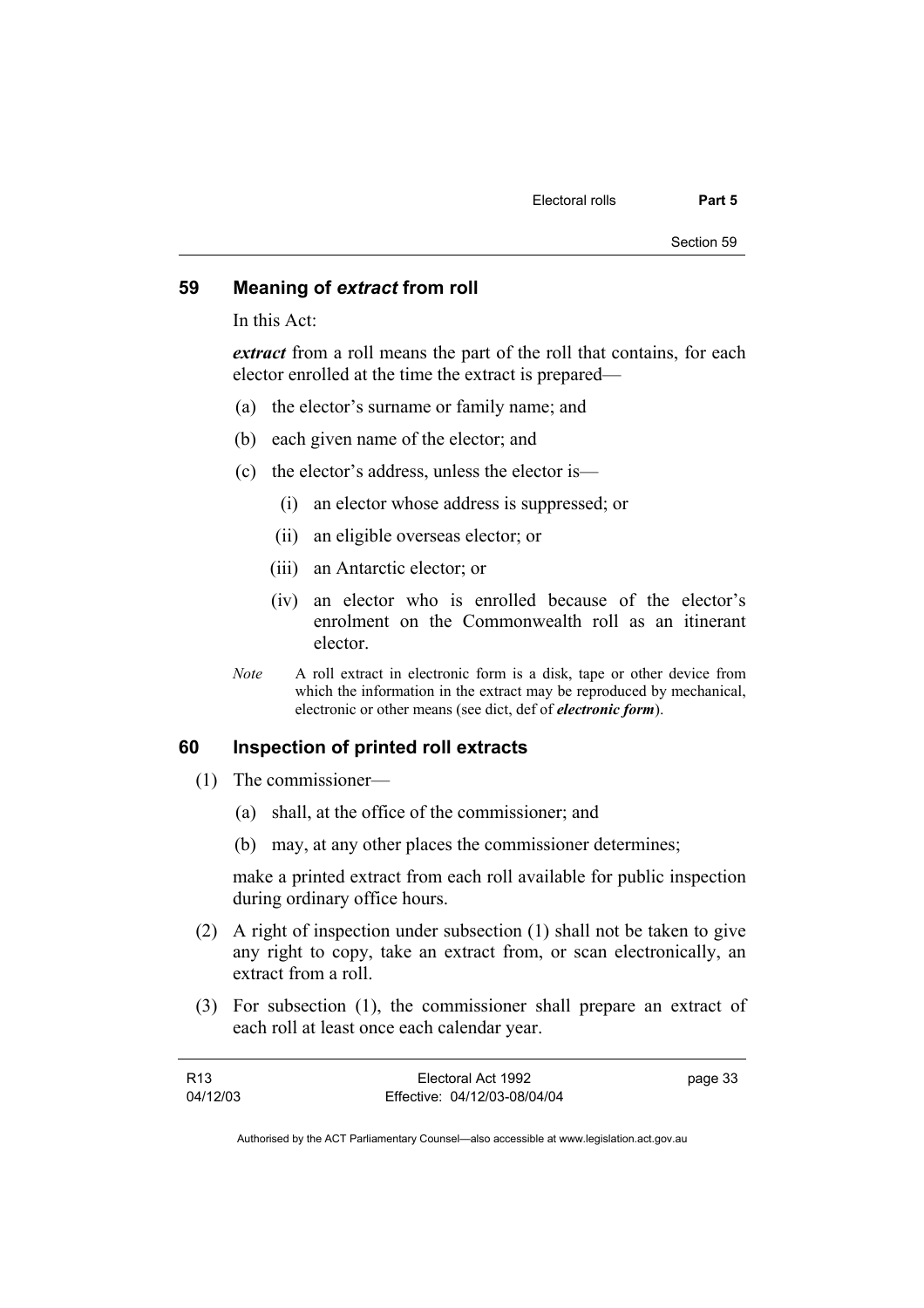#### **Part 5 Electoral rolls**

Section 61

#### **61 Supply of printed roll extracts to MLAs etc**

- (1) At least once each calendar year, the commissioner shall, on request—
	- (a) give 2 printed extracts from the roll for an electorate to each MLA for the electorate; and
	- (b) give 2 printed extracts from the roll for each electorate to the registered officer of each registered party.
- (2) The commissioner shall, on request, supply a printed extract from a roll to a person who the commissioner is satisfied requires the extract for an approved purpose within the meaning of section 63.
	- *Note* A fee may determined under s 8 (Determination of fees) for a request under subsection (2).

# **62 Supply of roll extracts in electronic form to MLAs etc**

- (1) The commissioner shall, on request, so far as practicable, give a roll extract in electronic form to—
	- (a) an MLA; or
	- (b) the registered officer of a registered party.
- (2) The commissioner shall, on request, supply a roll extract in electronic form, or on microfiche, to a person who the commissioner is satisfied requires the extract for an approved purpose within the meaning of section 63.
	- *Note* A fee may determined under s 8 (Determination of fees) for a request under subsection (2).

# **63 Use of roll extracts**

(1) In this section:

*approved purpose* means any of the following:

(a) for an MLA—the exercise of his or her functions;

page 34 Electoral Act 1992 Effective: 04/12/03-08/04/04

R13 04/12/03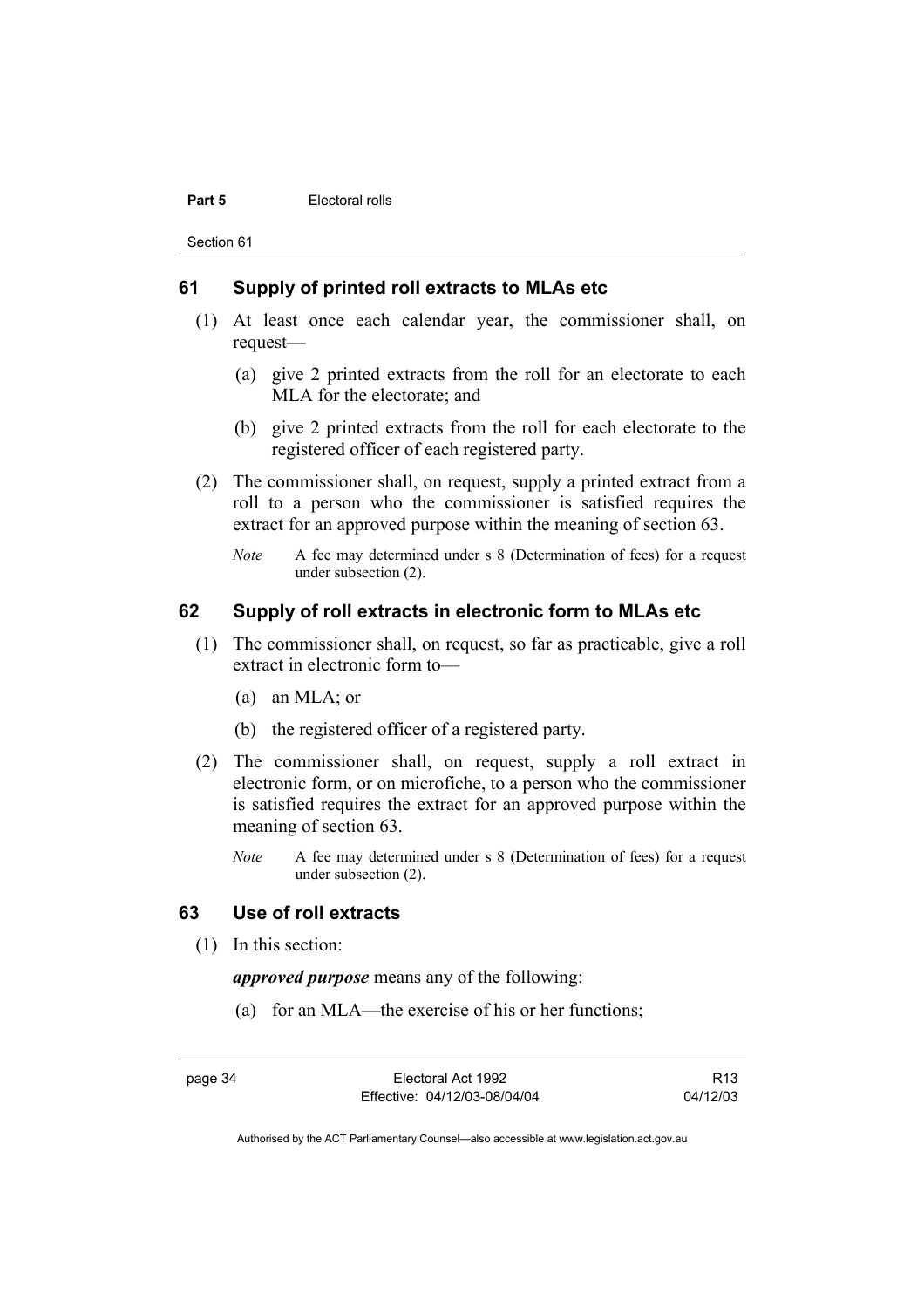- (b) for the registered officer of a registered party—the exercise by an MLA who is a member of the party of his or her functions;
- (c) for an MLA or the registered officer of a registered party—
	- (i) a purpose connected with an election; or
	- (ii) monitoring the accuracy of information in the roll;
- (d) for anyone—a purpose prescribed under the regulations.

*protected information*, in relation to a person, means information that the person knows, or has reasonable grounds for believing, was obtained from a roll extract given to the person or someone else under section 61 (Supply of printed roll extracts to MLAs etc) or section 62 (Supply of roll extracts in electronic form to MLAs etc).

- (2) A person must not, without reasonable excuse, use protected information for—
	- (a) a commercial purpose; or
	- (b) any other purpose, other than an approved purpose.

Maximum penalty: 50 penalty units, imprisonment for 6 months or both.

 (3) A person must not, without reasonable excuse, directly or indirectly divulge or communicate protected information to someone else for a purpose other than an approved purpose.

Maximum penalty: 50 penalty units, imprisonment for 6 months or both.

# **65 Provision of roll information to prescribed authorities**

 (1) The commissioner may give a copy of a roll or information contained on a roll to a prescribed authority if the commissioner is satisfied that the authority requires the copy or information for a prescribed purpose.

R13 04/12/03 page 35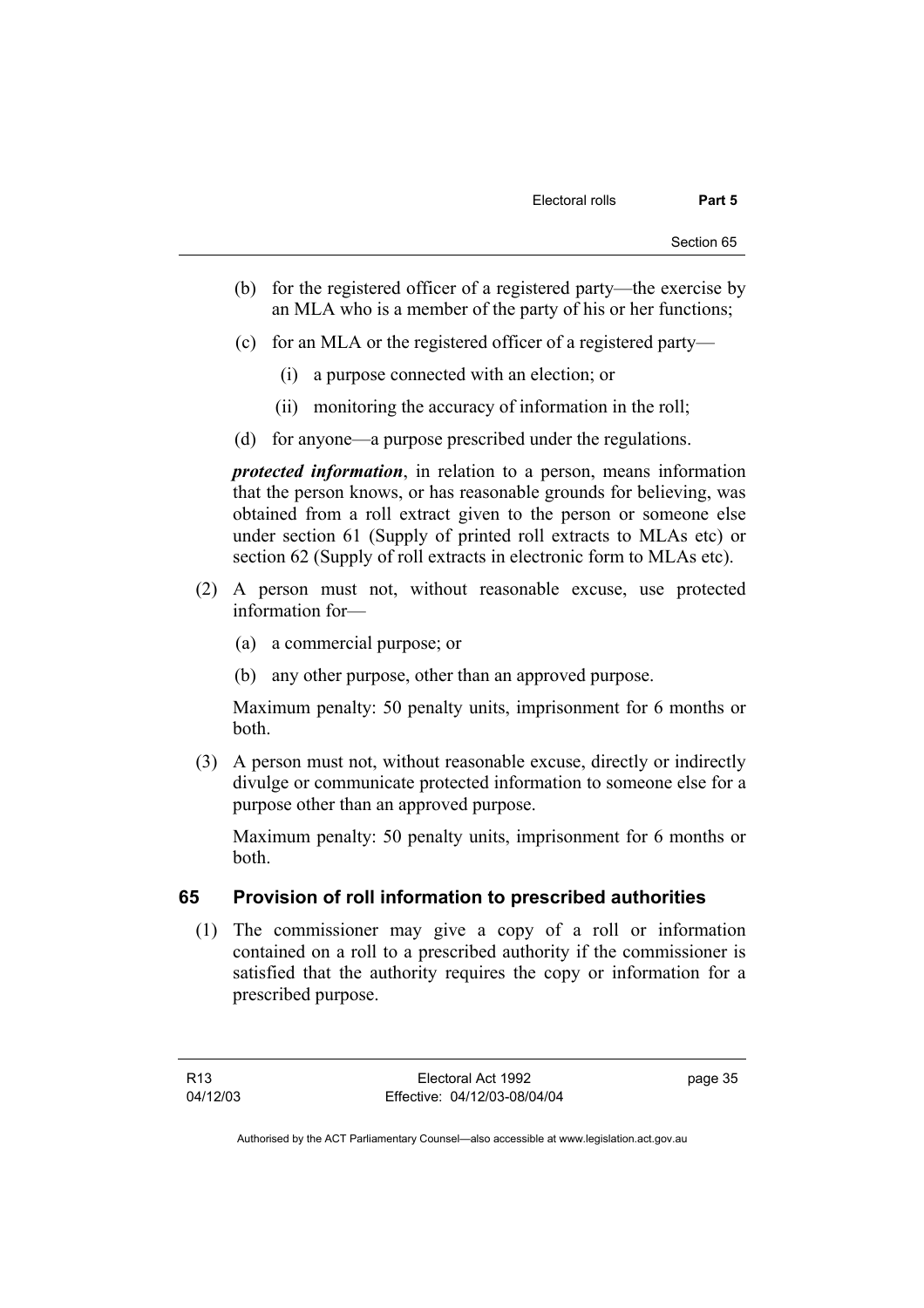#### **Part 5 Electoral rolls**

Section 66

 (2) A person shall not use information obtained under subsection (1) except in accordance with the regulations.

Maximum penalty: 50 penalty units, imprisonment for 6 months or both.

- (3) For the *Juries Act 1967*, the commissioner shall, on request by the sheriff, give the sheriff a copy of the roll of electors of the ACT.
- (4) A copy of a roll, or information, may be given to a person under subsection (1) or (3) in printed or electronic form or on microfiche.
- (5) A copy of a roll, or information, provided under subsection (1) or (3) shall not include—
	- (a) in relation to a person whose address is a suppressed address any particulars other than the name of the person; or
	- (b) the address of an eligible overseas elector; or
	- (c) the address of an Antarctic elector.
- (6) The regulations may provide for how a prescribed authority may deal with information, or information obtained from a copy of a roll, provided under subsection (1).

#### **66 Maintenance of rolls**

- (1) The commissioner shall, so far as practicable, keep the rolls up to date.
- (2) The commissioner may alter a roll at any time as follows:
	- (a) to register any change of name;
	- (b) to bring up to date any particulars appearing on the roll;
	- (c) to correct any mistake or omission;
	- (d) to remove the name of a deceased elector;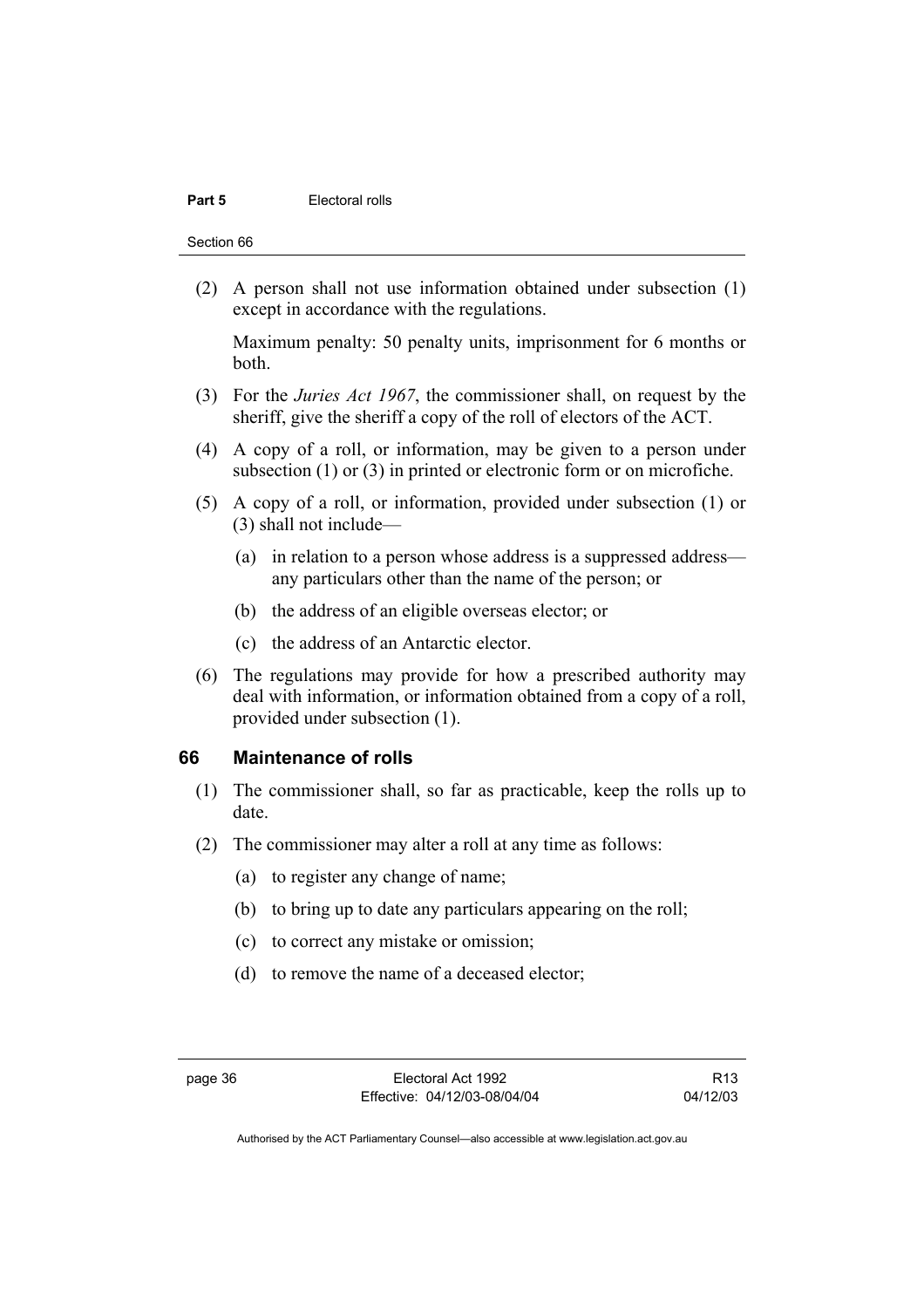(e) in relation to a person who is enrolled on the Commonwealth roll—to reflect any alteration under the Commonwealth Electoral Act, section 105 in relation to that enrolment.

### **67 Power to require information**

- (1) The commissioner may, by written notice, require—
	- (a) the administrative head of a unit of the public service; or
	- (b) the chief executive officer (however described) of a Territory authority or of an entity prescribed under the regulations; or
	- (c) the occupier of any residence;

to give to the commissioner or a specified officer specified information required in connection with the preparation, maintenance or revision of a roll.

*Note* For how documents may be given, see *Legislation Act 2001*, pt 19.5.

- (2) A notice shall specify the time within which the information is to be so given.
- (3) A person who, without reasonable excuse, contravenes such a requirement commits an offence.

Maximum penalty: 5 penalty units.

 (4) Subsection (3) does not apply if compliance with the requirement would involve the disclosure of information in contravention of any other law.

#### **68 Notice of registered deaths**

The registrar-general shall give to the commissioner, on request, particulars entered in the register of deaths during the period to which the request relates in relation to the death of each person aged 17 years or older.

page 37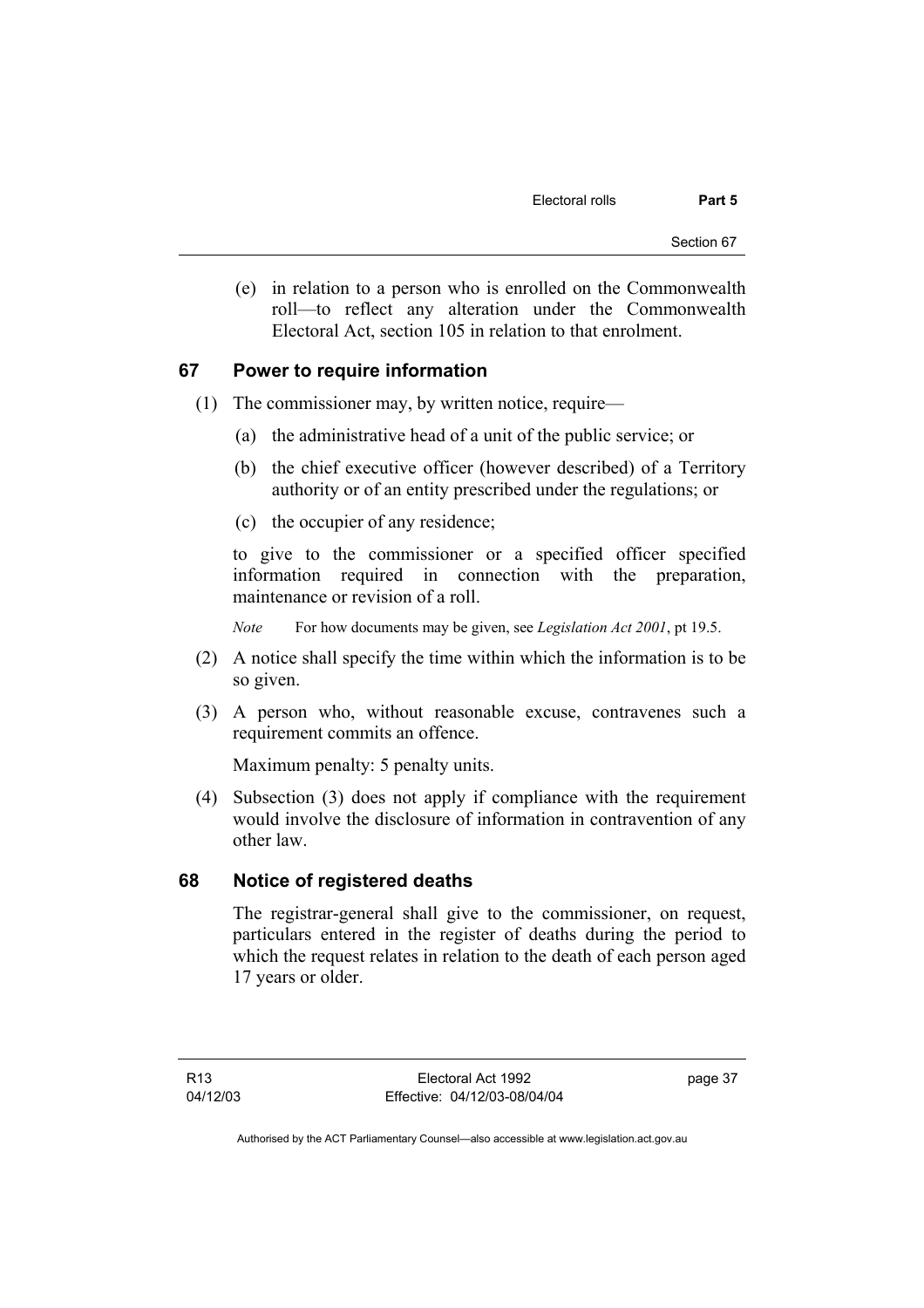#### **Part 5 Electoral rolls**

Section 69

## **69 Disclosure of roll information**

 (1) A person to whom this section applies shall not, without reasonable excuse, give a copy of a roll, an extract from a roll, or information contained on a roll, to another person except for this Act.

Maximum penalty: 50 penalty units, imprisonment for 6 months or both.

- (2) This section applies to a person who is, or has been—
	- (a) the commissioner; or
	- (b) an officer; or
	- (c) a member of the staff of the electoral commission.

## **70 Joint roll arrangements with Commonwealth**

- (1) The Chief Minister may arrange with the Governor-General for—
	- (a) the preparation, alteration or revision of the rolls; or
	- (b) the carrying out of any procedure relating to the preparation, alteration or revision of the rolls;

jointly by the Commonwealth and the Territory.

- (2) If such an arrangement is in force, a roll may contain—
	- (a) the names and particulars of persons who are enrolled as electors of the Commonwealth but not as electors of the ACT, provided that it is clearly indicated that they are not enrolled as electors of the ACT; and
	- (b) distinguishing marks against the names of persons enrolled as electors of the ACT but not as electors of the Commonwealth, to show that they are not electors of the Commonwealth; and
	- (c) other particulars in addition to those required by or under this Act to be included in the roll;

R13 04/12/03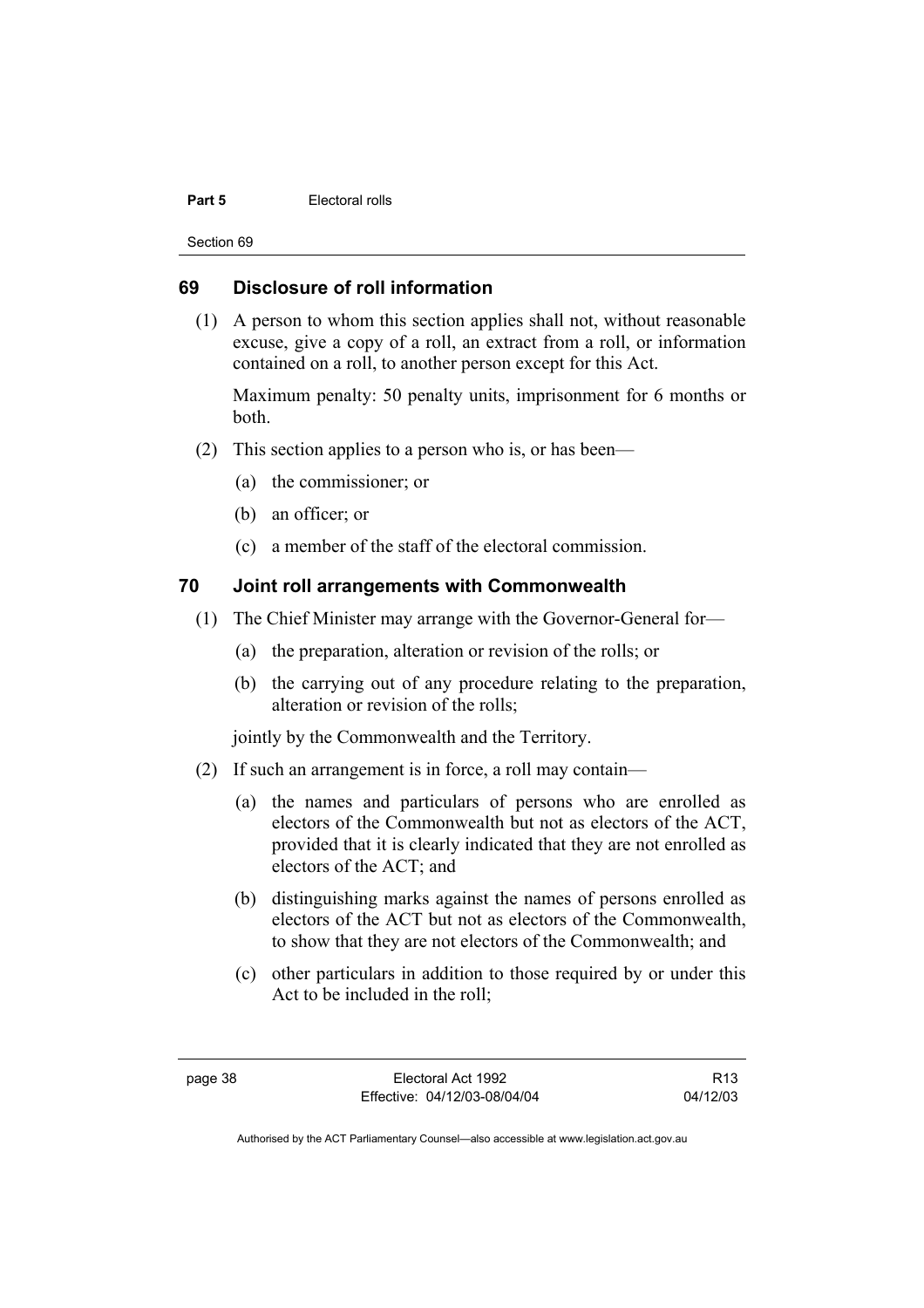Electoral rolls **Part 5** 

Section 70

and, for this Act, the names of electors of the Commonwealth who are not enrolled as electors of the ACT and those marks and particulars shall not be taken to be part of the roll.

R13 04/12/03

Electoral Act 1992 Effective: 04/12/03-08/04/04 page 39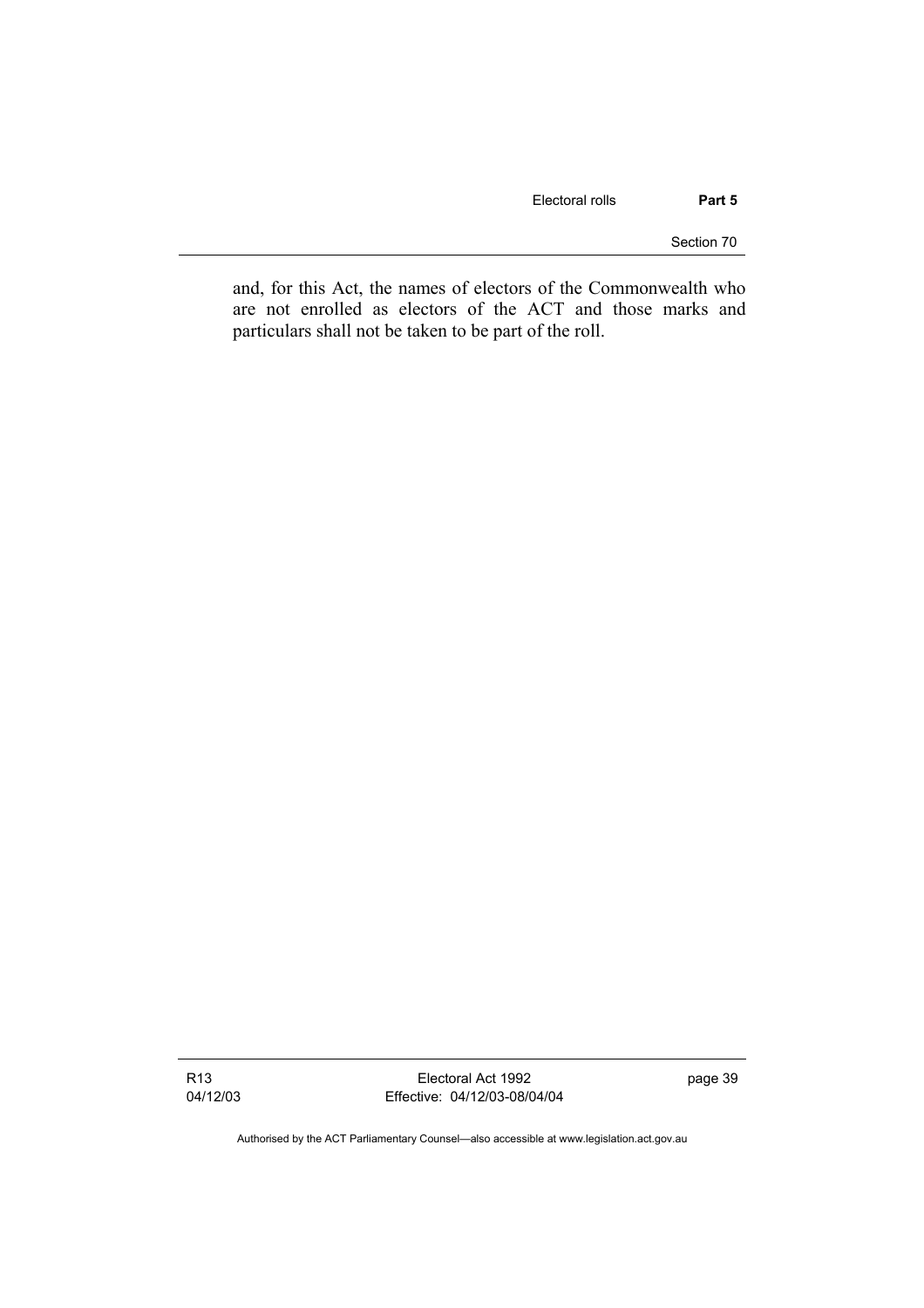# **Part 6** Enrolment

Section 71

# **Part 6 Enrolment**

# **71 Persons taken not to be enrolled on Commonwealth roll**

For this part, the following persons enrolled on the Commonwealth roll shall be taken not to be so enrolled:

- (a) a person whose address recorded on that roll is not in the ACT;
- (b) a person who is an eligible overseas elector for the Commonwealth Electoral Act but not an eligible overseas elector for this Act.

# **71A Address of person serving sentence of imprisonment**

For this part, the address of a person who is serving a sentence of imprisonment is—

- (a) if the person is enrolled on the Commonwealth roll—the address recorded on that roll in relation to the person; or
- (b) if paragraph (a) does not apply—
	- (i) the person's address immediately before the person began serving the sentence; or
	- (ii) if the person did not have an address immediately before beginning to serve the sentence—the address of the place where the person is serving the sentence.

# **72 Entitlement**

- (1) A person is entitled to be enrolled for an electorate if—
	- (a) the person is entitled to be enrolled on the Commonwealth roll otherwise than under the Commonwealth Electoral Act, section 100; and
	- (b) the person's address is in the electorate.

page 40 Electoral Act 1992 Effective: 04/12/03-08/04/04

R13 04/12/03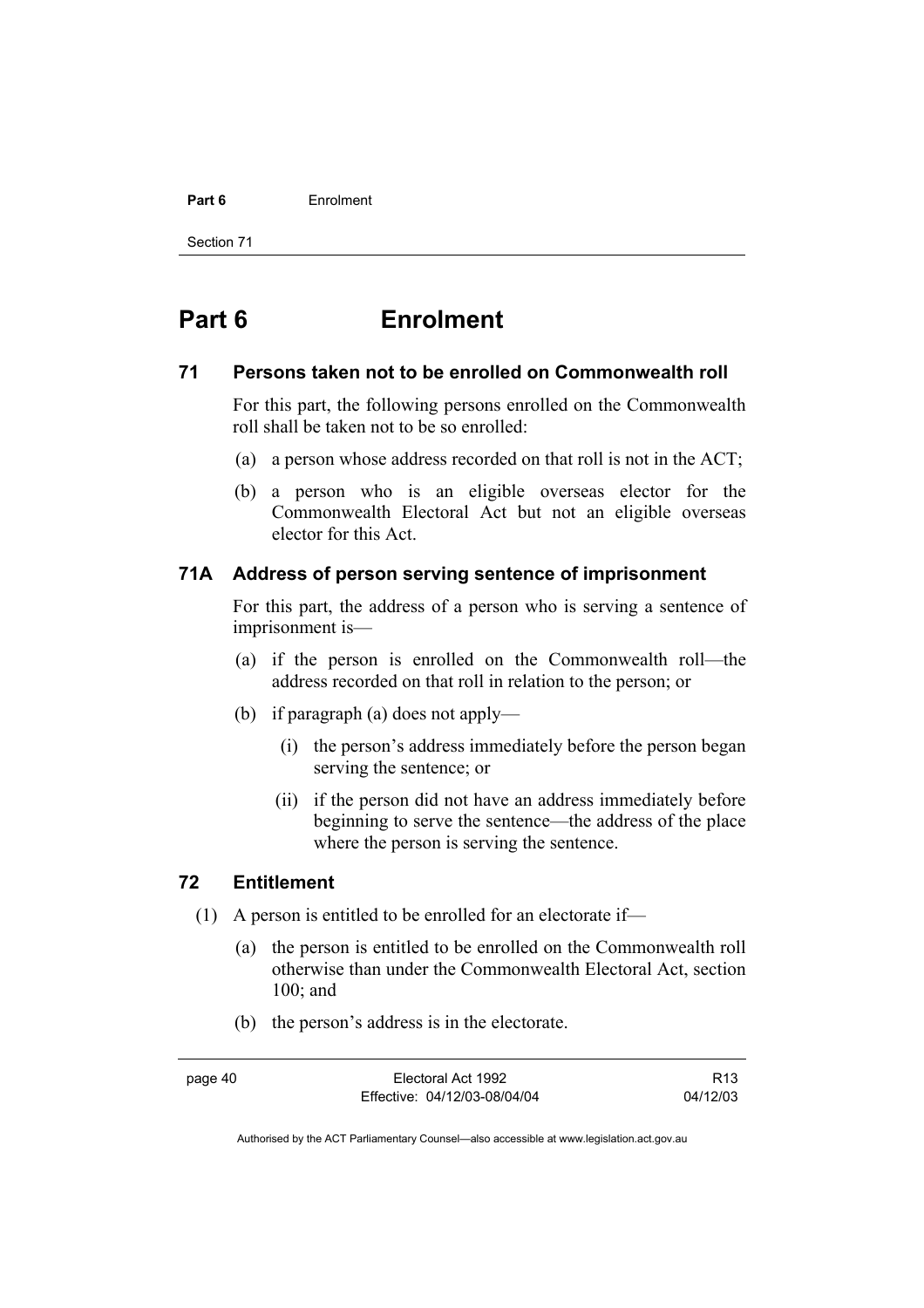(2) A person is not entitled to be enrolled for more than 1 electorate.

## **73 Compulsory enrolment etc—residents**

- (1) A person who—
	- (a) is entitled to be enrolled for an electorate; and
	- (b) is not enrolled on any roll;

shall, subject to subsection (5), make a claim for enrolment within 21 days after the day the person became so entitled.

- (2) An elector who—
	- (a) is enrolled for an electorate; and
	- (b) is entitled, following a change of address, to be enrolled for another electorate;

shall, subject to subsections (4) and (5), make a claim for a transfer of enrolment within 52 days after the date of the change of address.

 (3) An elector who changes address within an electorate shall, subject to subsections (4) and (5), give the commissioner written notice setting out the particulars of the new address within 52 days after the date of the change of address.

*Note* For how documents may be given, see *Legislation Act 2001*, pt 19.5.

- (4) Subsections (2) and (3) do not apply to an eligible overseas elector, an Antarctic elector or a person who is not at least 18 years old.
- (5) If a person is enrolled on the Commonwealth roll otherwise than under the Commonwealth Electoral Act, section 100 and the address recorded on that roll in relation to the person is an address in an electorate—
	- (a) the person shall be taken—

page 41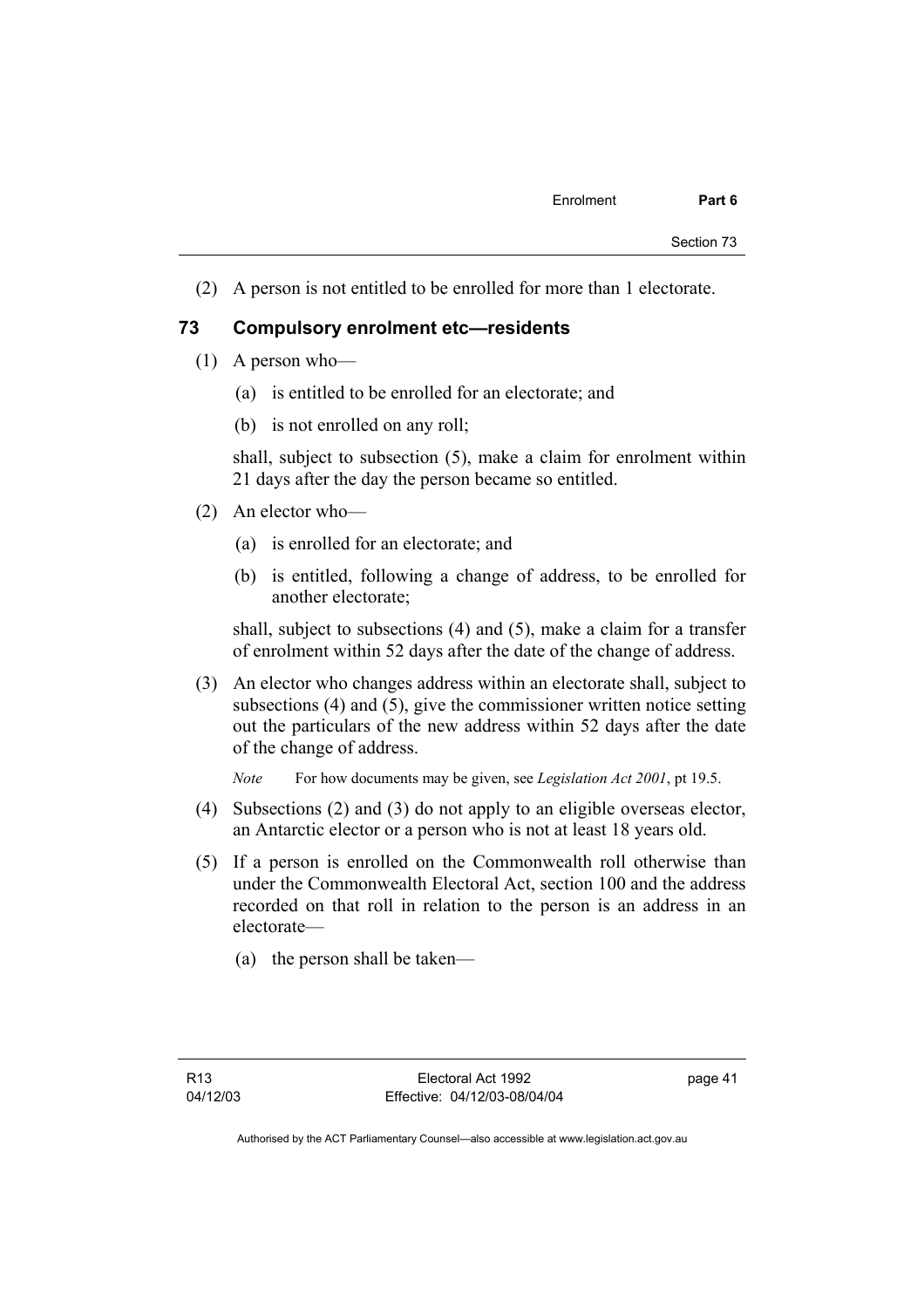#### **Part 6** Enrolment

#### Section 74

- (i) to have made a claim under subsection (1) or (2), or given notice under subsection (3), whichever is appropriate; and
- (ii) to be enrolled for the electorate; and
- (b) the particulars recorded on the Commonwealth roll in relation to the person shall, so far as practicable, be taken to be the particulars recorded on the roll for the electorate.
- (6) A person who, without reasonable excuse, contravenes subsection  $(1)$ ,  $(2)$  or  $(3)$  commits an offence.

Maximum penalty: 0.5 penalty units.

## **74 Eligible overseas electors**

- (1) An elector—
	- (a) who is, for the Commonwealth Electoral Act, an eligible overseas elector; and
	- (b) whose address, recorded on the Commonwealth roll when the elector became a person referred to in paragraph (a), was an address in an electorate; and
	- (c) who has, for this Act, indicated an intention to reside, or resume residing, in the ACT after ceasing to be a person referred to in paragraph (a);

is, subject to subsection (4), an eligible overseas elector for this Act in relation to the electorate in which that address is located.

- (2) The commissioner shall annotate the roll for an electorate so as to indicate the name of each person who is an eligible overseas elector in relation to the electorate.
- (3) The commissioner shall cancel an annotation in relation to a person if—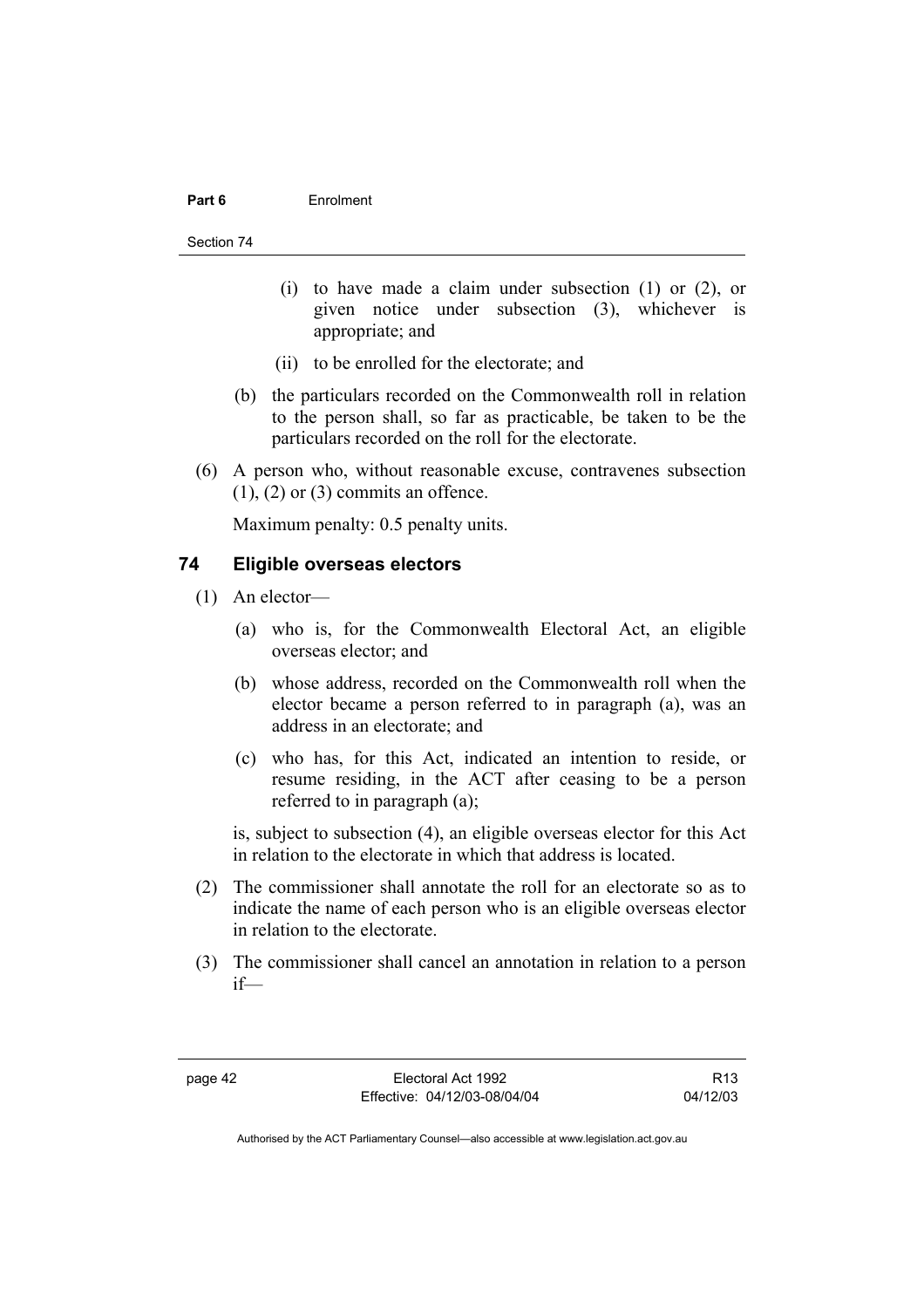- (a) the person ceases to be an eligible overseas elector for the Commonwealth Electoral Act; or
- (b) the person notifies the commissioner that he or she does not intend to reside, or to resume residing, in the ACT after ceasing to be an eligible overseas elector for the Commonwealth Electoral Act.
- (4) A person ceases to be an eligible overseas elector for this Act on the day the annotation in relation to the person is cancelled.

# **75 Age 17 enrolment**

- (1) The commissioner shall enrol a person on the roll for an electorate if the person—
	- (a) is at least 17 years old; and
	- (b) would, had the person attained the age of 18 years, be entitled to be enrolled for the electorate; and
	- (c) makes a claim for enrolment.
- (2) If a person is enrolled on the Commonwealth roll under the Commonwealth Electoral Act, section 100 and the address recorded on that roll is an address in an electorate—
	- (a) the person shall be taken—
		- (i) to have made a claim for enrolment under this section; and
		- (ii) to be enrolled under this section on the roll for the electorate; and
	- (b) the particulars recorded on the Commonwealth roll in relation to the person shall, so far as practicable, be taken to be the particulars recorded on the roll for the electorate.

page 43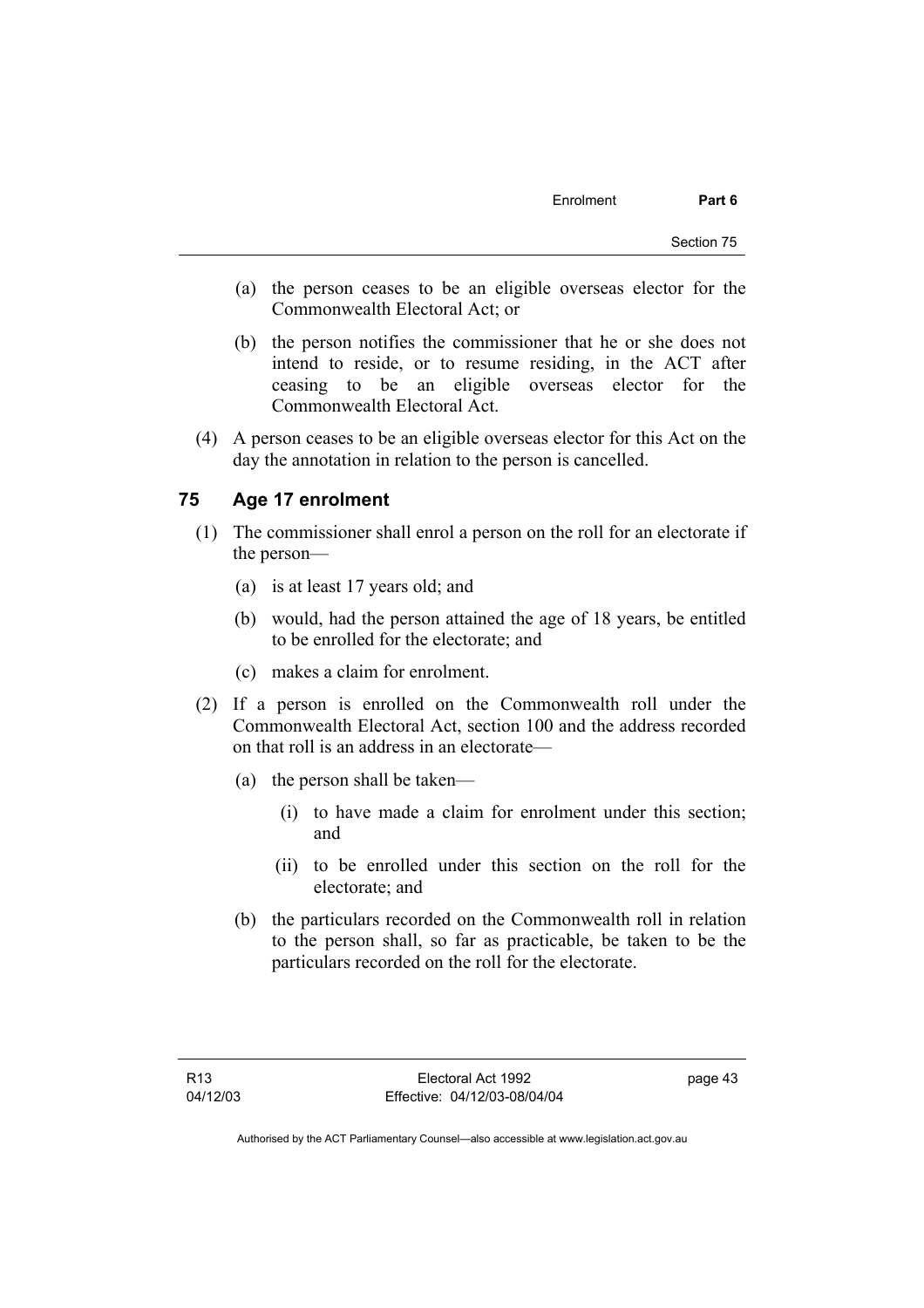#### **Part 6** Enrolment

Section 76

#### **76 Enrolment etc**

(1) In this section:

*claim* means a claim for enrolment or transfer of enrolment.

- (2) Except as otherwise provided by this Act, the name of a person shall not be added to a roll except under a claim.
- (3) A claim shall be—
	- (a) signed by the claimant and the signature witnessed by a person who is entitled to attest an enrolment claim under the *Commonwealth Electoral Act 1918* (Cwlth), section 98; and
	- (b) given to the commissioner.
	- *Note 1* If a form is approved under s 340A (Approved forms) for a claim, the form must be used.
	- *Note 2* For how documents may be given, see *Legislation Act 2001*, pt 19.5.
- (4) The identity of the person making a claim for enrolment must be verified in the same way an enrolment claim under the *Commonwealth Electoral Act 1918* (Cwlth), section 98 must be verified.
- (5) On a claim under subsection (2), the commissioner shall, subject to section 80—
	- (a) enrol the claimant, if satisfied that he or she is entitled to be enrolled under the claim; or
	- (b) reject the claim.
- (6) After making a decision about a claim under subsection (2), the commissioner shall give the claimant—
	- (a) if the claim is accepted—written notice of the decision specifying the electorate in which the claimant is enrolled; or
	- (b) if the claim is rejected—a review statement about the decision.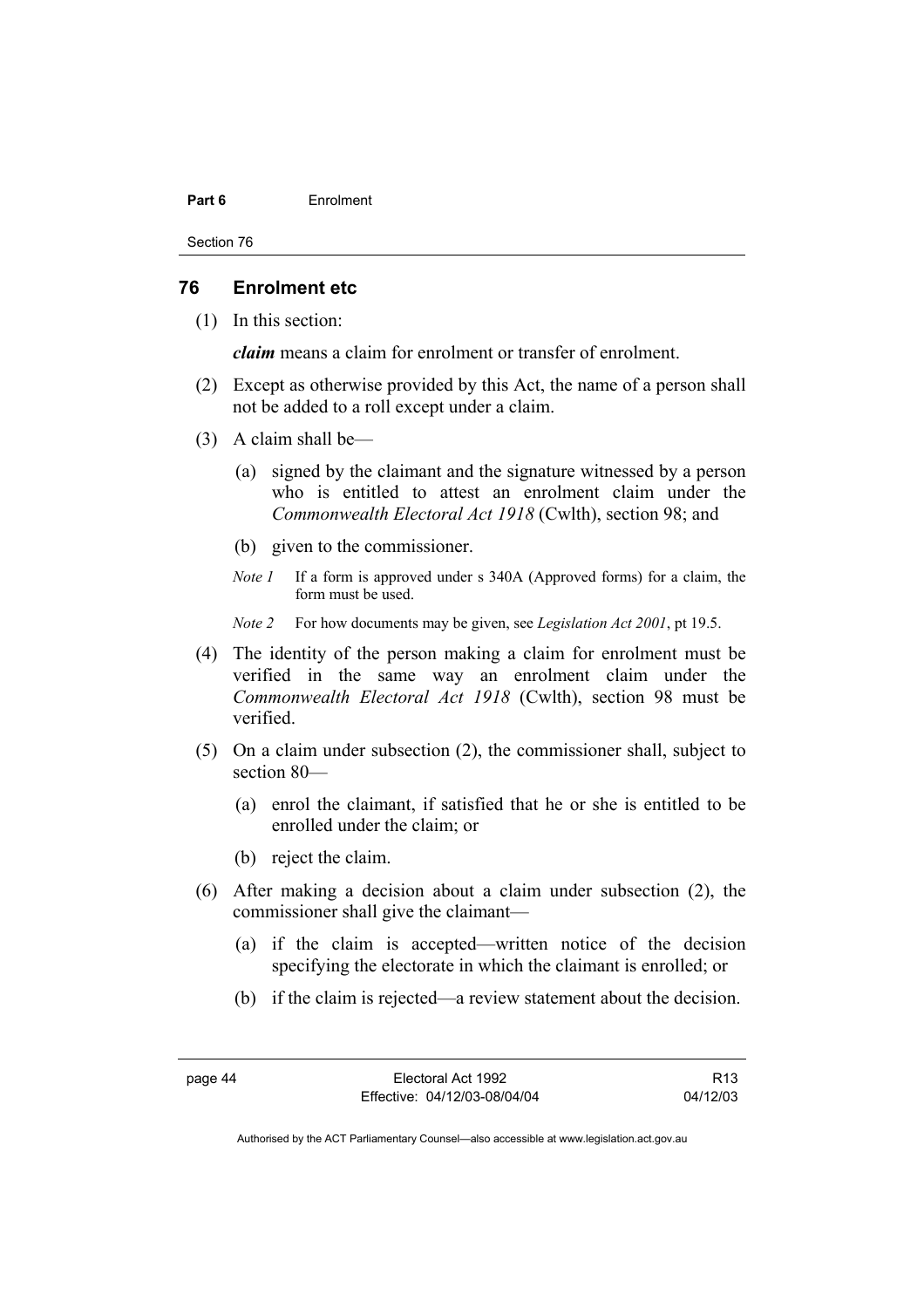#### **77 Suppression of elector's address**

- $(1)$  If—
	- (a) an elector is enrolled on the Commonwealth roll; and
	- (b) under the Commonwealth Electoral Act, section 104 the particulars of the elector's address have not been included on, or have been deleted from, the Commonwealth roll;

the commissioner shall suppress the particulars of the elector's address from any extract from the roll on which the elector is enrolled under this Act.

- (2) If an elector is not enrolled on the Commonwealth roll, on the elector's request for the suppression of particulars of his or her address from an extract from any roll, the commissioner shall—
	- (a) grant the request; or
	- (b) refuse the request.
- (3) A request shall—
	- (a) set out the reasons for the request; and
	- (b) be verified by statutory declaration.
	- *Note* If a form is approved under s 340A (Approved forms) for a request, the form must be used.
- (4) The commissioner shall grant a request under subsection (2) if he or she is satisfied on reasonable grounds that the inclusion of the particulars of the elector's address on an extract from the roll would place at risk the personal safety of the elector or any member of the elector's family.
- (5) After making a decision about a request under subsection (2), the commissioner shall give the person who made the request—
	- (a) if the request is granted—written notice of the decision; or

page 45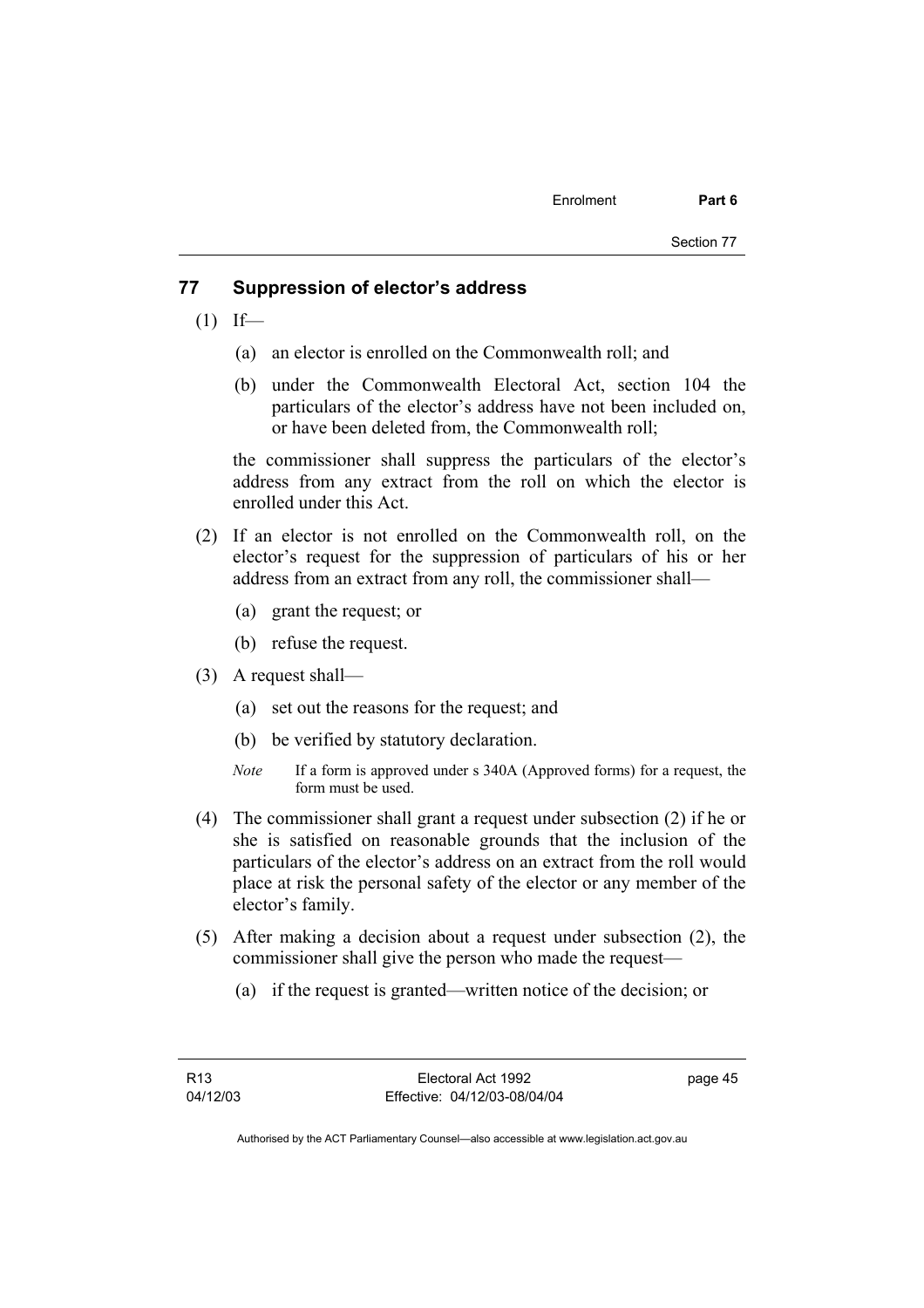#### **Part 6** Enrolment

Section 78

 (b) if the request is refused—a review statement about the decision.

## **78 Inclusion of particulars on roll following suppression**

- (1) This section applies if the address of an elector has been suppressed under section 77 (2).
- (2) The commissioner shall include the particulars of the elector's address on an extract from the roll if the commissioner is satisfied on reasonable grounds that the inclusion of the particulars would not place at risk the personal safety of the elector or any member of the elector's family.
- (3) After making a decision under subsection (2), the commissioner shall give the elector a review statement about the decision.

#### **79 Suppression of elector's address pending review**

- (1) This section applies if the commissioner makes either of the following decisions:
	- (a) a decision under section 77 (2) (b) to refuse to suppress an elector's address from an extract from a roll;
	- (b) a decision under section 78 (2) to include particulars of an elector's address on an extract from a roll.
- (2) The commissioner shall suppress the particulars of the relevant elector's address from any extract from a roll from the defined date until—
	- (a) if no application for a review of the relevant decision has been made to the electoral commission within 28 days after the elector is given a review statement about the decision—the end of that period; or
	- (b) if, on a review, the electoral commission affirms the relevant decision, and no application for a review of the commission's

R13 04/12/03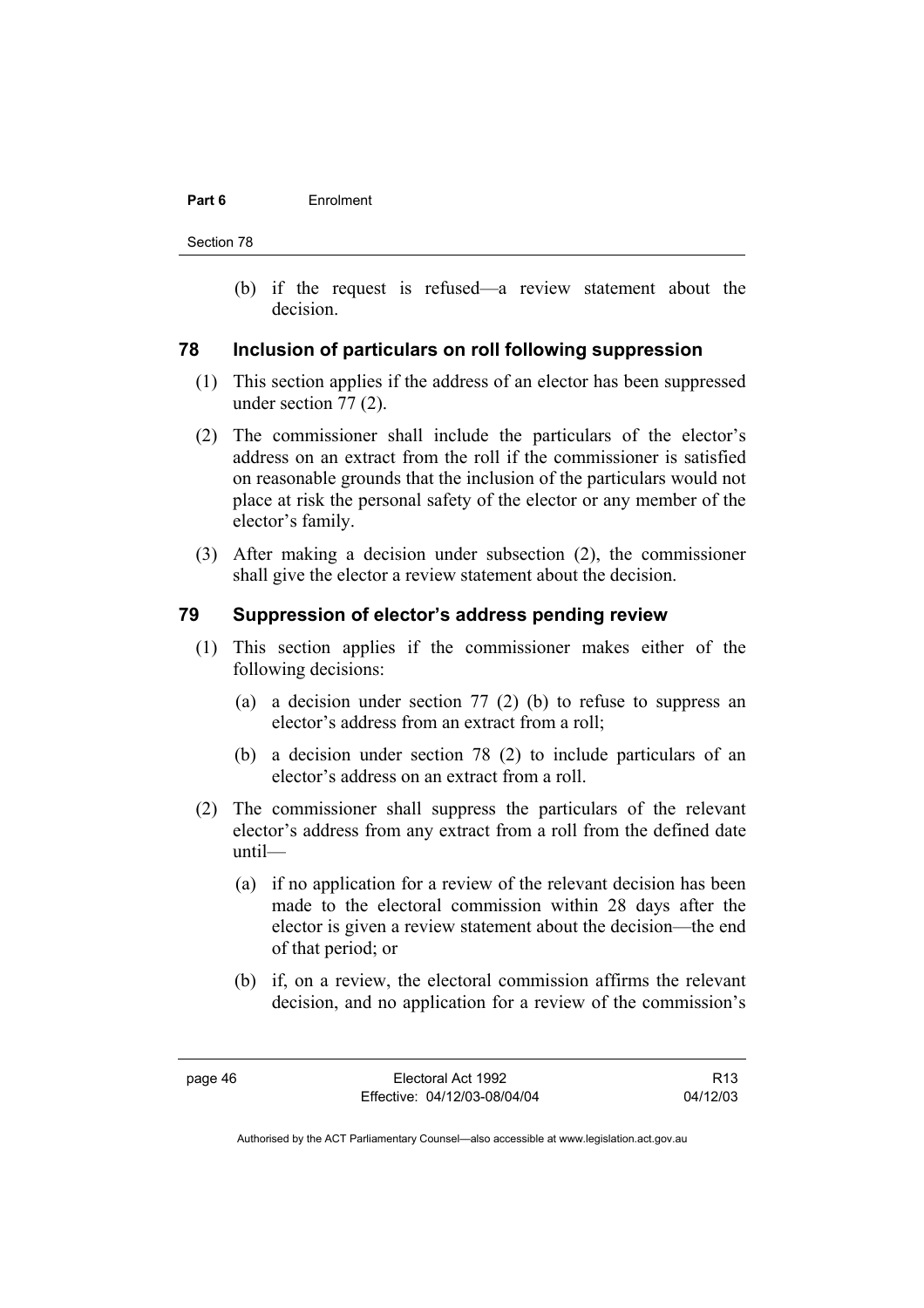decision has been made to the AAT—the end of 28 days after the elector is given a notice under section 248; or

- (c) if, on a review, the AAT affirms the decision of the electoral commission, and no appeal to the Supreme Court is instituted—the end of 28 days after the elector is given notice of the decision of the AAT; or
- (d) if an appeal to the Supreme Court is so instituted within that period—proceedings on the appeal are completed.
- (3) Subsection (2) has effect subject to—
	- (a) an order of the electoral commission under section 247; and
	- (b) any order of the AAT; and
	- (c) any order of the Supreme Court.
- (4) In this section:

*defined date* means—

- (a) in relation to a decision under section 77 (2) (b) to refuse to suppress an elector's address from an extract from a roll—the date of the request for suppression; or
- (b) in relation to a decision under section 78 (2) to include particulars of an elector's address on an extract from a roll the date of the decision.

#### **80 Closed rolls**

- (1) For this Act, the roll for an electorate shall be taken to be closed during the period—
	- (a) beginning at 8 pm on the 29th day before polling day for an election in the electorate; and
	- (b) ending at the close of polling at the election.

page 47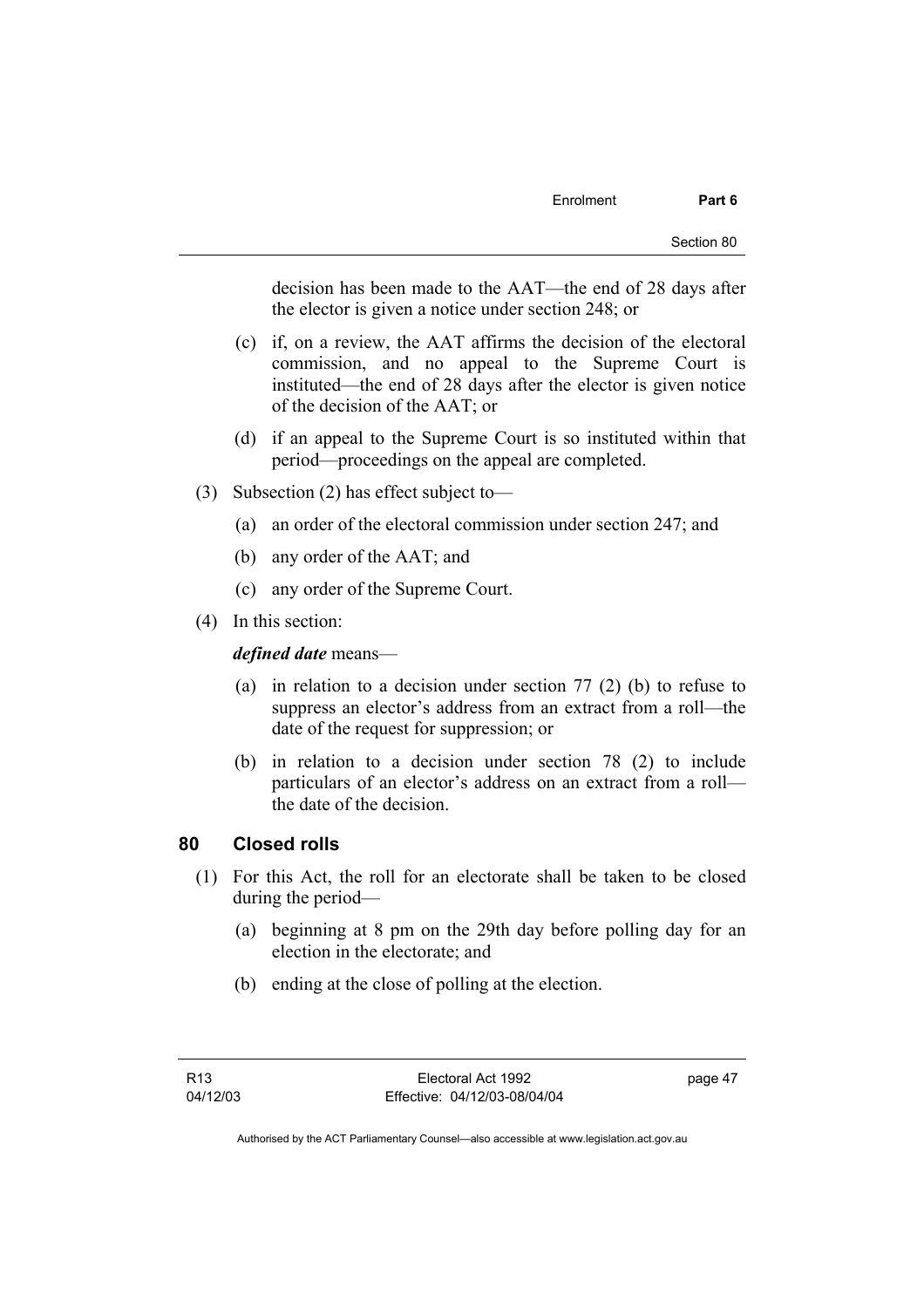#### **Part 6** Enrolment

Section 80

- (2) While a roll is closed, subject to subsections (3), (4) and (5) and section 66—
	- (a) a person shall not be enrolled; and
	- (b) a person shall not be taken to be enrolled under section 73 (5) or 75 (2) if the person's enrolment on the Commonwealth roll is effected during the closure; and
	- (c) a name shall not be removed; and
	- (d) an annotation in relation to the roll shall not be made or cancelled under section 74; and
	- (e) a change of address shall not be recorded.
- (3) Subsection (2) (c) shall not be taken to prevent the removal, while a roll is closed, of the name of a person who the commissioner believes on reasonable grounds made a statement in a claim for enrolment or transfer of enrolment that was false or misleading in a material particular.
- (4) If the Australian Postal Corporation notifies the commissioner in writing that the delivery of a posted claim for enrolment or transfer of enrolment has been delayed by an industrial dispute and, apart from the dispute, would have been delivered to the commissioner before the close of the roll for an election—
	- (a) subsection (2) (a) and (c) shall not be taken to prevent the enrolment of an elector or the removal of an elector's name from another roll as a consequence of such an enrolment; and
	- (b) if the claimant is enrolled in accordance with the claim—the enrolment shall be taken, in relation to any vote cast by the claimant in the election, to have been effected before the roll closed.
- (5) This section does not prevent the enrolment of an elector, during a period when a roll is closed, if the elector's claim for enrolment or

R13 04/12/03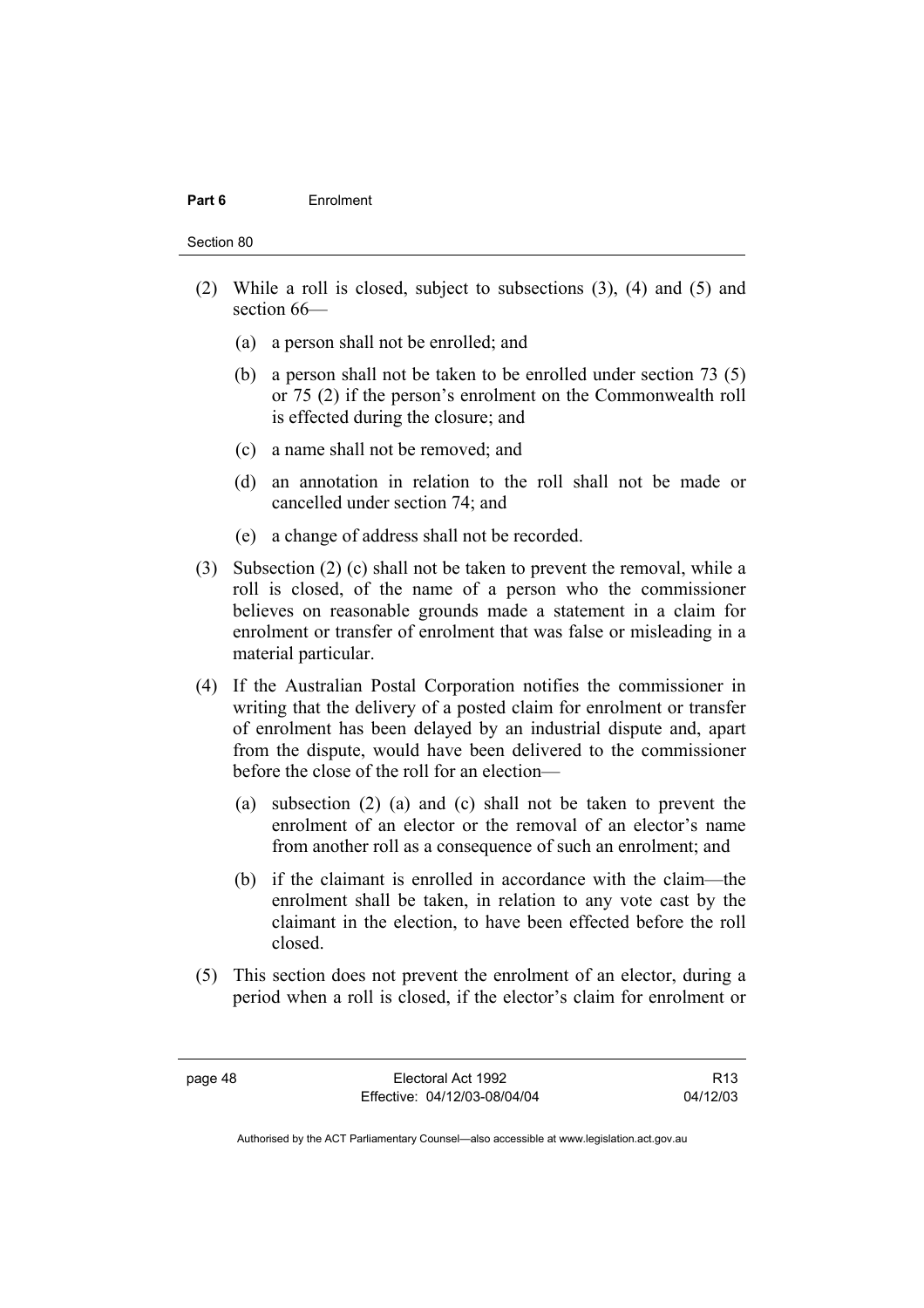transfer of enrolment was received before the beginning of that period by—

- (a) an officer appointed under section 33 (Officers); or
- (b) a member of the commission's staff; or
- (c) a person authorised by the commissioner for this section; or
- (d) an employee of the Australian Electoral Commission.
- (6) In this section:

*enrolment* includes the enrolment of a person who is taken to have been enrolled under this part.

*particulars*—a reference (express or implied) to *particulars* relating to a person includes a reference to particulars taken to be recorded on the roll under this part.

## **81 Objections to enrolment**

- (1) This section applies in relation to the enrolment of a person who is enrolled under this Act but is not enrolled under the Commonwealth Act.
- (2) An elector may object to the enrolment of a person on the ground that the person is not entitled to enrolment under section 72.
- (3) An objection shall—
	- (a) set out the grounds on which it is made; and
	- (b) subject to subsection (4), be accompanied by a deposit of \$2 or any higher amount prescribed by the regulations.
	- *Note* If a form is approved under s 340A (Approved forms) for an objection, the form must be used.
- (4) The deposit is not payable by an elector who objects to the enrolment of a person with a mental disability.

page 49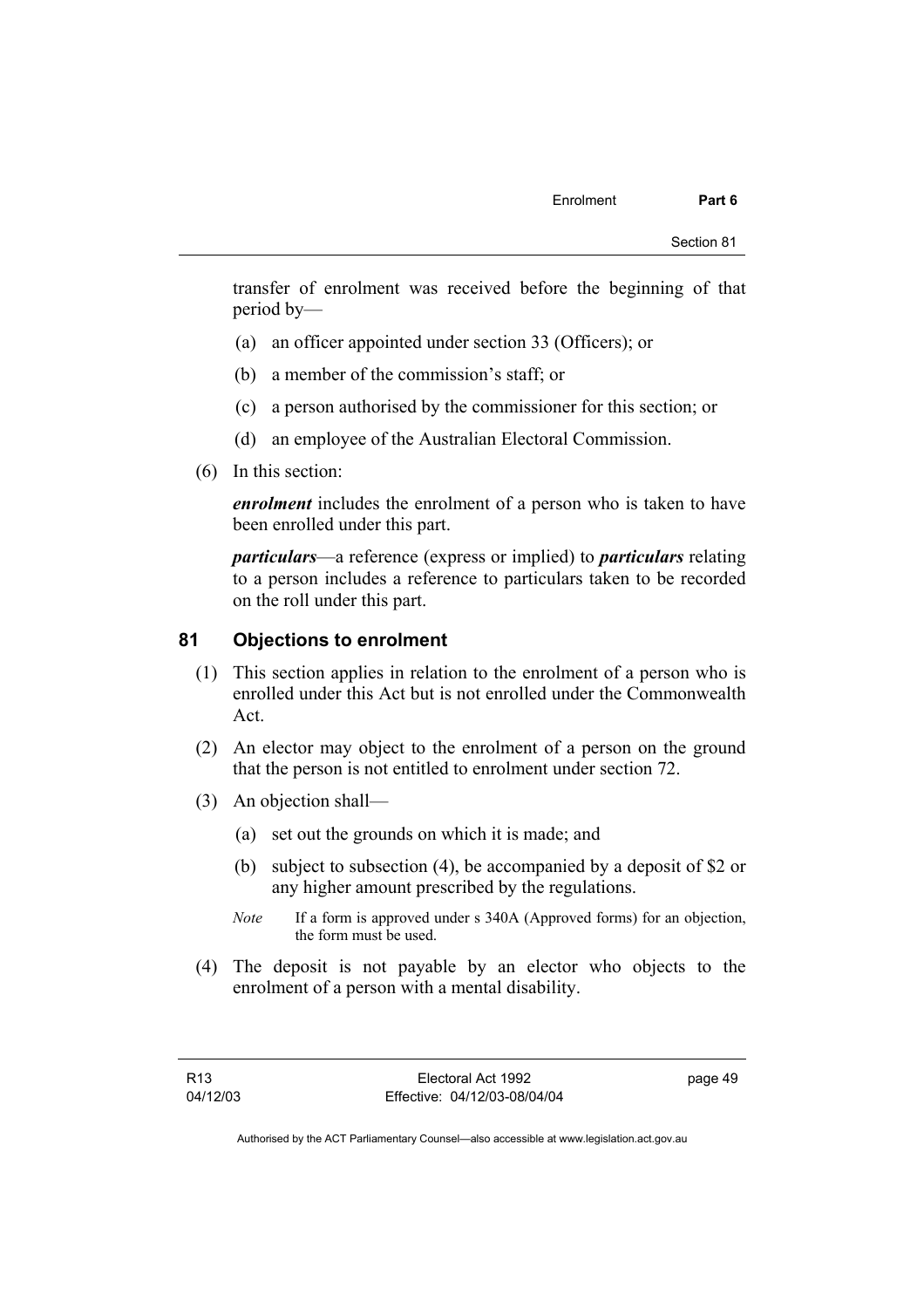#### **Part 6** Enrolment

Section 81

- (5) The commissioner shall reject an objection without notifying the person whose enrolment it concerns if—
	- (a) the objection is made because the enrolled person is a person with a mental disability and is not accompanied by a supporting medical certificate; or
	- (b) the commissioner believes on reasonable grounds that the objection is frivolous or vexatious.
- (6) After the commissioner rejects an objection under subsection (4), he or she shall—
	- (a) if subsection (5) (a) applies—give the objector written notice of the rejection; and
	- (b) if subsection (5) (b) applies—give the objector a review statement about the decision to reject the objection.
	- *Note* For how documents may be given, see *Legislation Act 2001*, pt 19.5.
- $(7)$  If—
	- (a) an objection is made to the enrolment of a person; or
	- (b) the commissioner believes on reasonable grounds that an enrolled person is not entitled to be enrolled (other than the ground that the person is a person with a mental disability);

the commissioner shall, subject to subsection (5), give the person written notice of the objection or belief inviting the person to respond within 21 days after the date of the notice.

- (8) After considering any such response, the commissioner shall determine the person's entitlement to enrolment and—
	- (a) confirm the enrolment; or
	- (b) remove the person's name from the roll.
- (9) After making a decision under subsection (8) about the enrolment of a person, the commissioner shall—

R13 04/12/03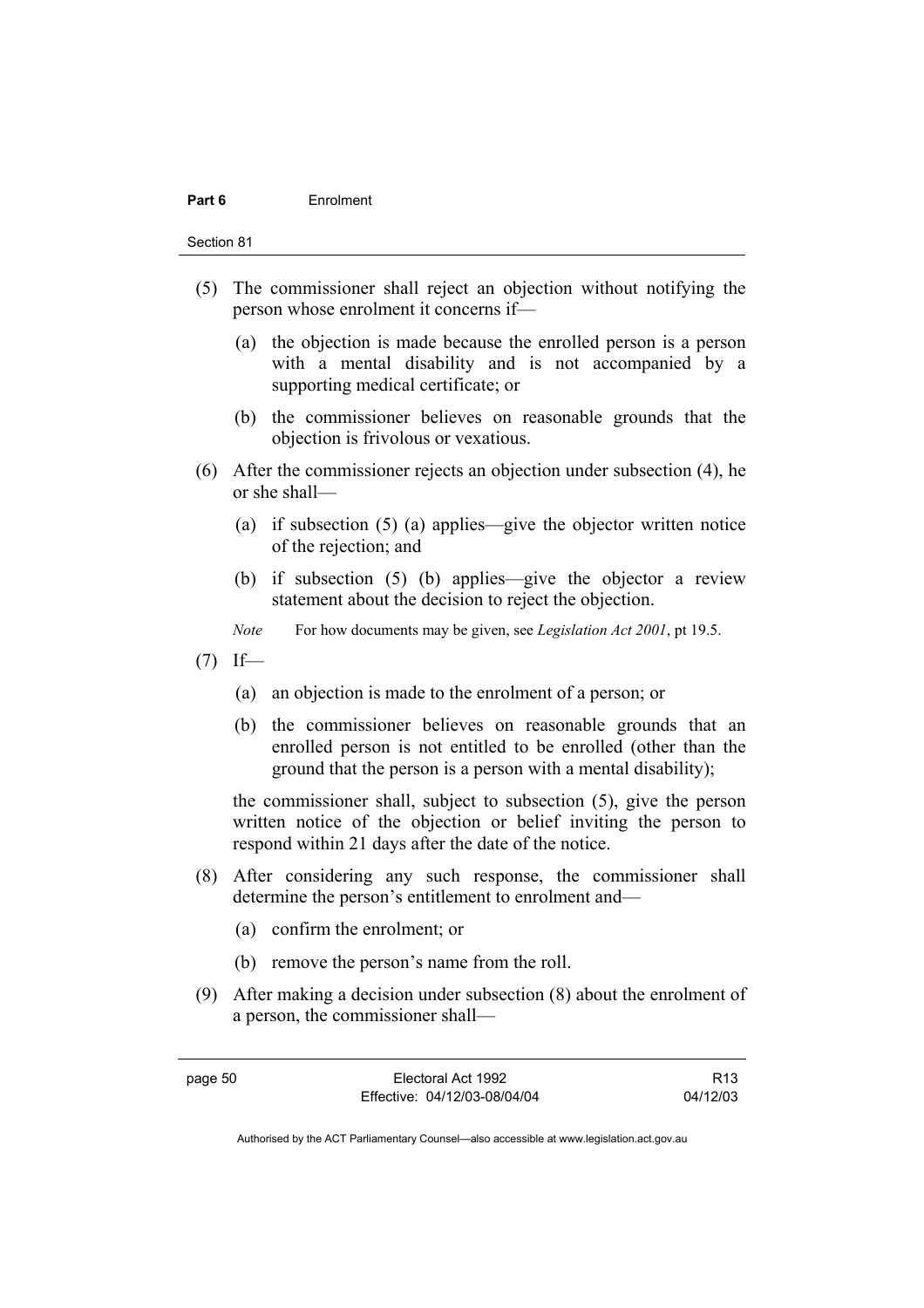- (a) for a decision to confirm the enrolment—give the person, and any objector, written notice of the decision; or
- (b) for a decision to remove the person's name from the roll—
	- (i) give the person a review statement about the decision; and
	- (ii) if an objection has been duly made to the enrolment give the objector written notice of the decision.
- (10) If a person's name is removed from a roll as a result of an objection, the commissioner shall return the deposit lodged with the objection to the objector.
- (11) In this section:

*person with a mental disability* means a person who is incapable of understanding the nature and significance of enrolment and voting, and includes such a person even if a guardian or manager has not been appointed for the person under the *Guardianship and Management of Property Act 1991*.

# **82 Record of claims for enrolment**

- (1) If the commissioner is satisfied that a record of the particulars of a claim for enrolment or transfer of enrolment is kept on microfiche, microfilm or in any other appropriate permanent form, the claim may be destroyed.
- (2) A record of particulars of a claim that is kept in accordance with subsection (1) is evidence of the particulars of that claim.

## **83 Processing enrolment claims**

An officer who receives a claim for enrolment or transfer of enrolment shall do everything practicable to process the claim.

page 51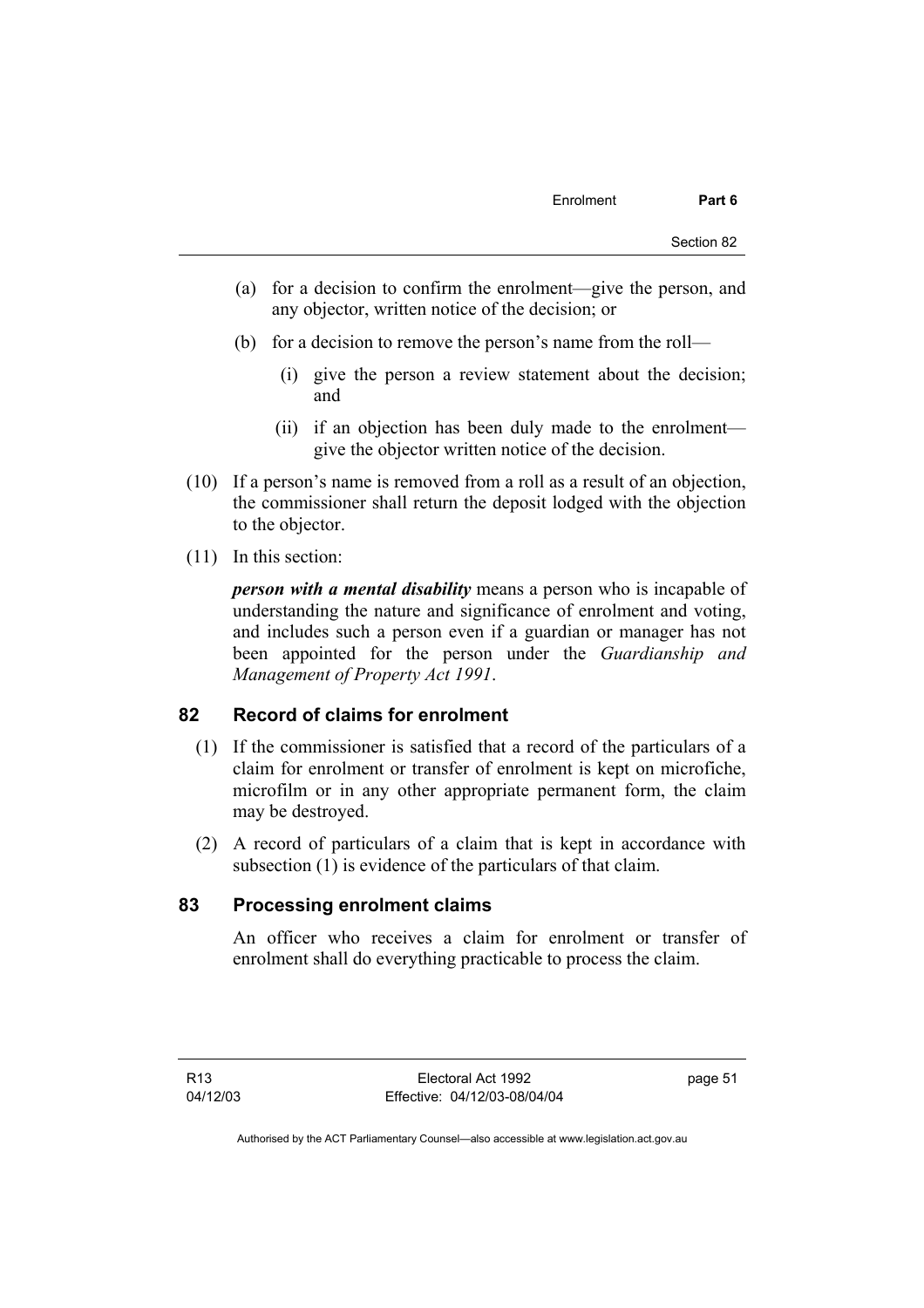#### **Part 6** Enrolment

Section 84

## **84 Transmission of enrolment claims**

A person who accepts for transmission to the commissioner a claim for enrolment or transfer of enrolment shall transmit the claim to the commissioner as soon as is practicable.

Maximum penalty: 10 penalty units.

# **85 Production of claims for enrolment before a court**

- (1) This section applies to a person who is, or has been—
	- (a) a member of the electoral commission; or
	- (b) the commissioner; or
	- (c) an officer; or
	- (d) a member of the staff of the electoral commission.
- (2) A person to whom this section applies shall not, except for this Act, be required—
	- (a) to produce in a court a claim for enrolment; or
	- (b) to divulge or communicate to a court any matter or thing in relation to a claim for enrolment that has come to the person's notice in the exercise of functions under this Act.
- (3) In this section:

*court* includes any tribunal, authority or person having power to require the production of documents or the answering of questions.

## **86 Claims for enrolment not subject to warrants**

A warrant issued under a Territory law authorising the seizure of a document related to an offence does not authorise the seizure of a claim for enrolment or transfer of enrolment.

R13 04/12/03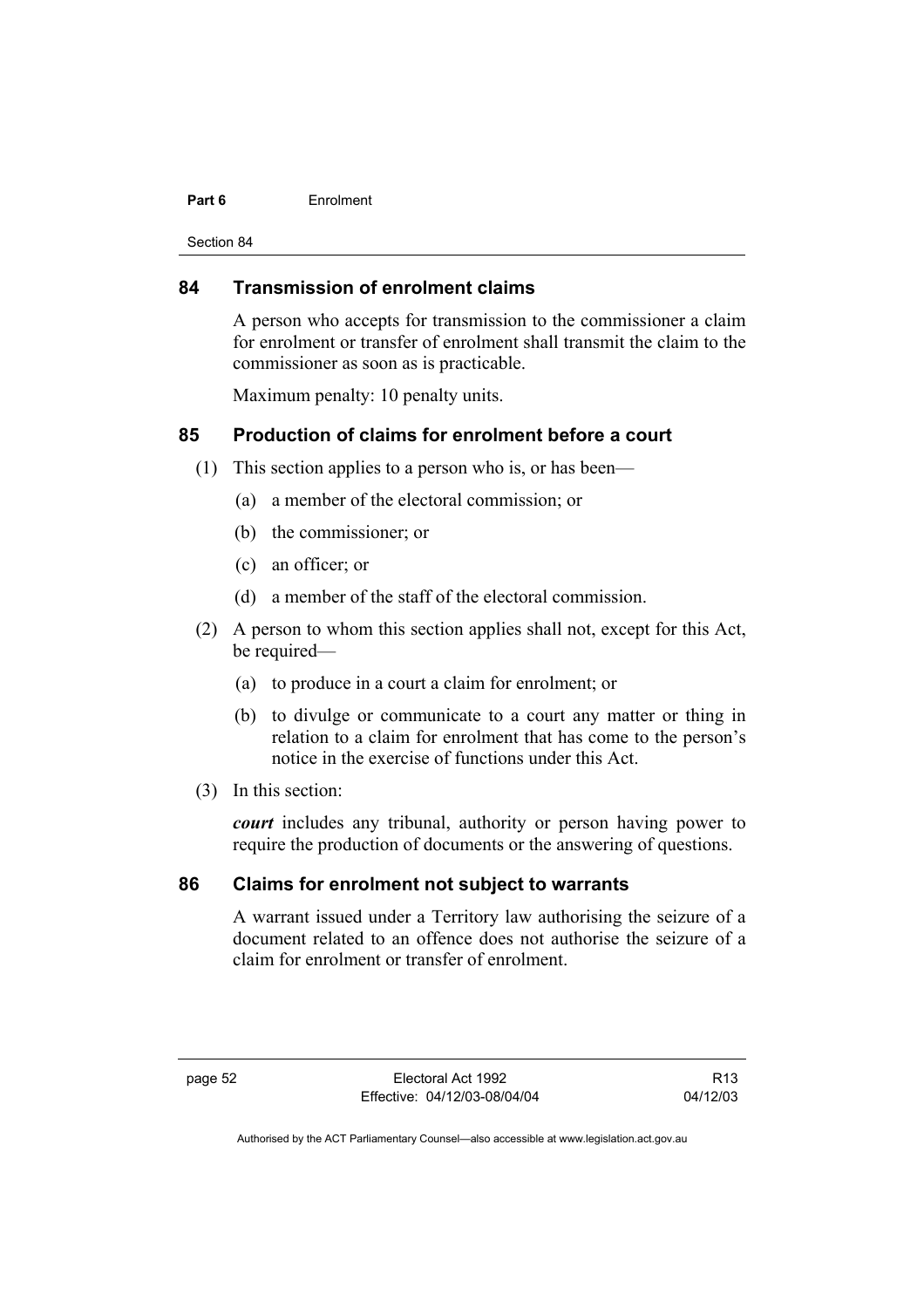Section 87

# **Part 7 Registration of political parties and ballot groups**

# **87 Meaning of** *related* **political parties**

For this part, 2 political parties are taken to be *related* if—

- (a) one of them is a part of the other; or
- (b) both are parts of the same political party.

# **88 Registers of political parties and ballot groups**

- (1) The commissioner must keep—
	- (a) a register of political parties; and
	- (b) a register of ballot groups.
- (2) A register must contain the following particulars for each registered party or ballot group:
	- (a) the name of the party or group;
	- (b) any abbreviation of the name of the party or group;
	- (c) the name and address of the registered officer of the party or group;
	- (d) for the register of ballot groups—the name of the sponsoring MLA.
- (3) The commissioner must make each register available for public inspection.

# **89 Application for registration of political party**

An application for registration of a political party must—

(a) be signed by the secretary of the party; and

| R13      | Electoral Act 1992           | page 53 |
|----------|------------------------------|---------|
| 04/12/03 | Effective: 04/12/03-08/04/04 |         |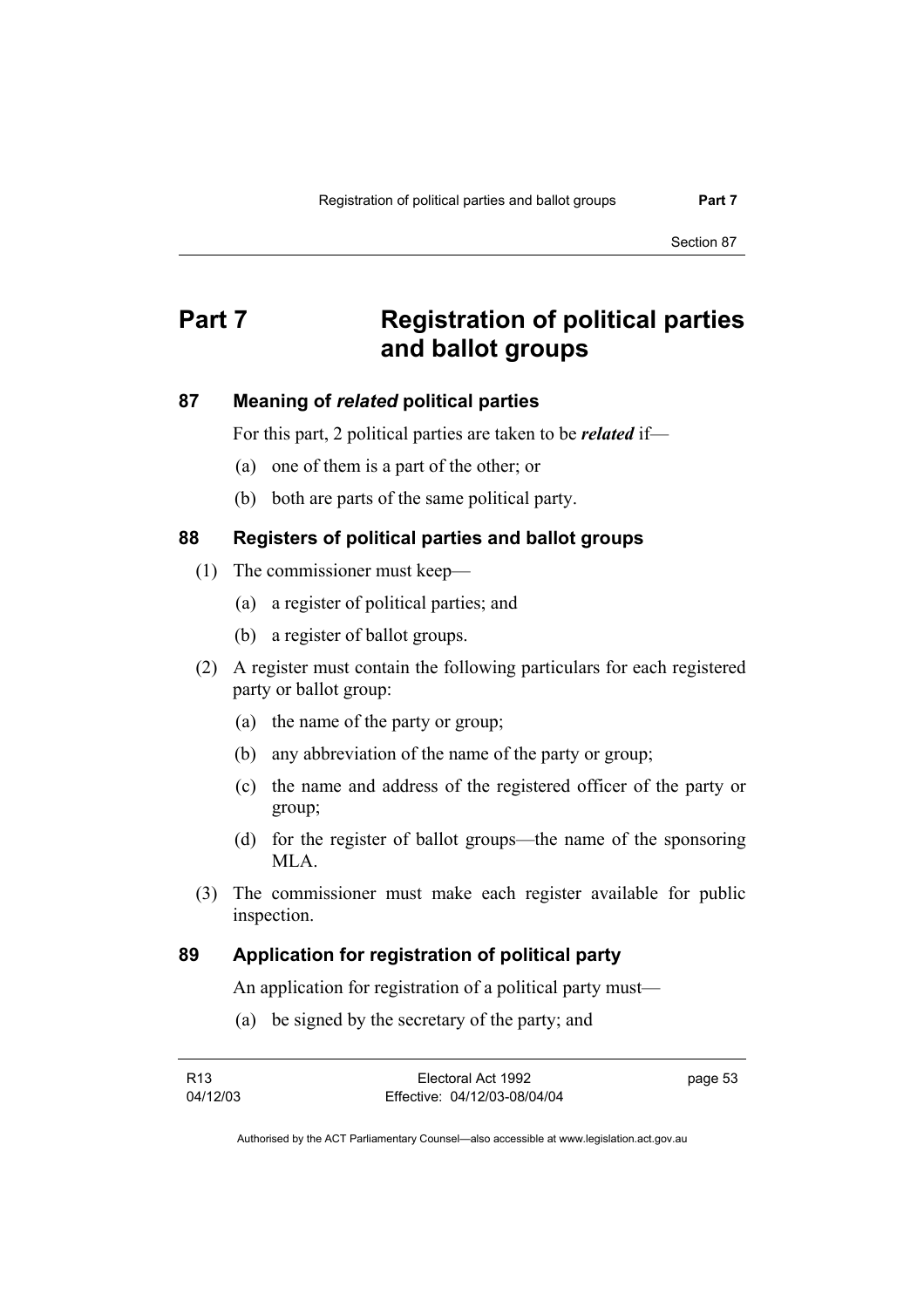- (b) state the party's name; and
- (c) state any abbreviation of the party's name that the party intends to use for this Act; and
- (d) state the name and address, and contain a specimen signature, of the person nominated to be the registered officer of the party; and
- (e) be accompanied by a copy of the party's constitution.
- *Note* If a form is approved under s 340A (Approved forms) for an application, the form must be used.

## **89A Application for registration of ballot group**

- (1) An MLA who is not a member of a registered party may apply to the commissioner to register a ballot group.
- (2) The application must—
	- (a) be signed by the MLA; and
	- (b) state the ballot group's name; and
	- (c) state any abbreviation of the group's name that the group intends to use for this Act; and
	- (d) state the name and address, and contain a specimen signature, of the person nominated to be the registered officer of the group.
	- *Note* If a form is approved under s 340A (Approved forms) for an application, the form must be used.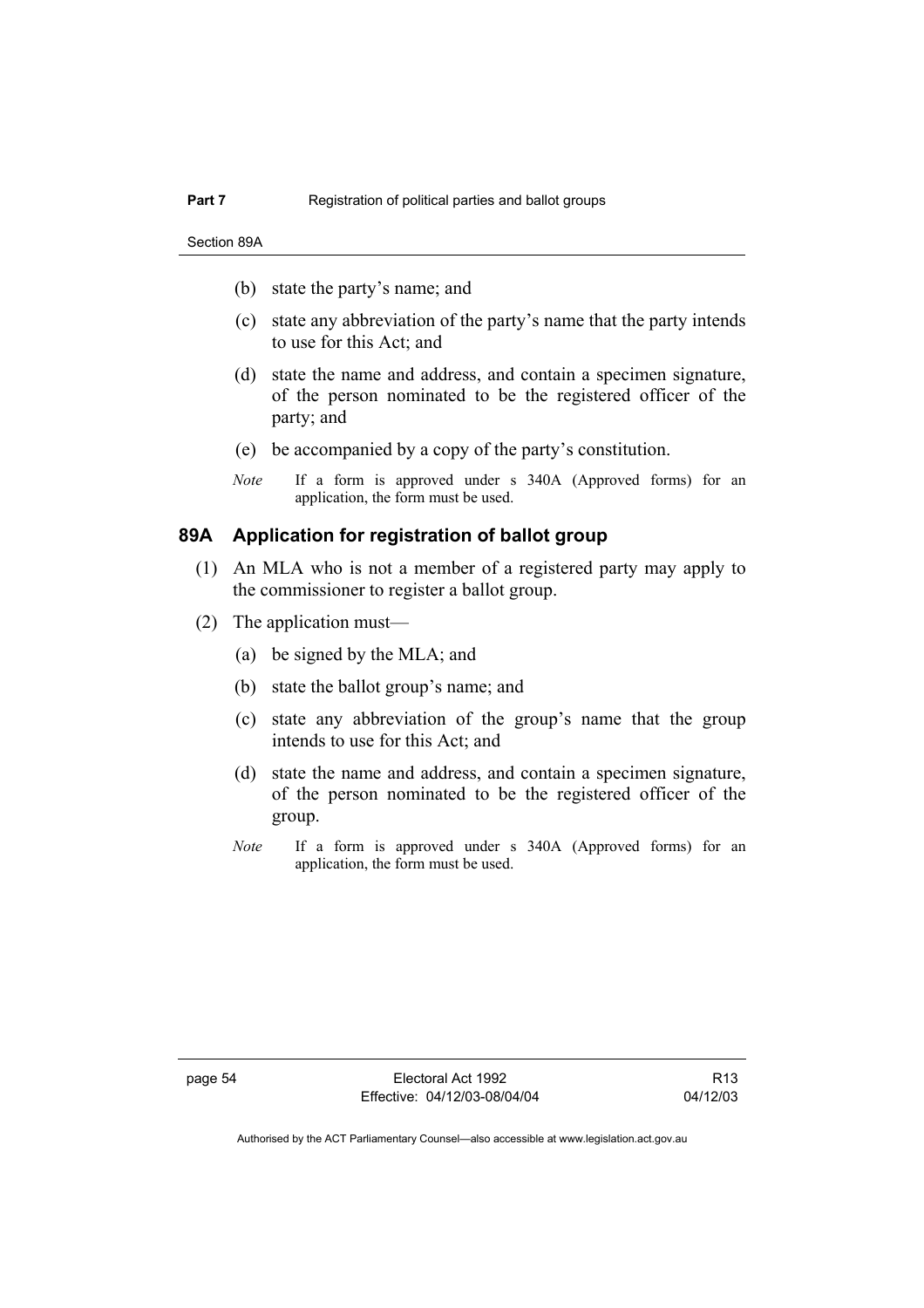Section 90

# **90 Further information about application for political party registration**

 (1) For this part, the commissioner may, by written notice given to an applicant for registration of a political party, require the applicant to give to the commissioner within a stated period stated information, or a stated document, relating to the application.

*Note* For how documents may be given, see *Legislation Act 2001*, pt 19.5.

- (2) Without limiting subsection (1), the commissioner may, under that subsection, require the applicant to give the commissioner a list of the members of the political party.
- (3) If the applicant fails to comply with a notice under subsection (1), the commissioner may refuse the application.
- (4) If the commissioner refuses the application under subsection (3), the commissioner must give the applicant a review statement about the commissioner's decision.
- (5) The commissioner may use information obtained under subsection (2) only to find out whether a political party has at least 100 members who are electors.

# **91 Notification and publication of applications**

- (1) If the commissioner receives an application for the registration of a political party or ballot group, the commissioner must prepare written notice of the application.
- (2) The notice must—
	- (a) state the following particulars:
		- (i) the name of the political party or ballot group; and
		- (ii) any abbreviation of the name of the party or group that the party or group intends to use for this Act; and

page 55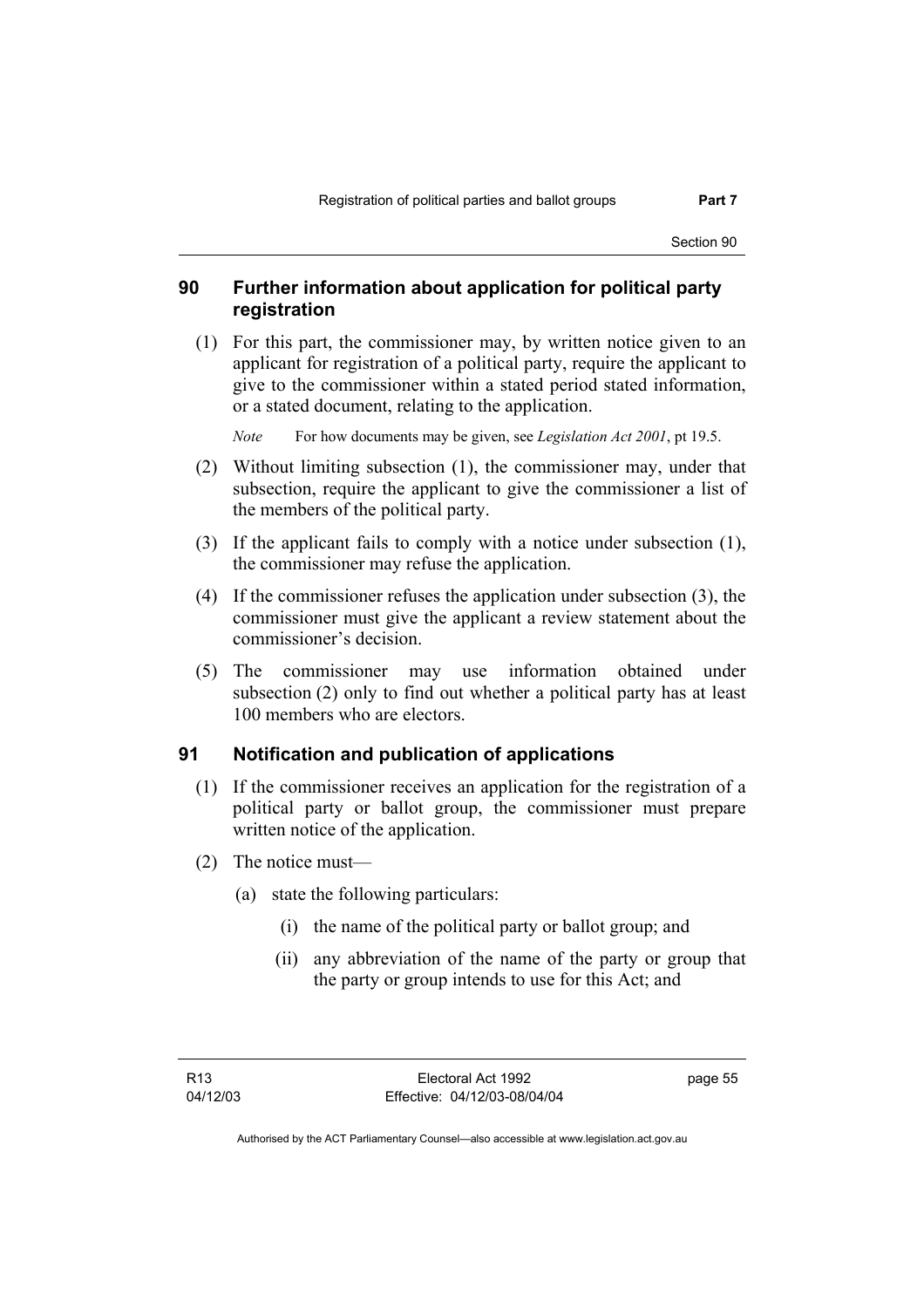- (iii) the name and address of the person nominated to be the registered officer of the party or group; and
- (iv) for an application for registration of a ballot group—the name of the MLA who applied to register the group; and
- (b) state that a copy of the application and, for an application for registration of a political party, the party's constitution are available for public inspection at the commissioner's office; and
- (c) state that written objections to the application may be given to the commissioner within 14 days after the day the notice is notified under the *Legislation Act 2001*.
- (3) The notice is a notifiable instrument.

*Note* A notifiable instrument must be notified under the *Legislation Act 2001*.

- (4) The commissioner must also publish the notice in a newspaper.
- (5) The commissioner must make a copy of the application and, for an application for registration of a political party, the party's constitution available for public inspection.

## **91A Objections to applications and responses**

- (1) An objection to an application for registration of a political party or ballot group must—
	- (a) be in writing; and
	- (b) set out the grounds of the objection; and
	- (c) state the objector's name and address; and
	- (d) be signed by the objector; and
	- (e) be given to the commissioner in accordance with the notice under section 91 (Notification and publication of applications) for the application.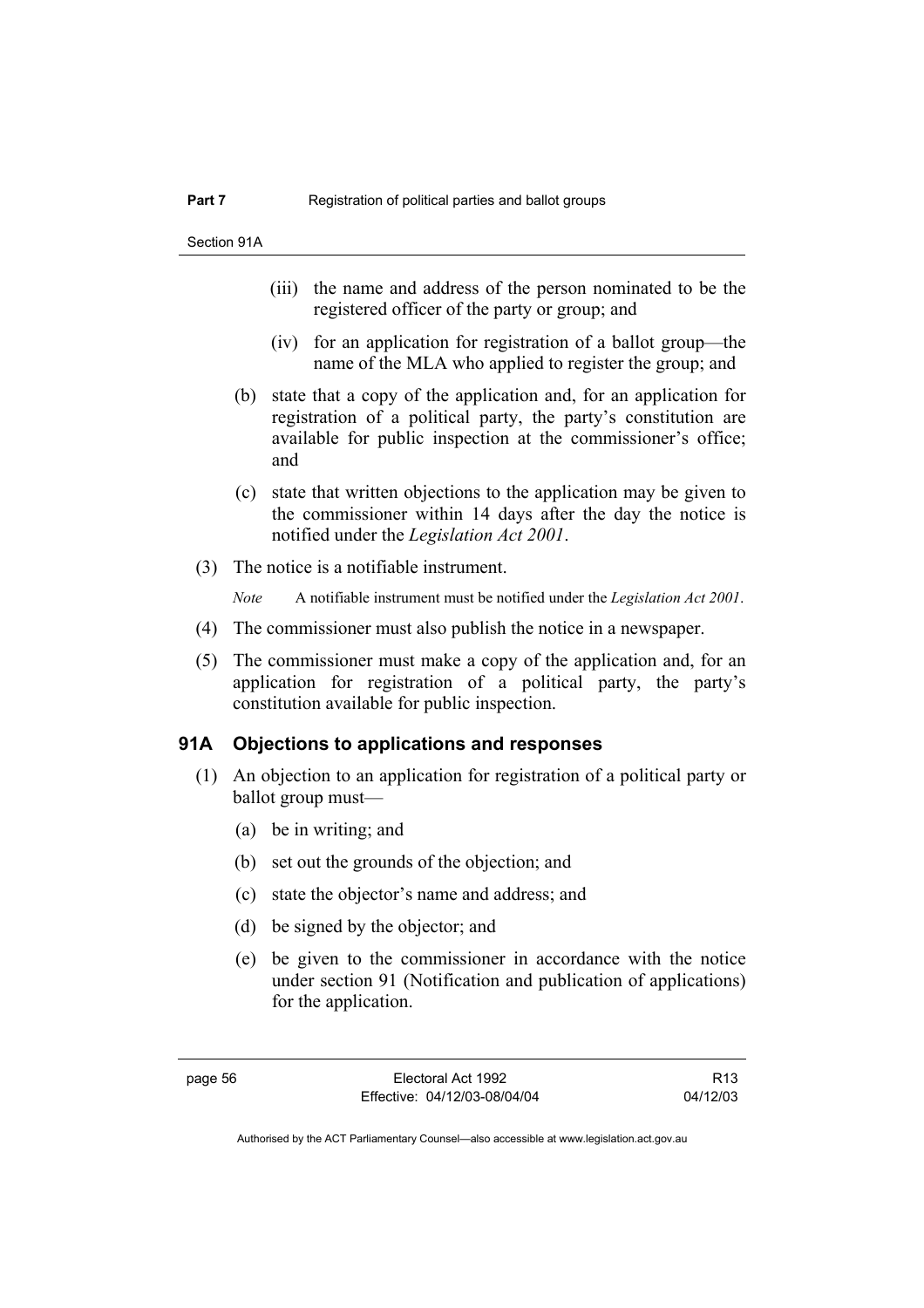- (2) The commissioner must give to the person nominated to be the registered officer of the political party or ballot group—
	- (a) a copy of each objection given to the commissioner in accordance with subsection (1); and
	- (b) a written notice inviting the person to give any response to the objection to the commissioner, in writing, within 14 days after the day the notice is given to the person.
- (3) The commissioner must make a copy of the following available for public inspection:
	- (a) each objection given to the commissioner in accordance with subsection (1);
	- (b) each response given to the commissioner in accordance with the notice under subsection (2).
- (4) In deciding whether to register the political party or ballot group, the commissioner must consider each objection and response given to the commissioner in accordance with this section.

# **92 Registration of political parties and ballot groups**

- (1) If an application for registration of a political party or ballot group is made under this part, the commissioner must register the party or group unless the commissioner refuses the application under section 90 (3) (Further information about application for political party registration) or section 93 (Refusal of applications for registration).
- (2) If the commissioner registers a political party or ballot group, the commissioner must prepare written notice of the registration.
- (3) The notice is a notifiable instrument.
	- *Note* A notifiable instrument must be notified under the *Legislation Act 2001*.
- (4) The commissioner must also give notice of the registration to—

page 57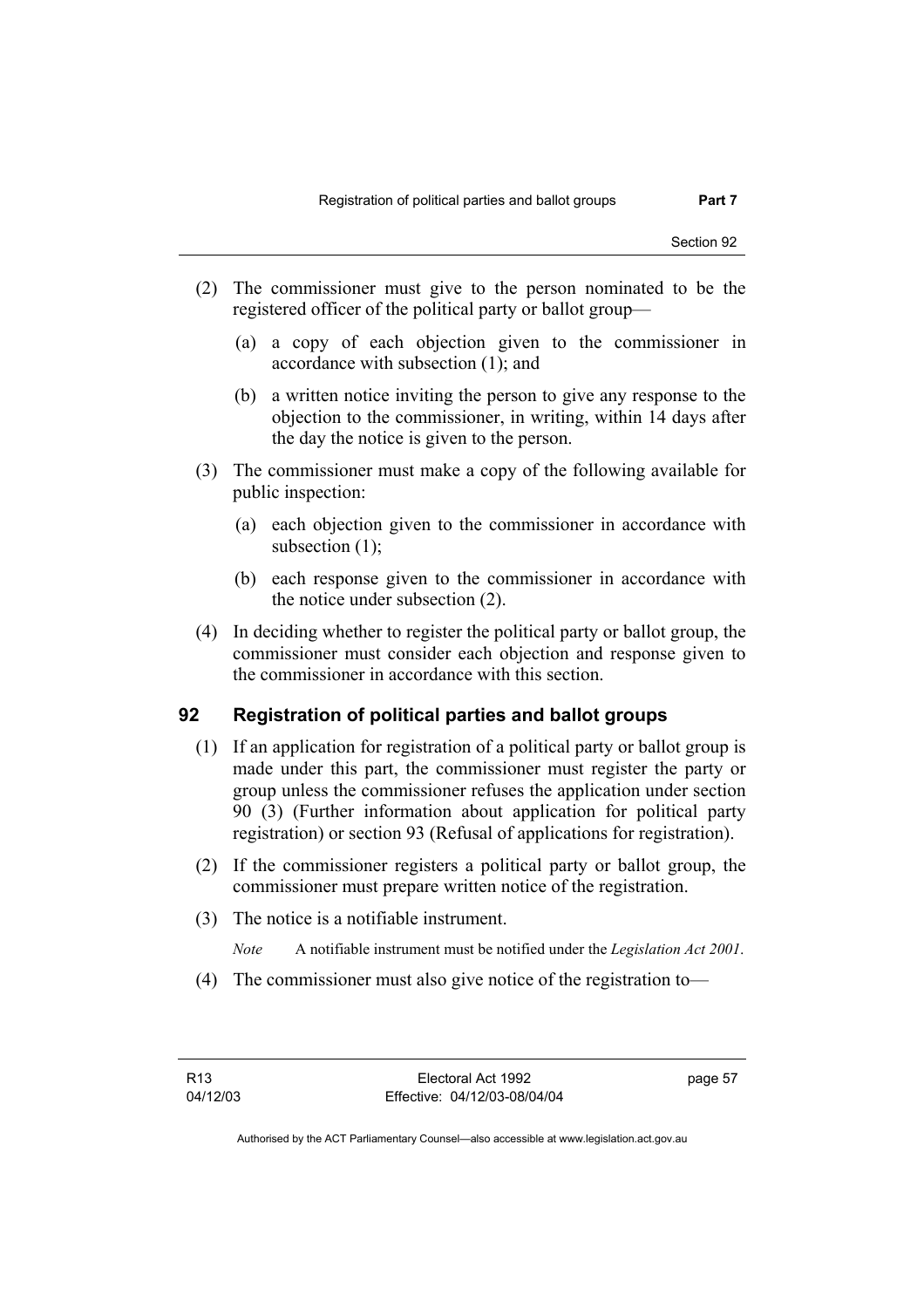- (a) for registration of a political party—the secretary of the party; or
- (b) for registration of a ballot group—the sponsoring MLA.
- (5) In addition, if an objection was made under section 91A (Objections to applications and responses) to the application, the commissioner must give the objector a review statement about the decision to register the political party or ballot group.

## **93 Refusal of applications for registration**

- (1) The commissioner must refuse an application for the registration of a political party or ballot group if—
	- (a) for an application for registration of a political party—the commissioner believes on reasonable grounds that the party does not have at least 100 members who are electors; or
	- (b) the person nominated in the application to be the registered officer of the party or group is not qualified to be an elector or is the registered officer of a registered party or registered ballot group; or
	- (c) the party or group is ineligible for registration because of section 99 (Use of party or ballot group name after cancellation).
- (2) The commissioner must also refuse an application if the commissioner believes on reasonable grounds that the name of the political party or ballot group, or any abbreviation of that name that the application states that the party or group intends to use for this Act—
	- (a) consists of more than 6 words; or
	- (b) is obscene; or
	- (c) is the name, or an acronym of the name, of another political party or a registered ballot group; or

R13 04/12/03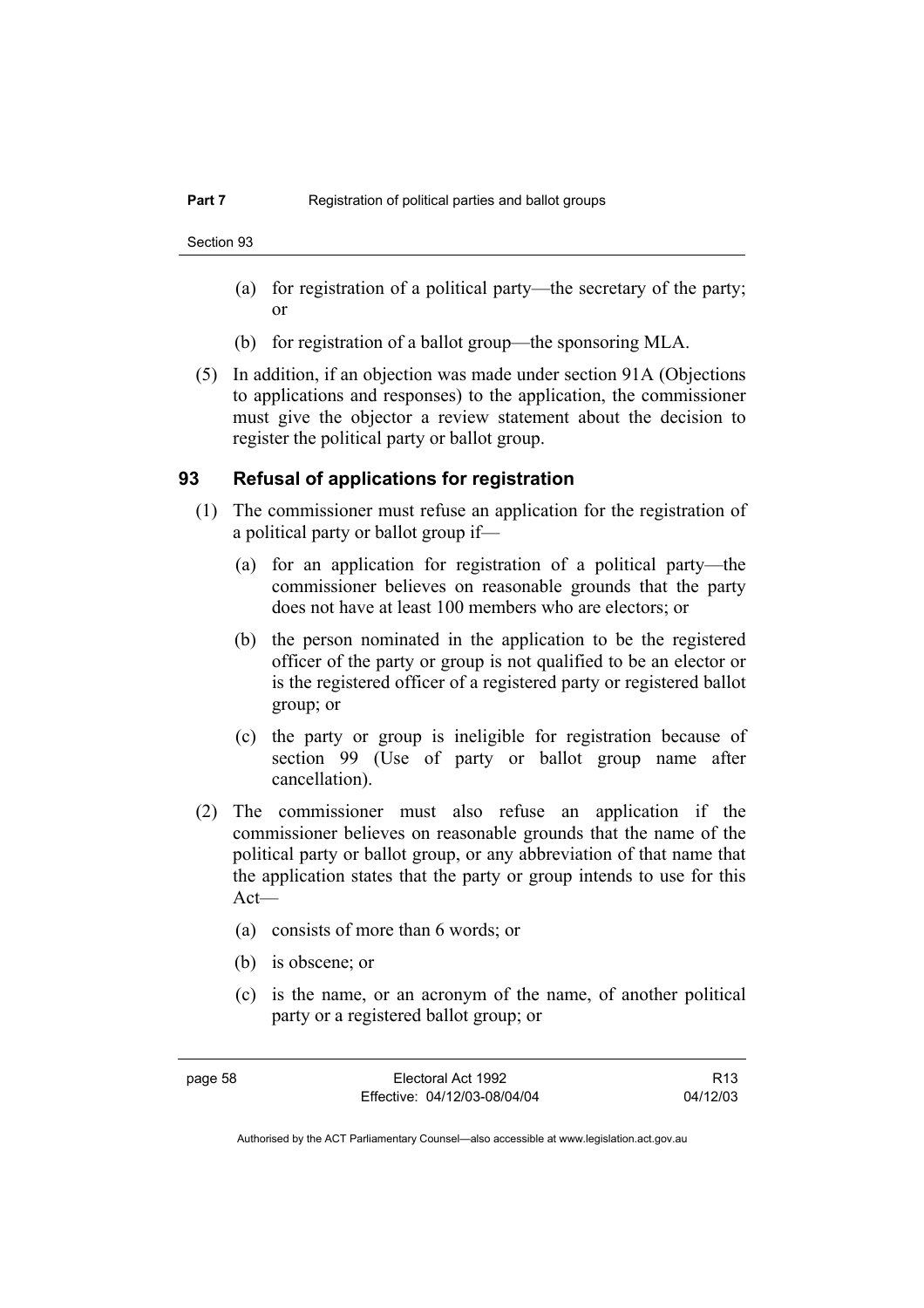- (d) so nearly resembles the name, or an acronym of the name, of another political party or a registered ballot group that it is likely to be confused with or mistaken for that name or acronym; or
- (e) consists of the word 'independent'; or
- (f) consists of the words 'independent party'; or
- (g) consists of or includes the word 'independent' and—
	- (i) the name, or an acronym of the name, of another political party or a registered ballot group; or
	- (ii) matter that so nearly resembles the name, or an acronym of the name, of another political party or a registered ballot group that the matter is likely to be confused with or mistaken for that name or acronym; or
- (h) for a ballot group—includes the word 'party'; or
- (i) includes the name of an MLA and the applicant does not have the MLA's written consent to use the name.
- (3) If the commissioner refuses an application for the registration of a political party or ballot group, the commissioner must—
	- (a) give the secretary of the party, or the MLA who applied to register the group, a review statement about the decision to refuse the application; and
	- (b) if an objection was made under section 91A (Objections to applications and responses) to the application—give the objector written notice of the refusal.
- (4) In this section, *another political party*, in relation to a political party or ballot group, is—
	- (a) a registered party; or
	- (b) a political party at least 1 member of which is a member of—

page 59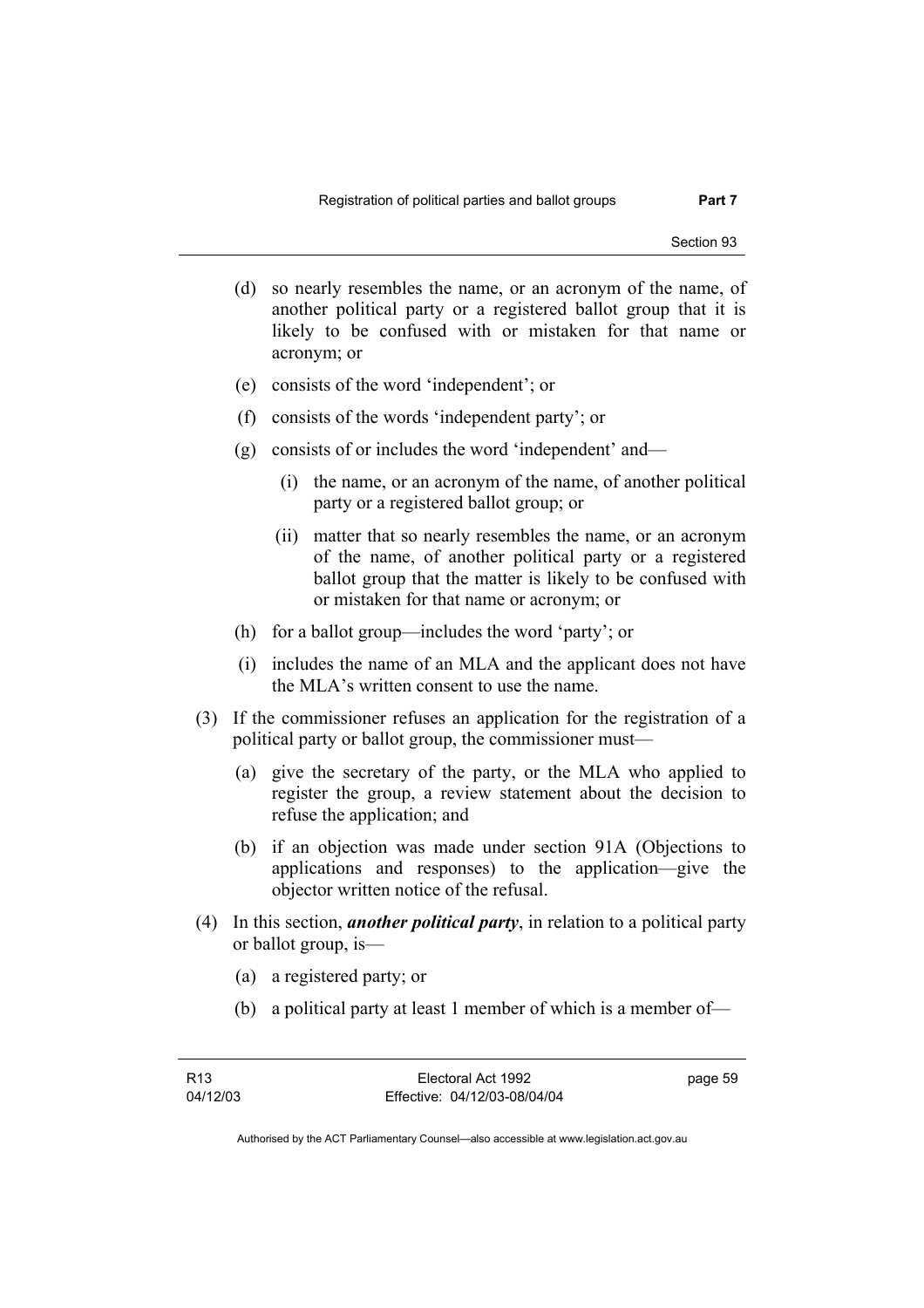- (i) the Legislative Assembly; or
- (ii) the Commonwealth Parliament; or
- (iii) a State legislature; or
- (c) a political party registered or recognised for the law of the Commonwealth or a State that relates to the election of members of the Commonwealth Parliament or the State legislature.
- (5) However, *another political party*, in relation to a political party, does not include a political party that is related to it.
- (6) In this section:

*name* includes an abbreviation of the name.

## **94 Amendment of applications for registration**

- (1) If the commissioner is of the opinion that an application for the registration of a political party or ballot group must be refused under section 93 (Refusal of applications for registration), but that the application might be amended to prevent the refusal, the commissioner must give the applicant written notice to that effect.
- (2) The notice must—
	- (a) set out the reasons for the commissioner's opinion; and
	- (b) describe the effect of subsections (3) to (5).
- (3) If the commissioner gives the notice to the applicant, the commissioner is not required to further consider the application unless a request is made under subsection (4).
- (4) Within 28 days after receiving the notice, the applicant may give the commissioner a written request, signed by the applicant, for the commissioner—
	- (a) to amend the application in a stated way; or

page 60 Electoral Act 1992 Effective: 04/12/03-08/04/04

R13 04/12/03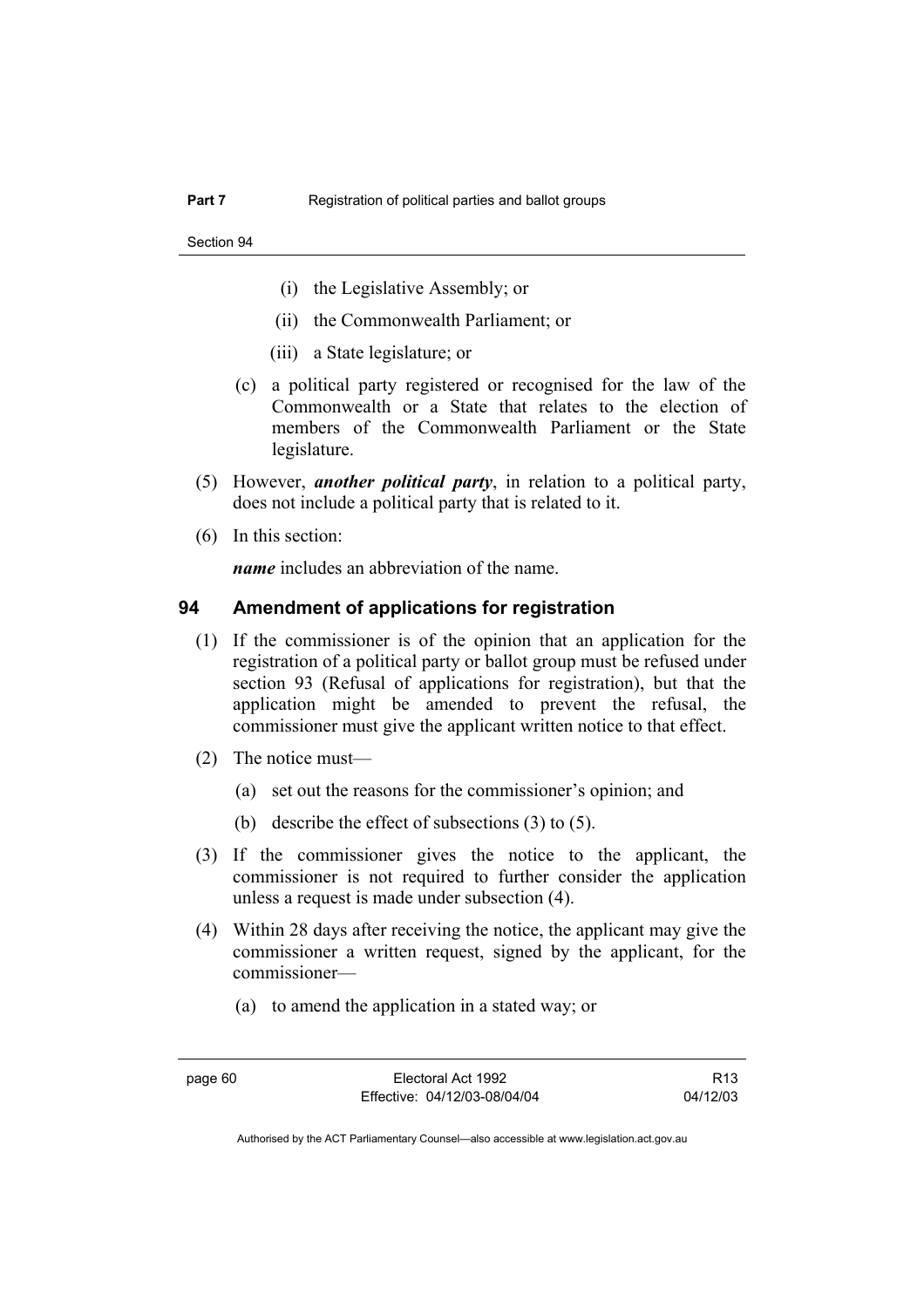- (b) to consider the application in the form in which it was made.
- (5) The commissioner must comply with the request.
- (6) If the applicant requests the commissioner to amend the application in a stated way, the application as amended in accordance with the request is taken to be a new application for the registration of a political party or ballot group.

# **95 Changes to particulars in register**

- (1) The secretary of a registered party may apply to the commissioner to change particulars included in the register of political parties in relation to the party.
- (2) The sponsoring MLA of a registered ballot group may apply to the commissioner to change particulars included in the register of ballot groups in relation to the group.
- (3) This part (other than section 94 (Amendment of applications for registration) and this section) applies, with all the necessary changes—
	- (a) in relation to an application under subsection (1) as if it were an application for registration of the political party and any objection to the application were an objection to the registration; and
	- (b) in relation to an application under subsection (2) as if it were an application for registration of the ballot group and any objection to the application were an objection to the registration.
- (4) Section 91 (Notification and publication of applications) and section 91A (Objections to applications and responses) do not apply to an application to change the address of the registered officer of a registered party or registered ballot group.

page 61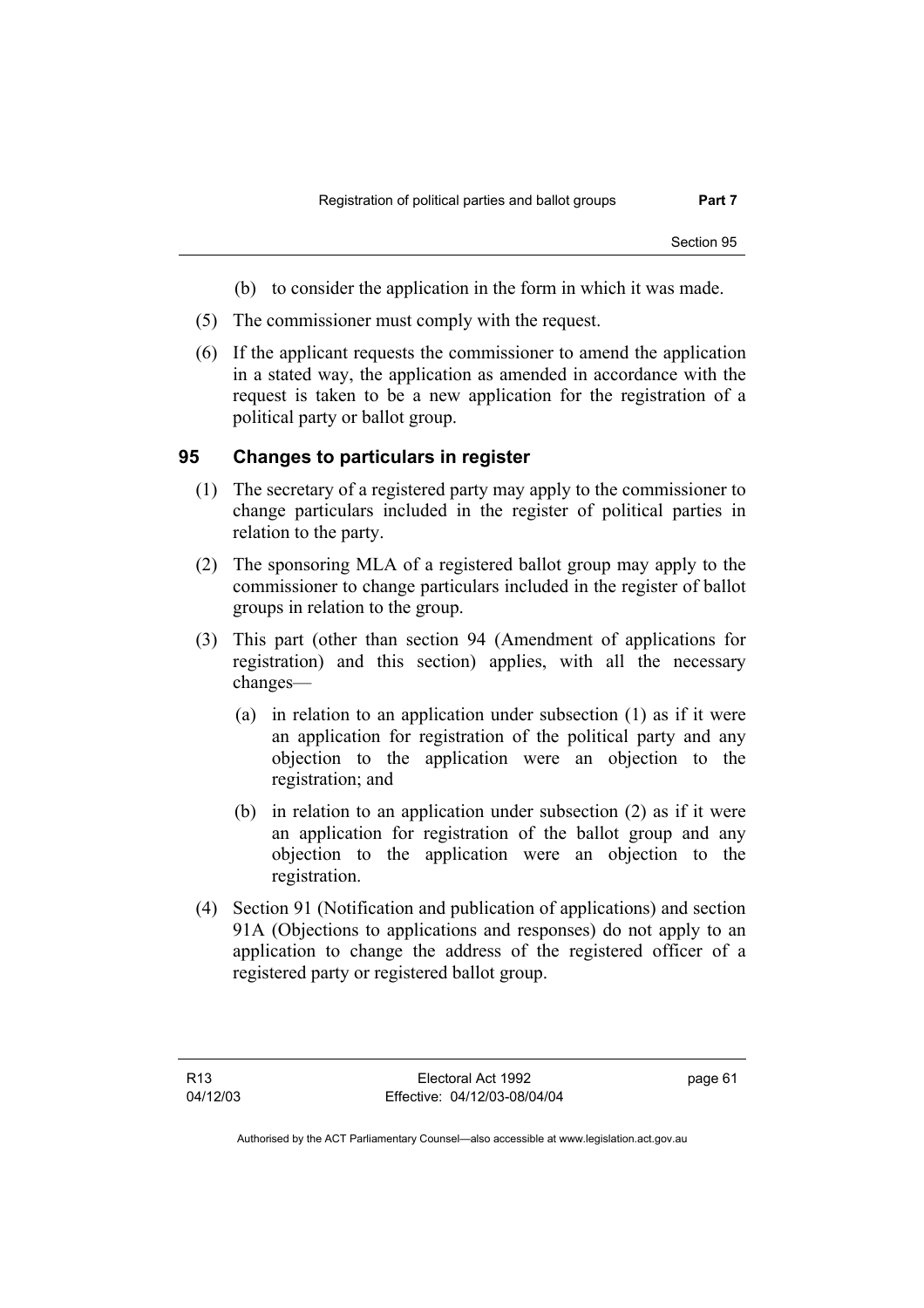Section 95A

# **95A Objection to continued use of name**

- (1) This section applies if—
	- (a) the commissioner is satisfied that the name of a registered party (the *first party*) is relevantly similar to the name of another registered party (the *second party*) that was registered under this part later than the first party; and
	- (b) when it was registered the second party was related to the first party; and
	- (c) the registered officer of the first party objects in writing to the continued use of the name by the second party; and
	- (d) the commissioner is satisfied that the parties are not related at the time of the objection.
- (2) The commissioner must—
	- (a) uphold the objection; and
	- (b) by written notice, tell the registered officer of the second party that the second party will be deregistered under section 98 (Cancellation of registration of political parties and ballot groups) if—
		- (i) it does not make an application under section 95 (Changes to particulars in register) for a change of name within 28 days after the registered officer receives the notice; or
		- (ii) it makes the application, but the application is refused.
- (3) The name of a registered party is *relevantly similar* to the name of another registered party if the commissioner is satisfied on reasonable grounds that the name so nearly resembles the name of the other party that it is likely to be confused with or mistaken for that name.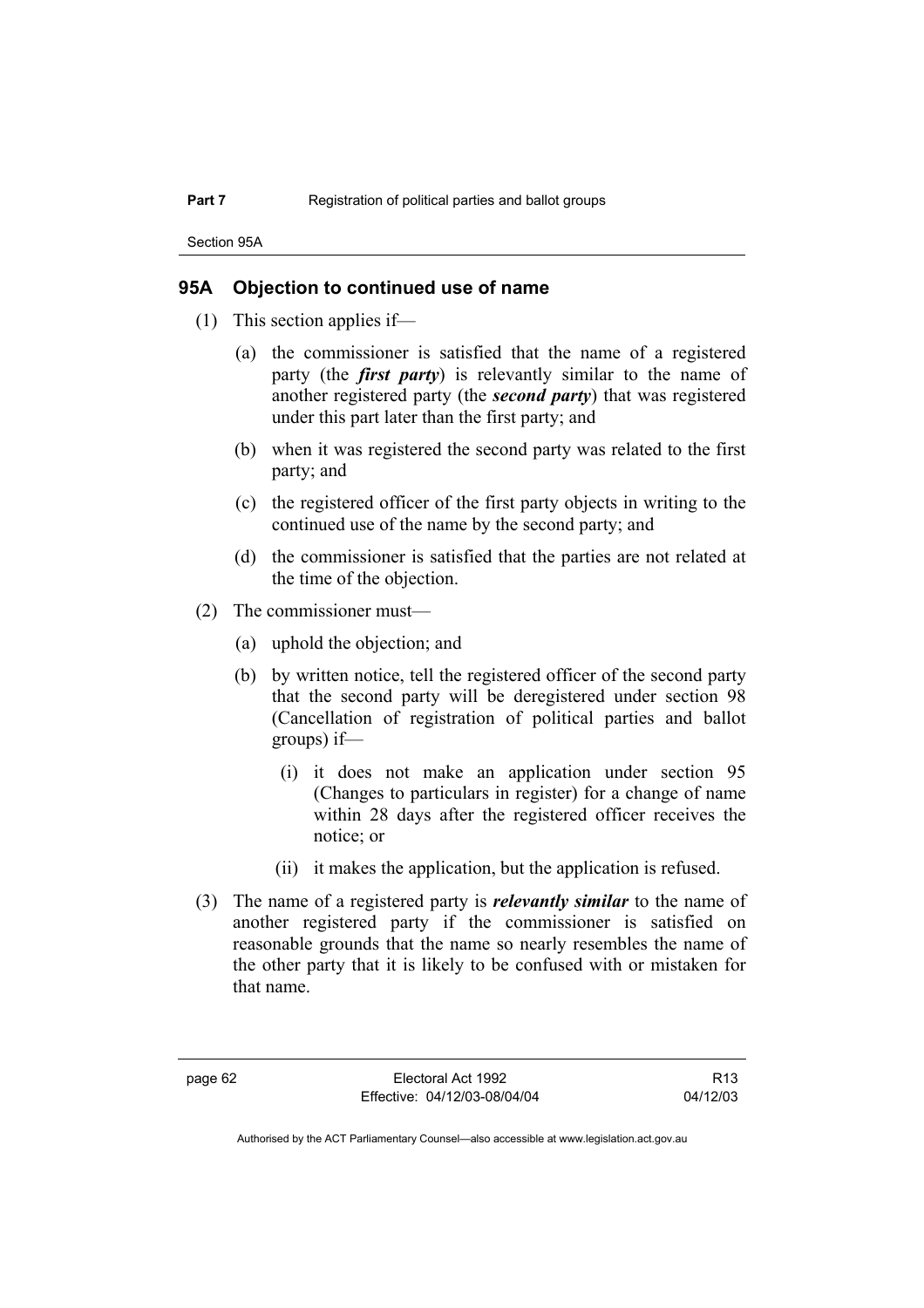(4) In this section:

*name*, for a registered party, means—

- (a) the name of the party entered in the register of political parties; or
- (b) a registered abbreviation of the name of the party.

# **96 No action under pt 7 during pre-election period**

During a pre-election period, no action may be taken under this part in relation to the registration of a political party or ballot group.

# **96A Who can be a registered officer**

A person is entitled to be the registered officer of a registered party or registered ballot group only if the person is qualified to be an elector.

## **97 Deputy registered officer**

- (1) For part 9 (Arrangements for elections) and part 10 (Voting), a deputy registered officer of a registered party or registered ballot group may be appointed—
	- (a) by the registered officer of the party or group; or
	- (b) if the office of registered officer of the party or group is vacant, or the registered officer cannot for any reason exercise the officer's functions—by the secretary of the party or the sponsoring MLA of the group.
- (2) The appointment does not have effect until the commissioner is given written notice of the appointment.
- (3) The notice must—
	- (a) be signed by the person making the appointment and the person appointed deputy registered officer; and
	- (b) state the name and address of the deputy registered officer.

| R <sub>13</sub> | Electoral Act 1992           | page 63 |
|-----------------|------------------------------|---------|
| 04/12/03        | Effective: 04/12/03-08/04/04 |         |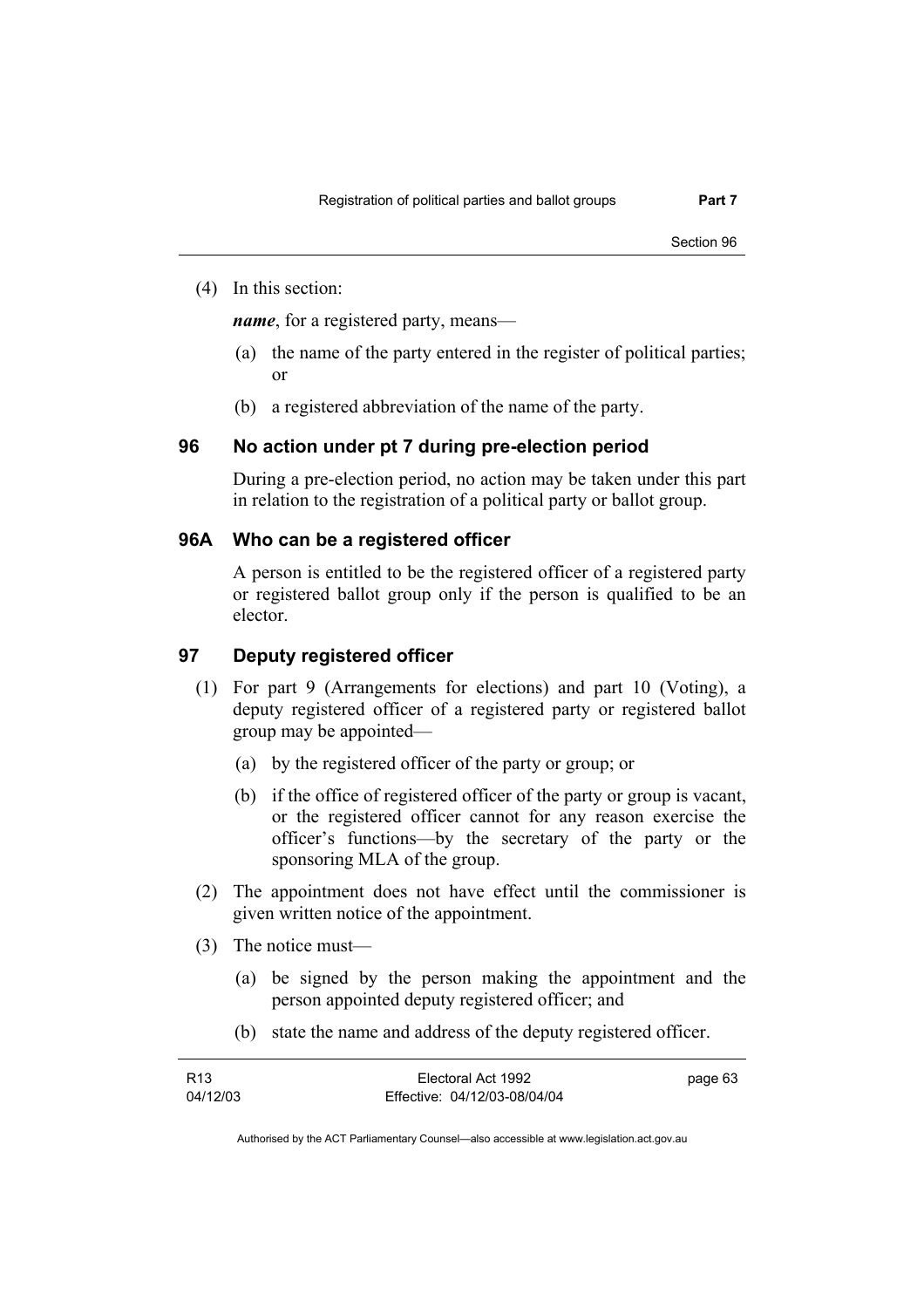- (4) A person is entitled to be a deputy registered officer of a registered party or registered ballot group only if the person is qualified to be an elector.
- (5) A reference in part 9 or 10 to the registered officer of a registered party or registered ballot group includes a reference to a deputy registered officer of the party or group.

## **97A Information about political parties**

The commissioner may, by written notice given to the registered officer of a registered party, require the officer to give to the commissioner information stated in the notice that is reasonably necessary for the commissioner to find out whether the party is entitled to be registered.

# **98 Cancellation of registration of political parties and ballot groups**

- (1) The commissioner must cancel the registration of a registered party if the secretary of the party asks the commissioner to cancel the registration.
- (2) The commissioner must cancel the registration of a registered ballot group if the sponsoring MLA asks the commissioner to cancel the registration.
- (3) A request under subsection (1) or (2) must—
	- (a) be in writing; and
	- (b) be signed by the applicant; and
	- (c) state the applicant's name and address.
- (4) The commissioner must cancel the registration of a registered party if it has not endorsed a candidate at the last 2 general elections.
- (5) However, subsection (4) applies to a registered party only if it was a registered party at the time of each of the general elections.

page 64 Electoral Act 1992 Effective: 04/12/03-08/04/04

R13 04/12/03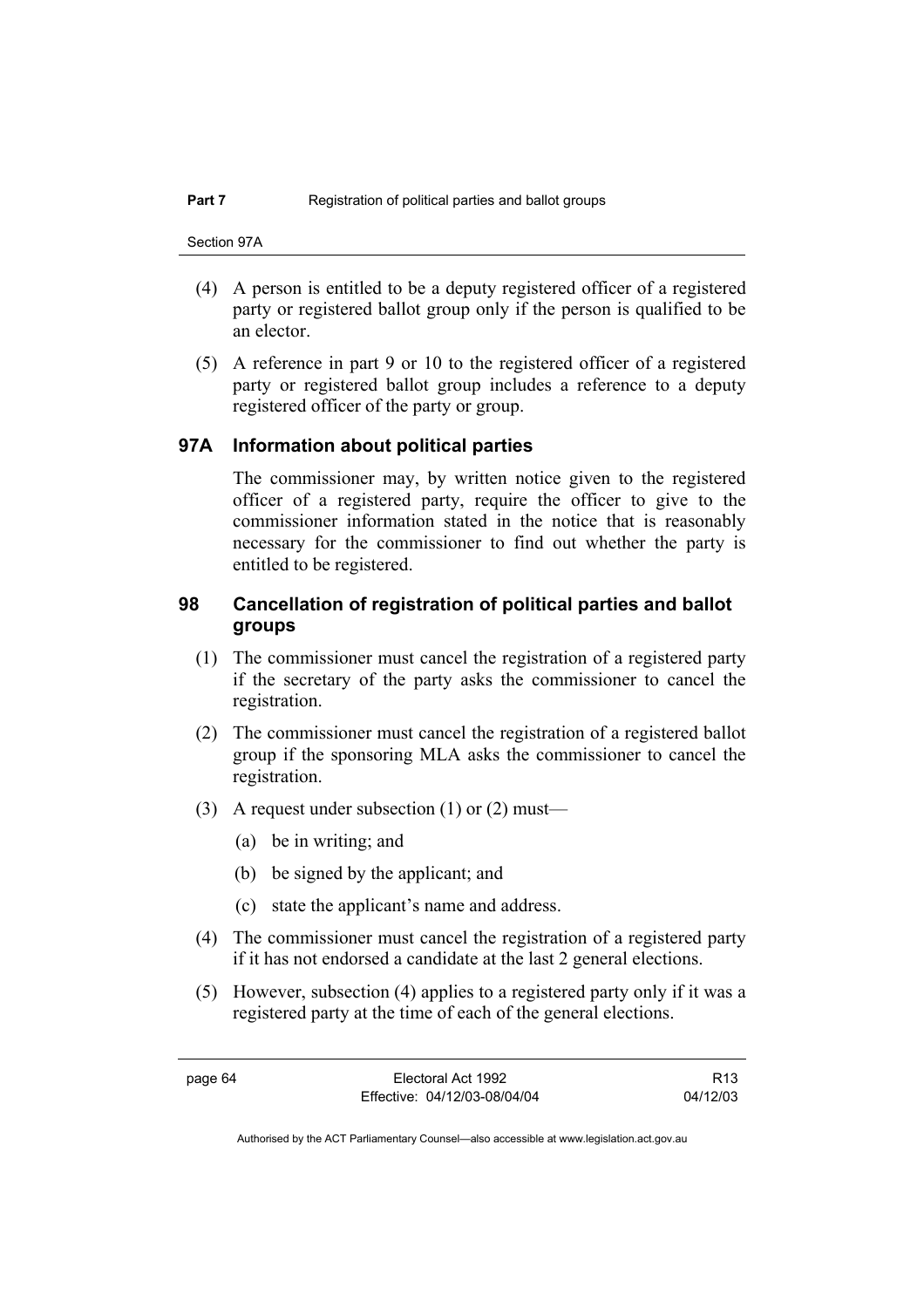- (6) The commissioner must cancel the registration of a registered party or registered ballot group if the commissioner believes on reasonable grounds that—
	- (a) for a registered party—
		- (i) the party has ceased to exist (whether by amalgamation with another political party or otherwise); or
		- (ii) the party does not have at least 100 members who are electors; or
		- (iii) the party does not have a constitution; or
	- (b) the registration of the party or group was obtained by fraud or misrepresentation.
- (7) The commissioner may cancel the registration of a registered party or registered ballot group under subsection (6) only if the commissioner has—
	- (a) given the relevant person a written notice—
		- (i) stating that the commissioner proposes to cancel the registration of the party or group; and
		- (ii) setting out the reasons for the proposed cancellation; and
		- (iii) stating that written objections to the proposed cancellation may be given to the commissioner within the 14 days mentioned in paragraph (b); and
	- (b) prepared, and notified under the *Legislation Act 2001*, a written notice stating—
		- (i) that the commissioner proposes to cancel the registration of the party or group; and
		- (ii) that written objections to the proposed cancellation may be given to the commissioner within 14 days after the day the notice is notified under the *Legislation Act 2001*; and

page 65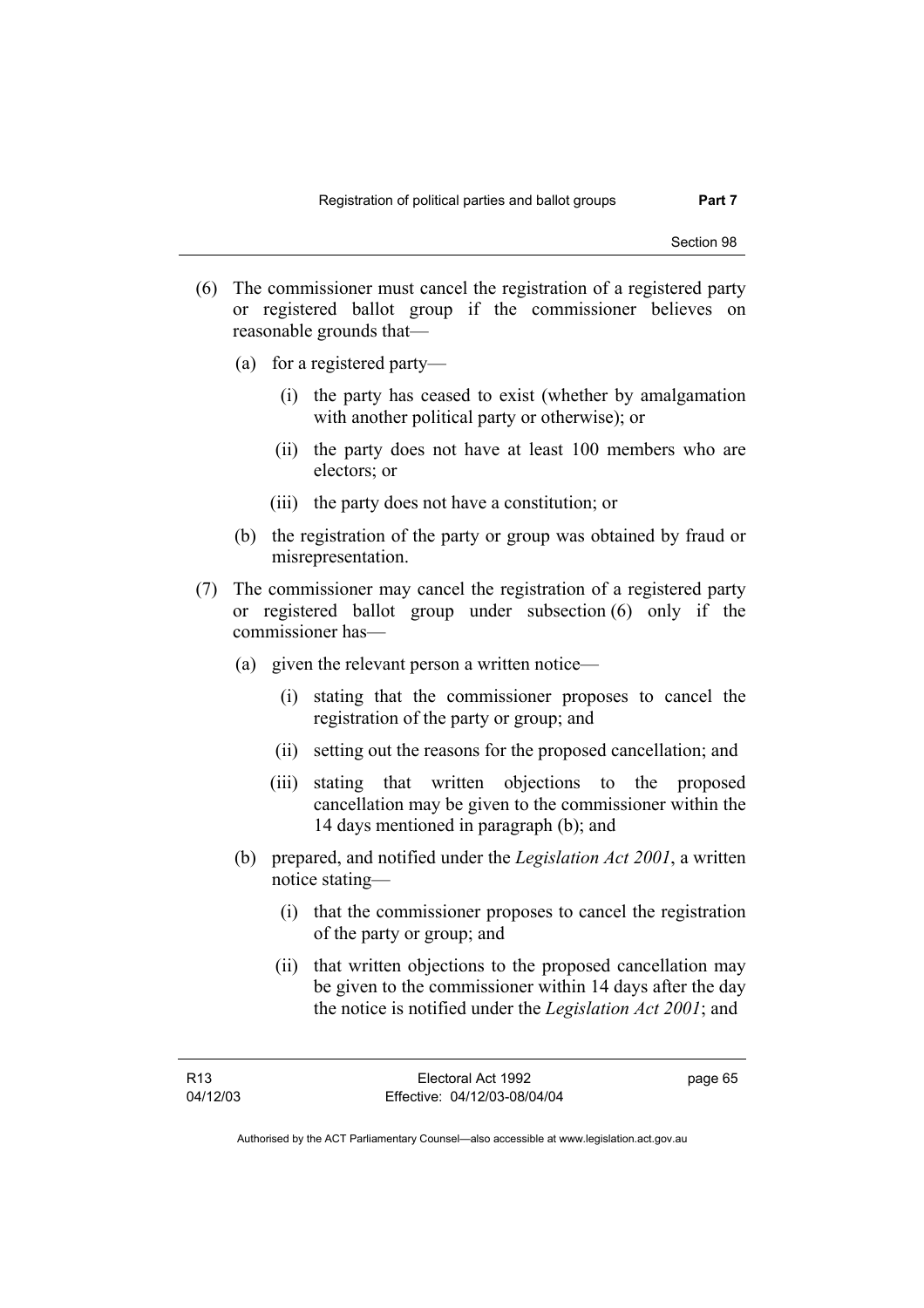- (c) considered each objection given to the commissioner in accordance with the notice under paragraph (a) or (b).
- (8) For subsection (7) (a), the *relevant person* is—
	- (a) for the proposed cancellation of registration of a registered party—the secretary, or last secretary, of the party; or
	- (b) for the proposed cancellation of registration of a registered ballot group—the sponsoring MLA.
- (9) The notice under subsection (7) (b) is a notifiable instrument.

*Note* A notifiable instrument must be notified under the *Legislation Act 2001*.

- (10) The commissioner must cancel the registration of a registered ballot group if the sponsoring MLA ceases to be an MLA.
- (11) If the commissioner cancels the registration of a registered party or registered ballot group under this section, the commissioner must prepare written notice of the cancellation.
- (12) The notice under subsection (11) is a notifiable instrument.

*Note* A notifiable instrument must be notified under the *Legislation Act 2001*.

- (13) If the commissioner cancels the registration of a registered party under subsection (4), the commissioner must also give written notice of the cancellation to the registered officer of the party.
- (14) If the commissioner cancels the registration of a registered party or registered ballot group under subsection (6), the commissioner must give a review statement about the decision to cancel the registration  $to$ —
	- (a) for the cancellation of the registration of a registered party the registered officer, or last registered officer, of the party; or
	- (b) for the cancellation of the registration of a registered ballot group—the MLA who applied for registration of the ballot group.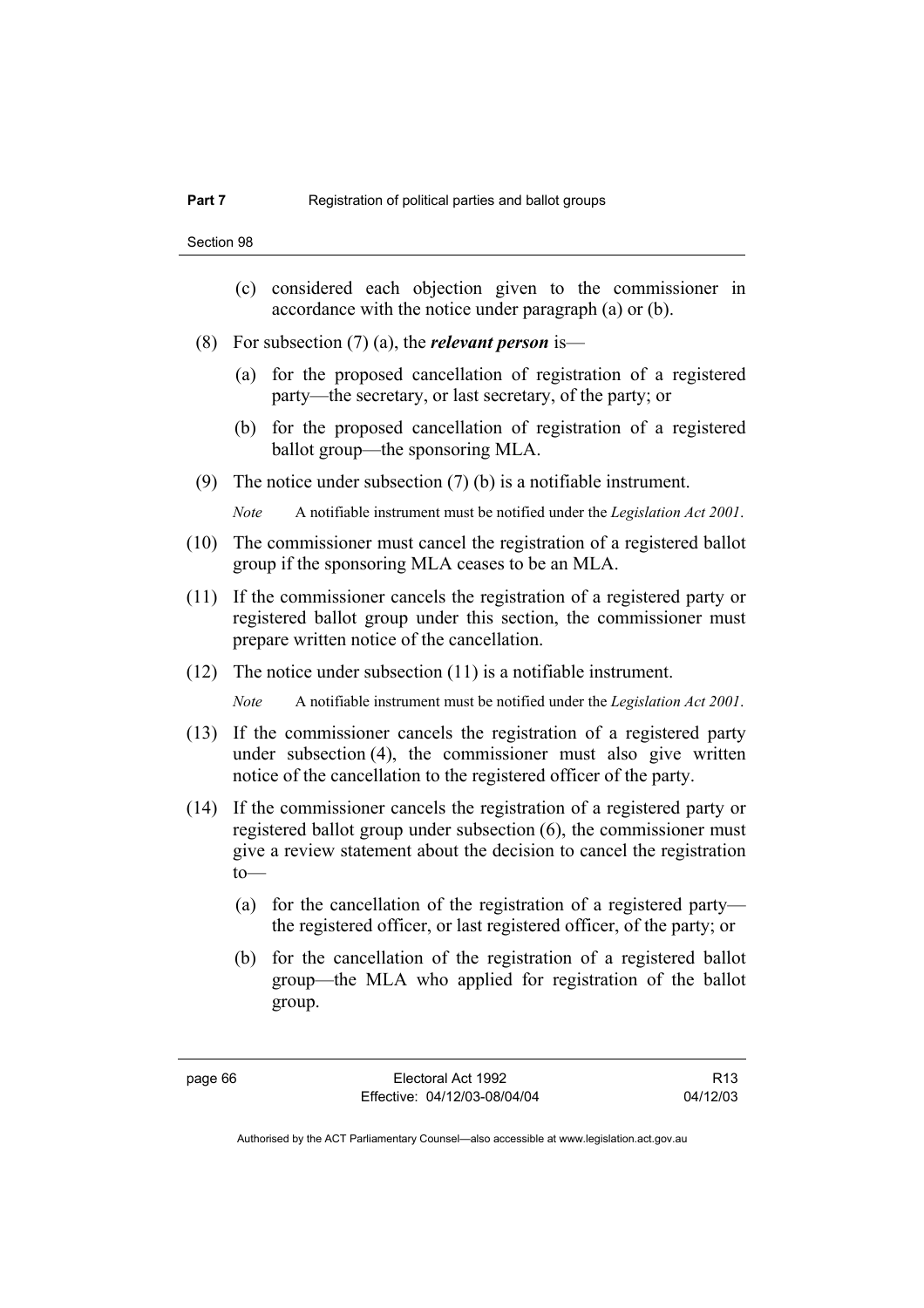- (15) If, after an objection has been made under this section to the proposed cancellation of the registration of a registered party or registered ballot group, the commissioner decides not to cancel the registration, the commissioner must give written notice of the decision to—
	- (a) the registered officer of the party or group; and
	- (b) if the objection was not made by or on behalf of the party or sponsoring MLA—the objector.

# **99 Use of party or ballot group name after cancellation**

- (1) If the registration of a registered party (the *cancelled party*) is cancelled—
	- (a) the cancelled party; or
	- (b) another political party, or a ballot group, that has a name that so nearly resembles the name of the cancelled party that it is likely to be confused with or mistaken for the cancelled party;

is ineligible for registration until after the next general election after the cancellation.

- (2) If the registration of a ballot group (the *cancelled ballot group*) is cancelled—
	- (a) the cancelled ballot group; or
	- (b) another ballot group, or a political party, that has a name that so nearly resembles the cancelled ballot group that it is likely to be confused with or mistaken for the cancelled ballot group;

is ineligible for registration until after the next general election after the cancellation.

 (3) Subsection (2) does not apply to an application for registration of a ballot group or political party if—

page 67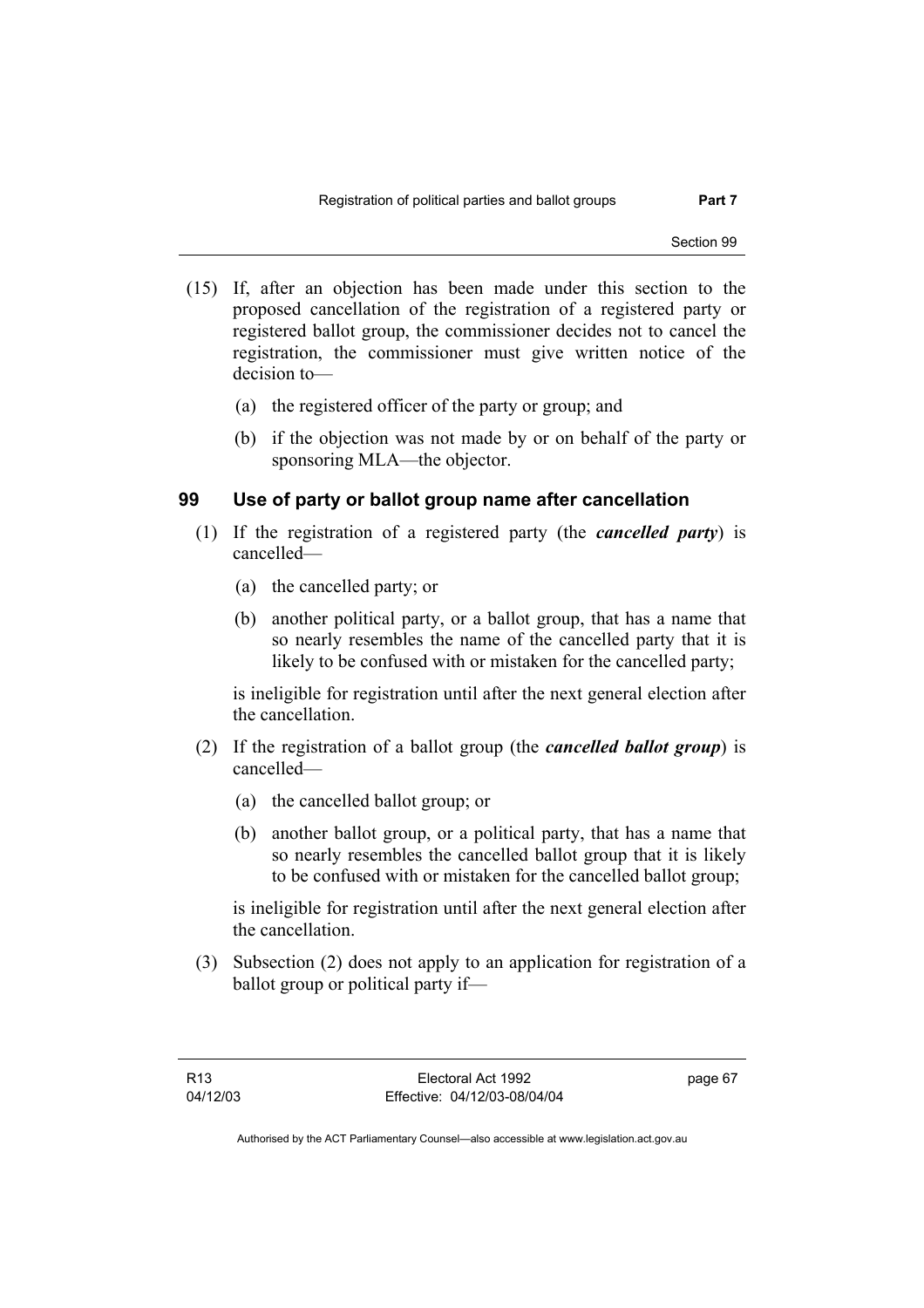- (a) the registration of the cancelled ballot group was cancelled because the MLA who applied for its registration has ceased to be an MLA (the *former MLA*); and
- (b) the name of the group or party is the same name as, or resembles, the name of the cancelled ballot group; and
- (c) the applicant has the written consent of the former MLA to use the name.
- (4) In this section:

*name* includes an abbreviation of the name.

# **99A General requirements about constitutions of registered parties**

 (1) If a registered party changes its constitution, the registered officer of the party must give the commissioner a copy of the changed constitution within 30 days after the change.

Maximum penalty: 10 penalty units

 (2) The commissioner must make a copy of the constitution available for public inspection.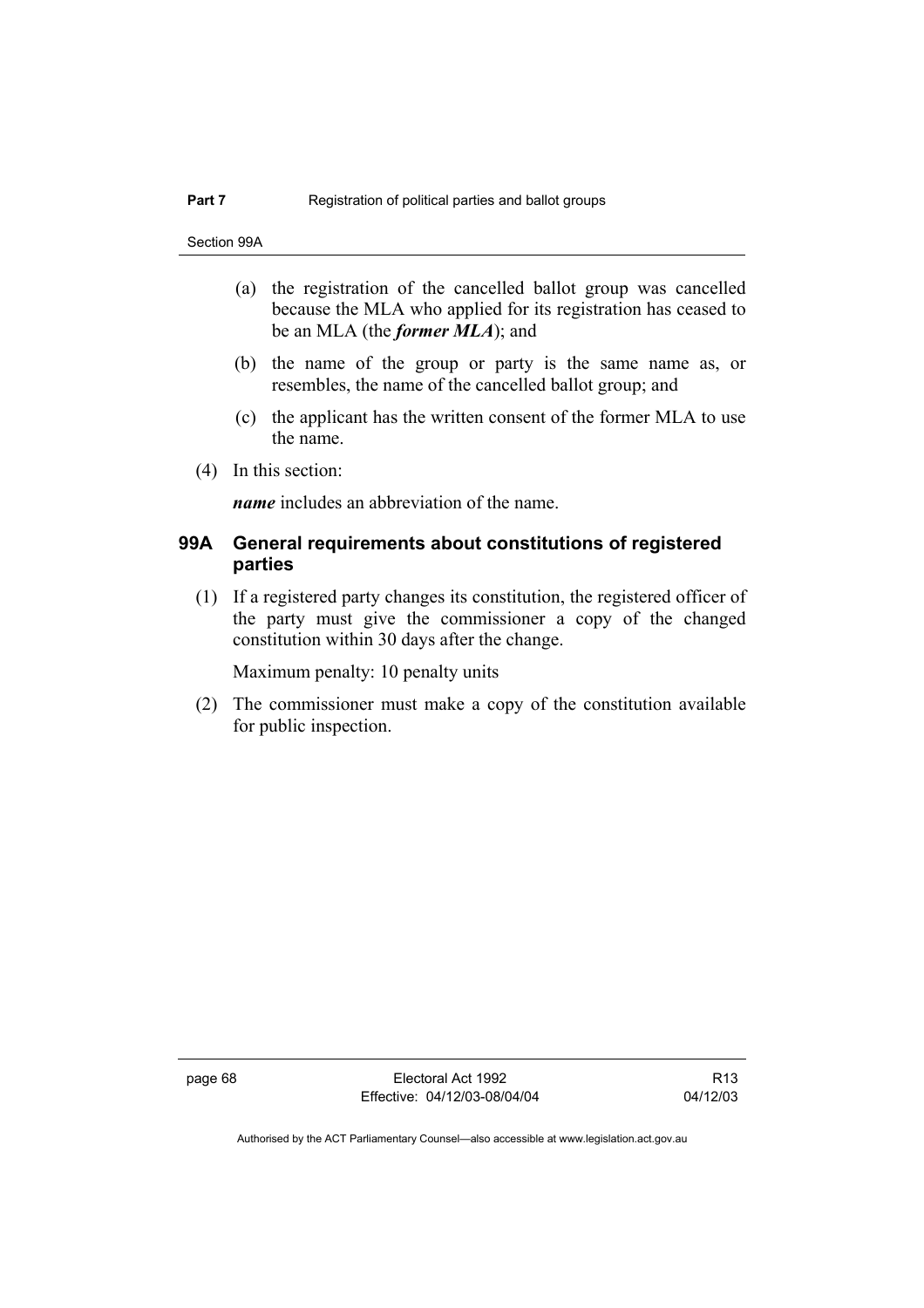Timing of elections **Part 8** 

# **Part 8 Timing of elections**

#### **100 Ordinary elections**

- (1) A general election under this Act must be held on the 3rd Saturday in October in the 4th year after the year when the last ordinary election was held.
- (2) If, apart from this subsection, an election in accordance with subsection (1) would be held on the day an election of Senators, or a general election of members of the House of Representatives, would be held, the election shall be held on the 1st Saturday in December in the year when it would, apart from this subsection, be held.
- (3) If an extraordinary general election has been held in the 6 months before the day when an election in accordance with subsection (1) or (2) would, apart from this subsection, have been held—
	- (a) the election shall not be held; and
	- (b) this section applies in relation to subsequent ordinary elections as if the election had been held.

# **101 Extraordinary elections**

- (1) For this Act, an *extraordinary election* is—
	- (a) a general election required by the Self-Government Act, section 16; or
	- (b) a general election required by the Self-Government Act, section 48; or
	- (c) an election of an MLA or MLAs required by section 126; or
	- (d) an election of an MLA or MLAs required by section 275.
- (2) If an extraordinary election under section 126 (Supplementary elections) is required, the Executive must, in writing, determine a

| R13      | Electoral Act 1992           | page 69 |
|----------|------------------------------|---------|
| 04/12/03 | Effective: 04/12/03-08/04/04 |         |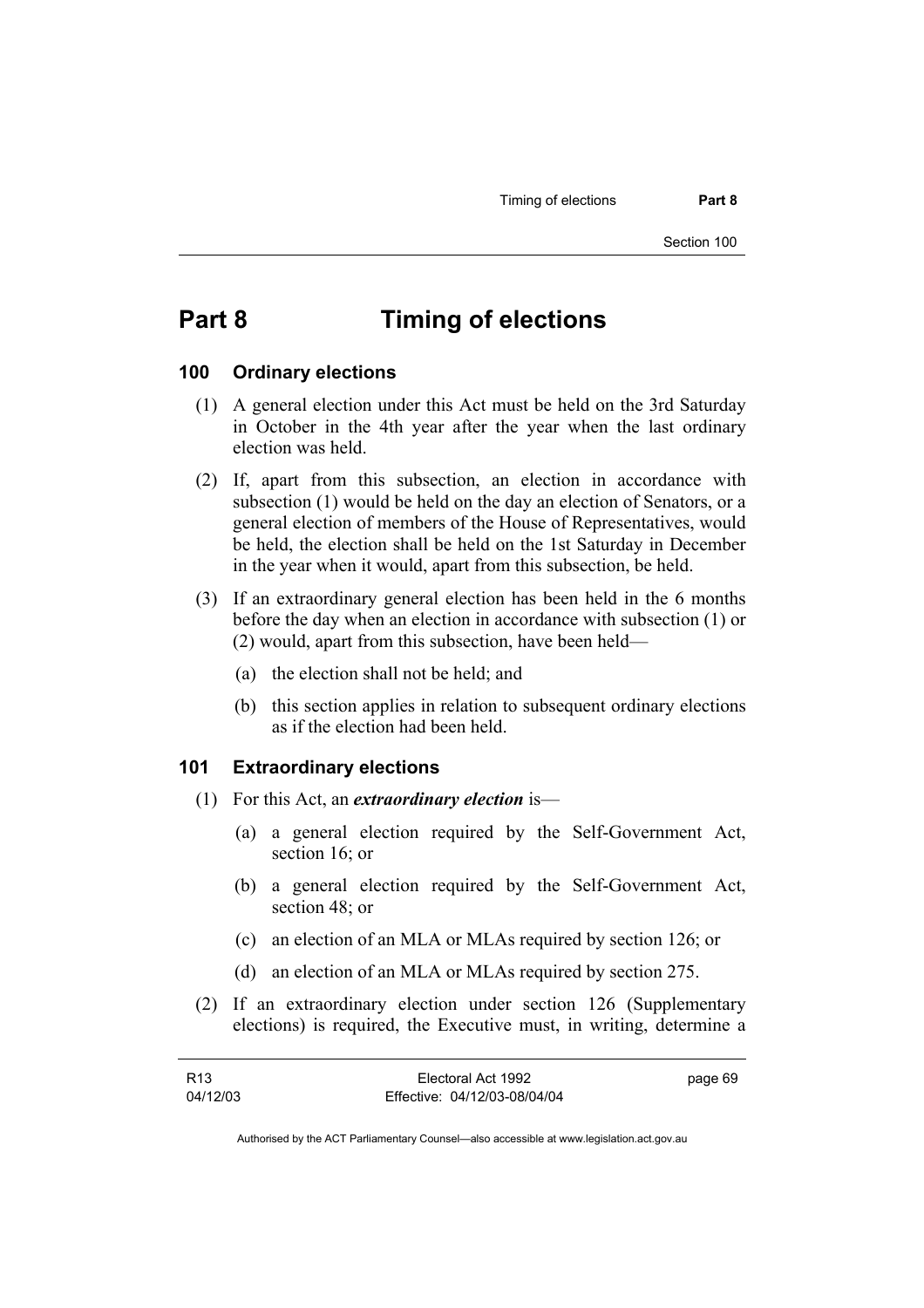#### **Part 8 Timing of elections**

Section 102

Saturday for holding the election that is not earlier than 36 days, or later than 90 days, after the day when the election failed.

- (3) If the Court of Disputed Returns declares an election void, the Executive must, in writing, determine a Saturday for holding the extraordinary election required under section 275 (Effect of declarations) that is not earlier than 36 days, or later than 90 days, after the day when the declaration is made.
- (4) The Executive must not determine under this section a day that is the polling day for an election of senators or a general election of the House of Representatives.
- (5) A determination under this section is a notifiable instrument.

*Note* A notifiable instrument must be notified under the *Legislation Act 2001*.

# **102 Polling day**

- (1) A poll must be held for an election on the day when the election is required to be held under this part.
- (2) This section is subject to section 111 (Need for a poll).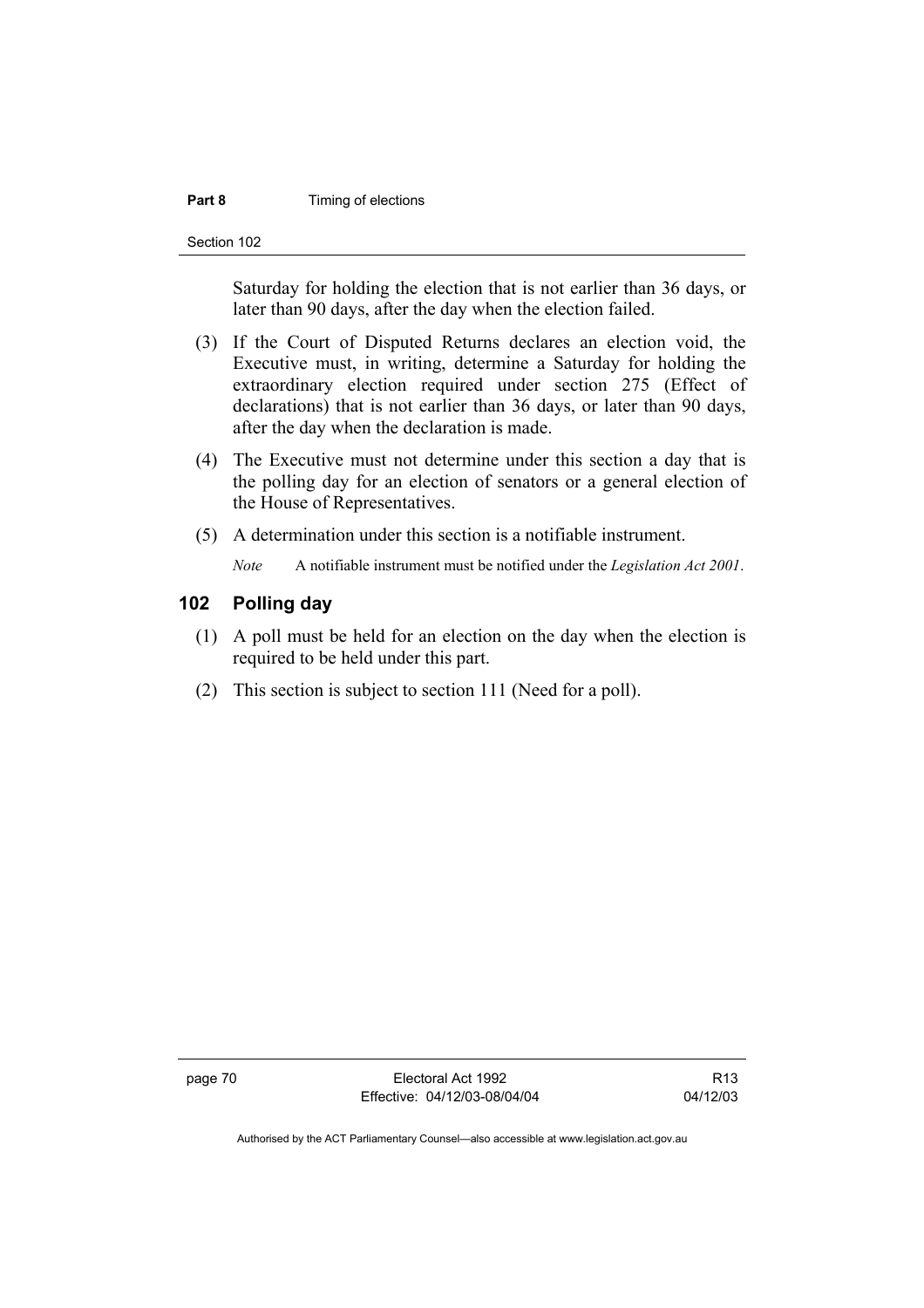# **Part 9 Arrangements for elections**

# **Division 9.1 Nominations**

# **103 Eligibility—MLAs**

- (1) Subject to subsections (2) and (4), a person who is—
	- (a) an Australian citizen; and
	- (b) at least 18 years old; and
	- (c) an elector or entitled to be an elector;

is eligible to be an MLA.

- (2) A person is not eligible to be an MLA if—
	- (a) the person is a member of—
		- (i) the Parliament of the Commonwealth; or
		- (ii) the legislature of a State or another Territory; or
	- (b) the person—
		- (i) holds an office or appointment (other than a prescribed office) under a law of the Territory, the Commonwealth, a State or another Territory; or
		- (ii) is employed by the Territory, the Commonwealth, a State or another Territory, or by a Territory authority or a body (whether corporate or not) established by a law of the Commonwealth, a State or another Territory;

and is entitled to any remuneration or allowance (other than reimbursement of expenses reasonably incurred) in relation to the office, appointment or employment.

page 71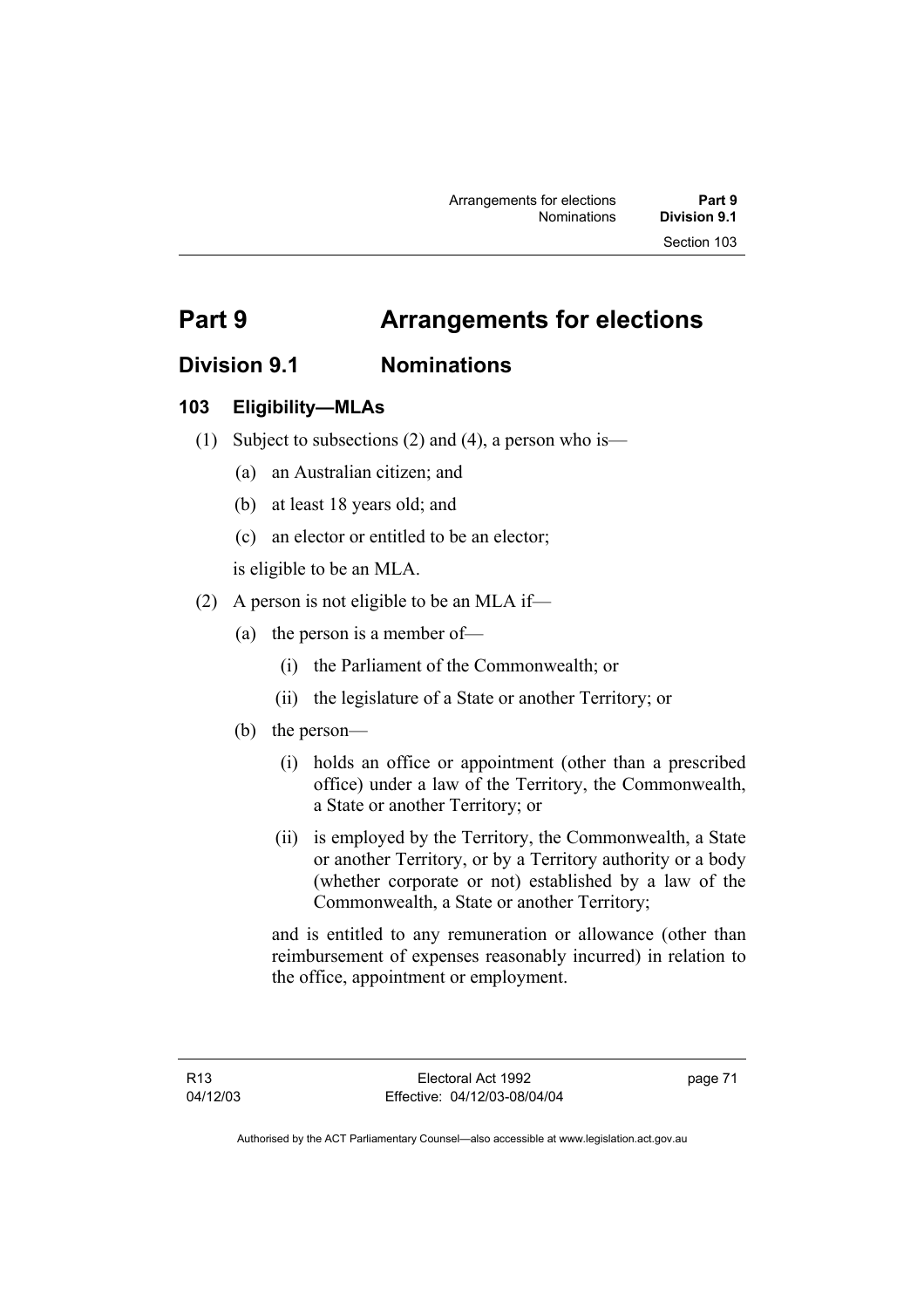(3) In subsection  $(2)$  (b) (i):

*prescribed office* means an office of Speaker, Deputy Speaker, Chief Minister, Deputy Chief Minister, Minister or MLA.

- (4) A person is not eligible to be an MLA for the disqualification period if—
	- (a) the person is convicted of an offence against—
		- (i) section 285 (Bribery) or section 288 (Violence and intimidation); or
		- (ii) the *Crimes Act 1914* (Cwlth), section 28 (Interfering with political liberty); or
		- (iii) the *Criminal Code* (Cwlth), part 2.4 relating to an offence mentioned in subparagraph (ii); or
	- (b) the person is found by the Court of Disputed Elections to have contravened (within the meaning of part 16) a section mentioned in paragraph (a) (i).
	- *Note 1* A reference to an offence against a Territory law includes a reference to an offence against the *Crimes Act 1900*, pt 9 (Aiding and abetting, accessories, attempts, incitement and conspiracy) that relates to the law (see *Legislation Act 2001*, s 189).
	- *Note 2 Contravention* is defined for pt 16 (Disputed elections, eligibility and vacancies) in s 250.
- (5) For subsection (4), the *disqualification period* is 2 years after the conviction or finding.

### **104 Qualifications for nomination**

A person is not eligible to be nominated for election as an MLA unless, at the hour of nomination—

- (a) the person is eligible to be an MLA; or
- (b) for a person referred to in section 103 (2) (b)—the person would, apart from that paragraph, be eligible to be an MLA.

| page 72 | Electoral Act 1992           | R <sub>13</sub> |
|---------|------------------------------|-----------------|
|         | Effective: 04/12/03-08/04/04 | 04/12/03        |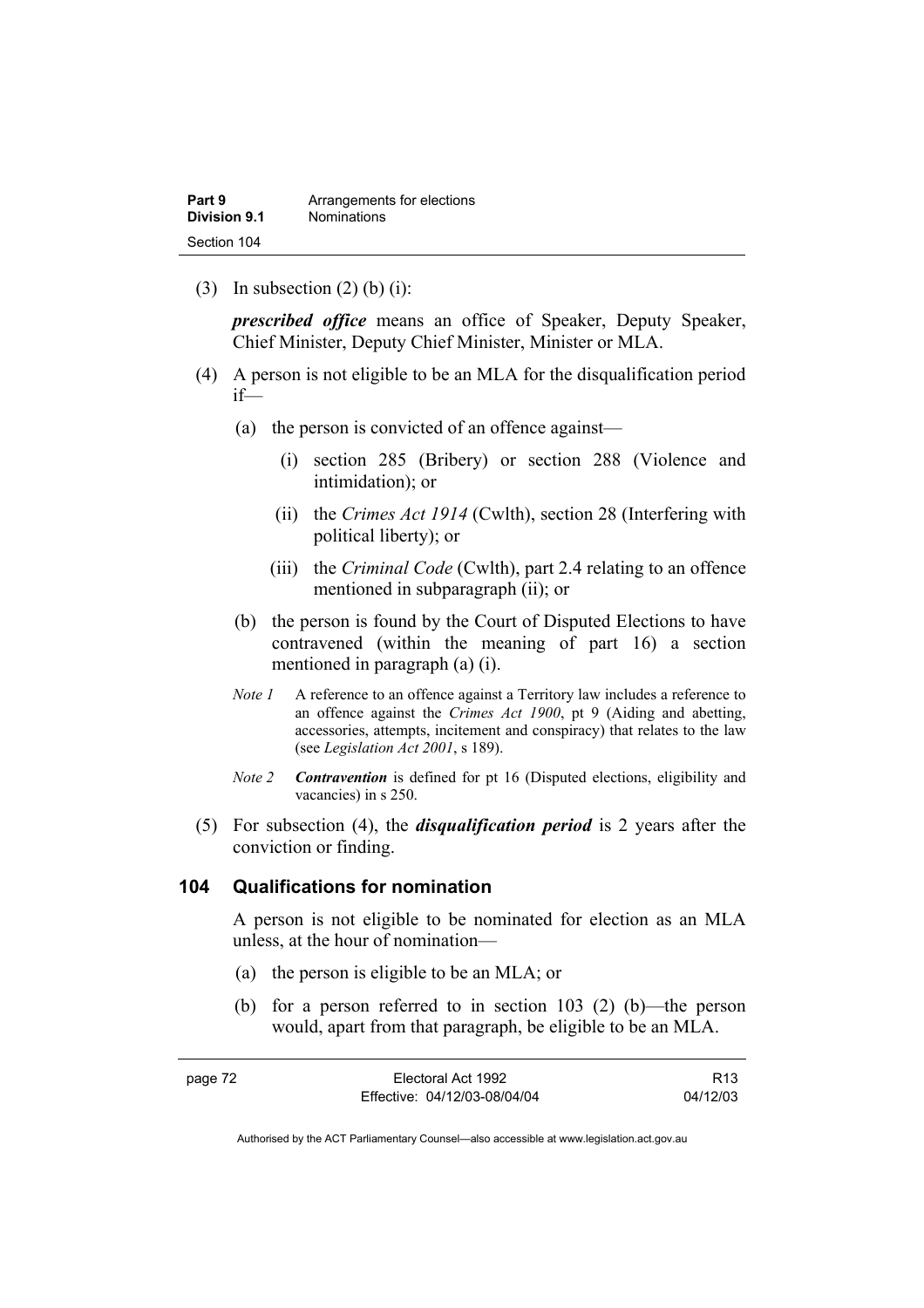| Arrangements for elections | Part 9       |
|----------------------------|--------------|
| <b>Nominations</b>         | Division 9.1 |
|                            | Section 105  |

## **105 Candidates to be nominated**

- (1) A person is not eligible for election as an MLA unless the person is nominated in accordance with this section.
- (2) A person may be nominated to be a candidate for election only by—
	- (a) the registered officer of a registered party that endorses the person as a party candidate in the election for the electorate for which the candidate is being nominated; or
	- (b) the registered officer of a registered ballot group that endorses the person as a ballot group candidate in the election for the electorate for which the candidate is being nominated; or
	- (c) 20 electors entitled to vote at the election.
- (3) A nomination shall be made by giving to the commissioner, during the pre-election period but not later than 24 hours before the hour of nomination—
	- (a) a duly completed nomination form; and
	- (b) a deposit of the prescribed amount in legal tender or a banker's cheque.
- (4) A nomination form shall—
	- (a) be in the form approved under section 340A (Approved forms); and
	- (b) subject to subsection (7), set out the particulars of the name, address and occupation of the nominee; and
	- (c) contain a statement, signed by the nominee, to the effect that he or she consents to the nomination, and to be an MLA if elected; and
	- (d) contain a declaration, signed by the nominee, to the effect that he or she is eligible to be nominated; and

page 73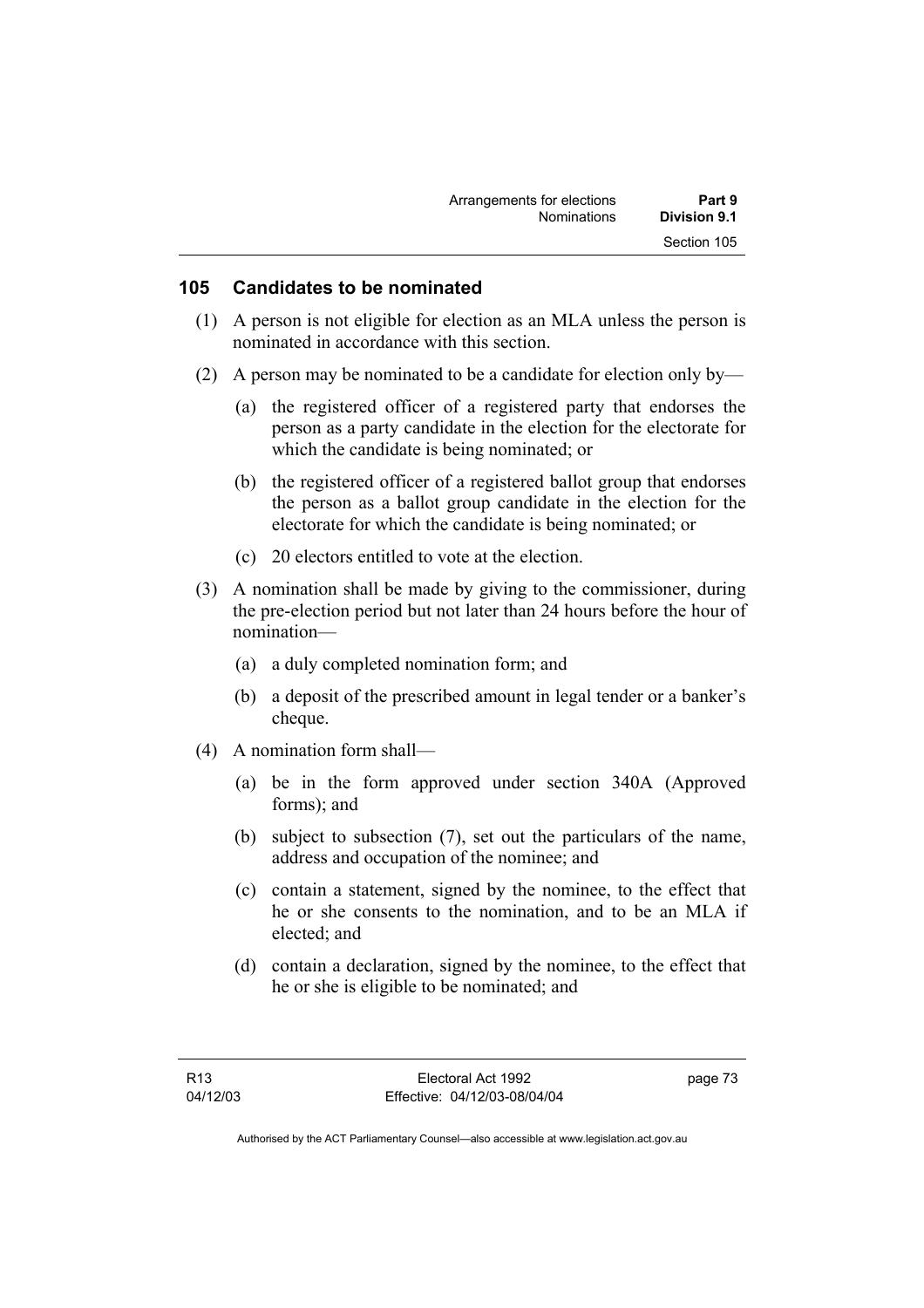| Part 9       | Arrangements for elections |
|--------------|----------------------------|
| Division 9.1 | <b>Nominations</b>         |
| Section 105  |                            |

- (e) specify the form in which the nominee's name is to be printed on the ballot papers for the election; and
- (f) if the nomination is made by the registered officer of a registered party or registered ballot group—state any registered abbreviation of the name of the party or group that is to be printed on the ballot paper for the election; and
- (g) if the nomination is made by 20 electors entitled to vote at the election—specify whether the word 'Independent' is to be printed on the ballot paper adjacent to the candidate square for the nominee; and
- (h) be signed by the nominator or each nominator.
- (5) A nomination form shall name a nominee only by specifying—
	- (a) the surname or family name, and the given name under which the nominee is enrolled; or
	- (b) if the nominee is not an elector—the surname or family name, and the given name under which the nominee is entitled to be enrolled.
- (6) A given name shall be taken to be specified for subsection (5), if the nomination form specifies—
	- (a) a commonly accepted variation of that name (including an abbreviation or truncation of that name or an alternative form of that name); or
	- (b) an initial standing for that name.
- (7) If the address of a nominee is a suppressed address, the nomination form need not specify the address but, in that case, the nominee shall notify the commissioner in writing of his or her address for correspondence.
- (8) A nomination is not invalid only because of a formal defect or error if this section has been substantially complied with.

page 74 Electoral Act 1992 Effective: 04/12/03-08/04/04

R13 04/12/03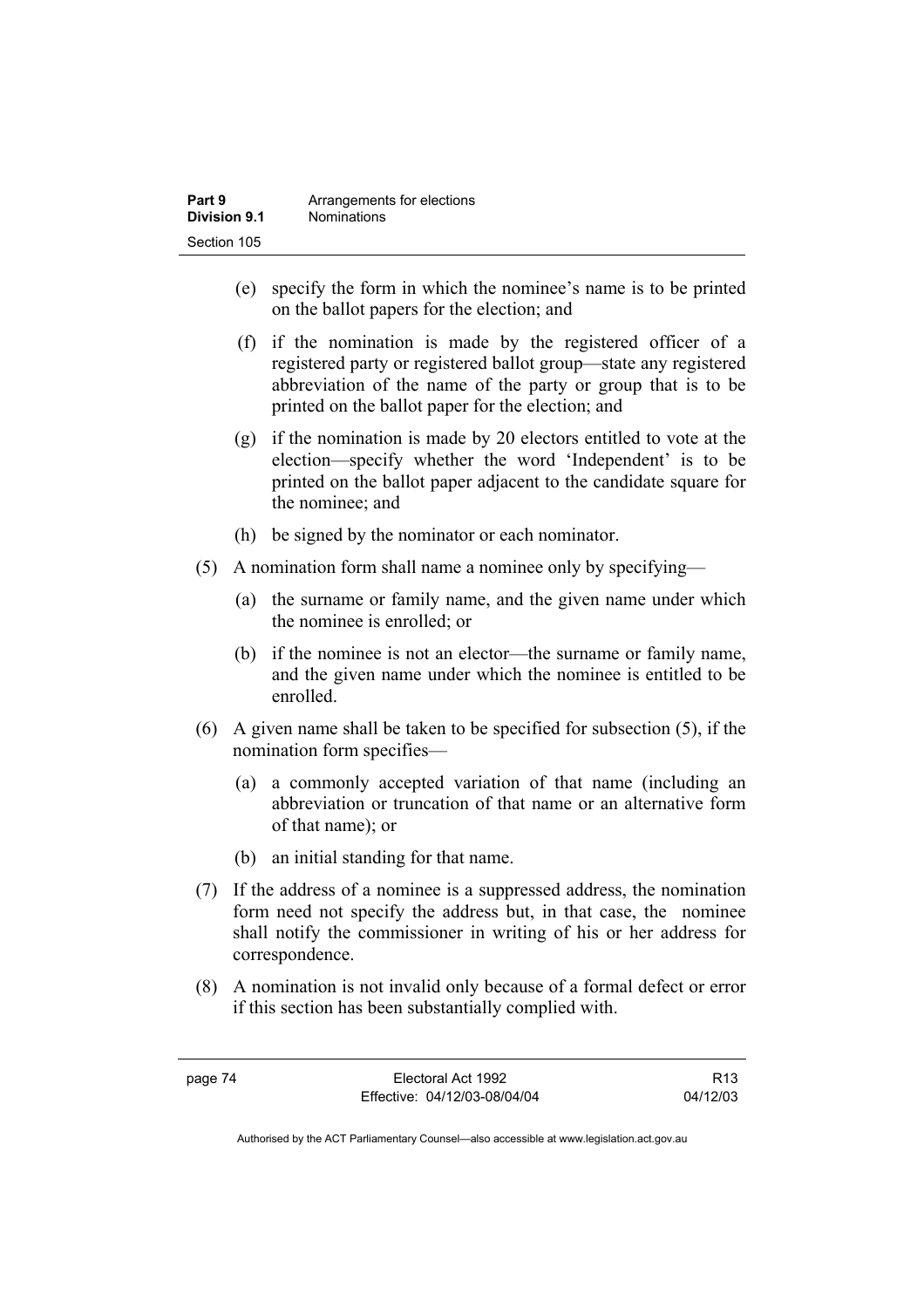| Arrangements for elections | Part 9       |
|----------------------------|--------------|
| <b>Nominations</b>         | Division 9.1 |
|                            | Section 106  |

- (9) If the time by which a nomination under subsection (3) is to be made falls on a public holiday, the nomination must be made no later than that time on the public holiday.
- (10) Subsection (9) has effect despite the *Legislation Act 2001*, section 151 (4) (Reckoning of time).
- $(11)$  In subsection  $(3)$  (b):

*prescribed amount* means \$250 or any other amount prescribed by the regulations.

# **106 Multiple nominations invalid**

If, at the hour of nomination in relation to an election—

- (a) a person is nominated more than once to be a candidate for election in a particular electorate; or
- (b) a person is nominated to be a candidate for election in more than 1 electorate;

each such nomination is invalid.

# **107 Withdrawal etc of consent to nomination**

- (1) A person nominated to be a candidate may withdraw his or her consent to the nomination by giving the commissioner a written notice of withdrawal not later than 24 hours before the hour of nomination.
- (2) The registered officer may cancel a nomination made by the officer by giving the commissioner a written notice of cancellation not later than 24 hours before the hour of nomination.
- (3) On receipt of a notice referred to in subsection (1) or (2), the commissioner shall cancel the nomination and pay the amount of the deposit lodged to the nominee.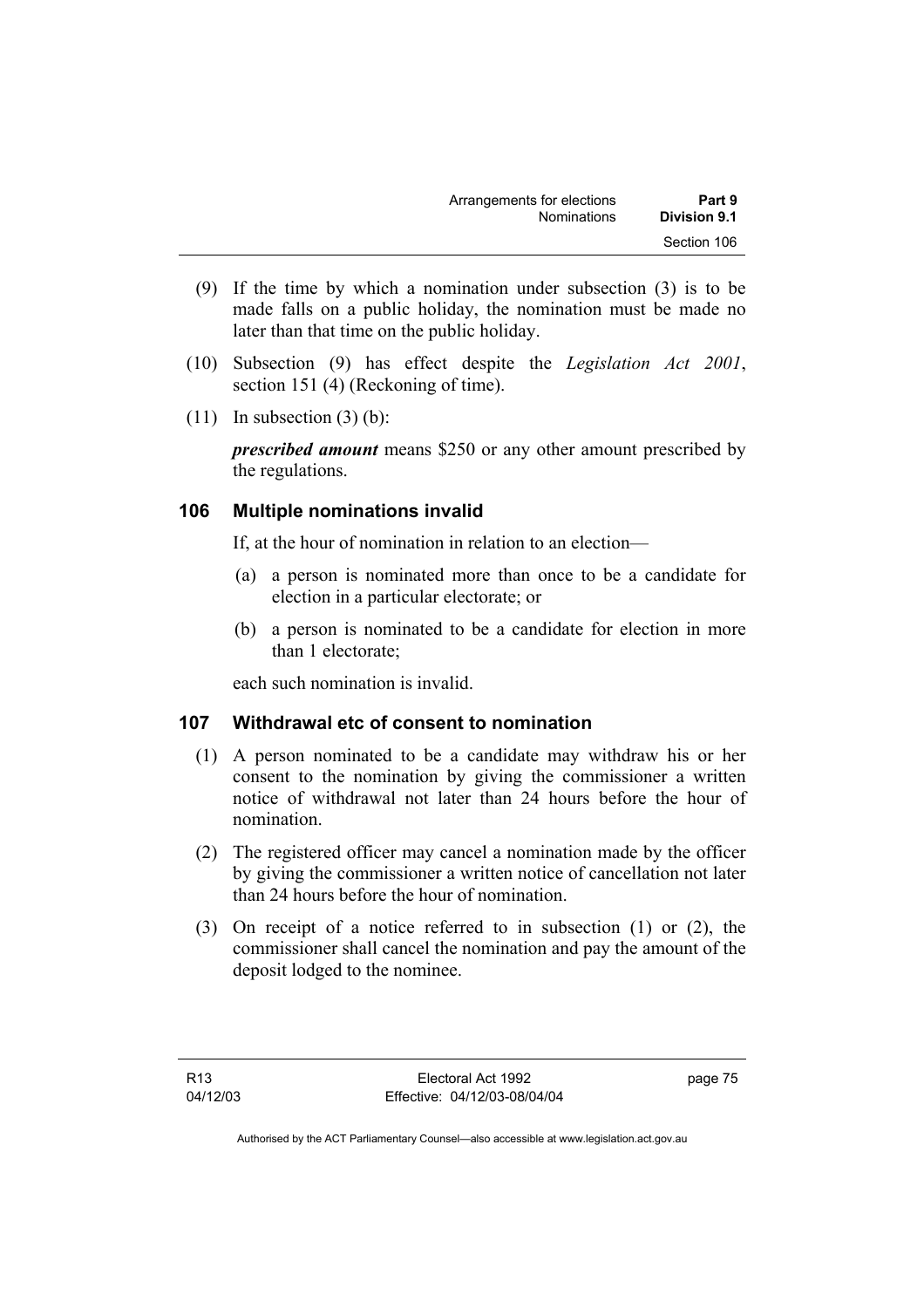# **108 Place and hour of nomination**

- (1) The *place of nomination* in relation to an election is—
	- (a) the office of the commissioner; or
	- (b) any other place approved, in writing, by the commissioner as a place of nomination.
- (2) An approval is a notifiable instrument.

*Note* A notifiable instrument must be notified under the *Legislation Act 2001*.

- (3) The *hour of nomination* in relation to an election is 12 o'clock noon on the 23rd day before polling day for the election.
- (4) If the hour mentioned in subsection (3) falls on a public holiday, anything that under this Act is to be done by the hour of nomination must be done by that time on the public holiday.
- (5) Subsection (4) has effect despite the *Legislation Act 2001*, section 151 (4) (Reckoning of time).

# **109 Declaration of candidates**

- (1) As soon as practicable after the hour of nomination, the commissioner shall, at the place of nomination, publicly produce all nomination forms and declare each person duly nominated to be a candidate.
- (2) A declaration in relation to a candidate shall specify—
	- (a) the name of the candidate; and
	- (b) the name of any registered party or registered ballot group by which the candidate is endorsed.
- (3) As soon as practicable after the declaration, the commissioner—
	- (a) shall, at the office of the commissioner; and
	- (b) may, at any other places the commissioner determines;

R13 04/12/03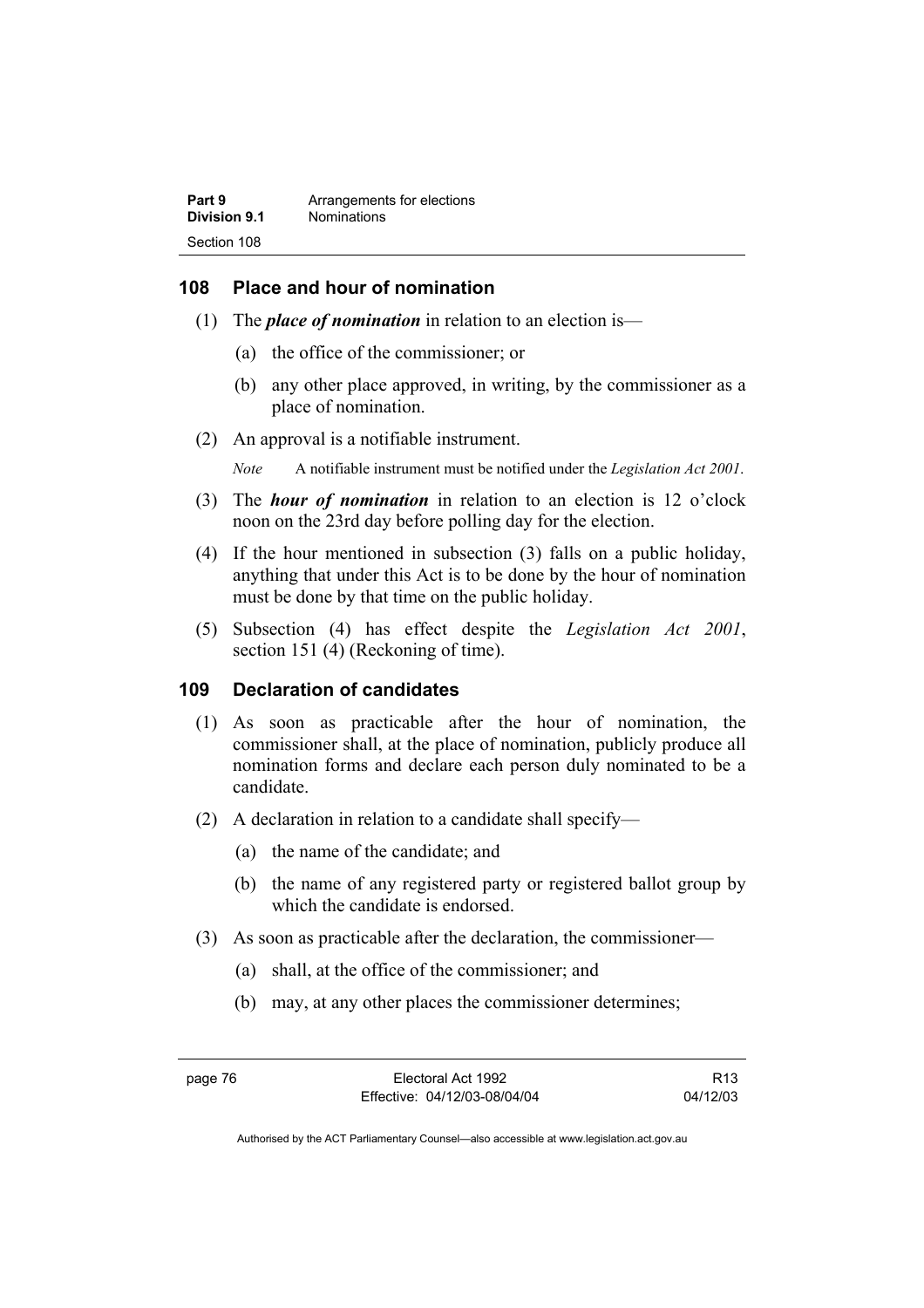arrange for a notice containing particulars relating to each candidate to be displayed.

 (4) A notice shall not specify the address of a candidate if it is a suppressed address.

# **110 Rejection of nominations**

- (1) The commissioner must reject the nomination of a person if the nomination form for the person is not substantially in accordance with section 105 (Candidates to be nominated).
- (2) The commissioner must also reject the nomination of a person if satisfied on reasonable grounds that the name under which the person is nominated—
	- (a) is obscene; or
	- (b) is frivolous; or
	- (c) has been assumed for a political purpose.

#### **Examples for par (c)**

- 1 A name that includes, completely or partly, the name, or an abbreviation of the name, of a political party.
- 2 A name that includes a political message.
- *Note* An example is part of the Act, is not exhaustive and may extend, but does not limit, the meaning of the provision in which it appears (see *Legislation Act 2001*, s 126 and s 132).
- (3) The commissioner must give a person whose nomination is rejected under subsection (1) or (2) written notice of the rejection.
	- *Note* For how documents may be given, see *Legislation Act 2001*, pt 19.5.
- (4) The notice must set out the reasons for the rejection.
- (5) The commissioner may reject the nomination of a person only under subsection  $(1)$  or  $(2)$ .

page 77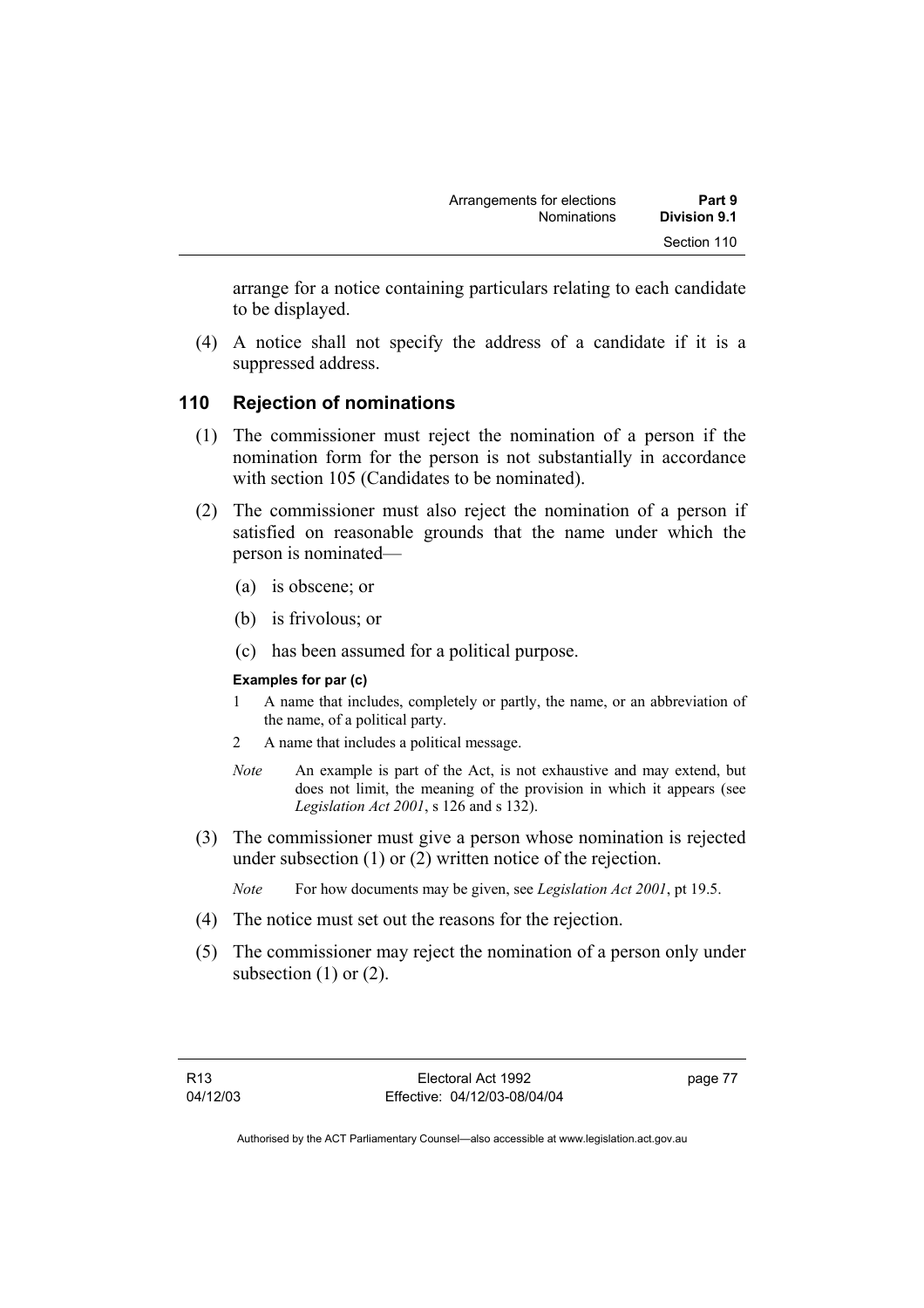| Part 9       | Arrangements for elections |
|--------------|----------------------------|
| Division 9.1 | <b>Nominations</b>         |
| Section 111  |                            |

# **111 Need for a poll**

- (1) If the number of candidates for an election is not greater than the number required to be elected, the commissioner shall, in accordance with section 189, declare the candidate or candidates elected.
- (2) If the number of candidates for election is greater than the number required to be elected, a poll shall be held in accordance with this Act.

# **112 Death of candidate before polling day**

If a candidate dies before polling day and the number of candidates remaining is not greater than the number required to be elected, the commissioner shall, in accordance with section 189, declare the remaining candidates elected.

# **113 Deposit—return or forfeiture**

- (1) A deposit paid in relation to the nomination of a candidate shall be returned to the candidate, after the result of an election is declared, if—
	- (a) the candidate is elected; or
	- (b) at the time when the candidate is excluded from a poll under a scrutiny in accordance with schedule 4, his or her total votes equal or exceed 20% of the quota for the election; or
	- (c) the candidate is neither elected nor excluded and his or her total votes, at any stage of the counting, equal or exceed 20% of the quota for the election.
- $(2)$  If—
	- (a) a nominee dies before the candidates are declared for an election; or
	- (b) a candidate dies before polling day;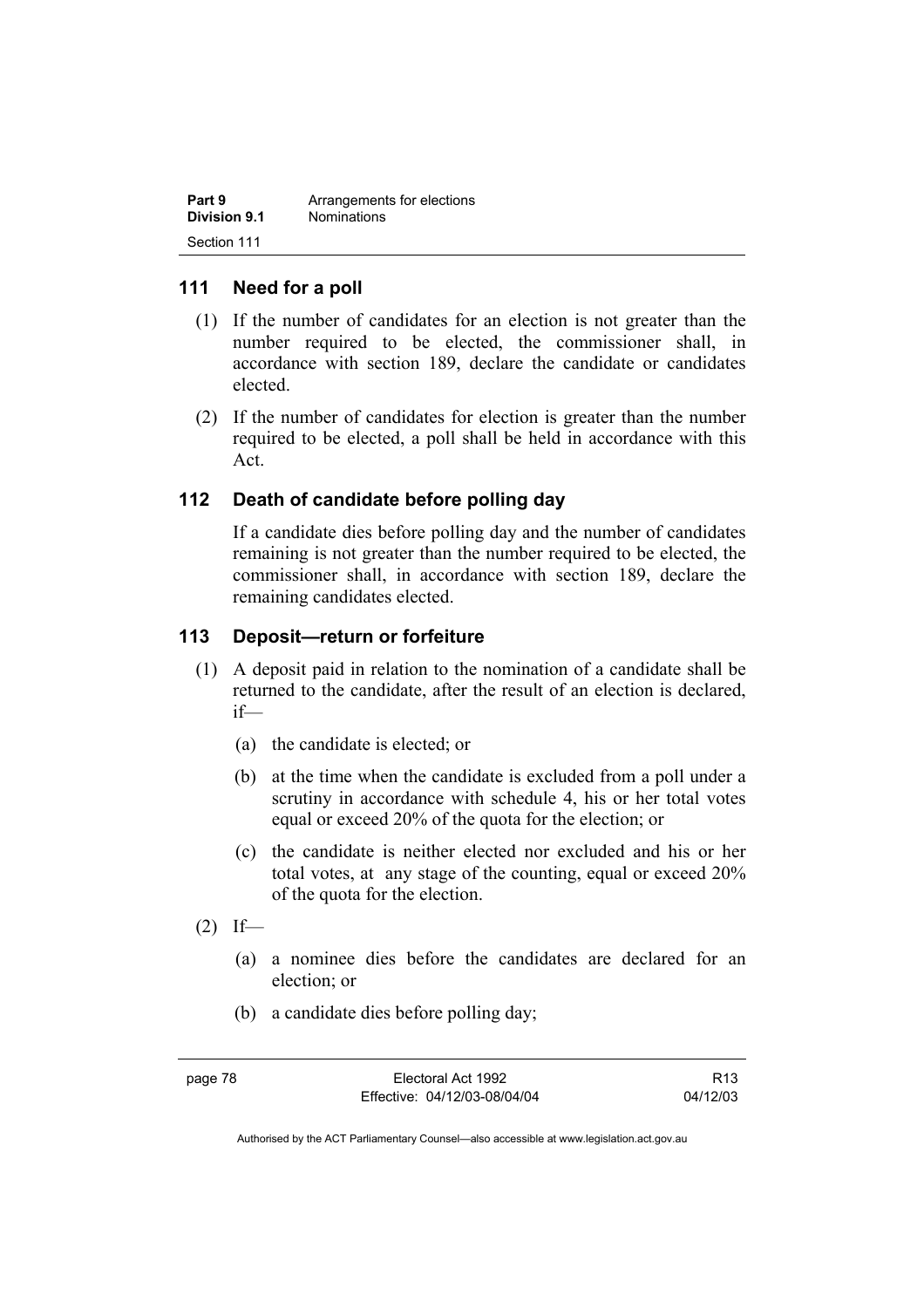| Part 9              | Arrangements for elections |
|---------------------|----------------------------|
| <b>Division 9.2</b> | <b>Ballot papers</b>       |
| Section 114         |                            |

the commissioner shall pay the amount of the deposit lodged to the deceased's personal representative.

 (3) Subject to subsections (1) and (2), a deposit made in relation to the nomination of a candidate shall be forfeited to the Territory when the result of an election is declared.

# **Division 9.2 Ballot papers**

# **114 Ballot papers**

- (1) Subject to this division, the ballot papers to be used in an election shall be in accordance with the form in schedule 1.
- (2) The commissioner may determine the colour of the paper on which ballot papers for each electorate are to be printed.
- (3) A ballot paper must bear an official mark in the form approved under section 340A (Approved forms).
- (4) The ballot paper may be in electronic form.
- (5) The commissioner may approve changes to the electronic form of the ballot paper that are necessary to facilitate the display of the electronic form.

#### **Example**

The electronic form of a ballot paper may display columns of candidates using 2 rows.

- *Note* An example is part of the Act, is not exhaustive and may extend, but does not limit, the meaning of the provision in which it appears (see *Legislation Act 2001*, s 126 and s 132).
- (6) An approval under subsection (3) is a notifiable instrument.

*Note* A notifiable instrument must be notified under the *Legislation Act 2001*.

- (7) The regulations may—
	- (a) specify the headings or directions to be contained on ballot papers to be used for declaration voting; and

| R13      | Electoral Act 1992           | page 79 |
|----------|------------------------------|---------|
| 04/12/03 | Effective: 04/12/03-08/04/04 |         |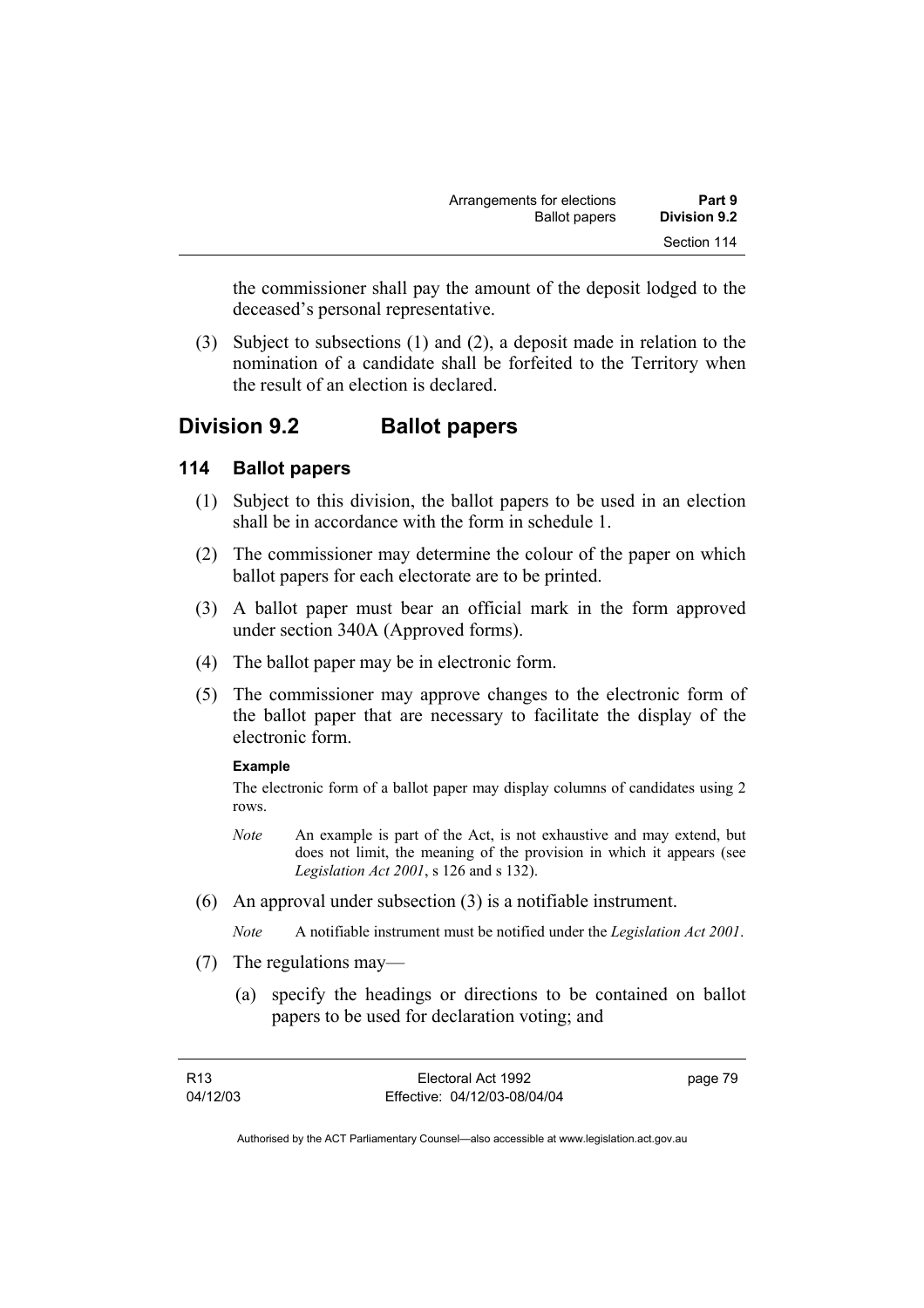| Part 9              | Arrangements for elections |
|---------------------|----------------------------|
| <b>Division 9.2</b> | <b>Ballot papers</b>       |
| Section 115         |                            |

- (b) provide for—
	- (i) the form of a ballot paper to be altered as specified in the regulations; or
	- (ii) a form set out in the regulations to be used in place of the form of a ballot paper.

# **115 Grouping of candidates' names**

- (1) If the registered officer of a registered party or registered ballot group nominates 2 or more candidates for an election, their names shall be grouped in a separate column on the ballot papers for the relevant electorate.
- (2) If 2 or more non-party candidates request that their names be grouped on the ballot papers for an election, their names shall be grouped in a separate column on the ballot papers for the relevant electorate.
- (3) A request referred to in subsection (2) shall be—
	- (a) in writing signed by each of the candidates to be included in the group; and
	- (b) given to the commissioner before the hour of nomination.

# **116 Printing of ballot papers**

- (1) Subject to subsections (2) to (7), on each ballot paper for an election—
	- (a) the names of the candidates in a group of candidates shall be printed in a single column; and
	- (b) if there are 2 or more groups of candidates—separate columns of the names of the candidates in each group shall be printed from left to right in an order determined by the commissioner by lot; and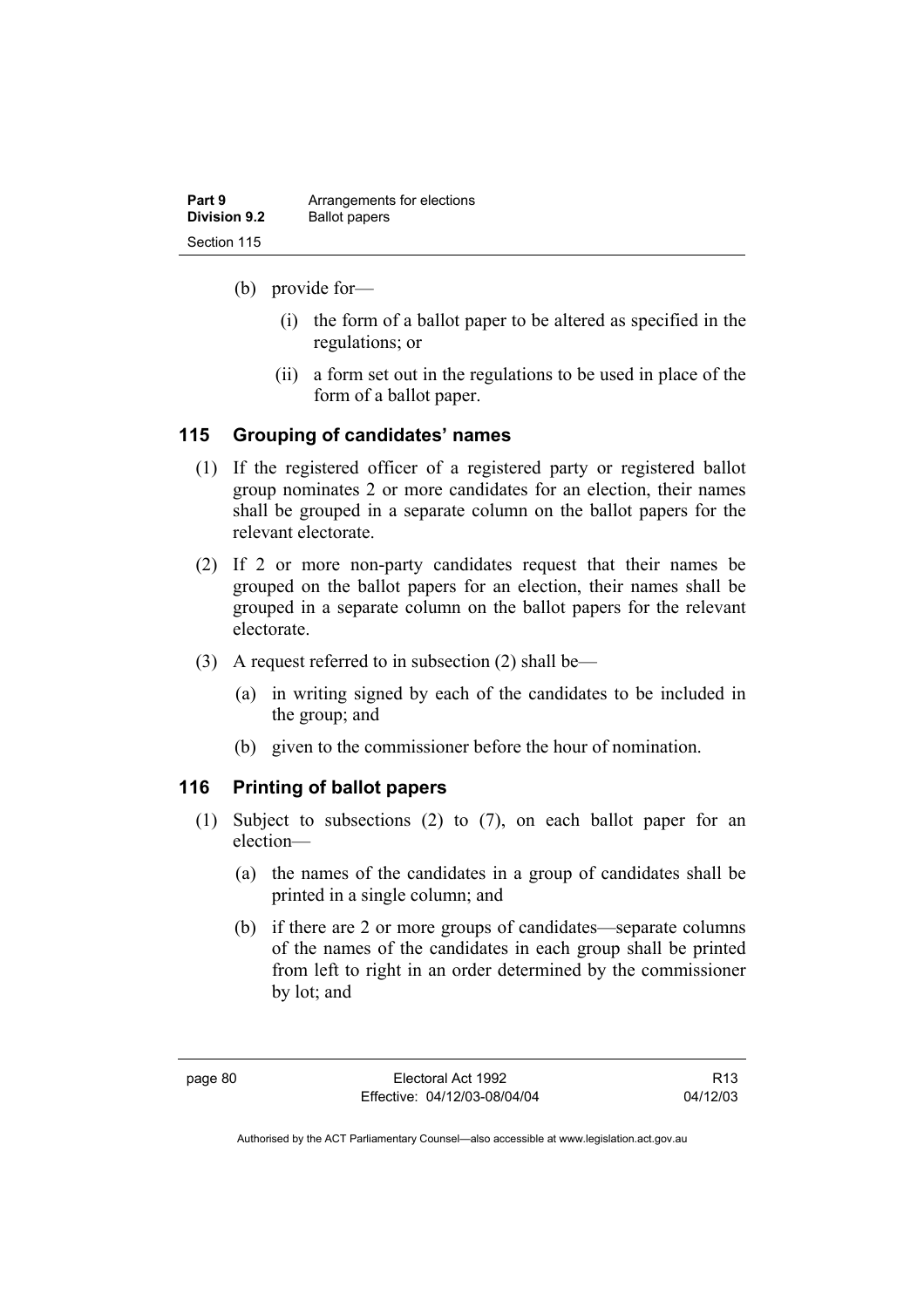| Arrangements for elections | Part 9       |
|----------------------------|--------------|
| <b>Ballot papers</b>       | Division 9.2 |
|                            | Section 116  |

- (c) a distinguishing letter shall be printed above the column of names of the candidates in a particular group, the letter being—
	- (i) if there is only 1 group— 'A'; or
	- (ii) if there are 2 or more groups—the appropriate letter in a consecutive, alphabetical order beginning with 'A' corresponding to the order in which the columns of names in each group are printed from left to right on the ballot paper; and
- (d) if there are grouped and ungrouped candidates—the names of all ungrouped candidates shall, subject to subsection (6), be printed in a single column to the right of the last column of names of grouped candidates; and
- (e) if there are no groups of candidates—the names of all candidates shall be printed in a single column; and
- (f) the names of candidates in the columns shall be printed in an order determined in accordance with schedule 2; and
- (g) the name of each candidate shall be printed once only; and
- (h) a square (a *candidate square*) shall be printed adjacent to the name of each candidate.
- *Note Group*, in relation to candidates in an election, is defined in the dictionary.
- (2) A ballot paper must not contain more than the relevant number of candidate's names in a column.
- (3) If there are more than the relevant number of candidates in a group—
	- (a) their names shall, so far as practicable, be printed in 2 or more adjacent columns of equal length; and
	- (b) the names to be printed in each column shall be determined by the commissioner by lot.

| R <sub>13</sub> | Electoral Act 1992           | page 81 |
|-----------------|------------------------------|---------|
| 04/12/03        | Effective: 04/12/03-08/04/04 |         |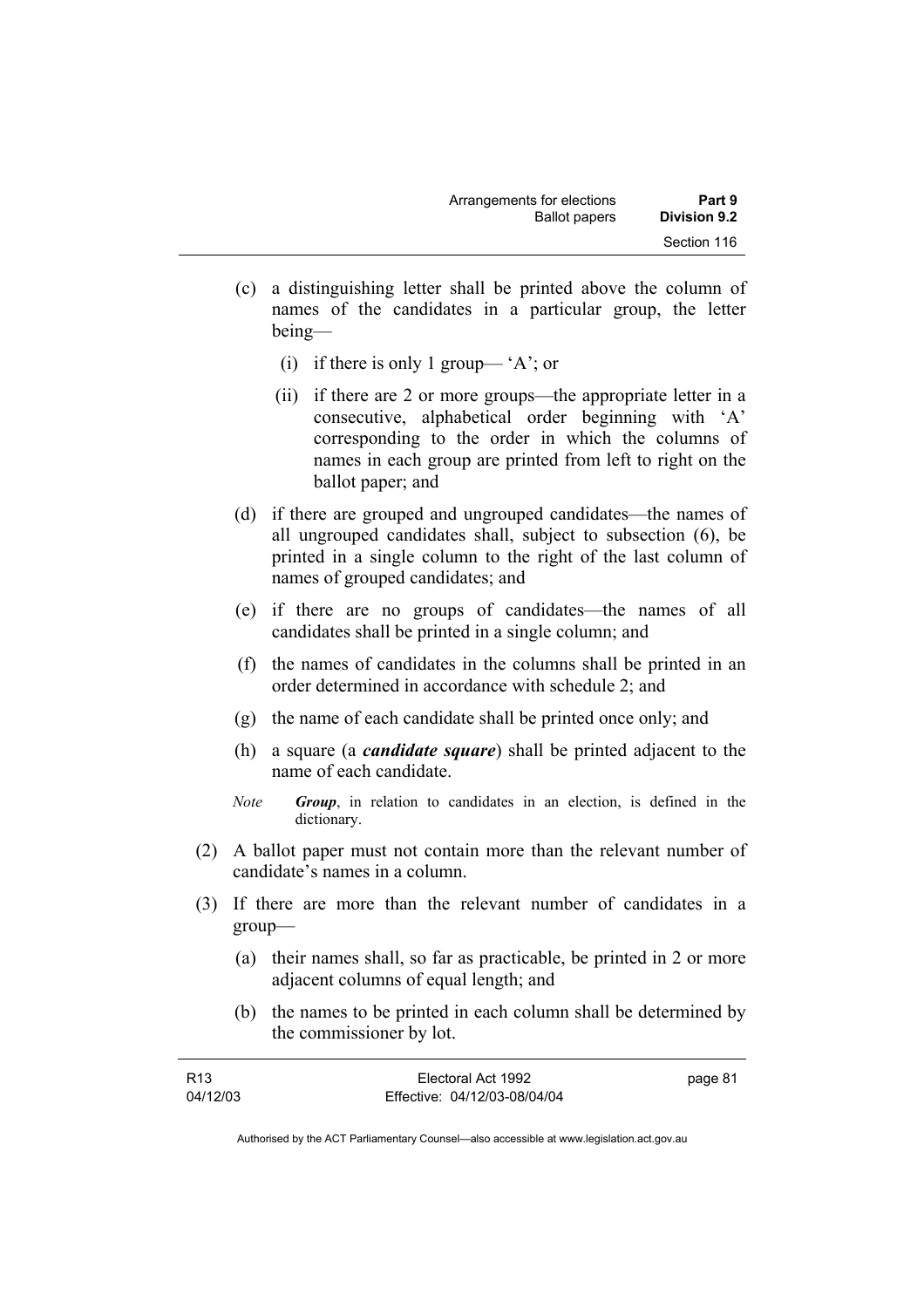| Part 9              | Arrangements for elections |
|---------------------|----------------------------|
| <b>Division 9.2</b> | <b>Ballot papers</b>       |
| Section 117         |                            |

- (4) If the names of the candidates in a particular group are printed in 2 or more adjacent columns, the distinguishing letter referred to in subsection (1) (c) shall be printed once only above those columns.
- (5) If there are no grouped candidates and there are more than the relevant number of ungrouped candidates—
	- (a) their names shall, so far as practicable, be printed in 2 or more adjacent columns of equal length; and
	- (b) the names to be printed in each column shall be determined by the commissioner by lot.
- (6) If a single column of the names of ungrouped candidates would be longer than the longest column of names of grouped candidates—
	- (a) the names of the ungrouped candidates shall be printed in 2 or more columns none of which is longer than the longest column of names of grouped candidates; and
	- (b) the names of the ungrouped candidates to be included in each column shall be determined by the commissioner by lot.
- (7) If similarity in the names of 2 or more candidates is likely to cause confusion, their names may be arranged on the ballot papers with such description or addition as will distinguish each from the other.
- (8) In this section:

#### *relevant number* means—

- (a) for a 5 member electorate—5; or
- (b) for a 7 member electorate—7.

# **117 Names on ballot papers**

(1) In this section:

*ballot group name*, for a registered ballot group, means—

(a) the name under which the group is registered; or

R13 04/12/03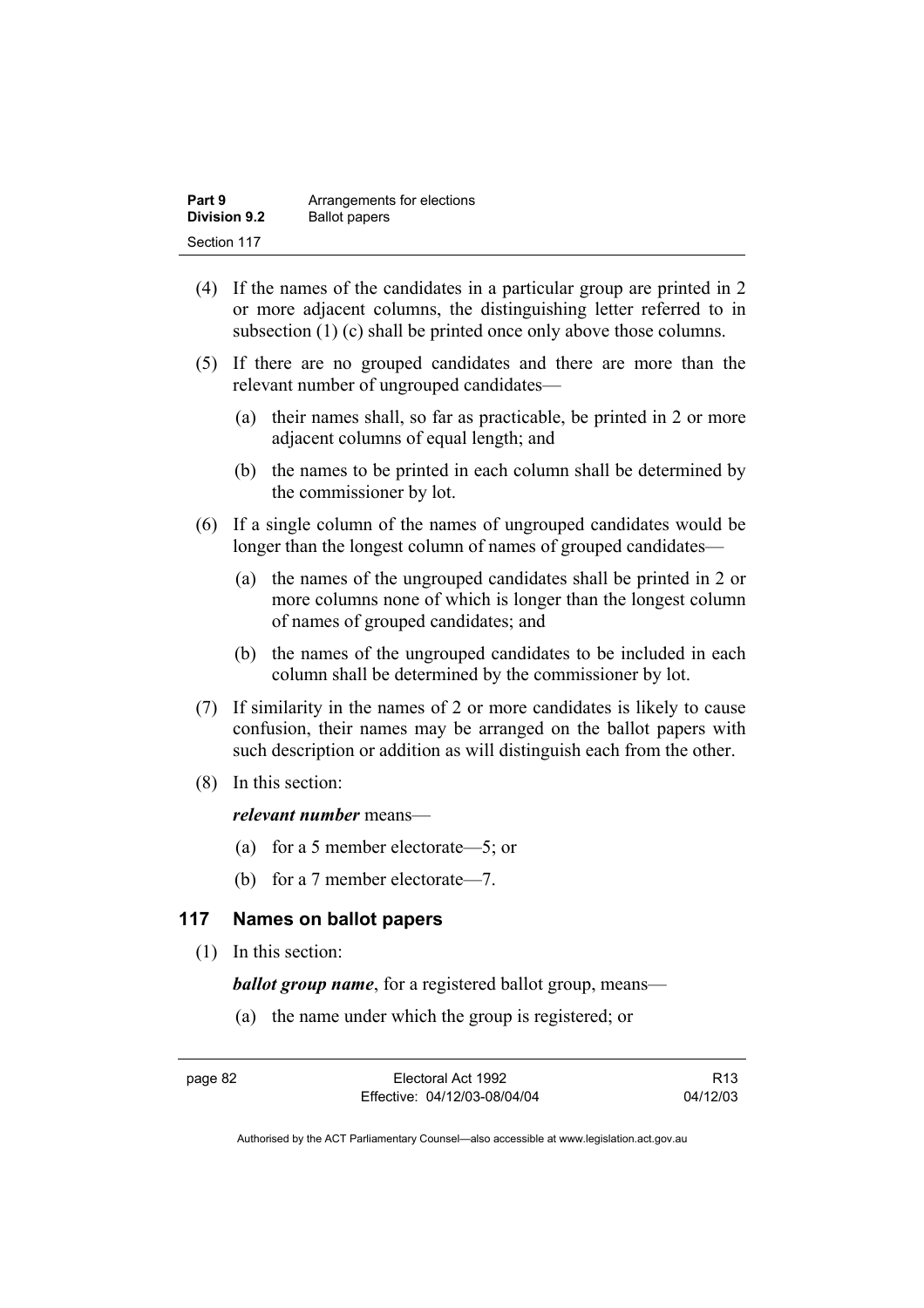| Arrangements for elections | Part 9              |
|----------------------------|---------------------|
| <b>Ballot papers</b>       | <b>Division 9.2</b> |
|                            | Section 118         |

 (b) if a registered abbreviation of the group is stated in the nomination form of each group candidate—that abbreviation.

*party name*, for a registered party, means—

- (a) the name under which the party is registered; or
- (b) if a registered abbreviation of the name of the party is stated in the nomination form of each party candidate—that abbreviation.
- (2) On the ballot papers for an election—
	- (a) the party name of the registered party by which a group of party candidates is endorsed must be printed at the top of the column of their names; and
	- (b) the party name of the registered party by which an ungrouped party candidate is endorsed must be printed next to the candidate square for the candidate; and
	- (c) the ballot group name of the registered ballot group by which a group of ballot group candidates is endorsed must be printed at the top of the column of their names; and
	- (d) the ballot group name of the registered ballot group by which an ungrouped ballot group candidate is endorsed must be printed next to the candidate square for the candidate; and
	- (e) the word 'independent' must be printed next to the candidate square for a candidate (other than a party, ballot group or grouped candidate) if the nomination form so specified.

# **118 Draw for positions on ballot papers**

The commissioner shall make the determinations required by section 116 in public at the place of nomination, as soon as practicable after the candidates have been declared.

page 83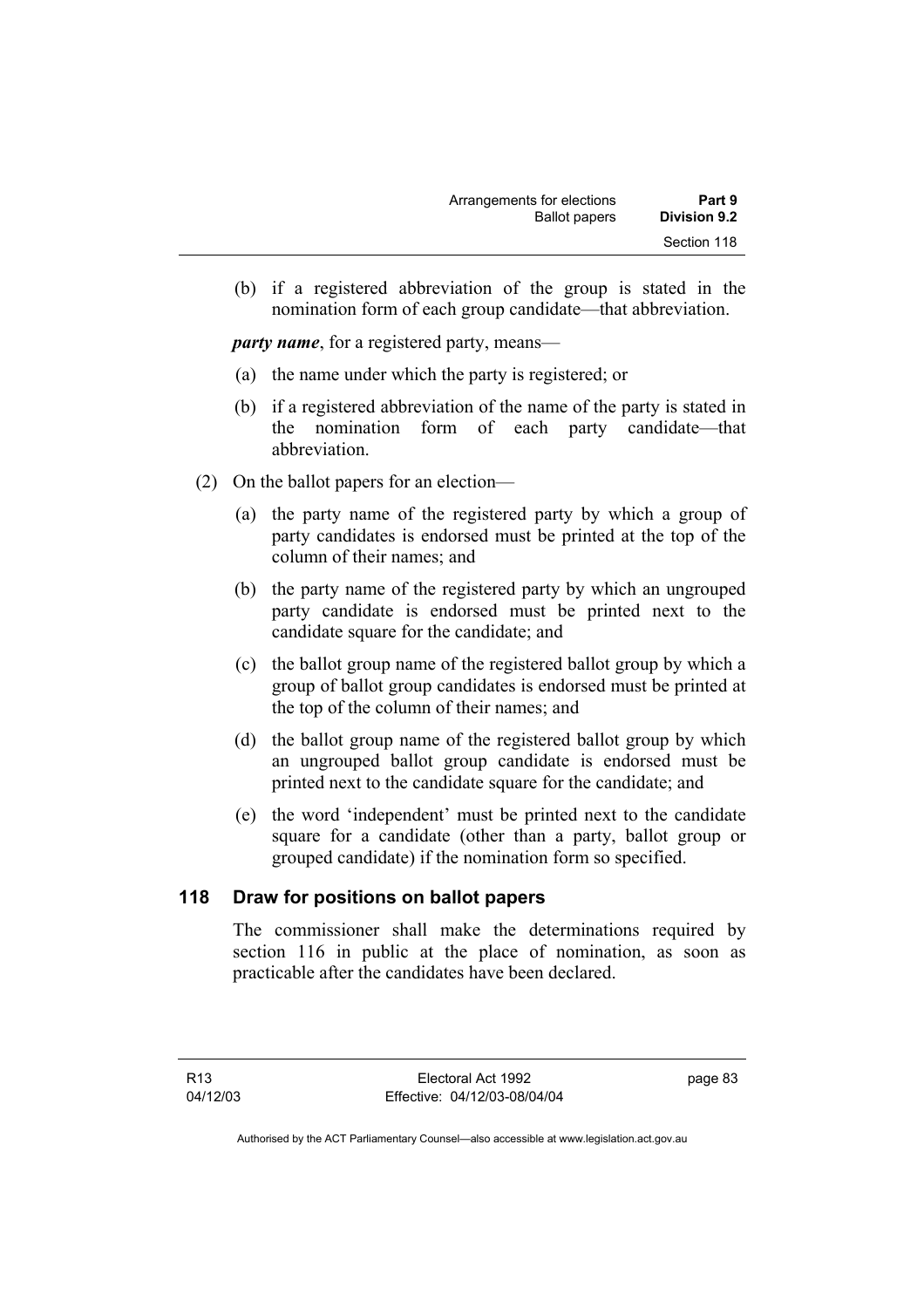# **Division 9.3 Electronic voting devices and vote counting programs**

# **118A Approval of computer program for electronic voting and vote counting**

- (1) The commissioner may approve a computer program to allow electronic voting and perform steps in the scrutiny of votes in an election.
- (2) The commissioner may only approve a program if—
	- (a) the proper use of the program would give the same result in the scrutiny of votes in an election as would be obtained if the scrutiny were conducted without computer assistance; and
	- (b) the program will allow an elector to show consecutive preferences starting at '1'; and
	- (c) the program gives an elector an opportunity to correct any mistakes before processing the elector's vote; and
	- (d) the program will allow an elector to make an informal vote showing no preferences for any candidate; and
	- (e) the program will not allow a person to find out how a particular elector cast his or her vote; and
	- (f) the program is designed to pause while the commissioner makes a determination by lot required by schedule 4; and
	- (g) the program can produce indicative distributions of preferences at any time after the close of the poll and before the declaration of the poll.
- (3) An approval under subsection (1) is a notifiable instrument.
	- *Note* A notifiable instrument must be notified under the *Legislation Act 2001*.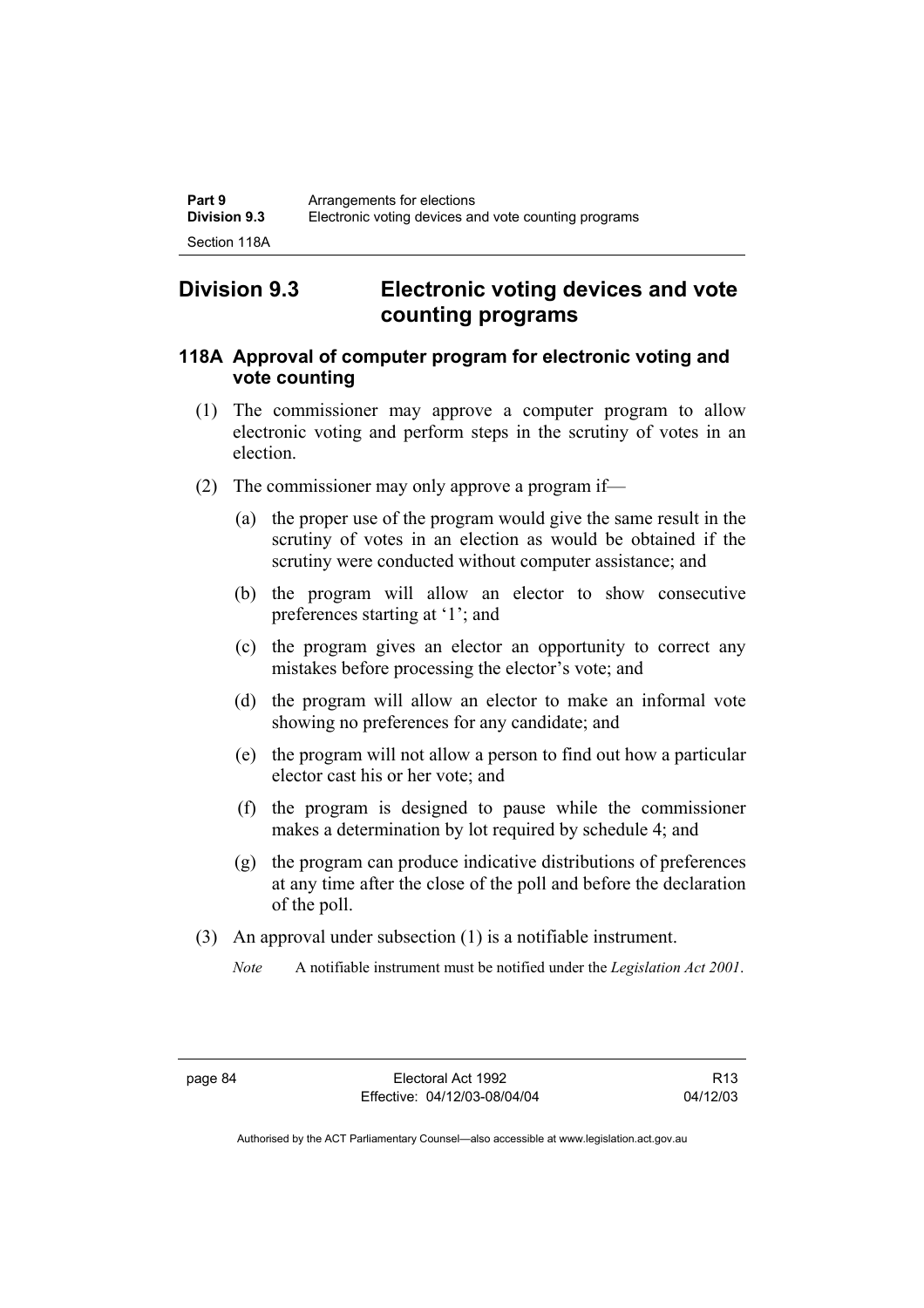- (4) The commissioner must determine processes that must be followed in relation to the use of an approved computer program in the scrutiny of votes in an election.
- (5) Without limiting subsection (4), the commissioner may approve a process—
	- (a) for entering preferences shown on paper ballots into the approved computer program; and
	- (b) for counting preferences using the program to work out—
		- (i) the number of unrejected ballot papers on which a first preference is recorded for each candidate; and
		- (ii) the number of informal ballot papers for each electorate.

## **118B Security of electronic voting devices and related material**

- (1) The commissioner must take steps to ensure that electronic devices and computer programs used or intended to be used for or in connection with electronic voting are kept secure from interference at all times.
- (2) The commissioner must keep backup copies of electronic data produced at a polling place or scrutiny centre until whichever of the following happens last:
	- (a) the beginning of the pre-election period for the next election;
	- (b) the documents are no longer required by the commissioner, another member of the electoral commission or a member of the staff of the commission for exercising a function under this Act.

# **Division 9.4 Miscellaneous**

# **119 Polling places and scrutiny centres**

(1) The commissioner may, in writing—

page 85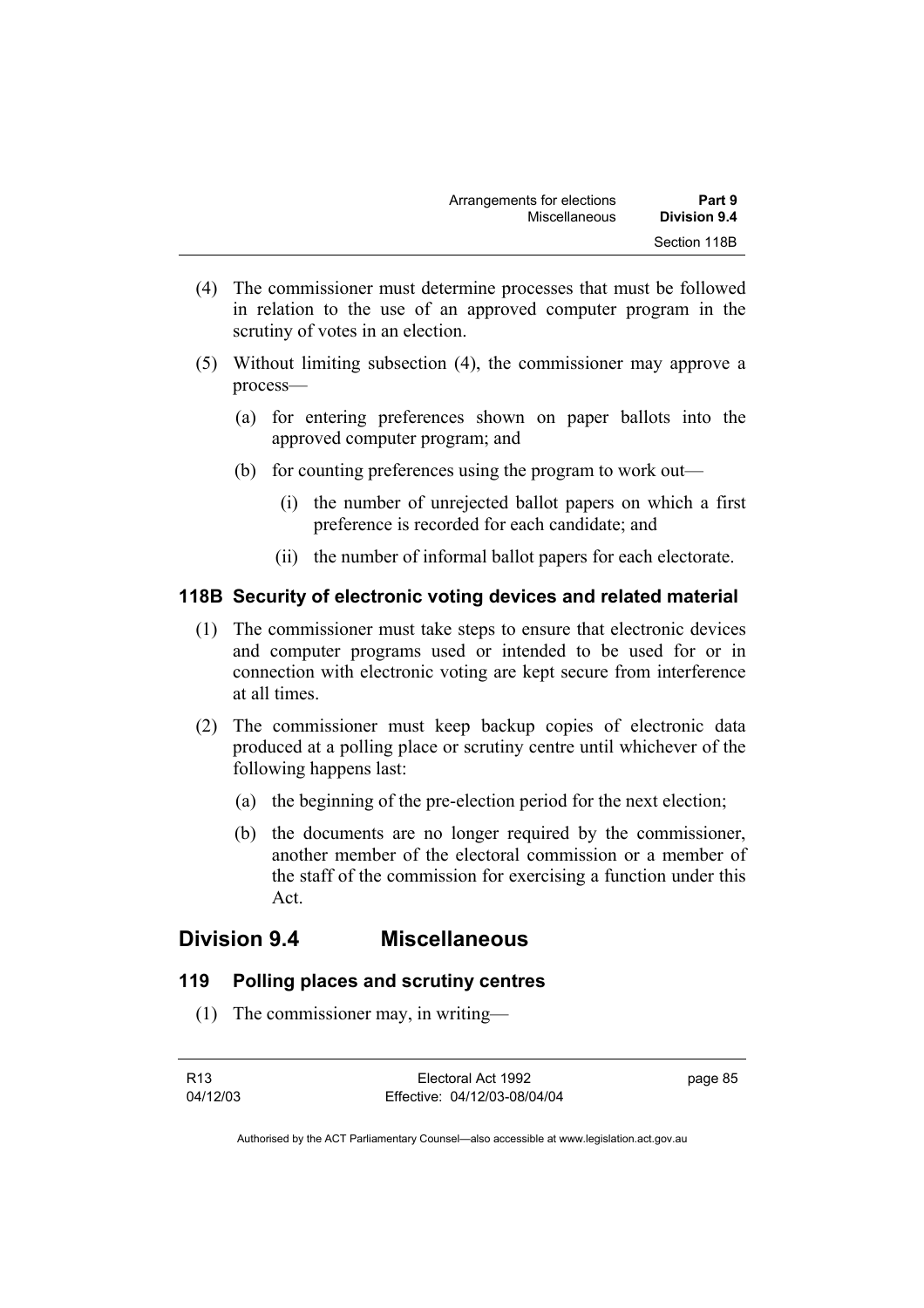| Part 9              | Arrangements for elections |
|---------------------|----------------------------|
| <b>Division 9.4</b> | Miscellaneous              |
| Section 120         |                            |

- (a) appoint a specified place to be a polling place on polling day for an election; and
- (b) appoint a specified place to be a scrutiny centre during the election period for the purpose of the scrutiny at an election.
- (2) An appointment is a notifiable instrument.

*Note* A notifiable instrument must be notified under the *Legislation Act 2001*.

- (3) During a pre-election period, the commissioner—
	- (a) must publish in a newspaper; and
	- (b) may publish by any other means the commissioner determines;

a notice setting out particulars of each polling place for the election.

# **120 Administrative arrangements**

- (1) The commissioner shall make appropriate administrative arrangements for the conduct of each election and, in particular, shall ensure that each polling place is properly equipped with—
	- (a) separate voting compartments constructed so as to screen voters from observation while marking ballot papers; and
	- (b) ballot boxes capable of being securely fastened; and
	- (c) ballot papers and other documents and stationery.
- (2) The commissioner may make arrangements at a polling place for electors to vote using an electronic ballot paper (*electronic voting*).
- (3) For subsection (2), the commissioner may approve electronic devices for use by electors for electronic voting at a polling place.
- (4) An approval under subsection (3) is a notifiable instrument.

*Note* A notifiable instrument must be notified under the *Legislation Act 2001*.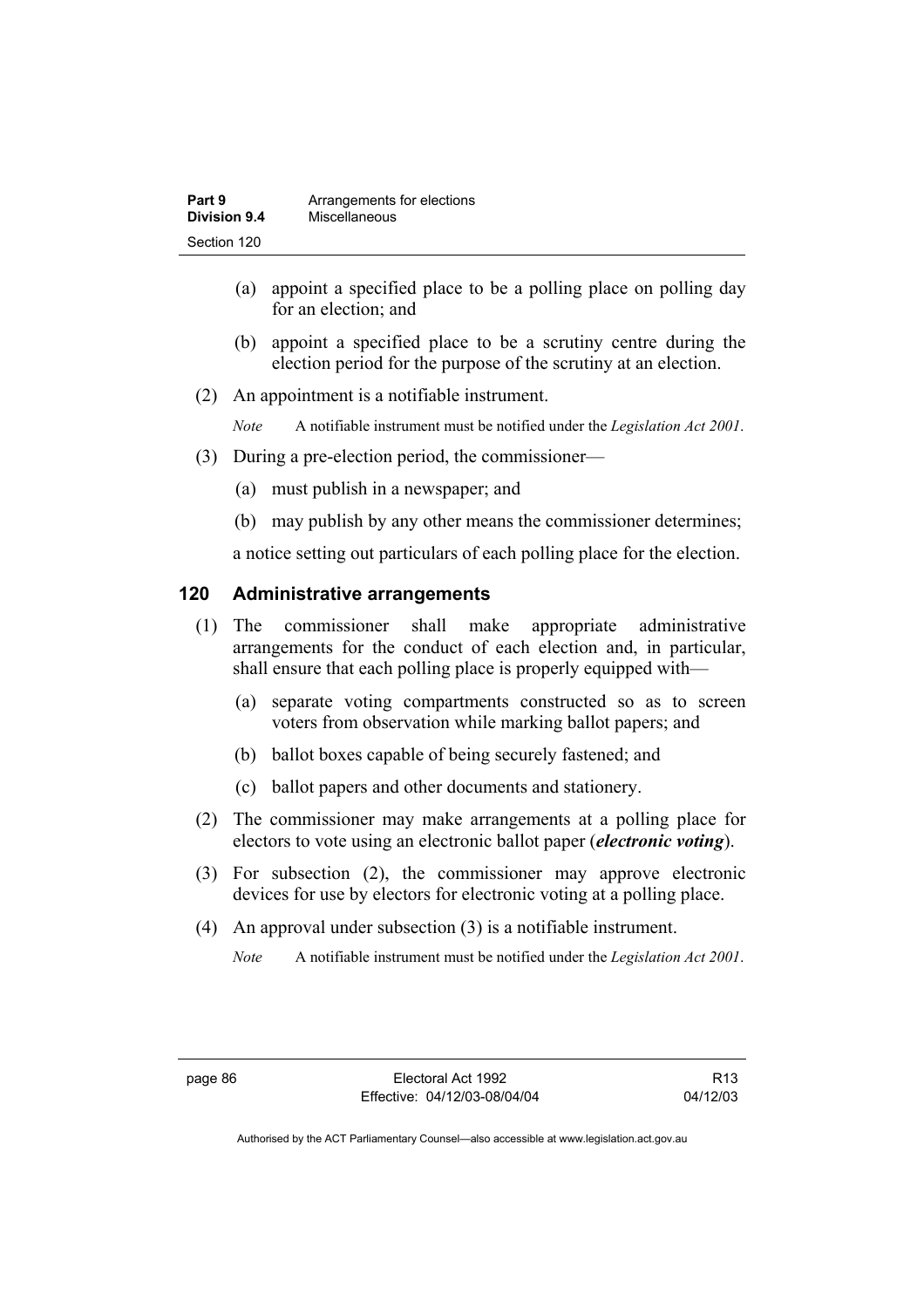# **121 Certified lists of electors**

- (1) As soon as practicable after the roll for an electorate closes, the commissioner shall—
	- (a) prepare a certified list of the electors; and
	- (b) give a copy to the OIC for each polling place; and
	- (c) on request by a candidate for the electorate—give a copy to the candidate.
- (2) For this Act, the certified list of electors, in relation to an election in an electorate, is an extract from the roll for the electorate, certified by the commissioner, in relation to each person enrolled who will be at least 18 years of age on polling day.

# **121A Use of information from certified lists**

(1) In this section:

*approved purpose* means—

- (a) a purpose connected with an election; or
- (b) monitoring the accuracy of information on the roll.

*protected information*, in relation to a person, means information that the person knows, or has reasonable grounds for believing, was obtained from a copy of a certified list of electors given to the person or someone else under section 121 (1) (Certified list of electors).

- (2) A person must not, without reasonable excuse, use protected information for—
	- (a) a commercial purpose; or

page 87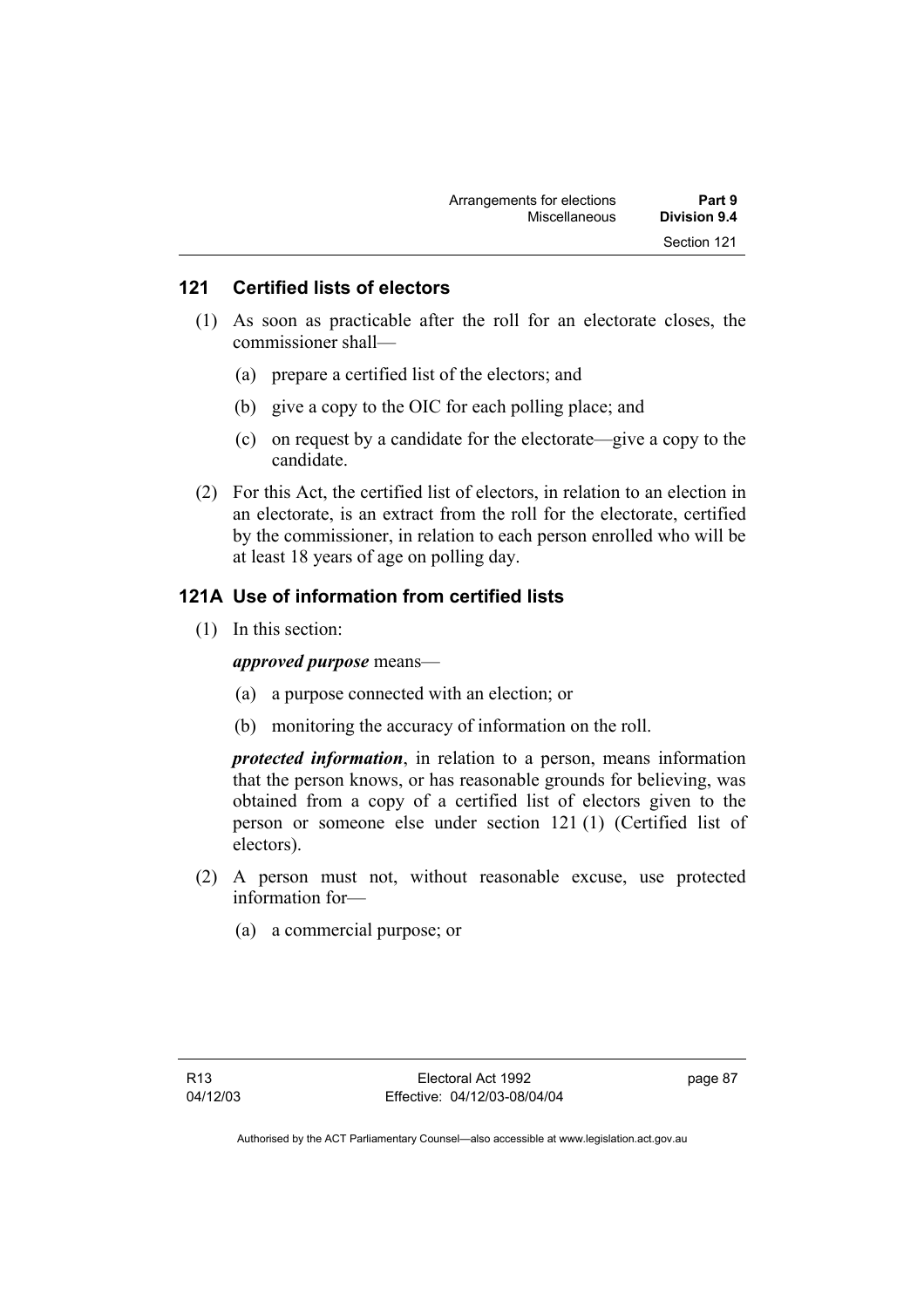| Part 9              | Arrangements for elections |
|---------------------|----------------------------|
| <b>Division 9.4</b> | <b>Miscellaneous</b>       |
| Section 122         |                            |

(b) any other purpose, other than an approved purpose.

Maximum penalty: 50 penalty units, imprisonment for 6 months or both.

 (3) A person must not, without reasonable excuse, directly or indirectly divulge or communicate protected information to someone else for a purpose other than an approved purpose.

Maximum penalty: 50 penalty units, imprisonment for 6 months or both.

# **122 Scrutineers—appointment**

- (1) A candidate for election may appoint a scrutineer to represent the candidate during the polling for the election, or during the scrutiny for an election, or both.
- (2) An appointment shall be made by giving to the commissioner—
	- (a) written notice, signed by the candidate, specifying the name and address of the scrutineer; and
	- (b) an undertaking signed by the scrutineer.
	- *Note* If a form is approved under s 340A (Approved forms) for an undertaking, the form must be used.

# **123 Scrutineers—conduct**

- (1) Subject to subsection (2), a scrutineer representing a candidate during the polling for an election is entitled to be present in a polling place, and to enter or leave a polling place, when voters are allowed to vote at that place.
- (2) At any time while voters are allowed to vote at a particular polling place, the number of scrutineers representing a particular candidate who are present at that place shall not exceed the number of officers responsible for issuing ballot papers at that place.

R13 04/12/03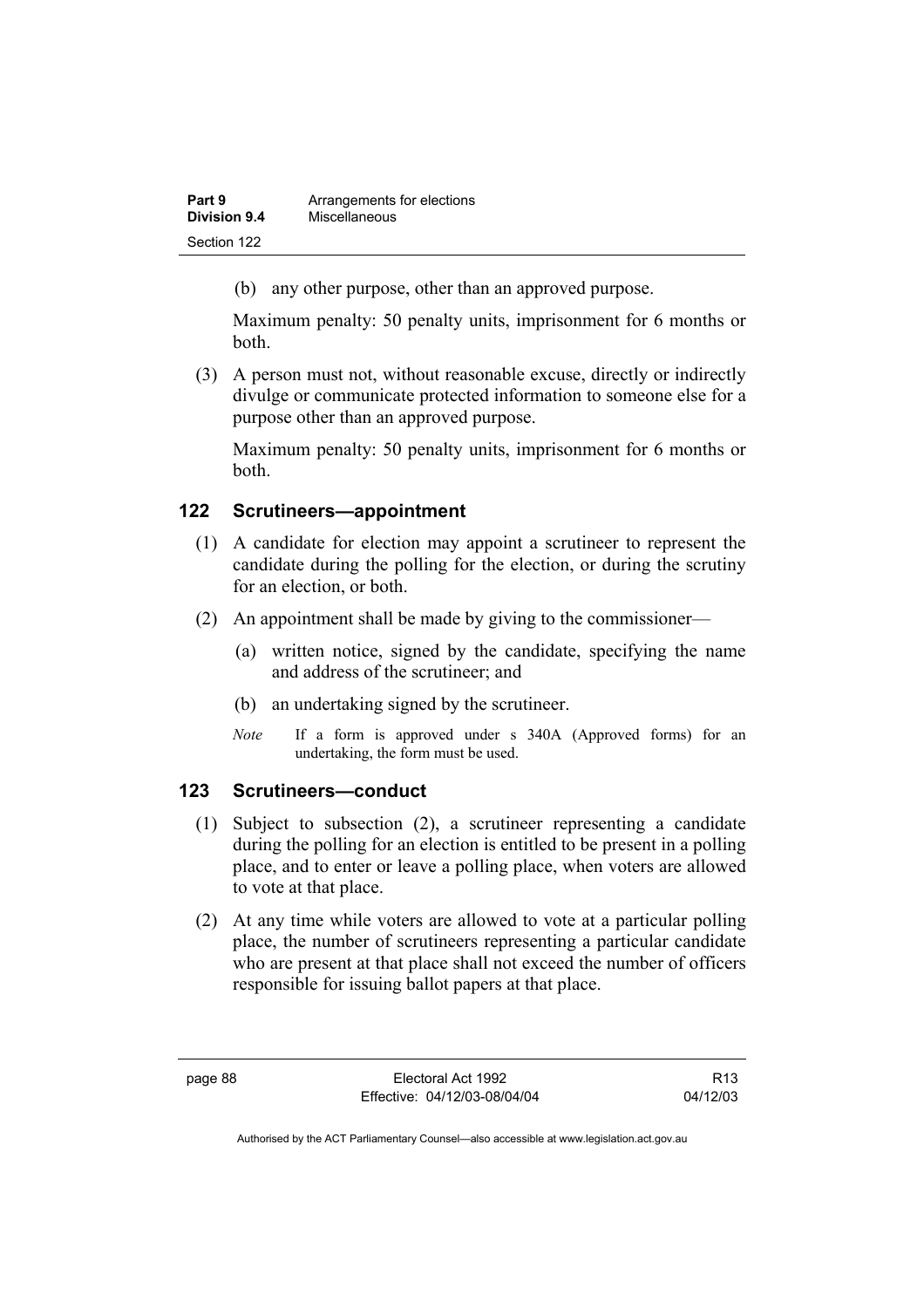| Arrangements for elections | Part 9       |
|----------------------------|--------------|
| Miscellaneous              | Division 9.4 |
|                            | Section 124  |

- (3) Subject to subsection (4), a scrutineer representing a candidate during the scrutiny for an election is entitled to be present in a scrutiny centre, and to enter or leave a scrutiny centre, during the conduct of the scrutiny at the centre.
- (4) At any time during the conduct of the scrutiny at a particular scrutiny centre, the number of scrutineers representing a particular candidate who are present at the centre shall not exceed the number of officers at the centre.
- (5) A scrutineer at a polling place or scrutiny centre shall wear a badge, supplied by the commissioner, that identifies the person as a scrutineer.
- (6) A scrutineer shall not, without reasonable excuse, communicate with any person in a polling place except so far as is necessary in the exercise of the scrutineer's functions.

Maximum penalty: 10 penalty units.

 (7) A scrutineer shall not, without reasonable excuse, interfere with or attempt to influence an elector at a polling place.

Maximum penalty: 50 penalty units.

 (8) For section 320 (4) (b), a scrutineer who contravenes this section is no longer entitled to be on the premises.

# **124 Participation by candidates in conduct of election**

A candidate shall not take any part in the conduct of an election.

# **125 Determining matters by lot**

 (1) If the commissioner is required by this Act to determine a matter by lot, the matter shall be so determined in a way approved by the electoral commission in writing.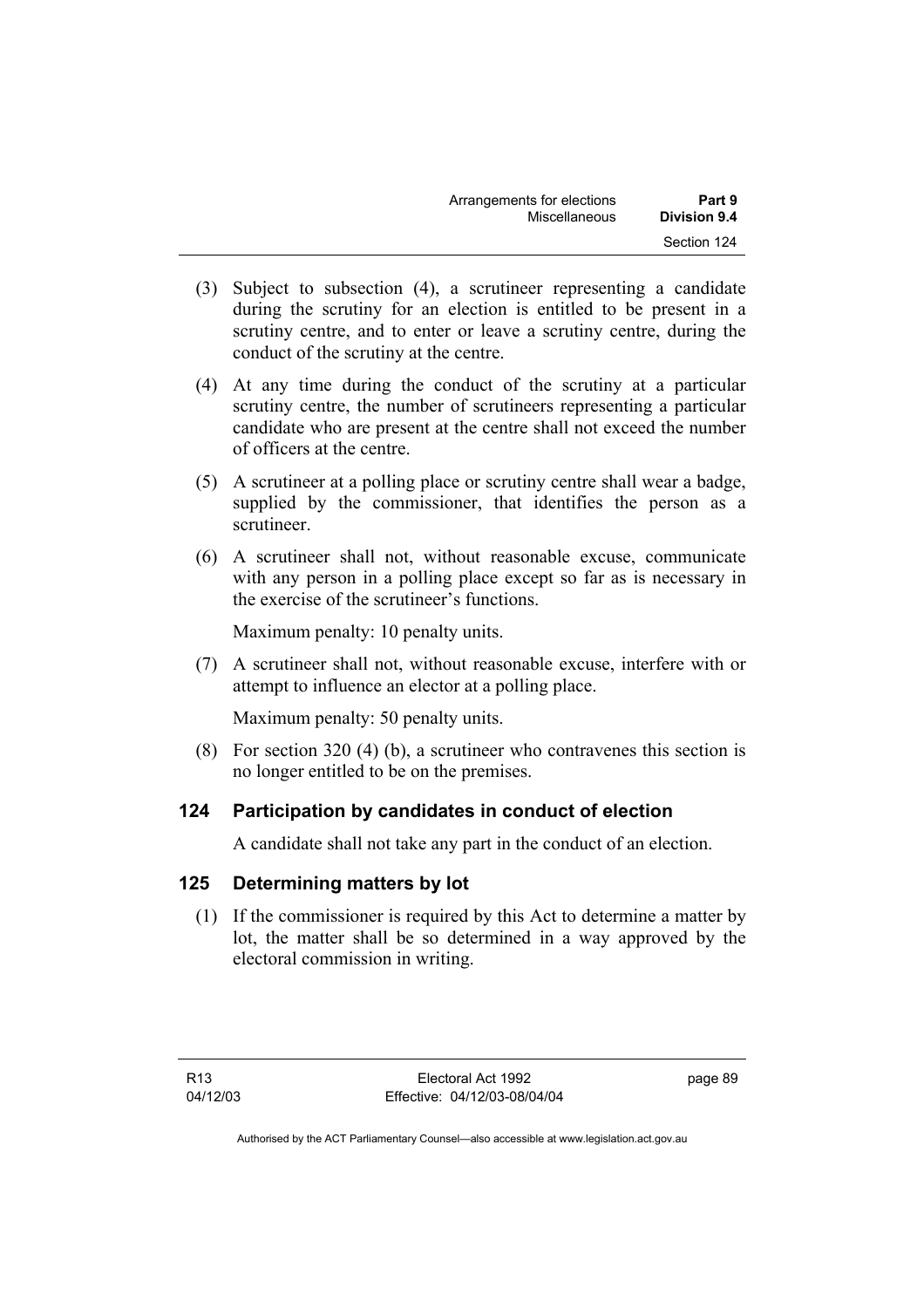| Part 9       | Arrangements for elections |
|--------------|----------------------------|
| Division 9.4 | Miscellaneous              |
| Section 126  |                            |

- (2) An approval is a disallowable instrument.
	- *Note* A disallowable instrument must be notified, and presented to the Legislative Assembly, under the *Legislation Act 2001*.

# **126 Supplementary elections**

If, in relation to an election—

- (a) there are no candidates; or
- (b) the number of candidates declared elected under section 111 or 112 is less than the number of vacancies;

a supplementary election shall be held, as necessary, in accordance with section 101.

page 90 Electoral Act 1992 Effective: 04/12/03-08/04/04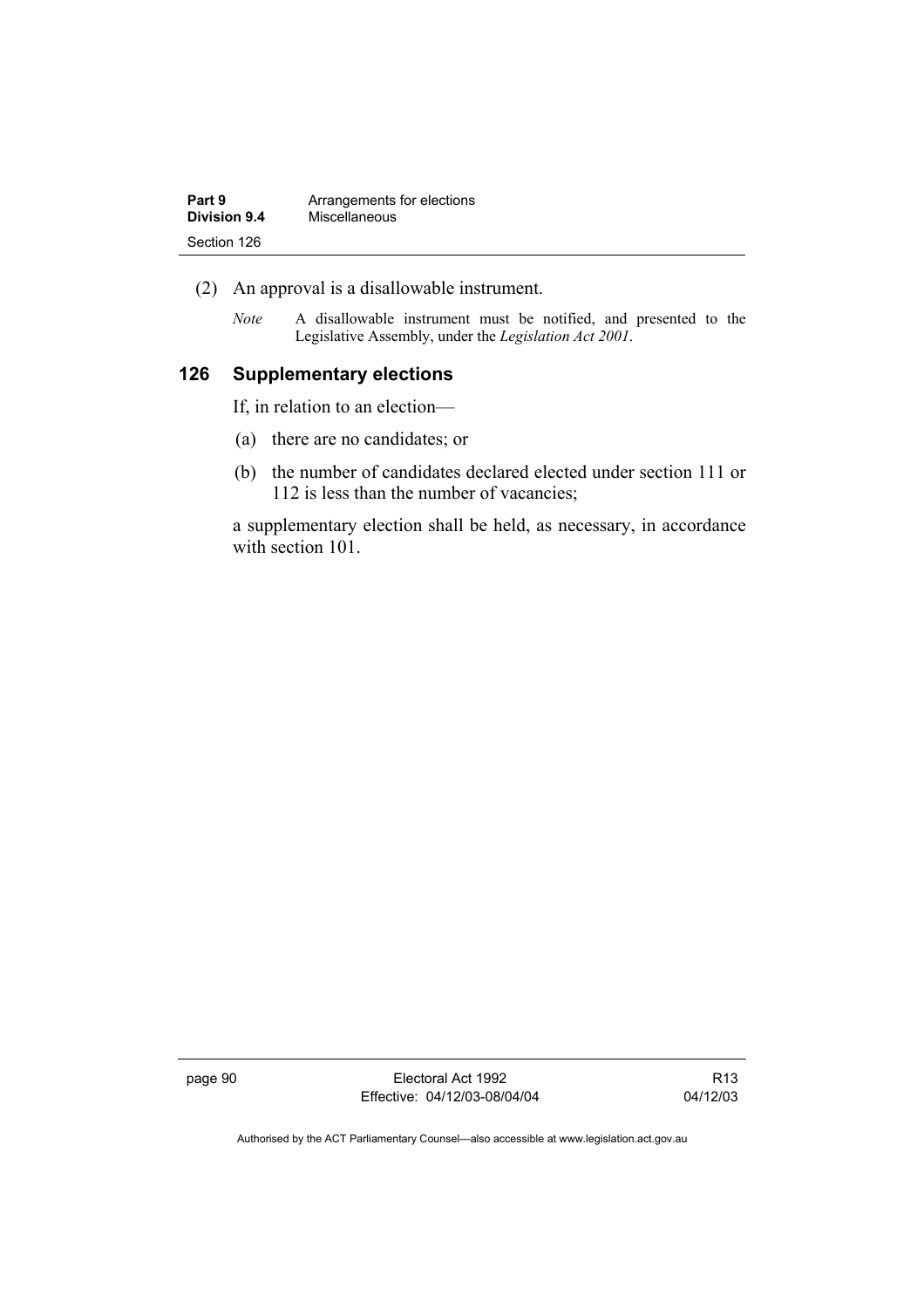# **Part 10 Voting**

# **Division 10.1 General**

# **127 Meaning of** *authorised witness*

In this part:

*authorised witness* means—

- (a) in Australia or an external Territory—an officer, an elector or a person who is enrolled on any roll kept under the Commonwealth Electoral Act; or
- (b) in any other place—a person who is at least 18 years old;

but does not include a candidate at an election.

# **128 Entitlement to vote**

- (1) Subject to subsection (2), an elector enrolled for an electorate is entitled to vote at an election for the electorate.
- (2) A person who is enrolled is not entitled to vote at an election unless he or she will be at least 18 years old on the day the poll for the election is required to be held.
- (3) The inclusion of the name of a person on a certified list of electors for an election is conclusive evidence of the person's right to vote at the election.
- (4) The omission of the name of a person from a roll because of official error does not disqualify the person from voting.
- (5) In a roll or a certified list of electors, an omission of a given name, or an error in a name, does not disqualify an elector from voting.

page 91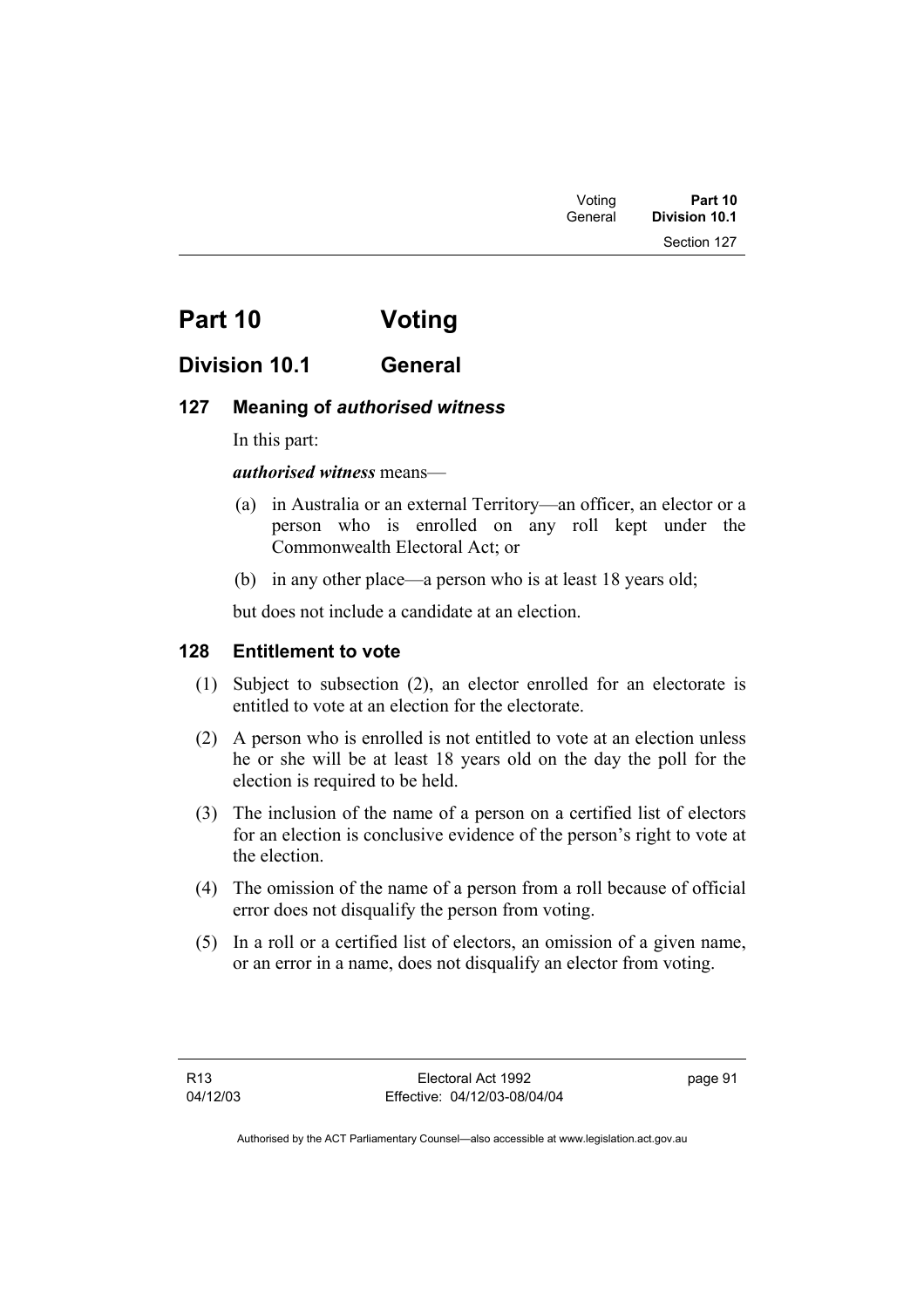| Part 10       | Voting  |
|---------------|---------|
| Division 10.1 | General |
| Section 129   |         |

 (6) An elector whose surname has changed is not disqualified from voting under a former name entered for the person on a roll or certified list of electors.

# **129 Compulsory voting**

 (1) An elector who is entitled to vote at an election shall not, without a valid and sufficient reason, fail to vote at the election.

Maximum penalty: 0.5 penalty units.

- (2) Subsection (1) does not apply to—
	- (a) an eligible overseas elector; or
	- (b) an Antarctic elector; or
	- (c) an elector who is serving a sentence of imprisonment outside the ACT; or
	- (d) an elector who is enrolled because of his or her enrolment on the Commonwealth roll as an itinerant elector.
- (3) Without limiting subsection (1), an elector shall be taken to have a valid and sufficient reason for failing to vote at an election if the elector believes it to be part of his or her religious duty to abstain from voting.

### **130 Multiple votes prohibited**

An elector shall not vote—

(a) more than once at the same election for an electorate; or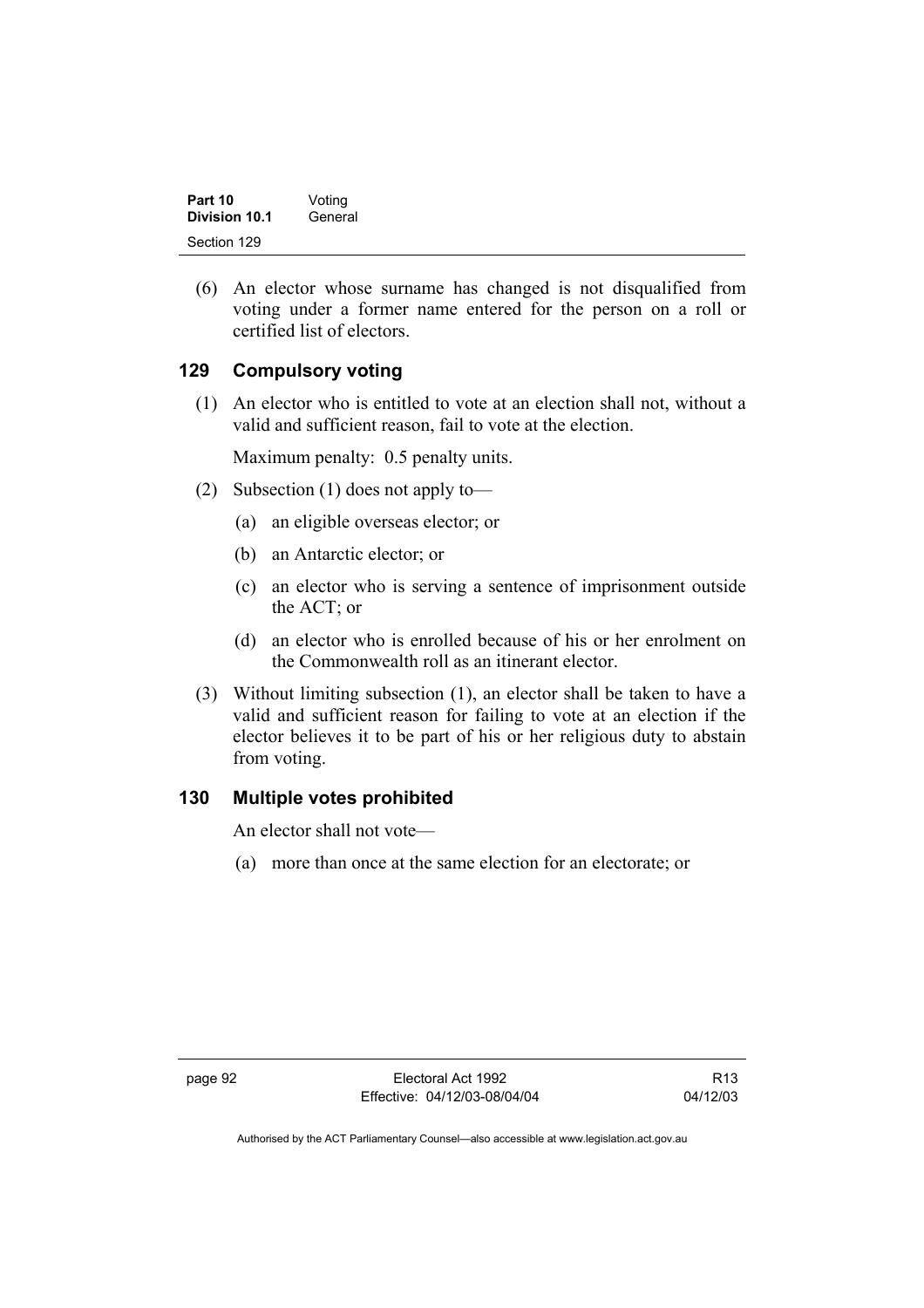| Voting  | Part 10       |  |
|---------|---------------|--|
| General | Division 10.1 |  |
|         | Section 131   |  |

 (b) at 2 or more elections for electorates the polls for which are required to be held on the same day.

Maximum penalty: 50 penalty units, imprisonment for 6 months or both.

## **131 Procedures for voting**

- (1) At an election, an elector may—
	- (a) cast a vote in accordance with division 10.2, 10.3 or 10.4; or
	- (b) if the elector is a patient in a hospital or special hospital, or detained in a remand centre—cast an ordinary vote or a declaration vote in accordance with division 10.5.
- (2) An elector who is entitled to vote at an election may cast a vote on polling day at any polling place in the ACT, whether or not the polling place is in the electorate for which the elector is enrolled.
- (3) If there is electronic voting at a polling place, an elector may vote using a paper ballot paper or electronic voting.

# **132 Manner of recording vote**

- (1) An elector shall record his or her vote on a ballot paper by marking the ballot paper in accordance with subsection (2).
- (2) The elector—
	- (a) shall place consecutive whole numbers starting at '1' in the number of candidate squares equal to the number of candidates to be elected so as to indicate preferences; and
	- (b) may place further consecutive whole numbers in additional candidate squares so as to indicate additional preferences.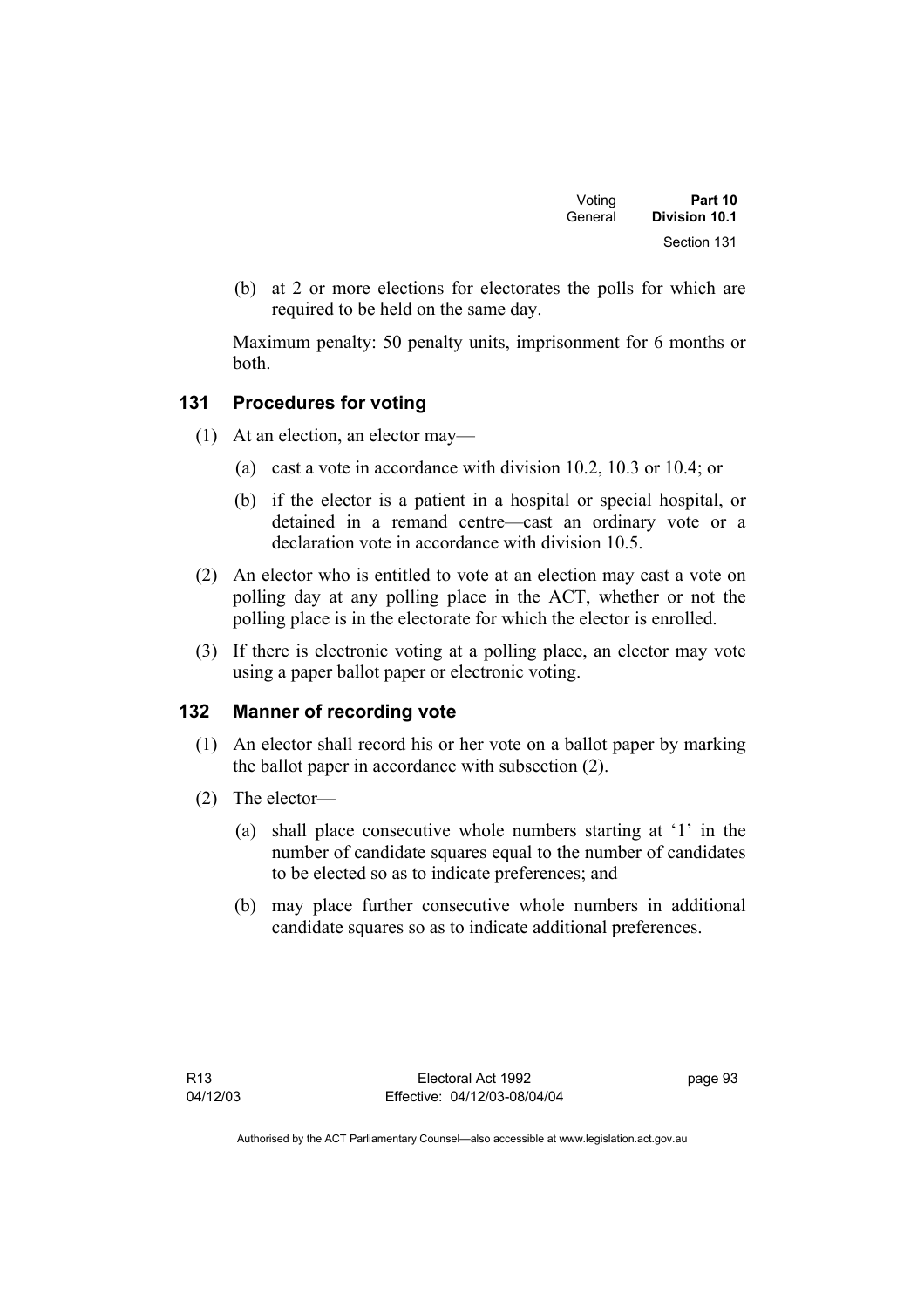# **Division 10.2 Ordinary voting at a polling place**

# **133 Claims to vote**

- (1) If a person attends before an officer at a polling place on polling day and claims to vote at an election, the officer shall issue a ballot paper to the claimant for the relevant electorate if satisfied that the certified list of electors for the electorate—
	- (a) specifies the claimant's name; and
	- (b) specifies an address for the claimant or indicates that the claimant's address is suppressed; and
	- (c) has not been marked so as to indicate that a ballot paper has already been issued to the claimant.
- (2) Despite subsection (1), an officer shall not issue a ballot paper to a person who indicates that he or she has already voted at the election.
- (3) Immediately after issuing a ballot paper to a claimant, the officer shall record the issue on the certified list of electors.

# **134 Voting in private**

Subject to section 156, a person shall, on receipt of a ballot paper under section 133, without delay—

- (a) go to an unoccupied voting compartment at the polling place; and
- (b) there, in private, mark his or her vote on the ballot paper in accordance with section 132; and
- (c) if the person has voted using a paper ballot paper—fold the ballot paper so as to conceal the vote and put it in a ballot box at the polling place; and
- (d) leave the polling place.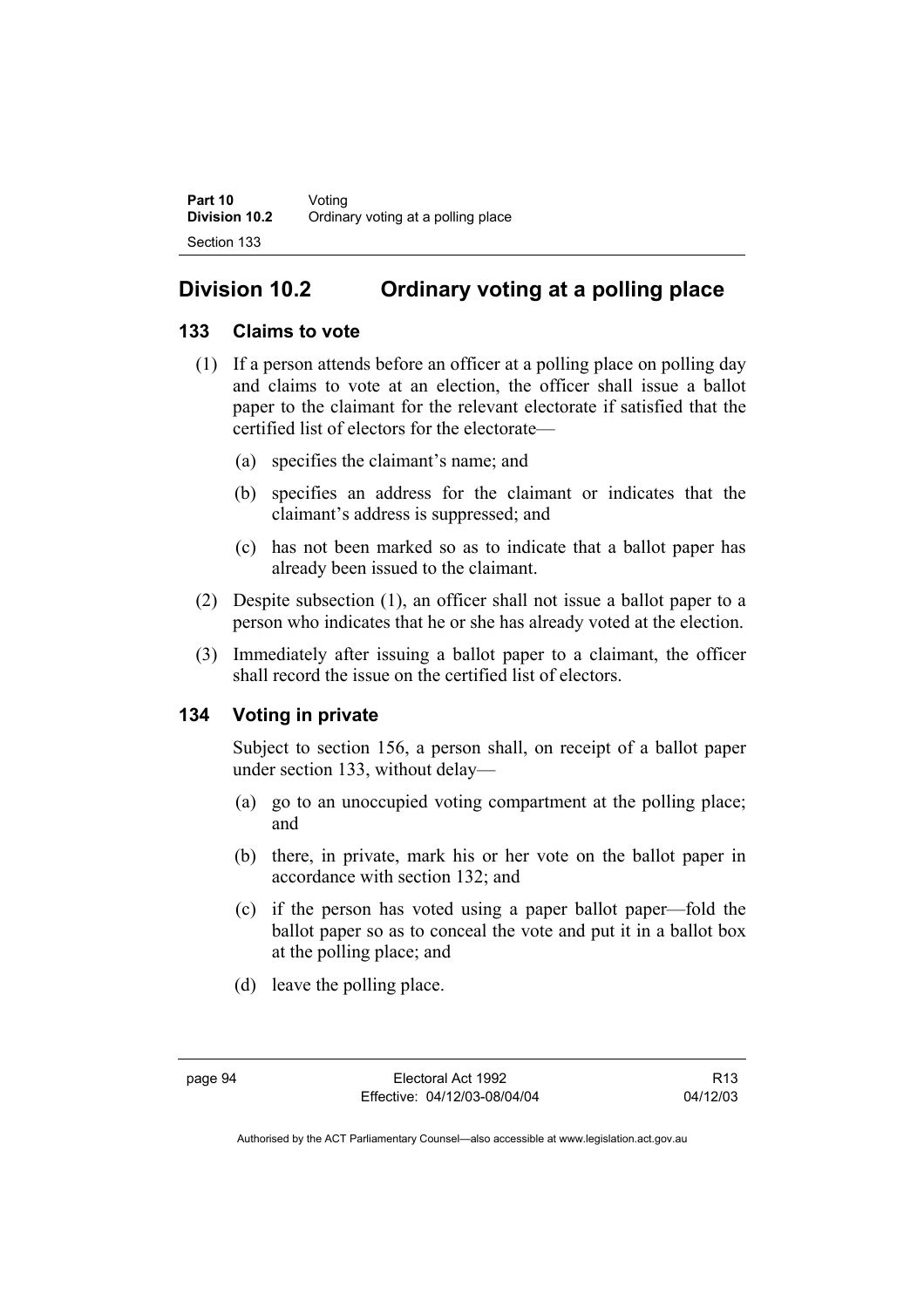# **Division 10.3 Declaration voting at a polling place**

## **135 Declaration voting at polling places**

- (1) If a person attends before an officer at a polling place on polling day and claims to vote at an election, the officer shall issue declaration voting papers to the person for the relevant electorate if satisfied that—
	- (a) the certified list of electors for the electorate does not specify the person's name; or
	- (b) the certified list of electors for the electorate has been marked so as to indicate that a ballot paper has already been issued to the person but the person claims not to have voted already at the election.
- (2) Despite subsection (1), an officer shall not issue declaration voting papers to a person who indicates that he or she has already voted at the election.
- (3) The officer shall—
	- (a) give the claimant a written statement indicating the consequences of casting a declaration vote under this section; and
	- (b) record the name of the claimant.
	- *Note* If a form is approved under s 340A (Approved forms) for a statement, the form must be used.
- (4) Subject to section 156, the following requirements apply to the casting of a declaration vote under this section:
	- (a) the person shall complete and sign the declaration in the presence of the officer;
	- (b) the officer shall complete and sign the certificate as witness;

page 95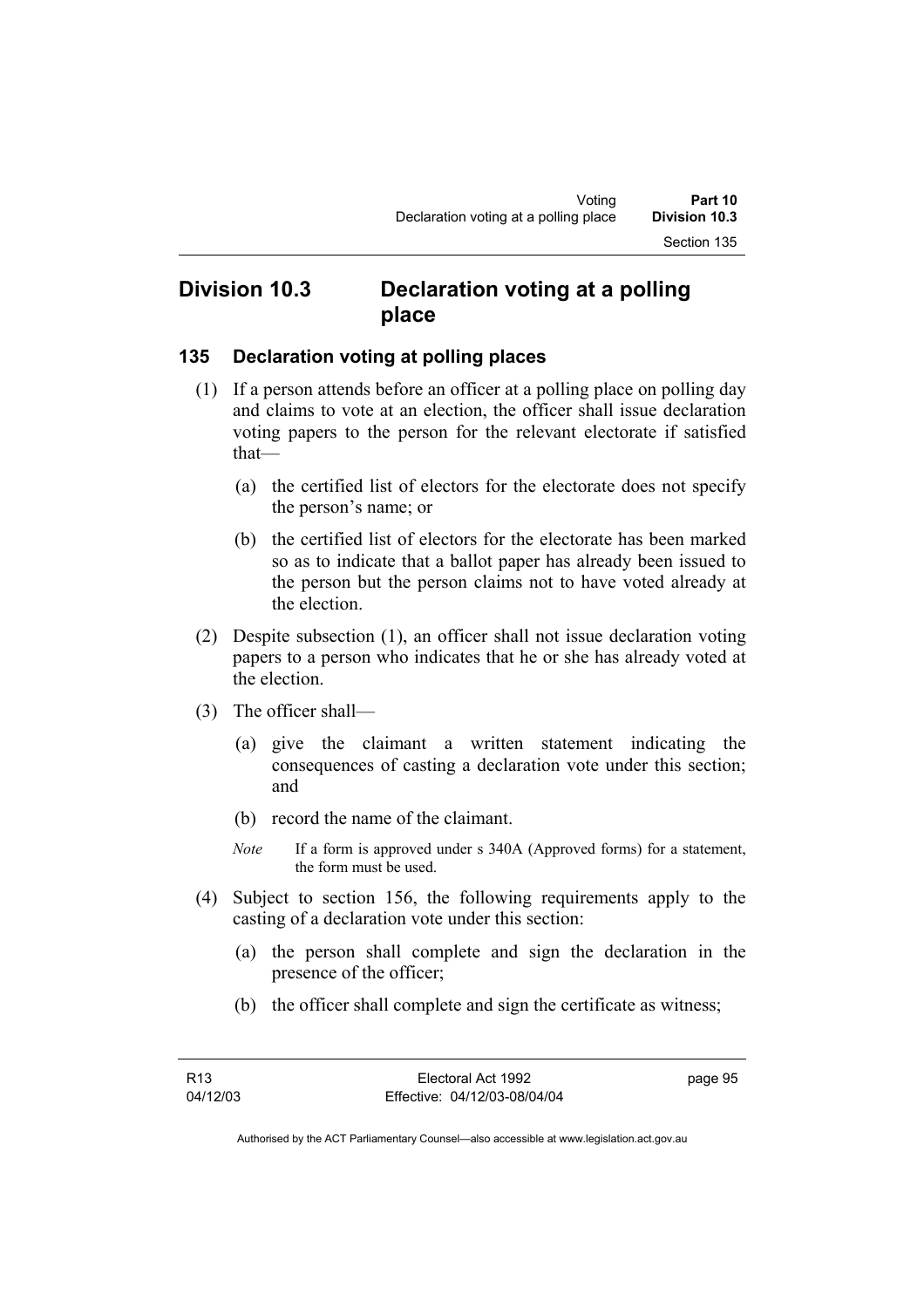- (c) the person shall go to an unoccupied voting compartment at the polling place and there, in private—
	- (i) mark his or her vote on the ballot paper in accordance with section 132; and
	- (ii) fold the ballot paper so as to conceal the vote;
- (d) the person shall return the folded ballot paper to the officer;
- (e) the officer shall, in the presence of the person, without unfolding the ballot paper, place it in the envelope on which the declaration referred to in paragraph (a) appears, fasten the envelope and place it in a ballot box at the polling place;
- (f) the person shall then leave the polling place.

# **Division 10.4 Voting otherwise than at a polling place**

# **136 Meaning of** *eligible elector* **for div 10.4**

In this division:

*eligible elector* means an elector who is entitled to vote at an election and—

- (a) who expects to be unable to attend at a polling place on polling day; or
- (b) whose address is a suppressed address.

# **136A Postal voting before polling day**

(1) In this section:

*post* means dispatch by means of Australia Post or a postal service specified under subsection (9).

*postal voting papers* means declaration voting papers for postal voting.

page 96 Electoral Act 1992 Effective: 04/12/03-08/04/04

R13 04/12/03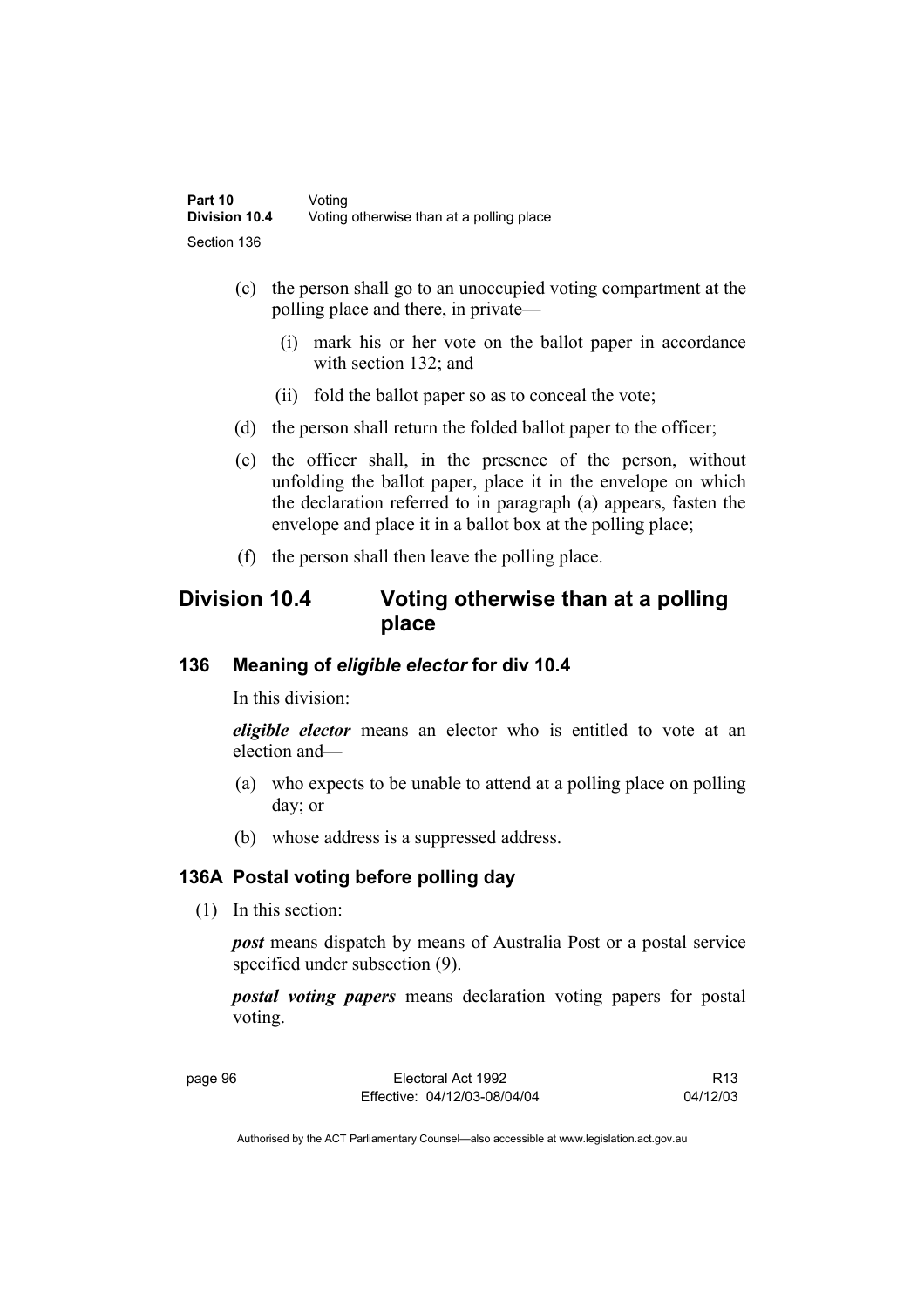- (2) An application for postal voting papers shall be—
	- (a) signed and dated by the applicant in the presence of an authorised witness; and
	- (b) signed and dated by the witness; and
	- (c) received by an authorised officer before 8 pm on the day before polling day.
	- *Note* If a form is approved under s 340A (Approved forms) for an application, the form must be used.
- (3) Subject to subsections (4) and (5), an authorised officer shall, on application by an eligible elector, post to the elector postal voting papers for the electorate for which the person claims to vote.
- (4) Postal voting papers shall not be posted or otherwise made available to an elector earlier than the 19th day before polling day.
- (5) An officer shall not post postal voting papers to an applicant—
	- (a) if the application is received by the officer after the last mail clearance at the nearest post office on the last Thursday before polling day; or
	- (b) if the officer has reason to believe that the applicant is located in a place where the normal transmission of mail has been significantly disrupted or curtailed or is otherwise unreliable.
- (6) If an authorised officer has received an application for postal voting papers for an eligible elector and the officer has reason to believe—
	- (a) that the applicant is a person to whom subsection  $(5)$  (a) or  $(b)$ applies; and
	- (b) that dispatch of the papers to the elector by means of a courier or other agent (other than Australia Post or a postal service specified under subsection (9)) is likely to enable the papers to reach the elector in sufficient time for the elector's ballot paper to be completed and lodged in accordance with subsection (8);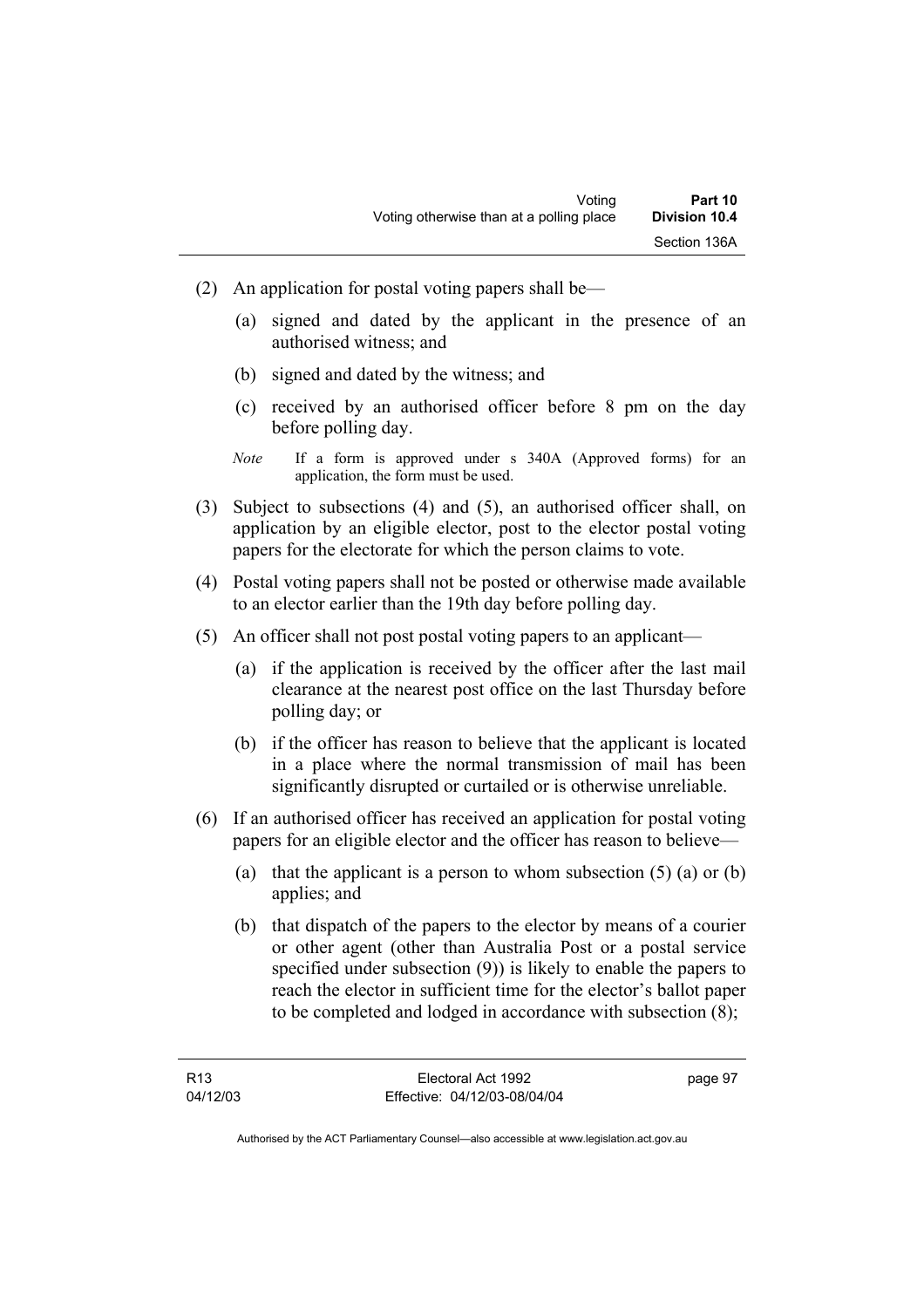| Part 10              | Voting                                   |
|----------------------|------------------------------------------|
| <b>Division 10.4</b> | Voting otherwise than at a polling place |
| Section 136B         |                                          |

the officer shall dispatch the papers accordingly.

- (7) If voting papers are dispatched to the elector in accordance with this section, neither the officer nor the commissioner is responsible for ensuring that the papers reach the elector.
- (8) Subject to section 156, the following requirements apply in relation to the casting of a postal vote under this section:
	- (a) the elector shall show the unsigned declaration and certificate, and the unmarked ballot paper to an authorised witness;
	- (b) the elector shall complete and sign the declaration in the presence of the witness;
	- (c) the witness shall complete and sign the certificate as witness;
	- (d) the elector shall, in the presence of the witness but so that the witness cannot see the vote, mark his or her vote on the ballot paper, fold the ballot paper, place it in the envelope addressed to the commissioner and fasten the envelope;
	- (e) the elector shall—
		- (i) before polling day—post the envelope and contents to the commissioner; or
		- (ii) on or before polling day—lodge the envelope and contents with the commissioner or another officer.
	- *Note* For restrictions on sending completed ballot and voting papers by fax, see s 329.
- (9) The commissioner, by writing, may specify a postal service instead of or in addition to Australia Post for subsection (1), definition of *post*.

### **136B Ordinary or declaration voting in ACT before polling day**

(1) In this section:

*relevant period* means the period—

page 98 Electoral Act 1992 Effective: 04/12/03-08/04/04

R13 04/12/03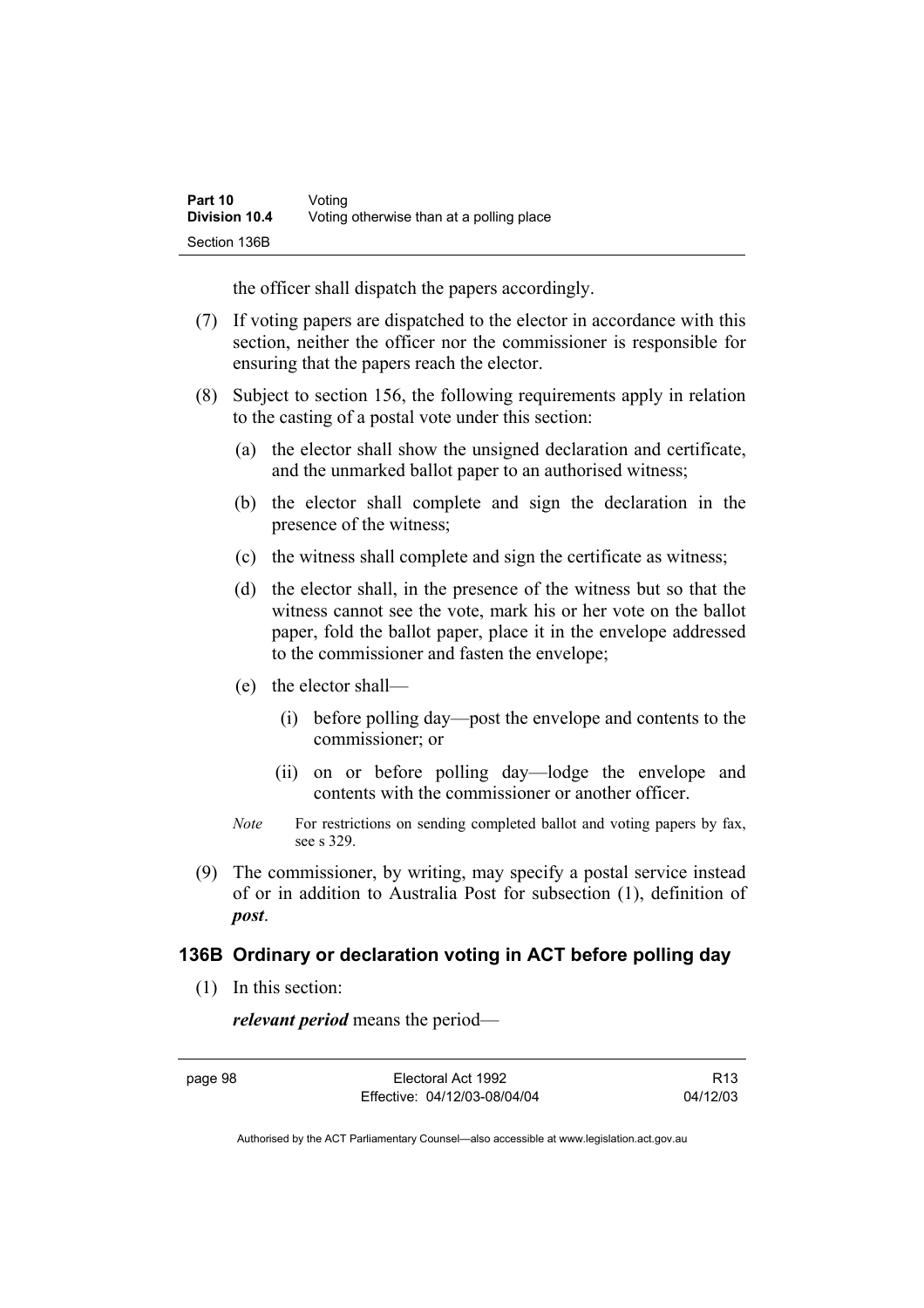- (a) beginning no later than the 19th day before polling day or, if that 19th day is a public holiday in the ACT, the next business day; and
- (b) ending no later than 8pm on the day before polling day.
- (2) The commissioner may, in writing, determine the days and times during the relevant period for voting under this section.
- (3) This section applies if a person attends before an authorised officer, on a day and at a time determined under subsection (2), and makes a declaration to the effect that the person is an eligible elector.
- (4) A determination under subsection (2) is a notifiable instrument.

*Note* A notifiable instrument must be notified under the *Legislation Act 2001*.

- (5) If this section applies, the officer shall issue a ballot paper to the elector for the relevant electorate if satisfied that the certified list of electors for the electorate—
	- (a) specifies the claimant's name; and
	- (b) specifies an address for the claimant or indicates that the claimant's address is suppressed; and
	- (c) has not been marked so as to indicate that a ballot paper has already been issued to the claimant.
- (6) Despite subsection (5), an officer shall not issue a ballot paper to a person who indicates that he or she has already voted at the election.
- (7) Immediately after issuing a ballot paper to a claimant, the officer shall record the issue on the certified list of electors.
- (8) Section 134 applies to the casting of an ordinary vote under this section as if—
	- (a) it were a vote under section 133; and

page 99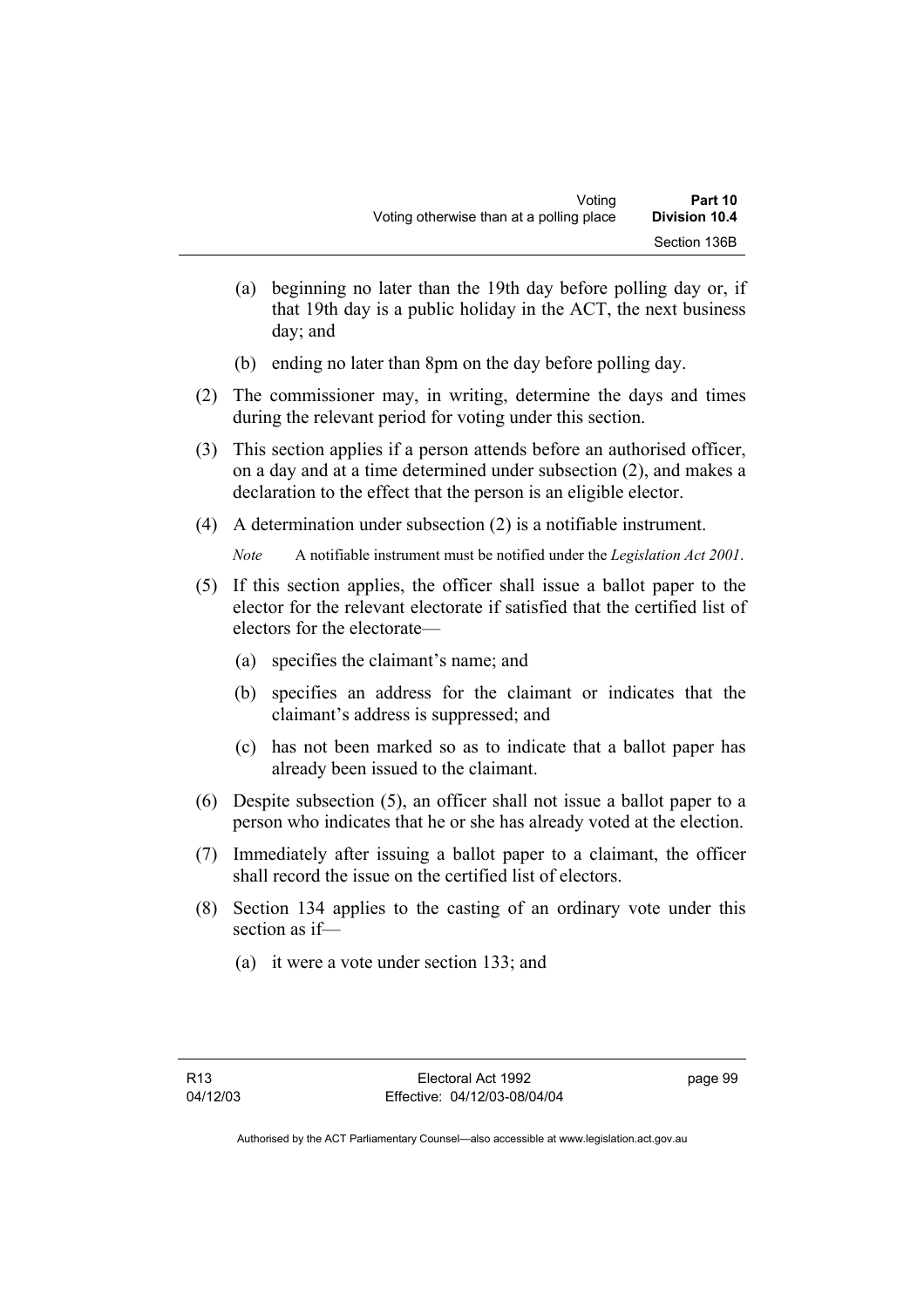| Part 10              | Voting                                   |
|----------------------|------------------------------------------|
| <b>Division 10.4</b> | Voting otherwise than at a polling place |
| Section 136B         |                                          |

- (b) the reference in section 134 to an *unoccupied voting compartment* were a reference to an unoccupied part of the place where the elector attends before the officer concerned.
- (9) Sections 120 to 123 apply in relation to polling under this section as if the place where that polling is conducted were a polling place.
- (10) Before any vote is taken under this section the OIC shall exhibit each ballot box empty and shall then securely fasten its cover.
- (11) At the conclusion of each day's polling under this section and in the presence of any scrutineers the ballot boxes shall be closed and sealed.
- (12) At the beginning of the second and each subsequent day's polling under this section and in the presence of any scrutineers the seals on the ballot boxes shall be examined and opened.
- (13) At the close of polling under this section, the OIC shall, in the presence of any scrutineers—
	- (a) close and seal the ballot boxes containing ballot papers for ordinary voting or declaration voting; and
	- (b) parcel and enclose in sealed wrapping all unused ballot papers; and
	- (c) parcel and enclose in sealed wrapping all other electoral papers used at the polling place.
- (14) The OIC shall give the articles referred to in subsection (13) to the commissioner.
- (15) the commissioner shall keep the articles referred to in subsection (13) in safe custody for the purposes of scrutiny under part 12.
- (16) Ballot papers cast as ordinary votes under this section may only be removed from ballot boxes and counted after the close of polling on polling day.
- (17) If this section applies and the authorised officer is satisfied that—

page 100 Electoral Act 1992 Effective: 04/12/03-08/04/04

R13 04/12/03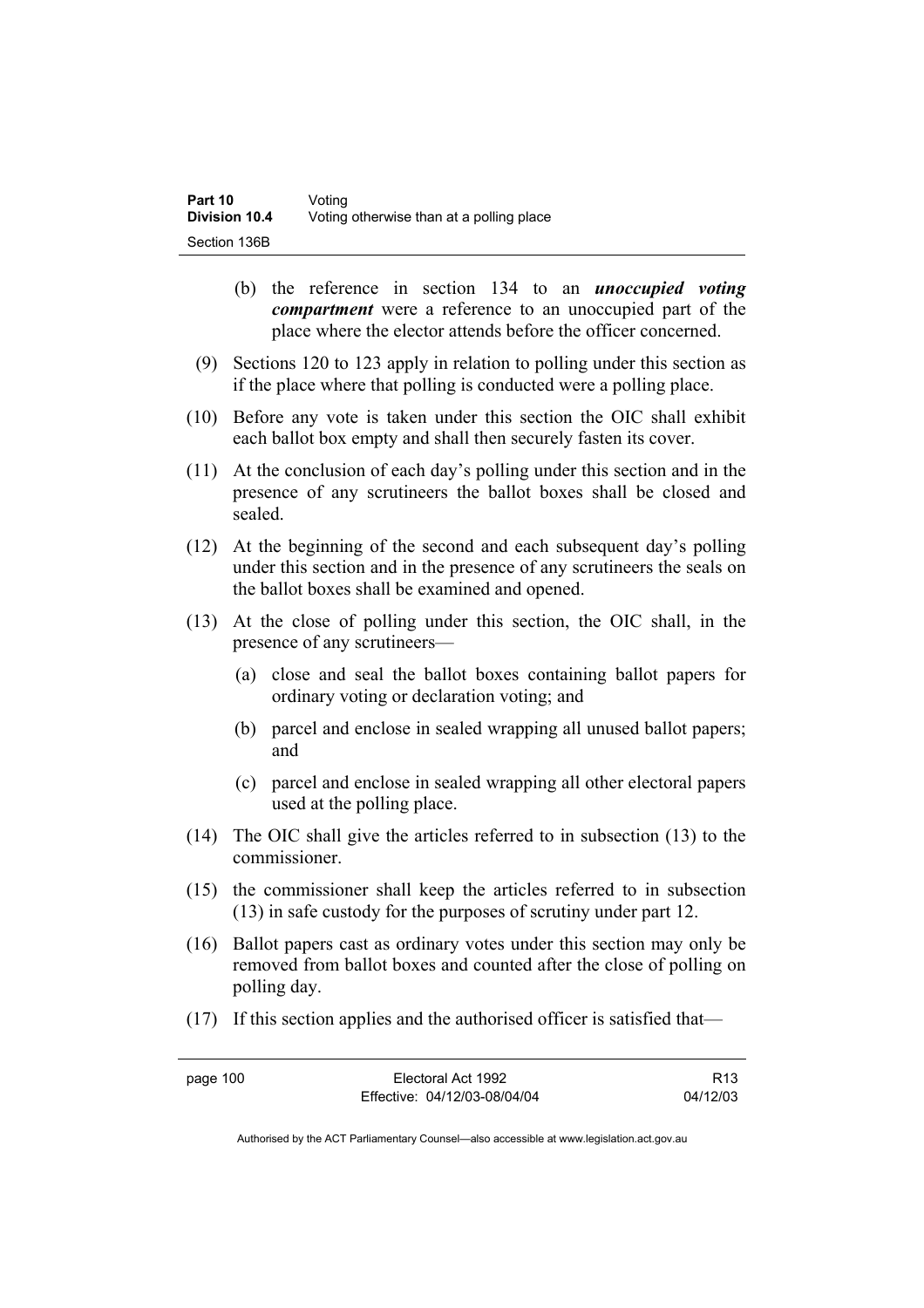- (a) the certified list of electors for the electorate does not specify the person's name; or
- (b) the certified list of electors for the electorate has been marked so as to indicate that a ballot paper has already been issued to the person but the person claims not to have voted already at the election;

the authorised officer shall issue declaration voting papers to the elector.

- (18) Despite subsection (17), an officer shall not issue declaration voting papers to a person who indicates that he or she has already voted at the election.
- (19) If an authorised officer issues declaration voting papers to the elector the officer shall—
	- (a) give the claimant a written statement indicating the consequences of casting a declaration vote under this section; and
	- (b) record the name of the claimant.
	- *Note* If a form is approved under s 340A (Approved forms) for a statement, the form must be used.
- (20) Section 135 (4) applies to the casting of a declaration vote under this section as if—
	- (a) it were a declaration vote under section 135; and
	- (b) the reference in section 135 (4) to an *unoccupied voting compartment* were a reference to an unoccupied part of the place where the elector attends before the officer concerned.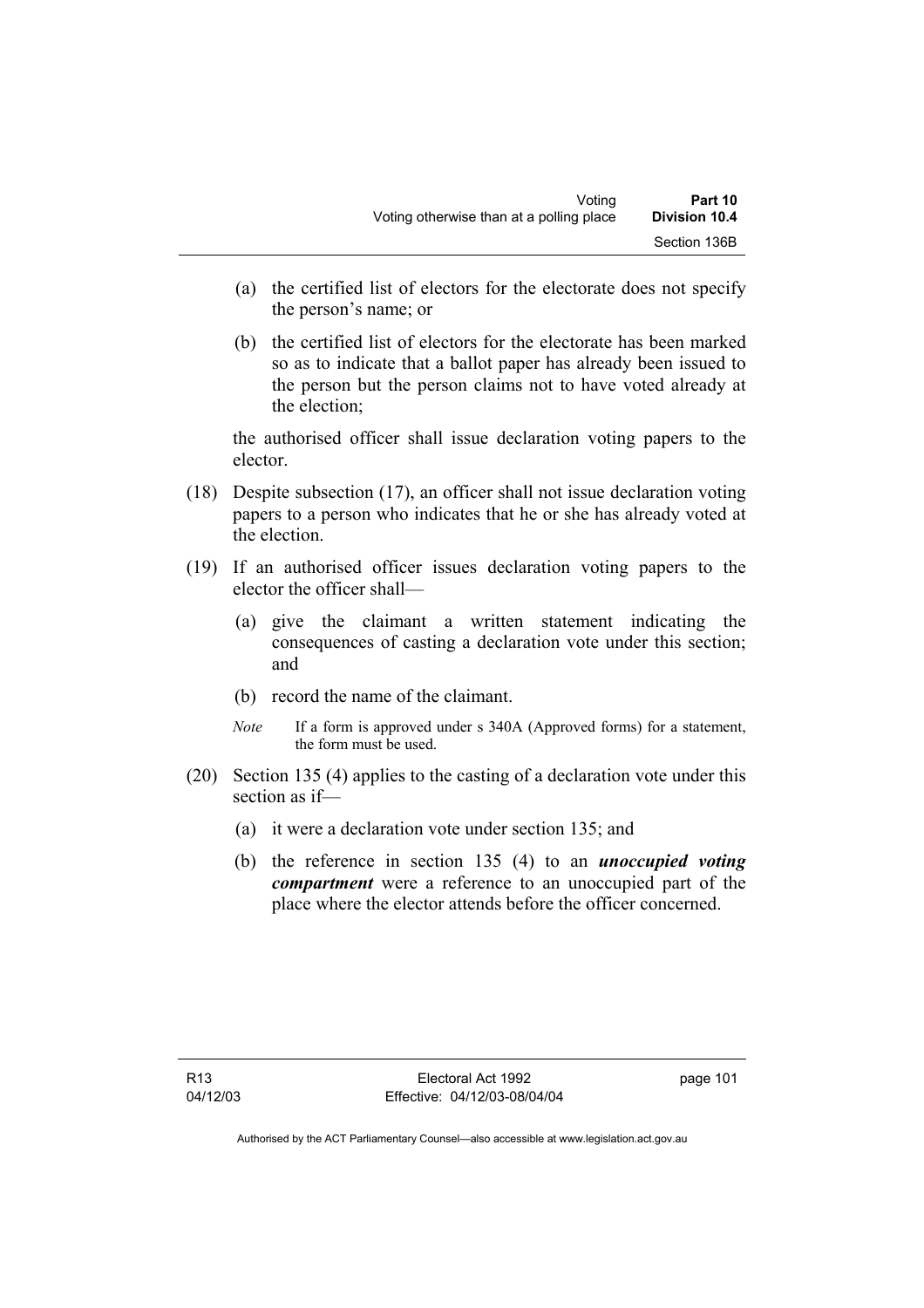### **136C Declaration voting outside ACT on or before polling day**

(1) In this section:

*relevant period* means the period—

- (a) beginning no later than the 19th day before polling day or, if that 19th day is a public holiday in the ACT, the next business day; and
- (b) ending no later than 6pm in the ACT on polling day.
- (2) The commissioner may, in writing, determine the days and times during the relevant period for voting under this section.
- (3) This section applies if a person attends before an authorised officer outside the ACT, on a day and at a time determined under subsection (2), and makes a declaration to the effect that the person is an eligible elector.
- (4) A determination under subsection (2) is a notifiable instrument.

*Note* A notifiable instrument must be notified under the *Legislation Act 2001*.

- (5) If this section applies, the authorised officer shall issue declaration voting papers to the elector.
- (6) Despite subsection (5), an officer shall not issue declaration voting papers to a person who indicates that he or she has already voted at the election.
- (7) If an authorised officer issues declaration voting papers to the elector the officer shall—
	- (a) give the claimant a written statement indicating the consequences of casting a declaration vote under this section; and
	- (b) record the name of the claimant.
	- *Note* If a form is approved under s 340A (Approved forms) for a statement, the form must be used.

R13 04/12/03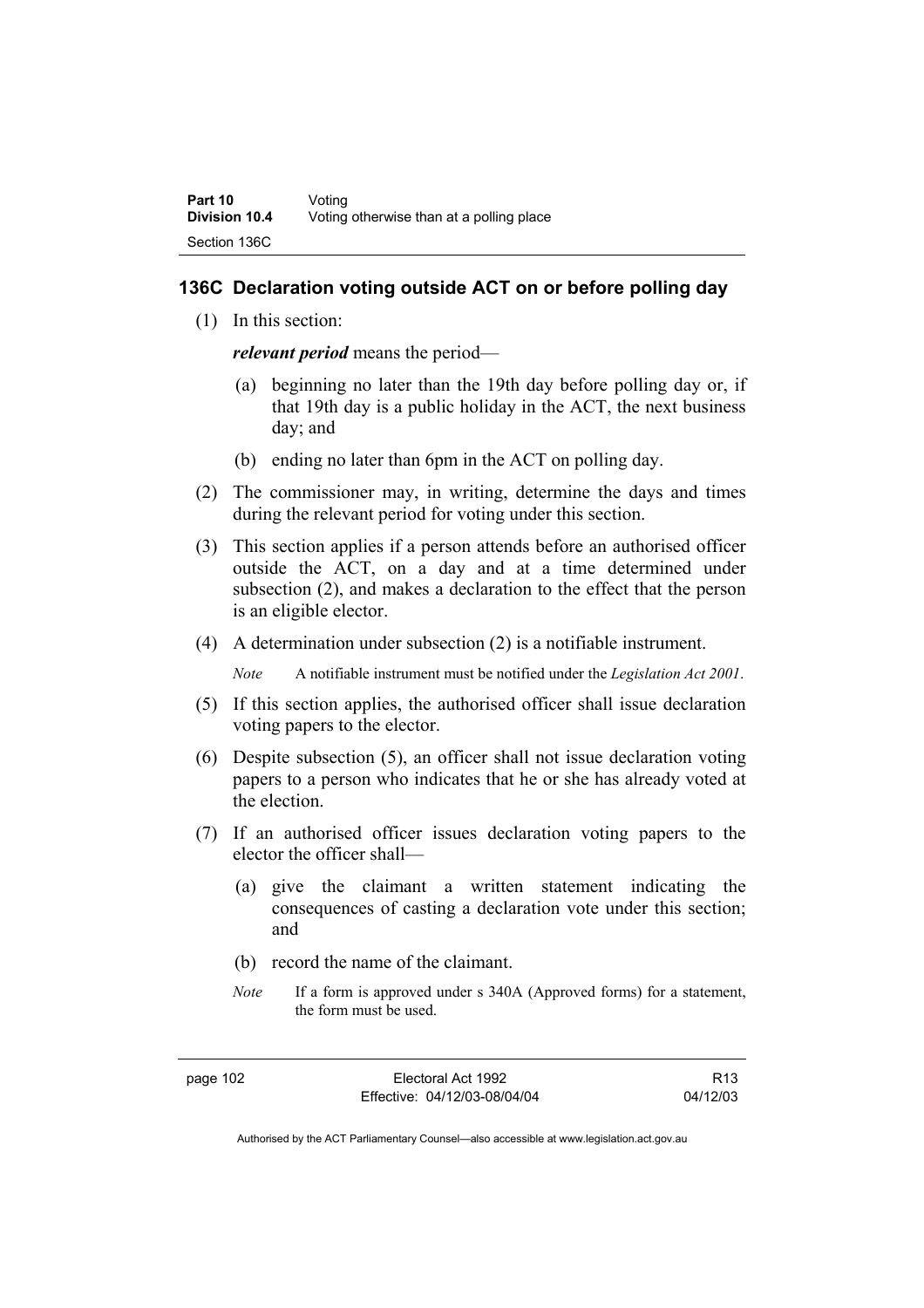- (8) Section 135 (4) applies to the casting of a declaration vote under this section as if—
	- (a) it were a declaration vote under section 135; and
	- (b) the reference in section 135 (4) to an *unoccupied voting compartment* were a reference to an unoccupied part of the place where the elector attends before the officer concerned.

# **137 Record of issue of declaration voting papers**

- (1) An officer who issues voting papers under section 136A, 136B (17) or 136C shall—
	- (a) make a record of the time and date of issue; and
	- (b) if the officer is not the commissioner—give the record to the commissioner.
- (2) If an application is made for a postal vote, the record shall be endorsed on the application.

# **138 Inspection of records**

- (1) Subject to subsection (2), the commissioner shall make each record referred to in section 137, or a copy, available for public inspection at the office of the commissioner within ordinary office hours during the period of 40 days beginning on the 3rd day after polling day.
- (2) A document referred to in subsection (1) that is made available for public inspection shall not specify a suppressed address.

# **139 Receipt of declaration voting papers**

- (1) An officer who receives completed voting papers in relation to a vote cast under section 136A shall—
	- (a) endorse the time and date of receipt on the envelope; and

page 103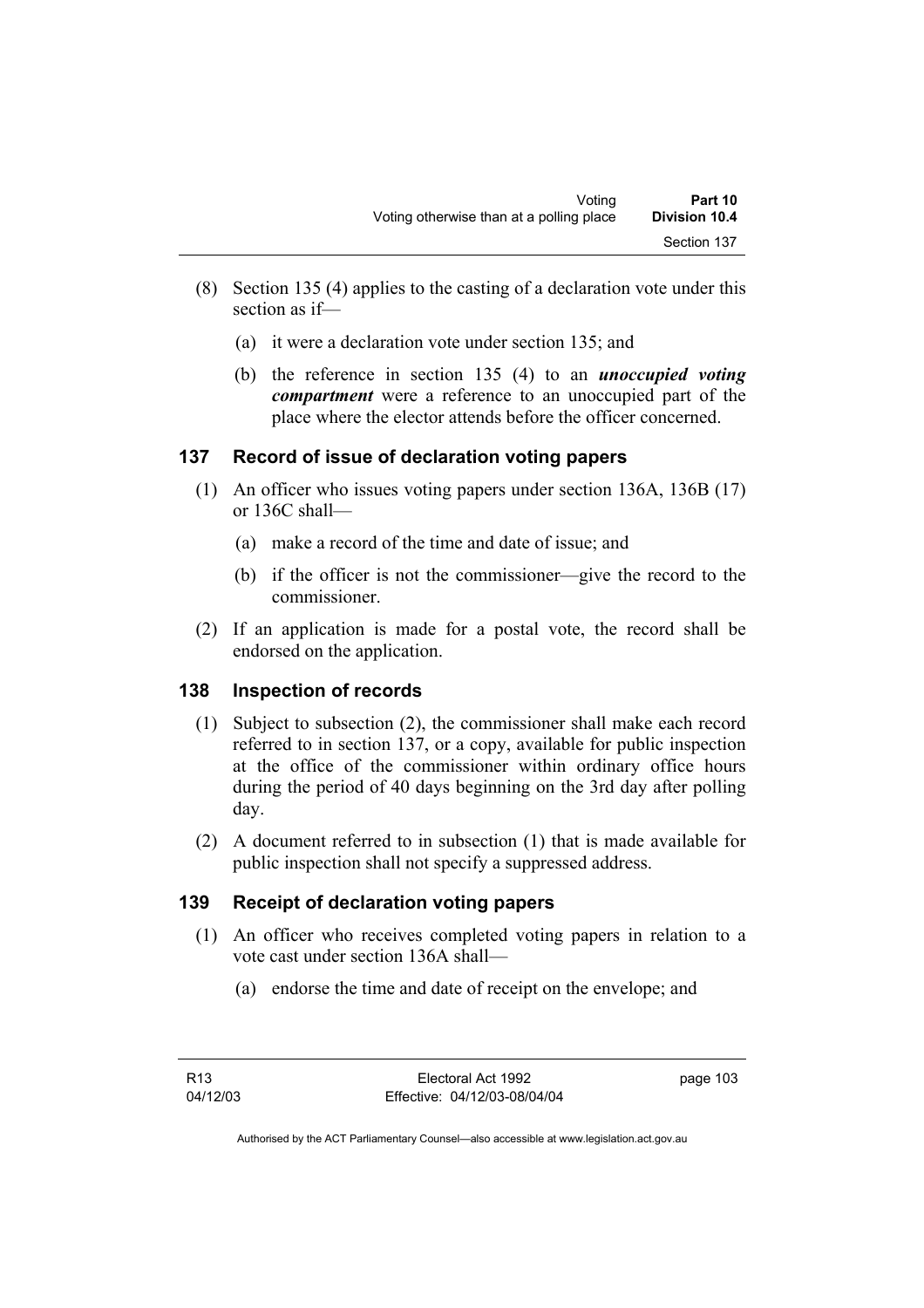- (b) if the officer is not the commissioner—give the papers to the commissioner or an authorised officer.
- *Note* For restrictions on sending completed ballot and voting papers by fax, see s 329.
- (2) The commissioner shall keep the papers in safe custody for the purposes of scrutiny under part 12.

### **140 Registered declaration voters**

- (1) The commissioner shall keep a register, called the register of declaration voters.
- (2) The register may be kept electronically.
- (3) If an elector is registered as a general postal voter under the Commonwealth Electoral Act—
	- (a) the elector shall be taken to be a registered declaration voter for this Act; and
	- (b) the particulars so registered under the Commonwealth Electoral Act in relation to the elector shall, so far as practicable, be taken to be entered on the register kept under this Act.
- (4) The register shall contain the following particulars in relation to each elector to whom subsection (3) applies:
	- (a) surname or family name;
	- (b) each given name;
	- (c) address, other than—
		- (i) that of an eligible overseas elector; or
		- (ii) a suppressed address.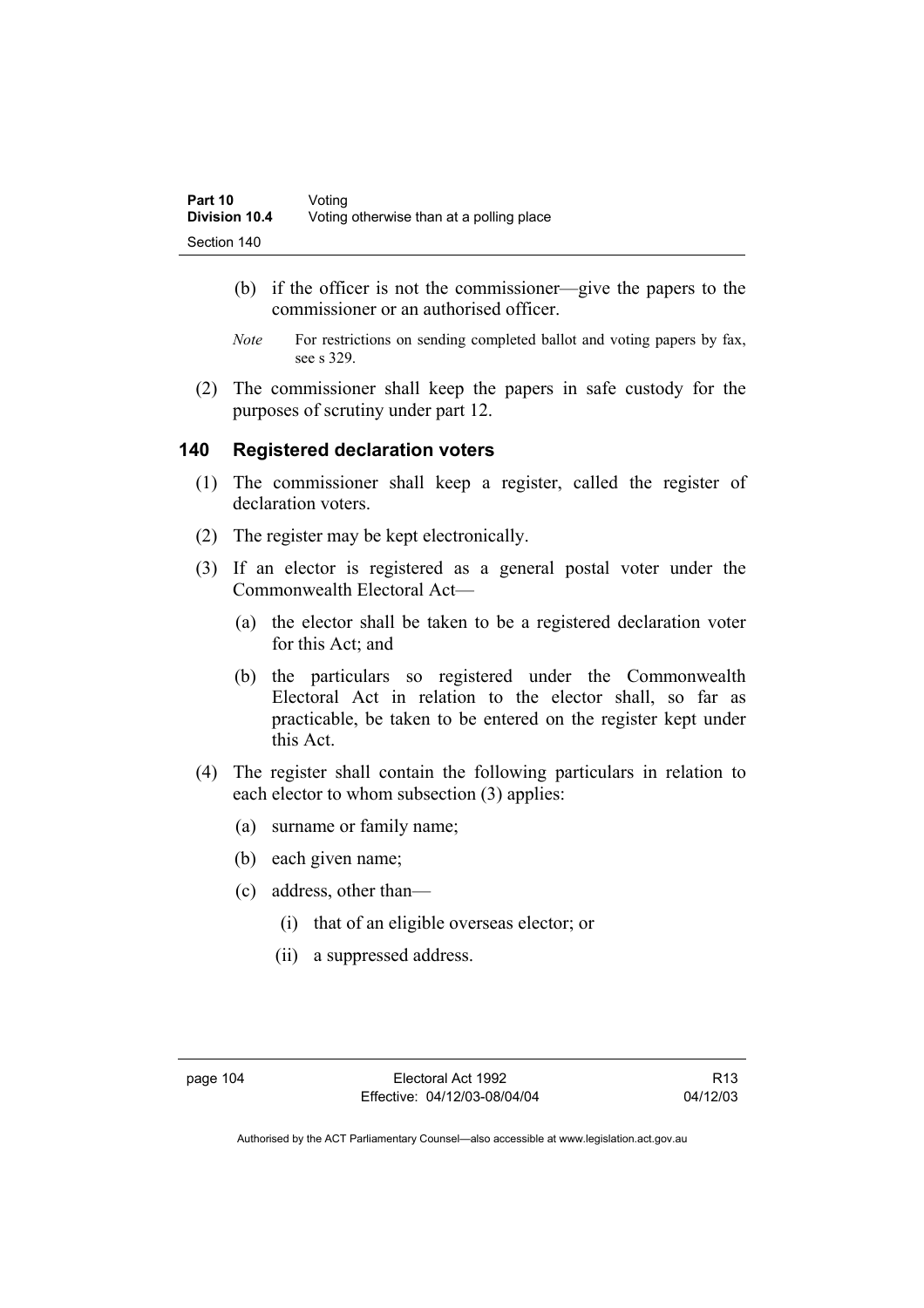# **141 Issue of voting papers to registered declaration voters**

As soon as practicable after the beginning of the pre-election period for an election, the commissioner shall post to each elector enrolled for the electorate in which the election is to be held who is a registered declaration voter declaration voting papers for the election.

### **142 Correcting formal errors**

If an officer is satisfied that—

- (a) an application for declaration voting papers for postal voting; or
- (b) the declaration or certificate in completed declaration voting papers;

contains a formal error, the officer may amend the application, declaration or certificate to correct the error.

### **143 Application forms for postal declaration votes**

An application form for declaration voting papers for postal voting may be physically attached to, or form part of, other written material issued by any person or organisation.

### **144 Transmission of applications for postal declaration votes**

A person who accepts for transmission to the commissioner a completed application for declaration voting papers for postal voting shall transmit the application to the commissioner as soon as practicable.

Maximum penalty: 10 penalty units.

#### **145 Interference with declaration voting**

Except for section 156, or at the request of the elector, a person shall not, without reasonable excuse—

| R13      | Electoral Act 1992           | page 105 |
|----------|------------------------------|----------|
| 04/12/03 | Effective: 04/12/03-08/04/04 |          |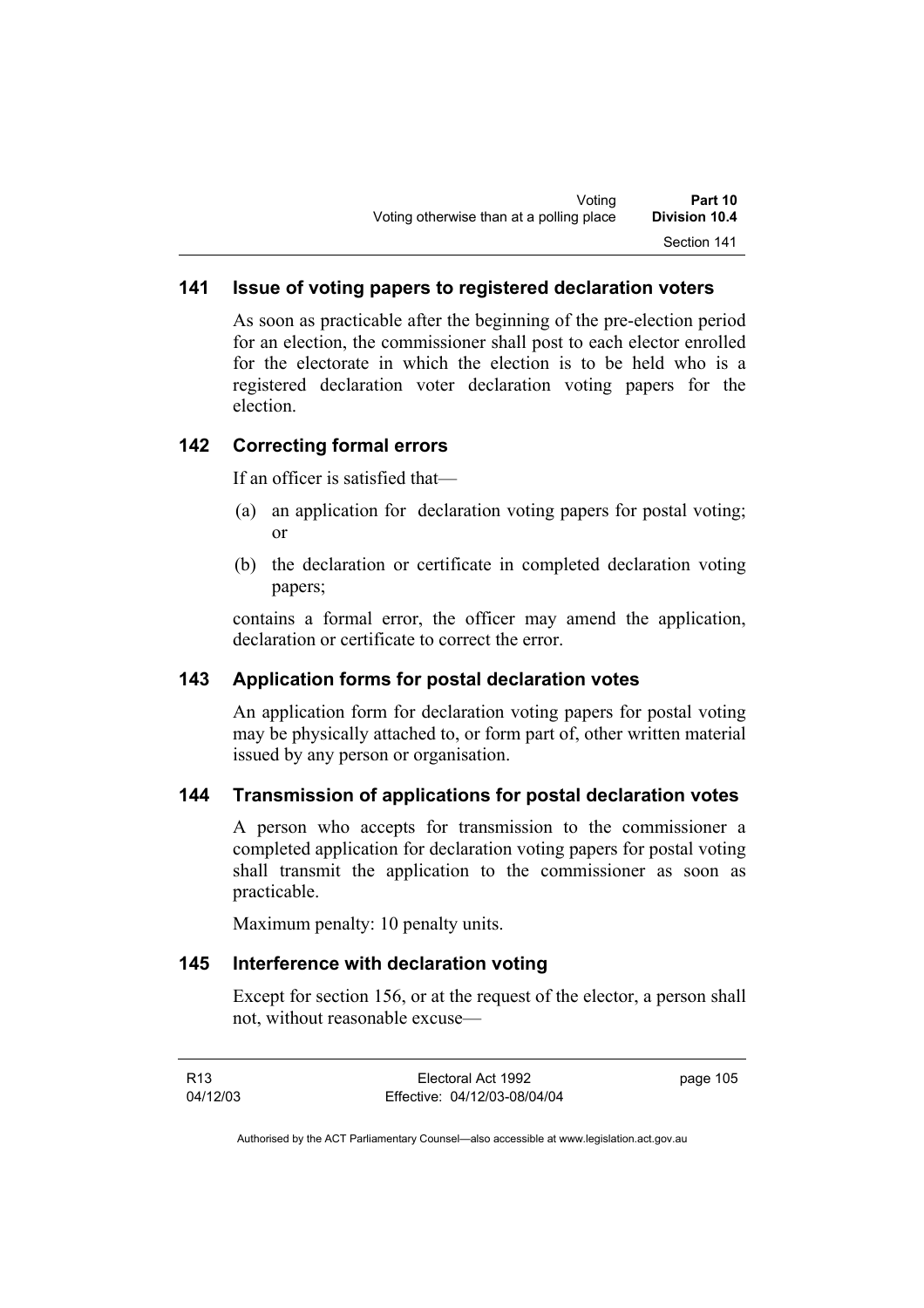- (a) communicate with an elector while he or she is casting a declaration vote; or
- (b) interfere with an elector's casting of a declaration vote; or
- (c) do anything to find out how an elector voted by declaration vote; or

page 106 Electoral Act 1992 Effective: 04/12/03-08/04/04

R13 04/12/03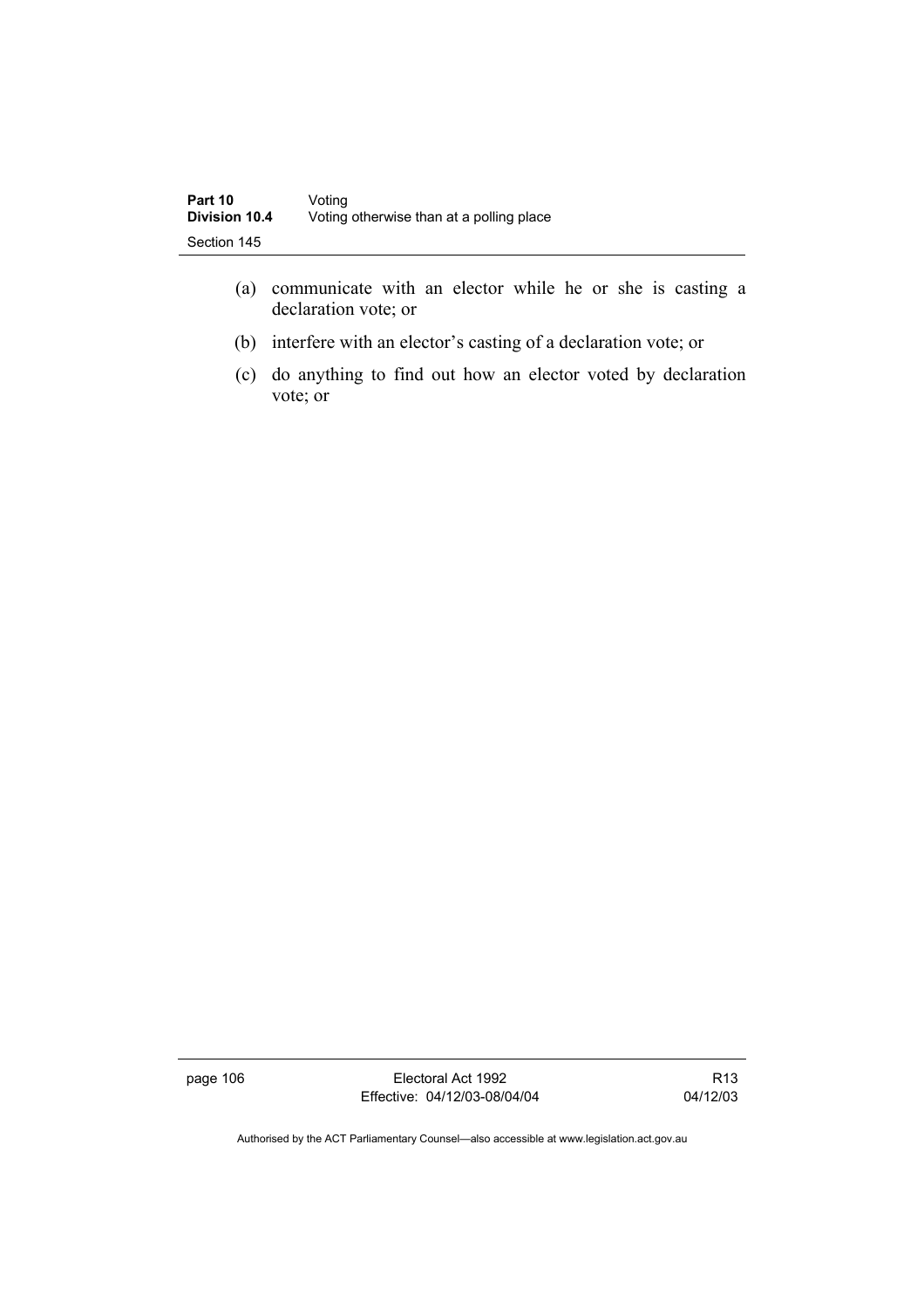(d) enable any other person to find out how an elector voted by declaration vote.

Maximum penalty: 30 penalty units.

## **146 Soliciting completed declaration votes**

A person shall not, without reasonable excuse, do anything for the purpose of inducing an elector to give to the person completed declaration voting papers.

Maximum penalty: 30 penalty units.

# **147 Transmission of completed declaration votes**

A person who accepts for transmission to the commissioner completed declaration voting papers shall transmit them to the commissioner as soon as practicable.

Maximum penalty: 10 penalty units.

# **148 Opening envelopes containing declaration votes**

Unless authorised by or under this Act, a person shall not, without reasonable excuse, open an envelope that appears to contain a completed declaration vote.

Maximum penalty: 5 penalty units.

# **Division 10.5 Mobile polling**

# **149 Definitions for div 10.5**

In this division:

*remand centre* includes a police station or other place where a person is held in lawful custody in relation to an offence.

*special hospital* means a hospital declared under section 149A.

R13 04/12/03 page 107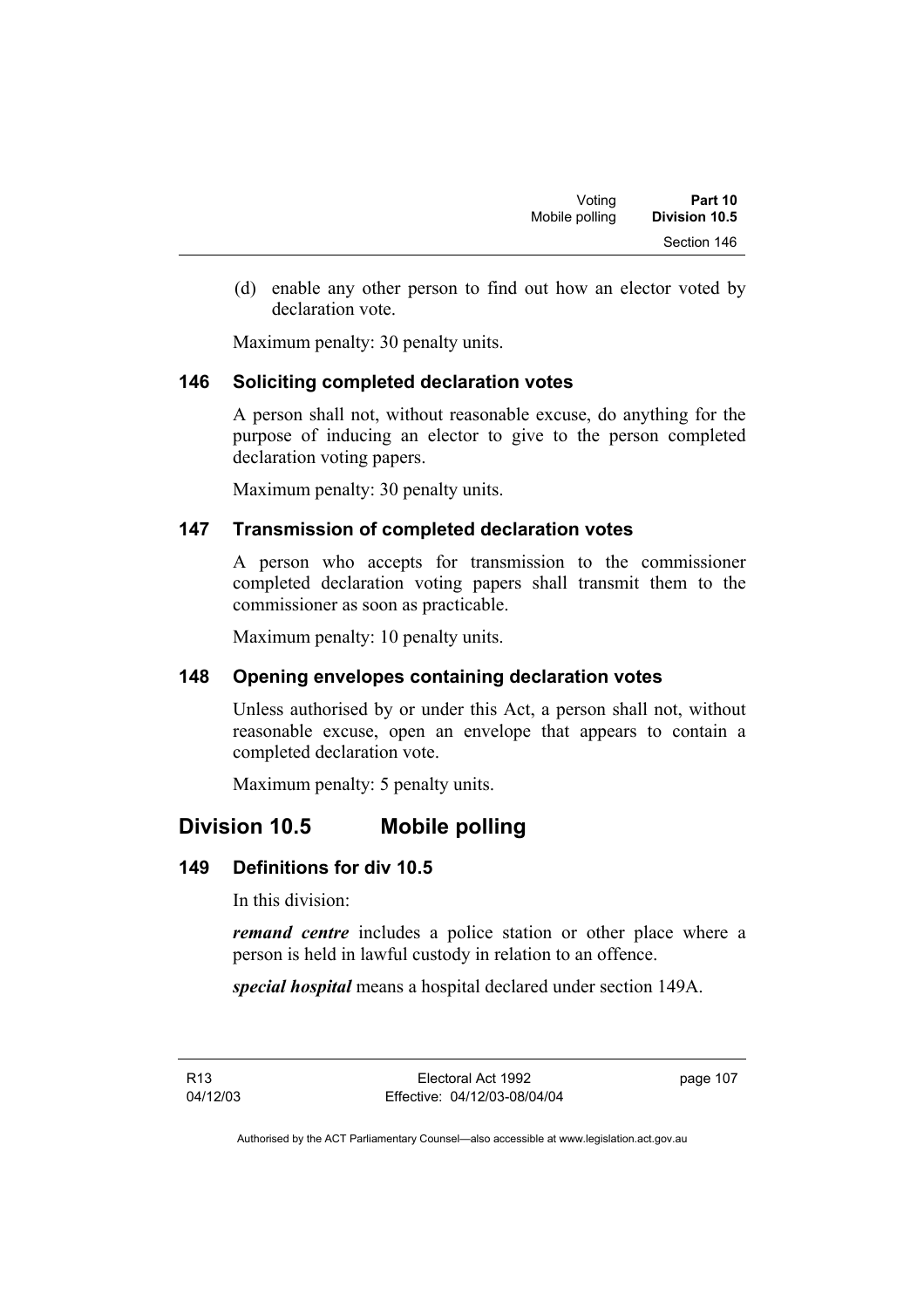| Part 10              | Voting         |
|----------------------|----------------|
| <b>Division 10.5</b> | Mobile polling |
| Section 149A         |                |

*visiting officer* means an officer who makes a visit referred to in section 150 (1), (2) or (3).

## **149A Declaration of special hospitals**

- (1) The commissioner may, in writing, declare a hospital that is not a polling place to be a special hospital for this division.
- (2) A declaration is a notifiable instrument.

*Note* A notifiable instrument must be notified under the *Legislation Act 2001*.

### **150 Mobile polling—institutions**

- (1) The OIC of a polling place that is a hospital shall arrange for an officer to visit patients at the hospital (other than outpatients) between 8 am and 6 pm on polling day for the purpose of taking their votes.
- (2) The commissioner shall arrange for an officer to visit patients at a special hospital (other than outpatients) between 8 am and 6 pm—
	- (a) on a day that is not more than 5 days before polling day; or
	- (b) on polling day;

for the purpose of taking their votes.

- (3) The commissioner shall arrange for an officer to visit persons detained in a remand centre for the purpose of taking their votes.
- (4) A visit referred to in subsection (3) shall be made at a time, and in accordance with any conditions, arranged by the commissioner and the person in charge of the centre.

# **151 Functions of visiting officers**

- (1) When visiting under section 150, the visiting officer—
	- (a) shall take a ballot box, ballot papers, the certified list of electors and anything else necessary to enable a person to vote; and

R13 04/12/03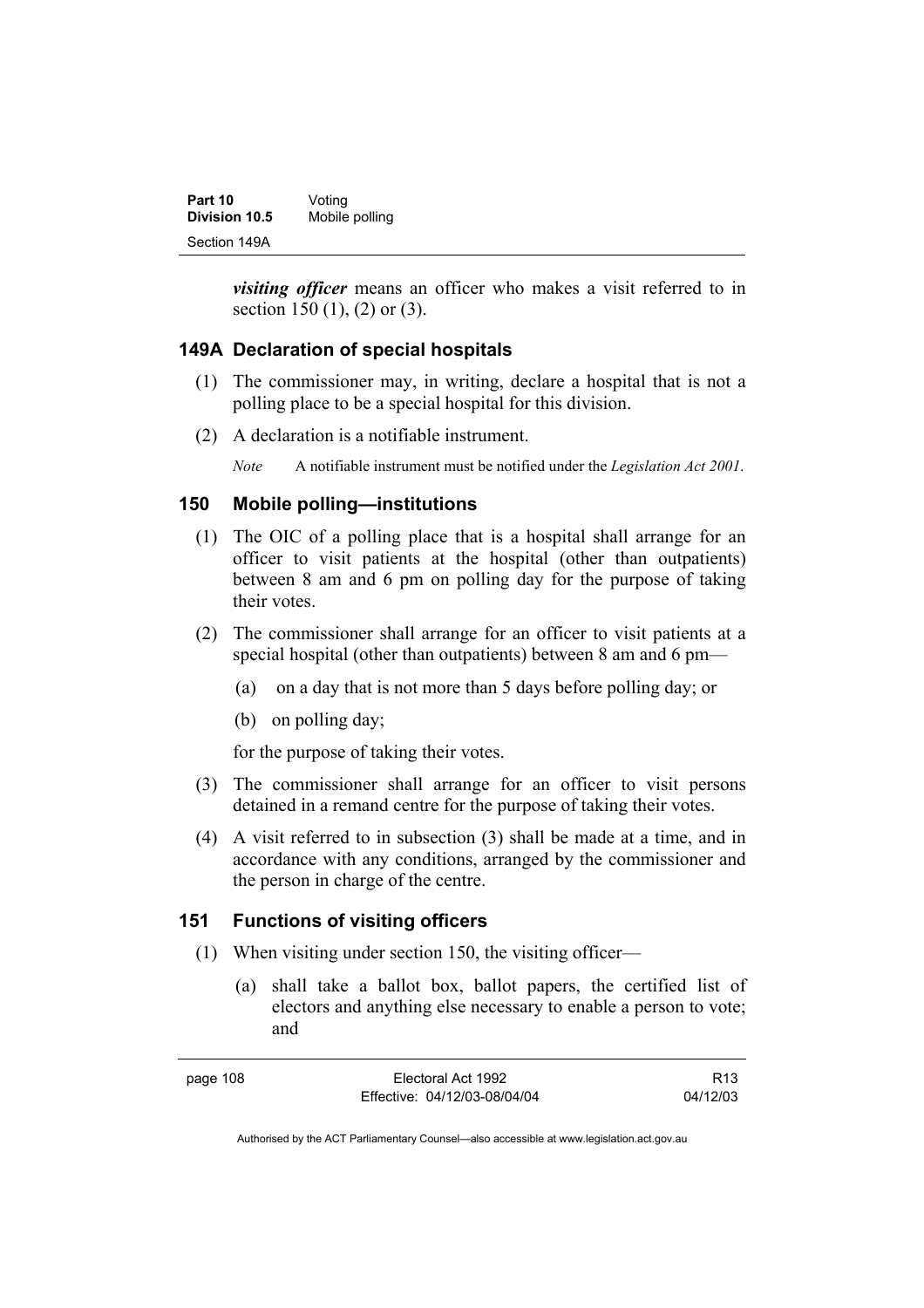| Voting         | Part 10              |
|----------------|----------------------|
| Mobile polling | <b>Division 10.5</b> |
|                | Section 152          |

- (b) shall be accompanied by at least 1 other officer and any scrutineer who wishes to attend.
- (2) The number of scrutineers for a particular candidate who are present at a hospital, special hospital or remand centre with the visiting officer must not be more than the number of officers at the hospital, special hospital or remand centre.
- (3) While a visiting officer is with a person in a room or other place for the purpose of taking the person's vote, this Act has effect, so far as practicable, as if—
	- (a) the room or place were a polling place; and
	- (b) the visiting officer were the OIC of the polling place.
- (4) A visit under section 150 to a patient in a hospital or special hospital shall not be made if the visiting officer is informed by a doctor, or a member of the staff at the hospital, that the visit is forbidden on medical grounds.
- (5) A visit under section 150 to a person detained in a remand centre shall not be made if the visiting officer is informed by the person in charge of the centre that the visit is forbidden on security grounds.

### **152 Failure to visit institution**

A failure to make a visit under section 150 or to take votes in accordance with section 151, does not invalidate the result of an election.

### **153 Custody of ballot boxes and electoral papers**

- (1) After a visiting officer has completed all his or her visits under section 150, the officer shall, in the presence of any scrutineers—
	- (a) close and seal the ballot boxes containing ballot papers for ordinary voting or declaration voting; and

page 109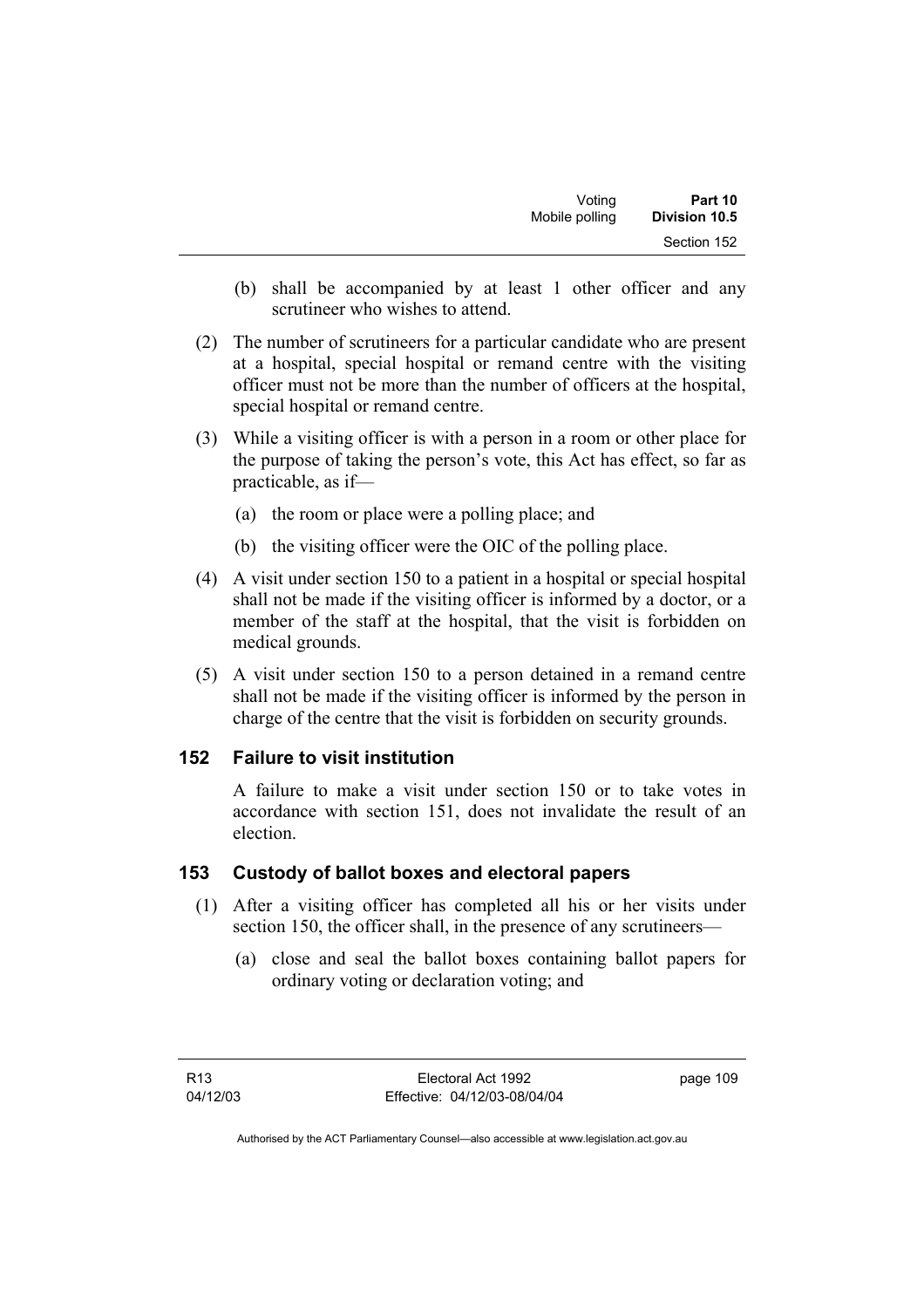| Part 10       | Voting        |  |
|---------------|---------------|--|
| Division 10.6 | Miscellaneous |  |
| Section 154   |               |  |

- (b) parcel and enclose in sealed wrapping all unused ballot papers; and
- (c) parcel and enclose in sealed wrapping all other electoral papers used for the purposes of the visits.
- (2) The visiting officer shall give the articles referred to in subsection (1) to the commissioner.
- (3) The commissioner shall keep the articles referred to in subsection (1) in safe custody for the purposes of scrutiny under part 12.

# **Division 10.6 Miscellaneous**

## **154 Arrangements at polling places**

At each polling place the polling shall be conducted as follows:

- (a) before any vote is taken the OIC shall exhibit each ballot box empty, and shall then securely fasten its cover;
- (b) the poll shall open at 8 am and shall not close until all electors present in the polling place at 6 pm and desiring to vote, have voted;
- (c) the polling place shall be closed at 6 pm and no person shall be admitted after that hour for the purpose of voting.

### **155 Particulars on ballot papers before issue**

An officer shall not issue a ballot paper for the purposes of an election unless the particulars required by division 9.2 are printed or endorsed on the ballot paper.

#### **156 Assistance to voters**

- (1) An elector who is unable to vote may be assisted in voting if the elector would otherwise be unable to vote.
- (2) An assistant shall be—

page 110 Electoral Act 1992 Effective: 04/12/03-08/04/04

R13 04/12/03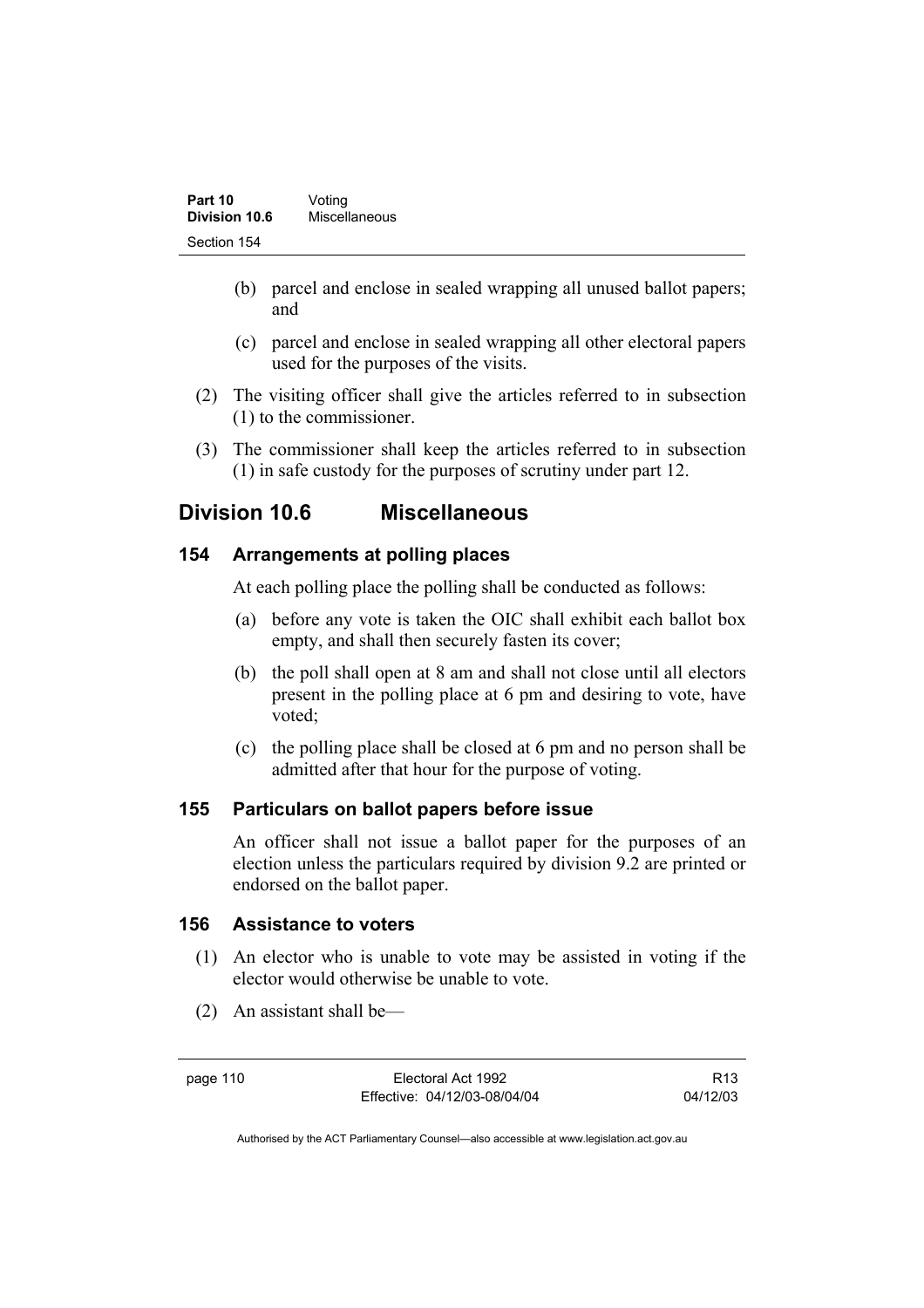| Voting        | Part 10       |
|---------------|---------------|
| Miscellaneous | Division 10.6 |
|               | Section 156A  |

- (a) if the elector is a postal voter—a nominee of the elector or, if there is no such nominee, an authorised witness; or
- (b) in any other case—a nominee of the elector or, if there is no such nominee, an officer.
- (3) An assistant may enter a voting compartment for the purpose of assisting an elector to vote, but an officer shall not do so except in the presence of—
	- (a) a scrutineer; or
	- (b) if no scrutineer is present—another officer.
- (4) Subject to subsection (3), an assistant may assist an elector in any of the following ways:
	- (a) by acting as an interpreter;
	- (b) for a declaration vote—by completing, or assisting the elector to complete, the declaration;
	- (c) by explaining the ballot paper and the requirements of this Act relating to its marking;
	- (d) by marking, or assisting the elector to mark, the ballot paper at the elector's direction;
	- (e) by folding the ballot paper and depositing it in a ballot box or declaration envelope, or with an officer, as required by this Act.

# **156A Assistance to voters unable to enter polling place**

- (1) This section applies if the OIC of a polling place is satisfied that a voter cannot enter the polling place because of a physical disability, illness, advanced pregnancy or another condition.
- (2) The voter may vote outside the polling place, but close to the polling place, and may be assisted in voting.

page 111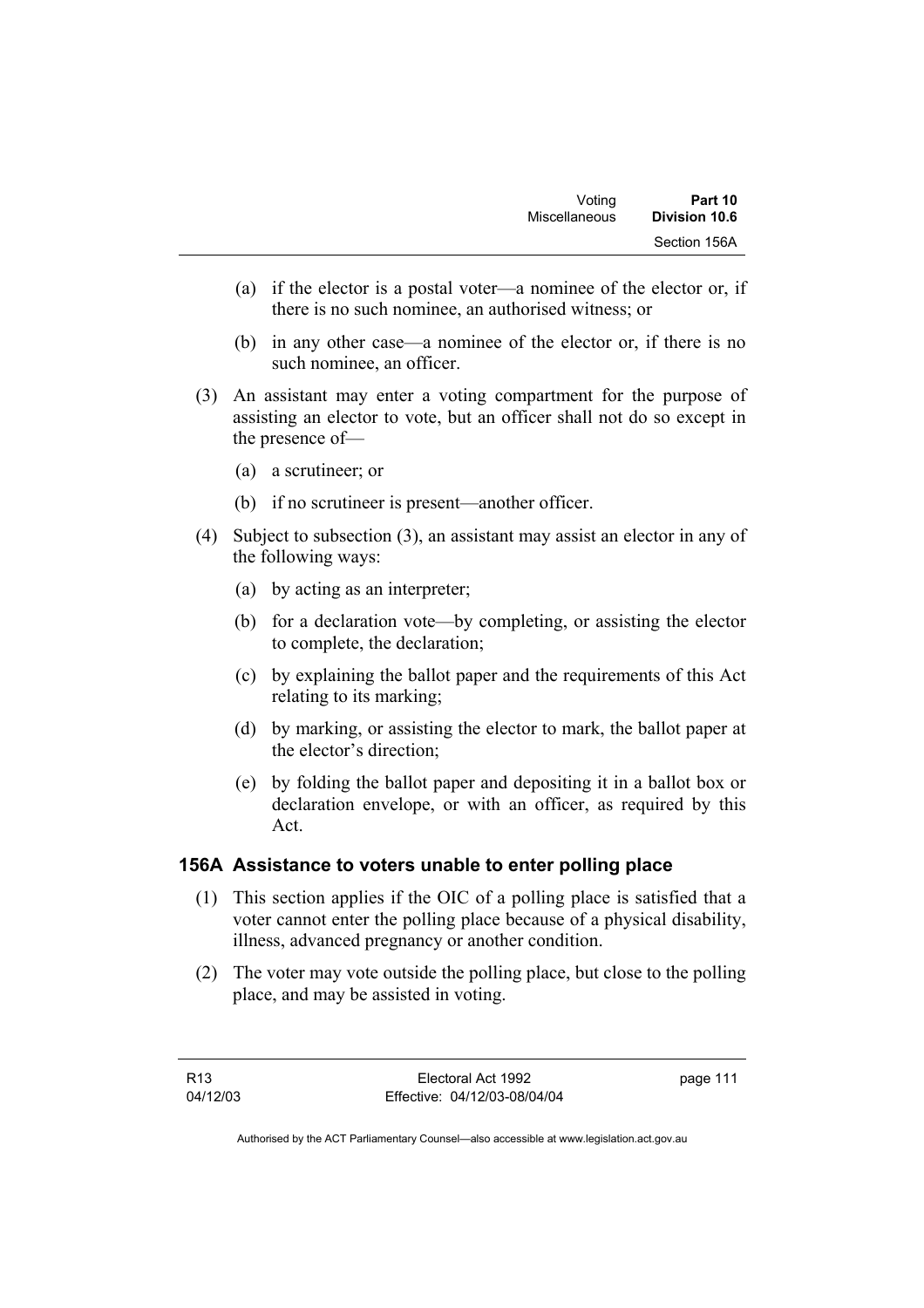| Part 10<br>Division 10.6 | Voting        |
|--------------------------|---------------|
|                          | Miscellaneous |
| Section 157              |               |

- (3) Before allowing the voter to vote outside the polling place, the OIC must—
	- (a) tell any scrutineers at the polling place that the voter is to vote outside the polling place; and
	- (b) allow, from the scrutineers present, 1 scrutineer for each candidate to be present when the voter votes.
- (4) The voter must—
	- (a) mark the voter's vote on the ballot paper in the OIC's presence; and
	- (b) fold the ballot paper to conceal the names of the candidates; and
	- (c) give the ballot paper to the OIC.
- (5) If the voter is casting an ordinary vote, the OIC must ensure that the folded ballot paper is immediately returned to the polling place and put in the ballot box in the presence of the scrutineers (if any) who were present when the voter voted.
- (6) If the voter is casting a declaration vote, the OIC must—
	- (a) in the presence of the voter, without unfolding the ballot paper, place the ballot paper in the envelope on which the voter has completed and signed the declaration and seal the envelope; and
	- (b) place the envelope in a ballot box at the polling place.
- (7) This section is subject to section 156 (Assistance to voters).

#### **157 Spoilt ballot papers**

- (1) An officer shall issue another unused ballot paper to an elector who—
	- (a) satisfies the officer that a ballot paper previously issued to the elector has been inadvertently spoiled; and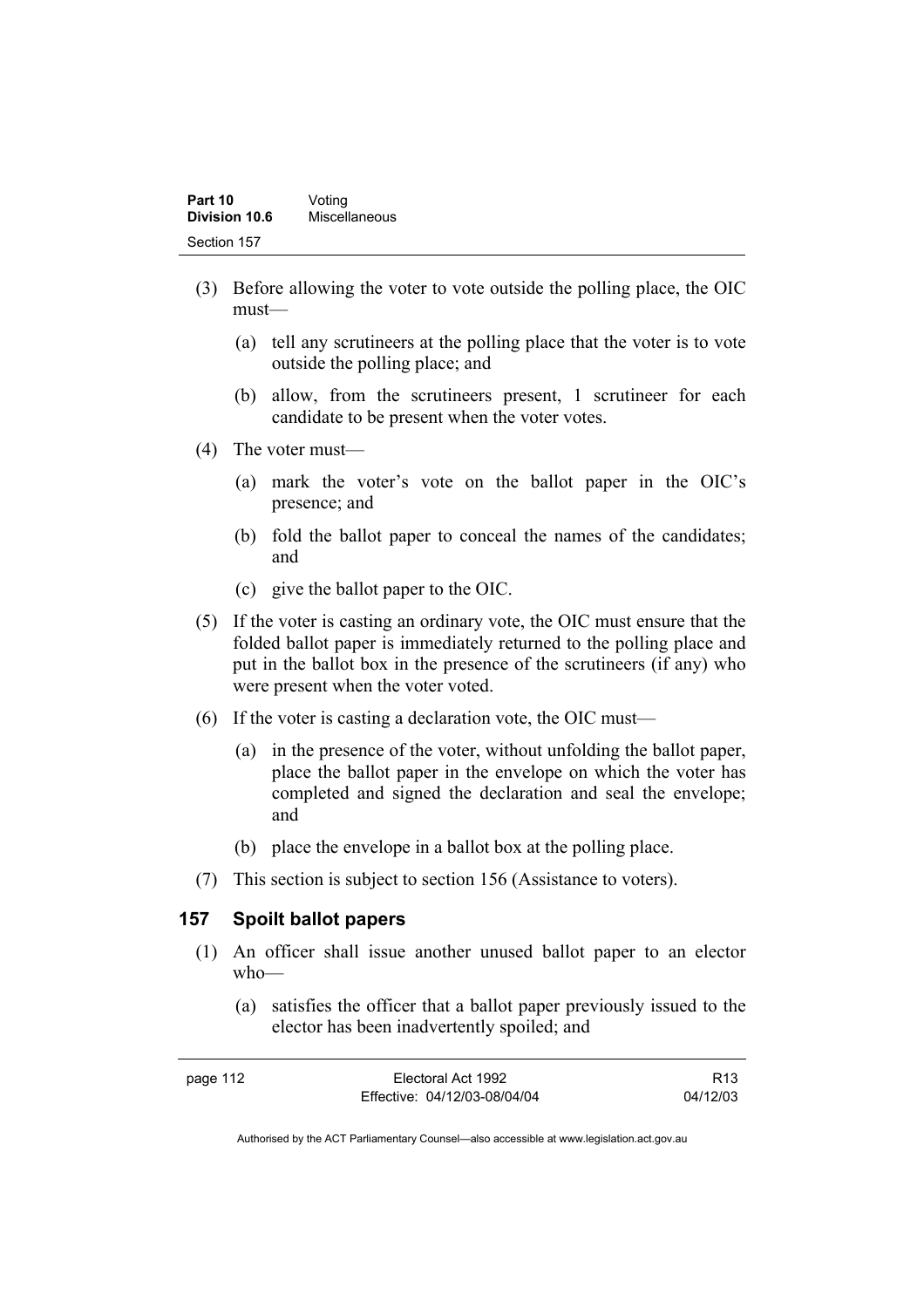- (b) gives the spoilt ballot paper to the officer.
- (2) An officer who receives a spoilt ballot paper shall—
	- (a) write 'spoilt' on the back of it; and
	- (b) place it in an envelope, seal the envelope and endorse it so as to indicate the type of spoilt ballot paper enclosed; and
	- (c) sign the endorsement.
- (3) At the close of polling, the OIC shall enclose the envelope in a sealed parcel and give it to the commissioner.
- (4) This section does not apply in relation to an elector who votes electronically.

### **158 Custody of ballot boxes and electoral papers**

- (1) At the close of polling, the OIC of a polling place shall, in the presence of any scrutineers—
	- (a) close and seal the ballot boxes containing ballot papers for ordinary voting or declaration voting; and
	- (b) parcel and enclose in sealed wrapping all unused ballot papers; and
	- (c) parcel and enclose in sealed wrapping all other electoral papers used at the polling place.
- (2) The commissioner shall keep the articles referred to in subsection (1) in safe custody for the purposes of scrutiny under part 12.
- (3) Subsection (1) (a) does not apply to ballot boxes containing ballot papers for ordinary voting if the polling place is also a scrutiny centre and the procedures set out in section 182 are to be carried out in relation to those ballot boxes and ballot papers at that centre.

page 113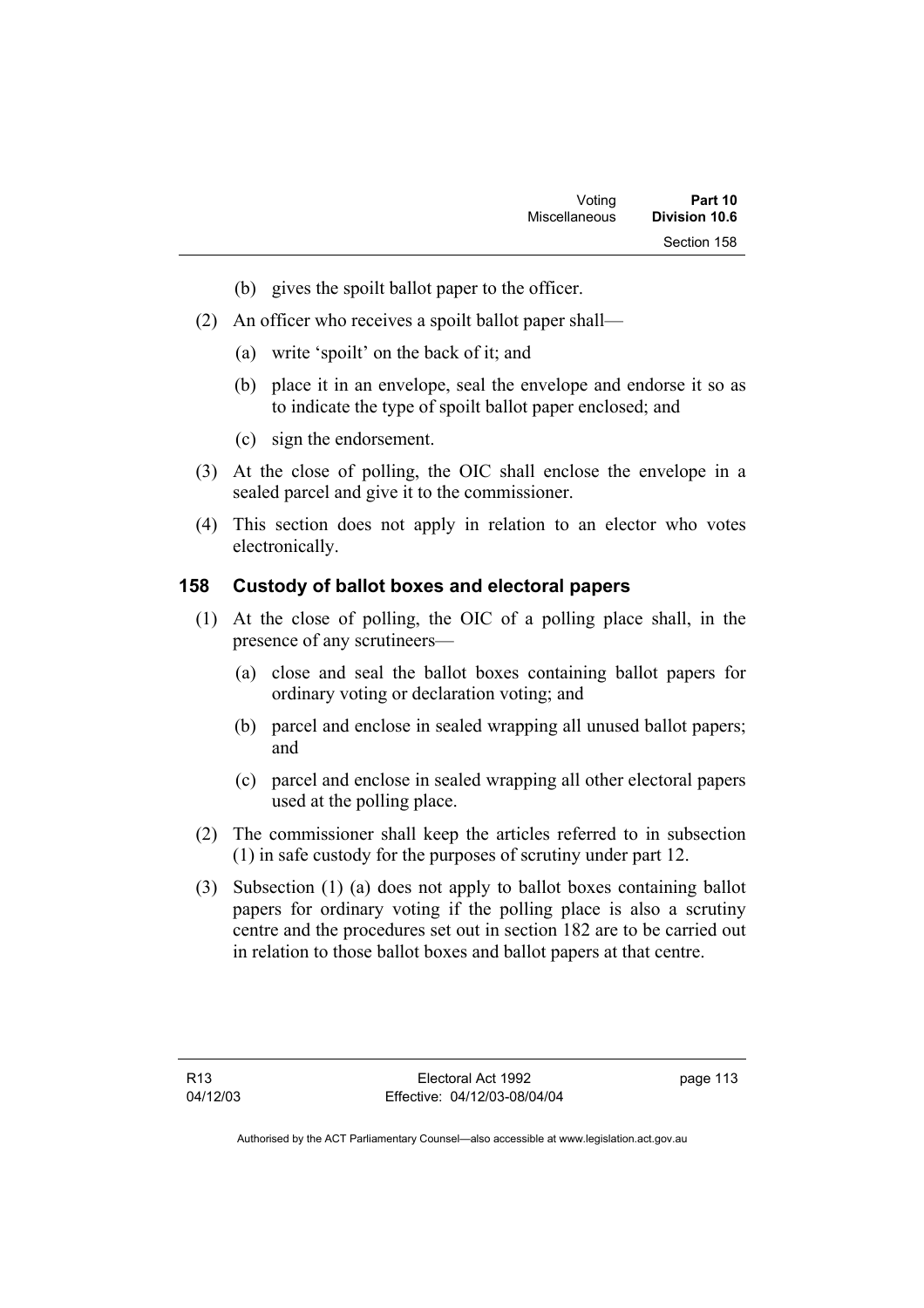| Part 10              | Voting        |
|----------------------|---------------|
| <b>Division 10.6</b> | Miscellaneous |
| Section 159          |               |

## **159 Extension of time for conducting elections**

- (1) Despite any other provision of this Act, before or after the day when an election is required to be held, the Executive may, by written notice, make provision for—
	- (a) extending the time for holding the election; or
	- (b) meeting any difficulty that might otherwise interfere with the due conduct of the election; or

and any provision so made shall be valid and sufficient for that purpose.

(2) A notice under subsection (1) is a notifiable instrument.

*Note* A notifiable instrument must be notified under the *Legislation Act 2001*.

 (3) On notification under the *Legislation Act 2001* of a notice under subsection (1), the commissioner must publish a copy of the notice in a newspaper.

### **160 Suspension and adjournment of polling**

- (1) The commissioner may suspend the polling at a polling place on polling day if for any reason it is not practicable to proceed with it.
- $(2)$  If—
	- (a) the polling is suspended; and
	- (b) the commissioner believes on reasonable grounds that it is not reasonably practicable for an elector affected by the suspension to cast a vote at another polling place;

the commissioner must, in writing, determine a day (that is as soon as practicable, but no later than 21 days, after the suspension) as the day when polling is to resume.

 (3) If it is impracticable to resume the polling at the same polling place, the determination must state the polling place where polling may be resumed.

| page 114 | Electoral Act 1992           | R <sub>13</sub> |
|----------|------------------------------|-----------------|
|          | Effective: 04/12/03-08/04/04 | 04/12/03        |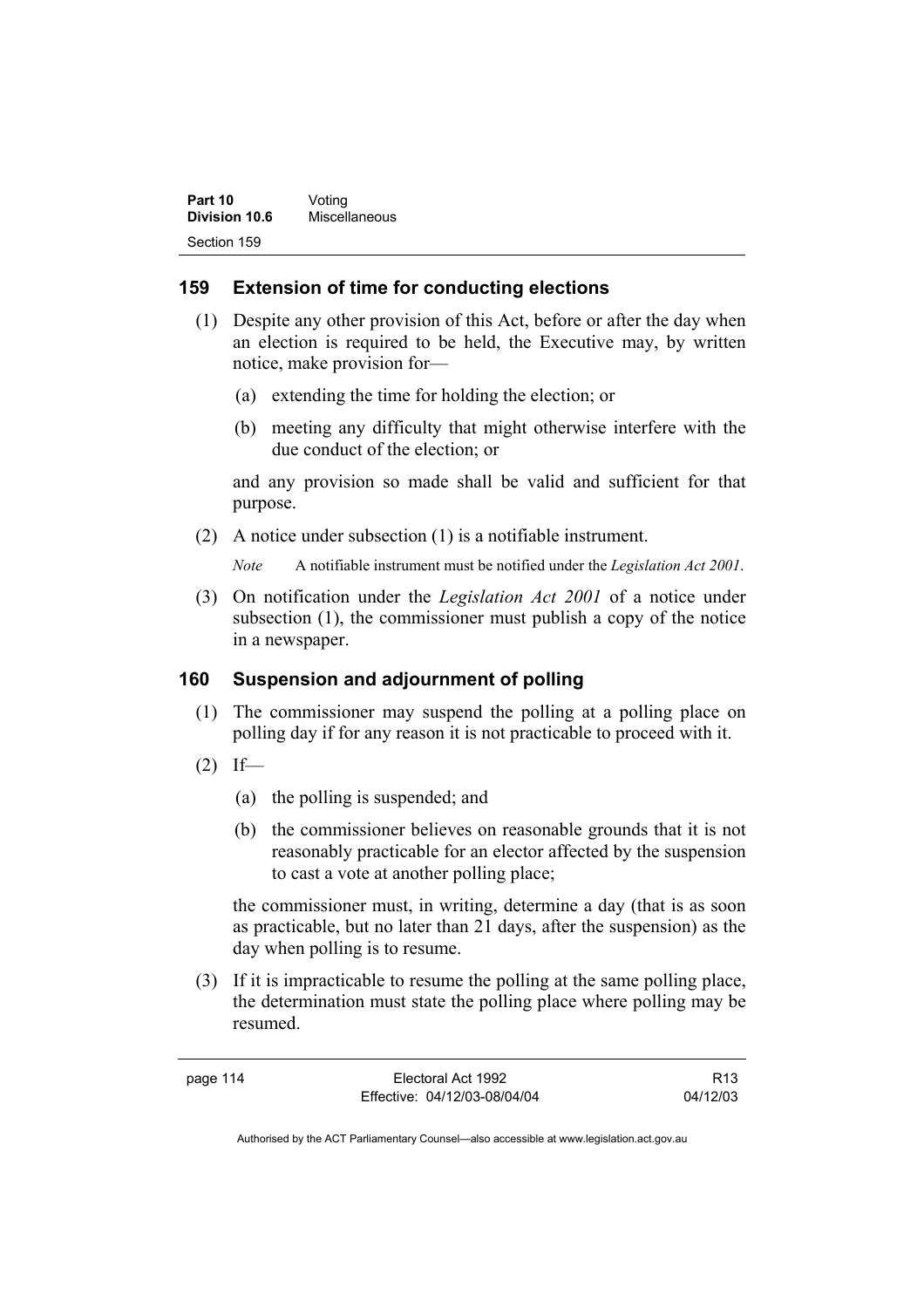| Voting          | Part 10       |  |
|-----------------|---------------|--|
| Failure to vote | Division 10.7 |  |
|                 | Section 161   |  |

(4) A determination under subsection (2) is a notifiable instrument.

*Note* A notifiable instrument must be notified under the *Legislation Act 2001*.

 (5) On the resumption of polling, only an elector who was entitled to vote on the day when the poll for the election was required to be held and who has not already voted is entitled to vote.

# **Division 10.7 Failure to vote**

### **161 Default notice**

- (1) For this division, a default notice, in relation to an elector, is a notice containing a statement to the effect that—
	- (a) it is an offence to fail to vote at an election without a valid and sufficient reason; and
	- (b) the elector appears to have failed to vote at an election; and
	- (c) if the elector does not wish to have the matter dealt with by a court, the elector may, within the time specified in the notice—
		- (i) if the elector voted at the election—give the commissioner particulars in writing of the voting; or
		- (ii) if the elector failed to vote at the election—give the commissioner particulars in writing of any valid and sufficient reason for the failure, or pay the amount of the prescribed penalty.
	- *Note* If a form is approved under s 340A (Approved forms) for a default notice, the form must be used.
- (2) For subsection (1) (c) (ii), the prescribed penalty is \$20 or any higher penalty prescribed by the regulations.

### **162 First notice**

 (1) As soon as practicable after polling day for an election, the commissioner shall send a default notice to each elector who was

| R13      | Electoral Act 1992           | page 115 |
|----------|------------------------------|----------|
| 04/12/03 | Effective: 04/12/03-08/04/04 |          |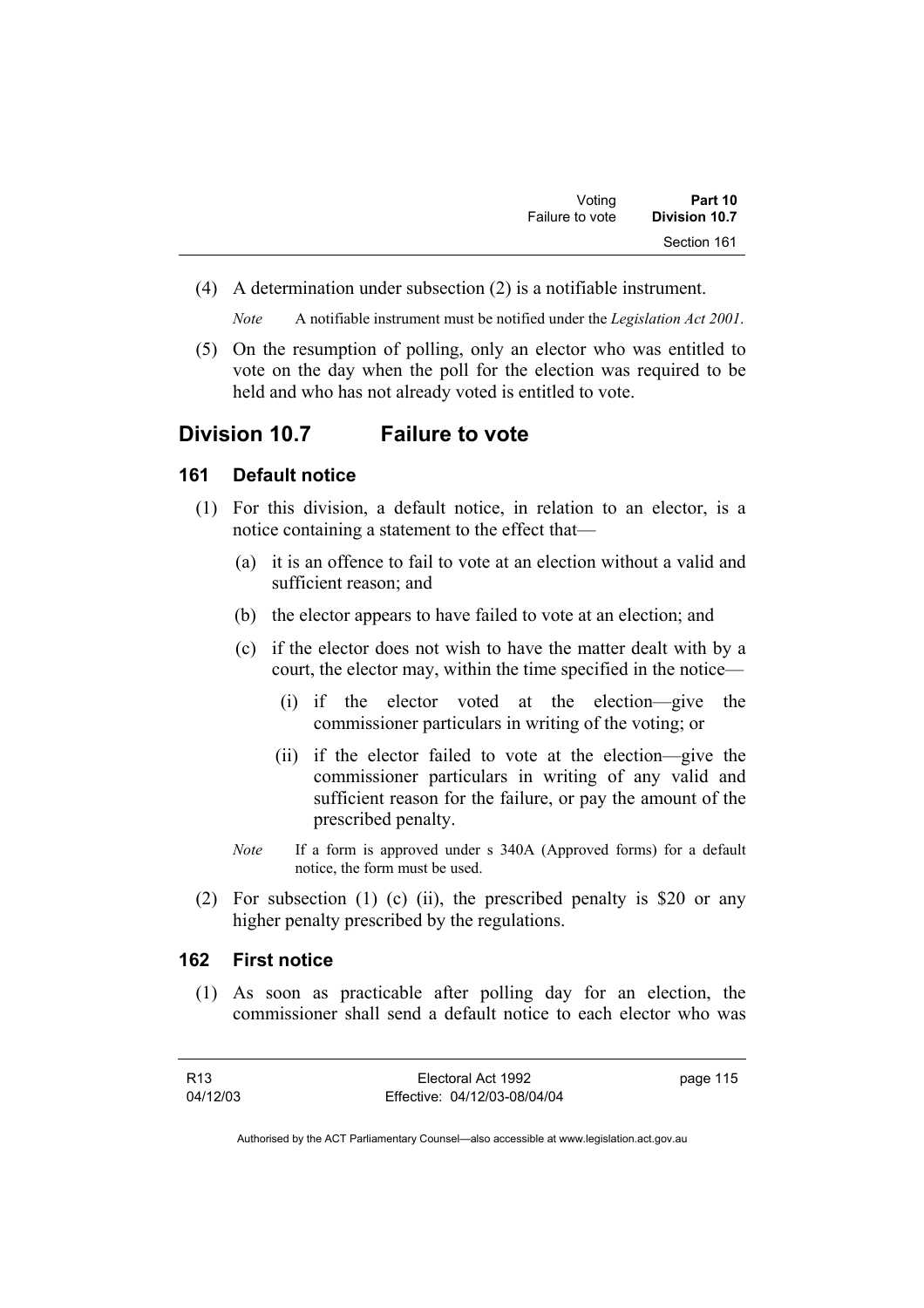| Part 10       | Voting          |
|---------------|-----------------|
| Division 10.7 | Failure to vote |
| Section 163   |                 |

required to vote at the election and appears to the commissioner to have failed to do so.

- (2) Subsection (1) does not apply to an elector who the commissioner is satisfied—
	- (a) is dead; or
	- (b) had a valid and sufficient reason for failing to vote at the election.

### **163 Second notice**

If an elector to whom a default notice has been sent under section 162 fails to respond to the notice within the time specified, the commissioner shall send a second default notice to the elector, endorsed to the effect that the elector has failed to respond to the first notice.

# **164 Final notice**

- (1) The commissioner shall send a final default notice to an elector if—
	- (a) a default notice under section 162 or 163 has been sent to the elector; and
	- (b) the time for responding to the notice has ended; and
	- (c) the elector has not paid the prescribed penalty; and
	- (d) the commissioner is not satisfied that the elector—
		- (i) voted at the election; or
		- (ii) had a valid and sufficient reason for failing to vote at the election.
- (2) A final default notice shall contain a statement to the effect that—
	- (a) the commissioner is not so satisfied; and

R13 04/12/03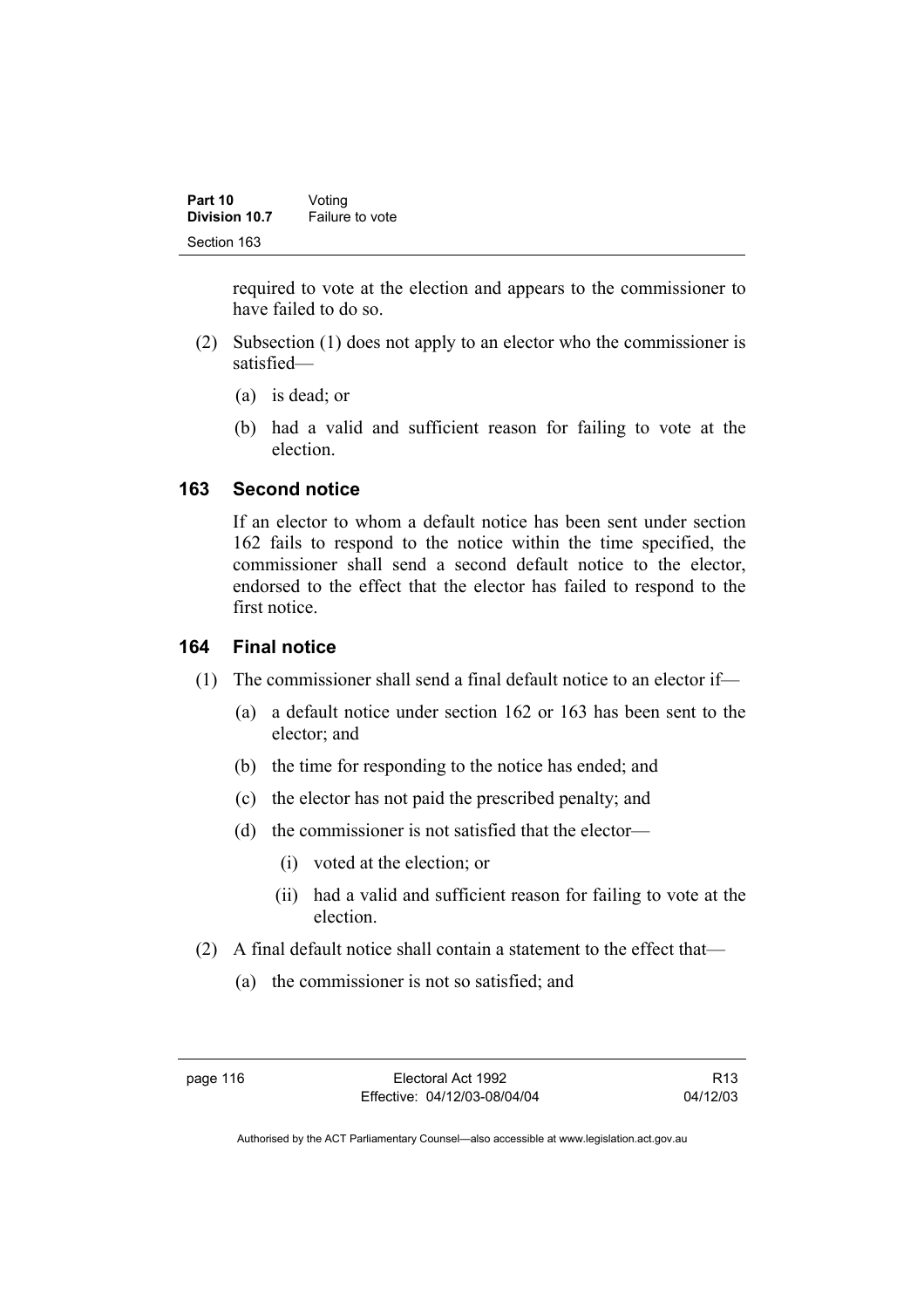| Voting          | Part 10       |  |
|-----------------|---------------|--|
| Failure to vote | Division 10.7 |  |
|                 | Section 165   |  |

 (b) if the elector does not wish to have the matter dealt with by a court—the elector may, within the time specified in the notice, pay the amount of the prescribed penalty.

# **165 Discharge of liability**

If an elector who failed to vote at an election pays the amount of the prescribed penalty in accordance with a default notice—

- (a) any liability of the elector under section 129 in relation to the failure is discharged; and
- (b) proceedings for an offence against that section shall not be instituted against the elector in relation to the failure.

## **166 Response on behalf of elector**

If a person responds to a default notice on behalf of an elector who is unable to do so, the response shall be taken to be that of the elector.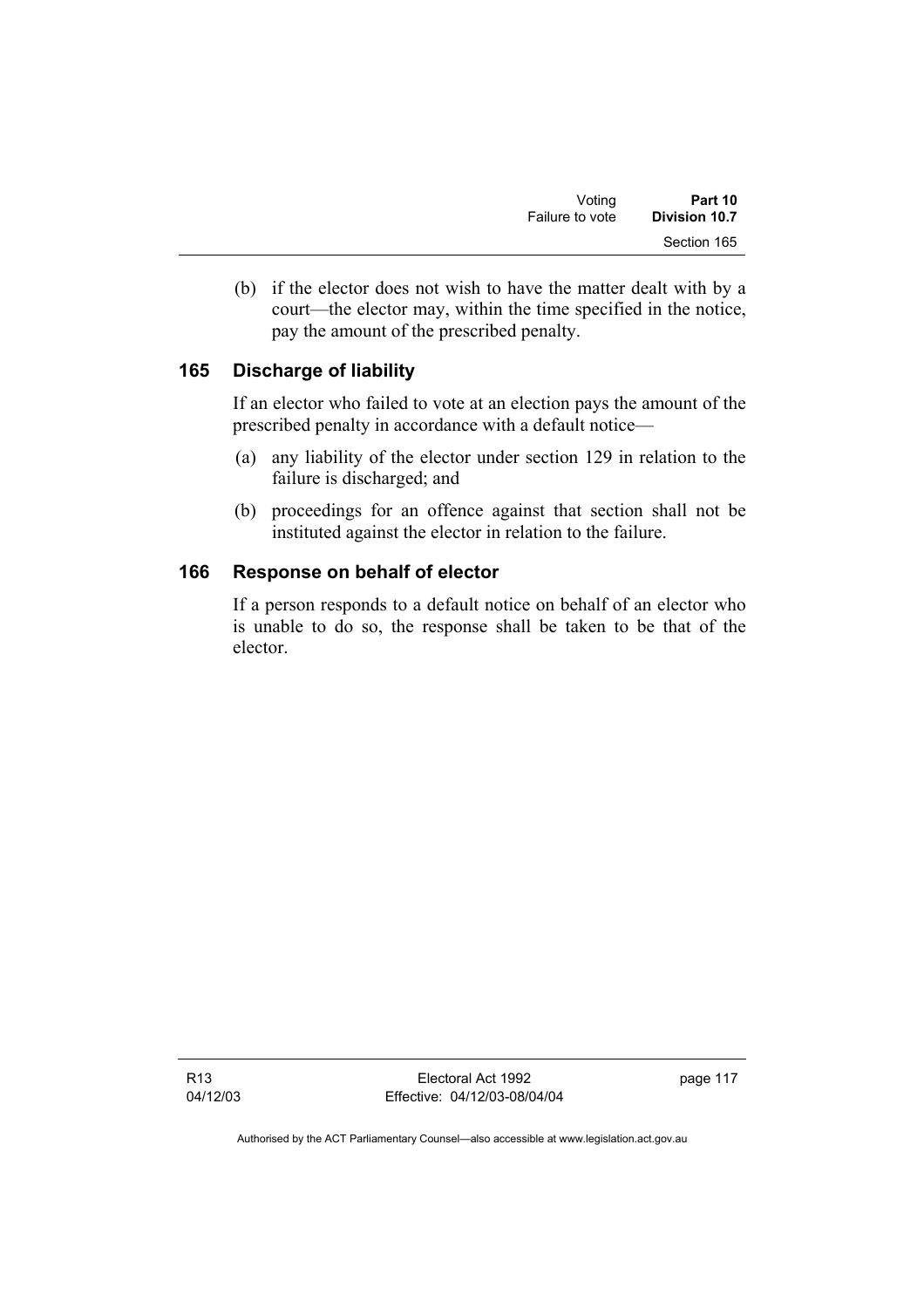#### **Part 11** Polling in Antarctica

Section 167

# **Part 11 Polling in Antarctica**

#### **167 Definitions for pt 11**

In this part:

*Antarctica* means—

- (a) the Australian Antarctic Territory; or
- (b) the Territory of Heard Island and McDonald Islands; or
- (c) Macquarie Island.

*assistant returning officer*, in relation to a station, means the assistant returning officer appointed under section 168 in relation to the station.

*research personnel* means personnel who are to be, or have been, engaged in work at a station.

*returning officer*, in relation to a station, means the returning officer appointed under section 168 in relation to the station.

*station* means—

- (a) a research station in Antarctica that is operated by the Commonwealth and is declared by the commissioner, in writing, to be a permanent research station; or
- (b) in relation to a particular election, a ship that is declared by the commissioner, in writing, to be a station for this part in relation to the election.

*transmit* means transmit by fax, telex or in another way approved under section 167B.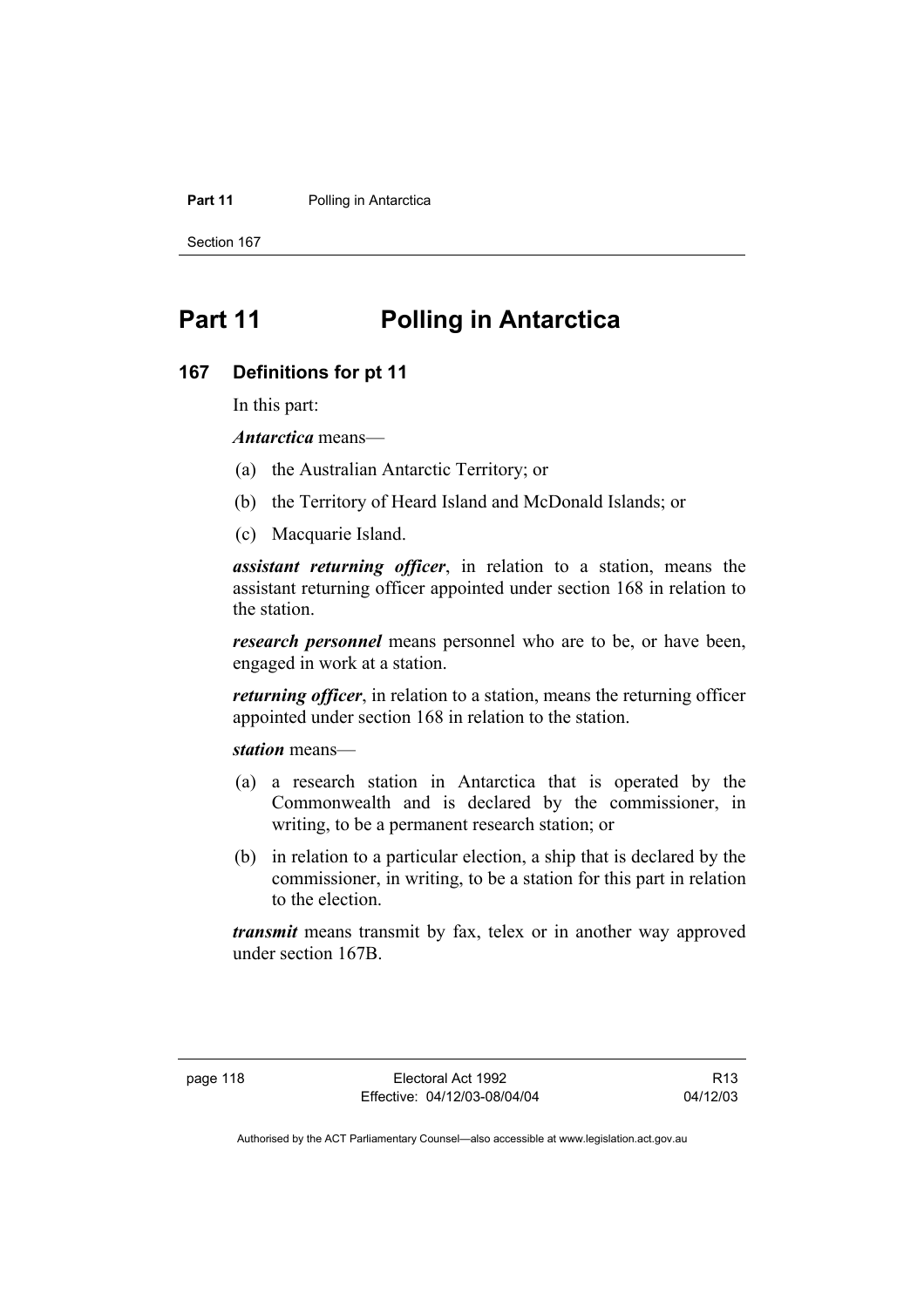#### **167A Declaration of ship as a station**

The commissioner may declare a ship as a station only if the commissioner is satisfied that, on polling day for an election, the ship is likely to be at sea transporting research personnel to or from Antarctica.

### **167B Approval of ways of transmission**

- (1) The commissioner may, in writing, approve a way of transmission for this part.
- (2) The approval is a notifiable instrument.

*Note* A notifiable instrument must be notified under the *Legislation Act 2001*.

#### **168 Returning officers and assistants for Antarctic stations**

- (1) The commissioner must appoint a returning officer, and an assistant returning officer, for each station.
	- *Note 1* For the making of appointments (including acting appointments), see *Legislation Act 2001*, pt 19.3.
	- *Note 2* In particular, a person may be appointed for a particular provision of a law (see *Legislation Act* 2001, s 7 (3)) and an appointment may be made by naming a person or nominating the occupant of a position (see s 207).
- (2) The commissioner or the person in charge of a station may appoint an acting returning officer, or acting assistant returning officer, for a station.
- (3) However, the person in charge of a station must not be appointed to be the returning officer, or assistant returning officer, for the station.

### **170 Application of Act to polling in Antarctica**

Subject to this part, this Act applies, so far as practicable, to the taking of a poll in Antarctica as if—

 (a) a reference in the Act to a polling place were a reference to the relevant station; and

| R13      | Electoral Act 1992           | page 119 |
|----------|------------------------------|----------|
| 04/12/03 | Effective: 04/12/03-08/04/04 |          |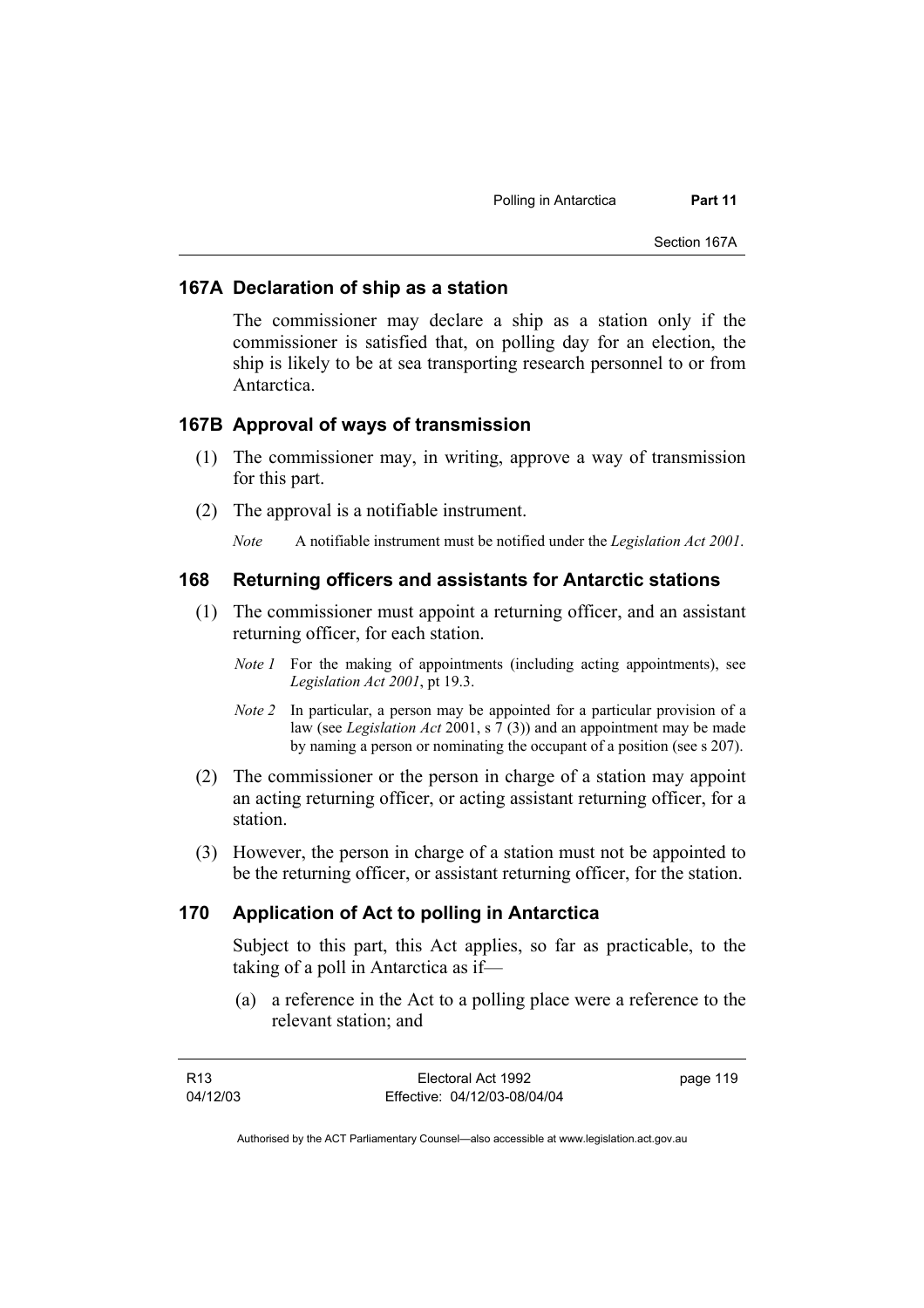#### **Part 11** Polling in Antarctica

Section 171

- (b) a reference in the Act to the OIC of a polling place were a reference to the returning officer; and
- (c) a reference in the Act to an officer were a reference to the assistant returning officer.

#### **171 Antarctic electors**

- (1) Subject to subsection (2), an elector—
	- (a) who is, for the Commonwealth Electoral Act, an Antarctic elector; and
	- (b) whose address, recorded on the Commonwealth roll when the elector became a person referred to in paragraph (a), was an address in an electorate;

is an Antarctic elector for this Act in relation to the electorate where that address is located.

 (2) A person does not become an Antarctic elector for the purposes of an election under this Act if the person became an Antarctic elector for the Commonwealth Electoral Act after the hour of nomination for the election.

### **172 Arrangements for the polling in Antarctica**

- (1) As soon as practicable after the close of nominations for an election in relation to an electorate for which an Antarctic elector is enrolled—
	- (a) the commissioner shall transmit to the returning officer at whose station the elector is based—
		- (i) an extract from the certified list of electors for the electorate containing the particulars relating to the elector; and
		- (ii) directions for the preparation by the officer of ballot papers for the election; and

R13 04/12/03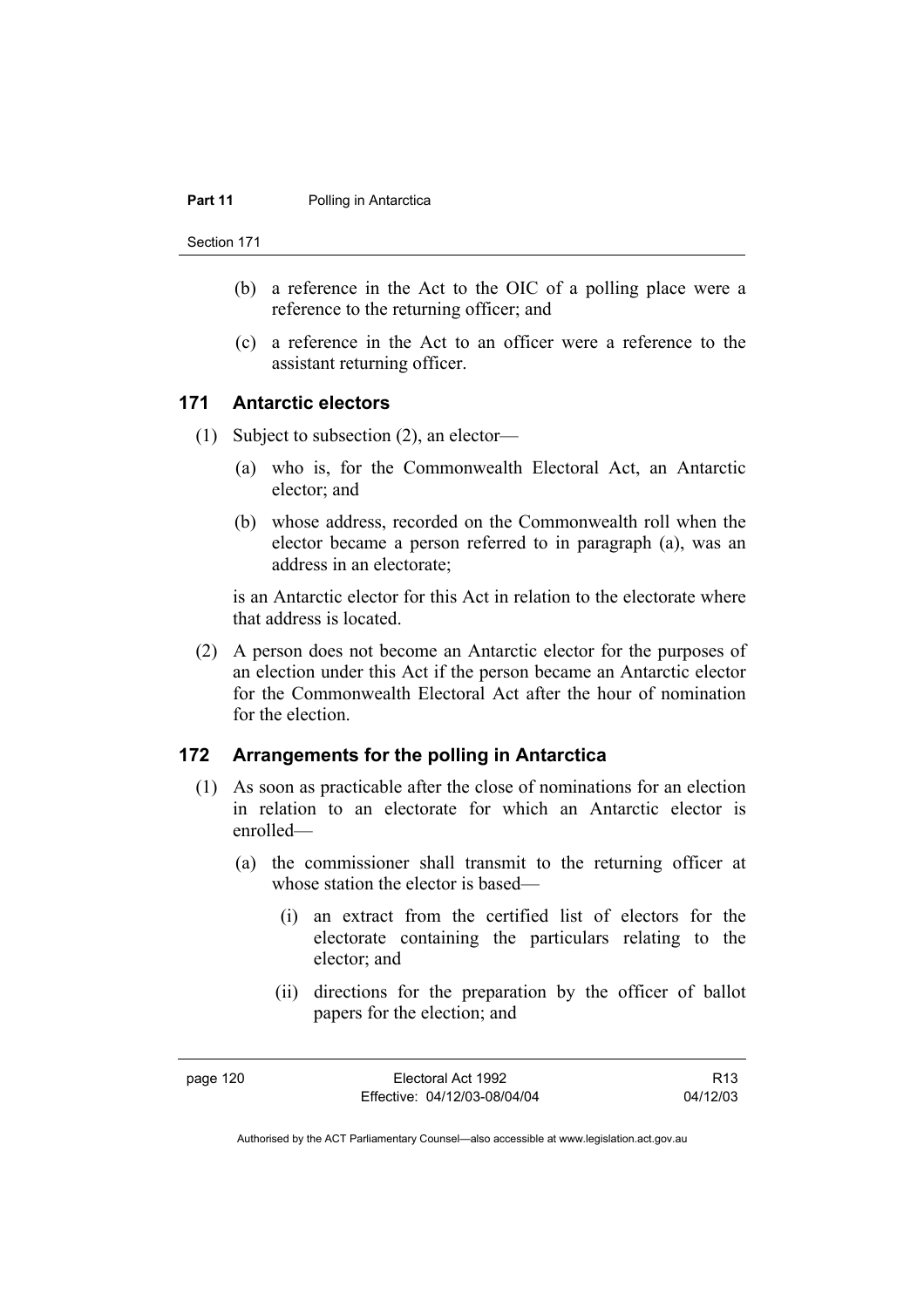- (b) the returning officer shall prepare ballot papers in accordance with the directions.
- (2) The directions shall ensure, so far as practicable, that the ballot papers are the same as ballot papers prepared under division 9.2 for the election.

# **173 Conduct of the polling**

- (1) The polling at a station shall be conducted as follows:
	- (a) before any vote is taken, the returning officer shall exhibit a ballot box empty, and shall then securely fasten its cover;
	- (b) subject to subsection (2), the poll shall be conducted during the hours on the days the returning officer directs;
	- (c) the returning officer or the assistant returning officer shall, at all times when the poll is open, be present in that part of the station where the polling is taking place.
- (2) The polling at a station shall not continue beyond the time that is 6 pm in the ACT on polling day for the election.

### **174 Claims to vote**

The returning officer or assistant returning officer for a station shall—

- (a) hand a ballot paper to each Antarctic elector who attends before the officer during the hours of polling and claims to vote at the election; and
- (b) record the issue of the ballot paper to the elector.

# **175 Proceedings at close of poll**

At the close of the poll, the returning officer shall, in the presence of the assistant returning officer—

(a) open the ballot box; and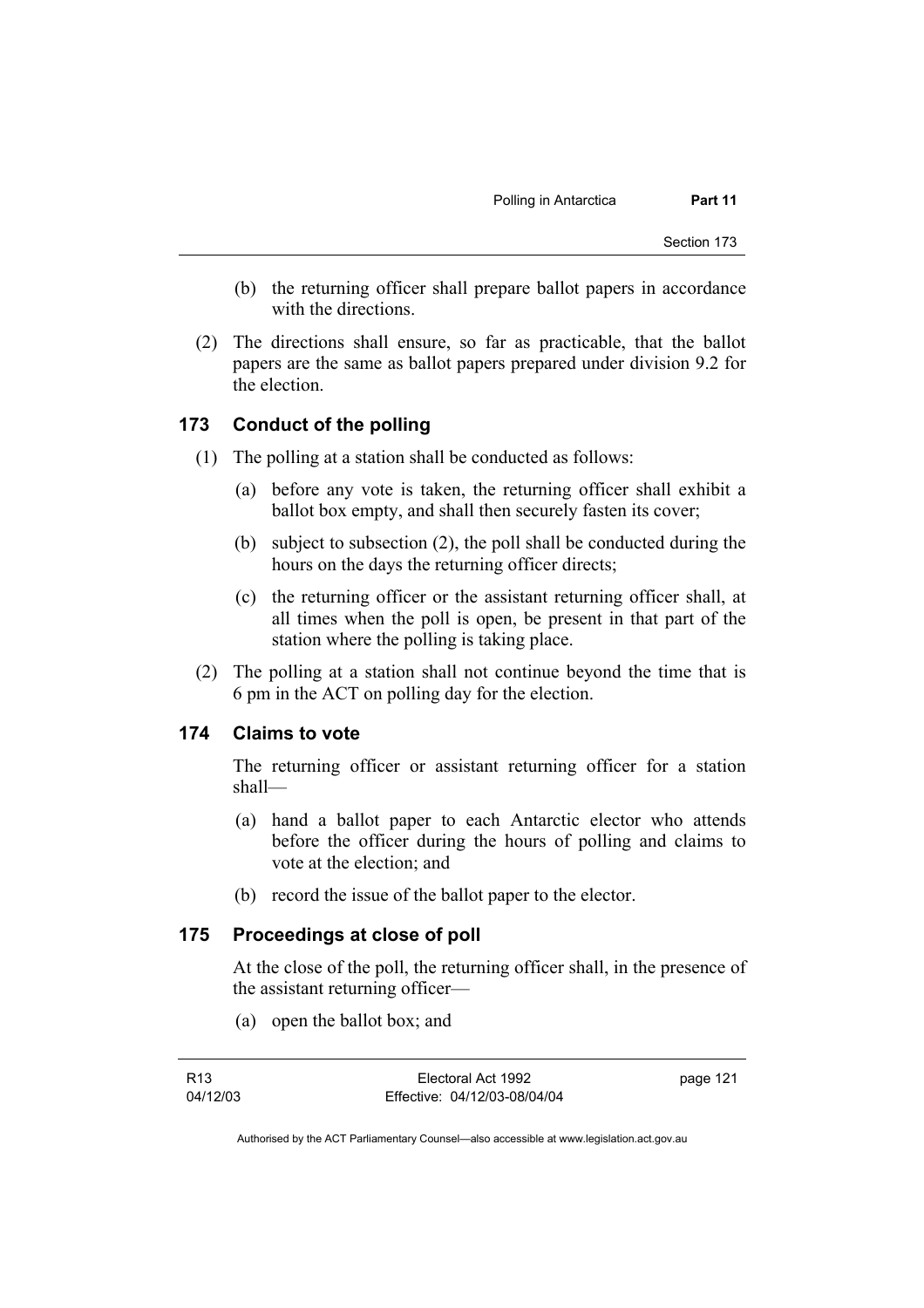#### **Part 11** Polling in Antarctica

Section 176

- (b) transmit to the authorised officer—
	- (i) particulars of each elector who has voted at the station in the election; and
	- (ii) unless subparagraph (iii) applies, particulars of the marking of each ballot paper; and
	- (iii) if the returning officer is unable to read or understand clearly the particulars referred to in subparagraph (ii)—a statement to explain that inability; and
- (c) prepare a written statement of the information transmitted.
- *Note* A ballot paper completed by an Antarctic elector may be faxed to the commissioner, see s 329.

### **176 Result of polling in Antarctica**

- (1) On receipt of the transmission under section 175, the authorised officer shall—
	- (a) in relation to each ballot paper marked by an Antarctic elector—transcribe the particulars of the elector's marks onto a ballot paper for the relevant electorate; and
	- (b) seal in an envelope the ballot paper onto which the particulars are transcribed; and
	- (c) sign the envelope and endorse it to the effect that it contains a ballot paper recording a vote by an Antarctic elector that is to be admitted to the scrutiny for the election; and
	- (d) send the envelope to the commissioner.
- (2) An authorised officer shall not mark a ballot paper under this section in a way that is likely to enable it to be identified as representing the vote of an Antarctic elector.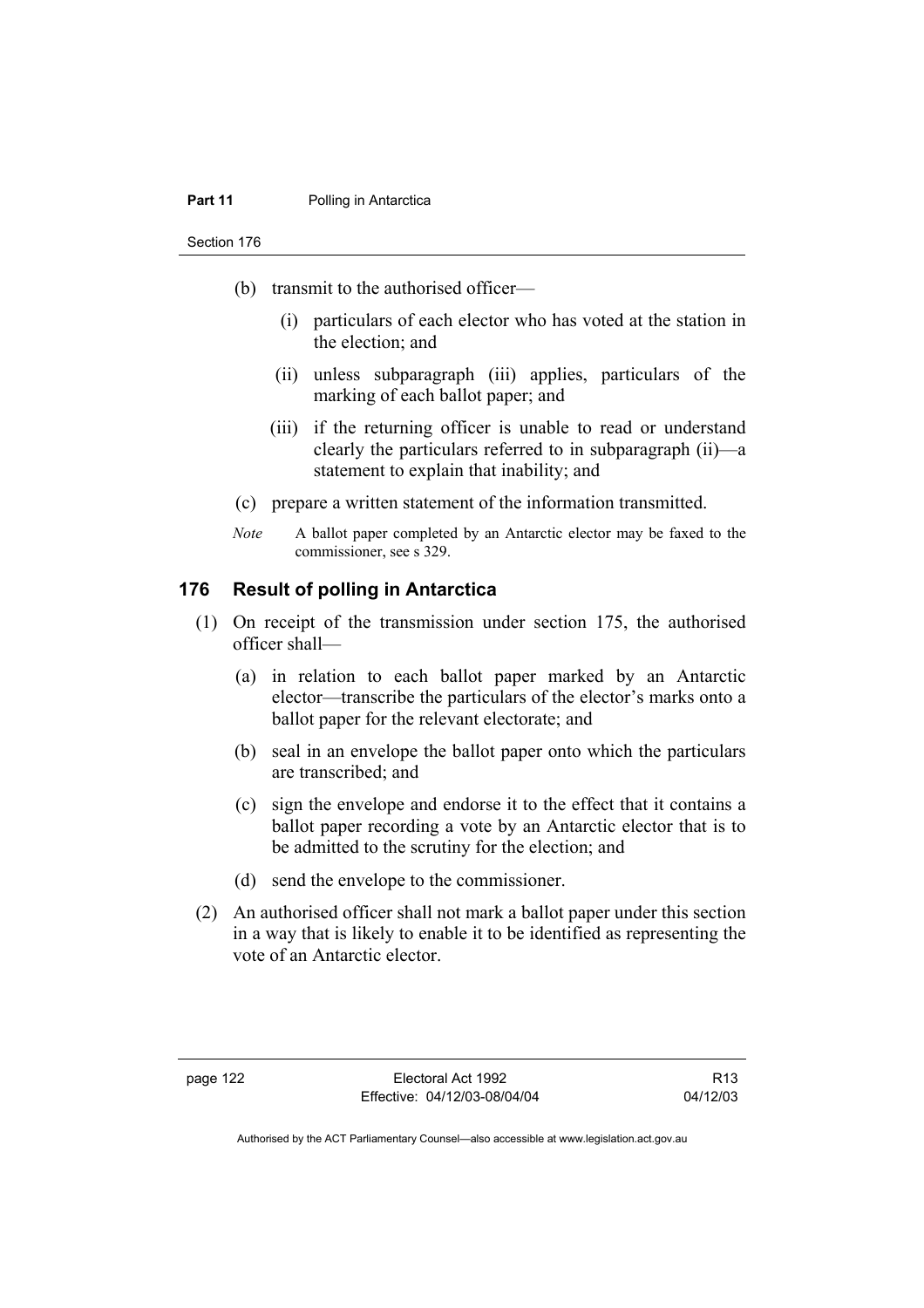## **177 Preservation of documents**

- (1) As soon as practicable after the close of the poll for an election, the returning officer for each station shall forward to the commissioner—
	- (a) a copy of the record of the issue of each ballot paper; and
	- (b) a copy of the statement referred to in section 175 (c); and
	- (c) the ballot papers used for voting at the station.
- (2) The commissioner shall keep the documents referred to in subsection (1) in safe custody for the purposes of scrutiny under part 12.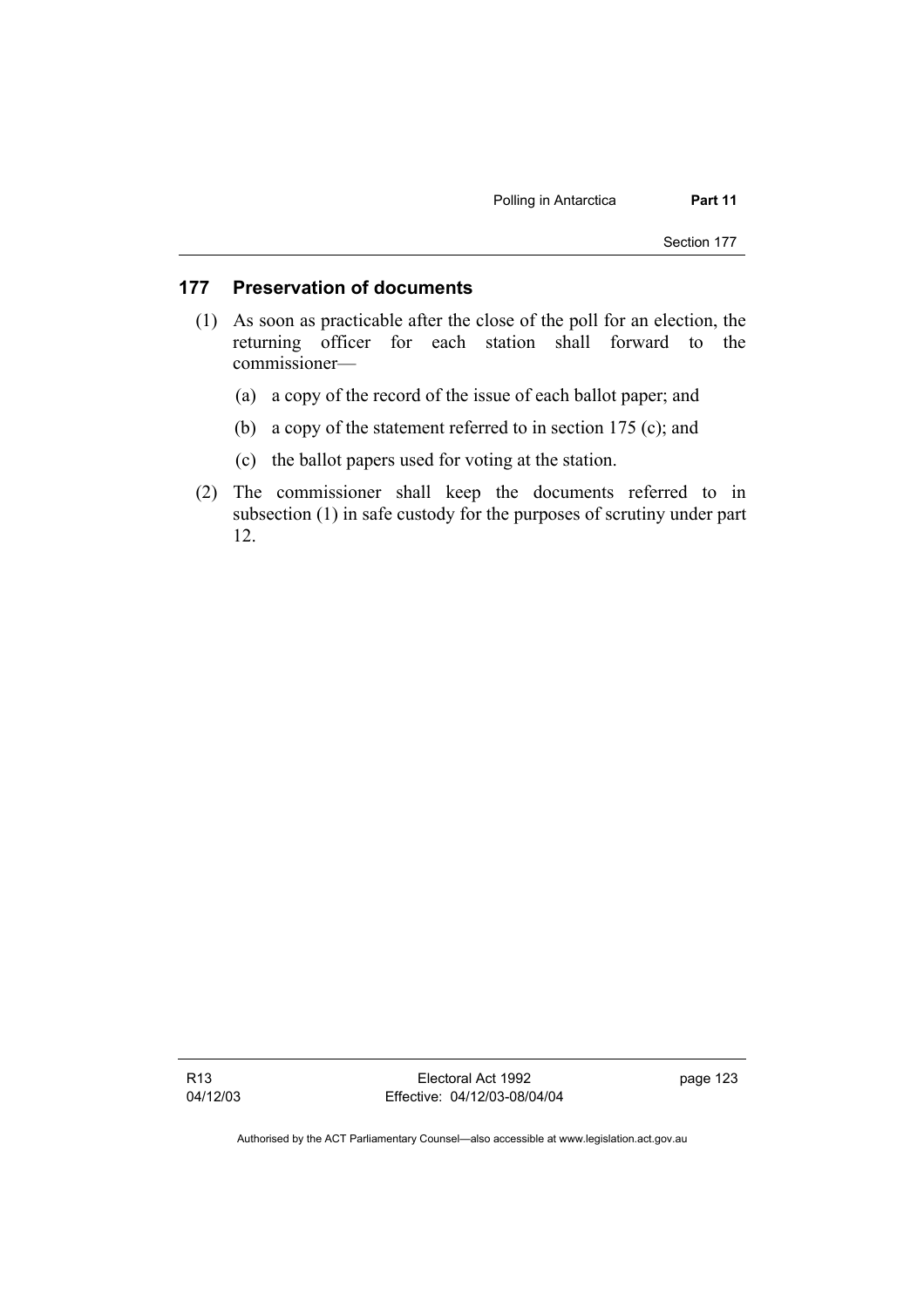#### **Part 12** The scrutiny

Section 178

# **Part 12 The scrutiny**

#### **178 Scrutiny**

- (1) The result of the polling at an election shall be ascertained by scrutiny in accordance with this part.
- (2) All the proceedings at the scrutiny shall be open to the inspection of the scrutineers.
- (3) The commissioner shall arrange for the following articles, documents and data to be dealt with at scrutiny centres for this part:
	- (a) applications for postal votes in the election;
	- (b) records of issued declaration voting papers;
	- (c) completed declaration voting papers received by the commissioner, the OIC of a polling place or another officer;
	- (d) ballot boxes containing ballot papers for ordinary voting or declaration voting;
	- (e) electronic ballot papers;
	- (f) envelopes containing ballot papers recording votes by Antarctic electors.
- (4) The OIC for a scrutiny centre may adjourn the scrutiny at the centre from time to time.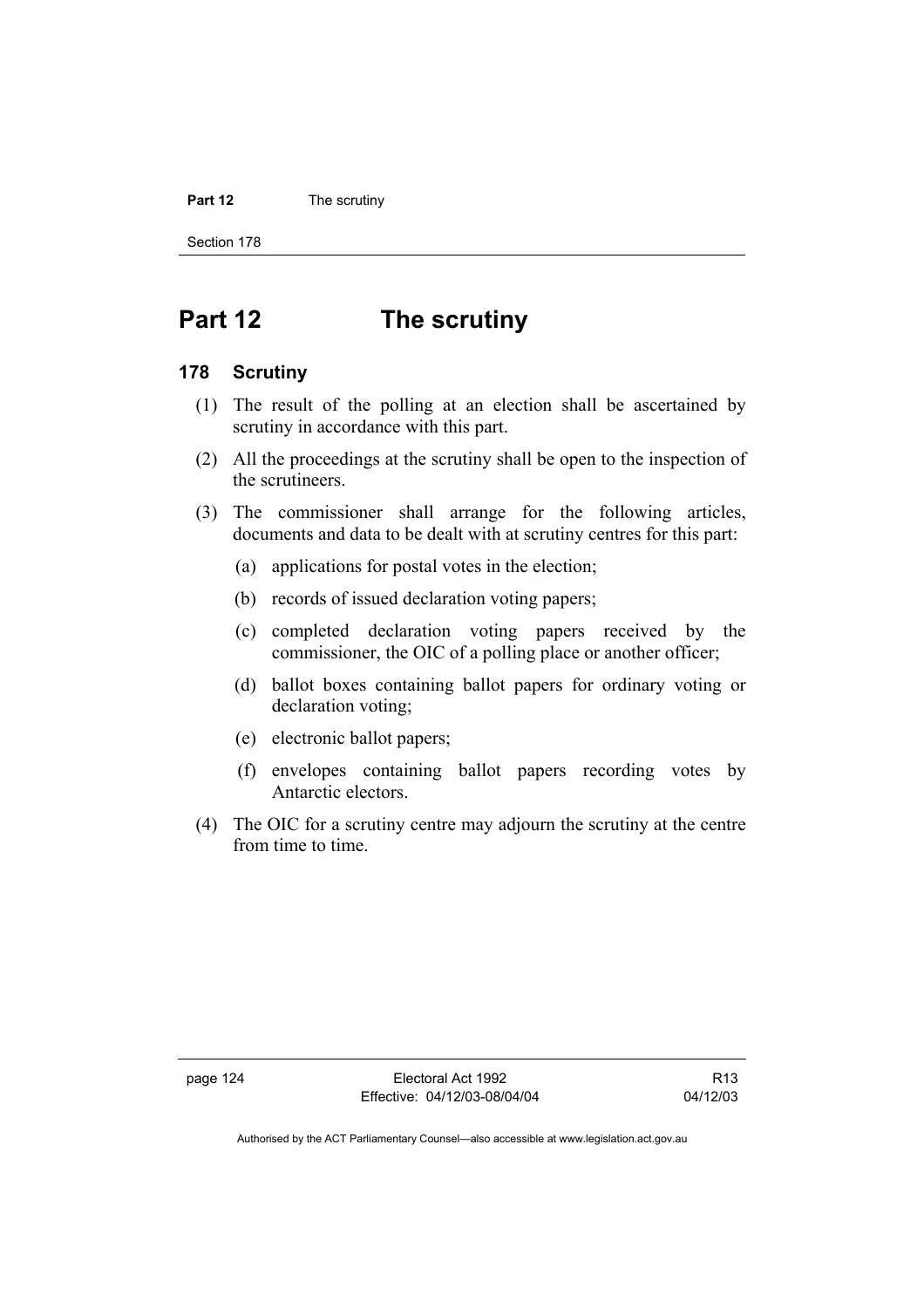#### **179 Preliminary scrutiny of declaration voting papers etc**

- (1) The commissioner shall arrange for the conduct of the preliminary scrutinies necessary in relation to a poll until the following documents have been dealt with in accordance with this section:
	- (a) all completed declaration voting papers (including those used for postal voting) received by the commissioner or another officer on or before polling day;
	- (b) all completed declaration voting papers used for postal voting received by the commissioner before the end of the 6th day after the close of the poll;
	- (c) any envelope referred to in section 176 (1) (d) containing a ballot paper recording the vote of an Antarctic elector.
- (2) A preliminary scrutiny shall not be conducted earlier than the 5th day before polling day.
- (3) The commissioner shall display a notice in a prominent place at the office of the commissioner specifying the date and time when, and the place where, a preliminary scrutiny is to begin.
- (4) The notice shall be so displayed no later than 4 pm on the day before the beginning of the preliminary scrutiny.
- (5) A preliminary scrutiny shall be conducted in accordance with schedule 3.
- (6) Schedule 3 applies, so far as practicable, in relation to a vote cast by an Antarctic elector as if—
	- (a) the vote were a declaration vote other than a postal vote; and
	- (b) a declaration signed by the elector specifying the electorate in relation to which the elector is an Antarctic elector appeared on the envelope referred to in section  $176$  (1) (d); and
	- (c) a reference in that schedule to a set of declaration voting papers were a reference to that envelope.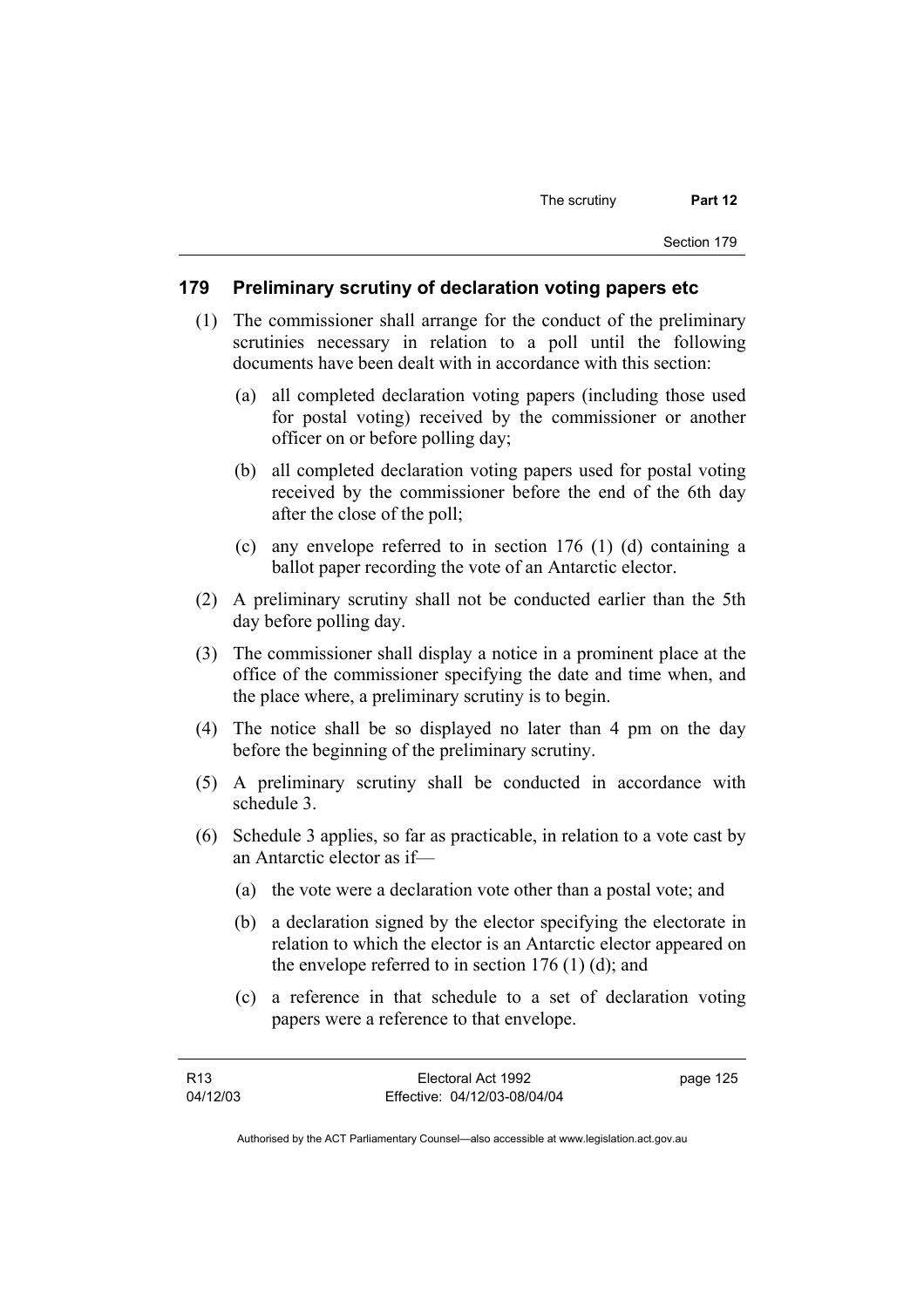#### **Part 12** The scrutiny

Section 180

- (7) At a preliminary scrutiny, declaration voting papers shall not be rejected for further scrutiny because of a formal error.
- (8) A preliminary scrutiny shall be taken to be part of the scrutiny in relation to an election.

#### **180 Formality of ballot papers**

- (1) Except as provided by this section, a ballot paper is formal and effect shall be given to the elector's intention as far as that intention is clear.
- (2) A ballot paper is informal if—
	- (a) in the opinion of the OIC of a scrutiny centre—
		- (i) it is not authentic; or
		- (ii) it has writing on it by which the elector can be identified; or
	- (b) no first preference is marked in a candidate square; or
	- (c) a first preference is marked in 2 or more candidate squares; or
	- (d) for a completed declaration vote ballot paper that has not been dealt with at a preliminary scrutiny under section 179—it is not enclosed in the appropriate envelope on which appears a declaration made by an elector.
- (3) In determining whether a ballot paper is formal—
	- (a) a preference marked outside a candidate square shall be taken to be marked in the square if the voter's intention to indicate that preference for that candidate is clear; and
	- (b) subject to subsection (2) (a), any other writing outside a candidate square shall be disregarded.
- (4) A ballot paper on which the particulars are endorsed by an officer under section 155 is not informal—

page 126 Electoral Act 1992 Effective: 04/12/03-08/04/04

R13 04/12/03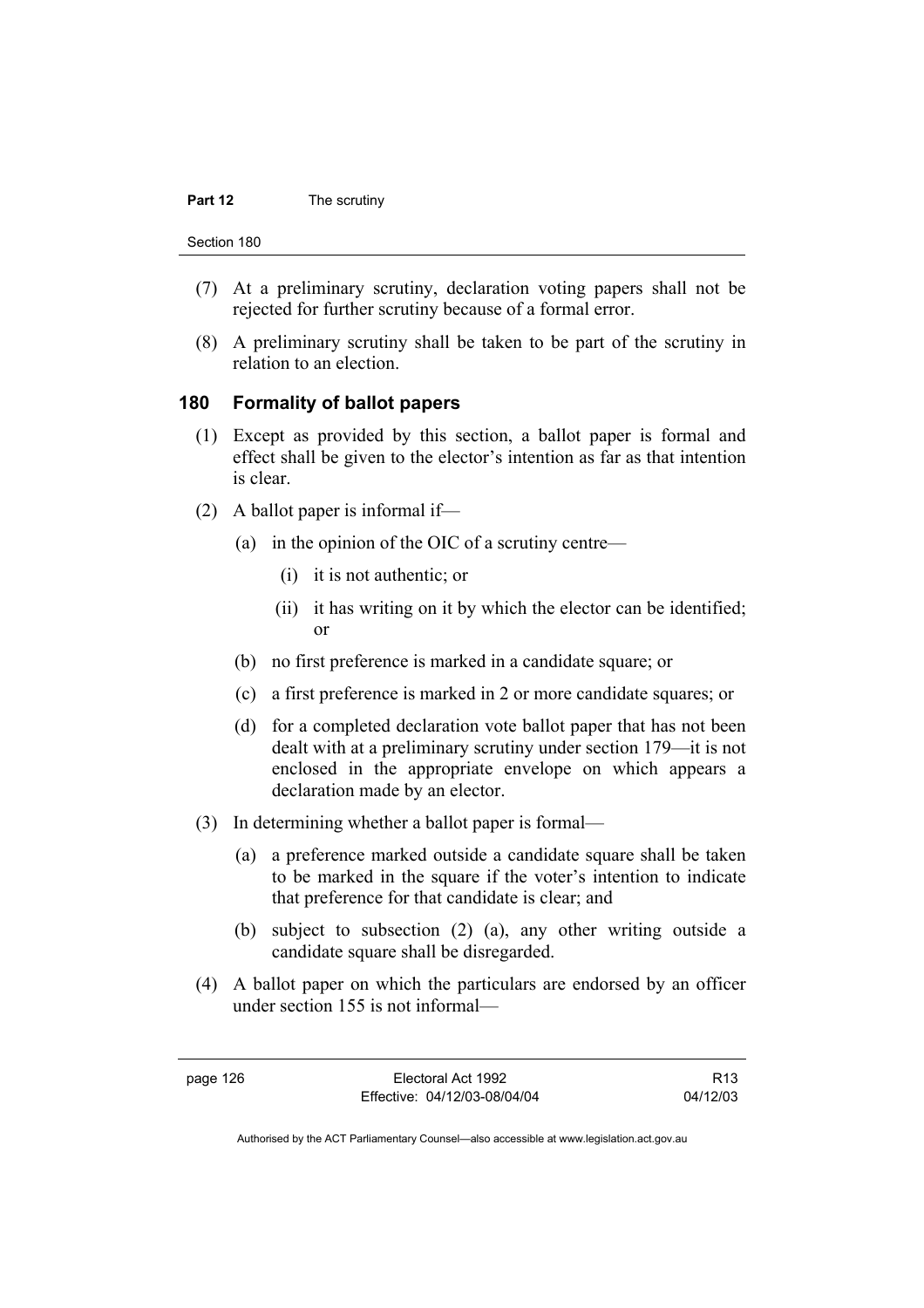- (a) if no other candidate has the same surname—only because the surname of a candidate has been written on the ballot paper; or
- (b) only because of a spelling mistake in the particulars endorsed on the ballot paper.
- (5) If it is necessary for this part, the commissioner may determine the formality of a ballot paper and, for that purpose, may reverse any decision made by another officer.

## **181 Death of candidate**

If a candidate dies before the end of polling day, and the number of candidates remaining is greater than the number of candidates to be elected, a ballot paper is not informal only because of—

- (a) the inclusion on the ballot paper of the name of the deceased candidate; or
- (b) the marking of any consecutive number in a candidate square adjacent to that name; or
- (c) the omission to place any number in a candidate square adjacent to that name, or any resultant failure to indicate in consecutive order the elector's preferences.

## **182 First count—ordinary ballot papers**

- (1) This section applies only to paper ballot papers.
- (2) As soon as practicable after the close of the poll for an election, the OIC for a scrutiny centre shall arrange for the procedures set out in this section to be carried out.
- (3) First, the OIC shall—
	- (a) exhibit for inspection by any scrutineer each ballot box containing ballot papers recording ordinary votes; and
	- (b) record the condition of the ballot box before opening it.

page 127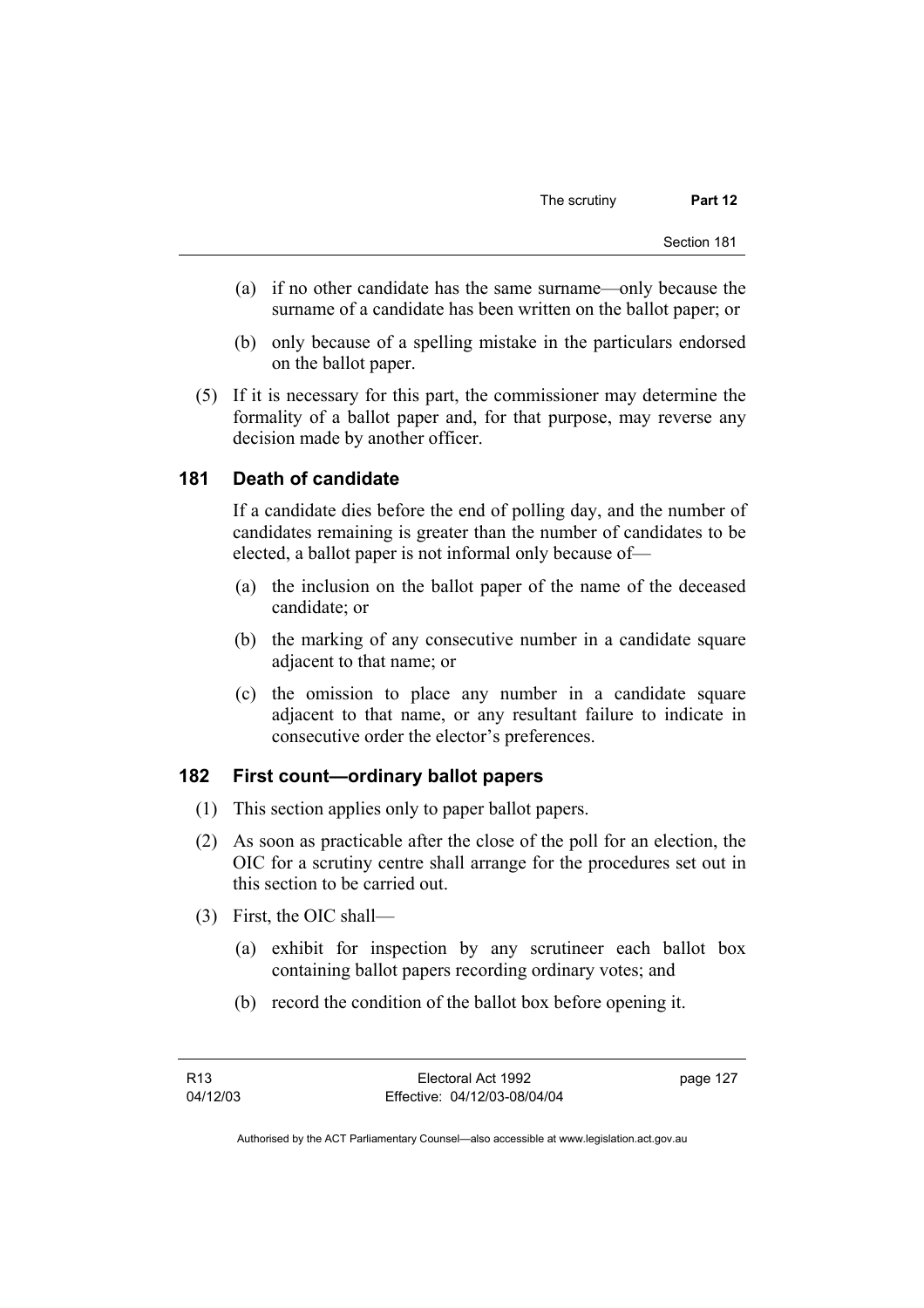- (4) Second, the OIC shall arrange for an officer to—
	- (a) open each ballot box; and
	- (b) sort the ballot papers from each ballot box into separate parcels for each electorate; and
	- (c) in relation to the ballot papers for each electorate—
		- (i) count all informal ballot papers, reject them from further scrutiny under this section, and place them in a separate parcel; and
		- (ii) sort the unrejected ballot papers into separate parcels according to the first preferences marked on them and count the ballot papers in each parcel.
- (5) Third, the OIC shall, in relation to the ballot papers for each electorate—
	- (a) make out and sign a statement (countersigned by an officer and each scrutineer who wishes to do so) setting out—
		- (i) the number of unrejected ballot papers on which a first preference is recorded for each candidate; and
		- (ii) the number of informal ballot papers; and
	- (b) transmit particulars of the numbers so recorded to the commissioner, by telephone or other expeditious way; and
	- (c) seal up the parcels, endorse on each a description of the contents and permit each scrutineer who wishes to do so to countersign the endorsement; and
	- (d) send the parcels to the commissioner without delay, together with the statement referred to in paragraph (a).
- (6) Despite subsection (4) (b), the total number of ballot papers for a particular electorate that are to be dealt with at a particular scrutiny under this section shall not be fewer than 20.

R13 04/12/03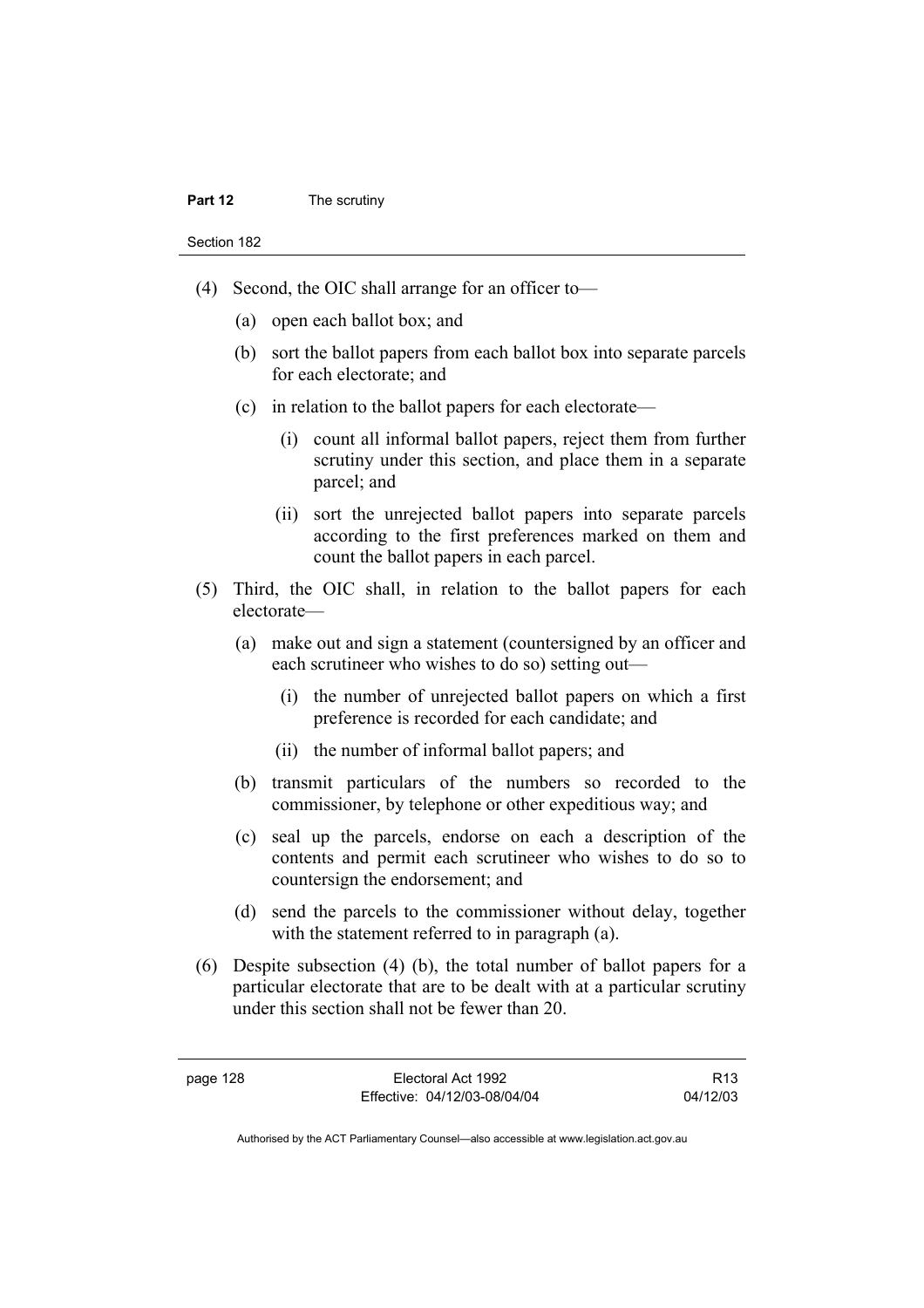- (7) If subsection (6) applies, the OIC shall—
	- (a) count the number of those ballot papers; and
	- (b) seal them in a separate parcel; and
	- (c) endorse the parcel with a description of the contents (including the number of ballot papers); and
	- (d) send the parcel to another scrutiny centre, as directed by the commissioner, for this part.
- (8) The OIC may arrange for preferences marked on paper ballot papers to be entered into the approved computer program.

#### **183 First count—declaration ballot papers**

As soon as practicable after declaration vote ballot papers have been admitted to a scrutiny under this section because of schedule 3 but not before the close of the poll for the election, the OIC for the relevant scrutiny centre shall arrange for the ballot papers to be dealt with in accordance with section 182 as if they were ordinary vote ballot papers.

#### **183A First count—electronic ballot papers**

As soon as practicable after the close of the poll for an election, the OIC for a scrutiny centre must arrange for preferences from electronic voting to be entered into the approved computer program and for the electronic counting of the votes using the program.

#### **184 Second count—first preferences**

- (1) If preferences marked on paper ballot papers have not been entered on the approved computer program under section 182 (8), the commissioner shall—
	- (a) arrange for an officer at a scrutiny centre to open the parcels referred to in section 182 (5) (d) (including those to which that paragraph applies under section 183) and, so far as practicable,

| R13      | Electoral Act 1992           | page 129 |
|----------|------------------------------|----------|
| 04/12/03 | Effective: 04/12/03-08/04/04 |          |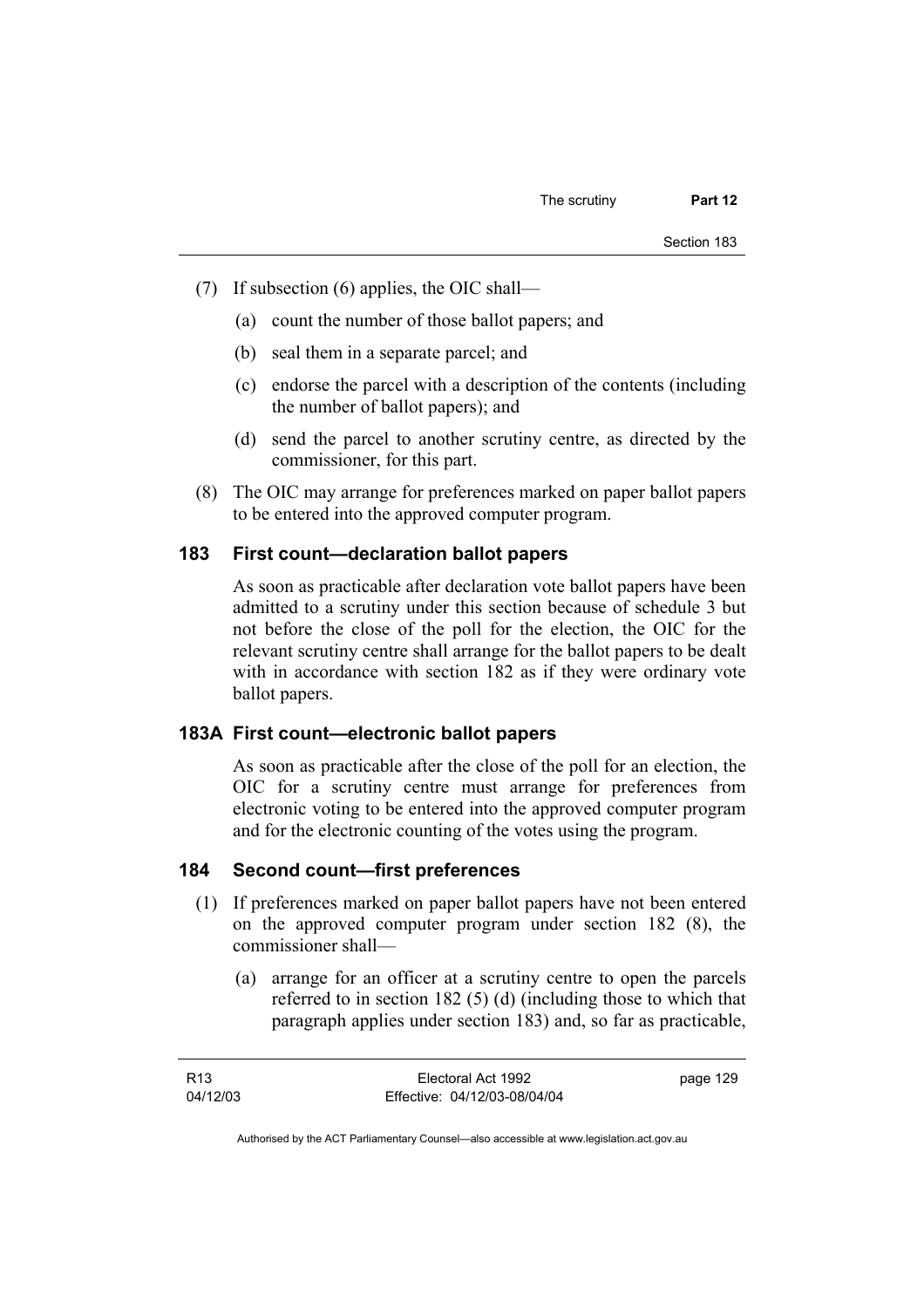#### **Part 12** The scrutiny

conduct a second scrutiny of the ballot papers in accordance with section  $182(4)$  and  $(5)$ ; and

- (b) from the result of the second scrutiny, ascertain—
	- (i) the number of unrejected ballot papers on which a first preference is recorded for each candidate; and
	- (ii) the number of informal ballot papers for each electorate.
- (2) The commissioner must, using the approved computer program, ascertain from the result of the first scrutiny of electronic ballot papers and any paper ballot papers from which preferences have been entered on the computer program under section 182 (8)—
	- (a) the number of unrejected ballot papers on which a first preference is recorded for each candidate; and
	- (b) the number of informal ballot papers for each electorate.
- (3) For subsection (1), the officer conducting the second scrutiny may reverse a decision made at the scrutiny under section 182.

### **185 Ascertaining result of poll**

- (1) The commissioner shall arrange for—
	- (a) the further scrutiny of the ballot papers referred to in section 184 (1) (b) (i) and (2) (a); and
	- (b) the ascertainment of the successful candidates;

in accordance with schedule 4.

- (2) If it is necessary to do so for schedule 4, the commissioner shall—
	- (a) determine the numbers of ballot papers or votes; or
	- (b) calculate a quota or transfer value; or
	- (c) identify a candidate.

R13 04/12/03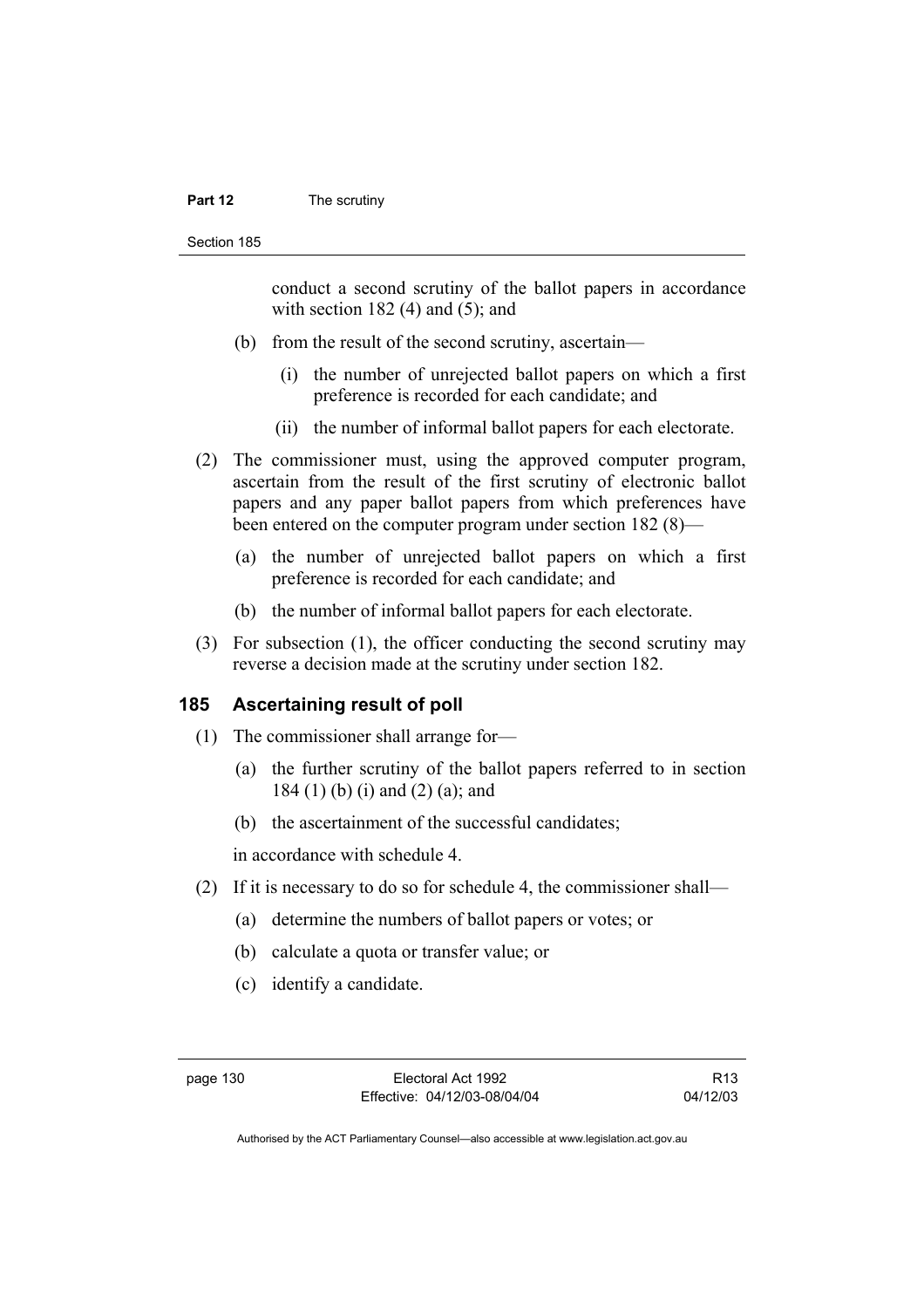### **186 Objections by scrutineers**

- (1) If a scrutineer objects to a ballot paper as being informal, the officer conducting the scrutiny shall mark the ballot paper 'admitted' or 'rejected' according to the officer's decision to admit or reject the ballot paper.
- (2) Subsection (1) shall not be taken to prevent the officer from rejecting a ballot paper as being informal if there is no objection by a scrutineer.

## **187 Recount of ballot papers**

- (1) The commissioner—
	- (a) may, if the commissioner considers appropriate; and
	- (b) shall, if directed by the electoral commission;

direct an officer to recount some or all of the ballot papers for an election at any time before the declaration of the result of the election.

- (2) A request by a candidate for the exercise of a power under subsection (1) shall be in writing setting out the reasons for the request.
- (3) The electoral commission shall not accede to a request by a candidate to direct the commissioner to exercise a power under subsection (1) unless the commissioner has already refused to exercise that power.
- (4) The officer conducting a recount—
	- (a) shall not deal with the ballot papers in a way that is inconsistent with this part; and
	- (b) may reverse a decision made earlier in the scrutiny.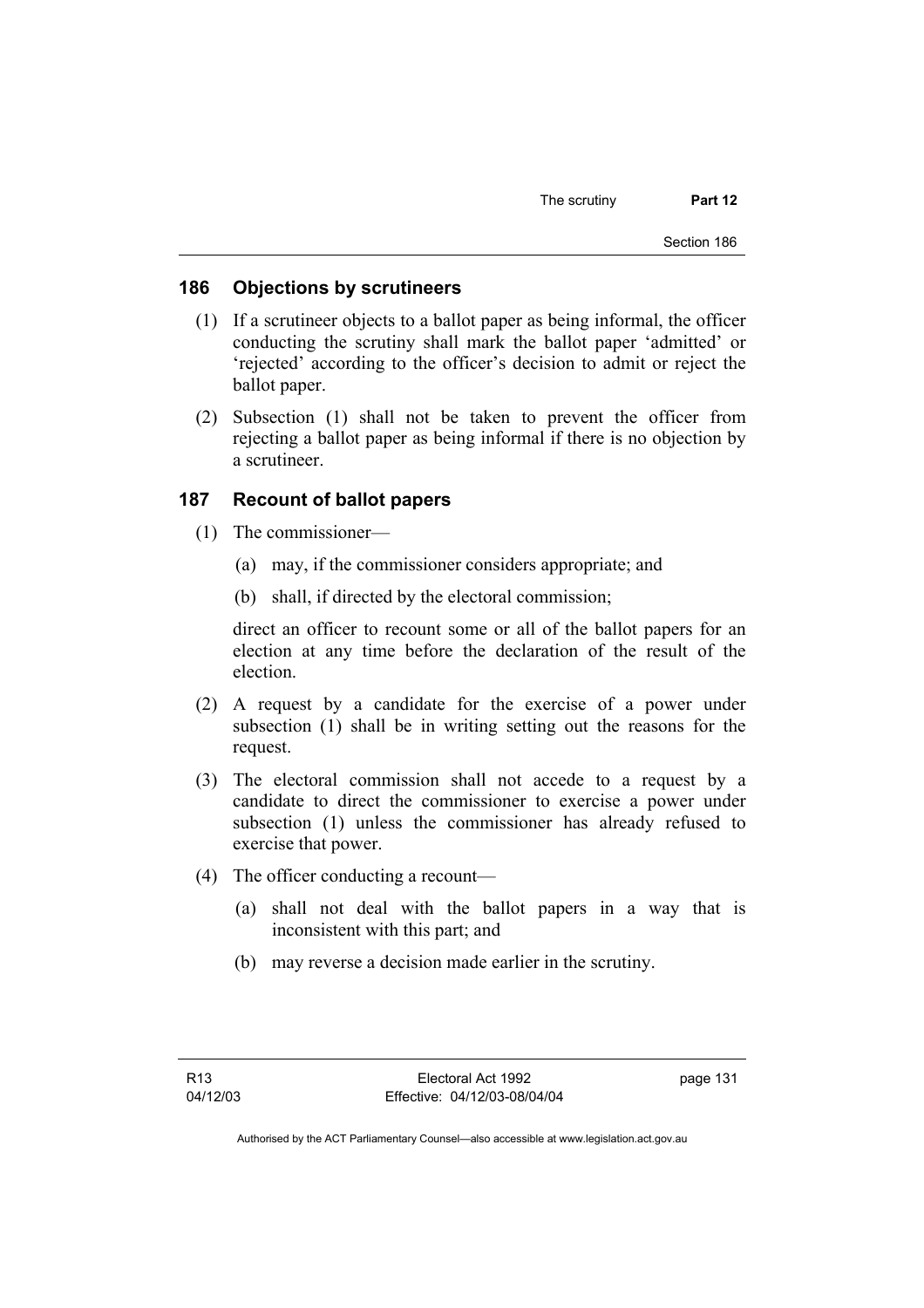#### **Part 12** The scrutiny

Section 187A

 (5) Before a recount is conducted, the commissioner shall notify each candidate, in writing, of the date, time and place fixed for the recount.

#### **187A Recount of electronic scrutiny of ballot papers**

- (1) This section sets out the alternative ways in which a recount of the electronic scrutiny of ballot papers may be conducted.
- (2) The recount may be conducted by recounting data from electronic ballot papers kept on a backup copy of electronic data produced at a polling place or scrutiny centre.
- (3) If an approved computer program is used to find out the result of a scrutiny, the recount may be conducted—
	- (a) by rerunning the program; or
	- (b) by reloading the data into a different copy of the program and running the program.
- (4) If practicable, the recount may be conducted—
	- (a) by re-examining the accuracy of any preference data entered into the computer program from paper ballot papers; or
	- (b) by conducting—
		- (i) a partial or full manual scrutiny of paper ballot papers from which preference data has been entered into the computer program; or
		- (ii) a combination of manual scrutiny of those paper ballot papers and a computerised scrutiny of electronic ballot papers.

#### **188 Reservation of disputed ballot papers**

- (1) The officer conducting a recount—
	- (a) may, if the officer considers appropriate; and

page 132 Electoral Act 1992 Effective: 04/12/03-08/04/04

R13 04/12/03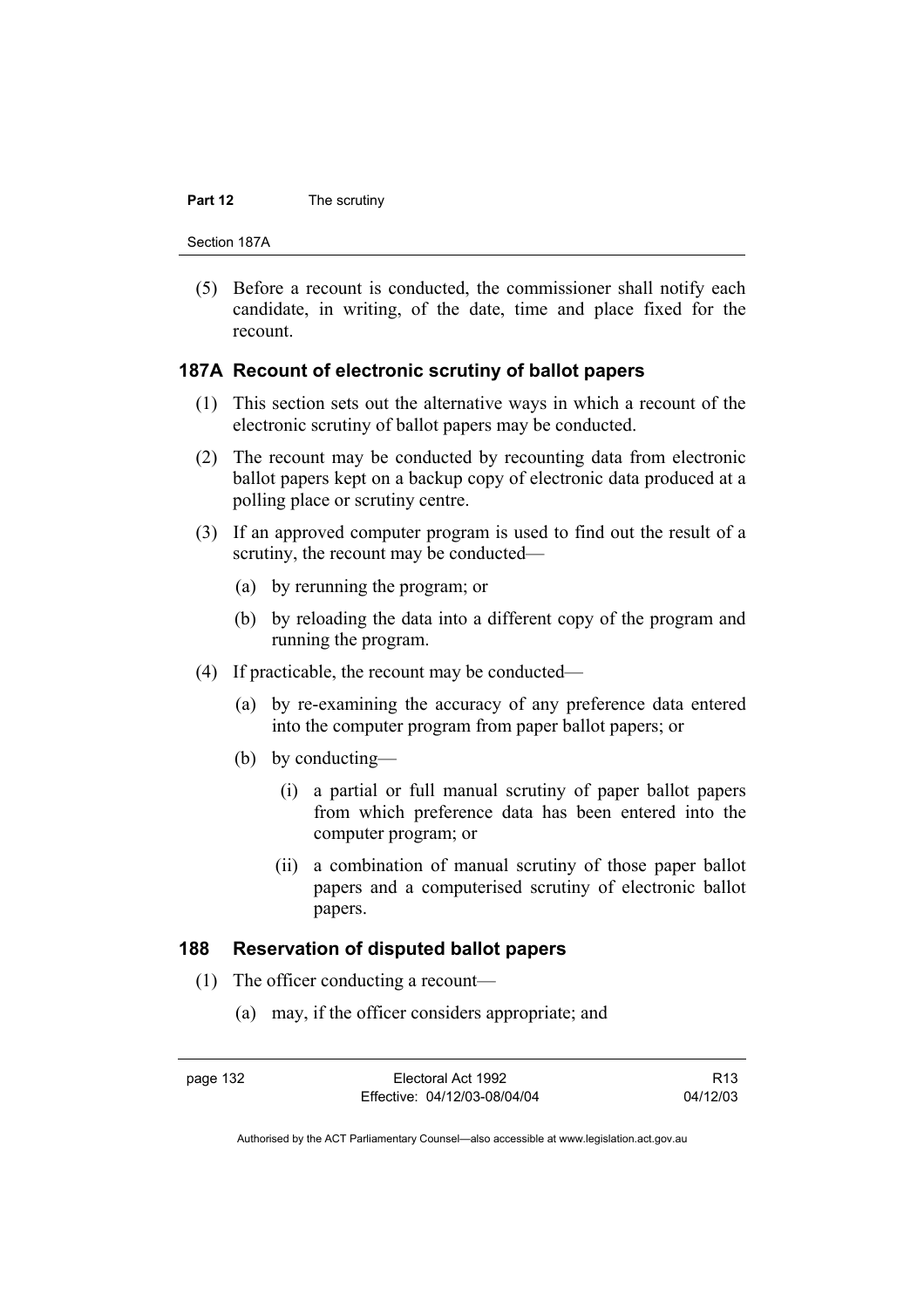(b) shall, at the request of any scrutineer;

reserve any ballot paper for the decision of the commissioner.

 (2) The commissioner shall decide whether any ballot paper so reserved is to be admitted or rejected.

#### **189 Declaration of result of election**

- (1) As soon as practicable after the result of the poll in an election has been ascertained, the commissioner shall—
	- (a) declare elected each successful candidate ascertained in accordance with schedule 4;
	- (b) declare the result of the election; and
	- (c) notify the clerk of the Assembly of the names of the candidates elected.
- (2) The declaration shall be made in public at the place of nomination during ordinary office hours.
- (3) If a day is polling day for 2 or more elections, the results of all the elections shall be declared, so far as practicable, on the same day.
- (4) If a poll is not required for an election, a declaration under section 111 (1) or 112 shall not be made before the day that would have been polling day for the election.

page 133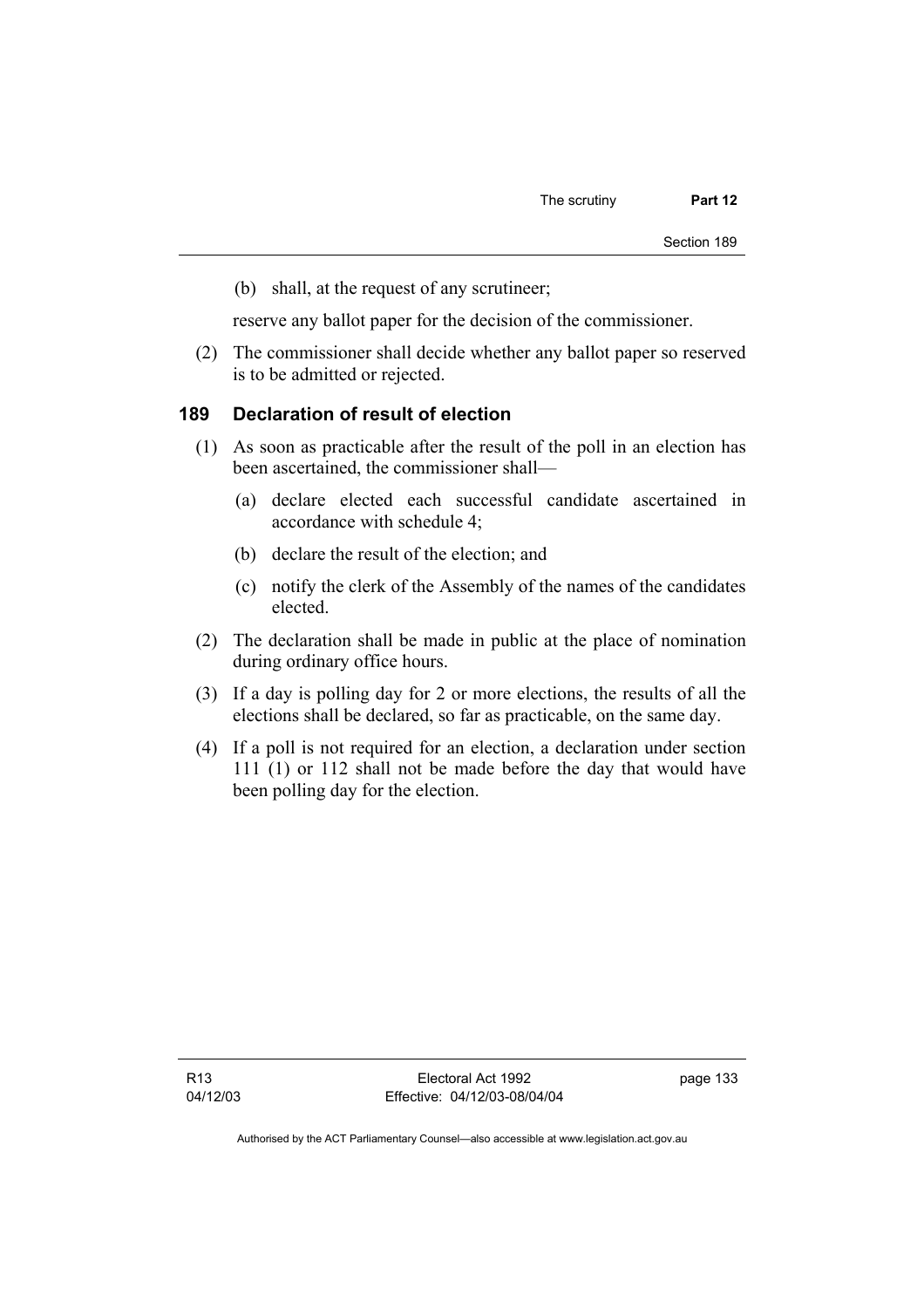#### **Part 13 Casual vacancies**

Section 190

# **Part 13 Casual vacancies**

#### **190 Definitions for pt 13**

In this part:

*former MLA*, in relation to a casual vacancy, means the person who was elected to the seat in which the vacancy has occurred at the last election before the vacancy occurred.

*Speaker* includes—

- (a) if there is a vacancy in the office of Speaker—the Deputy Speaker; and
- (b) if there is a vacancy in the offices of Speaker and Deputy Speaker—the clerk of the Legislative Assembly.

### **191 Notice of casual vacancy**

- $(1)$  If—
	- (a) the Speaker notifies the commissioner in writing that the seat of an MLA has become vacant otherwise than because of—
		- (i) the dissolution of the Assembly; or
		- (ii) the expiry of the term for which MLAs were elected at an election; or
		- (iii) the failure or partial failure of an election; and
	- (b) the commissioner is satisfied that it is practicable to fill the vacancy in accordance with section 194;

the commissioner shall publish a notice in a newspaper.

 (2) A notice published by the commissioner under subsection (1) shall—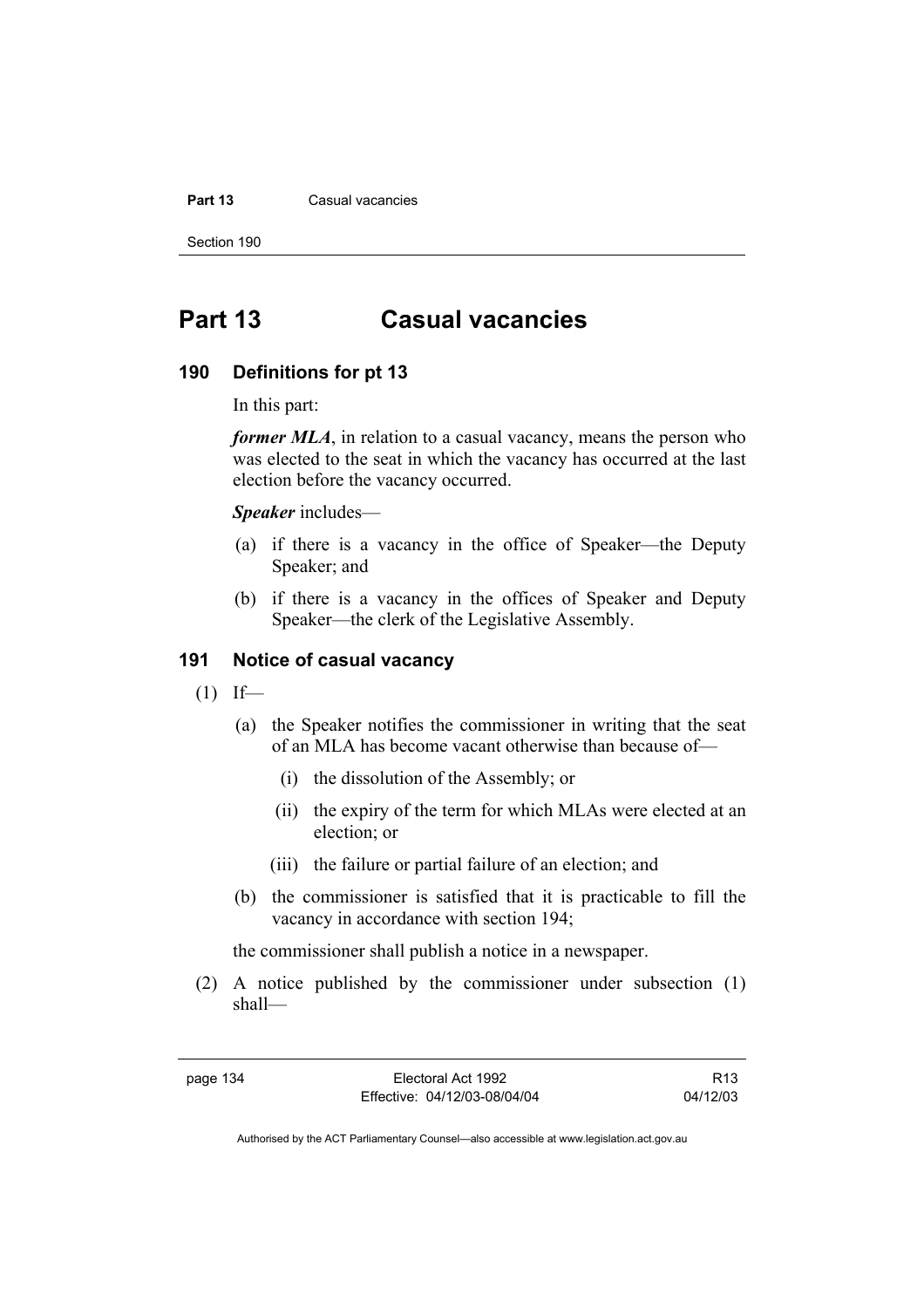- (a) contain a statement to the effect that—
	- (i) there is a casual vacancy in the Assembly; and
	- (ii) a person may apply to be a candidate in accordance with section 192; and
- (b) specify when, in accordance with section 192, applications close.
- (3) The commissioner shall, so far as practicable, give a copy of the notice to any person who, in the opinion of the commissioner, may be entitled to make an application under section 192 in relation to the vacancy.
- (4) If the commissioner is not satisfied that it is practicable to fill the vacancy in accordance with section 194, he or she shall inform the Speaker accordingly.

## **192 Candidates for casual vacancy**

- (1) A person may apply to be a candidate for a seat in relation to which a casual vacancy has occurred if—
	- (a) the person was a candidate in the last election for the electorate in which the vacancy has occurred; and
	- (b) the person was not elected; and
	- (c) he or she is an eligible person.
- (2) An application under subsection (1) shall—
	- (a) contain—
		- (i) a statement by the applicant that he or she consents to be an MLA if elected; and
		- (ii) a declaration by the applicant, made in the presence of an elector, that he or she is an eligible person; and

page 135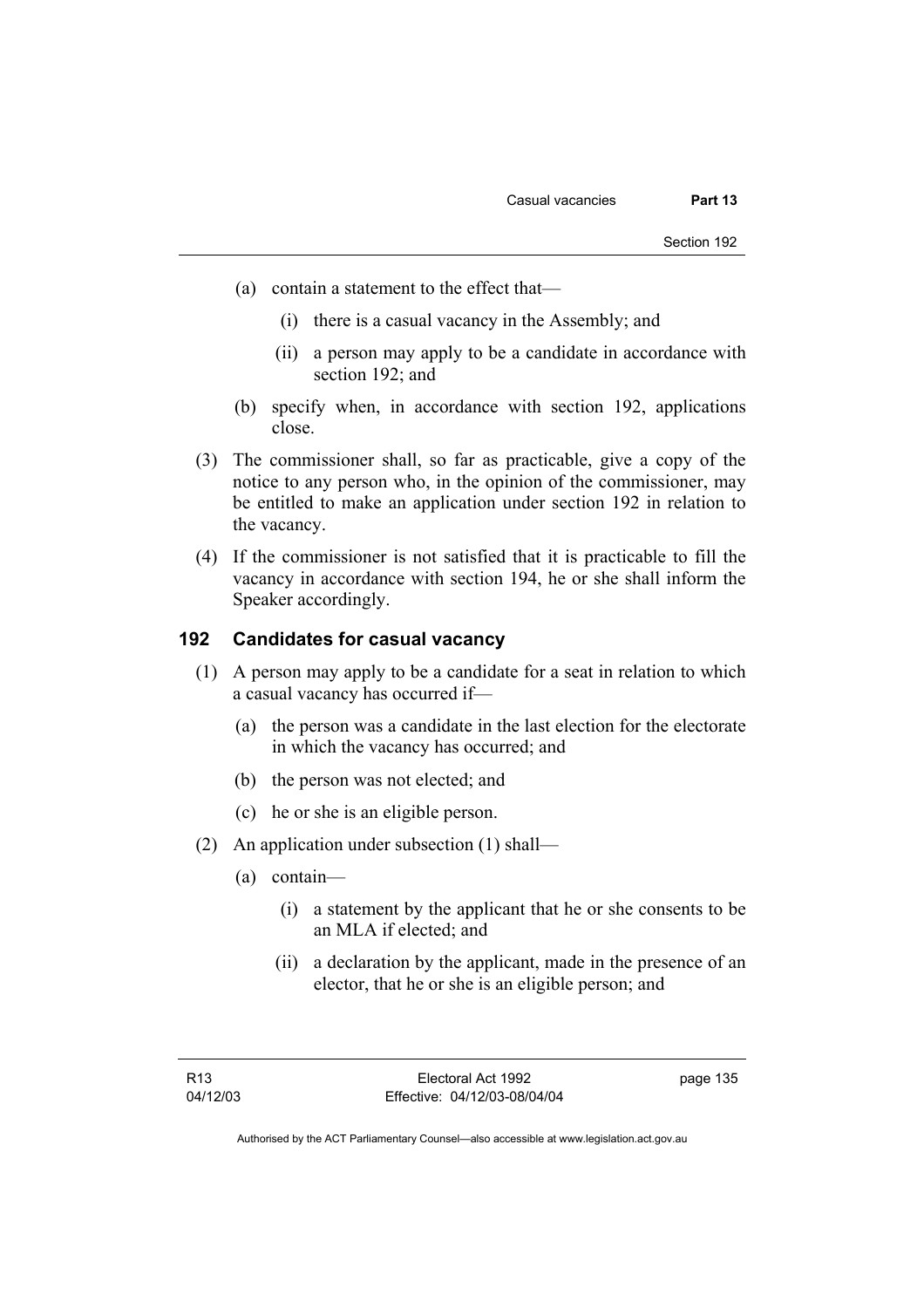#### **Part 13 Casual vacancies**

Section 193

- (iii) the signature of the applicant and of the elector who witnessed the applicant's declaration; and
- (b) reach the commissioner before noon on the 10th day after the day on which notice of the vacancy was published in a newspaper in accordance with section 191 (1).
- *Note* If a form is approved under s 340A (Approved forms) for an application, the form must be used.
- (3) An applicant may withdraw his or her application by giving the commissioner written notice of withdrawal before applications close.
- (4) The commissioner shall reject a purported application that is not substantially in accordance with subsection (2) and give the person in relation to whom it was made written notice setting out the reasons for the rejection.
- (5) In this section:

*eligible person* means a person who—

- (a) is eligible to be an MLA; or
- (b) would, apart from section 103 (2) (b), be eligible to be an MLA.

### **193 Publication of candidates' details**

- (1) If 1 or more persons have applied to be a candidate in accordance with section 192, the commissioner shall, as soon as practicable after the close of applications—
	- (a) publicly produce all the applications and declare each person who has duly applied to be a candidate; and
	- (b) arrange for a notice containing particulars relating to each candidate (other than any suppressed address) to be displayed at the office of the commissioner.

R13 04/12/03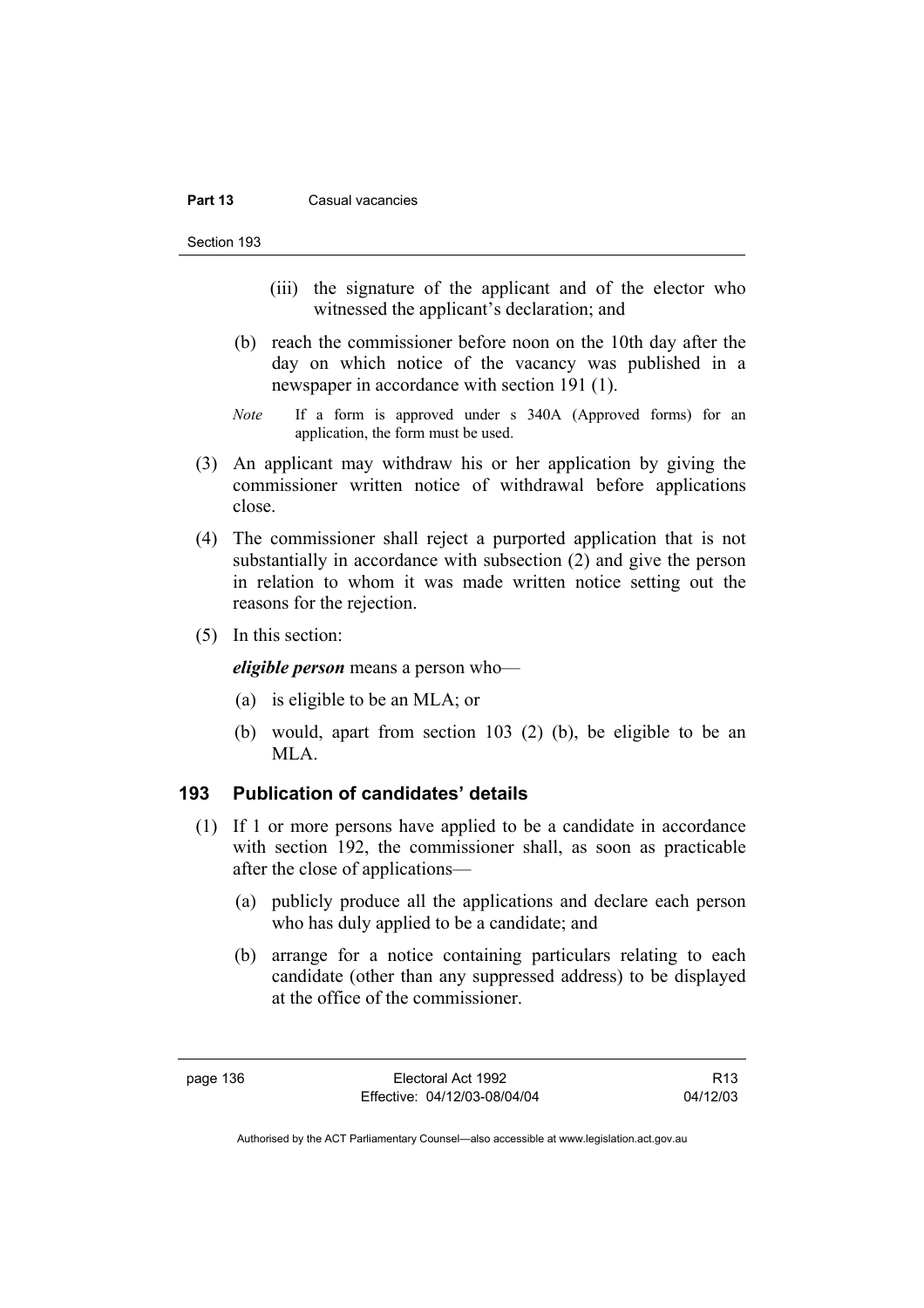(2) If there are no candidates in relation to a casual vacancy, the commissioner shall declare that there are no candidates and inform the Speaker accordingly.

## **194 Determination of candidate to fill vacancy**

- (1) If there is only 1 candidate in relation to a casual vacancy, the commissioner shall declare the candidate elected.
- (2) If there is more than 1 candidate in relation to a casual vacancy, the commissioner shall, as soon as practicable after making a declaration under section 193 (1) (a)—
	- (a) fix a time and place for a recount of the ballot papers counted for the former MLA at the last election at which he or she was elected; and
	- (b) give each candidate written notice of the time and place so fixed; and
	- (c) conduct the recount in accordance with schedule 4, part 4.3.

*Note* For how documents may be given, see *Legislation Act 2001*, pt 19.5.

- (3) The commissioner shall declare elected the successful candidate ascertained in accordance with schedule 4, part 4.3.
- (4) This Act applies, so far as practicable, to a recount under subsection (2) as if it were a scrutiny under part 12.

### **195 Assembly nominees**

- $(1)$  If—
	- (a) the commissioner informs the Speaker that a casual vacancy has not been filled for a reason specified in section 191 (4) or 193 (2); and
	- (b) the Speaker notifies the commissioner that the Assembly has chosen a person to hold the vacant office as an MLA for the rest of the term of the former MLA;

| R13      | Electoral Act 1992           | page 137 |
|----------|------------------------------|----------|
| 04/12/03 | Effective: 04/12/03-08/04/04 |          |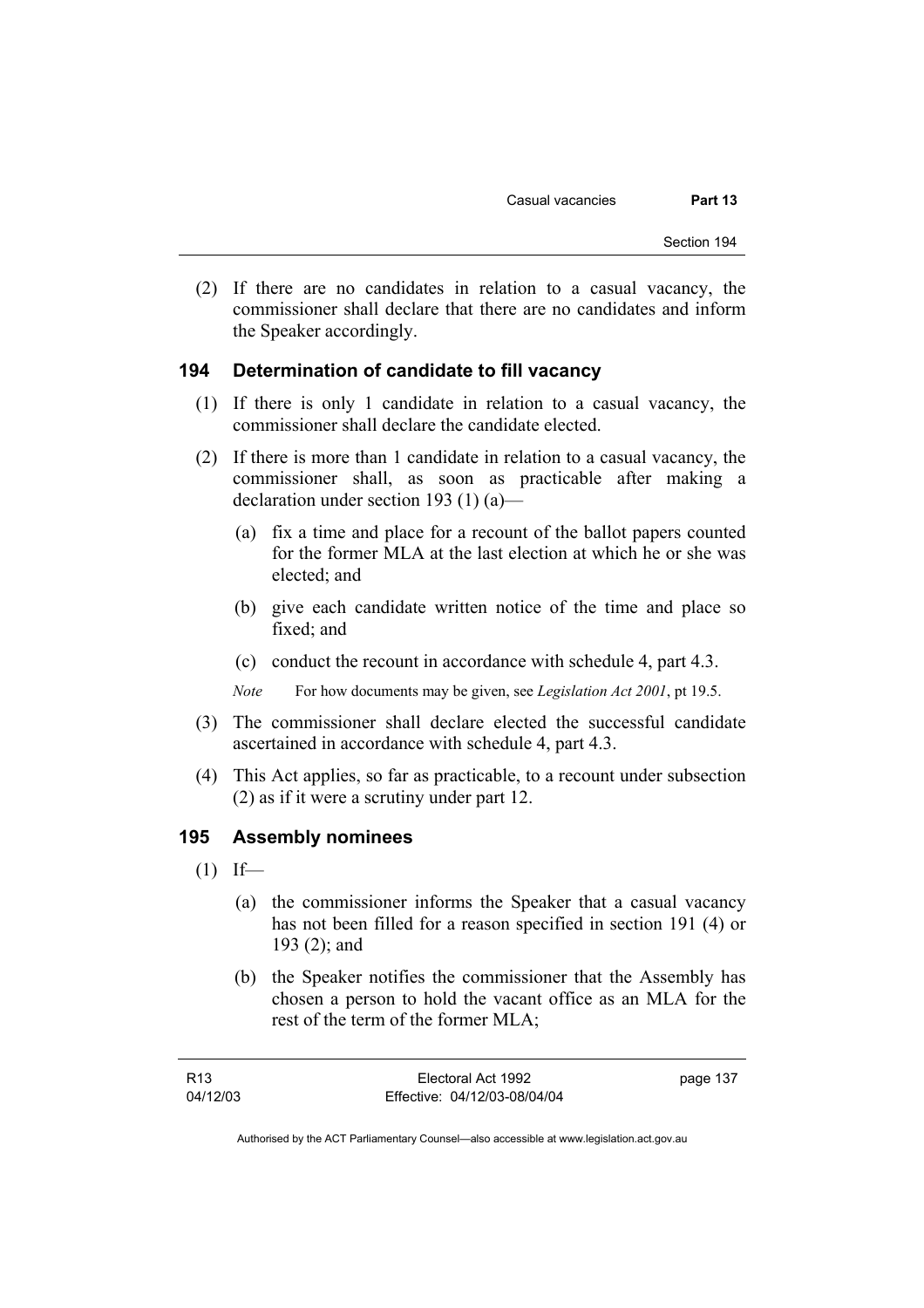#### **Part 13** Casual vacancies

Section 196

the commissioner shall declare elected the person chosen.

- (2) If the name of the former MLA appeared on the ballot paper for the last election as a party candidate, the person chosen to hold the vacant office shall be a member of the party who is nominated by the party.
- (3) If a person chosen in accordance with subsection (2) ceases to be a member of the party before the Assembly next meets after the declaration under subsection (1), the person shall be taken not to have been chosen.
- $(4)$  If—
	- (a) the name of the former MLA appeared on the ballot paper for the last election as a candidate other than a party candidate; or
	- (b) if subsection (2) would otherwise apply—there is no member of the relevant party available to be chosen;

the person chosen shall be a person who has not been a member of a registered party at any time during 12 months immediately before the time when the choice is made.

- (5) If a person chosen in accordance with subsection (4) becomes a member of a registered party before the Assembly next meets after the declaration under subsection (1), the person shall be taken not to have been chosen.
- (6) For subsection (3), a person shall not be taken to have ceased to be a member of a registered party merely because the party has ceased to exist or has been removed from the register of political parties.

### **196 Term of office of MLA declared elected under pt 13**

The term of office of an MLA declared elected under—

- (a) section 194 (1) or (3); or
- (b) section 195 (1);

page 138 Electoral Act 1992 Effective: 04/12/03-08/04/04

R13 04/12/03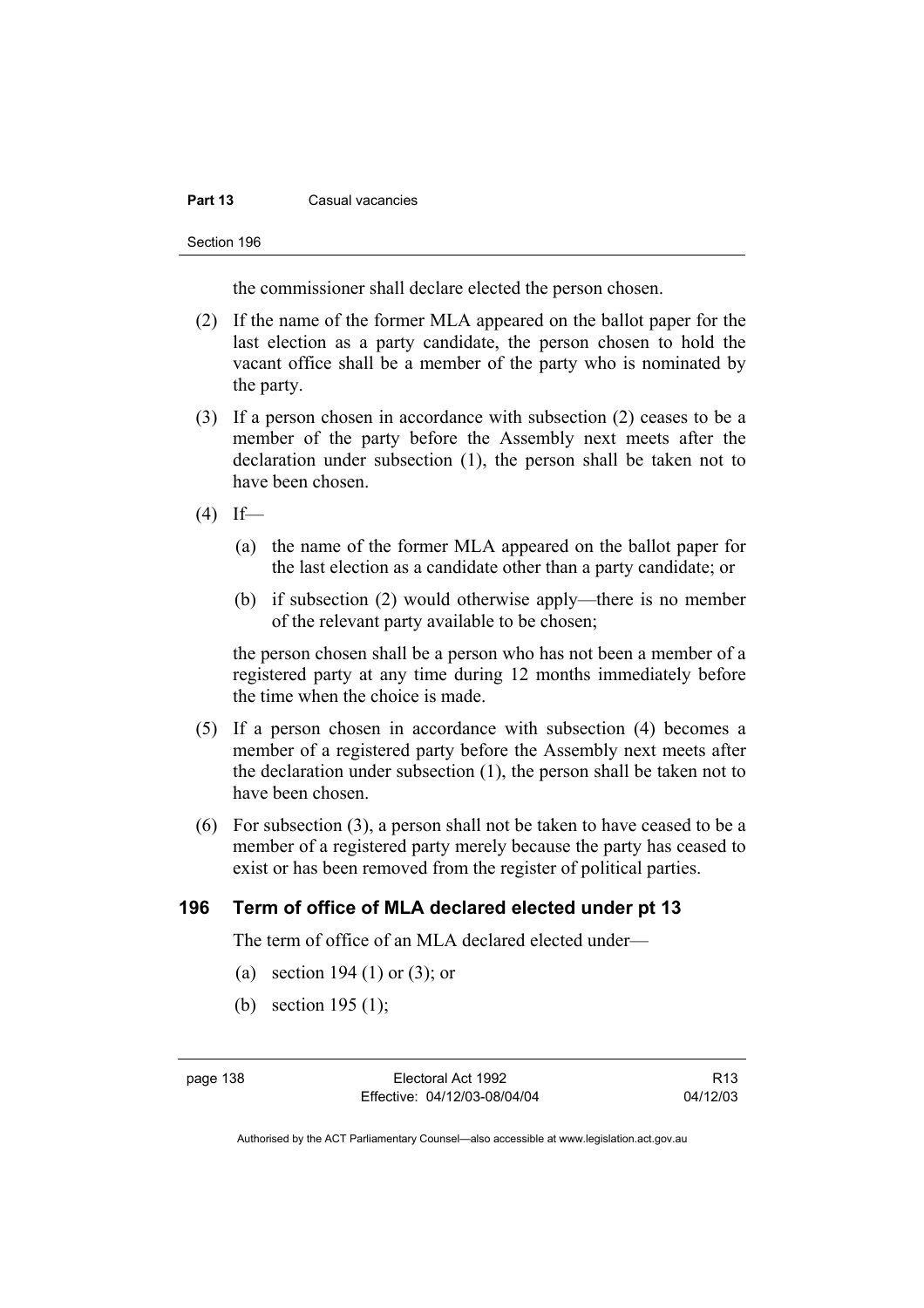Casual vacancies **Part 13** 

Section 197

begins at the end of the day when the election of the MLA is declared and, unless sooner ended by resignation or disqualification, or by dissolution of the Assembly, ends on the polling day for the next election.

## **197 Dissolution or pre-election period**

The commissioner shall not take any action, or any further action, under this part in relation to a casual vacancy after the Assembly is dissolved or a pre-election period begins in relation to the electorate in which the casual vacancy has occurred.

R13 04/12/03

Electoral Act 1992 Effective: 04/12/03-08/04/04 page 139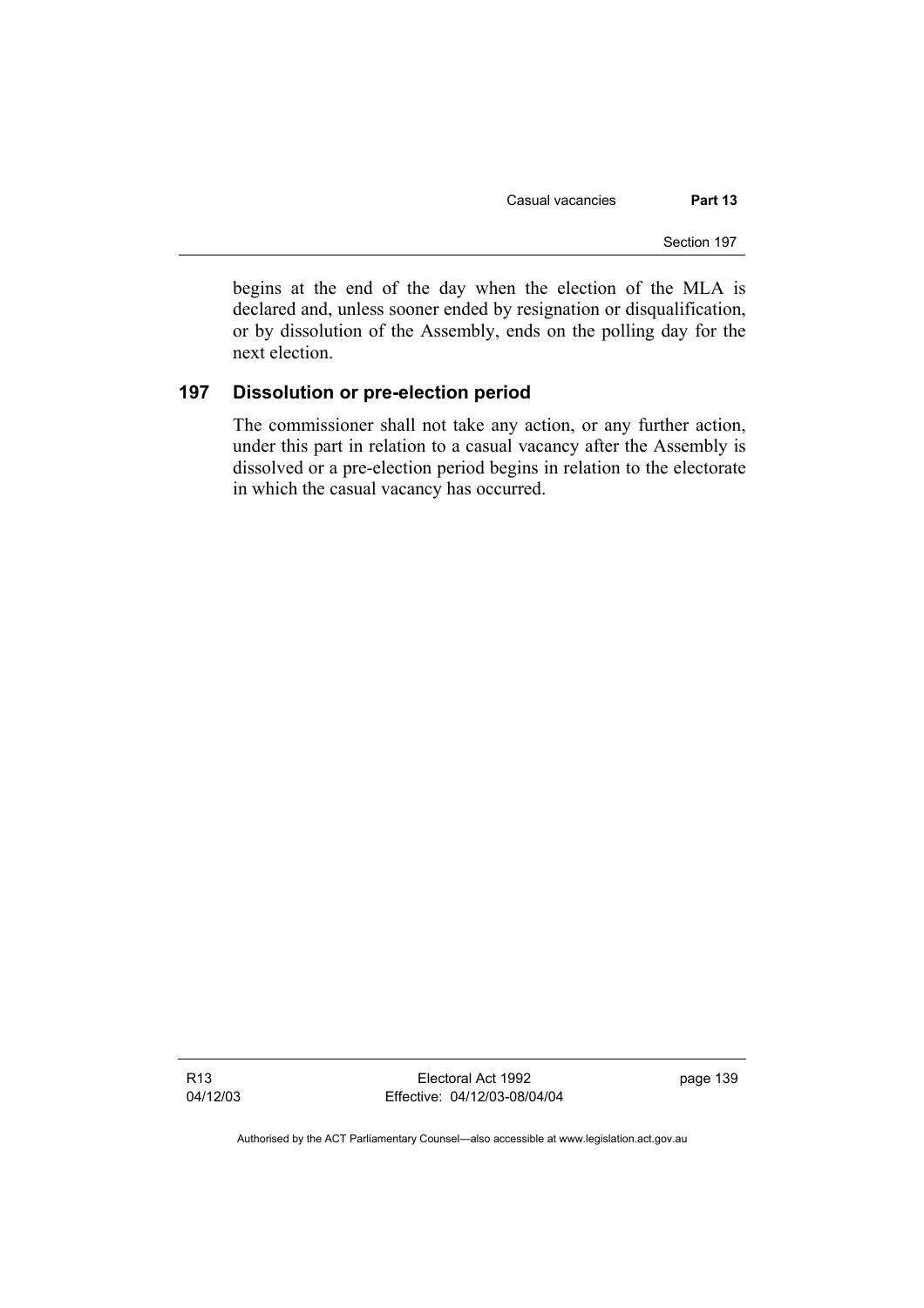# **Part 14 Election funding and financial disclosure**

## **Division 14.1 Preliminary**

## **198 Definitions for pt 14**

In this part:

*amount* includes value.

*associated entity* means an entity that—

- (a) is controlled by 1 or more parties, ballot groups or MLAs; or
- (b) operates, completely or to a significant extent, for the benefit of 1 or more registered parties, ballot groups or MLAs.

*ballot group* means a registered ballot group.

*disclosure period*—see section 201.

*disposition of property* means any conveyance, transfer, assignment, settlement, delivery, payment or other alienation of property, and includes—

- (a) the allotment of shares in a company; and
- (b) the creation of a trust in property; and
- (c) the grant or creation of any lease, mortgage, charge, servitude, licence, power, partnership or interest in property; and
- (d) the release, discharge, surrender, forfeiture or abandonment (at law or in equity) of any debt, contract or thing in action or of any interest in property; and
- (e) the exercise by a person of a general power of appointment of property in favour of any other person; and

R13 04/12/03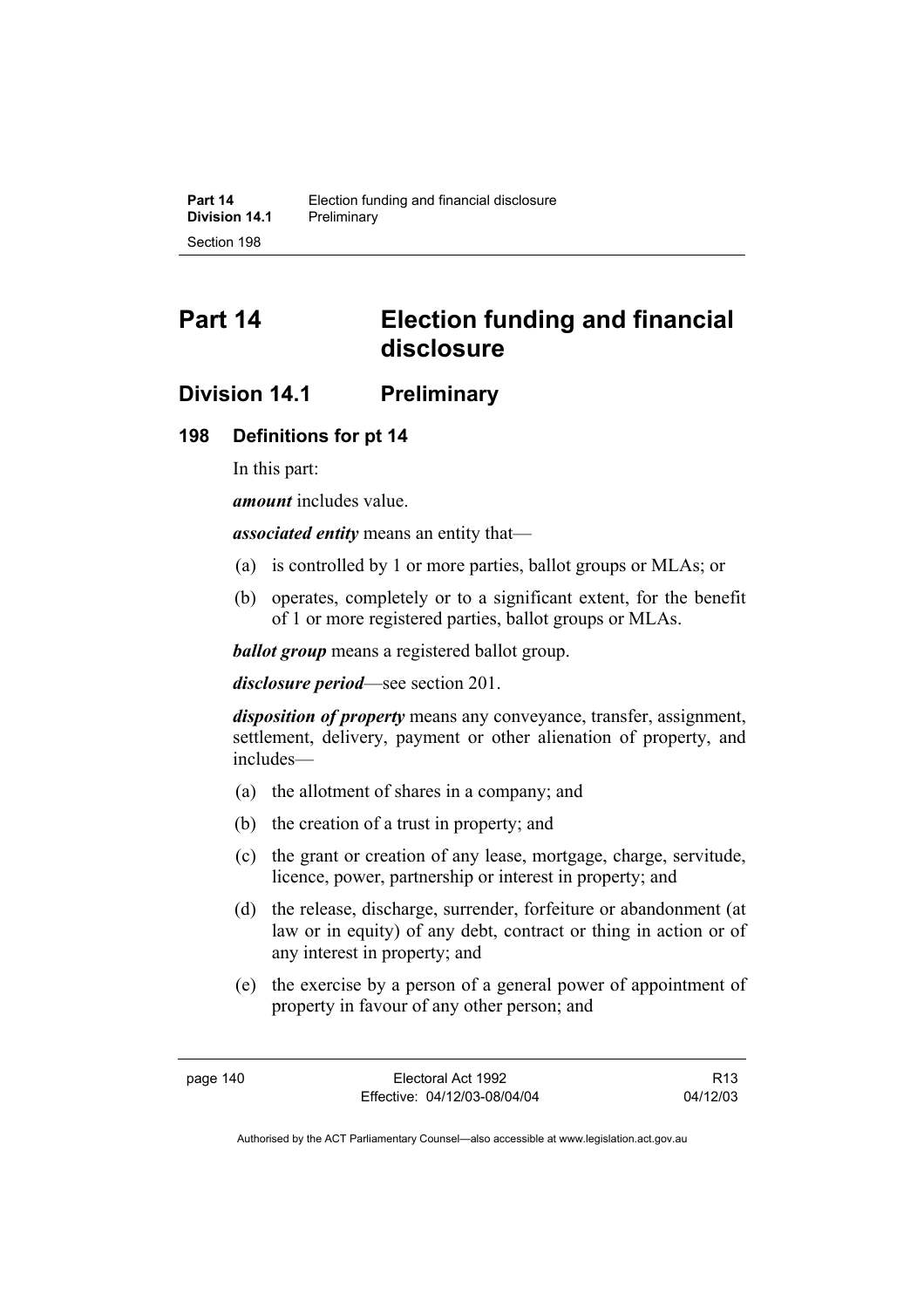(f) a transaction entered into by a person with intent to diminish (directly or indirectly) the value of the person's own property and to increase the value of the property of any other person.

*eligible vote*, in relation to an election, means a first preference recorded on a formal ballot paper in the election.

*entity* means—

- (a) an incorporated or unincorporated body; or
- (b) a trustee of a trust.

*financial controller*, in relation to an associated entity, means—

- (a) if the entity is a company—the secretary of the company; or
- (b) if the entity is the trustee of a trust—the trustee; or
- (c) in any other case—the person responsible for maintaining the financial records of the entity.

*gift* means a disposition of property made by a person to another person, being a disposition made without consideration in money or money's worth or with inadequate consideration, and includes the provision of a service (other than volunteer labour) for no consideration or for inadequate consideration, but does not include—

- (a) a disposition of property under a will; or
- (b) a payment under division 14.3; or
- (c) an annual subscription paid to a party by a person in relation to the person's membership of the party; or
- (d) for division 14.4 (Disclosure of donations) and in relation to a candidate—a gift made to or received by the candidate for the benefit of a party, ballot group or non-party group of which the candidate is a member.

page 141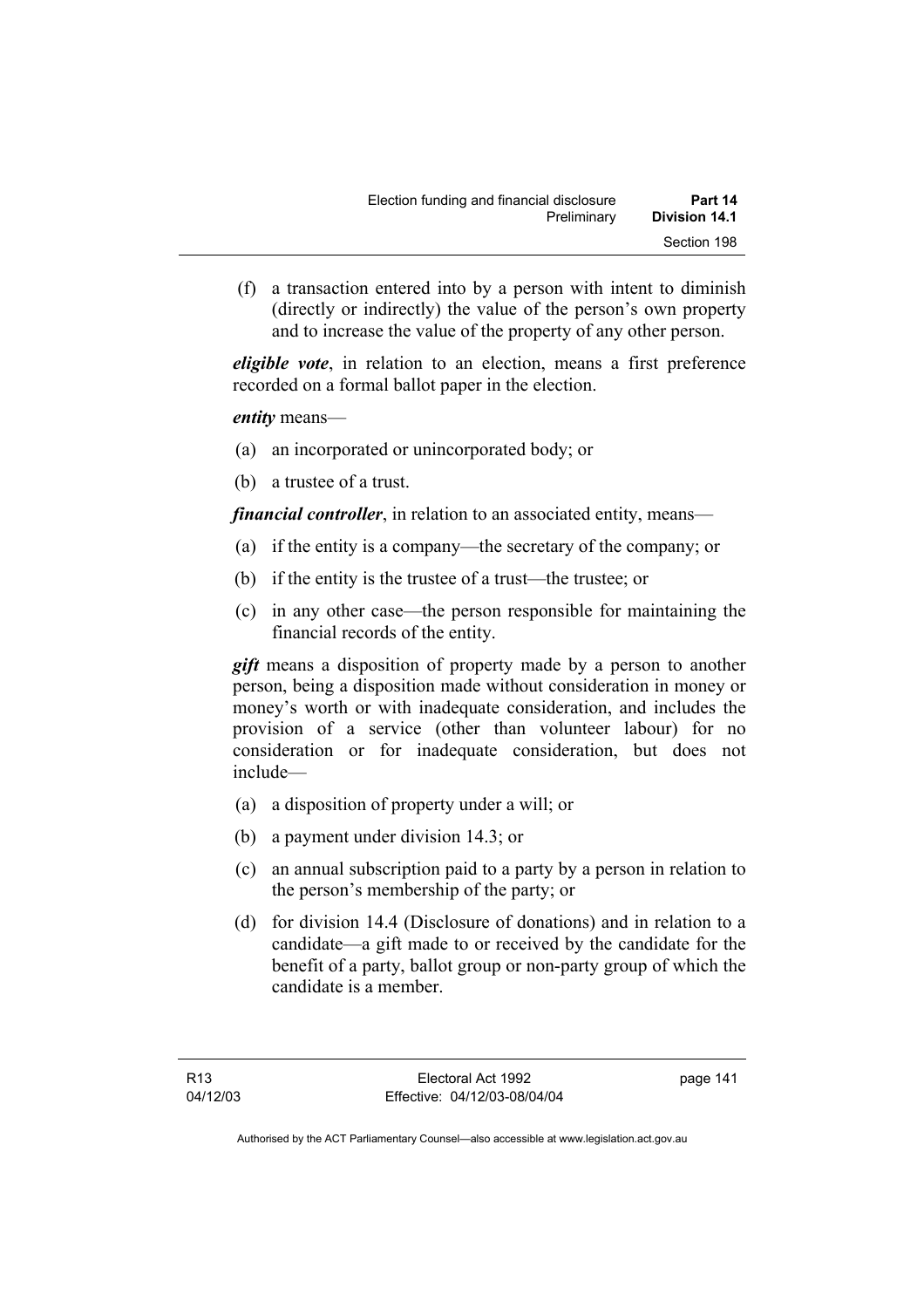| Part 14       | Election funding and financial disclosure |
|---------------|-------------------------------------------|
| Division 14.1 | Preliminary                               |
| Section 198A  |                                           |

*non-party group* means a group of non-party candidates whose names are grouped on a ballot paper under section 115 (2).

*party* means a registered party.

*property* includes money.

*register* means—

- (a) in relation to a reporting agent appointed by a party, ballot group or MLA—the register of party, ballot group and MLA reporting agents kept under section 205 (1); or
- (b) in relation to a reporting agent appointed by a candidate—the register of candidate reporting agents kept under section 205 (2).

*registered industrial organisation* means an organisation registered under the *Workplace Relations Act 1996* (Cwlth) or under a law of a State or another Territory providing for the registration of industrial organisations.

*reporting agent*, for a party, ballot group, MLA or candidate, means—

- (a) a person appointed by the party, group, MLA or candidate under section 203 (Appointed agents) and whose registration under section 205 (Registers of reporting agents) has not been cancelled; or
- (b) the person taken to be the reporting agent for the party, group, MLA or candidate under section 204 (Non-appointed agents).

### **198A Reference to things done by party or ballot group etc**

 (1) In this part, a reference to something done by or with the authority of a party is, if the party is not a corporation, a reference to things being done by or with the authority of members of the party on behalf of the party.

page 142 Electoral Act 1992 Effective: 04/12/03-08/04/04

R13 04/12/03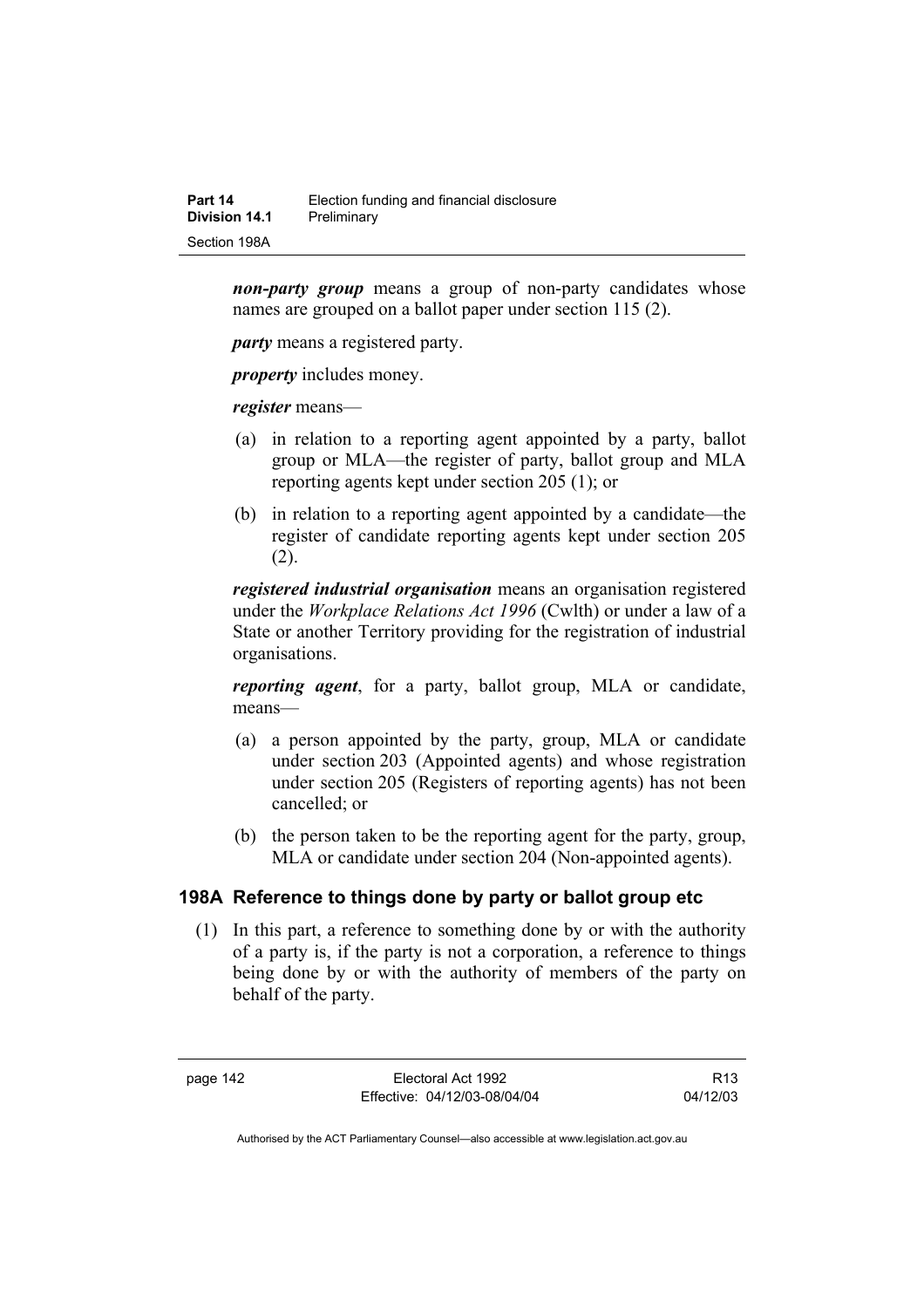- (2) In this part, a reference to things done by or with the authority of a ballot group is a reference to things done by or with the authority of—
	- (a) the sponsoring MLA; or
	- (b) a candidate nominated for election for the group acting on behalf of the group.

## **198B Candidate remains candidate after election**

For this part, a candidate is taken to remain a candidate for 30 days after the election in which the person was a candidate.

## **199 Related bodies corporate**

- (1) For this part, bodies corporate that are related shall be taken to be the same person.
- (2) In subsection (1):

*related*, in relation to 2 bodies corporate, means that one body corporate is—

- (a) a holding company; or
- (b) a subsidiary; or
- (c) a subsidiary of a holding company;

of the other body corporate.

## **200 Activities of campaign committees**

 (1) For division 14.4 (Disclosure of donations), division 14.5 (Disclosure of electoral expenditure) and division 14.6 (Annual returns), gifts received, expenditure incurred, and amounts received, paid or owed, by or on behalf of the campaign committee of a party candidate or ballot group candidate are taken to be incurred, paid or owed by the party or group.

R13 04/12/03 page 143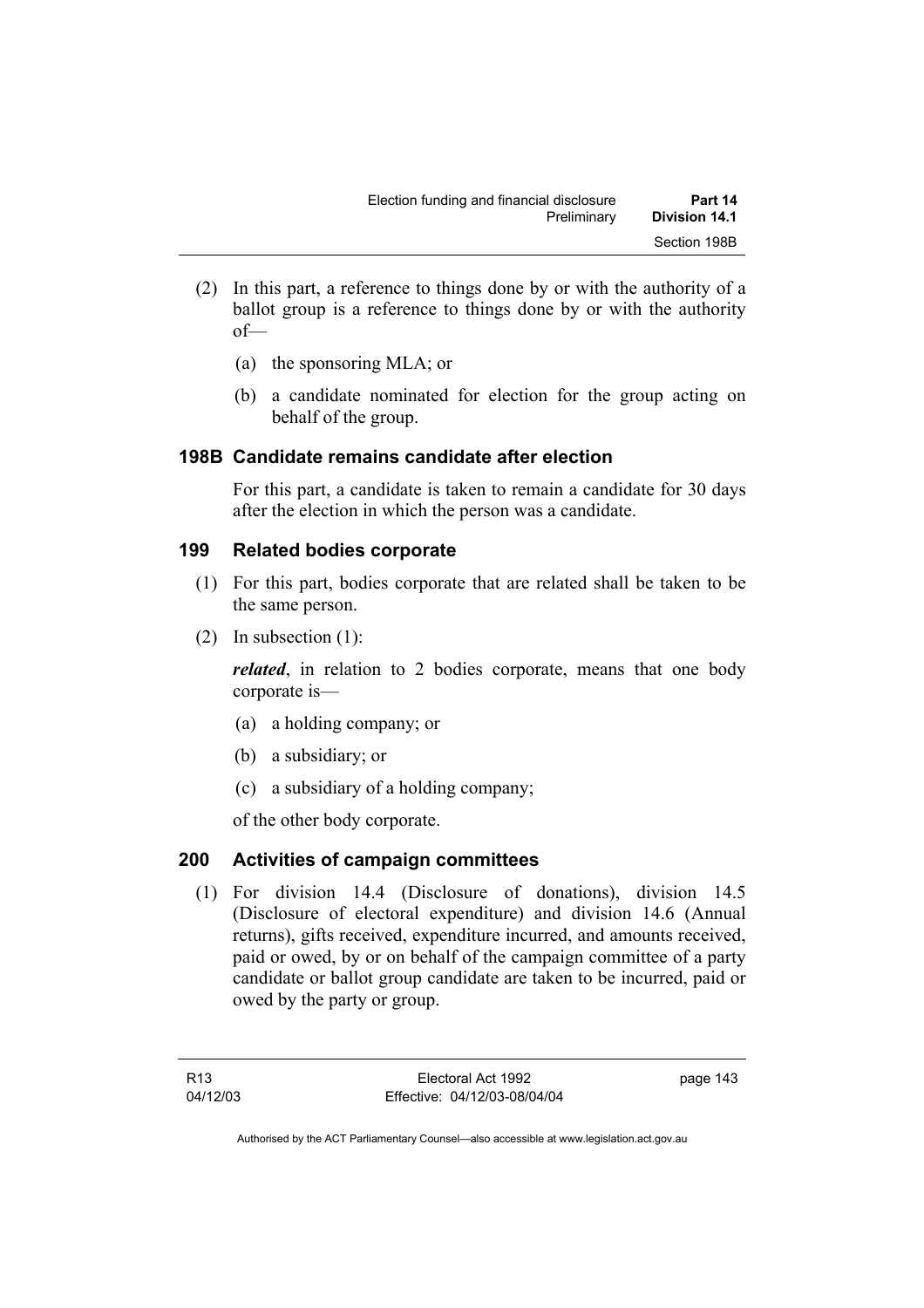(2) In subsection (1):

*campaign committee* means a body of persons appointed, or engaged, to form a committee to assist the campaign of a candidate.

#### **201 Disclosure periods**

- (1) For this part, the *disclosure period* in relation to an election is the period beginning on the disclosure day and ending at the end of the 30th day after polling day.
- (2) In subsection (1):

*disclosure day*, in relation to an election, means—

- (a) for a candidate who was a candidate in an election the polling day for which was within 5 years before polling day for the firstmentioned election—the 31st day after polling day for the last election before the firstmentioned election; or
- (b) for a candidate to whom paragraph (a) does not apply—
	- (i) if the candidate won party or ballot group preselection, or endorsement, for the election—the day when preselection, or endorsement, was won; or
	- (ii) in any other case—the earlier of the following days:
		- (A) the day when the person publicly announced that he or she would be a candidate in the election; or
		- (B) the day when the person was nominated in accordance with section 105; or
- (c) for a person to whom, or body to which, section 220 or 221 applies—the 31st day after polling day for the last previous election; or
- (d) for a non-party group that contested the previous general election—the 31st day after polling day for that election; or

R13 04/12/03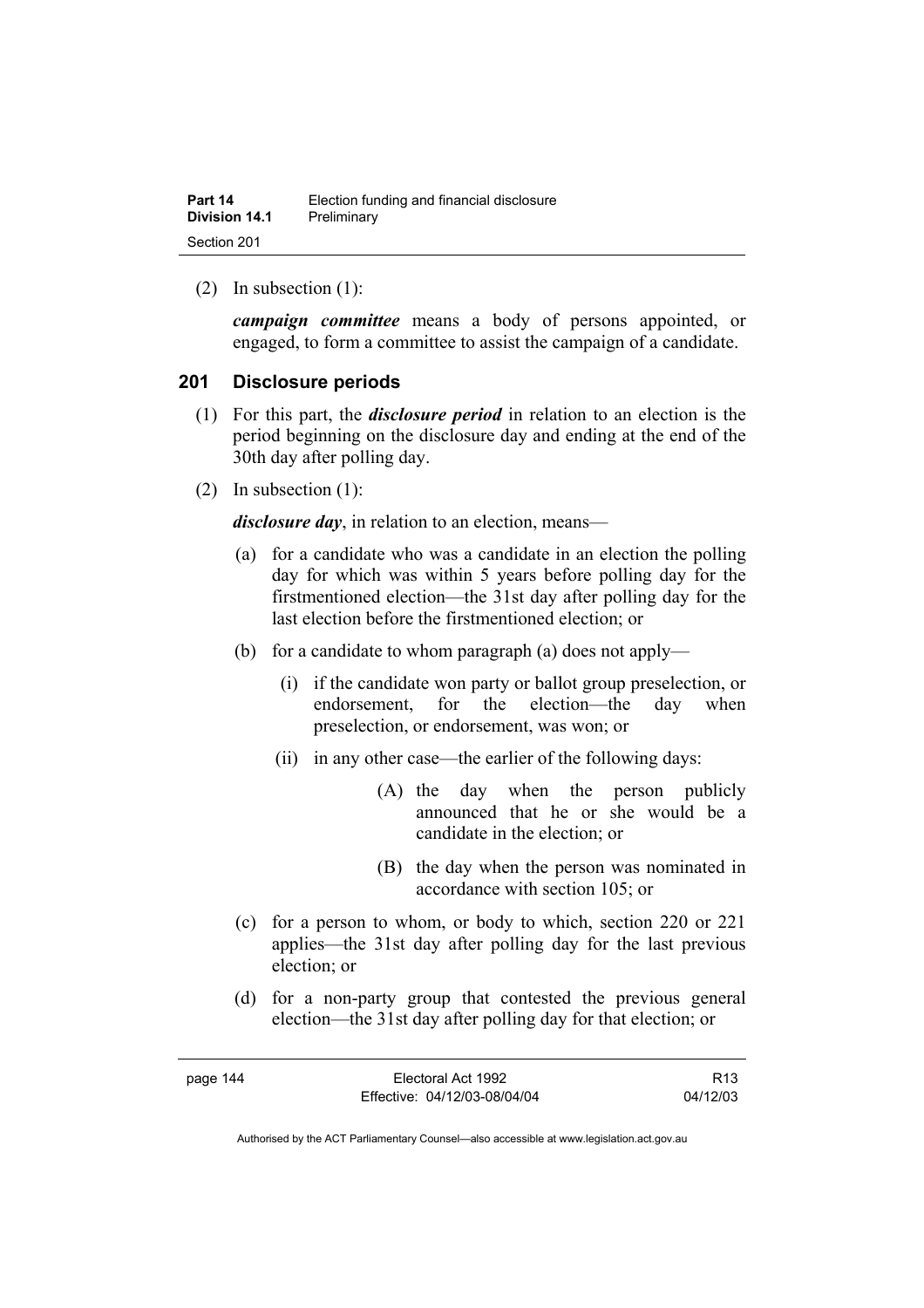- (e) for a non-party group to which paragraph (d) does not apply the earlier of the following days:
	- (i) the day when the group publicly announced that it would contest the election;
	- (ii) the day when the candidates comprising the group requested that their names be grouped on the ballot paper in accordance with section 115.

## **202 Gifts—determination of amounts**

For this part, the regulations may prescribe principles for determining the amount of a gift that consists of, or includes, a disposition of property other than money.

## **Division 14.2 Reporting agents**

## **203 Appointed agents**

- (1) A party, non-party group, MLA or candidate may appoint a reporting agent.
- (2) The sponsoring MLA for a ballot group may appoint a reporting agent for the group.
- (3) The appointment of a reporting agent under subsection (1) or (2) has no effect unless—
	- (a) the person appointed is an adult; and
	- (b) written notice of the appointment is given to the commissioner—
		- (i) if the appointment is made by a party—by the secretary of the party; or
		- (ii) if the appointment is made by a non-party group—by a member of the group; or

page 145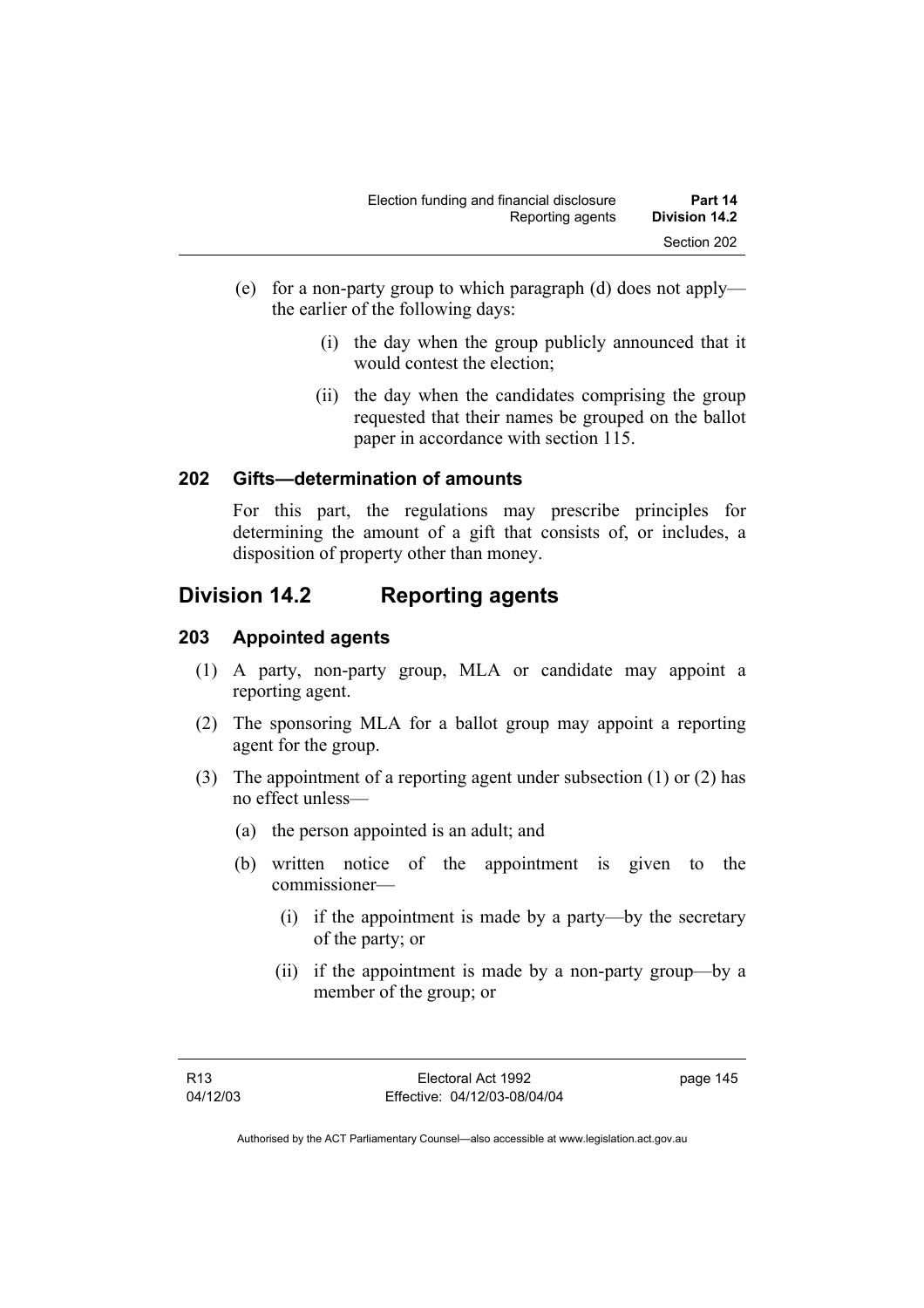- (iii) in any other case—by the MLA or candidate making the appointment; and
- (c) the name, address and date of birth of the person appointed are set out in the notice; and
- (d) the person appointed has consented in writing to the appointment.
- *Note* For how documents may be given, see *Legislation Act 2001*, pt 19.5.
- (4) If a party or ballot group ceases to be registered under part 7 (Registration of political parties and ballot groups) and, immediately before it ceased to be registered, a person was its reporting agent under subsection  $(1)$  or  $(2)$ , the person is taken to continue to be its reporting agent as if it had continued to be registered.
- (5) A person taken to be a reporting agent in accordance with subsection (4) or section 204 (2) is taken to continue in the position until the person resigns from the position with the commissioner's consent.

### **204 Non-appointed agents**

- (1) If there is no appointment in force under section 203 (Appointed agents) in relation to a party or ballot group, the registered officer of the party or ballot group is taken to be its reporting agent.
- (2) If a party or ballot group ceases to be registered under part 7 (Registration of political parties and ballot groups) and no-one is taken under section 203 (4) to be its reporting agent, the person who was its registered officer immediately before it ceased to be registered is taken to be its reporting agent as if it had continued to be registered.
- (3) If there is no appointment in force under section 203 in relation to a non-party group, each member of the group shall be taken to be a reporting agent for the group.

page 146 Electoral Act 1992 Effective: 04/12/03-08/04/04

R13 04/12/03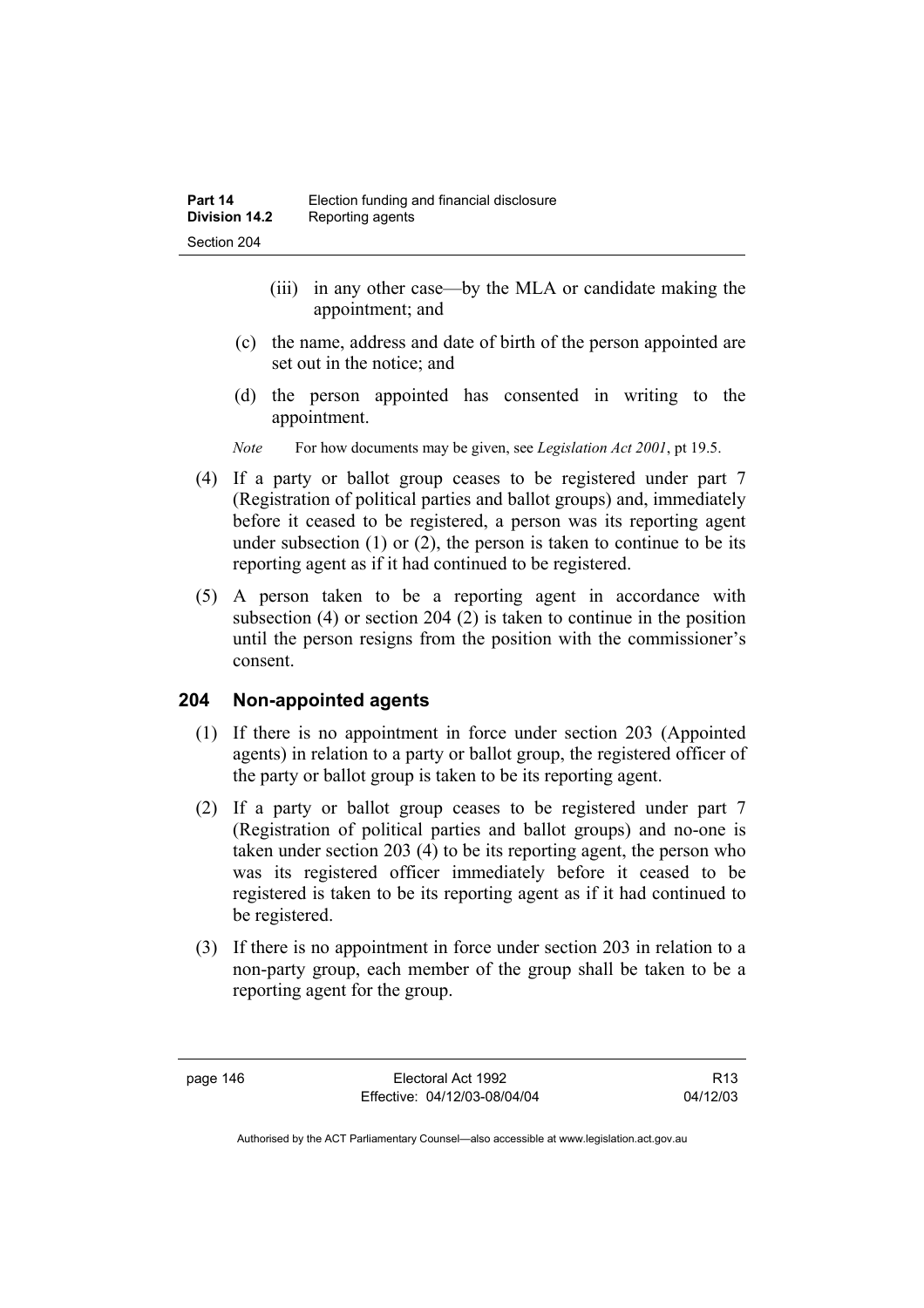- (4) If there is no appointment under section 203 in force in relation to an MLA, the MLA shall be taken to be his or her own reporting agent.
- (5) If there is no appointment under section 203 in force in relation to a candidate, the candidate shall be taken to be his or her own reporting agent.

## **205 Registers of reporting agents**

- (1) The commissioner must keep a register called the register of party, ballot group and MLA agents.
- (2) The commissioner shall keep a register called the register of nonparty group and candidate reporting agents.
- (3) The commissioner shall register the name and address of each reporting agent appointed in accordance with section 203 in the appropriate register.
- (4) The commissioner shall cancel the registration of a reporting agent if—
	- (a) the person gives the commissioner written notice that he or she has resigned the appointment; or
	- (b) the MLA, candidate or secretary of the party that appointed the person gives the commissioner written notice that the person has ceased to be the reporting agent; or
	- (c) for a ballot group—the sponsoring MLA gives the commissioner written notice that the person has ceased to be the reporting agent; or
	- (d) it comes to the commissioner's notice that the person can no longer exercise the functions of a reporting agent.
- (5) If a registered reporting agent dies, the MLA, candidate, secretary of the party, or sponsoring MLA of the ballot group, that appointed the

page 147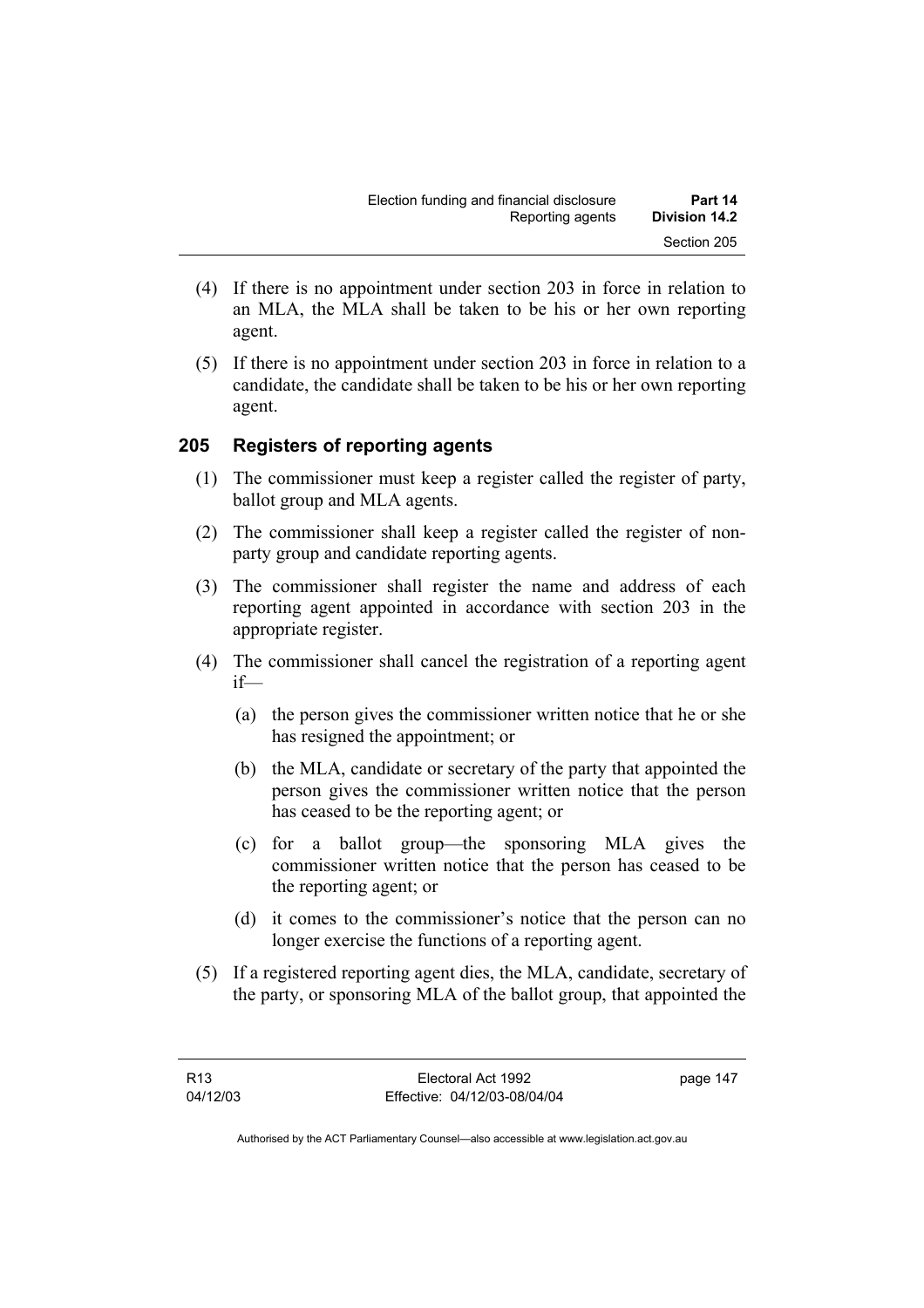| Part 14              | Election funding and financial disclosure |
|----------------------|-------------------------------------------|
| <b>Division 14.3</b> | Election funding                          |
| Section 206          |                                           |

agent must give the commissioner written notice within 28 days after the day of the death.

## **Division 14.3 Election funding**

#### **206 Who eligible votes are cast for**

For this division—

- (a) an eligible vote cast for a party candidate or ballot group candidate is taken to be cast for the party or ballot group and not for the candidate; and
- (b) an eligible vote cast for a member of a non-party group is taken to be cast for the group and not for the member.

### **207 Entitlement to funds**

(1) In this section:

*index number*, in relation to a quarter, means the all groups consumer price index number, being the weighted average of the 8 capital cities, published by the Australian statistician in relation to that quarter.

*relevant period* means the period of 6 months beginning on 1 January 1994 and each subsequent period of 6 months.

- (2) The prescribed amount is payable for each eligible vote cast for a party, ballot group, non-party group or candidate in an election.
- (3) The prescribed amount is—
	- (a) if polling day occurred during the relevant period beginning 1 January 1994—100 cents;
	- (b) if polling day occurred during a subsequent relevant period beginning on 1 January—an amount calculated as follows:

$$
\frac{INS}{INM} \ x \ P
$$

page 148 Electoral Act 1992 Effective: 04/12/03-08/04/04

R13 04/12/03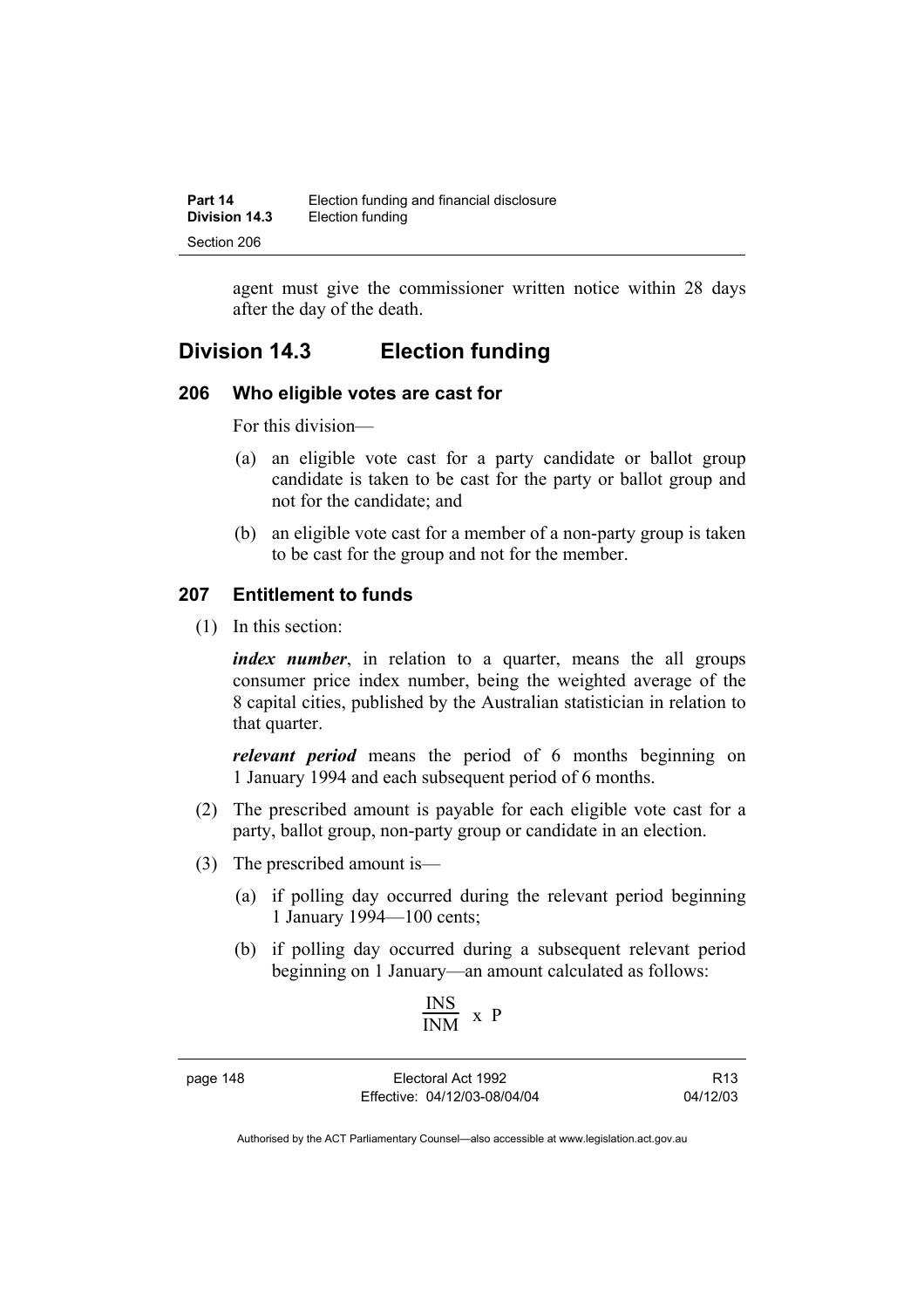where:

*INS* means the index number for the last previous September quarter.

*INM* means the index number for the last previous March quarter.

*P* means the prescribed amount in relation to the last previous relevant period; or

 (c) in relation to a subsequent relevant period beginning on 1 July—an amount calculated as follows:

$$
\frac{\text{INM}}{\text{INS}} \times P
$$

where:

*INM* means the index number for the last previous March quarter.

*INS* means the index number for the last previous September quarter.

*P* means the prescribed amount in relation to the last previous relevant period.

- (4) An amount prescribed, or fraction used to calculate the amount, under subsection  $(3)$  (b) or  $(c)$ —
	- (a) if the amount or fraction, if calculated to 4 decimal points, would end with a number greater than 4—shall be calculated to 3 decimal places and increased by 0.001; or
	- (b) in any other case—shall be calculated to 3 decimal places.
- (5) Subject to subsection (6), if the Australian statistician publishes an index number in relation to a quarter in substitution for an index number previously published in relation to that quarter, the publication of the later index number shall be disregarded for this section.

| R <sub>13</sub> | Electoral Act 1992           | page 149 |
|-----------------|------------------------------|----------|
| 04/12/03        | Effective: 04/12/03-08/04/04 |          |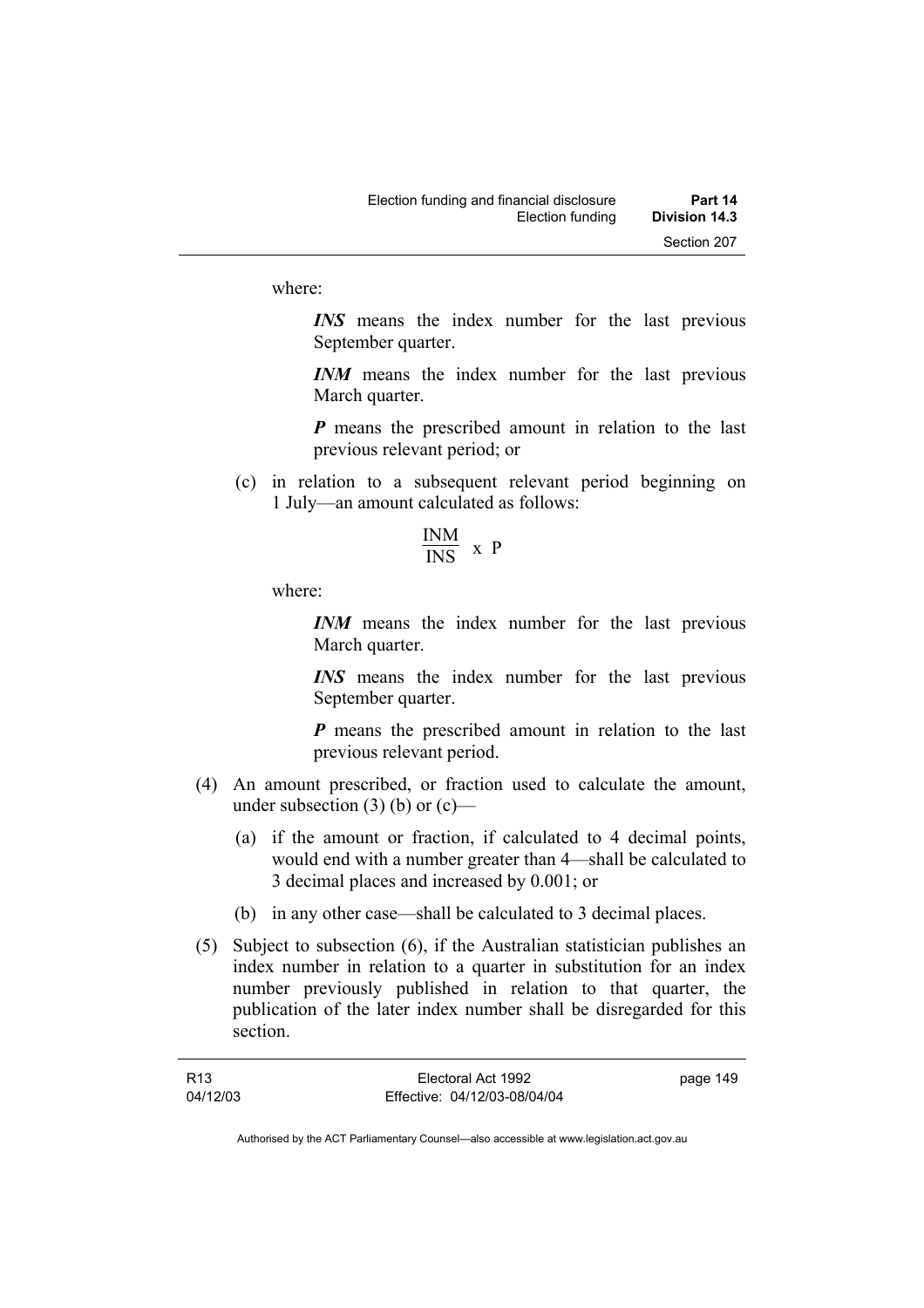| Part 14              | Election funding and financial disclosure |
|----------------------|-------------------------------------------|
| <b>Division 14.3</b> | Election funding                          |
| Section 208          |                                           |

 (6) If the Australian statistician changes the reference base for the consumer price index, then, in applying this section after the change, regard shall be had only to index numbers published in terms of the new reference base.

## **208 Threshold**

- (1) A payment under this division may only be made for the votes cast for a candidate in an election if the number of eligible votes cast in the candidate's favour is at least 4% of the number of eligible votes cast in the election by the electors of the electorate for which the candidate was nominated.
- (2) A payment under this division may only be made for the votes cast for a party or ballot group in an election by the electors of an electorate if the number of eligible votes cast in the party's or ballot group's favour is at least 4% of the number of eligible votes cast by those electors in that election.
- (3) A payment under this division may only be made for the votes cast for a non-party group in an election by the electors of an electorate if the number of eligible votes cast in the group's favour is at least 4% of the number of eligible votes cast by those electors in that election.

## **212 Making of payments**

- (1) If an amount is payable under this division for votes cast in an election for 1 or more candidates endorsed by a party or ballot group, the commissioner must make the payment to the registered officer of the party or ballot group.
- (2) If an amount is payable under this division in relation to votes cast for 1 or more candidates who are members of a non-party group, the commissioner shall—
	- (a) if the members of the group have, by written notice given to the commissioner, appointed a person to receive payments

R13 04/12/03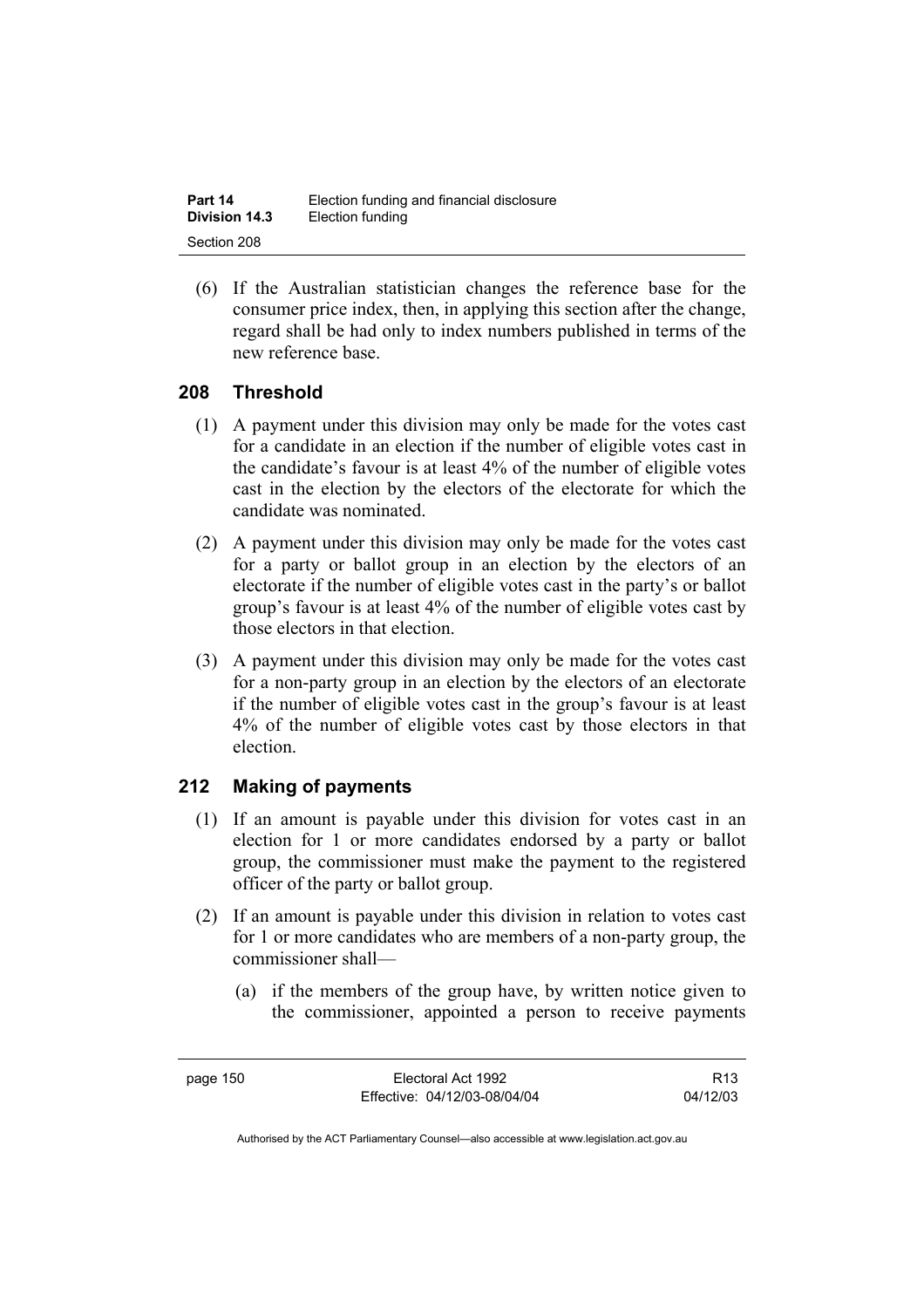under this division on behalf of the group—pay the amount to the person so appointed; or

- (b) in any other case—pay the amount to the members of the group proportionately according to the number of eligible votes cast for each member.
- (3) If an amount is payable under this division for votes cast in an election for a candidate who was not endorsed by a party or ballot group for the election and was not a member of a non-party group, the commissioner must make the payment to the candidate.
- (4) If a payment is made under this section and the recipient is not entitled to receive the whole or a part of the amount paid, the amount or the part of the amount may be recovered by the Territory as a debt due.

## **214 Death of candidate**

- (1) If a candidate for whom eligible votes were cast in an election dies, a payment under this division in relation to the eligible votes cast for the candidate may be made despite the death of the candidate.
- (2) If a candidate referred to in subsection (1) was not—
	- (a) endorsed by a party or ballot group for the election; or
	- (b) a member of a non-party group in relation to which an appointment under section 212 (2) (a) was in effect at the time of his or her death;

the payment may be made to the legal personal representative of the deceased candidate.

## **215 Application voluntary**

Nothing in this division shall be taken to require a person to accept payment of an amount payable under section 207.

page 151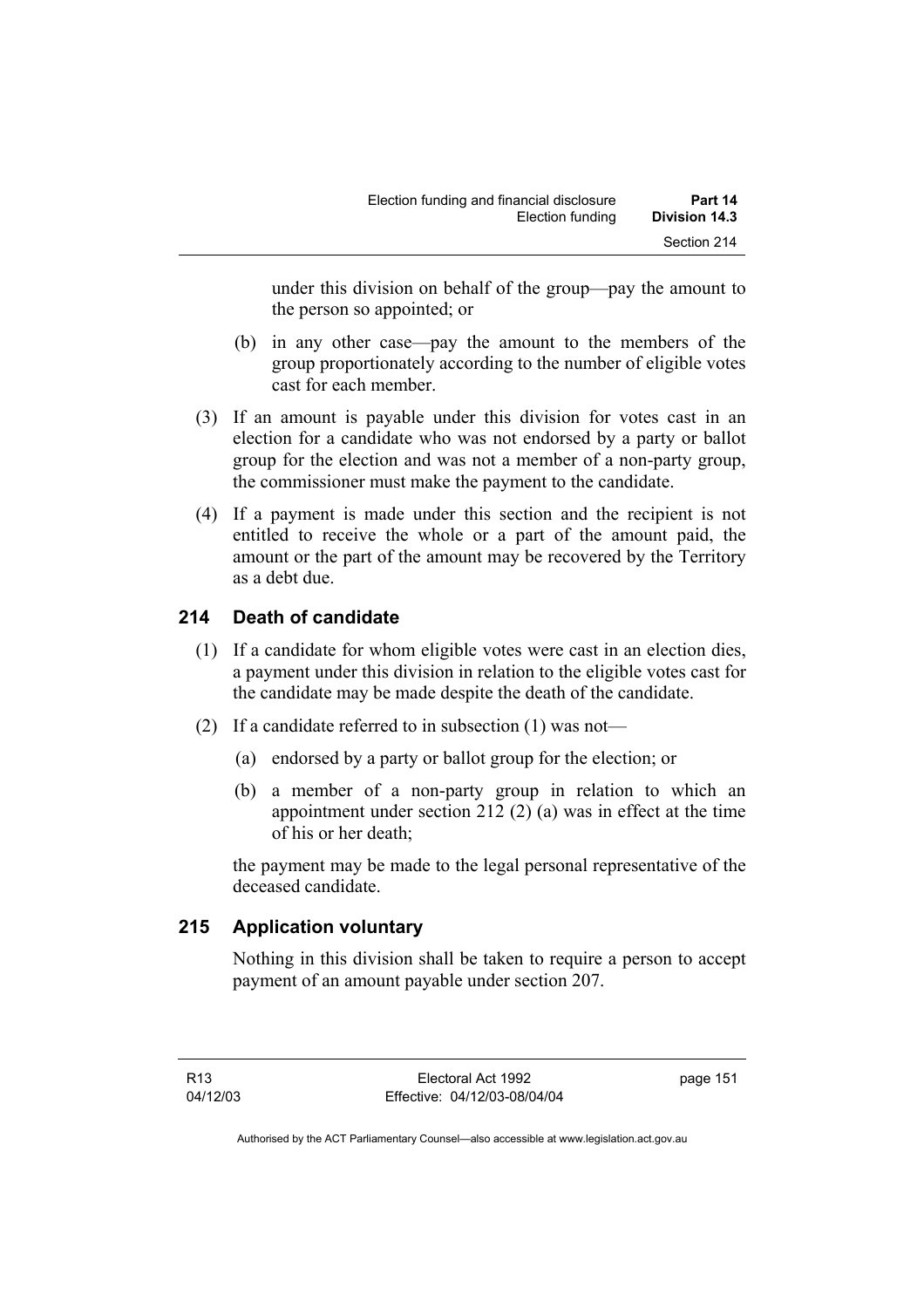## **Division 14.4 Disclosure of donations**

## **216 Meaning of** *defined details* **for div 14.4**

In this division:

*defined details*, in relation to a gift, means—

- (a) for a gift made on behalf of the members of an unincorporated association, other than a registered industrial organisation—
	- (i) the name of the association; and
	- (ii) the names and addresses of the members of the executive committee (however described) of the association;
- (b) for a gift from a trust fund or the funds of a foundation—
	- (i) the names and addresses of the trustees of the fund or foundation; and
	- (ii) the name, title or description of the trust fund or foundation; or
- (c) in any other case—the name and address of the person or organisation that made the gift.

## **217 Disclosure of gifts**

- (1) The reporting agent of a candidate shall, within 15 weeks after the polling day in the election, give the commissioner a return.
	- *Note 1* If a form is approved under s 340A (Approved forms) for a return, the form must be used.
	- *Note 2* For how a return may be given, see *Legislation Act 2001*, pt 19.5.
- (2) A return shall specify the following matters in relation to the disclosure period for the election:
	- (a) the total amount of any gifts received by the candidate;
	- (b) the number of persons who made gifts to the candidate;

page 152 Electoral Act 1992 Effective: 04/12/03-08/04/04

R13 04/12/03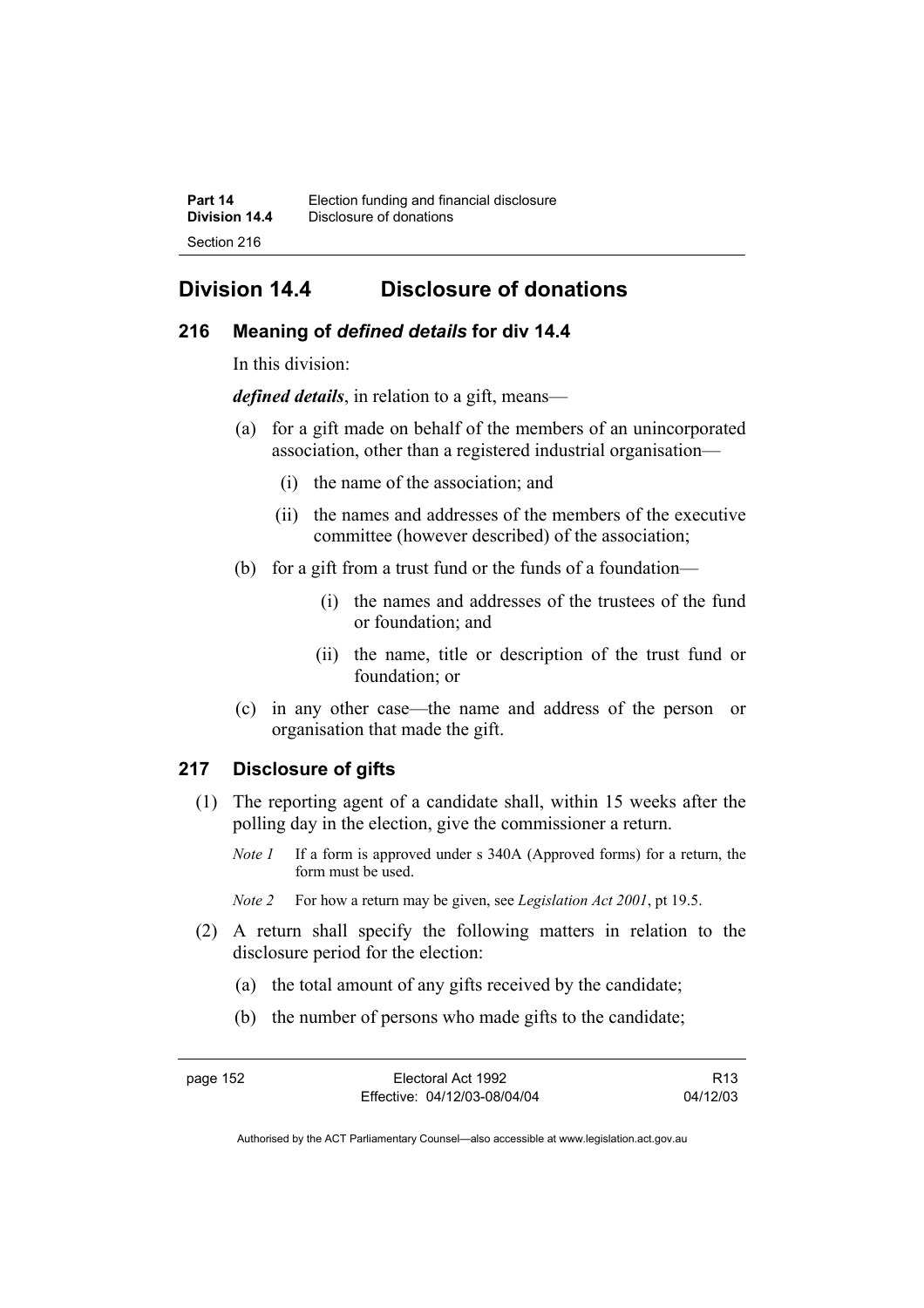- (c) the date each gift was received;
- (d) the amount of each gift received;
- (e) the defined details of each gift received.
- (3) However, the reporting agent is not required to specify the information mentioned in subsection (2) (c) to (e) for a gift by a person if the amount of the gift and sum of all other gifts made to the candidate by the person is less than \$200.
- (4) A reference in this section to a gift is a reference to a gift other than a gift made in a private capacity to a candidate for his or her personal use that the candidate has not used, and will not use, solely or substantially for a purpose related to an election.

### **218 Disclosure of gifts—non-party groups**

- (1) A reporting agent of a non-party group shall, within 15 weeks after the polling day in the election, give the commissioner a return.
	- *Note 1* If a form is approved under s 340A (Approved forms) for a return, the form must be used.
	- *Note 2* For how a return may be given, see *Legislation Act 2001*, pt 19.5.
- (2) A return shall specify the following matters in relation to the disclosure period for the election:
	- (a) the total amount of any gifts received by the group;
	- (b) the number of persons who made gifts to the group;
	- (c) the date each gift was received;
	- (d) the amount of each gift received;
	- (e) the defined details of each gift received.
- (3) However, the reporting agent is not required to specify the information mentioned in subsection (2) (c) to (e) for a gift by a person if the amount of the gift and sum of all other gifts made to the non-party group by the person is less than \$200.

| R13      | Electoral Act 1992           | page 153 |
|----------|------------------------------|----------|
| 04/12/03 | Effective: 04/12/03-08/04/04 |          |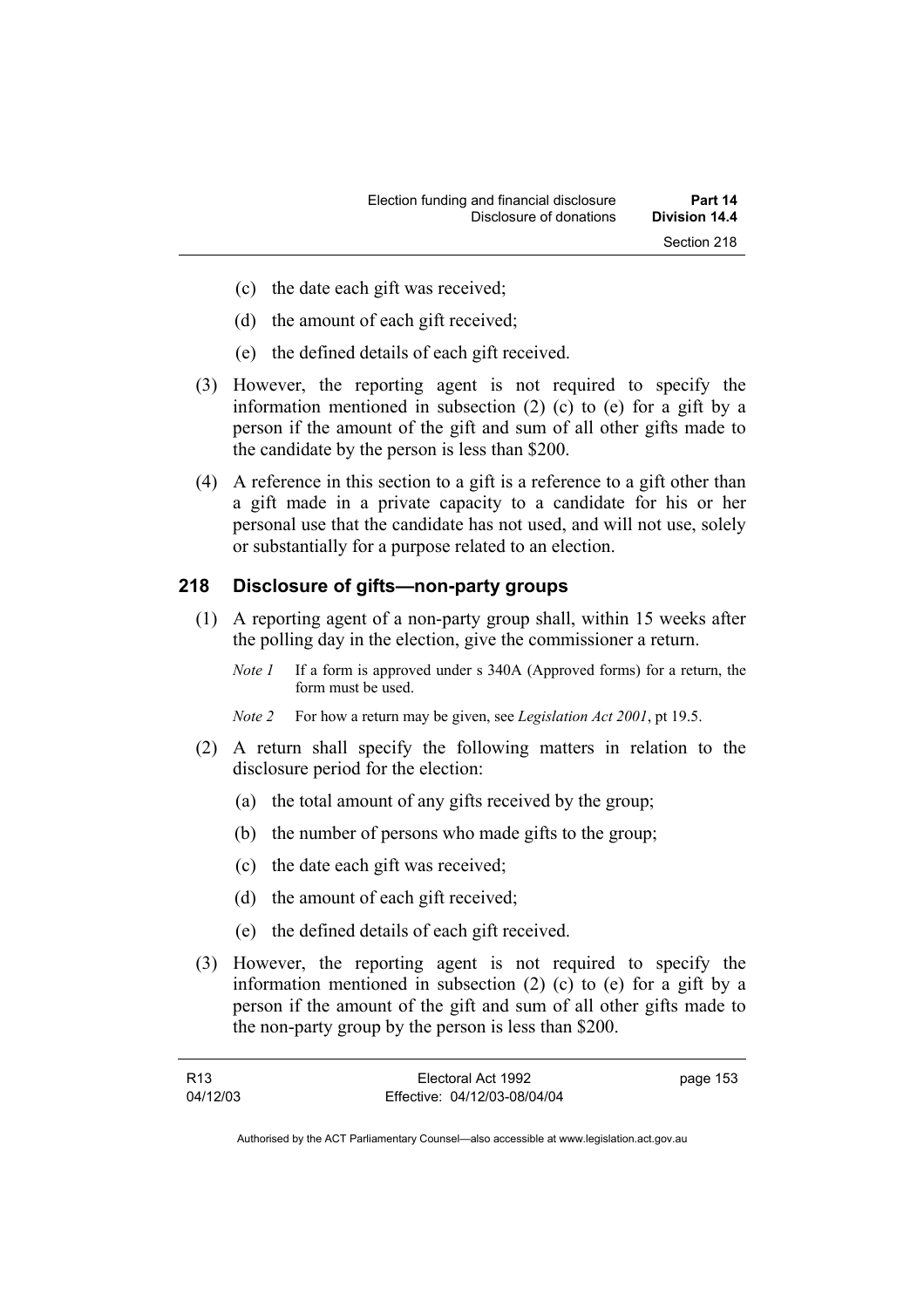| Part 14       | Election funding and financial disclosure |
|---------------|-------------------------------------------|
| Division 14.4 | Disclosure of donations                   |
| Section 218A  |                                           |

### **218A Certain loans not to be received**

- (1) A party, ballot group, non-party group, MLA, candidate or associated entity (the *receiver*) must not receive a loan of \$1 500 or more from a person or entity (the *giver*) that is not a financial institution, unless the receiver complies with this section.
- (2) The receiver of the loan must immediately make a record of the following:
	- (a) the terms of the loan;
	- (b) if the giver is a registered industrial organisation—
		- (i) the name of the organisation; and
		- (ii) the names and addresses of the members of the executive committee (however described) of the organisation;
	- (c) if the giver is an unincorporated body—
		- (i) the name of the body; and
		- (ii) the names and addresses of the members of the executive committee (however described) of the body;
	- (d) if the loan was paid out of a trust fund or the funds of a foundation—
		- (i) the names and addresses of the trustees of the fund or foundation; and
		- (ii) the title or other description of the trust fund, or the name of the foundation;
	- (e) in any other case—the name and address of the giver.
- (3) For subsection (1), until the end of 30 days after the polling day in an election people who constituted a group in an election are taken to continue to constitute the group.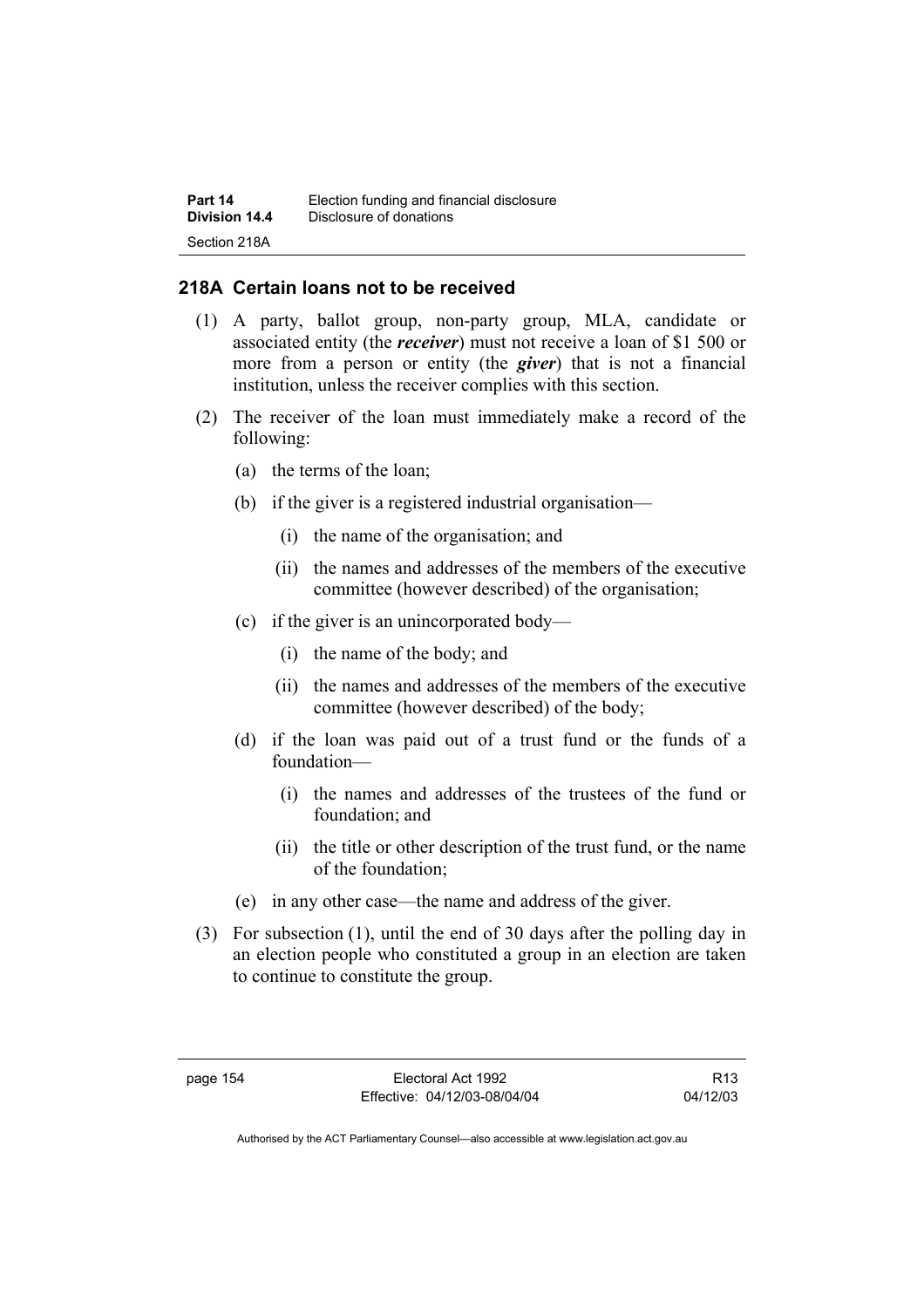- (4) If the receiver receives a loan to which subsection (1) applies but does not comply with subsection (2), the relevant person must pay to the Territory an amount equal to the amount of the loan.
- (5) The amount payable under subsection (4) is a debt payable to the Territory by the relevant person and may be recovered by proceedings in a court of competent jurisdiction.
- (6) If the receiver is a non-party group and each member of the group is taken to be a reporting agent for the group under section 204 (Non-appointed agents), the members of the group are jointly and severally liable to pay any amount payable to the Territory under subsection (4) and subsection (5) applies accordingly.
- (7) For this section, if credit is given on a credit card for card transactions, each transaction is taken to be a separate loan.
- (8) In this section:

*credit card* includes a debit card.

### *financial institution* means—

- (a) a bank; or
- (b) a credit union; or
- (c) a building society; or
- (d) an entity prescribed under the regulations.

*loan* means any of the following:

- (a) an advance of money;
- (b) a provision of credit or any other form of financial accommodation;
- (c) a payment of an amount for, on account of, on behalf of or at the request of the receiver, if there is an express or implied obligation to repay the amount;

page 155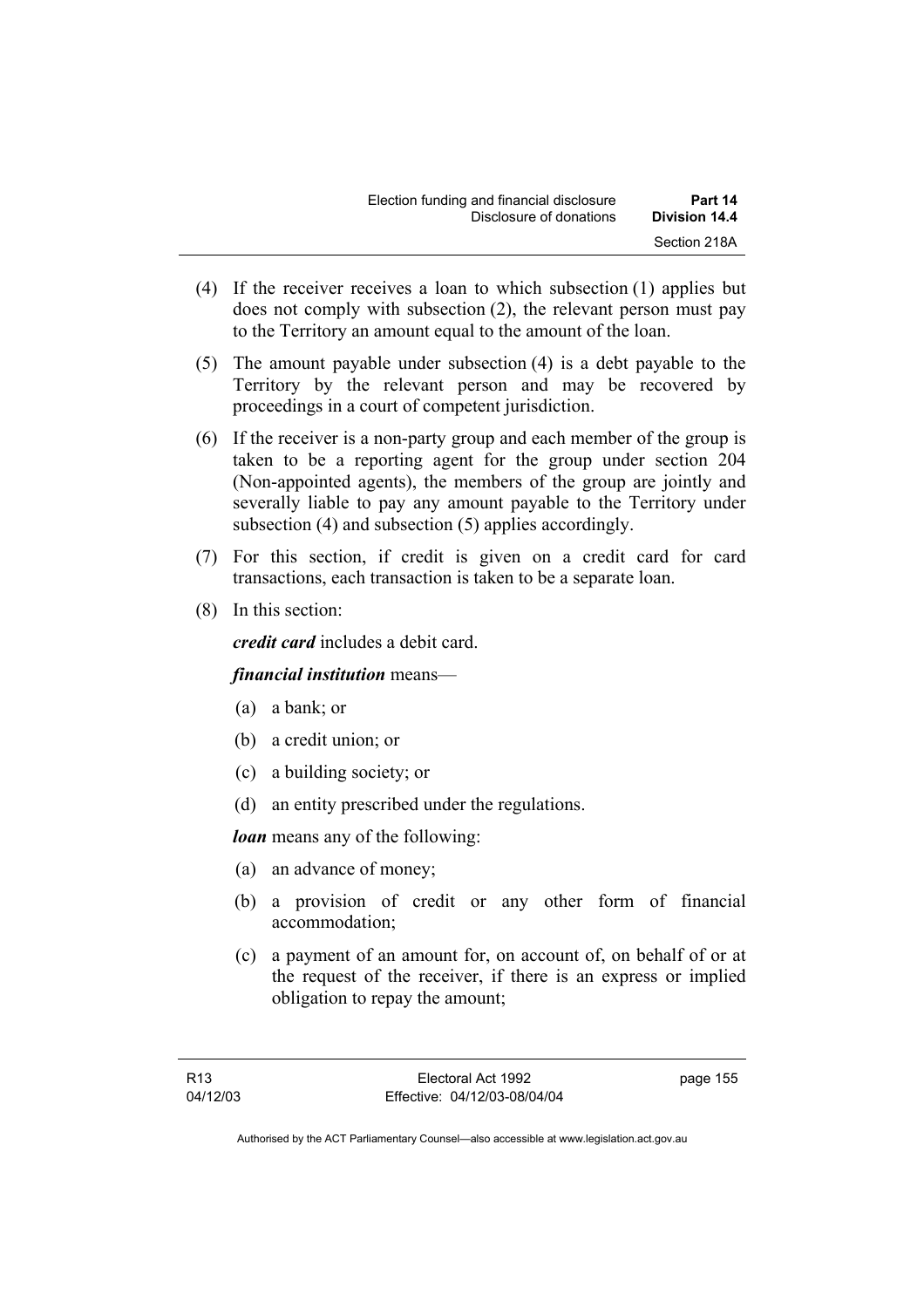(d) a transaction (whatever its terms or form) that is, in substance, a loan of money.

*relevant person* means—

- (a) for a loan for the benefit of a party—
	- (i) if the party is a corporation—the party; or
	- (ii) in any other case—the reporting agent of the party; or
- (b) for a loan to or for the benefit of a ballot group—the reporting agent of the group; or
- (c) for a loan to or for the benefit of a non-party group—the reporting agent of the group; or
- (d) for a gift to or for the benefit of an MLA—the MLA; or
- (e) for a gift to or for the benefit of a candidate—the candidate; or
- (f) for a gift to or for the benefit of an associated entity—
	- (i) if the entity is a corporation—the entity; or
	- (ii) in any other case—the financial controller of the entity.

#### **219 Nil returns**

If no details are required to be included in a return under section 217 or 218, the return shall be given to the commissioner and shall include a statement to the effect that no gifts of a kind required to be disclosed were received.

### **220 Disclosure of gifts by persons incurring political expenditure**

- (1) This section applies if a person (other than a party, ballot group, candidate or associated entity) (the *first person*)—
	- (a) incurs expenditure for a political purpose during the disclosure period for an election; and

R13 04/12/03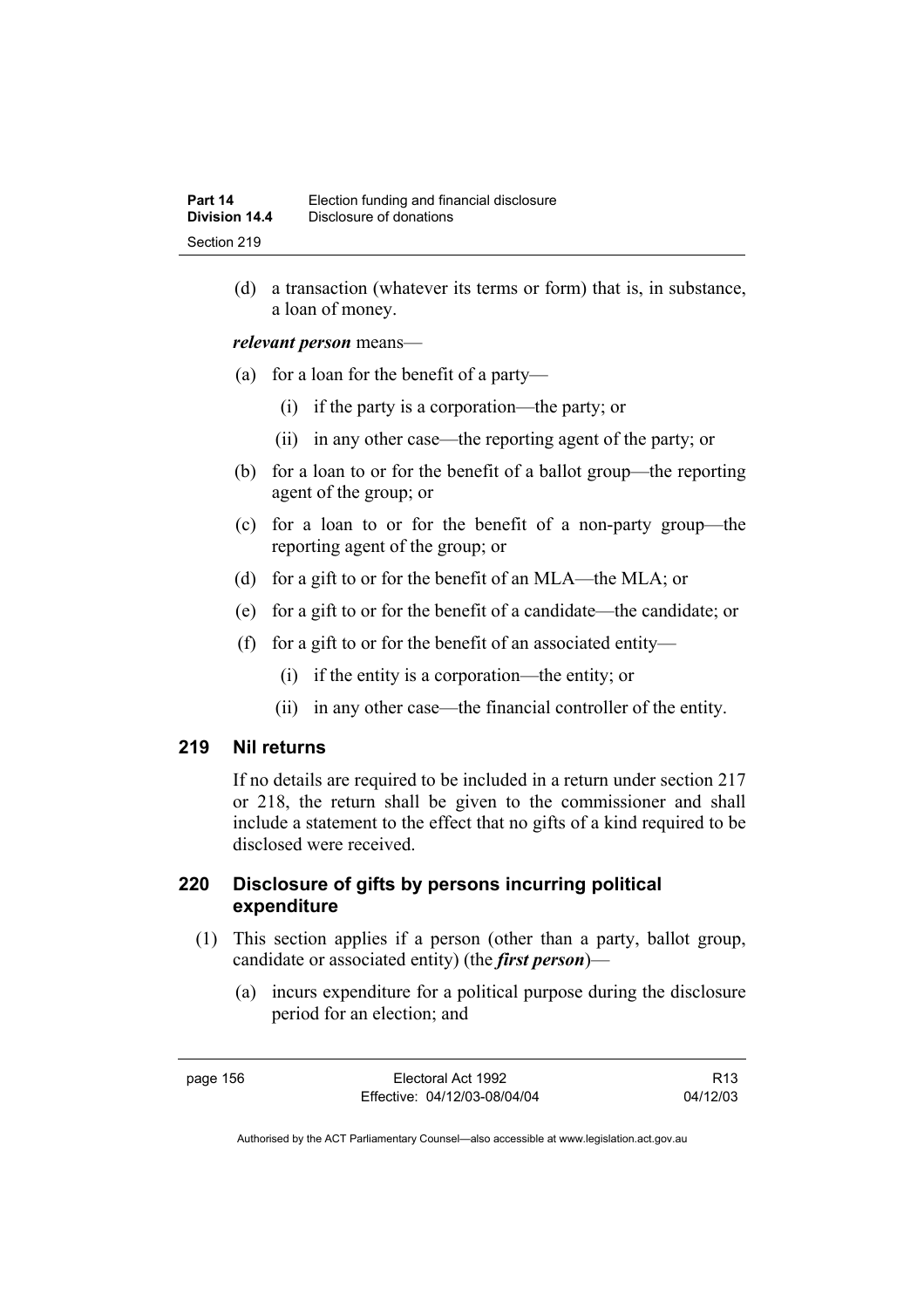- (b) receives from someone else 1 or more gifts—
	- (i) all or a part of each of which was used by the first person to enable the person to incur expenditure during the disclosure period for a political purpose or to reimburse the person for incurring expenditure during the disclosure period for a political purpose; and
	- (ii) the total amount of which is \$1 000 or more.
- (2) Within 15 weeks after polling day in the election, the first person must give the commissioner a return for the gift or gifts.
	- *Note 1* If a form is approved under s 340A (Approved forms) for a return, the form must be used.
	- *Note 2* For how a return may be given, see *Legislation Act 2001*, pt 19.5.
- (3) A return shall, in relation to each gift referred to in subsection (1), specify—
	- (a) the amount of the gift; and
	- (b) the date it was received; and
	- (c) the defined details.
- (4) Subsection (1) does not apply to a person if the amount of expenditure incurred by the person for political purposes during the disclosure period is less than \$1 000.
- (5) For this section, a person shall be taken to have incurred expenditure for a political purpose if, during the disclosure period in relation to an election, the person incurs expenditure in relation to that or any other election.
- (6) In this section, a reference to incurring of expenditure for a political purpose is a reference to incurring of expenditure in relation to—
	- (a) publishing electoral matter (including publishing by radio or television); or
	- (b) otherwise publishing a view on an issue in an election; or

| R <sub>13</sub> | Electoral Act 1992           | page 157 |
|-----------------|------------------------------|----------|
| 04/12/03        | Effective: 04/12/03-08/04/04 |          |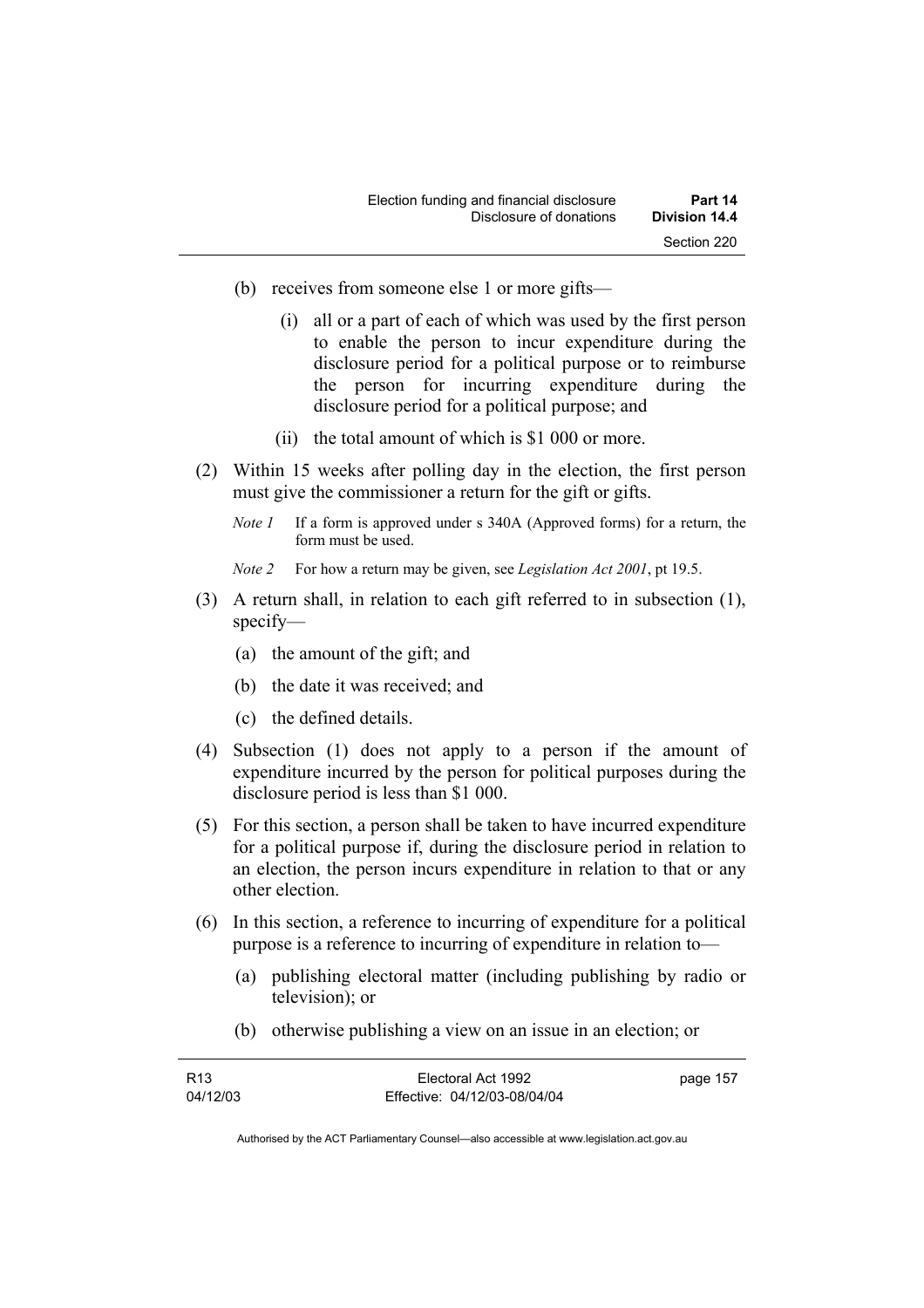- (c) making a gift to a party or ballot group; or
- (d) making a gift to a candidate; or
- (e) making a gift to a person on the understanding that the person or another person will apply, either directly or indirectly, the whole or a part of the gift in a way referred to in paragraph (a), (b), (c) or (d).
- (7) For subsection (3), 2 or more gifts made by the same person to or for the benefit of a person to whom subsection (1) applies shall be taken to be a single gift.

#### **221 Donations to non-party groups and candidates**

- (1) If, during the disclosure period for an election, a person (other than a party, a candidate or an associated entity)—
	- (a) makes gifts totalling \$1 500 or more to the same non-party group; or
	- (b) makes gifts totalling \$200 or more to the same candidate in the election; or
	- (c) makes gifts totalling \$1 500 or more to the same specified body;

the person shall, within 15 weeks after the polling day in the election, give the commissioner a return.

*Note 1* If a form is approved under s 340A (Approved forms) for a return, the form must be used.

*Note 2* For how a return may be given, see *Legislation Act 2001*, pt 19.5.

- (2) A return shall specify in relation to each gift referred to in subsection (1) made by the person during the disclosure period—
	- (a) the amount of the gift; and
	- (b) the date it was made; and
	- (c) the defined details.

page 158 Electoral Act 1992 Effective: 04/12/03-08/04/04

R13 04/12/03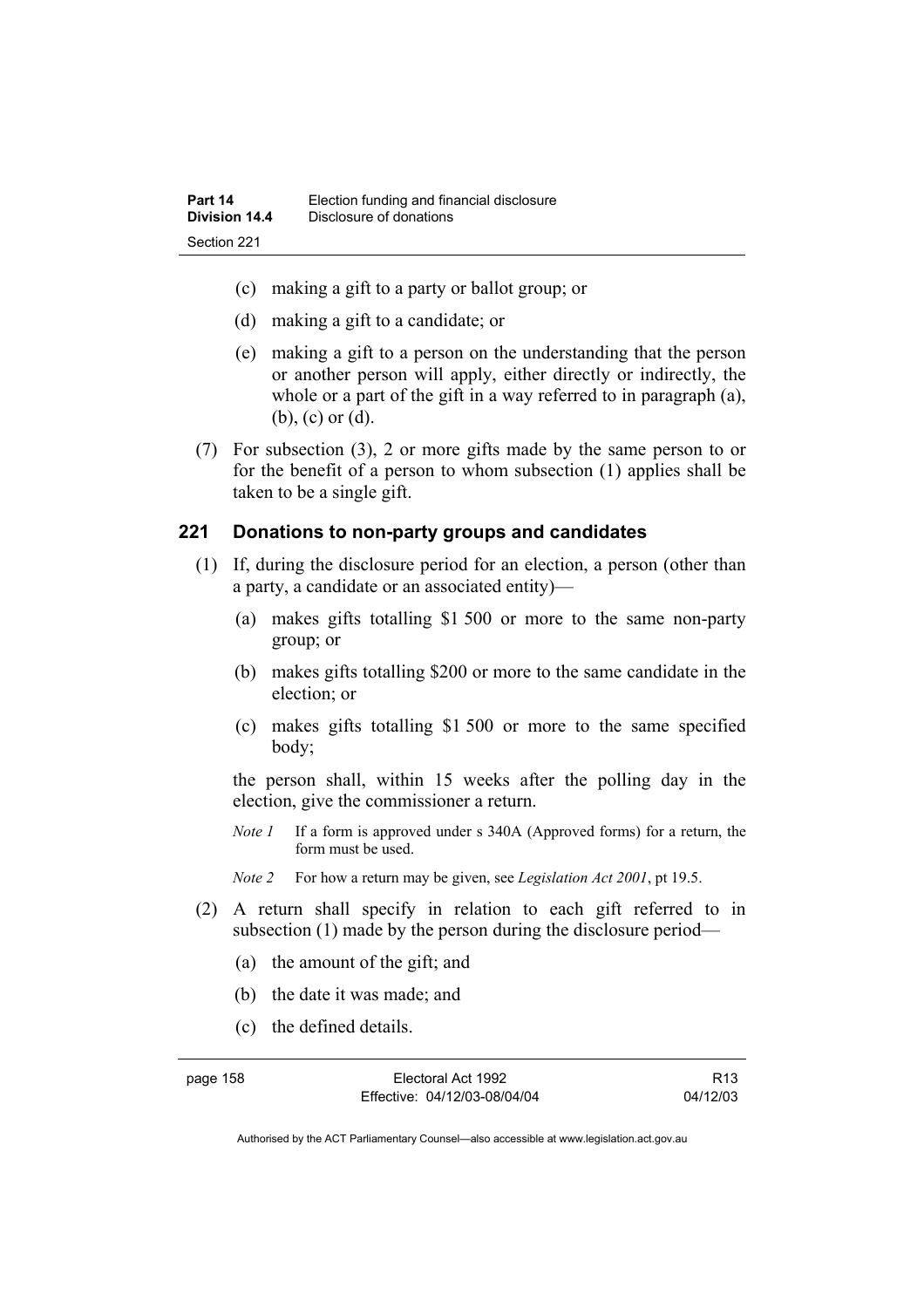- (3) A reference in this section to a *gift* is a reference to a gift other than a gift made in a private capacity to a candidate or a specified body that is an individual, for his or her personal use, being a gift that the receiver has not used, and will not use, solely or substantially for a purpose related to an election.
- (4) The commissioner may, in writing, specify a person or body (whether incorporated or not) for this section if the commissioner believes on reasonable grounds, that it is a function of the person or body to incur electoral expenditure or to give gifts (directly or indirectly) to non-party groups or candidates.
- (5) The specification of a person or body is a notifiable instrument.

*Note* A notifiable instrument must be notified under the *Legislation Act 2001*.

(6) In this section:

*specified body* means a person or body specified in accordance with subsection (4).

## **221A Annual returns of donations**

- (1) If, in a financial year, a person makes a gift of \$1 500 or more, or gifts totalling \$1 500 or more, to the same party, ballot group, MLA or associated entity, the person must, within the relevant period after the end of the financial year, give the commissioner a return covering all the gifts that the person made to the party, ballot group, MLA or associated entity during the financial year.
	- *Note 1* If a form is approved under s 340A (Approved forms) for a return, the form must be used.
	- *Note 2* For how a return may be given, see *Legislation Act 2001*, pt 19.5.
- (2) If, in a financial year—
	- (a) a person receives a gift of \$1 000 or more, or gifts totalling \$1 000 or more; and

page 159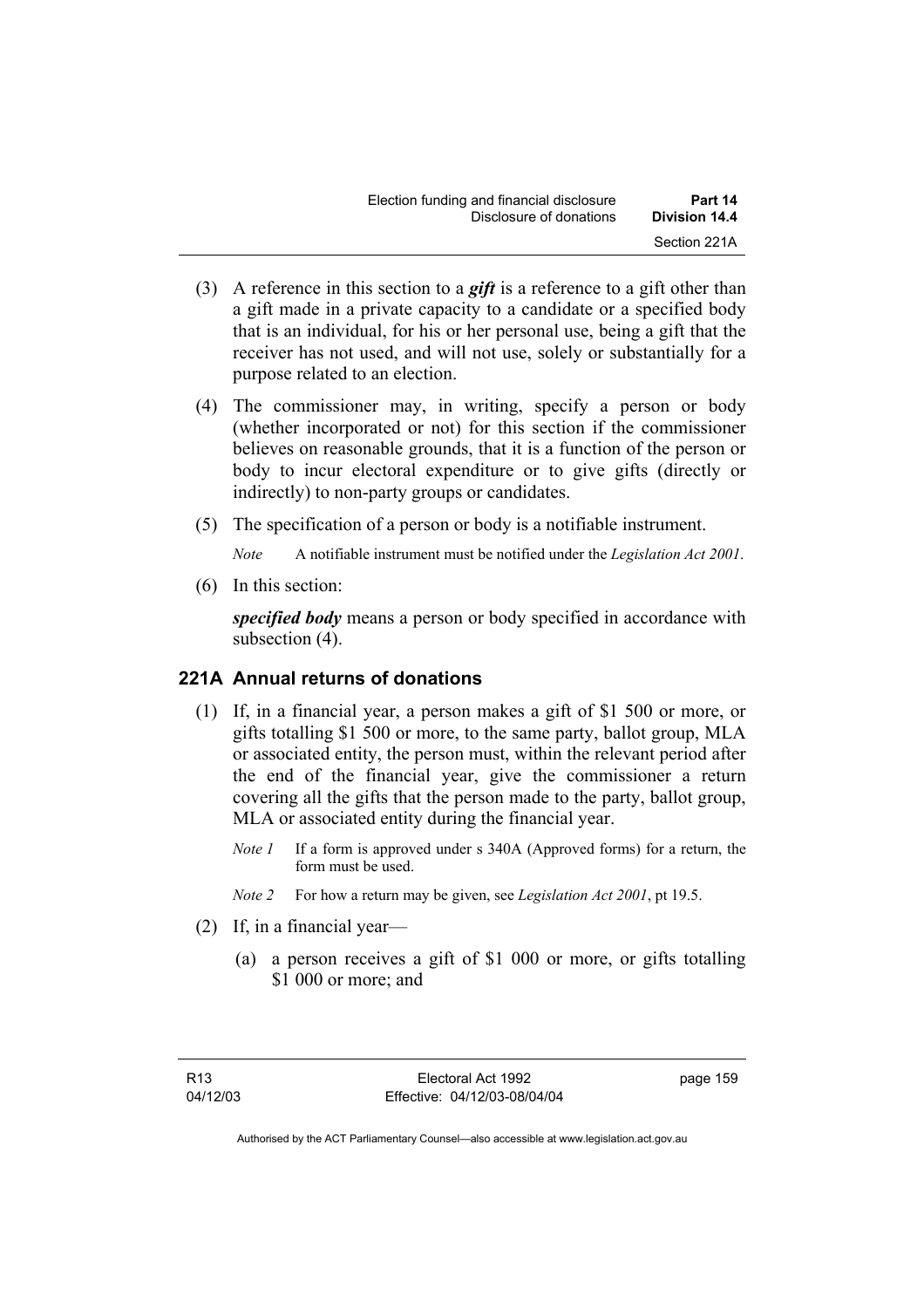(b) the person uses all or part of the gift or gifts to make a gift of \$1 500 or more, or gifts totalling \$1 500 or more, to a party, ballot group, MLA or associated entity;

the person must, within the relevant period after the end of the financial year, give the commissioner a return covering all the gifts mentioned in paragraph (a).

- (3) For each gift mentioned in subsection (1) or (2) (a), the return must state—
	- (a) the amount of the gift; and
	- (b) the date when it was made; and
	- (c) for a gift mentioned in subsection (1)—the name of the party, ballot group, MLA or associated entity to which the gift was made; and
	- (d) for a gift mentioned in subsection  $(2)$  (a)—the defined details.
- (4) Subsection (2) does not apply to a gift mentioned in subsection (2) (a) that has been included in a previous return under this section.
- (5) If a person makes a gift to any person or body with the intention of benefiting a party, ballot group, MLA or associated entity, the person is taken, for this section, to have made the gift to the party, ballot group, MLA or associated entity.
- (6) In this section:

*gift* does not include—

- (a) a gift made to an MLA in a private capacity for the MLA's personal use if the MLA does not use the gift solely or substantially for a purpose related to an election; or
- (b) a gift made by a party, ballot group, member of a non-party group, MLA, candidate or associated entity.

page 160 Electoral Act 1992 Effective: 04/12/03-08/04/04

R13 04/12/03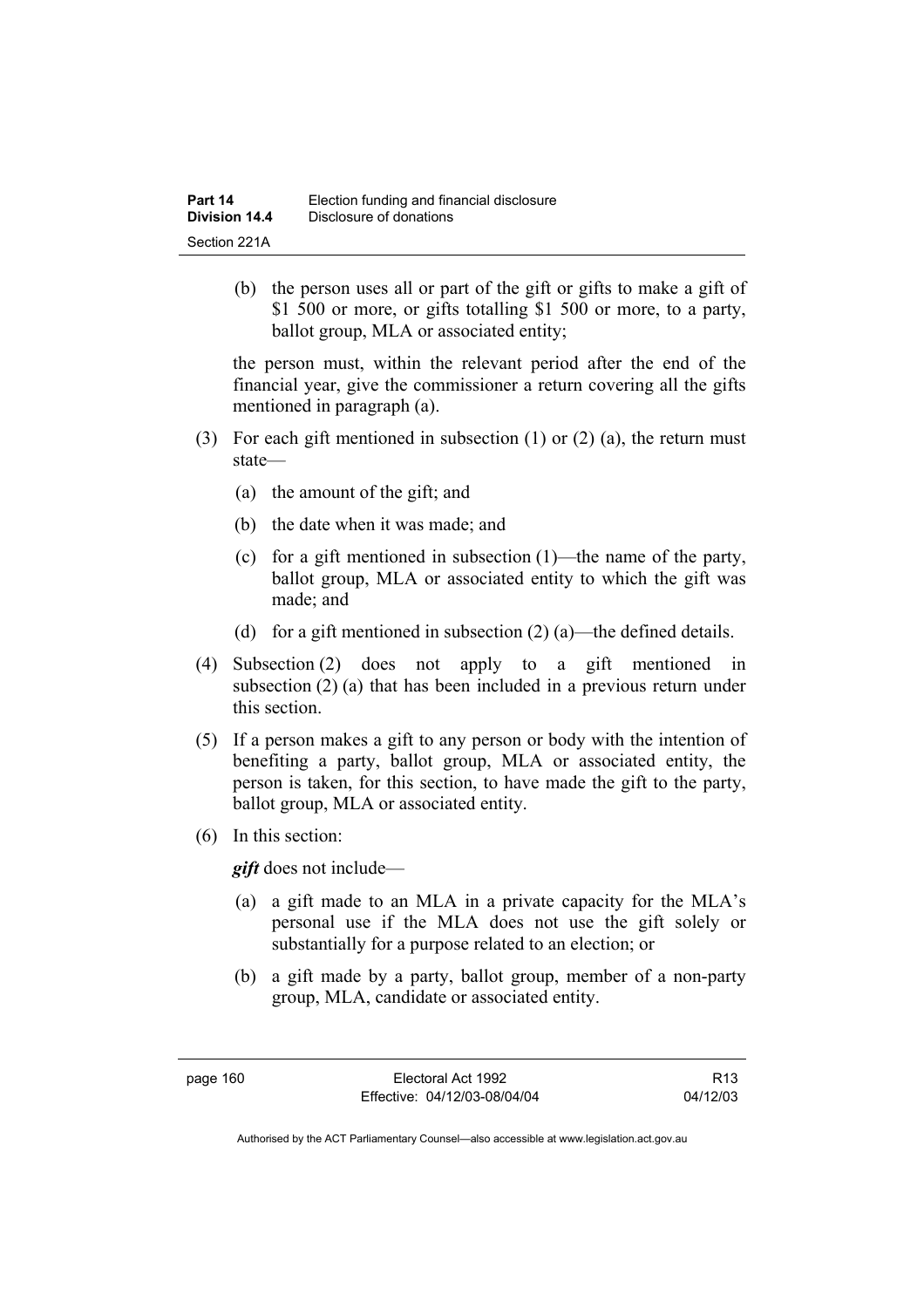#### *relevant period* means—

- (a) for a financial year ending in a year when a general election is held—24 weeks; and
- (b) in any other case—20 weeks.

#### **221B Advice about obligations to make returns**

 (1) If, in a financial year, a party, ballot group or MLA (the *receiver*) receives a gift of \$1 500 or more, or gifts totalling \$1 500 or more, from the same person (the *giver*), the receiver must, before 1 August after the end of the financial year, by written notice to the giver, tell the giver about the requirements of section 221A (Annual returns of donations).

Maximum penalty: 50 penalty units.

(2) In this section:

*gift*—see section 221A (6).

#### **222 Anonymous gifts**

- (1) A party, ballot group, non-party group, MLA, candidate or associated entity (the *receiver*) must not accept a gift of the prescribed amount or more made by someone else (the *giver*) to or for the benefit of the receiver unless—
	- (a) the receiver knows the defined details of the gift; or
	- (b) both the following subparagraphs apply:
		- (i) the giver tells the receiver the defined details of the gift before the gift is made;
		- (ii) when the gift is made, the receiver has no grounds for believing that the defined details given by the giver are not true.
- (2) Subsection (1) applies—

page 161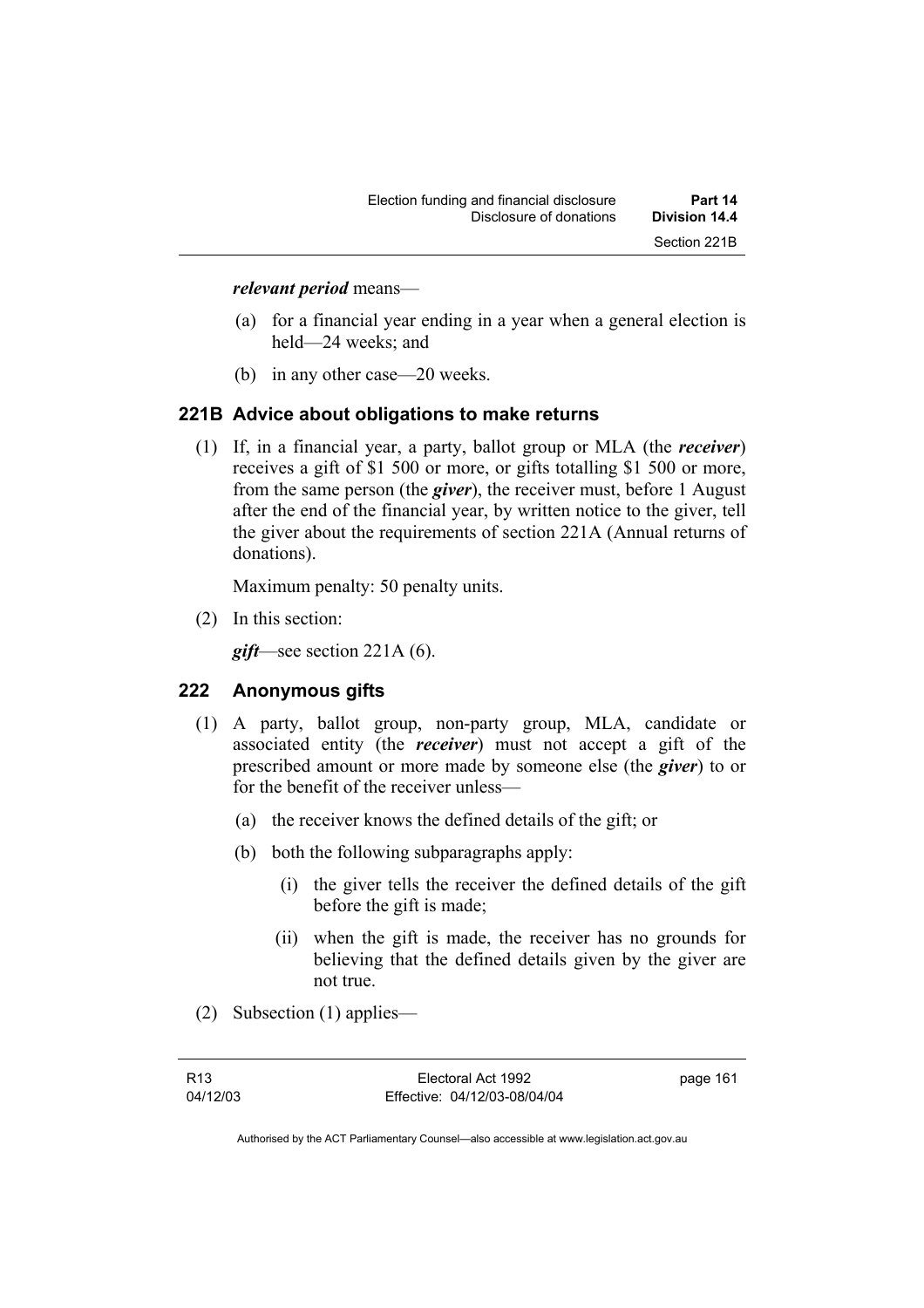- (a) for a party, ballot group, MLA or associated entity—to gifts received at any time; or
- (b) for a non-party group or candidate—to gifts received during the disclosure period.
- (3) For this section, 2 or more gifts made by the same person to or for the benefit of a party, ballot group, non-party group, MLA, candidate or associated entity are taken to be a single gift.
- (4) If the receiver contravenes subsection (1), the relevant person must pay to the Territory an amount equal to the amount of the gift.
- (5) The amount payable under subsection (4) is a debt payable to the Territory by the relevant person and may be recovered by proceedings in a court of competent jurisdiction.
- (6) If the receiver is a non-party group and each member of the group is taken to be a reporting agent for the group under section 204 (Non-appointed agents), the members of the group are jointly and severally liable to pay any amount payable to the Territory under subsection (4), and subsection (5) applies accordingly.
- (7) In this section:

*gift* includes a gift made on behalf of the members of an unincorporated association.

*prescribed amount* means—

- (a) for a gift made to or for the benefit of a party, ballot group, MLA or associated entity—\$1 000; or
- (b) for a gift made to or for the benefit of a non-party group or candidate—\$200.

#### *relevant person* means

- (a) for a gift to or for the benefit of a party—
	- (i) if the party is a corporation—the party; or

R13 04/12/03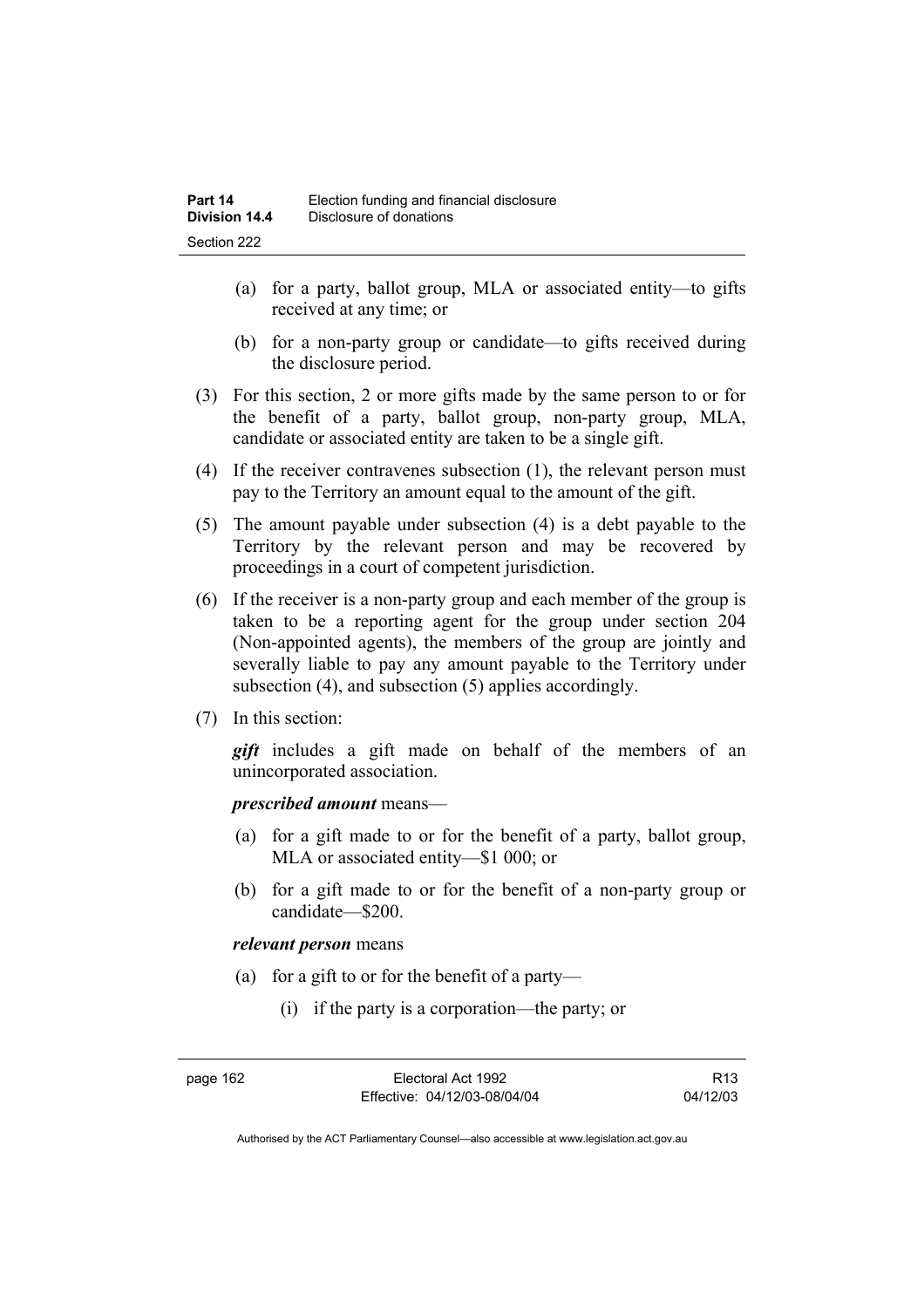- (ii) in any other case—the reporting agent of the party; or
- (b) for a gift to or for the benefit of a ballot group—the reporting agent of the group; or
- (c) for a gift to or for the benefit of a non-party group—the reporting agent of the group; or
- (d) for a gift to or for the benefit of an MLA—the MLA; or
- (e) for a gift to or for the benefit of a candidate—the candidate; or
- (f) for a gift to or for the benefit of an associated entity—
	- (i) if the entity is a corporation—the entity; or
	- (ii) in any other case—the financial controller of the entity.

# **Division 14.5 Disclosure of electoral expenditure**

#### **223 Definitions for div 14.5**

In this division:

#### *broadcaster* means—

- (a) the Australian Broadcasting Corporation continued in existence under the *Australian Broadcasting Corporation Act 1983* (Cwlth), section 5; or
- (b) the Special Broadcasting Service Corporation continued in existence under the *Special Broadcasting Service Act 1991*  (Cwlth), section 5; or
- (c) the holder of a licence under the *Broadcasting Services Act 1992* (Cwlth); or
- (d) the provider of a broadcasting service under a class licence under that Act.

page 163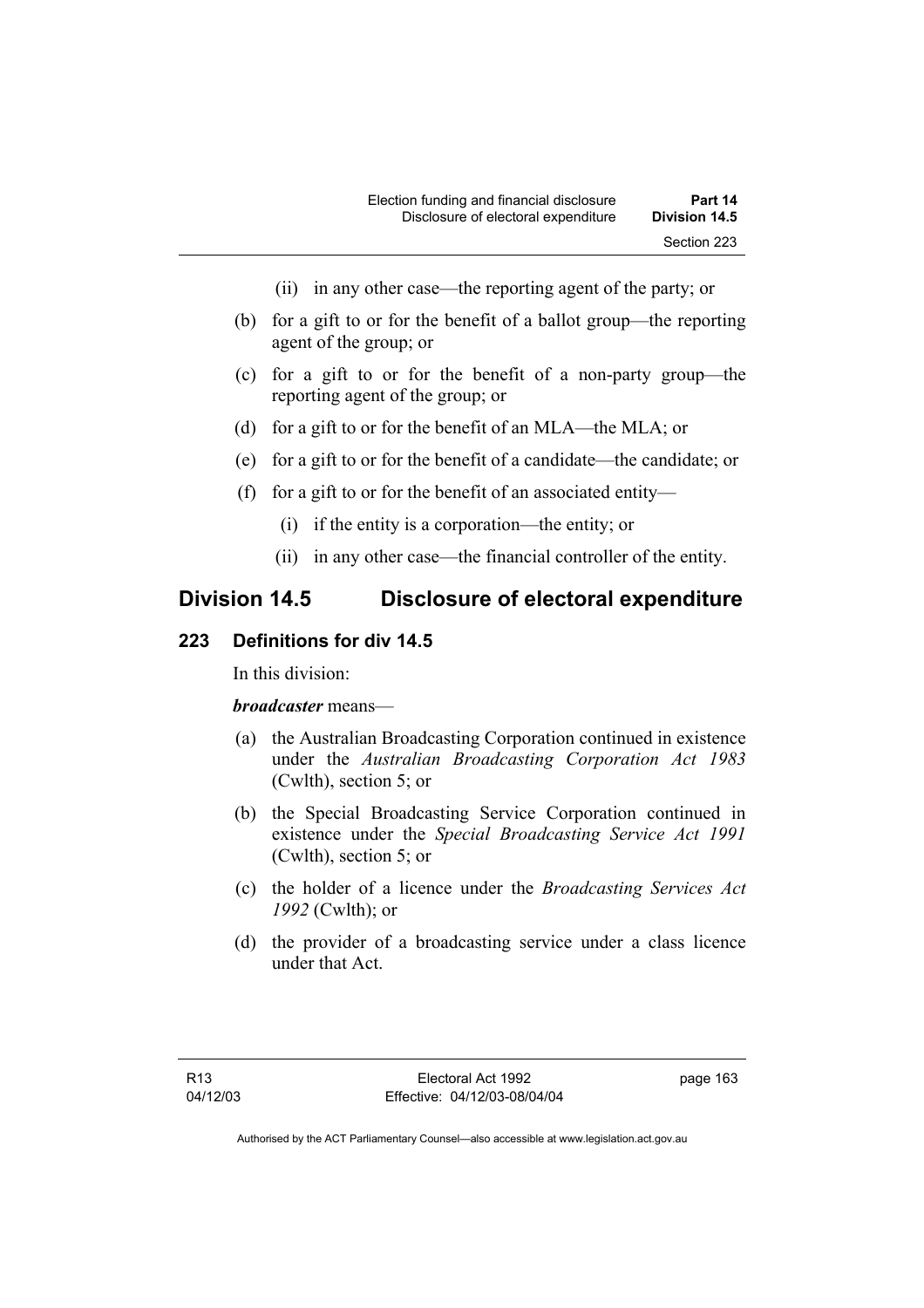| Part 14       | Election funding and financial disclosure |
|---------------|-------------------------------------------|
| Division 14.5 | Disclosure of electoral expenditure       |
| Section 223   |                                           |

*electoral advertisement* means an advertisement containing electoral matter, whether or not consideration was given for its publication or broadcast.

*electoral expenditure*, in relation to an election, means expenditure incurred (whether or not incurred during the pre-election period) on—

- (a) broadcasting an electoral advertisement during the pre-election period; or
- (b) publishing an electoral advertisement in a newspaper or periodical during the pre-election period; or
- (c) displaying an electoral advertisement at a theatre or other place of entertainment during the pre-election period; or
- (d) producing an electoral advertisement referred to in paragraph (a), (b) or (c); or
- (e) producing any printed electoral matter to which section 292 applies (other than material referred to in paragraph (a), (b) or (c)) that is published during the pre-election period; or
- (f) producing and distributing electoral matter that is addressed to particular persons or organisations and is distributed during the pre-election period; or
- (g) consultant's or advertising agent's fees in respect of—
	- (i) services provided during the pre-election period, being services relating to the election; or
	- (ii) material relating to the election that is used during the pre-election period; or
- (h) carrying out an opinion poll or other research about the election during the pre-election period.

*participant* in an election means—

(a) a party, ballot group, non-party group or candidate; or

| page 164 | Electoral Act 1992           | R <sub>13</sub> |
|----------|------------------------------|-----------------|
|          | Effective: 04/12/03-08/04/04 | 04/12/03        |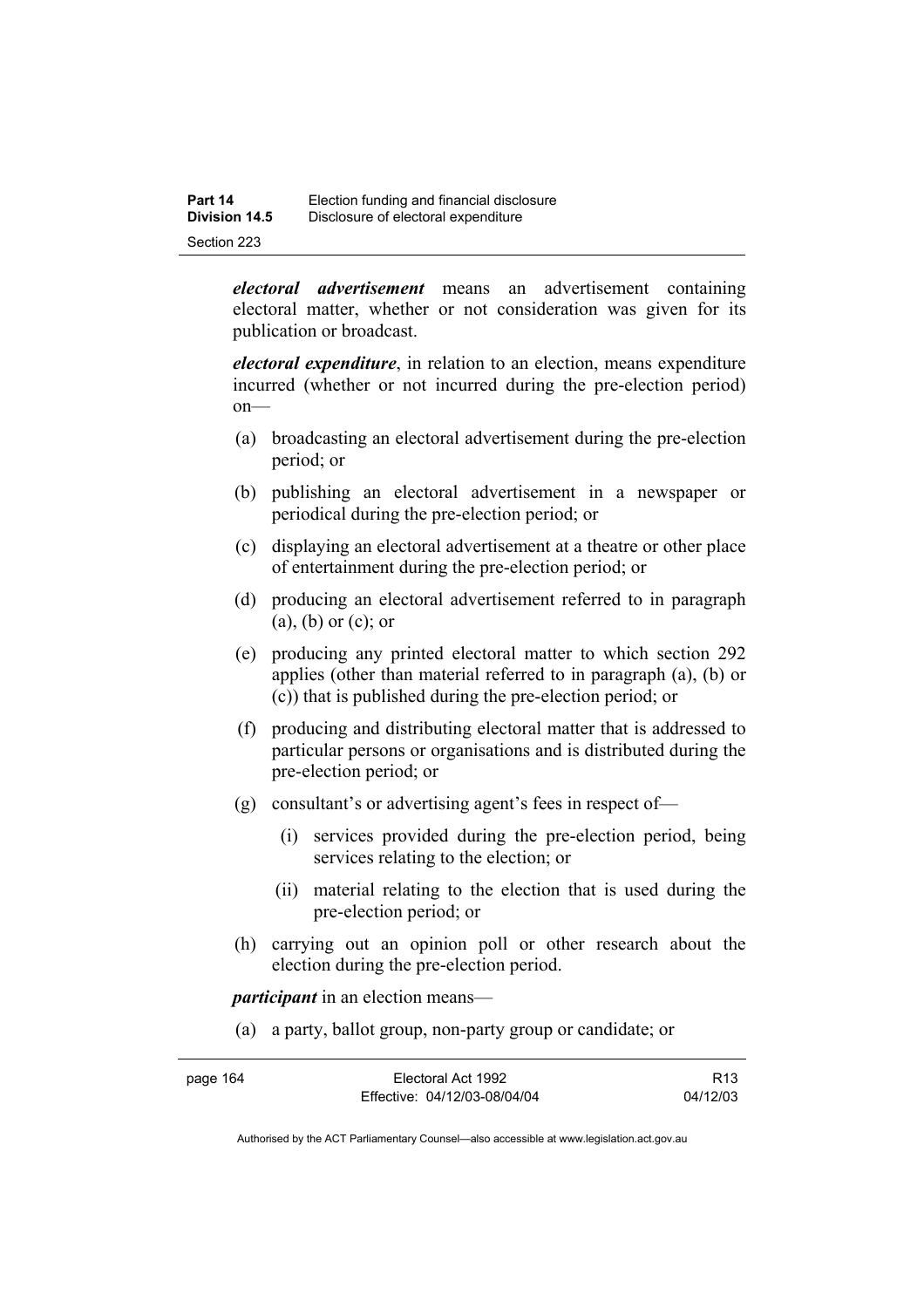| Election funding and financial disclosure | Part 14       |
|-------------------------------------------|---------------|
| Disclosure of electoral expenditure       | Division 14.5 |
|                                           | Section 224   |

 (b) a person (other than a party or candidate) by whom, or with the authority of whom, electoral expenditure in relation to an election is incurred.

*relates*—an advertisement *relates* to an election if it contains electoral matter, whether or not consideration is given for publication or broadcasting of the advertisement.

#### **224 Returns of electoral expenditure**

- (1) The reporting agent of each person who was a candidate in an election shall, before the end of 15 weeks after polling day for the election, give the commissioner a return specifying details of the electoral expenditure in relation to the election incurred by or with the authority of the candidate.
	- *Note 1* If a form is approved under s 340A (Approved forms) for a return, the form must be used.
	- *Note 2* For how a return may be given, see *Legislation Act 2001*, pt 19.5.
- (2) A reporting agent of a non-party group in an election shall, before the end of 15 weeks after polling day for the election, give the commissioner a return specifying details of the electoral expenditure in relation to the election incurred by or with the authority of the group.
- (3) If electoral expenditure in relation to an election is incurred by or with the authority of a party or ballot group, the reporting agent of the party or ballot group shall, before the end of 15 weeks after polling day for the election, give the commissioner a return setting out details of the expenditure.
- (4) If electoral expenditure in relation to an election was incurred by or with the authority of a person and the expenditure was not incurred with the written authority of a party, ballot group, non-party group, candidate or associated entity in the election the person shall, before the end of 15 weeks after polling day for the election, give the

page 165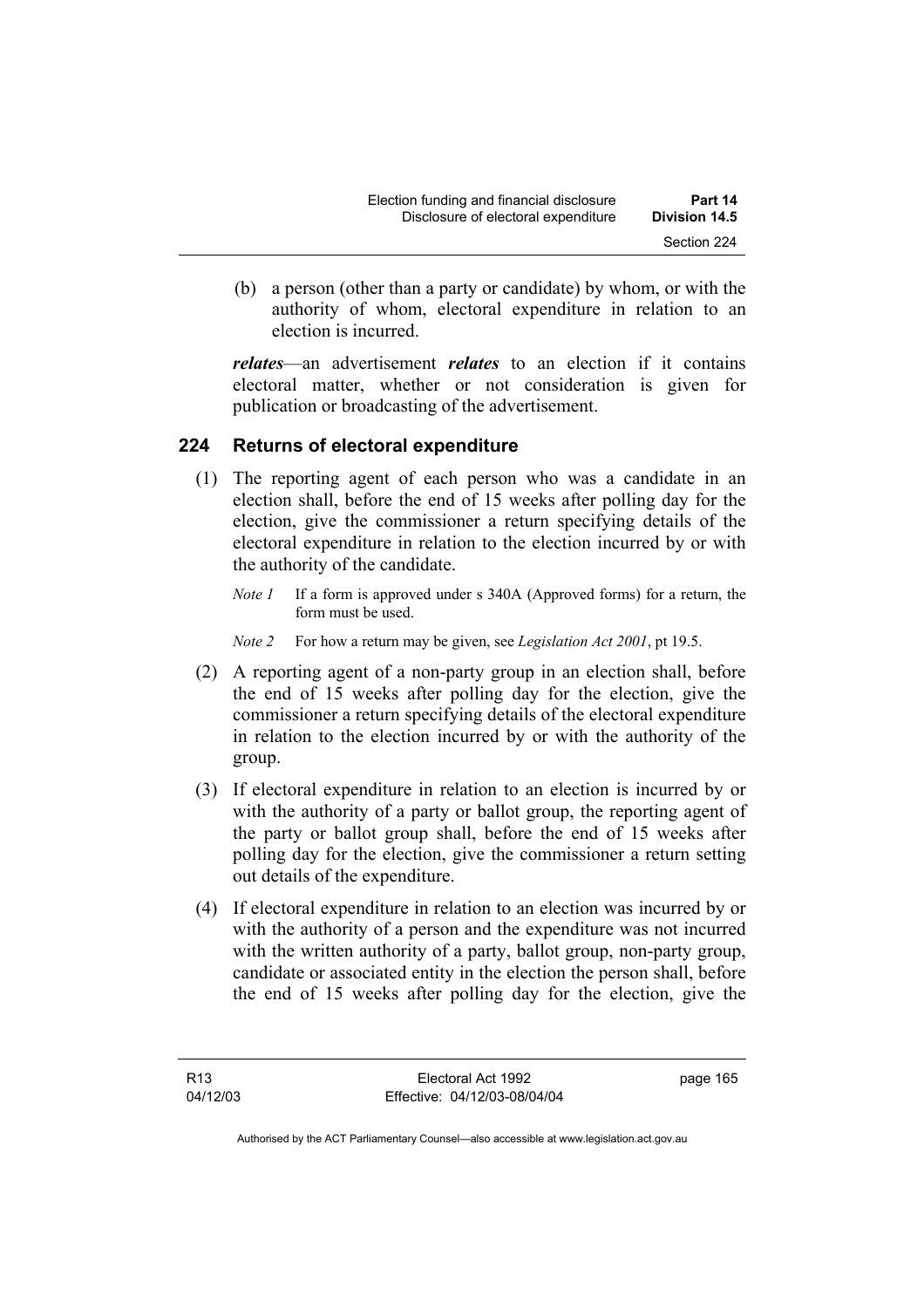commissioner a return specifying details of the electoral expenditure.

 (5) A person is not required to give the commissioner a return under subsection (4) in relation to an election if the amount of the electoral expenditure incurred in relation to the election by or with the authority of the person does not exceed \$200.

#### **225 Nil returns**

- (1) If no electoral expenditure in relation to an election is incurred by or with the authority of a candidate in the election, a return under section 224 in relation to the candidate shall be given to the commissioner and shall include a statement to the effect that no expenditure of a kind required to be disclosed has been incurred by or with the authority of the candidate.
- (2) If no electoral expenditure in relation to an election is incurred by or with the authority of a non-party group in the election, a return under section 224 in relation to the group shall be given to the commissioner and shall include a statement to the effect that no expenditure of a kind required to be disclosed has been incurred by or with the authority of the group.
- (3) If no electoral expenditure in relation to an election is incurred by or with the authority of a party or ballot group that endorsed a candidate in the election, a return under section 224 in relation to the party or ballot group shall be given to the commissioner and shall include a statement to the effect that no expenditure of a kind required to be disclosed has been incurred by or with the authority of the party or ballot group.

## **226 Returns by broadcasters and publishers**

- (1) If an election has taken place—
	- (a) each broadcaster who broadcast an electoral advertisement during the pre-election period with the authority of a participant in the election; and

| page 166 | Electoral Act 1992           | R <sub>13</sub> |
|----------|------------------------------|-----------------|
|          | Effective: 04/12/03-08/04/04 | 04/12/03        |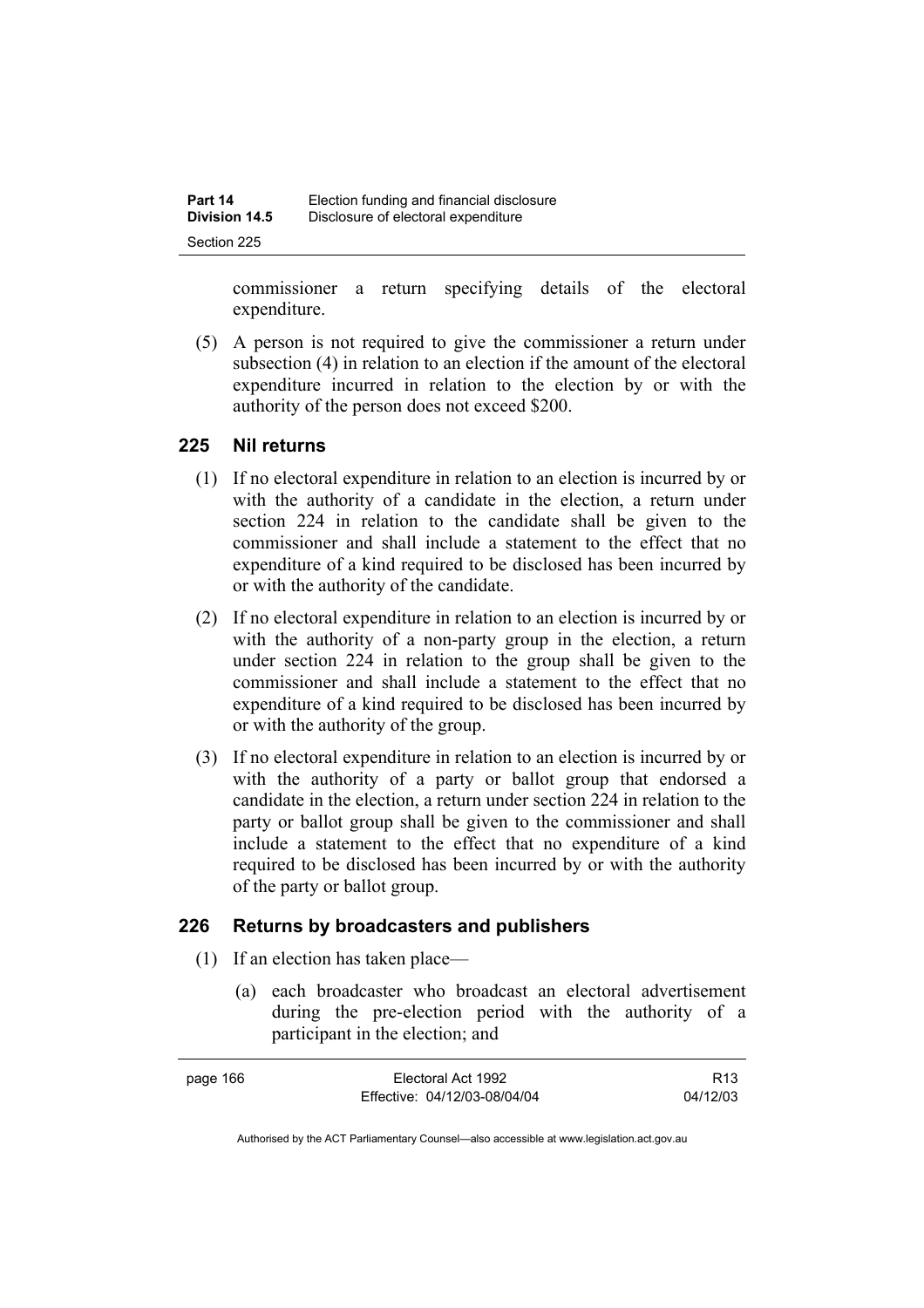(b) each publisher who published an electoral advertisement in a newspaper or periodical during the pre-election period with the authority of a participant in the election;

shall give the commissioner a return before the end of 8 weeks after polling day in the election.

- *Note 1* If a form is approved under s 340A (Approved forms) for a return, the form must be used.
- *Note 2* For how a return may be given, see *Legislation Act 2001*, pt 19.5.
- (2) A return shall specify the following particulars in relation to the advertisement:
	- (a) the broadcasting service as part of which the advertisement was broadcast or the newspaper or periodical in which the advertisement was published;
	- (b) the person at whose request the advertisement was broadcast or published;
	- (c) the participant in the election with whose authority the advertisement was broadcast or published;
	- (d) the date or dates when, and, for an advertisement that was broadcast, the times between which, the advertisement was broadcast or published;
	- (e) for a published advertisement—the page on which the advertisement was published and the space occupied by it;
	- (f) whether or not, on each occasion when the advertisement was broadcast or published, a charge was made by the broadcaster or publisher for the broadcasting or publication of the advertisement;
	- (g) if a charge referred to in paragraph (f) was made—the amount of the charge.
- (3) If a broadcaster or publisher specifies in a return the amount of a charge in accordance with subsection (2) (g), the broadcaster or

| R <sub>13</sub> | Electoral Act 1992           | page 167 |
|-----------------|------------------------------|----------|
| 04/12/03        | Effective: 04/12/03-08/04/04 |          |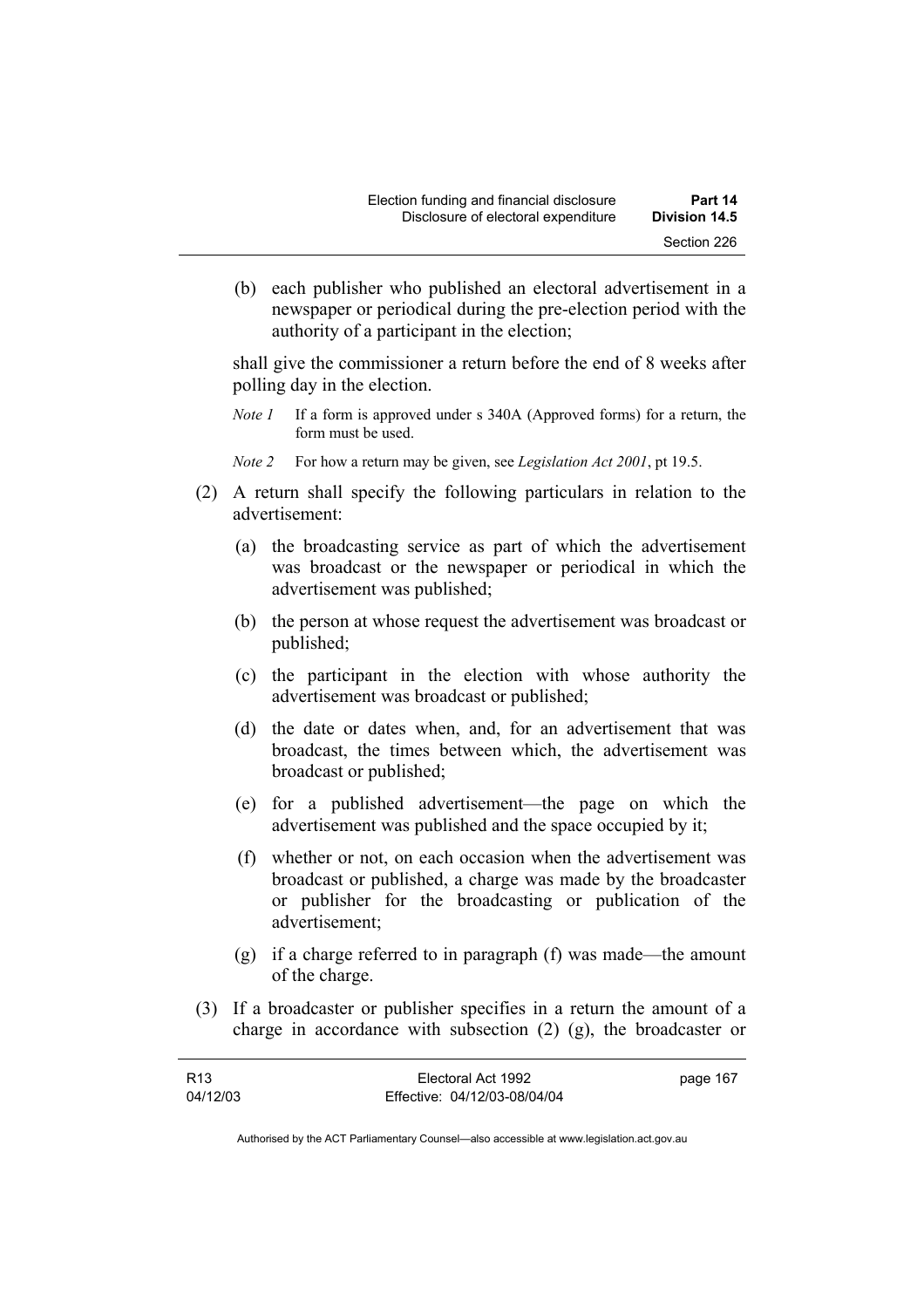publisher shall state in the return whether or not the charge is at less than normal commercial rates having regard to—

- (a) for a broadcast advertisement—the length of the advertisement and the day or days when, and the times between which, it was broadcast; or
- (b) for a published advertisement—the space occupied by the advertisement and the nature of the newspaper or periodical.
- (4) A publisher is not required to give the commissioner a return under subsection (1) in relation to an election if the amount of the charges made by the publisher in relation to the publication of any advertisements to which that subsection applies, in relation to that election and any other election that took place on the same day as the firstmentioned election, does not exceed \$1 000.
- (5) A return under subsection (1) may refer to more than 1 advertisement.

## **227 Multiple elections on same day**

- $(1)$  If—
	- (a) the voting at 2 or more elections took place on the same day; and
	- (b) a person would, apart from this subsection, be required to give the commissioner 2 or more returns under this division relating to those elections;

the person may give the commissioner a single return, in a form approved under section 340A (Approved forms), setting out the particulars that the person would have been required to set out in those separate returns.

 (2) It is sufficient compliance with this division if the return sets out details of the expenditure without showing the extent to which it relates to any election.

page 168 Electoral Act 1992 Effective: 04/12/03-08/04/04

R13 04/12/03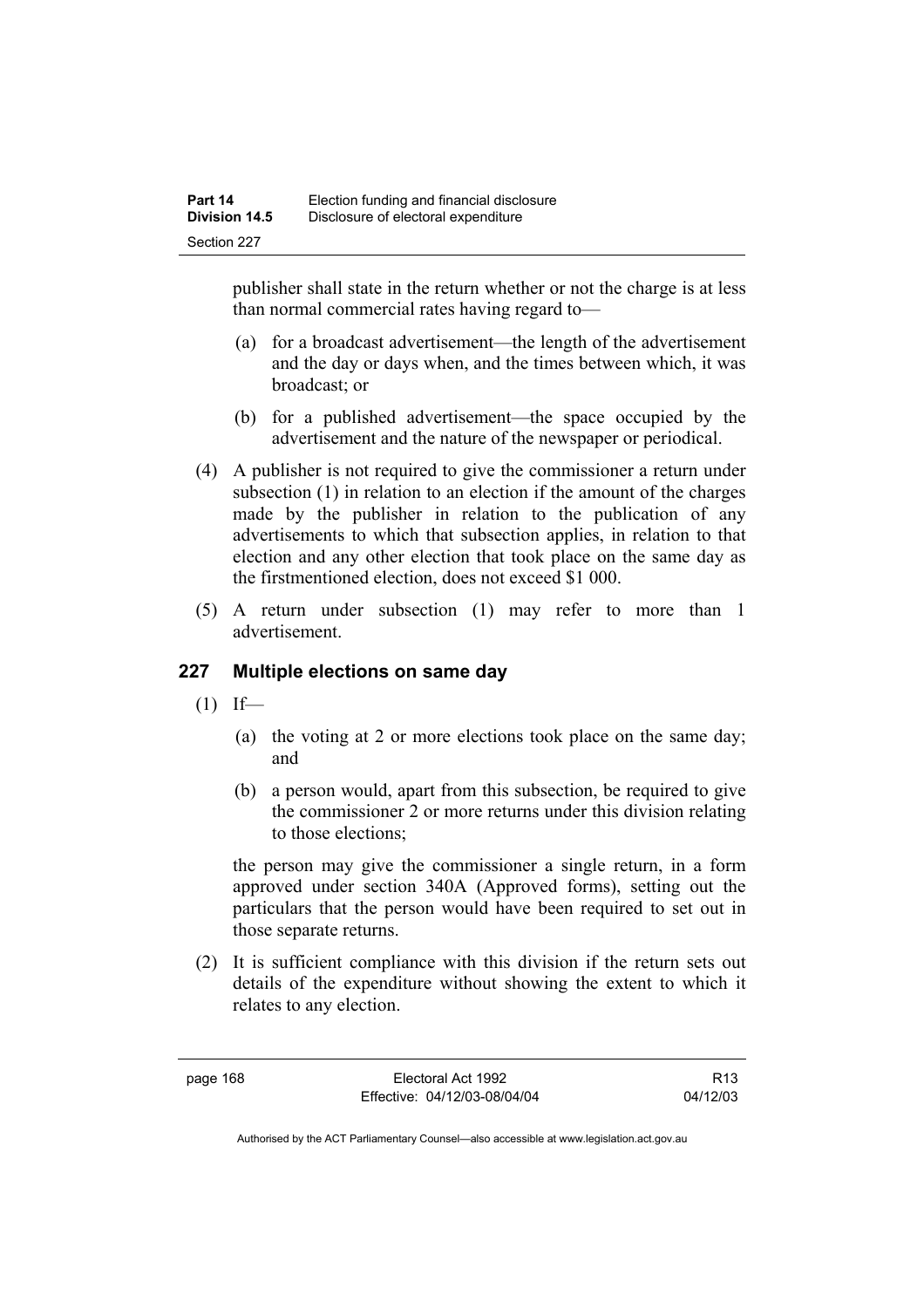# **Division 14.6 Annual returns**

#### **228 Meaning of** *defined particulars* **for div 14.6**

In this division:

*defined particulars*, in relation to a sum, means—

- (a) if the sum was received from, paid to or owed to, an unincorporated association, other than a registered industrial organisation—
	- (i) the name of the association; and
	- (ii) the names and addresses of the members of the executive committee (however described) of the association; and
	- (b) if the sum was paid out of or into, or incurred as a debt to, a trust fund or the funds of a foundation—
		- (i) the names and addresses of the trustees of the fund or foundation; and
		- (ii) the name, title or description of the trust fund or foundation; and
	- (c) the name and address of the person or organisation that paid, received or is owed the sum; and
	- (d) such other particulars as are prescribed.

#### **230 Annual returns by parties, ballot groups and MLAs**

- (1) The reporting agent of a party, ballot group or MLA must, within 16 weeks after the end of each financial year, give the commissioner a return.
	- *Note 1* If a form is approved under s 340A (Approved forms) for a return, the form must be used.
	- *Note 2* For how a return may be given, see *Legislation Act 2001*, pt 19.5.

page 169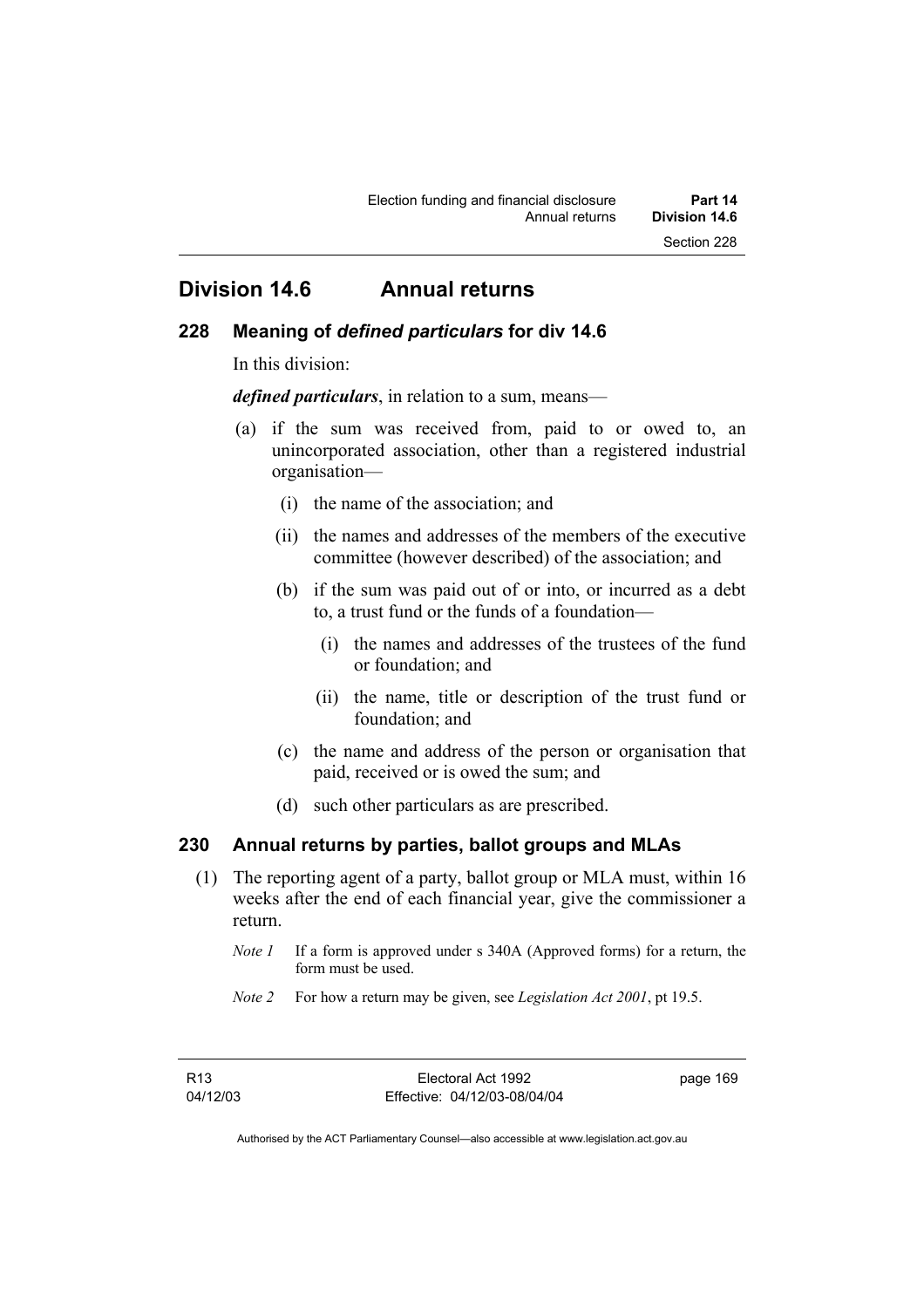| Part 14       | Election funding and financial disclosure |
|---------------|-------------------------------------------|
| Division 14.6 | Annual returns                            |
| Section 230   |                                           |

- (2) However, the return may be the audited annual accounts of the party, ballot group or MLA in a form approved, in writing, by the commissioner.
- (3) The approval is a notifiable instrument.

*Note* A notifiable instrument must be notified under the *Legislation Act 2001*.

- (4) The return must state—
	- (a) the amount received by, or on behalf of, the party, ballot group or MLA during the financial year, together with the particulars required by section 232 (1) (Amounts received); and
	- (b) the amount paid by, or on behalf of, the party, ballot group or MLA during the financial year; and
	- (c) the outstanding amount, at the end of the financial year, of debts incurred by, or on behalf of, the party, ballot group or MLA, together with the particulars required by section 234 (1) (Outstanding amounts).
- (5) For subsection (4) (a), an amount is received by, or on behalf of, an MLA only if the amount is a gift received by the MLA in his or her capacity as an MLA.

#### **Examples of amounts not required to be stated in a return**

- 1 Income derived in a private capacity eg interest on bank accounts and dividends on shares.
- 2 Salary, allowances and other benefits (including superannuation benefits) as an MLA.
- 3 A gift given to the MLA in a private capacity for his or her personal use eg a birthday gift from a family member.
- *Note* An example is part of the Act, is not exhaustive and may extend, but does not limit, the meaning of the provision in which it appears (see *Legislation Act 2001*, s 126 and s 132).
- (6) For subsection (4) (b) or (c), an amount paid, or an outstanding amount of debts incurred, by or on behalf of an MLA includes an amount paid, or an outstanding amount of debts incurred, by or on

page 170 Electoral Act 1992 Effective: 04/12/03-08/04/04

R13 04/12/03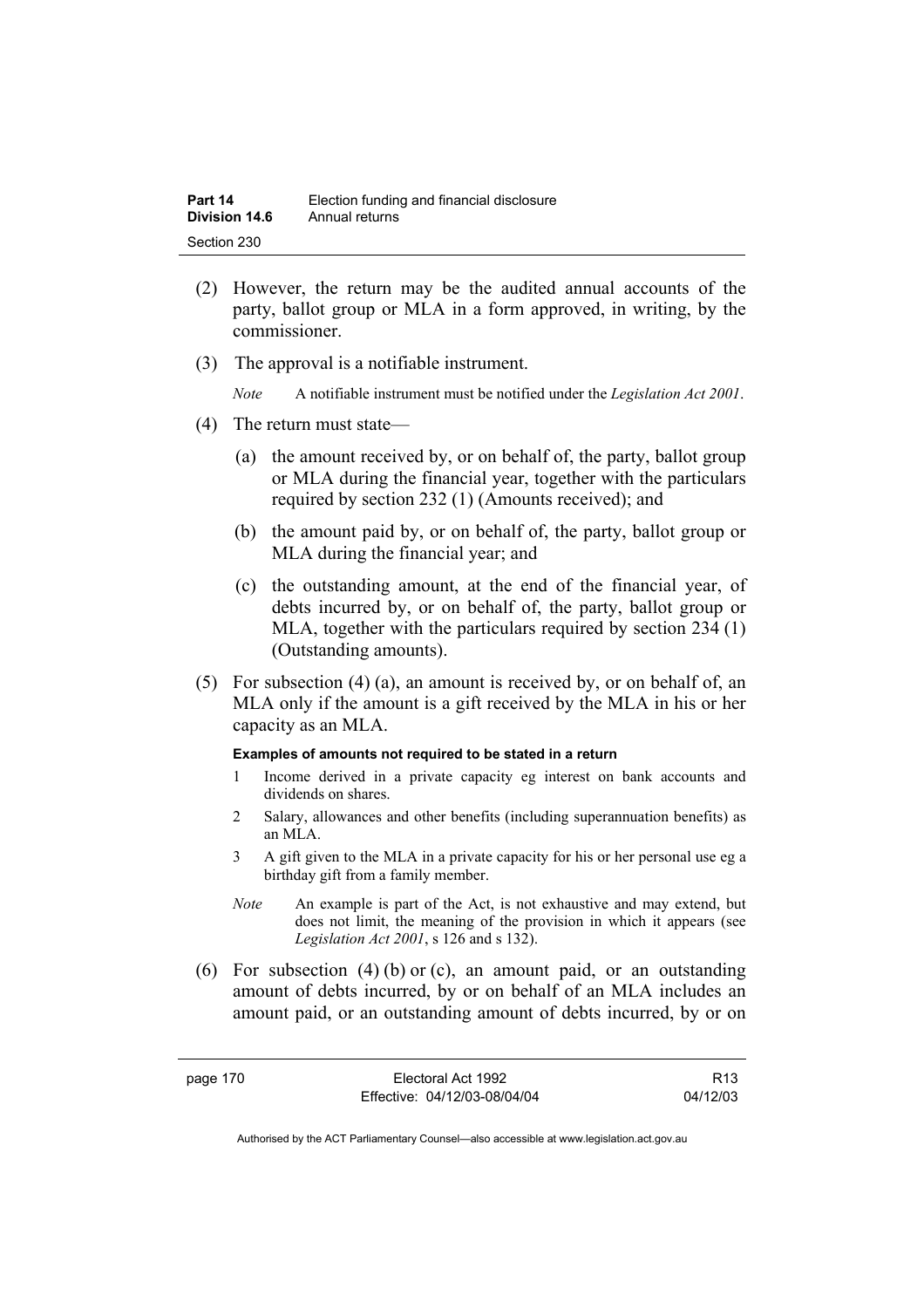behalf of the MLA for a purpose that relates solely or substantially to his or her position as MLA on any of the following:

- (a) broadcasting an advertisement;
- (b) publishing an advertisement in a newspaper or periodical;
- (c) displaying an advertisement at a theatre or another place of entertainment;
- (d) producing an advertisement mentioned in paragraphs (a) to (c);
- (e) producing any printed electoral matter to which section 292 (Dissemination of electoral matter—authorisers and authors) applies;
- (f) producing and distributing electoral matter that is addressed to particular people or organisations;
- (g) consultant's or advertising agent's fees for services provided;
- (h) carrying out an opinion poll or other research.
- (7) A return under this section must not include a list of the members of a party.
- (8) If the registration of a party or ballot group is cancelled during a financial year, this section applies to the party or ballot group in relation to the year as if a reference to the reporting agent of the party or ballot group were a reference to the person who was the reporting agent of the party or ballot group immediately before the cancellation.
- (9) If a person ceases to be an MLA during a financial year, this section applies to the person in relation to the year as if the person were the reporting agent.

#### **231 Periods of less than financial year**

- (1) This section applies if, during a financial year—
	- (a) a political party becomes, or ceases to be, a registered party; or

| R13      | Electoral Act 1992           | page 171 |
|----------|------------------------------|----------|
| 04/12/03 | Effective: 04/12/03-08/04/04 |          |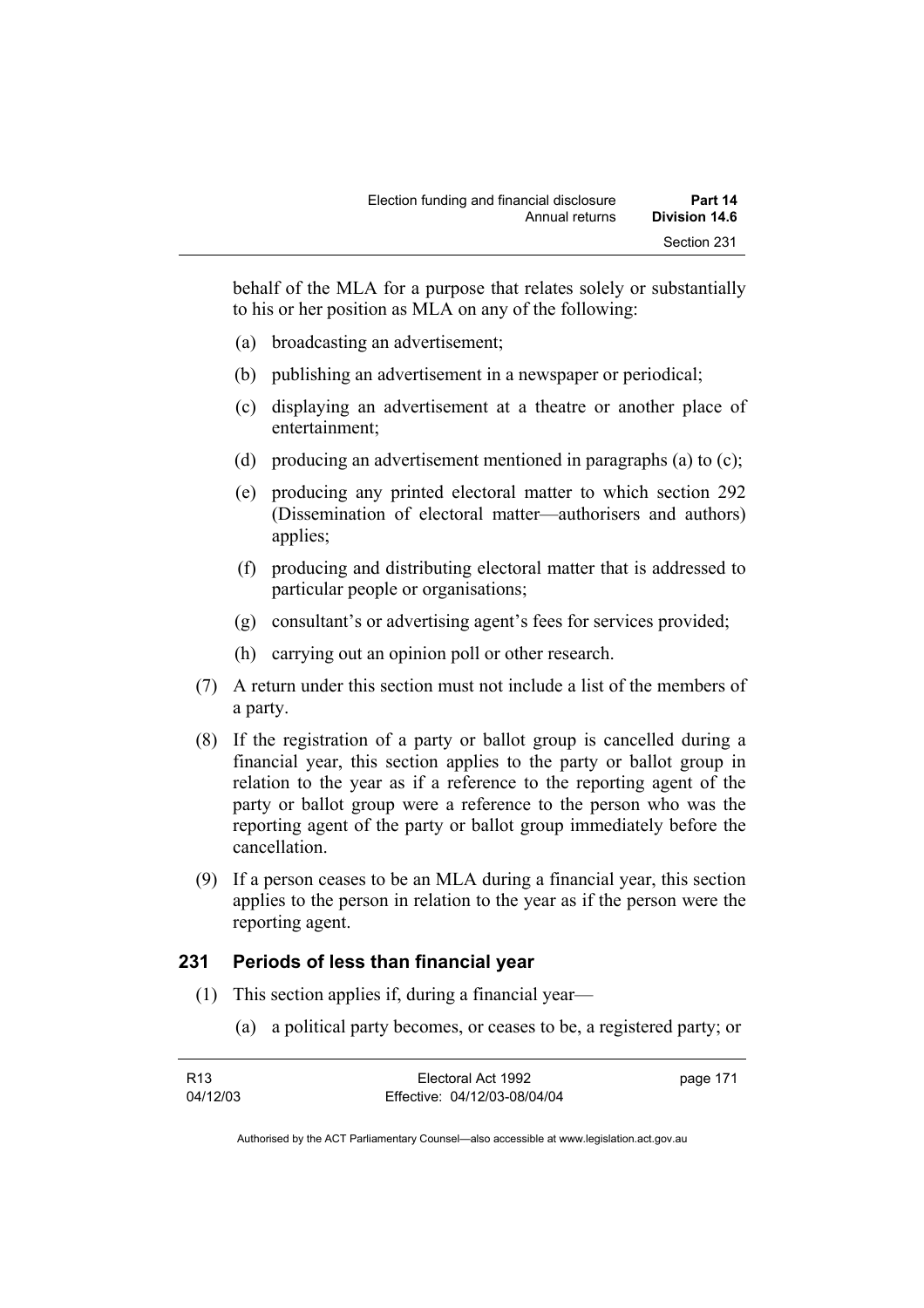- (b) a ballot group is registered or a registered ballot group ceases to be registered; or
- (c) a person becomes, or ceases to be, an MLA.
- (2) A return under section 230 (Annual returns by parties, ballot groups and MLAs) for the political party, ballot group or person for the financial year need only include particulars for the part of the year when the party or ballot group was registered or the person was an MLA.

#### **231A Returns by parties under Commonwealth Electoral Act**

- $(1)$  If—
	- (a) an organisation has corresponding registration as a political party under this Act, part 7 and under the Commonwealth Act, part 11 whether by the same or a different name; and
	- (b) the agent of the organisation gives to the Australian Electoral Commission, within the period of 16 weeks after the end of the financial year, a return under the Commonwealth Act, section 314AB in relation to that financial year; and
	- (c) the agent or organisation gives to the ACT commissioner, within that period, a copy of that return;

the organisation is not required to give to the ACT commissioner a return under section 230 in relation to that financial year.

 (2) For subsection (1), an organisation has corresponding registration as a political party under this Act, part 7 and under the Commonwealth Act, part 11 if the same person is specified as the registered officer of the party in the register of political parties kept under this Act, section 88 and in the register of political parties kept under the Commonwealth Act, section 125.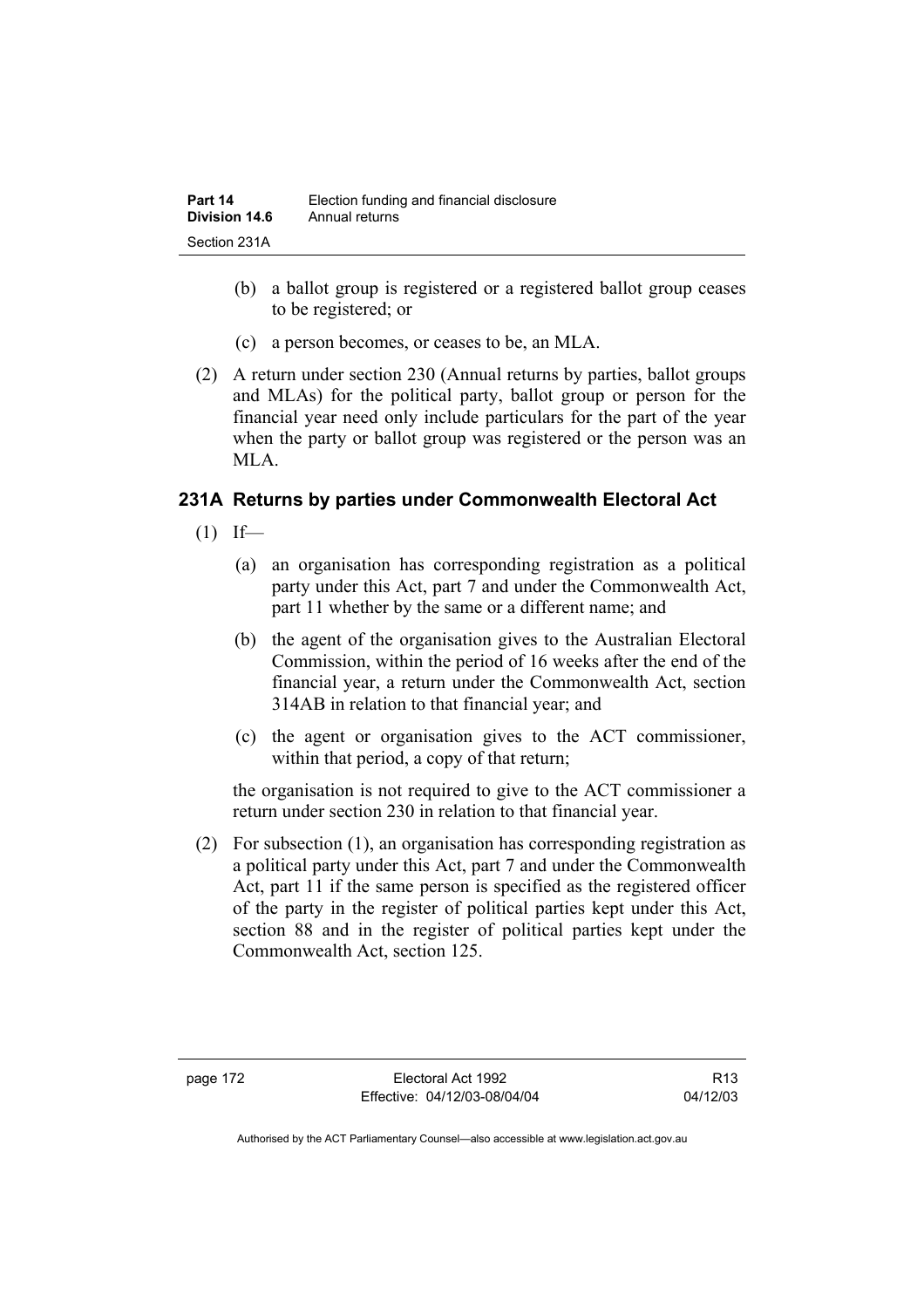(3) In this section:

*agent*, in relation to an organisation, means the person appointed under the Commonwealth Act, section 288 to be the agent of the organisation in relation to the ACT.

*Commonwealth Act* means the *Commonwealth Electoral Act 1918* (Cwlth).

*party* includes an ACT branch of a political party registered under the Commonwealth Act, part 11.

#### **231B Annual returns by associated entities**

- (1) If an entity is an associated entity at any time during a financial year, the entity's financial controller must give the commissioner a return within 16 weeks after the end of the financial year.
	- *Note 1* If a form is approved under s 340A (Approved forms) for a return, the form must be used.
	- *Note 2* For how a return may be given, see *Legislation Act 2001*, pt 19.5.
- (2) The return must state—
	- (a) the amount received by, or on behalf of, the entity during the financial year, together with the particulars required by section 232 (1) (Amounts received); and
	- (b) the amount paid by, or on behalf of, the entity during the financial year; and
	- (c) if the entity is an associated entity at the end of the financial year—the outstanding amount, at the end of the year, of debts incurred by, or on behalf of, the entity, together with the particulars required by section 234 (2) (Outstanding amounts).
- (3) An amount received when the entity was not an associated entity is not to be counted for subsection (2) (a) and (b).
- (4) If an amount required to be stated under subsection (2) (b) was—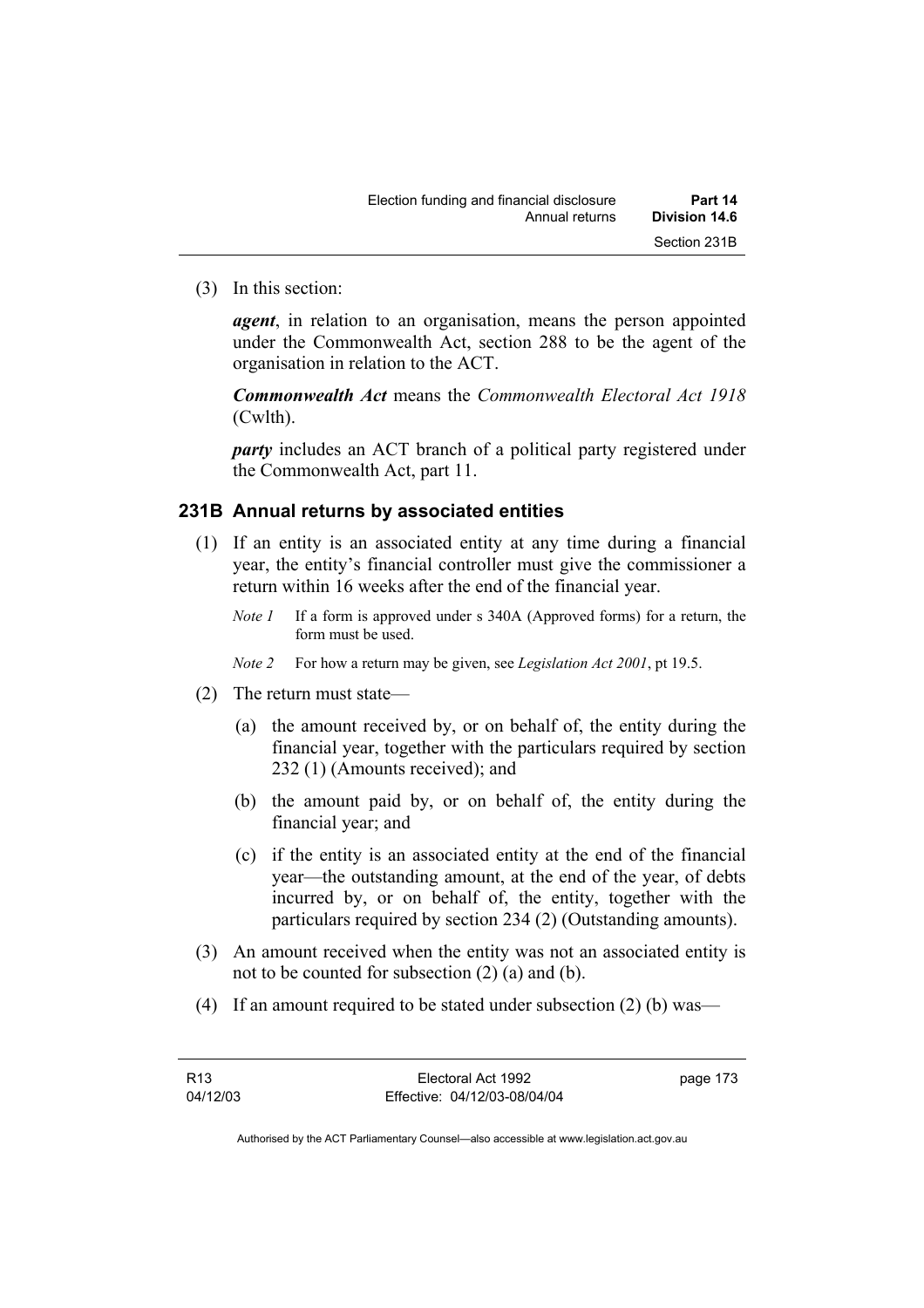- (a) paid to or for the benefit of 1 or more parties, ballot groups or MLA<sub>s</sub>; and
- (b) paid out of funds generated from capital of the entity;

the return must set out the required details of each person who contributed to that capital on or after 29 November 1996.

- (5) For subsection (4), the required details of a person are—
	- (a) the person's name and address; and
	- (b) the total of the person's contributions to the capital of the associated entity mentioned in that subsection up to the end of the financial year.
- (6) Subsection (5) does not apply to contributions that have been included in a previous return under this section.

#### **231C Returns by associated entities under Commonwealth Electoral Act**

- (1) This section applies in relation to an associated entity that—
	- (a) is controlled by 1 or more parties; or
	- (b) operates wholly or mainly for the benefit of 1 or more parties.
- (2) If an entity was, during a financial year, an associated entity in relation to which this section applies and the financial controller of the entity—
	- (a) gives to the Australian Electoral Commission, within the period of 16 weeks after the end of the financial year, a return under the *Commonwealth Electoral Act 1918* (Cwlth), section 314AEA in relation to that financial year; and
	- (b) gives to the commissioner, within that period, a copy of that return;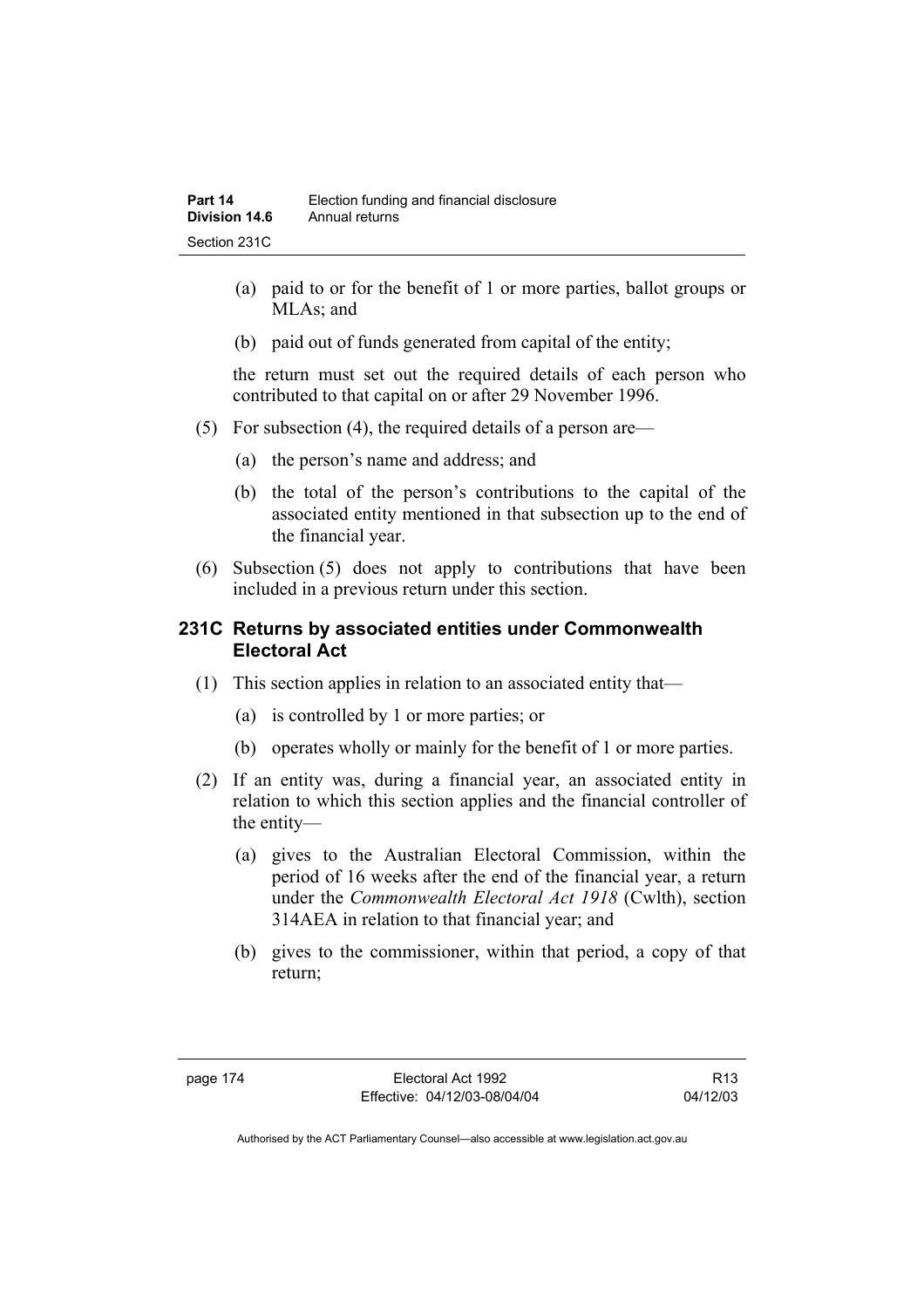the financial controller is not required to give to the commissioner a return under section 231B in relation to the entity for that financial year.

# **232 Amounts received**

- (1) If the sum of all amounts received by, or on behalf of, a party, ballot group, MLA or associated entity (the *receiver*) from a person or organisation during a financial year is \$1 500 or more, the return by the receiver under section 230 (Annual returns by parties, ballot groups and MLAs) or section 231B (Annual returns by associated entities) must state the amount of the sum and set out the defined particulars for it.
- (2) In working out the sum, an amount of less than \$1 500 need not be counted.
- (3) If the sum was received as a loan, the return must state the information required by section 218A (2) (Certain loans not to be received).

# **234 Outstanding amounts**

- (1) If, at the end of a financial year, the sum of all debts within the meaning of section 230 (4) (c) that are owed by a party, ballot group or MLA to a particular person or organisation is \$1 500 or more, the return by the party, ballot group or MLA under section 230 shall specify the sum and include the defined particulars.
- (2) If an entity is an associated entity at the end of a financial year and, at the end of that year, the sum of all debts within the meaning of section 231B (2) (c) that are owed by the entity to a particular person or organisation is \$1 500 or more, the return by the entity under section 231B in relation to the financial year shall set out the sum and include the defined particulars.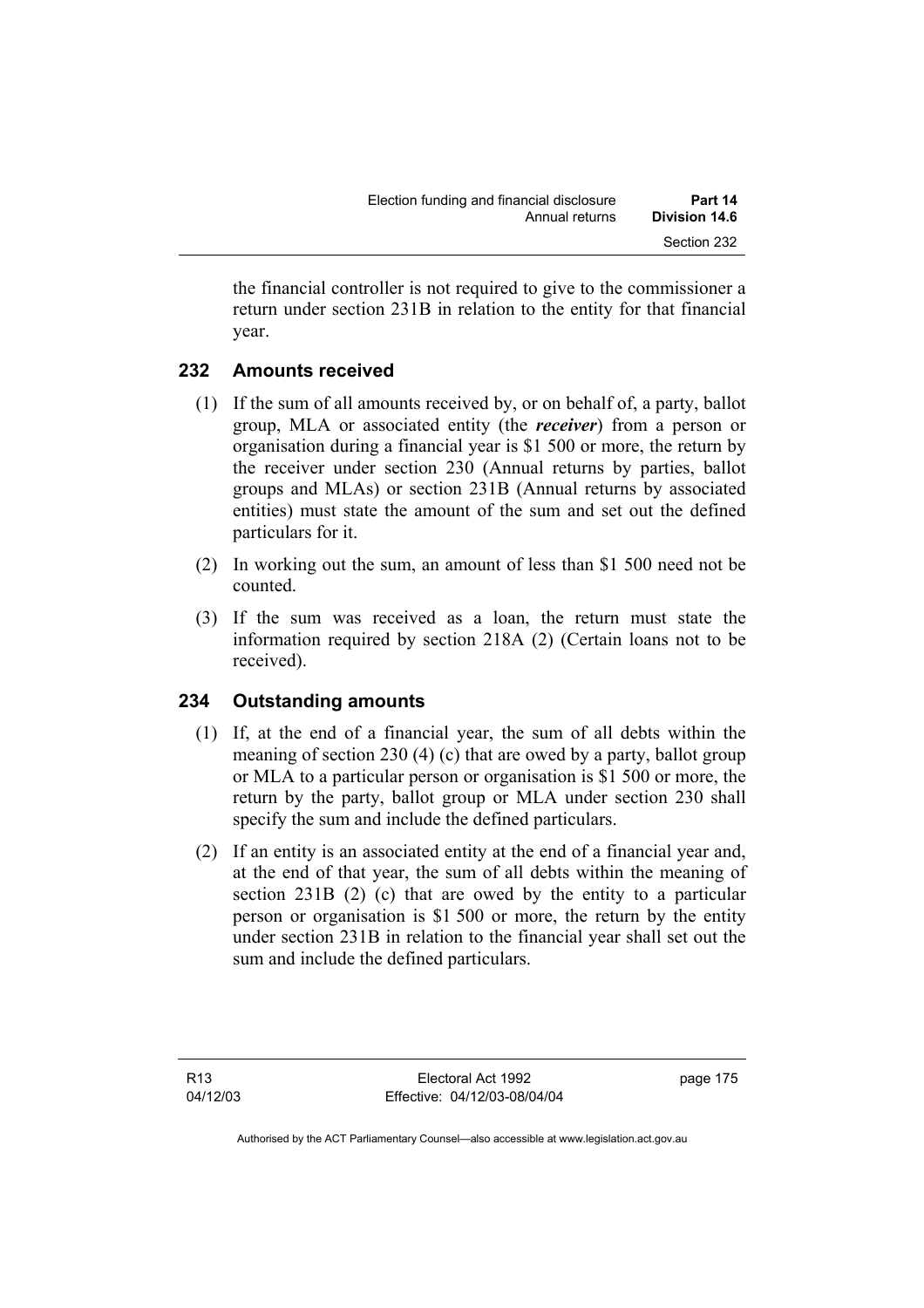| Part 14       | Election funding and financial disclosure |
|---------------|-------------------------------------------|
| Division 14.7 | Compliance                                |
| Section 234A  |                                           |

#### **234A Regulations**

- (1) The regulations may require greater detail to be provided in returns under section 230 or 231B than is required by this division.
- (2) Without limiting subsection (1), the regulations may require that the total amounts referred to in section 230 (4) or 231B (2) be broken down in the way specified in the regulations.
- (3) The regulations may reduce the amount of information to be provided in returns under section 231B.

# **Division 14.7 Compliance**

#### **235 Definitions for div 14.7**

In this division:

*investigation notice* means a notice under section 237 (3) (Investigation notices generally) or section 237A (2) (Investigation notices about associated entities).

*return* includes a notice under section 240 (1) (c) or (4) (Inability to complete returns).

#### **236 Offences**

 (1) A person shall not, without reasonable excuse, fail to give the commissioner a return under this part within the time required.

Maximum penalty:

- (a) for a return required to be given by the reporting agent of a party or ballot group—50 penalty units; and
- (b) for any other return—20 penalty units.
- (2) A person shall not, without reasonable excuse—
	- (a) give the commissioner an incomplete return under division 14.4, 14.5 or 14.6; or

R13 04/12/03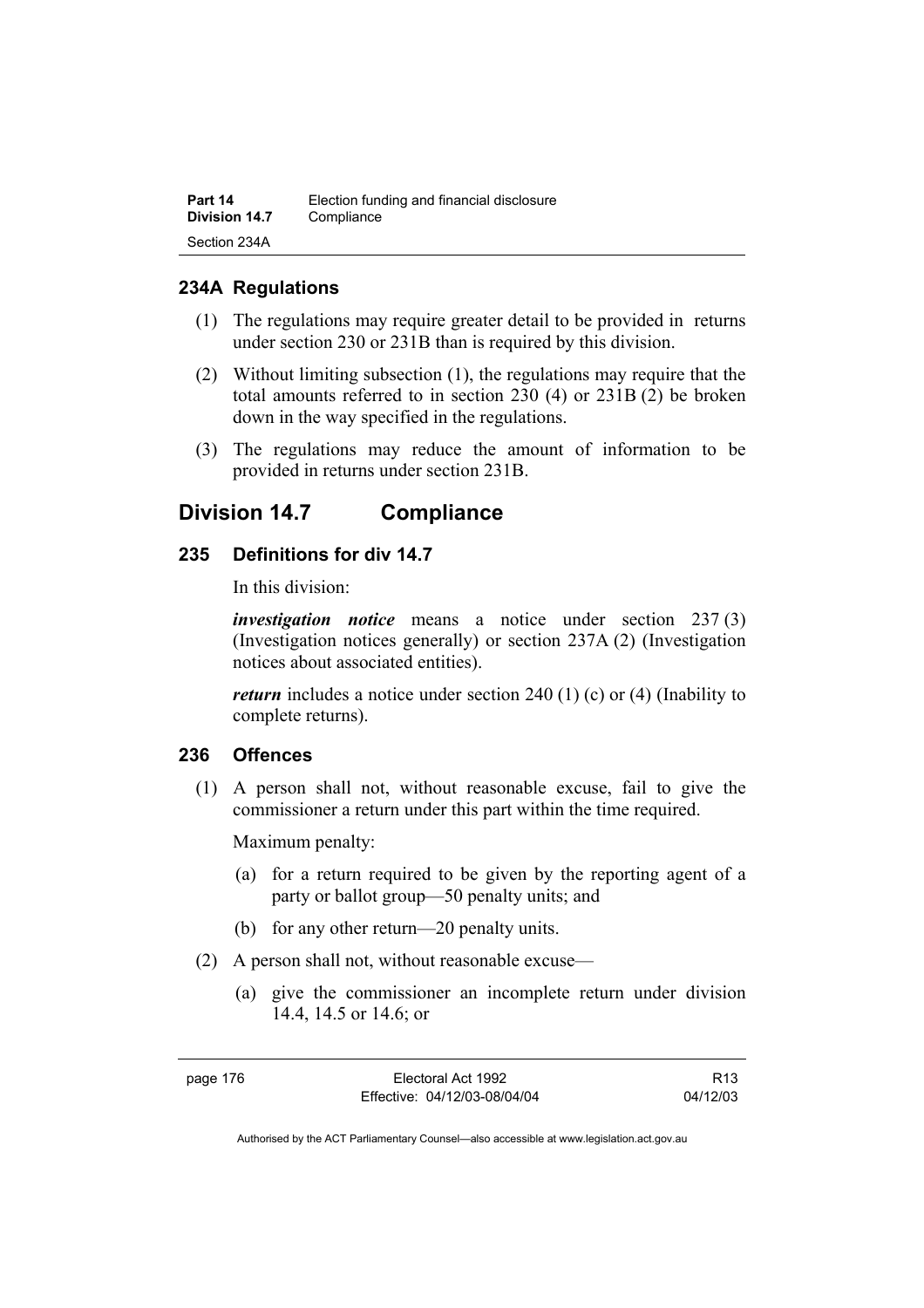(b) fail to retain records in accordance with section 239.

Maximum penalty: 20 penalty units.

- (3) For subsection (1) or subsection (2) (b), it is a reasonable excuse for a reporting agent of a non-party group to fail to give a return or keep records if another reporting agent of the group has given the return within the time required or kept records in accordance with section 239, as the case requires.
- (4) A person shall not give a return under division 14.4, 14.5 or 14.6, containing particulars that are, to the knowledge of the person, false or misleading in a material particular.

Maximum penalty: 50 penalty units, imprisonment for 6 months or both.

 (5) A person shall not give to another person who is required to give a return under division 14.4, 14.5 or 14.6 information relevant to the return that is, to the knowledge of the firstmentioned person, false or misleading in a material particular.

Maximum penalty: 50 penalty units, imprisonment for 6 months or both.

 (6) A prosecution in relation to an offence against this section may be begun at any time within 4 years after the offence was committed.

## **237 Investigation notices generally**

(1) In this section:

*prescribed person* means a person who, in the commissioner's opinion, is or may be required to give the commissioner a return under this part in relation to an election.

 (2) The commissioner may conduct an investigation into compliance with this part.

page 177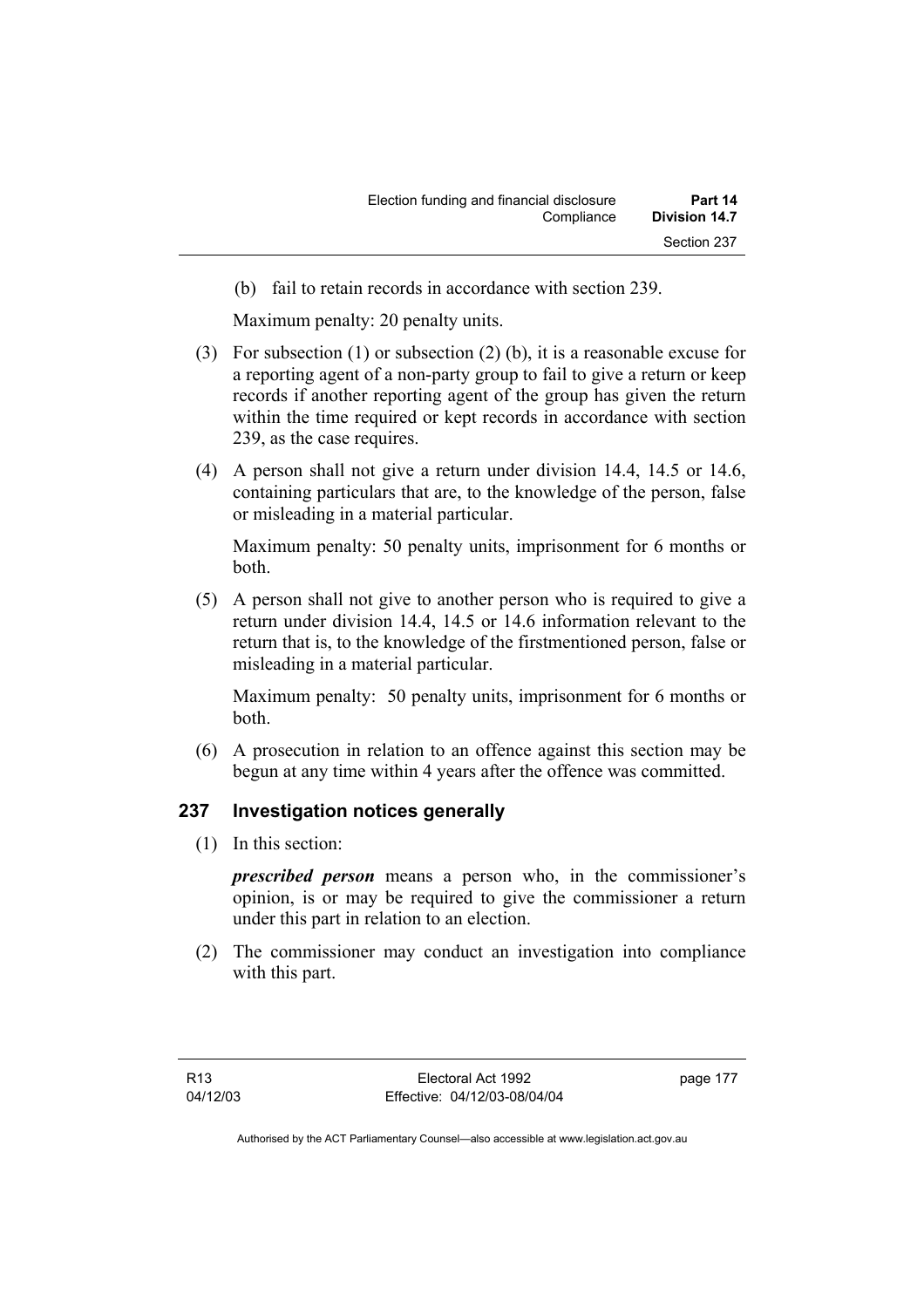- (3) For an investigation, the commissioner may give a notice (an *investigation notice*) in relation to a reporting agent or prescribed person to—
	- (a) the agent or prescribed person; or
	- (b) for the reporting agent of a party or ballot group—any officer, employee or representative of the party or ballot group; or
	- (c) for a prescribed person that is a corporation—any of its officers or employees; or
	- (d) anyone else the commissioner has reasonable grounds for believing can produce a document or anything else, or give evidence, about anyone's compliance with this part.
	- *Note* For how documents may be given, see *Legislation Act 2001*, pt 19.5.
- (4) The investigation notice must require the person to whom it is given—
	- (a) to produce to the commissioner, within the time and in the way stated in the notice, a document, or something else, stated in the notice; or
	- (b) to appear, at a time and place stated in the notice, before the commissioner to give evidence, orally or in writing, and to produce a document, or something else, stated in the notice.
- (5) The time stated in the notice must be not earlier than 28 days after the notice is given to the person.
- (6) If the investigation notice requires an officer, employee or representative of a party or ballot group other than its reporting agent to appear before the commissioner, the reporting agent of the party is entitled—
	- (a) to attend the investigation; or
	- (b) to nominate someone else to attend on the reporting agent's behalf.

R13 04/12/03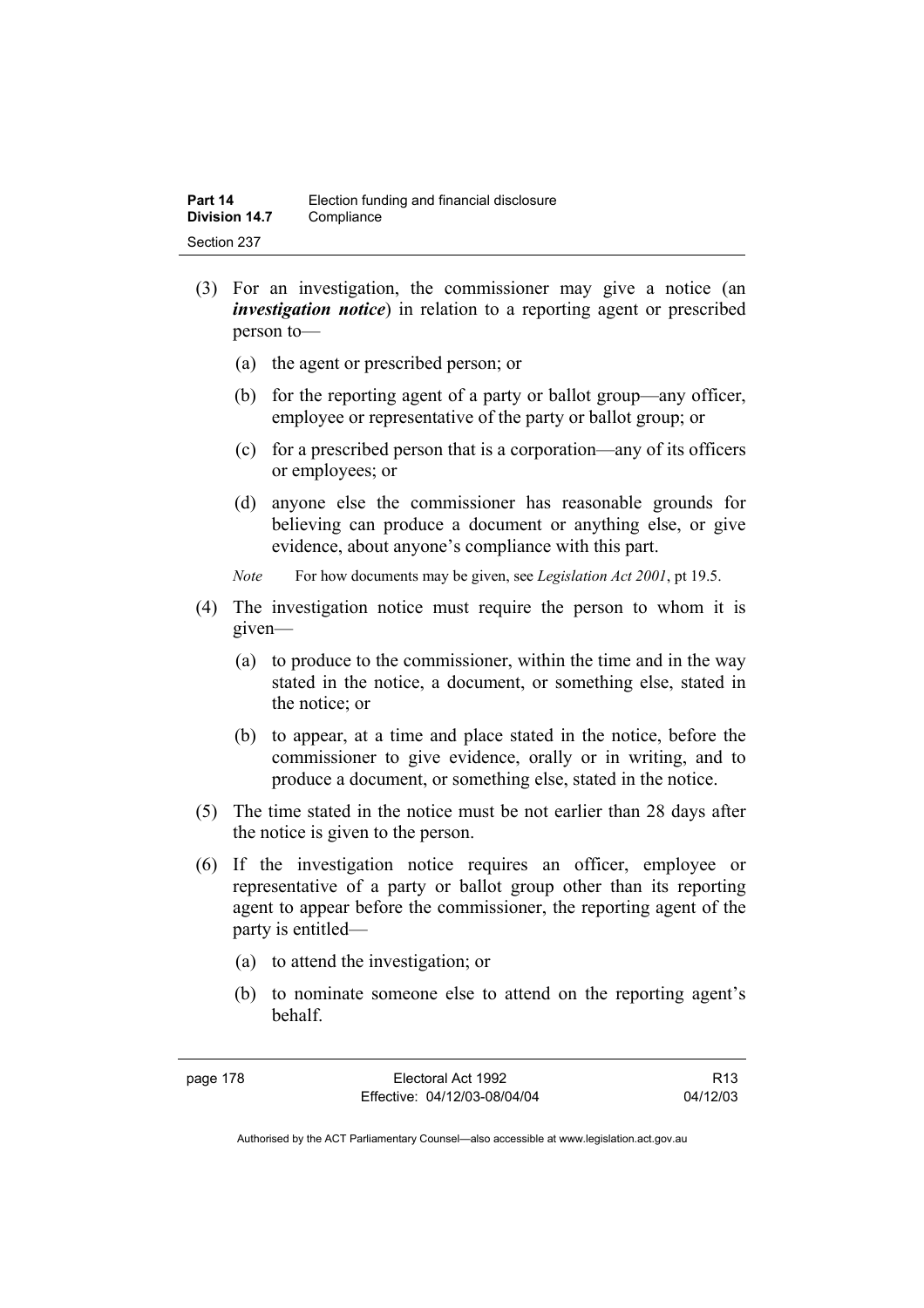- (7) If the investigation notice requires someone other than the financial controller of an associated entity to appear before the commissioner in relation to an investigation into the entity, the financial controller is entitled—
	- (a) to attend the investigation; or
	- (b) to nominate someone else to attend on the financial controller's behalf.
- $(8)$  If—
	- (a) an investigation notice relates to an investigation into—
		- (i) a return given to the commissioner under this part by the reporting agent of a ballot group or MLA; or
		- (ii) a failure of a reporting agent of a ballot group or MLA to give the commissioner a return under this part within the time required; and
	- (b) the notice requires someone other than the reporting agent of the ballot group or MLA to appear before the commissioner;

the reporting agent is entitled—

- (c) to attend the investigation; or
- (d) to nominate someone else to attend on the reporting agent's behalf.
- (9) The commissioner may conduct the investigation even though the person to whom the notice was given contravenes the notice.
- (10) The commissioner may require a person to whom an investigation notice has been given to give evidence on oath, and for that purpose may administer an oath.
	- *Note* For the taking of an oath or the making of an affirmation, see the *Oaths and Affirmations Act 1984.*

page 179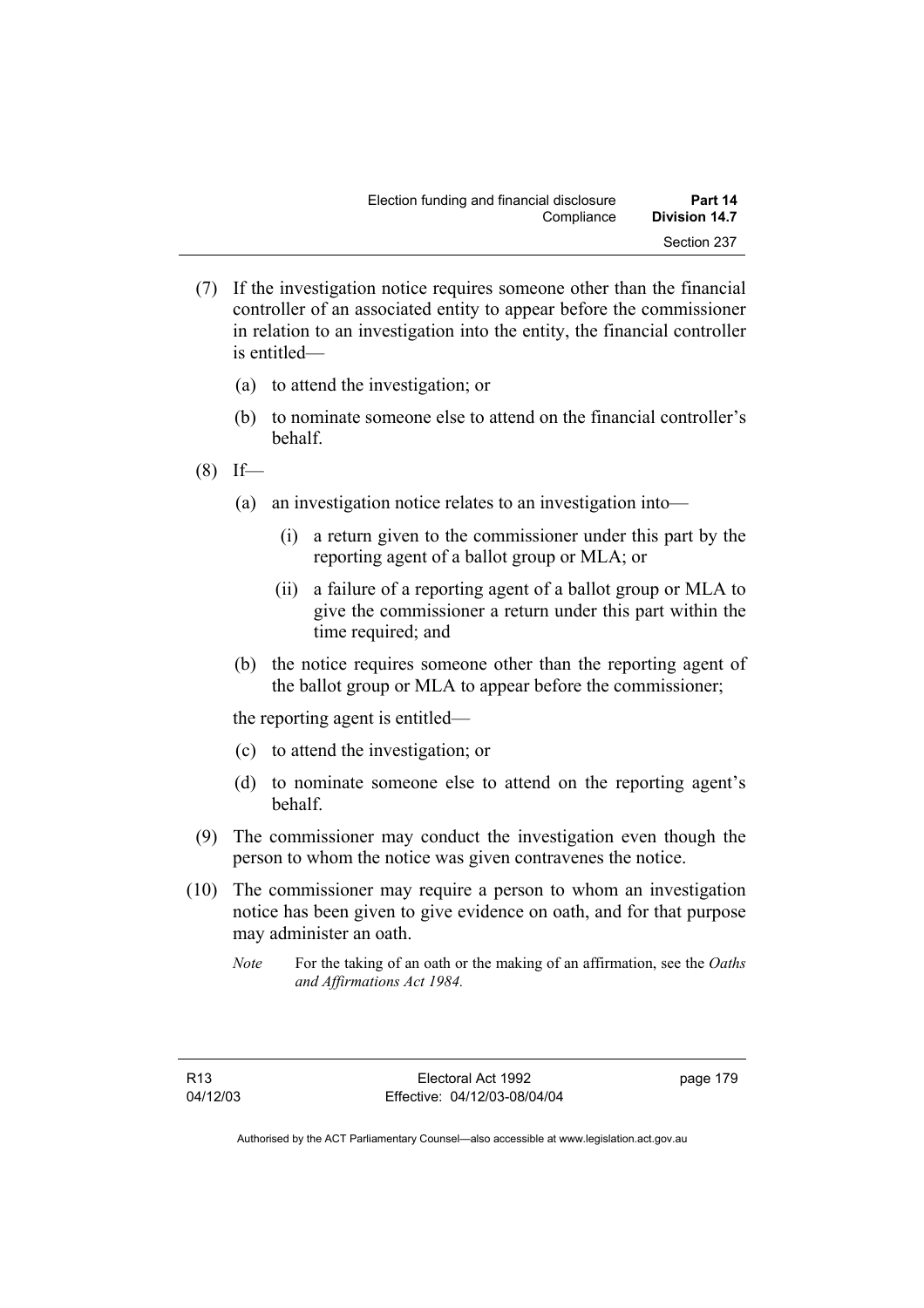#### **237A Investigation notices about associated entities**

- (1) This section applies if—
	- (a) the commissioner believes on reasonable grounds that a person can produce a document or anything else, or give evidence, about whether an entity is, or was at a particular time, an associated entity; and
	- (b) the person is, or has been, the financial controller or an officer or employee of the entity.
- (2) The commissioner may give to the person a notice (an *investigation notice*) requiring the person—
	- (a) to produce to the commissioner, within the time and in the way stated in the notice, a document, or something else, stated in the notice; or
	- (b) to appear, at a time and place stated in the notice, before the commissioner to give evidence, orally or in writing, and to produce a document, or something else, stated in the notice.
- (3) The time stated in the notice must not be earlier than 28 days after the day the notice is given to the person.
- (4) If the investigation notice requires someone other than the financial controller of the associated entity to appear before the commissioner, the financial controller is entitled—
	- (a) to attend the investigation; or
	- (b) to nominate someone else to attend on the financial controller's behalf.
- (5) The commissioner may conduct the investigation even though the person to whom the notice was given contravenes the notice to attend.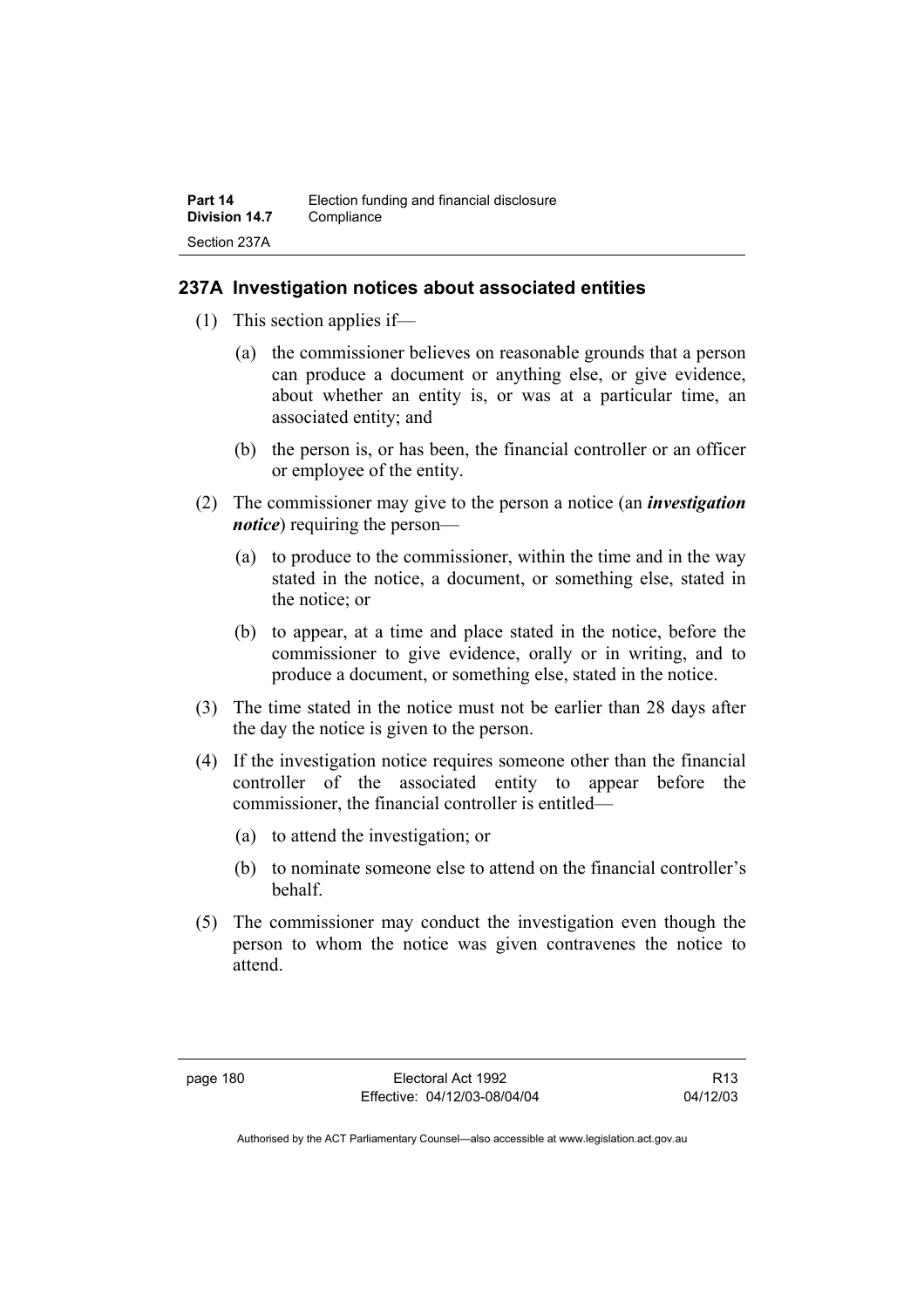| Election funding and financial disclosure | Part 14              |
|-------------------------------------------|----------------------|
| Compliance                                | <b>Division 14.7</b> |
|                                           | Section 237B         |

- (6) If the commissioner gives an investigation notice to a person, the commissioner must also give the person a review statement about the decision to give the person the notice.
- (7) The person is taken not to have failed to comply with the notice if the person makes application under section 247 (Review by electoral commission) for review of the decision and the application has not been decided.
- (8) The commissioner may require a person to whom an investigation notice has been given to give evidence on oath, and for that purpose may administer an oath.
	- *Note* For the taking of an oath or the making of an affirmation, see the *Oaths and Affirmations Act 1984.*
- (9) This section is in addition to, and does not limit, section 237 (Investigation notices generally).

#### **237B Investigation notice offences**

 (1) A person must not, without reasonable excuse, contravene an investigation notice.

Maximum penalty: 50 penalty units, imprisonment for 6 months or both.

 (2) A person must not, in response to an investigation notice, give evidence that the person knows is false or misleading in a material particular.

Maximum penalty: 50 penalty units, imprisonment for 6 months or both.

#### **238 Investigation—search warrants**

- (1) The commissioner may make an application to a magistrate for the issue of a warrant if—
	- (a) the commissioner has reasonable grounds for suspecting that there may be, at that time or within the next 24 hours, in or on

| R13      | Electoral Act 1992           | page 181 |
|----------|------------------------------|----------|
| 04/12/03 | Effective: 04/12/03-08/04/04 |          |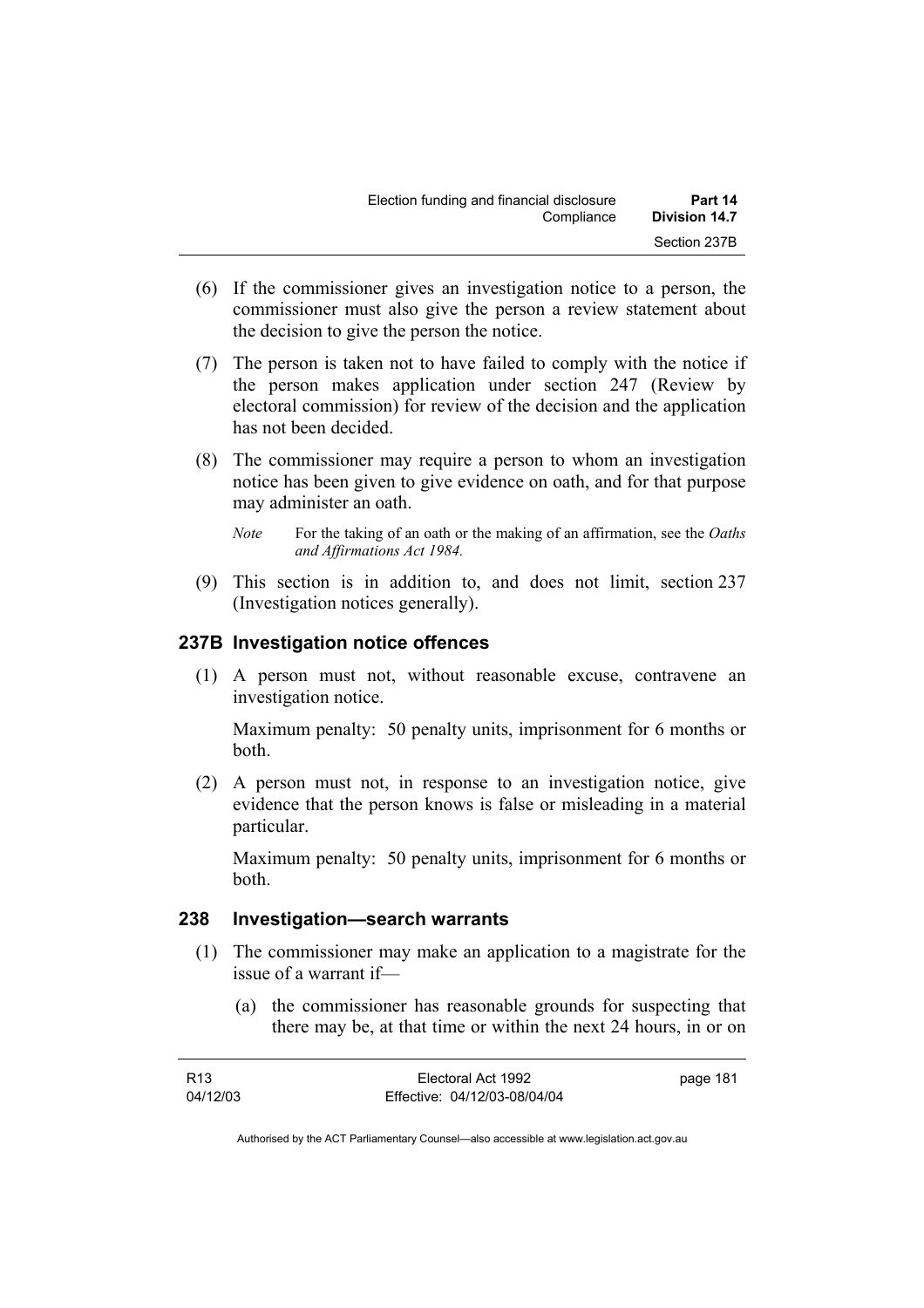any premises, an article that may afford evidence relating to a contravention of section 236 (a *relevant article*); and

- (b) the commissioner has reasonable grounds for believing that, if an investigation notice under section 237 were issued for the production of the relevant article, it might be concealed, lost, mutilated, destroyed or disposed of.
- (2) A magistrate may, on application in accordance with subsection (1), issue a warrant authorising the commissioner or any other person named in the warrant, with the assistance the commissioner or person considers necessary, and if necessary by force—
	- (a) to enter the premises; and
	- (b) to search the premises for relevant articles; and
	- (c) to seize any relevant article found in or on the premises.
- (3) A magistrate shall not issue a warrant unless—
	- (a) an affidavit has been lodged with the magistrate setting out the grounds on which the issue of the warrant is being sought; and
	- (b) the commissioner or another person has given the magistrate, either orally or by affidavit, any further information the magistrate requires about the grounds on which the issue of the warrant is being sought; and
	- (c) the magistrate is satisfied that there are reasonable grounds for issuing the warrant.
- (4) If a magistrate issues a warrant, he or she shall endorse on the affidavit lodged in accordance with subsection (3) the grounds relied on to justify the issue of the warrant.
- (5) A warrant shall—
	- (a) state the purpose for which it is issued, including a reference to the alleged offence in relation to which it is issued; and

R13 04/12/03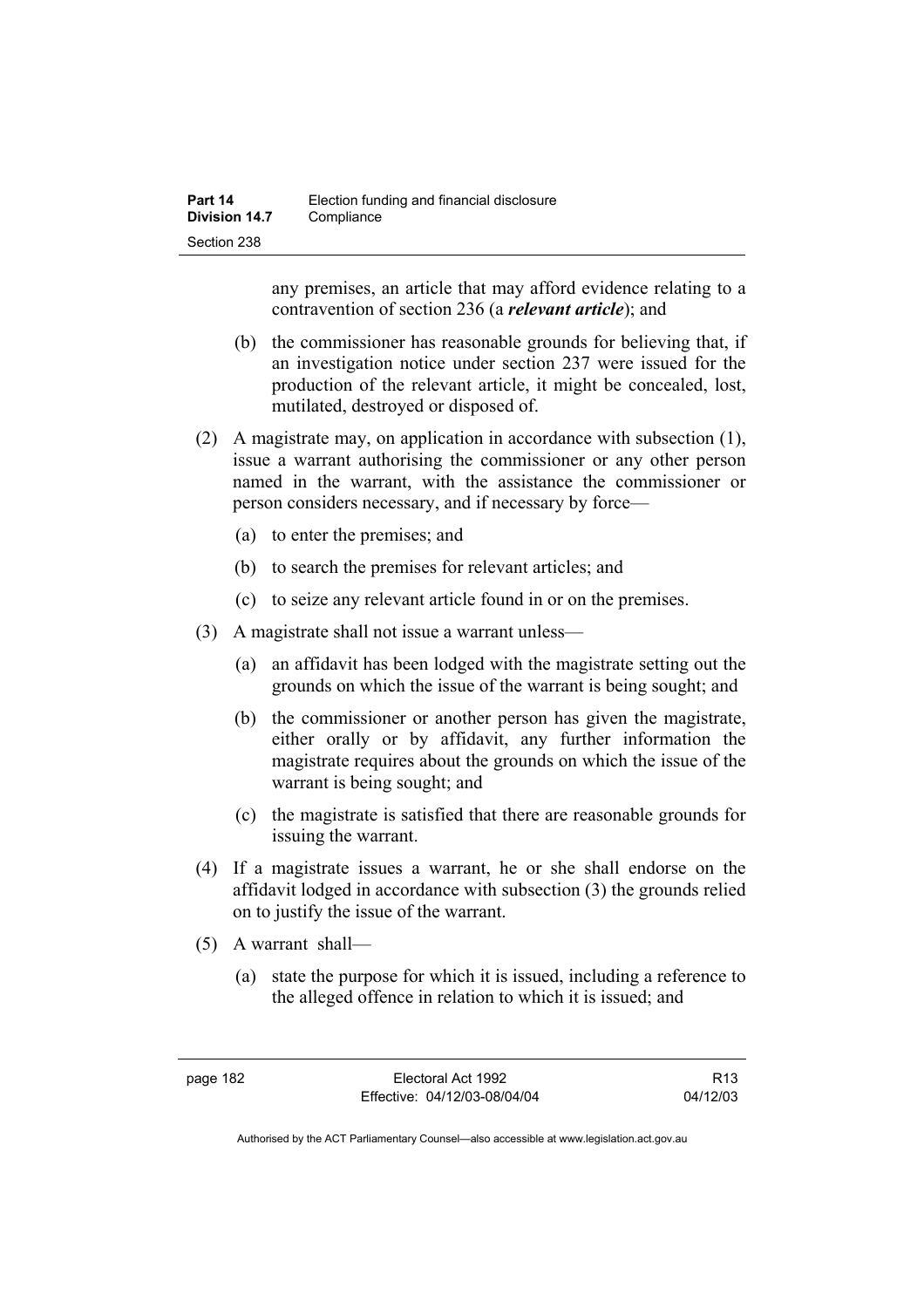- (b) specify the hours during which the entry is authorised or state that the entry is authorised at any time of the day or night; and
- (c) include a description of the kind of articles to which it relates; and
- (d) specify the date, not later than 1 month after the date of issue of the warrant, when the warrant ceases to have effect.
- (6) If an article is seized by a person under a warrant—
	- (a) the person may keep the article for as long as is necessary and reasonable for the purposes of the investigation to which it is relevant; and
	- (b) when retention of the article ceases to be necessary and reasonable for those purposes, he or she shall cause it to be delivered to the person who appears to be entitled to possession of the article.
- (7) If a document is retained under subsection  $(6)$  (a)—
	- (a) the person otherwise entitled to possession of the document is entitled to be supplied, as soon as practicable, with a copy certified by the commissioner to be a true copy and the certified copy shall be received in all courts as evidence as if it were the original; and
	- (b) until the certified copy is supplied, the commissioner shall, at the times and places the commissioner considers appropriate, permit the person otherwise entitled to possession of the document, or a person authorised by that person, to inspect and make copies of, or take extracts from, the document.

#### **239 Records**

 (1) If a person makes or obtains an article that is or includes a record relating to a matter particulars of which are, or could be, required to be set out in a return under this part relating to an election, he or she

page 183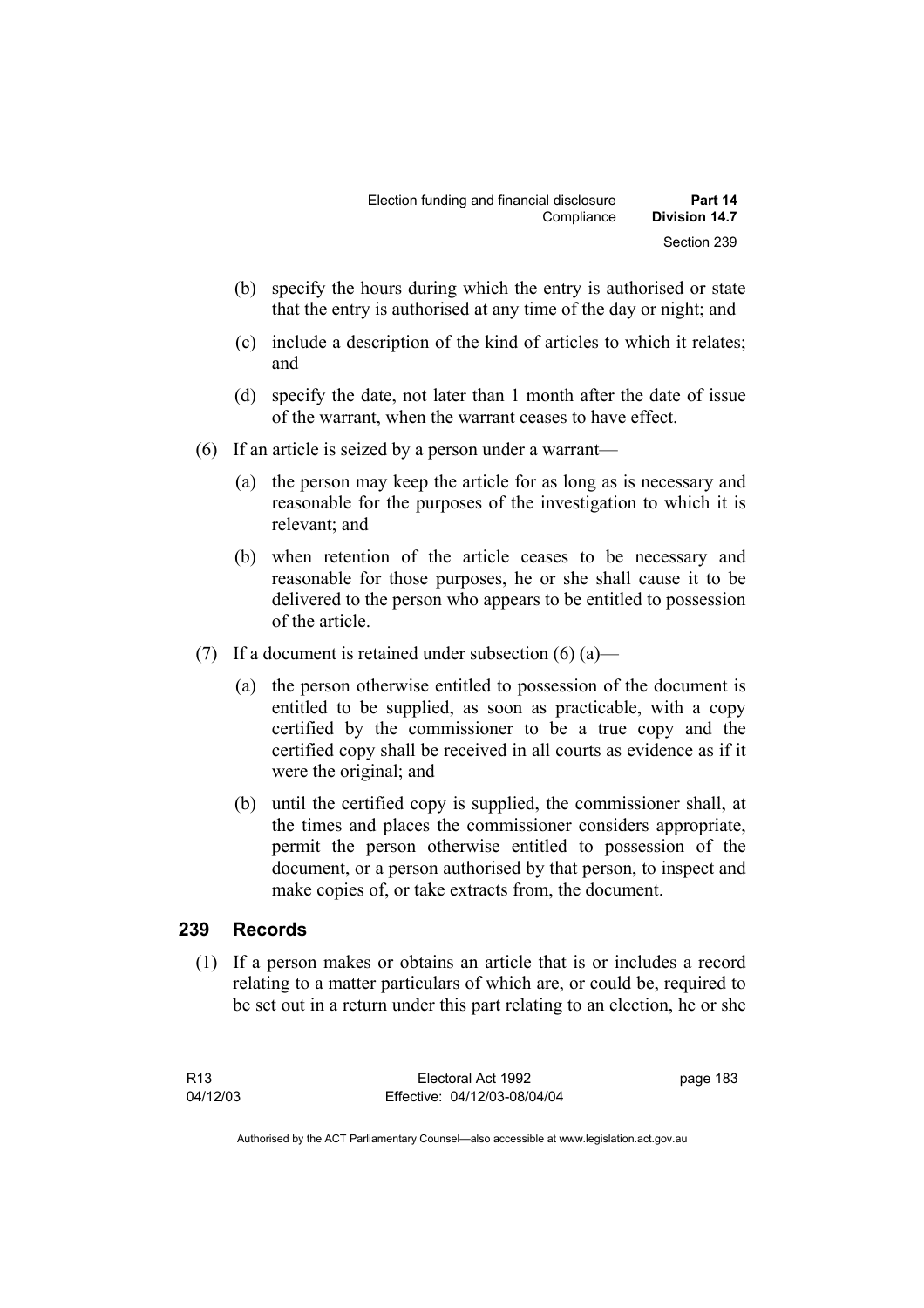shall keep the record for not less than 4 years beginning on polling day for that election.

- (2) If a party, ballot group, MLA or associated entity makes or obtains an article that is or includes a record relating to a matter particulars of which are, or could be, required to be set out in a return under division 14.6 (Annual returns), the party, ballot group, MLA or associated entity must keep the record for not less than 4 years beginning on the day after the last day when the return must be given to the commissioner.
- (3) If a person, party, ballot group, MLA or associated entity (the *transferor*) would, in the normal course of business or administration, transfer to someone else a record mentioned in subsection  $(1)$  or  $(2)$ —
	- (a) the transferor is taken not to have contravened the subsection by transferring the record; and
	- (b) the person to whom the record is transferred must keep the record for the period for which the transferor would have been required to keep the record if the record had not been transferred.

# **Division 14.8 Miscellaneous**

## **240 Inability to complete returns**

- (1) If a person who is required to give the commissioner a return under division 14.4, 14.5 or 14.6 considers that it is impossible to complete the return because he or she is unable to obtain particulars that are required for the preparation of the return, the person may—
	- (a) prepare the return to the extent that it is possible to do so without those particulars; and
	- (b) give the commissioner the return so prepared; and
	- (c) give the commissioner written notice—

R13 04/12/03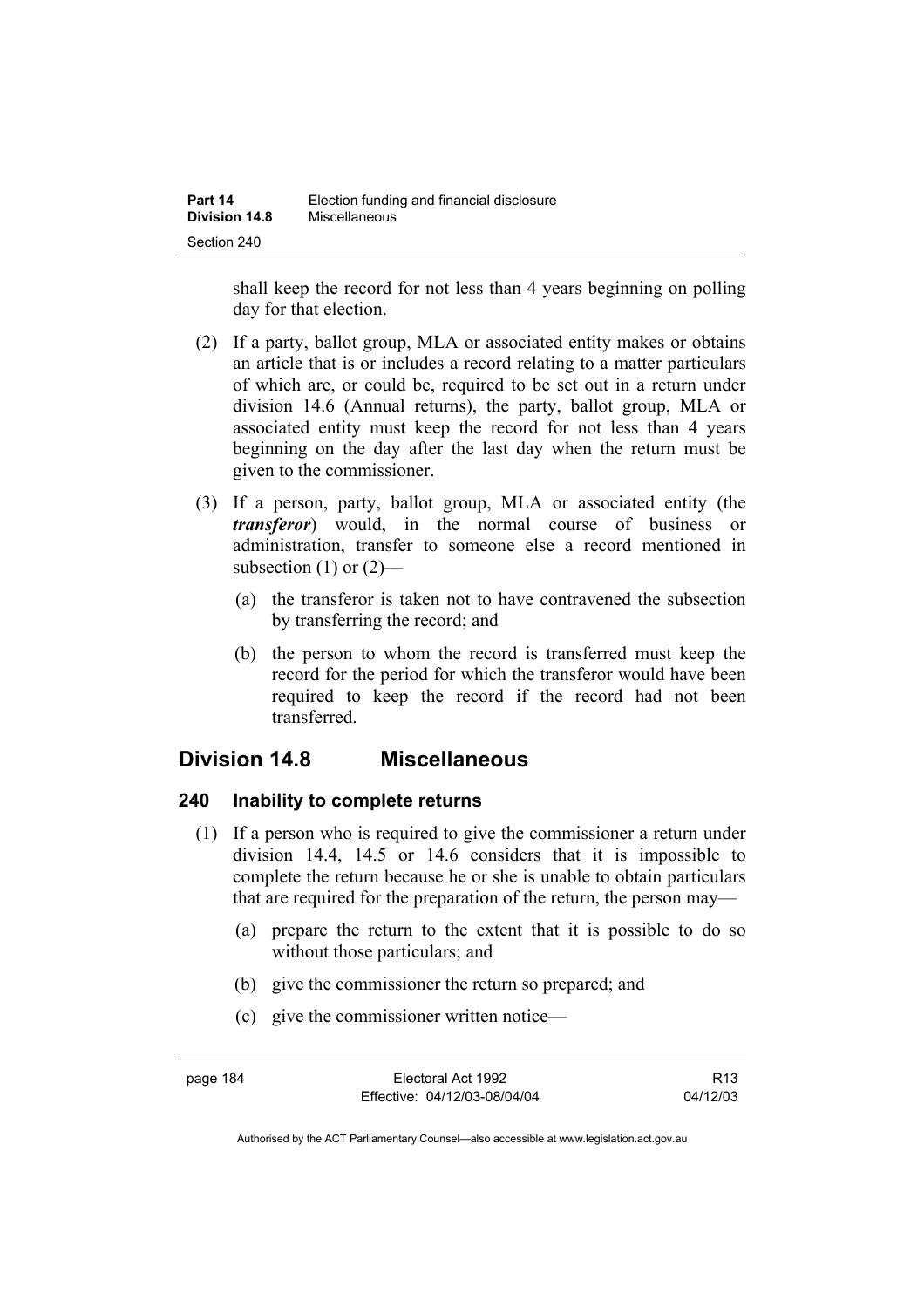- (i) identifying the return; and
- (ii) stating that the return is incomplete because he or she is unable to obtain certain particulars; and
- (iii) identifying those particulars; and
- (iv) setting out the reasons why he or she is unable to obtain those particulars; and
- (v) if the person believes, on reasonable grounds, that another person whose name and address he or she knows can give those particulars—stating that belief, the reasons for it and the name and address of the other person.
- (2) A person who complies with subsection (1) shall not, because of the omission of the particulars referred to in subsection (1) (c) (iii), be taken, for section 236 (2) (a), to have given a return that is incomplete.
- (3) If the commissioner has been informed under subsection (1) (c) or (4) (e) that a person can supply particulars that have not been included in a return, the commissioner may, by written notice served on that person, require the person to give the commissioner written notice of the particulars within the period specified in the notice.
- (4) If a person who is required to give the commissioner particulars under subsection (3) considers that he or she is unable to obtain some or all of the particulars, the person shall give to the commissioner a written notice—
	- (a) specifying the particulars (if any) that the person is able to give; and
	- (b) stating that the person is unable to obtain certain particulars;
	- (c) identifying those particulars; and
	- (d) specifying the reasons why the person considers he or she is unable to obtain those particulars; and

page 185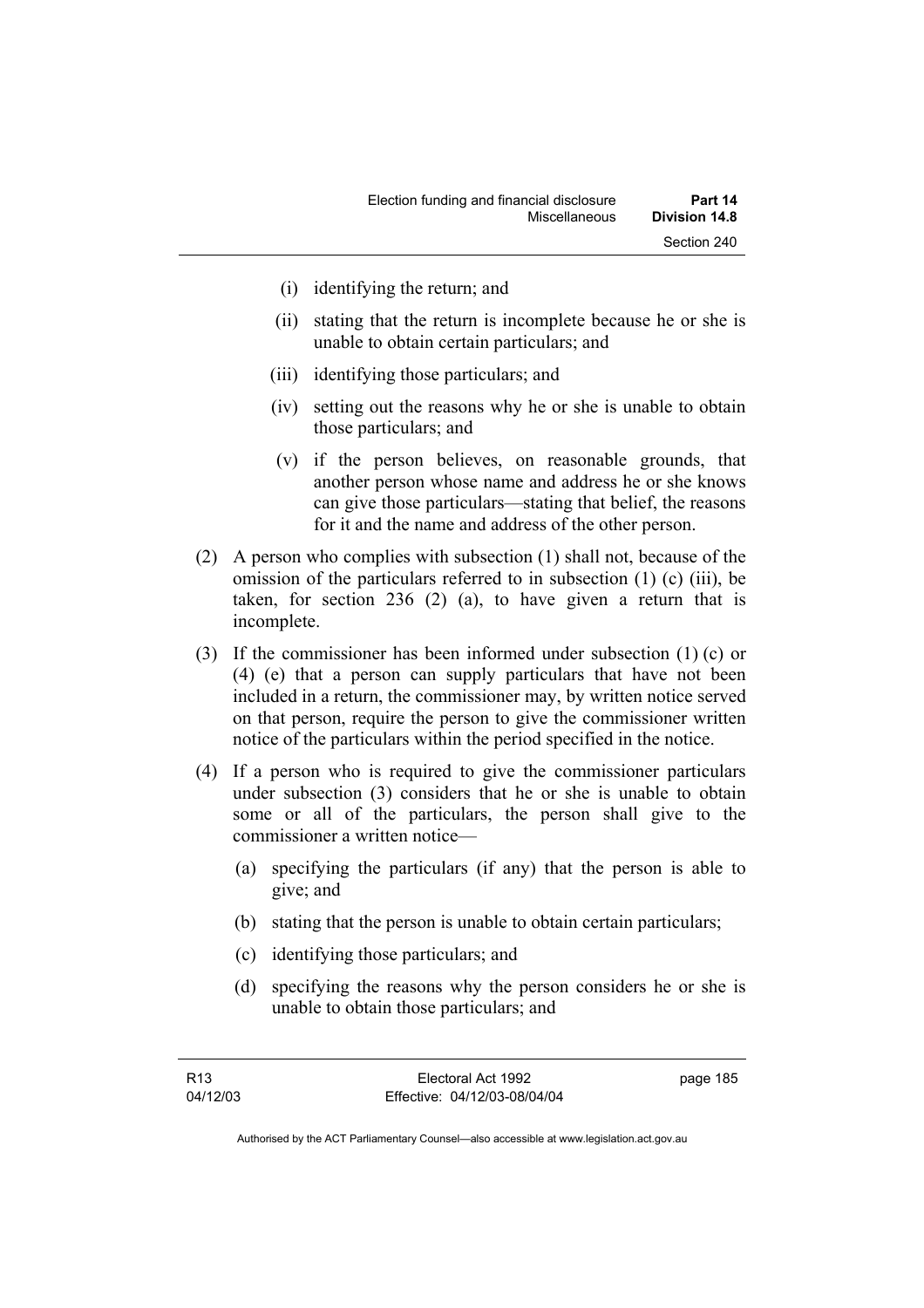| Part 14              | Election funding and financial disclosure |
|----------------------|-------------------------------------------|
| <b>Division 14.8</b> | Miscellaneous                             |
| Section 241          |                                           |

- (e) if the person believes, on reasonable grounds, that another person whose name and address he or she knows can give those particulars—specifying the name and address of that other person and the reasons why he or she believes that the other person is able to give those particulars.
- $(5)$  If—
	- (a) a notice is given to a person under subsection (3); and
	- (b) the person complies with that notice or gives the commissioner a notice under subsection (4);

he or she shall not, only because of the omission of the required particulars, be taken to have given an incomplete return.

## **241 Noncompliance with pt 14**

- (1) The failure of a person to comply with a provision of this part in relation to an election does not invalidate that election.
- (2) Without limiting subsection (1)—
	- $(a)$  if—
		- (i) a party or ballot group endorsed a candidate in an election; and
		- (ii) the candidate was elected at the election;

a failure by the reporting agent of the party or ballot group to comply with this part in relation to that election does not invalidate the candidate's election;

 (b) if a member of a non-party group was elected at the election a failure by a reporting agent of the group to comply with this part in relation to the election does not invalidate the election of the member; and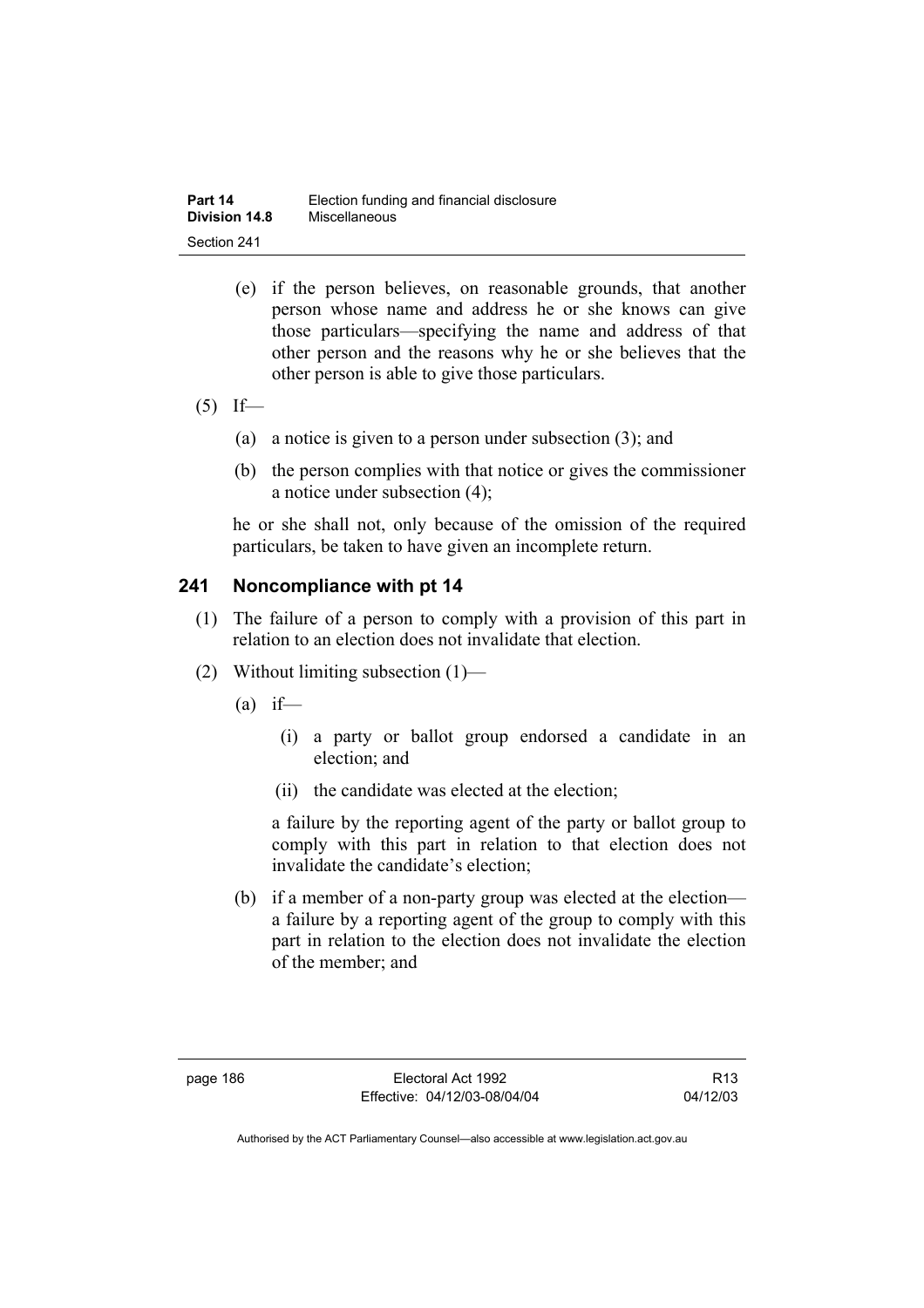(c) a failure by the reporting agent of a candidate who is elected at an election to comply with his or her part in relation to the election does not invalidate the candidate's election.

# **242 Amendment of returns**

- (1) If the commissioner is satisfied that a return under this part contains a formal error or is subject to a formal defect, the commissioner may amend the return to the extent necessary to correct the error or remove the defect.
- (2) A person authorised by subsection (3) may, by written notice signed by the person and given to the commissioner, request the permission of the commissioner to make a specified amendment of a return for the purpose of correcting an error or omission.
- (3) A request may be made by—
	- (a) the person who gave the return; or
	- (b) if the return was given for a party, ballot group, MLA or candidate—the reporting agent of the party, ballot group, MLA or candidate; or
	- (c) if the return was given in relation to an associated entity—the financial controller of the entity.
- (4) On a request under subsection (2), the commissioner shall permit the person making the request to amend the return accordingly if the commissioner is satisfied that the request is justified.
- (5) If the commissioner decides to refuse a request under subsection (2), the commissioner shall give the person making the request a review statement about the decision.
- (6) The amendment of a return under this section does not affect the liability of a person to be convicted of an offence against section 236 (2) or (4) arising out of the giving of the return.

page 187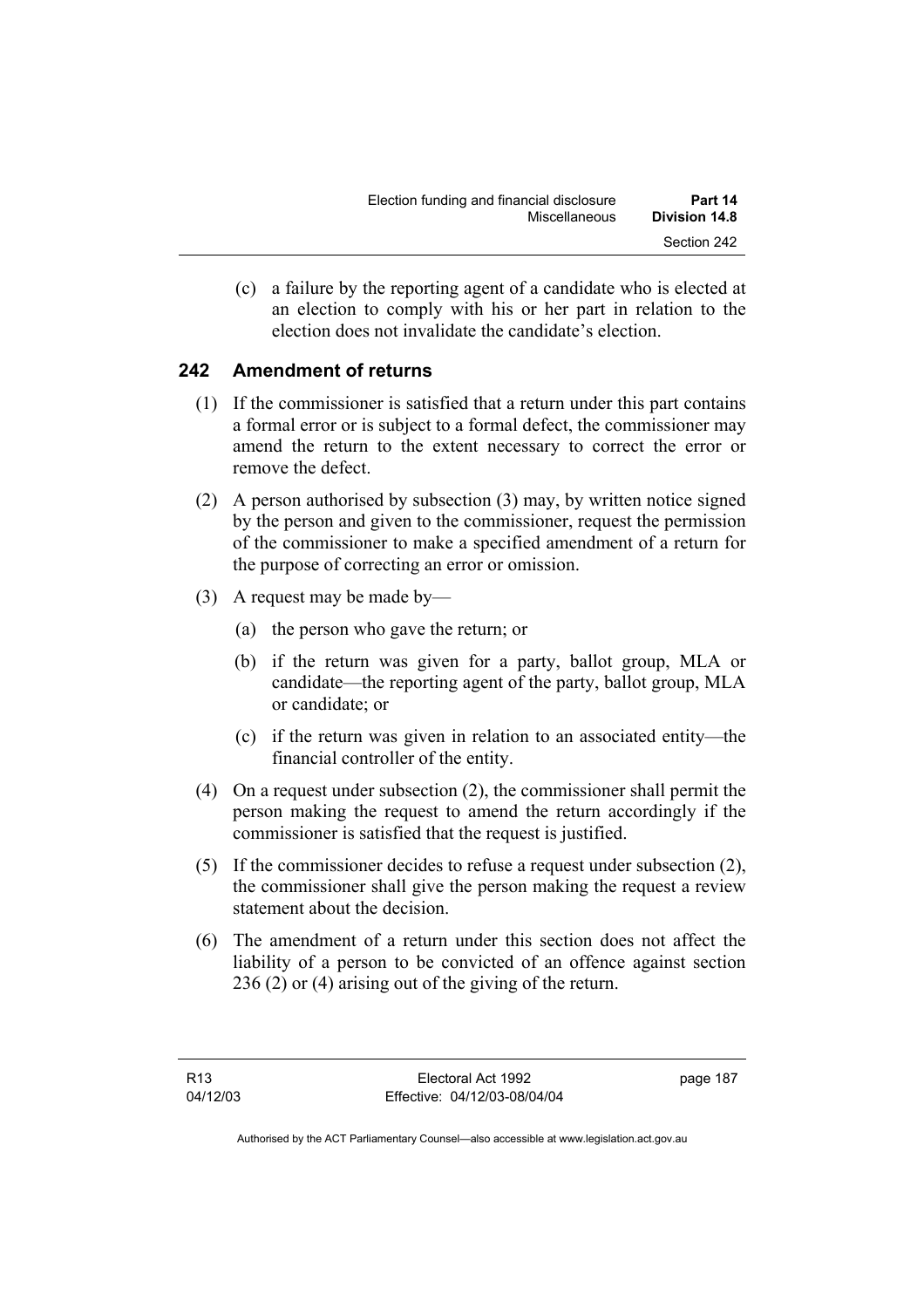#### **243 Copies of returns to be available for public inspection**

- (1) The commissioner must make available for public inspection, in accordance with subsections (2) and (3), a copy of each return given to the commissioner under division 14.4 (Disclosure of donations), 14.5 (Disclosure of electoral expenditure) and division 14.6 (Annual returns).
- (2) A copy of a return under division 14.4 or 14.5 (other than a return under section 221A (Annual returns of donations)) must be made available for public inspection from the beginning of the 25th week after polling day in the election to which the return relates.
- (3) A copy of a return under section 221A or division 14.6 must be made available for public inspection from the beginning of February in the next year.
- (4) A person may, on request, obtain a copy of a return if a copy of the return is available for public inspection under this section.
	- *Note* A fee may be determined under s 8 (Determination of fees) for this subsection.

page 188 Electoral Act 1992 Effective: 04/12/03-08/04/04

R13 04/12/03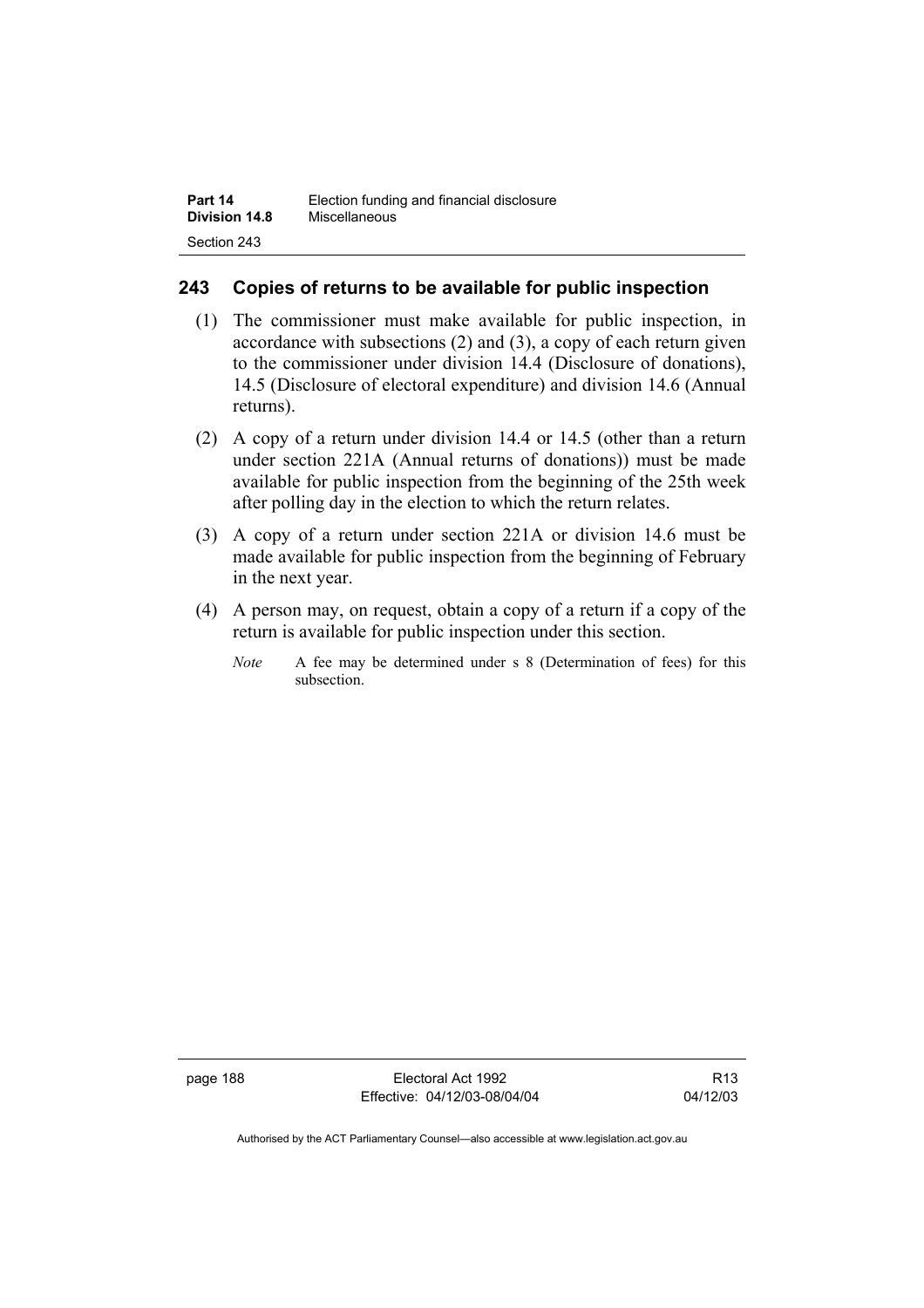Section 244

# **Part 15 Review of decisions**

#### **244 Definitions for pt 15**

In this part:

*person* includes a political party.

*reviewable decision* means a decision referred to in section 245.

#### **245 Reviewable decisions**

For this part, the following decisions of the commissioner are reviewable:

- (a) a decision to enrol a person under section 76 (5) (a);
- (b) a decision to reject a claim for enrolment under section  $76(5)(b)$ ;
- (c) a decision to refuse a request for the suppression of the particulars of an elector's address from an extract from any roll under section  $77(2)$  (b);
- (d) a decision to include the particulars of an elector's address that had been suppressed on an extract from a roll under section 78 (2);
- (e) a decision to reject an objection to the enrolment of a person under section 81 (5);
- (f) a decision to remove a person's name from a roll under section 81 (8) (b);
- (g) a decision under section 90 (3) (Further information about application for political party registration) to refuse an application for registration of a political party;

page 189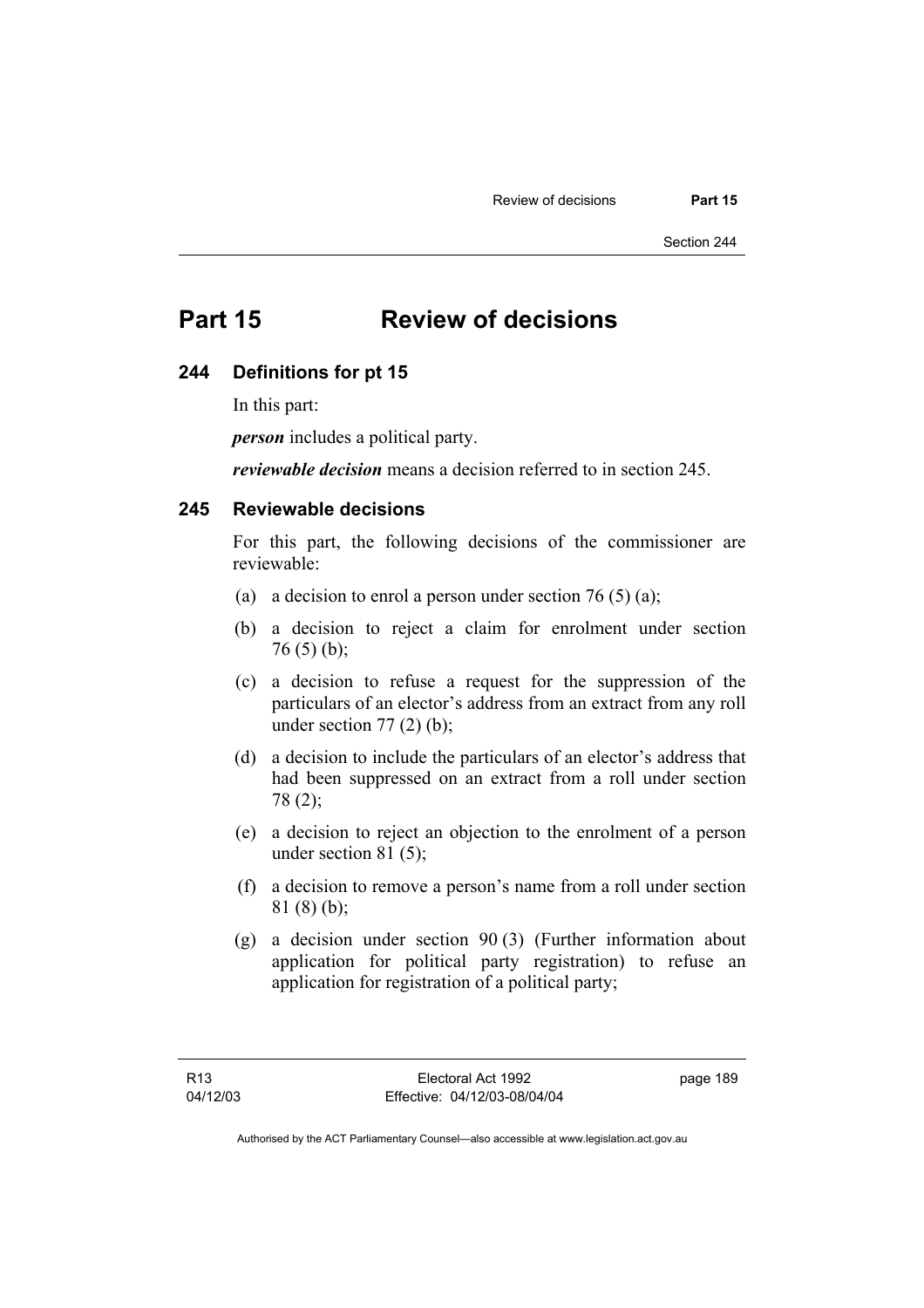#### **Part 15 Review of decisions**

Section 246

- (h) a decision to register a political party or ballot group under section 92 $(1)$ ;
- (i) a decision to refuse an application for the registration of a political party or ballot group under section 93 (1) or (2);
- (j) a decision under section 93 (1) or (2) to refuse to change the registered particulars of a political party as applied by section 95 (3) (Changes to particulars in register);
- (k) a decision under section 98 (6) (Cancellation of registration of political parties and ballot groups) to cancel the registration of a political party or ballot group;
- (l) a decision to give a notice under section 237A (Investigation notices about associated entities);
- (m) a decision to refuse a request to make a specified amendment of a return under section 242 (4).

#### **246 Review statements**

- (1) For this Act, a review statement about a reviewable decision shall be in writing containing—
	- (a) a statement of the decision; and
	- (b) a statement of the reasons for the decision; and
	- (c) a statement to the effect that the person to whom the notice is given may, within 28 days after the review statement is given, apply to the electoral commission for a review of the decision.
- (2) The validity of a reviewable decision is not to be taken to be affected by a failure—
	- (a) to give a review statement to a person affected by the decision; or
	- (b) to comply with this section.

R13 04/12/03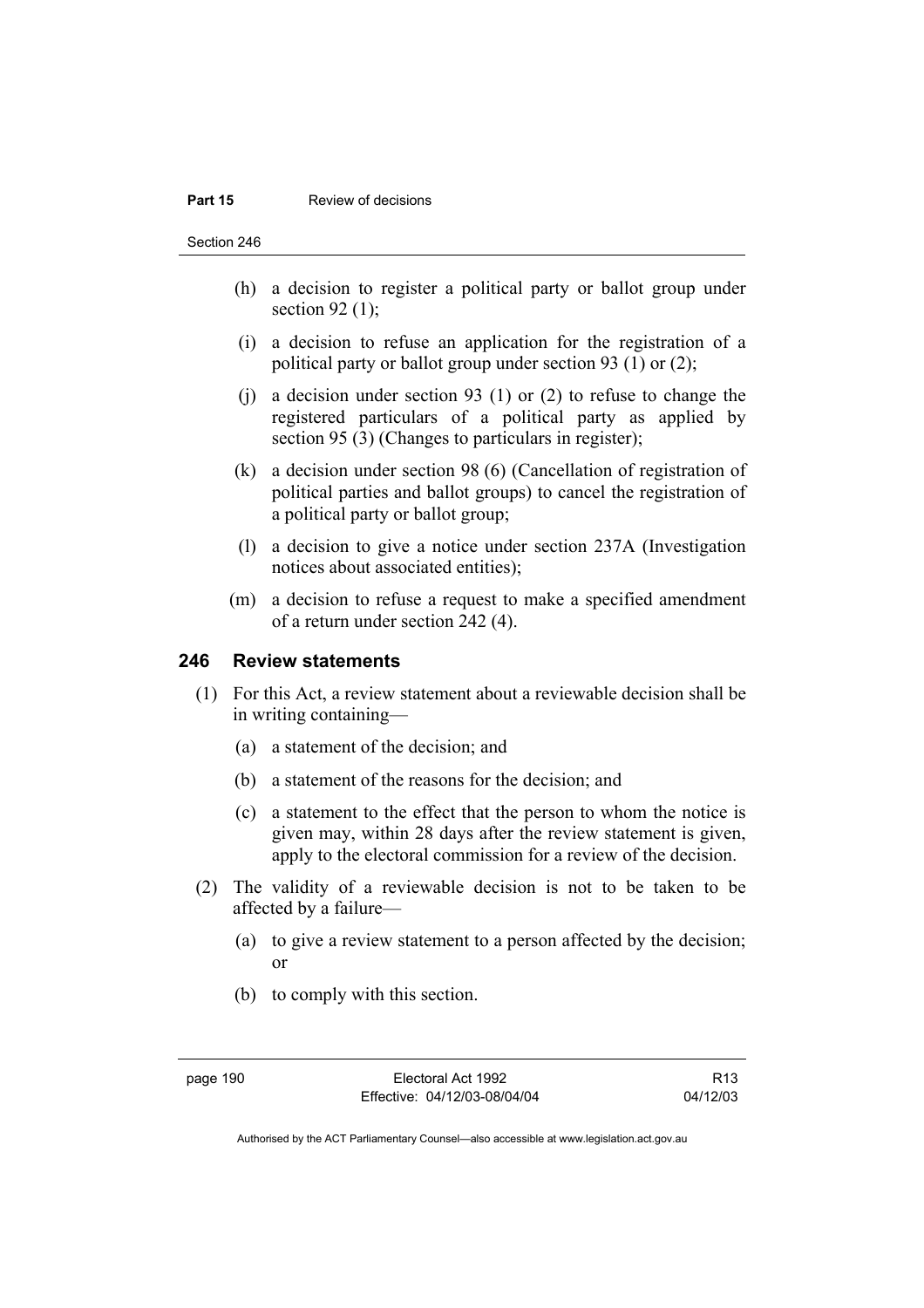#### **247 Review by electoral commission**

- (1) The electoral commission must review a reviewable decision if a person affected by the decision applies to the commission in accordance with subsections (2) and (3).
- (2) The application must—
	- (a) be in writing; and
	- (b) state the applicant's name and address; and
	- (c) set out the applicant's reasons for making the application.
- (3) The application must be given to the electoral commission at the commission's office—
	- (a) within 28 days after—
		- (i) for a decision to register a political party or ballot group—the day of notification under the *Legislation Act 2001* of the notice under section 92 (3) (Registration of political parties and ballot groups) of the decision; or
		- (ii) in any case—the day the relevant review statement was given to the applicant; or
	- (b) within a further period allowed by the commission before or after the end of that period.
- (4) Before making a decision on the review of a reviewable decision, the electoral commission may, on the application of a person affected by the decision, make a written order staying or otherwise affecting the operation or implementation of the decision or a part of the decision.
- (5) The electoral commission may make an order under subsection (4) whether or not an application for the review of the relevant decision has been made to the commission.
- (6) In considering an application for an order under subsection (4), the electoral commission shall have regard to—

| R13      | Electoral Act 1992           | page 191 |
|----------|------------------------------|----------|
| 04/12/03 | Effective: 04/12/03-08/04/04 |          |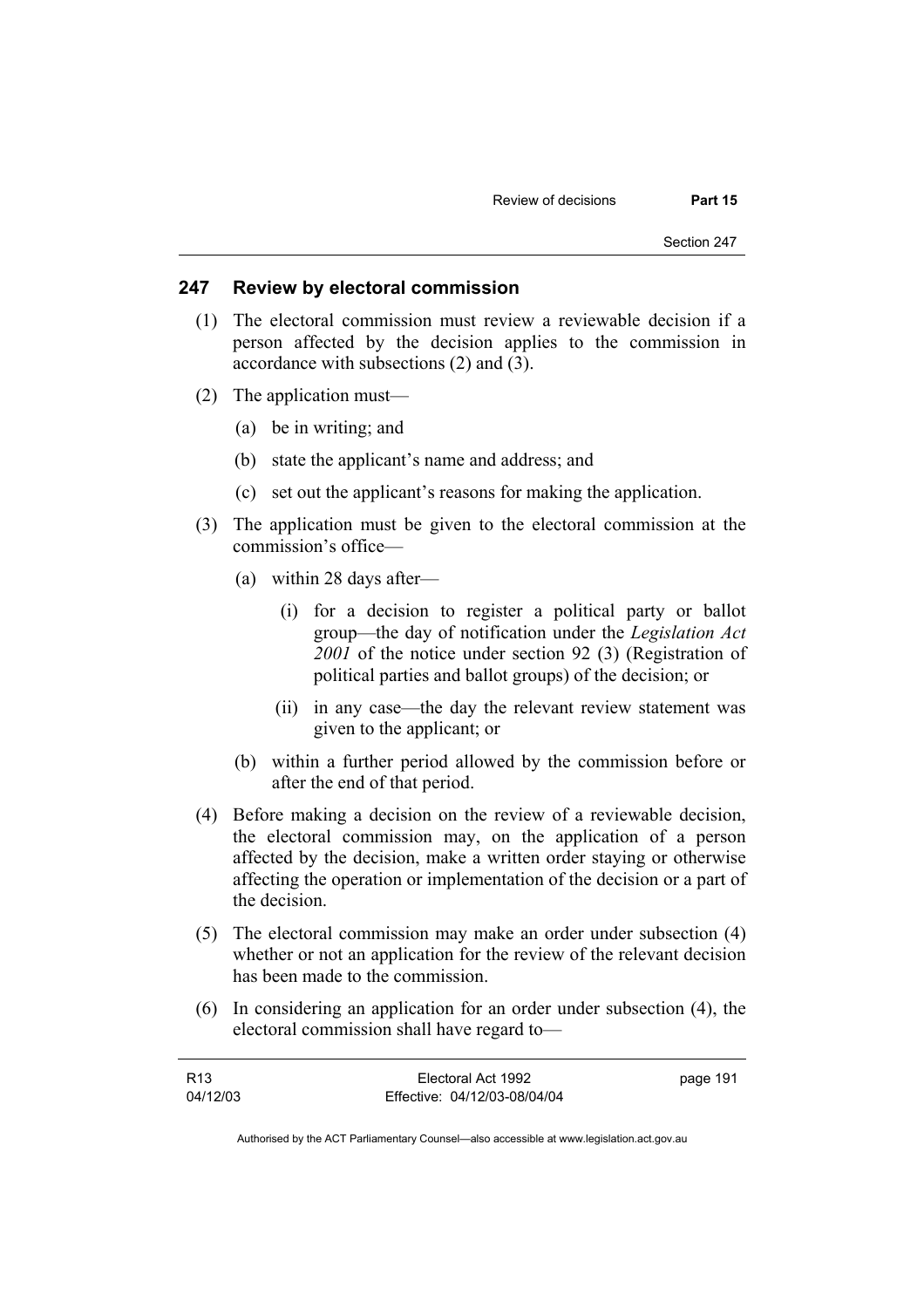#### **Part 15 Review of decisions**

Section 248

- (a) the interests of all persons affected by the relevant decision; and
- (b) the necessity of securing, as far as practicable, the effectiveness of the review process and of the commission's decision on the review.
- (7) On the review of a reviewable decision, the electoral commission shall—
	- (a) affirm the decision; or
	- (b) vary the decision; or
	- (c) set aside the decision and substitute its own decision.
- (8) Except for a reviewable decision made by a delegate of the commissioner, the commissioner shall not—
	- (a) be present during any deliberation of the electoral commission in relation to a review under this section; or
	- (b) take part in any decision of the electoral commission in relation to a review under this section.

#### **248 Notice of decision of the electoral commission**

- (1) The electoral commission shall give written notice of its decision on a review under section 247 to—
	- (a) each person to whom a review statement about the relevant decision was given under this Act; and
	- (b) the applicant for the review.
- (2) A notice under subsection (1) shall—
	- (a) include a statement to the effect that, subject to the *Administrative Appeals Tribunal Act 1989*, an application may be made to the AAT for a review of the decision of the electoral commission; and

R13 04/12/03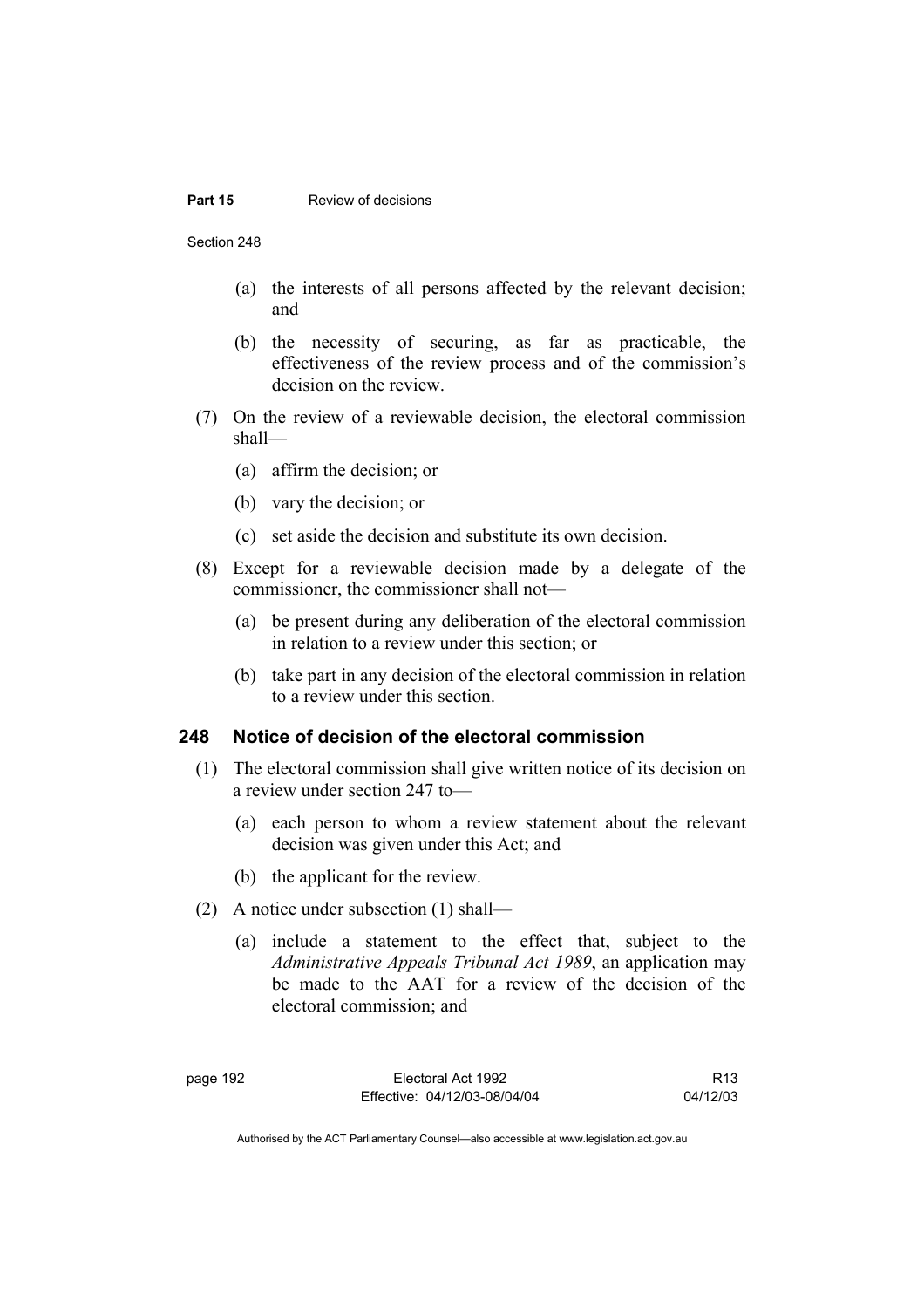- (b) except if that Act, section 26 (11) applies—include a statement to the effect that a person whose interests are affected by the decision of the electoral commission may request a statement under that Act, section 26.
- (3) The validity of a decision of the electoral commission under section 247 (6) is not to be taken to be affected by a failure to comply with this section.

#### **249 Review by administrative appeals tribunal**

Application may be made to the AAT for a review of a decision of the electoral commission under section 247 (7).

R13 04/12/03

Electoral Act 1992 Effective: 04/12/03-08/04/04 page 193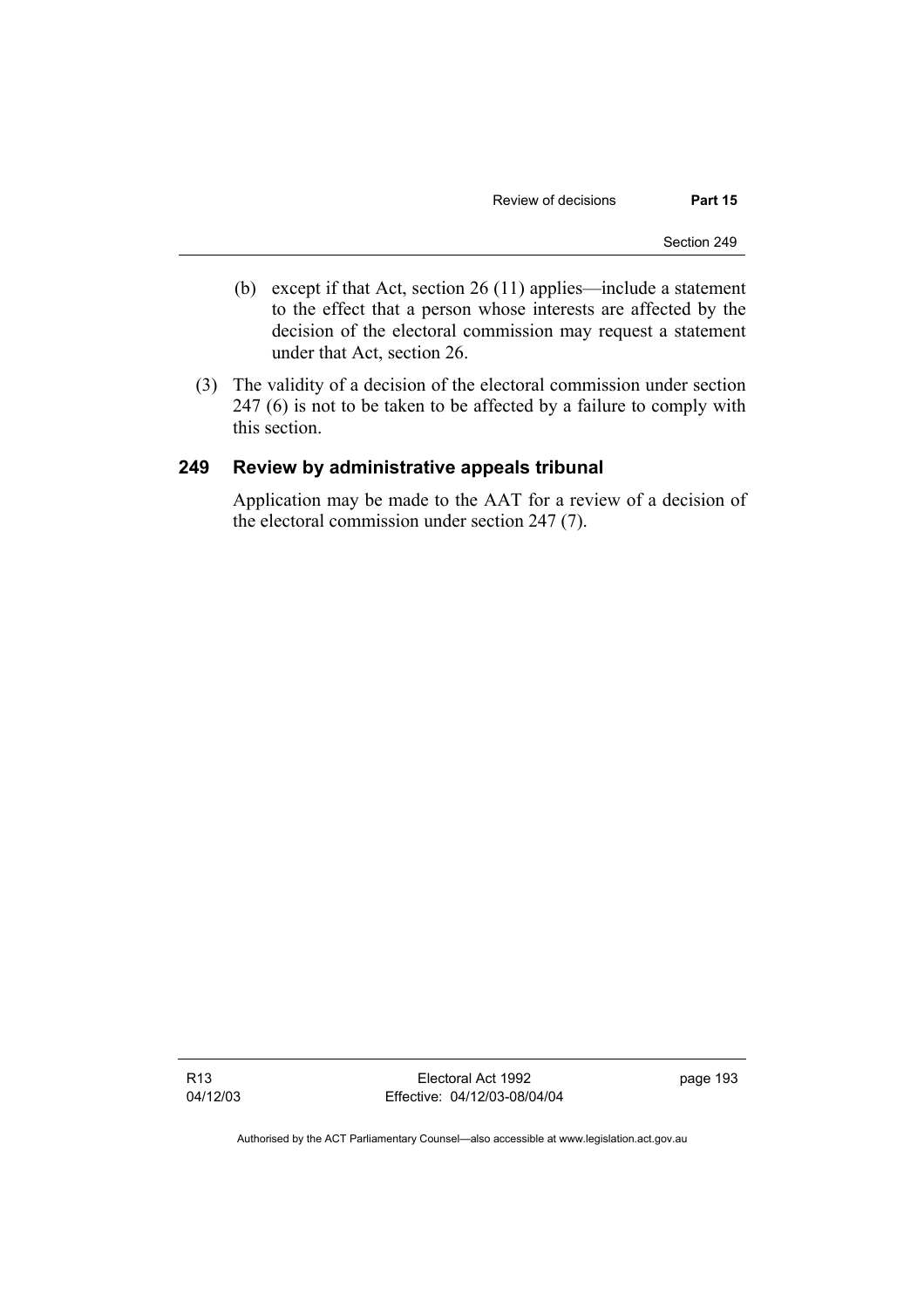# **Part 16 Disputed elections, eligibility and vacancies**

# **Division 16.1 Preliminary**

#### **250 Definitions for pt 16**

In this part:

*application* means an application disputing the validity of an election made in accordance with section 258.

*bribery* means a contravention of section 285.

*contravention*, of a section of this Act or the *Crimes Act 1914* (Cwlth), includes—

- (a) attempting or conspiring to contravene that section; or
- (b) aiding, abetting, counselling or procuring the contravention of that section.

*Court of Disputed Elections*—see section 252 (2).

*election* includes—

- (a) a recount of votes under section 194; and
- (b) the choice of a person to fill a casual vacancy under section 195.

*file* means to file in the registrar's office.

*proceeding* means a proceeding before the Court of Disputed Elections.

*registrar* means the registrar of the Supreme Court.

*Speaker*—see section 251.

R13 04/12/03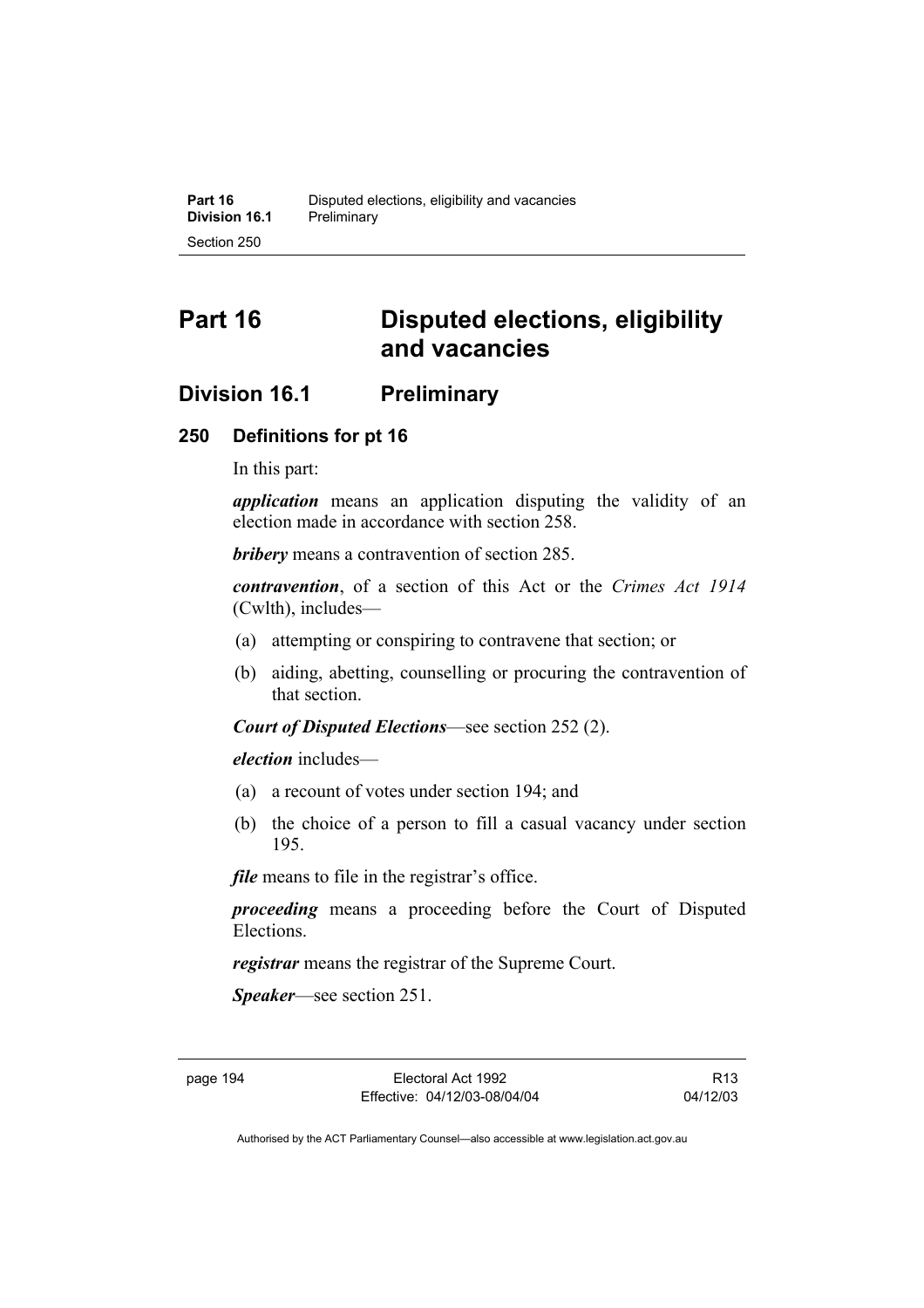*undue influence* means a contravention of section 288 (Violence and intimidation) or the *Crimes Act 1914* (Cwlth), section 28 (Interfering with political liberty).

# **251 Meaning of** *Speaker* **for pt 16**

(1) In this part:

*Speaker* includes—

- (a) if the Speaker is unavailable—the Deputy Speaker; or
- (b) if both the Speaker and Deputy Speaker are unavailable another MLA who is not the subject of a proceeding and is appointed by the Assembly to act as the Speaker for this part; or
- (c) if both the Speaker and Deputy Speaker are unavailable and no MLA is appointed for paragraph (b)—the clerk of the Assembly.
- (2) For subsection (1), the Speaker or Deputy Speaker is unavailable if—
	- (a) the office-holder is absent from duty; or
	- (b) there is a vacancy in the office; or
	- (c) the office-holder is the subject of a proceeding.

# **Division 16.2 Jurisdiction and powers of Supreme Court**

## **252 Court of Disputed Elections**

- (1) The Supreme Court has jurisdiction to hear and determine—
	- (a) applications disputing the validity of elections; and
	- (b) questions referred to the court by resolution of the Legislative Assembly relating to—

| R13      | Electoral Act 1992           | page 195 |
|----------|------------------------------|----------|
| 04/12/03 | Effective: 04/12/03-08/04/04 |          |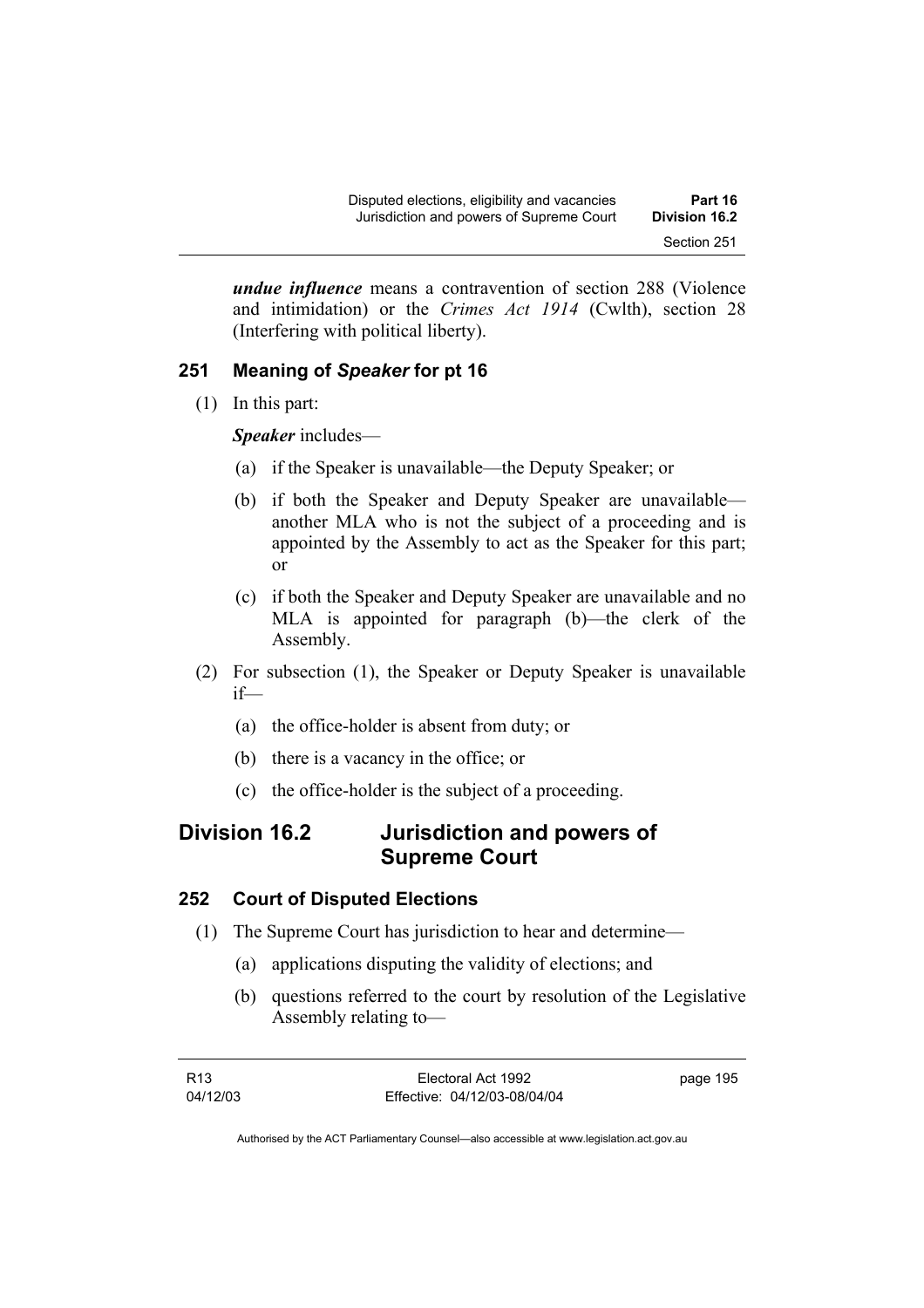- (i) the eligibility of persons who have been declared elected to be members of the Assembly; or
- (ii) vacancies in the membership of the Assembly.
- (2) When exercising jurisdiction under subsection (1), the Supreme Court shall be known as the Court of Disputed Elections.

#### **253 Powers of the court**

Subject to this part, the Supreme Court has the same powers (so far as they are applicable) when exercising jurisdiction under this part as it has when exercising its original jurisdiction.

#### **255 Decisions are final**

A decision of the Court of Disputed Elections is final and conclusive, is not subject to appeal and shall not be called into question.

# **Division 16.3 Disputed elections**

## **256 Validity may be disputed after election**

- (1) The validity of an election shall not be disputed except by application to the Court of Disputed Elections after the result of the election is declared.
- (2) Without limiting subsection (1), if any of the following matters in relation to an election is called into question, the validity of the election is to be taken to be in dispute:
	- (a) the acceptance or rejection of a nomination of a candidate by the commissioner;
	- (b) the eligibility of a person to be nominated as a candidate, to be elected or to be an MLA;
	- (c) any matter connected with the printing or endorsement of ballot papers;

R13 04/12/03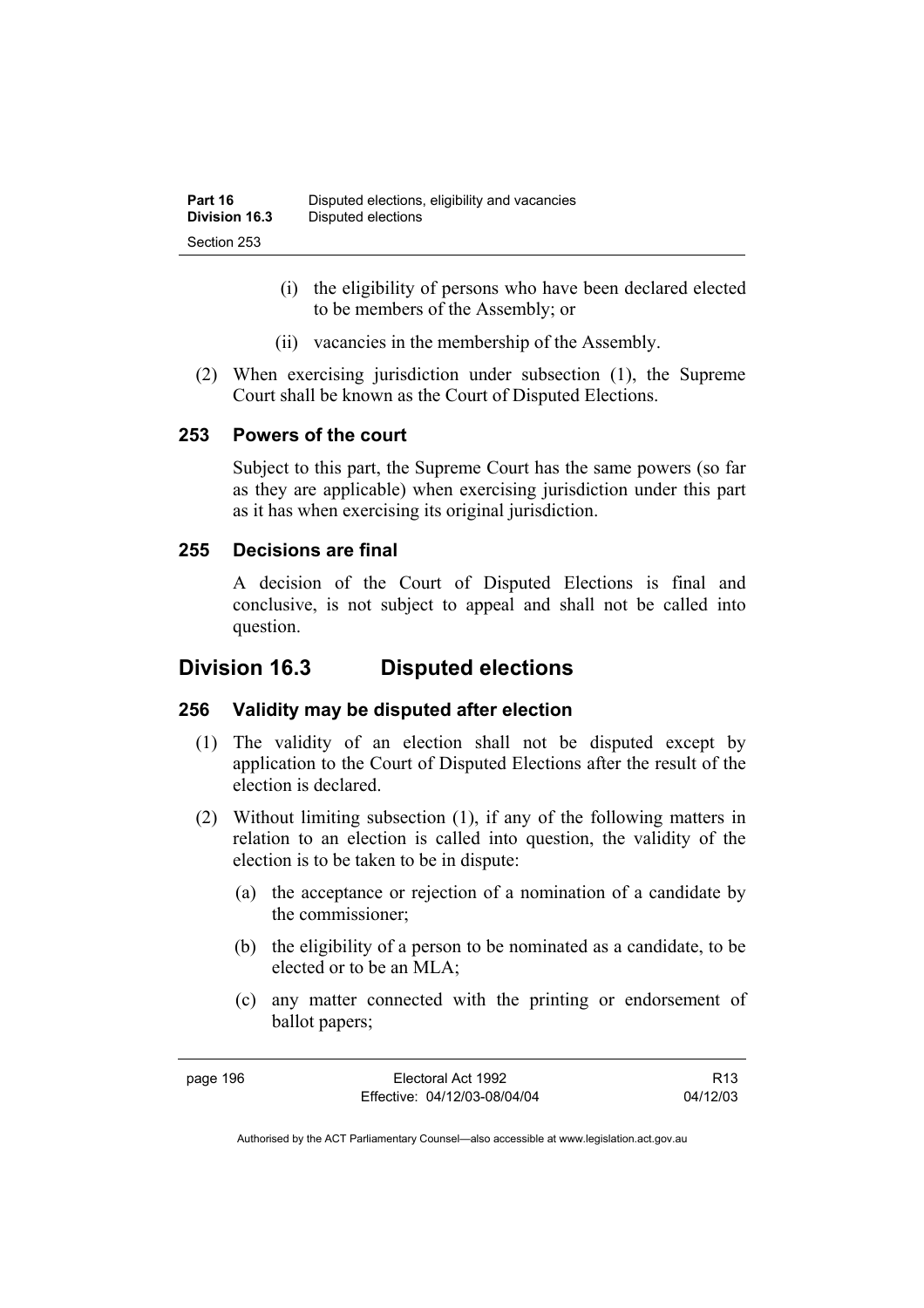- (d) any matter connected with the issue, or scrutiny, of ballot papers by an officer;
- (e) any matter connected with electronic voting;
- (f) any matter connected with the admission or rejection of declaration votes by an officer at the preliminary scrutiny.

## **257 Persons entitled to dispute elections**

The following persons are entitled to dispute the validity of an election:

- (a) a candidate in the election;
- (b) an elector entitled to vote at the election;
- (c) the commissioner.

## **258 Form of application**

- (1) An application disputing the validity of an election shall—
	- (a) specify the declarations sought; and
	- (b) set out the facts relied on to invalidate the election with sufficient particularity to identify the matters on which the applicant relies as justifying those declarations; and
	- (c) set out the applicant's full name and address and the capacity in which he or she is making the application; and
	- (d) be signed by the applicant.
- (2) The signature of an applicant other than the commissioner shall be witnessed by another person whose signature, full name, address and occupation shall be set out in the application.

## **259 Time for filing application**

An application shall be filed within 40 days after the result of the election is declared.

| R13      | Electoral Act 1992           | page 197 |
|----------|------------------------------|----------|
| 04/12/03 | Effective: 04/12/03-08/04/04 |          |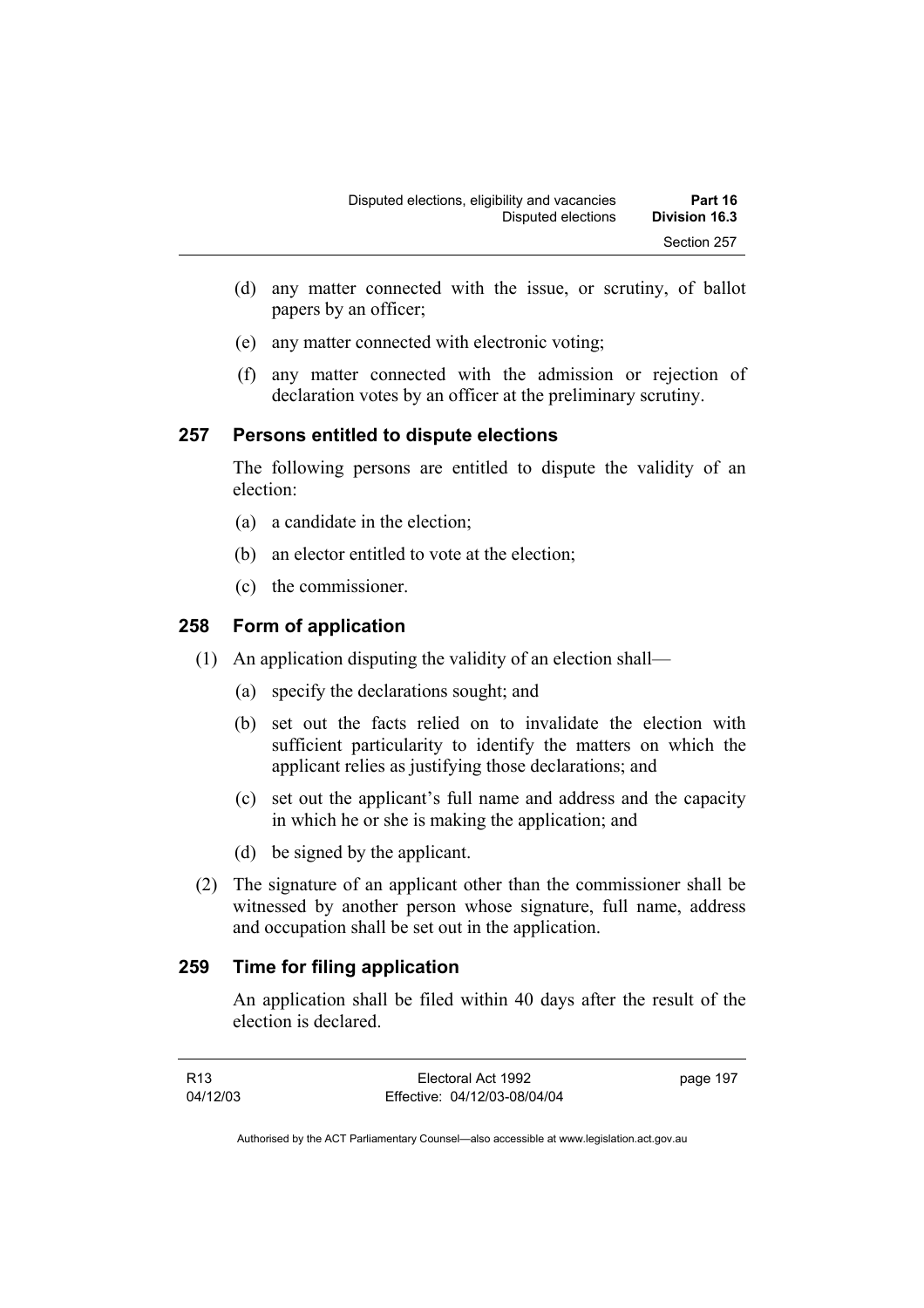#### **260 Deposit as security for costs**

- (1) At the time of filing an application, the applicant shall deposit with the registrar as security for costs the amount prescribed by the *Supreme Court Rules*.
- (2) The amount deposited shall be set off against any costs ordered to be paid by the applicant.

#### **261 Registrar to serve copies of application on certain persons**

The registrar shall, after an application is filed under section 259, serve a sealed copy of the application on—

- (a) the Speaker; and
- (b) the person whose election is being disputed; and
- (c) if the commissioner is not the applicant—the commissioner.

#### **262 Parties to application under div 16.3**

- (1) The following people are entitled to appear in a proceeding under this division:
	- (a) the applicant;
	- (b) the commissioner;
	- (c) if a person whose election is being disputed files a notice of appearance within 7 days after the day when the person is served with a copy of the application under section 261—the person;
	- (d) anyone else with the leave of the Court of Disputed Elections.
- (2) A person other than the applicant who appears under subsection (1) is to be taken to be a respondent to the application.
- (3) This section does not apply to an application under section 263.

page 198 Electoral Act 1992 Effective: 04/12/03-08/04/04

R13 04/12/03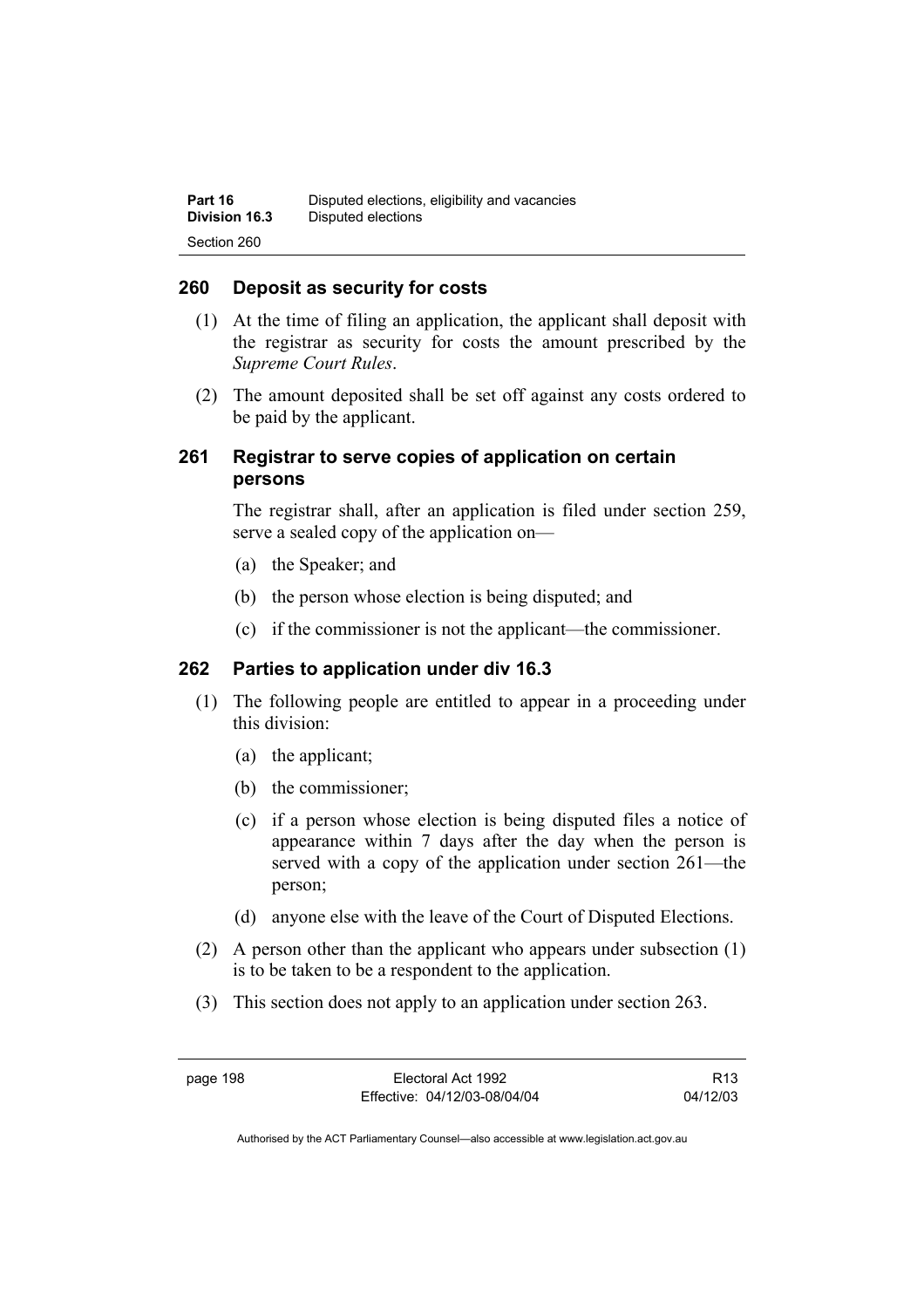#### **263 Withdrawal and abatement of application**

(1) In this section:

*election application* means an application disputing the validity of an election made in accordance with section 258.

*leave application* means an application for leave to withdraw an election application.

- (2) An applicant may withdraw an election application only with the leave of the Supreme Court.
- (3) An applicant is not entitled to make a leave application unless notice of the applicant's intention to do so has been—
	- (a) published in a newspaper; and
	- (b) given to the commissioner and to each of the respondents to the relevant election application.
- (4) A leave application shall not be made without the consent of all the applicants to the relevant election application.
- (5) The following persons are entitled to appear as respondents to a leave application:
	- (a) the commissioner;
	- (b) a respondent to the relevant election application;
	- (c) any other person with the leave of the Supreme Court.
- (6) Unless the Supreme Court orders otherwise, if an election application is withdrawn, the applicant is liable to pay the costs of the respondent in relation to that application and the leave application.
- (7) In determining a leave application, the Supreme Court shall inquire into the reasons for it and determine whether it was—
	- (a) the result of an agreement, arrangement or understanding; or

page 199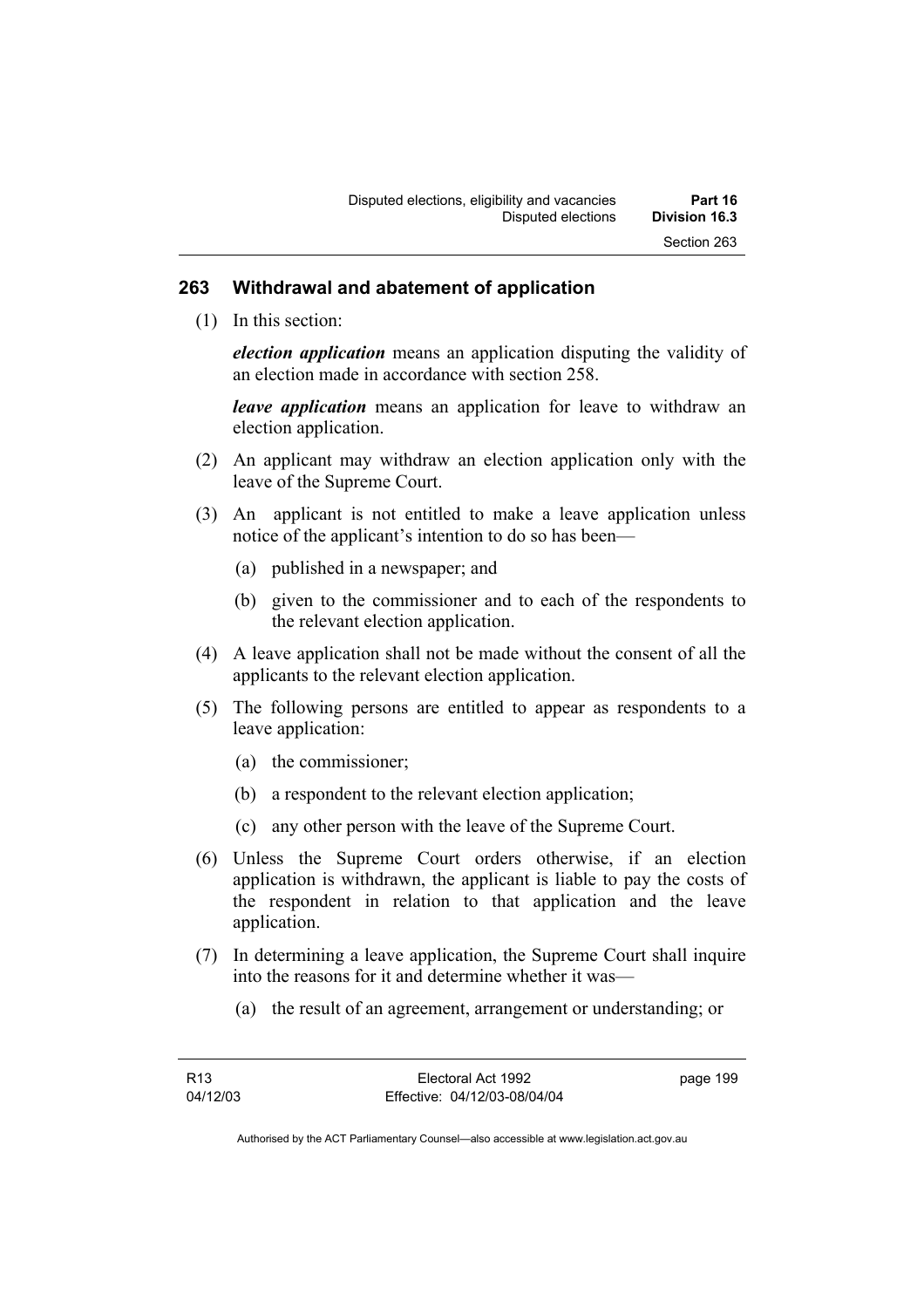- (b) in consideration of—
	- (i) the seat in the Assembly that is in issue being vacated at any time in the future; or
	- (ii) the withdrawal of any other election application; or
	- (iii) any other matter.
- (8) The Supreme Court shall publish its reasons for a determination as if it were a judgment and give a copy of them to the commissioner.
- (9) If, before the hearing of an election application, a respondent other than the commissioner—
	- (a) dies or gives the prescribed notice that he or she does not intend to oppose the application; or
	- (b) resigns from, or otherwise ceases to hold, the seat in the Assembly that is in issue;

then—

- (c) the person ceases to be a respondent; and
- (d) the person, or his or her personal representative, shall—
	- (i) publish notice of that fact in a newspaper; and
	- (ii) give a copy of the notice to the registrar; and
- (e) if a person who might have been an applicant in relation to the election files a notice of appearance within the prescribed period—that person is entitled to appear as a respondent to the application.
- (10) A person who has ceased to be a respondent to an election application is not entitled to appear as a party in proceedings in relation to that application.
- (11) The registrar shall notify the commissioner of the receipt of a notice mentioned in subsection (9) (d) (ii).

page 200 Electoral Act 1992 Effective: 04/12/03-08/04/04

R13 04/12/03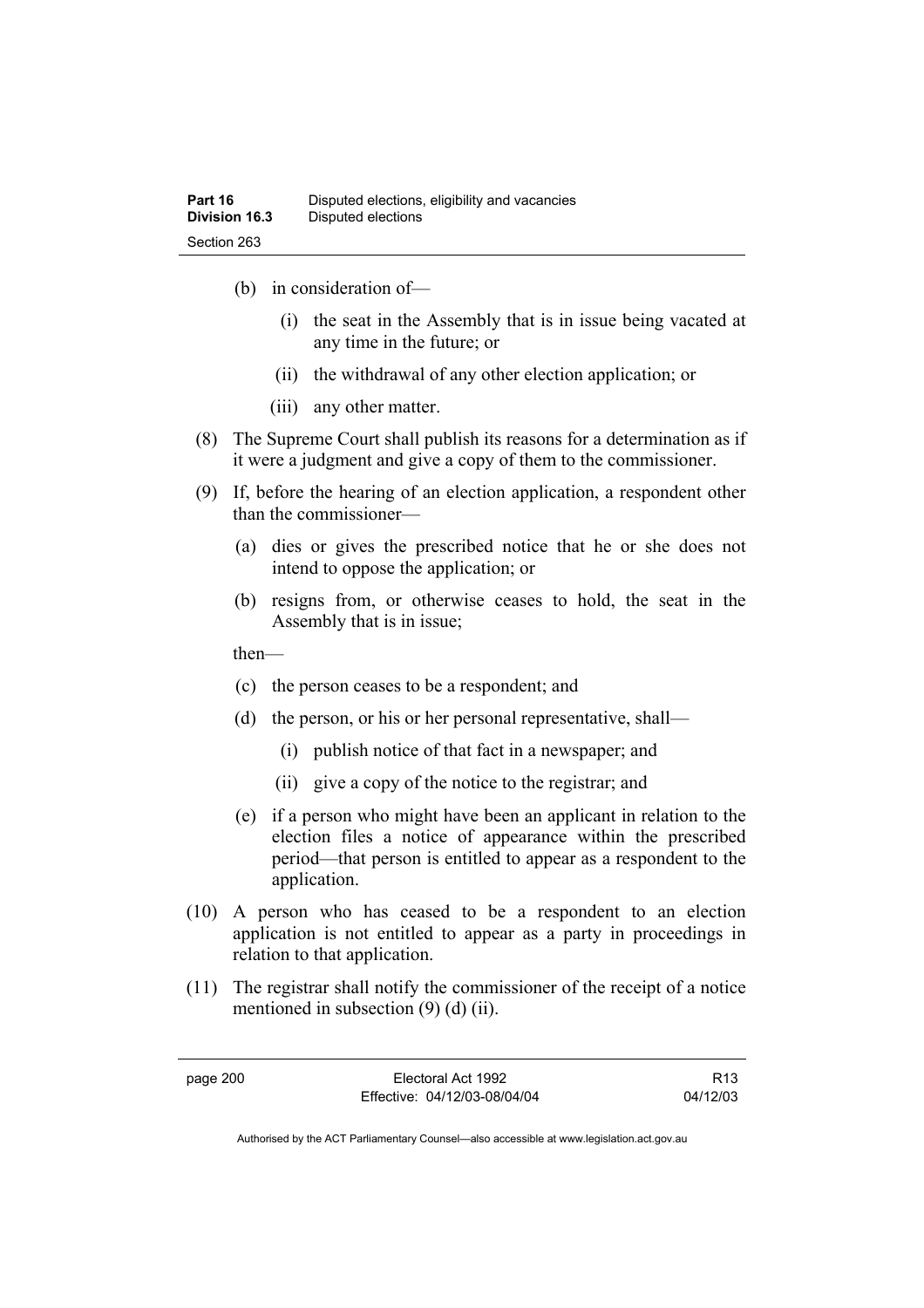- (12) An election application shall be abated by the death of a sole applicant or the last survivor of several applicants.
- (13) The abatement of an election application does not affect the liability of the applicant or any other person for costs awarded against the applicant or other person.

## **264 Hearing of applications**

- (1) The registrar shall, as soon as practicable after the time for filing applications in relation to an election under section 259 has passed, prepare a list of the applications pending in the order of filing and shall make a copy of the list available for inspection at the registrar's office in accordance with the *Supreme Court Rules*.
- (2) Subject to subsection (3), an application shall, as far as practicable, be heard in the order in which it appears in the list.
- (3) All applications in relation to an election for an electorate shall be heard together.

## **265 Declarations and orders**

The Court of Disputed Elections shall hear and determine an application and may—

- (a) declare the election void; or
- (b) declare that a person who has been declared elected was not duly elected; or
- (c) declare that a person who has not been declared elected was duly elected; or
- (d) dismiss the application in whole or in part;

and may make any orders in relation to the application that the court considers appropriate.

page 201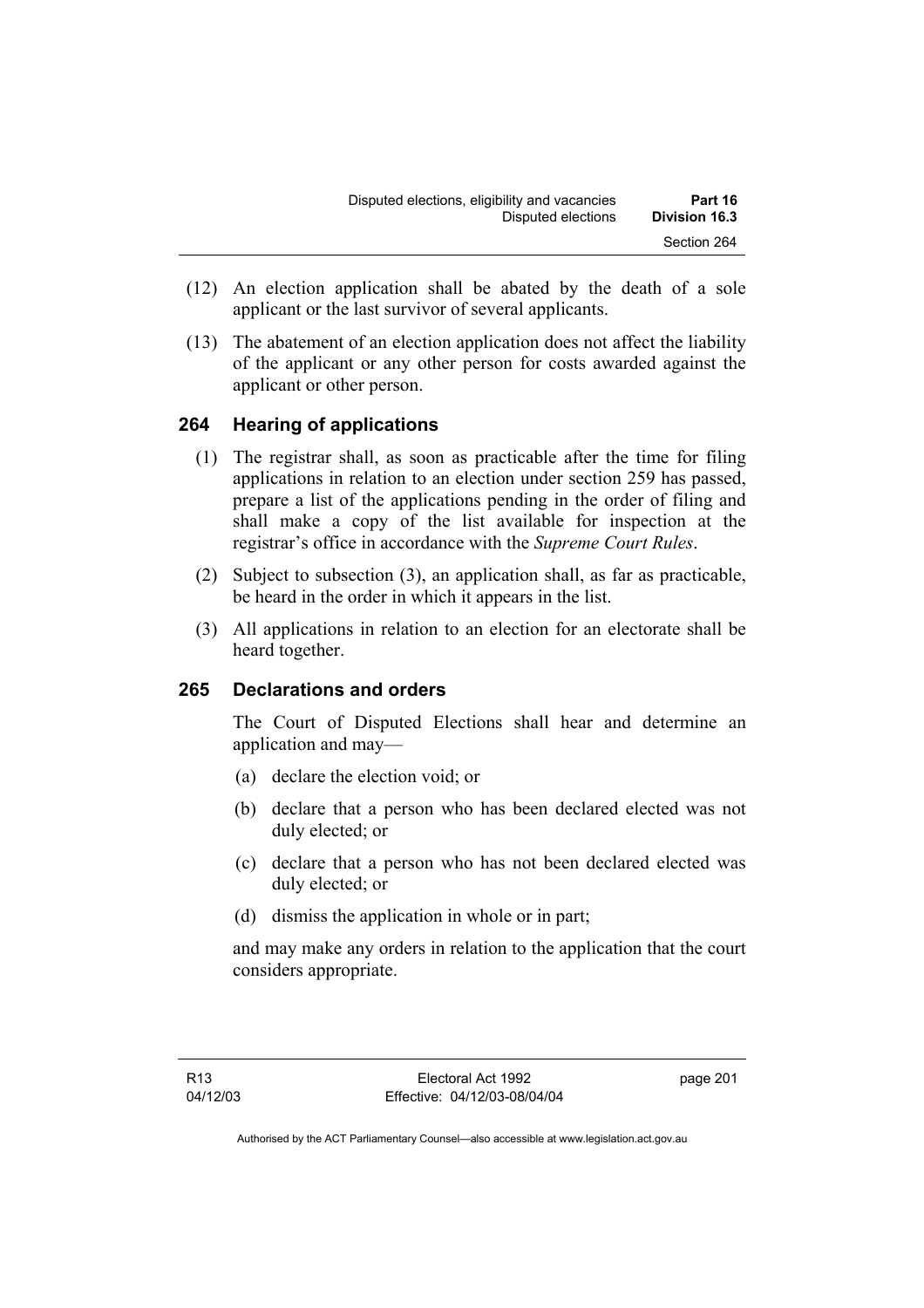| Part 16              | Disputed elections, eligibility and vacancies |
|----------------------|-----------------------------------------------|
| <b>Division 16.3</b> | Disputed elections                            |
| Section 266          |                                               |

#### **266 Illegal practices**

- (1) Without limiting the grounds on which the Court of Disputed Elections may make a declaration under section 265 (a) or (b), the court may make such a declaration on the ground of any illegal practice in connection with the election.
- (2) The Court of Disputed Elections shall not make a declaration under section 265 (a) or  $(b)$ —
	- (a) on the ground of any illegal practice (other than bribery or undue influence); or
	- (b) on the ground of bribery or undue influence by a person who was not a candidate for the election without the knowledge or consent of a candidate in the election;

unless satisfied that—

- (c) the result of the election was, or was likely to have been, affected by the illegal practice; and
- (d) it is just to make the declaration.
- (3) If the Court of Disputed Elections finds any illegal practice in connection with an election (whether the court makes a declaration under section 265 (a) or (b) on that ground or not), the registrar shall report the finding to—
	- (a) the Speaker; and
	- (b) the Minister; and
	- (c) the commissioner; and
	- (d) the director of public prosecutions.
- (4) Any finding by the Court of Disputed Elections in relation to any illegal practice in connection with an election is not to be taken to be a bar to, or to prejudice in any way, any prosecution in relation to the act alleged before the court to have constituted the illegal practice.

Electoral Act 1992 Effective: 04/12/03-08/04/04

R13 04/12/03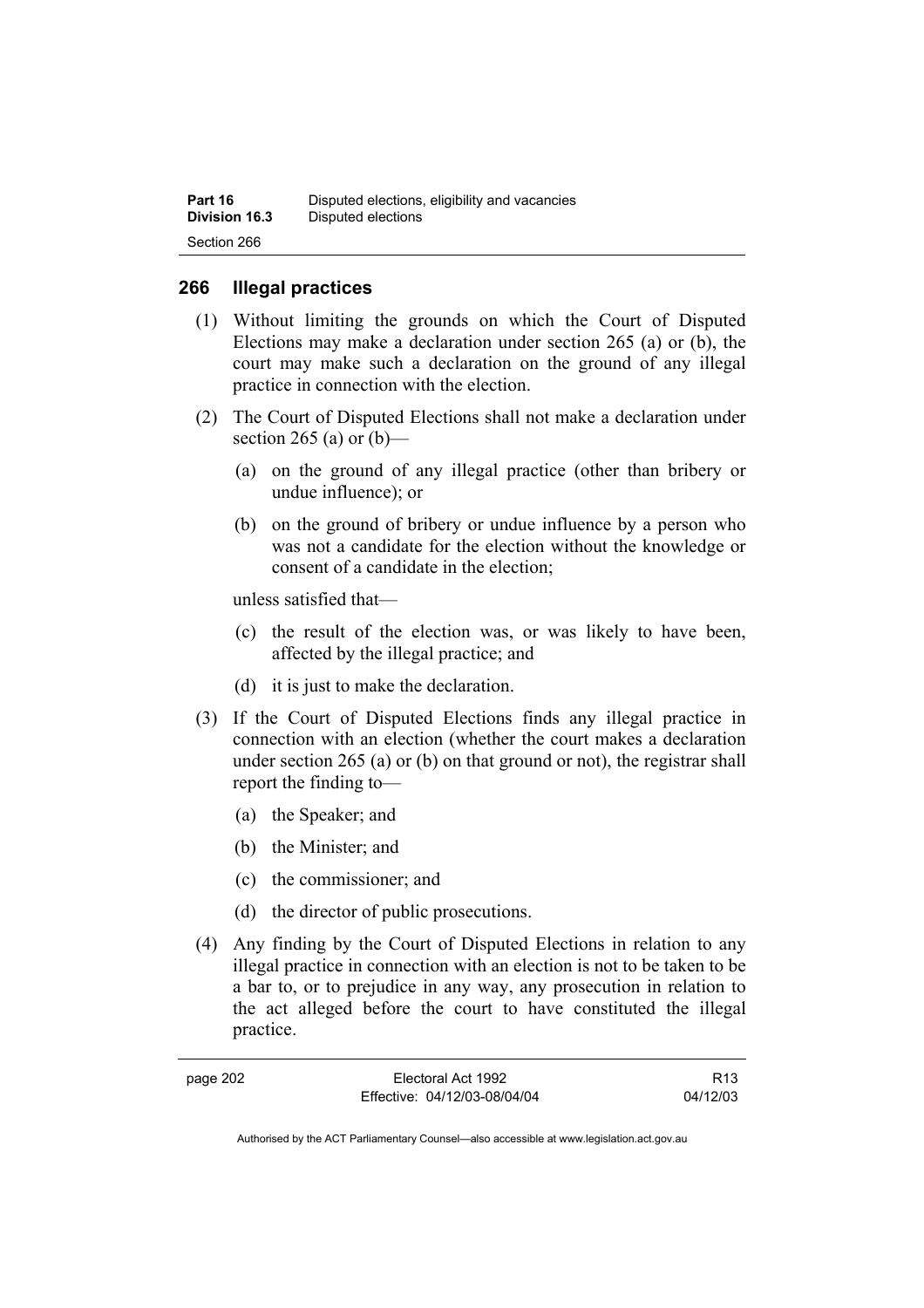(5) In this section:

*illegal practice* means a contravention of this Act, and includes undue influence.

*Note Contravention* and *undue influence* are defined in s 250.

## **267 Bribery or undue influence by person elected**

If the Court of Disputed Elections finds that a person who was declared elected committed, or attempted to commit, bribery or undue influence in connection with any election, the court shall declare the election of that person void.

## **268 Immaterial delays and errors**

- (1) The Court of Disputed Elections shall not make a declaration under section 265 (a), (b) or (c) on the ground that there was a delay in—
	- (a) declaring the nominations for the election; or
	- (b) providing certified lists of electors to candidates for the election; or
	- (c) polling for the election; or
	- (d) declaring the result of the election.
- (2) The Court of Disputed Elections shall not make a declaration under section 265 (a), (b) or (c) on the ground of any absence of, or any error or omission by, an officer unless the absence, error or omission affected, or was likely to have affected, the result of the election.
- (3) In determining whether an absence, error or omission that prevented an elector from voting affected the result of an election or not, the Court of Disputed Elections shall not have regard to any evidence of the way in which the elector intended to vote.

page 203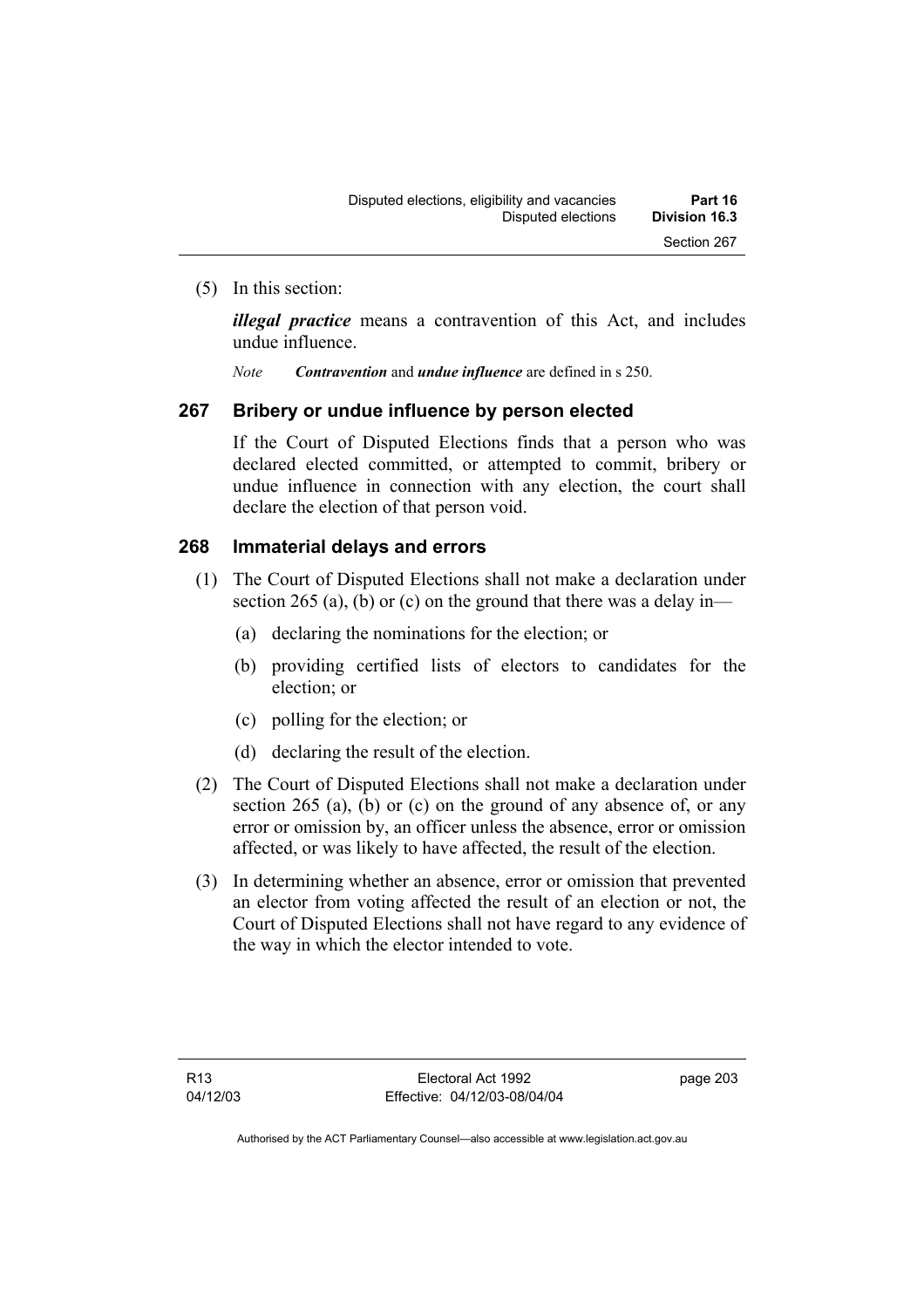## **269 Inquiries by court**

- (1) In determining an application, the Court of Disputed Elections may make the inquiries it considers appropriate, including but not limited to—
	- (a) an inquiry about the identity of persons who voted; and
	- (b) an inquiry into the accuracy of approved computer programs used in electronic voting and the electronic scrutiny of votes; and
	- (c) an inquiry about whether ballot papers were improperly admitted or rejected, or not.
- (2) The Court of Disputed Elections shall not inquire into the correctness of any roll.
- (3) If the Court of Disputed Elections makes an inquiry in relation to ballot papers marked under part 11, a statement of particulars of the marking of ballot papers prepared by an officer under section 175 (c) is conclusive evidence of the particulars contained in the statement unless the court orders otherwise.

## **270 Rejected ballot papers**

In determining an application, the Court of Disputed Elections may have regard to any declaration vote ballot papers rejected at the preliminary scrutiny if the court is of the opinion that the ballot papers should not have been rejected.

## **271 Evidence that persons were not permitted to vote**

In determining an application, the Court of Disputed Elections shall not have regard to any evidence that a person was not permitted to cast a vote in an election unless the court is satisfied that the person—

(a) claimed to vote in accordance with this Act; and

page 204 Electoral Act 1992 Effective: 04/12/03-08/04/04

R13 04/12/03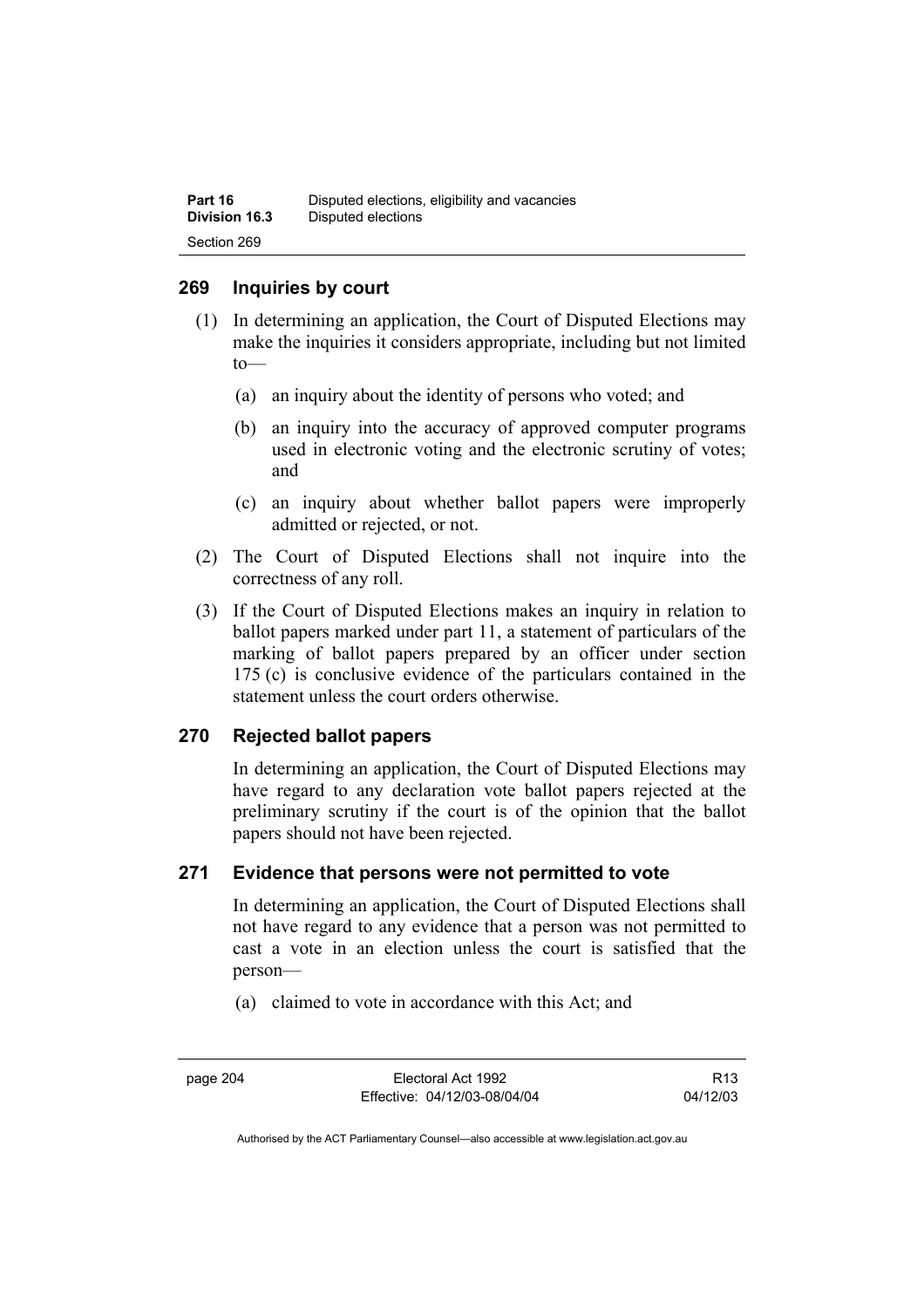(b) complied with the requirements of this Act in relation to voting to the extent that he or she was permitted to do so.

## **272 Inspection of electoral papers**

A party to an application may—

- (a) with the leave of the Court of Disputed Elections; and
- (b) in the presence of the commissioner or a member of staff of the electoral commission;

inspect, and make copies of or take extracts from, the electoral papers (except ballot papers) in the possession of the commissioner that were used in connection with the election being disputed.

## **273 Commissioner not prevented from accessing documents**

Unless the Court of Disputed Elections otherwise orders, the filing of an application is not to be taken to prevent the commissioner, another member of the electoral commission or a member of the staff of the commission from having access to any document to which that person would otherwise be entitled to have access for the purpose of exercising a function under this Act.

## **274 Registrar to serve copies of declarations on certain persons**

The registrar shall, after an application is determined, serve a sealed copy of the declarations and orders (if any) made by the Court of Disputed Elections on—

- (a) the Speaker; and
- (b) each party to the application.

## **275 Effect of declarations**

 (1) If the Court of Disputed Elections declares an election void, another election shall be held in accordance with section 101.

| R13      | Electoral Act 1992           | page 205 |
|----------|------------------------------|----------|
| 04/12/03 | Effective: 04/12/03-08/04/04 |          |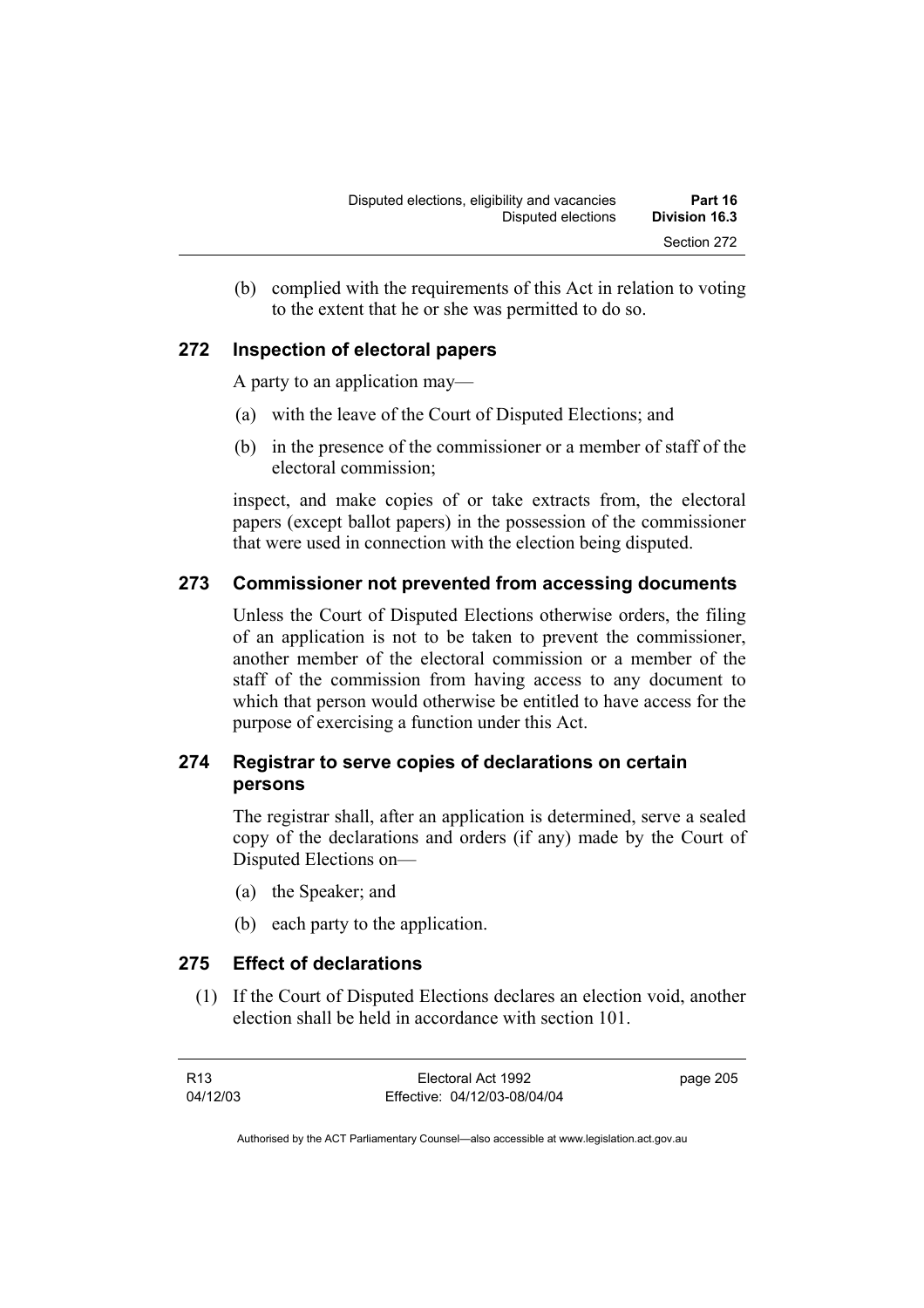| Part 16              | Disputed elections, eligibility and vacancies |
|----------------------|-----------------------------------------------|
| <b>Division 16.4</b> | Eligibility and vacancies                     |
| Section 276          |                                               |

- (2) If the Court of Disputed Elections declares that a person who has been declared elected was not duly elected, that person is to be taken not to have been duly elected.
- (3) If the Court of Disputed Elections declares that a person who has not been declared elected was duly elected, that person is to be taken to have been duly elected.
- (4) A declaration by the Court of Disputed Elections referred to in subsection  $(1)$ ,  $(2)$  or  $(3)$  takes effect on the end of the day when the declaration by the court is made.

## **Division 16.4 Eligibility and vacancies**

## **276 Speaker to state case**

If the Assembly passes a resolution referring to the Court of Disputed Elections a question relating to—

- (a) the eligibility of a person who has been declared elected to be an MLA; or
- (b) a vacancy in the membership of the Assembly;

the Speaker shall give to the registrar a statement setting out the question referred, together with any documents in the possession of the Assembly that relate to that question.

## **277 Parties to a referral**

The following persons are entitled to appear in a proceeding under this division:

- (a) any person who, in the opinion of the Court of Disputed Elections, has a sufficient interest in the determination of the question referred;
- (b) any person on whom notice of that question is ordered to be served by the court.

page 206 Electoral Act 1992 Effective: 04/12/03-08/04/04

R13 04/12/03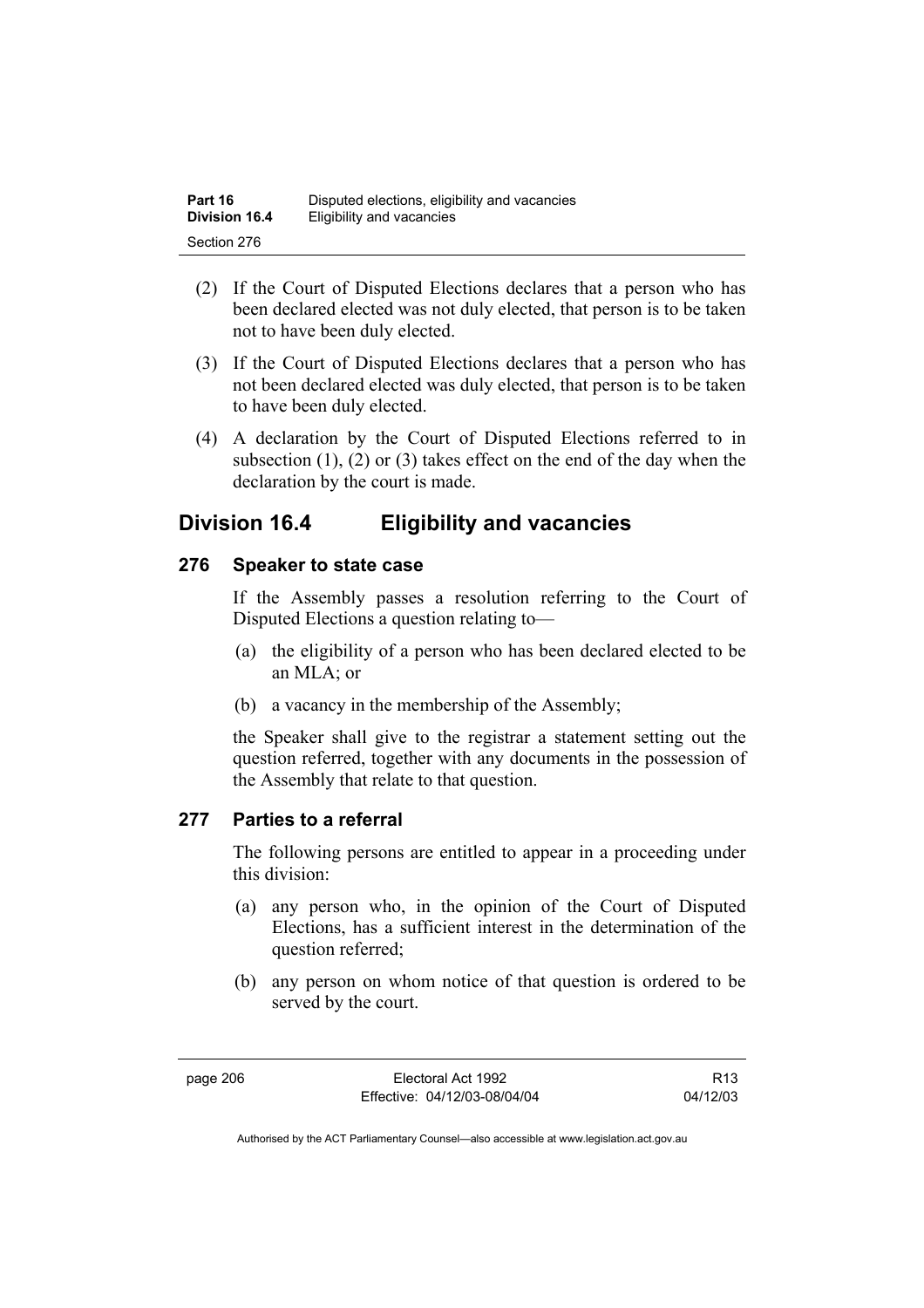## **278 Declarations and orders**

The Court of Disputed Elections shall hear and determine a question referred to it and may—

- (a) declare that a person who has been declared elected is not eligible to be an MLA; or
- (b) declare a vacancy in the membership of the Assembly; or
- (c) refuse to make a declaration;

and may make the orders in relation to the referral that the court considers appropriate.

## **279 Registrar to serve copy of declarations on Speaker**

The registrar shall, after a question referred to the Court of Disputed Elections is determined, serve a sealed copy of the declarations and orders (if any) made by the court on—

- (a) the Speaker; and
- (b) each party to the referral.

## **280 Effect of declarations**

- (1) If the Court of Disputed Elections
	- (a) declares that a person who has been declared elected is not eligible to be an MLA; or
	- (b) declares a vacancy in the membership of the Assembly;

on the end of the day when the declaration is made a vacancy in the membership of the Assembly arises.

 (2) A vacancy under subsection (1) shall be filled in accordance with part 13.

page 207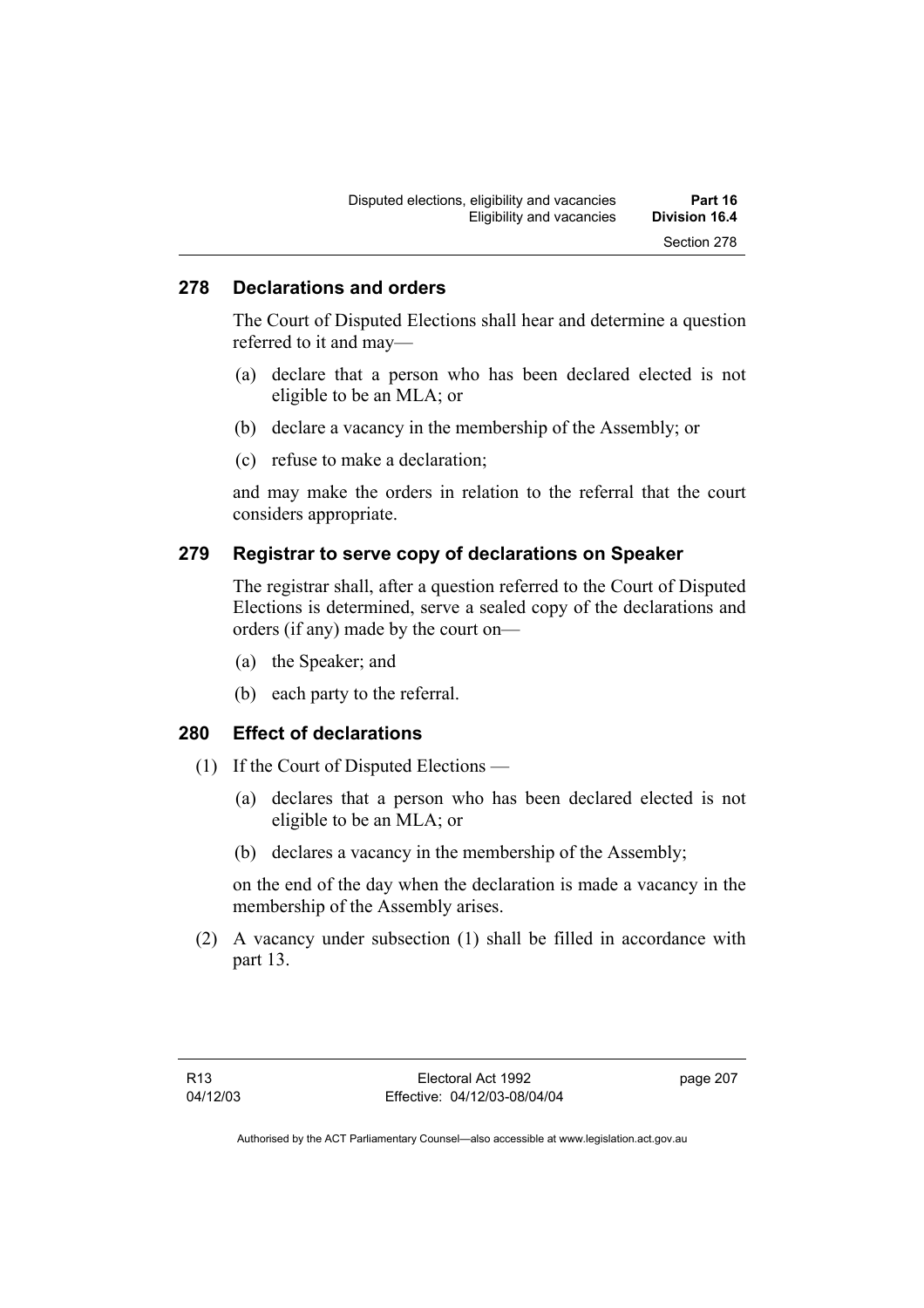## **Division 16.5 Proceedings**

## **281 Procedure**

In a proceeding, the Court of Disputed Elections —

- (a) shall be guided by the substantial merits and good conscience of the case; and
- (b) is not bound by technicalities, legal forms or the rules of evidence, but may inform itself in the way it considers appropriate.

## **282 Legal representation limited**

In a proceeding, a party is entitled to be represented by only 1 lawyer appearing as counsel.

## **283 Admissibility of evidence**

- (1) A person who appears as a witness in a proceeding is not excused from answering a question or producing a document or other thing that the person is required by the Court of Disputed Elections to answer or produce on the ground that the answering of the question or the producing of the document or thing may tend to incriminate the person or on the ground of privilege.
- (2) A statement or disclosure made, or a document or other thing produced, by a person in the course of a proceeding, or any information, document or other thing obtained as a direct or indirect consequence of the making of the statement or disclosure, or of the production of the firstmentioned document or thing, is not admissible in evidence in any civil or criminal proceeding except—
	- (a) a proceeding before the Court of Disputed Elections; or
	- (b) a proceeding for an offence relating to the giving of false evidence.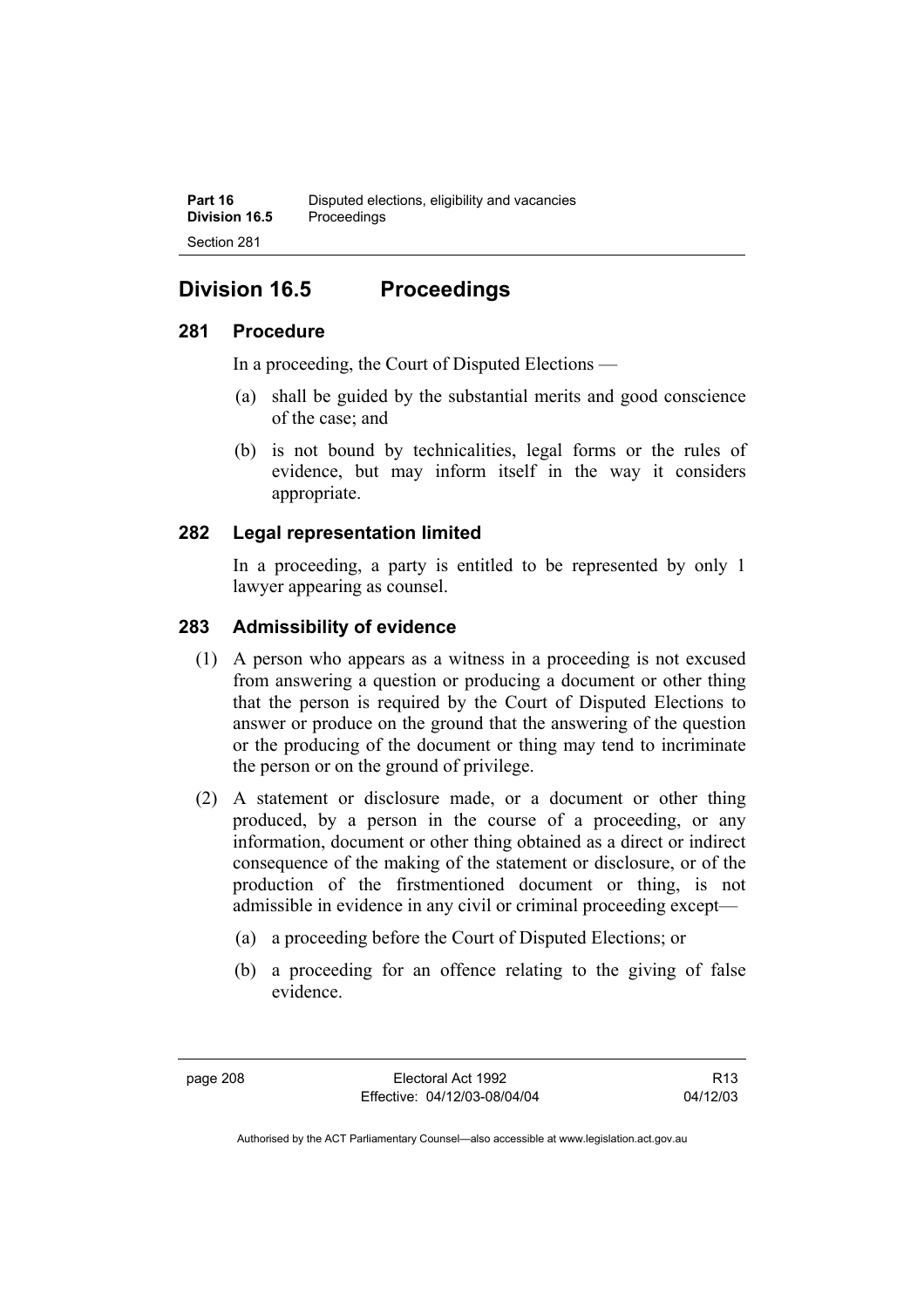| Disputed elections, eligibility and vacancies | Part 16              |
|-----------------------------------------------|----------------------|
| Proceedings                                   | <b>Division 16.5</b> |
|                                               | Section 284          |

## **284 Costs may be ordered against Territory**

Even if the Territory is not a party to a proceeding, the Court of Disputed Elections may order the Territory to pay all or any of the costs of the proceeding.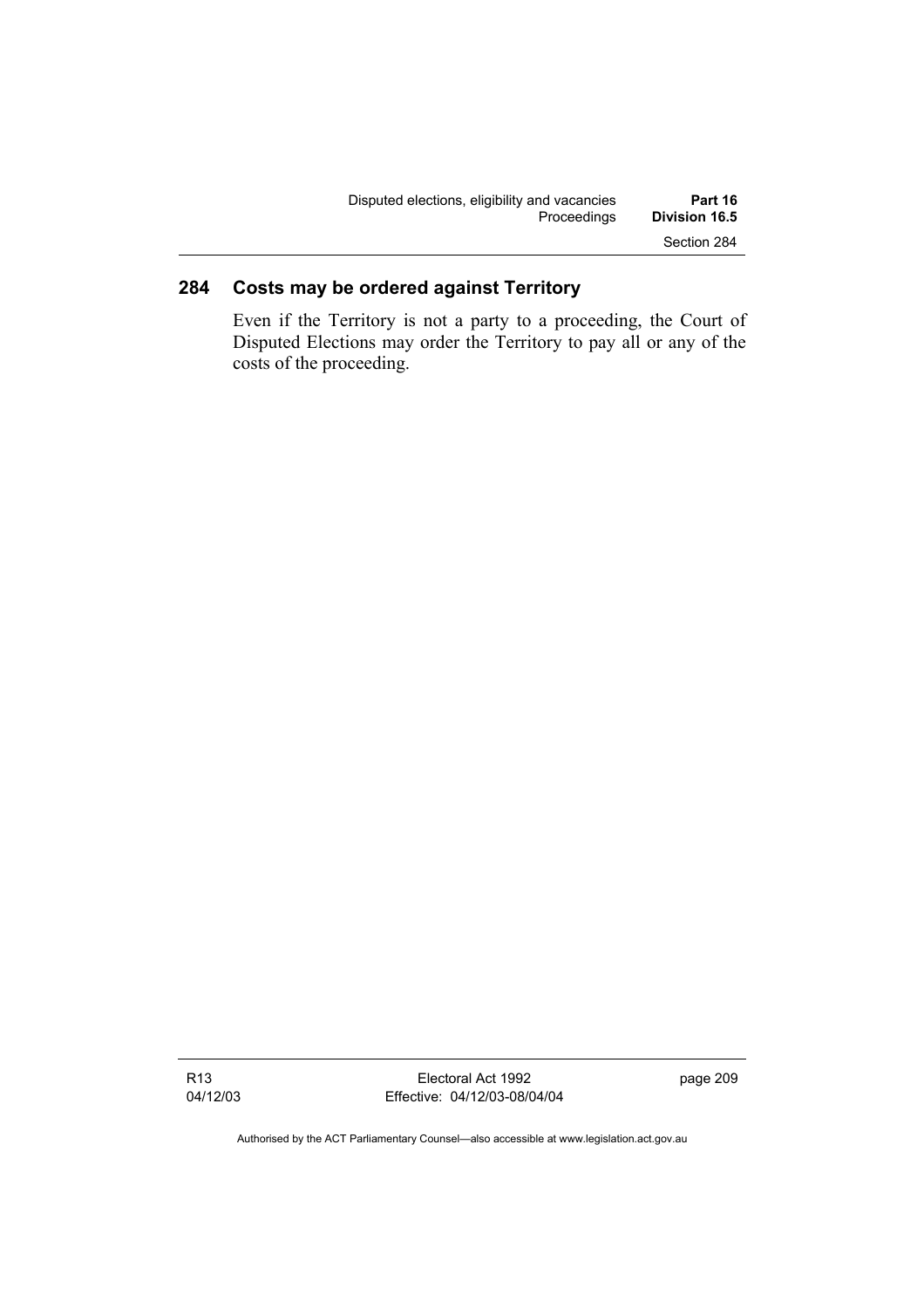**Part 17 Electoral offences**<br>**Division 17.1 Bribery and improre Division 17.1** Bribery and improper influence Section 285

# **Part 17 Electoral offences**

## **Division 17.1 Bribery and improper influence**

## **285 Bribery**

(1) A person shall not offer, solicit or accept an electoral bribe.

Maximum penalty: 50 penalty units, imprisonment for 6 months or both.

(2) In this section:

*bribe* does not include a declaration of public policy or a promise of public action.

*electoral bribe* means a bribe for the purpose of—

- (a) influencing the vote of an elector; or
- (b) influencing the candidature of a person in an election; or
- (c) otherwise influencing the course or result of an election; or
- (d) inducing a person not to apply, or to withdraw an application, under section 192 to be a candidate for a seat in relation to which a casual vacancy has occurred, if that person is an eligible person within the meaning of that section; or
- (e) inducing a person not to apply, or to withdraw an application, to the Court of Disputed Elections under division 16.3 to dispute the validity of an election, if that person is entitled to dispute the validity of the election under section 257.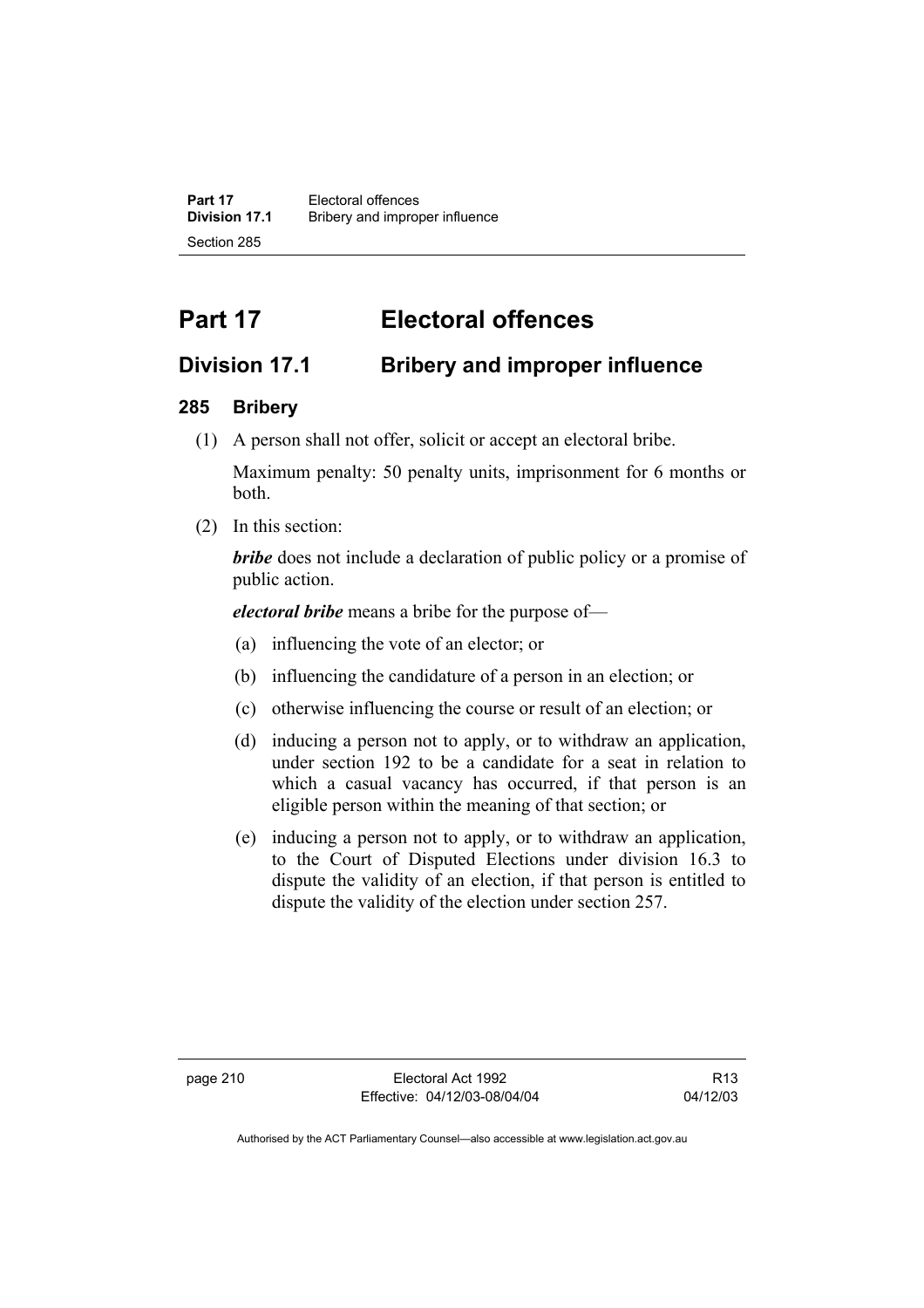| Electoral offences   | Part 17       |
|----------------------|---------------|
| Protection of rights | Division 17.2 |
|                      | Section 286   |

#### **286 Influencing of votes by officers**

In the exercise of a function under this Act, an officer shall not, without reasonable excuse, do anything for the purpose of influencing the vote of another person.

Maximum penalty: 50 penalty units, imprisonment for 6 months or both.

## **287 Influencing votes of hospital and nursing home patients**

The proprietor of a hospital or nursing home, or an employee or agent of such a proprietor, shall not, without reasonable excuse, do anything for the purpose of influencing the vote of a patient or resident of the hospital or nursing home.

Maximum penalty: 50 penalty units, imprisonment for 6 months or both.

## **Division 17.2 Protection of rights**

#### **288 Violence and intimidation**

A person shall not, by violence or intimidation, hinder or interfere with—

- (a) the free exercise of a right under this Act; or
- (b) the free performance of a duty under this Act.

Maximum penalty: 50 penalty units, imprisonment for 6 months or both.

#### **289 Discrimination on grounds of political donations**

- (1) A person shall not discriminate against another person on the ground of the making by the other person of a donation to—
	- (a) a political party or registered ballot group; or

page 211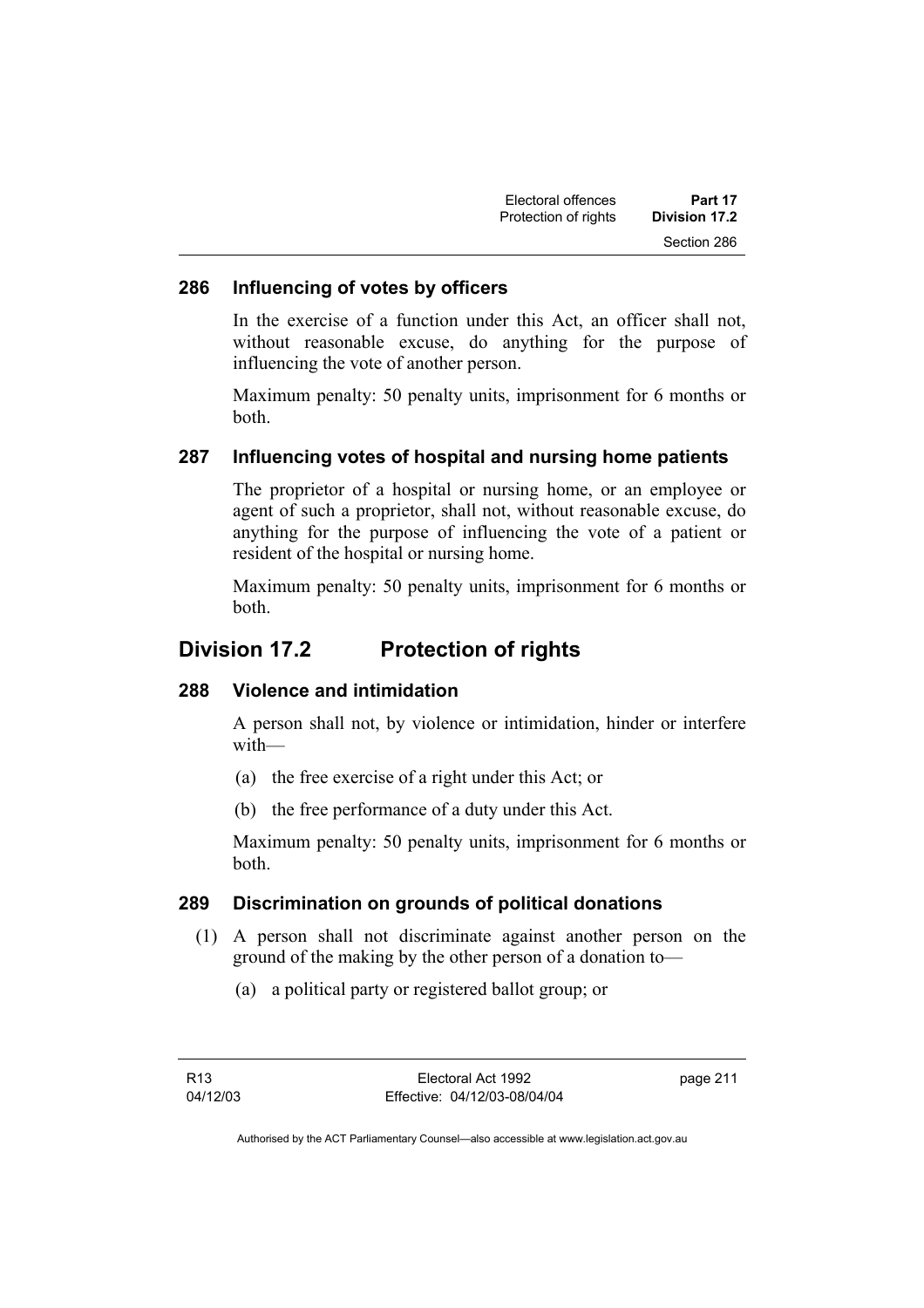| Part 17       | Electoral offences   |
|---------------|----------------------|
| Division 17.2 | Protection of rights |
| Section 290   |                      |

(b) a candidate in an election.

Maximum penalty: 50 penalty units, imprisonment for 6 months or both.

(2) In this section:

*discriminate against*, in relation to a person, means—

- (a) deny the person access to membership of any trade union, club or other body, whether incorporated or not; or
- (b) not allow the person to work or to continue to work; or
- (c) subject the person to any form of intimidation or coercion; or
- (d) subject the person to any other detriment.

## **290 Employees' right to leave of absence for voting**

 (1) On notification from an employee before a polling day, the employer shall allow the employee, without penalty or any disproportionate deduction of pay, to take any necessary leave (not exceeding 2 hours) for the purpose of voting.

Maximum penalty: 10 penalty units.

- (2) Subsection (1) does not apply if the absence of the employee from employment could—
	- (a) endanger any person, animal or thing; or
	- (b) cause substantial loss to any person.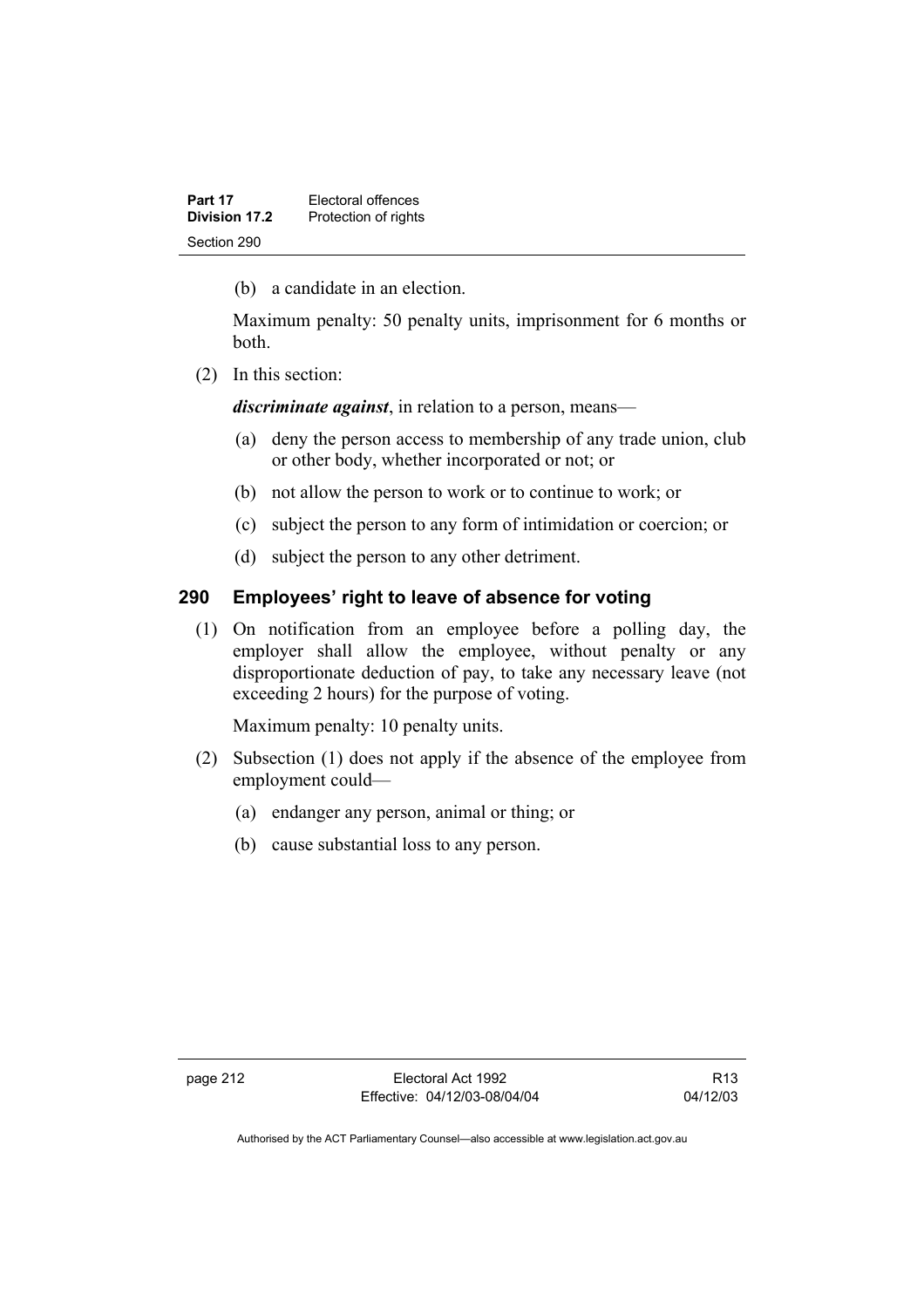| Electoral offences   | Part 17       |
|----------------------|---------------|
| Campaigning offences | Division 17.3 |
|                      | Section 291   |

 (3) An employee shall not notify an employer under subsection (1) if he or she does not have a genuine intention of voting during the period of the leave to be granted for the purpose of voting.

Maximum penalty: 5 penalty units.

## **Division 17.3 Campaigning offences**

## **291 Definitions for div 17.3**

In this division:

*address*, in relation to a person, means—

- (a) if the person is acting on behalf of a political party or registered ballot group—an address of the party or ballot group, other than a post office box; or
- (b) in any case—
	- (i) the address of the person's principal place of residence; or
	- (ii) an address of the person's place of business.

*disseminate* electoral matter (whether in printed or electronic form) means print, publish, distribute, produce or broadcast the electoral matter.

*publish* electoral matter, includes publish electronically.

*reportage or commentary*, in relation to a newspaper or periodical, means everything in the newspaper or periodical except—

- (a) advertisements; and
- (b) letters to the editor.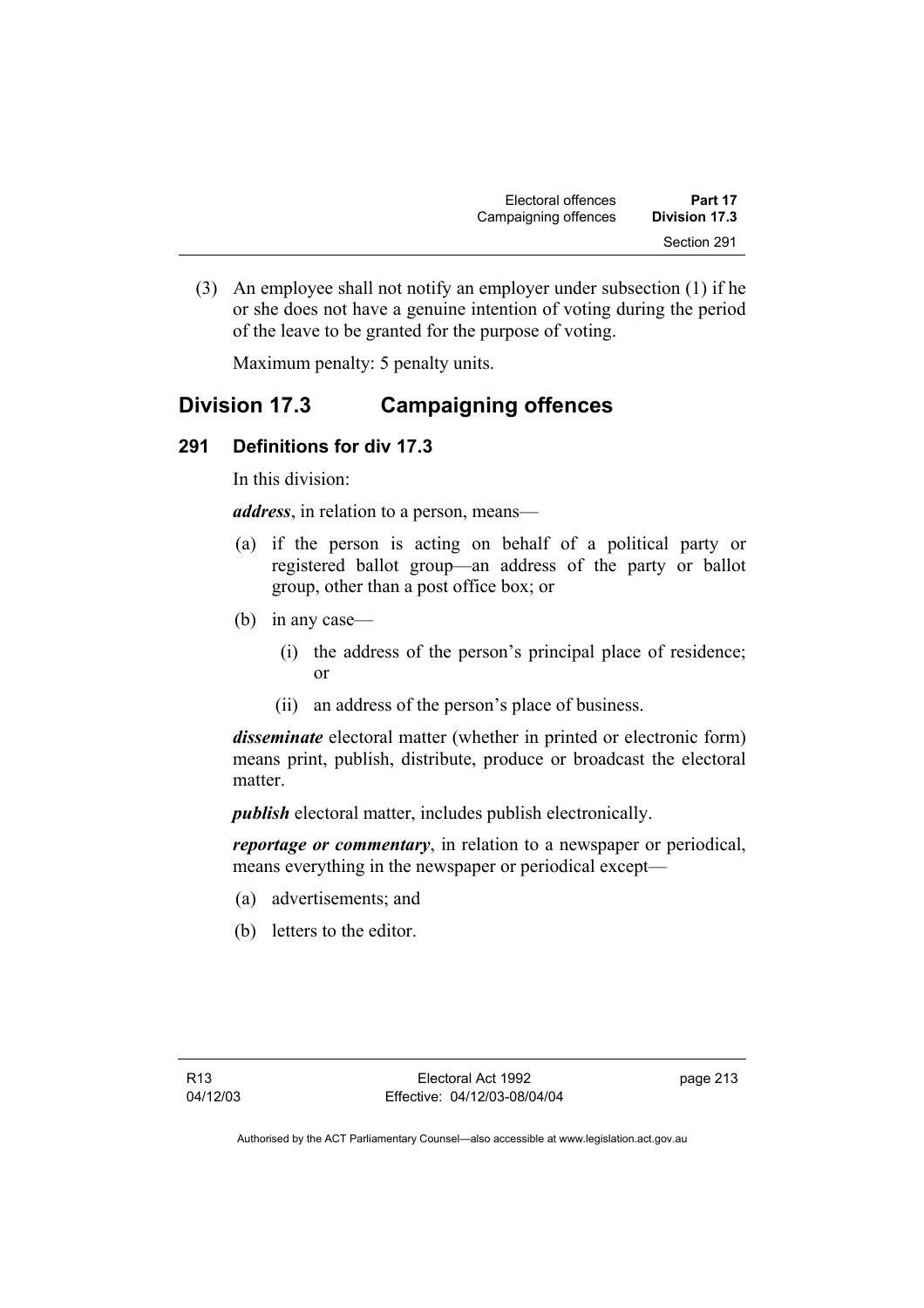| Part 17              | Electoral offences   |
|----------------------|----------------------|
| <b>Division 17.3</b> | Campaigning offences |
| Section 292          |                      |

## **292 Dissemination of electoral matter—authorisers and authors**

- (1) A person must not disseminate electoral matter unless there is, in the approved position—
	- (a) the name and address of the person who authorised the matter or its author; and
	- (b) if the matter was published for or on behalf of a registered party, registered ballot group or candidate for election—the name of the party, group or candidate.

Maximum penalty: 10 penalty units.

(2) In this section:

*approved position* means—

- (a) at the end of the matter; and
- (b) for an item in a newspaper or periodical containing electoral matter taking up all or part of each of 2 opposing pages—at the foot of the item on the first page; and
- (c) for an item in electronic form—at the foot of each page.

## **293 Dissemination of electoral matter—letters to the editor**

- (1) Section 292 does not apply to the dissemination of a letter to the editor of a newspaper or periodical if—
	- (a) the name of the author and the locality of the author's residence appears at the end; and
	- (b) the editor of the newspaper or periodical keeps a written record of the address of the author, as stated in the original of the letter sent to the editor or as otherwise ascertained by the editor.
- (2) For subsection (1) (a), it is sufficient to identify the locality of an author's residence by reference to—

| page 214 | Electoral Act 1992           | R <sub>13</sub> |
|----------|------------------------------|-----------------|
|          | Effective: 04/12/03-08/04/04 | 04/12/03        |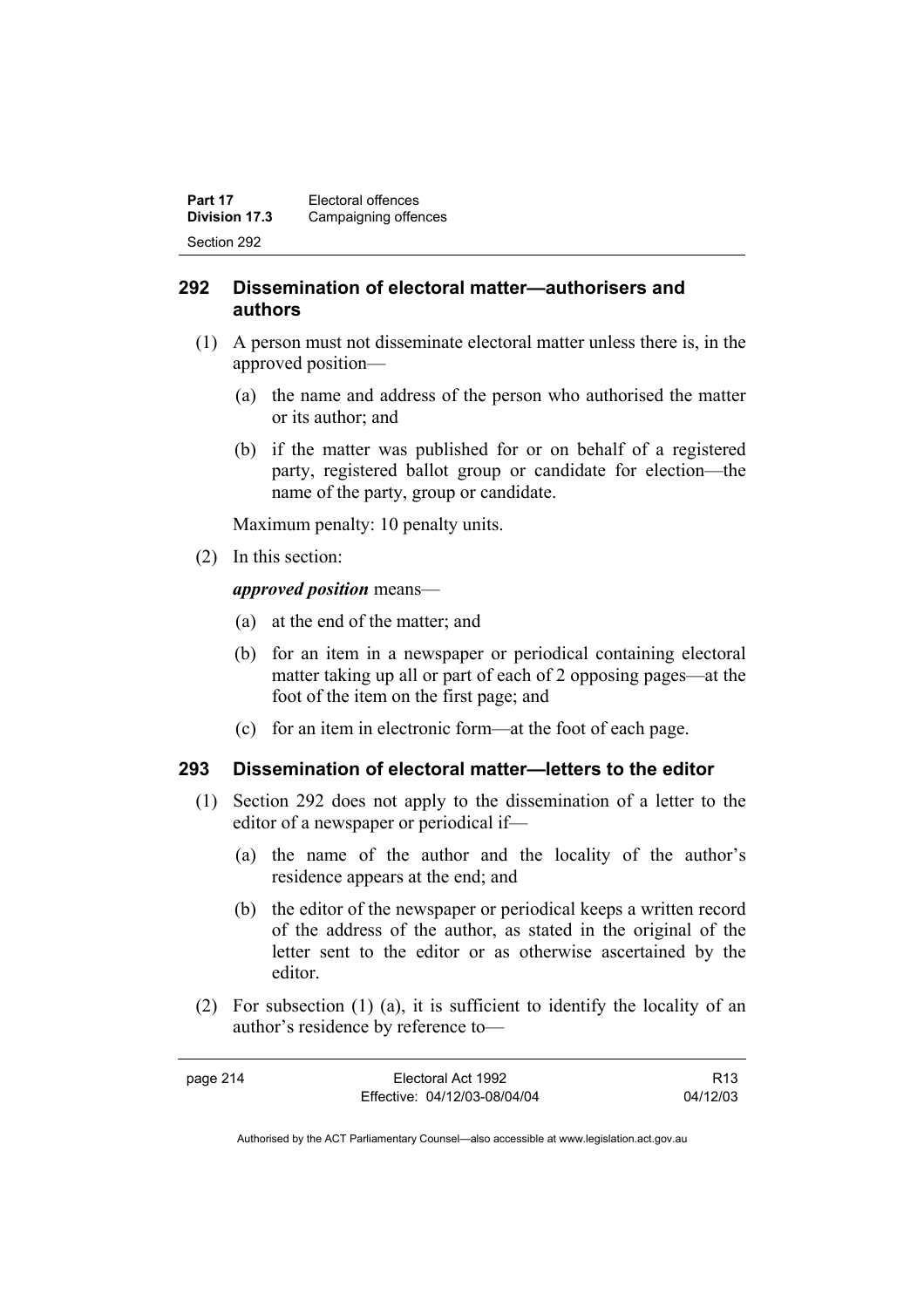- (a) the suburb or town of, or nearest to, that residence; and
- (b) for a locality outside the ACT—the State, other Territory or other country of that residence.

## **294 Dissemination of electoral matter—newspaper and periodical reportage and commentary**

Section 292 does not apply to electoral matter contained in reportage or commentary in an issue of a newspaper or periodical if the issue contains a statement to the effect that a person whose name and address appears in the statement has authorised the publication of all electoral matter contained in reportage or commentary in that issue.

## **295 Exemptions for dissemination of electoral matter on certain items**

- (1) Section 292 (Dissemination of electoral matter—authorisers and authors) does not apply to electoral matter on any of the following items unless the item includes a representation of a ballot paper:
	- (a) a letter from an MLA that includes the name of the MLA and an indication that he or she is an MLA;
	- (b) a press release published by or on behalf of an MLA that includes the name of the MLA and an indication that he or she is an  $MLA$ ;
	- (c) a report under the *Annual Reports (Government Agencies) Act 1995*;
	- (d) a publication of a government agency that includes—
		- (i) the name of the agency; and
		- (ii) the City of Canberra Arms; and
		- (iii) the words 'Australian Capital Territory', 'Australian Capital Territory Legislative Assembly', 'ACT

| R13      | Electoral Act 1992           | page 215 |
|----------|------------------------------|----------|
| 04/12/03 | Effective: 04/12/03-08/04/04 |          |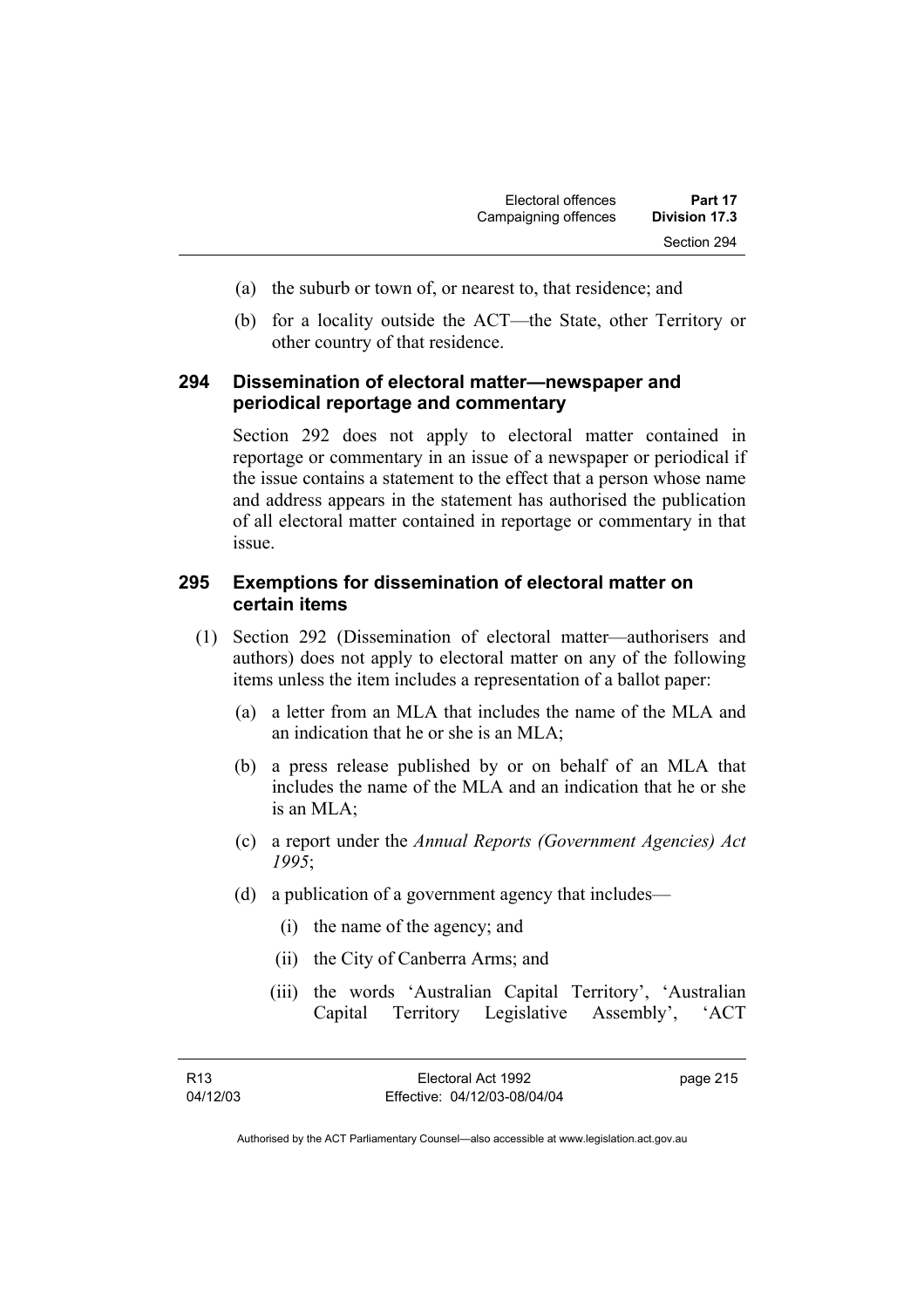Legislative Assembly', 'Australian Capital Territory Government' or 'ACT Government';

- (e) a T-shirt, lapel button, lapel badge, pen, pencil or balloon;
- (f) a business or visiting card that promotes the candidacy of a person in an election;
- (g) a letter or card on which the name and address of the sender appears;
- (h) an item prescribed under the regulations.
- (2) In this section:

## *government agency* means—

- (a) an administrative unit; or
- (b) a Territory instrumentality; or
- (c) a statutory office-holder and the staff assisting the statutory office-holder.

*publication*, of a government agency, does not include a publication that is published for the first time within 6 months immediately before a general election if the publication includes a picture of an MLA.

## **296 Advertorials**

- (1) This section applies to an advertisement in a newspaper or periodical that—
	- (a) appears to be reportage or commentary; and
	- (b) includes electoral matter.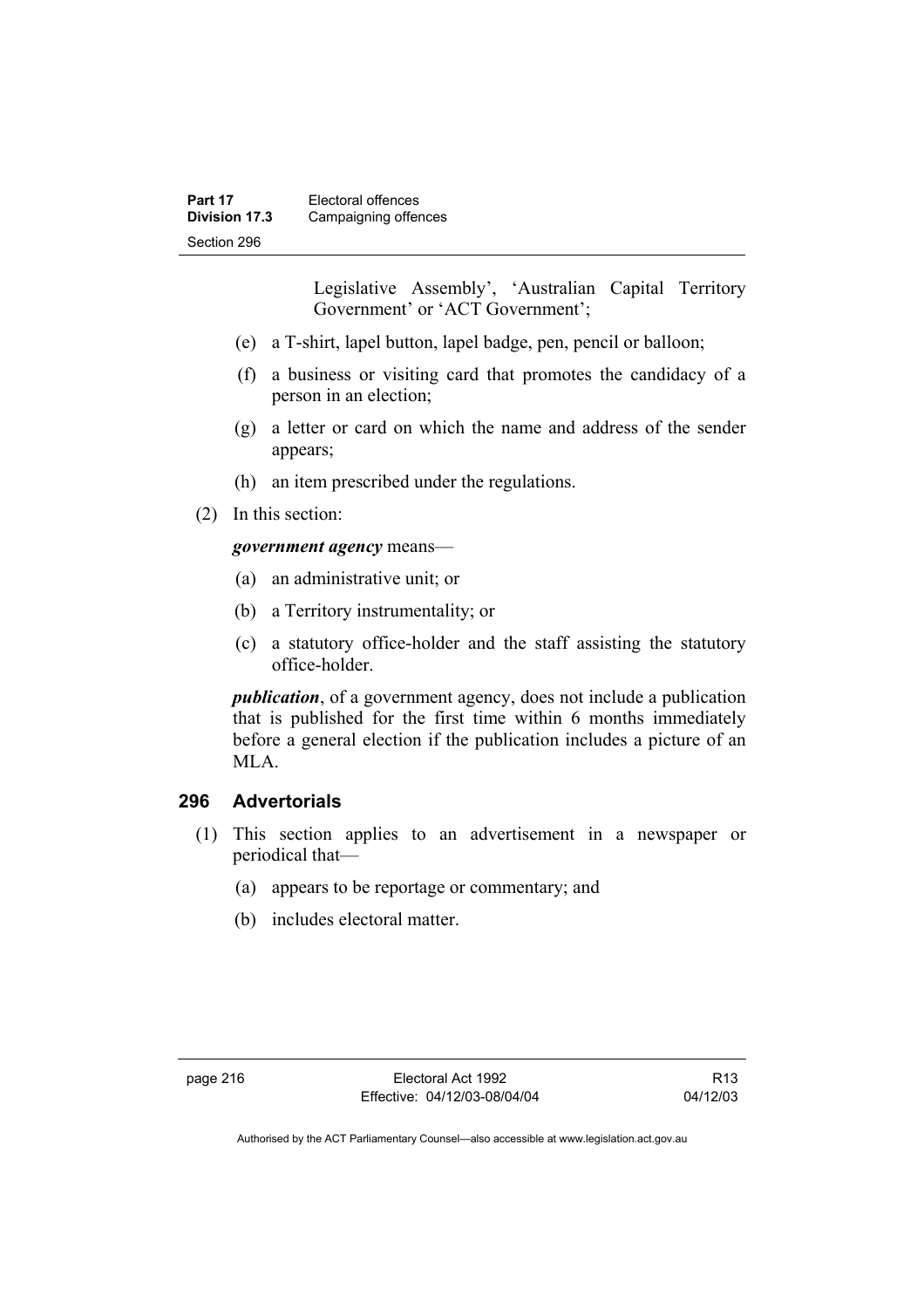| Electoral offences   | Part 17       |
|----------------------|---------------|
| Campaigning offences | Division 17.3 |
|                      | Section 297   |

 (2) If this section applies to an advertisement, the proprietor of the newspaper or periodical shall cause the word 'advertisement' to be printed as a headline to the advertisement, in letters not smaller than 10 point, on each page on which the advertisement appears.

Maximum penalty: 10 penalty units.

## **297 Misleading or deceptive electoral matter**

 (1) A person shall not disseminate, or authorise to be disseminated, electoral matter that is likely to mislead or deceive an elector about the casting of a vote.

Maximum penalty: 50 penalty units, imprisonment for 6 months or both.

 (2) It is a defence to a prosecution for an offence against subsection (1) if it is established that the defendant did not know, and could not reasonably be expected to have known, that the electoral matter was likely to mislead or deceive an elector about the casting of a vote.

## **298 Inducement to illegal voting—representations of ballot papers**

A person shall not disseminate, or authorise to be disseminated, electoral matter including a representation of a ballot paper, or part of a ballot paper, likely to induce an elector to mark his or her vote otherwise than in accordance with the directions on the ballot paper.

Maximum penalty: 50 penalty units, imprisonment for 6 months or both.

#### **299 Graffiti**

- (1) A person shall not, without reasonable excuse, mark any electoral matter directly on any defined place or object without the consent of—
	- (a) for a place—the lessee or lawful occupier of the place; or

page 217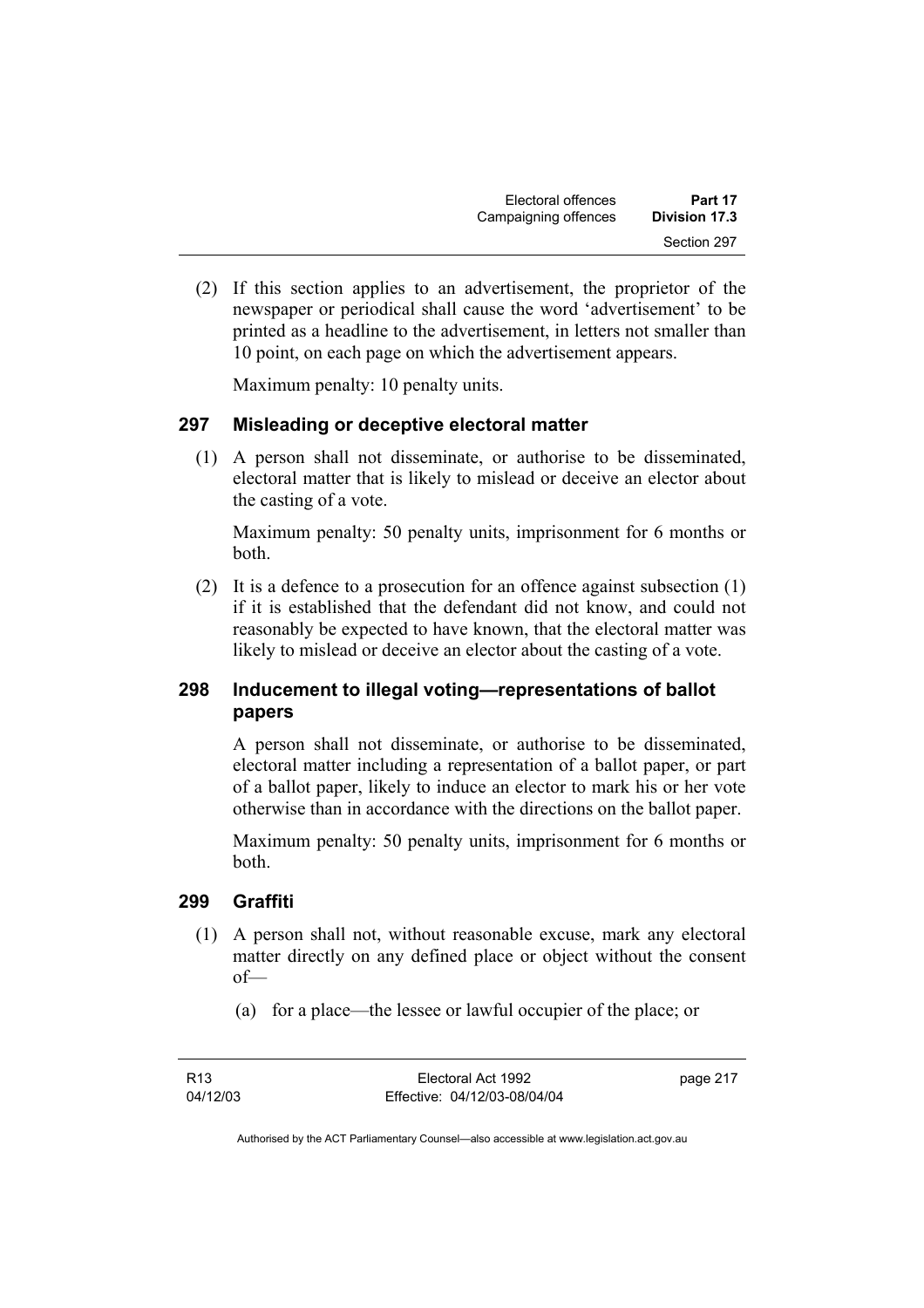(b) for an object—the owner or lawful possessor of the object.

Maximum penalty: 10 penalty units.

- (2) The Territory or a Territory authority shall not give consent for subsection  $(1)$ .
- (3) In a prosecution for an offence against subsection (1) in relation to a defined place or object leased, occupied, owned or possessed by the Territory or a Territory authority, it is to be conclusively presumed that the Territory or the Territory authority, as the case requires, did not consent to any marking of electoral matter on the place or object.
- (4) In this section:

*defined place or object* means a building, footpath, hoarding, roadway, vehicle, vessel or any public or private place (whether on land or water or in the air).

*lessee*—see the *Land (Planning and Environment) Act 1991*, section 159.

*mark* means write, draw or depict.

## **300 Defamation of candidates**

 (1) A person shall not make or publish, or authorise to be made or published, a false and defamatory statement about the personal character or conduct of a candidate.

Maximum penalty: 50 penalty units, imprisonment for 6 months or both.

- (2) It is a defence to a prosecution for an offence against subsection (1) if it is established that the defendant believed on reasonable grounds that the relevant statement was true.
- (3) A person who makes a false and defamatory statement in relation to the personal character or conduct of a candidate in contravention of this section may, at the suit of the candidate, be restrained by

| page 218 | Electoral Act 1992           | R <sub>13</sub> |
|----------|------------------------------|-----------------|
|          | Effective: 04/12/03-08/04/04 | 04/12/03        |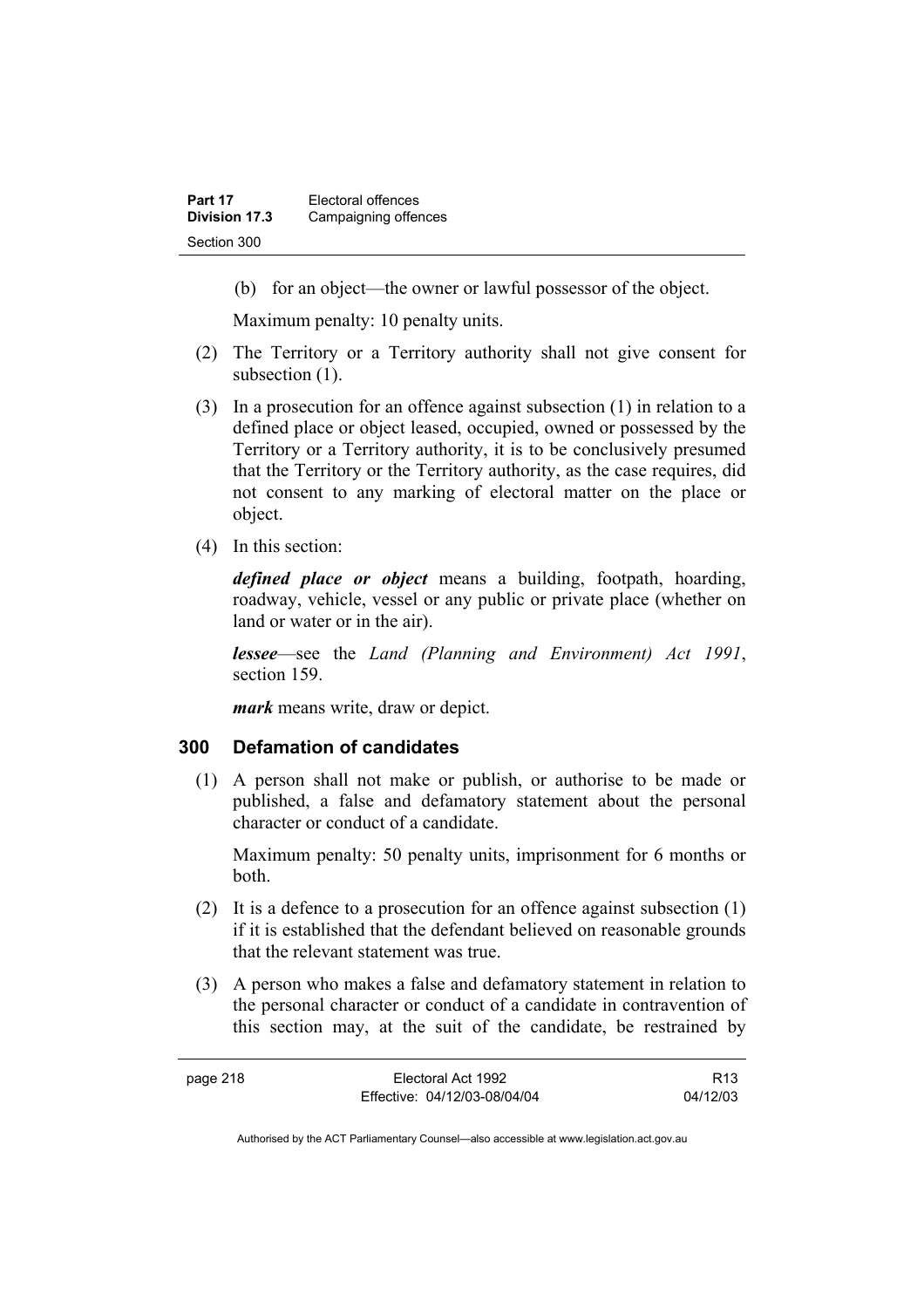injunction from repeating the statement or any similar false and defamatory statement.

## **301 Publication of statements about candidates**

- (1) A person shall not publish, or authorise to be published, on behalf of a body (whether incorporated or unincorporated) a statement—
	- (a) expressly or impliedly claiming that a candidate in an election is associated with, or supports the policy or activities of, that body; or
	- (b) expressly or impliedly advocating that a candidate should be given the first preference vote in an election;

without the written authority of the candidate.

Maximum penalty: 30 penalty units.

- (2) In proceedings for an offence against subsection (1), it shall be presumed, unless the contrary is proved, that a statement purported to be made on behalf of a body was made on behalf of the body.
- (3) This section does not apply to a statement—
	- (a) published on behalf of a political party or registered ballot group; and
	- (b) that relates to a candidate nominated by the party or group who has publicly declared his or her candidature to be on behalf of, or in the interests of, the party or group.

page 219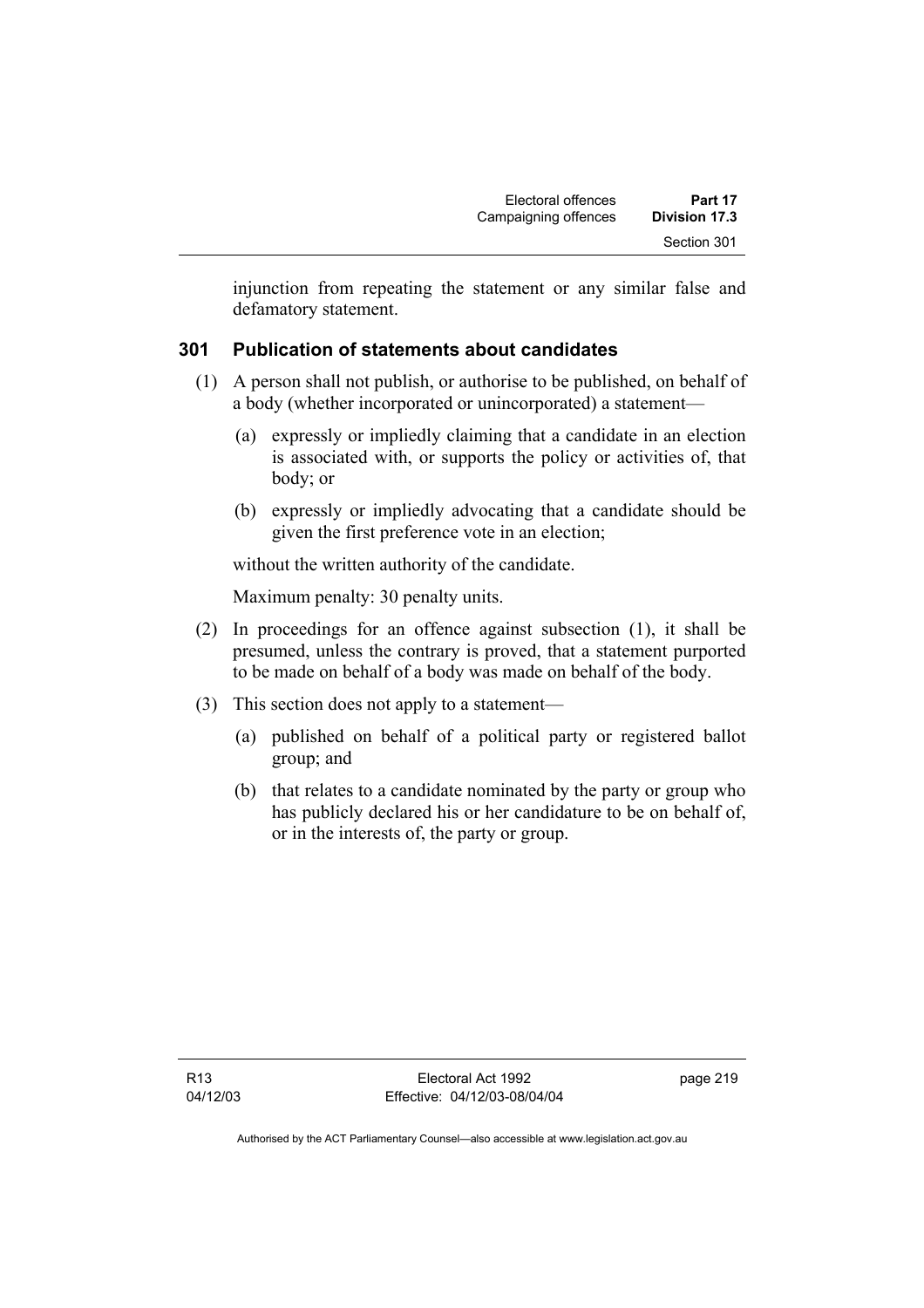| Part 17              | Electoral offences   |
|----------------------|----------------------|
| <b>Division 17.3</b> | Campaigning offences |
| Section 302          |                      |

## **302 Disruption of election meetings**

 (1) A person shall not, without reasonable excuse, disrupt an election meeting.

Maximum penalty: 5 penalty units.

- (2) The chairperson of an election meeting may request a police officer to remove from the meeting any person who, in the opinion of the chairperson, is disrupting the meeting.
- (3) On a request from the chairperson under subsection (2), a police officer may take reasonable action to remove from the meeting the person disrupting the meeting.
- (4) A person who is the subject of a request referred to in subsection (2) shall not, without reasonable excuse, return to the meeting without the authority of the chairperson after leaving it or being removed from it.

Maximum penalty: 10 penalty units.

(5) In this section:

*election meeting* means a lawful public meeting held during a pre-election period in association with the relevant election.

## **303 Canvassing within 100m of polling places**

- (1) A person shall not, during polling hours within the defined polling area in relation to a polling place—
	- (a) do anything for the purpose of influencing the vote of an elector as the elector is approaching, or while the elector is at, the polling place; or
	- (b) do anything for the purpose of inducing an elector not to vote as the elector is approaching, or while the elector is at, the polling place; or

R13 04/12/03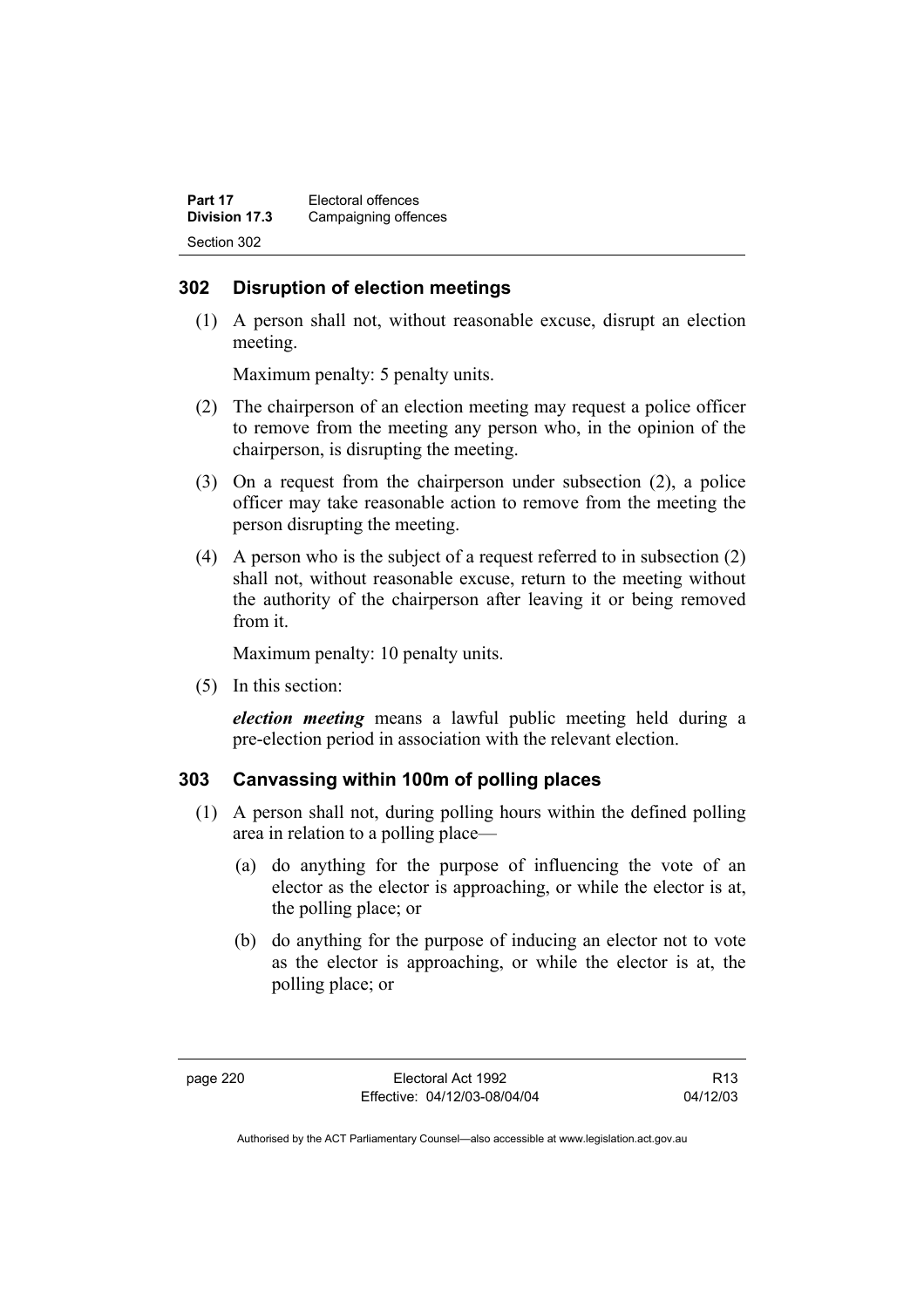(c) exhibit a notice containing electoral matter that is able to be clearly seen by electors approaching, or at, the polling place, other than a notice authorised by the commissioner for display there.

Maximum penalty: 5 penalty units.

- (2) If the building where a polling place is located is situated on grounds within an enclosure, the commissioner may, by written notice, specify the boundary of that enclosure for subsection (7), definition of *defined polling area*, paragraph (b).
- (3) A notice is a notifiable instrument.

*Note* A notifiable instrument must be notified under the *Legislation Act 2001*.

- (4) An officer may, if directed by the commissioner, remove or obliterate a notice that the commissioner or the officer believes on reasonable grounds to be exhibited in contravention of this section.
- (5) Subsection (4) does not authorise an officer to enter land that is subject to a lease within the meaning of the *Land (Planning and Environment) Act 1991*, part 5.
- (6) A person shall not obstruct an officer in the exercise or attempted exercise of the officer's functions under subsection (4).

Maximum penalty: 50 penalty units, imprisonment for 6 months or both.

(7) In this section:

*defined polling area*, in relation to a polling place, means the area—

- (a) within the building where the polling place is located, and within 100m of the building; or
- (b) if the commissioner issues a notice under subsection (2) in relation to the polling place—within the boundary of the enclosure specified in the notice, and within 100m outside that boundary.

page 221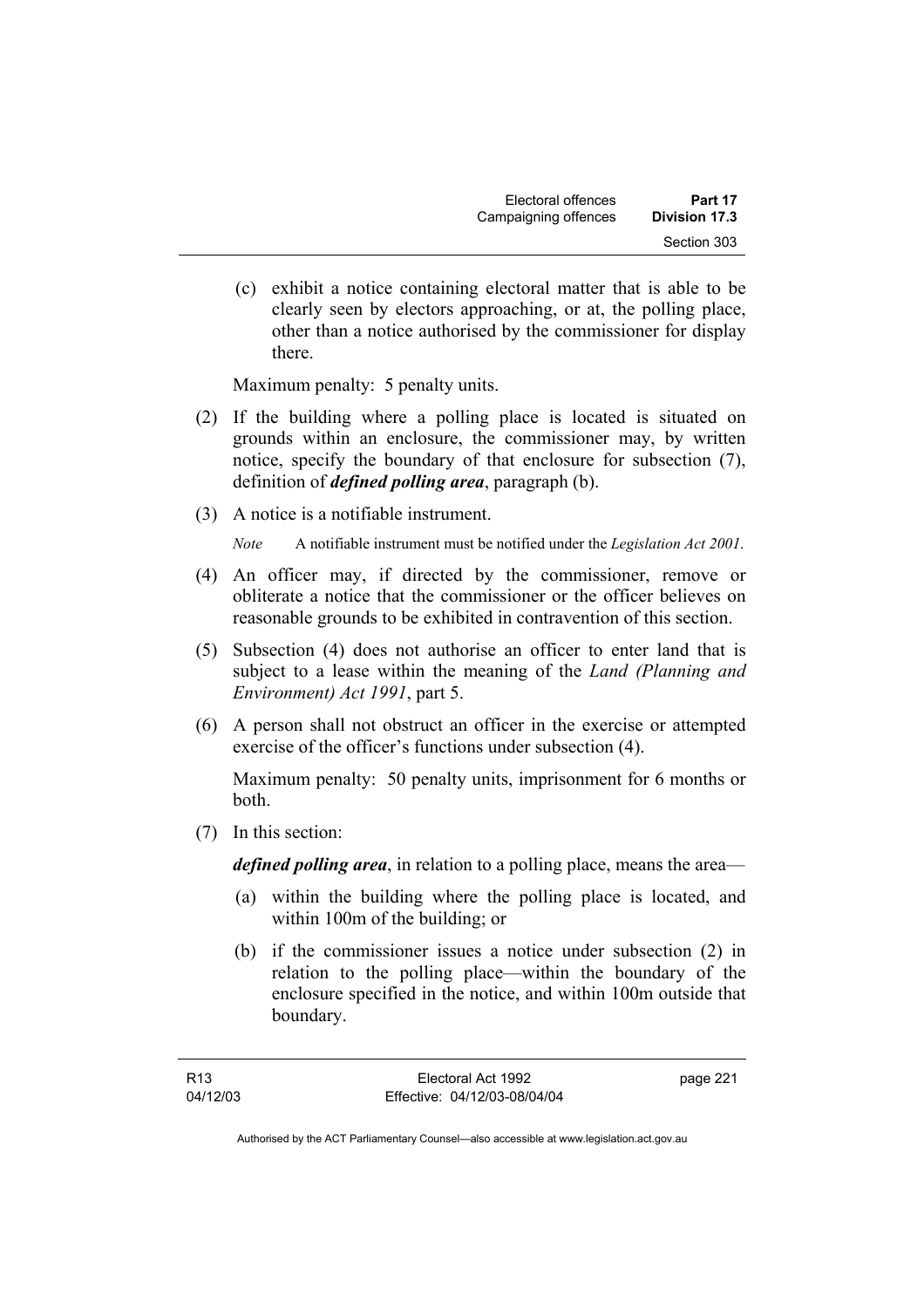| Part 17       | Electoral offences   |
|---------------|----------------------|
| Division 17.3 | Campaigning offences |
| Section 304   |                      |

*polling hours*, in relation to a polling place, means—

- (a) for a polling place appointed under section 119—between the hours of 8 am and 6 pm on polling day; or
- (b) for a polling place where a vote may be made before an officer—any time when the place is open for the acceptance of votes; or
- (c) for a polling place where polling is authorised under division 10.5—the period when a mobile polling visit is being made to the building where that place is located.

## **304 Badges and emblems in polling places**

Subject to section 123 (5), an officer or scrutineer shall not wear or display in a polling place a badge or emblem associated with a political party, registered ballot group or candidate.

Maximum penalty: 10 penalty units.

## **305 How-to-vote material in polling places**

 (1) A person shall not, except for the purposes of assisting another person to vote under section 156, exhibit or leave in a polling place any printed electoral matter.

Maximum penalty: 5 penalty units.

 (2) This section does not apply in relation to a notice authorised by the commissioner for display in the polling place.

## **306 Evidence of authorisation of electoral matter**

In proceedings for an offence against this division—

 (a) electoral matter including a statement to the effect that it was authorised by a specified person is admissible as evidence of that fact; and

R13 04/12/03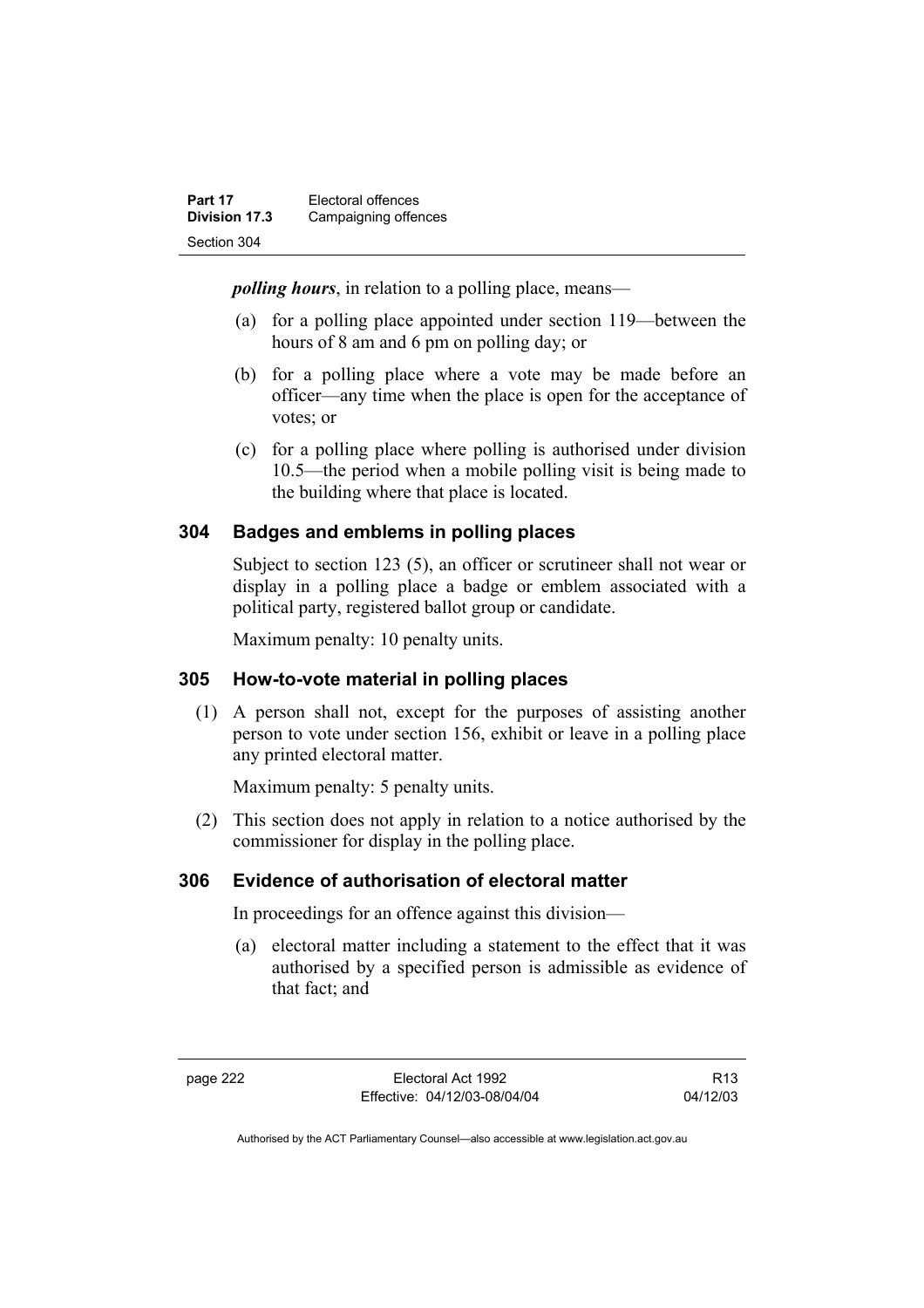| Electoral offences   | Part 17       |
|----------------------|---------------|
| Campaigning offences | Division 17.3 |
|                      | Section 306   |

- (b) an issue of a newspaper or periodical including a statement to the effect that a specified person authorised the publication of all electoral matter contained in reportage or commentary in that issue is admissible as evidence of that fact; and
- (c) electoral matter including a statement to the effect that it was disseminated by a specified person is admissible as evidence of that fact; and
- (d) electoral matter that includes a name purporting to be the author's name is admissible as evidence of that fact.

R13 04/12/03

Electoral Act 1992 Effective: 04/12/03-08/04/04 page 223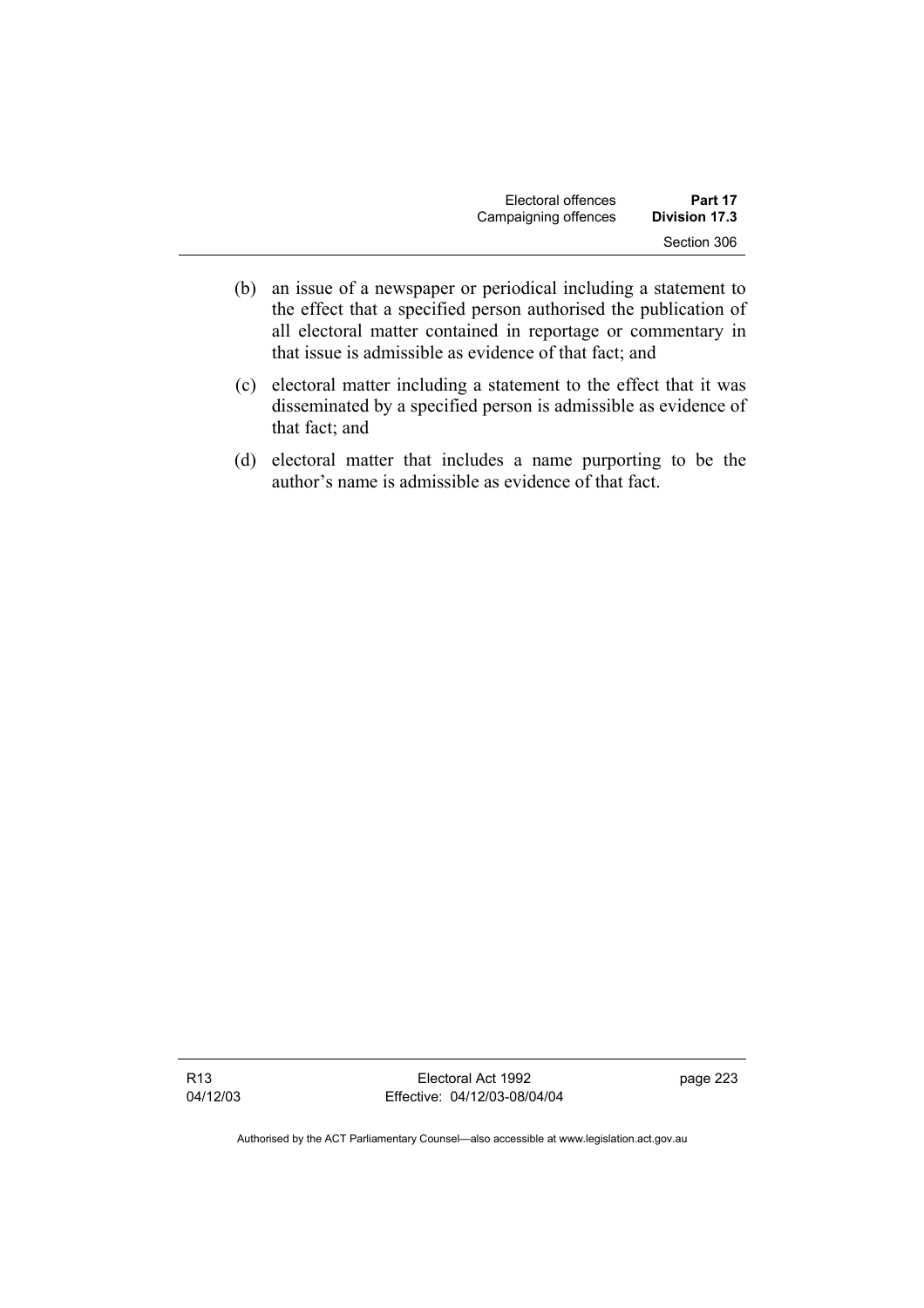| Part 17       | Electoral offences         |
|---------------|----------------------------|
| Division 17.4 | Electronic voting offences |
| Section 306A  |                            |

## **Division 17.4 Electronic voting offences**

## **306A Interfering with electronic voting devices etc**

A person must not, without reasonable excuse, destroy or interfere with any device or computer program that is used, or intended to be used, for or in connection with electronic voting.

Maximum penalty: 50 penalty units, imprisonment for 6 months or both.

## **306B Interfering with electronic counting devices etc**

A person must not, without reasonable excuse, destroy or interfere with any device or computer program that is used, or intended to be used, for counting votes electronically.

Maximum penalty: 50 penalty units, imprisonment for 6 months or both.

## **Division 17.5 Voting fraud**

#### **307 Voting fraud**

 (1) A person shall not supply a ballot paper unless authorised to do so for this Act.

Maximum penalty: 50 penalty units.

(2) A person shall not obtain a ballot paper by fraudulent means.

Maximum penalty: 50 penalty units, imprisonment for 6 months or both.

 (3) A person other than an elector shall not mark a ballot paper, unless expressly authorised by this Act.

Maximum penalty: 50 penalty units.

 (4) A person shall not fraudulently put a ballot paper, or any other paper, in a ballot box.

| page 224 | Electoral Act 1992           | R <sub>13</sub> |
|----------|------------------------------|-----------------|
|          | Effective: 04/12/03-08/04/04 | 04/12/03        |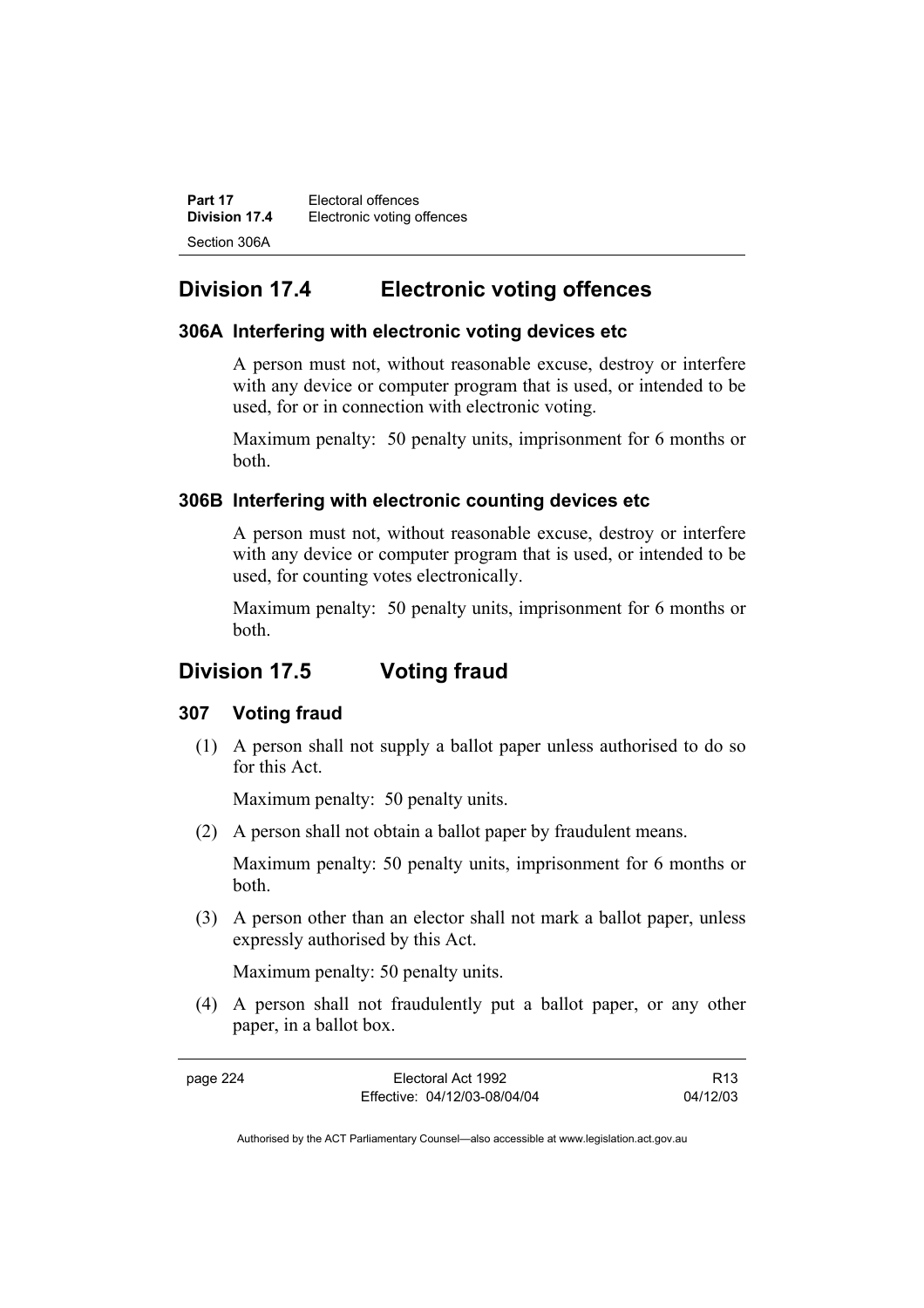| Electoral offences | Part 17       |
|--------------------|---------------|
| Voting fraud       | Division 17.5 |
|                    | Section 307   |

Maximum penalty: 50 penalty units, imprisonment for 6 months or both.

- (5) A person shall not fraudulently take a ballot paper out of—
	- (a) a place where a vote may be made before an officer under section 136B or 136C; or
	- (b) a polling place; or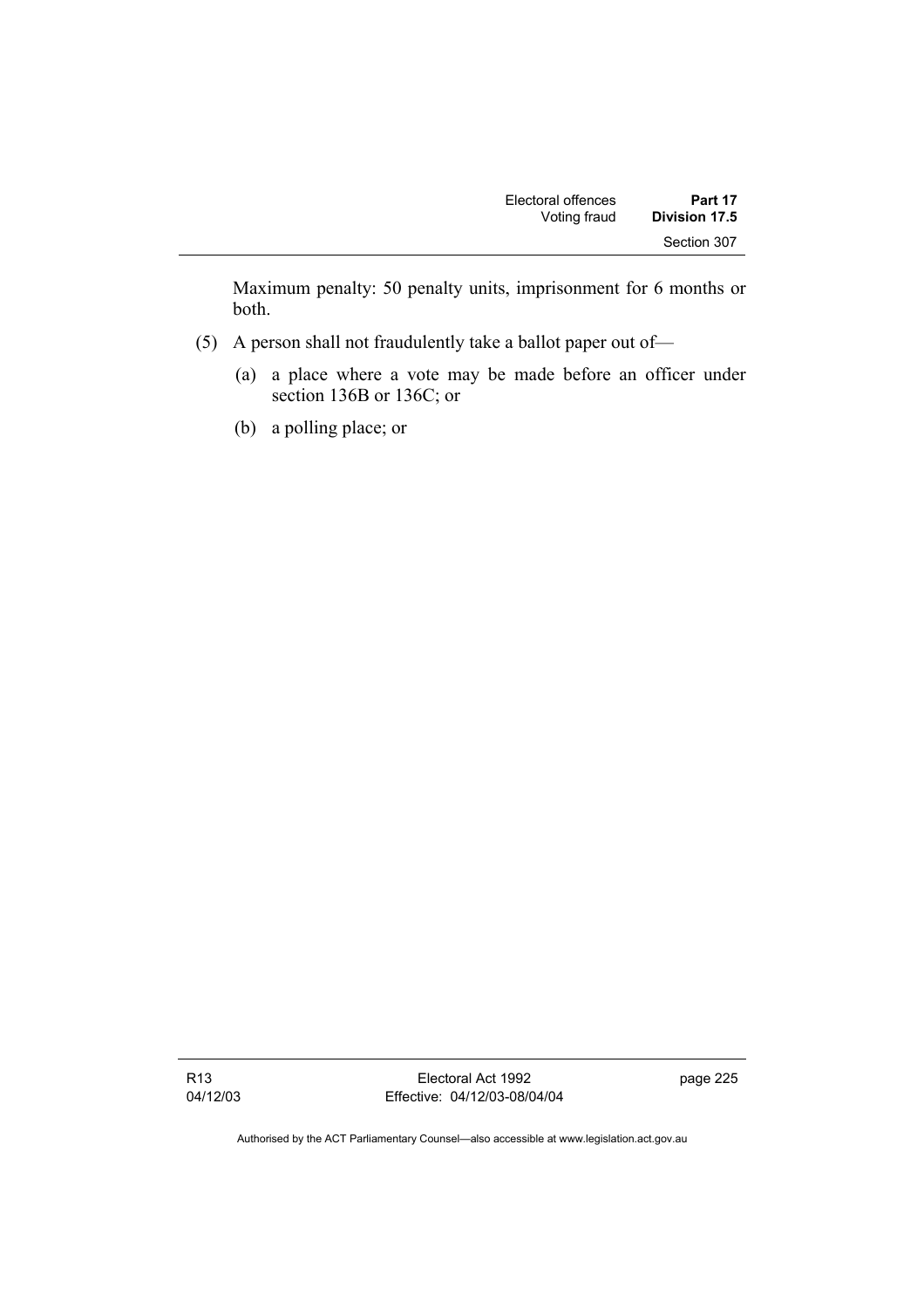| Part 17       | Electoral offences |
|---------------|--------------------|
| Division 17.6 | Electoral papers   |
| Section 309   |                    |

(c) a scrutiny centre.

Maximum penalty: 50 penalty units, imprisonment for 6 months or both.

 (6) A person shall not, without reasonable excuse, interfere with a ballot box, or a ballot paper, unless authorised to do so for this Act.

Maximum penalty: 50 penalty units, imprisonment for 6 months or both.

## **Division 17.6 Electoral papers**

#### **309 Electoral papers—forgery**

(1) A person shall not forge an electoral paper.

Maximum penalty: 50 penalty units, imprisonment for 6 months or both.

 (2) A person shall not, without reasonable excuse, possess an instrument designed or adapted particularly for forging an electoral paper.

Maximum penalty: 50 penalty units, imprisonment for 6 months or both.

 (3) A person shall not, without reasonable excuse, possess a forged electoral paper, knowing it to be forged.

Maximum penalty: 50 penalty units, imprisonment for 6 months or both.

 (4) A person shall not, without reasonable excuse, publish an electoral paper, knowing it to be forged.

Maximum penalty: 50 penalty units, imprisonment for 6 months or both.

(5) In this section:

*forgery*, in relation to an electoral paper, includes—

page 226 Electoral Act 1992 Effective: 04/12/03-08/04/04

R13 04/12/03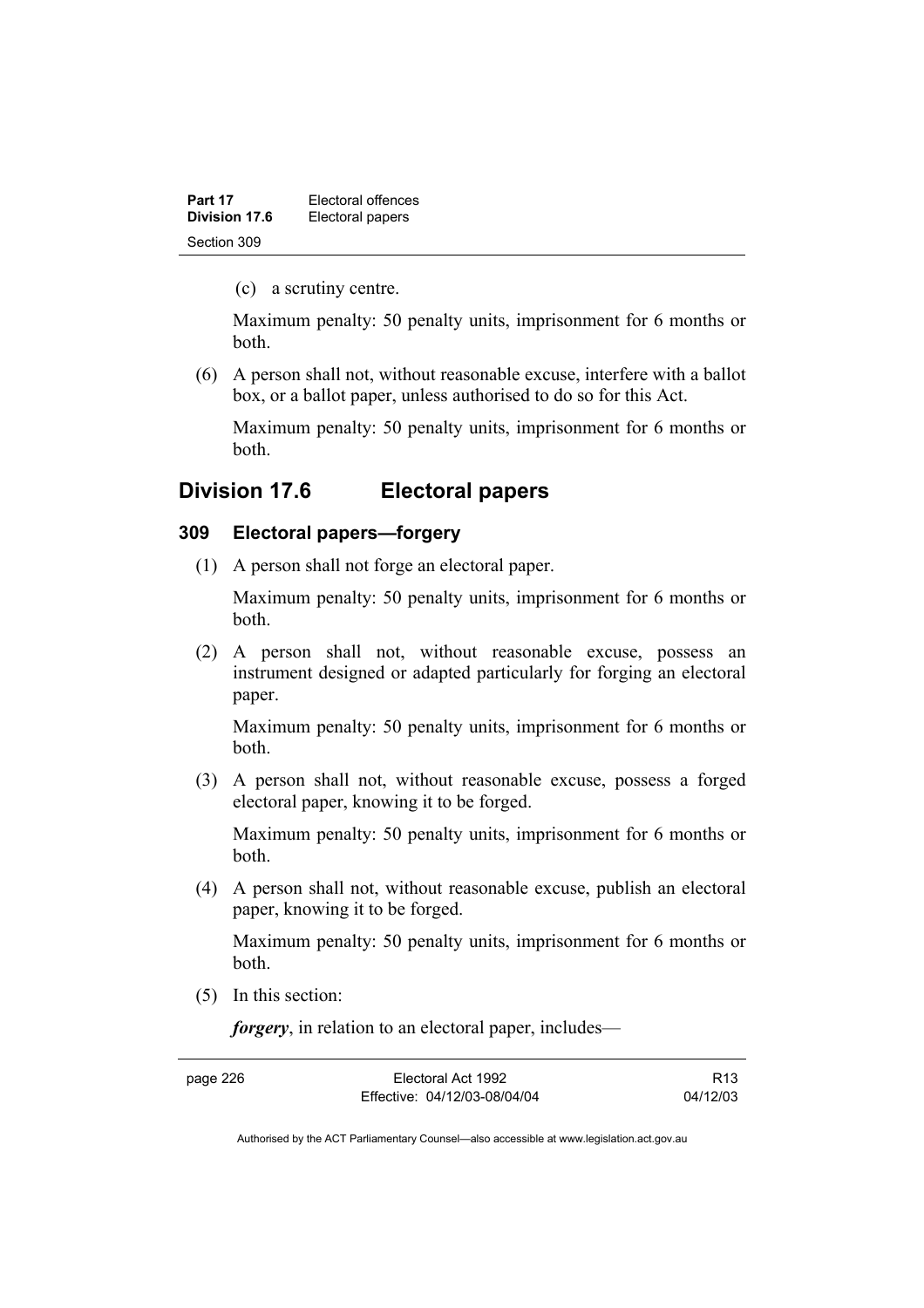| Electoral offences | Part 17       |
|--------------------|---------------|
| Electoral papers   | Division 17.6 |
|                    | Section 310   |

- (a) the forgery of a signature on the electoral paper; and
- (b) the marking of an electoral paper with a false signature.

*publication*, in relation to an electoral paper which is a ballot paper, includes the placing of the ballot paper in a ballot box.

## **310 Electoral papers—forfeiture**

- (1) On conviction of a person for an offence against section 309, any document or instrument in relation to which the offence was committed is forfeited to the Territory.
- (2) A forfeited document or instrument may be destroyed or dealt with as prescribed.

#### **311 Electoral papers—unauthorised possession**

- (1) A person shall not, without reasonable excuse, except for this Act—
	- (a) possess an electoral paper; or
	- (b) possess an instrument designed or adapted particularly for producing an electoral paper, or an official mark on an electoral paper.

Maximum penalty: 30 penalty units.

## **312 Electoral papers—false or misleading statements**

 (1) A person shall not, in an electoral paper, make a statement that is false or misleading in a material particular.

Maximum penalty: 50 penalty units, imprisonment for 6 months or both.

 (2) It is a defence to a prosecution for an offence against subsection (1) if it is established that the defendant did not know, and could not reasonably be expected to have known, that the relevant statement was false or misleading in a material particular.

page 227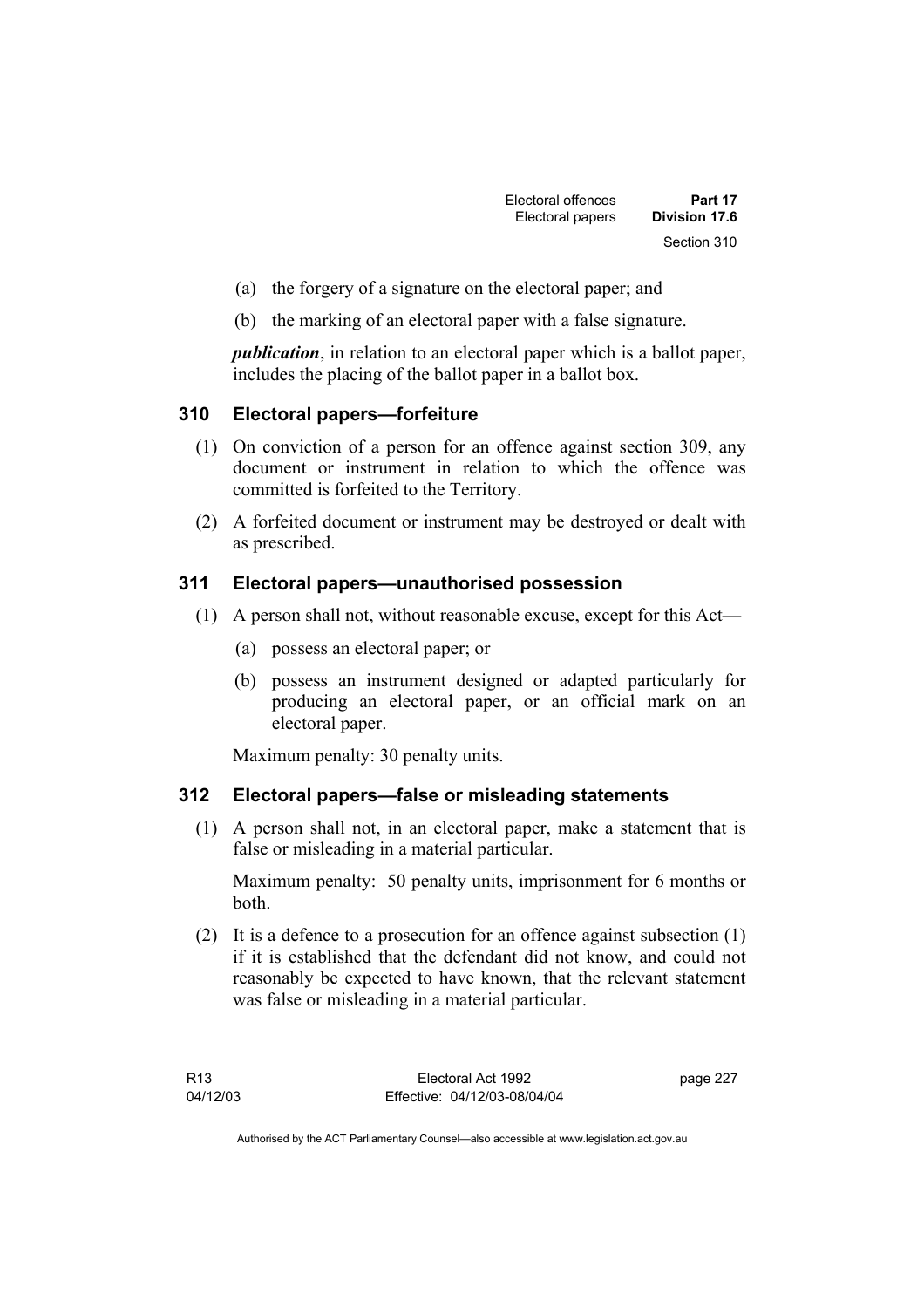| Part 17       | Electoral offences |
|---------------|--------------------|
| Division 17.6 | Electoral papers   |
| Section 313   |                    |

## **313 Electoral papers—defacement etc**

Unless authorised by or under this Act, a person shall not fraudulently deface, remove, mutilate or destroy an electoral paper.

Maximum penalty: 50 penalty units, imprisonment for 6 months or both.

#### **314 Electoral papers—signatures**

 (1) Subject to subsection (2), if a person is required by this Act to sign an electoral paper, he or she shall sign it with his or her personal signature.

Maximum penalty: 10 penalty units.

- (2) If a person is unable to sign his or her name in writing, the person is to be taken to have signed an electoral paper if—
	- (a) the person makes a mark on the paper by way of signature; or
	- (b) another person signs the document in the presence of and at the direction of the person.

## **315 Electoral papers—witnesses**

- (1) A person shall not witness the signature of an electoral paper unless—
	- (a) the paper is signed by the signatory; and
	- (b) he or she has seen the signatory sign the paper; and
	- (c) he or she is satisfied as to—
		- (i) the identity of the signatory; and
		- (ii) the truth of any statements made in the paper by the signatory; and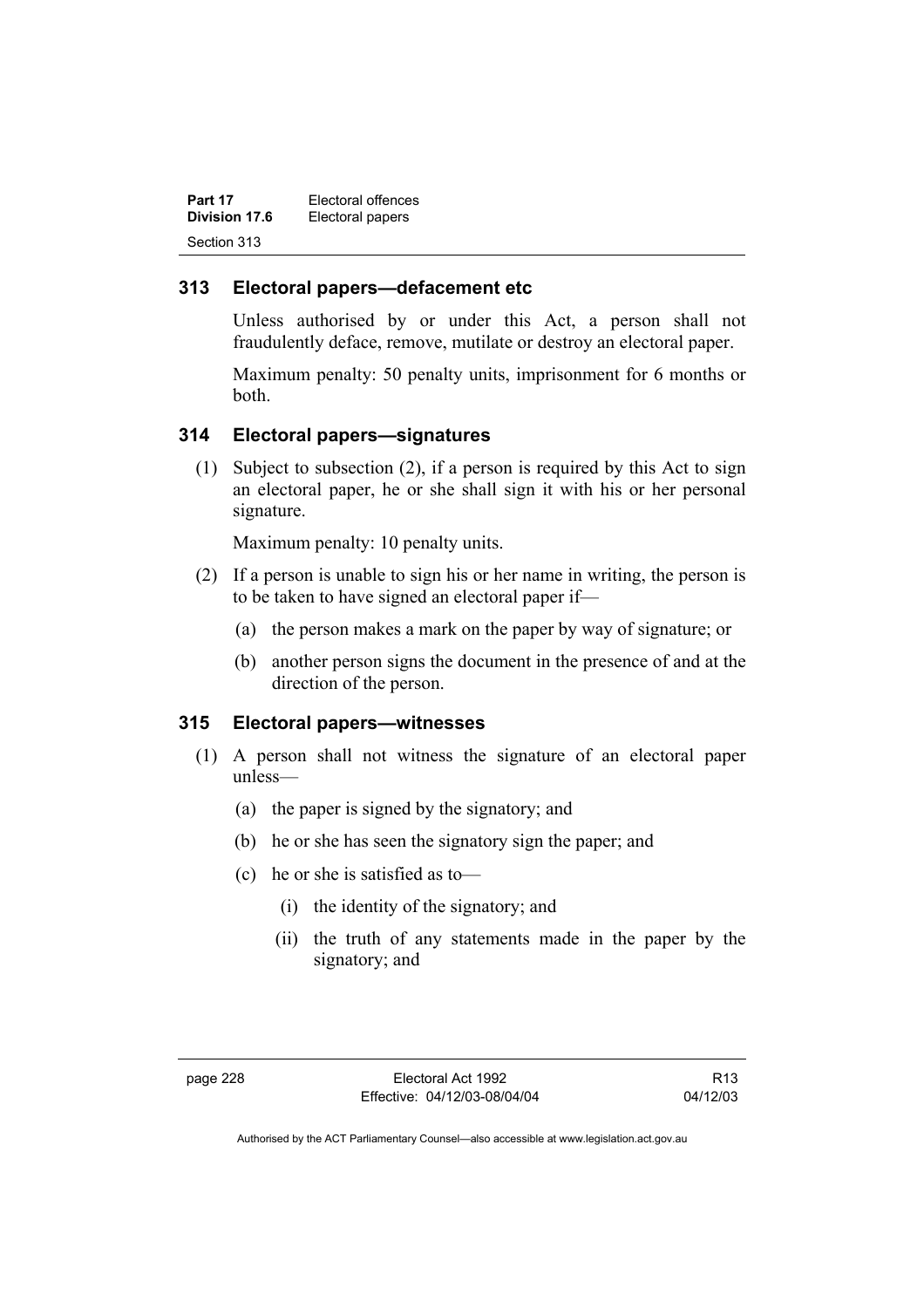(d) he or she is able to sign his or her own name.

Maximum penalty: 10 penalty units.

- (2) For subsection (1) (c), a witness may satisfy himself or herself on the basis of—
	- (a) personal knowledge of the signatory; or
	- (b) inquiries made of the signatory; or
	- (c) any other reasonable means.
- (3) In this section:

*signatory*, in relation to a person witnessing the signature of an electoral paper, means the person whose signature is purported to be witnessed.

## **Division 17.7 Official functions**

## **316 Improper influence—members of electoral commission etc**

A person shall not do anything improper for the purpose of influencing a member of—

- (a) the electoral commission; or
- (b) an augmented commission; or
- (c) a redistribution committee.

Maximum penalty: 50 penalty units, imprisonment for 6 months or both.

## **317 Unauthorised actions by officers**

An officer shall not, without reasonable excuse, contravene—

 (a) a provision of this Act for which no other penalty is provided; or

page 229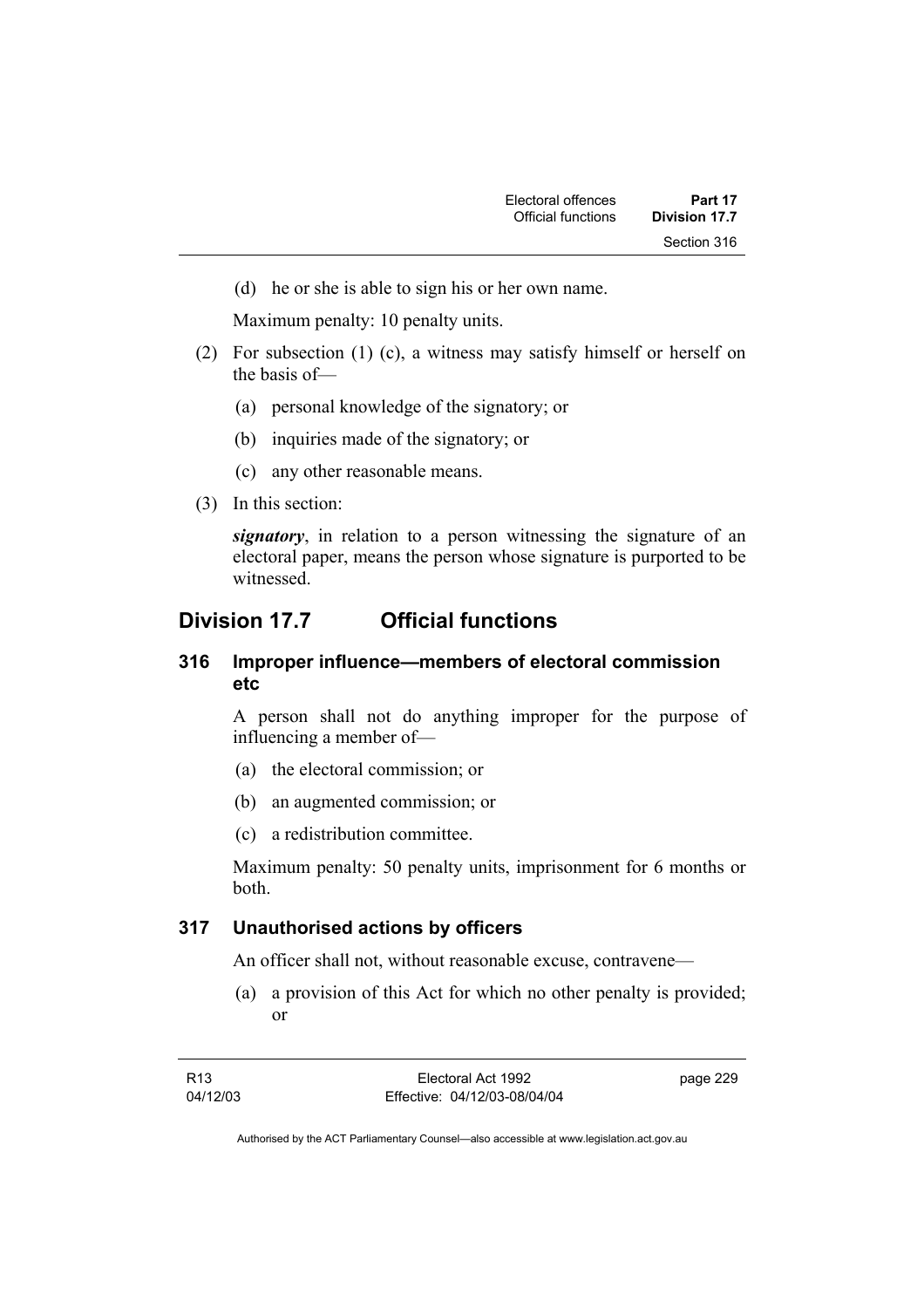| Part 17       | Electoral offences |
|---------------|--------------------|
| Division 17.7 | Official functions |
| Section 318   |                    |

(b) a direction given to him or her under this Act.

Maximum penalty: 10 penalty units.

#### **318 Identification of voters and votes**

 (1) Except as authorised under this Act, an officer shall not make any mark on a ballot paper that would be likely to enable the identification, directly or indirectly, of the person who votes on the ballot paper.

Maximum penalty: 50 penalty units, imprisonment for 6 months or both.

 (2) Except as authorised under this Act, an officer or a scrutineer shall not, directly or indirectly, disclose any information acquired in the exercise of his or her functions under this Act that would be likely to enable it to be known how an identified voter has voted.

Maximum penalty: 50 penalty units, imprisonment for 6 months or both.

(3) In subsection (2):

*officer* includes a person who has been, but is no longer, an officer.

*scrutineer* includes a person who has been, but is no longer, a scrutineer.

#### **319 Responses to official questions**

 (1) A person shall not, in answer to an official question, make a statement that is false or misleading in a material particular.

Maximum penalty: 50 penalty units, imprisonment for 6 months or both.

 (2) It is a defence to a prosecution for an offence against subsection (1) if it is established that the defendant did not know, and could not reasonably be expected to have known, that the relevant statement was false or misleading in a material particular.

R13 04/12/03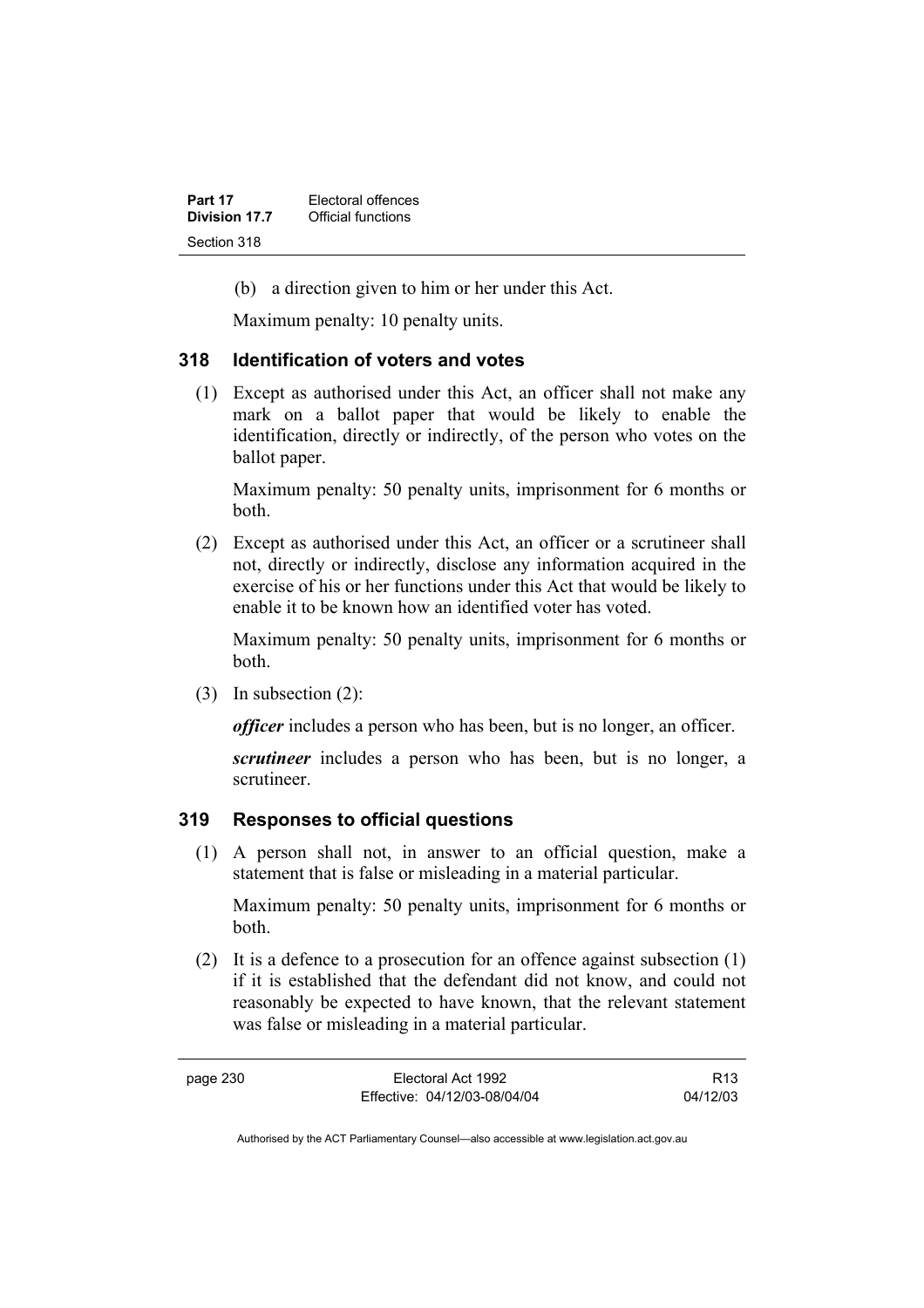| Electoral offences | Part 17       |
|--------------------|---------------|
| Official functions | Division 17.7 |
|                    | Section 320   |

(3) In this section:

*official question* means a question asked by an officer in the exercise of his or her functions under this Act.

#### **320 Control of behaviour at voting centres**

 (1) A person shall not, without reasonable excuse, disrupt an activity being carried out under this Act at a voting centre.

Maximum penalty: 10 penalty units.

 (2) A person at a voting centre shall not, without reasonable excuse, disobey a direction given by the OIC by or under this Act.

Maximum penalty: 10 penalty units.

 (3) A person shall not, without reasonable excuse, enter or remain at a voting centre without the permission, express or implied, of the OIC.

Maximum penalty: 10 penalty units.

- (4) Subsection (3) does not apply—
	- (a) to an officer; or
	- (b) to a scrutineer who is entitled to be on the premises under section 123; or
	- (c) if the voting centre is a polling place—to a voter who enters the place for the purpose of voting and remains no longer than is necessary and reasonable for that purpose.
- (5) A person who contravenes this section may be removed from the premises by a police officer or by an authorised officer.
- (6) In this section:

*OIC*, in relation to a voting centre, means the officer in charge of the centre.

page 231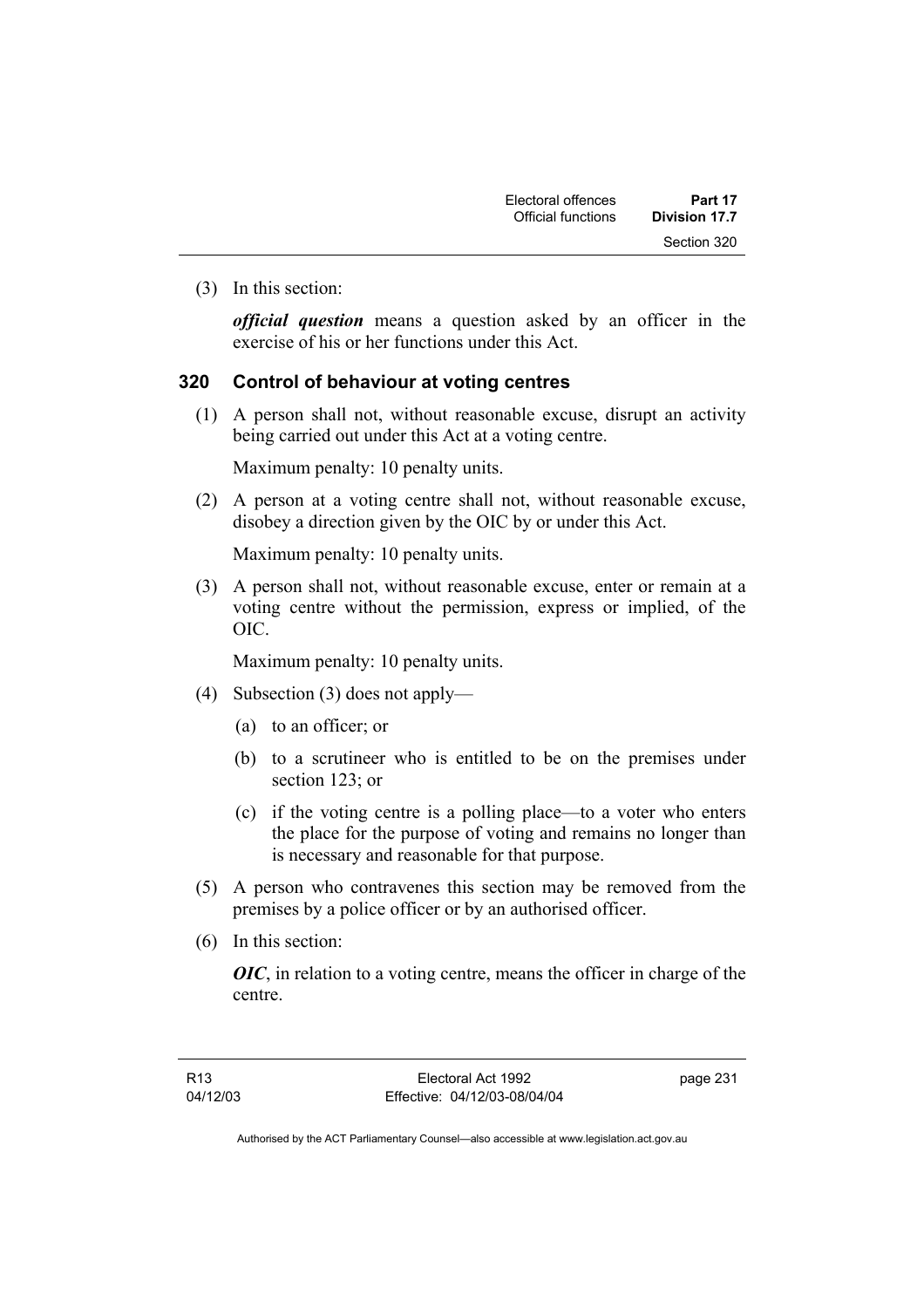| Part 17              | Electoral offences |
|----------------------|--------------------|
| <b>Division 17.7</b> | Official functions |
| Section 320          |                    |

## *voting centre* means—

- (a) a place where a vote may be made before an officer under section 136B or 136C; or
- (b) a polling place; or
- (c) a scrutiny centre.

page 232 Electoral Act 1992 Effective: 04/12/03-08/04/04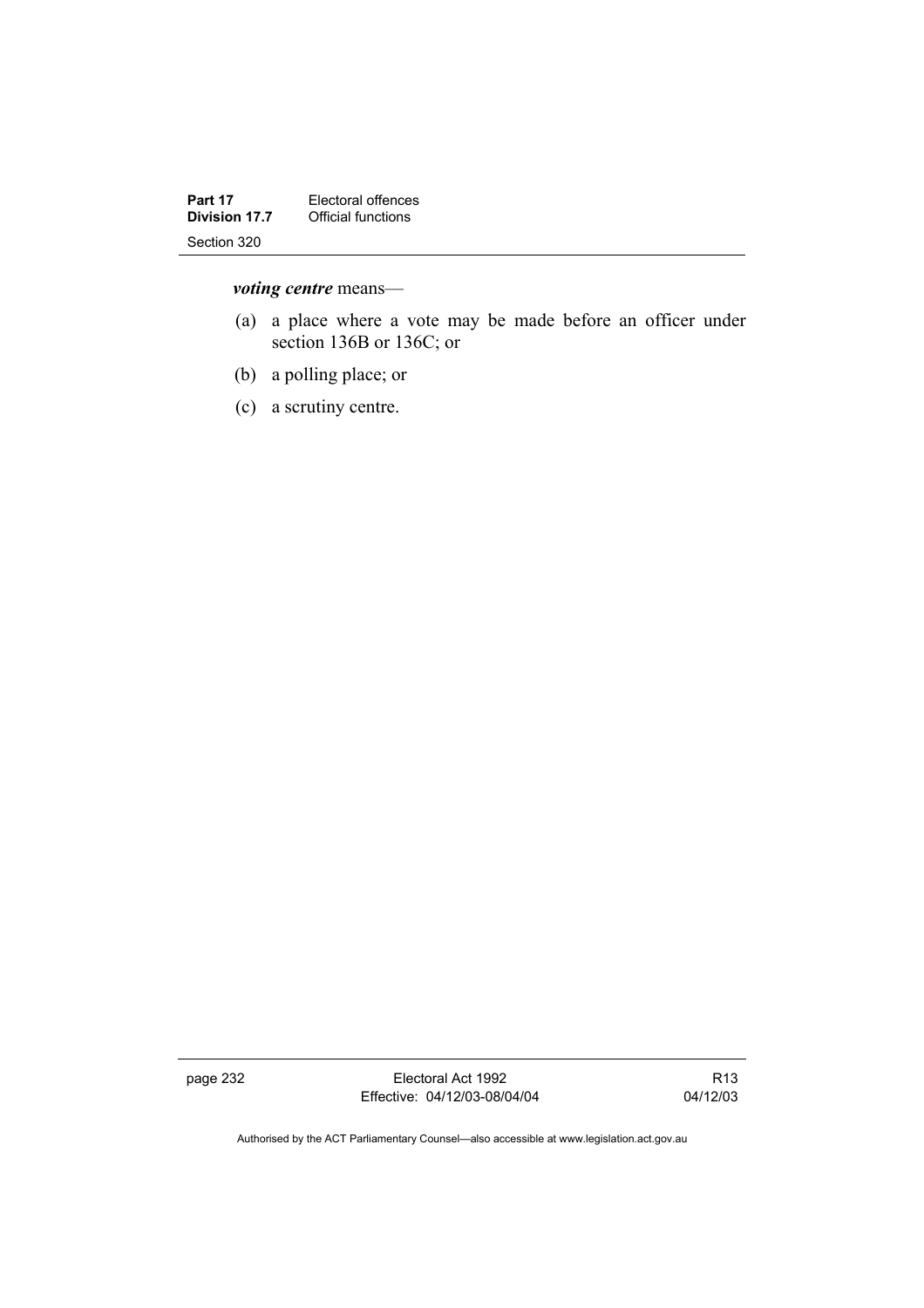# **Part 18 Enforcement proceedings**

## **Division 18.1 Injunctions**

## **321 Restraining conduct**

- (1) This section applies if a person (the *relevant person*) has engaged, is engaging, or proposes to engage, in conduct that was, is, or would be, a contravention of this Act or another Territory law in its application to elections.
- (2) The commissioner or, if the conduct relates to an election, a candidate in the election may apply to the Supreme Court for an injunction.
- (3) On application under subsection (2), the Supreme Court may grant an injunction—
	- (a) restraining the relevant person from engaging in the conduct; and
	- (b) if, in the court's opinion, it is desirable to do so, requiring the relevant person to do anything.
- (4) The Supreme Court may grant an injunction restraining a person from engaging in conduct of a particular kind—
	- (a) if satisfied that the person has engaged in conduct of that kind, whether or not it appears to the court that the person intends to engage again, or to continue to engage, in conduct of that kind; or
	- (b) if it appears to the court that, if an injunction is not granted, it is likely the person will engage in conduct of that kind, whether or not the person has previously engaged in conduct of that kind and whether or not there is an imminent danger of substantial damage to someone else if the person engages in conduct of that kind.

| R <sub>13</sub> | Electoral Act 1992           | page 233 |
|-----------------|------------------------------|----------|
| 04/12/03        | Effective: 04/12/03-08/04/04 |          |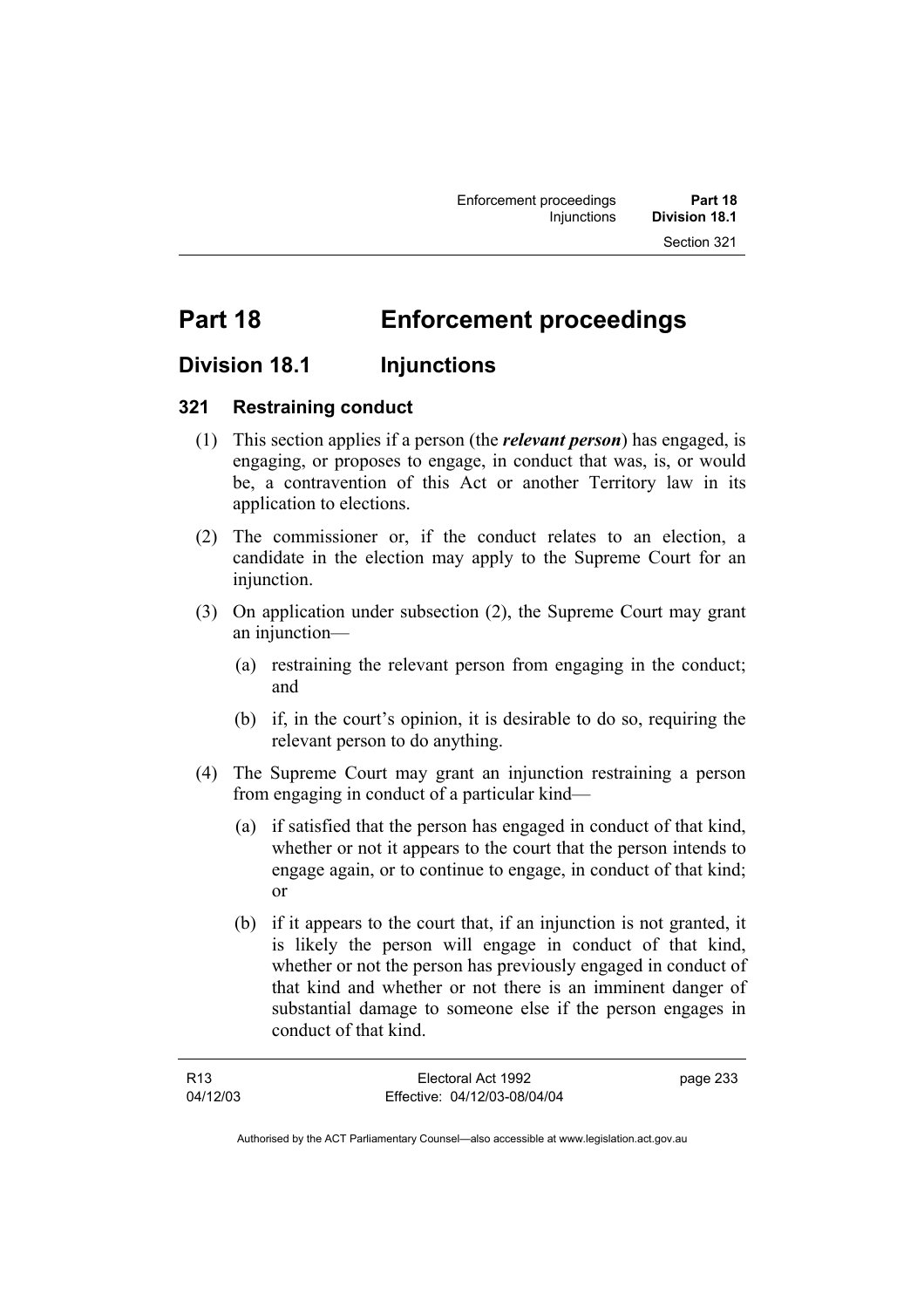| Part 18              | Enforcement proceedings |
|----------------------|-------------------------|
| <b>Division 18.1</b> | Injunctions             |
| Section 322          |                         |

## **322 Requiring things to be done**

- (1) This section applies if a person (the *relevant person*) has failed, is failing, or proposes to fail to do something in contravention of this Act or another Territory law in its application to elections.
- (2) The commissioner or, if the conduct relates to an election, a candidate in the election may apply to the Supreme Court for an injunction requiring the relevant person to do the thing.
- (3) On application under subsection (2), the Supreme Court may grant an injunction requiring the relevant person to do the thing.
- (4) The Supreme Court may grant an injunction requiring a person to do something—
	- (a) if satisfied that the person has failed to do the thing, whether or not it appears to the court that the person intends to fail again, or to continue to fail, to do the thing; or
	- (b) if it appears to the court that, if an injunction is not granted, it is likely the person will fail to do the thing, whether or not the person has previously failed to do the thing and whether or not there is an imminent danger of substantial damage to someone else if the person fails to do the thing.

## **323 Commissioner not required to give undertakings as to damages**

If the commissioner makes an application for an injunction to which this division applies, the Supreme Court must not require that, as a condition of granting the injunction, the commissioner give any undertakings about damages on his or her own behalf or on behalf of any other person.

## **324 Powers of the court**

Subject to this division, the Supreme Court has the same powers (so far as they are applicable) in relation to injunctions under this

R13 04/12/03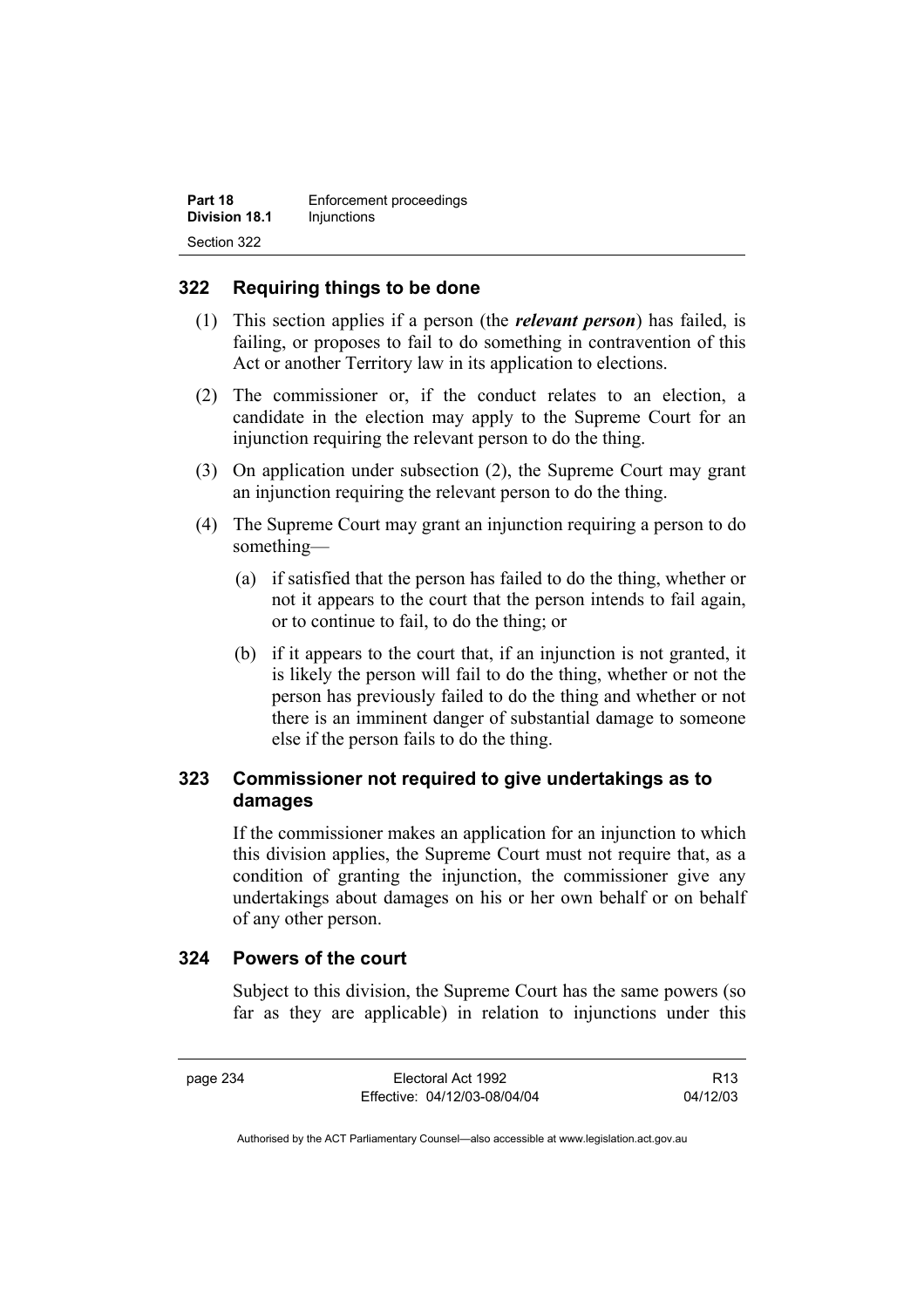division as it has in relation to injunctions under its original jurisdiction.

# **Division 18.2 Prosecutions**

# **325 Investigation of complaints**

The commissioner shall—

- (a) investigate; or
- (b) refer to the appropriate authority for investigation;

any complaint alleging a contravention of this Act, unless the commissioner believes on reasonable grounds that the complaint is frivolous or vexatious.

# **326 Commissioner may prosecute enrolment and voting offences**

The commissioner may institute and conduct any prosecution in relation to an offence against section 73 (6) or 129 (1).

# **327 Service of certain process by mail**

In addition to any other method by which a document may be served, process relating to a proceeding for an offence against section 129 (1) may be served on a person by sending it by prepaid post to the address of the person recorded on the roll.

*Note* For other ways of serving documents, see *Legislation Act 2001*, pt 19.5.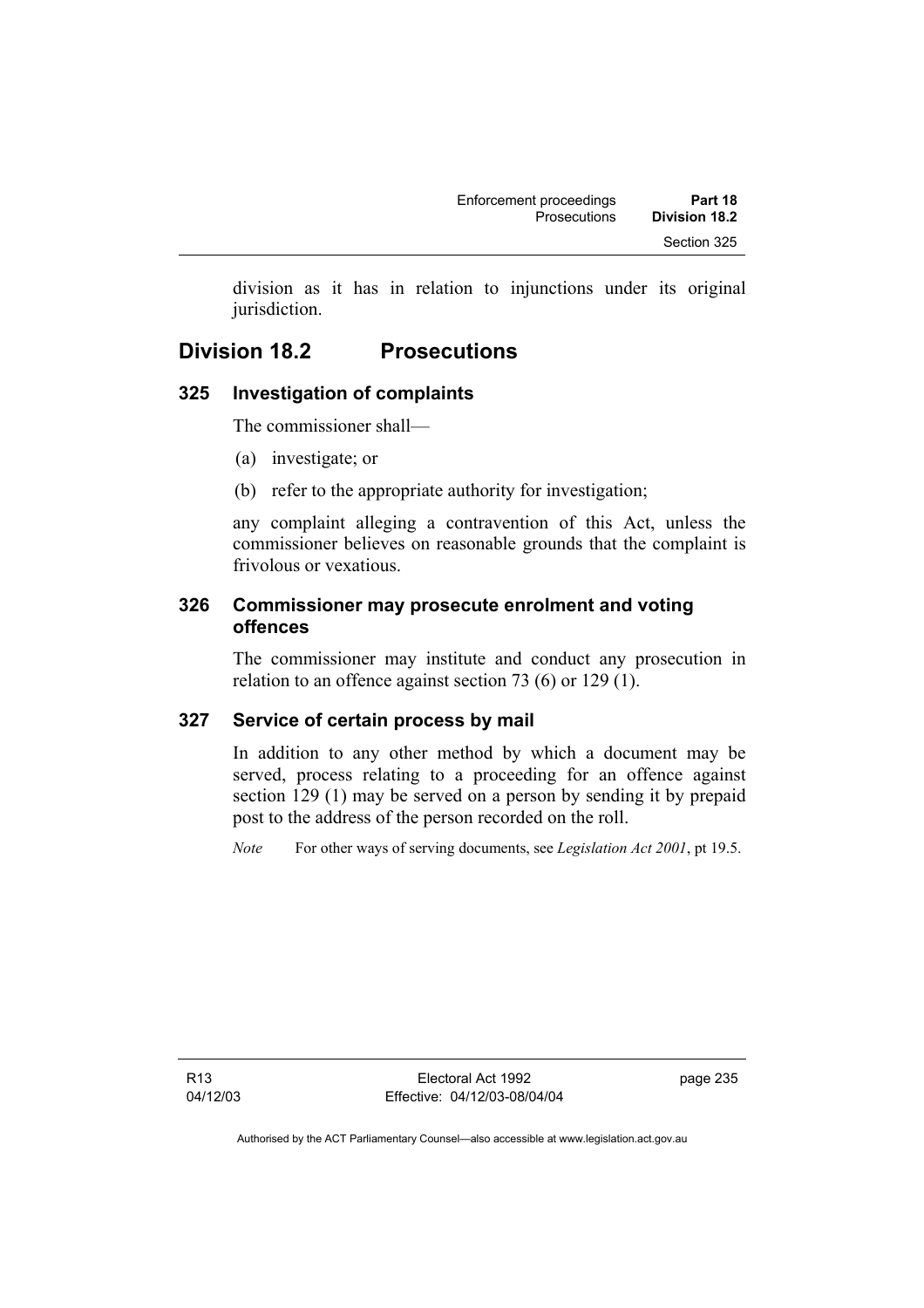#### **Part 19** Miscellaneous

Section 328

# **Part 19 Miscellaneous**

# **328 Extension of time for acts by officers**

 $If$ 

- (a) an officer is required by this Act to do an act at a specified time or within a specified period; and
- (b) an officer other than the commissioner refuses or fails to do the act at that time or within that period;

the commissioner may grant an extension of time (not exceeding 48 hours) within which the act may be done.

# **329 Restrictions on sending completed ballot and voting papers by fax**

- (1) This section applies to—
	- (a) a completed ballot paper (other than a ballot paper completed by an Antarctic elector); and
	- (b) a completed declaration voting paper.
- (2) Despite the *Legislation Act 2001*, part 19.5 (Service of a document), a document (including a copy of the document) to which this section applies cannot be served on a person by faxing it to the person.
	- *Note* For other ways of serving the documents and other documents under this Act, see *Legislation Act 2001*, pt 19.5.

# **330 Forms—provision and assistance**

 (1) The commissioner shall ensure that any forms provided for, or required by or under, this Act are kept at the office of the commissioner and are provided, on request, to members of the public.

page 236 Electoral Act 1992 Effective: 04/12/03-08/04/04

R13 04/12/03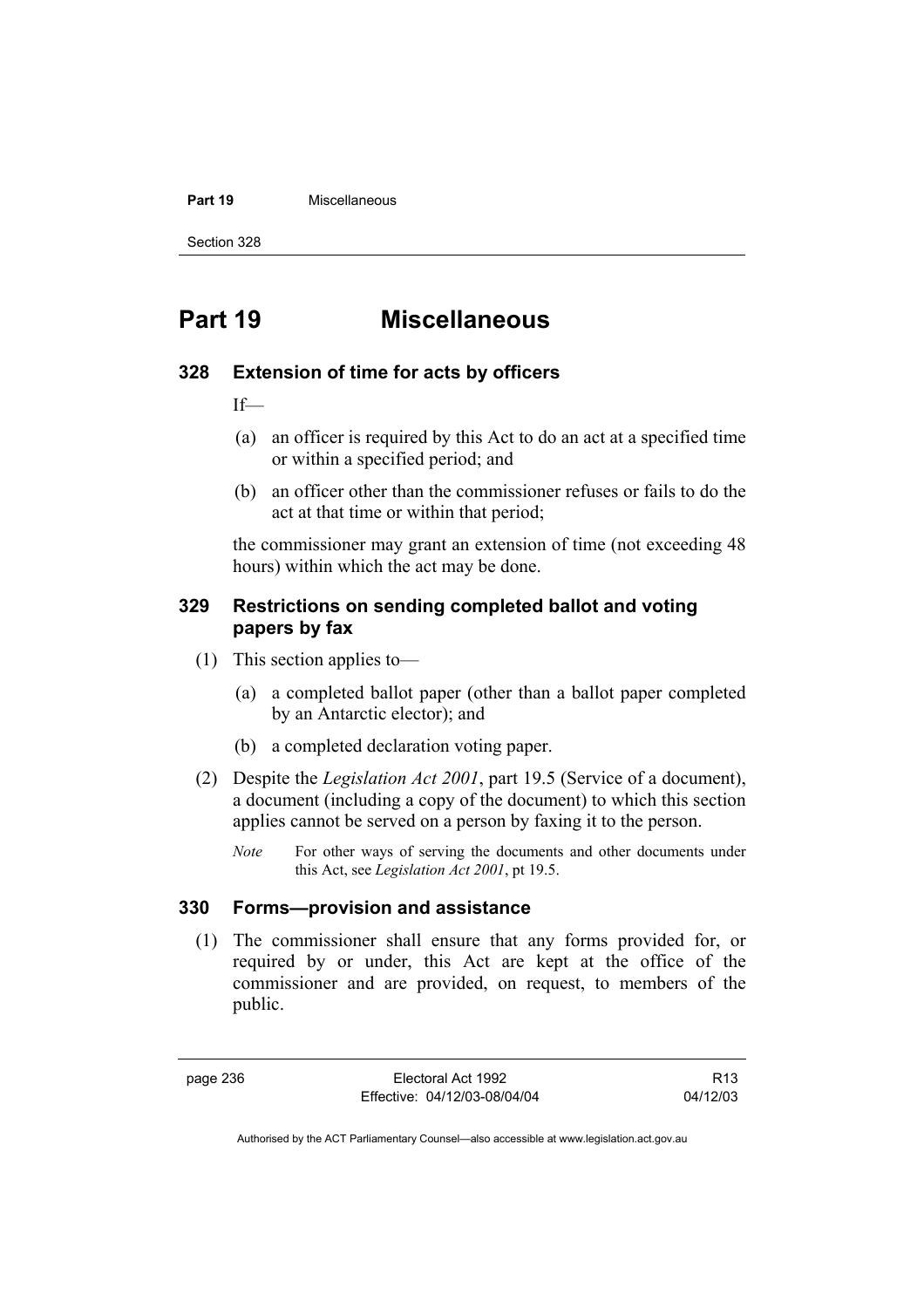(2) It is the duty of the staff of the electoral commission to assist, on request, members of the public in completing any of those forms.

# **332 Correcting delays, errors and omissions**

- (1) The commissioner may remedy, remove or supply any delay, error or omission in the preparation, printing, issue or transmission of any roll, certified list of electors or ballot papers by written notice specifying the matter to be dealt with and the course of action to be followed, and that course (if followed) is to be taken to be valid and sufficient for the purpose of remedying, removing or supplying the defect, error or omission.
- (2) A notice is a notifiable instrument.
	- *Note* A notifiable instrument must be notified under the *Legislation Act 2001*.

# **333 Voting statistics to be published**

- (1) The electoral commission shall, as soon as practicable after an election is held, publish statistics in relation to voting at the election.
- (2) A person may obtain copies of the statistics in paper or electronic form.
	- *Note* A fee may be determined under s 8 (Determination of fees) for this subsection.

# **334 Collecting further statistical information**

When—

- (a) the time for filing an application disputing the validity of an election has ended; and
- (b) the Court of Disputed Elections has determined any such applications in relation to the election;

the commissioner may use ballot papers, certified lists of electors, declaration voting papers and other electoral papers used in the election to collect statistical information.

| R <sub>13</sub> | Electoral Act 1992           | page 237 |
|-----------------|------------------------------|----------|
| 04/12/03        | Effective: 04/12/03-08/04/04 |          |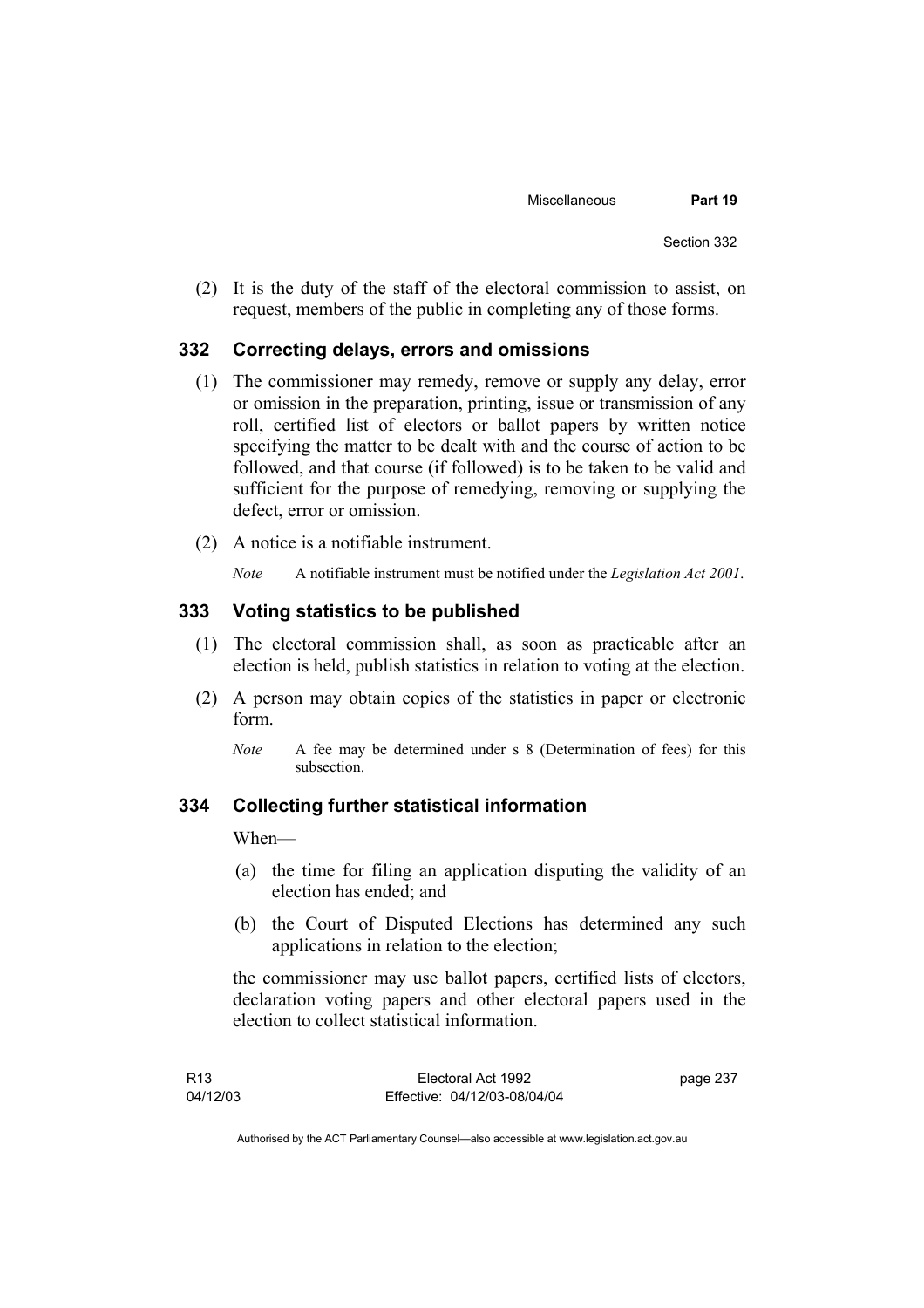#### **Part 19** Miscellaneous

Section 335

#### **335 Storage and destruction of electoral papers**

- (1) This section applies to electoral papers in the commissioner's possession that were used for an election.
- (2) The commissioner must securely store the electoral papers until whichever of the following happens last:
	- (a) the beginning of the pre-election period for the next general election;
	- (b) the electoral papers are no longer required by the commissioner, another member of the electoral commission or a member of the staff of the commission for exercising a function under this Act.
- (3) The commissioner may destroy the electoral papers only when the last of the matters mentioned in subsection (2) happens.

# **336 Administrative arrangements with Commonwealth and States**

The Minister may arrange with the appropriate Minister of the Commonwealth or a State—

- (a) for officers or employees of the public service of the Commonwealth or State, or of an authority of the Commonwealth or State, to exercise the powers of an officer under this Act; or
- (b) to make a member of the electoral commission, the commissioner or a member of the staff of the commission available for the exercise of powers on behalf of the corresponding electoral authority of the Commonwealth or State.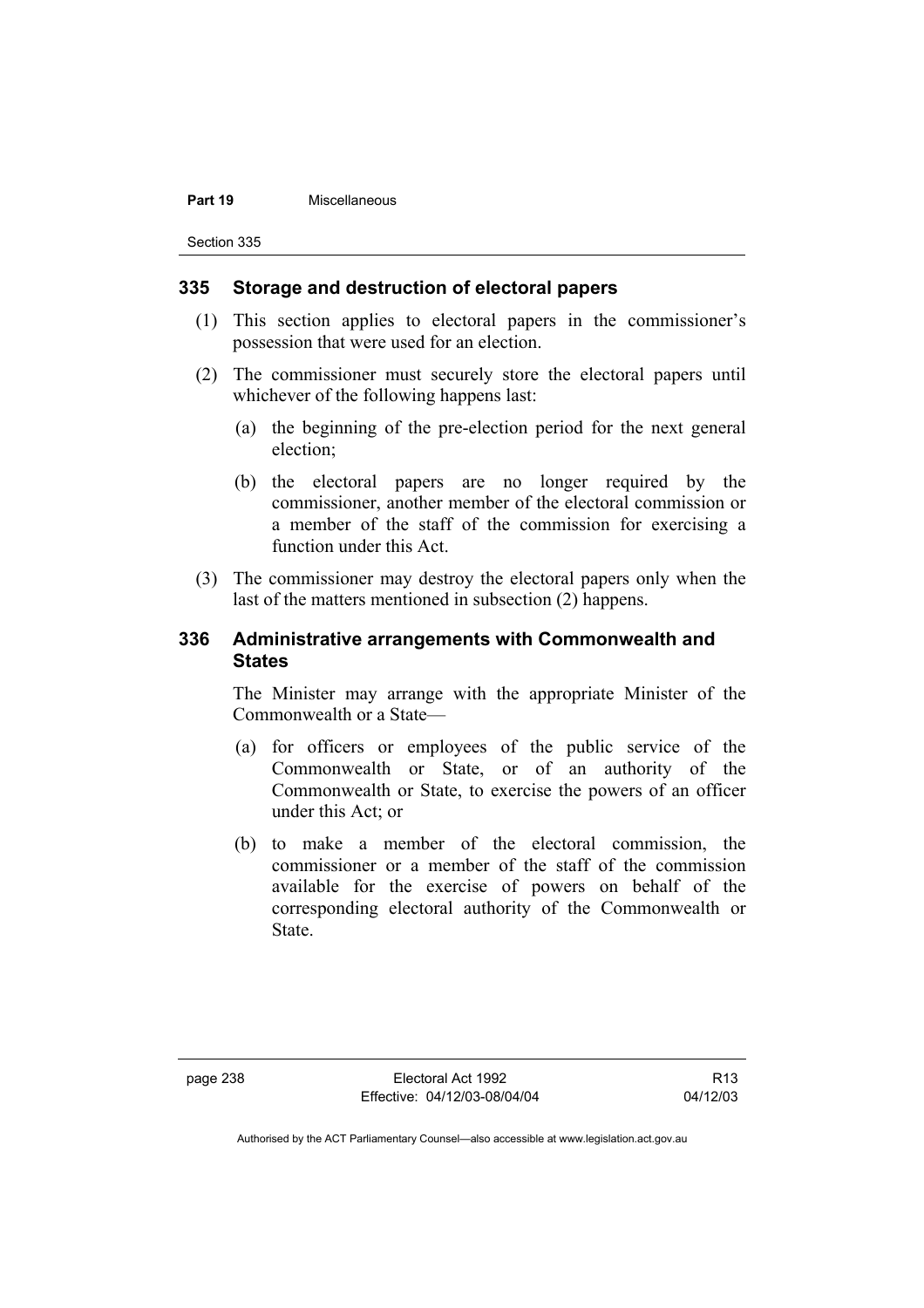#### **337 Evidentiary certificates**

- (1) In a proceeding under this Act, a certificate signed by the commissioner stating any of the following matters is evidence of the matters so stated:
	- (a) that on a specified day a person was, or was not, enrolled for an electorate;
	- (b) that, in relation to an election, a person was or was not—
		- (i) an eligible overseas elector; or
		- (ii) an Antarctic elector; or
		- (iii) an elector serving a sentence of imprisonment outside the ACT;
	- (c) that a person was, or was not, declared as a candidate for an election;
	- (d) that a nomination of a person to be a candidate in an election was rejected;
	- (e) that an election was duly held;
	- (f) that a person was, or was not, given a ballot paper for an election;
	- (g) that a person voted, or failed to vote, in an election;
	- (h) that on a stated day, or during a stated period, a stated person was, or was not, registered as the reporting agent of a stated registered party, registered ballot group, MLA or candidate;
	- (i) that on a stated day, or during a stated period, no reporting agent was registered for a stated registered party, registered ballot group, MLA or candidate;
	- (j) that on a specified day a person was, or was not, an officer;
	- (k) that on a specified day a person was, or was not, the delegate of the electoral commission or the commissioner.

| R13      | Electoral Act 1992           | page 239 |
|----------|------------------------------|----------|
| 04/12/03 | Effective: 04/12/03-08/04/04 |          |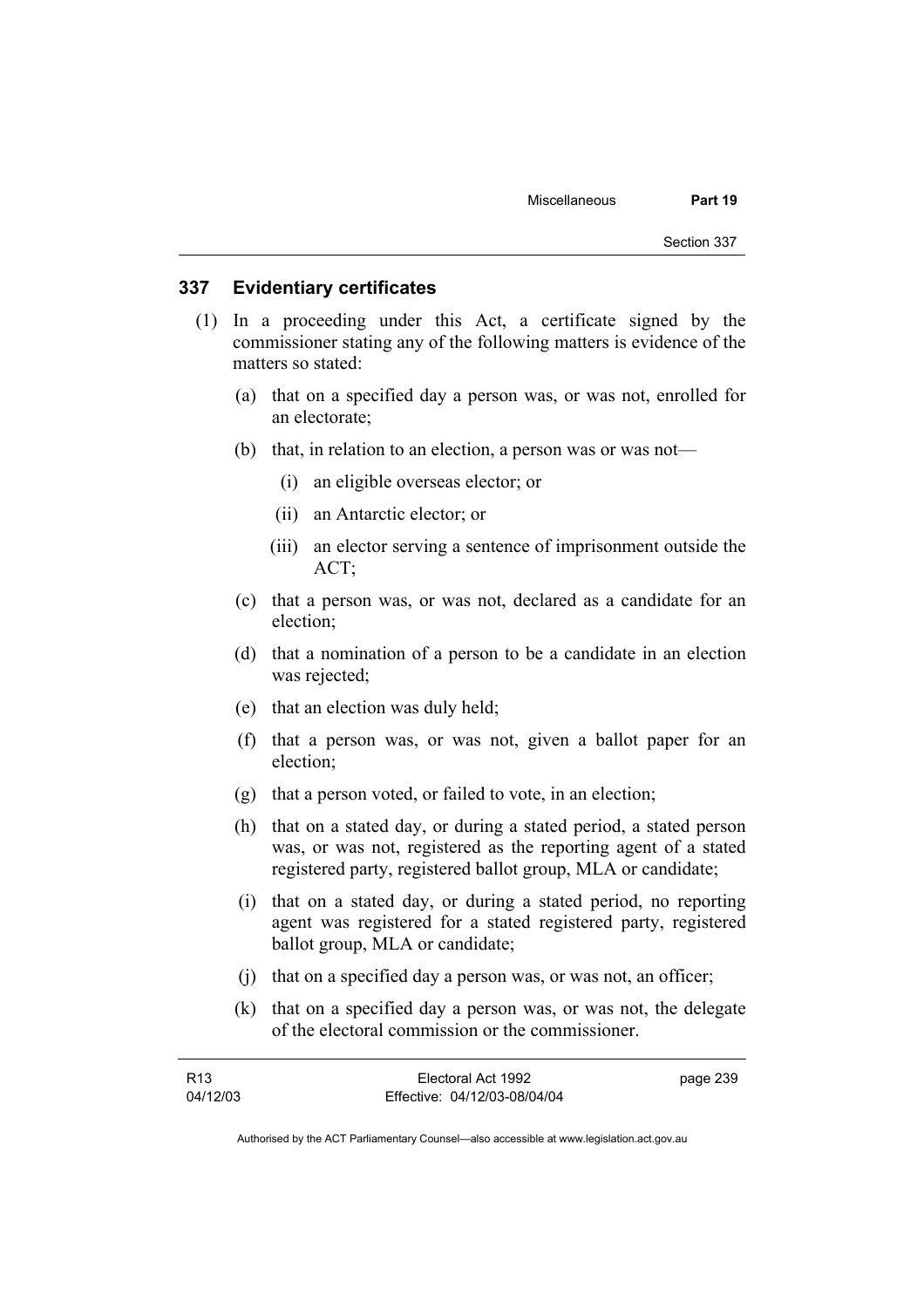#### **Part 19** Miscellaneous

Section 338

 (2) In subsection (1), a reference to a person or thing is a reference to a person or thing specified in the certificate.

# **338 Acts and omissions of representatives**

(1) In this section:

#### *representative* means—

- (a) for a corporation—an executive officer, employee or agent of the corporation; or
- (b) for an individual—an employee or agent of the individual.

*state of mind*, of a person, includes—

- (a) the person's knowledge, intention, opinion, belief or purpose; and
- (b) the person's reasons for the intention, opinion, belief or purpose.
- (2) If it is relevant to prove a person's state of mind about an act or omission, it is enough to show—
	- (a) the act was done or omission made by a representative of the person within the scope of the representative's actual or apparent authority; and
	- (b) the representative had the state of mind.
- (3) An act done or omitted to be done on behalf of a person by a representative of the person within the scope of the representative's actual or apparent authority is taken to have been done or omitted to be done also by the person, unless the person establishes that reasonable precautions were taken and appropriate diligence was exercised to avoid the act or omission.
- (4) An individual who is convicted of an offence cannot be punished by imprisonment for the offence if the individual would not have been convicted of the offence without subsection (2) or (3).

page 240 Electoral Act 1992 Effective: 04/12/03-08/04/04

R13 04/12/03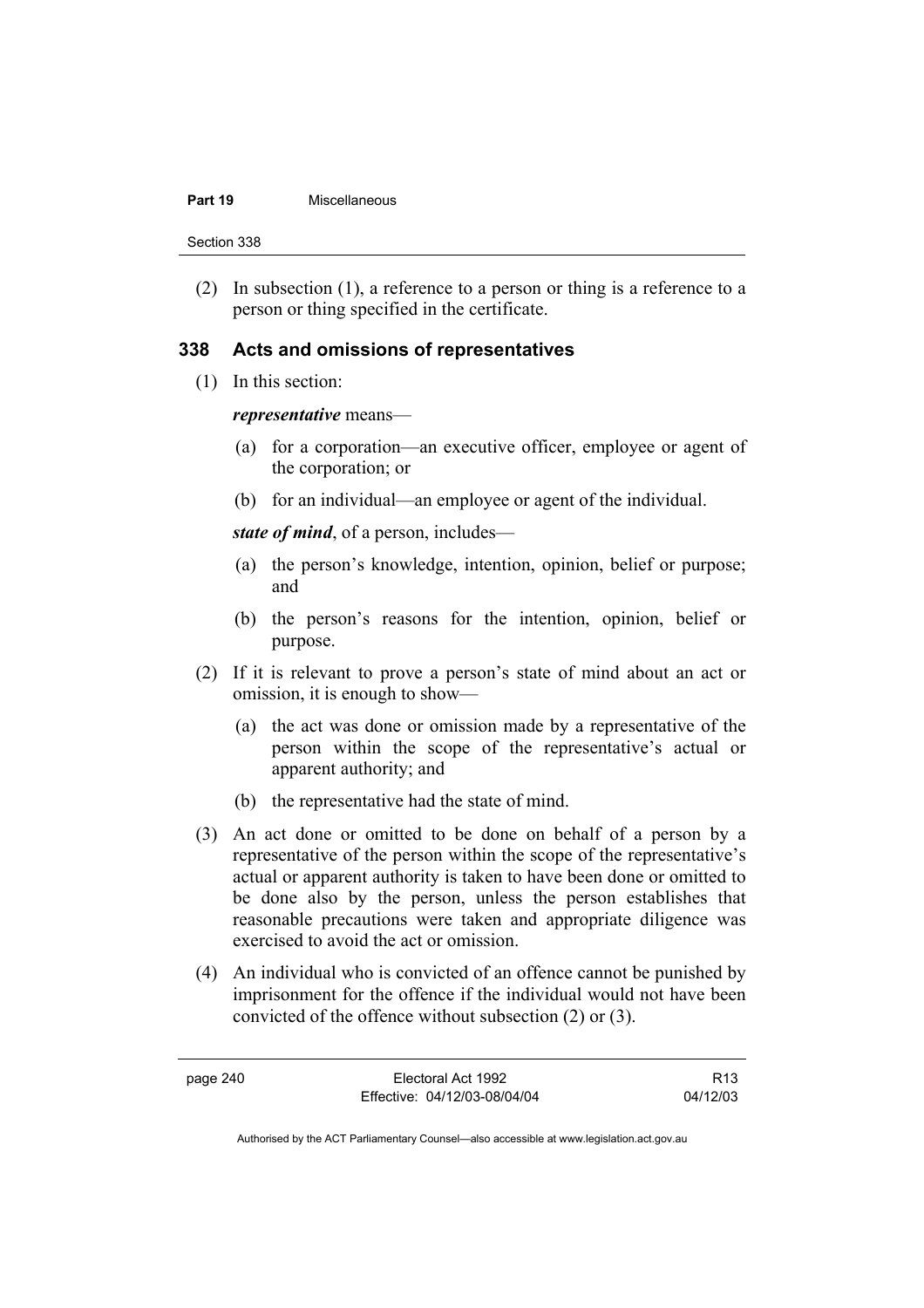## **340 Chief executive to provide assistance etc**

The chief executive of the administrative unit responsible for the *Public Sector Management Act 1994*, division 3.4 shall comply with any request by the electoral commission, the commissioner or an augmented commission for information or assistance reasonably required for this Act.

### **340A Approved forms**

- (1) The commissioner may, in writing, approve forms for this Act.
- (2) If the commissioner approves a form for a particular purpose, the approved form must be used for that purpose.

*Note* For other provisions about forms, see *Legislation Act 2001*, s 255.

(3) An approved form is a notifiable instrument.

*Note* A notifiable instrument must be notified under the *Legislation Act 2001*.

### **341 Regulation-making power**

- (1) The Executive may make regulations for this Act.
	- *Note* Regulations must be notified, and presented to the Legislative Assembly, under the *Legislation Act 2001*.
- (2) The regulations may prescribe offences for contraventions of the regulations and prescribe maximum penalties of not more than 10 penalty units for offences against the regulations.

page 241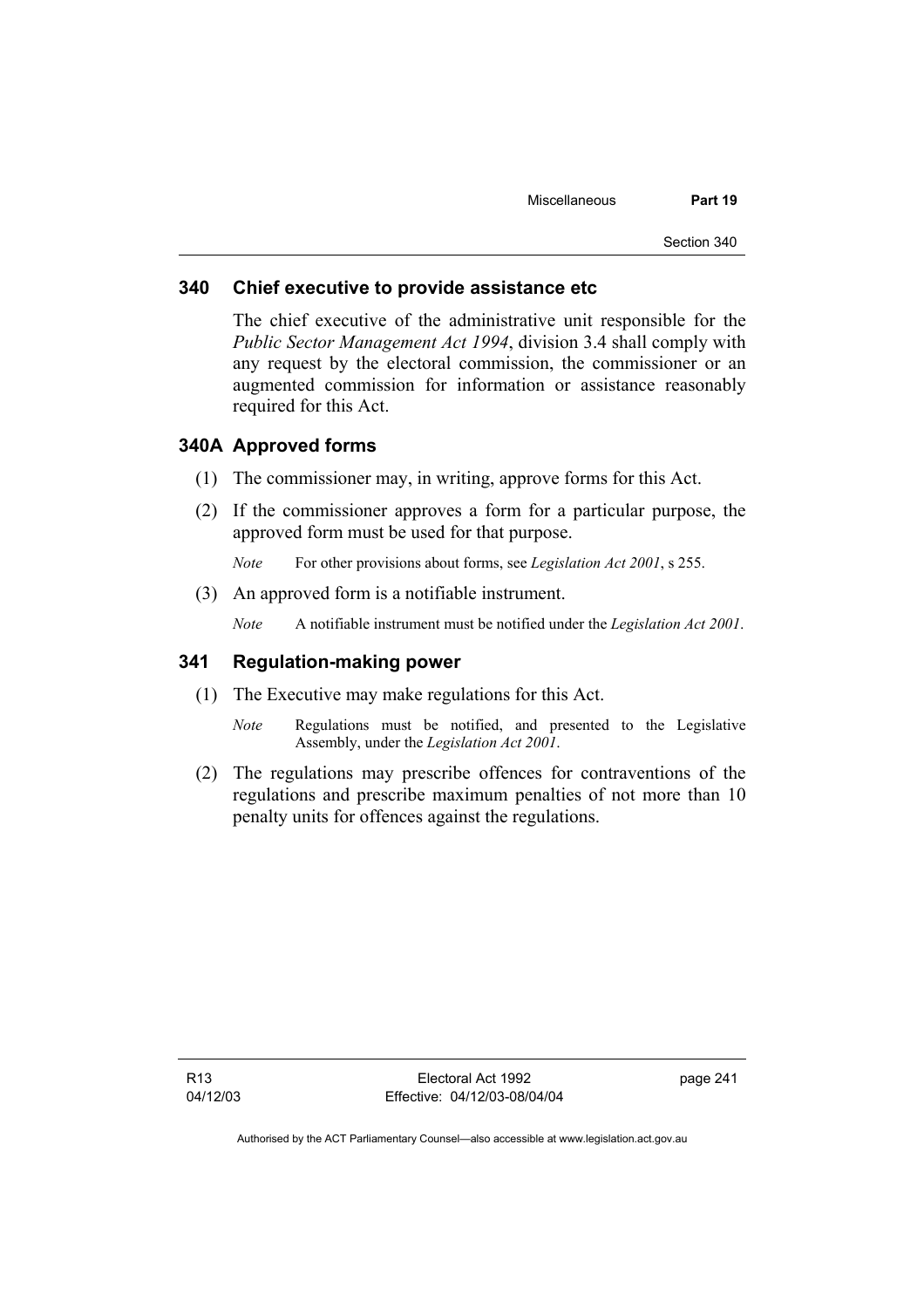#### **Part 20 Transitional**

Section 342

# **Part 20 Transitional**

# **342 Application of amendments by Electoral Amendment Act 2003**

- (1) The amendments made by the *Electoral Amendment Act 2003* apply in relation to each ordinary election after the ordinary election due to be held on 16 October 2004.
- (2) This part expires on 31 December 2004.

page 242 Electoral Act 1992 Effective: 04/12/03-08/04/04

R13 04/12/03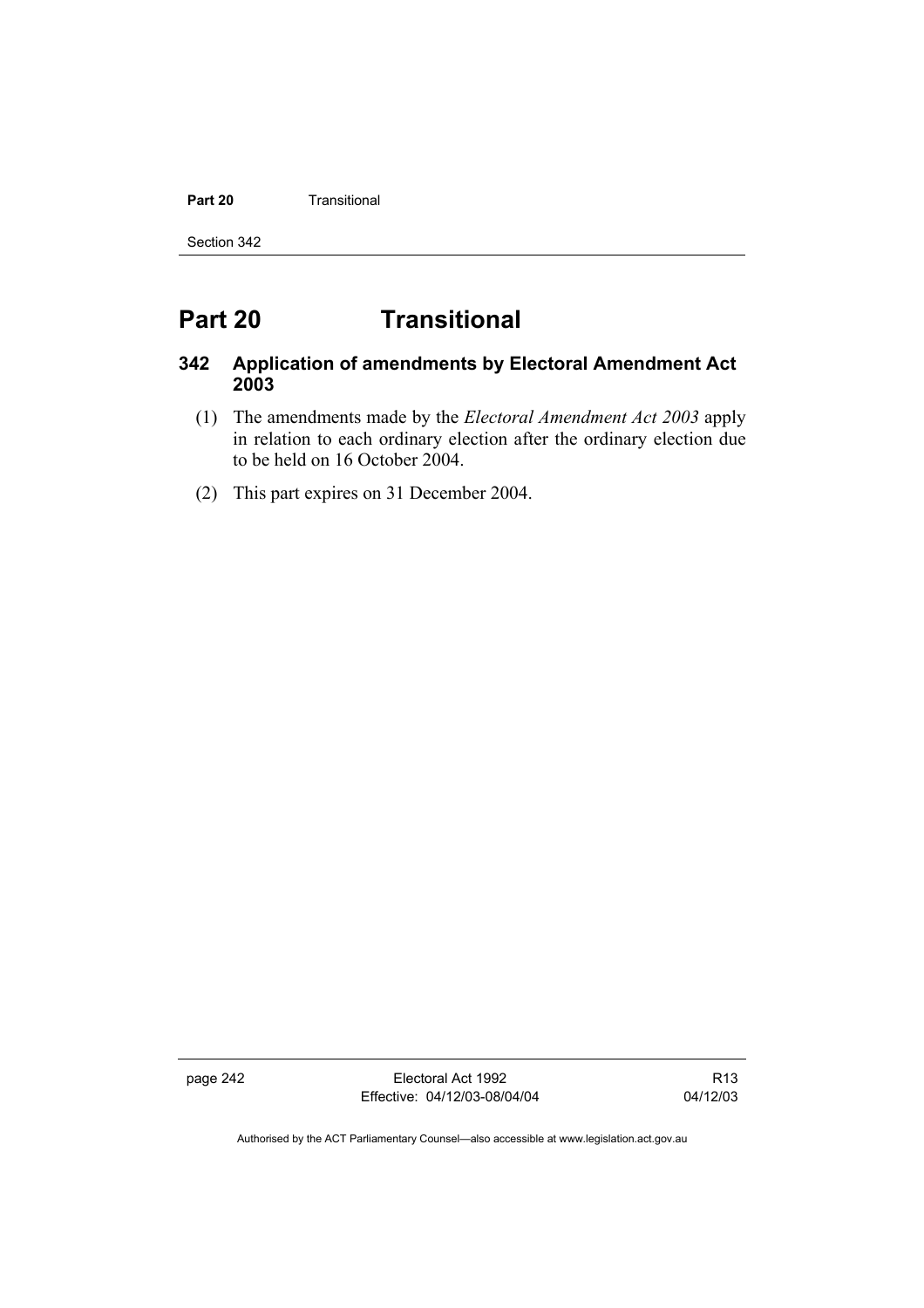# **Schedule 1 Form of ballot paper**

(see s 114)

**Legislative Assembly for the Australian Capital Territory**

**Ballot** paper

Election of  $\mathbf{f}$ <sup>1</sup> Member(s)

# **Electorate of [ 2 ]**

**Number [1] boxes from 1 to [1] in the order of your choice** 

Then you may show as many further preferences as you wish by writing numbers from



#### Remember, number at least  $\begin{bmatrix} 1 \end{bmatrix}$  boxes from 1 to  $\begin{bmatrix} 1 \end{bmatrix}$  in the order of your choice.

- 
- **2.** Insert name of electorate ungrouped candidates<br> **3.** Insert the number that is 1 more than the number **6.** Insert name of candidate **3.** Insert the number that is 1 more than the number of vacancies **7.** Insert name, or abbreviation of
- **4.** Insert name, or abbreviation of name, of registered name, of registered party or registered ballot group, as required ballot group, or 'INDEPENDENT', as party or registered ballot group, as required

**1.** Insert number of vacancies **5.** Insert 'UNGROUPED' if there are **2.** Insert name of electorate **1.** Insert name of electorate

required

R13 04/12/03

Electoral Act 1992 Effective: 04/12/03-08/04/04 page 243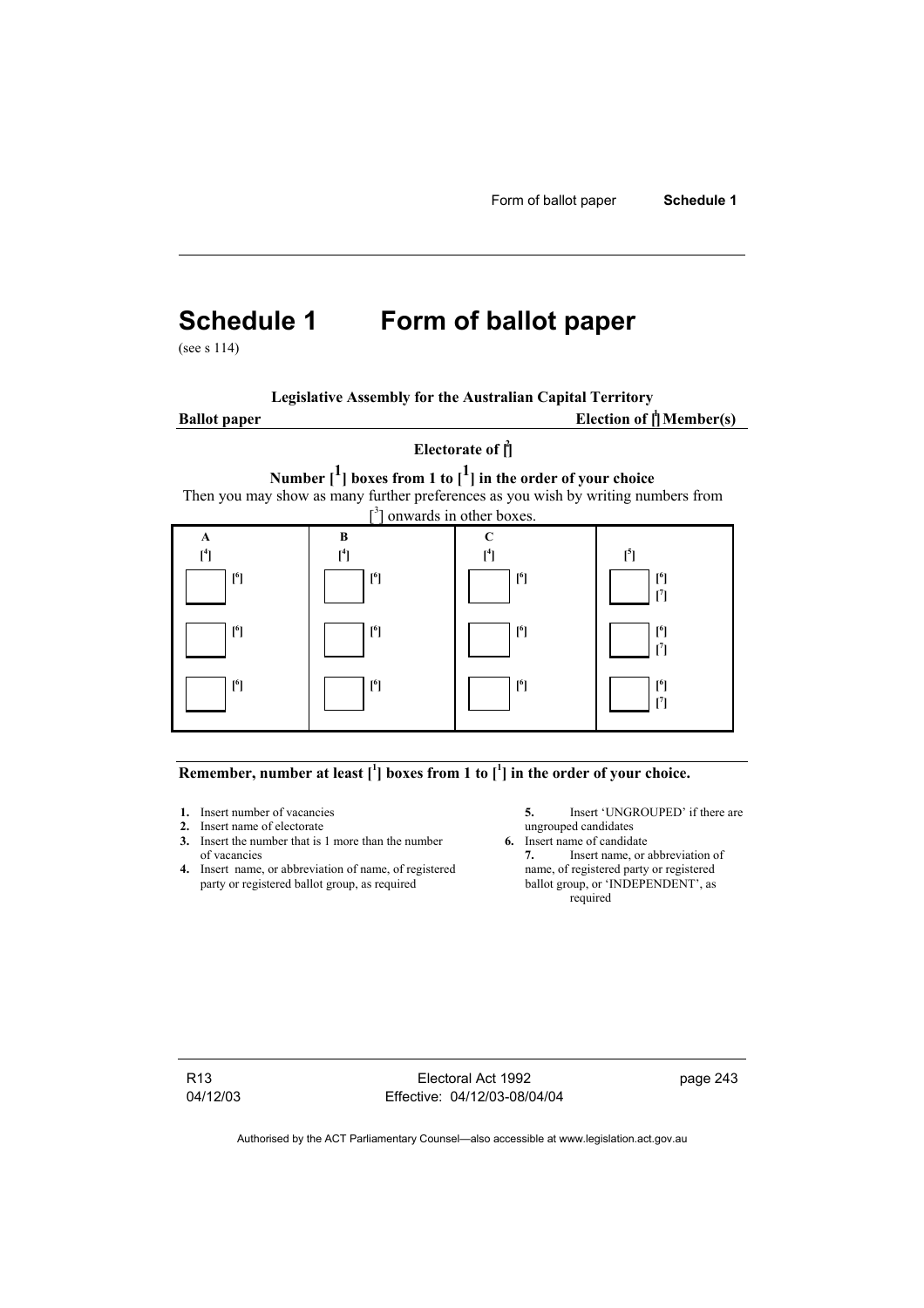# **Schedule 2 Ballot papers—printing of names and collation**

(see s 116)

**1** In this schedule:

*column*, in relation to a ballot paper, means a column of candidates' names printed on the ballot paper in accordance with section 116.

- **2** (1) The ballot papers for an election shall be printed so that, for each column—
	- (a) separate batches are printed equal in number to the number of names in the column; and
	- (b) in the first batch, the names in the column are printed in an order determined by the commissioner by lot; and
	- (c) in each batch after the first, the names in the column are printed in the order specified in the table at the end of this schedule; and
	- (d) so far as practicable, the number of ballot papers in each batch for the column is equal to the number of ballot papers in each other batch for the column.
	- (2) In the table at the end of this schedule—
		- (a) the number '1' appearing in a column shall be taken to represent the name determined in accordance with clause 1 (b) to be in the first position in the corresponding column on the ballot paper; and
		- (b) the number '2' appearing in a column shall be taken to represent the name determined in accordance with clause 1 (b) to be in the second position in the corresponding column on the ballot paper;

R13 04/12/03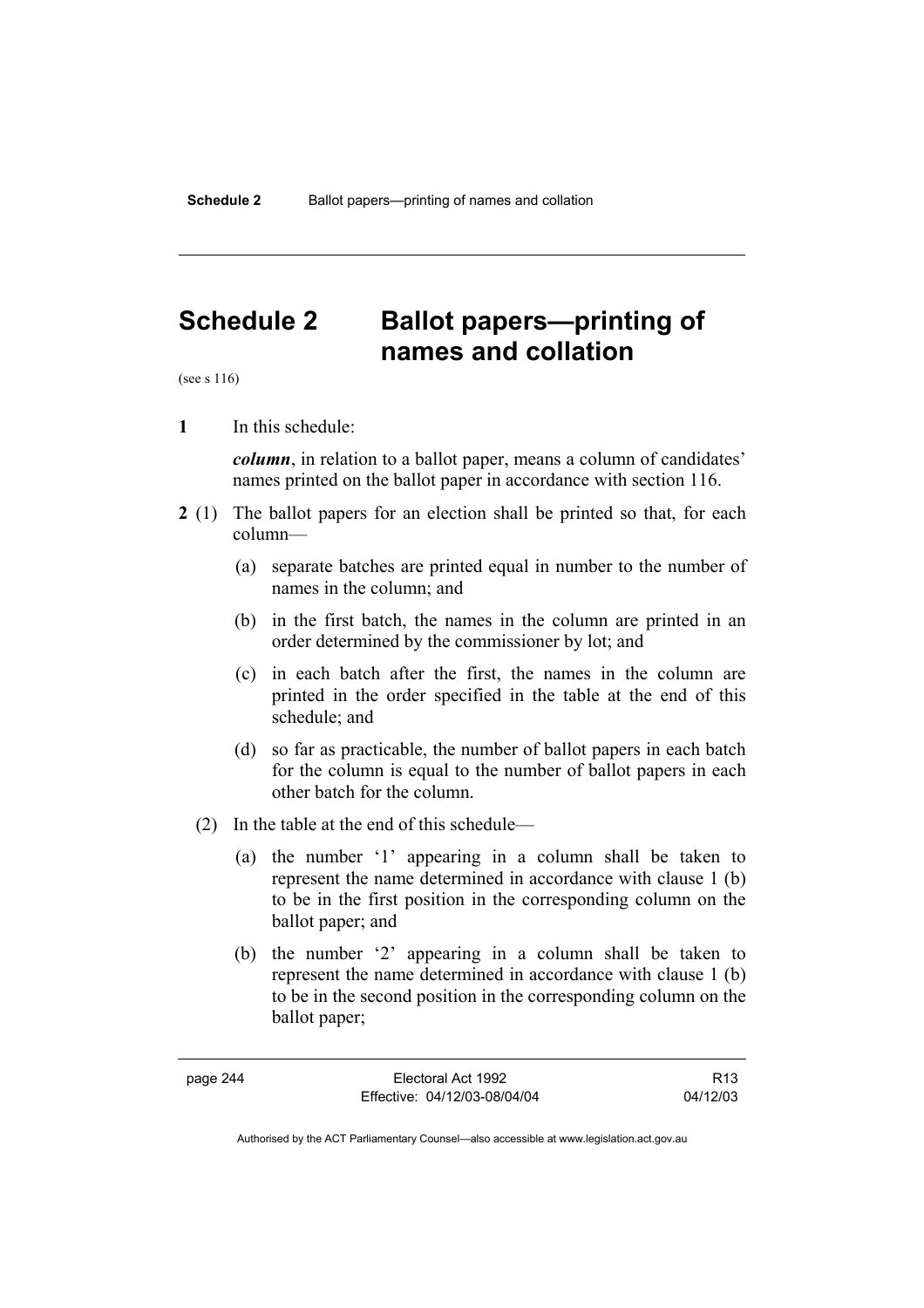and so on.

- **3** The commissioner shall ensure that ballot papers distributed to a polling place for the purposes of an election are so collated that the ballot paper immediately following another ballot paper in the issue is in a form different from that of the other ballot paper.
- **4** The OIC of a polling place shall ensure, so far as practicable, that the form of a ballot paper issued by an officer to a person claiming to vote at that place is different from that of the previous ballot paper so issued by the officer.

#### TABLE

#### *For 5-member electorates*

| 1st              | 2nd              | 3rd              | 4th            | 5th              | 6th            | 7th                     | 8th            | 9th            | 10th           | 11th           | 12th           |
|------------------|------------------|------------------|----------------|------------------|----------------|-------------------------|----------------|----------------|----------------|----------------|----------------|
| batch            | batch            | batch            | batch          | batch            | batch          | batch                   | batch          | batch          | batch          | batch          | batch          |
| $\mathbf{1}$     | 1                | 1                | 1              | 1                | 1              | 1                       | $\mathbf{1}$   | 1              | 1              | 1              | $\mathbf{1}$   |
| $\overline{2}$   | $\overline{2}$   | $\overline{2}$   | 3              | 3                | 3              | 4                       | 4              | $\overline{4}$ | 5              | 5              | 5              |
| 3                | 4                | 5                | $\overline{2}$ | 5                | 4              | 5                       | $\overline{c}$ | 3              | 4              | 3              | $\overline{2}$ |
| 4                | 5                | 3                | 5              | $\overline{4}$   | $\overline{2}$ | $\overline{2}$          | 3              | 5              | 3              | $\overline{2}$ | 4              |
| 5                | 3                | 4                | 4              | $\overline{2}$   | 5              | $\overline{\mathbf{3}}$ | 5              | $\overline{2}$ | $\overline{2}$ | $\overline{4}$ | 3              |
|                  |                  |                  |                |                  |                |                         |                |                |                |                |                |
| 13th             | 14 <sub>th</sub> | 15 <sup>th</sup> | 16th           | 17 <sub>th</sub> | 18th           | 19 <sub>th</sub>        | 20th           | 21st           | 22nd           | 23rd           | 24th           |
| batch            | batch            | batch            | batch          | batch            | batch          | batch                   | batch          | batch          | batch          | batch          | batch          |
| $\overline{2}$   | $\overline{2}$   | $\overline{2}$   | $\overline{2}$ | $\overline{2}$   | $\overline{2}$ | $\overline{2}$          | $\overline{2}$ | $\overline{2}$ | $\overline{2}$ | $\overline{2}$ | $\mathfrak{2}$ |
| 3                | 3                | 3                | $\overline{4}$ | $\overline{4}$   | 4              | 5                       | 5              | 5              | 1              | 1              | 1              |
| $\overline{4}$   | 5                | 1                | 3              | 1                | 5              | 1                       | 3              | 4              | 5              | 4              | 3              |
| 5                | 1                | 4                | $\mathbf{1}$   | 5                | 3              | 3                       | 4              | 1              | 4              | 3              | 5              |
| 1                | 4                | 5                | 5              | 3                | 1              | $\overline{4}$          | 1              | 3              | $\mathcal{E}$  | 5              | 4              |
| 25 <sub>th</sub> | 26th             | 27th             | 28th           | 29th             | 30th           | 31st                    | 32nd           | 33rd           | 34th           | 35th           | 36th           |
| batch            | batch            | batch            | batch          | batch            | batch          | batch                   | batch          | batch          | batch          | batch          | batch          |
| 3                | 3                | 3                | 3              | 3                | 3              | 3                       | 3              | 3              | 3              | 3              | 3              |
| 4                | 4                | 4                | 5              | 5                | 5              | 1                       | 1              | 1              | $\overline{2}$ | 2              | $\overline{2}$ |
| 5                | 1                | $\overline{2}$   | $\overline{4}$ | $\overline{2}$   | 1              | 2                       | 4              | 5              | 1              | 5              | $\overline{4}$ |
|                  | 2                | 5                | $\overline{2}$ | $\mathbf{1}$     | 4              | $\overline{4}$          | 5              | $\overline{2}$ | 5              | 4              | 1              |
| $\overline{2}$   | 5                | 1                | $\mathbf{1}$   | 4                | 2              | 5                       | $\overline{2}$ | $\overline{4}$ | $\overline{4}$ | 1              | 5              |
|                  |                  |                  |                |                  |                |                         |                |                |                |                |                |
|                  |                  |                  |                |                  |                |                         |                |                |                |                |                |

| R13      | Electoral Act 1992           |
|----------|------------------------------|
| 04/12/03 | Effective: 04/12/03-08/04/04 |

page 245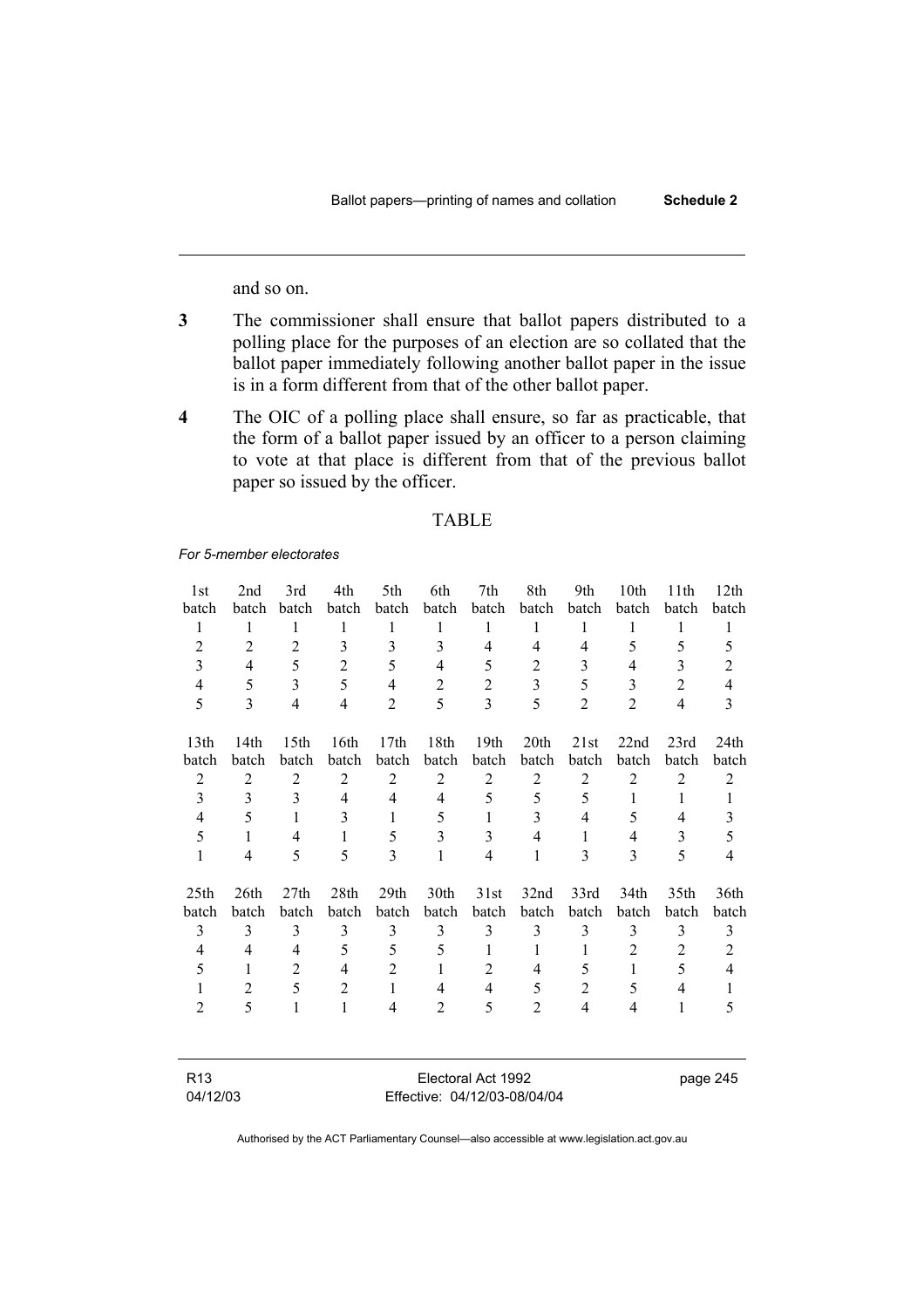| 37 <sub>th</sub><br>batch<br>4 | 38th<br>batch<br>4<br>2 | 39th<br>batch<br>4<br>3 | 40th<br>batch<br>4<br>5 | 41st<br>batch<br>4 | 42nd<br>batch<br>4 | 43rd<br>batch<br>4<br>3 | 44th<br>batch<br>4<br>5 | 45th<br>batch<br>4               | 46th<br>batch<br>4<br>2 | 47th<br>batch<br>4 | 48th<br>batch<br>4 |
|--------------------------------|-------------------------|-------------------------|-------------------------|--------------------|--------------------|-------------------------|-------------------------|----------------------------------|-------------------------|--------------------|--------------------|
|                                |                         |                         |                         | 2                  |                    |                         |                         |                                  |                         |                    |                    |
| 3                              |                         | 2                       | 2                       | 5                  | 3                  |                         | 3                       | 5                                | 5                       | 2                  |                    |
| 49th<br>batch                  | 50th<br>batch           | 51st<br>batch           | 52nd<br><b>batch</b>    | 53rd<br>batch      | 54th<br>batch      | 55th<br>batch           | 56th<br>batch           | 57 <sub>th</sub><br><b>batch</b> | 58th<br><b>batch</b>    | 59th<br>batch      | 60th<br>batch      |
| 5                              | 5                       | 5                       | 5                       | 5                  | 5                  | 5                       | 5                       | 5                                | 5                       | 5                  |                    |
|                                |                         |                         | 2                       | 2                  |                    | 3                       | 3                       |                                  | 4                       |                    |                    |
|                                |                         | 4                       |                         |                    |                    | 4                       |                         |                                  |                         |                    |                    |
|                                |                         | 2                       | 4                       |                    |                    |                         | 2                       | 4                                | 2                       |                    |                    |
|                                |                         |                         |                         |                    |                    |                         |                         |                                  |                         |                    |                    |

page 246 Electoral Act 1992 Effective: 04/12/03-08/04/04

R13 04/12/03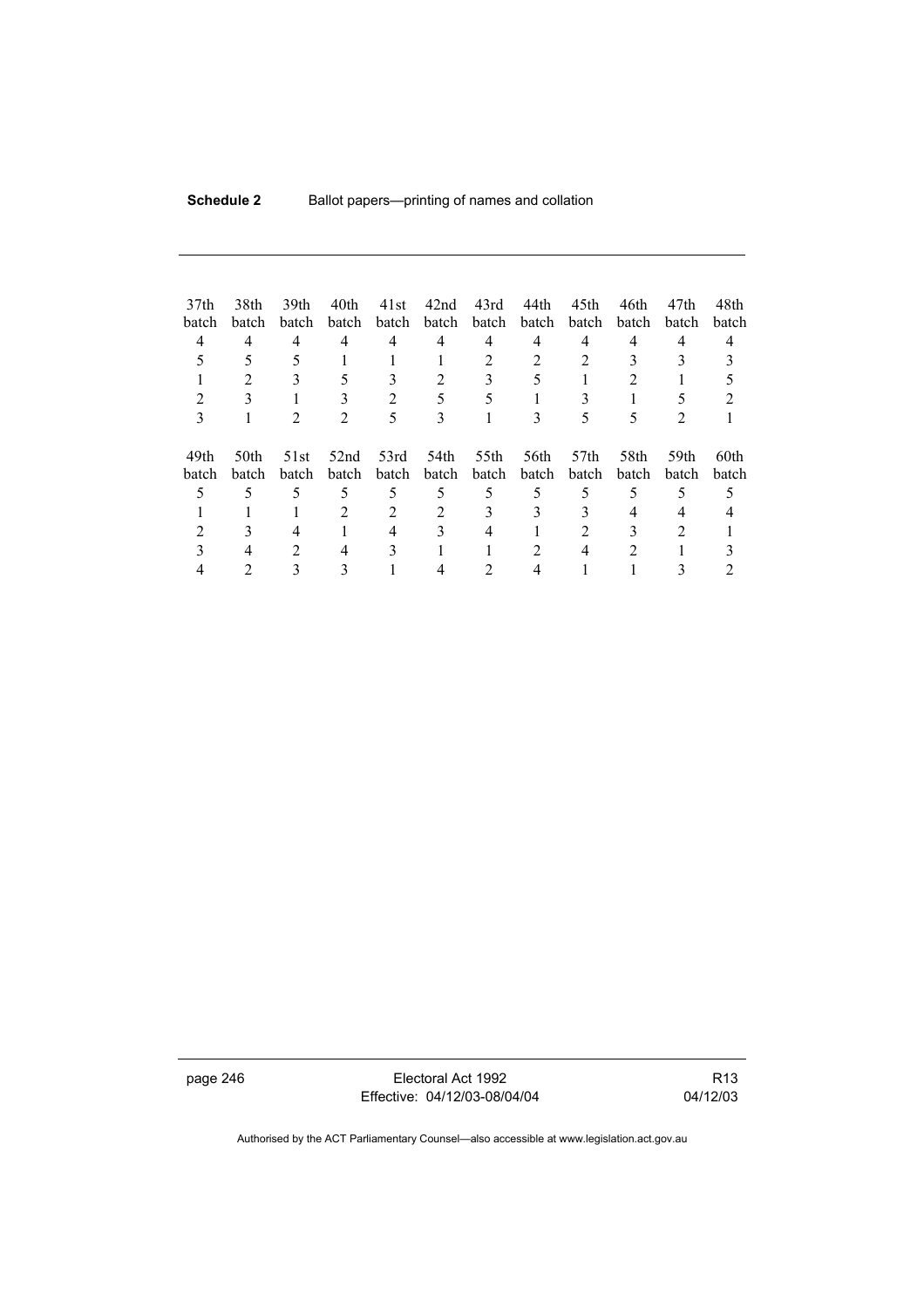#### *For 7-member electorates*

| 1st            | 2nd            | 3rd            | 4th                     | 5th              | 6th            | 7th            | 8th            | 9th            | 10th           |
|----------------|----------------|----------------|-------------------------|------------------|----------------|----------------|----------------|----------------|----------------|
| batch          | batch          | batch          | batch                   | batch            | batch          | batch          | batch          | batch          | batch          |
| 1              | $\mathbf{1}$   | $\mathbf{1}$   | $\mathbf{1}$            | $\mathbf{1}$     | 1              | $\mathbf{1}$   | $\mathbf{1}$   | $\mathbf{1}$   | 1              |
| $\overline{c}$ | $\overline{2}$ | $\overline{c}$ | $\overline{c}$          | $\overline{2}$   | $\overline{2}$ | $\overline{c}$ | $\overline{2}$ | $\overline{2}$ | $\overline{2}$ |
| 3              | 3              | $\overline{4}$ | 4                       | 5                | 5              | 6              | 6              | 7              | 7              |
| $\overline{4}$ | 6              | 5              | 7                       | 6                | $\overline{3}$ | 7              | 4              | 3              | 5              |
| 5              | 7              | 6              | $\overline{\mathbf{3}}$ | $\overline{7}$   | $\overline{4}$ | $\overline{3}$ | 5              | $\overline{4}$ | 6              |
| 6              | 4              | 7              | 5                       | 3                | 6              | $\overline{4}$ | 7              | 5              | $\overline{3}$ |
| $\overline{7}$ | 5              | 3              | 6                       | $\overline{4}$   | 7              | 5              | 3              | 6              | $\overline{4}$ |
|                |                |                |                         |                  |                |                |                |                |                |
| 11th           | 12th           | 13th           | 14th                    | 15 <sup>th</sup> | 16th           | 17th           | 18th           | 19th           | 20th           |
| batch          | batch          | batch          | batch                   | batch            | batch          | batch          | batch          | batch          | batch          |
| $\mathbf{1}$   | $\mathbf{1}$   | $\mathbf{1}$   | $\mathbf{1}$            | 1                | 1              | $\mathbf{1}$   | 1              | $\mathbf{1}$   | 1              |
| $\overline{3}$ | 3              | $\overline{3}$ | 3                       | $\overline{3}$   | 3              | $\overline{3}$ | $\overline{3}$ | 3              | 3              |
| $\overline{4}$ | 4              | 5              | 5                       | 6                | 6              | 7              | 7              | $\overline{c}$ | $\overline{c}$ |
| $\overline{c}$ | 7              | $\overline{4}$ | 7                       | 4                | $\overline{c}$ | 5              | $\overline{4}$ | 5              | 7              |
| 6              | 5              | $\overline{2}$ | 6                       | $\overline{2}$   | 5              | 4              | 6              | 6              | 6              |
| $\overline{7}$ | $\overline{2}$ | $\overline{7}$ | $\overline{4}$          | 5                | $\overline{7}$ | 6              | $\overline{2}$ | $\overline{4}$ | 5              |
| 5              | 6              | 6              | $\overline{2}$          | 7                | $\overline{4}$ | $\overline{2}$ | 5              | 7              | 4              |
| 21st           | 22nd           | 23rd           | 24th                    | 25th             | 26th           | 27th           | 28th           | 29th           | 30th           |
| batch          | batch          | batch          | batch                   | batch            | batch          | batch          | batch          | batch          | batch          |
| $\mathbf{1}$   | $\mathbf{1}$   | 1              | $\mathbf{1}$            | $\mathbf{1}$     | $\mathbf{1}$   | $\mathbf{1}$   | $\mathbf{1}$   | $\mathbf{1}$   | $\mathbf{1}$   |
| 4              | 4              | 4              | 4                       | 4                | 4              | $\overline{4}$ | 4              | 4              | 4              |
| 5              | 5              | 6              | 6                       | 7                | 7              | 3              | 3              | $\overline{2}$ | $\mathbf{2}$   |
| $\overline{c}$ | 3              | 5              | 3                       | 5                | $\overline{2}$ | 6              | 5              | 6              | $\overline{3}$ |
|                |                |                |                         |                  |                |                |                |                |                |
| $\overline{7}$ | 6              | $\overline{2}$ | 7                       | $\overline{2}$   | 6              | 5              | 7              | 7              | $\overline{7}$ |
| 3              | $\overline{c}$ | $\overline{3}$ | 5                       | 6                | 3              | 7              | $\overline{2}$ | 5              | 6              |
| 6              | 7              | $\overline{7}$ | $\overline{2}$          | 3                | 5              | 2              | 6              | 3              | 5              |

R13 04/12/03

Electoral Act 1992 Effective: 04/12/03-08/04/04 page 247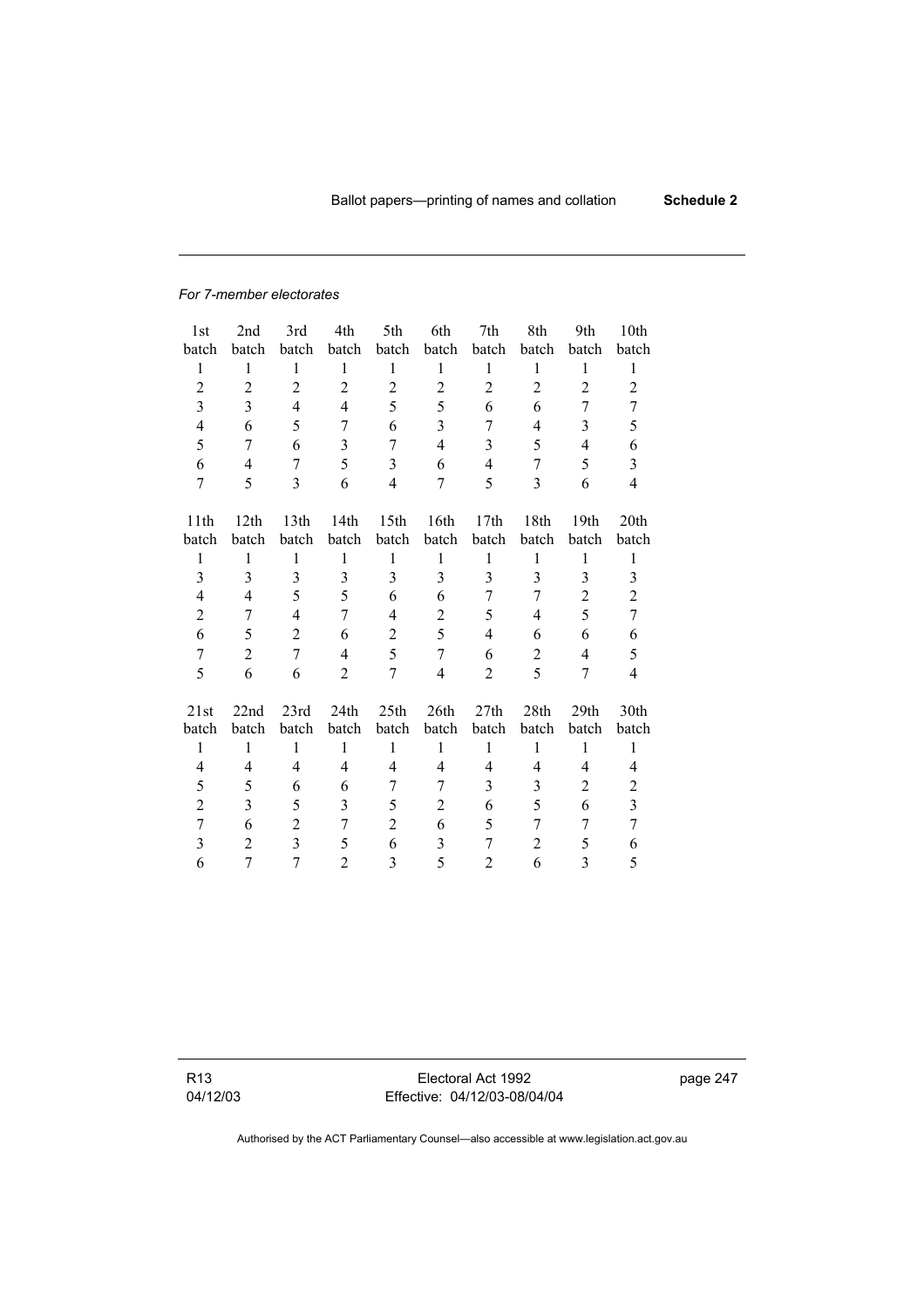| 31st                    | 32nd                  | 33rd                    | 34th                    | 35th                  | 36th                  | 37 <sub>th</sub>        | 38th                  | 39th                    | 40th<br>batch           |  |
|-------------------------|-----------------------|-------------------------|-------------------------|-----------------------|-----------------------|-------------------------|-----------------------|-------------------------|-------------------------|--|
| batch<br>$\,1$          | batch<br>$\mathbf{1}$ | batch<br>$\mathbf{1}$   | batch<br>$\,1$          | batch<br>$\mathbf{1}$ | batch<br>$\mathbf{1}$ | batch<br>$\mathbf{1}$   | batch<br>$\mathbf{1}$ | batch<br>$\mathbf{1}$   | $\,1$                   |  |
| 5                       | 5                     | 5                       | 5                       | 5                     | 5                     | 5                       | 5                     | 5                       | 5                       |  |
| 6                       | 6                     | $\overline{7}$          | $\overline{7}$          | $\overline{3}$        | $\overline{3}$        | $\overline{4}$          | $\overline{4}$        | $\overline{2}$          | $\overline{2}$          |  |
| $\overline{2}$          | $\overline{4}$        | 6                       | $\overline{4}$          | 6                     | $\overline{2}$        | $\overline{7}$          | 6                     | $\overline{7}$          | $\overline{4}$          |  |
| $\overline{\mathbf{3}}$ | $\overline{7}$        | $\overline{2}$          | 3                       | $\overline{2}$        | $\overline{7}$        | 6                       | $\overline{3}$        | $\overline{\mathbf{3}}$ | 3                       |  |
| $\overline{4}$          | $\overline{c}$        | $\overline{4}$          | 6                       | $\overline{7}$        | $\overline{4}$        | $\overline{\mathbf{3}}$ | $\overline{2}$        | 6                       | $\boldsymbol{7}$        |  |
| $\overline{7}$          | $\overline{3}$        | $\overline{3}$          | $\overline{2}$          | $\overline{4}$        | 6                     | $\overline{2}$          | $\overline{7}$        | $\overline{4}$          | 6                       |  |
|                         |                       |                         |                         |                       |                       |                         |                       |                         |                         |  |
| 41st                    | 42nd                  | 43rd                    | 44th                    | 45th                  | 46th                  | 47th                    | 48th                  | 49th                    | 50th                    |  |
| batch                   | batch                 | batch                   | batch                   | batch                 | batch                 | batch                   | batch                 | batch                   | batch                   |  |
| $\,1$                   | 1                     | 1                       | $\,1$                   | $\mathbf{1}$          | $\mathbf{1}$          | $\,1$                   | 1                     | $\mathbf{1}$            | $\,1$                   |  |
| 6                       | 6                     | 6                       | 6                       | 6                     | 6                     | 6                       | 6                     | 6                       | 6                       |  |
| $\overline{7}$          | $\overline{7}$        | $\overline{3}$          | 3                       | $\overline{4}$        | $\overline{4}$        | 5                       | 5                     | $\overline{2}$          | $\overline{c}$          |  |
| $\overline{c}$          | 5                     | $\overline{7}$          | 5                       | $\overline{7}$        | $\overline{2}$        | $\overline{3}$          | $\overline{7}$        | $\overline{\mathbf{3}}$ | 5                       |  |
| $\overline{4}$          | $\overline{3}$        | $\overline{2}$          | $\overline{4}$          | $\overline{2}$        | $\overline{3}$        | $\overline{7}$          | $\overline{4}$        | $\overline{4}$          | $\overline{4}$          |  |
| 5                       | $\overline{2}$        | 5                       | $\overline{7}$          | $\overline{3}$        | 5                     | $\overline{4}$          | $\overline{2}$        | $\overline{7}$          | $\overline{\mathbf{3}}$ |  |
| $\overline{3}$          | $\overline{4}$        | $\overline{4}$          | $\overline{2}$          | 5                     | $\overline{7}$        | $\overline{2}$          | $\overline{3}$        | 5                       | $\overline{7}$          |  |
|                         |                       |                         |                         |                       |                       |                         |                       |                         |                         |  |
| 51st                    | 52nd                  | 53rd                    | 54th                    | 55th                  | 56th                  | 57th                    | 58th                  | 59th                    | 60th                    |  |
| batch                   | batch                 | batch                   | batch                   | batch                 | batch                 | batch                   | batch                 | batch                   | batch                   |  |
| $\mathbf{1}$            | $\mathbf{1}$          | $\mathbf{1}$            | $\mathbf{1}$            | $\mathbf{1}$          | $\mathbf{1}$          | $\mathbf{1}$            | $\mathbf{1}$          | $\mathbf{1}$            | $\mathbf{1}$            |  |
| $\overline{7}$          | $\overline{7}$        | $\overline{7}$          | $\overline{7}$          | $\overline{7}$        | $\overline{7}$        | $\overline{7}$          | $\overline{7}$        | $\overline{7}$          | $\overline{7}$          |  |
| $\overline{\mathbf{3}}$ | $\overline{3}$        | $\overline{4}$          | $\overline{4}$          | 5                     | 5                     | 6                       | 6                     | $\overline{2}$          | $\overline{2}$          |  |
| $\overline{c}$          | 6                     | $\overline{\mathbf{3}}$ | 6                       | $\overline{3}$        | $\overline{2}$        | $\overline{4}$          | $\overline{3}$        | $\overline{4}$          | 6                       |  |
| 5                       | $\overline{4}$        | $\overline{2}$          | 5                       | $\overline{c}$        | $\overline{4}$        | 3                       | 5                     | 5                       | 5                       |  |
| 6                       | $\overline{c}$        | 6                       | 3                       | $\overline{4}$        | 6                     | 5                       | $\overline{c}$        | $\overline{\mathbf{3}}$ | $\overline{4}$          |  |
| $\overline{4}$          | 5                     | 5                       | $\overline{2}$          | 6                     | $\overline{3}$        | $\overline{2}$          | $\overline{4}$        | 6                       | $\overline{3}$          |  |
| 61st                    | 62nd                  | 63rd                    | 64th                    | 65th                  | 66th                  | 67th                    | 68th                  | 69th                    | 70th                    |  |
| batch                   | batch                 | batch                   | batch                   | batch                 | batch                 | batch                   | batch                 | batch                   | batch                   |  |
| $\mathbf{2}$            | $\overline{c}$        | $\boldsymbol{2}$        | $\overline{2}$          | $\boldsymbol{2}$      | $\sqrt{2}$            | $\overline{c}$          | $\overline{c}$        | $\sqrt{2}$              | $\overline{c}$          |  |
| $\overline{\mathbf{3}}$ | $\overline{3}$        | $\overline{3}$          | $\overline{\mathbf{3}}$ | $\overline{3}$        | $\overline{3}$        | $\overline{\mathbf{3}}$ | $\overline{3}$        | $\overline{3}$          | $\overline{\mathbf{3}}$ |  |
| $\overline{\mathbf{4}}$ | $\overline{4}$        | 5                       | 5                       | 6                     | 6                     | $\overline{7}$          | $\overline{7}$        | $\mathbf{1}$            | $\mathbf{1}$            |  |
| 5                       | $\overline{7}$        | 6                       | $\mathbf{1}$            | $\overline{7}$        | $\overline{4}$        | $\mathbf{1}$            | 5                     | 4                       | 6                       |  |
| 6                       | $\mathbf{1}$          | $\overline{7}$          | $\overline{4}$          | $\mathbf{1}$          | 5                     | $\overline{\mathbf{4}}$ | 6                     | 5                       | $\tau$                  |  |
| $\boldsymbol{7}$        | 5                     | $\mathbf{1}$            | 6                       | $\overline{4}$        | $\overline{7}$        | 5                       | $\mathbf{1}$          | 6                       | $\overline{4}$          |  |
| $\mathbf{1}$            | 6                     | $\overline{4}$          | $\overline{7}$          | 5                     | $\mathbf{1}$          | 6                       | $\overline{4}$        | $\overline{7}$          | 5                       |  |
|                         |                       |                         |                         |                       |                       |                         |                       |                         |                         |  |
|                         |                       |                         |                         |                       |                       |                         |                       |                         |                         |  |

l.

page 248 Electoral Act 1992 Effective: 04/12/03-08/04/04

R13 04/12/03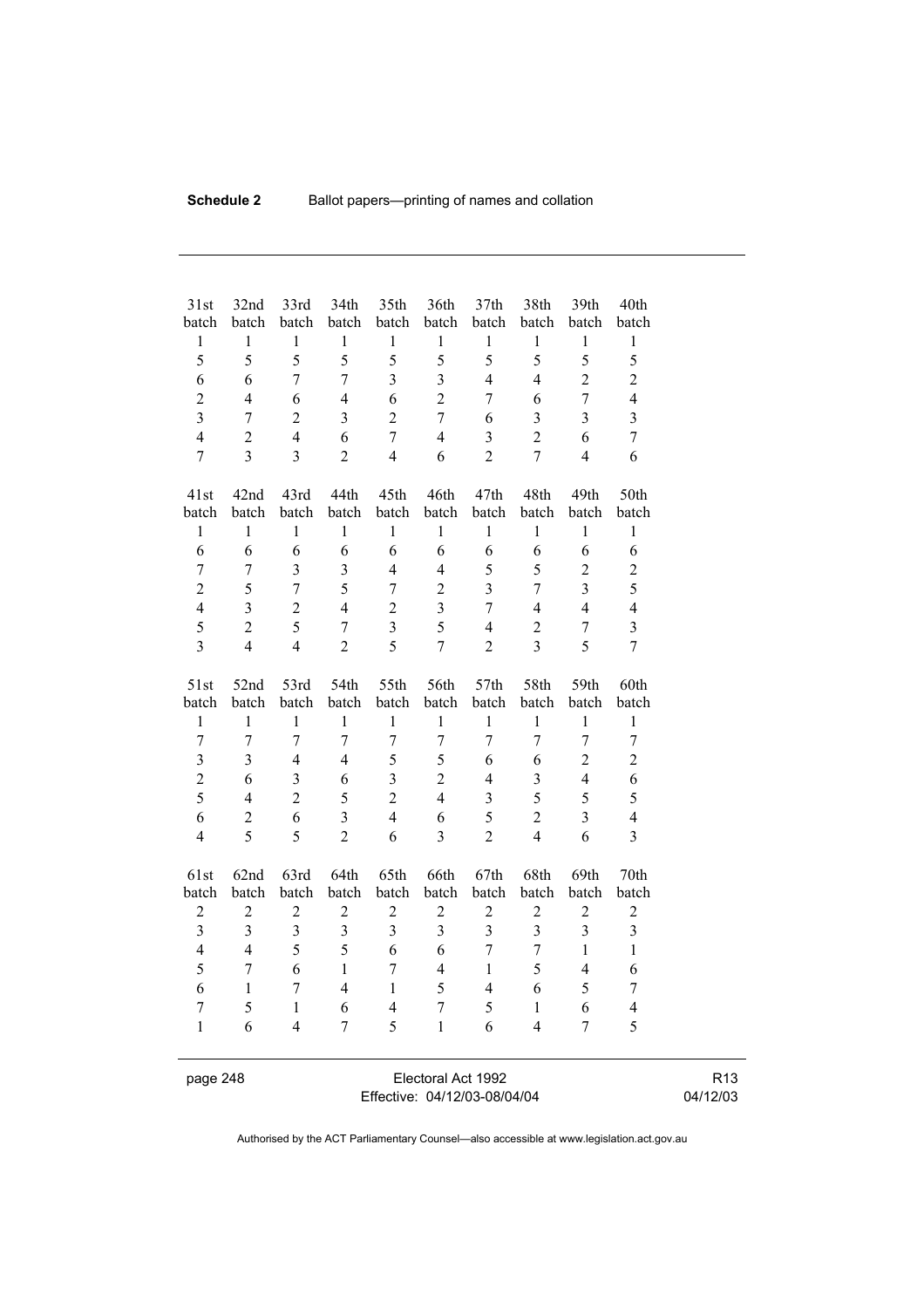| 71st<br>batch<br>$\sqrt{2}$<br>$\overline{4}$ | 72nd<br>batch<br>$\overline{c}$<br>$\overline{4}$ | 73rd<br>batch<br>$\sqrt{2}$<br>$\overline{4}$ | 74th<br>batch<br>$\overline{c}$<br>$\overline{4}$ | 75th<br>batch<br>$\sqrt{2}$<br>$\overline{\mathcal{L}}$ | 76th<br>batch<br>$\boldsymbol{2}$<br>$\overline{4}$ | 77th<br>batch<br>$\sqrt{2}$<br>$\overline{4}$ | 78th<br>batch<br>$\sqrt{2}$<br>$\overline{4}$ | 79th<br>batch<br>$\boldsymbol{2}$<br>$\overline{\mathbf{4}}$ | 80th<br>batch<br>$\sqrt{2}$<br>$\overline{4}$ |  |  |
|-----------------------------------------------|---------------------------------------------------|-----------------------------------------------|---------------------------------------------------|---------------------------------------------------------|-----------------------------------------------------|-----------------------------------------------|-----------------------------------------------|--------------------------------------------------------------|-----------------------------------------------|--|--|
|                                               |                                                   |                                               |                                                   |                                                         |                                                     |                                               |                                               |                                                              |                                               |  |  |
| 5                                             | 5                                                 | 6                                             | 6                                                 | 7                                                       | $\overline{7}$                                      | $\mathbf{1}$                                  | $\mathbf{1}$                                  | 3                                                            | $\overline{3}$                                |  |  |
| $\overline{\mathbf{3}}$                       | $\mathbf{1}$                                      | 5                                             | $\mathbf{1}$                                      | 5                                                       | $\overline{\mathbf{3}}$                             | 6                                             | 5                                             | 6                                                            | $\mathbf{1}$                                  |  |  |
| $\overline{7}$                                | 6                                                 | $\overline{3}$                                | $\tau$                                            | $\overline{3}$                                          | 6                                                   | 5                                             | $\overline{7}$                                | 7                                                            | 7                                             |  |  |
| $\mathbf{1}$                                  | 3                                                 | $\mathbf{1}$                                  | 5                                                 | 6                                                       | $\mathbf{1}$                                        | 7                                             | 3                                             | 5                                                            | 6                                             |  |  |
| 6                                             | $\overline{7}$                                    | $\overline{7}$                                | $\overline{3}$                                    | $\mathbf{1}$                                            | 5                                                   | $\overline{3}$                                | 6                                             | $\mathbf{1}$                                                 | 5                                             |  |  |
| 81st                                          | 82nd                                              | 83rd                                          | 84th                                              | 85th                                                    | 86th                                                | 87th                                          | 88th                                          | 89th                                                         | 90th                                          |  |  |
| batch                                         | batch                                             | batch                                         | batch                                             | batch                                                   | batch                                               | batch                                         | batch                                         | batch                                                        | batch                                         |  |  |
| $\overline{c}$                                | $\sqrt{2}$                                        | $\sqrt{2}$                                    | $\overline{c}$                                    | $\sqrt{2}$                                              | $\overline{2}$                                      | $\sqrt{2}$                                    | $\overline{c}$                                | $\boldsymbol{2}$                                             | $\mathbf{2}$                                  |  |  |
| 5                                             | 5                                                 | 5                                             | 5                                                 | 5                                                       | 5                                                   | 5                                             | 5                                             | 5                                                            | 5                                             |  |  |
| 6                                             | 6                                                 | $\overline{7}$                                | $\tau$                                            | $\mathbf{1}$                                            | $\mathbf{1}$                                        | $\overline{4}$                                | $\overline{4}$                                | 3                                                            | $\overline{3}$                                |  |  |
| 3                                             | $\overline{4}$                                    | 6                                             | $\overline{4}$                                    | 6                                                       | 3                                                   | 7                                             | 6                                             | $\overline{7}$                                               | $\overline{4}$                                |  |  |
| $\mathbf{1}$                                  | $\overline{7}$                                    | $\overline{3}$                                | $\mathbf{1}$                                      | $\overline{\mathbf{3}}$                                 | $\overline{7}$                                      | 6                                             | $\mathbf{1}$                                  | $\mathbf{1}$                                                 | $\mathbf{1}$                                  |  |  |
| $\overline{4}$                                | 3                                                 | $\overline{4}$                                | 6                                                 | $\sqrt{ }$                                              | $\overline{4}$                                      | $\,1$                                         | $\overline{\mathbf{3}}$                       | 6                                                            | $\overline{7}$                                |  |  |
| $\tau$                                        | $\mathbf{1}$                                      | $\mathbf{1}$                                  | $\overline{3}$                                    | $\overline{4}$                                          | 6                                                   | $\overline{3}$                                | $\overline{7}$                                | $\overline{4}$                                               | 6                                             |  |  |
| 91st                                          | 92nd                                              | 93rd                                          | 94th                                              | 95th                                                    | 96th                                                | 97th                                          | 98th                                          | 99th                                                         | 100th                                         |  |  |
| batch                                         | batch                                             | batch                                         | batch                                             | batch                                                   | batch                                               | batch                                         | batch                                         | batch                                                        | batch                                         |  |  |
| $\overline{c}$                                | $\overline{c}$                                    | $\boldsymbol{2}$                              | $\overline{c}$                                    | $\boldsymbol{2}$                                        | $\overline{2}$                                      | $\overline{c}$                                | $\overline{c}$                                | $\overline{2}$                                               | $\sqrt{2}$                                    |  |  |
| 6                                             | 6                                                 | 6                                             | 6                                                 | 6                                                       | 6                                                   | 6                                             | 6                                             | 6                                                            | 6                                             |  |  |
| $\boldsymbol{7}$                              | $\boldsymbol{7}$                                  | $\mathbf{1}$                                  | $\mathbf{1}$                                      | $\overline{4}$                                          | $\overline{4}$                                      | 5                                             | 5                                             | $\overline{\mathbf{3}}$                                      | $\overline{3}$                                |  |  |
| $\overline{3}$                                | 5                                                 | $\overline{7}$                                | 5                                                 | 7                                                       | $\overline{3}$                                      | $\mathbf{1}$                                  | $\overline{7}$                                | $\mathbf{1}$                                                 | 5                                             |  |  |
| $\overline{4}$                                | $\mathbf{1}$                                      | $\overline{3}$                                | $\overline{4}$                                    | $\overline{3}$                                          | $\mathbf{1}$                                        | $\tau$                                        | $\overline{4}$                                | $\overline{4}$                                               | $\overline{4}$                                |  |  |
| 5                                             | 3                                                 | 5                                             | $\boldsymbol{7}$                                  | $\mathbf{1}$                                            | 5                                                   | $\overline{4}$                                | $\overline{\mathbf{3}}$                       | 7                                                            | $\mathbf{1}$                                  |  |  |
| $\mathbf{1}$                                  | $\overline{4}$                                    | $\overline{4}$                                | $\overline{3}$                                    | 5                                                       | $\overline{7}$                                      | 3                                             | $\mathbf{1}$                                  | 5                                                            | $\overline{7}$                                |  |  |
| 101st                                         | 102nd                                             | 103rd                                         | 104th                                             | 105th                                                   | 106th                                               | 107th                                         | 108th                                         | 109th                                                        | 110th                                         |  |  |
| batch                                         | batch                                             | batch                                         | batch                                             | batch                                                   | batch                                               | batch                                         | batch                                         | batch                                                        | batch                                         |  |  |
| $\overline{2}$                                | $\overline{2}$                                    | $\overline{2}$                                | $\overline{2}$                                    | $\overline{2}$                                          | $\overline{2}$                                      | $\overline{2}$                                | $\overline{c}$                                | $\overline{2}$                                               | $\overline{c}$                                |  |  |
| $\overline{7}$                                | $\overline{7}$                                    | $\tau$                                        | $\overline{7}$                                    | 7                                                       | 7                                                   | 7                                             | $\tau$                                        | $\overline{7}$                                               | $\tau$                                        |  |  |
| $\mathbf{1}$                                  | $\mathbf{1}$                                      | $\overline{4}$                                | 4                                                 | 5                                                       | 5                                                   | 6                                             | 6                                             | 3                                                            | $\overline{3}$                                |  |  |
| $\overline{3}$                                | 6                                                 | $\,1$                                         | 6                                                 | $\mathbf{1}$                                            | $\overline{3}$                                      | $\overline{4}$                                | $\mathbf{1}$                                  | $\overline{4}$                                               | 6                                             |  |  |
| 5                                             | 4                                                 | 3                                             | 5                                                 | 3                                                       | 4                                                   | 1                                             | 5                                             | 5                                                            | 5                                             |  |  |
| 6                                             | 3                                                 | 6                                             | 1                                                 | 4                                                       | 6                                                   | 5                                             | 3                                             | 1                                                            | $\overline{4}$                                |  |  |
| 4                                             | 5                                                 | 5                                             | 3                                                 | 6                                                       | 1                                                   | 3                                             | $\overline{4}$                                | 6                                                            | $\mathbf{1}$                                  |  |  |
|                                               |                                                   |                                               |                                                   |                                                         |                                                     |                                               |                                               |                                                              |                                               |  |  |
| R <sub>13</sub>                               |                                                   |                                               |                                                   |                                                         |                                                     | Electoral Act 1992                            |                                               |                                                              |                                               |  |  |
| 04/12/03                                      |                                                   | Effective: 04/12/03-08/04/04                  |                                                   |                                                         |                                                     |                                               |                                               |                                                              |                                               |  |  |

page 249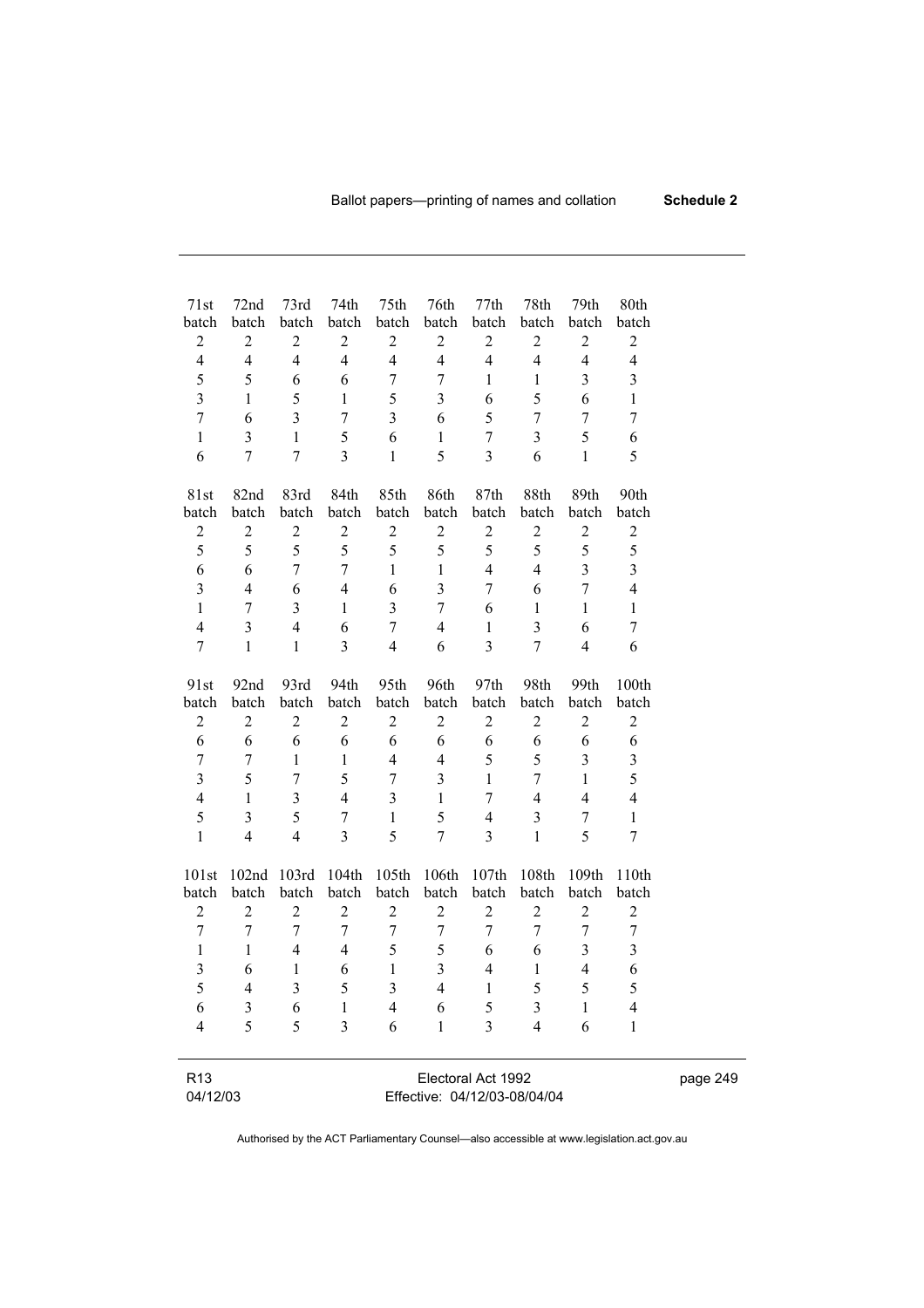| 111th<br>batch                   | 112th<br>batch                   | 113th<br>batch          | 114th<br>batch                 | 115th<br>batch          | 116th<br>batch                 | 117th<br>batch                 | 118th<br>batch      | 119th<br>batch          | 120th<br>batch |
|----------------------------------|----------------------------------|-------------------------|--------------------------------|-------------------------|--------------------------------|--------------------------------|---------------------|-------------------------|----------------|
| $\overline{2}$                   | $\overline{2}$                   | $\overline{2}$          | $\overline{2}$                 | $\overline{2}$          | $\overline{2}$                 | $\overline{2}$                 | $\overline{2}$      | $\overline{2}$          | $\overline{2}$ |
| $\mathbf{1}$                     | $\mathbf{1}$                     | $\mathbf{1}$            | $\mathbf{1}$                   | $\mathbf{1}$            | $\mathbf{1}$                   | $\mathbf{1}$                   | $\mathbf{1}$        | $\mathbf{1}$            | $\mathbf{1}$   |
| $\overline{4}$                   | $\overline{4}$                   | 5                       | 5                              | 6                       | 6                              | $\overline{7}$                 | $\overline{7}$      | 3                       | $\overline{3}$ |
| $\overline{3}$                   | $\overline{7}$                   | $\overline{4}$          | $\overline{7}$                 | $\overline{4}$          | $\overline{3}$                 | 5                              | 4                   | 5                       | $\overline{7}$ |
| 6                                | 5                                | $\overline{\mathbf{3}}$ | 6                              | $\overline{\mathbf{3}}$ | 5                              | $\overline{4}$                 | 6                   | 6                       | 6              |
| $\overline{7}$                   | $\overline{3}$                   | $\overline{7}$          | $\overline{4}$                 | 5                       | $\overline{7}$                 | 6                              | $\overline{3}$      | $\overline{4}$          | 5              |
| 5                                | 6                                | 6                       | $\overline{3}$                 | $\boldsymbol{7}$        | $\overline{4}$                 | $\overline{3}$                 | 5                   | $\overline{7}$          | $\overline{4}$ |
|                                  |                                  |                         |                                |                         |                                |                                |                     |                         |                |
| 121st                            | 122nd                            | 123rd                   | 124th                          | 125th                   | 126th                          | 127th                          | 128th               | 129th                   | 130th          |
| batch                            | batch                            | batch                   | batch                          | batch                   | batch                          | batch                          | batch               | batch                   | batch          |
| 3                                | 3                                | 3                       | 3                              | $\mathfrak{Z}$          | $\mathfrak{Z}$                 | 3                              | 3                   | $\overline{\mathbf{3}}$ | 3              |
| $\overline{4}$                   | $\overline{4}$                   | $\overline{4}$          | $\overline{4}$                 | $\overline{4}$          | $\overline{4}$                 | $\overline{4}$                 | $\overline{4}$      | $\overline{4}$          | $\overline{4}$ |
| 5                                | 5                                | 6                       | 6                              | $\overline{7}$          | $\overline{7}$                 | $\mathbf{1}$                   | $\mathbf{1}$        | $\overline{2}$          | $\overline{2}$ |
| 6                                | $\mathbf{1}$                     | $\overline{7}$          | $\overline{2}$                 | $\mathbf{1}$            | 5                              | $\overline{2}$                 | 6                   | 5                       | $\overline{7}$ |
| $\overline{7}$                   | $\overline{2}$                   | $\mathbf{1}$            | 5                              | $\overline{2}$          | 6                              | 5                              | $\overline{7}$      | 6                       | $\mathbf{1}$   |
| $\mathbf{1}$                     | 6                                | $\overline{2}$          | $\overline{7}$                 | 5                       | $\mathbf{1}$                   | 6                              | $\overline{2}$      | $\overline{7}$          | 5              |
| $\overline{2}$                   | $\overline{7}$                   | 5                       | $\mathbf{1}$                   | 6                       | $\overline{2}$                 | $\overline{7}$                 | 5                   | $\mathbf{1}$            | 6              |
|                                  |                                  |                         |                                |                         |                                |                                |                     |                         |                |
| 131st                            | 132nd                            | 133rd                   | 134th                          | 135th                   | 136th                          | 137th                          | 138th               | 139th                   | 140th          |
| batch                            | batch                            | batch                   | batch                          | batch                   | batch                          | batch                          | batch               | batch                   | batch          |
| 3                                | 3                                | 3                       | 3                              | 3                       | 3                              | $\overline{3}$                 | 3                   | 3                       | 3              |
| 5                                | 5                                | 5                       | 5                              | 5                       | 5                              | 5<br>$\overline{2}$            | 5<br>$\overline{2}$ | 5                       | 5              |
| 6                                | 6                                | $\overline{7}$          | $\boldsymbol{7}$               | $\mathbf{1}$            | $\mathbf{1}$<br>$\overline{4}$ | $\overline{7}$                 |                     | $\overline{4}$          | $\overline{4}$ |
| $\overline{4}$                   | $\overline{2}$<br>$\overline{7}$ | 6                       | $\overline{2}$<br>$\mathbf{1}$ | 6                       | $\overline{7}$                 |                                | 6                   | $\overline{7}$          | $\overline{2}$ |
| $\mathbf{1}$                     |                                  | $\overline{4}$          |                                | $\overline{4}$          |                                | 6                              | 1                   | $\mathbf{1}$            | $\mathbf{1}$   |
| $\overline{2}$<br>$\overline{7}$ | $\overline{4}$<br>$\mathbf{1}$   | $\overline{2}$          | 6<br>$\overline{4}$            | $\overline{7}$          | $\overline{2}$<br>6            | $\mathbf{1}$<br>$\overline{4}$ | $\overline{4}$      | 6                       | $\overline{7}$ |
|                                  |                                  | $\mathbf{1}$            |                                | $\overline{2}$          |                                |                                | $\overline{7}$      | $\overline{2}$          | 6              |
| 141st                            | 142nd                            | 143rd                   | 144th                          | 145th                   | 146th                          | 147th                          | 148th               | 149th                   | 150th          |
| batch                            | batch                            | batch                   | batch                          | batch                   | batch                          | batch                          | batch               | batch                   | batch          |
| $\mathfrak{Z}$                   | $\overline{3}$                   | $\overline{3}$          | $\overline{3}$                 | $\overline{3}$          | 3                              | $\overline{3}$                 | $\overline{3}$      | $\overline{\mathbf{3}}$ | 3              |
| 6                                | 6                                | 6                       | 6                              | 6                       | 6                              | 6                              | 6                   | 6                       | 6              |
| $\overline{7}$                   | $\overline{7}$                   | $\mathbf{1}$            | $\mathbf{1}$                   | $\overline{c}$          | $\overline{2}$                 | 5                              | 5                   | $\overline{4}$          | $\overline{4}$ |
| $\overline{4}$                   | 5                                | $\overline{7}$          | 5                              | $\overline{7}$          | $\overline{4}$                 | $\mathbf{1}$                   | $\overline{7}$      | $\mathbf{1}$            | 5              |
| $\overline{c}$                   | $\mathbf{1}$                     | $\overline{4}$          | $\overline{2}$                 | $\overline{4}$          | $\mathbf{1}$                   | $\overline{7}$                 | $\overline{2}$      | $\overline{2}$          | $\overline{2}$ |
| 5                                | $\overline{4}$                   | 5                       | $\overline{7}$                 | $\mathbf{1}$            | 5                              | $\overline{c}$                 | $\overline{4}$      | $\overline{7}$          | $\,1$          |
| $\mathbf{1}$                     | $\overline{2}$                   | $\overline{2}$          | $\overline{4}$                 | 5                       | $\overline{7}$                 | $\overline{4}$                 | $\mathbf{1}$        | 5                       | $\overline{7}$ |
|                                  |                                  |                         |                                |                         |                                |                                |                     |                         |                |
|                                  |                                  |                         |                                |                         |                                |                                |                     |                         |                |

page 250 Electoral Act 1992 Effective: 04/12/03-08/04/04

R13 04/12/03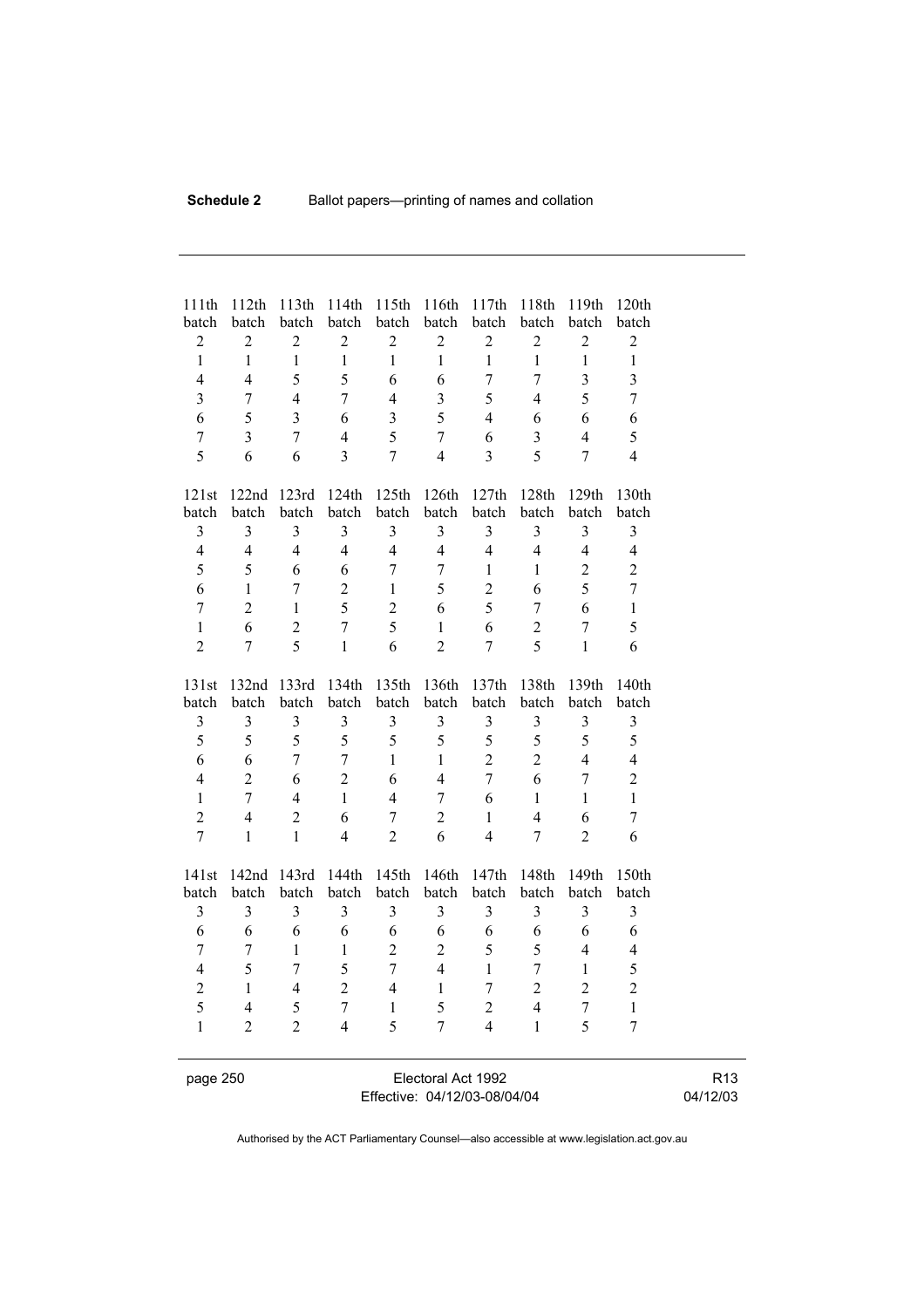| 151st                       | 152nd 153rd              |                                                    |                         | 154th 155th 156th 157th |                         |                  | 158th            | 159th            | 160th                    |  |  |
|-----------------------------|--------------------------|----------------------------------------------------|-------------------------|-------------------------|-------------------------|------------------|------------------|------------------|--------------------------|--|--|
| batch                       | batch                    | batch                                              | batch                   | batch                   | batch                   | batch            | batch            | batch            | batch                    |  |  |
| $\mathfrak{Z}$              | $\mathfrak{Z}$           | 3                                                  | $\mathfrak{Z}$          | $\mathfrak{Z}$          | $\mathfrak{Z}$          | $\mathfrak{Z}$   | $\mathfrak{Z}$   | 3                | $\mathfrak{Z}$           |  |  |
| $\boldsymbol{7}$            | $\boldsymbol{7}$         | $\boldsymbol{7}$                                   | $\tau$                  | $\boldsymbol{7}$        | $\boldsymbol{7}$        | $\boldsymbol{7}$ | $\boldsymbol{7}$ | $\boldsymbol{7}$ | 7                        |  |  |
| $\mathbf{1}$                | $\mathbf{1}$             | $\overline{c}$                                     | $\overline{2}$          | 5                       | 5                       | 6                | 6                | $\overline{4}$   | $\overline{4}$           |  |  |
| $\overline{4}$              | 6                        | $\mathbf{1}$                                       | 6                       | $\mathbf{1}$            | $\overline{4}$          | $\sqrt{2}$       | $\mathbf{1}$     | $\overline{2}$   | 6                        |  |  |
| 5                           | $\boldsymbol{2}$         | $\overline{4}$                                     | 5                       | $\overline{4}$          | $\overline{2}$          | $\mathbf{1}$     | 5                | 5                | 5                        |  |  |
| 6                           | $\overline{4}$           | 6                                                  | $\mathbf{1}$            | $\overline{c}$          | 6                       | 5                | $\overline{4}$   | $\mathbf{1}$     | $\overline{c}$           |  |  |
| $\overline{2}$              | 5                        | 5                                                  | $\overline{4}$          | 6                       | $\mathbf{1}$            | $\overline{4}$   | $\overline{2}$   | 6                | $\mathbf{1}$             |  |  |
| 161st                       | 162 <sub>nd</sub>        | 163rd                                              | 164th                   | 165th                   | 166th                   | 167th            | 168th            | 169th            | 170th                    |  |  |
| batch                       | batch                    | batch                                              | batch                   | batch                   | batch                   | batch            | batch            | batch            | batch                    |  |  |
| $\mathfrak{Z}$              | $\mathfrak{Z}$           | $\mathfrak{Z}$                                     | $\mathfrak{Z}$          | $\mathfrak{Z}$          | $\mathfrak{Z}$          | $\mathfrak{Z}$   | $\mathfrak{Z}$   | $\mathfrak{Z}$   | $\mathfrak{Z}$           |  |  |
| $\mathbf{1}$                | $\,1$                    | $\,1$                                              | $\mathbf{1}$            | $\mathbf{1}$            | $\mathbf{1}$            | $\mathbf{1}$     | $\,1$            | $\mathbf{1}$     | $\mathbf{1}$             |  |  |
| $\overline{2}$              | $\overline{2}$           | 5                                                  | 5                       | 6                       | 6                       | $\tau$           | $\boldsymbol{7}$ | $\overline{4}$   | $\overline{\mathcal{A}}$ |  |  |
| $\overline{4}$              | $\boldsymbol{7}$         | $\overline{2}$                                     | $\tau$                  | $\overline{c}$          | $\overline{4}$          | 5                | $\sqrt{2}$       | 5                | 7                        |  |  |
| 6                           | 5                        | $\overline{4}$                                     | 6                       | $\overline{4}$          | 5                       | $\overline{2}$   | 6                | 6                | 6                        |  |  |
| $\boldsymbol{7}$            | $\overline{4}$           | 7                                                  | $\overline{2}$          | 5                       | $\boldsymbol{7}$        | 6                | $\overline{4}$   | $\boldsymbol{2}$ | 5                        |  |  |
| 5                           | 6                        | 6                                                  | $\overline{4}$          | $\overline{7}$          | $\overline{2}$          | $\overline{4}$   | 5                | $\overline{7}$   | $\overline{2}$           |  |  |
| 171st                       | 172nd                    | 173rd                                              | 174th                   | 175th                   | 176th                   | 177th            | 178th            | 179th            | 180th                    |  |  |
| batch                       | batch                    | batch                                              | batch                   | batch                   | batch                   | batch            | batch            | batch            | batch                    |  |  |
| 3                           | $\mathfrak{Z}$           | $\mathfrak{Z}$                                     | 3                       | 3                       | $\mathfrak{Z}$          | $\mathfrak{Z}$   | $\mathfrak{Z}$   | $\mathfrak{Z}$   | 3                        |  |  |
| $\overline{c}$              | $\sqrt{2}$               | $\sqrt{2}$                                         | $\overline{c}$          | $\sqrt{2}$              | $\sqrt{2}$              | $\sqrt{2}$       | $\sqrt{2}$       | $\boldsymbol{2}$ | $\overline{c}$           |  |  |
| 5                           | 5                        | $\sqrt{6}$                                         | 6                       | $\boldsymbol{7}$        | $\tau$                  | $\mathbf{1}$     | $\mathbf{1}$     | $\overline{4}$   | $\overline{4}$           |  |  |
| $\overline{4}$              | $\mathbf{1}$             | 5                                                  | $\mathbf{1}$            | 5                       | $\overline{4}$          | 6                | 5                | 6                | $\mathbf{1}$             |  |  |
| $\boldsymbol{7}$            | 6                        | $\overline{4}$                                     | $\tau$                  | $\overline{4}$          | 6                       | 5                | $\tau$           | 7                | 7                        |  |  |
| $\mathbf{1}$                | $\overline{\mathcal{L}}$ | $\mathbf{1}$                                       | 5                       | 6                       | $\mathbf{1}$            | $\boldsymbol{7}$ | $\overline{4}$   | 5                | 6                        |  |  |
| 6                           | 7                        | $\tau$                                             | $\overline{4}$          | $\mathbf{1}$            | 5                       | $\overline{4}$   | 6                | $\mathbf{1}$     | 5                        |  |  |
| 181st                       | 182nd 183rd              |                                                    | 184th                   |                         | 185th 186th 187th       |                  | 188th            | 189th            | 190th                    |  |  |
| batch                       | batch                    | batch                                              | batch                   | batch                   | batch                   | batch            | batch            | batch            | batch                    |  |  |
| $\overline{4}$              | $\overline{4}$           | $\overline{\mathbf{4}}$                            | $\overline{\mathbf{4}}$ | $\overline{4}$          | $\overline{\mathbf{4}}$ | $\overline{4}$   | $\overline{4}$   | $\overline{4}$   | $\overline{4}$           |  |  |
| 5                           | 5                        | 5                                                  | 5                       | 5                       | 5                       | 5                | $\mathfrak s$    | 5                | 5                        |  |  |
| 6                           | $\boldsymbol{6}$         | $\boldsymbol{7}$                                   | $\boldsymbol{7}$        | $\mathbf{1}$            | $\mathbf{1}$            | $\sqrt{2}$       | $\sqrt{2}$       | $\mathfrak{Z}$   | $\overline{\mathbf{3}}$  |  |  |
| $\boldsymbol{7}$            | $\overline{2}$           | $\mathbf{1}$                                       | $\mathfrak{Z}$          | $\overline{2}$          | 6                       | $\overline{3}$   | $\boldsymbol{7}$ | 6                | $\mathbf{1}$             |  |  |
| $\,1$                       | $\mathfrak{Z}$           | $\overline{c}$                                     | $\sqrt{6}$              | 3                       | $7\overline{ }$         | $\sqrt{6}$       | $\overline{1}$   | 7                | 2                        |  |  |
| $\overline{c}$              | 7                        | $\overline{3}$                                     | 1                       | 6                       | $\overline{c}$          | 7                | 3                | 1                | 6                        |  |  |
| $\overline{3}$              | $\mathbf{1}$             | 6                                                  | $\overline{2}$          | 7                       | $\overline{3}$          | $\mathbf{1}$     | 6                | $\overline{2}$   | 7                        |  |  |
|                             |                          |                                                    |                         |                         |                         |                  |                  |                  |                          |  |  |
| R <sub>13</sub><br>04/12/03 |                          | Electoral Act 1992<br>Effective: 04/12/03-08/04/04 |                         |                         |                         |                  |                  |                  |                          |  |  |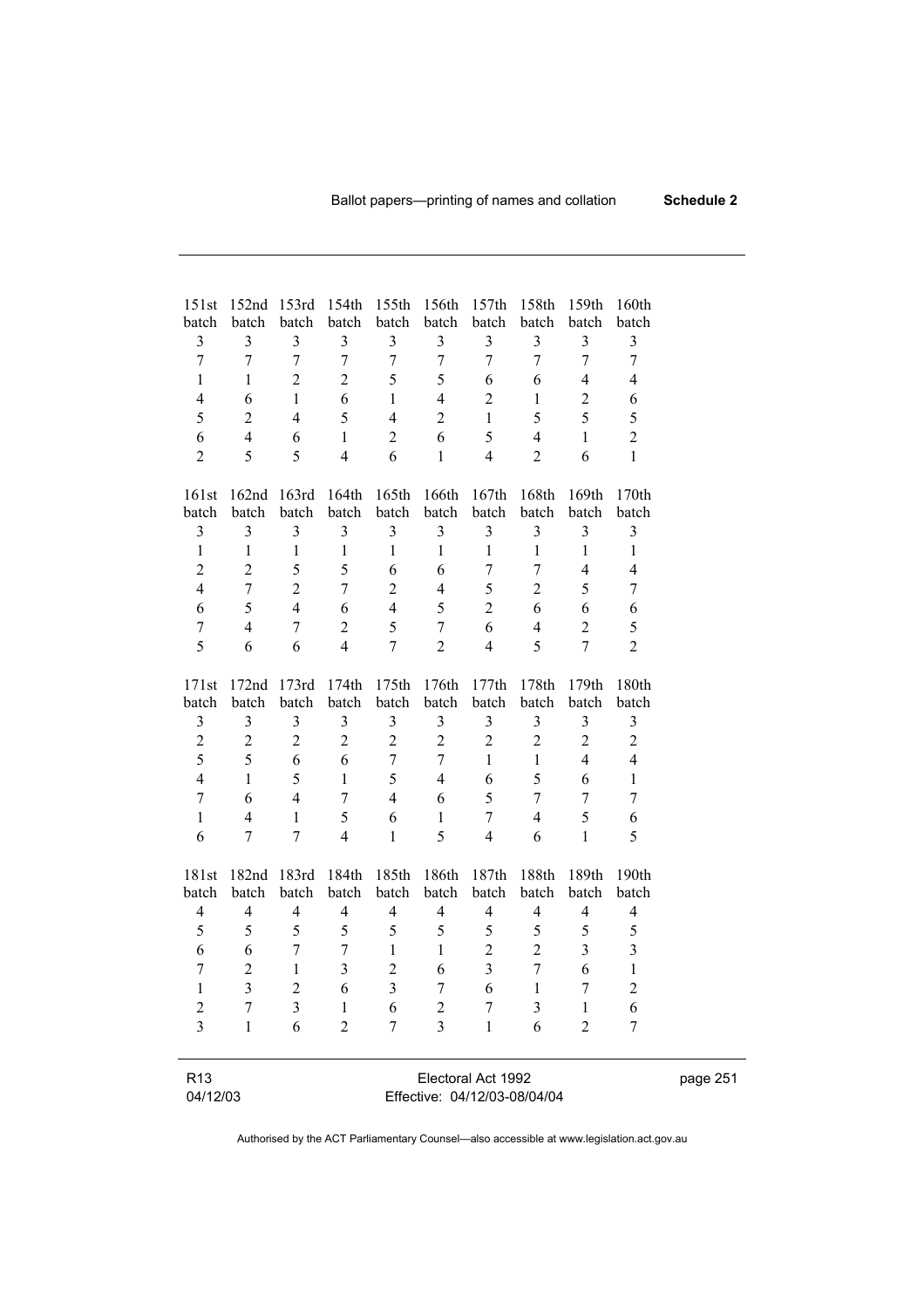| 191st<br>batch          | 192nd<br>batch           | 193rd<br>batch   | 194th<br>batch          | 195th<br>batch          | 196th<br>batch          | 197th<br>batch          | 198th<br>batch   | 199th<br>batch          | 200th<br>batch   |  |
|-------------------------|--------------------------|------------------|-------------------------|-------------------------|-------------------------|-------------------------|------------------|-------------------------|------------------|--|
| $\overline{4}$          | $\overline{4}$           | $\overline{4}$   | $\overline{4}$          | $\overline{4}$          | $\overline{4}$          | $\overline{4}$          | $\overline{4}$   | $\overline{4}$          | $\overline{4}$   |  |
| 6                       | 6                        | 6                | 6                       | 6                       | 6                       | 6                       | 6                | 6                       | 6                |  |
| $\overline{7}$          | 7                        | $\mathbf{1}$     | 1                       | $\overline{2}$          | $\overline{2}$          | 3                       | 3                | 5                       | 5                |  |
| 5                       | $\overline{\mathbf{3}}$  | $\tau$           | $\overline{\mathbf{3}}$ | $\overline{7}$          | 5                       | $\mathbf{1}$            | $\overline{7}$   | $\mathbf{1}$            | 3                |  |
| $\overline{c}$          | $\mathbf{1}$             | 5                | $\overline{2}$          | 5                       | $\mathbf{1}$            | $\overline{7}$          | $\overline{2}$   | $\overline{2}$          | $\overline{c}$   |  |
| $\overline{3}$          | 5                        | $\overline{3}$   | $\boldsymbol{7}$        | $\mathbf{1}$            | $\overline{\mathbf{3}}$ | $\overline{2}$          | 5                | $\boldsymbol{7}$        | $\mathbf{1}$     |  |
| $\mathbf{1}$            | $\overline{2}$           | $\overline{2}$   | 5                       | $\overline{3}$          | $\overline{7}$          | 5                       | $\mathbf{1}$     | $\overline{3}$          | $\overline{7}$   |  |
|                         |                          |                  |                         |                         |                         |                         |                  |                         |                  |  |
| 201st                   | 202 <sub>nd</sub>        | 203rd            | 204th                   | 205th                   | 206th                   | 207th                   | 208th            | 209th                   | 210th            |  |
| batch                   | batch                    | batch            | batch                   | batch                   | batch                   | batch                   | batch            | batch                   | batch            |  |
| $\overline{4}$          | $\overline{4}$           | $\overline{4}$   | $\overline{4}$          | $\overline{4}$          | $\overline{4}$          | $\overline{4}$          | $\overline{4}$   | $\overline{4}$          | $\overline{4}$   |  |
| $\overline{7}$          | $\overline{7}$           | $\overline{7}$   | $\overline{7}$          | $\overline{7}$          | $\overline{7}$          | $\overline{7}$          | $\overline{7}$   | $\overline{7}$          | $\boldsymbol{7}$ |  |
| $\mathbf{1}$            | 1                        | $\overline{2}$   | $\overline{2}$          | $\overline{3}$          | $\overline{\mathbf{3}}$ | 6                       | 6                | 5                       | 5                |  |
| 5                       | 6                        | $\mathbf{1}$     | 6                       | $\mathbf{1}$            | 5                       | $\overline{2}$          | $\,1$            | $\overline{2}$          | 6                |  |
| $\overline{3}$          | $\overline{c}$           | 5                | $\overline{3}$          | 5                       | $\overline{2}$          | $\mathbf{1}$            | $\overline{3}$   | $\overline{3}$          | $\overline{3}$   |  |
| 6                       | 5                        | 6                | $\mathbf{1}$            | $\overline{2}$          | 6                       | $\overline{\mathbf{3}}$ | 5                | $\mathbf{1}$            | $\overline{c}$   |  |
| $\overline{2}$          | $\overline{3}$           | $\overline{3}$   | 5                       | 6                       | $\mathbf{1}$            | 5                       | $\overline{2}$   | 6                       | $\mathbf{1}$     |  |
|                         |                          |                  |                         |                         |                         |                         |                  |                         |                  |  |
| 211th                   | 212th                    | 213th            | 214th                   | 215th                   | 216th                   | 217th                   | 218th            | 219th                   | 220th            |  |
| batch                   | batch                    | batch            | batch                   | batch                   | batch                   | batch                   | batch            | batch                   | batch            |  |
| $\overline{4}$          | $\overline{\mathcal{L}}$ | $\overline{4}$   | $\overline{4}$          | $\overline{4}$          | $\overline{4}$          | $\overline{4}$          | $\overline{4}$   | $\overline{4}$          | $\overline{4}$   |  |
| $\mathbf{1}$            | $\mathbf{1}$             | $\mathbf{1}$     | $\mathbf{1}$            | $\mathbf{1}$            | $\mathbf{1}$            | $\mathbf{1}$            | $\,1$            | $\,1$                   | $\mathbf{1}$     |  |
| $\overline{2}$          | $\overline{c}$           | $\mathfrak{Z}$   | $\overline{3}$          | $\sqrt{6}$              | 6                       | $\boldsymbol{7}$        | $\sqrt{ }$       | 5                       | 5                |  |
| 5                       | $\boldsymbol{7}$         | $\overline{c}$   | $\boldsymbol{7}$        | $\sqrt{2}$              | 5                       | $\mathfrak{Z}$          | $\overline{2}$   | 3                       | $\boldsymbol{7}$ |  |
| 6                       | $\overline{\mathbf{3}}$  | 5                | 6                       | 5                       | $\overline{\mathbf{3}}$ | $\overline{2}$          | 6                | 6                       | 6                |  |
| $\overline{7}$          | 5                        | $\boldsymbol{7}$ | $\overline{2}$          | $\overline{\mathbf{3}}$ | $\overline{7}$          | 6                       | 5                | $\overline{2}$          | 3                |  |
| $\overline{3}$          | 6                        | 6                | 5                       | $\overline{7}$          | $\overline{2}$          | 5                       | $\overline{3}$   | $\overline{7}$          | $\overline{2}$   |  |
|                         |                          |                  |                         |                         |                         |                         |                  |                         |                  |  |
| 221st<br>batch          | 222nd<br>batch           | 223rd<br>batch   | 224th<br>batch          | 225th<br>batch          | 226th<br>batch          | 227th<br>batch          | 228th<br>batch   | 229th<br>batch          | 230th<br>batch   |  |
| $\overline{4}$          | $\overline{\mathcal{L}}$ | $\overline{4}$   | $\overline{4}$          | $\overline{4}$          | $\overline{4}$          | $\overline{4}$          | $\overline{4}$   | $\overline{4}$          | $\overline{4}$   |  |
| $\overline{2}$          | $\overline{c}$           | $\sqrt{2}$       | $\overline{2}$          | $\overline{2}$          | $\overline{2}$          | $\overline{c}$          | $\mathbf{2}$     | $\overline{c}$          | $\sqrt{2}$       |  |
| $\overline{\mathbf{3}}$ | $\mathfrak{Z}$           | 6                | 6                       | $\boldsymbol{7}$        | $\boldsymbol{7}$        | $\mathbf{1}$            | $\,1$            | 5                       | 5                |  |
| 5                       |                          |                  |                         |                         |                         |                         |                  |                         |                  |  |
|                         | $\mathbf{1}$             | $\overline{3}$   | $\mathbf{1}$            | $\mathfrak{Z}$          | 5                       | 6                       | $\overline{3}$   | 6                       | $\mathbf{1}$     |  |
| $\overline{7}$          | 6                        | 5                | $\overline{7}$          | 5                       | 6                       | 3                       | $\boldsymbol{7}$ | $\overline{7}$          | $\overline{7}$   |  |
| $\mathbf{1}$            | 5                        | $\mathbf{1}$     | $\overline{\mathbf{3}}$ | 6                       | $\mathbf{1}$            | $\boldsymbol{7}$        | 5                | $\overline{\mathbf{3}}$ | 6                |  |
| 6                       | $\overline{7}$           | $\overline{7}$   | 5                       | $\mathbf{1}$            | $\overline{\mathbf{3}}$ | 5                       | 6                | $\mathbf{1}$            | $\overline{3}$   |  |
| nage 252                |                          |                  |                         |                         | Flectoral Act 1992      |                         |                  |                         |                  |  |

page 252

Effective: 04/12/03-08/04/04

R13 04/12/03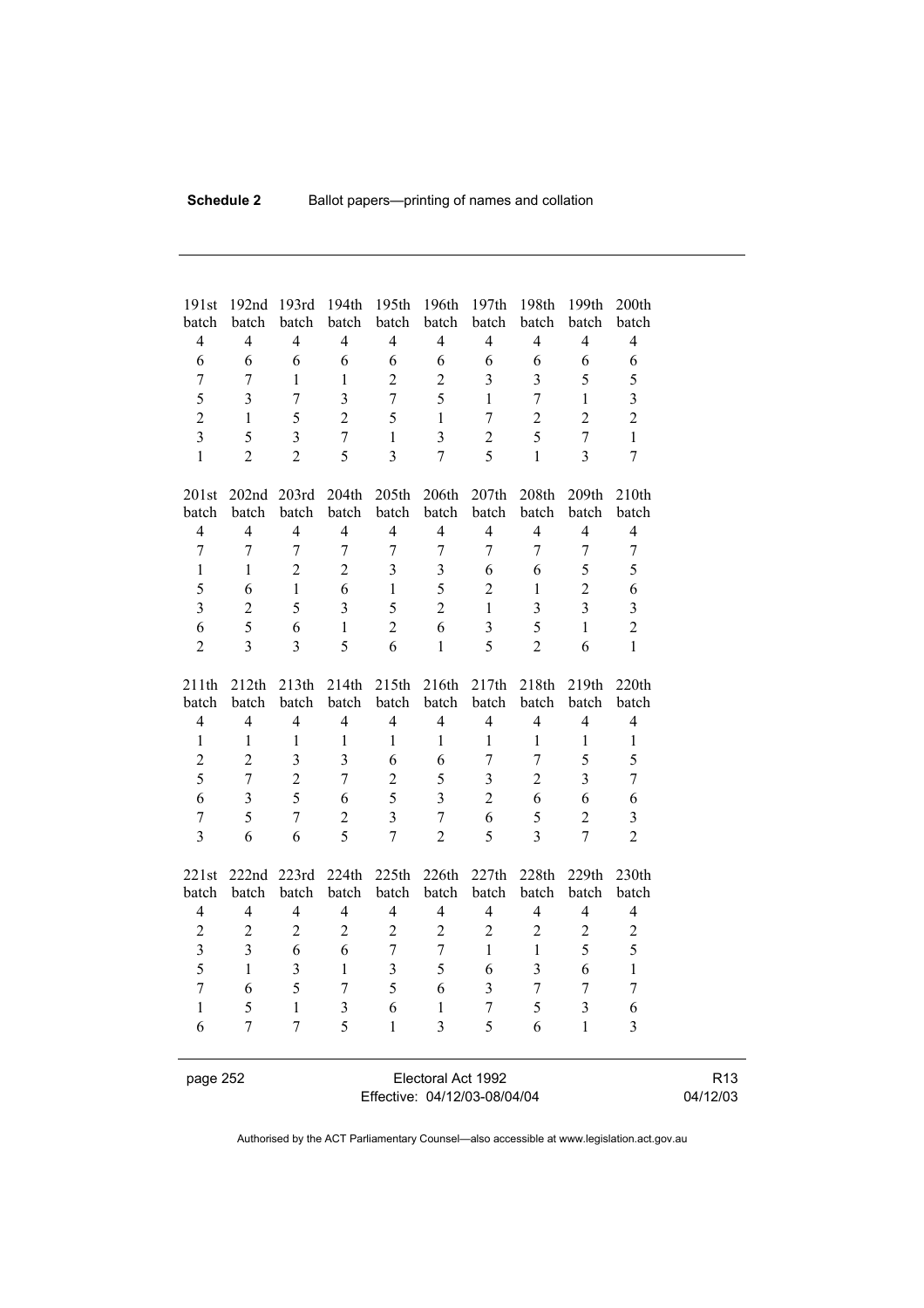| 231st                       | 232nd 233rd              |                         | 234th                   | 235th                   | 236th                   | 237th                                              | 238 <sub>th</sub> | 239th                   | 240th                   |  |
|-----------------------------|--------------------------|-------------------------|-------------------------|-------------------------|-------------------------|----------------------------------------------------|-------------------|-------------------------|-------------------------|--|
| batch                       | batch                    | batch                   | batch                   | batch                   | batch                   | batch                                              | batch             | batch                   | batch                   |  |
| $\overline{4}$              | $\overline{4}$           | $\overline{\mathbf{4}}$ | $\overline{4}$          | 4                       | $\overline{4}$          | $\overline{4}$                                     | $\overline{4}$    | $\overline{4}$          | $\overline{4}$          |  |
| $\overline{3}$              | 3                        | 3                       | $\overline{3}$          | $\overline{3}$          | $\overline{\mathbf{3}}$ | 3                                                  | $\overline{3}$    | $\overline{\mathbf{3}}$ | 3                       |  |
| 6                           | 6                        | 7                       | $\overline{7}$          | $\mathbf{1}$            | $\mathbf{1}$            | $\overline{2}$                                     | $\overline{2}$    | 5                       | 5                       |  |
| 5                           | $\overline{2}$           | 6                       | $\overline{2}$          | 6                       | 5                       | $\overline{7}$                                     | 6                 | $\overline{7}$          | $\overline{2}$          |  |
| $\mathbf{1}$                | $\overline{7}$           | 5                       | $\mathbf{1}$            | 5                       | $\overline{7}$          | 6                                                  | $\mathbf{1}$      | $\mathbf{1}$            | $\mathbf{1}$            |  |
| $\overline{2}$              | 5                        | $\overline{2}$          | 6                       | $\overline{7}$          | $\overline{2}$          | $\mathbf{1}$                                       | 5                 | 6                       | 7                       |  |
| $\overline{7}$              | $\mathbf{1}$             | $\mathbf{1}$            | 5                       | $\overline{2}$          | 6                       | 5                                                  | 7                 | $\overline{2}$          | 6                       |  |
| 241st                       | 242nd                    | 243rd                   | 244th                   | 245th                   | 246th                   | 247th                                              | 248th             | 249th                   | 250th                   |  |
| batch                       | batch                    | batch                   | batch                   | batch                   | batch                   | batch                                              | batch             | batch                   | batch                   |  |
| 5                           | 5                        | 5                       | 5                       | 5                       | 5                       | 5                                                  | 5                 | 5                       | 5                       |  |
| 6                           | 6                        | 6                       | 6                       | 6                       | 6                       | 6                                                  | 6                 | 6                       | 6                       |  |
| $\overline{7}$              | $\overline{7}$           | $\mathbf{1}$            | $\mathbf{1}$            | $\overline{2}$          | $\overline{2}$          | 3                                                  | 3                 | $\overline{4}$          | $\overline{4}$          |  |
| $\mathbf{1}$                | $\overline{3}$           | $\overline{c}$          | $\overline{4}$          | $\overline{3}$          | $\overline{7}$          | $\overline{4}$                                     | $\mathbf{1}$      | 7                       | $\overline{c}$          |  |
| $\overline{c}$              | $\overline{4}$           | 3                       | $\tau$                  | $\overline{4}$          | $\mathbf{1}$            | 7                                                  | $\overline{2}$    | $\mathbf{1}$            | $\overline{\mathbf{3}}$ |  |
| $\overline{\mathbf{3}}$     | $\mathbf{1}$             | $\overline{4}$          | $\overline{2}$          | $\sqrt{ }$              | 3                       | $\mathbf{1}$                                       | $\overline{4}$    | $\overline{c}$          | $\overline{7}$          |  |
| $\overline{4}$              | $\overline{2}$           | $\overline{7}$          | $\overline{3}$          | $\mathbf{1}$            | $\overline{4}$          | $\overline{2}$                                     | 7                 | $\overline{3}$          | $\mathbf{1}$            |  |
| 251st                       | 252nd                    | 253rd                   | 254th                   | 255th                   | 256th                   | 257th                                              | 258th             | 259th                   | 260th                   |  |
| batch                       | batch                    | batch                   | batch                   | batch                   | batch                   | batch                                              | batch             | batch                   | batch                   |  |
| 5                           | 5                        | 5                       | 5                       | 5                       | 5                       | 5                                                  | 5                 | 5                       | 5                       |  |
| 7                           | 7                        | 7                       | $\overline{7}$          | $\overline{7}$          | $\overline{7}$          | 7                                                  | $\tau$            | 7                       | 7                       |  |
| $\mathbf{1}$                | $\mathbf{1}$             | $\overline{2}$          | $\overline{2}$          | $\overline{\mathbf{3}}$ | $\overline{3}$          | $\overline{4}$                                     | $\overline{4}$    | 6                       | 6                       |  |
| 6                           | $\overline{\mathcal{L}}$ | $\mathbf{1}$            | $\overline{4}$          | $\mathbf{1}$            | 6                       | $\overline{c}$                                     | $\mathbf{1}$      | $\overline{2}$          | $\overline{4}$          |  |
| $\overline{3}$              | $\overline{2}$           | 6                       | $\overline{\mathbf{3}}$ | 6                       | $\overline{2}$          | $\mathbf{1}$                                       | $\overline{3}$    | $\overline{3}$          | $\overline{3}$          |  |
| $\overline{4}$              | 6                        | $\overline{4}$          | $\mathbf{1}$            | $\overline{c}$          | $\overline{4}$          | 3                                                  | 6                 | $\mathbf{1}$            | $\overline{c}$          |  |
| $\overline{2}$              | 3                        | 3                       | 6                       | $\overline{4}$          | $\mathbf{1}$            | 6                                                  | $\overline{2}$    | $\overline{4}$          | $\mathbf{1}$            |  |
| 261st                       | 262nd 263rd              |                         | 264th                   | 265th                   | 266th                   | 267th                                              | 268th             | 269th                   | 270 <sub>th</sub>       |  |
| <b>batch</b>                | batch                    | batch                   | batch                   | batch                   | batch                   | batch                                              | batch             | batch                   | batch                   |  |
| 5                           | 5                        | 5                       | 5                       | 5                       | 5                       | 5                                                  | 5                 | 5                       | 5                       |  |
| $\mathbf{1}$                | $\mathbf{1}$             | $\mathbf{1}$            | $\mathbf{1}$            | $\mathbf{1}$            | $\mathbf{1}$            | $\mathbf{1}$                                       | $\mathbf{1}$      | $\mathbf{1}$            | $\mathbf{1}$            |  |
| $\overline{2}$              | $\overline{2}$           | 3                       | 3                       | $\overline{4}$          | $\overline{4}$          | 7                                                  | 7                 | 6                       | 6                       |  |
| 6                           | 7                        | $\overline{2}$          | 7                       | $\overline{2}$          | 6                       | $\overline{3}$                                     | $\overline{2}$    | $\overline{3}$          | 7                       |  |
| 4                           | 3                        | 6                       | 4                       | 6                       | 3                       | $\overline{c}$                                     | 4                 | 4                       | 4                       |  |
| 7                           | 6                        | 7                       | $\overline{c}$          | 3                       | 7                       | $\overline{4}$                                     | 6                 | 2                       | $\mathfrak{Z}$          |  |
| 3                           | $\overline{4}$           | 4                       | 6                       | 7                       | $\overline{2}$          | 6                                                  | 3                 | 7                       | $\overline{2}$          |  |
|                             |                          |                         |                         |                         |                         |                                                    |                   |                         |                         |  |
| R <sub>13</sub><br>04/12/03 |                          |                         |                         |                         |                         | Electoral Act 1992<br>Effective: 04/12/03-08/04/04 |                   |                         |                         |  |
|                             |                          |                         |                         |                         |                         |                                                    |                   |                         |                         |  |

Effective: 04/12/03-08/04/04

page 253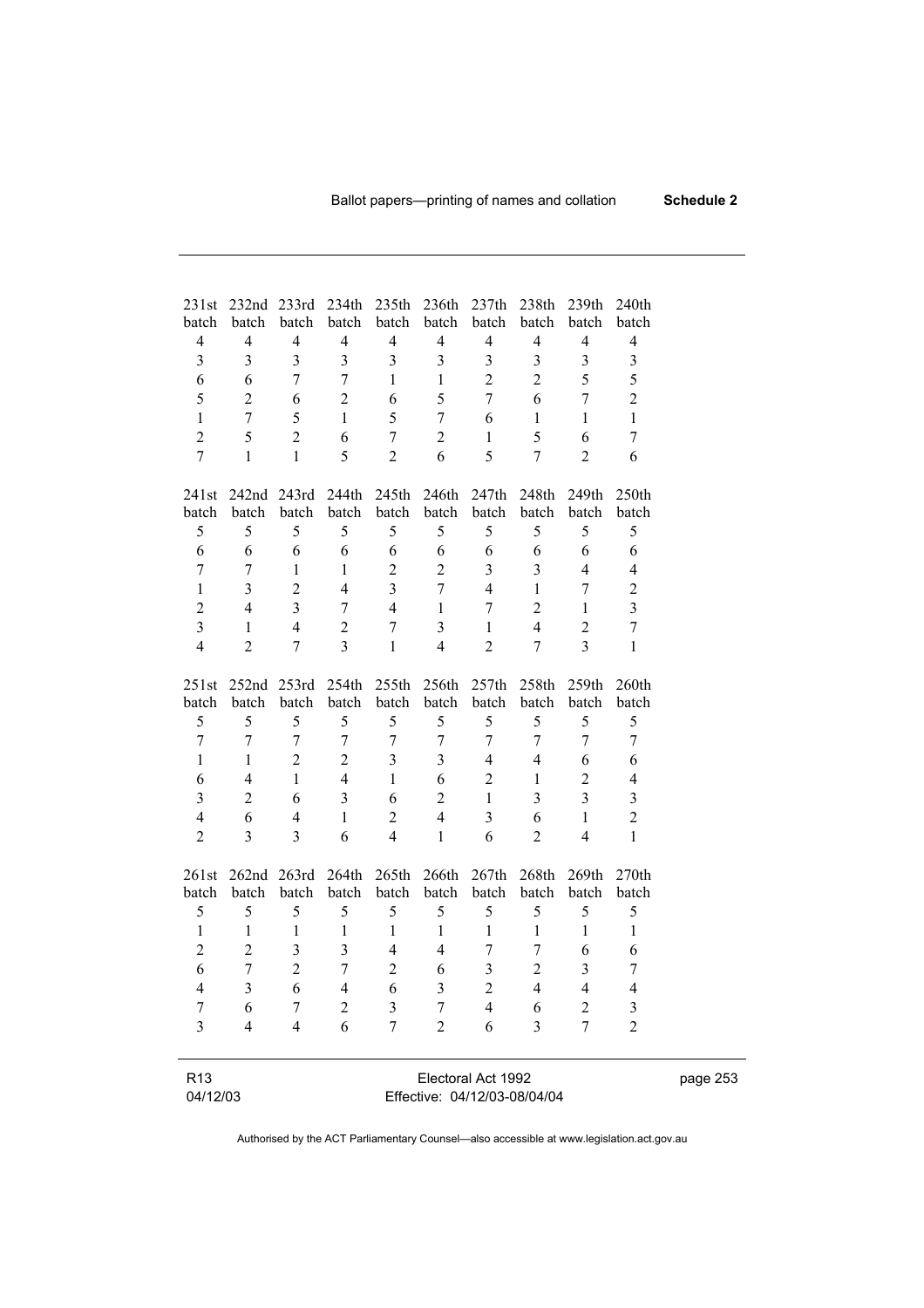| 271st                   | 272nd          | 273rd<br>batch | 274th<br>batch          | 275th<br>batch | 276th<br>batch          | 277th<br>batch          | 278th<br>batch | 279th          | 280th          |
|-------------------------|----------------|----------------|-------------------------|----------------|-------------------------|-------------------------|----------------|----------------|----------------|
| batch<br>5              | batch<br>5     | 5              | 5                       | 5              | 5                       | 5                       | 5              | batch<br>5     | batch<br>5     |
| $\overline{2}$          | $\overline{2}$ | $\overline{2}$ | $\overline{2}$          | $\overline{2}$ | $\overline{2}$          | $\overline{2}$          | $\overline{2}$ | $\overline{2}$ | $\overline{2}$ |
| $\overline{\mathbf{3}}$ | $\overline{3}$ | $\overline{4}$ | $\overline{4}$          | $\overline{7}$ | $\overline{7}$          | $\mathbf{1}$            | $\mathbf{1}$   | 6              | 6              |
| 6                       | $\mathbf{1}$   | $\overline{3}$ | $\mathbf{1}$            | 3              | 6                       | $\overline{4}$          | 3              | $\overline{4}$ | $\mathbf{1}$   |
| $\overline{7}$          | $\overline{4}$ | 6              | $\overline{7}$          | 6              | $\overline{4}$          | $\overline{3}$          | $\overline{7}$ | $\overline{7}$ | $\overline{7}$ |
| $\mathbf{1}$            | 6              | $\mathbf{1}$   | $\overline{3}$          | $\overline{4}$ | $\mathbf{1}$            | $\overline{7}$          | 6              | 3              | $\overline{4}$ |
| $\overline{4}$          | $\overline{7}$ | $\overline{7}$ | 6                       | $\mathbf{1}$   | $\overline{3}$          | 6                       | $\overline{4}$ | $\mathbf{1}$   | $\overline{3}$ |
|                         |                |                |                         |                |                         |                         |                |                |                |
| 281st                   | 282nd 283rd    |                | 284th                   | 285th          | 286th                   | 287th                   | 288th          | 289th          | 290th          |
| batch                   | batch          | batch          | batch                   | batch          | batch                   | batch                   | batch          | batch          | batch          |
| 5                       | 5              | 5              | 5                       | 5              | 5                       | 5                       | 5              | 5              | 5              |
| $\overline{3}$          | $\overline{3}$ | $\overline{3}$ | $\overline{3}$          | $\overline{3}$ | $\overline{3}$          | $\overline{\mathbf{3}}$ | $\overline{3}$ | $\overline{3}$ | $\overline{3}$ |
| $\overline{4}$          | $\overline{4}$ | $\overline{7}$ | $\overline{7}$          | $\mathbf{1}$   | $\mathbf{1}$            | $\overline{2}$          | $\overline{2}$ | 6              | 6              |
| 6                       | $\overline{2}$ | $\overline{4}$ | $\overline{2}$          | $\overline{4}$ | 6                       | $\overline{7}$          | $\overline{4}$ | 7              | $\overline{2}$ |
| $\mathbf{1}$            | $\overline{7}$ | 6              | $\mathbf{1}$            | 6              | $\overline{7}$          | 4                       | $\mathbf{1}$   | $\mathbf{1}$   | $\mathbf{1}$   |
| $\overline{2}$          | 6              | $\overline{2}$ | $\overline{4}$          | $\overline{7}$ | $\overline{2}$          | $\mathbf{1}$            | 6              | $\overline{4}$ | $\overline{7}$ |
| $\overline{7}$          | $\mathbf{1}$   | $\mathbf{1}$   | 6                       | $\overline{2}$ | $\overline{4}$          | 6                       | $\overline{7}$ | $\overline{2}$ | $\overline{4}$ |
| 291st                   | 292nd 293rd    |                | 294 <sub>th</sub>       | 295th          | 296th                   | 297th                   | 298th          | 299th          | 300th          |
| batch                   | batch          | batch          | batch                   | batch          | batch                   | batch                   | batch          | batch          | batch          |
| 5                       | 5              | 5              | 5                       | 5              | 5                       | 5                       | 5              | 5              | 5              |
| $\overline{4}$          | $\overline{4}$ | $\overline{4}$ | $\overline{4}$          | $\overline{4}$ | $\overline{4}$          | $\overline{4}$          | $\overline{4}$ | $\overline{4}$ | $\overline{4}$ |
| $\boldsymbol{7}$        | $\tau$         | $\mathbf{1}$   | $\mathbf{1}$            | $\overline{2}$ | $\overline{2}$          | $\overline{\mathbf{3}}$ | $\overline{3}$ | 6              | 6              |
| 6                       | $\overline{3}$ | $\overline{7}$ | $\overline{3}$          | $\overline{7}$ | 6                       | $\mathbf{1}$            | $\overline{7}$ | $\mathbf{1}$   | $\overline{3}$ |
| $\overline{2}$          | $\mathbf{1}$   | 6              | $\overline{2}$          | 6              | $\mathbf{1}$            | $\overline{7}$          | $\overline{2}$ | $\overline{2}$ | $\overline{2}$ |
| $\overline{3}$          | 6              | 3              | $\overline{7}$          | $\mathbf{1}$   | $\overline{3}$          | $\overline{2}$          | 6              | $\overline{7}$ | $\mathbf{1}$   |
| $\mathbf{1}$            | $\overline{2}$ | $\overline{2}$ | 6                       | 3              | $\overline{7}$          | 6                       | $\mathbf{1}$   | $\overline{3}$ | $\overline{7}$ |
| 301st                   | 302nd 303rd    |                | 304th                   | 305th          | 306th                   | 307th                   | 308th          | 309th          | 310th          |
| batch                   | batch          | batch          | batch                   | batch          | batch                   | batch                   | batch          | batch          | batch          |
| 6                       | 6              | 6              | 6                       | 6              | 6                       | 6                       | 6              | 6              | 6              |
| $\overline{7}$          | $\overline{7}$ | $\overline{7}$ | $\overline{7}$          | $\overline{7}$ | $\overline{7}$          | $\overline{7}$          | $\overline{7}$ | 7              | $\tau$         |
| $\mathbf{1}$            | 1              | $\overline{2}$ | $\overline{c}$          | 3              | $\overline{\mathbf{3}}$ | $\overline{4}$          | 4              | 5              | 5              |
| $\overline{2}$          | $\overline{4}$ | $\overline{3}$ | 5                       | $\overline{4}$ | $\mathbf{1}$            | 5                       | $\overline{2}$ | $\mathbf{1}$   | $\overline{3}$ |
| $\overline{\mathbf{3}}$ | 5              | $\overline{4}$ | $\mathbf{1}$            | 5              | $\overline{2}$          | $\mathbf{1}$            | $\overline{3}$ | $\overline{2}$ | $\overline{4}$ |
| $\overline{4}$          | $\overline{2}$ | 5              | $\overline{\mathbf{3}}$ | $\mathbf{1}$   | $\overline{4}$          | $\overline{2}$          | 5              | 3              | $\mathbf{1}$   |
| 5                       | $\overline{3}$ | $\mathbf{1}$   | $\overline{4}$          | $\overline{2}$ | 5                       | $\overline{3}$          | $\mathbf{1}$   | $\overline{4}$ | $\overline{2}$ |
|                         |                |                |                         |                |                         |                         |                |                |                |

page 254 Electoral Act 1992 Effective: 04/12/03-08/04/04

R13 04/12/03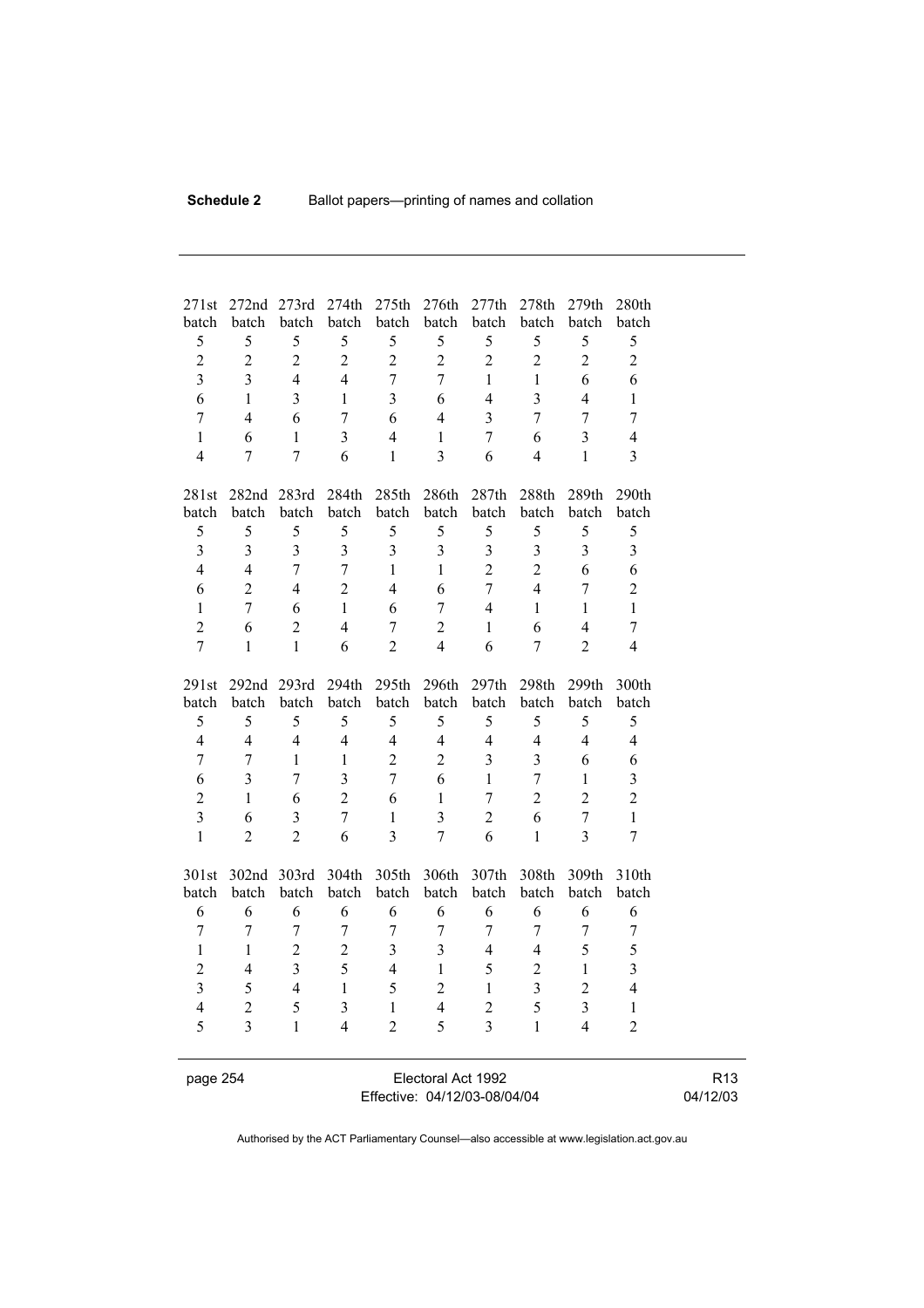| 311th                   | 312th          | 313th                   | 314th                   | 315th                    | 316th                   | 317th                        | 318th                   | 319th          | 320th                   |  |
|-------------------------|----------------|-------------------------|-------------------------|--------------------------|-------------------------|------------------------------|-------------------------|----------------|-------------------------|--|
| batch                   | batch          | batch                   | batch                   | batch                    | batch                   | batch                        | batch                   | batch          | batch                   |  |
| 6                       | 6              | 6                       | 6                       | 6                        | 6                       | 6                            | 6                       | 6              | 6                       |  |
| $\mathbf{1}$            | $\mathbf{1}$   | $\mathbf{1}$            | $\mathbf{1}$            | $\mathbf{1}$             | $\mathbf{1}$            | $\mathbf{1}$                 | $\mathbf{1}$            | $\mathbf{1}$   | $\mathbf{1}$            |  |
| $\overline{2}$          | $\overline{2}$ | 3                       | $\overline{\mathbf{3}}$ | $\overline{\mathcal{L}}$ | $\overline{4}$          | 5                            | 5                       | $\overline{7}$ | $\overline{7}$          |  |
| $\overline{7}$          | 5              | $\overline{2}$          | 5                       | $\overline{2}$           | 7                       | $\overline{3}$               | $\overline{2}$          | 3              | 5                       |  |
| $\overline{4}$          | 3              | $\overline{7}$          | $\overline{4}$          | $\overline{7}$           | $\overline{\mathbf{3}}$ | $\overline{2}$               | $\overline{4}$          | $\overline{4}$ | $\overline{4}$          |  |
| 5                       | $\overline{7}$ | 5                       | $\overline{2}$          | $\overline{\mathbf{3}}$  | 5                       | $\overline{4}$               | 7                       | $\overline{2}$ | $\overline{\mathbf{3}}$ |  |
| $\overline{3}$          | $\overline{4}$ | $\overline{4}$          | $\overline{7}$          | 5                        | $\overline{2}$          | $\tau$                       | 3                       | 5              | $\overline{2}$          |  |
| 321st                   | 322nd          | 323rd                   | 324th                   | 325th                    | 326th                   | 327th                        | 328th                   | 329th          | 330th                   |  |
| batch                   | batch          | batch                   | batch                   | batch                    | batch                   | batch                        | batch                   | batch          | batch                   |  |
| 6                       | 6              | 6                       | 6                       | 6                        | 6                       | 6                            | 6                       | 6              | 6                       |  |
| $\overline{c}$          | $\overline{2}$ | $\overline{2}$          | $\overline{2}$          | $\sqrt{2}$               | $\sqrt{2}$              | $\overline{c}$               | $\overline{2}$          | $\overline{2}$ | $\overline{2}$          |  |
| $\overline{\mathbf{3}}$ | $\overline{3}$ | $\overline{4}$          | $\overline{4}$          | 5                        | 5                       | $\mathbf{1}$                 | $\mathbf{1}$            | $\overline{7}$ | 7                       |  |
| $\overline{7}$          | $\mathbf{1}$   | $\overline{3}$          | $\mathbf{1}$            | $\overline{3}$           | 7                       | $\overline{4}$               | $\overline{3}$          | $\overline{4}$ | $\mathbf{1}$            |  |
| 5                       | $\overline{4}$ | 7                       | 5                       | 7                        | $\overline{4}$          | $\overline{\mathbf{3}}$      | 5                       | 5              | 5                       |  |
| $\mathbf{1}$            | $\overline{7}$ | $\mathbf{1}$            | $\overline{3}$          | $\overline{4}$           | $\mathbf{1}$            | 5                            | $\overline{7}$          | 3              | $\overline{4}$          |  |
| $\overline{4}$          | 5              | 5                       | $\overline{7}$          | $\mathbf{1}$             | $\overline{3}$          | 7                            | $\overline{4}$          | $\mathbf{1}$   | 3                       |  |
| 331st                   | 332nd          | 333rd                   | 334th                   | 335th                    | 336th                   | 337th                        | 338th                   | 339th          | 340th                   |  |
| batch                   | batch          | batch                   | batch                   | batch                    | batch                   | batch                        | batch                   | batch          | batch                   |  |
| 6                       | 6              | 6                       | 6                       | 6                        | 6                       | 6                            | 6                       | 6              | 6                       |  |
| $\overline{\mathbf{3}}$ | $\overline{3}$ | $\overline{\mathbf{3}}$ | 3                       | 3                        | 3                       | 3                            | $\overline{\mathbf{3}}$ | 3              | $\overline{\mathbf{3}}$ |  |
| $\overline{4}$          | $\overline{4}$ | 5                       | 5                       | $\mathbf{1}$             | $\mathbf{1}$            | $\overline{2}$               | $\overline{2}$          | $\overline{7}$ | 7                       |  |
| $\boldsymbol{7}$        | $\overline{2}$ | $\overline{4}$          | $\overline{2}$          | $\overline{4}$           | 7                       | 5                            | $\overline{4}$          | 5              | $\overline{2}$          |  |
| $\mathbf{1}$            | 5              | $\tau$                  | $\mathbf{1}$            | 7                        | 5                       | $\overline{4}$               | $\mathbf{1}$            | $\mathbf{1}$   | $\mathbf{1}$            |  |
| $\overline{c}$          | $\overline{7}$ | $\overline{c}$          | $\overline{4}$          | 5                        | $\sqrt{2}$              | $\mathbf{1}$                 | $\overline{7}$          | $\overline{4}$ | 5                       |  |
| 5                       | $\mathbf{1}$   | $\mathbf{1}$            | $\overline{7}$          | $\overline{2}$           | $\overline{4}$          | $\overline{7}$               | 5                       | $\overline{2}$ | $\overline{4}$          |  |
| 341st                   | 342nd          | 343rd                   | 344th                   | 345th                    | 346th                   | 347th                        | 348th                   | 349th          | 350th                   |  |
| batch                   | batch          | batch                   | batch                   | batch                    | batch                   | batch                        | batch                   | batch          | batch                   |  |
| 6                       | 6              | 6                       | 6                       | 6                        | 6                       | 6                            | 6                       | 6              | 6                       |  |
| $\overline{4}$          | $\overline{4}$ | $\overline{4}$          | $\overline{4}$          | $\overline{4}$           | $\overline{4}$          | $\overline{4}$               | $\overline{4}$          | $\overline{4}$ | $\overline{4}$          |  |
| 5                       | 5              | $\mathbf{1}$            | $\mathbf{1}$            | $\overline{c}$           | $\overline{2}$          | 3                            | 3                       | 7              | 7                       |  |
| $\overline{7}$          | $\overline{3}$ | 5                       | $\overline{3}$          | 5                        | $\overline{7}$          | $\mathbf{1}$                 | 5                       | $\mathbf{1}$   | $\overline{3}$          |  |
| $\overline{\mathbf{c}}$ | 1              | 7                       | $\overline{c}$          | 7                        | $\mathbf{1}$            | 5                            | $\overline{c}$          | $\overline{c}$ | $\overline{\mathbf{c}}$ |  |
| 3                       | 7              | 3                       | 5                       | 1                        | 3                       | $\overline{c}$               | 7                       | 5              | $\mathbf{1}$            |  |
| $\mathbf{1}$            | $\overline{c}$ | $\overline{2}$          | 7                       | 3                        | 5                       | $\overline{7}$               | $\mathbf{1}$            | 3              | 5                       |  |
|                         |                |                         |                         |                          |                         |                              |                         |                |                         |  |
| R <sub>13</sub>         |                |                         |                         |                          |                         | Electoral Act 1992           |                         |                |                         |  |
| 04/12/03                |                |                         |                         |                          |                         | Effective: 04/12/03-08/04/04 |                         |                |                         |  |

page 255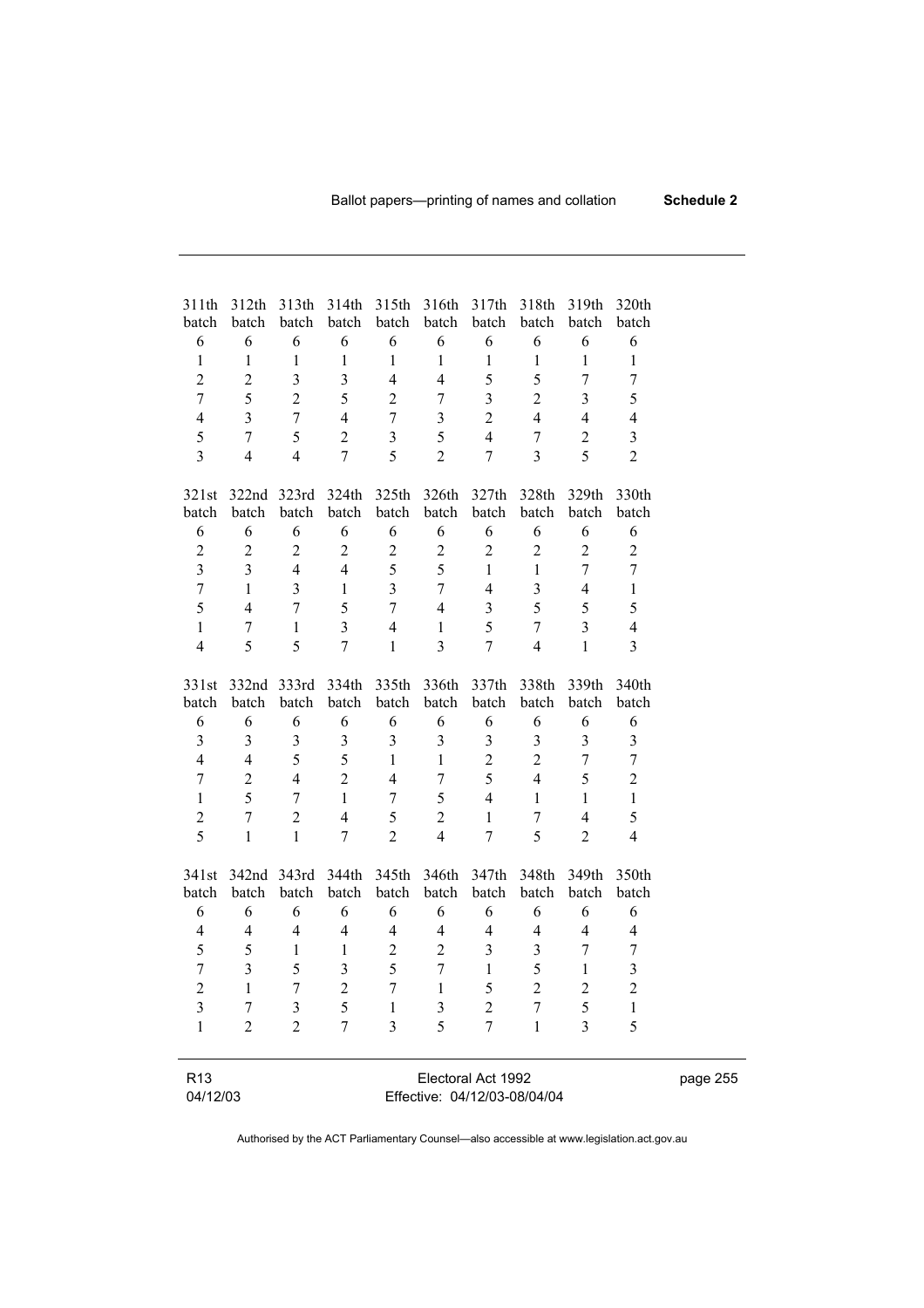| 351st                   | 352nd            | 353rd                   | 354th            | 355th                   | 356th                   | 357th                   | 358th          | 359th                   | 360th                   |
|-------------------------|------------------|-------------------------|------------------|-------------------------|-------------------------|-------------------------|----------------|-------------------------|-------------------------|
| batch                   | batch            | batch                   | batch            | batch                   | batch                   | batch                   | batch          | batch                   | batch                   |
| 6                       | 6<br>5           | 6                       | 6                | 6                       | 6                       | 6                       | 6              | 6                       | 6                       |
| 5                       |                  | 5                       | 5                | 5                       | 5                       | 5                       | 5              | 5                       | 5                       |
| $\mathbf{1}$            | $\mathbf{1}$     | $\overline{2}$          | $\overline{2}$   | $\overline{3}$          | $\overline{3}$          | $\overline{4}$          | $\overline{4}$ | $\overline{7}$          | $\overline{7}$          |
| $\overline{7}$          | 4                | $\mathbf{1}$            | $\overline{4}$   | $\mathbf{1}$            | $\overline{7}$          | $\overline{2}$          | $\mathbf{1}$   | $\overline{2}$          | $\overline{4}$          |
| $\overline{3}$          | $\overline{2}$   | $\overline{7}$          | $\overline{3}$   | $\overline{7}$          | $\overline{2}$          | $\mathbf{1}$            | $\overline{3}$ | $\overline{3}$          | $\overline{3}$          |
| $\overline{\mathbf{4}}$ | $\overline{7}$   | $\overline{4}$          | $\mathbf{1}$     | $\overline{c}$          | $\overline{4}$          | $\overline{\mathbf{3}}$ | $\overline{7}$ | $\mathbf{1}$            | $\overline{2}$          |
| $\overline{2}$          | 3                | $\overline{\mathbf{3}}$ | $\overline{7}$   | $\overline{4}$          | $\mathbf{1}$            | $\overline{7}$          | $\overline{2}$ | $\overline{4}$          | $\mathbf{1}$            |
| 361st                   | 362nd            | 363rd                   | 364th            | 365th                   | 366th                   | 367th                   | 368th          | 369th                   | 370th                   |
| batch                   | batch            | batch                   | batch            | batch                   | batch                   | batch                   | batch          | batch                   | batch                   |
| $\overline{7}$          | $\overline{7}$   | $\tau$                  | $\overline{7}$   | $\overline{7}$          | $\overline{7}$          | $\overline{7}$          | $\overline{7}$ | $\overline{7}$          | $\sqrt{ }$              |
| $\,1$                   | $\mathbf{1}$     | $\,1$                   | $\mathbf{1}$     | $\mathbf{1}$            | $\mathbf{1}$            | $\mathbf{1}$            | $\mathbf{1}$   | $\mathbf{1}$            | $\mathbf{1}$            |
| $\overline{2}$          | $\overline{2}$   | 3                       | 3                | 4                       | $\overline{4}$          | 5                       | 5              | 6                       | 6                       |
| $\overline{3}$          | 5                | $\overline{4}$          | 6                | 5                       | $\overline{2}$          | 6                       | $\overline{3}$ | $\overline{c}$          | $\overline{4}$          |
| $\overline{4}$          | 6                | 5                       | $\overline{2}$   | 6                       | $\overline{\mathbf{3}}$ | $\overline{2}$          | $\overline{4}$ | 3                       | 5                       |
| 5                       | $\overline{3}$   | 6                       | $\overline{4}$   | $\overline{2}$          | 5                       | $\overline{\mathbf{3}}$ | 6              | $\overline{4}$          | $\overline{c}$          |
| 6                       | $\overline{4}$   | $\overline{2}$          | 5                | $\overline{3}$          | 6                       | $\overline{4}$          | $\overline{2}$ | 5                       | $\overline{3}$          |
| 371st                   | 372nd            | 373rd                   | 374th            | 375th                   | 376th                   | 377th                   | 378th          | 379th                   | 380th                   |
| batch                   | batch            | batch                   | batch            | batch                   | batch                   | batch                   | batch          | batch                   | batch                   |
| $\boldsymbol{7}$        | $\boldsymbol{7}$ | $\boldsymbol{7}$        | $\boldsymbol{7}$ | $\boldsymbol{7}$        | $\boldsymbol{7}$        | $\boldsymbol{7}$        | $\overline{7}$ | $\boldsymbol{7}$        | $\boldsymbol{7}$        |
| $\overline{c}$          | $\overline{2}$   | $\overline{2}$          | $\overline{2}$   | $\overline{c}$          | $\overline{c}$          | $\overline{c}$          | $\overline{c}$ | $\overline{2}$          | $\overline{2}$          |
| $\overline{3}$          | $\overline{3}$   | $\overline{4}$          | $\overline{4}$   | 5                       | 5                       | 6                       | 6              | $\mathbf{1}$            | $\mathbf{1}$            |
| $\mathbf{1}$            | 6                | $\overline{3}$          | 6                | $\overline{\mathbf{3}}$ | $\mathbf{1}$            | $\overline{4}$          | $\overline{3}$ | $\overline{4}$          | 6                       |
| 5                       | $\overline{4}$   | $\mathbf{1}$            | 5                | $\mathbf{1}$            | $\overline{4}$          | $\overline{\mathbf{3}}$ | 5              | 5                       | 5                       |
| 6                       | 1                | 6                       | $\overline{3}$   | $\overline{4}$          | 6                       | 5                       | $\mathbf{1}$   | 3                       | $\overline{4}$          |
| $\overline{4}$          | 5                | 5                       | $\mathbf{1}$     | 6                       | $\overline{3}$          | $\mathbf{1}$            | $\overline{4}$ | 6                       | $\overline{\mathbf{3}}$ |
| 381st                   | 382nd            | 383rd                   | 384th            | 385th                   | 386th                   | 387th                   | 388th          | 389th                   | 390th                   |
| batch                   | batch            | batch                   | batch            | batch                   | batch                   | batch                   | batch          | batch                   | batch                   |
| $\boldsymbol{7}$        | $\boldsymbol{7}$ | $\boldsymbol{7}$        | $\boldsymbol{7}$ | $\boldsymbol{7}$        | $\boldsymbol{7}$        | $\overline{7}$          | $\sqrt{ }$     | $\boldsymbol{7}$        | $\overline{7}$          |
| 3                       | 3                | 3                       | 3                | $\mathfrak{Z}$          | 3                       | $\overline{\mathbf{3}}$ | 3              | $\overline{\mathbf{3}}$ | 3                       |
| $\overline{4}$          | $\overline{4}$   | 5                       | 5                | 6                       | 6                       | $\overline{c}$          | $\overline{2}$ | $\mathbf{1}$            | $\mathbf{1}$            |
| $\mathbf{1}$            | $\overline{2}$   | $\overline{4}$          | $\overline{2}$   | $\overline{4}$          | $\mathbf{1}$            | 5                       | $\overline{4}$ | 5                       | $\overline{2}$          |
| 6                       | 5                | $\mathbf{1}$            | 6                | $\mathbf{1}$            | 5                       | $\overline{4}$          | 6              | 6                       | 6                       |
| $\overline{2}$          | $\,1$            | $\overline{2}$          | $\overline{4}$   | 5                       | $\overline{2}$          | 6                       | $\mathbf{1}$   | $\overline{4}$          | 5                       |
| 5                       | 6                | 6                       | 1                | $\overline{2}$          | $\overline{4}$          | $\mathbf{1}$            | 5              | $\overline{2}$          | $\overline{4}$          |
|                         |                  |                         |                  |                         |                         |                         |                |                         |                         |
| page 256                |                  |                         |                  |                         | Electoral Act 1992      |                         |                |                         |                         |

Effective: 04/12/03-08/04/04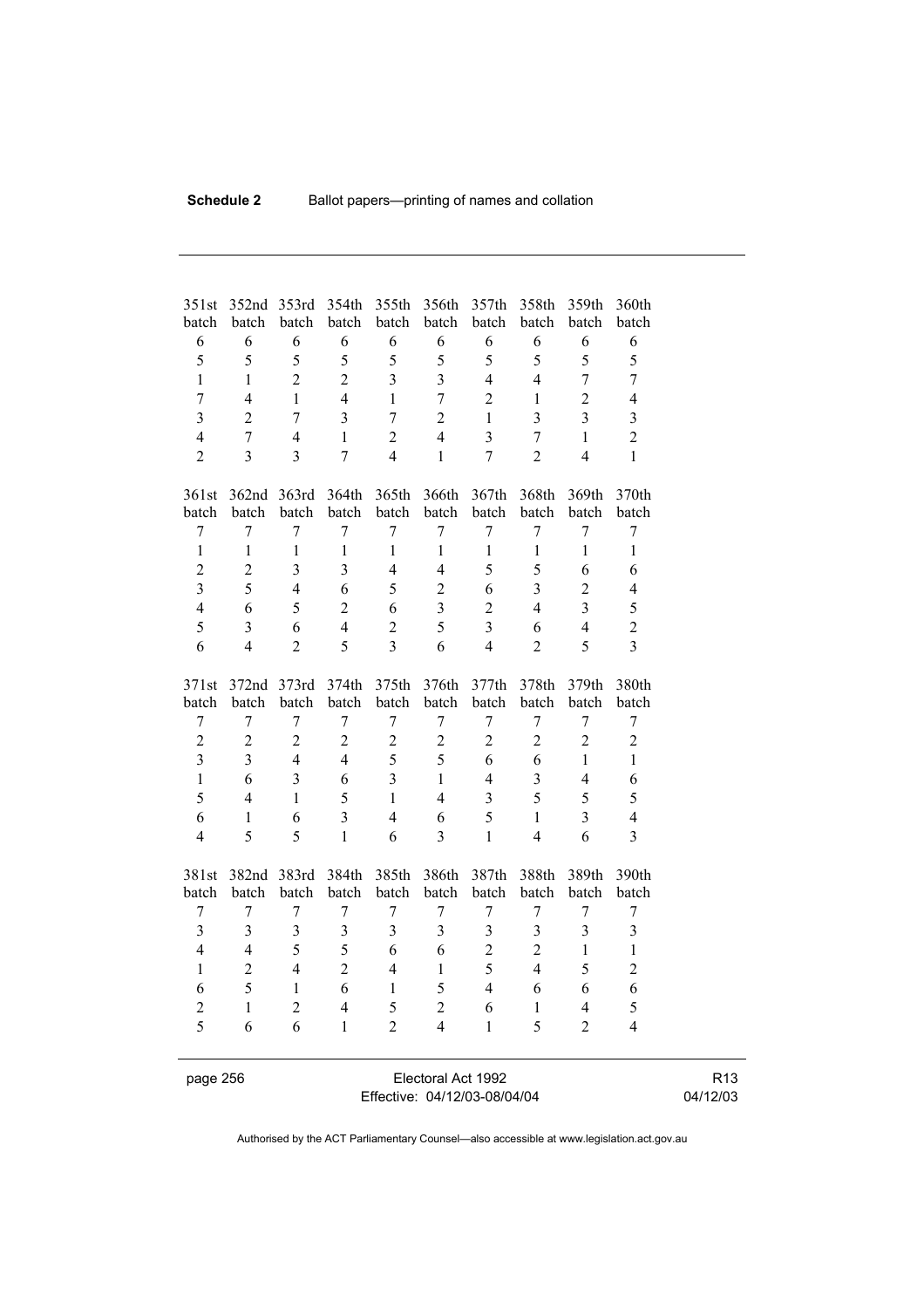| 391st          | 392 <sub>nd</sub> | 393rd          | 394th          | 395th          | 396th          | 397th          | 398th          | 399th          | 400 <sub>th</sub> |
|----------------|-------------------|----------------|----------------|----------------|----------------|----------------|----------------|----------------|-------------------|
| batch          | batch             | batch          | batch          | batch          | batch          | batch          | batch          | batch          | batch             |
| 7              | 7                 | 7              | 7              | 7              | 7              | 7              | 7              | 7              | 7                 |
| $\overline{4}$ | 4                 | $\overline{4}$ | $\overline{4}$ | 4              | 4              | 4              | 4              | 4              | 4                 |
| 5              | 5                 | 6              | 6              | $\overline{c}$ | 2              | 3              | 3              | 1              | 1                 |
| $\mathbf{1}$   | 3                 | 5              | 3              | 5              | $\mathbf{1}$   | 6              | 5              | 6              | 3                 |
| $\overline{2}$ | 6                 | $\mathbf{1}$   | $\overline{2}$ | $\mathbf{1}$   | 6              | 5              | $\overline{2}$ | $\overline{2}$ | $\overline{c}$    |
| $\overline{3}$ | $\mathbf{1}$      | 3              | 5              | 6              | 3              | $\overline{2}$ | $\mathbf{1}$   | 5              | 6                 |
| 6              | $\overline{2}$    | $\overline{2}$ | $\mathbf{1}$   | 3              | 5              | $\mathbf{1}$   | 6              | $\overline{3}$ | 5                 |
|                |                   |                |                |                |                |                |                |                |                   |
| 401st          | 402 <sub>nd</sub> | 403rd          | 404th          | 405th          | 406th          | 407th          | 408th          | 409th          | 410 <sub>th</sub> |
| batch          | batch             | batch          | batch          | batch          | batch          | batch          | batch          | batch          | batch             |
| 7              | 7                 | 7              | 7              | 7              | 7              | 7              | 7              | 7              | 7                 |
| 5              | 5                 | 5              | 5              | 5              | 5              | 5              | 5              | 5              | 5                 |
| 6              | 6                 | $\overline{2}$ | $\overline{2}$ | $\mathfrak{Z}$ | 3              | $\overline{4}$ | 4              | $\mathbf{1}$   | 1                 |
| $\mathbf{1}$   | 4                 | 6              | $\overline{4}$ | 6              | $\mathbf{1}$   | $\overline{2}$ | 6              | $\overline{2}$ | 4                 |
| 3              | $\overline{c}$    | $\mathbf{1}$   | 3              | $\mathbf{1}$   | $\overline{2}$ | 6              | 3              | 3              | 3                 |
| $\overline{4}$ | $\mathbf{1}$      | 4              | 6              | $\overline{2}$ | $\overline{4}$ | 3              | $\mathbf{1}$   | 6              | $\overline{c}$    |
| $\overline{2}$ | 3                 | 3              | 1              | $\overline{4}$ | 6              | $\mathbf{1}$   | $\overline{2}$ | $\overline{4}$ | 6                 |
| 411th          | 412th             | 413th          | 414th          | 415th          | 416th          | 417th          | 418th          | 419th          | 420th             |
| batch          | batch             | batch          | batch          | batch          | batch          | batch          | batch          | batch          | batch             |
|                |                   |                |                |                |                |                |                |                |                   |
| 7              | 7                 | 7              | 7              | 7              | 7              | 7              | 7              | 7              | 7                 |
| 6              | 6                 | 6              | 6              | 6              | 6              | 6              | 6              | 6              | 6                 |
| $\overline{2}$ | 2                 | 3              | 3              | 4              | $\overline{4}$ | 5              | 5              | 1              | 1                 |
| $\mathbf{1}$   | 5                 | $\overline{2}$ | 5              | $\overline{c}$ | 1              | 3              | $\overline{2}$ | 3              | 5                 |
| $\overline{4}$ | 3                 | $\mathbf{1}$   | $\overline{4}$ | $\mathbf{1}$   | 3              | $\overline{2}$ | $\overline{4}$ | 4              | 4                 |
| 5              | $\mathbf{1}$      | 5              | $\overline{2}$ | 3              | 5              | $\overline{4}$ | $\mathbf{1}$   | $\overline{2}$ | 3                 |
| $\overline{3}$ | $\overline{4}$    | $\overline{4}$ | 1              | 5              | $\overline{2}$ | $\mathbf{1}$   | 3              | 5              | $\overline{2}$    |

R13 04/12/03

Electoral Act 1992 Effective: 04/12/03-08/04/04 page 257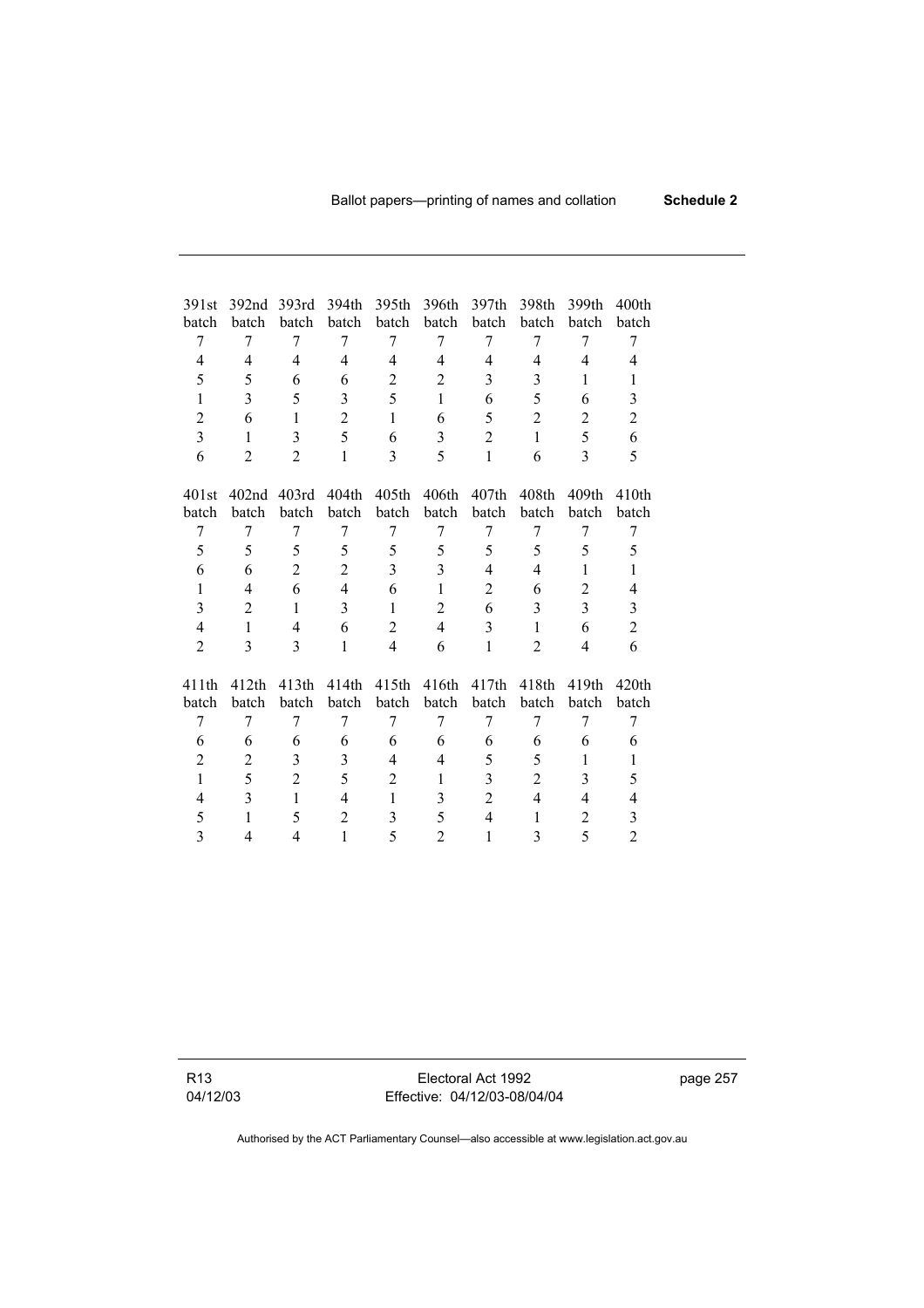# **Schedule 3 Preliminary scrutiny of declaration voting papers**

(see s 179)

1 In this schedule:

*envelope* means an envelope on which appears a declaration , in the form approved under section 340A (Approved forms) for the declaration, made by an elector for the purpose of casting a declaration vote.

- 2 The OIC of a scrutiny centre shall arrange for a preliminary scrutiny at the centre to be conducted in accordance with this schedule.
- 4 An officer shall produce—
	- (a) each set of declaration voting papers at the centre; and
	- (b) each written application for a postal vote to which any of those papers relate;

that has not been dealt with at an earlier preliminary scrutiny.

- 5 An officer shall sort the declaration voting papers to which the preliminary scrutiny relates into the following groups:
	- (a) 1 group containing papers to which clause 6 applies;
	- (b) 1 group containing the remainder.
- 6 (1) In this clause:

#### *relevant provision* means—

- (a) for a vote under section 135—section 135 (4); or
- (b) for a vote under section 136A—section 136A (8); or

R13 04/12/03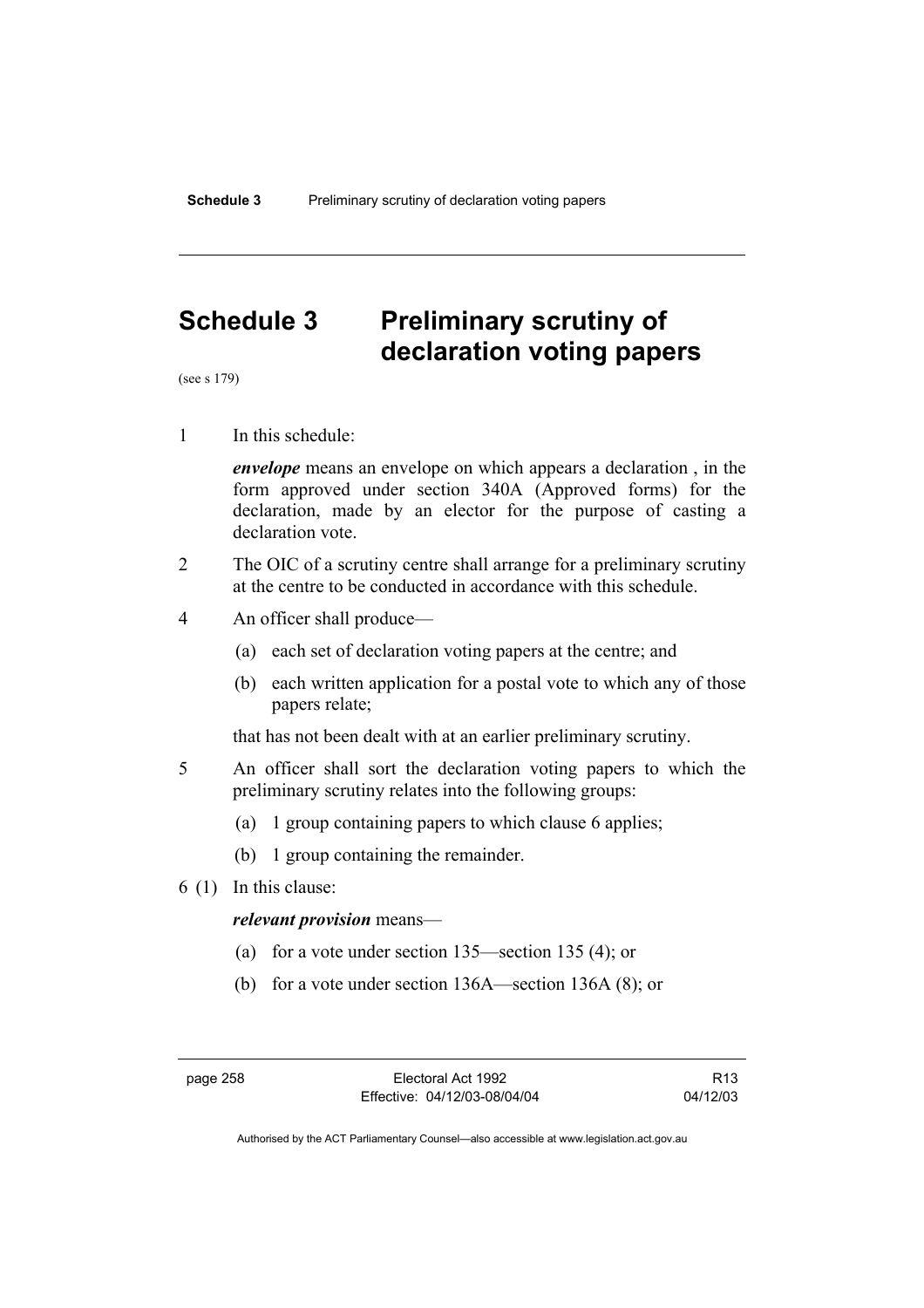- (c) for a vote under section 136B—section 135 (4) as applied by section 136B (18); or
- (d) for a vote under section 136C—section 135 (4) as applied by section 136C (8).
- (2) This clause applies to a set of declaration voting papers if the officer is satisfied that—
	- (a) the signature on the declaration is that of the elector; and
	- (b) the certificate by the witness is in accordance with the relevant provision; and
	- (c) for a postal vote if the papers were posted to the commissioner—the papers were so posted before the close of the poll; and
	- (d) for the vote of an Antarctic elector—the envelope referred to in section 176 (1) (c) is endorsed and signed by an authorised officer in accordance with that paragraph.
- (3) For subclause (2) (b), if an officer referred to in section 135 (4) omits to sign the certificate, the certificate shall nevertheless be taken to be in accordance with the relevant provision, if—
	- (a) the issue of the relevant declaration voting papers was recorded under division 10.3 or 10.4; and
	- (b) the OIC is satisfied the papers were properly issued to the elector.
- 7 An officer shall sort the declaration voting papers to which clause 6 applies into the following groups:
	- (a) 1 group containing envelopes on which appear declarations by electors enrolled for the electorate indicated in the declaration;
	- (b) 1 group containing the remainder.

page 259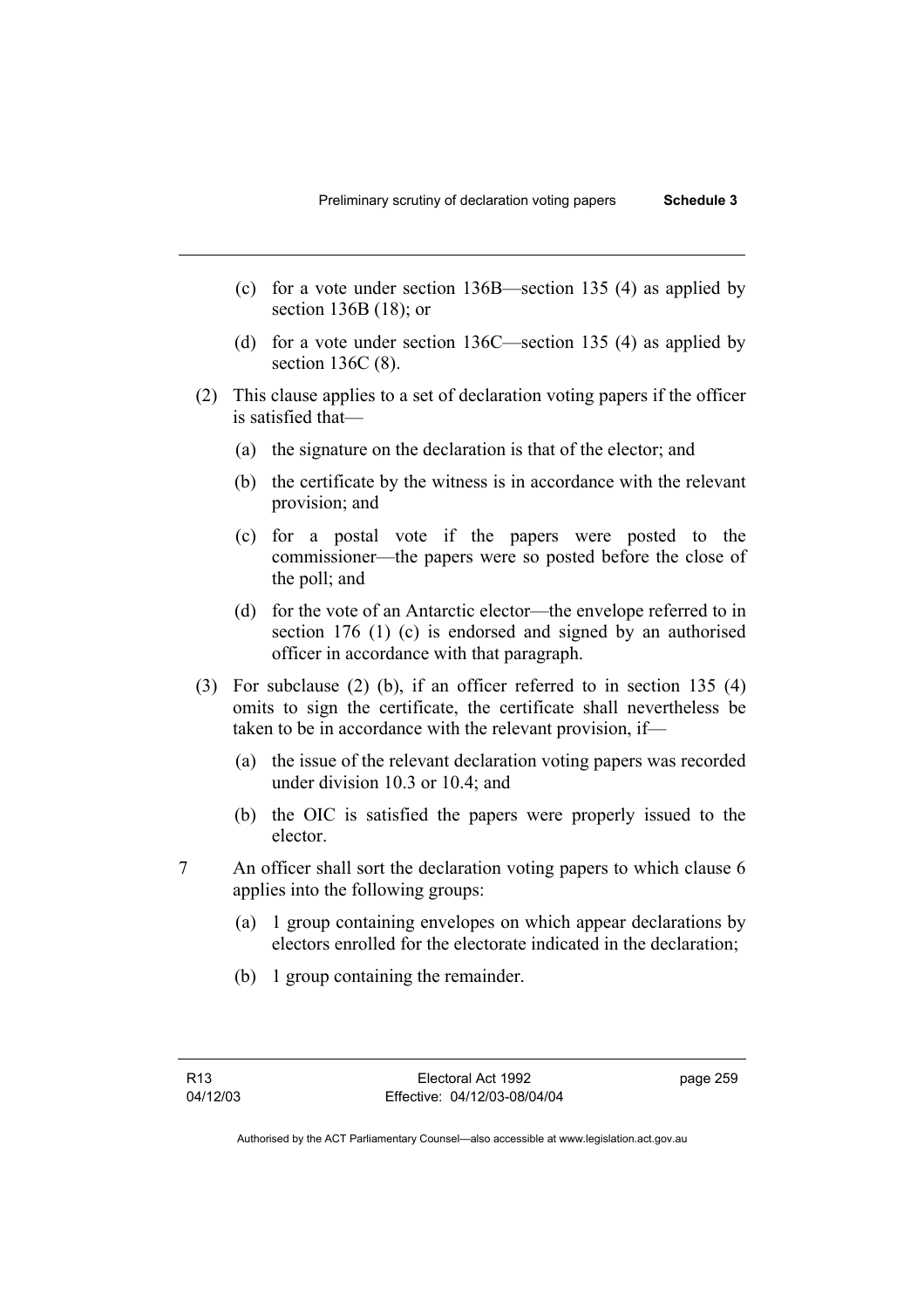- 8 An officer shall sort the remaining declaration voting papers referred to in clause 7 (b) into the following groups:
	- (a) 1 group containing papers to which clause 9 applies;
	- (b) 1 group containing the remainder.
- 9 This clause applies to a set of declaration voting papers if the OIC is satisfied that—
	- (a) the elector who signed the declaration was, when the roll closed for the election, entitled to be enrolled; and
	- (b) the omission of the elector's name from the roll resulted from an official error.
- 10 (1) An officer shall withdraw the ballot papers from the envelopes in the groups of declaration voting papers to which clause 7 (a) or 9 applies and, without unfolding or inspecting the ballot papers or allowing any other person to do so, admit them to scrutiny under section 183.
	- (2) If 2 or more sets of papers to which clause 7 (a) or 9 applies are in the name of a particular elector—
		- (a) the OIC shall determine which set shall be dealt with in accordance with subclause (1); and
		- (b) the remaining set shall be set aside.
	- (3) The OIC shall ensure that ballot papers referred to in subclause (1) are kept in a separate sealed ballot box until they are dealt with under section 183.
- 11 The OIC shall, in accordance with clauses 4 to 10, conduct a further scrutiny of the groups of remaining declaration voting papers to which clause 5 (b) or 8 (b) apply and, if there are any papers to which either paragraph applies after the further scrutiny, the OIC shall—
	- (a) reject them from further scrutiny; and

page 260 Electoral Act 1992 Effective: 04/12/03-08/04/04

R13 04/12/03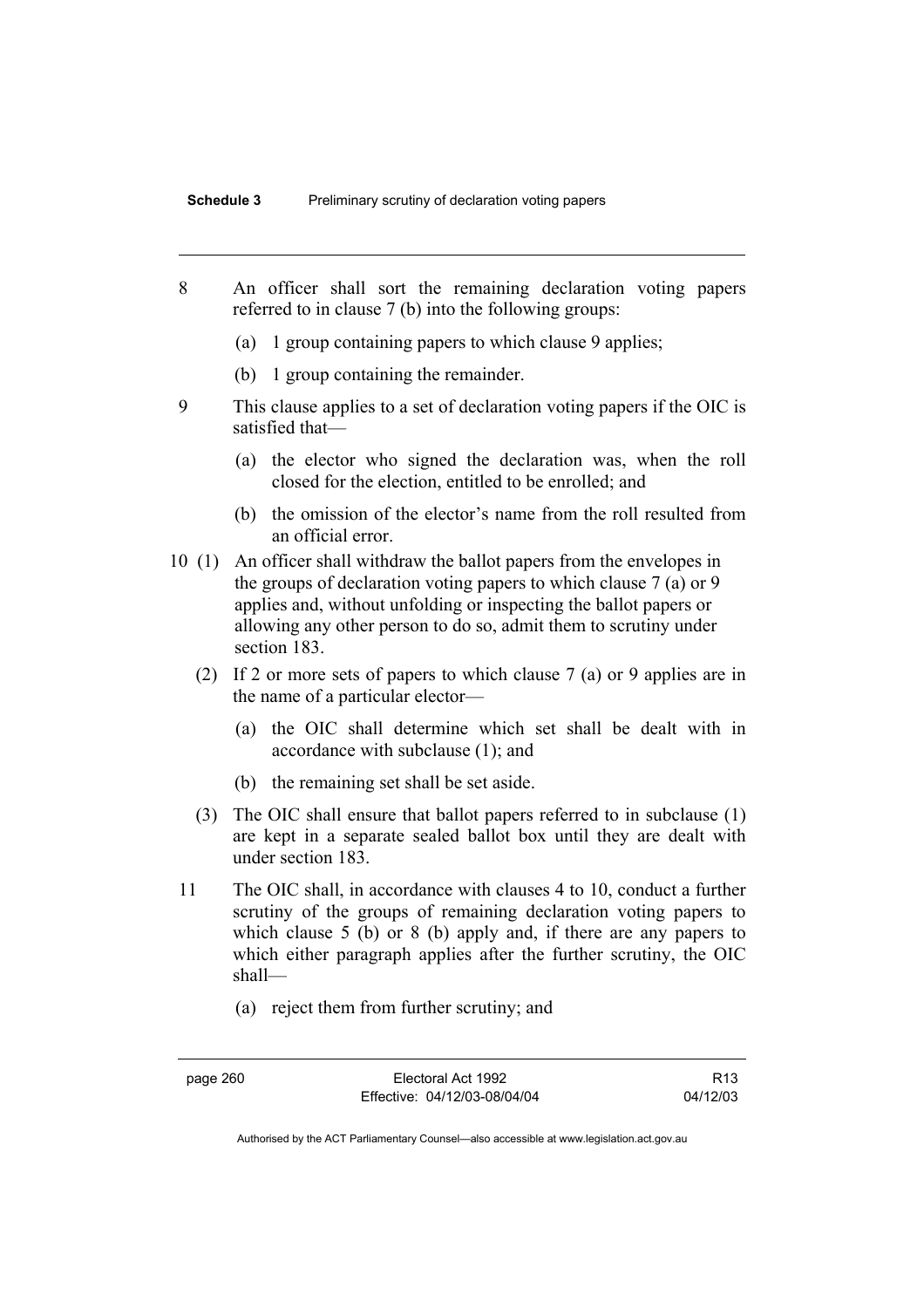(b) seal them, together with any papers to which clause 10 (2) (b) applies, in a parcel endorsed with a description of the contents, the name of the electorate and the date.

R13 04/12/03

Electoral Act 1992 Effective: 04/12/03-08/04/04 page 261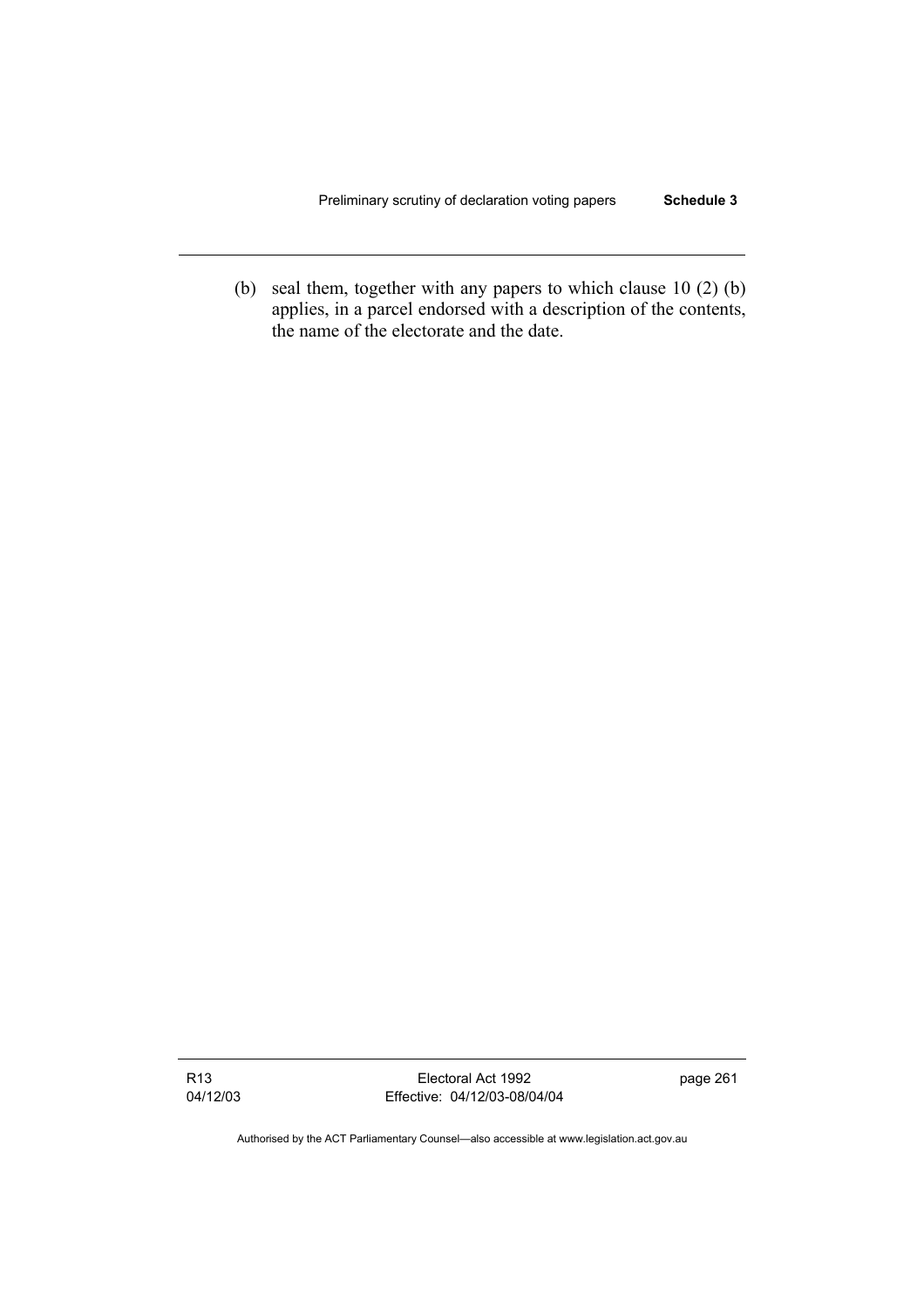**Schedule 4 Ascertaining result of poll**<br>**Part 4.1 Preliminary Preliminary** Clause 1

# **Schedule 4 Ascertaining result of poll**

(see s 185)

# **Part 4.1** Preliminary

# **1 Interpretation for sch 4**

(1) In this schedule:

*ballot paper* means a ballot paper that is formal under part 12.

*continuing candidate* means a candidate, other than a successful candidate, an excluded candidate or a candidate who died before polling day.

*count* means an allotment of votes under clause 3 (1), 6 (3), 9 (2) (c) or 14 (2).

*count votes*, in relation to a candidate, is the number of votes calculated as follows (any fraction being disregarded):

BP× TV

where:

*BP* means the number of ballot papers to be dealt with at a count that record the next available preference for the candidate.

*TV* means the transfer value of those ballot papers.

*excluded candidate* means a candidate excluded under clause 8.

*next available preference* means the next highest preference recorded for a continuing candidate on a ballot paper.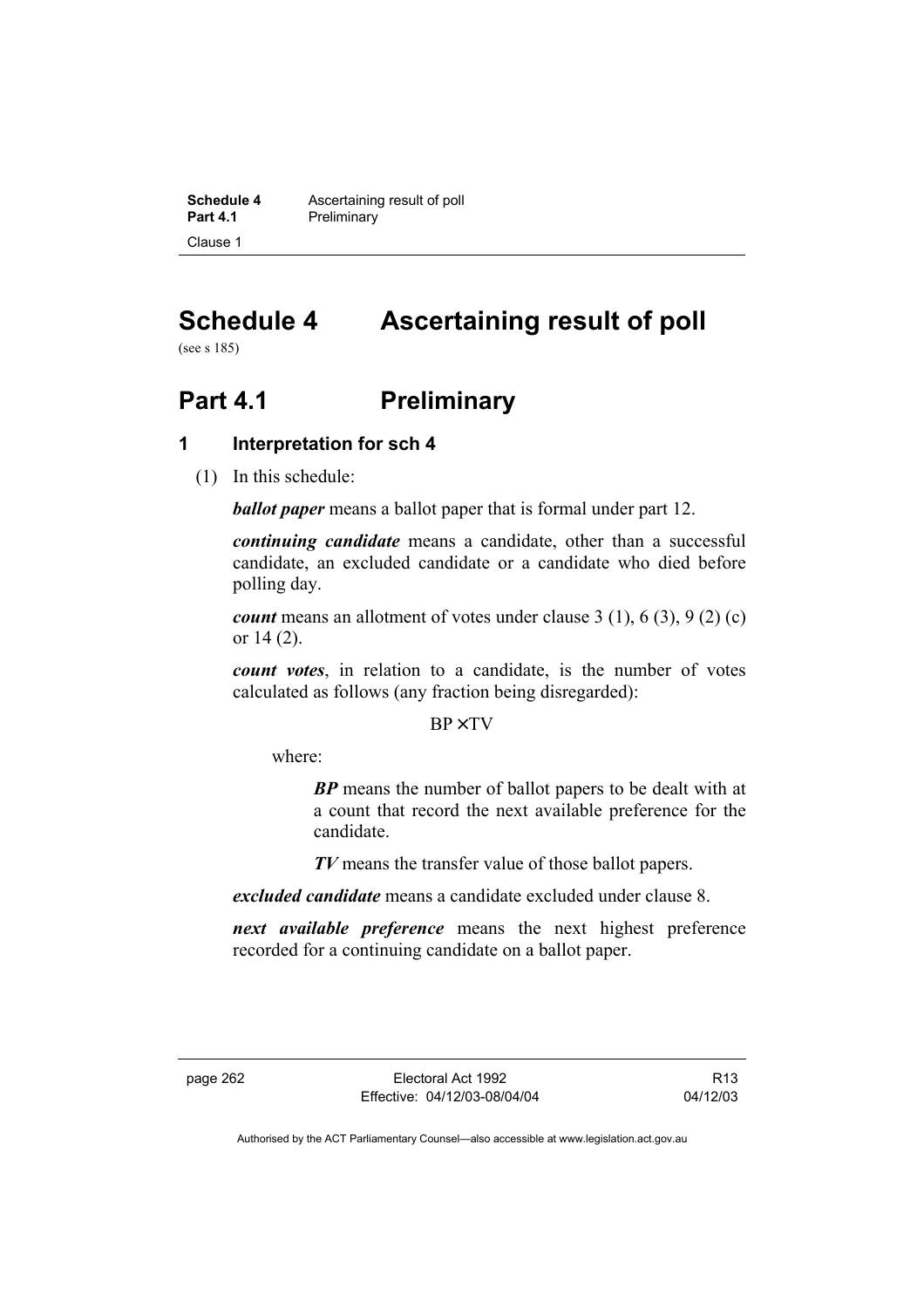*quota* means the quota of an electorate for an election and is calculated as follows (any fraction being disregarded):

$$
\frac{\text{BP}}{\text{N}+1}+1
$$

where:

*BP* means the number of ballot papers for the election.

*N* means the number of positions to be filled at the election.

*successful candidate* means a candidate who is successful under clause 3, 4, 6, 9 or 14.

*surplus*, in relation to a successful candidate, means the candidate's total votes less the quota, if the resulting number of votes is 1 or greater.

*total votes*, in relation to a candidate, means the sum of all votes allotted to the candidate.

*transfer value*, in relation to a ballot paper, is—

 (a) in relation to the allotment of votes from the surplus of a successful candidate—for ballot papers that specify a next available preference, subject to subclause (2), the value calculated as follows:

$$
\frac{\text{S}}{\text{CP}}
$$

where:

*S* means the surplus.

*CP* means the number of ballot papers counted for the candidate at the count at which he or she became successful and that specify a next available preference; or

(b) in relation to the allotment of votes under clause  $9(2)(c)$ —

| R <sub>13</sub> | Electoral Act 1992           | page 263 |
|-----------------|------------------------------|----------|
| 04/12/03        | Effective: 04/12/03-08/04/04 |          |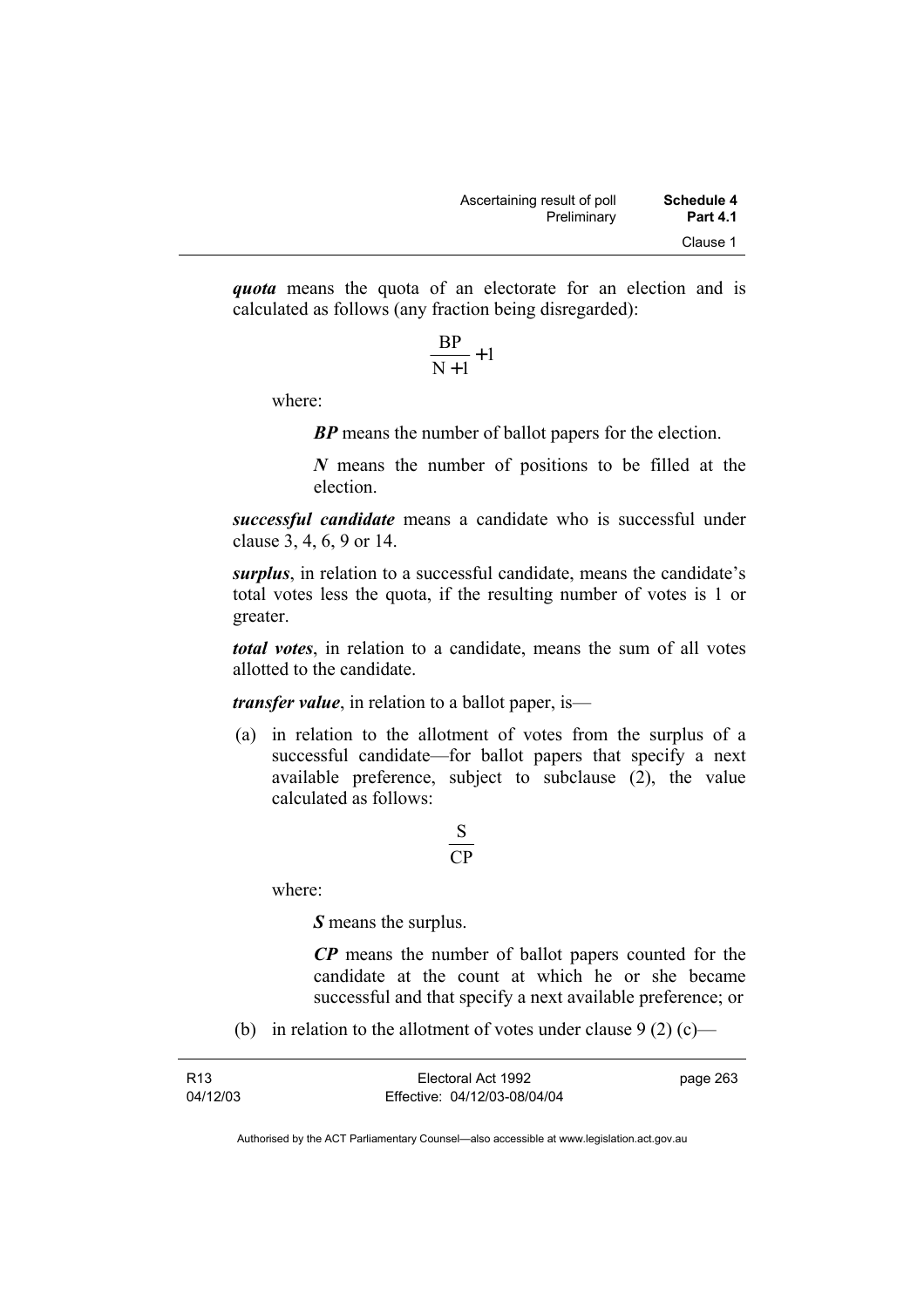| Schedule 4      | Ascertaining result of poll |
|-----------------|-----------------------------|
| <b>Part 4.1</b> | Preliminary                 |
| Clause 2        |                             |

- (i) for ballot papers in relation to which votes were allotted to the excluded candidate under clause 3—1; or
- (ii) for ballot papers in relation to which count votes were allotted to the excluded candidate under clause 6 (3) or 9 (2) (c)—the transfer value of the ballot papers when counted for the purpose of that allotment.
- (2) If, but for this subclause, the transfer value of a ballot paper calculated in accordance with subsection (1), definition of *transfer value*, paragraph (a) would be greater than the transfer value of the ballot paper when counted for the successful candidate, the transfer value of that ballot paper is the lastmentioned transfer value.

# **2 Disregarding preferences**

- (1) This clause applies if effect is to be given to preferences indicated in candidate squares on a ballot paper under section 180.
- (2) If the same number is marked in 2 or more candidate squares on a ballot paper, those numbers and any greater number shall be disregarded in determining the elector's preferences.
- (3) If a number is missing from the series of consecutive whole numbers marked in the candidate squares on a ballot paper, the missing number and any greater number shall be disregarded in determining the elector's preferences.

page 264 Electoral Act 1992 Effective: 04/12/03-08/04/04

R13 04/12/03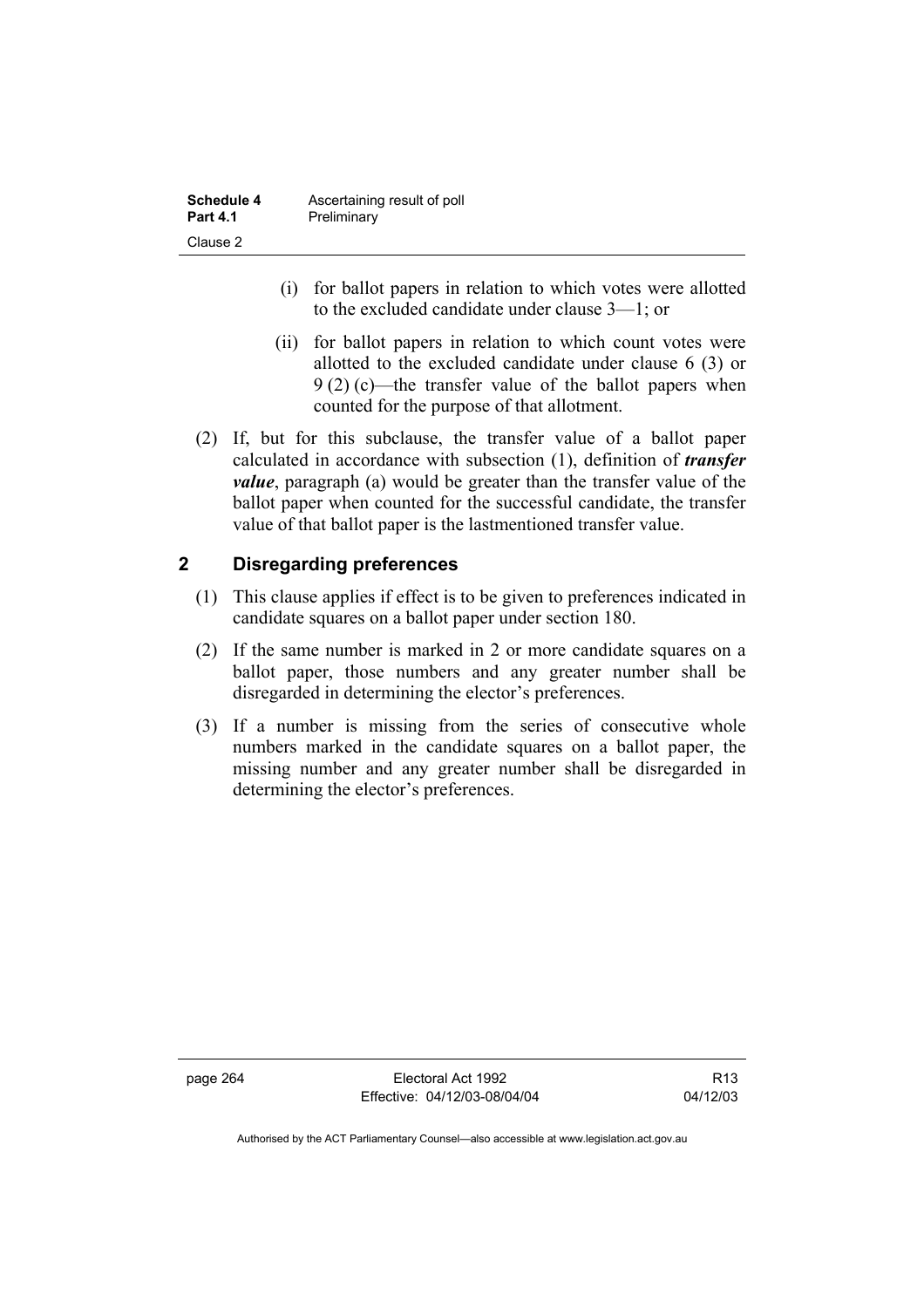# **Part 4.2 General**

# **3 First preferences**

- (1) For each ballot paper recording a first preference for a continuing candidate, 1 vote shall be allotted to the candidate.
- (2) For subclause (1), a ballot paper on which a first preference for a candidate who died before polling day is recorded shall be taken to record a first preference for the candidate for whom the next available preference is recorded.
- (3) After the allotment of votes under subclause (1), each continuing candidate's total votes shall be calculated and, if the votes equal or exceed the quota, the candidate is successful.

# **4 Scrutiny to cease**

- (1) If, after a calculation under clause 3 (3), 6 (4) or 9 (2) (d), the number of successful candidates is equal to the number of positions to be filled, the scrutiny shall cease.
- (2) If, after a calculation under clause 3 (3) or 6 (4) or after all the ballot papers counted for an excluded candidate have been dealt with under clause 9—
	- (a) the number of continuing candidates is equal to the number of positions remaining to be filled; and
	- (b) no successful candidate has a surplus not already dealt with under clause 6;

each of those continuing candidates is successful and the scrutiny shall cease.

# **5 Scrutiny to continue**

If the scrutiny has not ceased in accordance with clause 4 and—

R13 04/12/03

Electoral Act 1992 Effective: 04/12/03-08/04/04 page 265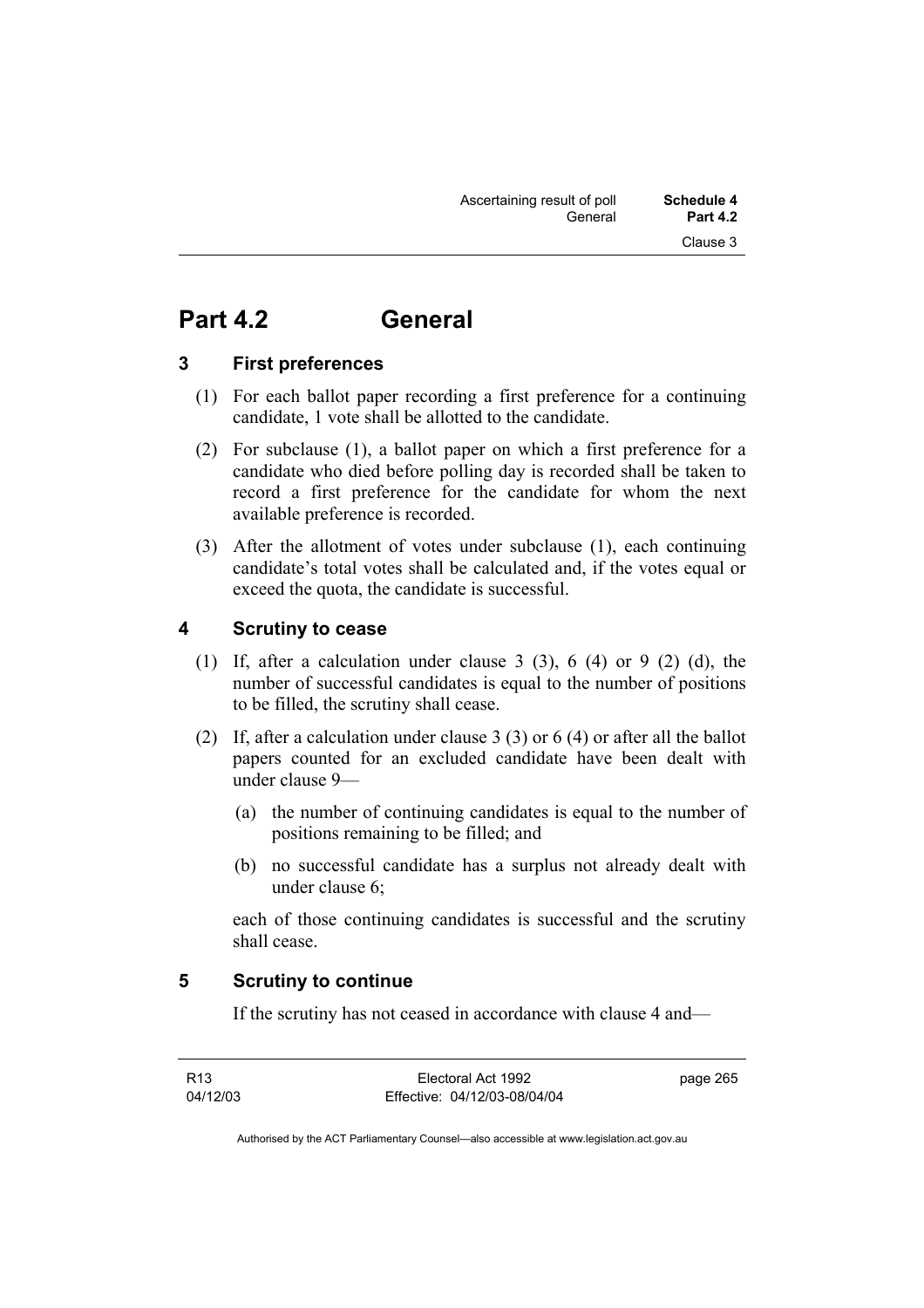| Schedule 4      | Ascertaining result of poll |
|-----------------|-----------------------------|
| <b>Part 4.2</b> | General                     |
| Clause 6        |                             |

- (a) 1 or more successful candidates have a surplus not already dealt with under clause 6—subject to clause 4, each surplus shall be dealt with in accordance with clause 6; or
- (b) there are no successful candidates with such a surplus—1 continuing candidate shall be excluded in accordance with clause 8 and the ballot papers counted for him or her shall be dealt with in accordance with clause 9.

# **6 Surplus votes**

- (1) Subject to clause 7, this clause applies in relation to the surplus of a successful candidate.
- (2) Each ballot paper counted for the purpose of allotting votes to the successful candidate at the count at which the candidate became successful shall be dealt with as follows:
	- (a) if it does not specify a next available preference—it shall be set aside as finally dealt with for this part;
	- (b) if it specifies a next available preference—it shall be grouped according to the candidate for whom that preference is recorded.
- (3) The count votes for each continuing candidate shall be determined and allotted to him or her.
- (4) After the allotment under subclause (3), the continuing candidates' total votes shall be calculated and, if the total votes of a candidate equal or exceed the quota, the candidate is successful.

# **7 More than 1 surplus**

- (1) In this clause—
	- (a) a reference to a successful candidate is a reference to a successful candidate with a surplus not already dealt with under clause 6; and

page 266 Electoral Act 1992 Effective: 04/12/03-08/04/04

R13 04/12/03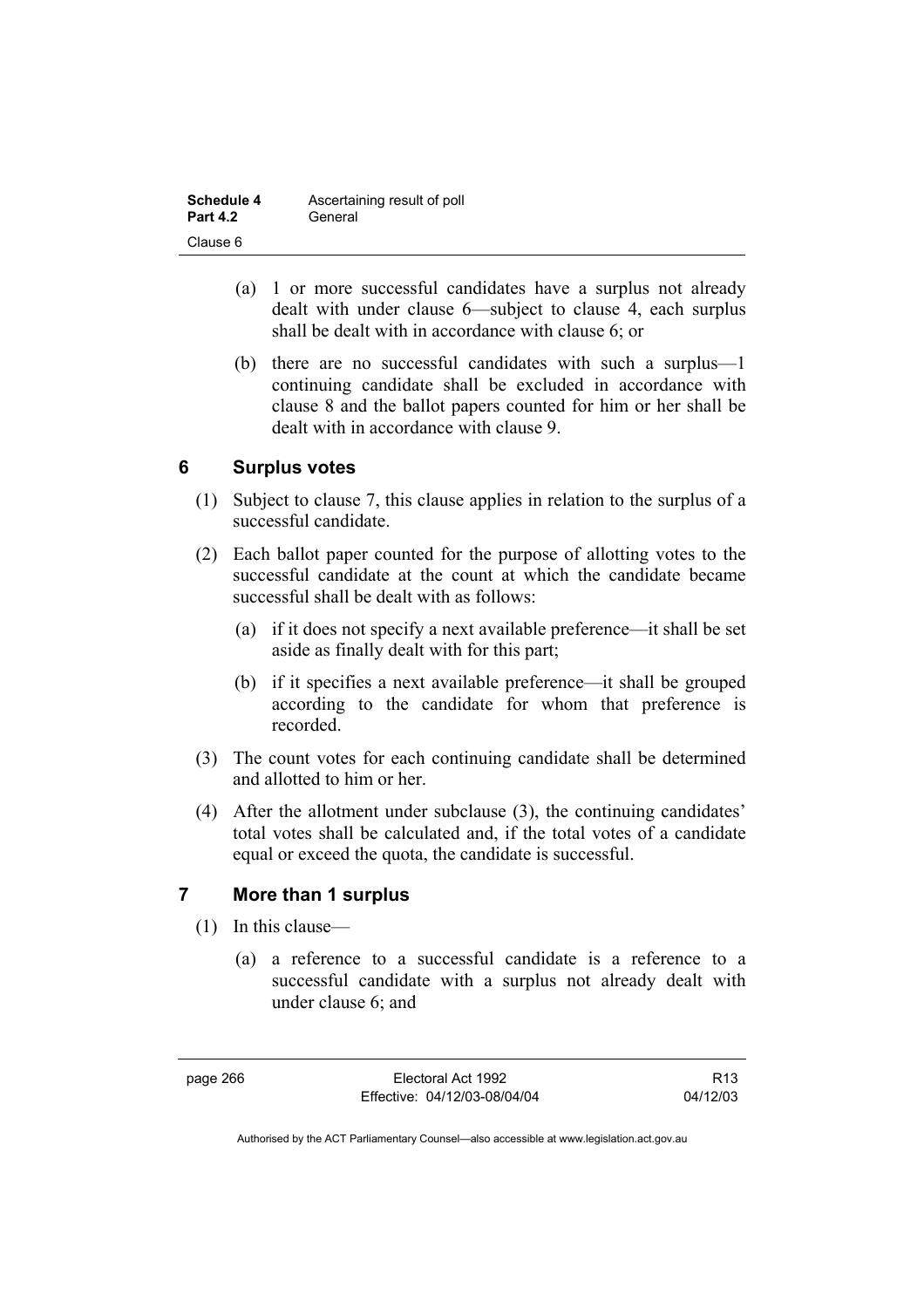| <b>Schedule 4</b> | Ascertaining result of poll |
|-------------------|-----------------------------|
| <b>Part 4.2</b>   | General                     |
| Clause 7          |                             |

- (b) a reference to the earliest count is a reference to the earliest count at which a successful candidate obtained a quota.
- (2) If there are 2 or more successful candidates, the surplus of the relevant candidate shall be dealt with in accordance with clause 6.
- (3) For subclause (2)—
	- (a) if only 1 successful candidate obtained a quota at the earliest count—that candidate is the relevant candidate;
	- (b) if 2 or more successful candidates obtained a quota at the earliest count—the candidate who, of those candidates, has the largest surplus is the relevant candidate; or
	- (c) if 2 or more successful candidates (*contemporary candidates*) who obtained a quota at the earliest count have the same surplus, being a surplus larger than that of any other candidate who obtained a quota at that count and—
		- (i) 1 of the contemporary candidates had more total votes than any other contemporary candidate at the last count at which all the contemporary candidates had unequal total votes—that candidate; or
		- (ii) there is no count at which all the contemporary candidates had unequal total votes—the contemporary candidate who is determined by the commissioner by lot to be the relevant candidate;

is the relevant candidate.

- $(4)$  If—
	- (a) a person becomes the relevant candidate under subclause (3)  $(c)$  (ii); and
	- (b) the ballot papers are recounted in accordance with section 187; and

page 267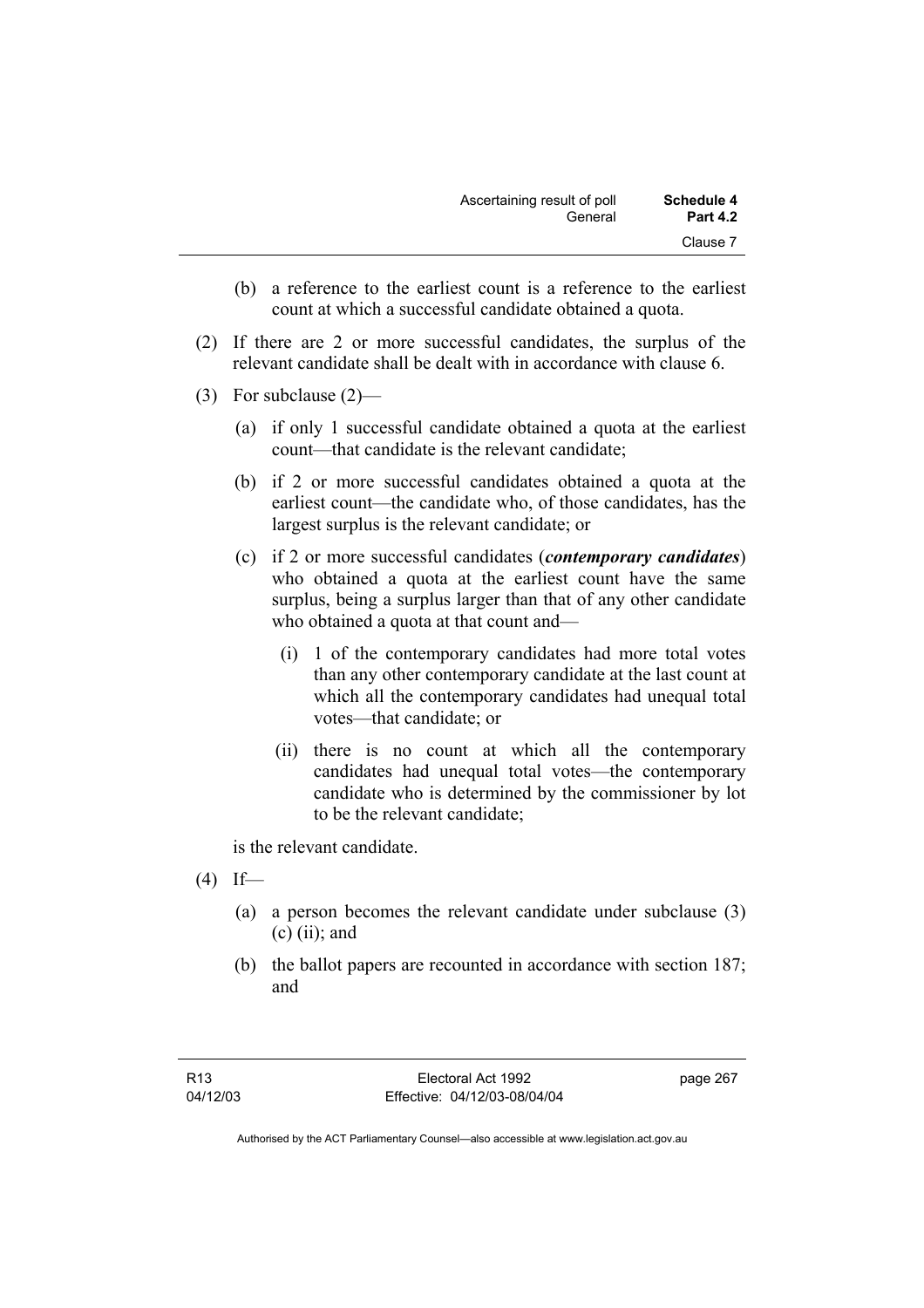| <b>Schedule 4</b> | Ascertaining result of poll |
|-------------------|-----------------------------|
| <b>Part 4.2</b>   | General                     |
| Clause 8          |                             |

 (c) the same candidates would, apart from this subclause, become the contemporary candidates once again under that subparagraph;

the person shall be taken to be the relevant candidate for subclause (2) in the recounting of those ballot papers.

# **8 Exclusion of candidates**

- (1) If clause 5 or 15 requires a candidate to be excluded, the candidate with the least total votes shall be excluded.
- (2) If 2 or more candidates each have the same total votes, being fewer total votes than any other candidate and—
	- (a) 1 of those candidates had fewer total votes than any other of those candidates at the last count at which all those candidates had unequal votes—that candidate; or
	- (b) there is no count at which all those candidates had unequal total votes—the candidate who, of those candidates, is determined by the commissioner by lot to be the candidate to be excluded;

shall be excluded.

- $(3)$  If—
	- (a) a person is excluded under subclause (2) (b); and
	- (b) the ballot papers are recounted in accordance with section 187; and
	- (c) that paragraph would, apart from this subclause, be applicable once again to the same candidates;

the person shall be taken to be excluded in the recounting of those ballot papers.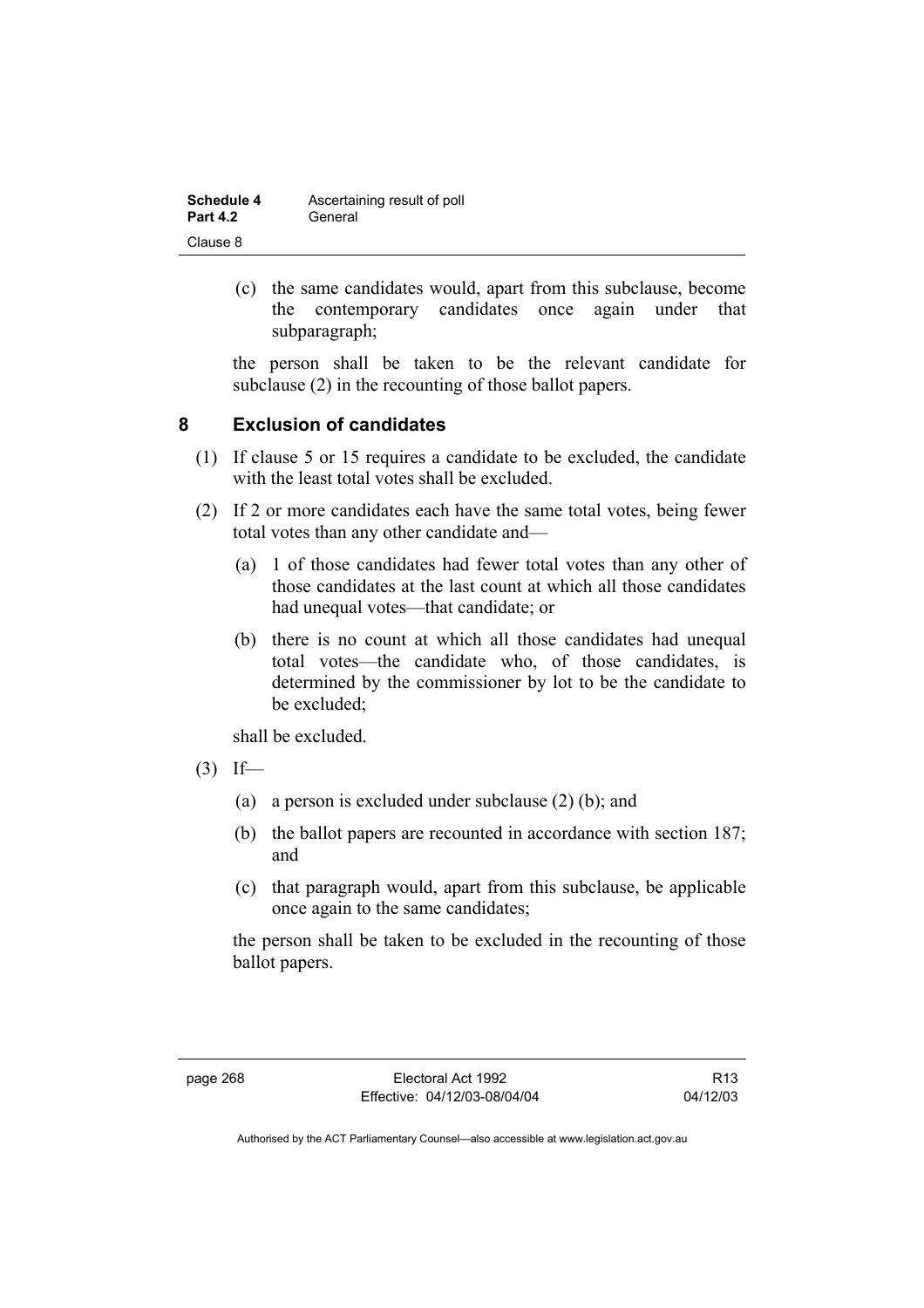| Schedule 4      | Ascertaining result of poll |
|-----------------|-----------------------------|
| <b>Part 4.2</b> | General                     |
| Clause 9        |                             |

## **9 Votes of excluded candidates**

- (1) If a candidate is excluded in accordance with clause 8, the ballot papers counted for the candidate shall be sorted into groups according to their transfer values when counted for him or her.
- (2) Subject to subclause (3), each group under subclause (1) shall be dealt with as follows:
	- (a) if a ballot paper in the group does not specify a next available preference—it shall be set aside as finally dealt with for this part;
	- (b) if a ballot paper in the group specifies a next available preference—it shall be grouped according to the candidate for whom that preference is recorded;
	- (c) each continuing candidate's count votes shall be determined and allotted to him or her;
	- (d) continuing candidates' total votes shall be calculated and, if the votes of any of those candidates equal or exceed the quota, the candidate is successful.
- (3) The groups referred to in subclause (1) shall be dealt with under subclause (2) starting with the group with the highest transfer value and, subject to subclause 4 (1) or 15 (2), continuing in descending order until all the groups have been dealt with.

# **10 Setting aside ballot papers**

If, after a calculation under clause 3  $(3)$ , 6  $(4)$  or 9  $(2)$   $(d)$ , the total votes of a candidate who became successful on that calculation equal the quota, the ballot papers counted for that candidate shall be set aside for this part.

page 269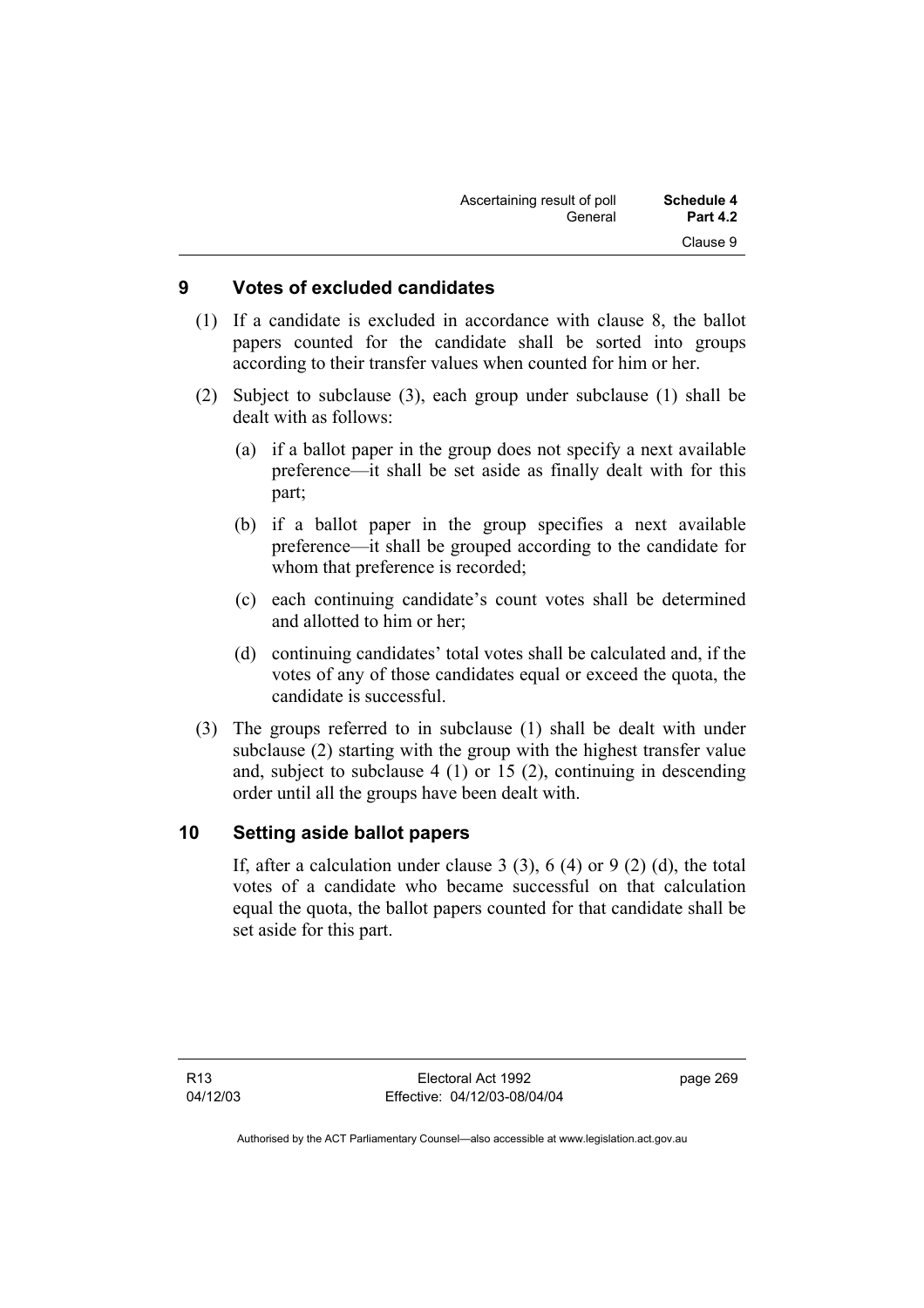**Schedule 4 Ascertaining result of poll**<br>**Part 4.3 Casual vacancies Casual vacancies** Clause 11

# **Part 4.3 Casual vacancies**

# **11 Application**

- (1) This part applies in relation to the vacancy in the seat of a former MLA that is to be filled by recount under section 194.
- (2) For this part—
	- (a) *continuing candidate* means a candidate within the meaning of part 13, but does not include a candidate who died before the recount for the purposes of this part began; and
	- (b) the quota is calculated under clause 12; and
	- (c) the transfer value is determined under clause 13.

# **12 Quota**

 (1) For this part, the quota, in relation to a count, is calculated as follows:

$$
\frac{\text{TVA}}{2} + 1
$$

(2) In this clause:

*TVA* means the sum of the total votes allotted to the continuing candidates at the count, any fraction being disregarded.

# **13 Transfer value**

- (1) For this part, the transfer value of ballot papers counted for the former MLA—
	- (a) for a ballot paper dealt with at the count at which the former MLA became successful—is the value ascertained in accordance with subclause (2) or (3), as the case requires;

page 270 Electoral Act 1992 Effective: 04/12/03-08/04/04

R13 04/12/03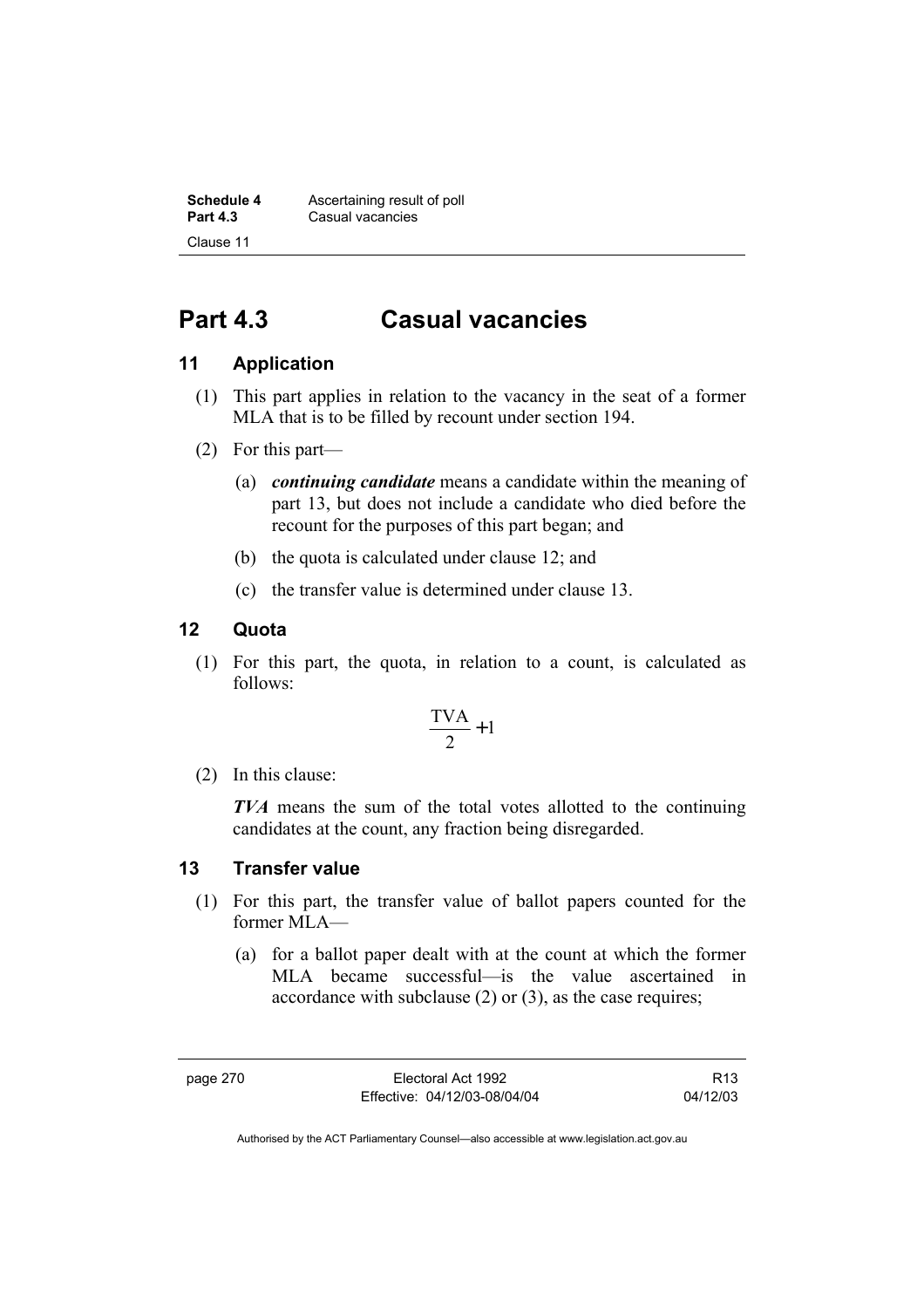- (b) for a ballot paper dealt with at the count under clause 3—is 1; and
- (c) for a ballot paper dealt with at any other count—is the transfer value of the ballot paper when counted for the purpose of allotting count votes to the former MLA.
- (2) If, at the count at which the former MLA became successful, NCP x TV was greater than or equal to Q—N—
	- (a) for a ballot paper that did not specify a next available preference—the value is calculated as follows:

$$
\frac{Q-N}{NCP}; \text{and}
$$

- (b) for a ballot paper that specified a next available preference the value is zero.
- (3) If, at the count at which the former MLA became successful, NCP x TV was less than Q—N—
	- (a) for a ballot paper that did not specify a next available preference—the value is the transfer value of the ballot paper when counted for the purpose of allotting count votes to the former MLA; and
	- (b) for a ballot paper that specified a next available preference the value is calculated as follows:

$$
\frac{Q-N-(NCP \times TV)}{CP}
$$

(4) In subclauses  $(2)$  and  $(3)$ :

*NCP* means the number of ballot papers counted for the former MLA at the count at which he or she became successful that did not specify a next available preference.

*TV* means the transfer value of a ballot paper when counted at that count for the purpose of allotting count votes to the former MLA.

| R13      | Electoral Act 1992           | page 271 |
|----------|------------------------------|----------|
| 04/12/03 | Effective: 04/12/03-08/04/04 |          |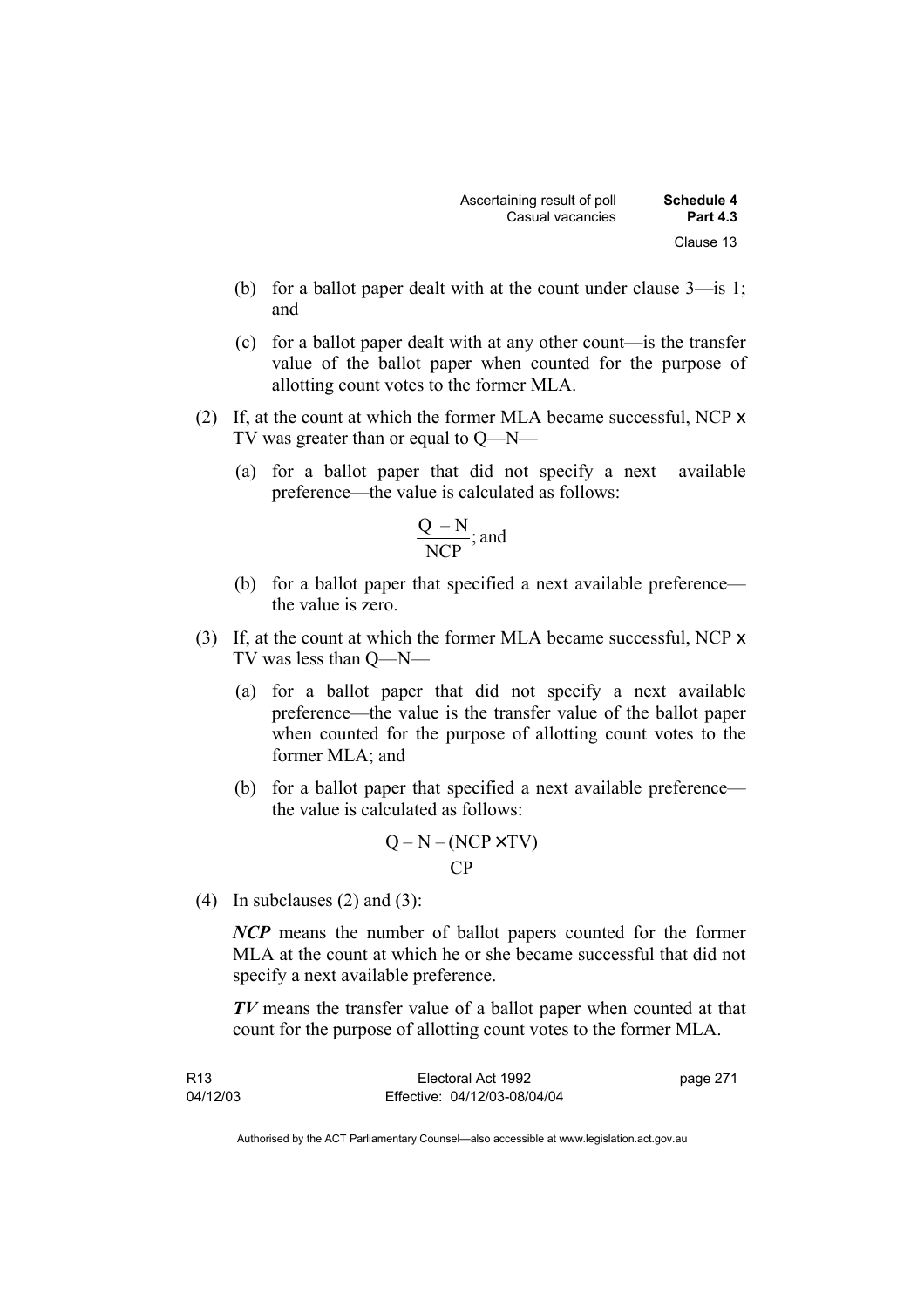| <b>Schedule 4</b> | Ascertaining result of poll |
|-------------------|-----------------------------|
| <b>Part 4.3</b>   | Casual vacancies            |
| Clause 14         |                             |

*Q* means the quota for the election at which the former MLA was last elected.

*N* means the former MLA's total votes after the last calculation before that count.

*CP* means the number of ballot papers counted for the former MLA at that count that specified a next available preference.

# **14 Recount—first count**

- (1) If a ballot paper counted for the former MLA—
	- (a) does not specify a next available preference—it shall be set aside as finally dealt with for this part; or
	- (b) specifies a next available preference—it shall be grouped according to the candidate for whom that preference is recorded.
- **(2)** The count votes for each continuing candidate shall be determined and allotted to him or her, and each continuing candidate's total votes shall be calculated.
- **(3)** If, after the calculation under subclause (2), the total votes of a continuing candidate equal or exceed the quota, the candidate is successful and the scrutiny shall cease.

# **15 Recount—continuation**

- (1) If the scrutiny has not ceased in accordance with clause 14 (3) or subclause (2) of this clause—
	- (a) 1 continuing candidate shall be excluded in accordance with clause 8; and
	- (b) the ballot papers counted for that candidate shall be dealt with in accordance with clause 9.
- (2) If, after a calculation under clause 9 (2) (d), a candidate is successful, the scrutiny shall cease.

page 272 Electoral Act 1992 Effective: 04/12/03-08/04/04

R13 04/12/03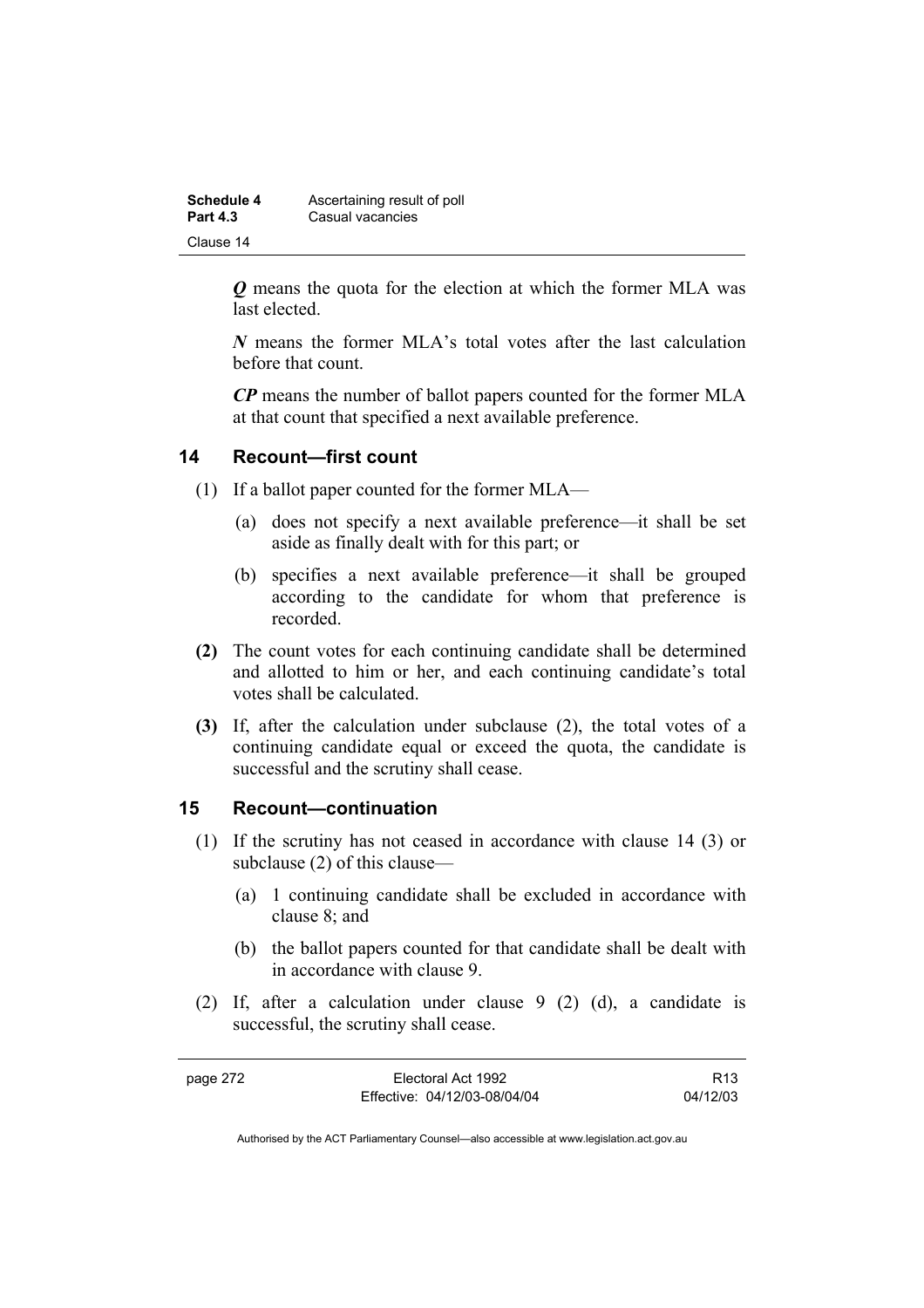| Ascertaining result of poll | <b>Schedule 4</b> |
|-----------------------------|-------------------|
| Casual vacancies            | <b>Part 4.3</b>   |
|                             | Clause 16         |

# **16 Successful candidate is dead**

- (1) If the candidate who is successful on a recount is dead, the recount shall be conducted again.
- (2) For subclause (1), a ballot paper on which a preference for that candidate is recorded shall be taken to record a preference for the candidate for whom the next available preference is recorded.

# **17 Multiple vacancies**

- (1) If there are 2 or more vacancies in the seats of former MLAs that are required to be filled by recount under section 194, the recounts shall be conducted in the order in which the vacancies occurred.
- (2) If 2 or more of those vacancies occurred at the same time, the commissioner shall determine by lot the order in which the recounts are to be conducted.
- $(3)$  If—
	- (a) a person is a candidate in relation to more than 1 casual vacancy; and
	- (b) the person becomes a candidate in relation to those casual vacancies before the commissioner declares elected the successful candidate in relation to any of those casual vacancies; and
	- (c) the person is successful in relation to 1 of those casual vacancies;

for the purpose of conducting the recount in relation to the casual vacancies other than the one in relation to which the person was successful, the person shall be taken not to be a continuing candidate.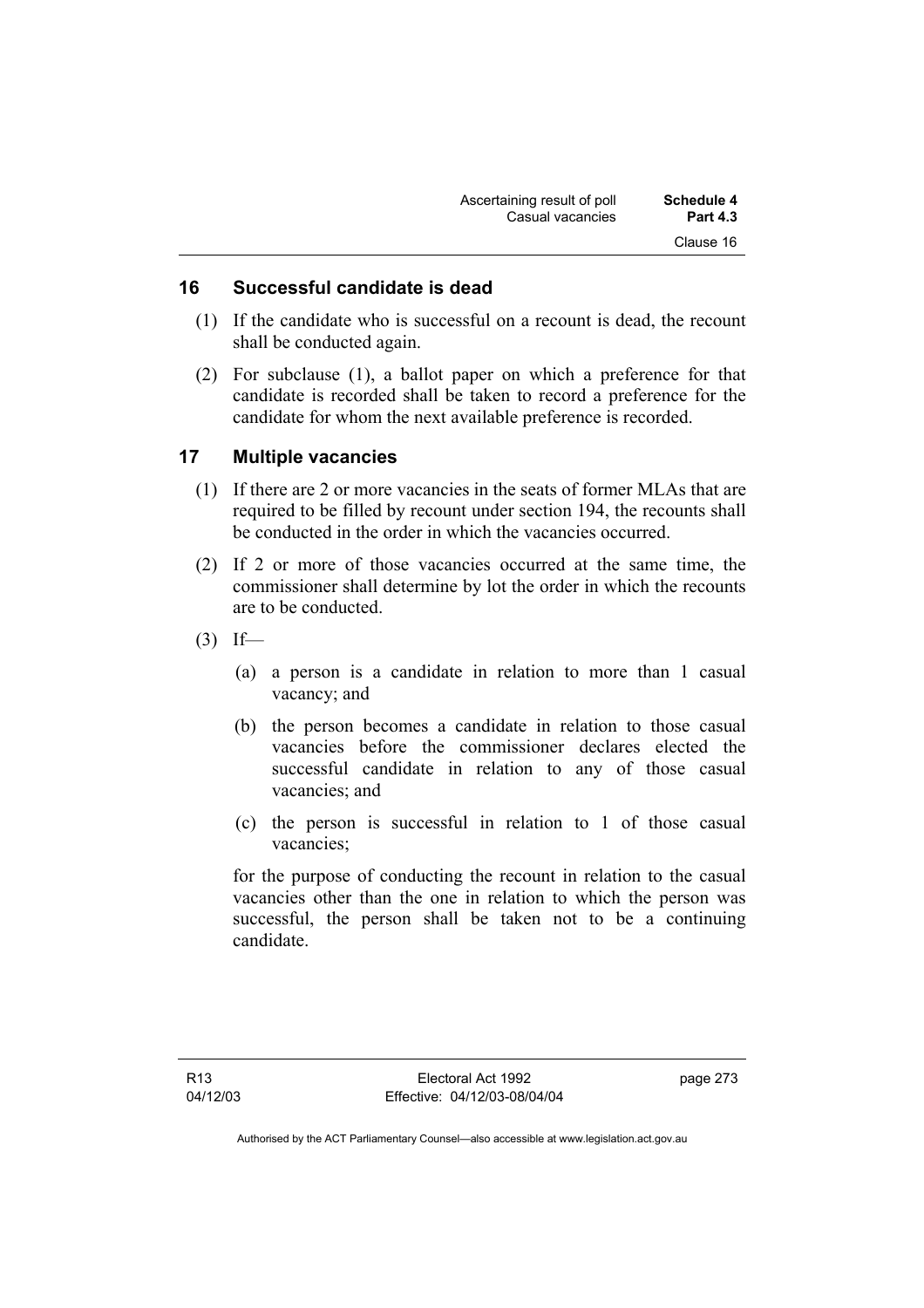# **Part 4.4 Deceased successful candidates**

# **18 Application of pt 4.3**

- (1) If a successful candidate dies on or after polling day but before the declaration of the result of the election, the ballot papers counted for the deceased candidate shall be dealt with in accordance with part 4.3 as if they had been counted for a former MLA.
- (2) In this part:

*continuing candidate* means a candidate other than a successful candidate, a candidate who died before the recount for this part commenced or a candidate who is excluded for clause 15.

# **19 Multiple deaths**

- (1) If 2 or more successful candidates die on or after polling day but before the declaration of the result of the election, the ballot papers counted for each deceased candidate shall be dealt in the order in which the candidates died.
- (2) If 2 or more of those successful candidates died at the same time, the commissioner shall determine by lot the order in which the ballot papers for the deceased candidates are to be dealt with.

page 274 Electoral Act 1992 Effective: 04/12/03-08/04/04

R13 04/12/03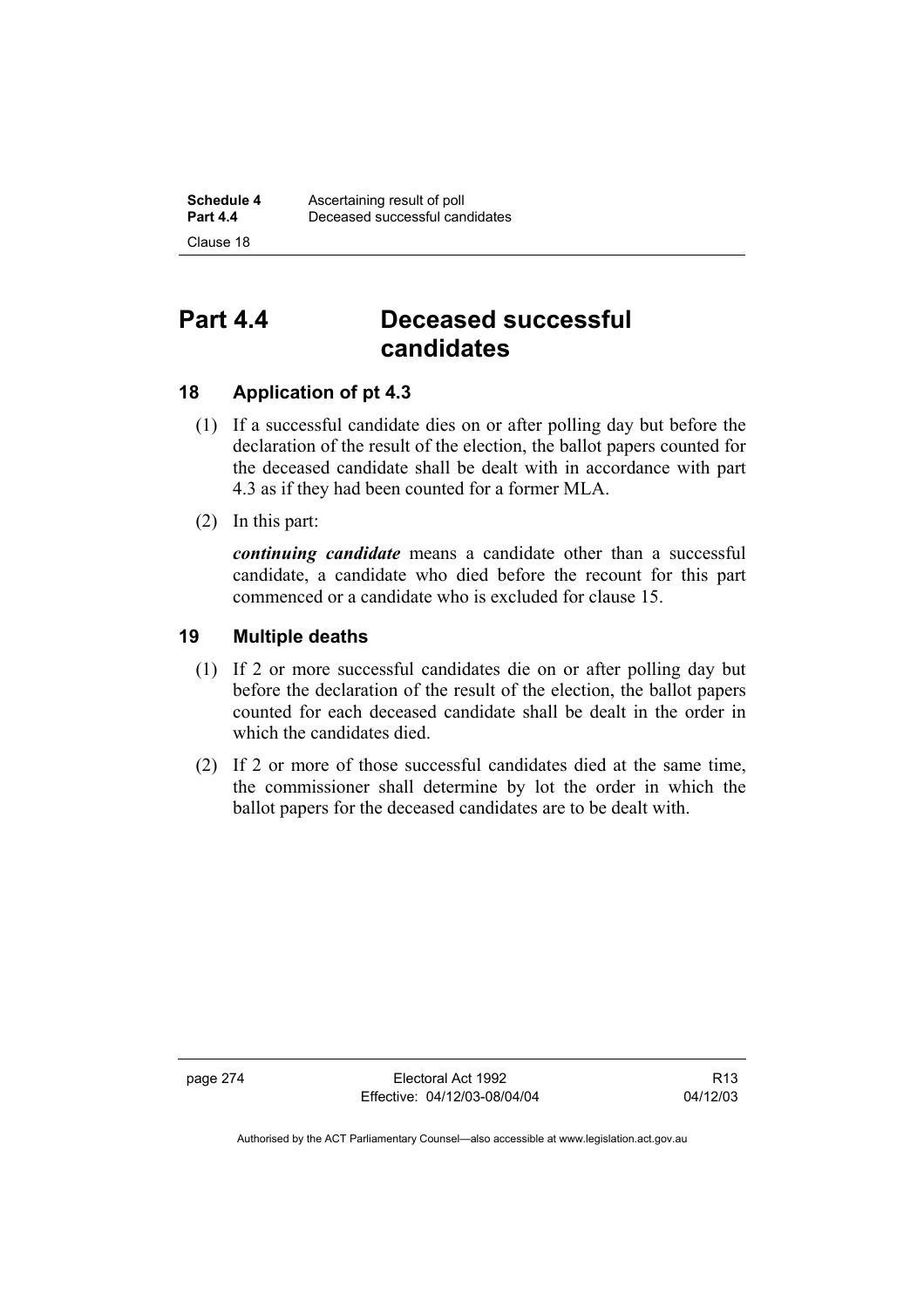# **Dictionary**

(see s 3)

- *Note 1* The *Legislation Act 2001* contains definitions and other provisions relevant to this Act.
- *Note 2* In particular, the *Legislation Act 2001*, dict, pt 1, defines the following terms:
	- adult
	- doctor
	- exercise
	- fail
	- function
	- Self-government Act
	- Speaker.

*AAT* means the administrative appeals tribunal.

*abbreviation*, of the name of a political party or ballot group, includes an alternative name of the party or group.

## *address*—

- (a) except in division 17.3 (Campaigning offences)—means, in relation to a person, the address of the person's principal place of residence (including a place of residence from which a person who is an elector is temporarily absent and to which the person intends to return to live in); and
- (b) in division 17.3—see section 291 (Definitions for div 17.3).

*amount*, for part 14 (Election funding and financial disclosure)—see section 198 (Definitions for pt 14).

*Antarctica*, for part 11 (Polling in Antarctica)—see section 167 (Definitions for pt 11).

*Antarctic elector* means an elector who is an Antarctic elector under section 171.

| R13      | Electoral Act 1992           | page 275 |
|----------|------------------------------|----------|
| 04/12/03 | Effective: 04/12/03-08/04/04 |          |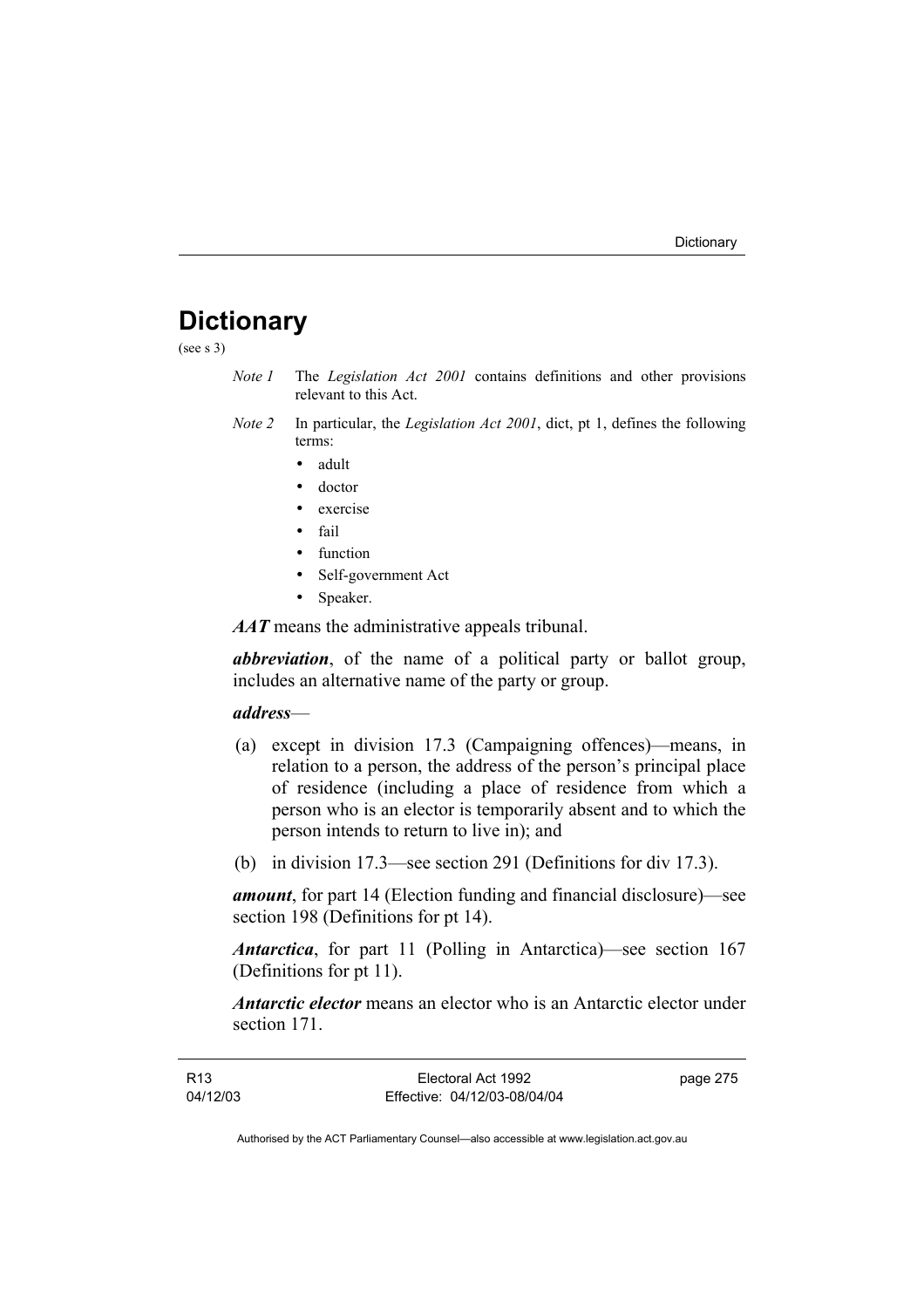*application*, for part 16 (Disputed elections, eligibility and vacancies)—see section 250 (Definitions for pt 16).

*approved computer program* means the computer program approved under section 118A.

*Assembly* means the Legislative Assembly.

*assistant returning officer*, for part 11 (Polling in Antarctica)—see section 167 (Definitions for pt 11).

*associated entity*, for part 14 (Election funding and financial disclosure)—see section 198 (Definitions for pt 14).

*augmented commission* in relation to a redistribution, means the augmented electoral commission established by section 47 for the purposes of the redistribution.

*authorised officer* means an officer authorised by the commissioner for the purpose of the provision in which the expression occurs.

*authorised witness*, for part 10 (Voting)—see section 127 (Meaning of *authorised witness*).

*available for public inspection*—see section 4A (Meaning of *available for public inspection*).

*ballot group*, for part 14 (Election funding and financial disclosure)—see section 198 (Definitions for pt 14).

*ballot group candidate* means a candidate at an election nominated by the registered officer of a registered ballot group.

# *ballot paper*—

- (a) includes an electronic ballot paper; and
- (b) if regulations are in force under section 114 (7) (Ballot papers)—means a ballot paper in the form prescribed under the regulations.
- *Note* A ballot paper is required to be in the form set out in sch 1 (see s 114 (1)).

| page 276 | Electoral Act 1992           | R <sub>13</sub> |
|----------|------------------------------|-----------------|
|          | Effective: 04/12/03-08/04/04 | 04/12/03        |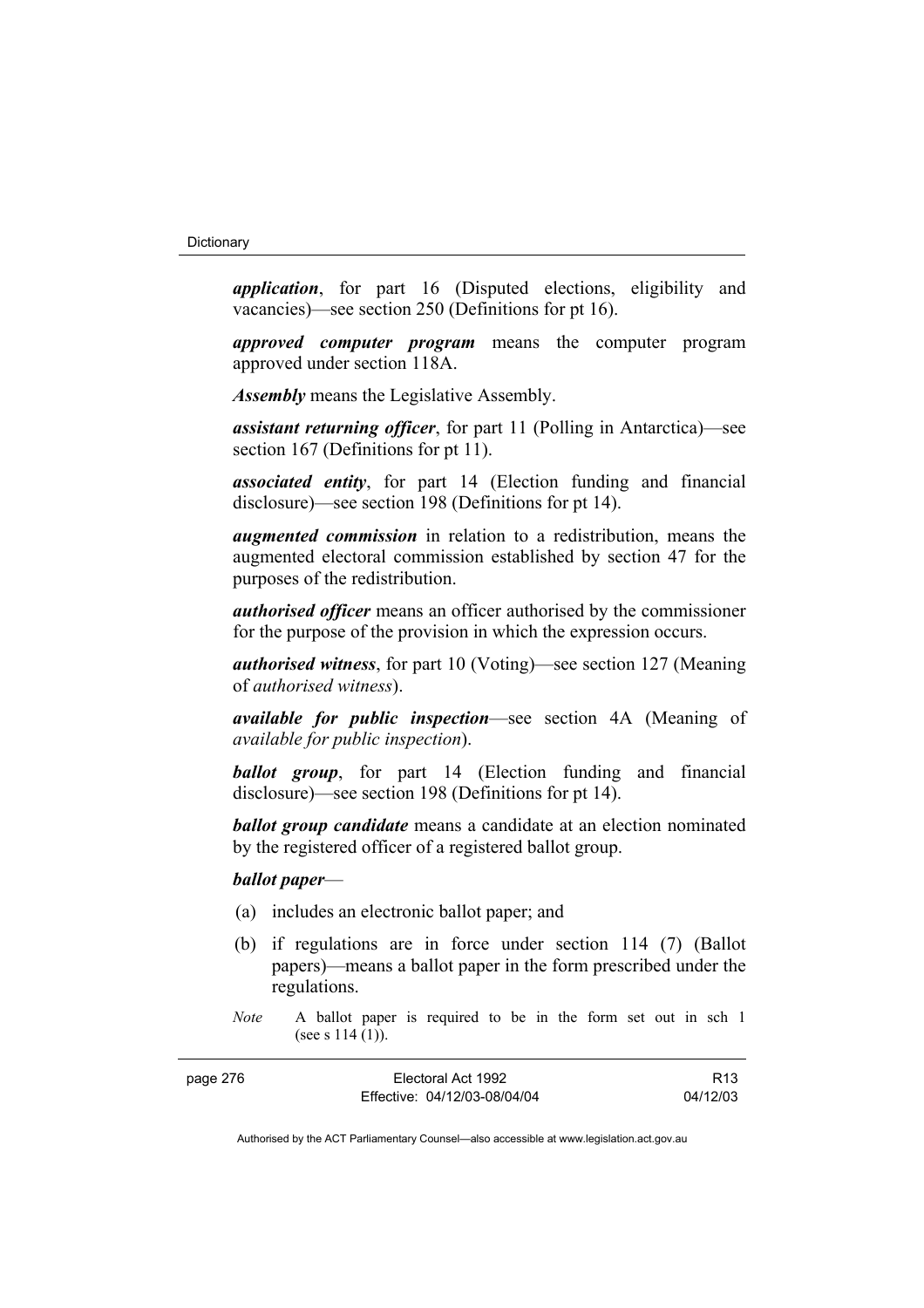*bribery*, for part 16 (Disputed elections, eligibility and vacancies) see section 250 (Definitions for pt 16).

*broadcast* includes televise.

*broadcaster*, for division 14.5 (Disclosure of electoral expenditure)—see section 223 (Definitions for div 14.5).

## *candidate* means—

- (a) except in part 13 (Casual vacancies)—a person declared to be a candidate under section 109 (Declaration of candidates); and
- (b) in part 13—a person declared to be a candidate under section 193 (Publication of candidates' details).

*candidate square*—see section 116 (1) (h) (Printing of ballot papers).

*certified list of electors* means a certified list of electors prepared under section 121.

*closed*, in relation to a roll, means closed in accordance with section 80.

*commissioner* means the Electoral Commissioner appointed under section 22.

*Commonwealth Electoral Act* means the *Commonwealth Electoral Act 1918* (Cwlth).

*Commonwealth roll* means the roll of electors for the ACT required by the Commonwealth Electoral Act, section 81.

*contravention*, for part 16 (Disputed elections, eligibility and vacancies)—see section 250.

*Court of Disputed Elections*—see section 252 (2).

*declaration vote* means a vote cast in accordance with any of the following provisions:

(a) section 135 (Declaration voting at polling places);

| R <sub>13</sub> | Electoral Act 1992           | page 277 |
|-----------------|------------------------------|----------|
| 04/12/03        | Effective: 04/12/03-08/04/04 |          |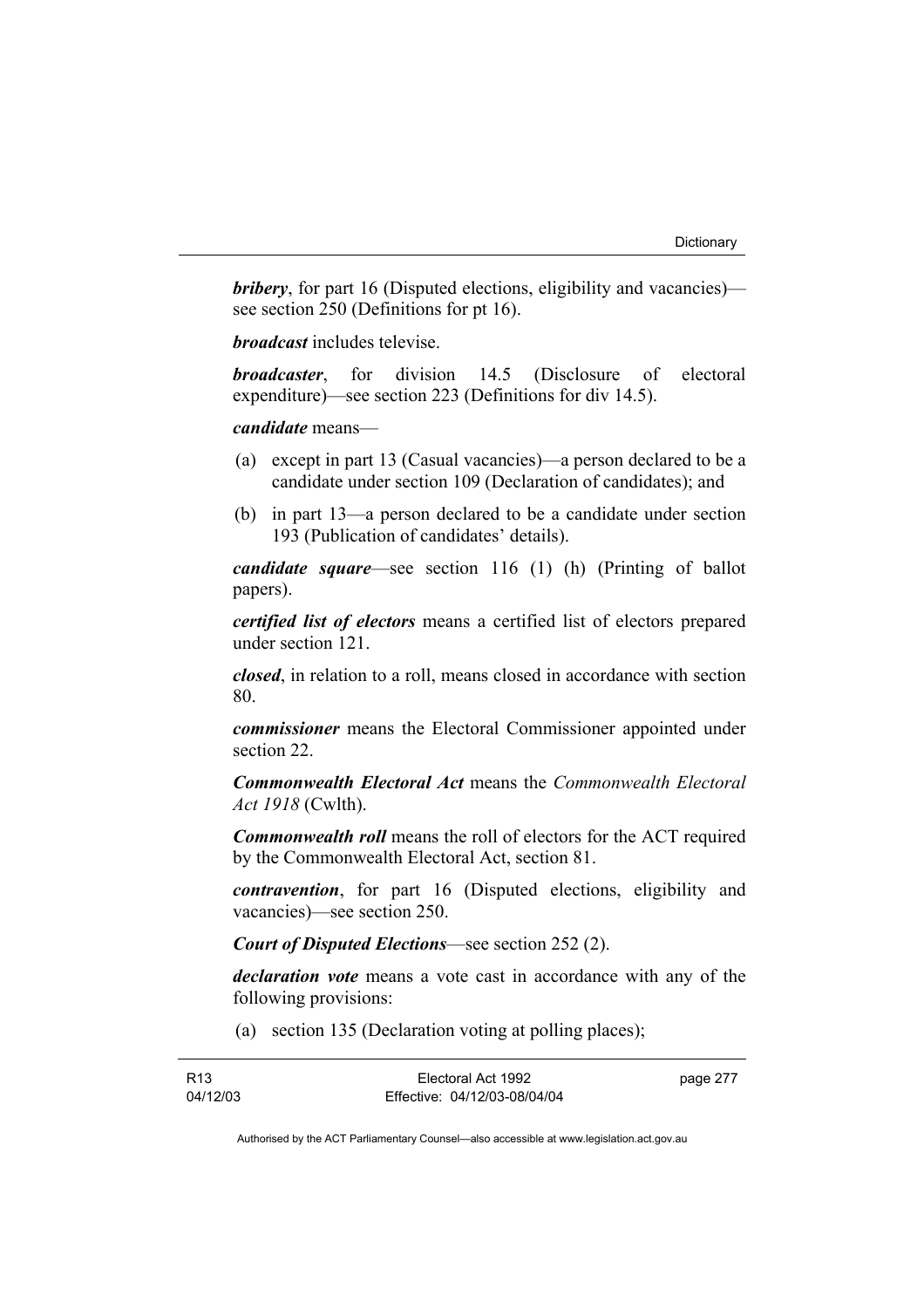- (b) section 136A (Postal voting before polling day);
- (c) section 136B (15) (Ordinary or declaration voting in ACT before polling day);
- (d) section 136C (Declaration voting outside ACT on or before polling day).

*declaration voting papers*, in relation to an election, means—

- (a) a declaration, in the form approved under section 340A (Approved forms) for this paragraph, to be completed by an elector; and
- (b) a ballot paper suitable for declaration voting at the election; and
- (c) a certificate, in the form approved under section 340A (Approved forms) for this paragraph, to be completed by a witness to the declaration; and
- (d) an envelope, in the form approved under section 340A (Approved forms) for this paragraph, addressed to the commissioner, on which appears a declaration referred to in paragraph (a).

*defined details*, for division 14.4 (Disclosure of donations)—see section 216 (Meaning of *defined details* for div 14.4).

*defined particulars*, for division 14.6 (Annual returns)—see section 228 (Meaning of *defined particulars* for div 14.6).

*disclosure period*, for part 14 (Election funding and financial disclosure)—see section 201 (Disclosure periods).

*disposition of property*, for part 14 (Election funding and financial disclosure)—see section 198 (Definitions for pt 14).

*disseminate*, for division 17.3 (Campaigning offences)—see section 291 (Definitions for div 17.3).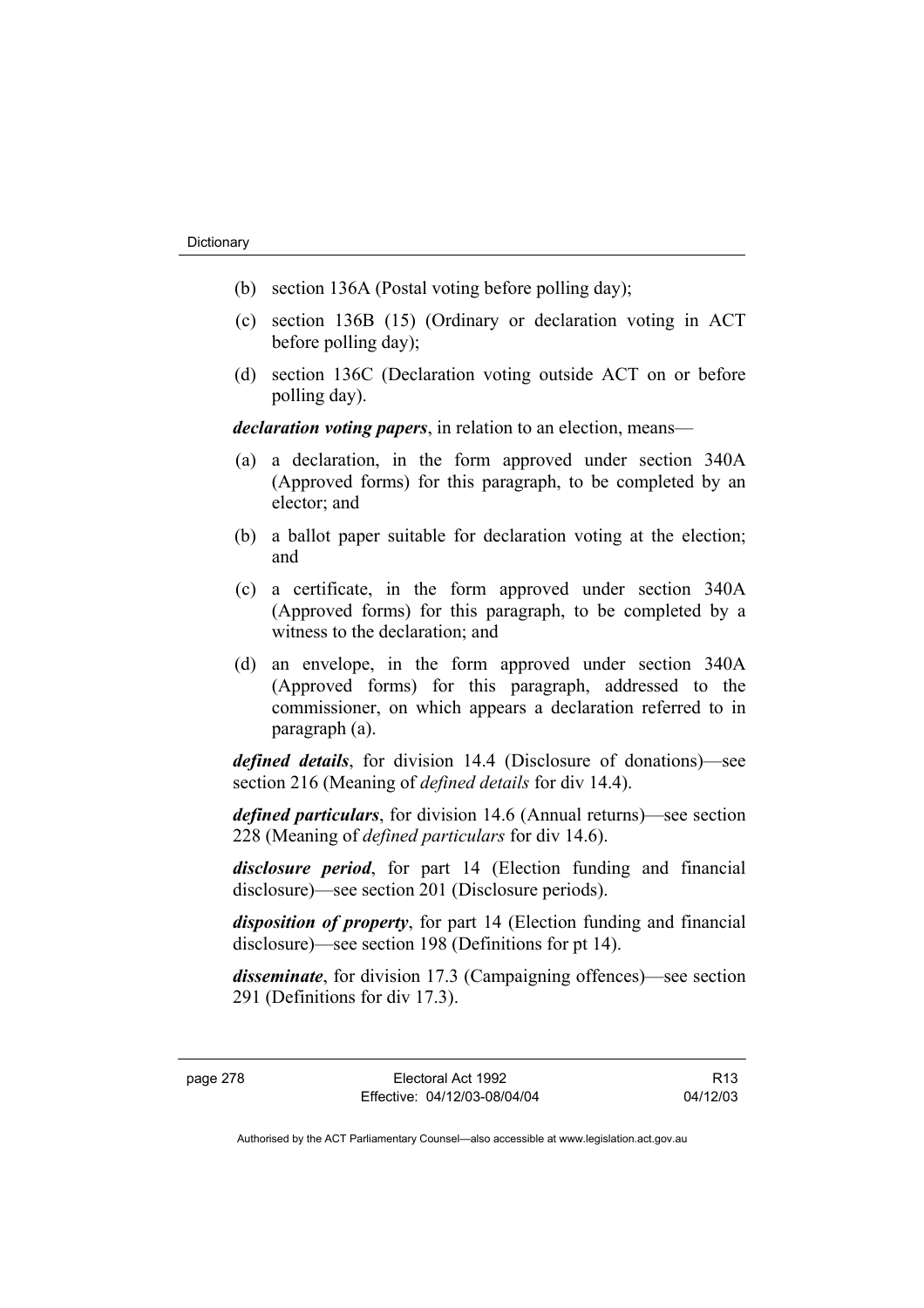# *election* means—

- (a) an election of an MLA or MLAs; and
- (b) in relation to an electorate—such an election for the electorate; and
- (c) for part 16 (Disputed elections, eligibility and vacancies)—see section 250 (Definitions for pt 16).

*election period*, in relation to an election, means the period—

- (a) beginning on the first day of the pre-election period; and
- (b) ending when the result of the election is declared under section 189.

*elector* means a person who is enrolled, or is to be taken under this Act to be enrolled, for an electorate.

*electoral advertisement*, for division 14.5 (Disclosure of electoral expenditure)—see section 223 (Definitions for div 14.5).

*electoral commission* means the Australian Capital Territory Electoral Commission established by section 5.

*electoral expenditure*, for division 14.5 (Disclosure of electoral expenditure)—see section 223 (Definitions for div 14.5).

*electoral matter*—see section 4 (Meaning of *electoral matter*).

*electoral paper* means a document, form or notice provided for or required under this Act.

*electorate* means an electorate, the name and boundaries of which are specified in a determination in force under section 35.

*electronic form*, of a roll or an extract from a roll, means a disk, tape or other device from which the information in the extract or roll may be reproduced by mechanical, electronic or other means.

*electronic voting*—see section 120 (2).

R13 04/12/03 page 279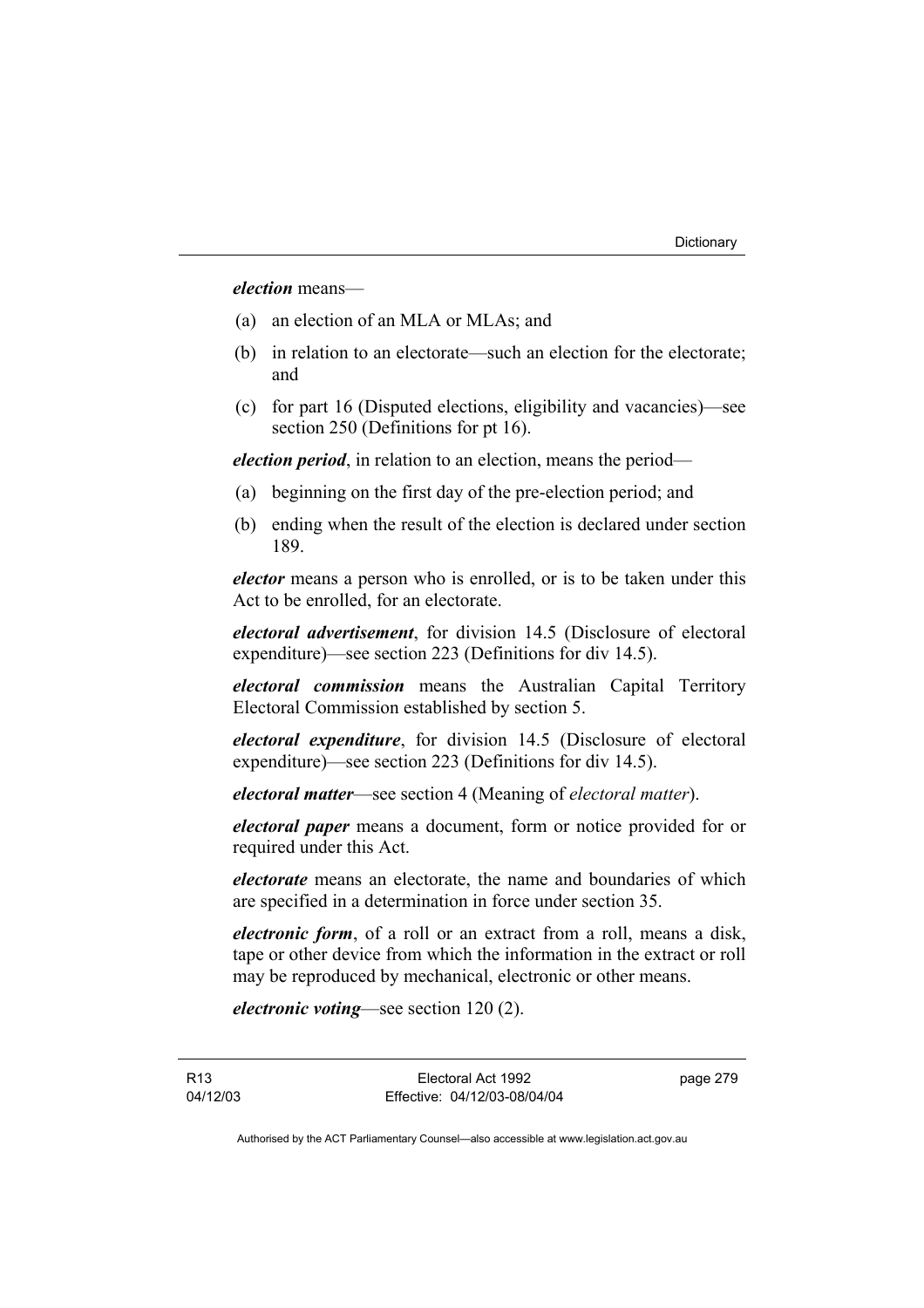*eligible elector*, for division 10.4 (Voting otherwise than at a polling place)—see section 136 (Meaning of *eligible elector* for div 10.4).

*eligible overseas elector* means a person who is an eligible overseas elector under section 74.

*eligible vote*, for part 14 (Election funding and financial disclosure)—see section 198 (Definitions for pt 14).

*entity*, for part 14 (Election funding and financial disclosure)—see section 198 (Definitions for pt 14).

*extract*, from a roll—see section 59.

*extraordinary election*—see section 101.

*file*, for part 16 (Disputed elections, eligibility and vacancies)—see section 250 (Definitions for pt 16).

*financial controller*, for part 14 (Election funding and financial disclosure)—see section 198 (Definitions for pt 14).

*former MLA*, for part 13 (Casual vacancies)—see section 190 (Definitions for pt 13).

*general election* means a general election of MLAs.

*gift*, for part 14 (Election funding and financial disclosure)—see section 198 (Definitions for pt 14).

*group*, in relation to candidates in an election, means candidates whose names are grouped on the ballot papers in accordance with section 115 (1) or (2), whichever is applicable.

*hospital* includes a convalescent home and an institution similar to a hospital or convalescent home.

*hour of nomination*—see section 108.

*investigation notice*, for division 14.7 (Compliance)—see section 235 (Definitions for div 14.7).

R13 04/12/03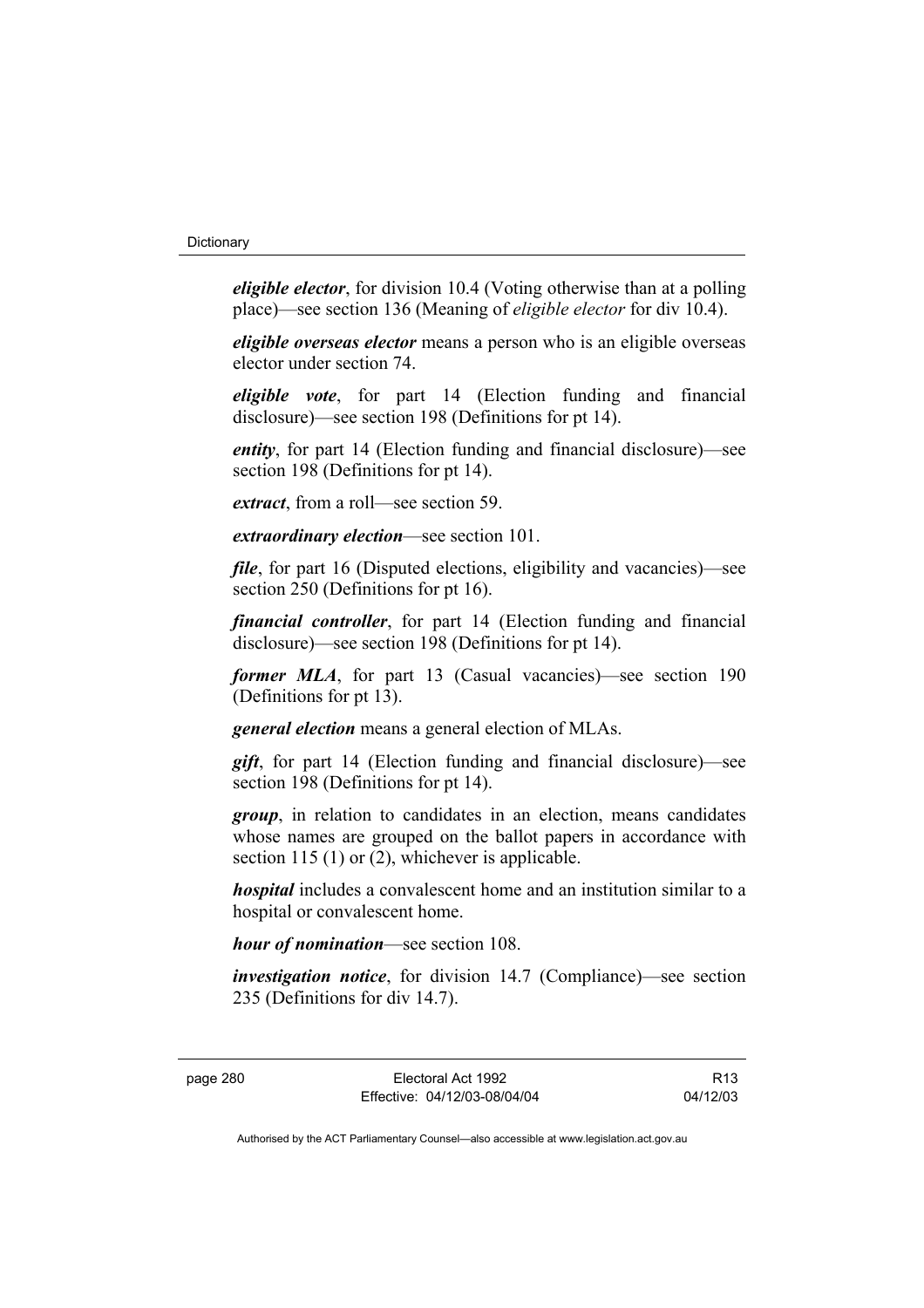*judge* means—

- (a) a judge of the Supreme Court; or
- (b) a judge of the Supreme Court of a State or another Territory; or
- (c) a judge of the Federal Court or Family Court.

*member*, for division 2.2 (Members of electoral commission)—see section 11 (Meaning of *member* for div 2.2).

*MLA* means a member of the Assembly.

*newspaper* means a newspaper circulating in the ACT.

*non-party group*, for part 14 (Election funding and financial disclosure)—see section 198 (Definitions for pt 14).

*officer* means—

- (a) a person appointed under section 33 (Officers) to be an officer; or
- (b) a person exercising a power under this Act under an arrangement under section 70 (Joint roll arrangements with the Commonwealth) or section 336 (Administrative arrangements with Commonwealth and States); or
- (c) in relation to a particular matter—a person mentioned in paragraph (a) or (b) exercising a power in relation to the matter.

*official error*, in relation to a person voting or seeking to vote at an election, means the removal of the person's name under this Act from the roll for an electorate in which the person is otherwise entitled to vote unless the name was so removed before the roll closed for the purpose of the previous election.

*OIC* means—

 (a) in relation to a scrutiny centre—the officer in charge of the centre; and

page 281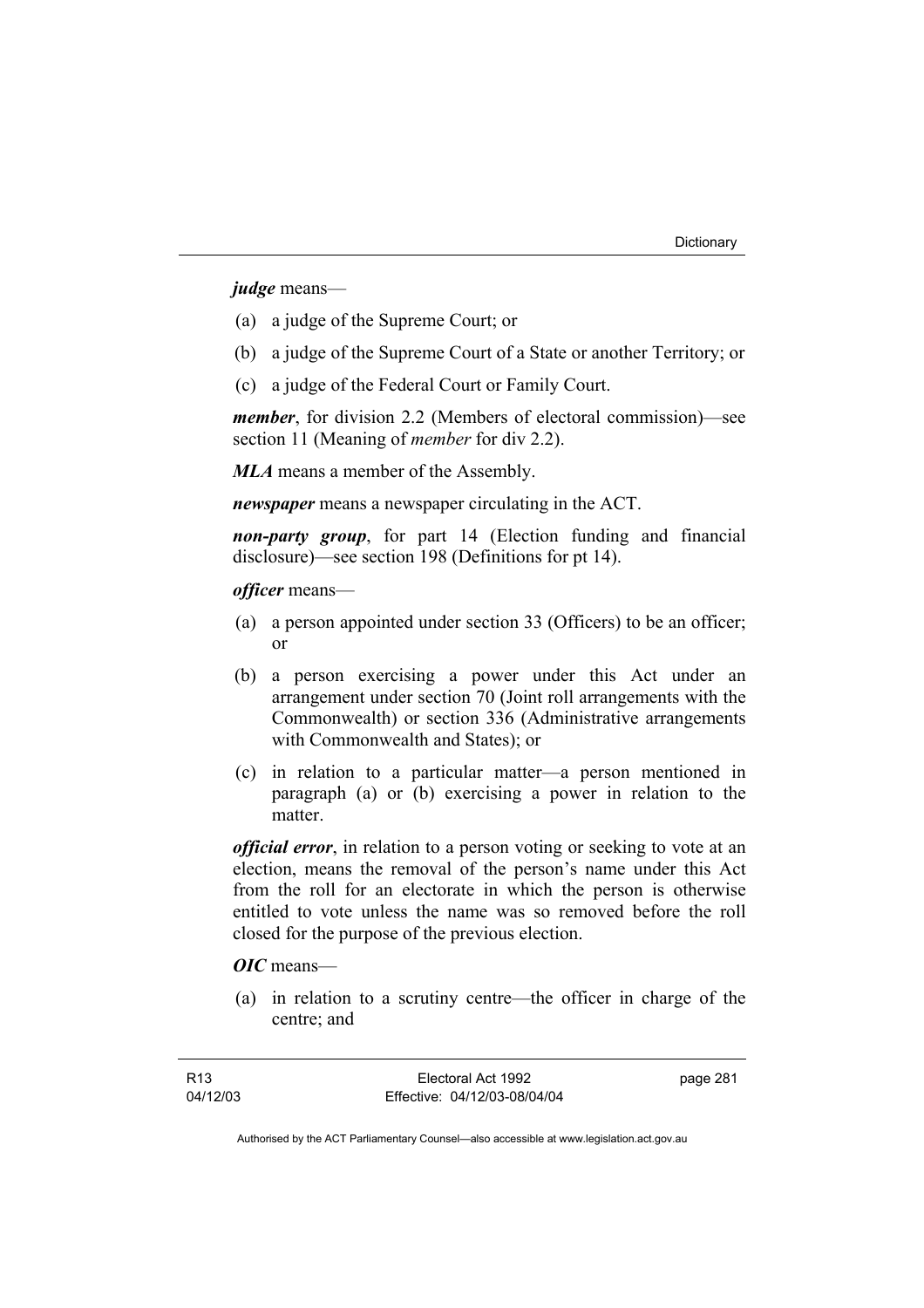(b) in relation to a polling place—the officer in charge of the place.

*ordinary election* means a general election required by section 100.

*ordinary vote* means a vote other than a declaration vote.

*participant*, for division 14.5 (Disclosure of electoral expenditure)—see section 223 (Definitions for div 14.5).

*party*, for part 14 (Electoral funding and financial disclosure)—see section 198 (Definitions for pt 14).

# *party candidate* means—

- (a) a candidate at an election nominated by the registered officer of a registered party; and
- (b) in relation to a registered party—a candidate nominated by the registered officer of the party.

*person*, for part 15 (Review of decisions)—see section 244 (Definitions for pt 15).

*place of nomination*—see section 108.

*political party* means an organisation, incorporated or unincorporated, an object or activity of which is the promotion of the election to the Assembly of a candidate or candidates endorsed by it.

# *polling day*—

- (a) means the day when, apart from section 111 (Need for an election), a poll for an election would be required; and
- (b) except in part 8 (Timing of elections) and part 9 (Arrangements for elections), includes—
	- (i) if the time for holding an election is extended under section 159 for more than 1 day—each of those days; and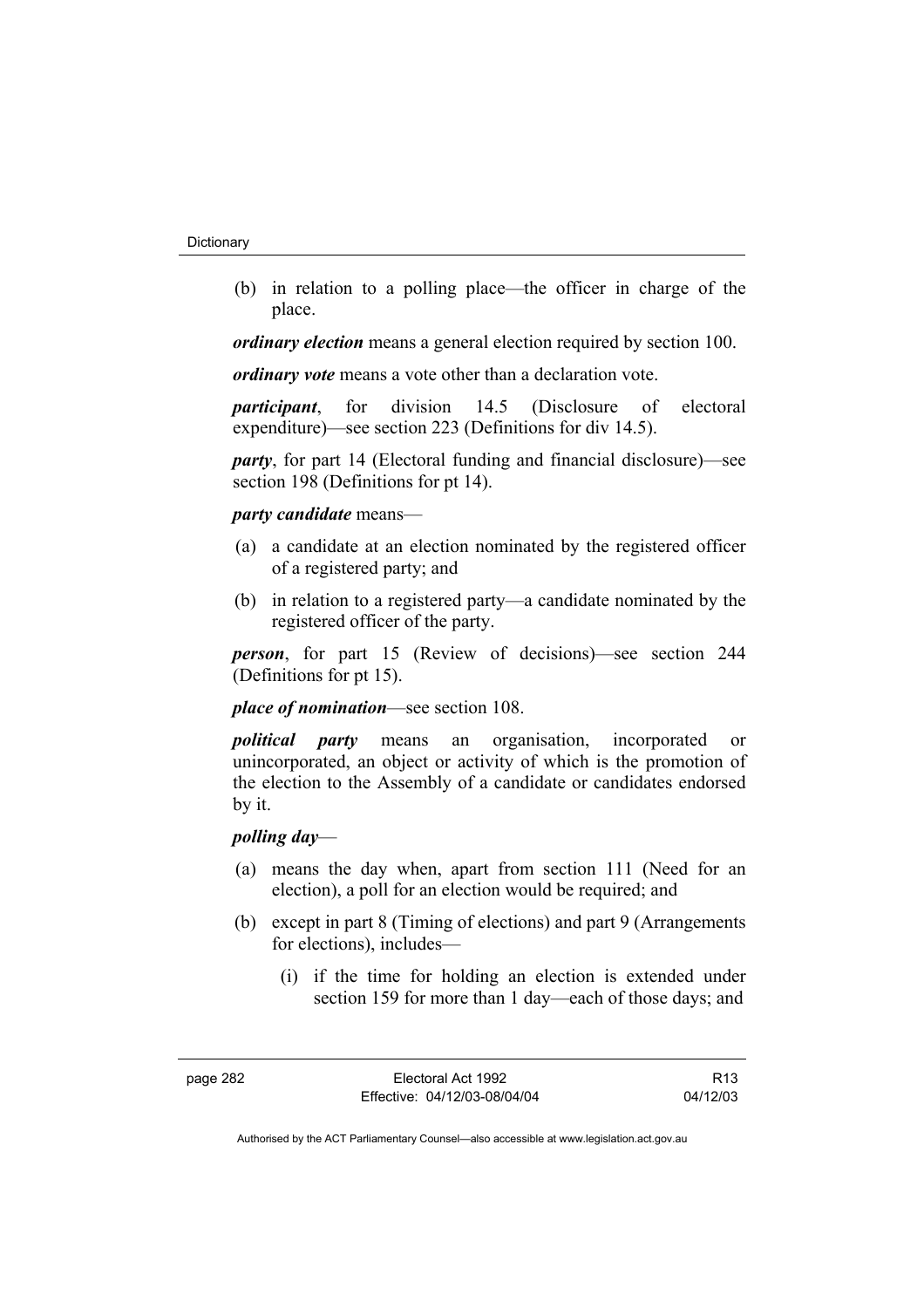(ii) if polling is suspended under section 160—a day when polling is resumed.

*polling place* means a place appointed as a polling place under section 119 (Polling places and scrutiny centres), and, for division 17.3 (Campaigning offences), includes—

- (a) a place where a vote may be made before an officer under section 136B (Ordinary or declaration voting in ACT before polling day) or section 136C (Declaration voting outside ACT on or before polling day); and
- (b) a place where mobile polling is taking place under division 10.5 (Mobile polling).

*postal vote* means a declaration vote in respect of which the declaration voting papers are given to the elector concerned by virtue of—

- (a) an application under section 136A (2); or
- (b) section 141.

*pre-election period* means the period of 37 days ending on the end of polling day for an election.

*proceeding*, for part 16 (Disputed elections, eligibility and vacancies)—see section 250 (Definitions for pt 16).

*property*, for part 14 (Election funding and financial disclosure) see section 198 (Definitions for pt 14).

*publish*, for division 17.3 (Campaigning offences)—see section 291 (Definitions for div 17.3).

*redistribution* includes distribution.

*register*, for part 14 (Election funding and financial disclosure)—see section 198 (Definitions for pt 14).

*registered*, for an abbreviation of the name of a registered party or registered ballot group, means an abbreviation included in the

| R13      | Electoral Act 1992           | page 283 |
|----------|------------------------------|----------|
| 04/12/03 | Effective: 04/12/03-08/04/04 |          |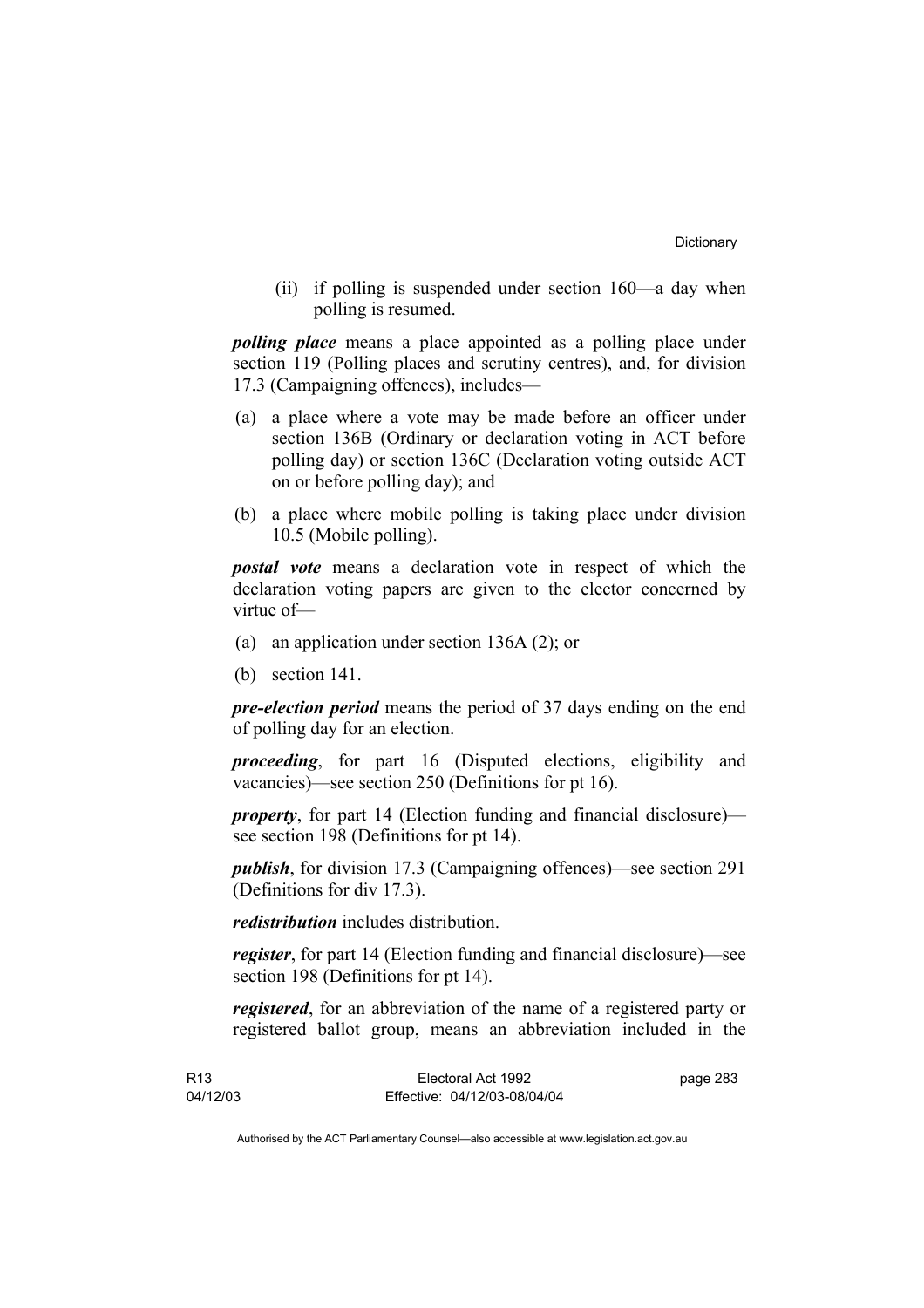particulars for the party or group in the register of political parties or register of ballot groups.

*registered ballot group* means a ballot group registered under part 7 (Registration of political parties and ballot groups).

*registered industrial organisation*, for part 14 (Election funding and financial disclosure)—see section 198 (Definitions for pt 14).

*registered officer* means—

- (a) for a registered party—the person whose name is entered in the register of political parties as the registered officer of the party; and
- (b) for a registered ballot group—the person whose name is entered in the register of ballot groups as the registered officer of the group.

*registered party* means a political party registered under part 7 (Registration of political parties and ballot groups).

*register of ballot groups* means the register of ballot groups kept under section 88 (Register).

*register of political parties* means the register of political parties kept under section 88 (Register).

*registrar*, for part 16 (Disputed elections, eligibility and vacancies)—see section 250 (Definitions for pt 16).

*related* political parties, for part 7 (Registration of political parties and ballot groups)—see section 87 (Meaning of *related* political parties).

*relates*, for division 14.5 (Disclosure of electoral expenditure)—see section 223 (Definitions for div 14.5).

*remand centre*, for division 10.5 (Mobile polling)—see section 149 (Definitions for div 10.5).

page 284 Electoral Act 1992 Effective: 04/12/03-08/04/04

R13 04/12/03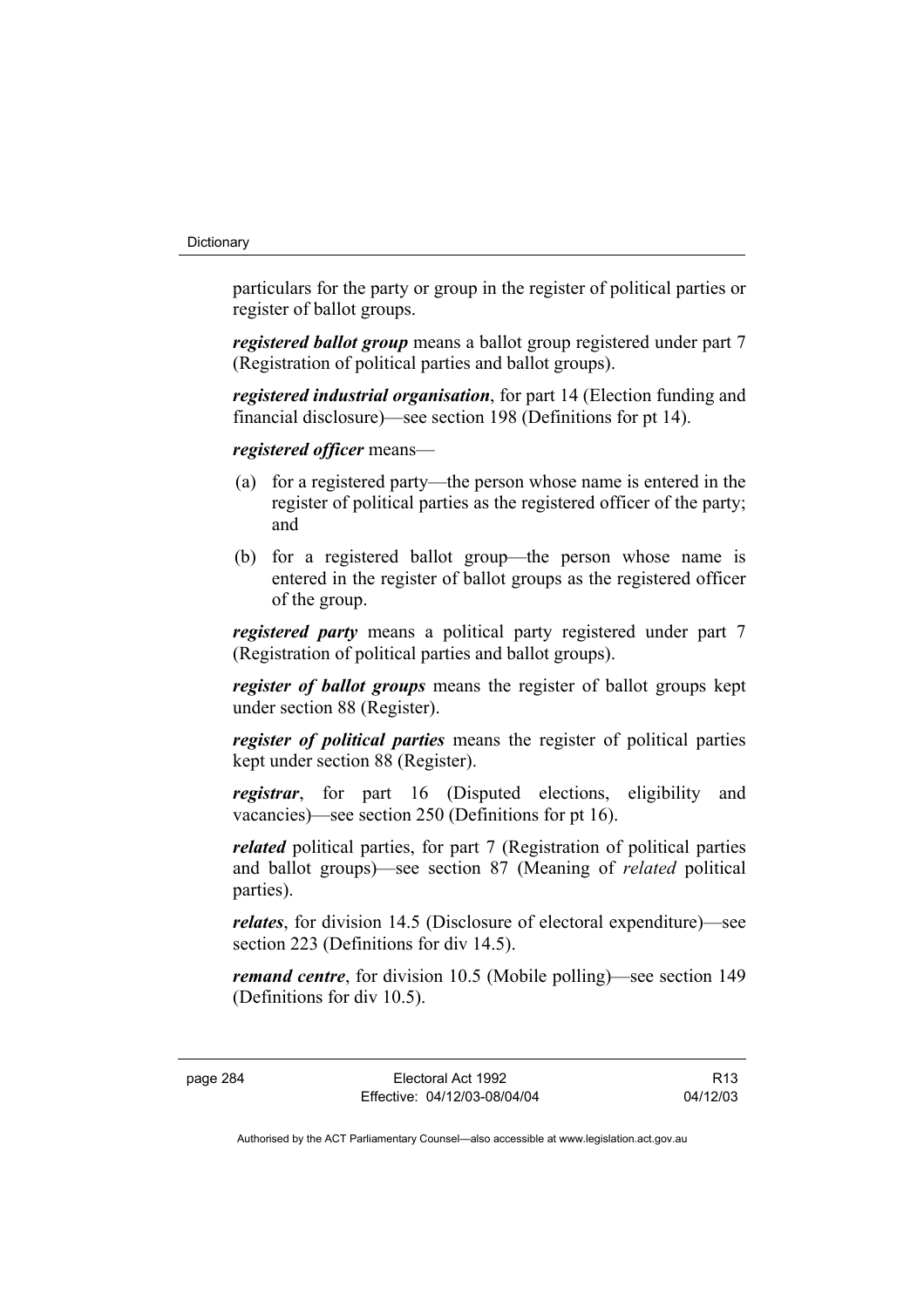*reportage or commentary*, for division 17.3 (Campaigning offences)—see section 291 (Definitions for div 17.3).

*research personnel*, for part 11 (Polling in Antarctica)—see section 167 (Definitions for pt 11).

*return*, for division 14.7 (Compliance)—see section 235 (Definitions for div 14.7).

*returning officer*, for part 11 (Polling in Antarctica)—see section 167 (Definitions for pt 11).

*reviewable decision*, for part 15 (Review of decisions)—see section 244 (Definitions for pt 15).

*review statement*, in relation to a decision by the commissioner, means a statement referred to in section 246 about that decision.

*roll* means a roll of electors kept under this Act.

*scrutineer* means a person appointed under section 122 to be a scrutineer.

*scrutiny centre* means a place appointed as a scrutiny centre under section 119.

*secretary*, in relation to a political party, means the secretary or chief administrative officer (however described) of the party.

*Speaker*—

- (a) for part 13 (Casual vacancies)—see section 190; and
- (b) for part 16 (Disputed elections, eligibility and vacancies)—see section 251.
- *Note Speaker* is defined in the *Legislation Act 2001*, dict. pt 1.

*special hospital*, for division 10.5 (Mobile polling)—see section 149 (Definitions for div 10.5).

*sponsoring MLA*, in relation to a registered ballot group, means the MLA who applied to register the group.

| R13      | Electoral Act 1992           | page 285 |
|----------|------------------------------|----------|
| 04/12/03 | Effective: 04/12/03-08/04/04 |          |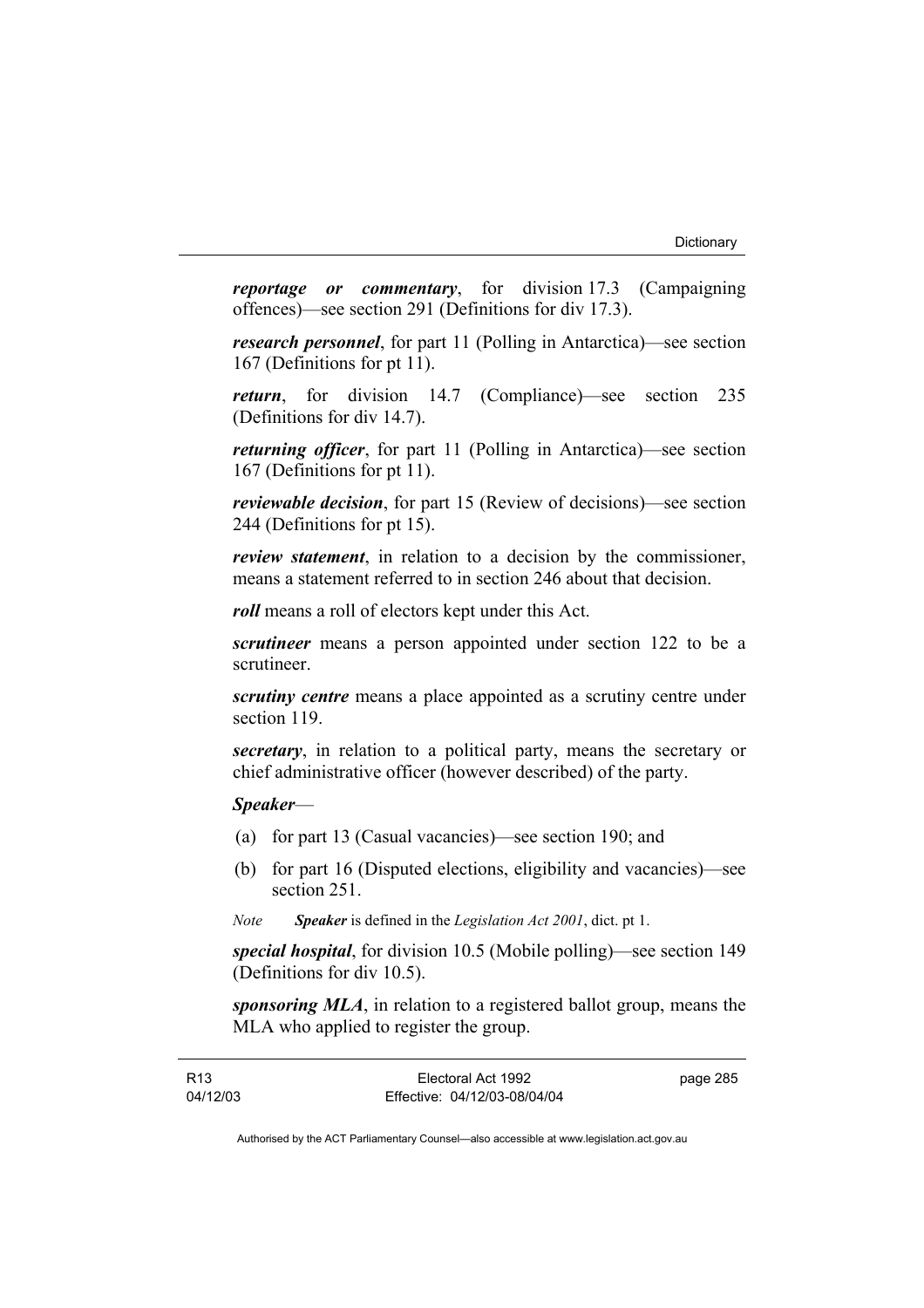*staff*, in relation to the electoral commission, means—

- (a) the staff assisting the commissioner referred to in section 31; and
- (b) persons employed or engaged under section 32.

*station*, for part 11 (Polling in Antarctica)—see section 167 (Definitions for pt 11).

*suppressed address* means an address particulars of which are required to be suppressed from a roll extract under section 77.

*transmit*, for part 11 (Polling in Antarctica)—see section 167 (Definitions for pt 11).

*undue influence*, for part 16 (Disputed elections, eligibility and vacancies)—see section 250 (Definitions for pt 16).

*visiting officer*, for division 10.5 (Mobile polling)—see section 149 (Definitions for div 10.5).

page 286 Electoral Act 1992 Effective: 04/12/03-08/04/04

R13 04/12/03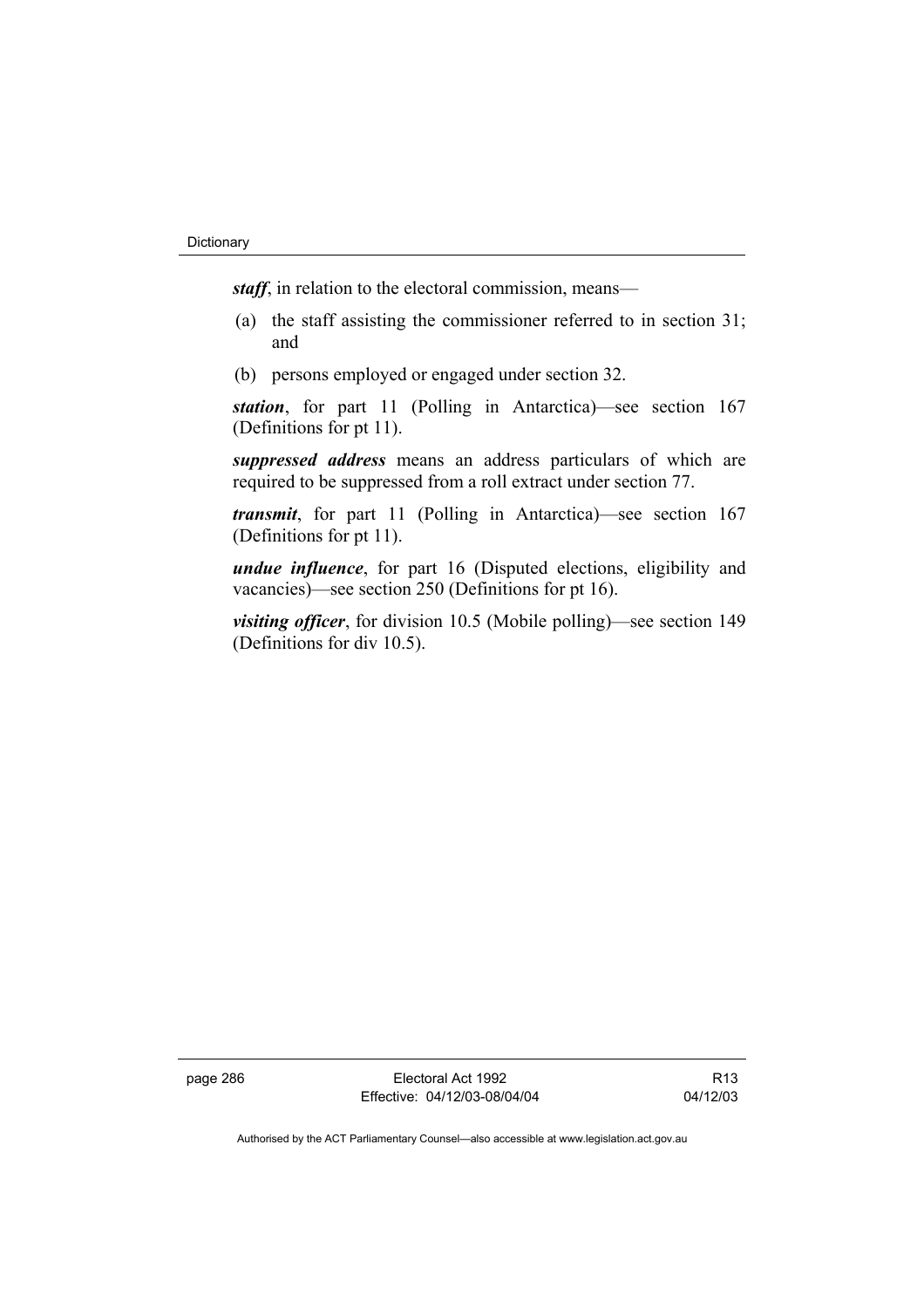# **Endnotes**

| 1 |  |  | <b>About the endnotes</b> |
|---|--|--|---------------------------|
|---|--|--|---------------------------|

Amending and modifying laws are annotated in the legislation history and the amendment history. Current modifications are not included in the republished law but are set out in the endnotes.

Not all editorial amendments made under the *Legislation Act 2001*, part 11.3 are annotated in the amendment history. Full details of any amendments can be obtained from the Parliamentary Counsel's Office.

Uncommenced amending laws and expiries are listed in the legislation history and the amendment history. These details are underlined. Uncommenced provisions and amendments are not included in the republished law but are set out in the last endnote.

If all the provisions of the law have been renumbered, a table of renumbered provisions gives details of previous and current numbering.

The endnotes also include a table of earlier republications.

If the republished law includes penalties, current information about penalty unit values appears on the republication inside front cover.

# **2 Abbreviation key**

| $am = amended$                             | $ord = ordinance$                         |
|--------------------------------------------|-------------------------------------------|
| $amdt = amendment$                         | $orig = original$                         |
| $ch = chapter$                             | $p = page$                                |
| $cl = clause$                              | par = paragraph                           |
| $def = definition$                         | pres = present                            |
| $dict = dictionary$                        | prev = previous                           |
| disallowed = disallowed by the Legislative | $(\text{prev})$ = previously              |
| Assembly                                   | prov = provision                          |
| $div = division$                           | $pt = part$                               |
| $exp = expires/expired$                    | $r = rule/subrule$                        |
| Gaz = Gazette                              | $reg = regulation/subregulation$          |
| $hdg =$ heading                            | $renum = renumbered$                      |
| IA = Interpretation Act 1967               | $reloc = relocated$                       |
| ins = inserted/added                       | $R[X]$ = Republication No                 |
| $LA =$ Legislation Act 2001                | $RI = reissue$                            |
| $LR =$ legislation register                | s = section/subsection                    |
| LRA = Legislation (Republication) Act 1996 | $sch = schedule$                          |
| $mod = modified / modified$                | $sdiv = subdivision$                      |
| $No = number$                              | $sub =$ substituted                       |
| $num = numbered$                           | SL = Subordinate Law                      |
| $o = order$                                | underlining = whole or part not commenced |
| om = omitted/repealed                      | or to be expired                          |
|                                            |                                           |

R13 04/12/03

Electoral Act 1992 Effective: 04/12/03-08/04/04 page 287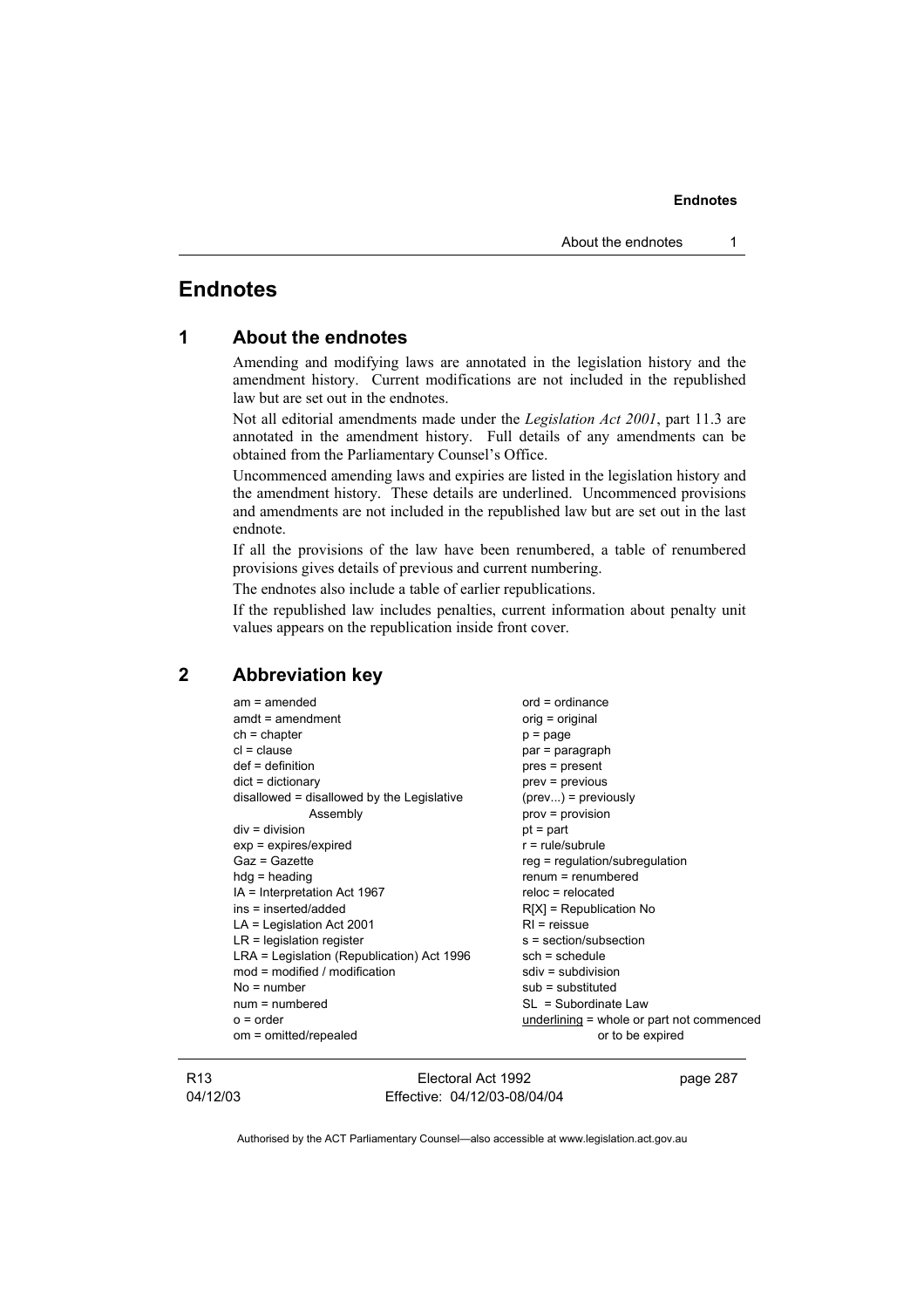3 Legislation history

# **3 Legislation history**

### **Electoral Act 1992 No 71**

notified 8 December 1992 (Gaz 1992 No S218) s 1, s 2 commenced 8 December 1992 (s 2 (1)) remainder commenced 21 December 1992 (Gaz 1992 No S243 p 19)

as amended by

## **Acts Revision (Position of Crown) Act 1993 No 44 sch 2**

notified 27 August 1993 (Gaz 1993 No S165) commenced 27 August 1993 (s 2)

## **Electoral (Amendment) Act 1994 No 14**

notified 17 May 1994 (Gaz 1994 No S85) s 1, s 2, s 22 (in pt), s 23 (in pt) commenced 17 May 1994 (s 2 (1), (2)) ss 3-21 commenced 6 June 1994 (Gaz 1994 No S105) s 22 (new pt 13) commenced 3 March 1995 (s 2 (5)) s 22 (new pt 16 (ss 244-278)) commenced 25 August 1994 (s 2 (6) and Gaz 1994 No S172) s 24 commenced 1 September 1994 (Gaz 1994 No S172) remainder commenced 25 August 1994 (Gaz 1994 No S172)

# **Public Sector Management (Consequential and Transitional Provisions) Act 1994 No 38 sch 1 pt 32**

notified 30 June 1994 (Gaz 1994 No S121) s 1, s 2 commenced 30 June 1994 (s 2 (1)) sch1 pt 32 commenced 1 July 1994 (Gaz 1994 No S142 p 2)

## **Electoral (Amendment) Act 1994 (No 2) No 78**

notified 17 November 1994 (Gaz 1994 No S252) commenced 17 November 1994 (s 2)

## **Annual Reports (Government Agencies) (Consequential Provisions) Act 1995 No 25 sch**

notified 5 September 1995 (Gaz 1995 No S212) commenced 5 September 1995 (s 2)

## **Electoral (Amendment) Act 1995 No 33**

notified 31 October 1995 (Gaz 1995 No S266) commenced 31 October 1995 (s 2)

page 288 Electoral Act 1992 Effective: 04/12/03-08/04/04

R13 04/12/03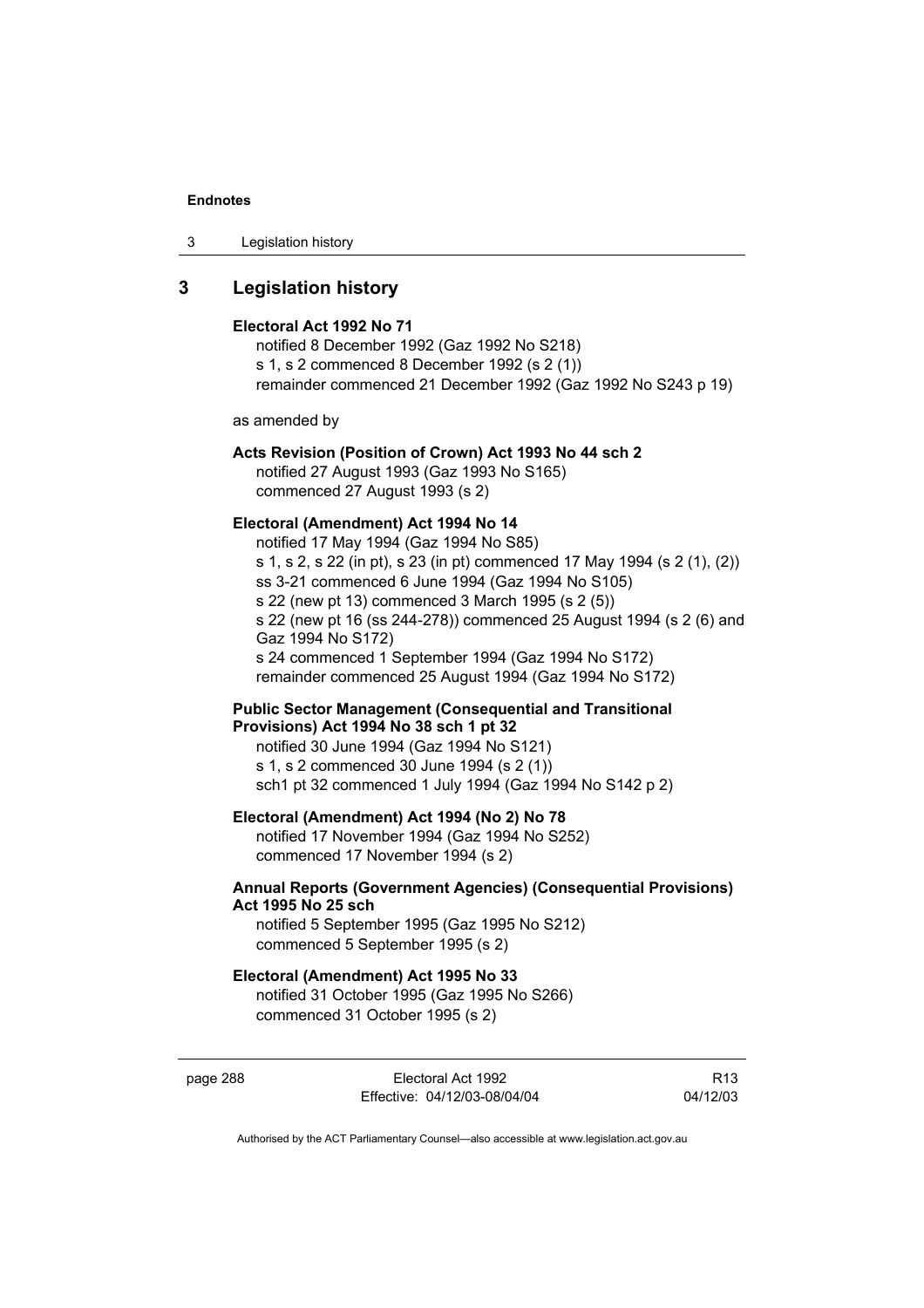Legislation history 3

### **Statute Law Revision Act 1995 No 46 sch**

notified 18 December 1995 (Gaz 1995 No S306) commenced 18 December 1995 (s 2)

## **Remuneration Tribunal (Consequential and Transitional Provisions) Act 1995 No 56 sch**

notified 20 December 1995 (Gaz 1995 No S313) sch commenced 21 December 1995 (s 2 and see Gaz 1995 No S315 p 2)

## **Electoral (Amendment) Act 1996 No 56**

notified 29 November 1996 (Gaz 1996 No S320) commenced 29 November 1996 (s 2)

# **Land (Planning and Environment) (Amendment) Act 1996 (No 3) No 85**

notified 24 December 1996 (Gaz 1996 No S345) s 1, s 2 commenced 24 December 1996 (s 2 (1)) remainder commenced 24 June 1997 (s 2 (3))

# **Electoral (Amendment) Act 1997 No 38**

notified 1 September 1997 (Gaz 1997 No S257) ss 1-3 commenced 1 September 1997 (s 2 (1)) remainder commenced 1 May 1998 (s 2 (2))

## **Remuneration Tribunal (Consequential Amendments) Act 1997 No 41 sch 1 (as am by 2002 (No 2) No 49 pt 3.19)**

notified 19 September 1997 (Gaz 1997 No S264) s 1, s 2 commenced 19 September 1997 (s 2 (1)) sch 1 commenced 24 September 1997 (s 2)

## **Electoral Amendment Act 1997 (No 2) No 91**

notified 1 December 1997 (Gaz 1997 No S380) commenced 1 December 1997 (s 2)

# **Legal Practitioners (Consequential Amendments) Act 1997 No 96 sch 1**

notified 1 December 1997 (Gaz 1997 No S380) s 1, s 2 commenced 1 December 1997 (s 2 (1)) sch 1 commenced 1 June 1998 (s 2 (2))

R13 04/12/03 page 289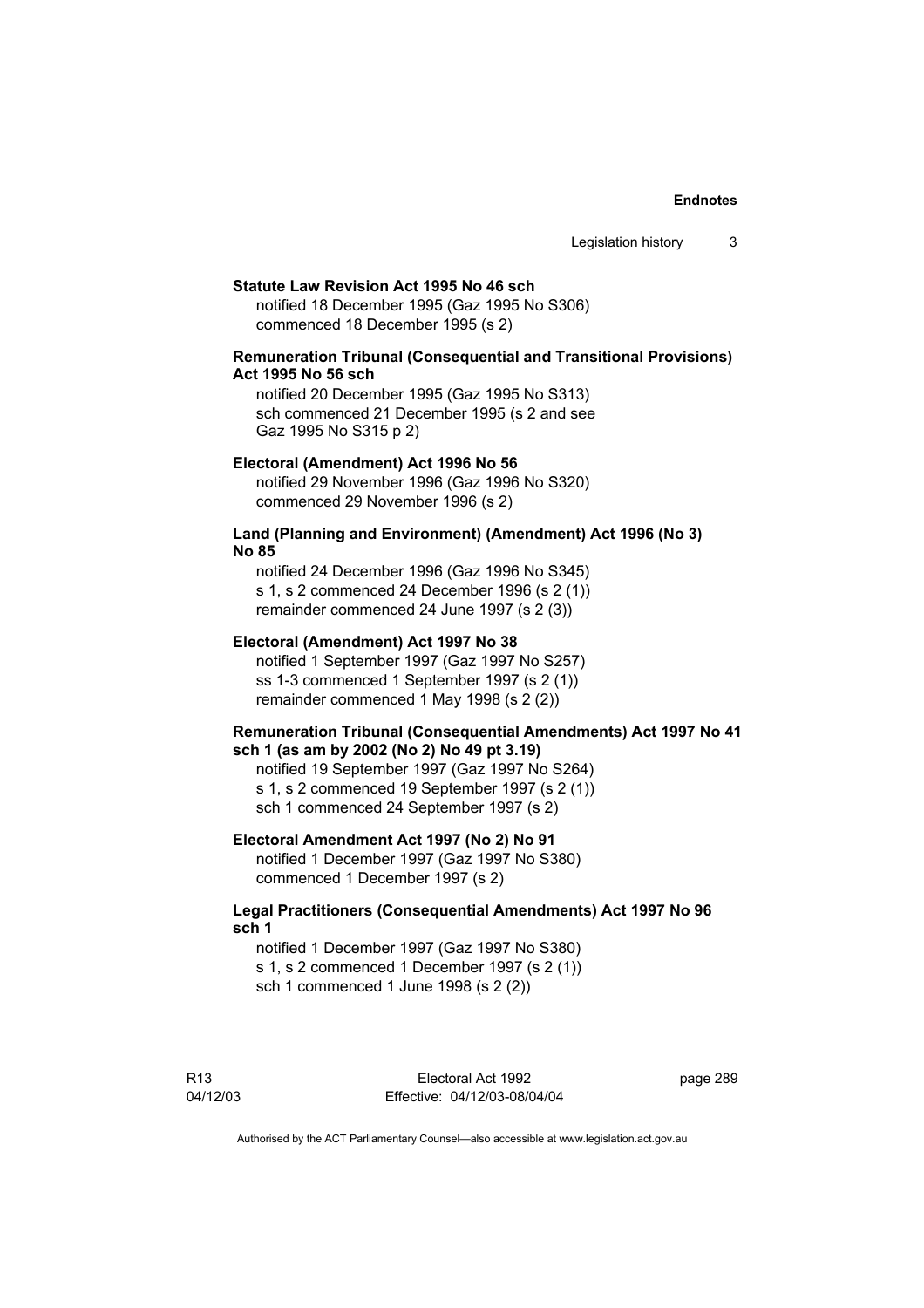| Legislation history<br>-3 |  |
|---------------------------|--|
|---------------------------|--|

| Statute Law Revision (Penalties) Act 1998 No 54 sch<br>notified 27 November 1998 (Gaz 1998 No S207)<br>s 1, s 2 commenced 27 November 1998 (s 2 (1))<br>sch commenced 9 December 1998 (Gaz 1998 No 49 p 1078) |
|---------------------------------------------------------------------------------------------------------------------------------------------------------------------------------------------------------------|
| Electoral (Amendment) Act 1998 No 61<br>notified 11 December 1998 (Gaz 1998 No S209)<br>commenced 11 December 1998 (s 2)                                                                                      |
| Electoral Amendment Act 2000 No 50<br>notified 28 September 2000 (Gaz 2000 No 39)<br>commenced 28 September 2000 (s 2)                                                                                        |
| Electoral Amendment Act 2000 (No 2) No 76<br>notified 21 December 2000 (Gaz 2000 No S69)<br>s 1, s 2 commenced 21 December 2000 (IA s 10B)<br>remainder commenced 11 April 2001 (Gaz 2001 No 14)              |
| Surveyors (Consequential Amendments) Act 2001 No 3 sch 1<br>notified 8 March 2001 (Gaz 2001 No 10)<br>s 1, s 2 commenced 8 March 2001 (IA s 10B)<br>sch 1 commenced 26 July 2001 (s 2 and Gaz 2001 No 30)     |
| Electoral Amendment Act 2001 No 36<br>notified 29 June 2001 (Gaz 2001 No S36)<br>commenced 29 June 2001 (s 2)                                                                                                 |
| Electoral (Entrenched Provisions) Amendment Act 2001 No 37<br>notified 29 June 2001 (Gaz 2001 No S36)<br>commenced 29 June 2001 (s 2)                                                                         |
| Electoral Amendment Act 2001 (No 2) No 38<br>notified 20 June 2001 (Gaz 2001 No S36)                                                                                                                          |

notified 29 June 2001 (Gaz 2001 No S36) s 1, s 2 commenced 29 June 2001 (IA s 10B) remainder commenced 29 June 2001 (s 2)

page 290 Electoral Act 1992 Effective: 04/12/03-08/04/04

R13 04/12/03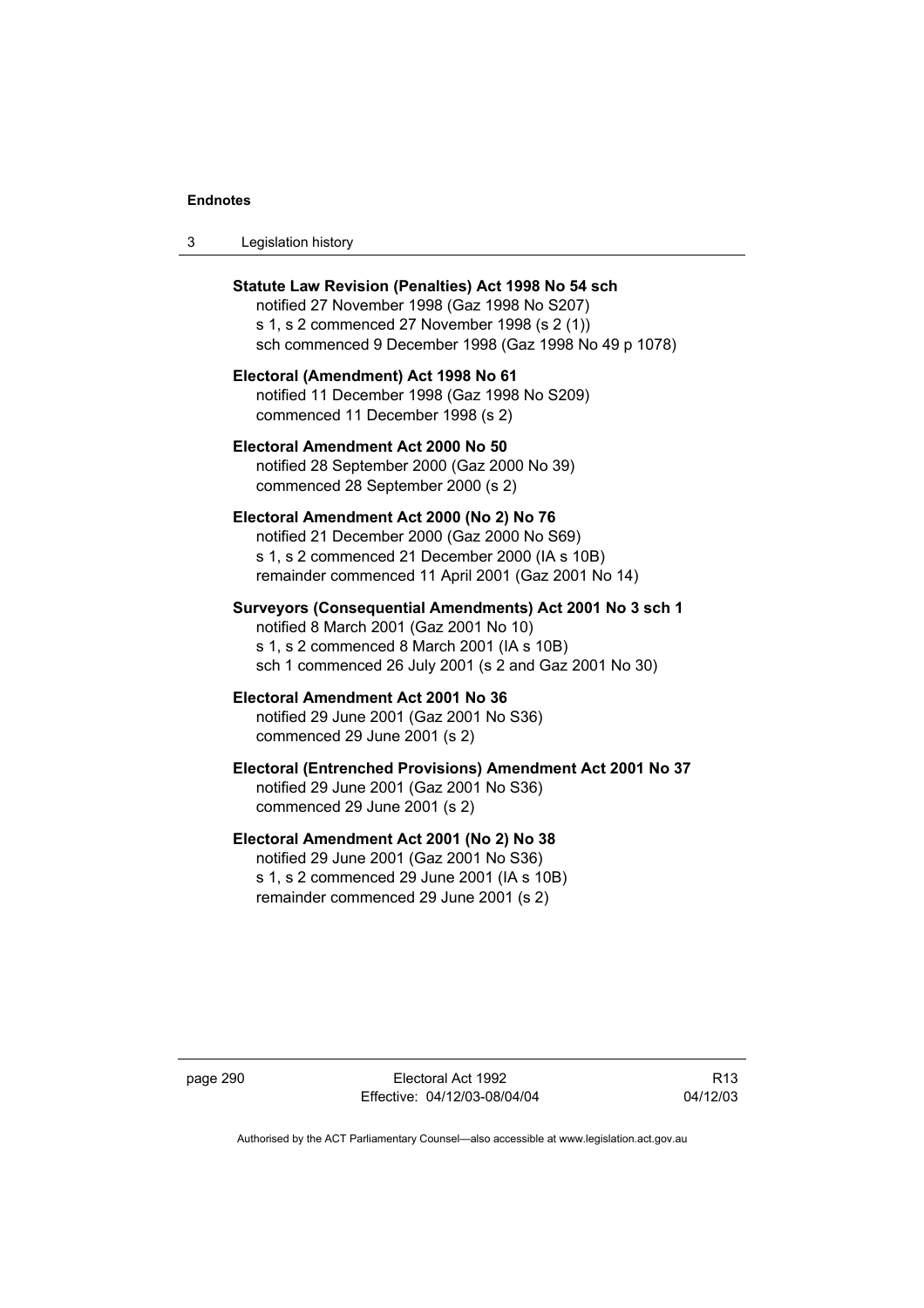# **Legislation (Consequential Amendments) Act 2001 No 44 sch 1 pt 120**

notified 26 July 2001 (Gaz 2001 No 30) s 1, s 2 commenced 26 July 2001 (IA s 10B) amdts 1.1294, 1.1312-1.1321, 1.1338, 1.1339, 1.1342, 1.1343, 1.1350, 1.1356, 1.1357, 1.1364, 1.1365, 1.1370-1.1372, 1.1378-1.1384, 1.1398-1.1400 commenced 12 September 2001 (s 2 and see Gaz 2001 No S65)

pt 120 remainder commenced 12 September 2001 (s 2 and see Gaz 2001 No S65)

# **Legislation Amendment Act 2002 No 11 pt 2.17**

notified LR 27 May 2002 s 1, s 2 commenced 27 May 2002 (LA s 75) pt 2.17 commenced 28 May 2002 (s 2 (1))

## **Statute Law Amendment Act 2002 No 30 pt 3.21**

notified LR 16 September 2002 s 1, s 2 taken to have commenced 19 May 1997 (LA s 75 (2)) pt 3.21 commenced 17 September 2002 (s 2 (1))

# **Electoral Amendment Act 2002 No 32**

notified LR 8 October 2002 s 1, s 2 commenced 8 October 2002 (LA s 75 (1)) remainder commenced 9 October 2002 (s 2)

# **Districts Act 2002 No 39 pt 1.3**

notified LR 10 October 2002 s 1, s 2 commenced 10 October 2002 (LA s 75 (1)) pt 1.3 commenced 11 October 2002 (s 2)

## **Statute Law Amendment Act 2002 (No 2) No 49 pt 3.19**

notified LR 20 December 2002

s 1, s 2 taken to have commenced 7 October 1994 (LA s 75 (2)) pt 3.19 commenced 24 September 1997 (s 2 (4))

*Note* This Act only amends the Remuneration Tribunal (Consequential Amendments) Act 1997 No 41.

page 291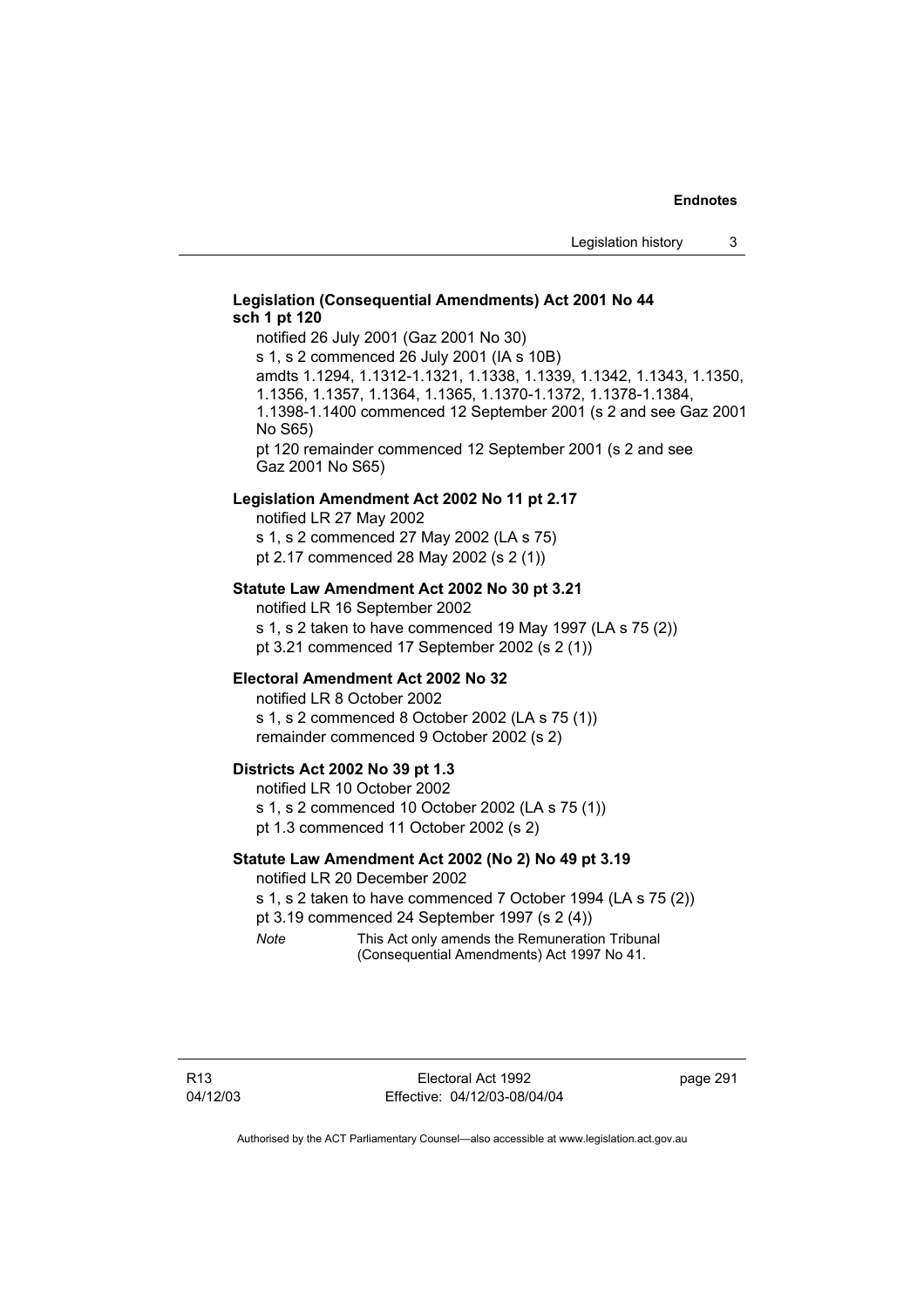4 Amendment history

# **Planning and Land (Consequential Amendments) Act 2002 A2002-56 sch 3 pt 3.4**

notified LR 20 December 2002

s 1, s 2 commenced 20 December 2002 (LA s 75 (1)) sch 3 pt 3.4 commenced 1 July 2003 (s 2 and see Planning and Land Act 2002 A2002-55 s 5)

# **Electoral Amendment Act 2003 A2003-54**

notified LR 3 December 2003

s 1, s 2 commenced 3 December 2003 (LA s 75 (1)) remainder commenced 4 December 2003 (s 2)

# **4 Amendment history**

| <b>Preamble</b><br>preamble                                                                                   | am 1994 No 14                                                                                                                                                  |  |
|---------------------------------------------------------------------------------------------------------------|----------------------------------------------------------------------------------------------------------------------------------------------------------------|--|
| Title<br>title                                                                                                | sub 1994 No 14                                                                                                                                                 |  |
| Name of Act<br>s 1                                                                                            | sub 2001 No 36 amdt 1.1                                                                                                                                        |  |
| Commencement<br>s <sub>2</sub>                                                                                | am 1994 No 14<br>om 2001 No 44 amdt 1.1285                                                                                                                     |  |
| <b>Dictionary</b><br>s 3                                                                                      | am 1994 No 14; 1994 No 38 sch 1 pt 32; 1997 No 91; 2000 No<br>76 s 4: 2001 No 36 amdt 1.2<br>defs reloc to dict 2001 No 36 amdt 1.3<br>sub 2001 No 36 amdt 1.4 |  |
| Meaning of electoral matter<br>s <sub>4</sub>                                                                 | om 1993 No 44 sch 2<br>ins 1994 No 14<br>sub 2001 No 36 s 5                                                                                                    |  |
| Meaning of available for public inspection<br>s 4A<br>ins 2001 No 36 s 5                                      |                                                                                                                                                                |  |
| <b>Establishment, functions and powers of electoral commission</b><br>div 2.1 h dq<br>sub 2001 No 36 amdt 1.5 |                                                                                                                                                                |  |
| <b>Constitution of commission</b><br>s 6                                                                      | am 1994 No 14<br>sub 2002 No 30 amdt 3.243                                                                                                                     |  |

page 292 Electoral Act 1992 Effective: 04/12/03-08/04/04

R13 04/12/03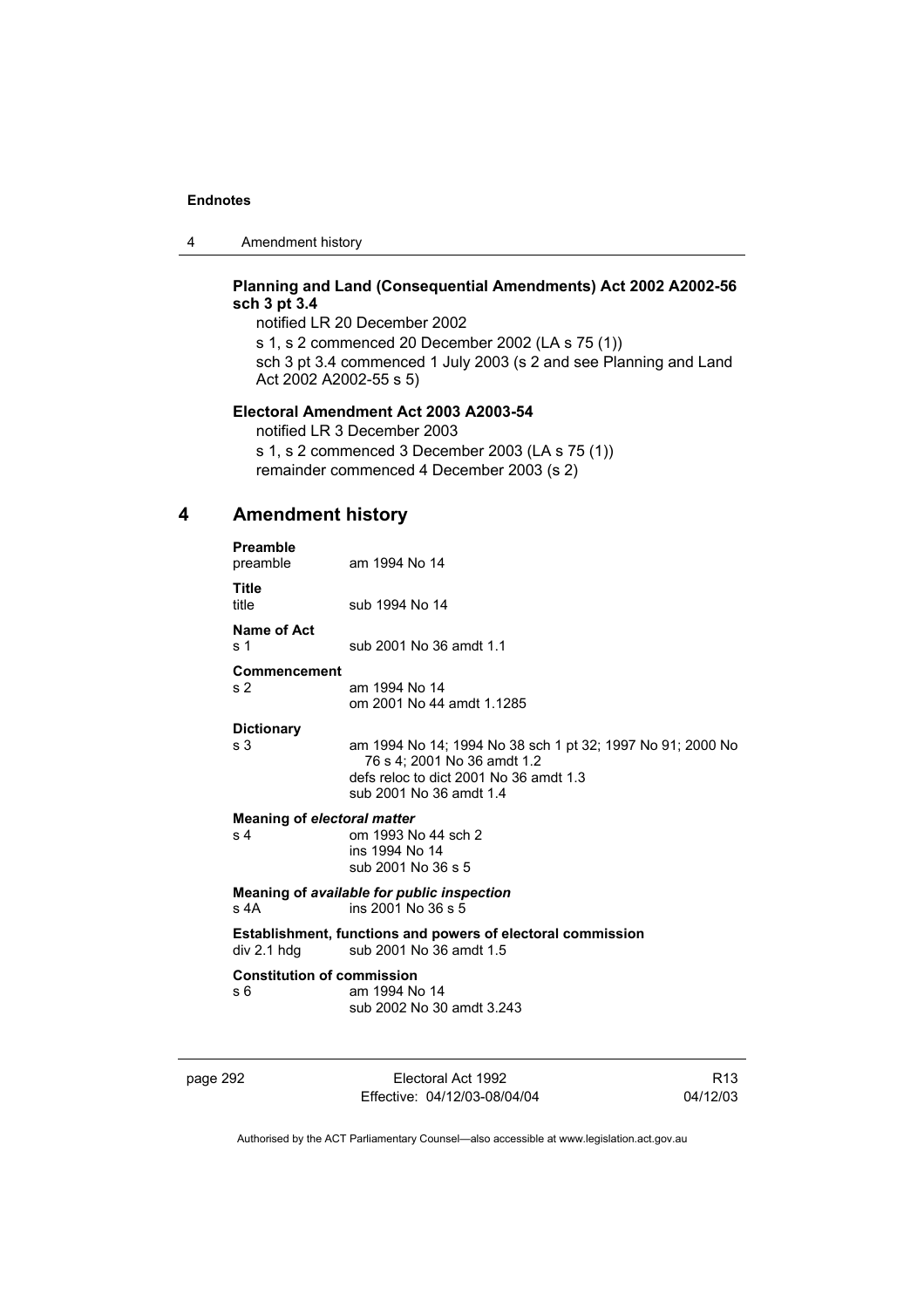|                       | <b>Functions of electoral commission</b>                                        |          |
|-----------------------|---------------------------------------------------------------------------------|----------|
| s 7                   | sub 1994 No 14<br>am 1997 No 91                                                 |          |
|                       | am LA (see 2001 No 36 amdt 1.99); 2002 No 30 amdts 3.244-<br>3.246              |          |
| Determination of fees |                                                                                 |          |
| s 8                   | (prev s 7A) ins 1994 No 14                                                      |          |
|                       | renum 1994 No 14<br>sub 2001 No 44 amdt 1.1286                                  |          |
| <b>Powers</b>         |                                                                                 |          |
| s 9                   | (prev s 8) renum 1994 No 14<br>om 2002 No 30 amdt 3.247                         |          |
| <b>Annual reports</b> |                                                                                 |          |
| s 10                  | (prev s 9) am 1994 No 14<br>renum 1994 No 14<br>om 1995 No 25<br>ins 1997 No 91 |          |
|                       | Special reports by electoral commission                                         |          |
| s 10A                 | ins 1997 No 91<br>sub 2002 No 30 amdt 3.248                                     |          |
| div 2.2 hdg           | <b>Members of electoral commission</b><br>sub 2001 No 36 amdt 1.6               |          |
|                       | Meaning of member for div 2.2                                                   |          |
| s 11 hdg<br>s 11      | sub 2001 No 36 amdt 1.7<br>(prev s 10) renum 1994 No 14                         |          |
|                       | om 1995 No 25 sch                                                               |          |
|                       | ins 1997 No 91<br>def <i>member</i> sub 2002 No 30 amdt 3.249                   |          |
| <b>Appointment</b>    |                                                                                 |          |
| s 12                  | (prev s 11) am 1994 No 14                                                       |          |
|                       | renum 1994 No 14<br>am 1994 No 38 sch 1 pt 32; 2001 No 44 amdt 1.1287; 2002     |          |
|                       | No 30 amdts 3.250-3.252                                                         |          |
|                       | Term of appointment of members                                                  |          |
| s 13                  | (prev s 12) am 1994 No 14                                                       |          |
|                       | renum 1994 No 14<br>sub 2002 No 30 amdt 3.253                                   |          |
|                       | <b>Conditions of appointment of members generally</b>                           |          |
| s 14                  | (prev s 13) renum 1994 No 14                                                    |          |
|                       | om 1997 No 41<br>ins 2002 No 30 amdt 3.253                                      |          |
|                       |                                                                                 |          |
|                       | Electoral Act 1992                                                              | page 293 |

Authorised by the ACT Parliamentary Counsel—also accessible at www.legislation.act.gov.au

Effective: 04/12/03-08/04/04

04/12/03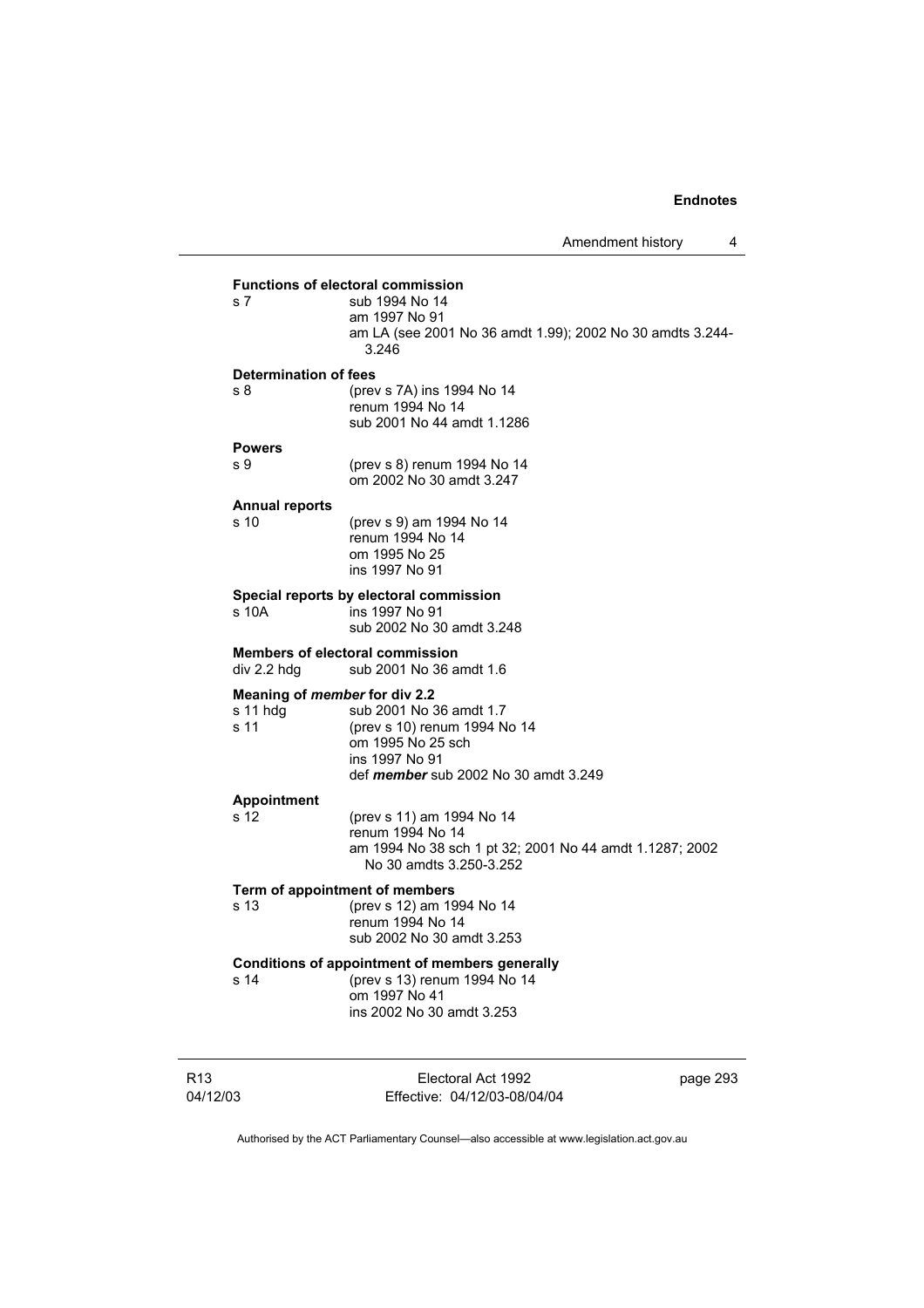| 4        | Amendment history                                                                      |                                                                                                                                                     |                             |
|----------|----------------------------------------------------------------------------------------|-----------------------------------------------------------------------------------------------------------------------------------------------------|-----------------------------|
|          | Leave of absence<br>s 15                                                               | (prev s 14) renum 1994 No 14                                                                                                                        |                             |
|          | <b>Resignation</b><br>s 16                                                             | (prev s 15) renum 1994 No 14<br>om 2002 No 30 amdt 3.254                                                                                            |                             |
|          | s 17 hdg<br>s 17                                                                       | Suspension or ending of appointment of members<br>sub 2002 No 30 amdt 3.255<br>(prev s 16) renum 1994 No 14<br>am 2002 No 30 amdt 3.256, amdt 3.257 |                             |
|          | <b>Acting members</b><br>s 18                                                          | (prev s 17) renum 1994 No 14<br>om 2002 No 30 amdt 3.258                                                                                            |                             |
|          | <b>Meetings</b><br>div 2.3 hdg                                                         | (prev pt 2 div 3 hdg) renum LA (see 2000 No 76 s 24)                                                                                                |                             |
|          | <b>Procedure</b><br>s 19                                                               | (prev s 18) renum 1994 No 14                                                                                                                        |                             |
|          | s20                                                                                    | Delegation by electoral commission<br>(prev s 18A) ins 1994 No 14<br>renum 1994 No 14<br>sub 2002 No 30 amdt 3.259                                  |                             |
|          | <b>Disclosure of interests</b><br>s 21                                                 | (prev s 19) renum 1994 No 14                                                                                                                        |                             |
|          | Electoral commissioner and staff of electoral commission<br>sub 1994 No 14<br>pt 3 hdg |                                                                                                                                                     |                             |
|          | <b>Electoral commissioner</b><br>div 3.1 hdg                                           | (prev pt 3 div 1 hdg) ins 1994 No 14<br>renum LA (see 2000 No 76 s 24)                                                                              |                             |
|          | <b>Appointment</b><br>s 22                                                             | (prev s 20) am 1994 No 14<br>renum 1994 No 14<br>am 2001 No 44 amdt 1.1288, amdt 1.1289; 2002 No 30 amdt<br>3.260                                   |                             |
|          | <b>Functions of commissioner etc</b><br>s 23                                           | (prev s 21) sub 1994 No 14<br>renum 1994 No 14<br>sub 2002 No 30 amdt 3.261                                                                         |                             |
|          | <b>Delegation by commissioner</b><br>s 24                                              | (prev s 21A) ins 1994 No 14<br>renum 1994 No 14<br>sub 2001 No 30 amdt 3.262                                                                        |                             |
| page 294 |                                                                                        | Electoral Act 1992<br>Effective: 04/12/03-08/04/04                                                                                                  | R <sub>13</sub><br>04/12/03 |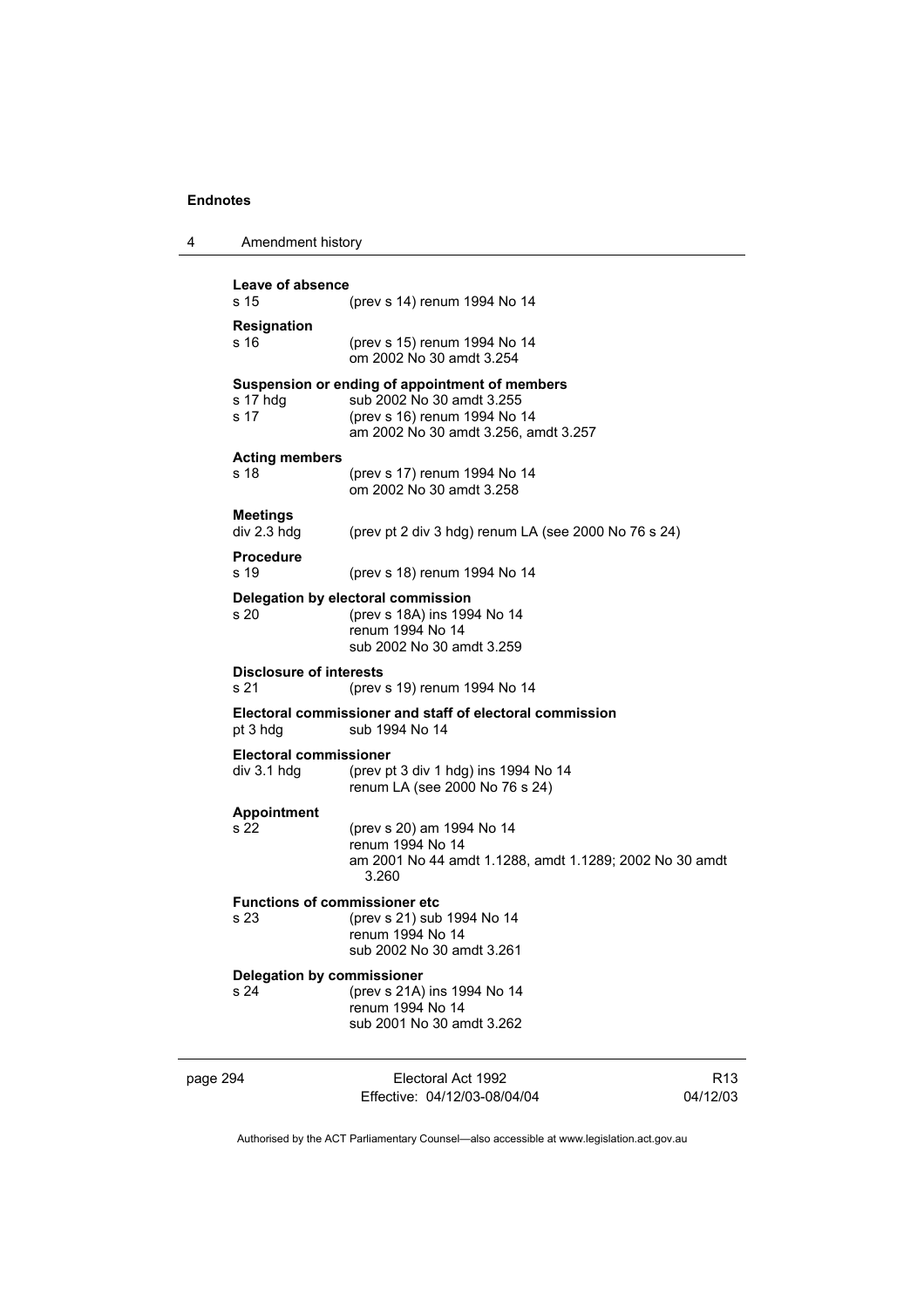Amendment history 4

| s 25                               | Term of appointment of commissioner<br>(prev s 22) am 1994 No 14                 |
|------------------------------------|----------------------------------------------------------------------------------|
|                                    | renum 1994 No 14                                                                 |
|                                    | sub 2002 No 30 amdt 3.263                                                        |
| s 26                               | Conditions of appointment of commissioner generally<br>(prev s 23) am 1994 No 14 |
|                                    | renum 1994 No 14                                                                 |
|                                    | om 1995 No 56                                                                    |
|                                    | ins 2002 No 30 amdt 3.263                                                        |
| Leave of absence                   |                                                                                  |
| s 27                               | (prev s 24) am 1994 No 14                                                        |
|                                    | renum 1994 No 14                                                                 |
| Resignation                        |                                                                                  |
| s 28                               | (prev s 25) am 1994 No 14<br>renum 1994 No 14                                    |
|                                    | om 2002 No 30 amdt 3.264                                                         |
|                                    | Suspension or ending of appointment of commissioner                              |
| s 29 hdg                           | sub 2002 No 30 amdt 3.265                                                        |
| s 29                               | (prev s 26) am 1994 No 14                                                        |
|                                    | renum 1994 No 14<br>am 2002 No 30 amdt 3.266, amdt 3.267                         |
|                                    |                                                                                  |
| <b>Acting commissioner</b><br>s 30 | (prev s 27) am 1994 No 14                                                        |
|                                    | renum 1994 No 14                                                                 |
|                                    | om 2002 No 30 amdt 3.268                                                         |
|                                    | <b>Staff of the electoral commission</b>                                         |
| div 3.2 hdg                        | (prev pt 3 div 2 hdg) ins 1994 No 14                                             |
|                                    | renum LA (see 2000 No 76 s 24)                                                   |
| <b>Staff</b>                       |                                                                                  |
| s 31                               | (prev s 27A) ins 1994 No 14<br>renum 1994 No 14                                  |
|                                    | sub 1994 No 38 sch 1 pt 32                                                       |
|                                    |                                                                                  |
| s 32                               | <b>Temporary staff and consultants</b><br>(prev s 27B) ins 1994 No 14            |
|                                    | renum 1994 No 14                                                                 |
|                                    | am 1994 No 38 sch 1 pt 32                                                        |
| <b>Officers</b>                    |                                                                                  |
| s 33                               | (prev s 27C) ins 1994 No 14                                                      |
|                                    | renum 1994 No 14                                                                 |

R13 04/12/03

Electoral Act 1992 Effective: 04/12/03-08/04/04 page 295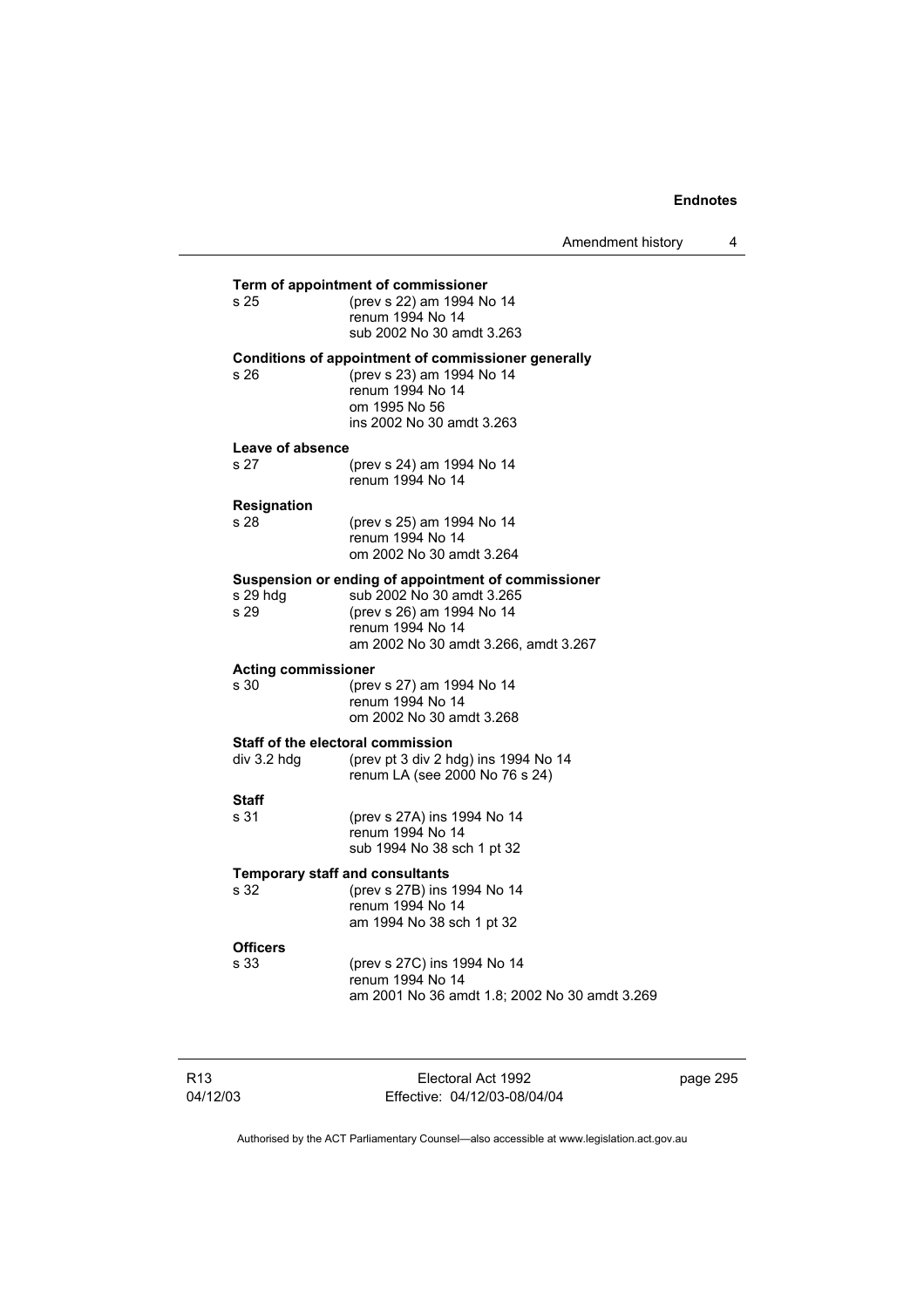| 4 | Amendment history                                                                                   |                                                                                                                                                       |  |
|---|-----------------------------------------------------------------------------------------------------|-------------------------------------------------------------------------------------------------------------------------------------------------------|--|
|   | <b>Multimember electorates</b><br>s 34<br>(prev s 28) renum 1994 No 14                              |                                                                                                                                                       |  |
|   | <b>Redistribution of electorates</b><br>s 35                                                        | (prev s 29) renum 1994 No 14<br>am 2001 No 44 amdt 1.1290                                                                                             |  |
|   | s 36                                                                                                | <b>Factors relevant to redistribution</b><br>(prev s 30) renum 1994 No 14<br>am 2002 No 39 amdt 1.3                                                   |  |
|   | <b>Timing of redistributions</b><br>s 37                                                            | (prev s 31) am 1994 No 14<br>renum 1994 No 14<br>am 1998 No 61; 2002 No 30 amdts 3.270-3.272                                                          |  |
|   | s 37A                                                                                               | Timing of redistribution after 2001 ordinary election<br>ins 2002 No 32 s 4<br>exp 16 October 2004 (s 37A (3))                                        |  |
|   | s 38                                                                                                | Suspension of redistribution process-extraordinary elections<br>(prev s 31A) ins 1994 No 14<br>renum 1994 No 14<br>am 2002 No 30 amdt 3.273           |  |
|   | <b>Redistribution committees</b><br>s 39                                                            | (prev s 32) am 1994 No 14<br>renum 1994 No 14<br>am 1996 No 85; 2000 No 3 sch 1; 2001 No 44 amdt 1.1291;<br>2002 No 30 amdt 3.274; A2002-56 amdt 3.29 |  |
|   | s 40                                                                                                | <b>Meetings of redistribution committee</b><br>(prev s 33) am 1994 No 14<br>renum 1994 No 14                                                          |  |
|   | s 41                                                                                                | Suggestions and comments about redistribution<br>(prev s 34) renum 1994 No 14<br>am 2001 No 36 amdt 1.9<br>sub 2001 No 44 amdt 1.1292                 |  |
|   | <b>Outline of proposal</b><br>s 42<br>(prev s 35) renum 1994 No 14                                  |                                                                                                                                                       |  |
|   | <b>Proposed redistribution</b><br>(prev s 36) renum 1994 No 14<br>s 43<br>am 2001 No 44 amdt 1.1293 |                                                                                                                                                       |  |
|   | s 44                                                                                                | Notification and publication of proposal<br>(prev s 37) renum 1994 No 14<br>am 2001 No 36 amdt 1.10<br>sub 2001 No 44 amdt 1.1294                     |  |

page 296 Electoral Act 1992 Effective: 04/12/03-08/04/04

R13 04/12/03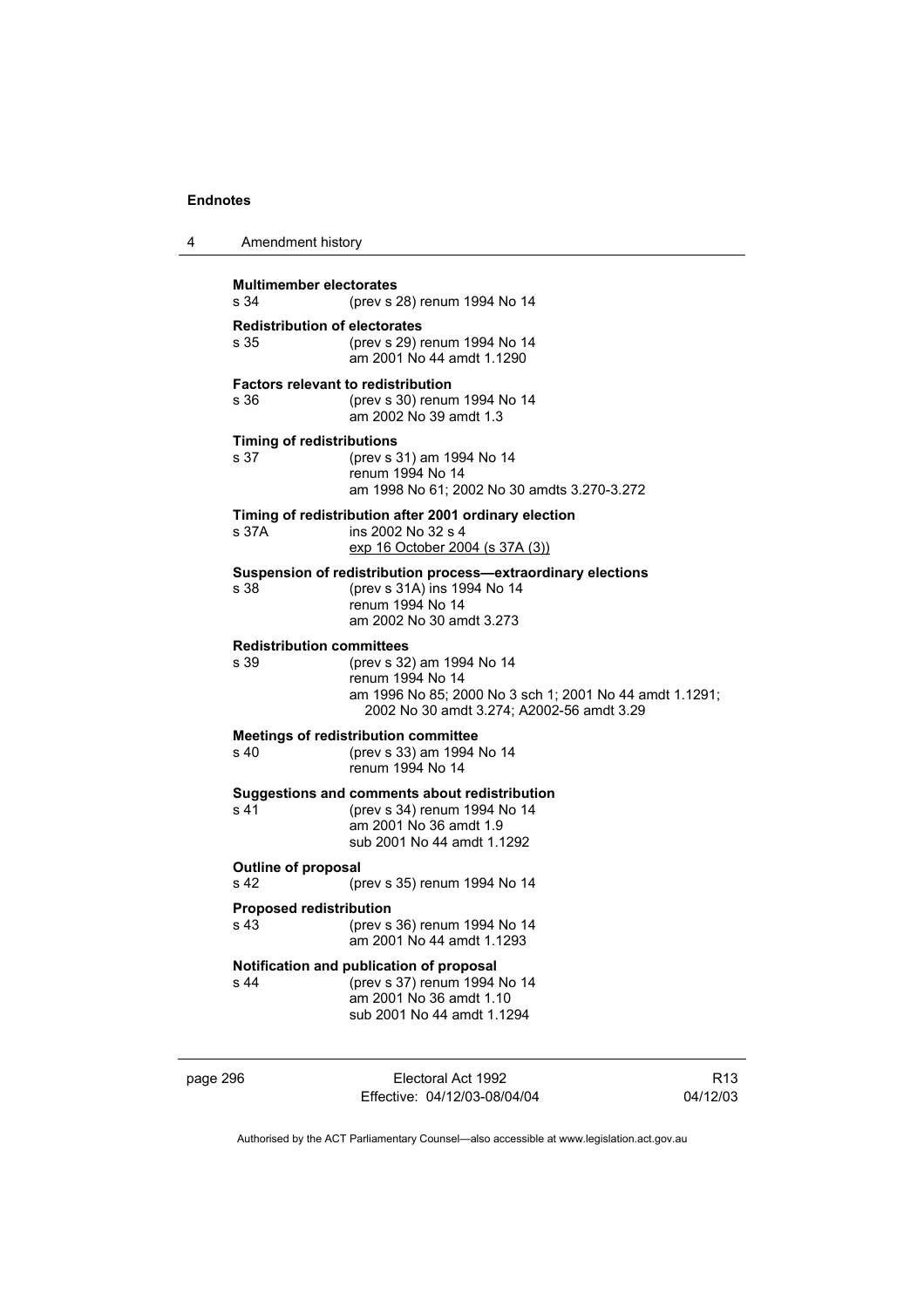|                                               | Amendment history                                                                                                                                                               | 4 |
|-----------------------------------------------|---------------------------------------------------------------------------------------------------------------------------------------------------------------------------------|---|
| s 45                                          | <b>Dissolution of redistribution committee</b><br>(prev s 38) renum 1994 No 14<br>sub 2001 No 44 amdt 1.1295                                                                    |   |
| <b>Objections</b><br>s 46                     | (prev s 39) renum 1994 No 14<br>am 2001 No 36 s 6 and amdt 1.11; 2001 No 44 amdt 1.1296                                                                                         |   |
| s 47                                          | <b>Augmented electoral commission</b><br>(prev s 40) am 1994 No 14<br>renum 1994 No 14<br>am 2002 No 30 amdt 3.275                                                              |   |
| s 48                                          | Meetings of augmented electoral commission<br>orig s 48 om 1994 No 14<br>(prev s 41) am 1994 No 14<br>renum 1994 No 14                                                          |   |
| <b>Investigation of objections</b><br>s 49    | (prev s 42) renum 1994 No 14<br>am 1997 No 91; 2001 No 44 amdt 1.1297, amdt 1.1298                                                                                              |   |
| s 50                                          | Redistribution-proposal by augmented electoral commission<br>(prev s 43) renum 1994 No 14                                                                                       |   |
| s 51                                          | Publication of augmented electoral commission's proposal<br>(prev s 44) renum 1994 No 14<br>am 2001 No 44 amdt 1.1299, amdt 1.1300                                              |   |
| s 52                                          | Objections to augmented electoral commission's proposal<br>(prev s 45) am 1994 No 14<br>renum 1994 No 14<br>am 2001 No 36 s 7; 2001 No 44 amdt 1.1301; 2002 No 30 amdt<br>3.352 |   |
| s 53                                          | Report by augmented electoral commission and public announcement<br>(prev s 46) am 1994 No 14<br>renum 1994 No 14                                                               |   |
| <b>Report to Legislative Assembly</b><br>s 54 | (prev s 47) am 1994 No 14<br>renum 1994 No 14                                                                                                                                   |   |
| Decisions are final<br>s 55                   | (prev s 49) am 1994 No 14<br>renum 1994 No 14<br>am 2002 No 30 amdt 3.276                                                                                                       |   |
| Validity not affected<br>s 56                 | (prev s 50) am 1994 No 14<br>renum 1994 No 14                                                                                                                                   |   |
|                                               |                                                                                                                                                                                 |   |

R13 04/12/03

Electoral Act 1992 Effective: 04/12/03-08/04/04 page 297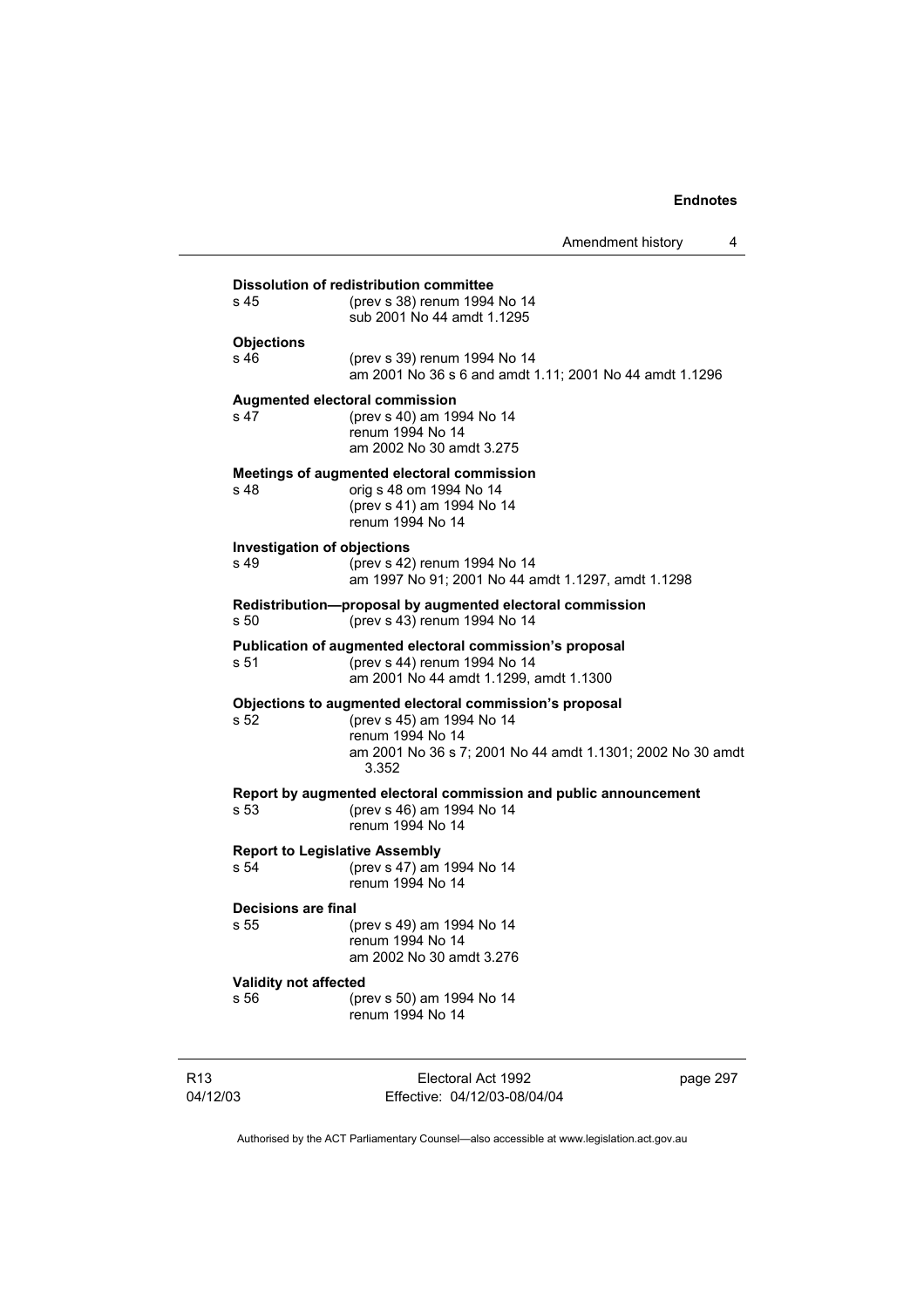4 Amendment history

| <b>Electoral rolls</b><br>pt 5 hdg            | sub 1994 No 14                                                                                                                                                 |                             |  |
|-----------------------------------------------|----------------------------------------------------------------------------------------------------------------------------------------------------------------|-----------------------------|--|
| <b>Electorate and Territory rolls</b><br>s 57 | (prev s 51) sub 1994 No 14<br>renum 1994 No 14                                                                                                                 |                             |  |
| <b>Contents of roll</b><br>s 58               | (prev s 52) sub 1994 No 14<br>renum 1994 No 14<br>am 2002 No 30 amdt 3.277                                                                                     |                             |  |
| Meaning of extract from roll<br>s 59          | (prev s 53) sub 1994 No 14<br>renum 1994 No 14<br>sub 2002 No 30 amdt 3.278                                                                                    |                             |  |
| s 60                                          | Inspection of printed roll extracts<br>(prev s 54) ins 1994 No 14<br>renum 1994 No 14                                                                          |                             |  |
| s 61                                          | Supply of printed roll extract to MLAs etc<br>(prev s 55) ins 1994 No 14<br>renum 1994 No 14<br>am 2001 No 44 amdt 1.1302, amdt 1.1303                         |                             |  |
| s 62                                          | Supply of roll extracts in electronic form to MLAs etc<br>(prev s 56) ins 1994 No 14<br>renum 1994 No 14<br>am 1997 No 91; 2001 No 44 amdt 1.1304, amdt 1.1305 |                             |  |
| Use of roll extracts<br>s 63                  | (prev s 57) ins 1994 No 14<br>renum 1994 No 14<br>am 1998 No 54<br>sub 2001 No 36 s 8                                                                          |                             |  |
| s 64                                          | <b>Prohibited use of roll extracts</b><br>(prev s 58) ins 1994 No 14<br>renum 1994 No 14<br>am 1998 No 54<br>om 2001 No 36 s 8                                 |                             |  |
| s 65                                          | Provision of roll information to prescribed authorities<br>(prev s 59) ins 1994 No 14<br>renum 1994 No 14<br>am 1997 No 91; 1998 No 54; 2002 No 30 amdt 3.279  |                             |  |
| <b>Maintenance of rolls</b><br>s 66           | (prev s 60) ins 1994 No 14<br>renum 1994 No 14                                                                                                                 |                             |  |
| page 298                                      | Electoral Act 1992<br>Effective: 04/12/03-08/04/04                                                                                                             | R <sub>13</sub><br>04/12/03 |  |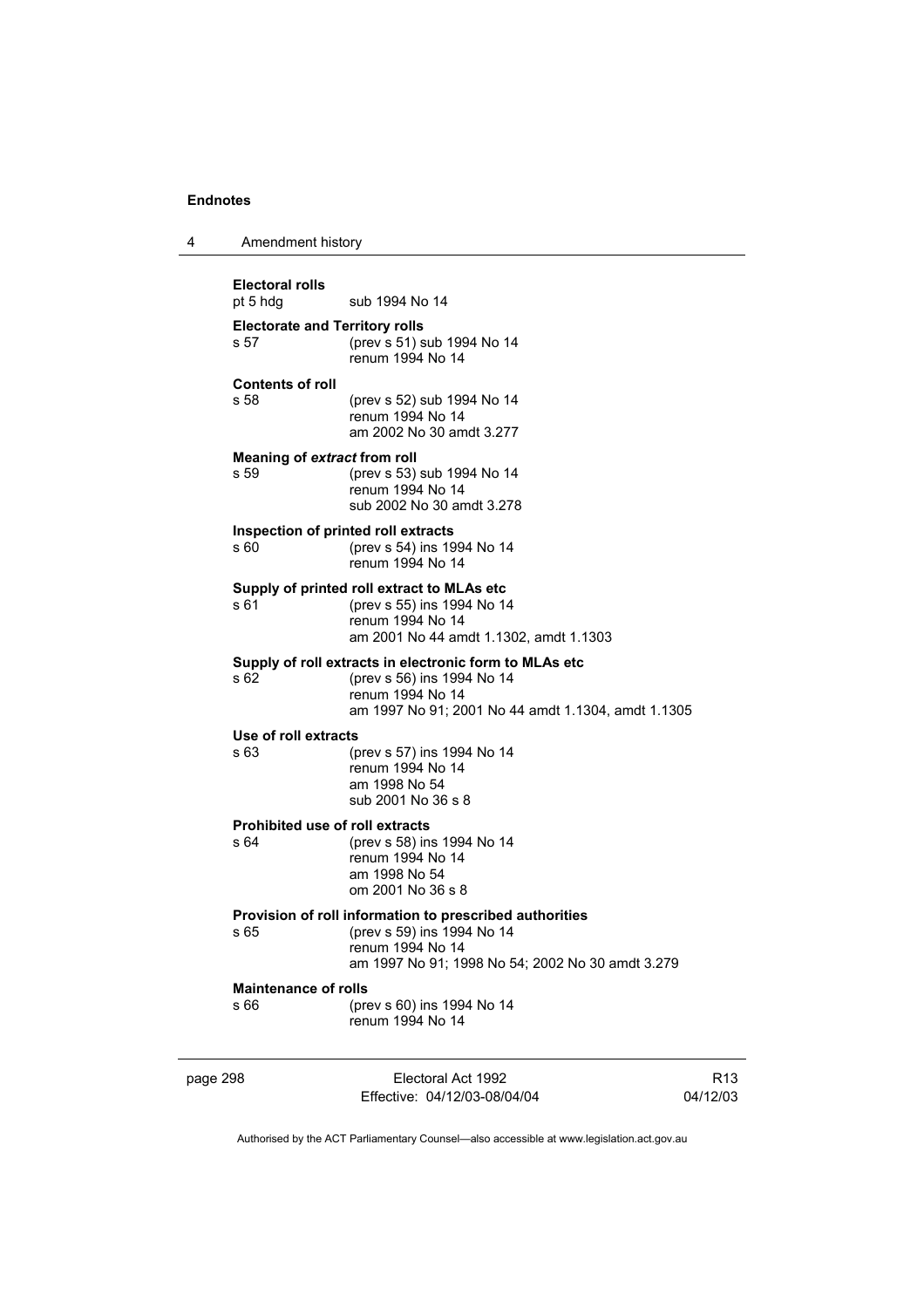# **Power to require information**<br> **s** 67 (prev **s** 61) in s 67 (prev s 61) ins 1994 No 14 renum 1994 No 14 am 1998 No 54; 2001 No 36 amdt 1.12; 2002 No 30 amdt 3.352 **Notice of registered deaths**  s 68 (prev s 62) ins 1994 No 14 renum 1994 No 14 **Disclosure of roll information**<br>  $\frac{1}{2}$  **S**  $\frac{69}{2}$  (prev s 63) in s 69 (prev s 63) ins 1994 No 14 renum 1994 No 14 am 1998 No 54 **Joint roll arrangements with Commonwealth**  s 70 (prev s 64) ins 1994 No 14 renum 1994 No 14 am 1997 No 91 **Enrolment**  pt 6 hdg ins 1994 No 14 **Persons taken not to be enrolled on Commonwealth roll s 71 hda** sub 2001 No 36 amdt 1.13 s 71 hdg sub 2001 No 36 amdt 1.13<br>s 71 (prev s 65) ins 1994 No 14 (prev s 65) ins 1994 No 14 renum 1994 No 14 am 2001 No 36 amdts 1.14-1.16 **Address of person serving sentence of imprisonment**  s 71A hdg ins 2001 No 36 amdt 1.15 s 71A (prev s 71 (2)) renum 2001 No 36 amdt 1.15 **Entitlement**  s 72 (prev s 66) ins 1994 No 14 renum 1994 No 14 **Compulsory enrolment etc—residents**<br>s 73 (prev s 67) ins 1994 N (prev s 67) ins 1994 No 14 renum 1994 No 14 am 1998 No 54; 2002 No 30 amdt 3.352 **Eligible overseas electors**  s 74 (prev s 68) ins 1994 No 14 renum 1994 No 14 **Age 17 enrolment**  s 75 (prev s 69) ins 1994 No 14 renum 1994 No 14

Electoral Act 1992 Effective: 04/12/03-08/04/04 page 299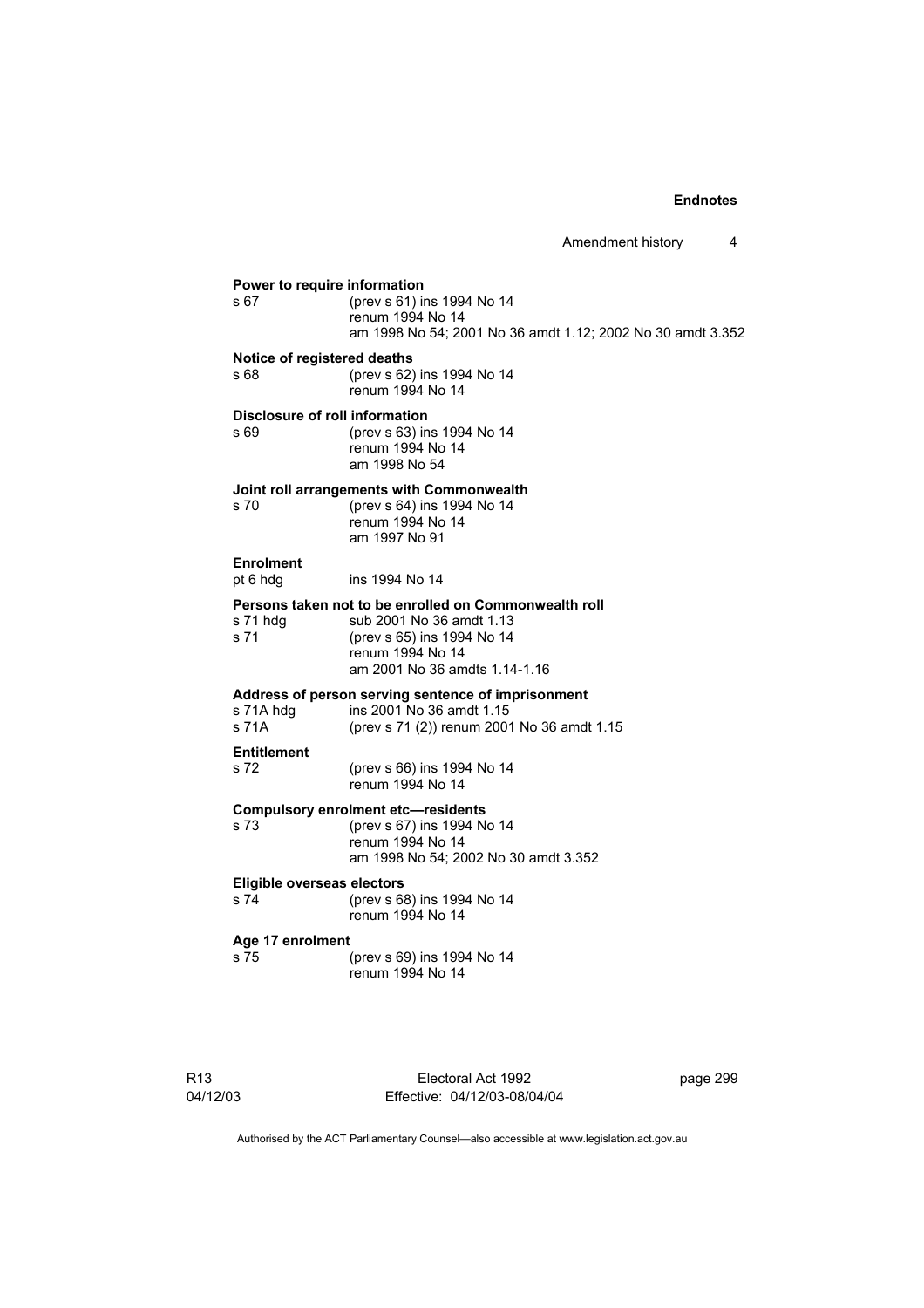| 4                                  | Amendment history              |                                                                                                                                                                                     |                 |
|------------------------------------|--------------------------------|-------------------------------------------------------------------------------------------------------------------------------------------------------------------------------------|-----------------|
|                                    | <b>Enrolment etc</b>           |                                                                                                                                                                                     |                 |
|                                    | s 76                           | (prev s 70) ins 1994 No 14<br>renum 1994 No 14<br>am 2001 No 36 s 9, s 10; 2001 No 44 amdt 1.1306,<br>amdt 1.1307<br>am LA (see 2001 No 36 amdt 1.99); 2002 No 30 amdt 3.352        |                 |
|                                    |                                | Suppression of elector's address                                                                                                                                                    |                 |
|                                    | s 77                           | (prev s 71) ins 1994 No 14<br>renum 1994 No 14<br>am LA (see 2001 No 36 amdt 1.99); 2001 No 44 amdt 1.1308,<br>amdt 1.1309                                                          |                 |
|                                    |                                | Inclusion of particulars on roll following suppression                                                                                                                              |                 |
|                                    | s 78                           | (prev s 72) ins 1994 No 14<br>renum 1994 No 14                                                                                                                                      |                 |
|                                    | s 79                           | Suppression of elector's address pending review<br>(prev s 73) ins 1994 No 14<br>renum 1994 No 14                                                                                   |                 |
|                                    | <b>Closed rolls</b>            |                                                                                                                                                                                     |                 |
|                                    | s 80                           | (prev s 74) ins 1994 No 14<br>renum 1994 No 14<br>am 1994 No 78; 1997 No 91; 2001 No 36 s 11; LA (see 2001<br>No 36 amdt 1.99); 2002 No 30 amdt 3.280                               |                 |
|                                    | <b>Objections to enrolment</b> |                                                                                                                                                                                     |                 |
|                                    | s 81                           | (prev s 75) ins 1994 No 14<br>renum 1994 No 14<br>am 1997 No 91; LA (see 2001 No 36 amdt 1.99); 2001 No 44<br>amdt 1.1310, amdt 1.1311; 2002 No 30 amdts 3.281-3.284,<br>amdt 3.352 |                 |
|                                    |                                | Record of claims for enrolment                                                                                                                                                      |                 |
|                                    | s 82                           | (prev s 76) ins 1994 No 14<br>renum 1994 No 14                                                                                                                                      |                 |
| <b>Processing enrolment claims</b> |                                |                                                                                                                                                                                     |                 |
|                                    | s 83                           | (prev s 77) ins 1994 No 14<br>renum 1994 No 14                                                                                                                                      |                 |
|                                    | s 84                           | Transmission of enrolment claims<br>(prev s 78) ins 1994 No 14<br>renum 1994 No 14<br>am 1998 No 54                                                                                 |                 |
|                                    |                                | Production of claims for enrolment before a court                                                                                                                                   |                 |
|                                    | s 85                           | (prev s 79) ins 1994 No 14<br>renum 1994 No 14<br>am 2002 No 30 amdt 3.285                                                                                                          |                 |
|                                    |                                | Electoral Act 1992                                                                                                                                                                  | R <sub>13</sub> |
| page 300                           |                                | Effective: 04/12/03-08/04/04                                                                                                                                                        | 04/12/03        |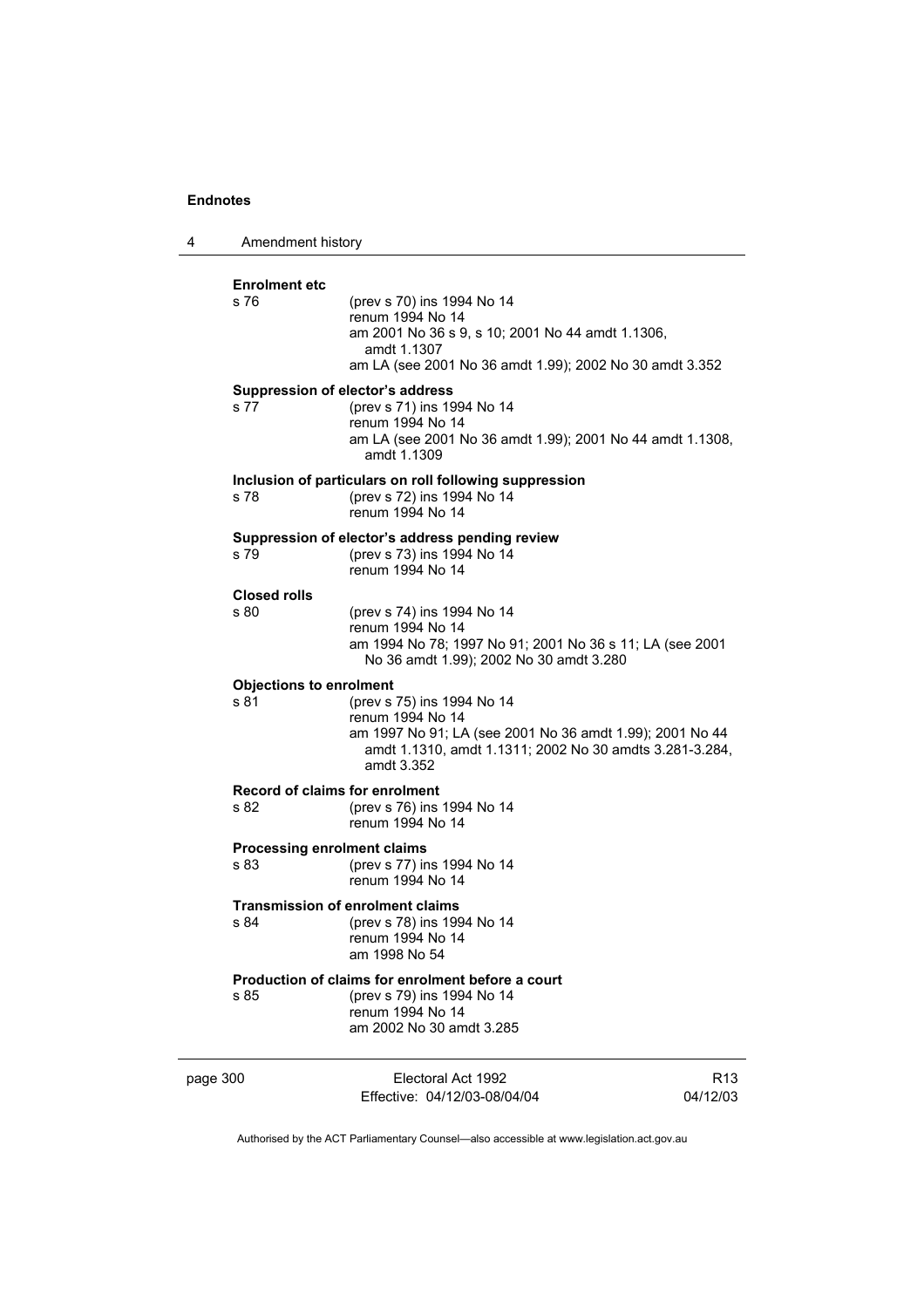R13 Electoral Act 1992 **Claims for enrolment not subject to warrants**  s 86 (prev s 80) ins 1994 No 14 renum 1994 No 14 **Registration of political parties and ballot groups**  pt 7 hdg ins 1994 No 14 sub 2001 No 36 s 12 **Meaning of** *related* **political parties**  s 87 (prev s 81) ins 1994 No 14 renum 1994 No 14 sub 2001 No 36 s 12 **Registers of political parties and ballot groups**  (prev s 82) ins 1994 No 14 renum 1994 No 14 sub 2001 No 36 s 12 **Application for registration of political party**  s 89 (prev s 83) ins 1994 No 14 renum 1994 No 14 sub 2001 No 36 s 12 am 2001 No 44 amdt 1.1312, amdt 1.1313 **Application for registration of ballot group**  s 89A ins 2001 No 36 s 12 am 2001 No 44 amdt 1.1314, amdt 1.1315 **Further information about application for political party registration**  s 90 (prev s 84) ins 1994 No 14 renum 1994 No 14 sub 2001 No 36 s 12 am 2002 No 30 amdt 3.352 **Notification and publication of applications**  s 91 (prev s 85) ins 1994 No 14 renum 1994 No 14 sub 2001 No 36 s 12 am 2001 No 44 amdt 1.1316 **Objections to applications and responses**  s 91A ins 2001 No 36 s 12 **Registration of political parties and ballot groups**  s 92 (prev s 86) ins 1994 No 14 renum 1994 No 14 sub 2001 No 36 s 12 am 2001 No 44 amdt 1.1317

page 301

Authorised by the ACT Parliamentary Counsel—also accessible at www.legislation.act.gov.au

Effective: 04/12/03-08/04/04

04/12/03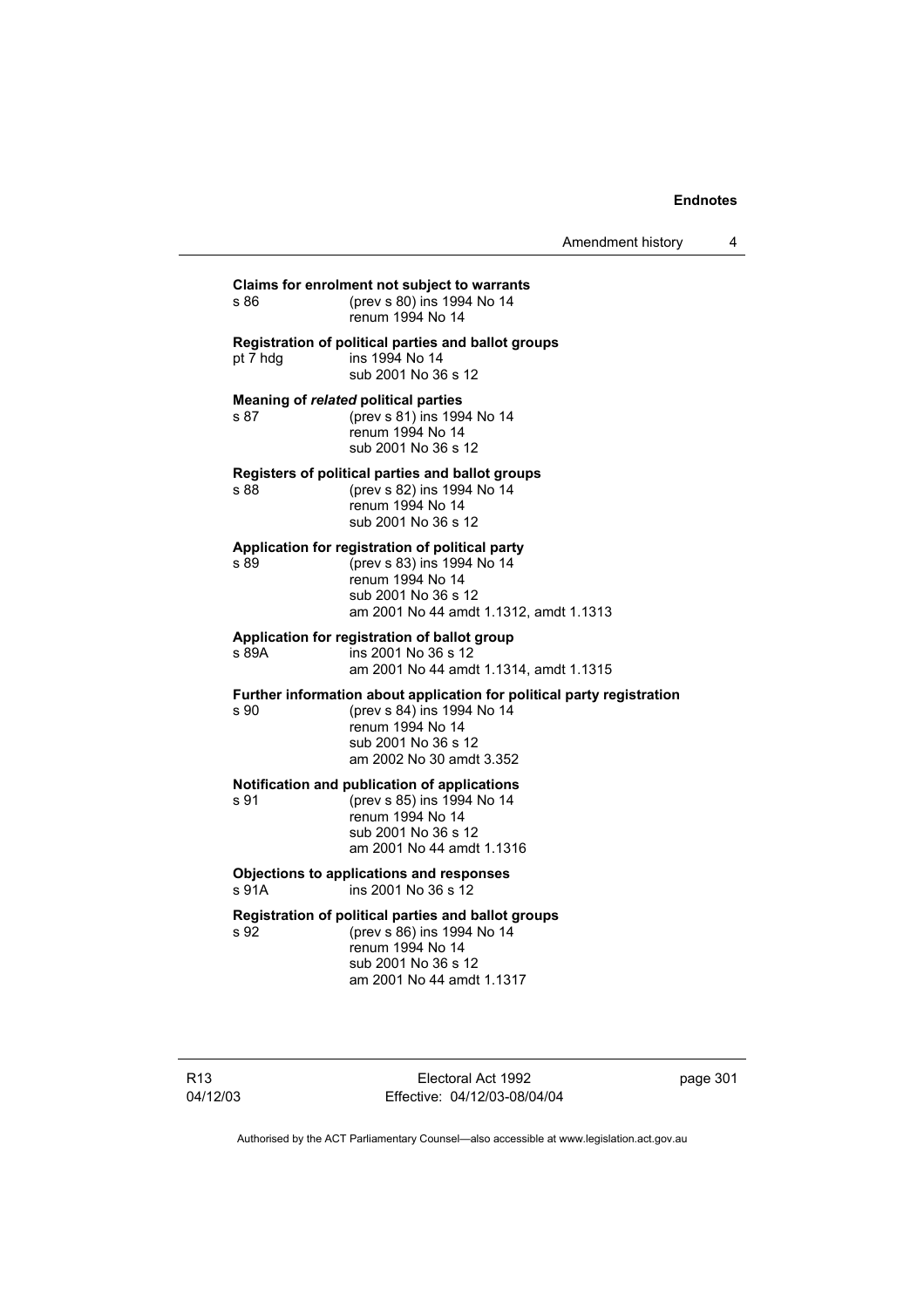4 Amendment history

**Refusal of applications for registration**  s 93 (prev s 87) ins 1994 No 14 renum 1994 No 14 am 1997 No 91 sub 2001 No 36 s 12 **Amendment of applications for registration**  s 94 (prev s 88) ins 1994 No 14 renum 1994 No 14 sub 2001 No 36 s 12 **Changes to particulars in register**  s 95 (prev s 89) ins 1994 No 14 renum 1994 No 14 am 1997 No 91 sub 2001 No 36 s 12 **Objection to continued use of name**<br>s 95A ins 2001 No 36 s 12 ins 2001 No 36 s 12 **No action under pt 7 during pre-election period**  s 96 (prev s 90) ins 1994 No 14 renum 1994 No 14 sub 2001 No 36 s 12 **Who can be a registered officer**<br>s 96A **ins 1997** No 91 ins 1997 No 91 sub 2001 No 36 s 12 **Deputy registered officer**<br>s 97 (prev s 9 (prev s 91) ins 1994 No 14 renum 1994 No 14 am 1997 No 91 sub 2001 No 36 s 12 **Information about political parties**  s 97A ins 2001 No 36 s 12 **Cancellation of registration of political parties and ballot groups**  s 98 (prev s 92) ins 1994 No 14 renum 1994 No 14 am 1997 No 91 sub 2001 No 36 s 12 am 2001 No 44 amdts 1.1318-1.1321 **Use of party or ballot group name after cancellation**  s 99 (prev s 93) ins 1994 No 14 renum 1994 No 14 sub 2001 No 36 s 12

page 302 Electoral Act 1992 Effective: 04/12/03-08/04/04

R13 04/12/03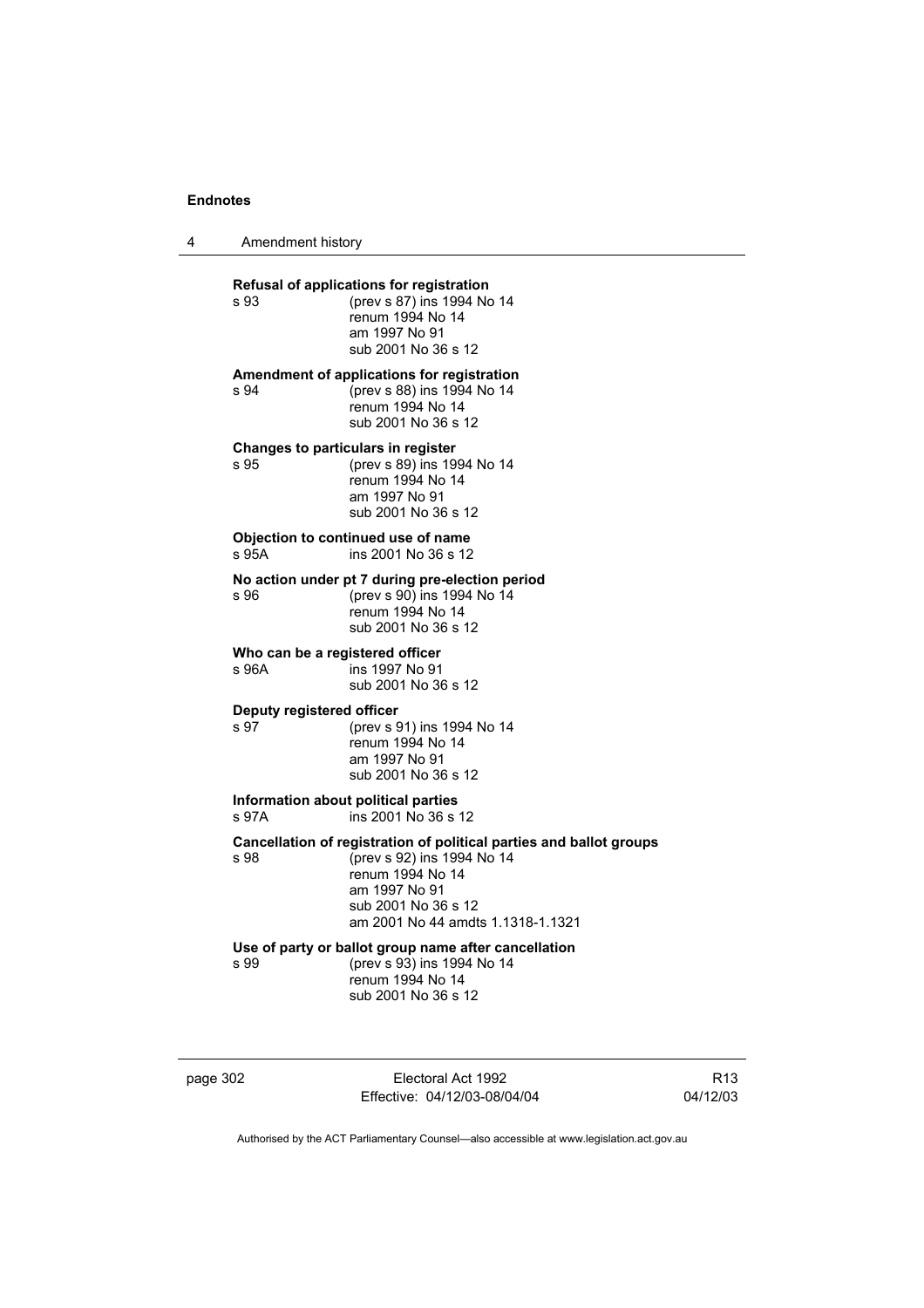| s 99A                                         | General requirements about constitutions of registered parties<br>ins 2001 No 36 s 12                                                                                                                                     |
|-----------------------------------------------|---------------------------------------------------------------------------------------------------------------------------------------------------------------------------------------------------------------------------|
| <b>Timing of elections</b><br>pt 8 hdg        | ins 1994 No 14                                                                                                                                                                                                            |
| <b>Ordinary elections</b><br>s 100            | (prev s 94) ins 1994 No 14<br>renum 1994 No 14<br>am 1997 No 38; 2002 No 30 amdt 3.286; A2003-54 s 4                                                                                                                      |
| <b>Extraordinary elections</b><br>s 101       | (prev s 95) ins 1994 No 14<br>renum 1994 No 14<br>am 2001 No 44 amdt 1.1322                                                                                                                                               |
| Polling day<br>s 102                          | (prev s 96) ins 1994 No 14<br>renum 1994 No 14<br>sub 2002 No 30 amdt 3.287                                                                                                                                               |
| <b>Arrangements for elections</b><br>pt 9 hdg | ins 1994 No 14                                                                                                                                                                                                            |
| <b>Nominations</b><br>div 9.1 hdg             | (prev pt 9 div 1 hdg) renum LA (see 2000 No 76 s 24)                                                                                                                                                                      |
| Eligibility-MLAs<br>s 103                     | (prev s 97) ins 1994 No 14<br>renum 1994 No 14<br>am 2002 No 30 amdt 3.288                                                                                                                                                |
| <b>Qualifications for nomination</b><br>s 104 | (prev s 98) ins 1994 No 14<br>renum 1994 No 14                                                                                                                                                                            |
| <b>Candidates to be nominated</b><br>s 105    | (prev s 99) ins 1994 No 14<br>renum 1994 No 14<br>am 1994 No 78; 2001 No 36 s 13, s 14, amdt 1.17; LA (see<br>2001 No 36 amdt 1.99); 2001 No 44 amdt 1.1323; ss renum<br>(see 2002 No 11 amdt 2.34); 2002 No 11 amdt 2.35 |
| <b>Multiple nominations invalid</b><br>s 106  | (prev s 100) ins 1994 No 14<br>renum 1994 No 14                                                                                                                                                                           |
| s 107                                         | Withdrawal etc of consent to nomination<br>(prev s 101) ins 1994 No 14<br>renum 1994 No 14                                                                                                                                |

R13 04/12/03

Electoral Act 1992 Effective: 04/12/03-08/04/04 page 303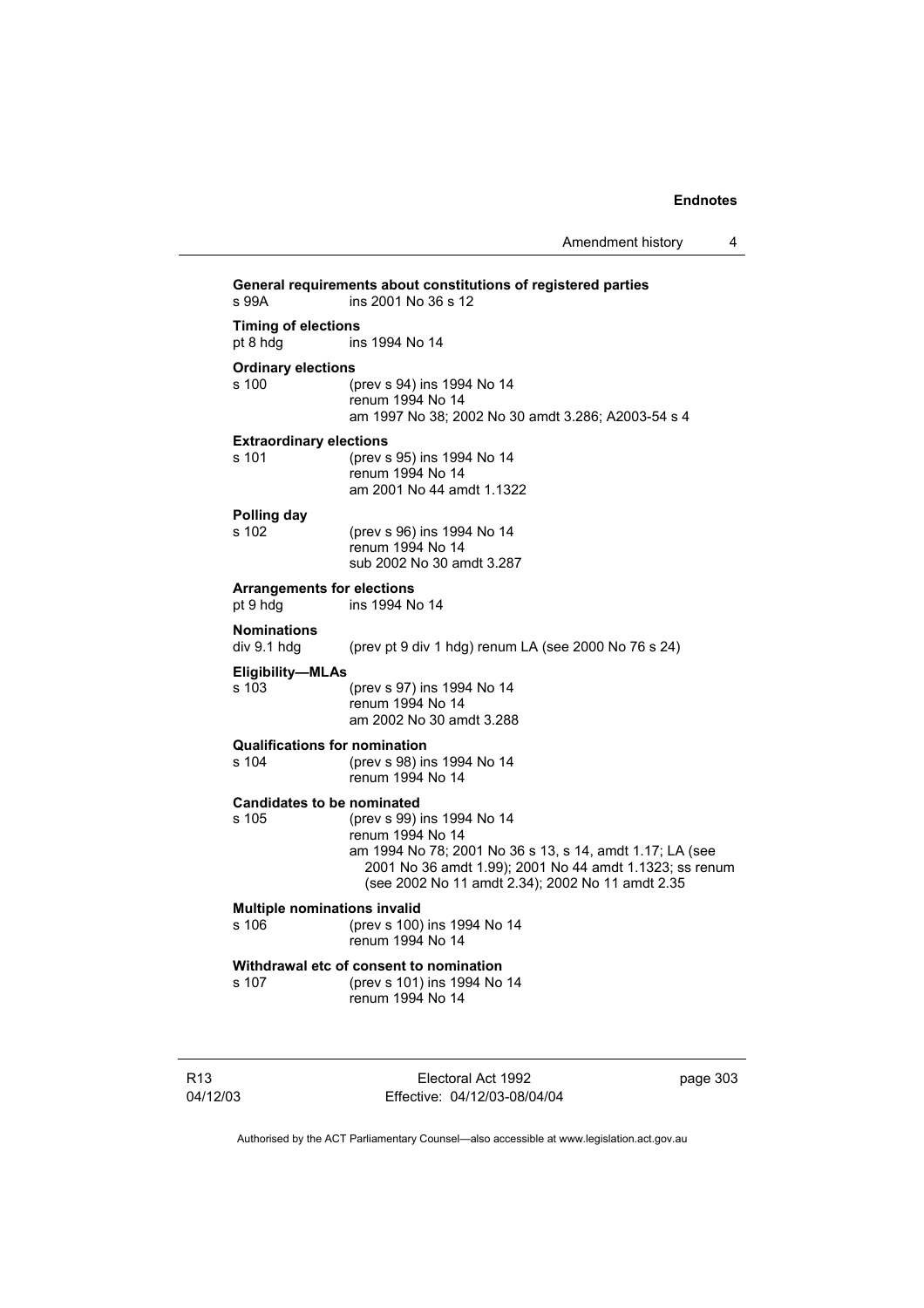| 4 | Amendment history                            |                                                                                                                                                                    |
|---|----------------------------------------------|--------------------------------------------------------------------------------------------------------------------------------------------------------------------|
|   | <b>Place and hour of nomination</b><br>s 108 | (prev s 102) ins 1994 No 14<br>renum 1994 No 14<br>am 1994 No 78; LA (see 2001 No 36 amdt 1.99); 2001 No 38 s<br>4; 2001 No 44 amdt 1.1324; 2002 No 11 amdt 2.36   |
|   | <b>Declaration of candidates</b><br>s 109    | (prev s 103) ins 1994 No 14<br>renum 1994 No 14<br>am 2001 No 36 amdt 1.18                                                                                         |
|   | <b>Rejection of nominations</b><br>s 110     | (prev s 104) ins 1994 No 14<br>renum 1994 No 14<br>sub 2001 No 36 s 15<br>am 2002 No 30 amdt 3.352                                                                 |
|   | Need for a poll<br>s 111                     | (prev s 105) ins 1994 No 14<br>renum 1994 No 14                                                                                                                    |
|   | s 112                                        | Death of candidate before polling day<br>(prev s 106) ins 1994 No 14<br>renum 1994 No 14                                                                           |
|   | Deposit-return or forfeiture<br>s 113        | (prev s 107) ins 1994 No 14<br>renum 1994 No 14                                                                                                                    |
|   | <b>Ballot papers</b><br>div 9.2 hdg          | (prev pt 9 div 2 hdg) renum LA (see 2000 No 76 s 24)                                                                                                               |
|   | <b>Ballot papers</b><br>s 114                | (prev s 108) ins 1994 No 14<br>renum 1994 No 14<br>am 2000 No 76 s 5; LA (see 2001 No 36 amdt 1.99); 2001 No<br>44 amdt 1.1325, amdt 1.1326; 2002 No 30 amdt 3.289 |
|   | Grouping of candidates' names<br>s 115       | (prev s 109) ins 1994 No 14<br>renum 1994 No 14<br>am 2001 No 36 amdt 1.19; 2002 No 30 amdt 3.290                                                                  |
|   | <b>Printing of ballot papers</b><br>s 116    | (prev s 110) ins 1994 No 14<br>renum 1994 No 14<br>am 2001 No 38 ss 5-8; 2002 No 30 amdt 3.291, amdt 3.292                                                         |

page 304 Electoral Act 1992 Effective: 04/12/03-08/04/04

R13 04/12/03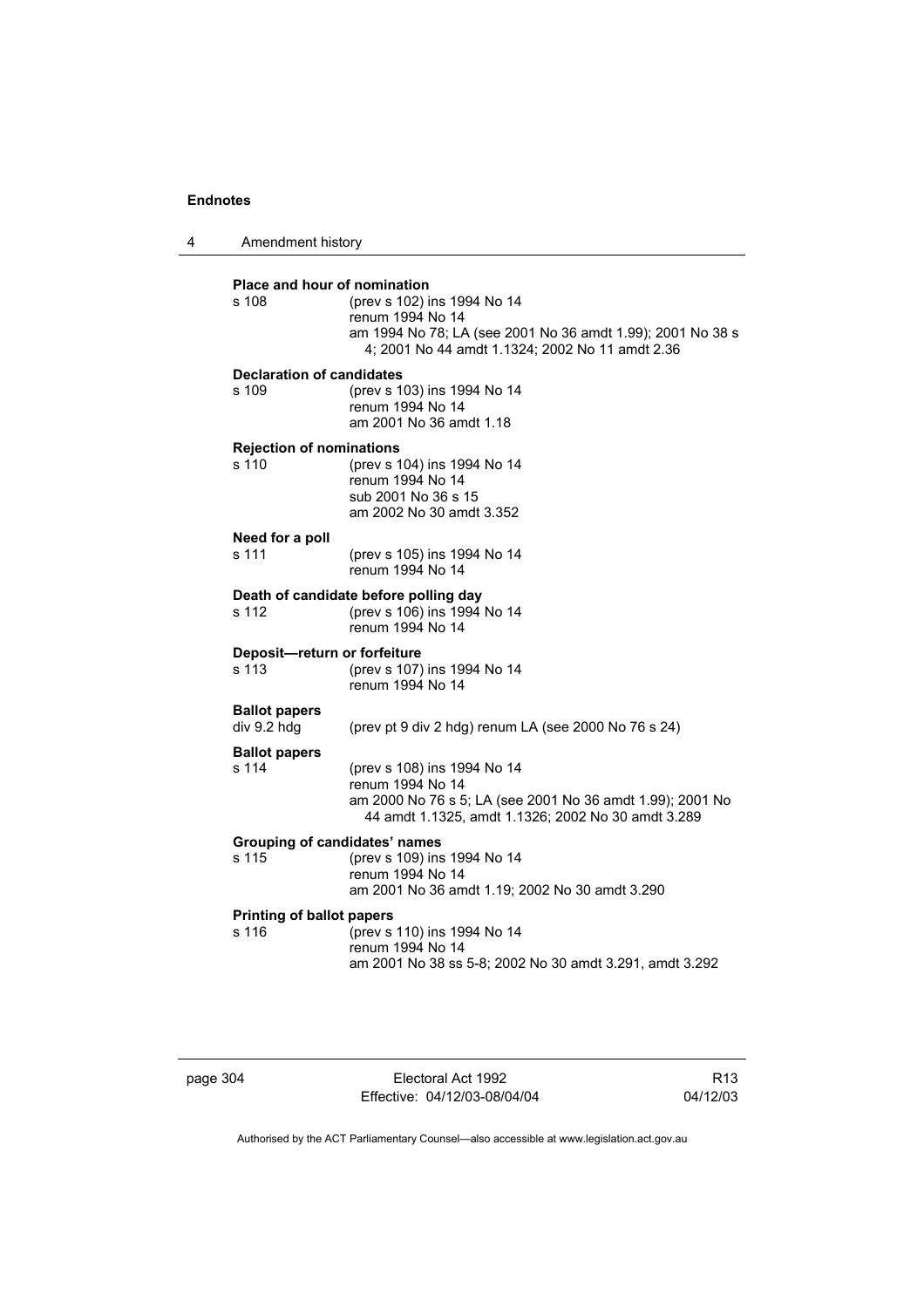# **Names on ballot papers**

s 117 (prev s 111) ins 1994 No 14 renum 1994 No 14 am 1994 No 78 sub 2001 No 36 s 16

### **Draw for positions on ballot papers**

s 118 (prev s 112) ins 1994 No 14 renum 1994 No 14

## **Electronic voting devices and vote counting programs**

div 9.3 hdg (prev div 9.2A) ins 2000 No 76 s 6 renum LA (see 2000 No 76 s 24)

# **Approval of computer program for electronic voting and vote counting**

 $ins 2000$  No 76 s 6 am 2001 No 44 amdt 1.1327 am LA (see 2001 No 36 amdt 1.99)

#### **Security of electronic voting devices and related material**

s 118B ins 2000 No 76 s 6

# **Miscellaneous**

(prev pt 9 div 3 hdg) renum LA (see 2000 No 76 s  $24$ )

#### **Polling places and scrutiny centres**

s 119 (prev s 113) ins 1994 No 14 renum 1994 No 14 am 2001 No 36 amdt 1.20; LA (see 2001 No 36 amdt 1.99); 2001 No 44 amdt 1.1328, amdt 1.1329

#### **Administrative arrangements**

s 120 (prev s 114) ins 1994 No 14 renum 1994 No 14 am 2000 No 76 s 7; 2001 No 44 amdt 1.1330

# **Certified lists of electors**<br>s 121 (prev s)

(prev s 115) ins 1994 No 14 renum 1994 No 14

#### **Use of information from certified lists**

s 121A ins 2001 No 36 s 17

# **Scrutineers—appointment**<br>s 122 (prev s 11)

(prev s 116) ins 1994 No 14 renum 1994 No 14 am 2001 No 44 amdt 1.1331, amdt 1.1332

#### **Scrutineers—conduct**

| s 123 | (prev s 117) ins 1994 No 14          |
|-------|--------------------------------------|
|       | renum 1994 No 14                     |
|       | am 1998 No 54; 2002 No 30 amdt 3.293 |

| R13      | Electoral Act 1992           | page 305 |
|----------|------------------------------|----------|
| 04/12/03 | Effective: 04/12/03-08/04/04 |          |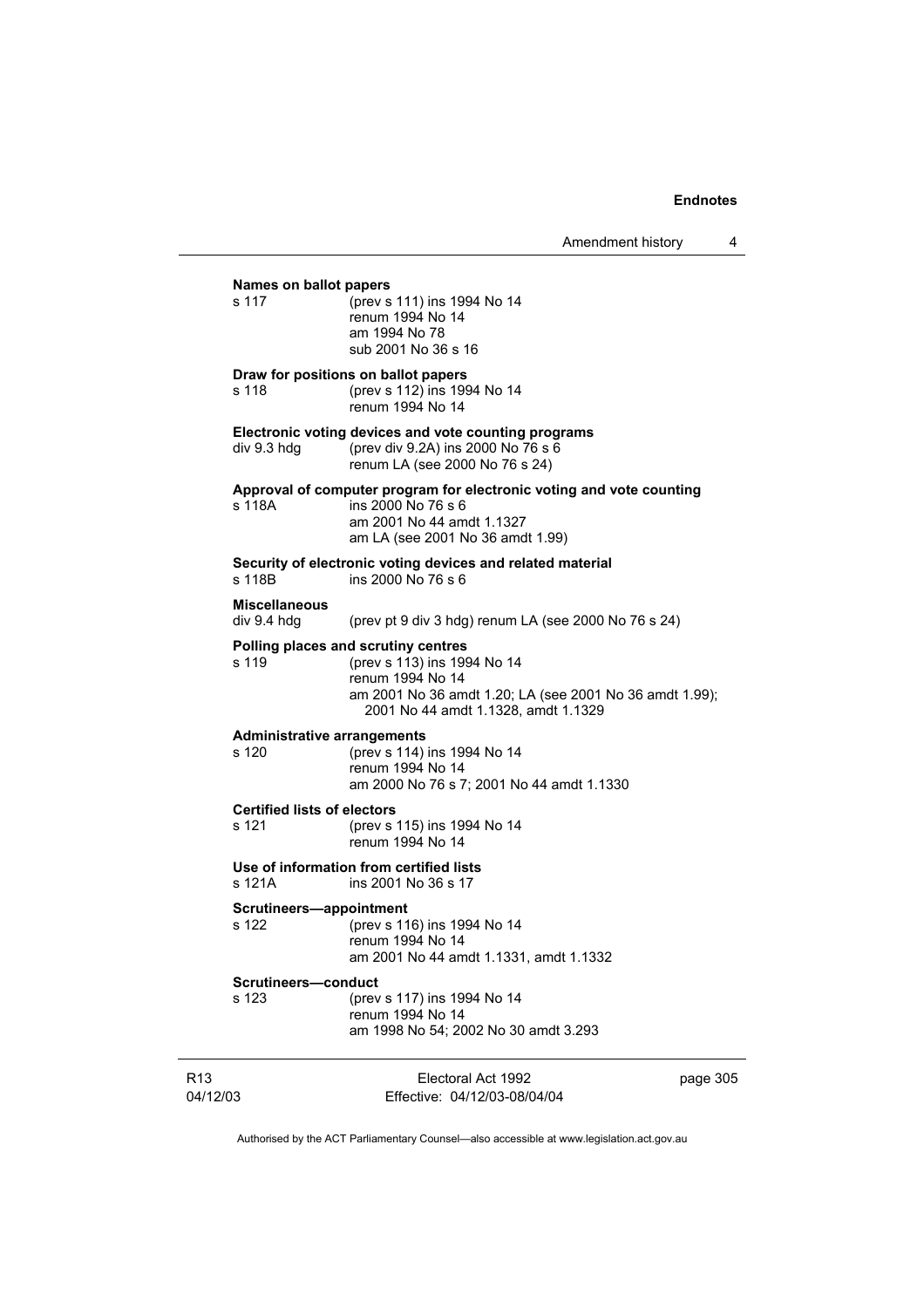4 Amendment history

| page 306                            |                                                    | Electoral Act 1992<br>Effective: 04/12/03-08/04/04                                                                    | 04/12 |
|-------------------------------------|----------------------------------------------------|-----------------------------------------------------------------------------------------------------------------------|-------|
|                                     | div 10.2 hdg                                       | Ordinary voting at a polling place<br>(prev pt 10 div 2 hdg) am 1997 No 91<br>renum LA (see 2000 No 76 s 24)          |       |
|                                     | <b>Manner of recording vote</b><br>s 132           | (prev s 126) ins 1994 No 14<br>renum 1994 No 14                                                                       |       |
|                                     | <b>Procedures for voting</b><br>s 131              | (prev s 125) ins 1994 No 14<br>renum 1994 No 14<br>am 1997 No 91; 2000 No 76 s 8; LA (see 2001 No 36 amdt<br>1.99)    |       |
|                                     | <b>Multiple votes prohibited</b><br>s 130          | (prev s 124) ins 1994 No 14<br>renum 1994 No 14<br>am 1998 No 54                                                      |       |
|                                     | <b>Compulsory voting</b><br>s 129                  | (prev s 123) ins 1994 No 14<br>renum 1994 No 14<br>am 1998 No 54                                                      |       |
|                                     | <b>Entitlement to vote</b><br>s 128                | (prev s 122) ins 1994 No 14<br>renum 1994 No 14; 2001 No 36 amdt 1.99<br>am 1997 No 91; LA (see 2001 No 36 amdt 1.99) |       |
|                                     | s 127 hda<br>s 127                                 | <b>Meaning of authorised witness</b><br>sub 2001 No 36 amdt 1.21<br>(prev s 121) ins 1994 No 14<br>renum 1994 No 14   |       |
|                                     | General<br>div 10.1 hdg                            | (prev pt 10 div 1 hdg) renum LA (see 2000 No 76 s 24)                                                                 |       |
|                                     | Voting<br>pt 10 hdg                                | ins 1994 No 14                                                                                                        |       |
|                                     | <b>Supplementary elections</b><br>s <sub>126</sub> | (prev s 120) ins 1994 No 14<br>renum 1994 No 14                                                                       |       |
| Determining matters by lot<br>s 125 |                                                    | (prev s 119) ins 1994 No 14<br>renum 1994 No 14<br>am 2001 No 44 amdt 1.1333                                          |       |
|                                     | s 124                                              | Participation by candidates in conduct of election<br>(prev s 118) ins 1994 No 14<br>renum 1994 No 14                 |       |
|                                     |                                                    |                                                                                                                       |       |

R13 04/12/03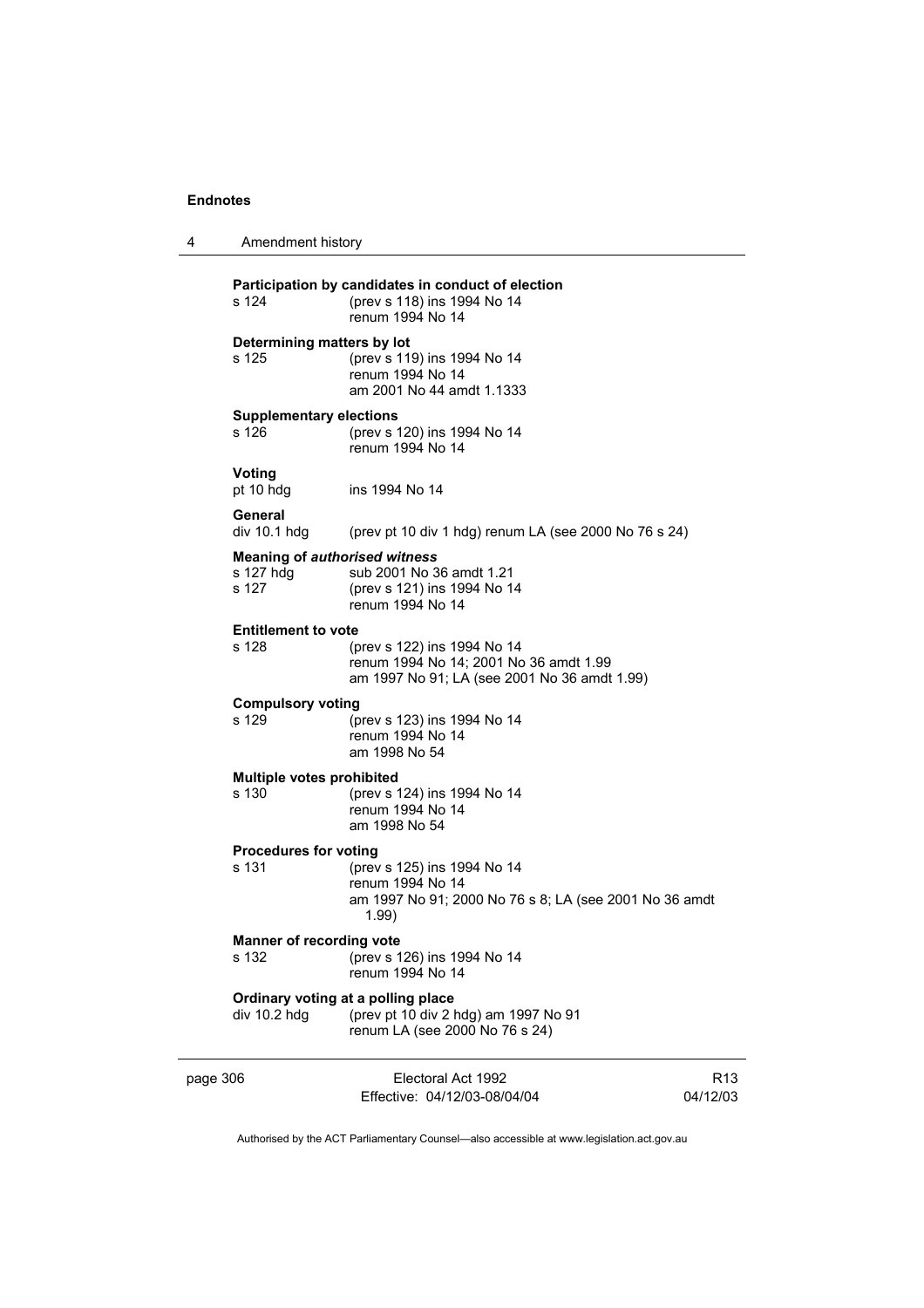| <b>Claims to vote</b><br>s 133             | (prev s 127) ins 1994 No 14<br>renum 1994 No 14<br>am 1997 No 91; LA (see 2001 No 36 amdt 1.99)                                                                                                                                      |          |
|--------------------------------------------|--------------------------------------------------------------------------------------------------------------------------------------------------------------------------------------------------------------------------------------|----------|
| Voting in private<br>s 134                 | (prev s 128) ins 1994 No 14<br>renum 1994 No 14<br>am 2000 No 76 s 9                                                                                                                                                                 |          |
| div $10.3$ hdg                             | Declaration voting at a polling place<br>(prev pt 10 div 3 hdg) am 1997 No 91<br>renum LA (see 2000 No 76 s 24)                                                                                                                      |          |
| s 135                                      | Declaration voting at polling places<br>(prev s 129) ins 1994 No 14<br>renum 1994 No 14<br>am 1997 No 91; 2001 No 44 amdt 1.1334, amdt 1.1335                                                                                        |          |
| div 10.4 hdg                               | Voting otherwise than at a polling place<br>(prev pt 10 div 3A hdg) ins 1997 No 91<br>renum LA (see 2000 No 76 s 24)                                                                                                                 |          |
| s 136 hdg<br>s 136                         | Meaning of eligible elector for div 3A<br>sub 2001 No 36 amdt 1.22<br>(prev s 130) ins 1994 No 14<br>renum 1994 No 14<br>sub 1997 No 91                                                                                              |          |
| Postal voting before polling day<br>s 136A | ins 1997 No 91<br>am LA (see 2001 No 36 amdt 1.99); 2001 No 44 amdt 1.1336,<br>amdt 1.1337; 2002 No 30 amdt 3.294                                                                                                                    |          |
| s 136B hdg<br>s 136B                       | Ordinary or declaration voting in ACT before polling day<br>sub 2001 No 36 amdt 1.23<br>ins 1997 No 91<br>am 2001 No 36 s 18; LA (see 2001 No 36 amdt 1.99); 2001 No<br>44 amdts 1.1338-1.1341; 2002 No 30 amdt 3.295, amdt<br>3.296 |          |
| s 136C hdg<br>s 136C                       | Declaration voting outside ACT on or before polling day<br>sub 2001 No 36 amdt 1.24<br>ins 1997 No 91<br>am 2001 No 36 s 19; LA (see 2001 No 36 amdt 1.99); 2001 No<br>44 amdts 1.1342-1.1345; 2002 No 30 amdt 3.296                 |          |
| s 137                                      | Record of issue of declaration voting papers<br>(prev s 131) ins 1994 No 14<br>renum 1994 No 14<br>am 1997 No 91; 2001 No 36 amdt 1.25                                                                                               |          |
| R <sub>13</sub><br>04/12/03                | Electoral Act 1992<br>Effective: 04/12/03-08/04/04                                                                                                                                                                                   | page 307 |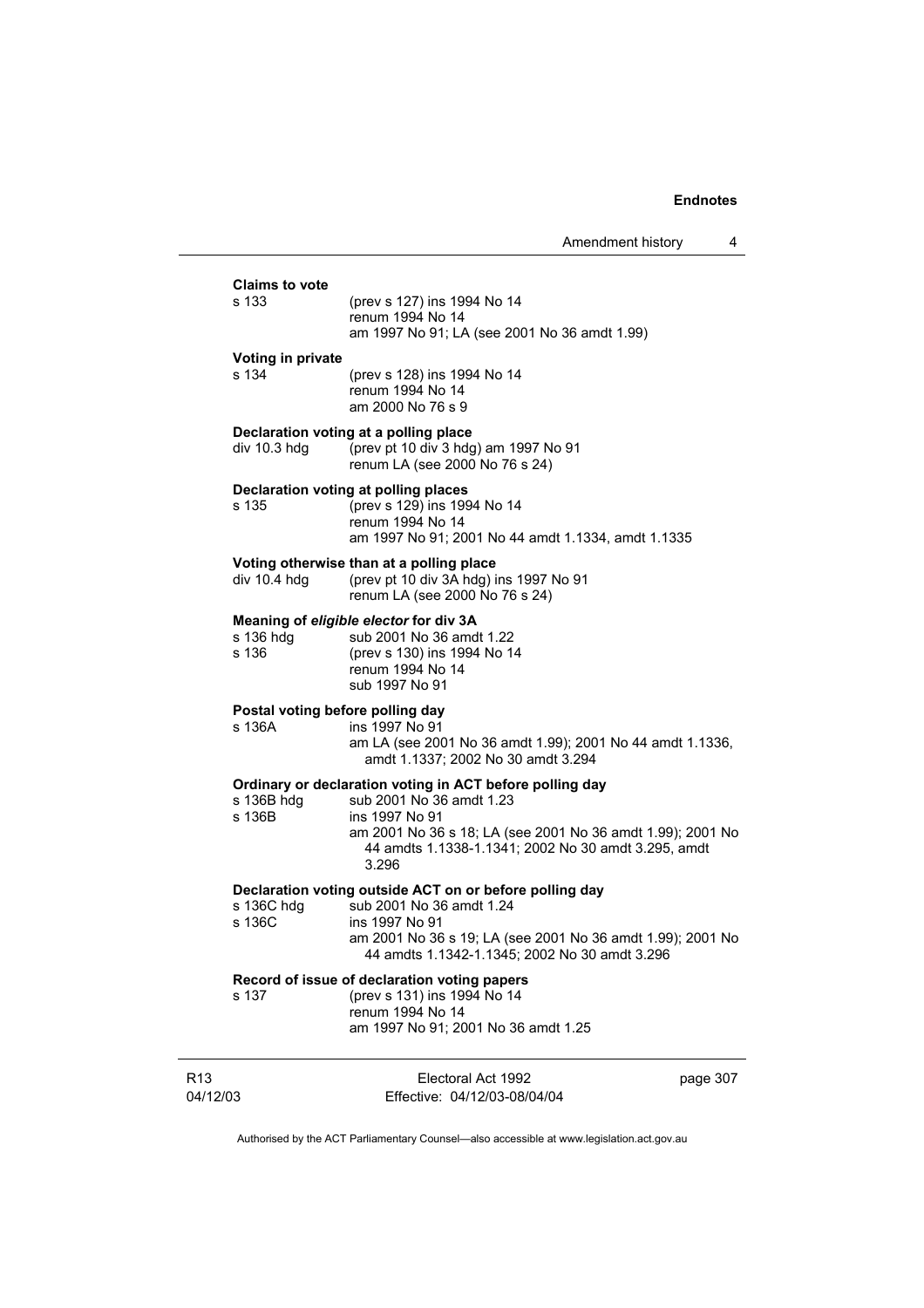4 Amendment history

| <b>Inspection of records</b>                  |                                                                                                                                                       |  |  |
|-----------------------------------------------|-------------------------------------------------------------------------------------------------------------------------------------------------------|--|--|
| s 138                                         | (prev s 132) ins 1994 No 14<br>renum 1994 No 14                                                                                                       |  |  |
| s 139                                         | Receipt of declaration voting papers<br>(prev s 133) ins 1994 No 14<br>renum 1994 No 14<br>am 1997 No 91; 2002 No 30 amdt 3.297                       |  |  |
| <b>Registered declaration voters</b><br>s 140 | (prev s 134) ins 1994 No 14<br>renum 1994 No 14<br>am 2002 No 30 amdt 3.298                                                                           |  |  |
| s 141                                         | Issue of voting papers to registered declaration voters<br>(prev s 135) ins 1994 No 14<br>renum 1994 No 14<br>am 1997 No 91; 2002 No 30 amdt 3.299    |  |  |
| <b>Correcting formal errors</b><br>s 142      | (prev s 136) ins 1994 No 14<br>renum 1994 No 14                                                                                                       |  |  |
| s 143                                         | Application forms for postal declaration votes<br>(prev s 137) ins 1994 No 14<br>renum 1994 No 14<br>am 1997 No 91; 1998 No 54<br>sub 2001 No 36 s 20 |  |  |
| s 144                                         | Transmission of applications for postal declaration votes<br>(prev s 138) ins 1994 No 14<br>renum 1994 No 14<br>am 1998 No 54                         |  |  |
| s 145                                         | Interference with declaration voting<br>(prev s 139) ins 1994 No 14<br>renum 1994 No 14<br>am 1998 No 54                                              |  |  |
| s 146                                         | Soliciting completed declaration votes<br>(prev s 140) ins 1994 No 14<br>renum 1994 No 14<br>am 1998 No 54                                            |  |  |
| s 147                                         | Transmission of completed declaration votes<br>(prev s 141) ins 1994 No 14<br>renum 1994 No 14<br>am 1998 No 54                                       |  |  |

| page 308 |  |  |
|----------|--|--|
|          |  |  |

Electoral Act 1992 Effective: 04/12/03-08/04/04

R13 04/12/03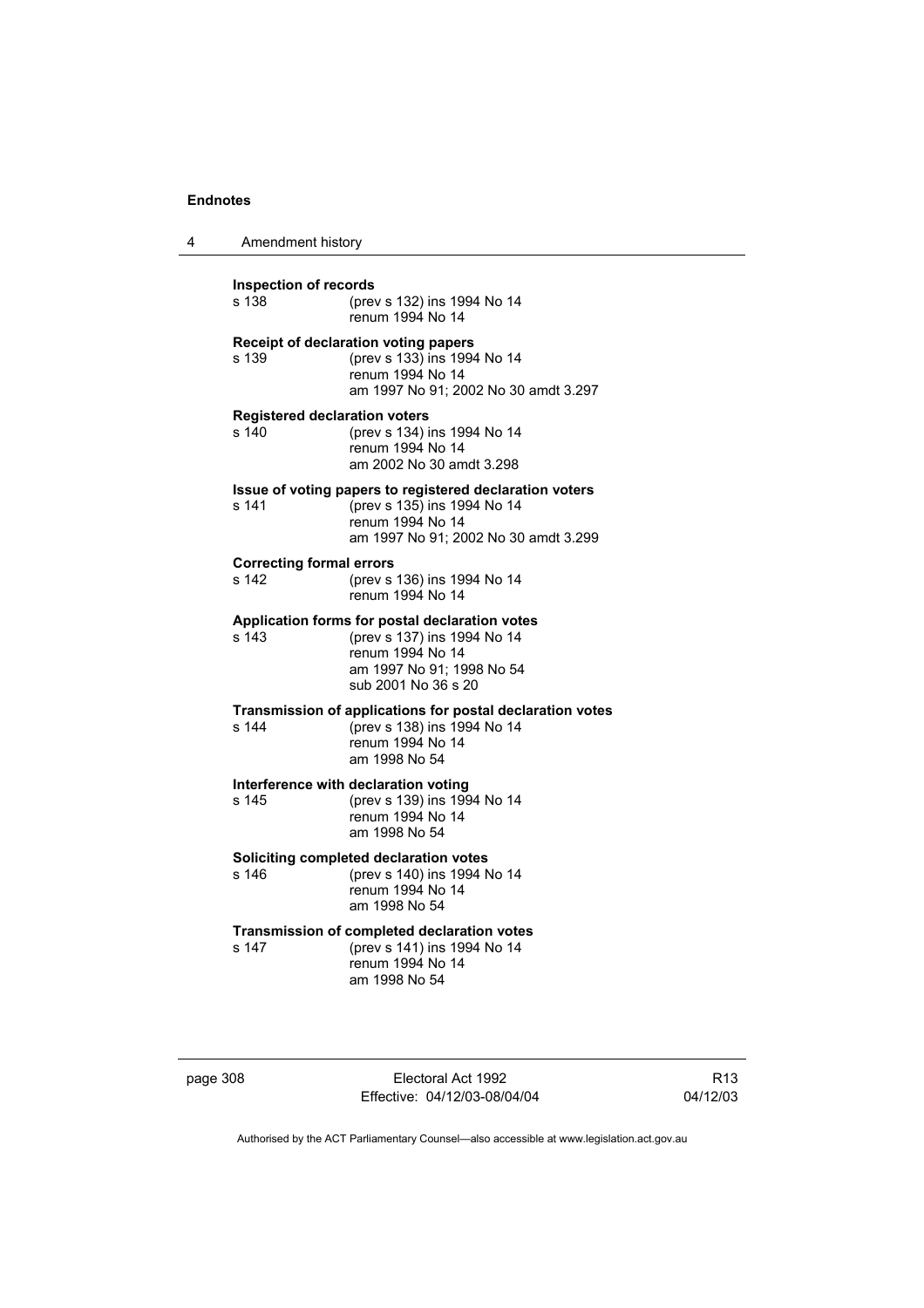| Amendment history |  |
|-------------------|--|
|-------------------|--|

## **Opening envelopes containing declaration votes**<br>s 148 (prev s 142) ins 1994 No 14 s 148 (prev s 142) ins 1994 No 14 renum 1994 No 14 am 1998 No 54 **Mobile polling**  div 10.5 hdg (prev pt 10 div 4 hdg) renum LA (see 2000 No 76 S24) **Definitions for div 4** s 149 hdg sub 2001 No 36 amdt 1.26<br>s 149 (prev s 143) ins 1994 No 14 s 149 (prev s 143) ins 1994 No 14 renum 1994 No 14 def *registered medical practitioner* om 2001 No 36 amdt 1.27 def *special hospital* sub 2001 No 44 amdt 1.1347 **Declaration of special hospitals**  s 149A ins 2001 No 44 amdt 1.1348 **Mobile polling—institutions**

s 150 (prev s 144) ins 1994 No 14 renum 1994 No 14

# **Functions of visiting officers**<br>s 151 (prev s 145)

(prev s 145) ins 1994 No 14 renum 1994 No 14; 2001 No 36 amdt 1.99 am 1995 No 33; 2001 No 36 s 21, amdt 1.28; LA (see 2001 No 36 amdt 1.99)

### **Failure to visit institution**

s 152 (prev s 146) ins 1994 No 14 renum 1994 No 14

### **Custody of ballot boxes and electoral papers** s 153 (prev s 147) ins 1994 No 14

renum 1994 No 14

# **Miscellaneous**

(prev pt 10 div 5 hdg) renum LA (see 2000 No 76 s 24)

## **Arrangements at polling places**

s 154 (prev s 148) ins 1994 No 14 renum 1994 No 14

### **Particulars on ballot papers before issue** s 155 (prev s 149) ins 1994 No 14 renum 1994 No 14

# **Assistance to voters**<br>s 156 (pre

(prev s 150) ins 1994 No 14 renum 1994 No 14

R13 04/12/03

Electoral Act 1992 Effective: 04/12/03-08/04/04 page 309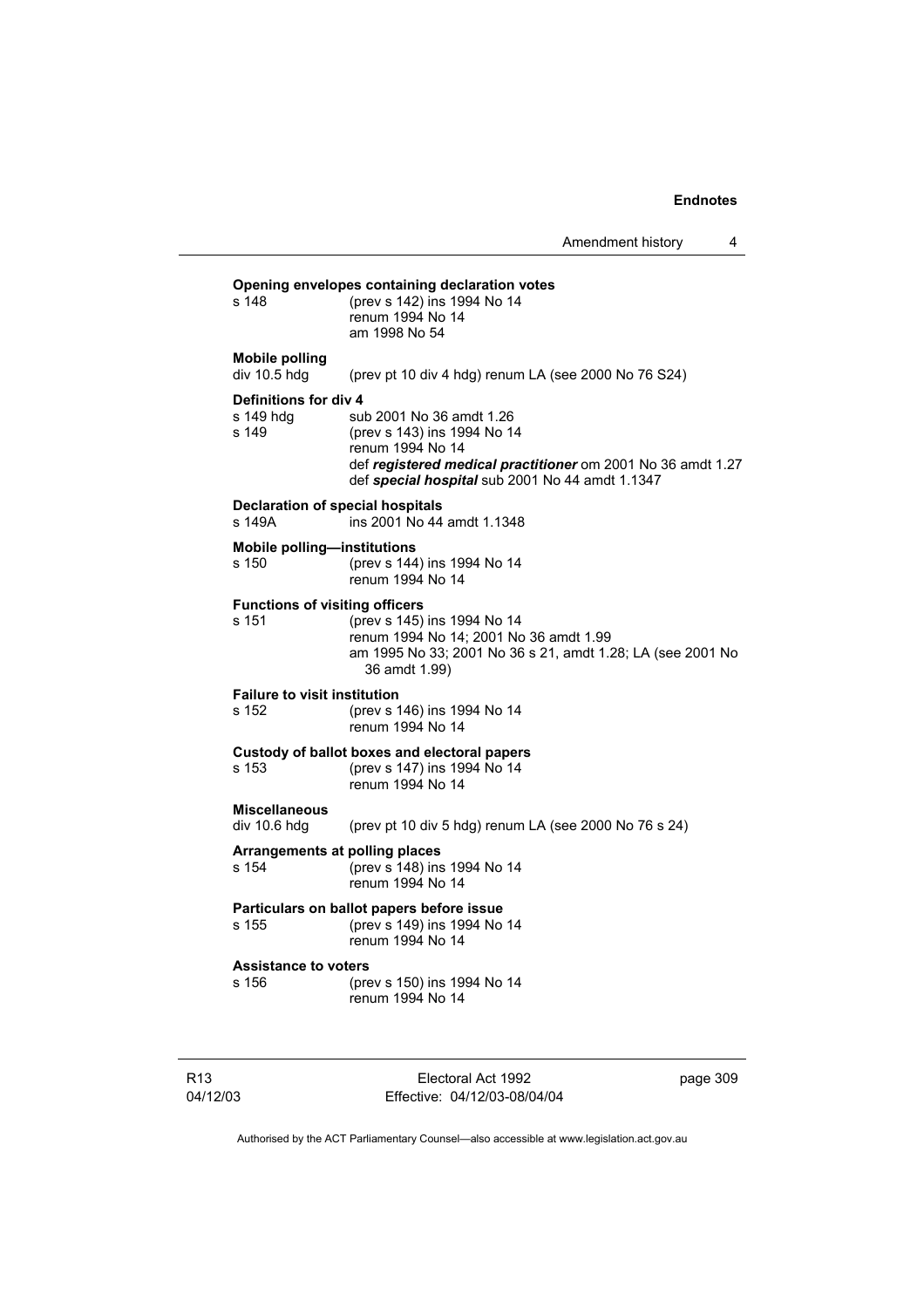| 4        | Amendment history                      |                                                                                                                                                                                                                             |                 |
|----------|----------------------------------------|-----------------------------------------------------------------------------------------------------------------------------------------------------------------------------------------------------------------------------|-----------------|
|          | s 156A                                 | Assistance to voters unable to enter polling place<br>ins 2001 No 36 s 22                                                                                                                                                   |                 |
|          | <b>Spoilt ballot papers</b><br>s 157   | (prev s 151) ins 1994 No 14<br>renum 1994 No 14<br>am 2000 No 76 s 10                                                                                                                                                       |                 |
|          | s 158                                  | Custody of ballot boxes and electoral papers<br>(prev s 152) ins 1994 No 14<br>renum 1994 No 14                                                                                                                             |                 |
|          | s 159                                  | <b>Extension of time for conducting elections</b><br>(prev s 153) ins 1994 No 14<br>renum 1994 No 14<br>am 2001 No 36 amdt 1.29; LA (see 2001 No 36 amdt 1.99)2001<br>No 44 amdt 1.1349, amdt 1.1350; 2002 No 30 amdt 3.300 |                 |
|          | s <sub>160</sub>                       | Suspension and adjournment of polling<br>(prev s 154) ins 1994 No 14<br>renum 1994 No 14<br>am LA (see 2001 No 36 amdt 1.99); 2001 No 44 amdts 1.1351-<br>1.1353; 2002 No 30 amdt 3.300                                     |                 |
|          | <b>Failure to vote</b><br>div 10.7 hdg | (prev pt 10 div 6 hdg) renum LA (see 2000 No 76 s 24)                                                                                                                                                                       |                 |
|          | Default notice<br>s 161                | (prev s 155) ins 1994 No 14<br>renum 1994 No 14<br>am 2001 No 44 amdt 1.1354, amdt 1.1355                                                                                                                                   |                 |
|          | <b>First notice</b><br>s 162           | (prev s 156) ins 1994 No 14<br>renum 1994 No 14                                                                                                                                                                             |                 |
|          | <b>Second notice</b><br>s 163          | (prev s 157) ins 1994 No 14<br>renum 1994 No 14                                                                                                                                                                             |                 |
|          | <b>Final notice</b><br>s 164           | (prev s 158) ins 1994 No 14<br>renum 1994 No 14                                                                                                                                                                             |                 |
|          | <b>Discharge of liability</b><br>s 165 | (prev s 159) ins 1994 No 14<br>renum 1994 No 14                                                                                                                                                                             |                 |
|          | Response on behalf of elector<br>s 166 | (prev s 160) ins 1994 No 14<br>renum 1994 No 14                                                                                                                                                                             |                 |
| page 310 |                                        | Electoral Act 1992<br>Effective: 04/12/03-08/04/04                                                                                                                                                                          | R13<br>04/12/03 |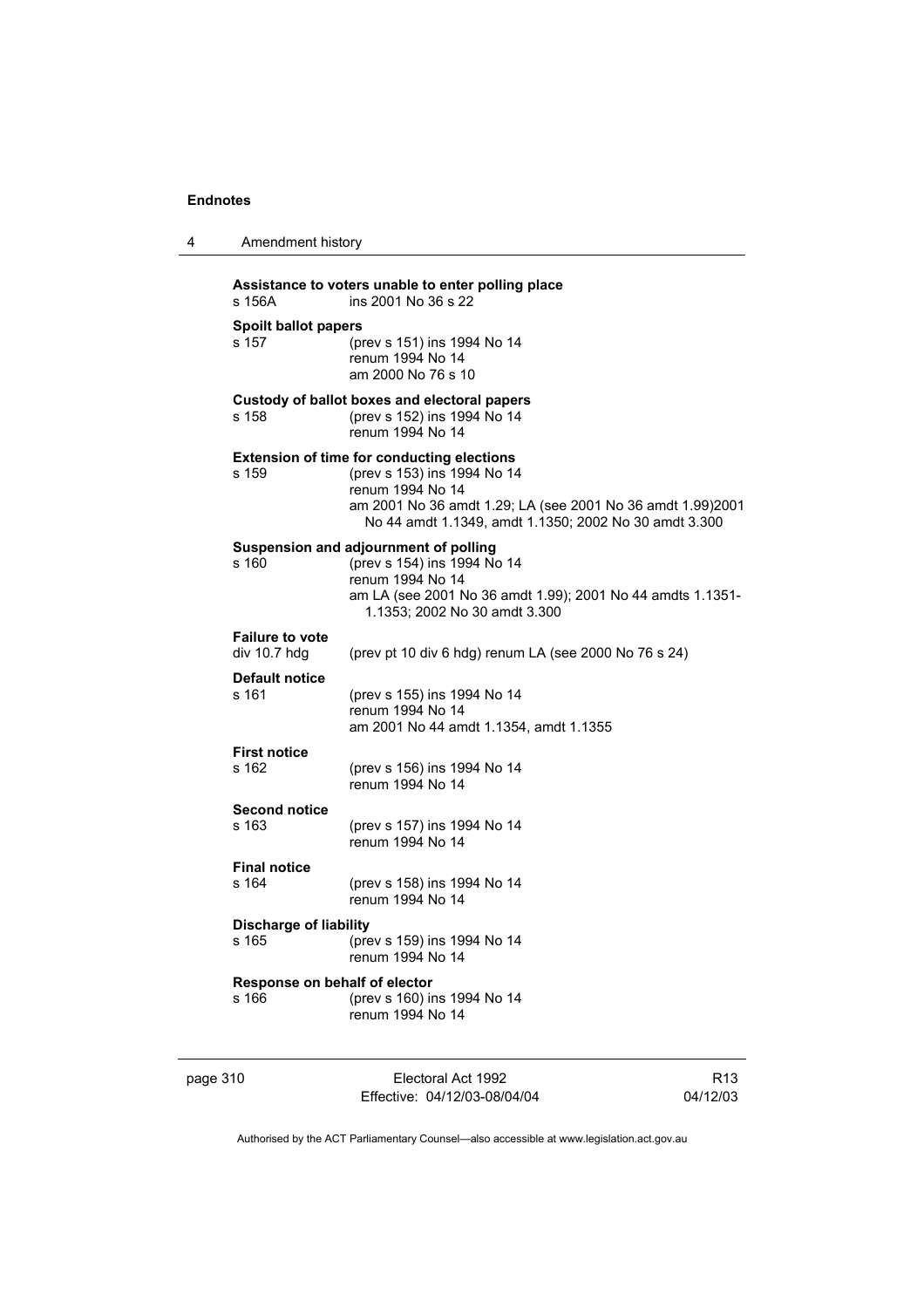Amendment history 4

**Polling in Antarctica**<br>pt 11 hdg ins ins 1994 No 14 **Definitions for pt 11** s 167 hdg sub 2001 No 36 amdt 1.30<br>s 167 (prev s 161) ins 1994 No 1 s 167 (prev s 161) ins 1994 No 14 renum 1994 No 14 am 2001 No 36 amdt 1.31, amdt 1.32 def *transmit* sub 2001 No 44 amdt 1.1356 **Declaration of ship as a station** s 167A ins 2001 No 36 amdt 1.32 **Approval of ways of transmission**  s 167B ins 2001 No 44 amdt 1.1357 **Returning officers and assistants for Antarctic stations** s 168 (prev s 162) ins 1994 No 14 renum 1994 No 14 sub 2002 No 30 amdt 3.301 **Acting returning officer or assistant** s 169 (prev s 163) ins 1994 No 14 renum 1994 No 14 om 2002 No 30 amdt 3.301 **Application of Act to polling in Antarctica** s 170 (prev s 164) ins 1994 No 14 renum 1994 No 14 **Antarctic electors** s 171 (prev s 165) ins 1994 No 14 renum 1994 No 14 am 1997 No 91 **Arrangements for the polling in Antarctica** s 172 (prev s 166) ins 1994 No 14 renum 1994 No 14 **Conduct of the polling** s 173 (prev s 167) ins 1994 No 14 renum 1994 No 14 **Claims to vote** (prev s 168) ins 1994 No 14 renum 1994 No 14 **Proceedings at close of poll** s 175 (prev s 169) ins 1994 No 14 renum 1994 No 14 am 1995 No 46; 2002 No 30 amdt 3.302

R13 04/12/03 Electoral Act 1992 Effective: 04/12/03-08/04/04 page 311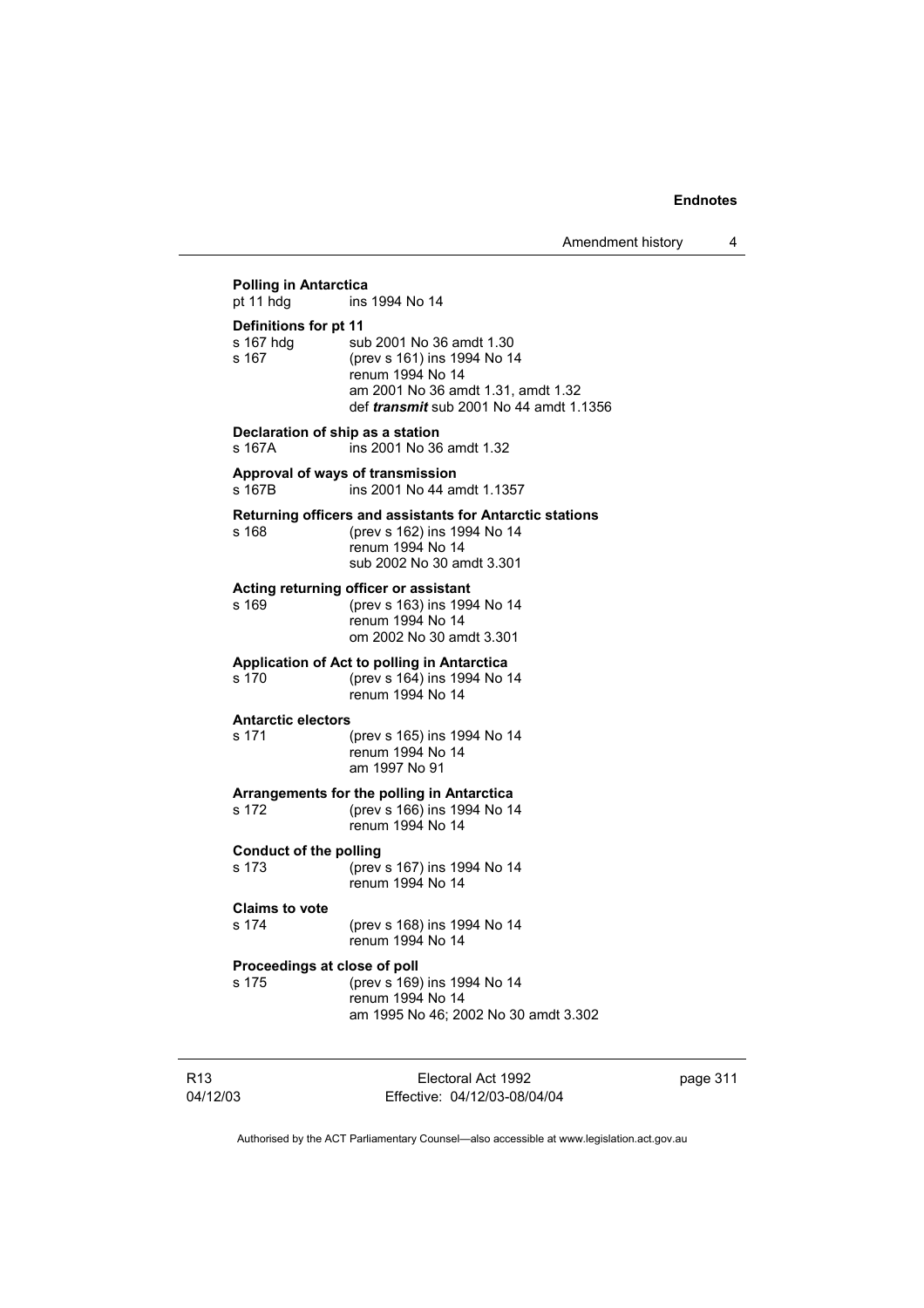| 4 | Amendment history |
|---|-------------------|
|---|-------------------|

| <b>Result of polling in Antarctica</b><br>(prev s 170) ins 1994 No 14<br>s 176<br>renum 1994 No 14 |                                                                                                                                                  |  |
|----------------------------------------------------------------------------------------------------|--------------------------------------------------------------------------------------------------------------------------------------------------|--|
| <b>Preservation of documents</b><br>s 177                                                          | (prev s 171) ins 1994 No 14<br>renum 1994 No 14                                                                                                  |  |
| The scrutiny<br>pt 12 hdg                                                                          | ins 1994 No 14                                                                                                                                   |  |
| Scrutiny<br>s 178                                                                                  | (prev s 172) ins 1994 No 14<br>renum 1994 No 14<br>am 1997 No 91; 2000 No 76 s 11                                                                |  |
| s 179                                                                                              | Preliminary scrutiny of declaration voting papers etc<br>(prev s 173) ins 1994 No 14<br>renum 1994 No 14<br>am 2002 No 30 amdt 3.303, amdt 3.304 |  |
| <b>Formality of ballot papers</b><br>s 180                                                         | (prev s 174) ins 1994 No 14<br>renum 1994 No 14                                                                                                  |  |
| Death of candidate<br>s 181                                                                        | (prev s 175) ins 1994 No 14<br>renum 1994 No 14                                                                                                  |  |
| s 182                                                                                              | First count-ordinary ballot papers<br>(prev s 176) ins 1994 No 14<br>renum 1994 No 14<br>am 2000 No 76 s 12                                      |  |
| s 183                                                                                              | First count-declaration ballot papers<br>(prev s 177) ins 1994 No 14<br>renum 1994 No 14                                                         |  |
| s 183A                                                                                             | First count-electronic ballot papers<br>ins 2000 No 76 s 13                                                                                      |  |
| Second count-first preferences<br>s 184                                                            | (prev s 178) ins 1994 No 14<br>renum 1994 No 14<br>am 2000 No 76 s 14                                                                            |  |
| Ascertaining result of poll<br>s 185                                                               | (prev s 179) ins 1994 No 14<br>renum 1994 No 14<br>am 2000 No 76 s 15                                                                            |  |

page 312 Electoral Act 1992 Effective: 04/12/03-08/04/04

R13 04/12/03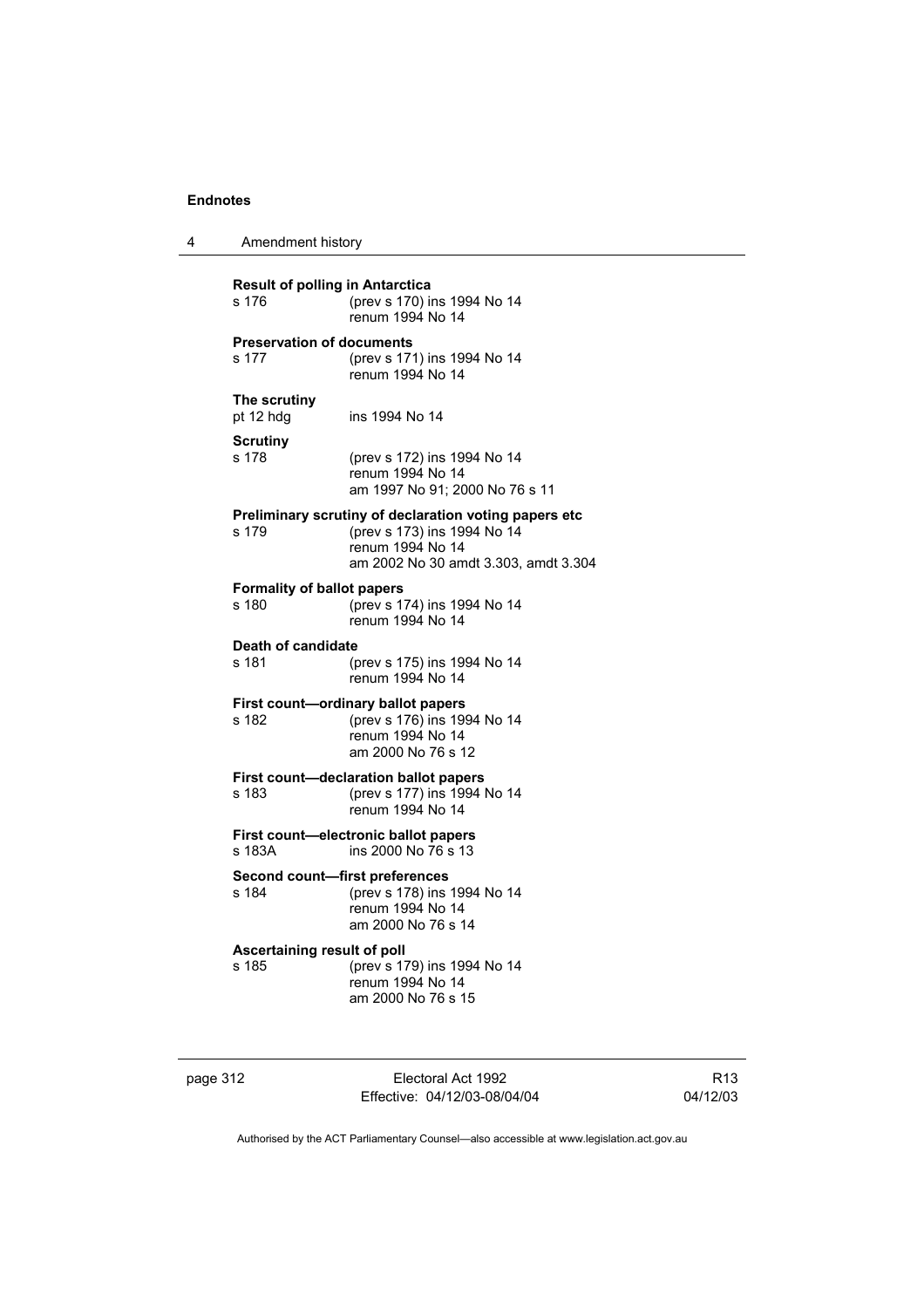Amendment history 4

**Objections by scrutineers**<br>s 186 (prev s 18 s 186 (prev s 180) ins 1994 No 14 renum 1994 No 14 **Recount of ballot papers** s 187 (prev s 181) ins 1994 No 14 renum 1994 No 14 **Recount of electronic scrutiny of ballot papers** s 187A ins 2000 No 76 s 16 **Reservation of disputed ballot papers** s 188 (prev s 182) ins 1994 No 14 renum 1994 No 14 **Declaration of result of election** s 189 (prev s 183) ins 1994 No 14 renum 1994 No 14 **Casual vacancies** pt 13 hdg ins 1994 No 14 **Definitions for pt 13** s 190 hdg sub 2001 No 36 amdt 1.33<br>s 190 (prev s 184) ins 1994 No 1 (prev s 184) ins 1994 No 14 renum 1994 No 14 am 2001 No 36 amdt 1.36, amdt 1.37 def *candidate* om 2001 No 36 amdt 1.34 def *newspaper* om 2001 No 36 amdt 1.34 def *speaker* ins 2001 No 36 amdt 1.35 **Notice of casual vacancy** s 191 (prev s 185) ins 1994 No 14 renum 1994 No 14 **Candidates for casual vacancy** s 192 (prev s 186) ins 1994 No 14 renum 1994 No 14 am LA (see 2001 No 36 amdt 1.99); 2001 No 44 amdt 1.1358, amdt 1.1359 **Publication of candidates' details** s 193 (prev s 187) ins 1994 No 14 renum 1994 No 14 **Determination of candidate to fill vacancy** s 194 (prev s 188) ins 1994 No 14 renum 1994 No 14 am 2002 No 30 amdt 3.352

Electoral Act 1992 Effective: 04/12/03-08/04/04 page 313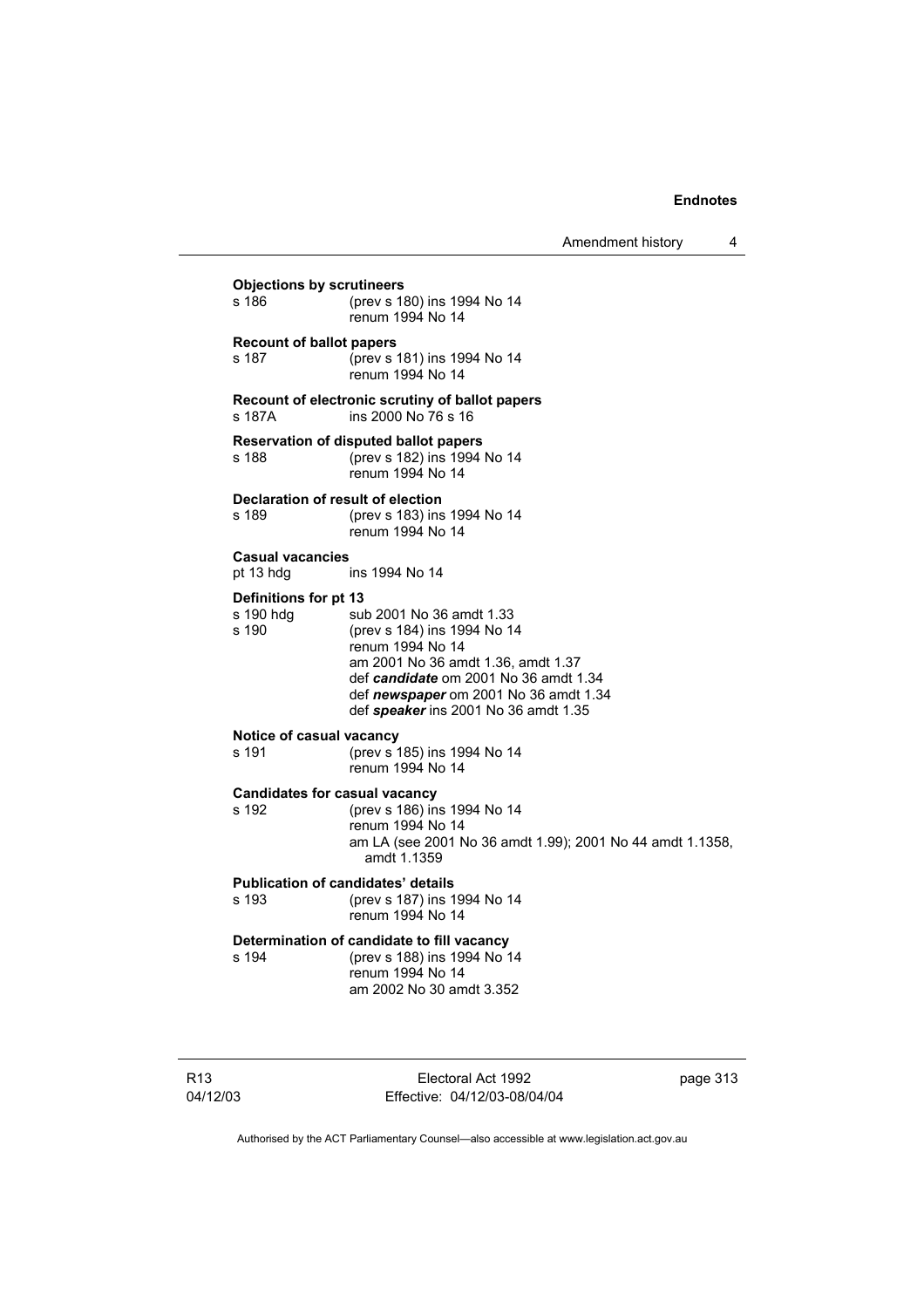4 Amendment history **Assembly nominees** (prev s 189) ins 1994 No 14 renum 1994 No 14 am 2001 No 36 s 23 **Term of office of MLA declared elected under pt 13** s 196 (prev s 190) ins 1994 No 14 renum 1994 No 14 **Dissolution or pre-election period**<br>s 197 (prev s 191) ins 19 s 197 (prev s 191) ins 1994 No 14 renum 1994 No 14 am 2002 No 30 amdt 3.305 **Election funding and financial disclosure** ins 1994 No 14 **Preliminary**  (prev pt 14 div 1 hdg) renum 2001 No 36 amdt 1.99 **Definitions for pt 14**<br>s 198 hdg sul s 198 hdg sub 2001 No 36 amdt 1.38<br>s 198 (prev s 192) ins 1994 No 14 (prev s 192) ins 1994 No 14 renum 1994 No 14 am 2001 No 36 amdt 1.42, amdt 1.43 def *associated entity* ins 1996 No 56 s 4 sub 2001 No 36 s 24 def *ballot group* ins 2001 No 36 s 25 def *entity* ins 1996 No 56 s 4 def *financial controller* ins 1996 No 56 s 4 def *gift* am 2001 No 36 amdt 1.39 def *independent MLA* om 2001 No 36 amdt 1.40 def *register* am 2001 No 36 amdt 1.41 def *reporting agent* sub 2001 No 36 s 26 **Reference to things done by party or ballot group etc**<br>s 198A ins 2001 No 36 amdt 1.43 ins 2001 No 36 amdt 1.43 **Candidate remains candidate after election** ins 2001 No 36 amdt 1.43 **Related bodies corporate** s 199 (prev s 193) ins 1994 No 14 renum 1994 No 14 **Activities of campaign committees**  $5$  (prev s 194) ins 1994 No 14 renum 1994 No 14 am 2001 No 36 amdt 1.44

page 314 Electoral Act 1992 Effective: 04/12/03-08/04/04

R13 04/12/03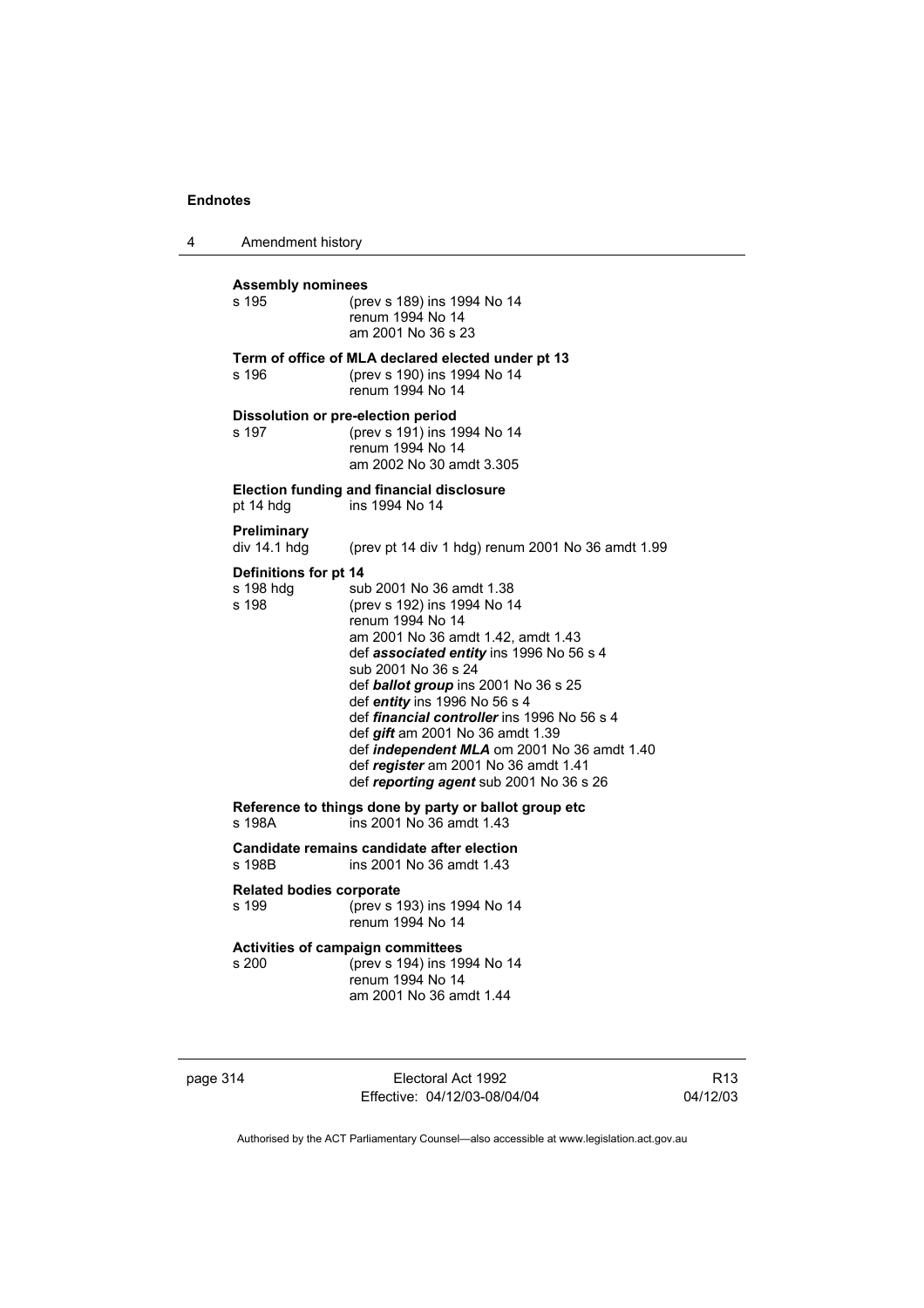|                 | <b>Disclosure periods</b>               |                                                                                                                               |          |
|-----------------|-----------------------------------------|-------------------------------------------------------------------------------------------------------------------------------|----------|
|                 | s 201                                   | (prev s 195) ins 1994 No 14<br>renum 1994 No 14<br>def <i>disclosure day</i> am 1997 No 91 s 24; 2001 No 36 amdt              |          |
|                 |                                         | 1.45; 2002 No 30 amdt 3.306; A2003-54 s 5                                                                                     |          |
|                 | Gifts-determination of amounts          |                                                                                                                               |          |
|                 | s 202                                   | (prev s 196) ins 1994 No 14<br>renum 1994 No 14                                                                               |          |
|                 | <b>Reporting agents</b><br>div 14.2 hdg | (prev pt 14 div 2 hdg) renum LA (see 2000 No 76 s 24)                                                                         |          |
|                 | <b>Appointed agents</b>                 |                                                                                                                               |          |
|                 | s 203                                   | (prev s 197) ins 1994 No 14<br>renum 1994 No 14                                                                               |          |
|                 |                                         | am 1997 No 91; 2001 No 36 amdts 1.46-1.48; LA (see 2001 No<br>36 amdt 1.99); 2002 No 30 amdt 3.307, amdt 3.308, amdt<br>3.352 |          |
|                 | <b>Non-appointed agents</b>             |                                                                                                                               |          |
|                 | s 204                                   | (prev s 198) ins 1994 No 14                                                                                                   |          |
|                 |                                         | renum 1994 No 14<br>am 1997 No 91; 2001 No 36 amdt 1.49, amdt 1.50; LA (see                                                   |          |
|                 |                                         | 2001 No 36 amdt 1.99)                                                                                                         |          |
|                 | <b>Registers of reporting agents</b>    |                                                                                                                               |          |
|                 | s, 205                                  | (prev s 199) ins 1994 No 14                                                                                                   |          |
|                 |                                         | renum 1994 No 14<br>am 2001 No 36 amdts 1.51-1.53; LA (see 2001 No 36 amdt                                                    |          |
|                 |                                         | 1.99); 2002 No 30 amdt 3.309                                                                                                  |          |
|                 | <b>Election funding</b>                 |                                                                                                                               |          |
|                 | div $14.3$ hdg                          | (prev pt 14 div 3 hdg) renum LA (see 2000 No 76 s 24)                                                                         |          |
|                 | Who eligible votes are cast for         |                                                                                                                               |          |
|                 | s 206                                   | (prev s 200) ins 1994 No 14<br>renum 1994 No 14                                                                               |          |
|                 |                                         | am 1996 No 56                                                                                                                 |          |
|                 |                                         | sub 2001 No 36 amdt 1.54                                                                                                      |          |
|                 | <b>Entitlement to funds</b>             |                                                                                                                               |          |
|                 | s 207                                   | (prev s 201) ins 1994 No 14                                                                                                   |          |
|                 |                                         | renum 1994 No 14<br>am 1996 No 56; 2001 No 36 amdt 1.55                                                                       |          |
|                 | Threshold                               |                                                                                                                               |          |
|                 | s 208                                   | (prev s 202) ins 1994 No 14                                                                                                   |          |
|                 |                                         | renum 1994 No 14                                                                                                              |          |
|                 |                                         | sub 1996 No 56; 2001 No 36 s 27                                                                                               |          |
|                 |                                         |                                                                                                                               |          |
| R <sub>13</sub> |                                         | Electoral Act 1992                                                                                                            | page 315 |
| 04/12/03        |                                         | Effective: 04/12/03-08/04/04                                                                                                  |          |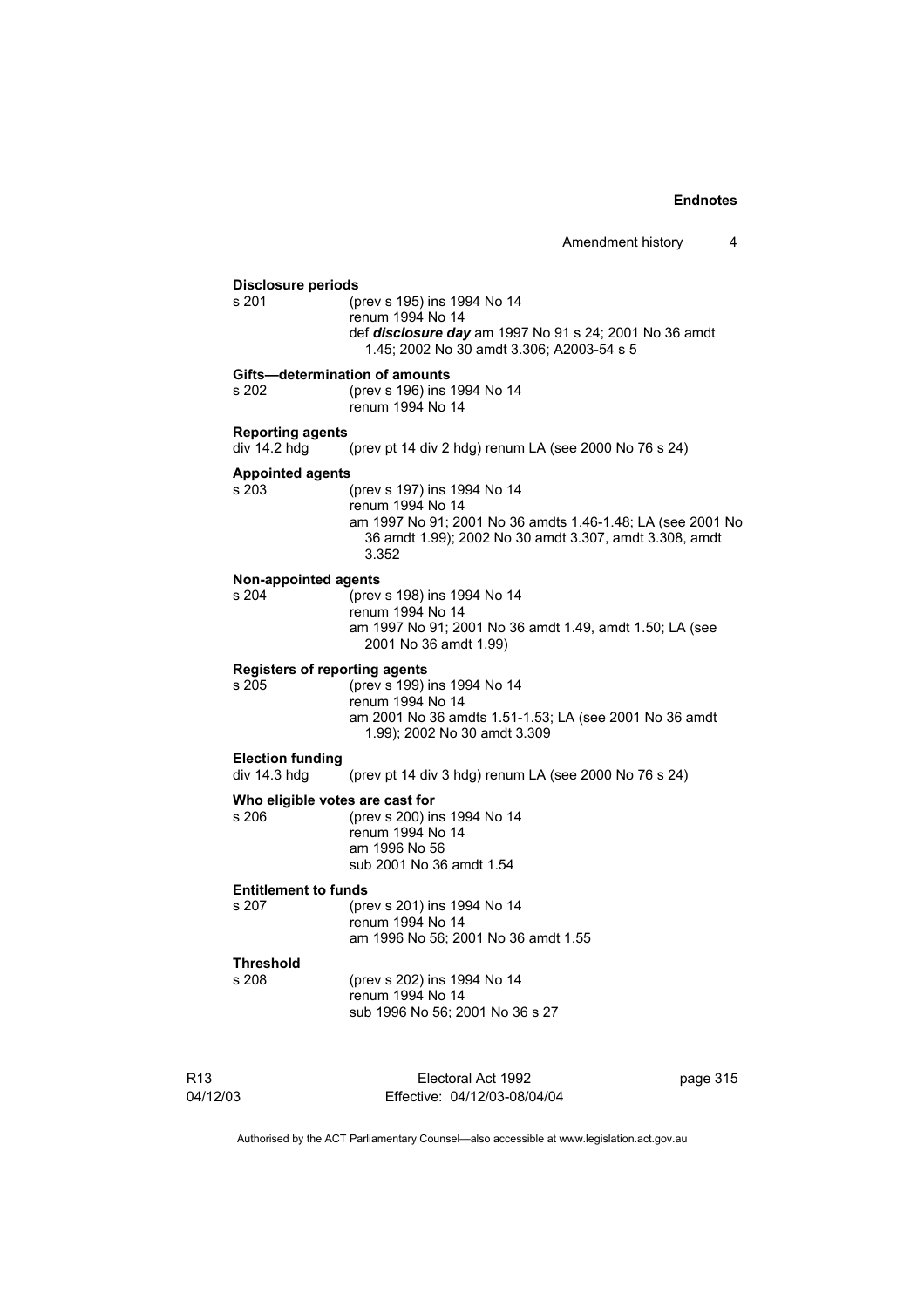4 Amendment history page 316 Electoral Act 1992 R13 **Claims for payment**  s 209 (prev s 203) ins 1994 No 14 renum 1994 No 14 om 1996 No 56 **Claims by party reporting agents**  s 210 (prev s 204) ins 1994 No 14 renum 1994 No 14 om 1996 No 56 **Determination of claims**  s 211 (prev s 205) ins 1994 No 14 renum 1994 No 14 om 1996 No 56 **Making of payments**  s 212 (prev s 206) ins 1994 No 14 renum 1994 No 14 am 1996 No 56; 2001 No 36 amdt 1.56, amdt 1.57; LA (see 2001 No 36 amdt 1.99) **Revocation of determinations**  s 213 (prev s 207) ins 1994 No 14 renum 1994 No 14 om 1996 No 56 **Death of candidate** s 214 (prev s 208) ins 1994 No 14 renum 1994 No 14 am 1996 No 56; 2001 No 36 amdt 1.58 **Application voluntary**<br>s 215 (prev (prev s 209) ins 1994 No 14 renum 1994 No 14 am 1996 No 56 **Disclosure of donations**  div 14.4 hdg (prev pt 14 div 4 hdg) renum LA (see 2000 No 76 s 24) **Meaning of** *defined details* **for div 4** s 216 hdg sub 2001 No 36 am sub 2001 No 36 amdt 1.59 s 216 (prev s 210) ins 1994 No 14 renum 1994 No 14 def *gift* om 2001 No 36 amdt 1.60 **Disclosure of gifts** (prev s 211) ins 1994 No 14 renum 1994 No 14 am 2001 No 36 s 28; 2001 No 44 amdt 1.1360, amdt 1.1361; 2002 No 30 amdt 3.353

Authorised by the ACT Parliamentary Counsel—also accessible at www.legislation.act.gov.au

Effective: 04/12/03-08/04/04

04/12/03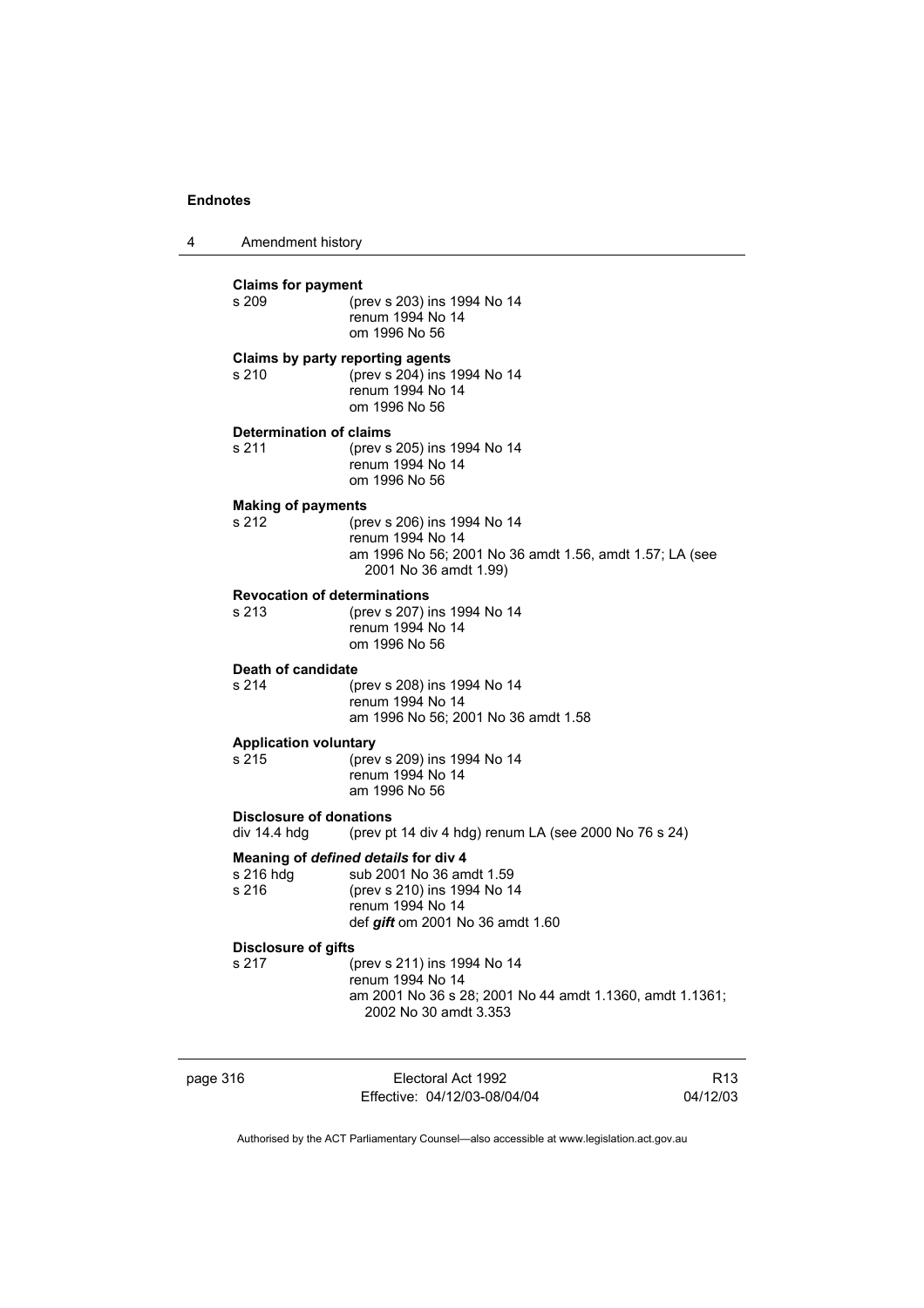**Disclosure of gifts—non-party groups**<br>s 218 (prev s 212) ins 1994 s 218 (prev s 212) ins 1994 No 14 renum 1994 No 14 am 2001 No 36 s 29; 2001 No 44 amdt 1.1362, amdt 1.1363; 2002 No 30 amdt 3.353 **Certain loans not to be received** s 218A ins 2001 No 36 s 30 **Nil returns** s 219 (prev s 213) ins 1994 No 14 renum 1994 No 14 **Disclosure of gifts by persons incurring political expenditure**<br>s 220 (prev s 214) ins 1994 No 14 s 220 (prev s 214) ins 1994 No 14 renum 1994 No 14 am 1996 No 56; 2001 No 36 s 31 and amdt 1.61; LA (see 2001 No 36 amdt 1.99); 2001 No 44 amdt 1.1364, amdt 1.1365; 2002 No 30 amdt 3.353 **Donations to non-party groups and candidates** s 221 (prev s 215) ins 1994 No 14 renum 1994 No 14 am 1996 No 56; LA (see 2001 No 36 amdt 1.99); 2001 No 44 amdts 1.1366-1.1369; 2002 No 30 amdt 3.353 **Annual returns of donations** s 221A ins 1996 No 56 sub 2001 No 36 s 32 am 2001 No 44 amdts 1.1370-1.1372; 2002 No 30 amdt 3.353 **Advice about obligations to make returns**  $ins$  1996 No 56 sub 2001 No 36 s 32 **Anonymous gifts** s 222 (prev s 216) ins 1994 No 14 renum 1994 No 14 sub 2001 No 36 s 32 **Disclosure of electoral expenditure**  div 14.5 hdg (prev pt 14 div 5 hdg) renum LA (see 2000 No 76 s 24)

R13 04/12/03

Electoral Act 1992 Effective: 04/12/03-08/04/04 page 317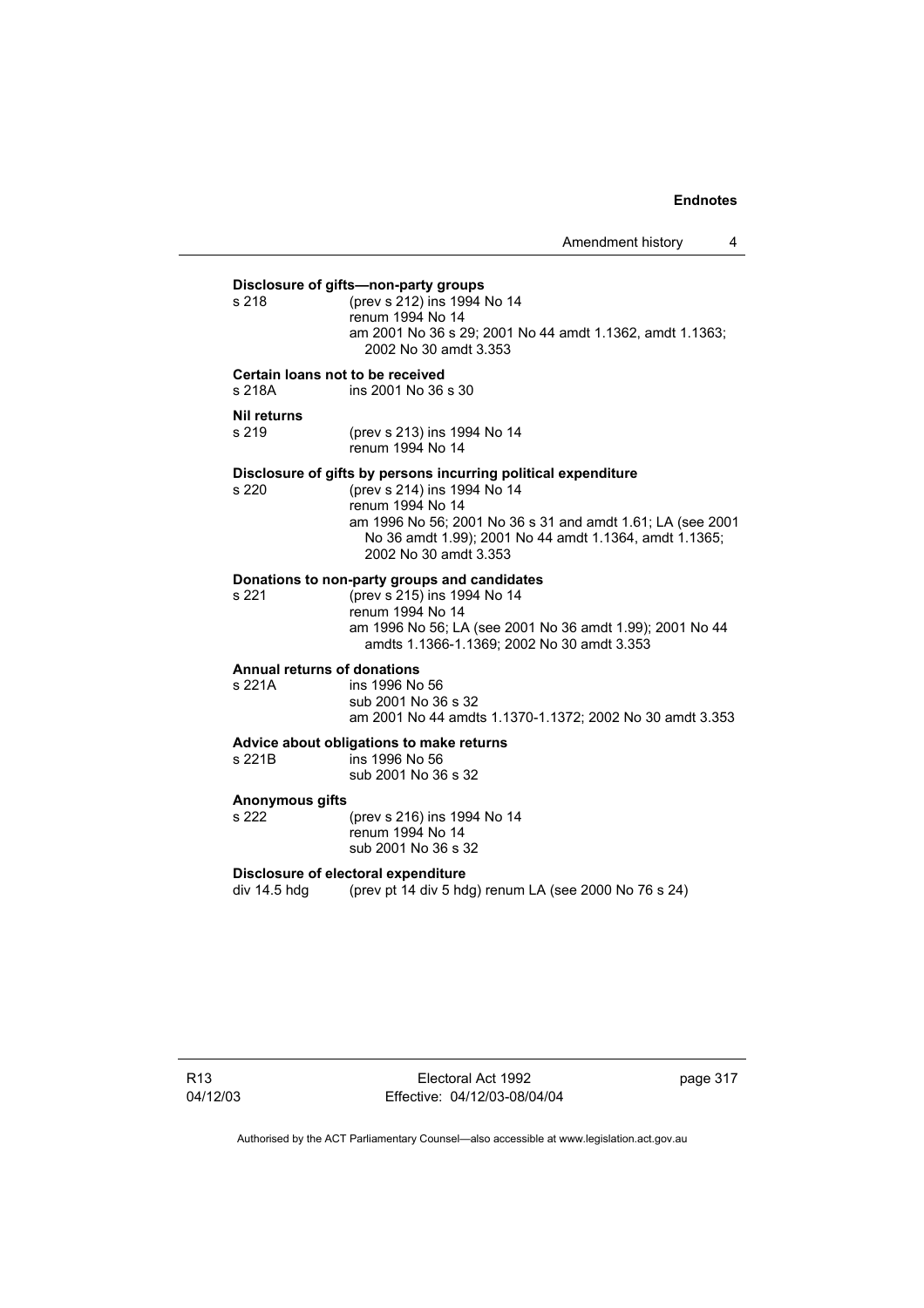4 Amendment history

| Definitions for div 14.5   |                                                                                                                                                                                                                                                                                                               |
|----------------------------|---------------------------------------------------------------------------------------------------------------------------------------------------------------------------------------------------------------------------------------------------------------------------------------------------------------|
| s 223 hdg<br>s 223         | sub 2001 No 36 amdt 1.62<br>(prev s 217) ins 1994 No 14<br>renum 1994 No 14; 2001 No 36 amdt 1.99<br>am 2001 No 36 amdt 1.64, amdt 1.65<br>def electoral expenditure am 1996 No 56 s 16; LA (see 2001<br>No 36 amdt 1.99)<br>def participant ins 2001 No 36 amdt 1.63<br>def relates ins 2001 No 36 amdt 1.63 |
|                            | Returns of electoral expenditure                                                                                                                                                                                                                                                                              |
| s 224                      | (prev s 218) ins 1994 No 14<br>renum 1994 No 14; 2001 No 36 amdt 1.99<br>am 1996 No 56; 2001 No 36 amdt 1.66, amdt 1.67; LA (see<br>2001 No 36 amdt 1.99); 2001 No 44 amdt 1.1373, amdt<br>1.1374; 2002 No 30 amdt 3.353                                                                                      |
| <b>Nil returns</b>         |                                                                                                                                                                                                                                                                                                               |
| s 225                      | (prev s 219) ins 1994 No 14<br>renum 1994 No 14<br>am 1996 No 56; 2001 No 36 amdt 1.68                                                                                                                                                                                                                        |
|                            | Returns by broadcasters and publishers                                                                                                                                                                                                                                                                        |
| s 226                      | (prev s 220) ins 1994 No 14<br>renum 1994 No 14<br>am 2001 No 44 amdt 1.1375, amdt 1.1376; 2002 No 30 amdt<br>3.353                                                                                                                                                                                           |
|                            | Multiple elections on same day                                                                                                                                                                                                                                                                                |
| s 227                      | (prev s 221) ins 1994 No 14<br>renum 1994 No 14<br>am 2001 No 44 amdt 1.1377                                                                                                                                                                                                                                  |
| <b>Annual returns</b>      |                                                                                                                                                                                                                                                                                                               |
| div 14.6 hdg               | (prev pt 14 div 6 hdg) renum LA (see 2000 No 76 s 24)                                                                                                                                                                                                                                                         |
| s 228 hdg<br>s 228         | Meaning of defined particulars for div 14.6<br>sub 2001 No 36 amdt 1.69<br>(prev s 222) ins 1994 No 14<br>renum 1994 No 14                                                                                                                                                                                    |
| <b>Fund-raising events</b> |                                                                                                                                                                                                                                                                                                               |
| s 229                      | (prev s 223) ins 1994 No 14<br>renum 1994 No 14<br>om 1996 No 56                                                                                                                                                                                                                                              |
|                            |                                                                                                                                                                                                                                                                                                               |

page 318 Electoral Act 1992 Effective: 04/12/03-08/04/04

R13 04/12/03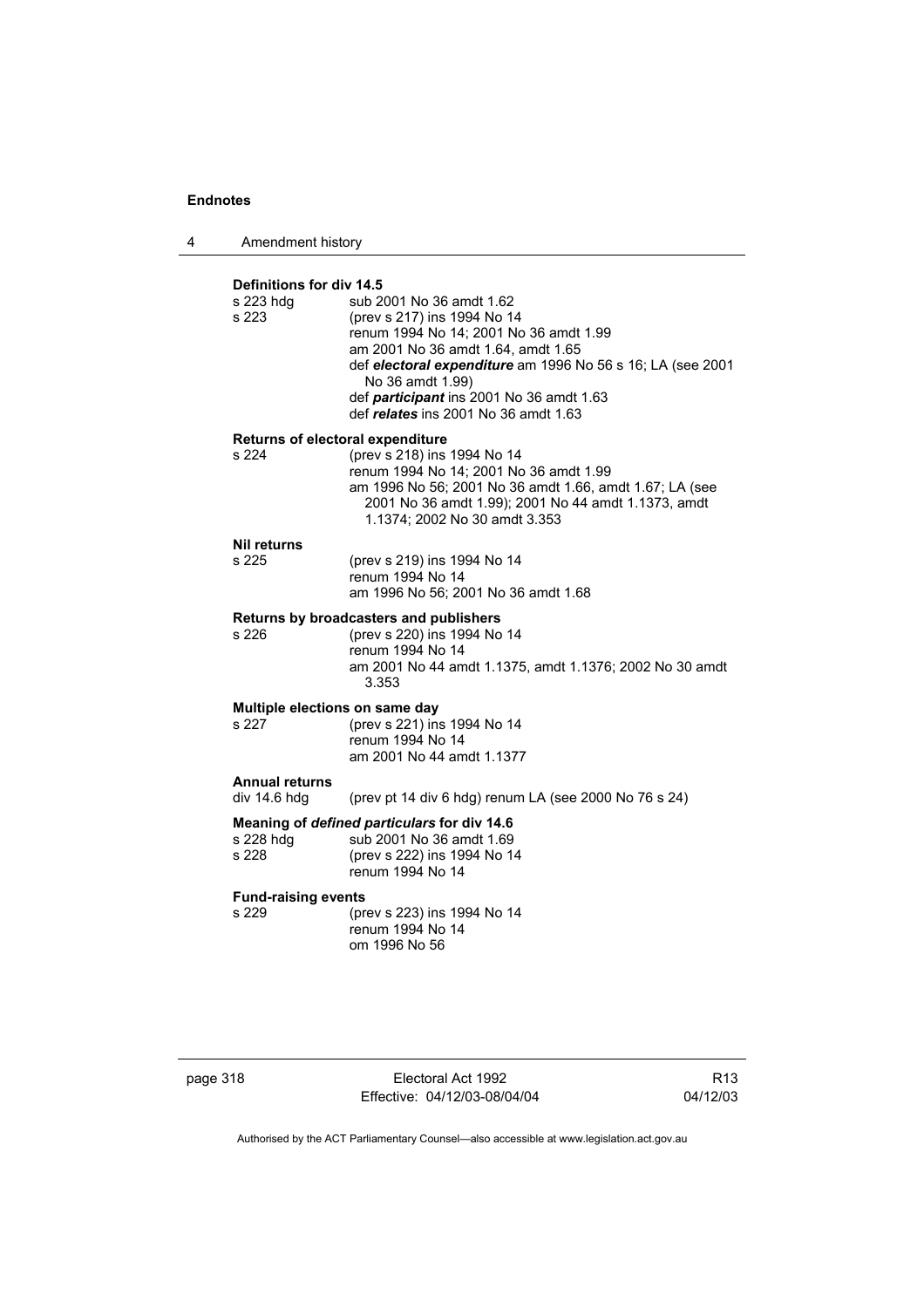Amendment history 4

# **Annual returns by parties, ballot groups and MLAs**

 $(prev s 224)$  ins 1994 No 14 renum 1994 No 14 am 1996 No 56; 2000 No 50 s 4 sub 2001 No 36 s 33 am LA (see 2001 No 36 amdt 1.99); 2001 No 44 amdt 1.1378 (as sub 2001 No 36 amdt 2.2), amdt 1.1379; 2002 No 30 amdt 3.353

**Periods of less than financial year**<br>s 231 (prev s 225) ins 19 (prev s 225) ins 1994 No 14 renum 1994 No 14 sub 2001 No 36 s 33

# **Returns by parties under Commonwealth Electoral Act**

s 231A ins 1996 No 56

# **Annual returns by associated entities**

 $\overline{\phantom{1}}$  ins 1996 No 56 sub 2001 No 36 s 34 am 2001 No 44 amdt 1.1380, 1.1381; 2002 No 30 amdt 3.353

### **Returns by associated entities under Commonwealth Electoral Act** s 231C ins 1996 No 56

# **Amounts received**

(prev s 226) ins 1994 No 14 renum 1994 No 14 sub 1996 No 56; 2001 No 36 s 35

# **Amounts paid**

(prev s 227) ins 1994 No 14 renum 1994 No 14 am 1996 No 56 om 2001 No 36 s 35

### **Outstanding amounts**

s 234 (prev s 228) ins 1994 No 14 renum 1994 No 14 am 1994 No 78; 1996 No 56; 2001 No 36 amdt 1.70

## **Regulations**

s 234A ins 1996 No 56

# **Compliance**

(prev pt 14 div 7 hdg) renum LA (see 2000 No 76 s 24)

### **Definitions for div 14.7**

s 235 (prev s 229) ins 1994 No 14 renum 1994 No 14 sub 2001 No 36 amdt 1.71

| R13      | Electoral Act 1992           | page 319 |
|----------|------------------------------|----------|
| 04/12/03 | Effective: 04/12/03-08/04/04 |          |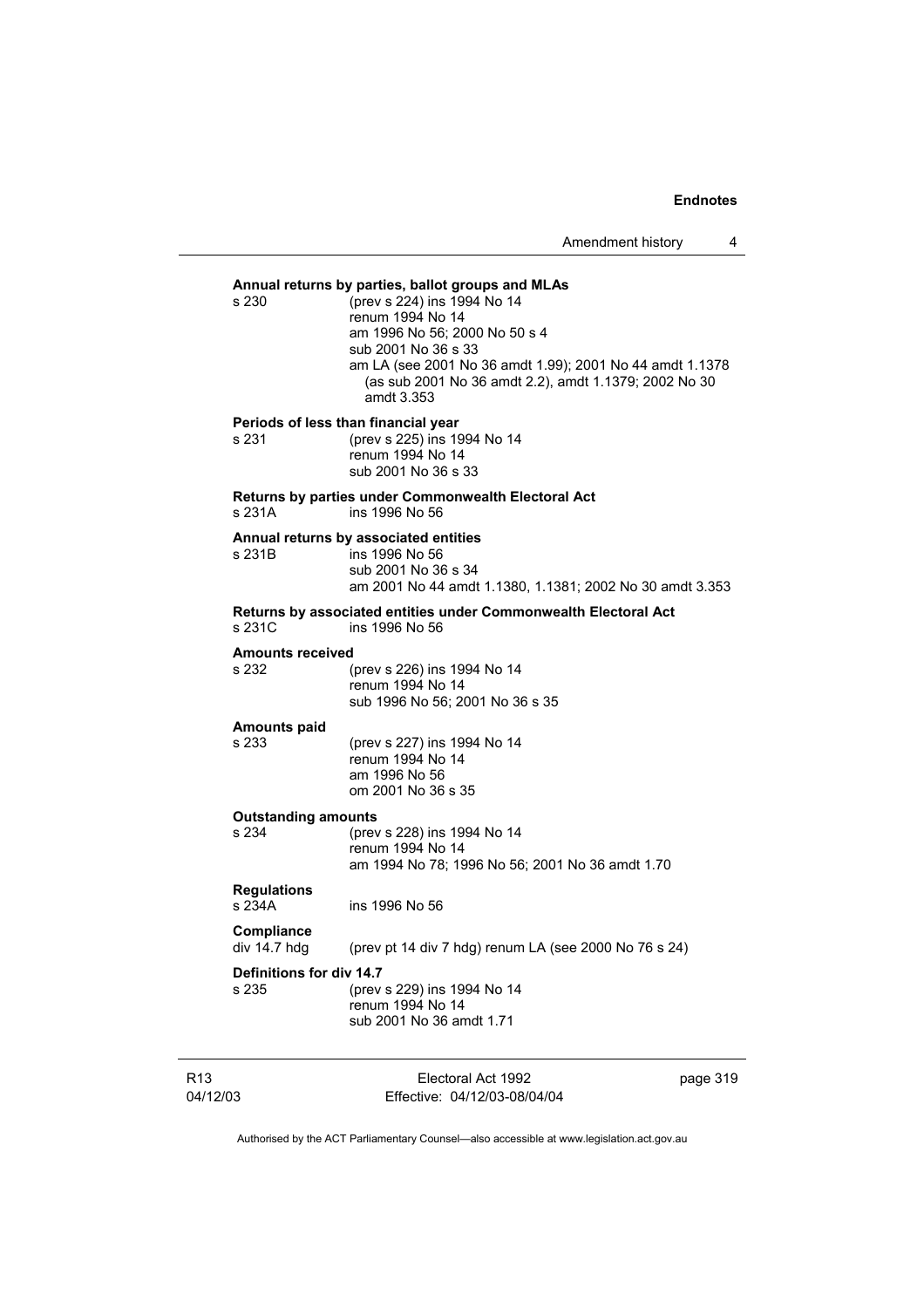| 4 | Amendment history                                                     |                                                                                                                                                                                         |
|---|-----------------------------------------------------------------------|-----------------------------------------------------------------------------------------------------------------------------------------------------------------------------------------|
|   | <b>Offences</b><br>s 236                                              | (prev s 230) ins 1994 No 14<br>renum 1994 No 14<br>am 1996 No 56; 1998 No 54; 2001 No 36 amdt 1.72; LA (see<br>2001 No 36 amdt 1.99); 2002 No 30 amdt 3.310; A2003-54<br>s <sub>6</sub> |
|   | Investigation notices generally<br>s 237                              | (prev s 231) ins 1994 No 14<br>renum 1994 No 14<br>am 1996 No 56; 1998 No 54<br>sub 2001 No 36 s 36<br>am 2002 No 30 amdt 3.311, amdt 3.352                                             |
|   | s 237A                                                                | Investigation notices about associated entities<br>ins 2001 No 36 s 36<br>am 2002 No 30 amdt 3.311                                                                                      |
|   | <b>Investigation notice offences</b><br>ins 2001 No 36 s 36<br>s 237B |                                                                                                                                                                                         |
|   | Investigation-search warrants<br>s 238                                | (prev s 232) ins 1994 No 14<br>renum 1994 No 14                                                                                                                                         |
|   | <b>Records</b><br>s 239                                               | (prev s 233) ins 1994 No 14<br>renum 1994 No 14<br>am 1996 No 56; 2001 No 36 amdt 1.73; A2003-54 s 7                                                                                    |
|   | <b>Miscellaneous</b><br>div 14.8 hdg                                  | (prev pt 14 div 8 hdg) renum LA (see 2000 No 76 s 24)                                                                                                                                   |
|   | Inability to complete returns<br>s 240                                | (prev s 234) ins 1994 No 14<br>renum 1994 No 14                                                                                                                                         |
|   | Noncompliance with pt 14<br>s 241                                     | (prev s 235) ins 1994 No 14<br>renum 1994 No 14<br>am 2001 No 36 amdt 1.74                                                                                                              |
|   | <b>Amendment of returns</b><br>s 242                                  | (prev s 236) ins 1994 No 14<br>renum 1994 No 14<br>am 1996 No 56; 2001 No 36 amdt 1.75                                                                                                  |

page 320 Electoral Act 1992 Effective: 04/12/03-08/04/04

R13 04/12/03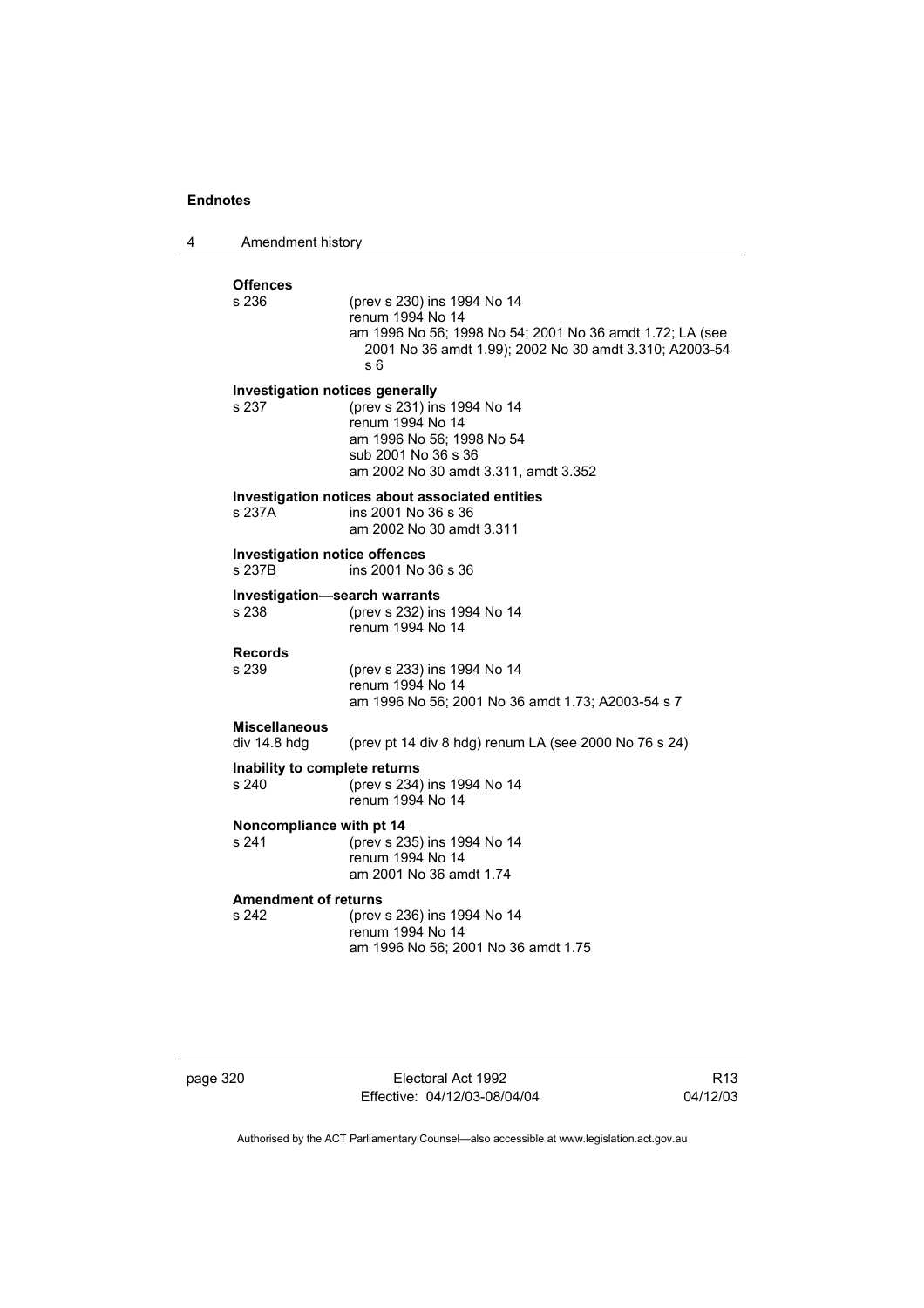Amendment history 4

**Copies of returns to be available for public inspection** (prev s 237) ins 1994 No 14 renum 1994 No 14 am 1996 No 56 sub 2001 No 36 s 37 am 2001 No 44 amdt 1.1382, amdt 1.1383 **Review of decisions** pt 15 hdg ins 1994 No 14 **Definitions for pt 15** s 244 hdg sub 2001 No 36 amdt 1.76 s 244 (prev s 238) ins 1994 No 14 renum 1994 No 14 **Reviewable decisions** s 245 (prev s 239) ins 1994 No 14 renum 1994 No 14 am 1996 No 56; 2001 No 36 amdts 1.77-1.79; LA (see 2001 No 36 amdt 1.99) **Review statements** s 246 (prev s 240) ins 1994 No 14 renum 1994 No 14 **Review by electoral commission** s 247 (prev s 241) ins 1994 No 14 renum 1994 No 14 am 2001 No 36 s 38; LA (see 2001 No 36 amdt 1.99); 2001 No 44 amdt 1.1384 **Notice of decision of the electoral commission**<br>s 248 (orev s 242) ins 1994 No 14 (prev s 242) ins 1994 No 14 renum 1994 No 14 **Review by administrative appeals tribunal** s 249 (prev s 243) ins 1994 No 14 renum 1994 No 14 **Disputed elections, eligibility and vacancies** pt 16 hdg ins 1994 No 14 **Preliminary**   $div 16.1$  hdg (prev pt 16 div 1 hdg) renum LA (see 2000 No 76 s 24)

Electoral Act 1992 Effective: 04/12/03-08/04/04 page 321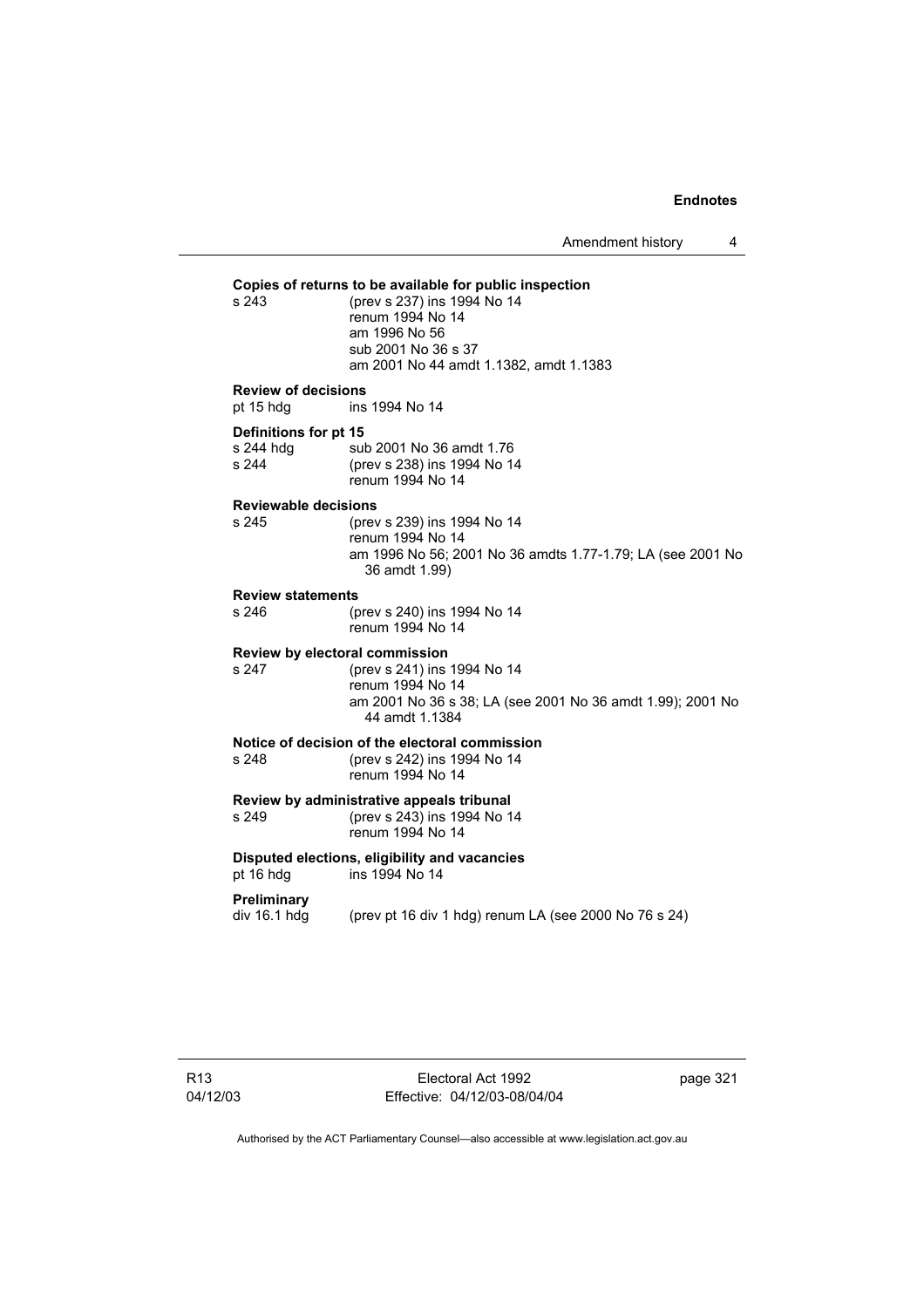| Amendment history |  |
|-------------------|--|
|-------------------|--|

### **Definitions for pt 16**

| s 250 hdg<br>s 250                                        | sub 2001 No 36 amdt 1.80<br>(prev s 244) ins 1994 No 14<br>renum 1994 No 14<br>am 2001 No 36 amdts 1.81-1.83<br>def contravention ins 2002 No 30 amdt 3.312<br>def court om 2002 No 30 amdt 3.313<br>def Court of Disputed Elections ins 2002 No 30 amdt 3.313<br>def illegal practice om 2002 No 30 amdt 3.314<br>def proceeding sub 2002 No 30 amdt 3.315<br>def Speaker ins 2002 No 30 amdt 3.316<br>def <i>undue influence</i> sub 2002 No 30 amdt 3.317 |
|-----------------------------------------------------------|--------------------------------------------------------------------------------------------------------------------------------------------------------------------------------------------------------------------------------------------------------------------------------------------------------------------------------------------------------------------------------------------------------------------------------------------------------------|
| s 250A                                                    | References in pt 16 to contravention of sections<br>(prev s 250 (2)) renum 2001 No 36 amdt 1.82<br>om 2002 No 30 amdt 3.318                                                                                                                                                                                                                                                                                                                                  |
| <b>Meaning of Speaker for pt 16</b><br>s 251 hdg<br>s 251 | sub 2001 No 36 amdt 1.84<br>(prev s 245) ins 1994 No 14<br>renum 1994 No 14<br>sub 2002 No 30 amdt 3.319                                                                                                                                                                                                                                                                                                                                                     |
| div 16.2 hdg                                              | Jurisdiction and powers of Supreme Court<br>(prev pt 16 div 2 hdg) renum LA (see 2000 No 76 s 24)                                                                                                                                                                                                                                                                                                                                                            |
| <b>Court of Disputed Elections</b><br>s 252               | (prev s 246) ins 1994 No 14<br>renum 1994 No 14                                                                                                                                                                                                                                                                                                                                                                                                              |
| <b>Powers of the court</b><br>s 253                       | (prev s 247) ins 1994 No 14<br>renum 1994 No 14                                                                                                                                                                                                                                                                                                                                                                                                              |
| <b>Rules of court</b><br>s 254                            | (prev s 248) ins 1994 No 14<br>renum 1994 No 14<br>sub 2001 No 44 amdt 1.1385<br>om 2002 No 30 amdt 3.320                                                                                                                                                                                                                                                                                                                                                    |
| <b>Decisions are final</b><br>s 255                       | (prev s 249) ins 1994 No 14<br>renum 1994 No 14<br>am 2002 No 30 amdt 3.321                                                                                                                                                                                                                                                                                                                                                                                  |
| <b>Disputes elections</b><br>div 16.3 hdg                 | (prev pt 16 div 3 hdg) renum LA (see 2000 No 76 s 24)                                                                                                                                                                                                                                                                                                                                                                                                        |
|                                                           |                                                                                                                                                                                                                                                                                                                                                                                                                                                              |

page 322 Electoral Act 1992 Effective: 04/12/03-08/04/04

R13 04/12/03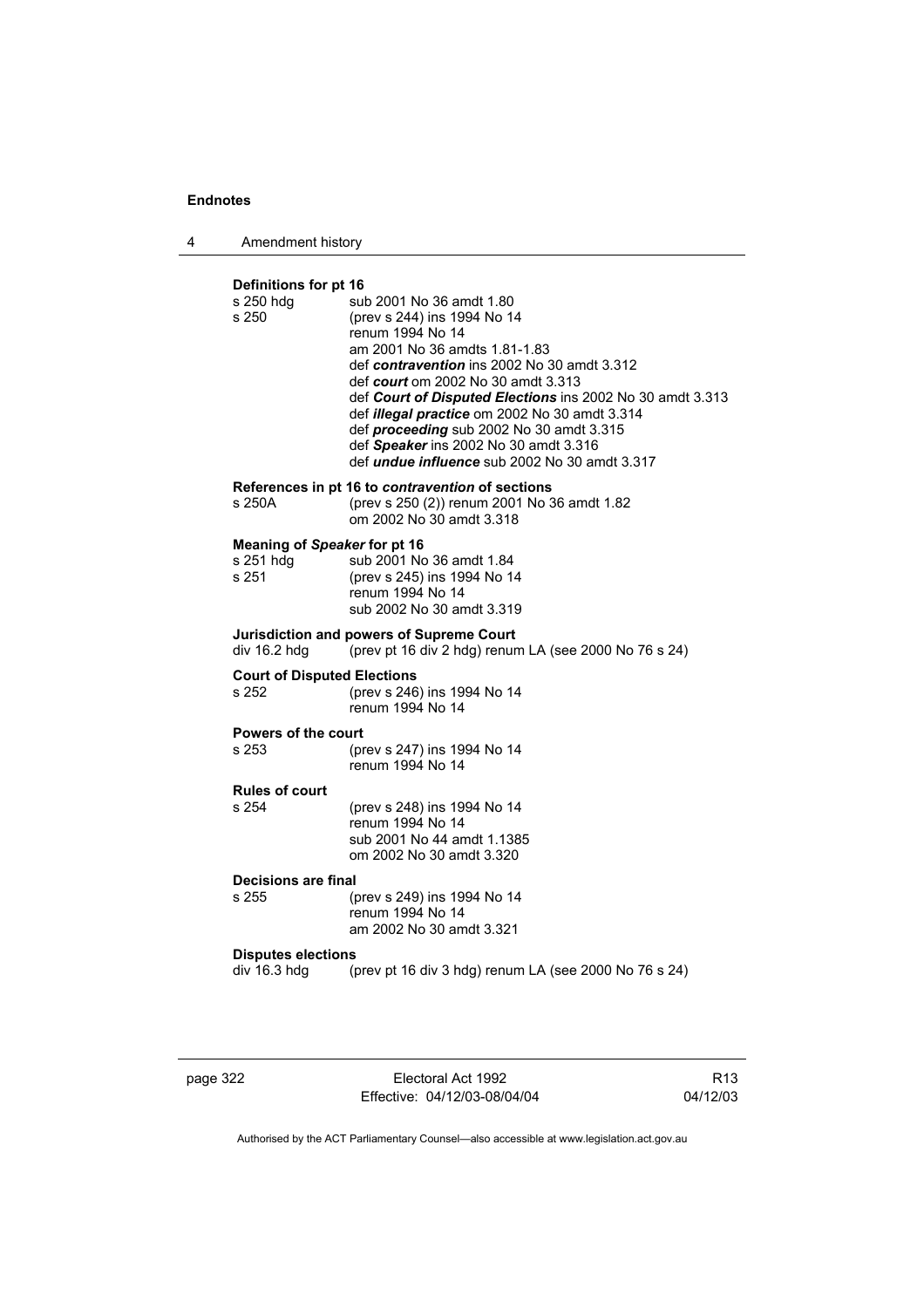Amendment history 4 **Validity may be disputed after election**<br>s 256 (orev s 250) ins 1994 s 256 (prev s 250) ins 1994 No 14 renum 1994 No 14 am 2000 No 76 s 17 **Persons entitled to dispute elections** s 257 (prev s 251) ins 1994 No 14 renum 1994 No 14 **Form of application**<br>s 258 (p) (prev s 252) ins 1994 No 14 renum 1994 No 14 **Time for filing application**<br>s 259 (prev s 2) (prev s 253) ins 1994 No 14 renum 1994 No 14 **Deposit as security for costs** s 260 (prev s 254) ins 1994 No 14 renum 1994 No 14 **Registrar to serve copies of application on certain persons** s 261 (prev s 255) ins 1994 No 14 renum 1994 No 14 **Parties to application under div 16.3** s 262 (prev s 256) ins 1994 No 14 renum 1994 No 14 sub 2002 No 30 amdt 3.322 **Withdrawal and abatement of application** s 263 (prev s 257) ins 1994 No 14 renum 1994 No 14 am 2001 No 36 amdt 1.85, amdt 1.86; 2002 No 30 amdt 3.323 **Hearing of applications** s 264 (prev s 258) ins 1994 No 14 renum 1994 No 14 am 2002 No 30 amdt 3.324 **Declarations and orders** s 265 (prev s 259) ins 1994 No 14 renum 1994 No 14 am 2002 No 30 amdt 3.325 **Illegal practices** s 266 (prev s 260) ins 1994 No 14 renum 1994 No 14 am 2002 No 30 amdt 3.326, amdt 3.351

R13 04/12/03

Electoral Act 1992 Effective: 04/12/03-08/04/04 page 323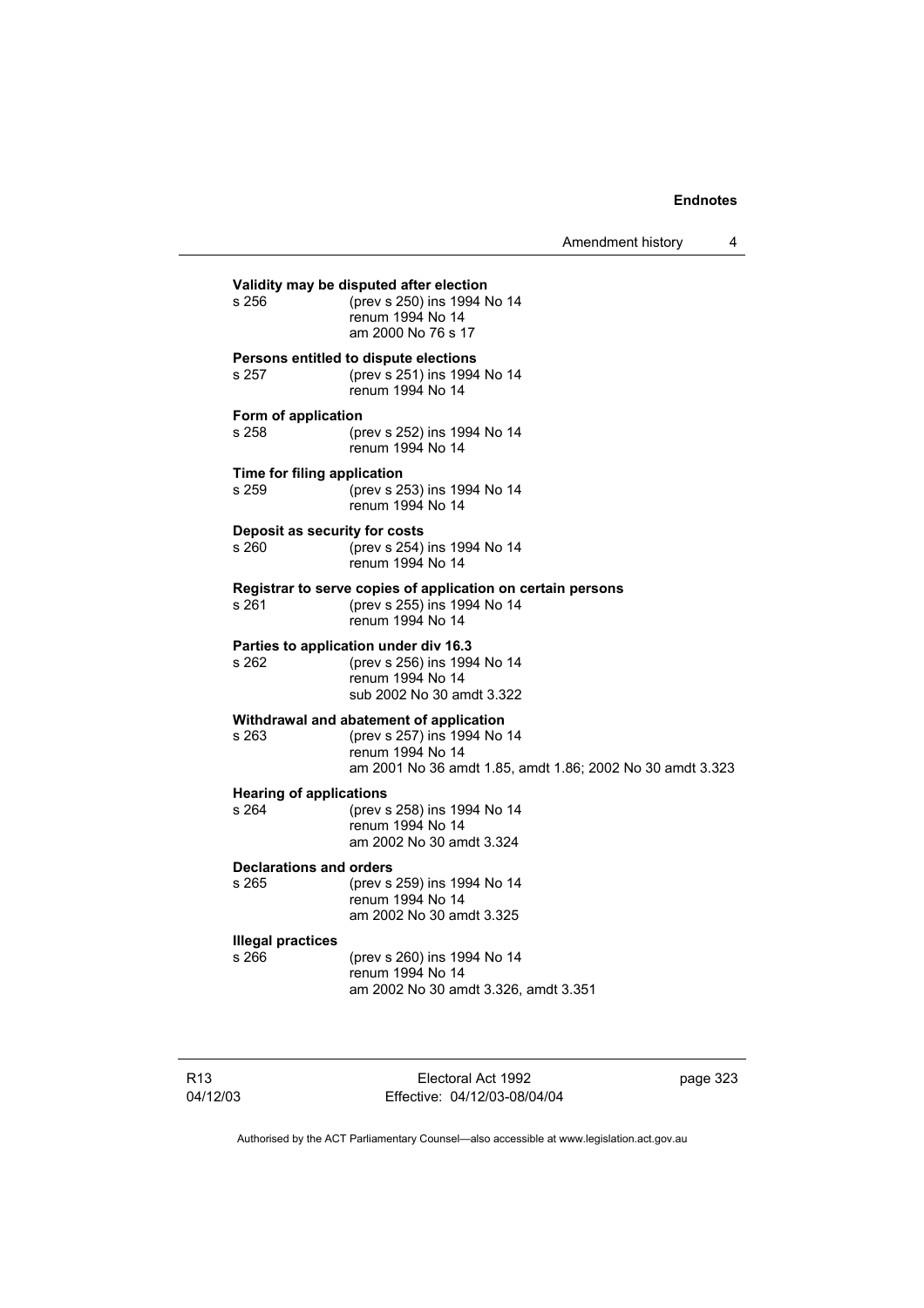4 Amendment history **Bribery or undue influence by person elected**<br>s 267 (prev s 261) ins 1994 No 14 s 267 (prev s 261) ins 1994 No 14 renum 1994 No 14 am 2002 No 30 amdt 3.351 **Immaterial delays and errors** s 268 (prev s 262) ins 1994 No 14 renum 1994 No 14 am 2002 No 30 amdt 3.351 **Inquiries by court** s 269 (prev s 263) ins 1994 No 14 renum 1994 No 14 am 2000 No 76 s 18; 2002 No 30 amdt 3.351 **Rejected ballot papers** s 270 (prev s 264) ins 1994 No 14 renum 1994 No 14 am 2002 No 30 amdt 3.351 **Evidence that persons were not permitted to vote** s 271 (prev s 265) ins 1994 No 14 renum 1994 No 14 am 2002 No 30 amdt 3.351 **Inspection of electoral papers**<br>s 272 (prev s 266) i (prev s 266) ins 1994 No 14 renum 1994 No 14 am 2002 No 30 amdt 3.351 **Commissioner not prevented from accessing documents**<br>s 273 (prev s 267) ins 1994 No 14 (prev s 267) ins 1994 No 14 renum 1994 No 14 am 2002 No 30 amdt 3.351 **Registrar to serve copies of declarations on certain persons** s 274 (prev s 268) ins 1994 No 14 renum 1994 No 14 am 2002 No 30 amdt 3.351 **Effect of declarations** s 275 (prev s 269) ins 1994 No 14 renum 1994 No 14 am 2002 No 30 amdt 3.351 **Eligibility and vacancies**<br>div 16.4 hdg (prev pt (prev pt 16 div 4 hdg) renum LA (see 2000 No 76 s 24)

page 324 Electoral Act 1992 Effective: 04/12/03-08/04/04

R13 04/12/03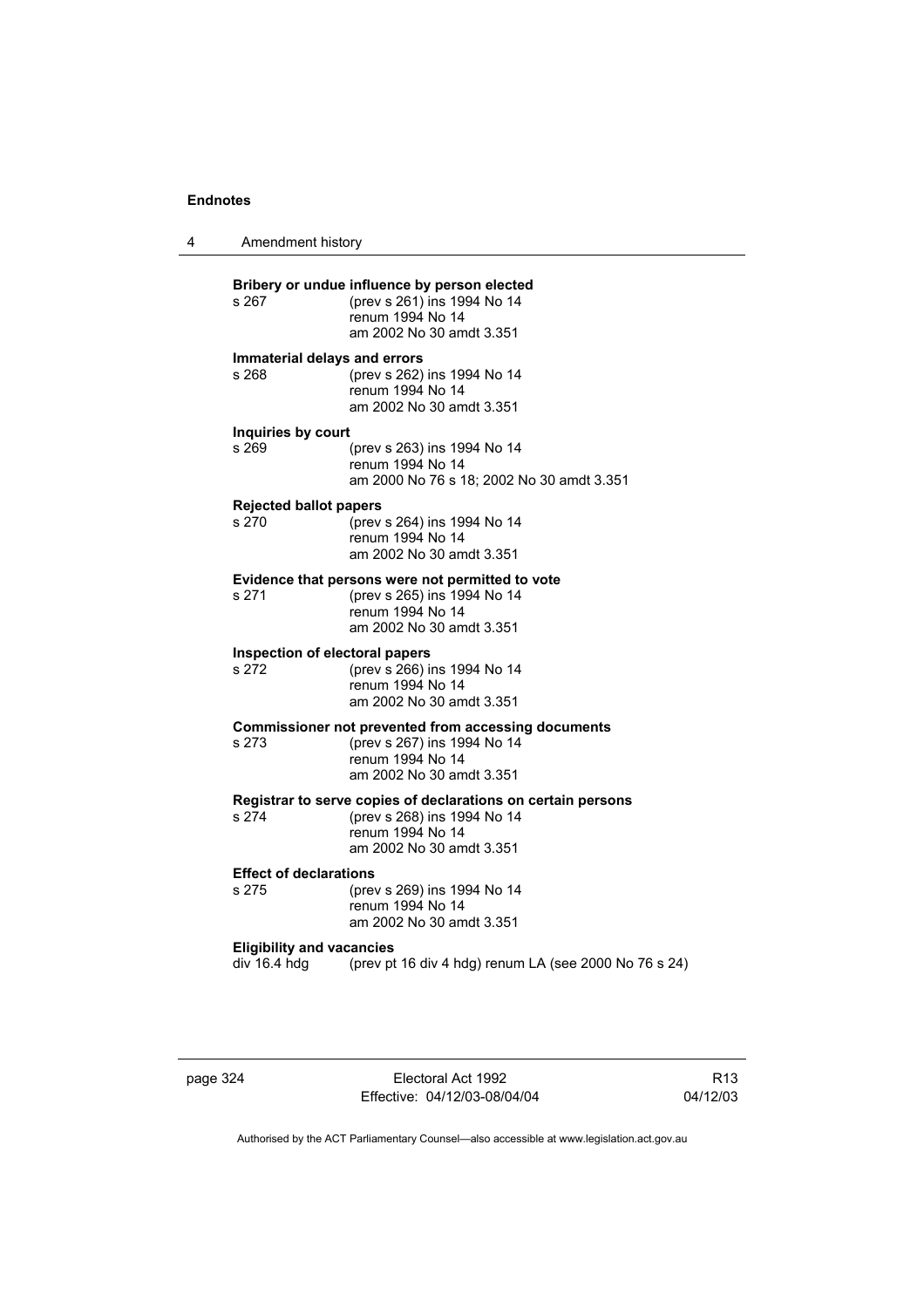Amendment history 4 04/12/03 Electoral Act 1992 Effective: 04/12/03-08/04/04 page 325 **Speaker to state case**<br>s 276 (prev (prev s 270) ins 1994 No 14 renum 1994 No 14 am 2002 No 30 amdt 3.351 **Parties to a referral** s 277 (prev s 271) ins 1994 No 14 renum 1994 No 14 am 2002 No 30 amdt 3.351 **Declarations and orders** s 278 (prev s 272) ins 1994 No 14 renum 1994 No 14 am 2002 No 30 amdt 3.351 **Registrar to serve copy of declarations on Speaker** s 279 (prev s 273) ins 1994 No 14 renum 1994 No 14 am 2002 No 30 amdt 3.351 **Effect of declarations** s 280 (prev s 274) ins 1994 No 14 renum 1994 No 14 am 2002 No 30 amdt 3.351 **Proceedings**  (prev pt 16 div 5 hdg) renum LA (see 2000 No 76 s 24) **Procedure** s 281 (prev s 275) ins 1994 No 14 renum 1994 No 14 am 2002 No 30 amdt 3.351 **Legal representation limited** s 282 (prev s 276) ins 1994 No 14 renum 1994 No 14 am 1997 No 96; 2002 No 30 amdt 3.327 **Admissibility of evidence** s 283 (prev s 277) ins 1994 No 14 renum 1994 No 14 am 2002 No 30 amdt 3.351 **Costs may be ordered against Territory** s 284 (prev s 278) ins 1994 No 14 renum 1994 No 14 sub 2002 No 30 amdt 3.328 **Electoral offences** pt 17 hdg ins 1994 No 14

Authorised by the ACT Parliamentary Counsel—also accessible at www.legislation.act.gov.au

R13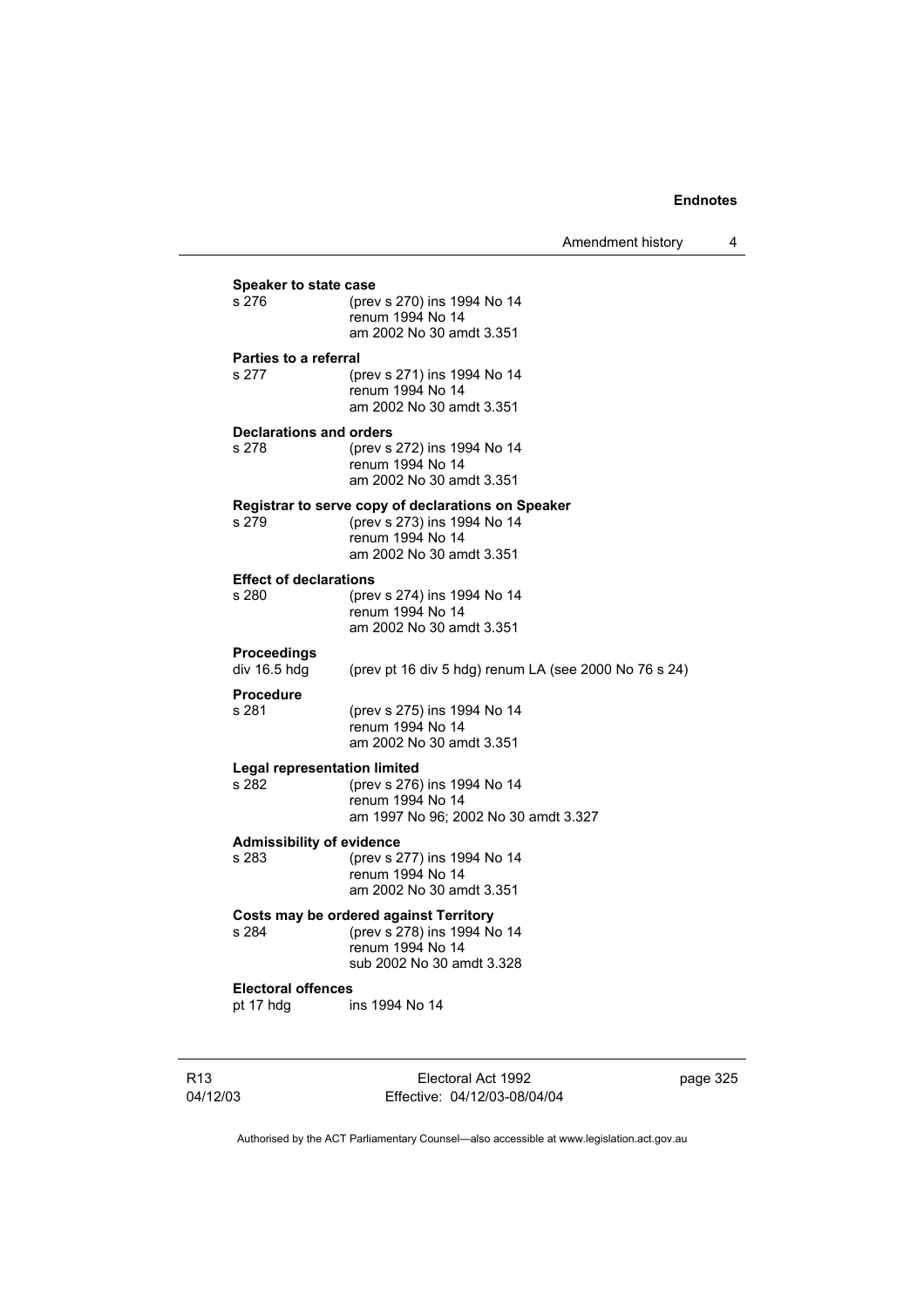| 4                                           | Amendment history                                                                                              |                                                                                                                                                                                                                                                                                                           |
|---------------------------------------------|----------------------------------------------------------------------------------------------------------------|-----------------------------------------------------------------------------------------------------------------------------------------------------------------------------------------------------------------------------------------------------------------------------------------------------------|
|                                             | <b>Bribery and improper influence</b><br>div 17.1 hdg<br>(prev pt 17 div 1 hdg) renum LA (see 2000 No 76 s 24) |                                                                                                                                                                                                                                                                                                           |
|                                             | <b>Bribery</b><br>s 285                                                                                        | (prev s 279) ins 1994 No 14<br>renum 1994 No 14<br>am 1998 No 54                                                                                                                                                                                                                                          |
|                                             | Influencing of votes by officers<br>s 286                                                                      | (prev s 280) ins 1994 No 14<br>renum 1994 No 14<br>am 1998 No 54; 2002 No 30 amdt 3.329                                                                                                                                                                                                                   |
|                                             | s 287                                                                                                          | Influencing votes of hospital and nursing home patients<br>(prev s 281) ins 1994 No 14<br>renum 1994 No 14<br>am 1998 No 54                                                                                                                                                                               |
|                                             | <b>Protection of rights</b><br>div 17.2 hdg                                                                    | (prev pt 17 div 2 hdg) renum LA (see 2000 No 76 s 24)                                                                                                                                                                                                                                                     |
|                                             | <b>Violence and intimidation</b><br>s 288                                                                      | (prev s 282) ins 1994 No 14<br>renum 1994 No 14<br>am 1998 No 54                                                                                                                                                                                                                                          |
|                                             | s 289                                                                                                          | Discrimination on grounds of political donations<br>(prev s 283) ins 1994 No 14<br>renum 1994 No 14<br>am 1998 No 54; 2001 No 36 amdt 1.87                                                                                                                                                                |
|                                             | s 290                                                                                                          | Employees' right to leave of absence for voting<br>(prev s 284) ins 1994 No 14<br>renum 1994 No 14<br>am 1998 No 54                                                                                                                                                                                       |
| <b>Campaigning offences</b><br>div 17.3 hdg |                                                                                                                | (prev pt 17 div 3 hdg) renum LA (see 2000 No 76 s 24)                                                                                                                                                                                                                                                     |
|                                             | <b>Definitions for div 17.3</b><br>s 291 hdg<br>s 291                                                          | sub 2001 No 36 amdt 1.88<br>(prev s 285) ins 1994 No 14<br>renum 1994 No 14<br>def address am 2001 No 36 amdt 1.89<br>def <i>disseminate</i> sub 2001 No 36 s 39<br>def <i>polling place</i> ins 1995 No 33 s 5<br>am 1997 No 91 sch<br>om 2001 No 36 amdt 1.90<br>def <i>publish</i> ins 2001 No 36 s 40 |

page 326 Electoral Act 1992 Effective: 04/12/03-08/04/04

R13 04/12/03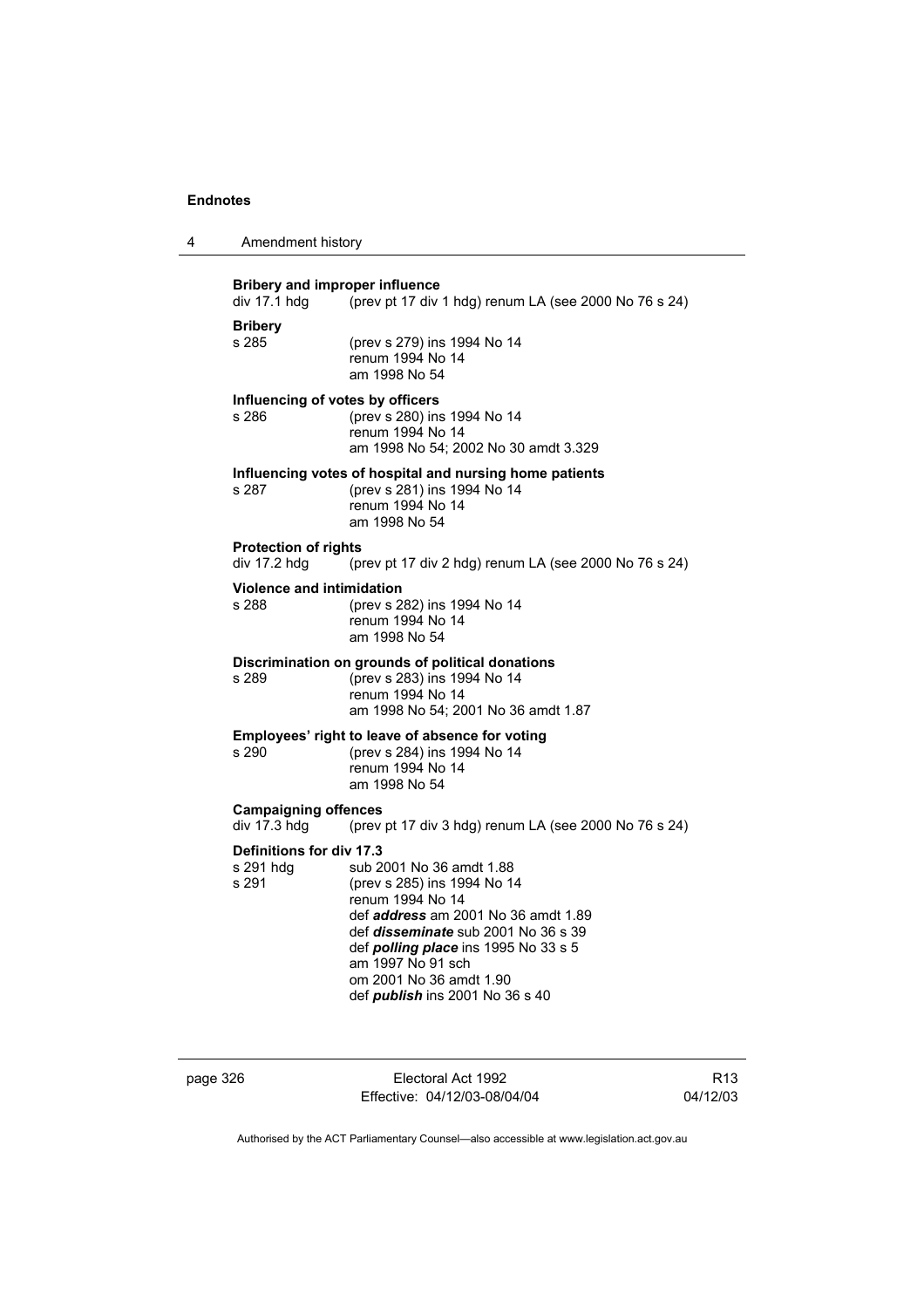Amendment history 4

|                                                                         | s 292                        | Dissemination of electoral matter—authorisers and authors<br>(prev s 286) ins 1994 No 14<br>renum 1994 No 14<br>am 1998 No 54<br>sub 2001 No 36 s 41<br>ss (3), (4) exp 1 January 2002 (s 292 (4)) |
|-------------------------------------------------------------------------|------------------------------|----------------------------------------------------------------------------------------------------------------------------------------------------------------------------------------------------|
|                                                                         | s 293                        | Dissemination of electoral matter-letters to the editor<br>(prev s 287) ins 1994 No 14<br>renum 1994 No 14                                                                                         |
|                                                                         | commentary                   | Dissemination of electoral matter—newspaper and periodical reportage and                                                                                                                           |
|                                                                         | s 294                        | (prev s 288) ins 1994 No 14<br>renum 1994 No 14                                                                                                                                                    |
|                                                                         | s 295                        | Exemptions for dissemination of electoral matter on certain items<br>(prev s 289) ins 1994 No 14<br>renum 1994 No 14<br>am 1997 No 91<br>sub 2001 No 36 s 42<br>am 2002 No 30 amdt 3.330           |
|                                                                         | <b>Advertorials</b><br>s 296 | (prev s 290) ins 1994 No 14                                                                                                                                                                        |
|                                                                         |                              | renum 1994 No 14<br>am 1998 No 54                                                                                                                                                                  |
|                                                                         |                              | Misleading or deceptive electoral matter                                                                                                                                                           |
|                                                                         | s 297                        | (prev s 291) ins 1994 No 14<br>renum 1994 No 14<br>am 1998 No 54                                                                                                                                   |
|                                                                         | s 298                        | Inducement to illegal voting-representations of ballot papers<br>(prev s 292) ins 1994 No 14<br>renum 1994 No 14<br>am 1998 No 54                                                                  |
|                                                                         | Graffiti<br>s 299            |                                                                                                                                                                                                    |
|                                                                         |                              | (prev s 293) ins 1994 No 14<br>renum 1994 No 14<br>am 1998 No 54<br>def <i>lessee</i> sub 2002 No 30 amdt 3.331                                                                                    |
| <b>Defamation of candidates</b><br>(prev s 294) ins 1994 No 14<br>s 300 |                              |                                                                                                                                                                                                    |
|                                                                         |                              | renum 1994 No 14<br>am 1998 No 54                                                                                                                                                                  |

Electoral Act 1992 Effective: 04/12/03-08/04/04 page 327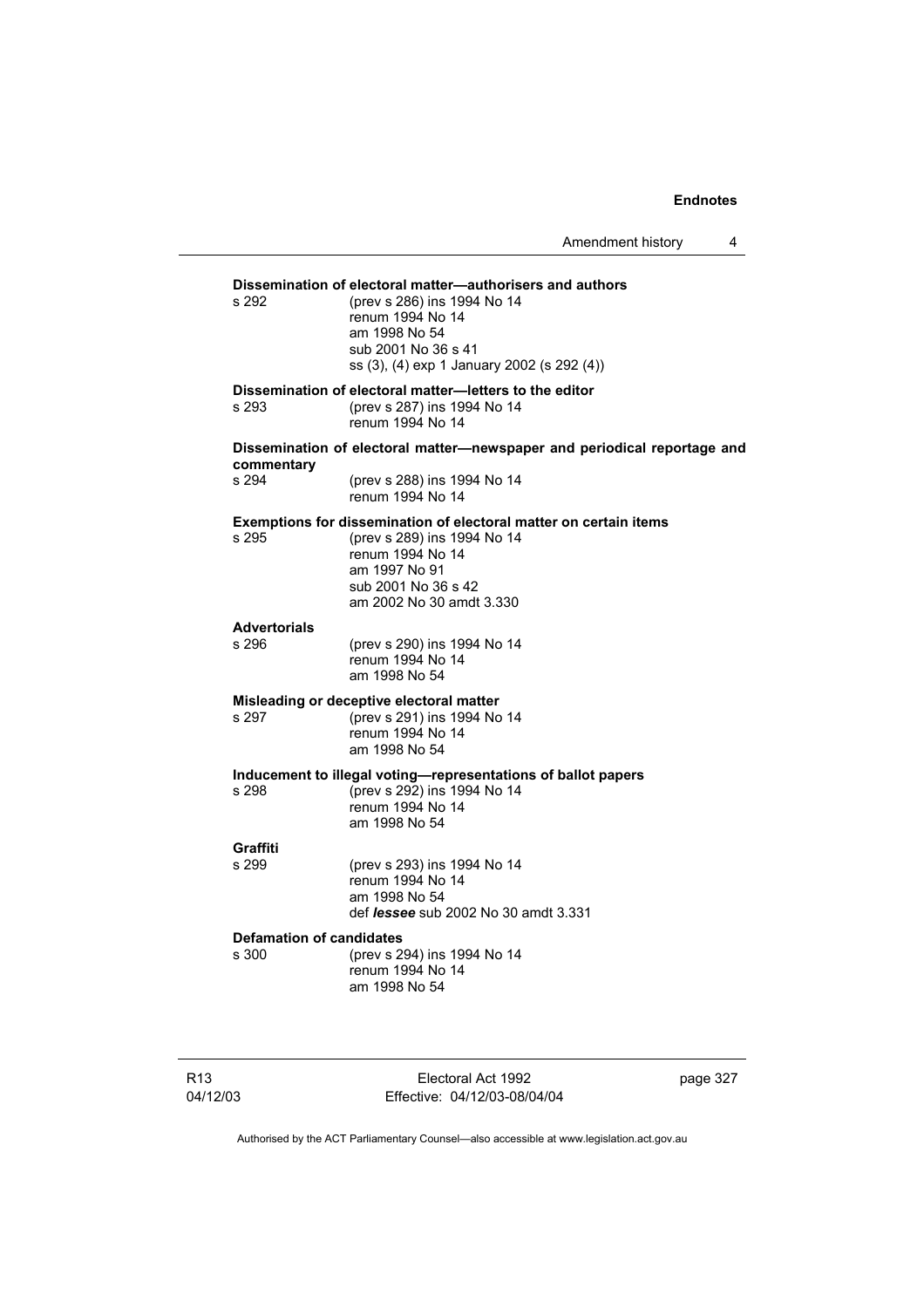| 4 | Amendment history                                                                |                                                                                                                                                                                                       |  |
|---|----------------------------------------------------------------------------------|-------------------------------------------------------------------------------------------------------------------------------------------------------------------------------------------------------|--|
|   | s 301                                                                            | <b>Publication of statements about candidates</b><br>(prev s 295) ins 1994 No 14<br>renum 1994 No 14<br>am 1998 No 54; 2001 No 36 amdt 1.91                                                           |  |
|   | <b>Disruption of election meetings</b><br>s 302                                  | (prev s 296) ins 1994 No 14<br>renum 1994 No 14<br>am 1998 No 54                                                                                                                                      |  |
|   | s 303                                                                            | Canvassing within 100m of polling places<br>(prev s 297) ins 1994 No 14<br>renum 1994 No 14<br>sub 1995 No 33<br>am 1997 No 91; LA (see 2001 No 36 amdt 1.99); 2001 No 44<br>amdt 1.1386, amdt 1.1387 |  |
|   | s 304                                                                            | Badges and emblems in polling places<br>(prev s 298) ins 1994 No 14<br>renum 1994 No 14<br>am 1995 No 33; 1998 No 54; 2001 No 36 amdt 1.92                                                            |  |
|   | s 305                                                                            | How-to-vote material in polling places<br>(prev s 299) ins 1994 No 14<br>renum 1994 No 14<br>am 1995 No 33: 1998 No 54                                                                                |  |
|   | s 306                                                                            | Evidence of authorisation of electoral matter<br>(prev s 300) ins 1994 No 14<br>renum 1994 No 14                                                                                                      |  |
|   | <b>Electronic voting offences</b><br>div 17.4 hdg                                | (prev div 17.3A hdg) ins 2000 No 76 s 19<br>renum LA (see 2000 No 76 s 24)                                                                                                                            |  |
|   | Interfering with electronic voting devices etc.<br>s 306A<br>ins 2000 No 76 s 19 |                                                                                                                                                                                                       |  |
|   | s 306B                                                                           | Interfering with electronic counting devices etc<br>ins 2000 No 76 s 19                                                                                                                               |  |
|   | <b>Voting fraud</b><br>div 17.5 hdg                                              | (prev pt 17 div 4 hdg) renum LA (see 2000 No 76 s 24)                                                                                                                                                 |  |
|   | <b>Voting fraud</b><br>s 307                                                     | (prev s 301) ins 1994 No 14<br>renum 1994 No 14<br>am 1997 No 91; 1998 No 54                                                                                                                          |  |

page 328 Electoral Act 1992 Effective: 04/12/03-08/04/04

R13 04/12/03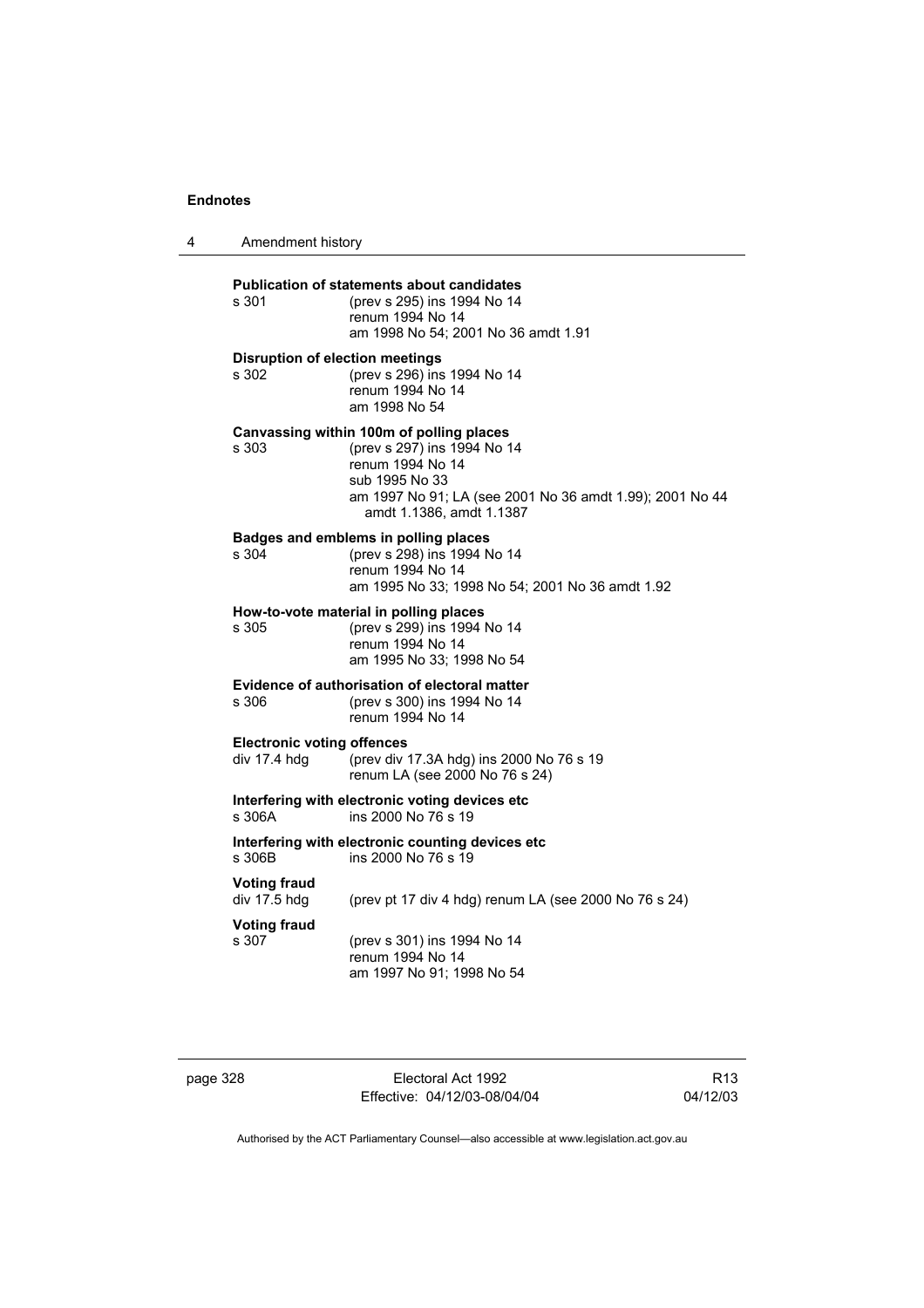|                                             | Amendment history                                                                                                          | 4 |
|---------------------------------------------|----------------------------------------------------------------------------------------------------------------------------|---|
| Interpretation-electoral papers<br>s 308    | (prev s 302) ins 1994 No 14<br>renum 1994 No 14<br>om 2001 No 36 amdt 1.93                                                 |   |
| <b>Electoral papers</b><br>div 17.6 hdg     | (prev pt 17 div 5 hdg) renum LA (see 2000 No 76 s 24)                                                                      |   |
| <b>Electoral papers-forgery</b><br>s 309    | (prev s 303) ins 1994 No 14<br>renum 1994 No 14<br>am 1998 No 54                                                           |   |
| Electoral papers-forfeiture<br>s 310        | (prev s 304) ins 1994 No 14<br>renum 1994 No 14                                                                            |   |
| s 311                                       | Electoral papers-unauthorised possession<br>(prev s 305) ins 1994 No 14<br>renum 1994 No 14<br>am 1998 No 54               |   |
| s 312                                       | Electoral papers-false or misleading statements<br>(prev s 306) ins 1994 No 14<br>renum 1994 No 14<br>am 1998 No 54        |   |
| s 313                                       | Electoral papers-defacement etc<br>(prev s 307) ins 1994 No 14<br>renum 1994 No 14<br>am 1998 No 54                        |   |
| <b>Electoral papers-signatures</b><br>s 314 | (prev s 308) ins 1994 No 14<br>renum 1994 No 14<br>am 1998 No 54                                                           |   |
| <b>Electoral papers-witnesses</b><br>s 315  | (prev s 309) ins 1994 No 14<br>renum 1994 No 14<br>am 1998 No 54                                                           |   |
| <b>Official functions</b><br>div 17.7 hdg   | (prev pt 17 div 6 hdg) renum LA (see 2000 No 76 s 24)                                                                      |   |
| s 316                                       | Improper influence-members of electoral commission etc<br>(prev s 310) ins 1994 No 14<br>renum 1994 No 14<br>am 1998 No 54 |   |

R13 04/12/03

Electoral Act 1992 Effective: 04/12/03-08/04/04 page 329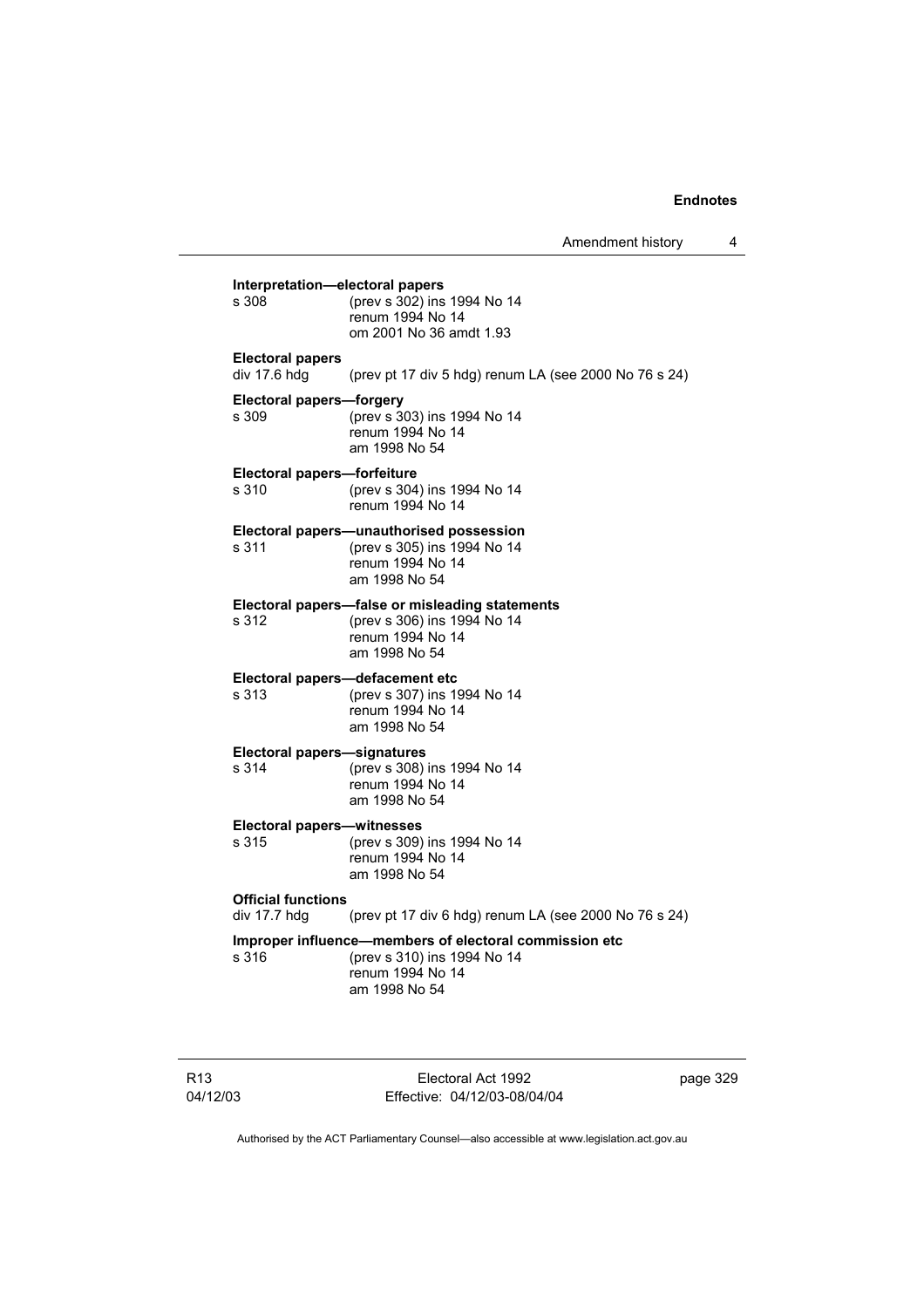4 Amendment history

**Unauthorised actions by officers**<br>s 317 (prev s 311) ins s 317 (prev s 311) ins 1994 No 14 renum 1994 No 14 am 1998 No 54 **Identification of voters and votes** s 318 (prev s 312) ins 1994 No 14 renum 1994 No 14 am 1998 No 54 **Responses to official questions** s 319 (prev s 313) ins 1994 No 14 renum 1994 No 14 am 1998 No 54 **Control of behaviour at voting centres** s 320 (prev s 314) ins 1994 No 14 renum 1994 No 14 am 1997 No 91; 1998 No 54 **Enforcement proceedings** pt 18 hdg ins 1994 No 14 **Injunctions**  (prev pt 18 div 1 hdg) renum LA (see 2000 No 76 s 24) **Restraining conduct** s 321 (prev s 315) ins 1994 No 14 renum 1994 No 14 sub 2002 No 30 amdt 3.332 **Requiring things to be done** s 322 (prev s 316) ins 1994 No 14 renum 1994 No 14 sub 2002 No 30 amdt 3.332 **Commissioner not required to give undertakings as to damages** s 323 (prev s 317) ins 1994 No 14 renum 1994 No 14 am 2002 No 30 amdt 3.333 **Powers of the court**<br>s 324 (proport) s 324 (prev s 318) ins 1994 No 14 renum 1994 No 14 **Prosecutions**  div 18.2 hdg (prev pt 18 div 2 hdg) renum LA (see 2000 No 76 s 24) **Investigation of complaints** s 325 (prev s 319) ins 1994 No 14 renum 1994 No 14

page 330 Electoral Act 1992 Effective: 04/12/03-08/04/04

R13 04/12/03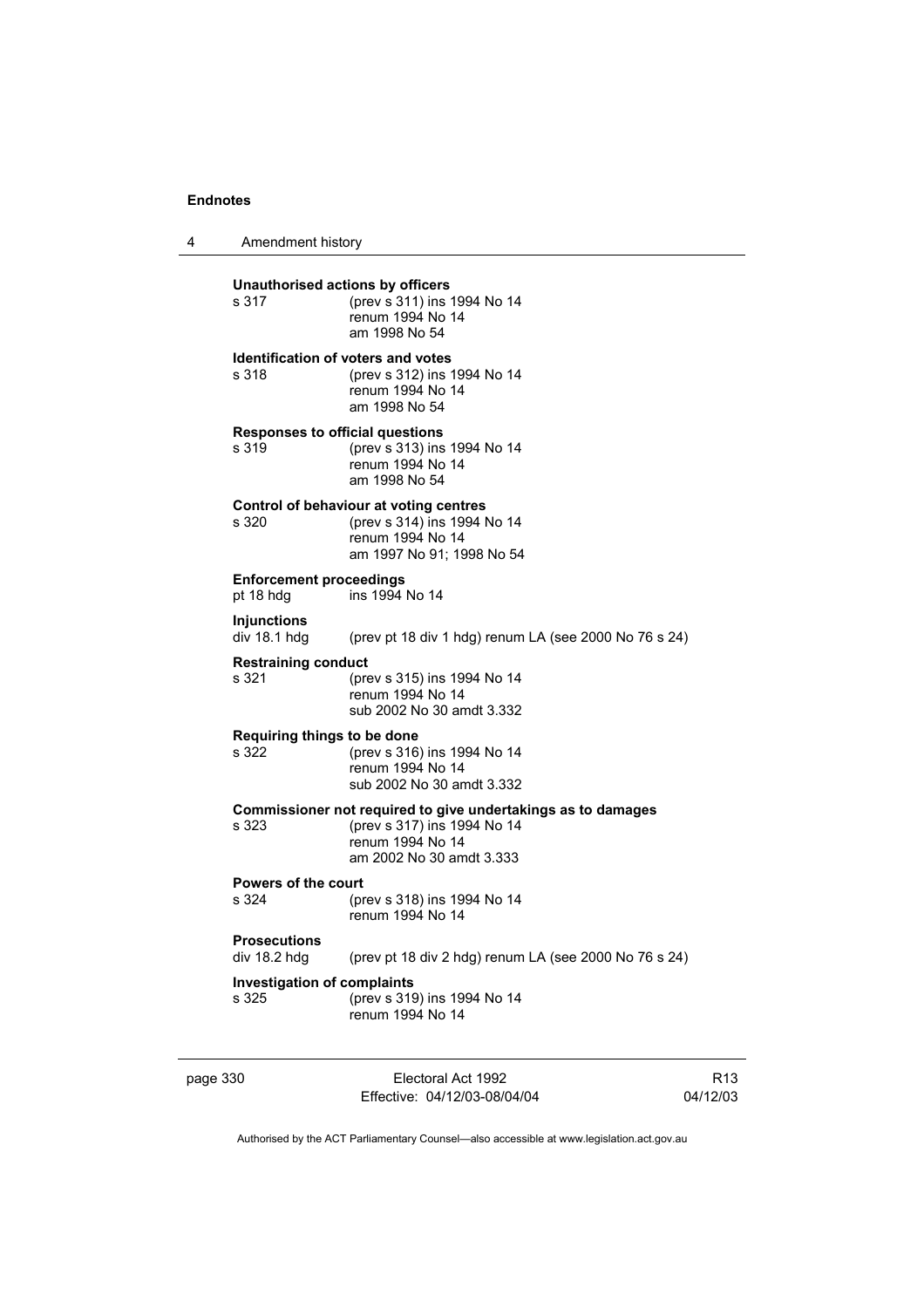Amendment history 4

**Commissioner may prosecute enrolment and voting offences** s 326 (prev s 320) ins 1994 No 14 renum 1994 No 14 **Service of certain process by mail** s 327 (prev s 321) ins 1994 No 14 renum 1994 No 14 am 2002 No 30 amdt 3.334 **Miscellaneous** ins 1994 No 14 **Extension of time for acts by officers** s 328 (prev s 322) ins 1994 No 14 renum 1994 No 14 **Restrictions on sending completed ballot and voting papers by fax** s 329 (prev s 323) ins 1994 No 14 renum 1994 No 14 sub 2002 No 30 amdt 3.335 **Forms—provision and assistance** s 330 (prev s 324) ins 1994 No 14 renum 1994 No 14 **Compliance with approved forms** s 331 (prev s 325) ins 1994 No 14 renum 1994 No 14 om 2001 No 44 amdt 1.1388 **Correcting delays, errors and omissions** s 332 (prev s 326) ins 1994 No 14 renum 1994 No 14 am 2001 No 44 amdts 1.1389-1.1391 **Voting statistics to be published** s 333 (prev s 327) ins 1994 No 14 renum 1994 No 14 am 2000 No 76 s 20; 2001 No 44 amdt 1.1392, amdt 1.1393 **Collecting further statistical information** s 334 (prev s 328) ins 1994 No 14 renum 1994 No 14 **Storage and destruction of electoral papers** s 335 (prev s 329) ins 1994 No 14 renum 1994 No 14 sub 2002 No 30 amdt 3.336

Electoral Act 1992 Effective: 04/12/03-08/04/04 page 331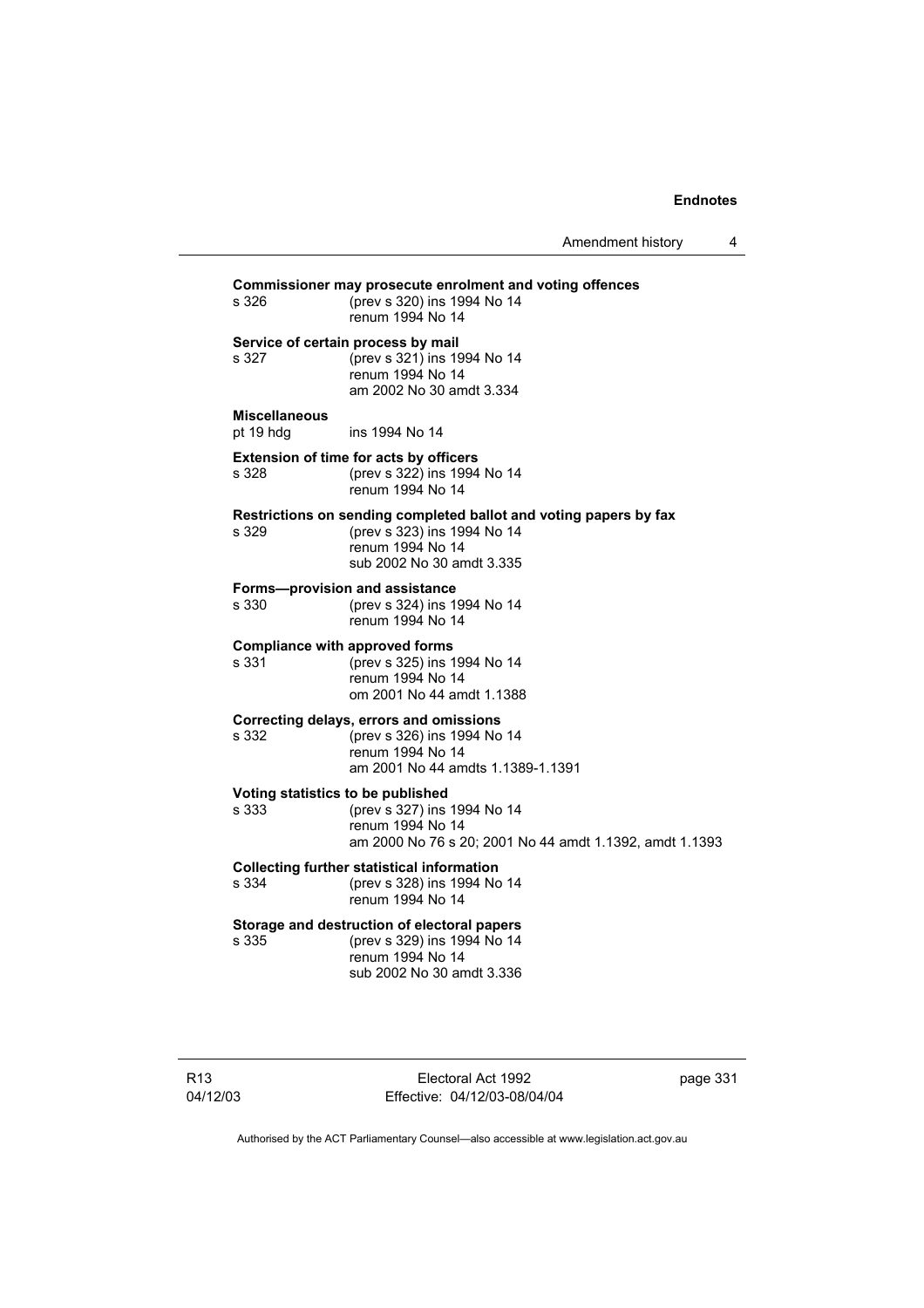| 4 | Amendment history                        |                                                                                                                                                                            |  |
|---|------------------------------------------|----------------------------------------------------------------------------------------------------------------------------------------------------------------------------|--|
|   | s 336                                    | <b>Administrative arrangements with Commonwealth and States</b><br>(prev s 330) ins 1994 No 14<br>renum 1994 No 14<br>sub 2001 No 36 amdt 1.94                             |  |
|   | <b>Evidentiary certificates</b><br>s 337 | (prev s 331) ins 1994 No 14<br>renum 1994 No 1499<br>am 2001 No 36 amdt 1.95; LA (see 2001 No 36 amdt 1.99)                                                                |  |
|   | s 338                                    | Acts and omissions of representatives<br>(prev s 332) ins 1994 No 14<br>renum 1994 No 14<br>sub 2002 No 30 amdt 3.337                                                      |  |
|   | <b>Corporations-penalties</b><br>s 339   | (prev s 333) ins 1994 No 14<br>renum 1994 No 14<br>om 2000 No 76 s 21                                                                                                      |  |
|   | hdg to s 340<br>s 340                    | Chief executive to provide assistance etc<br>sub 2000 No 76 s 22<br>(prev s 334) ins 1994 No 14<br>renum 1994 No 14<br>am 2000 No 76 s 22                                  |  |
|   | <b>Approved forms</b><br>s 340A          | ins 2001 No 44 amdt 1.1394<br>am 2002 No 30 amdt 3.338                                                                                                                     |  |
|   | <b>Regulation-making power</b><br>s 341  | (prev s 335) ins 1994 No 14<br>renum 1994 No 14<br>am 1998 No 54<br>sub 2000 No 76 s 23<br>am 2001 No 44 amdt 1.1395, amdt 1.1396                                          |  |
|   | <b>Transitional</b><br>pt 20 hdg         | ins 2001 No 36 s 43<br>exp 2 March 2002 (s 345 (2))<br>ins A2003-54 s 8<br>exp 31 December 2004 (s 342 (2))                                                                |  |
|   | s 342                                    | Application of amendments by Electoral Amendment Act 2003<br>ins 2001 No 36 s 43<br>exp 29 August 2001 (s 345 (1))<br>ins A2003-54 s 8<br>exp 31 December 2004 (s 342 (2)) |  |

page 332 Electoral Act 1992 Effective: 04/12/03-08/04/04

R13 04/12/03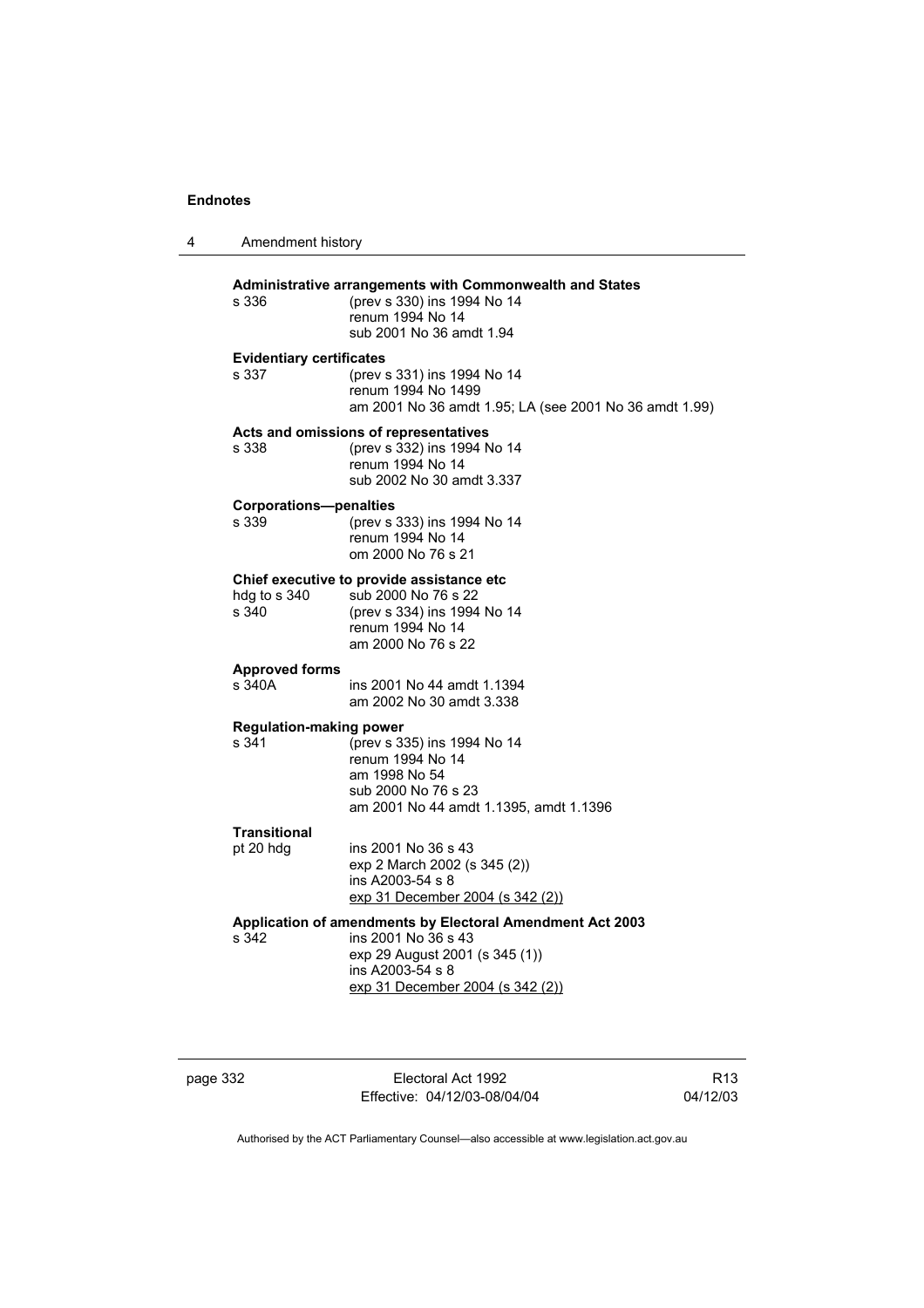|                                      |                                                                                                                                                                                                                                                                                                                                                                                                                                                                                                                                                                                                                                                                                                                                                                                                                                        | Amendment history<br>4 |
|--------------------------------------|----------------------------------------------------------------------------------------------------------------------------------------------------------------------------------------------------------------------------------------------------------------------------------------------------------------------------------------------------------------------------------------------------------------------------------------------------------------------------------------------------------------------------------------------------------------------------------------------------------------------------------------------------------------------------------------------------------------------------------------------------------------------------------------------------------------------------------------|------------------------|
| s 343                                | Registered parties to provide up-to-date copies of their constitutions<br>ins 2001 No 36 s 43<br>exp 29 August 2001 (s 345 (1))                                                                                                                                                                                                                                                                                                                                                                                                                                                                                                                                                                                                                                                                                                        |                        |
| s 344                                | Application of certain amendments made by Electoral Amendment Act 2001<br>ins 2001 No 36 s 43<br>exp 2 March 2002 (s 345 (2))                                                                                                                                                                                                                                                                                                                                                                                                                                                                                                                                                                                                                                                                                                          |                        |
| Expiry of pt 20<br>s 345             | ins 2001 No 36 s 43<br>exp 2 March 2002 (s 345 (2))                                                                                                                                                                                                                                                                                                                                                                                                                                                                                                                                                                                                                                                                                                                                                                                    |                        |
| Form of ballot paper<br>sch 1        | ins 1994 No 14<br>am 2001 No 36 amdt 1.97                                                                                                                                                                                                                                                                                                                                                                                                                                                                                                                                                                                                                                                                                                                                                                                              |                        |
| sch <sub>2</sub>                     | Ballot papers—printing of names and collation<br>ins 1994 No 14<br>am 2001 No 37 s 4                                                                                                                                                                                                                                                                                                                                                                                                                                                                                                                                                                                                                                                                                                                                                   |                        |
| sch <sub>3</sub>                     | Preliminary scrutiny of declaration voting papers<br>ins 1994 No 14<br>am 1997 No 91; 2001 No 36 s 44, s 45; 2001 No 44<br>amdt 1.1397                                                                                                                                                                                                                                                                                                                                                                                                                                                                                                                                                                                                                                                                                                 |                        |
| Ascertaining result of poll<br>sch 4 | ins 1994 No 14<br>am 1994 No 78; 1997 No 91                                                                                                                                                                                                                                                                                                                                                                                                                                                                                                                                                                                                                                                                                                                                                                                            |                        |
| <b>Dictionary</b><br>dict            | ins 2001 No 36 amdt 1.98<br>defs reloc from s 3 2001 No 36 amdt 1.3<br>am 2002 No 30 amdt 3.339<br>def <i>approved</i> om 2001 No 44 amdt 1.1398<br>def ballot paper sub 2002 No 30 amdt 3.340<br>def candidate square sub 2002 No 30 amdt 3.341<br>def contravention sub 2002 No 30 amdt 3.342<br>def court om 2002 No 30 amdt 3.343<br>def Court of Disputed Elections sub 2002 No 30 amdt 3.344<br>def declaration voting papers am 2001 No 44 amdt 1.1399<br>def determined fee om 2001 No 44 amdt 1.1400<br>def electronic form ins 2002 No 30 amdt 3.345<br>def extract sub 2002 No 30 amdt 3.346<br>def group sub 2002 No 30 amdt 3.347<br>def illegal practice om 2002 No 30 amdt 3.348<br>def <i>polling day</i> sub 2002 No 30 amdt 3.349<br>def Speaker sub 2002 No 30 amdt 3.350<br>def this Act om 2001 No 44 amdt 1.1400 |                        |

R13 04/12/03

Electoral Act 1992 Effective: 04/12/03-08/04/04 page 333